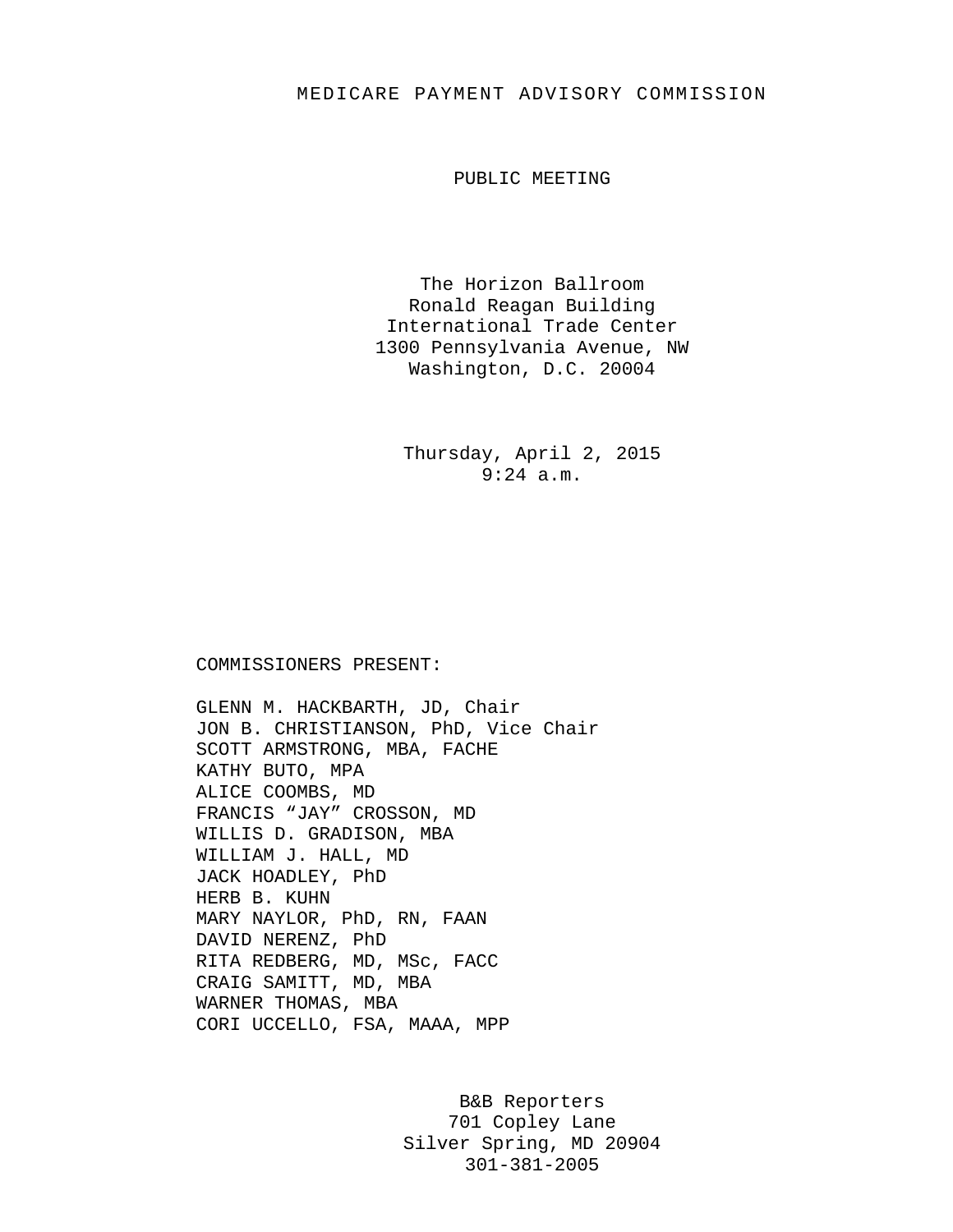| Hospital short stay policy issues<br>- Zach Gaumer, Stephanie Cameron, Kim Neuman,                                     |
|------------------------------------------------------------------------------------------------------------------------|
| Polypharmacy and Medicare beneficiaries with a focus<br>On opioid use in Part D<br>- Shinobu Suzuki, Joan Sokolovsky44 |
|                                                                                                                        |
| Sharing risk in Medicare Part D<br>- Rachel Schmidt, Shinobu Suzuki110                                                 |
| Measuring low-value care                                                                                               |
| Using episode bundles to improve efficiency                                                                            |
| of care<br>- Jeff Stensland, Carol Carter, Craig Lisk209                                                               |
|                                                                                                                        |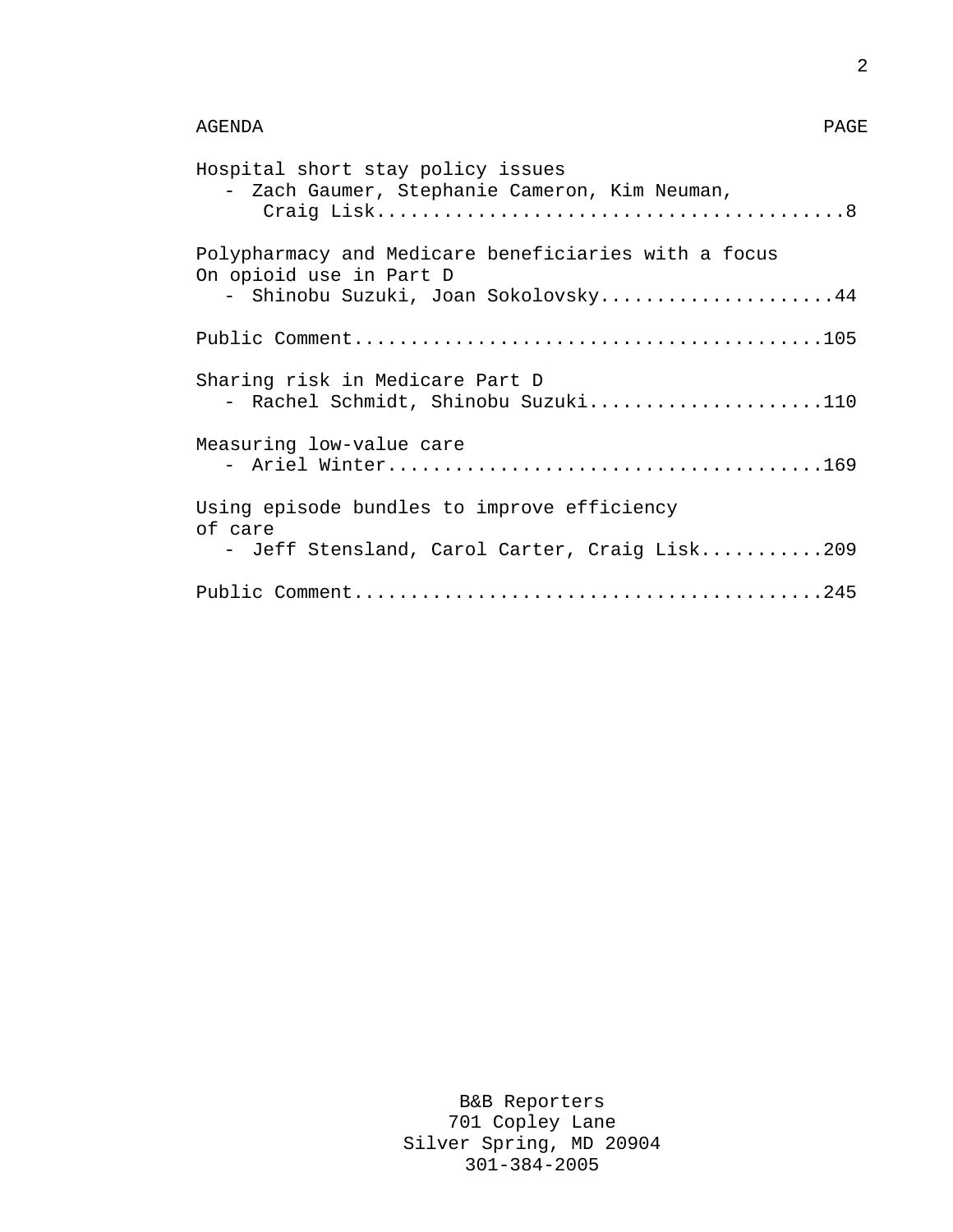| $\mathbf{1}$ | PROCEEDINGS                                                 |
|--------------|-------------------------------------------------------------|
| 2            | [9:24 a.m.]                                                 |
| 3            | MR. HACKBARTH: So this is my last public meeting            |
| 4            | as MedPAC Chair, today and tomorrow, so if you'll indulge   |
| 5            | me, I just want to say a couple things at the outset.       |
| 6            | So I've been on MedPAC for 15 years now, and                |
| 7            | during my tenure as Chairman, we've voted on over 300       |
| 8            | recommendations. So with 17 Commissioners, that             |
| 9            | represents, you know, roughly 5,100 individual votes cast.  |
| 10           | Over that period, there only have been 32 no votes on those |
| 11           | more than 300 recommendations, over 99 percent yes votes.   |
| 12           | And I take great pride in that. I think that's a            |
| 13           | remarkable degree of consensus for generations of           |
| 14           | Commissioners coming from very different backgrounds,       |
| 15           | different life experiences, different political             |
| 16           | perspectives. And to achieve that level of consensus I      |
| 17           | think is a great tribute to Commissioners, past and         |
| 18           | present, and to our wonderful staff, because I think the    |
| 19           | two key ingredients to getting to that level of consensus   |
| 20           | have been that Commissioners accept their responsibility to |
| 21           | put the interests of the Medicare program and its           |
| 22           | beneficiaries first. They come to the task not as           |

B&B Reporters 701 Copley Lane Silver Spring, MD 20904 301-384-2005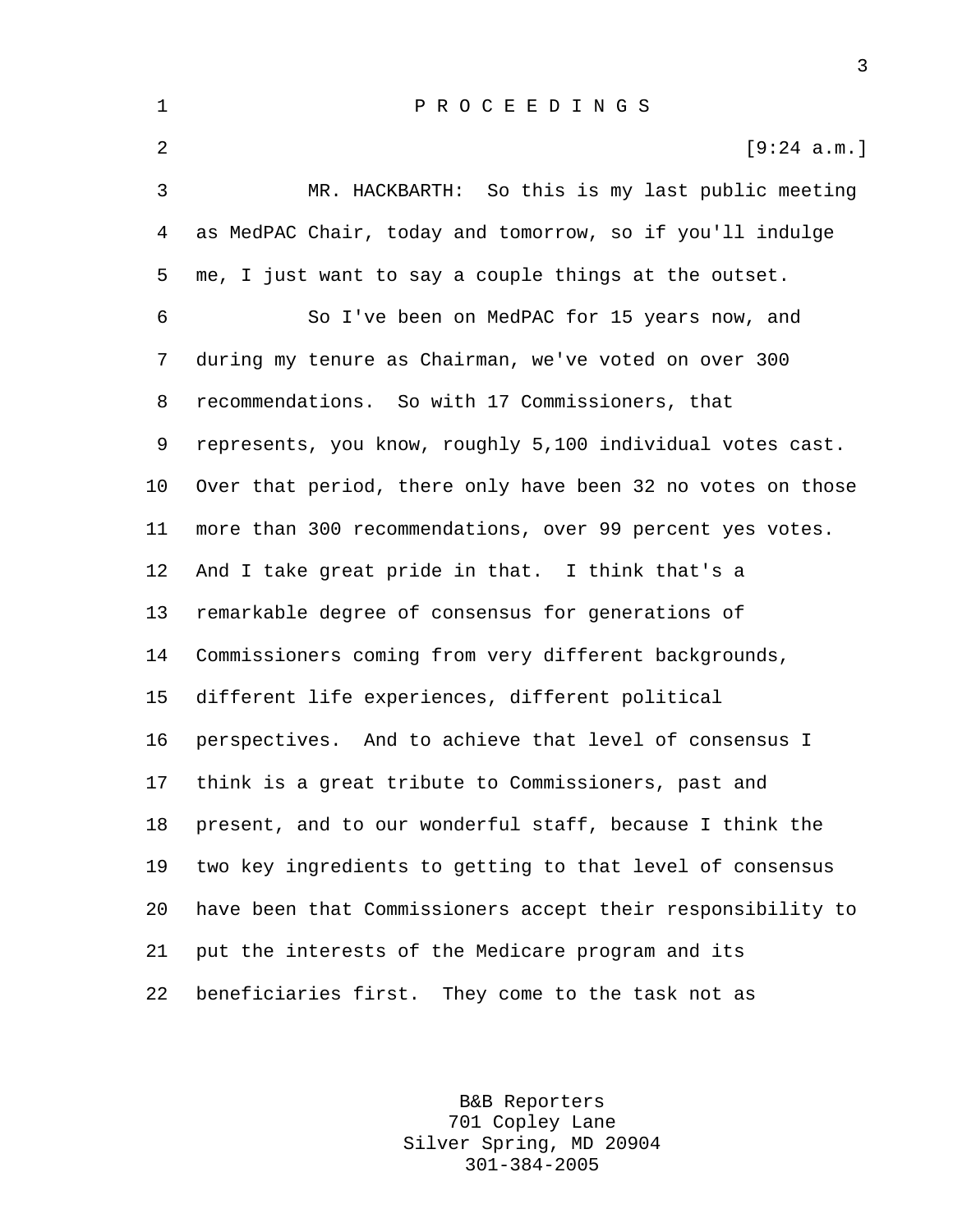1 representatives of a particular profession or a particular 2 type of health care provider or a particular geographic 3 region but, rather, they bring their experience and 4 knowledge to the table and put the goals of the program 5 first and foremost.

6 Our staff have contributed hugely to this through 7 both the quality of their analysis and their responsiveness 8 to the questions raised by Commissioners. And I can't 9 overstate the importance of that in forging consensus on 10 these issues.

11 And the issues haven't always been easy issues to 12 deal with. I want to just quickly tick off a list of some 13 of the things that we've made recommendations on in the 14 last 15 years.

15 Of course, one of our basic responsibilities to 16 the Congress is on annual updates and the various Medicare 17 payment systems. I think we have applied a fairly 18 rigorous, some would say demanding approach to that, 19 resulting in updates that are certainly lower than many 20 provider groups would have liked, using as our guidepost 21 efficiency providers. And I think our work in this area 22 has set the stage for Congress to arrive at update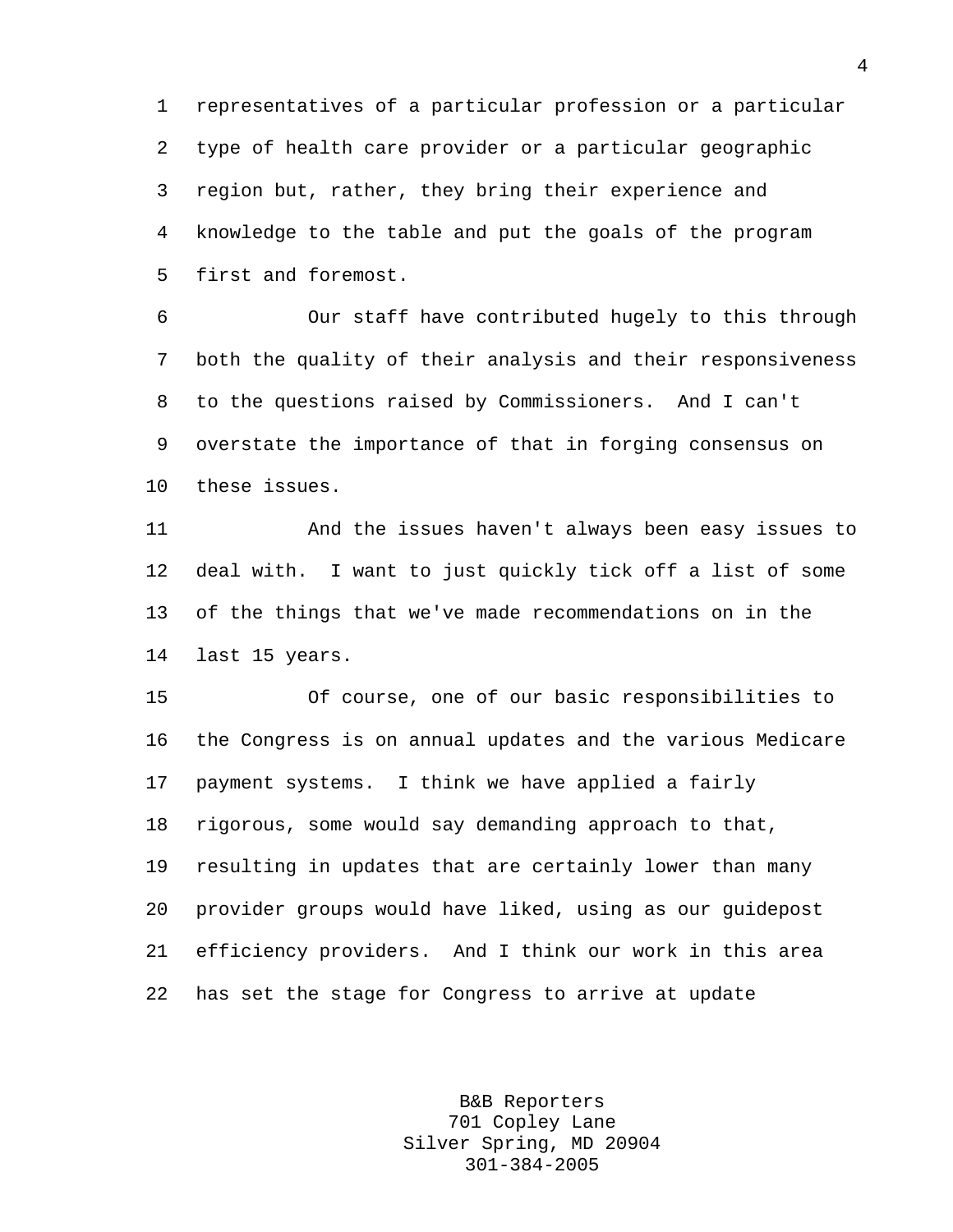1 recommendations that are lower than they might have 2 otherwise, including in the Affordable Care Act, where they 3 set lower statutory updates pretty much across the board. 4 And they've done that again in the pending SGR legislation. 5 Providers may not like that, but I take pride in our role 6 in supporting Congress in that area.

7 We've made a variety of recommendations to 8 improve the equity in Medicare's payment systems, and by 9 their nature, these adjustments redistribute dollars, and 10 there are winners and losers. Yet the analysis supporting 11 the work has been strong, and some difficult changes have 12 been made: severity adjustment for inpatient hospital 13 services, improvements in RVU accuracy in the Physician 14 Payment System, changes in how rural providers are paid, 15 improved payment equity between rural providers and urban 16 providers.

17 We've made recommendations on site-neutral 18 payment. To this point, Congress has only adopted them at 19 the margin, but those have been difficult, challenging 20 issues I know for many Commissioners, and I'm proud of the 21 work we've done in that area.

22 We made very important recommendations on GME

B&B Reporters 701 Copley Lane Silver Spring, MD 20904 301-384-2005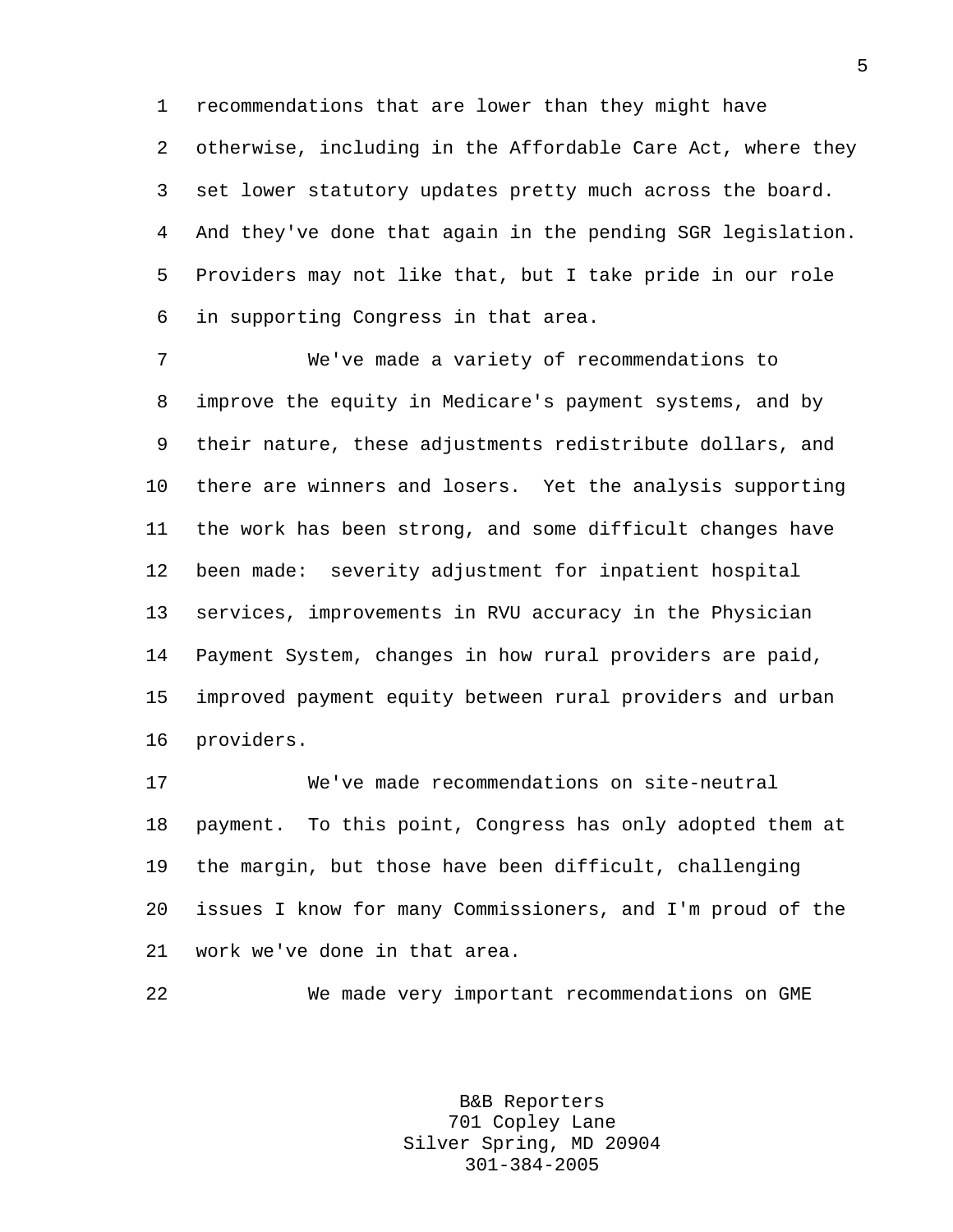1 reform and Medicare's role in financing graduate medical 2 education.

3 We've made recommendations on benefit 4 restructuring that I'm hopeful still will find their way 5 into legislation because I believe the current benefit 6 structure, with all of its peculiarities, dating from 1965, 7 really isn't in the interest of Medicare beneficiaries. I 8 think, frankly, it's more in the interest of people who 9 sell Medigap insurance than it is in the interest of 10 Medicare beneficiaries.

11 Long ago, in fact, one of the very first 12 recommendations we made after I became Chairman was to move 13 towards financial neutrality in Medicare Advantage, namely, 14 that we ought to pay the same amount for a beneficiary 15 regardless of whether he or she was in traditional Medicare 16 or enrolled in an MA plan. Congress took a big step in 17 that direction in the Affordable Care Act.

18 We laid the groundwork for a lot of the Medicare 19 payment reforms that are now under consideration -- some in 20 law, like ACOs; others being tested in CMMI.

21 We were one of the early advocates of a public 22 database on physician financial relationships, the so-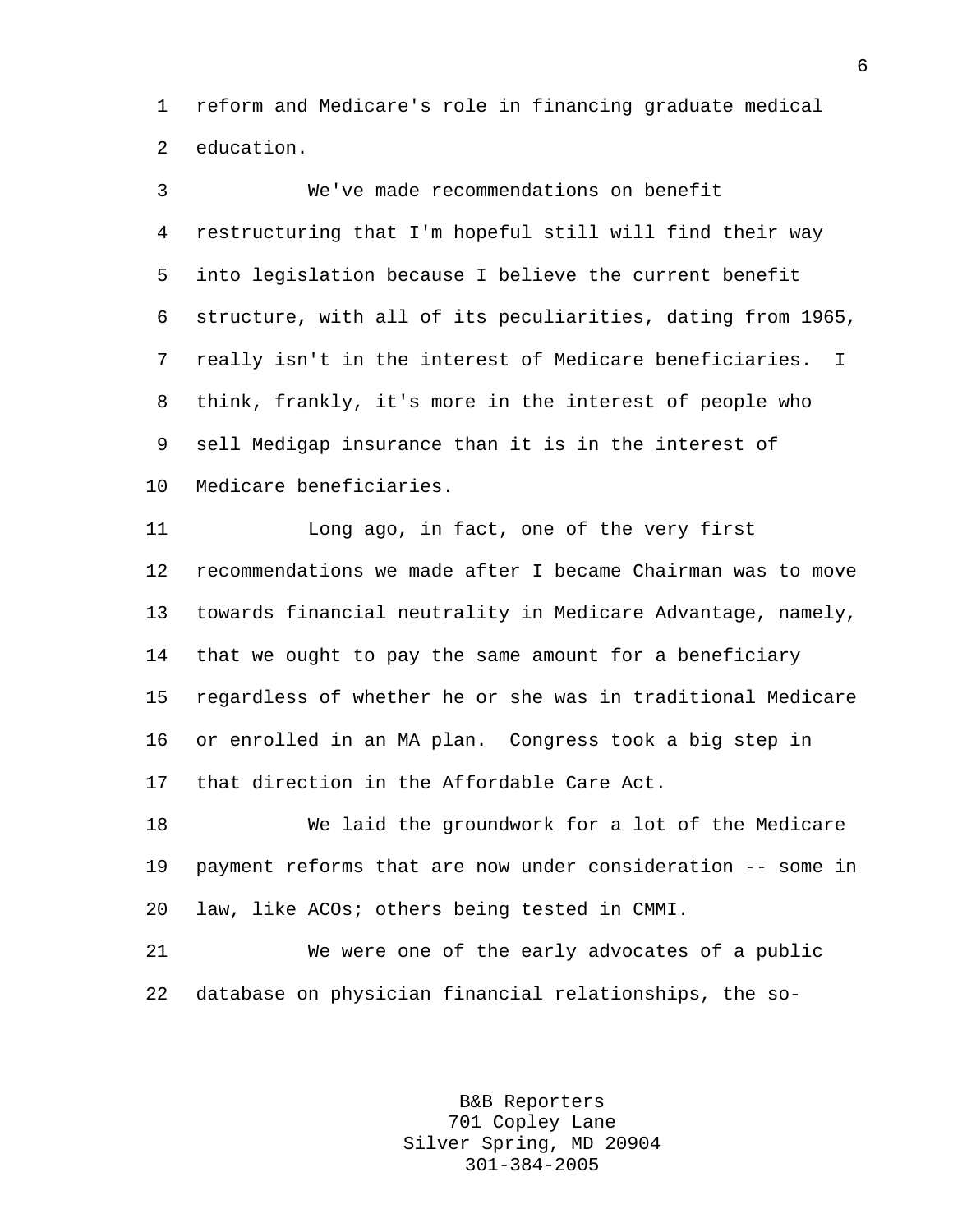1 called Sunshine Act, which is part of law now.

2 We were one of the early advocates of a major 3 federal investment in comparative effectiveness, which is 4 now embodied in PCORI.

5 And last, but certainly not least, we were very 6 early advocates of SGR repeal. Again, that was something 7 we recommended in 2001 when it wasn't nearly as popular as 8 it has become in recent years, and hopefully in the next 9 couple weeks that will become law as well.

10 So to deal with difficult, complex issues like 11 these and achieve the level of consensus that we have I 12 think is a record that all of us should be proud of. I 13 know I am.

14 And to those of you in the audience, there are a 15 lot of familiar faces. Some of you I see sort of month 16 after month after month and year after year after year. I 17 know that doesn't signify that you necessarily agree with 18 what you're seeing. In fact, maybe it means the opposite, 19 that you're here because you don't agree with it. But I do 20 welcome and I'm grateful for the interest that you've shown 21 in MedPAC's work, so thank you for that.

22 So, with that, let's turn to our agenda--

B&B Reporters 701 Copley Lane Silver Spring, MD 20904 301-384-2005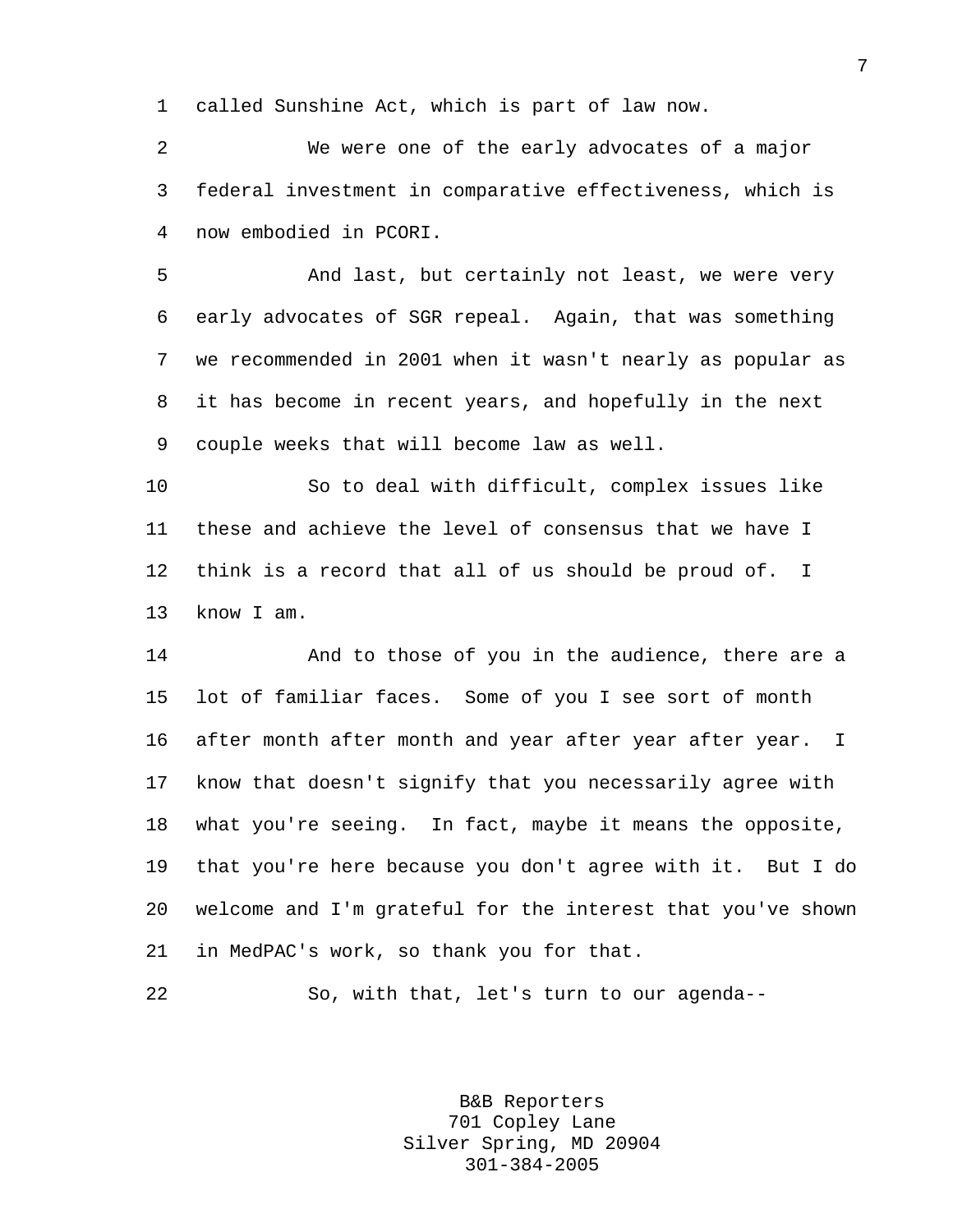1 [Standing ovation.] 2 MR. HACKBARTH: Thank you. 3 Can we go on now? 4 [Laughter.] 5 DR. MILLER: You're the Chairman. 6 MR. HACKBARTH: Right, for a little while longer. 7 Okay. So, Zach, are you going to lead the way on 8 hospital short stay? 9 MR. GAUMER: Yes, sir, that's right. 10 MR. HACKBARTH: And, incidentally, I don't want 11 anybody to feel any pressure about votes. 12 [Laughter.] 13 MR. HACKBARTH: But I do count. 14 Zach? 15 MR. GAUMER: Okay. Good morning. Today we'll 16 discuss the five draft recommendations you've assembled 17 concerning short hospital stays. Based on your discussion, 18 the Chairman will initiate the voting process. 19 To review from the Commission's four previous 20 discussions, the origins of this issue lie in both the 21 complexity of the admissions process and the payment 22 differences between similar inpatient and outpatient stays.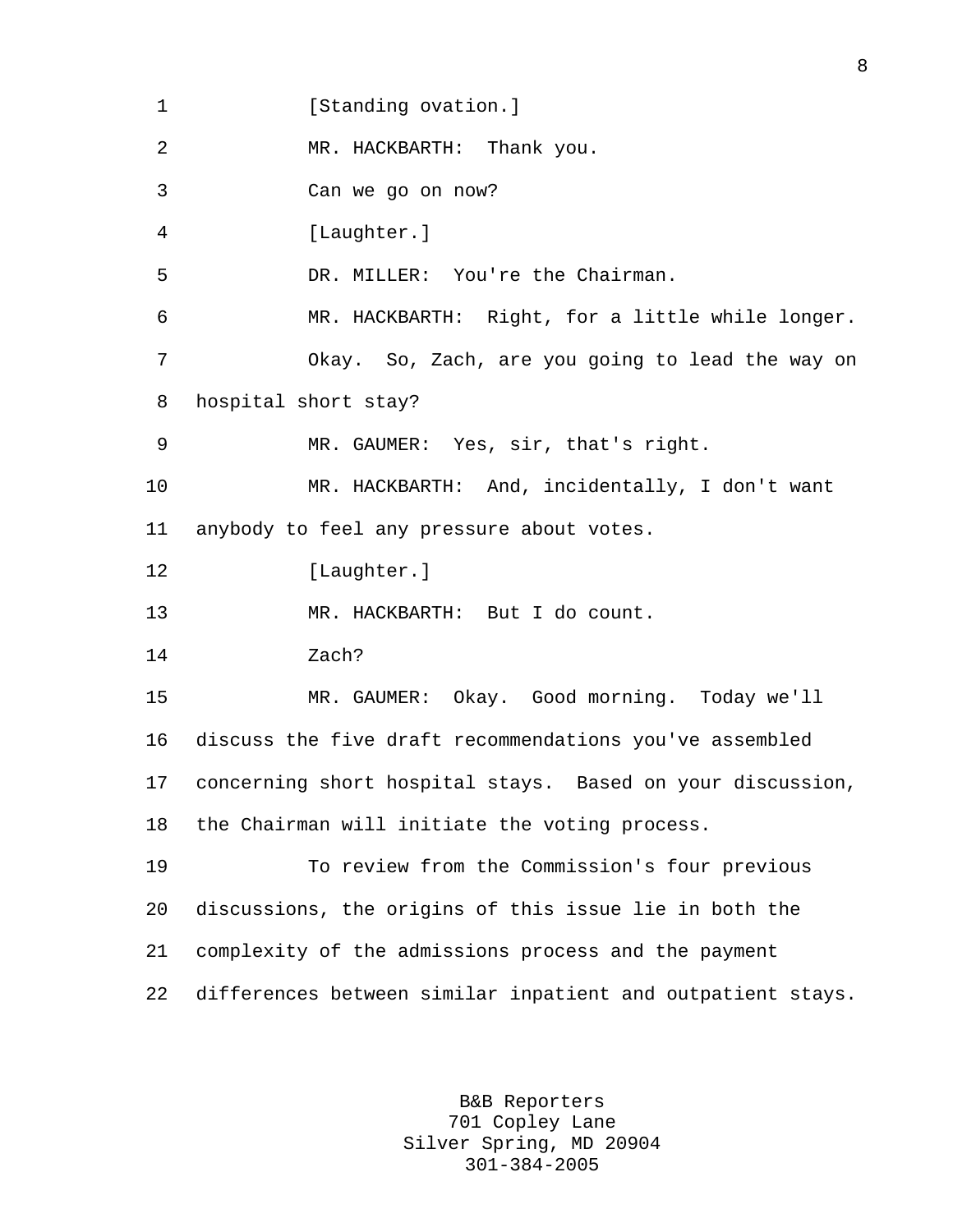1 These factors led RACs to focus their audits on short 2 inpatient stays, and in response, hospitals increased their 3 use of outpatient observation.

4 CMS took action to resolve these issues by 5 implementing the 2-midnight rule. The rule has been 6 controversial, and its full implementation has been delayed 7 repeatedly.

8 For beneficiaries served in outpatient 9 observation, there is fairly broad concern that they are 10 occasionally surprised to learn that they are in 11 observation status. In addition, while liability is 12 generally lower for beneficiaries served in observation 13 status, these beneficiaries can be exposed to higher 14 financial liability with regard to SNF coverage and self-15 administered drugs.

16 The five draft recommendations we will discuss 17 are listed on the slide above. They have been slightly 18 modified from what you've read in the mailing materials you 19 received last week.

20 The first recommendation pertains to the RAC 21 program, and the withdrawal of the 2-midnight rule has been 22 incorporated in this recommendation.

> B&B Reporters 701 Copley Lane Silver Spring, MD 20904 301-384-2005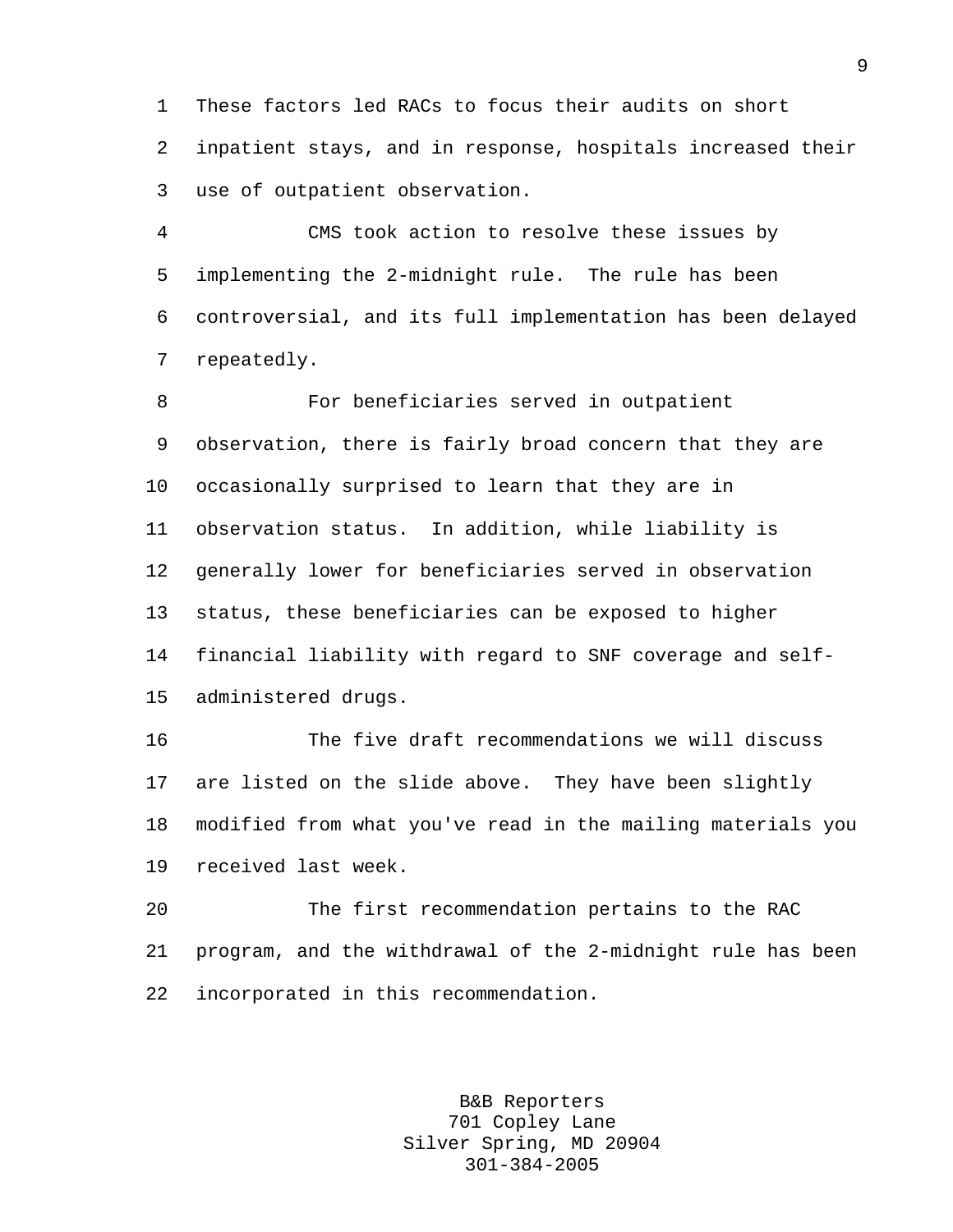1 The second recommendation concerns the hospital 2 short-stay penalty concept.

3 The last three recommendations focus on improving 4 beneficiary protections for those served in observation 5 status.

6 The first recommendation we will consider today 7 concerns specific changes to the RAC program. In its work 8 this year, the Commission has identified three concerns 9 about the program:

10 First, that it has significantly increased the 11 administrative burden of hospitals;

12 Second, that the exception of losing payment when 13 their claim denials are overturned -- excuse me. Second, 14 with the exception of losing payment when their claim 15 denials are overturns, RACs are not held accountable for 16 their auditing determinations;

17 And, third, that hospitals are unable to rebill 18 RAC-denied claims as outpatient claims due to the 19 misalignment of the three-year RAC lookback period and the 20 one-year hospital rebilling window.

21 As you will recall, at our last meeting Herb 22 suggested we give consideration to crafting a

> B&B Reporters 701 Copley Lane Silver Spring, MD 20904 301-384-2005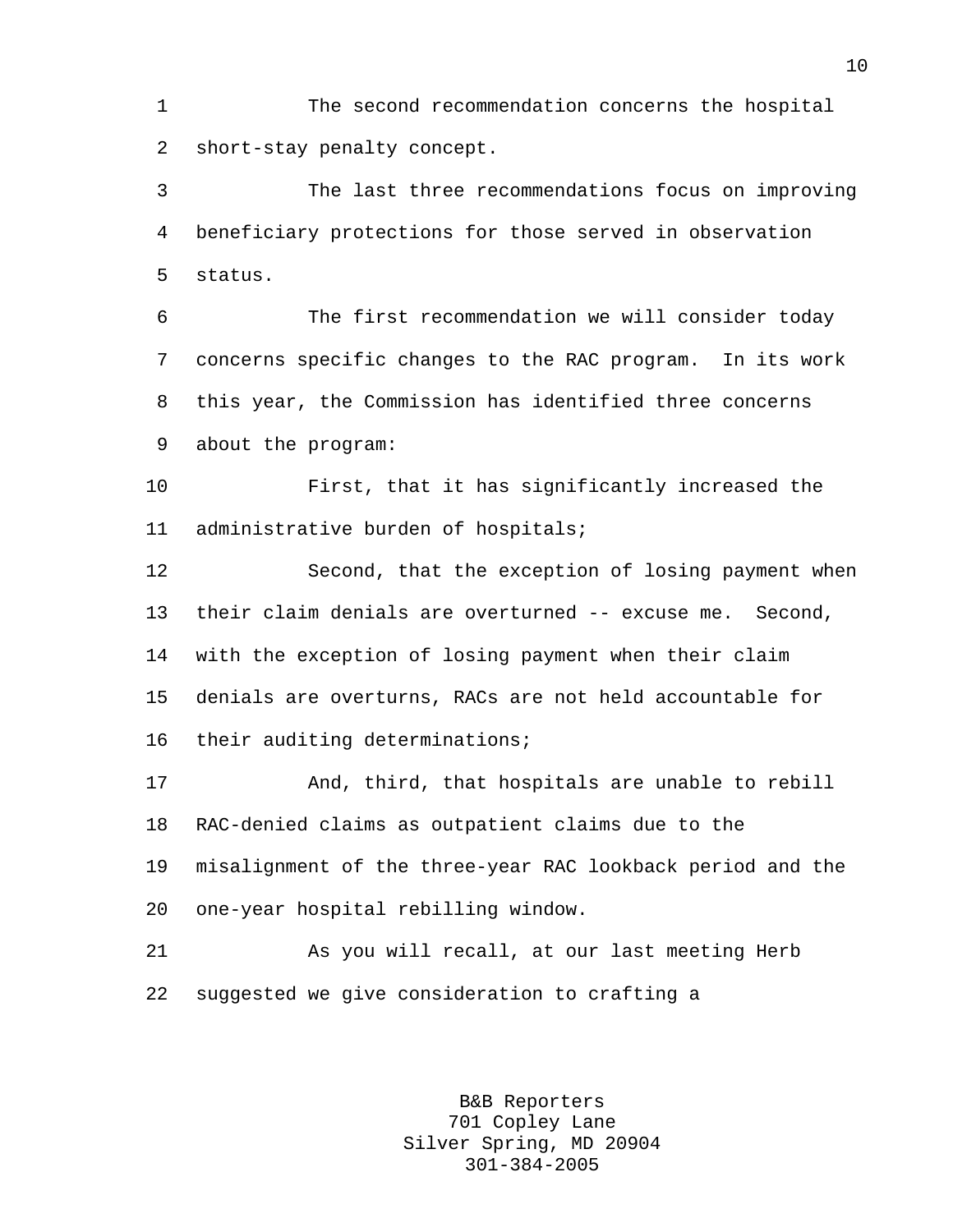1 recommendation about removing CMS' 2-midnight rule. We 2 have discussed this rule publicly on several occasions, and 3 we have built this topic into the draft recommendation 4 pertaining to the RAC program because the rule is a 5 directive to auditors. Retaining the 2-midnight rule may 6 be redundant in the context of our larger package of 7 recommendations on this topic.

8 For a moment, let's review what the 2-midnight 9 rule is. CMS established the 2-midnight rule for fiscal 10 year 2014 to alleviate concerns about admission criteria, 11 long observation stays, beneficiary liability, and 12 hospitals' concerns about RAC audits. This rule instructs 13 auditors to presume that stays longer than 2 midnights are 14 appropriate for inpatient status and should be exempt from 15 audit, with some exceptions. It also instructs them to 16 presume stays shorter than 2 midnights are more appropriate 17 for outpatient status and, therefore, are subject to audit. 18 This rule does not directly alter Medicare admission 19 criteria, but it will alter providers' admitting behavior. 20 Congress and CMS have placed RAC enforcement of 21 the 2-midnight rule on hold several times since its 22 implementation. The most recent hold expired this past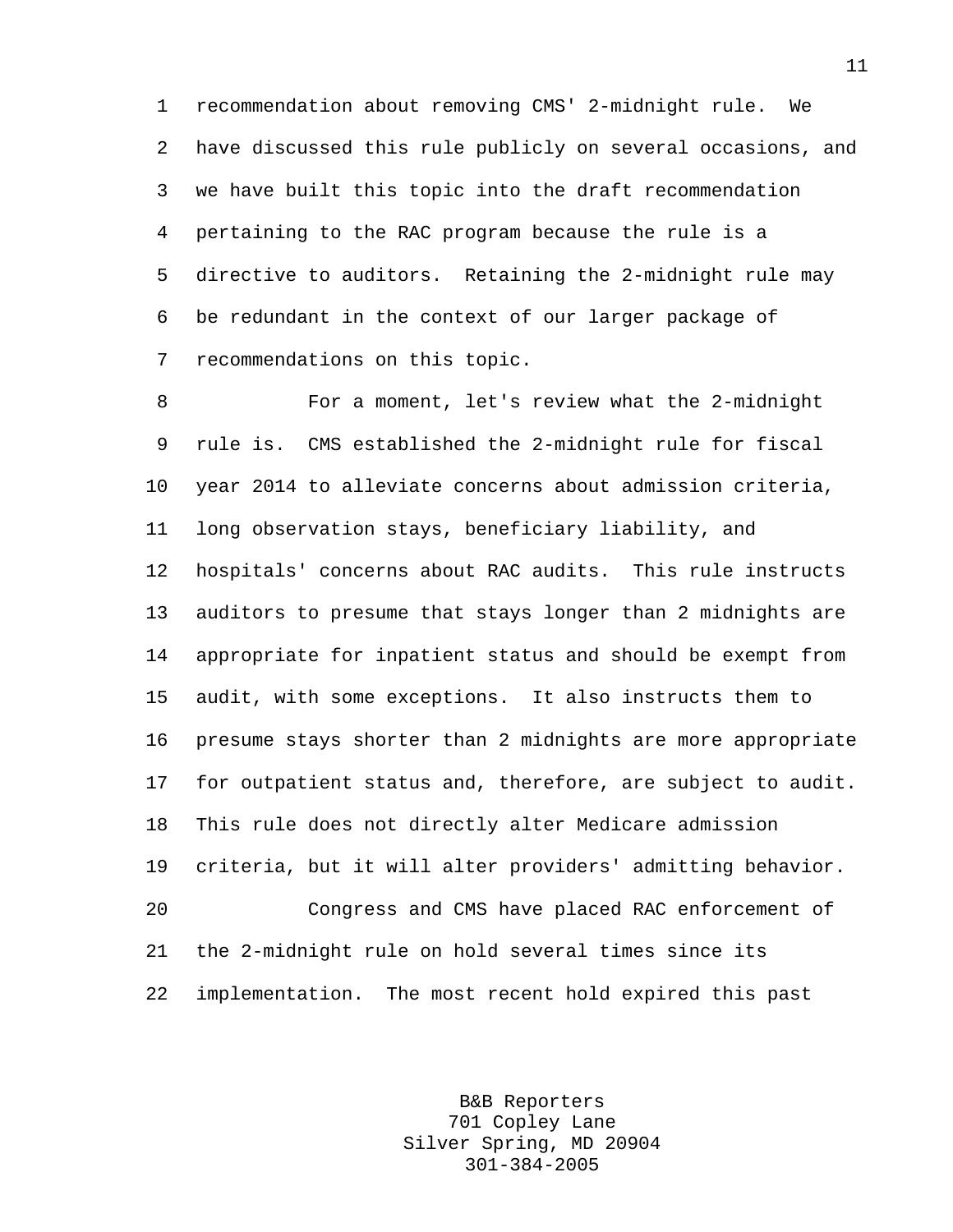1 Tuesday, March 31st, but legislation to extent the hold is 2 included in the active SGR legislation, H.R. 2.

3 The 2-midnight rule may have successfully 4 achieved a few of the goals that it was designed to 5 address. It alleviates a portion of the RAC-related 6 administrative burden hospitals face, and it will reduce 7 the use of long observation stays. In addition, some 8 hospitals have been pleased with the fact that it 9 essentially creates the time-based standard for inpatient 10 services.

11 However, the 2-midnight rule raises a number of 12 concerns. It largely exempts stays longer than 2 midnights 13 from RAC oversight, and it provides hospitals with the 14 incentive to increase the length of stays beyond 2 15 midnights in order to avoid RAC scrutiny. The lengthening 16 of the stays may result in an increase in the use of short 17 observation stays and, therefore, exacerbate concerns about 18 SNF coverage eligibility. Overall, the incentive to 19 increase the length of stays may act to eliminate 1-day 20 inpatient stays entirely.

21 Stakeholders have also noted that the rule 22 detracts from the current admissions criteria based on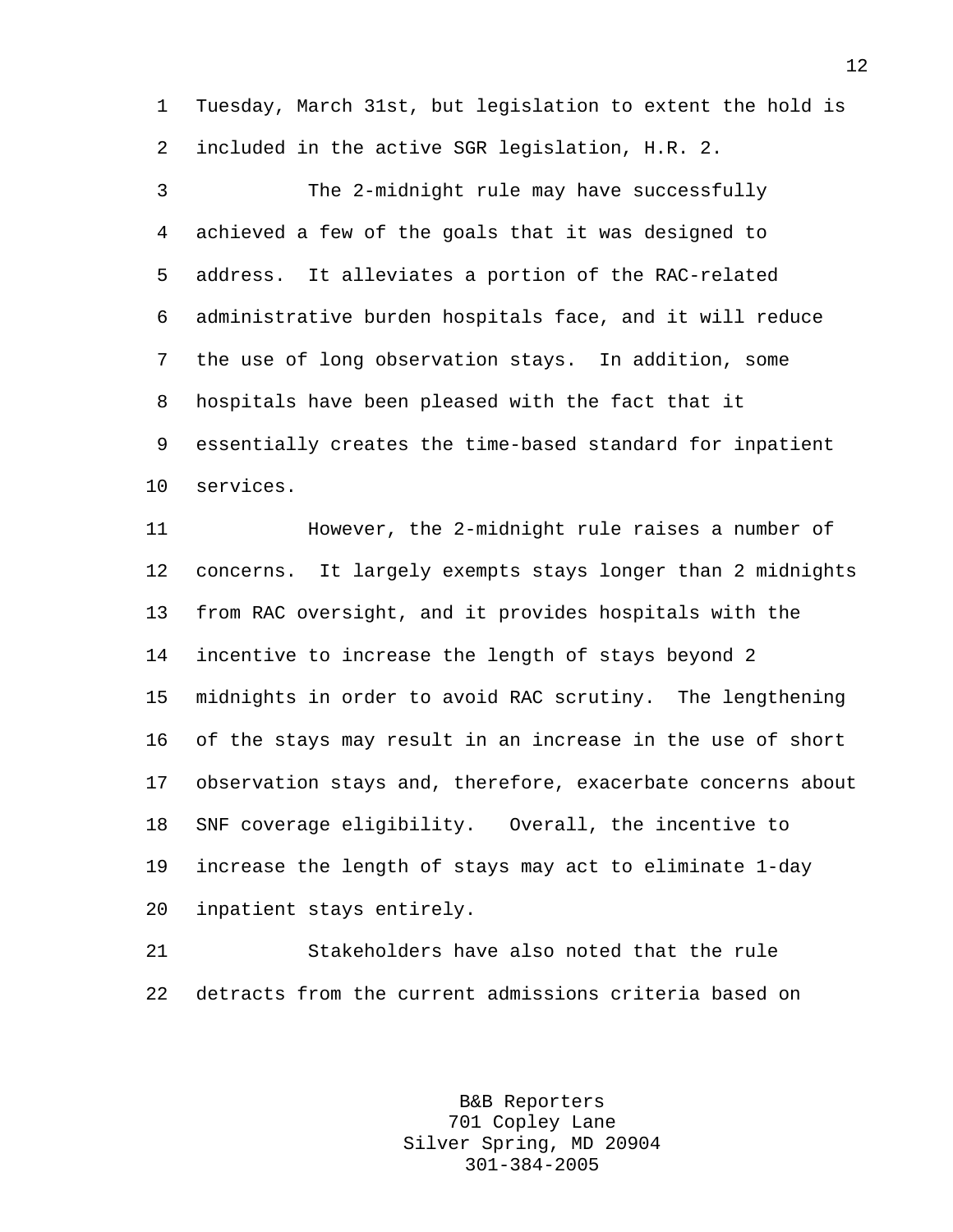1 physician judgment, increases burden on physicians to 2 document admission, and causes significant shifting of 3 cases between the inpatient and outpatient settings.

4 For these various reasons, the Commission is 5 considering the complete rather than partial withdrawal of 6 the 2-midnight rule.

7 Based on our evaluation of the RAC program and 8 the 2-midnight rule, the Commission's four-part draft 9 recommendation reads as follows:

10 The Secretary should direct Recovery Audit 11 Contractors to focus reviews of short inpatient stays on 12 hospitals with high rates of this type of stay; modify each 13 RAC's contingency fees to be based, in part, on its claim 14 denial overturn rate; ensure that the RAC lookback period 15 is shorter than the Medicare rebilling period for short 16 inpatient stays; and withdraw the 2-midnight rule.

17 We expect this recommendation will increase 18 program spending because it will cause RACs to take a more 19 cautious approach to auditing, resulting in fewer claim 20 denials and a lower level of recoveries. It will also 21 increase rebilling opportunities and allow hospitals to 22 gain partial reimbursement for services that were otherwise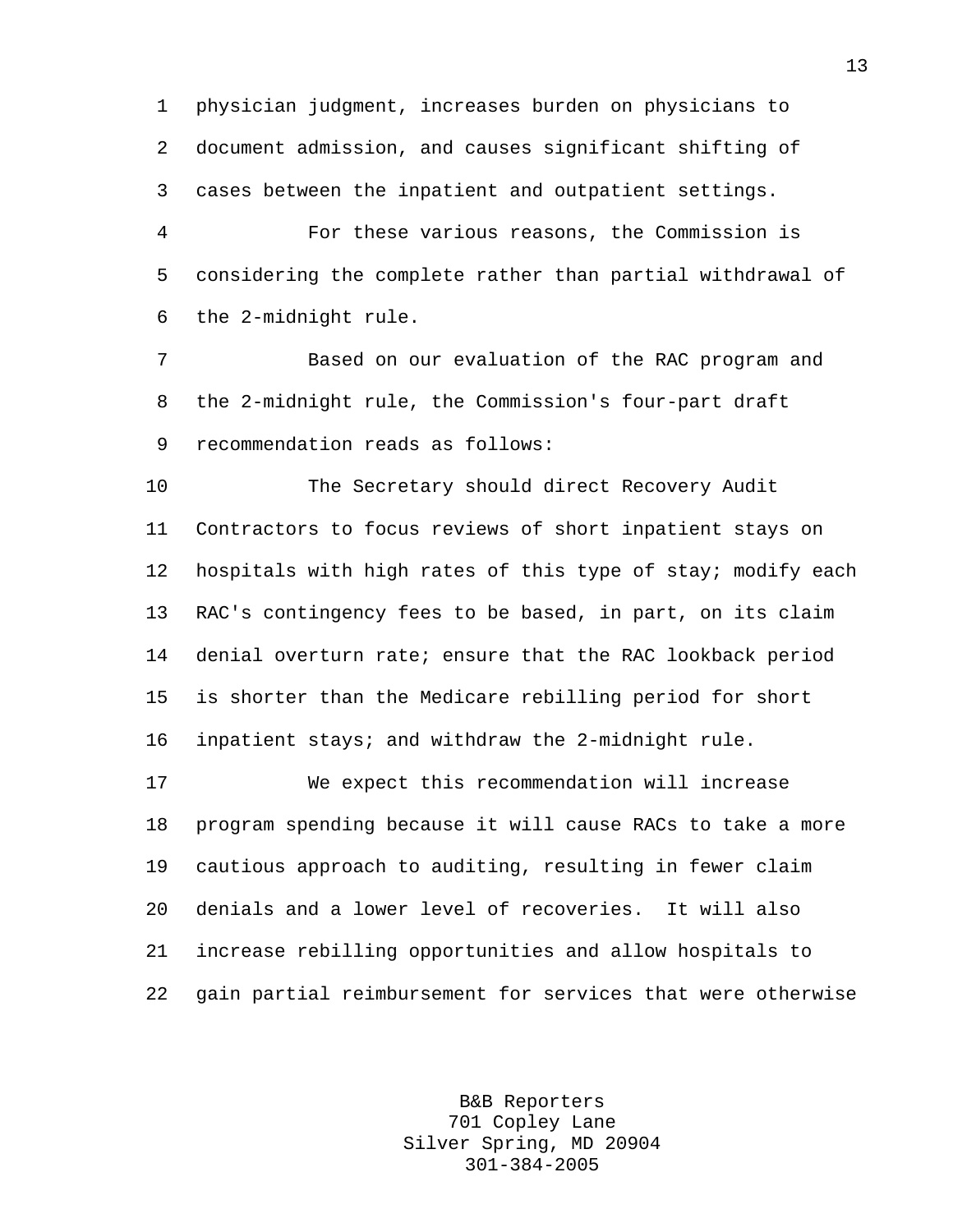1 denied.

2 We do not expect this recommendation will 3 adversely affect beneficiary access. However, the effect 4 on beneficiary cost sharing may be mixed due to stays 5 shifting between the inpatient and outpatient settings. 6 For hospitals providing a high rate of short 7 inpatient stays, this recommendation will increase RAC 8 scrutiny of short stays and administrative burden. 9 However, for the remainder of hospitals this recommendation 10 will either reduce or eliminate RAC scrutiny and the 11 associated administrative burden. Also, we expect this 12 recommendation will benefit hospitals financially because 13 it will enable more rebilling of denied inpatient claims 14 and reduce administrative costs associated with RAC record 15 requests and physician documentation requirements. 16 Our evaluation of the RAC program has also led 17 the Commission to consider the potential for a formula-18 based payment penalty on hospitals with excess levels of

19 short inpatient stays to replace RAC reviews of these 20 stays. Interest in this concept is derived from concern 21 that the RAC program is administratively burdensome for 22 hospitals and CMS, and oversight of hospitals could be made

> B&B Reporters 701 Copley Lane Silver Spring, MD 20904 301-384-2005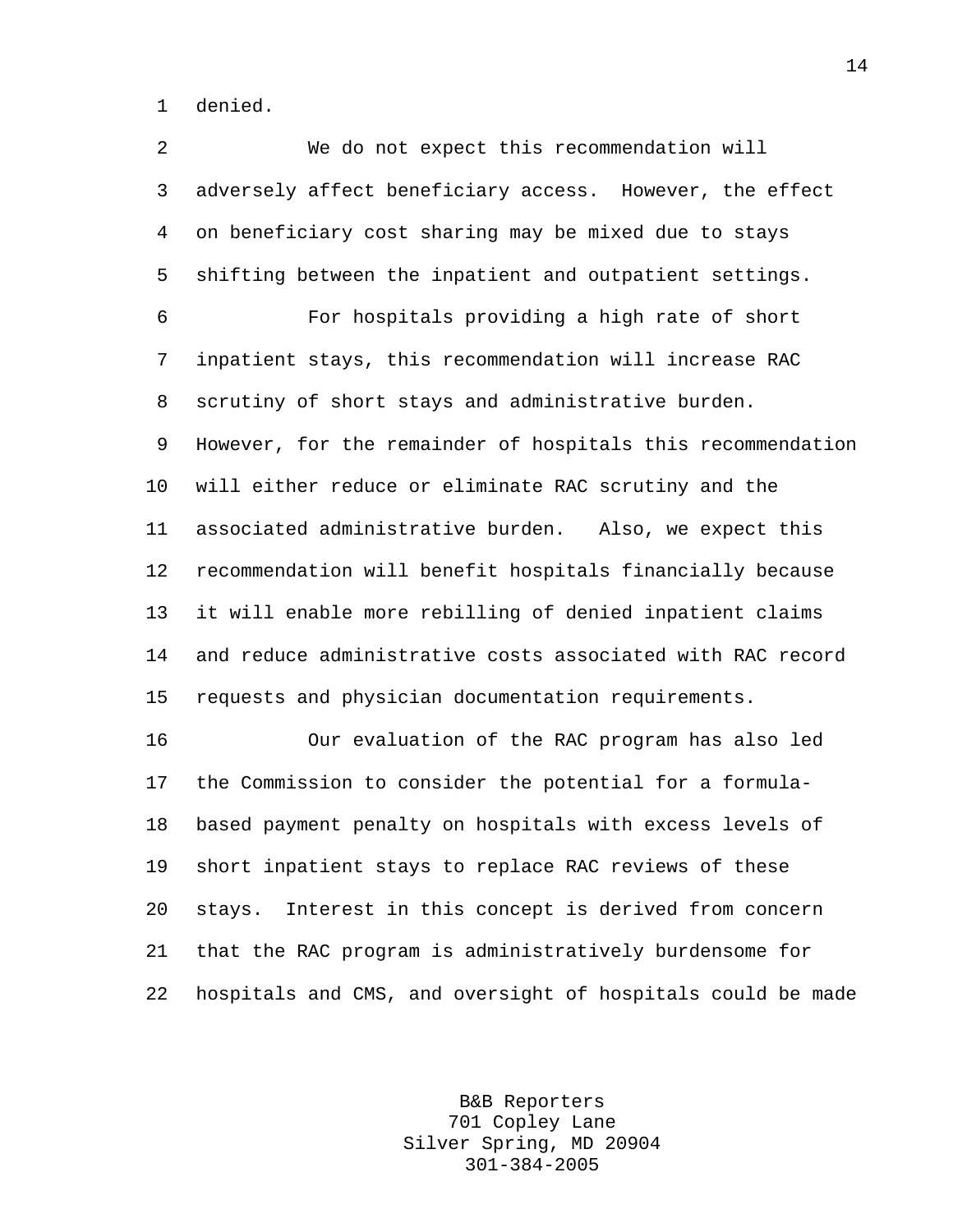1 more efficient.

2 Therefore, the Commission is recommending: 3 The Secretary should evaluate establishing a 4 penalty for hospitals with excess rates of short inpatient 5 stays to substitute, in whole or in part, for RAC review of 6 short inpatient stays.

7 The penalty concept may reduce administrative 8 burden on hospitals and CMS and make oversight more 9 efficient. However, the Secretary will need to address 10 several design elements in evaluating this concept, such as 11 how to define short stays, identifying an appropriate 12 penalty threshold and penalty amount, and risk-adjusting 13 the measure to make it equitable for all hospitals.

14 Because this recommendation is for the Secretary 15 to evaluate rather than implement this concept, we expect 16 this recommendation will not increase Medicare program 17 spending or adversely affect beneficiaries or providers. 18 While we are asking the Secretary to evaluate this concept, 19 we will also be conducting our own evaluation.

20 Stephanie will now discuss the Commission's 21 beneficiary protection recommendations.

22 MS. CAMERON: Turning now to our draft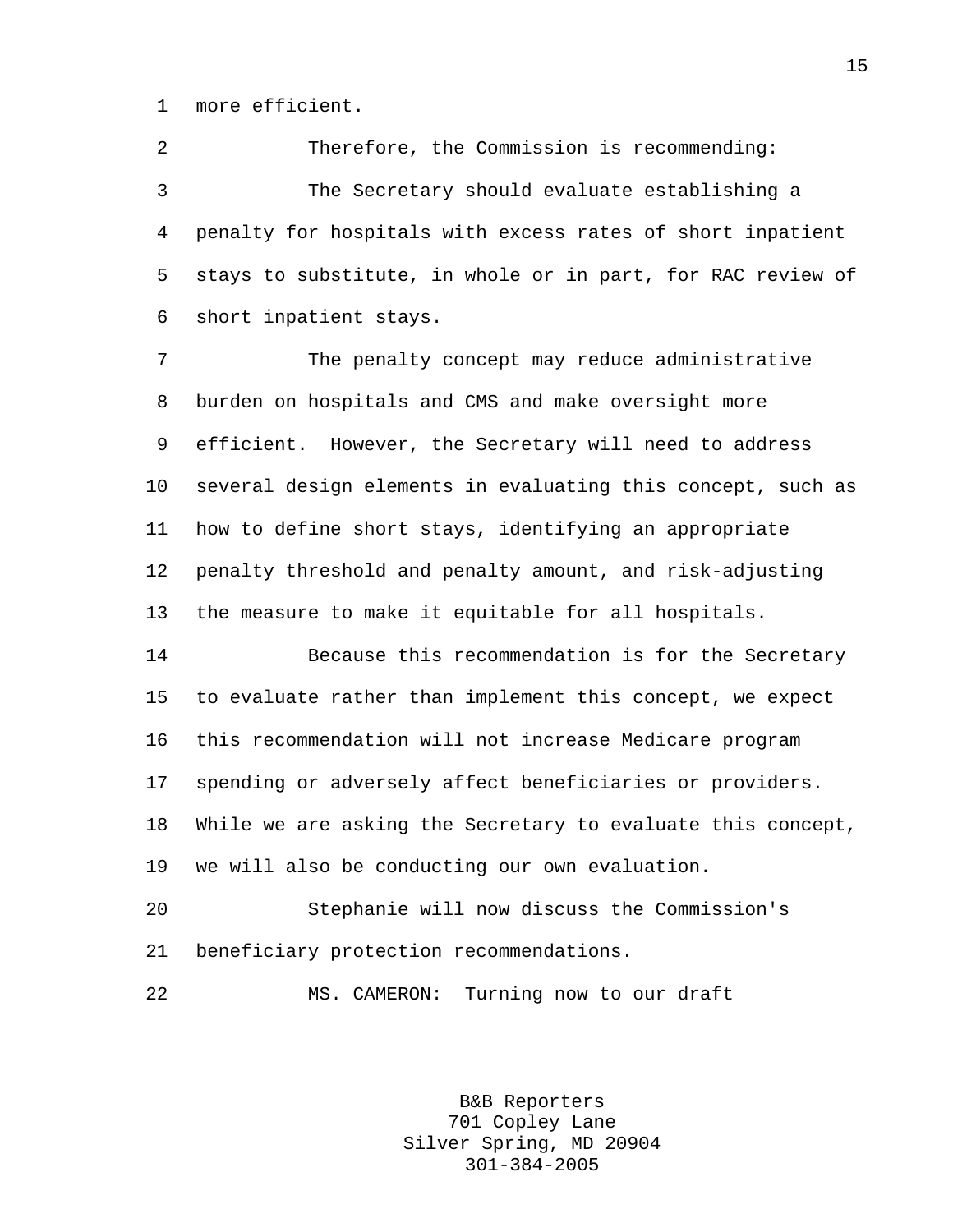1 recommendations on beneficiary protections, you'll remember 2 that beneficiaries with an outpatient observation stay who 3 are then discharged to a skilled nursing facility without 4 qualifying for Medicare's SNF benefit are at risk of 5 substantial financial liability for their post-acute care. 6 In addition, these beneficiaries are at risk of incurring 7 out-of-pocket expenses for self-administered drugs, as 8 these drugs are not covered by the outpatient payment 9 system.

10 The Commission has considered recommendations 11 with regard to revising the SNF 3-day prior hospitalization 12 policy, beneficiary notification requirements, and 13 beneficiary financial liability for self-administered drugs

14 which I will review today in turn.

15 First, the 3-day prior inpatient hospitalization 16 requirement for SNF coverage.

17 A small group of beneficiaries incur high out-of-18 pocket costs because their 3-day hospital stay did not 19 include three full inpatient days, leaving them without SNF 20 coverage. As you may recall, time spent receiving 21 outpatient observation care does not count toward the 3-day 22 requirement for SNF coverage.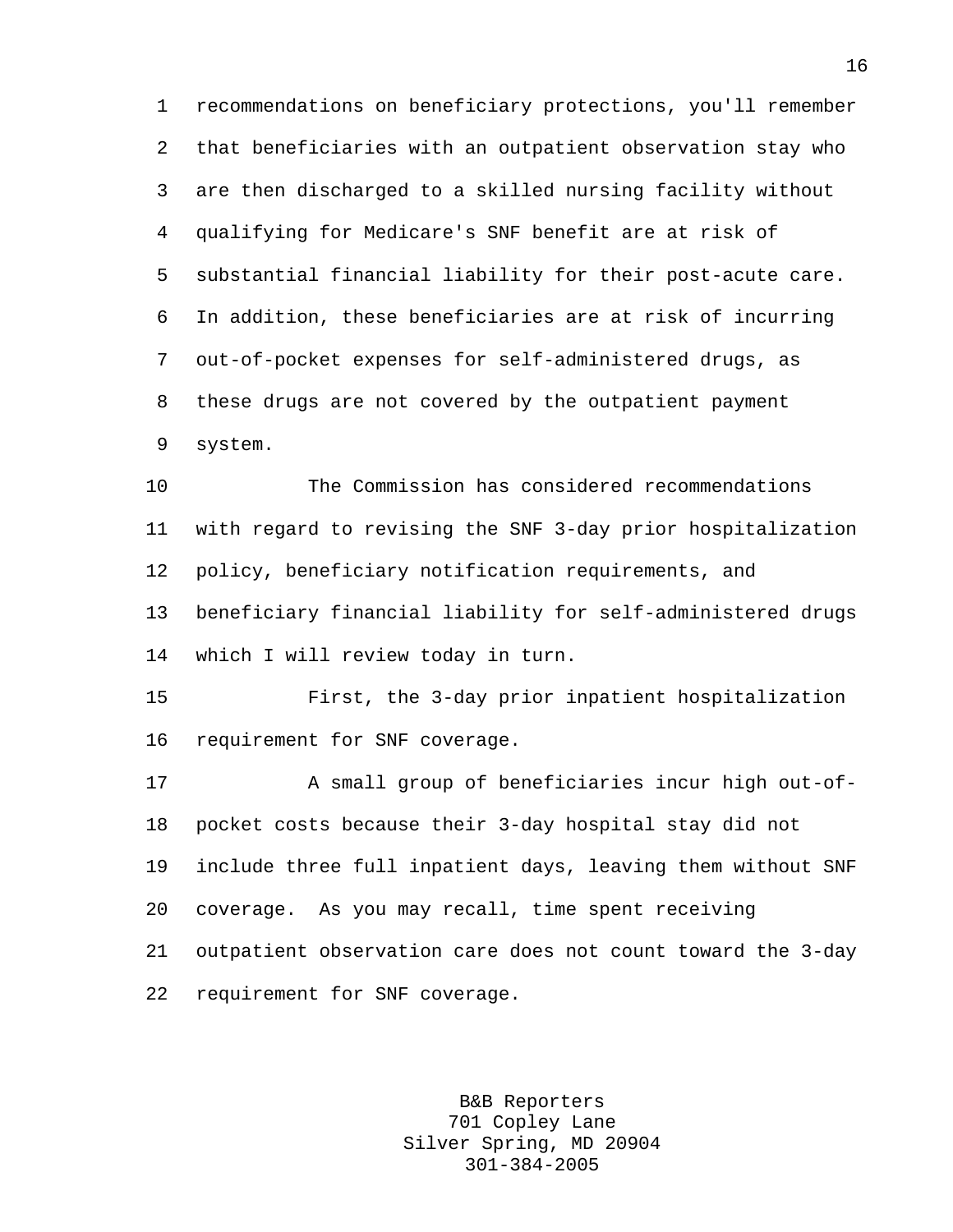1 In an attempt to find a balance between expanding 2 SNF eligibility to include beneficiaries receiving 3 observation care and preserving the SNF benefit as strictly 4 a post-acute-care benefit, the draft recommendation reads: 5 The Congress should revise the skilled nursing 6 facility three inpatient day hospital eligibility 7 requirement to allow for up to two outpatient observation 8 days to count towards meeting the criterion. 9 The Commission anticipates that this policy will 10 increase program spending for the beneficiaries who will 11 now qualify for SNF coverage. The overall impact of this 12 policy on spending is dependent on the behavioral response 13 of beneficiaries and providers. For example, a lower 14 threshold for Medicare SNF coverage could provide a greater 15 incentive for nursing facilities to send beneficiaries to 16 the hospital in order to requalify for the SNF benefit. 17 The Commission anticipates that this policy will 18 have a positive impact on the beneficiaries who are 19 discharged to SNFs without Medicare SNF coverage currently. 20 Beneficiaries such as these will see their out-of-pocket 21 post-acute-care liability reduced dramatically. This 22 recommendation would also increase Medicare use of and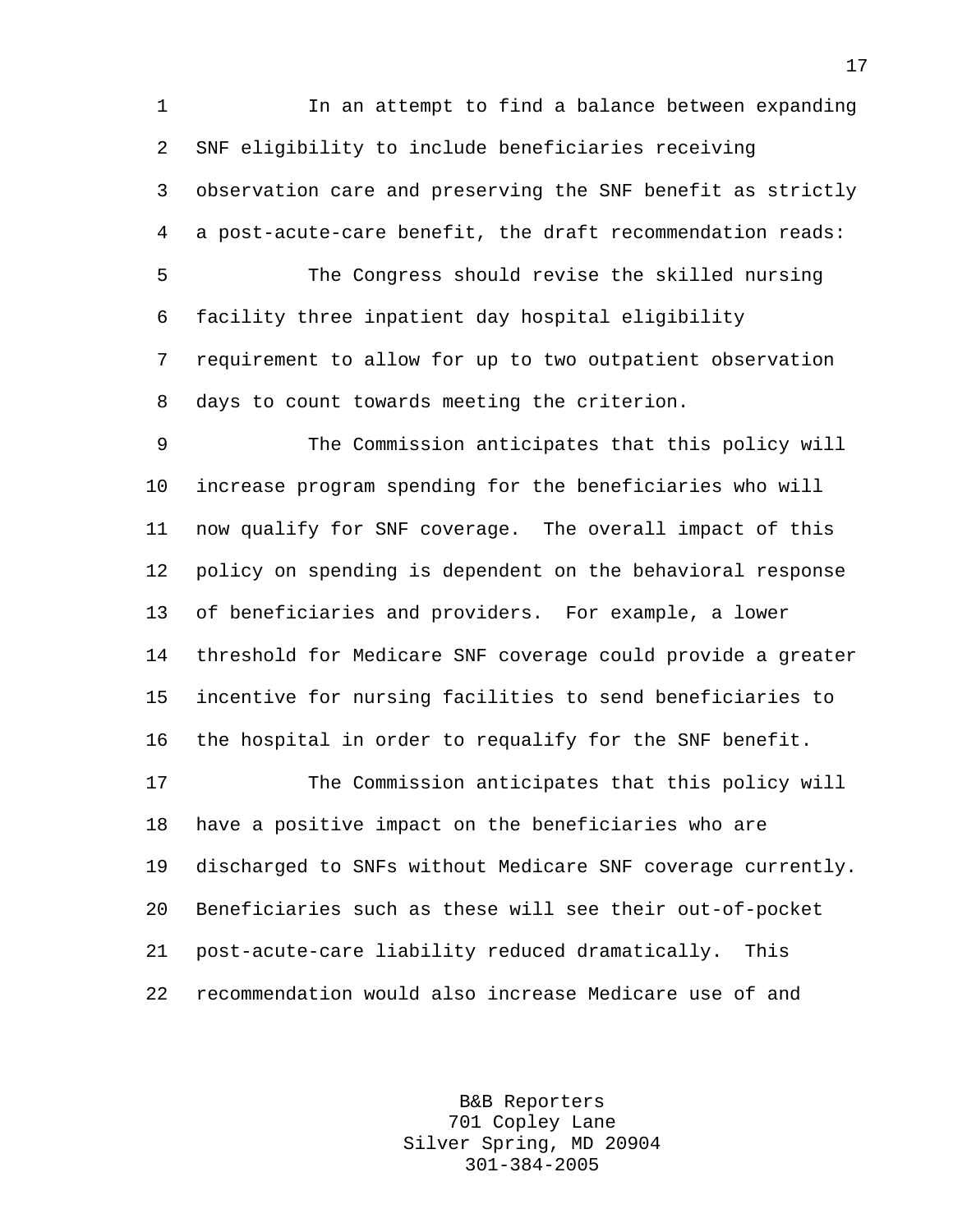1 payments to freestanding and hospital-based SNFs.

2 The Commission has discussed beneficiary 3 uncertainty about the differences between inpatient status 4 and outpatient observation care. Medicare currently does 5 not require hospitals to notify beneficiaries of their 6 outpatient observation status regardless of the time these 7 beneficiaries spend in the hospital. Medicare 8 beneficiaries and beneficiary advocates often cite this 9 lack of notification as a source of confusion for 10 beneficiary SNF eligibility and cost-sharing liability. 11 Several states have laws or are considering law 12 that require hospitals to inform patients about their 13 status in observation. Earlier this month, the House of 14 Representatives passed legislation addressing this issue on 15 the federal level in what is called the NOTICE Act. 16 I would be happy to discuss this further on 17 question. 18 In the meantime, the draft recommendation to 19 address beneficiary notification reads: "The Congress 20 should require acute care hospitals to notify beneficiaries 21 placed in outpatient observation status that their 22 observation status may affect their financial liability for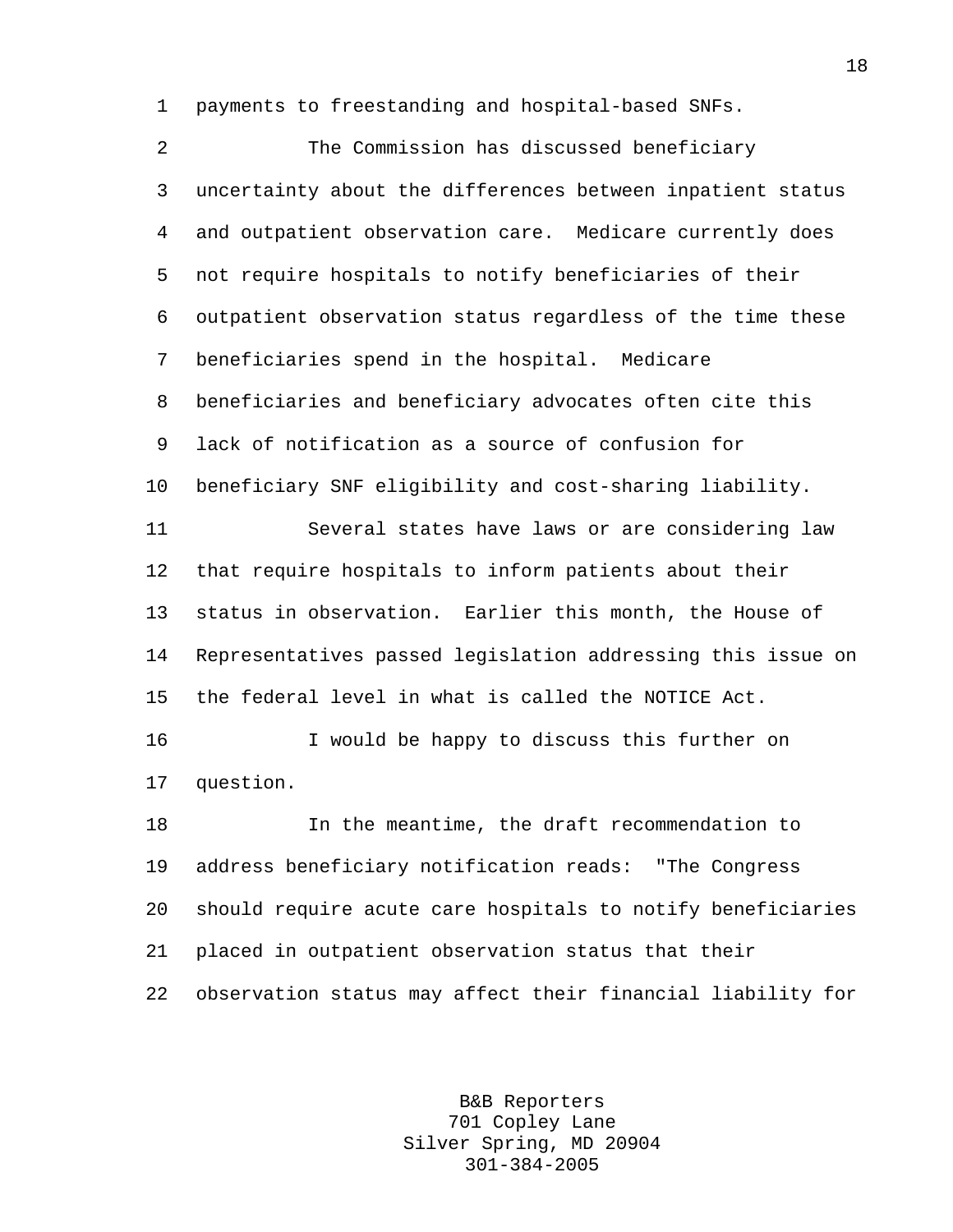1 skilled nursing facility care. The notice should be 2 provided to patients in observation status for more than 24 3 hours and who are expected to need skilled nursing 4 services. The notice should be timely, allowing patients 5 to consult with their physicians and other health care 6 professionals before discharge planning is complete."

7 When CBO evaluated the NOTICE Act, they 8 determined that, as passed by the House of Representatives, 9 the legislation would not have significant budgetary 10 effects over the 2015 through 2025 period. We expect that 11 hospitals will need to make administrative adjustments to 12 accommodate this change and, thus, likely incur an 13 administrative cost to implement this policy.

14 Lastly, we will discuss self-administered drugs 15 in outpatient observation care.

16 Beneficiaries who receive outpatient observation 17 services may be in the hospital for an extended period of 18 time, for example, 24 hours or more, and require some of 19 their oral medications that they would normally take at 20 home. As you'll recall, oral drugs and certain other drugs 21 that are considered usually self-administered are not 22 covered by Medicare for hospital outpatients. The extent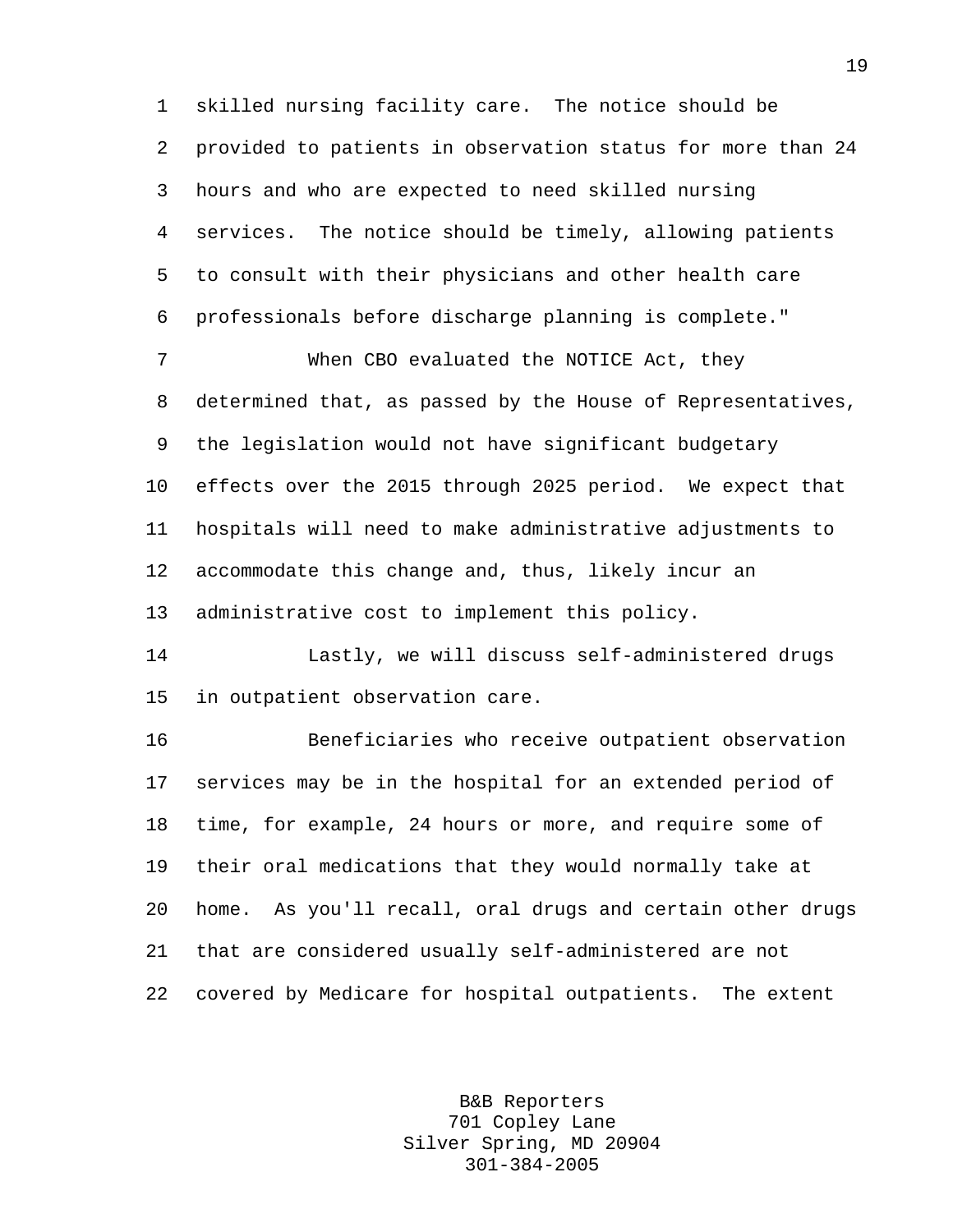1 to which beneficiaries are affected by this issue varies by 2 hospital. Some hospitals reportedly do not charge 3 beneficiaries for self-administered drugs. Other hospitals 4 contend that they must charge beneficiaries for self-5 administered drugs because of laws prohibiting beneficiary 6 inducements. These facilities may bill the beneficiary at 7 full charges, which equals approximately \$200, on average, 8 which is substantially higher than the cost of providing 9 the drug, which equals about \$40, on average.

10 The draft recommendation to package self-11 administered drugs in the outpatient payment rate reads: 12 "The Congress should package payment for self-administered 13 drugs provided during outpatient observation on a budget 14 neutral basis within the hospital outpatient prospective 15 payment system."

16 Under this approach, the Secretary would increase 17 outpatient payment rates for all beneficiaries receiving 18 observation care to reflect coverage of self-administered 19 drugs, while payment rates for other outpatient services 20 under the OPPS would decrease slightly to offset it, 21 resulting in no additional Medicare spending. 22 Overall, this option would also reduce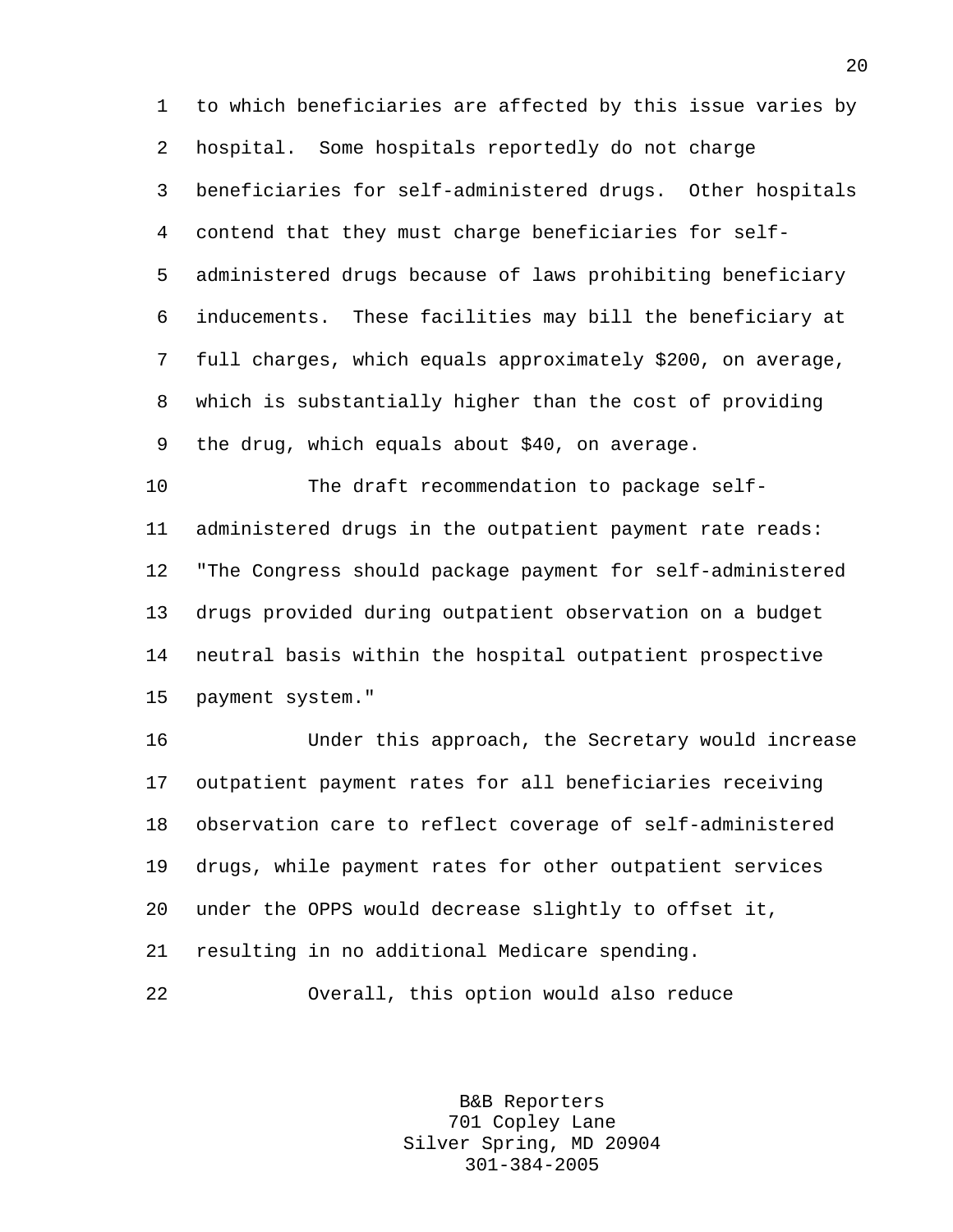1 beneficiary liability for self-administered drugs.

2 Beneficiaries receiving observation care would no longer be 3 liable for non-covered self-administered drugs at full 4 charges. In addition, this option would also make cost 5 sharing for self-administered drugs uniform across 6 beneficiaries and hospitals paid through the OPPS.

7 We expect that hospitals would experience a small 8 decrease in revenues from no longer receiving full charges 9 from beneficiaries. However, this policy may reduce 10 hospital administrative burden associated with cost sharing 11 collections and beneficiary complaints concerning self-12 administered drugs.

13 We have reached the end of our presentation 14 today. For your reference, here's a quick summary of the 15 draft recommendations we've discussed, and with that, I 16 will turn it over to Glenn.

17 MR. HACKBARTH: Okay. Thank you, Zach and 18 Stephanie.

19 So, we'll have two rounds, our usual clarifying 20 questions, strictly defined, and then a second round where 21 each Commissioner may, if he or she wishes, state their 22 overall view on the package of recommendations before we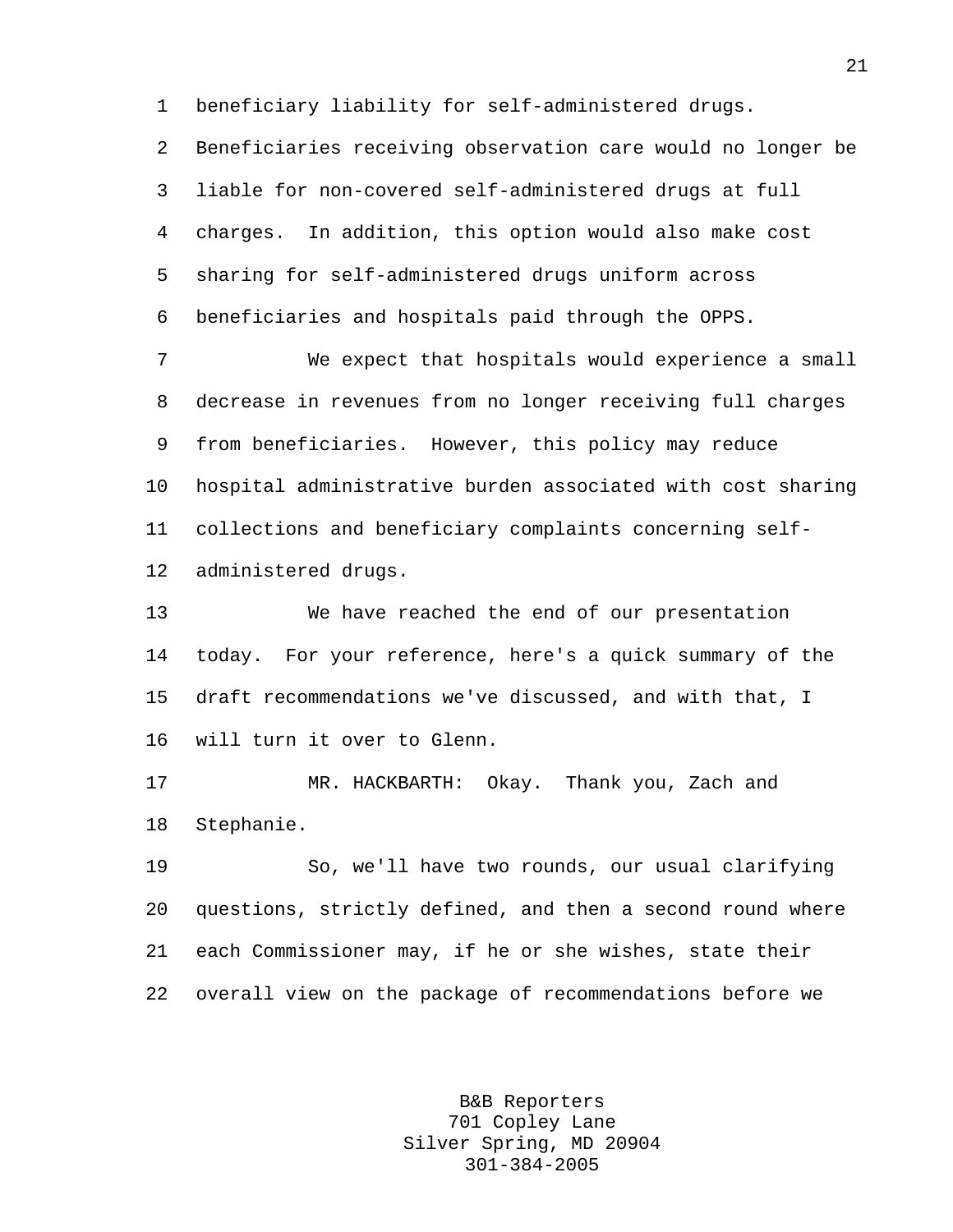1 vote.

2 So, let's start with clarifying questions. Are 3 there any clarifying questions from Commissioners? Jack. 4 DR. HOADLEY: I just wanted to clarify, I think 5 it's in the text, but on the recommendation on the RAC, 6 when we talk about the denial overhead rate as a basis, you 7 say in the text that the Secretary should have latitude to 8 define the rate. So, we're not setting any particular 9 definition for the rate in our recommendation.

10 MR. GAUMER: That's correct. There is some, I 11 think, debate generally in the policy community, in the 12 weeds, anyway, about what rate should be used and how it 13 should be defined. So, we're not being specific in the 14 text about which rate should be used, and the Secretary 15 should have some latitude.

16 DR. HOADLEY: And, then, a similar question on 17 the rebilling thing. There obviously are different ways to 18 define exactly what the time period should be and we're not 19 taking any particular position. I know there's language in 20 the text about principles on hospitals not being able to 21 fully exhaust appeals and a clear window for rebilling. 22 MR. GAUMER: That's right. So, the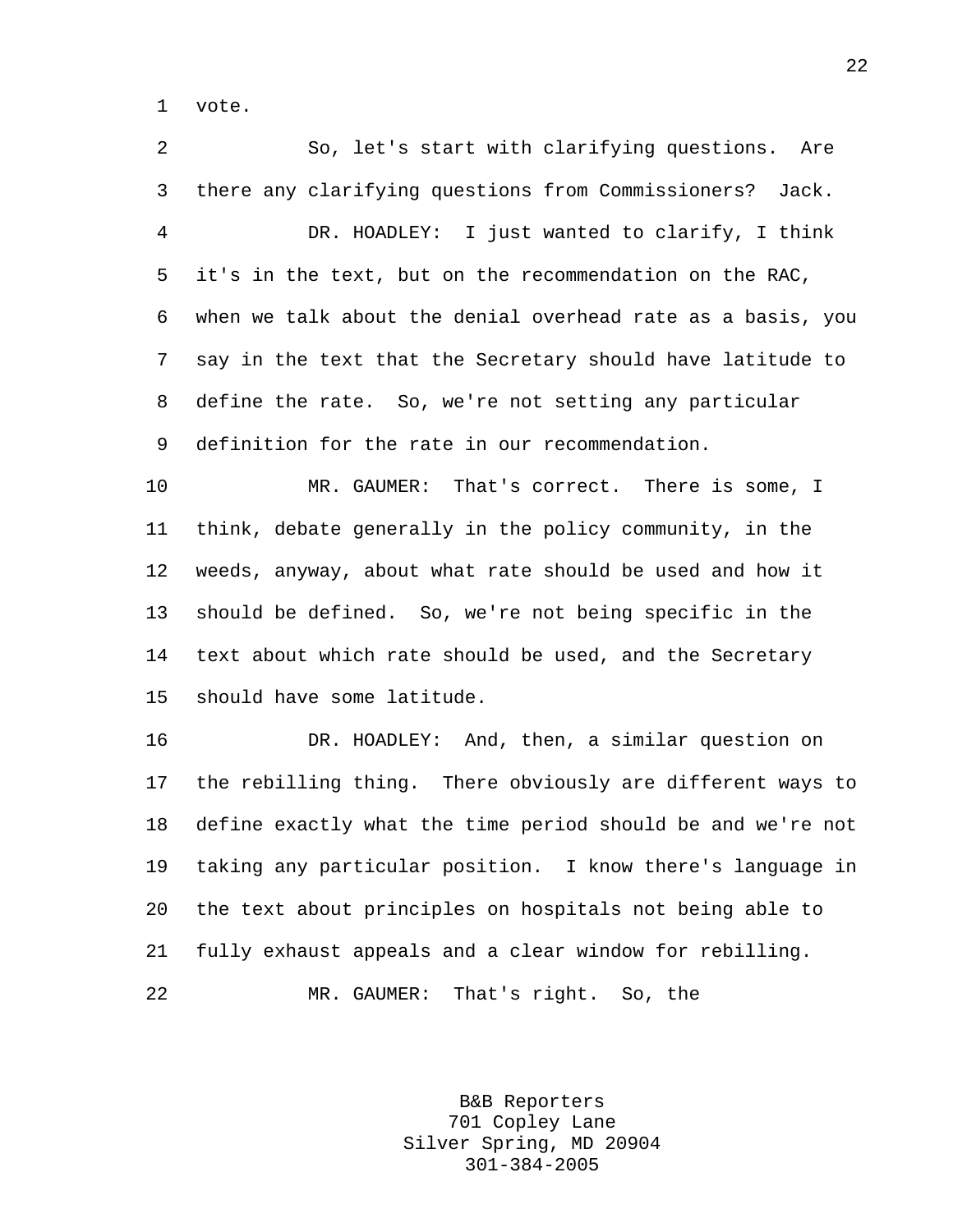1 recommendation that we have up there is a principle-based 2 recommendation and, you know, the Secretary should be able 3 to define the right balance between appeal and rebilling 4 and it's a complicated decision.

5 DR. HOADLEY: Great. Thank you.

6 MR. HACKBARTH: Clarifying questions. Bill. 7 MR. GRADISON: Thank you. In the mailing 8 material on page 13, the text box refers to a list of 9 changes that CMS announced with regard to the RACs, that 10 CMS announced in December of last year. I just wonder what 11 the status of this is. My impression is that that issue 12 ended up in court in some manner or other, and could you 13 just tell us the facts there, please.

14 MR. GAUMER: Yes. So, that issue did end up in 15 court. Let me go back. CMS released a list of 18 16 different changes that they wanted to make to contracts 17 going forward, and I believe that happened late in 18 December. The first contract that got signed, there was a 19 lawsuit, and it had to do with -- it had to do with the 20 provision that said, after which point the hospitals will - 21 - after which point in the appeal process the money would 22 exchange hands again. And, that lawsuit, I believe, is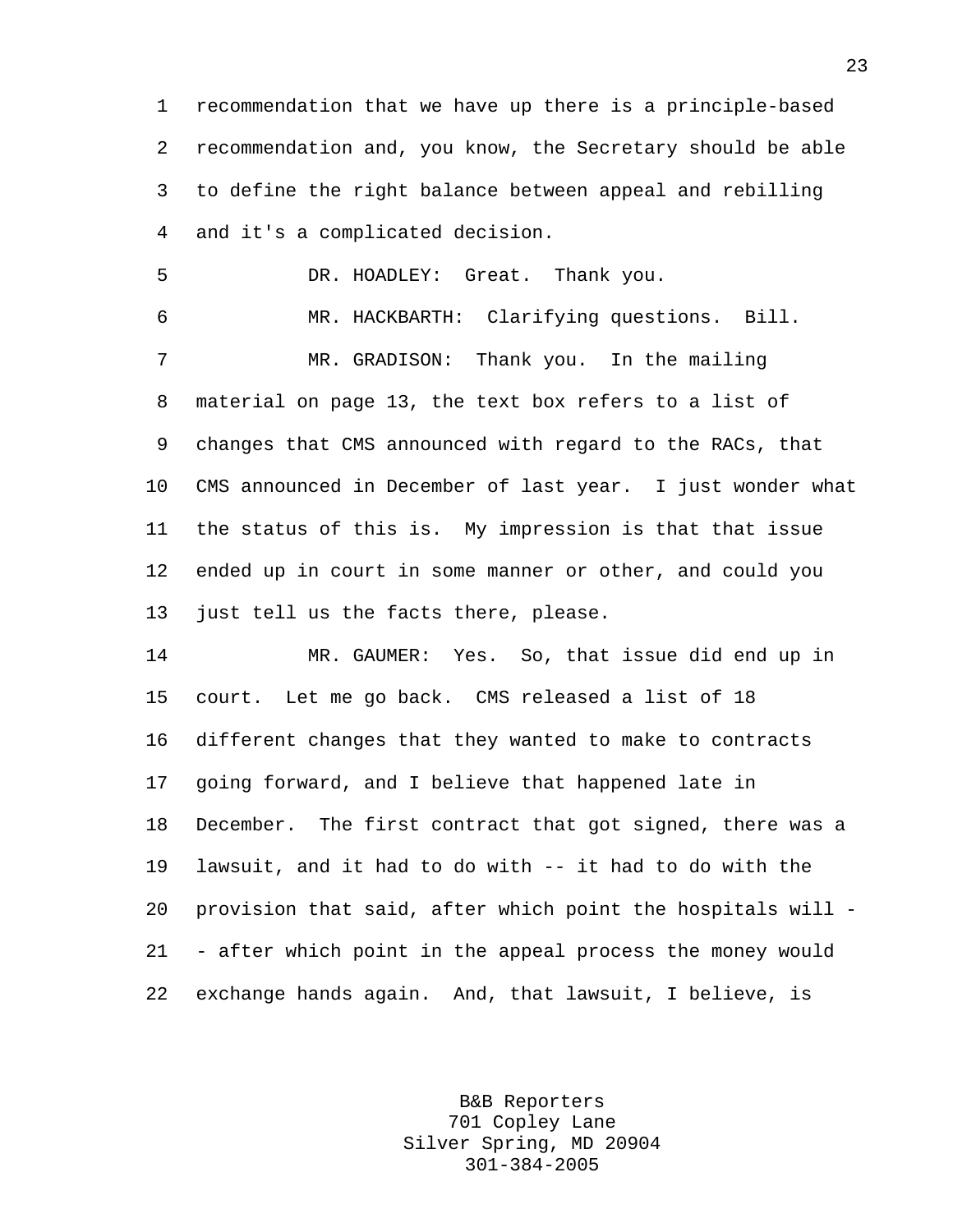1 still in kind of an appeal process, and it's in limbo, I 2 think is the way to leave that.

3 And, CMS has informed us that they have some 4 leeway to begin to do these changes, these 18 changes 5 incrementally as this occurs. And, so, some of these 6 things are being implemented slowly with the RACs before 7 the contracts are being -- the new contracts are being 8 signed. And then the new round of contracts, they hope -- 9 CMS hops to get these components, these 18 components, into 10 the new contracts. 11 MR. GRADISON: Thank you. 12 MR. GAUMER: Okay. 13 MS. BUTO: Two clarifying questions. On the

14 issue of the 2-midnight rule, there was an 0.2 percent 15 reduction made to compensate for what CMS was projecting 16 would be additional costs associated with it. Did we look 17 at or address -- I'm trying to -- I was looking in the 18 text, but couldn't find whether we addressed whether we 19 think that should be restored, whether there ought to be 20 any, you know, compensating calculation made there.

21 MR. GAUMER: So, there's not a broad discussion 22 of the 0.2 in the text.

> B&B Reporters 701 Copley Lane Silver Spring, MD 20904 301-384-2005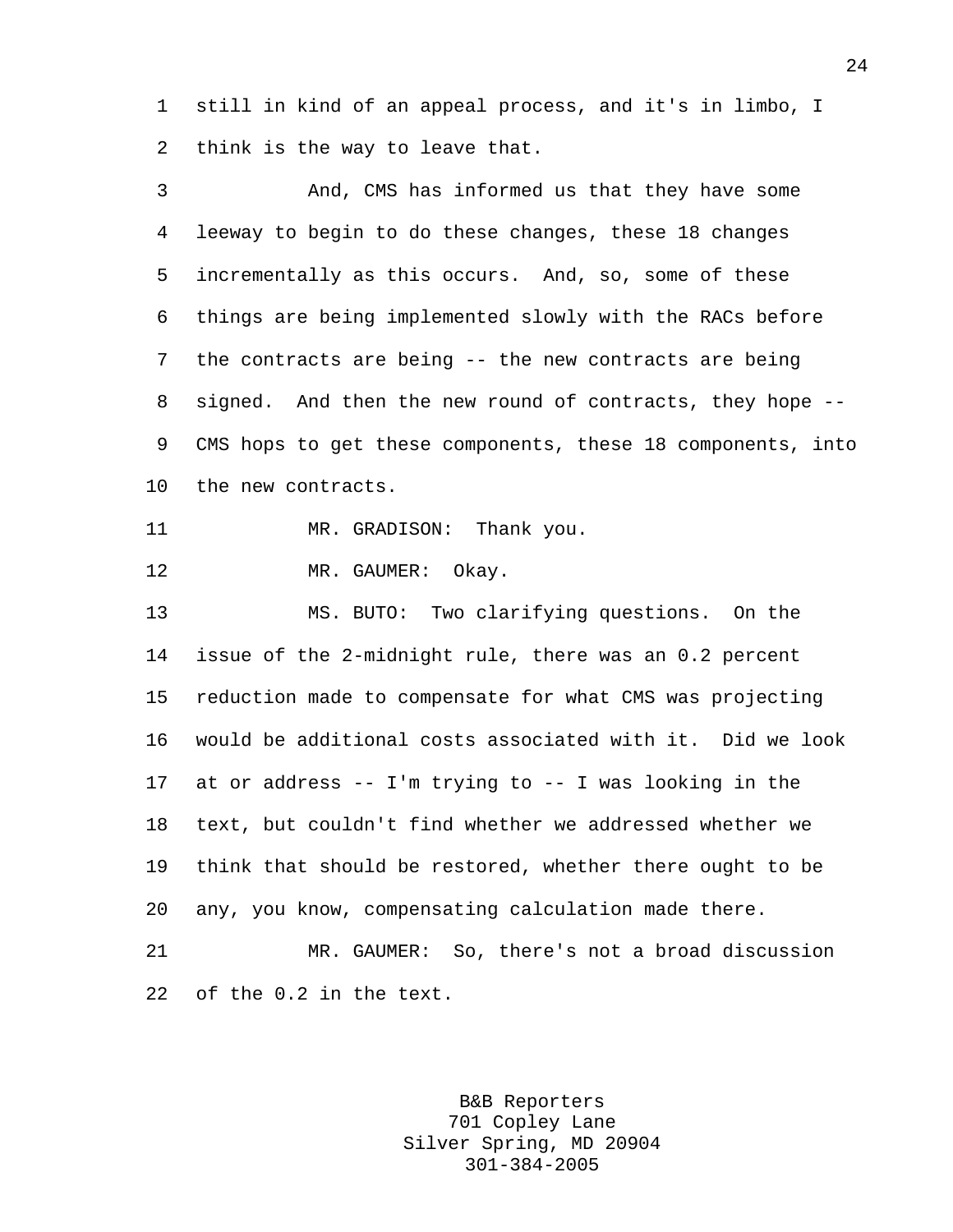1 MS. BUTO: Mm-hmm.

2 MR. GAUMER: I think our general position has 3 been that it should be restored if it was implemented with 4 the 2-midnight rule. If the 2-midnight rule were to be 5 withdrawn, the 0.2 should come back in -- 6 MS. BUTO: Okay. 7 MR. GAUMER: -- and that's where we --8 MS. BUTO: And then my second clarifying question 9 is, the recommendation is for self-administered drugs to be 10 folded into OPPS just for observation stays, or days, 11 rather, observation days. Dave and I were talking about 12 stays, and stays is an inpatient concept. What would the 13 additional cost be of including self-administered drugs for 14 all OPPS services? Do we have a number on that? 15 MS. CAMERON: We do not have a number on 16 including the cost for all OPPS services. We had done some 17 preliminary look at some of the ER visits and surgery, and 18 if we added those in, we expect, based on our calculations, 19 that to cost about \$100 million a year. But, that hasn't 20 been something we've thought through in terms of the 21 implementation or the appropriateness for all of ER or all 22 of surgery to be included.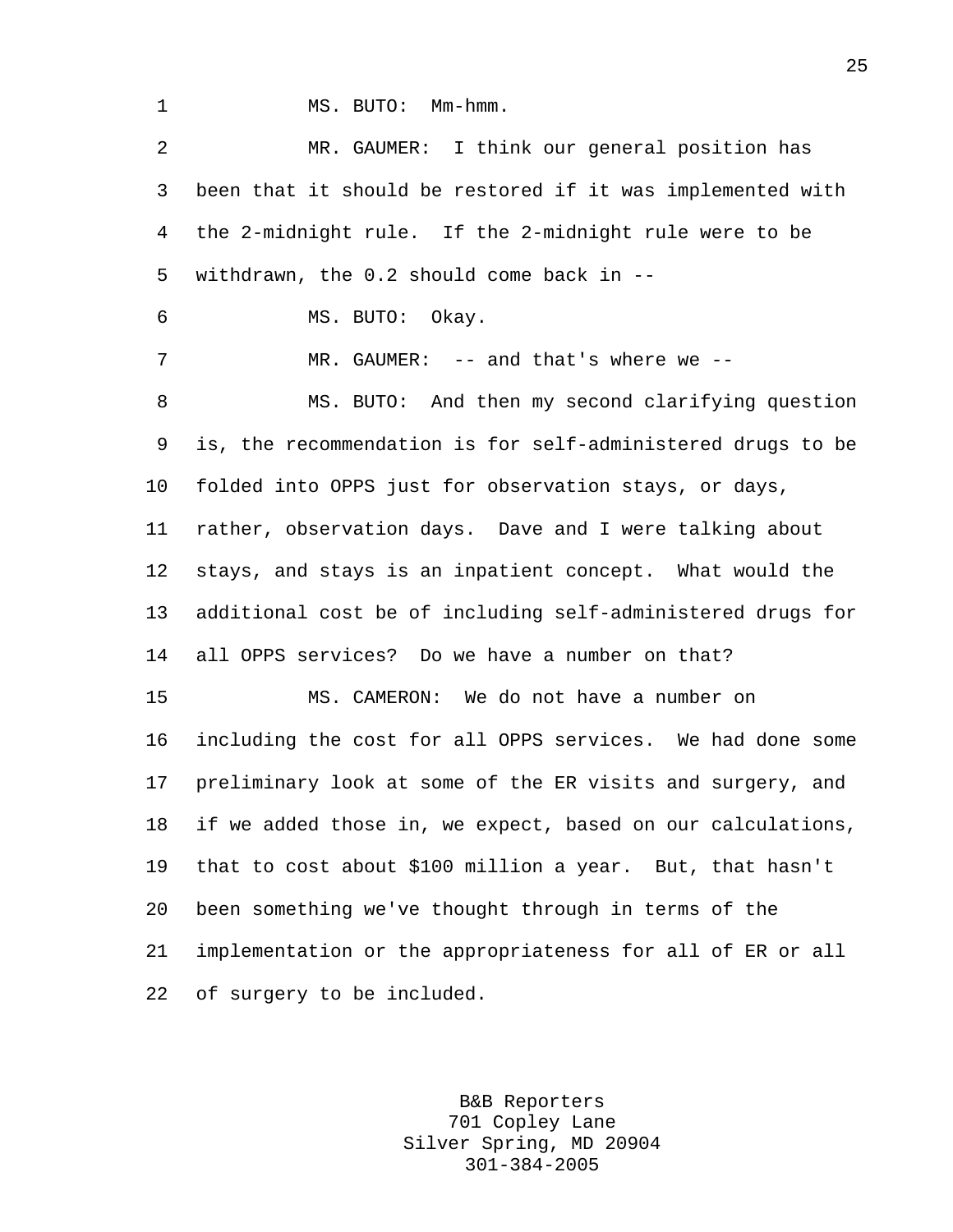1 MS. BUTO: Okay. So, \$100 million on top of the 2 estimated \$50 million that we think goes with observation, 3 or just a total of \$100 million? 4 MS. CAMERON: A total of 100. 5 MS. BUTO: Okay. Great. Thank you. 6 MS. CAMERON: So, it just about doubles it. 7 DR. SAMITT: Great work yet again on this 8 chapter. 9 I think this is probably a question for 10 Stephanie. On Slide 14, you talk about the administrative 11 burden on providers of this recommendation. I was 12 wondering if you had some discussion and dialogue about 13 whether you thought that this recommendation would increase 14 in any way substantively length of stay. So, if 15 beneficiaries are now made aware of the implications of the 16 SNP eligibility rule, would it then lead to longer stays, 17 potentially? 18 MS. CAMERON: We had -- in thinking about this, 19 we wanted to ensure that this remained a discussion with 20 beneficiaries and their physicians or other health care 21 professionals. It's unclear to us how that will play out

22 and what the ultimate behavior will be. There could be a

B&B Reporters 701 Copley Lane Silver Spring, MD 20904 301-384-2005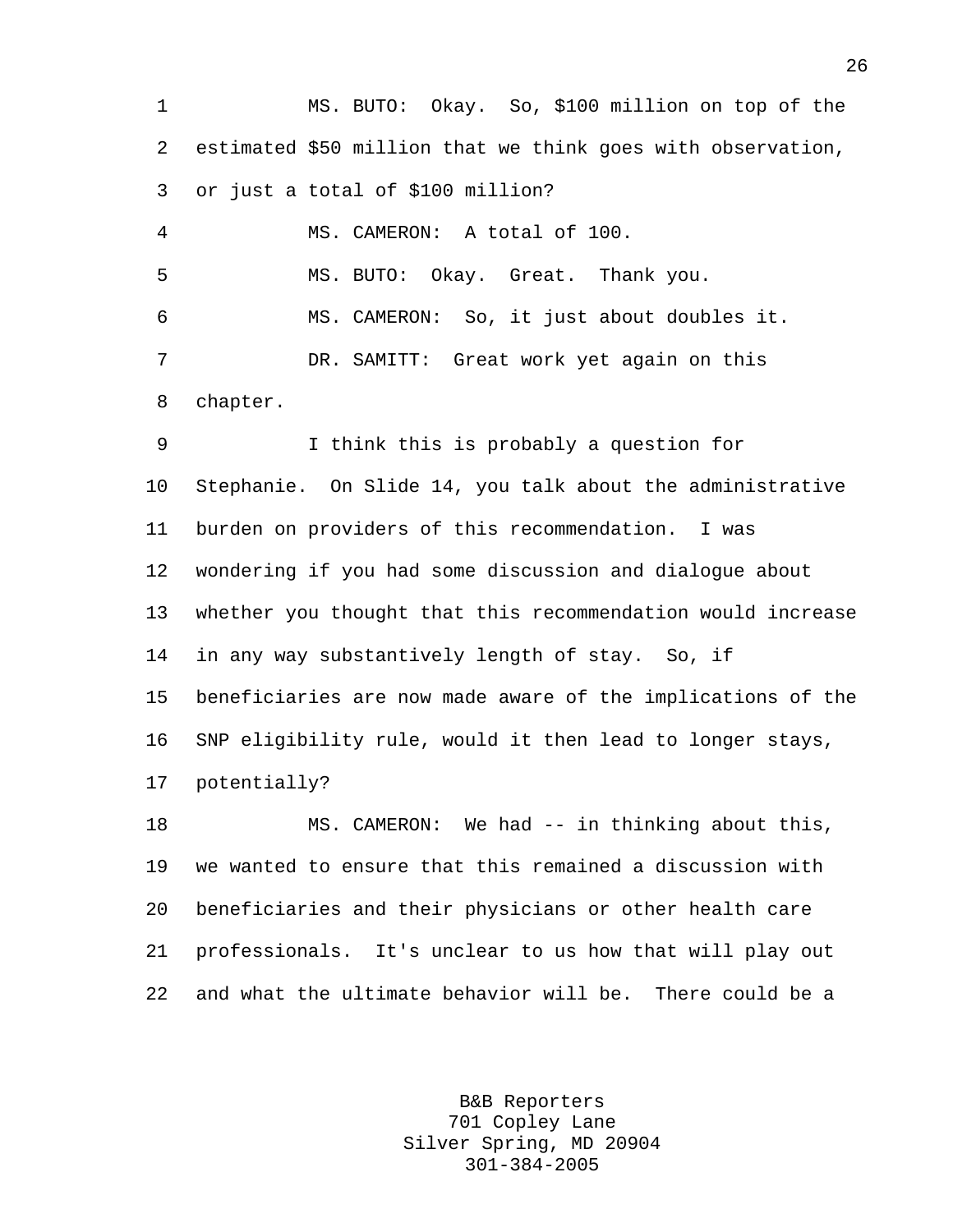1 situation where a beneficiary may have been recommended to 2 be discharged to a skilled nursing facility, but because of 3 a subsequent conversation, they decide that maybe home 4 health is a better option. In that case, I don't think we 5 would expect length of stay to be increased. However, 6 there could be circumstances where that may happen. 7 DR. SAMITT: Thank you. 8 MR. KUHN: So, a quick question about the appeals 9 backlogs and the announcement last year of CMS to enter 10 into a settlement agreement with hospitals at 68 cents on 11 the dollar if they were to drop their appeals. That 12 process is now closed, and I know we referenced it in the 13 reading material, but do we know what the take-up rate and 14 how much that decreased the backlog? 15 MR. GAUMER: Let me just ask a clarifying 16 question to your question. 17 MR. KUHN: Yes. 18 [Laughter.] 19 MR. GAUMER: The backlog, in terms of how much 20 the 68 percent settlement has resolved the 800,000 appeals? 21 Is that what you're asking? 22 MR. KUHN: That's correct. Yes.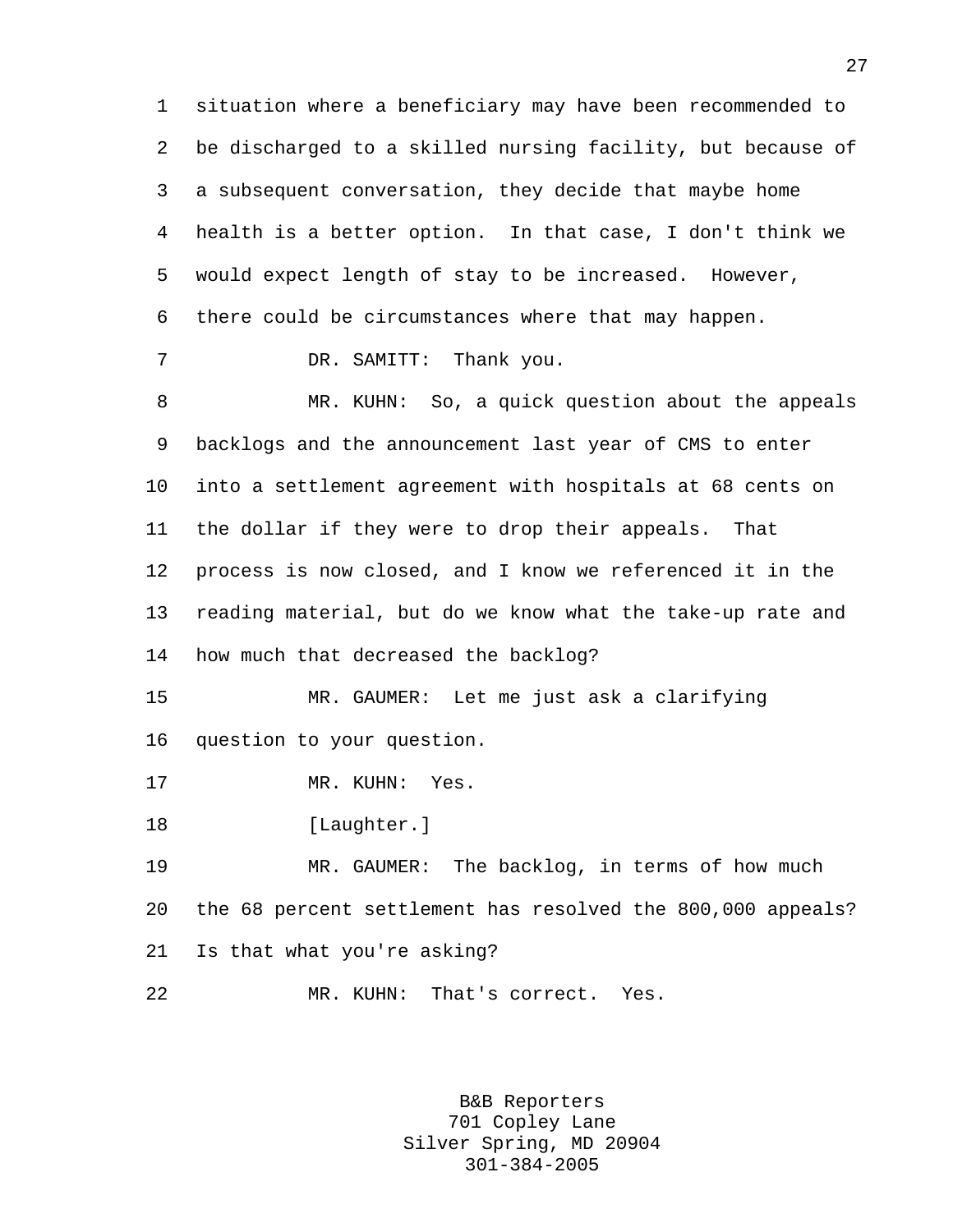1 MR. GAUMER: Okay. We don't have a sense yet for 2 the result of that settlement. Just the other day, the 3 three of us were talking about this. CMS's most recent 4 information on this came out in March, I believe, and what 5 they've said is that the process of filing for the 6 settlement, in other words, the hospitals initiating that 7 they would like to take advantage of the 68 percent deal 8 they can get, that has closed and, I think in October, 9 hospitals had to let everyone know -- let CMS know that 10 they were interested, and as a result, CMS is supposed to 11 release a report on what occurred fairly soon. But, we 12 haven't seen anything yet. So, they're probably ironing 13 out how this all works.

14 MR. HACKBARTH: Any more clarifying questions? 15 [No response.]

16 MR. HACKBARTH: Okay. Let's move, then, to round 17 two. As I said, this is an opportunity for Commissioners 18 to state their views about the overall package of 19 recommendations. I don't think we need to go through them 20 one by one. Just treat it as a package. And, as I say, 21 don't feel obliged that everybody's got to talk, but this 22 is your chance if you want to go on record with a view of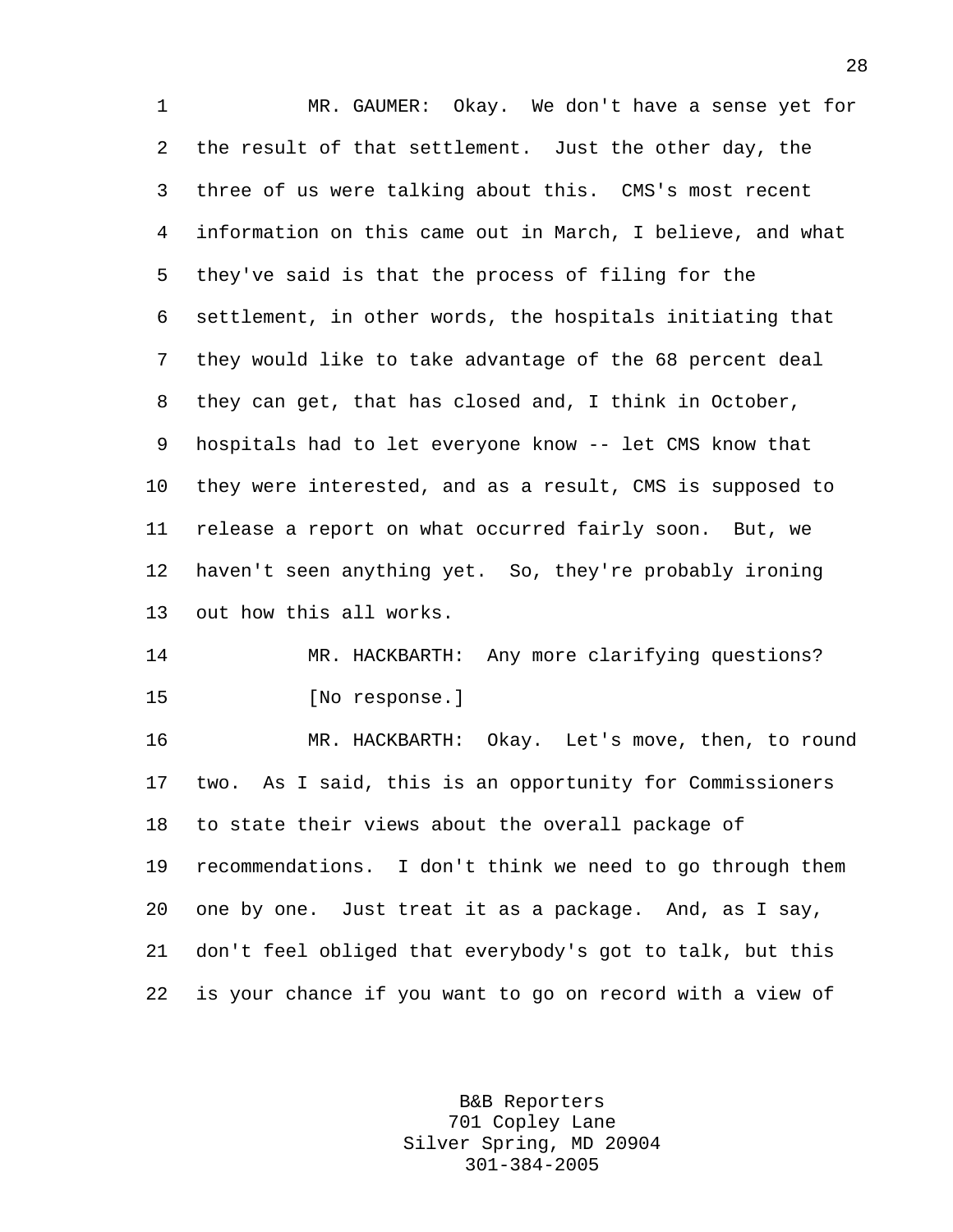1 the overall package.

2 Cori, and then Herb, and we'll come around this 3 way.

4 MS. UCCELLO: Well, I support the entire package 5 of recommendations, but I just want to call out my 6 particular appreciation for the notice recommendation 7 wording that, I think, changed a little from last time to 8 specify more the timing of that notice, and I think it's 9 really important that this be done before people are 10 walking out the door, or being wheeled out the door. So, I 11 think -- so, I just really appreciate this new wording, so 12 thank you.

13 MR. KUHN: I, too, want to say that I support the 14 package of recommendations. There's a lot of 15 recommendations here, as we all know, and we've been 16 through a lot of material here. But, it's just a challenge 17 to think that clinical judgment, and physicians have been 18 admitting people to hospitals in the Medicare program since 19 1965, and who would think that we're here in 2015 still 20 struggling with what that admission criteria kind of looks 21 like, to a degree. So, the fact that we're trying to get 22 some clarity here and looking at a fairly complex set of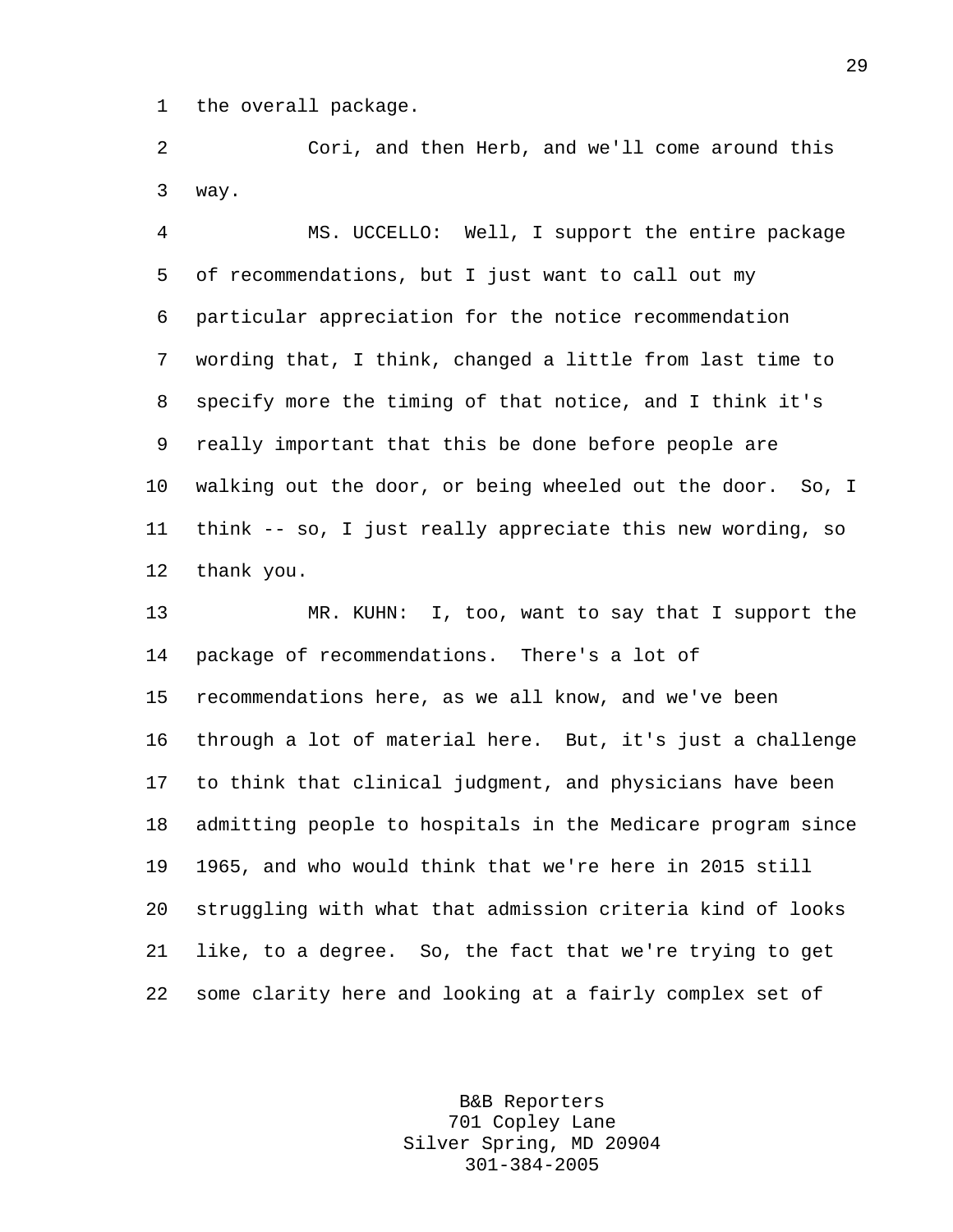1 recommendations, hopefully, we'll give some predictability 2 and stability for folks as they think this through.

3 But, also, I think some of the other 4 recommendations here dealing with the rebilling issue, the 5 2-midnight rule, the three-day prior hospitalization with 6 SNF benefits are all improvements to the program. 7 So, overall, I think it's a terrific package, and 8 I want to compliment the staff for bearing with us, because 9 we have been back and forth on this issue so much over many 10 sessions, and I think the write-up of the material is 11 extraordinarily well done.

12 DR. CHRISTIANSON: Yeah, I also support the 13 package as a whole, but I want to -- I mean, a lot of the 14 discussion around this has been around hospital payments 15 and issues with respect to hospital payments, but I am 16 particularly pleased that the recommendations regarding the 17 beneficiaries became part of this package. I thank the 18 staff for working on that.

19 DR. CROSSON: Thank you. I support the five 20 recommendations. I think it's a good package.

21 I'd just like to make one comment on the 2- 22 midnight rule. I think, based on our conversations on this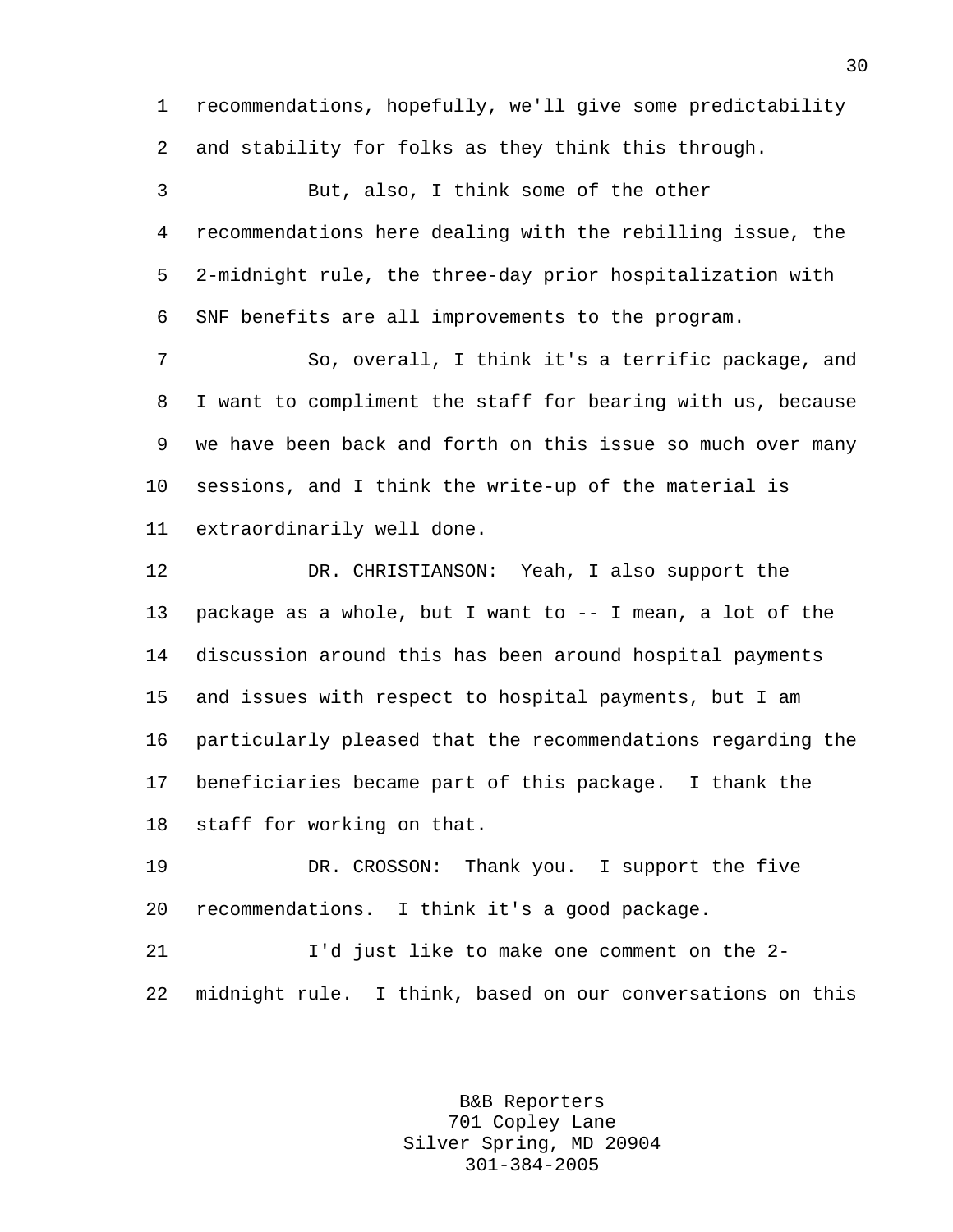1 issue, a lot of people in the health care industry are 2 going to be happy to see in the recommendation that we 3 withdraw the 2-midnight rule. On the other hand, it does 4 provide a safe harbor and a clear line for hospitals in 5 what is a very complex clinical judgment arena, and I think 6 it's important to emphasize, as we will, that that 7 recommendation does not actually stand alone. It is, in 8 fact, linked to the other recommendations with respect to 9 reform of the RAC process. And, to the extent that people 10 -- and there will be some who are concerned about this 11 recommendation -- they need to understand that our 12 intention has been that this withdrawal would be in the 13 context of overall reform of the RAC process.

14 DR. NAYLOR: I also support the recommendations. 15 I want to reinforce Jon's comments. I think that the 16 collection of recommendations just places the centrality of 17 the beneficiary in this program front and center, with 18 self-administered drugs, with attention to what is a SNF 19 stay, and with the efforts to really make sure that 20 beneficiaries understand their rights in this program. So, 21 I really think that this reinforces your earlier -- your 22 introductory comments about everybody stepping out of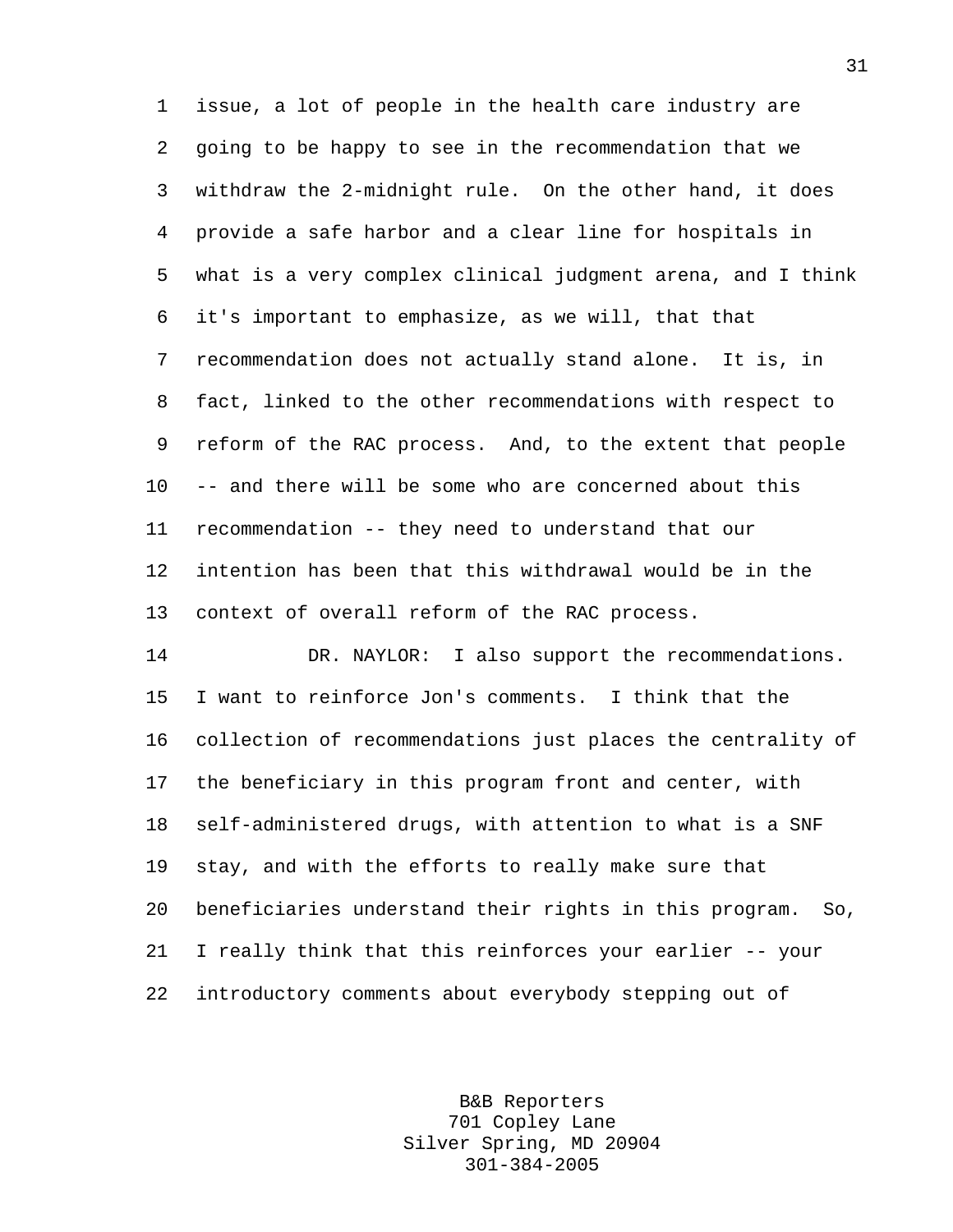1 themselves and really placing the program and the 2 recipients front and center.

3 DR. HALL: I, too, wanted to commend you on not 4 only this particular material, but all the material that's 5 been prepared on this issue. I think it's the best 6 explanation available anywhere. This is a very, very 7 confusing literature.

8 For example, we talk about the 2-midnight rule 9 creating a safe harbor. It's a safe harbor for 10 administrative issues. It's not a safe harbor for 11 patients. And, if we look at our Medicare recipients as 12 our primary responsibility, there are many instances where 13 strict adherence to the 2-midnight rule could adversely 14 affect patient care. Some of these individuals who are put 15 in observation status are considered sort of not very sick, 16 when, in point of fact, they often have very serious 17 illnesses.

18 It also assumes that health care providers are 19 superior and infallible diagnosticians, and that's not a 20 true statement. One thing one learns over time in clinical 21 medicine is to be very humble about decision making. 22 So, any kind of sort of unofficial restraints,

> B&B Reporters 701 Copley Lane Silver Spring, MD 20904 301-384-2005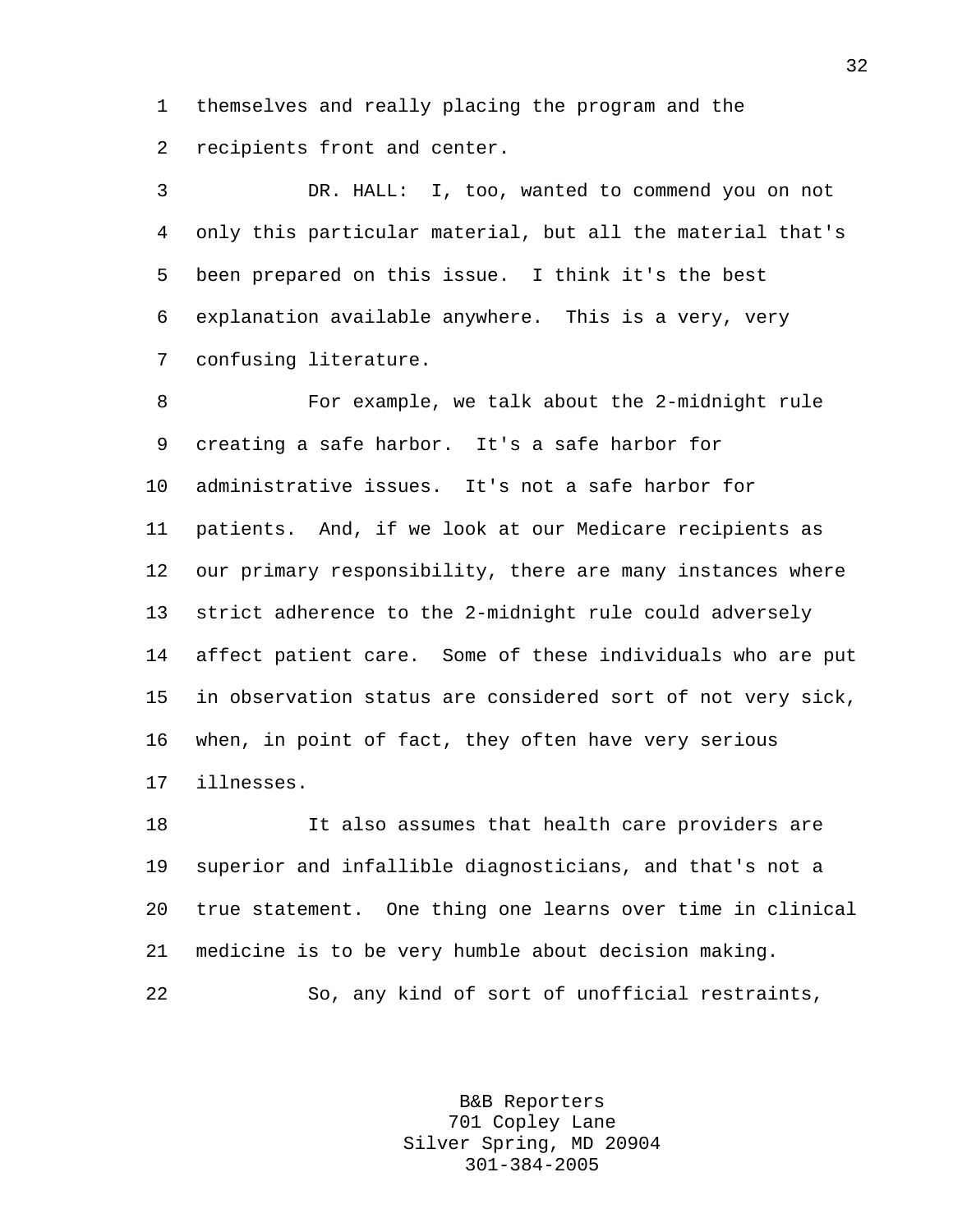1 artificial restraints on getting the right care at the 2 right time can really harm people. And, so, I think we 3 would do well to eliminate the 2-midnight rule. But, as 4 everyone else, I am sure, will be saying, it has to be in 5 conjunction with some of the important reforms we've put 6 into the RAC process. And, I think we're really -- this is 7 a very, very exciting initiative that we're embarking on 8 now. I'm in favor of these recommendations.

9 MR. GRADISON: My support for eliminating the 2- 10 midnight rule goes to the desire to put nothing in the way 11 of shortening lengths of stay, which have been shortened 12 dramatically over the years. We have no way of knowing 13 what changes may come about in the future that might 14 lengthen or shorten stays, but I hate to have something on 15 the books which would stand in the way of having a very 16 intense one-day and then sending people on to some kind of 17 post-acute care rather than staying longer.

18 DR. NERENZ: Yeah. I'm happy to support the 19 recommendations, and I appreciate the great work on what's 20 really a complex issue, in part because it's not just one 21 problem. It's at least two, maybe more related problems. 22 And, the things that we've talked about here, I think, are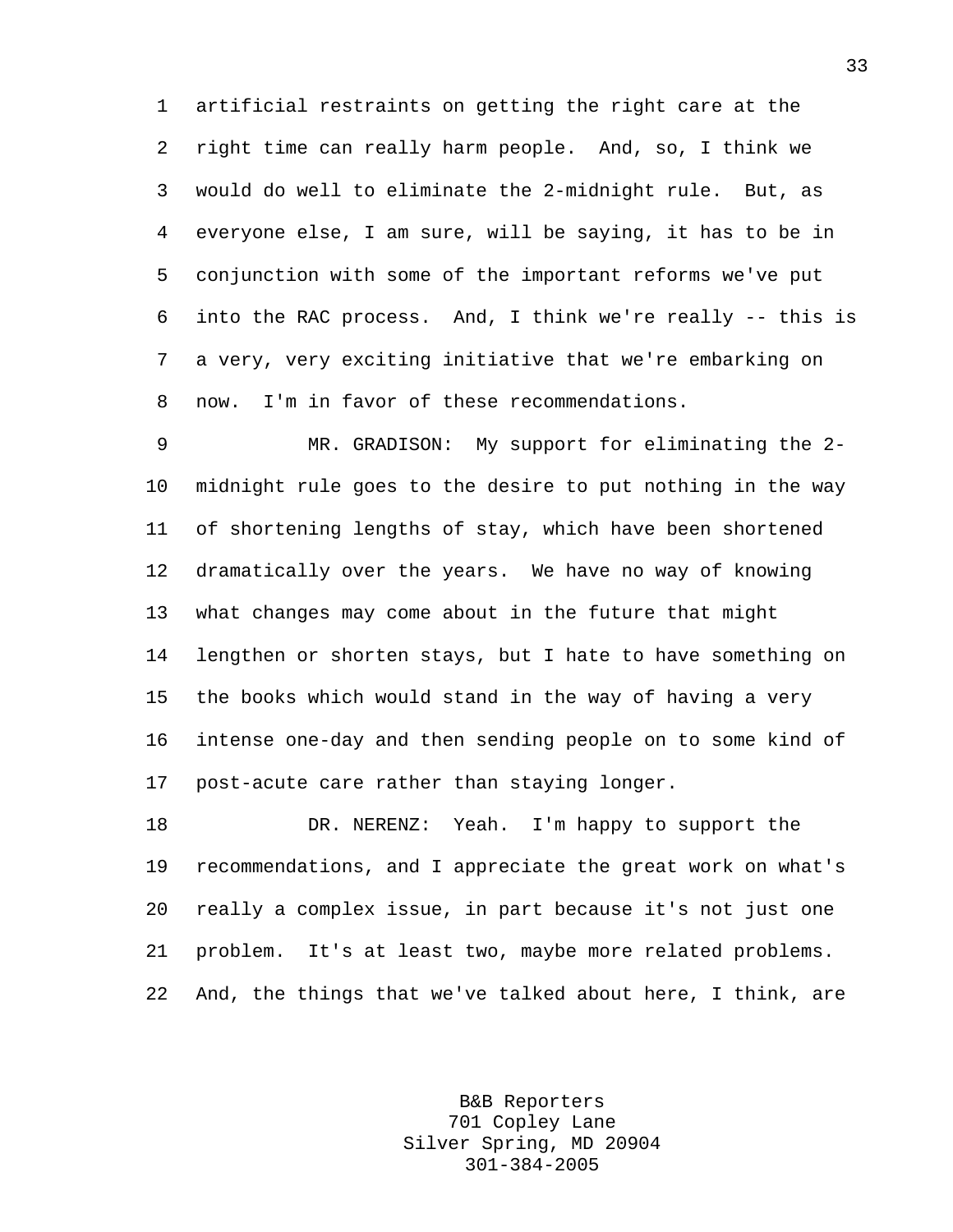1 things that can be achieved in relatively short term and 2 sort of that's the scope of the discussion.

3 I think once we put that behind us, going 4 forward, I'm still going to be concerned about, from the 5 beneficiary point of view, these really long outpatient so-6 called stays. That's not the right word. And, I think we 7 ought to continue for ways to avoid what we hear from our 8 physician colleagues is an essentially arbitrary 9 distinction for people who are under a hospital roof, 10 they're in a bed, they're surrounded by nurses, they're 11 having things done to them, but yet we still maintain this 12 dichotomy. So, I'm perfectly happy with what we're doing 13 here, but I think we still have perhaps a little work to do 14 going forward.

15 MS. BUTO: I want to just say this is incredible 16 work on the Staff's part because this is probably the most 17 complex issue I can remember dealing with, and I've been 18 dealing with Medicare issues for a long time. So I want to 19 just commend you for the work.

20 I fully support all the recommendations. I want 21 to just express worry about the formula-based penalty, and 22 it goes a little bit to what Bill Gradison was just saying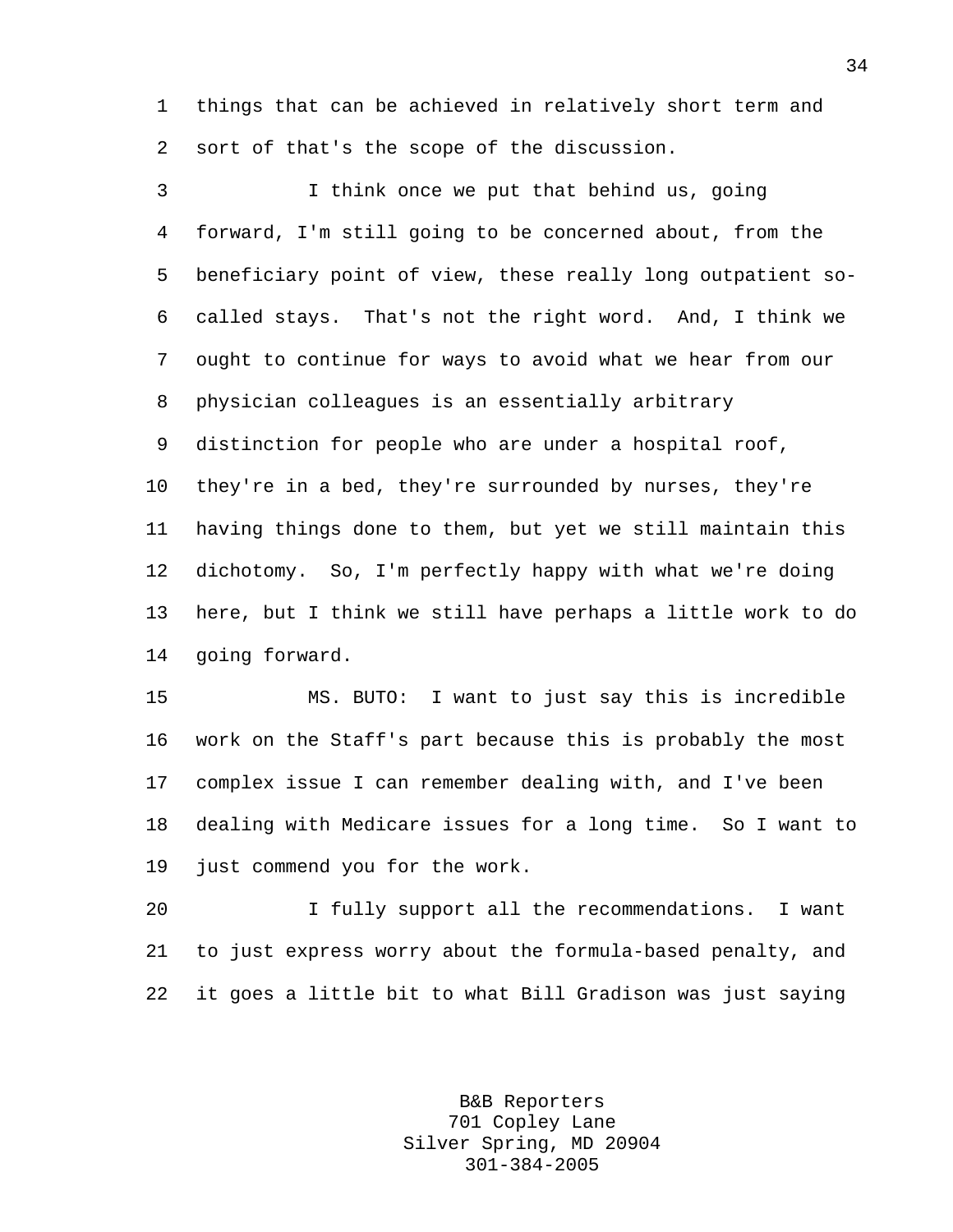1 about standing in the way of trying to shorten unnecessary 2 length of stay.

3 I worry on two fronts. One is that an across-4 the-board penalty where if its threshold is sent for 5 hospitals having one-day stays, disregards whether or not 6 those stays are medically necessary, and once you get into 7 trying to sort of slice and dice and only look at the not 8 medically necessary ones, it gets into a very convoluted 9 process. So if you keep it clean and it's across the 10 board, you're going to catch medically necessary one-day 11 stays, and hospitals will face a penalty for those as well.

12 And then the other point that Bill was making 13 about just -- I fear it is a little bit like the 2-midnight 14 rule. You could sort of be setting up a situation where 15 two inpatient stays creates a safe harbor against this 16 penalty.

17 So I just register that. I realize what we're 18 recommending is an evaluation, but I just want to say that 19 I think there are some potential pitfalls there.

20 Lastly, the only other thing I would love to see 21 us at least call out is the possibility of folding in self-22 administered drugs for all OPPS into the rates, if it's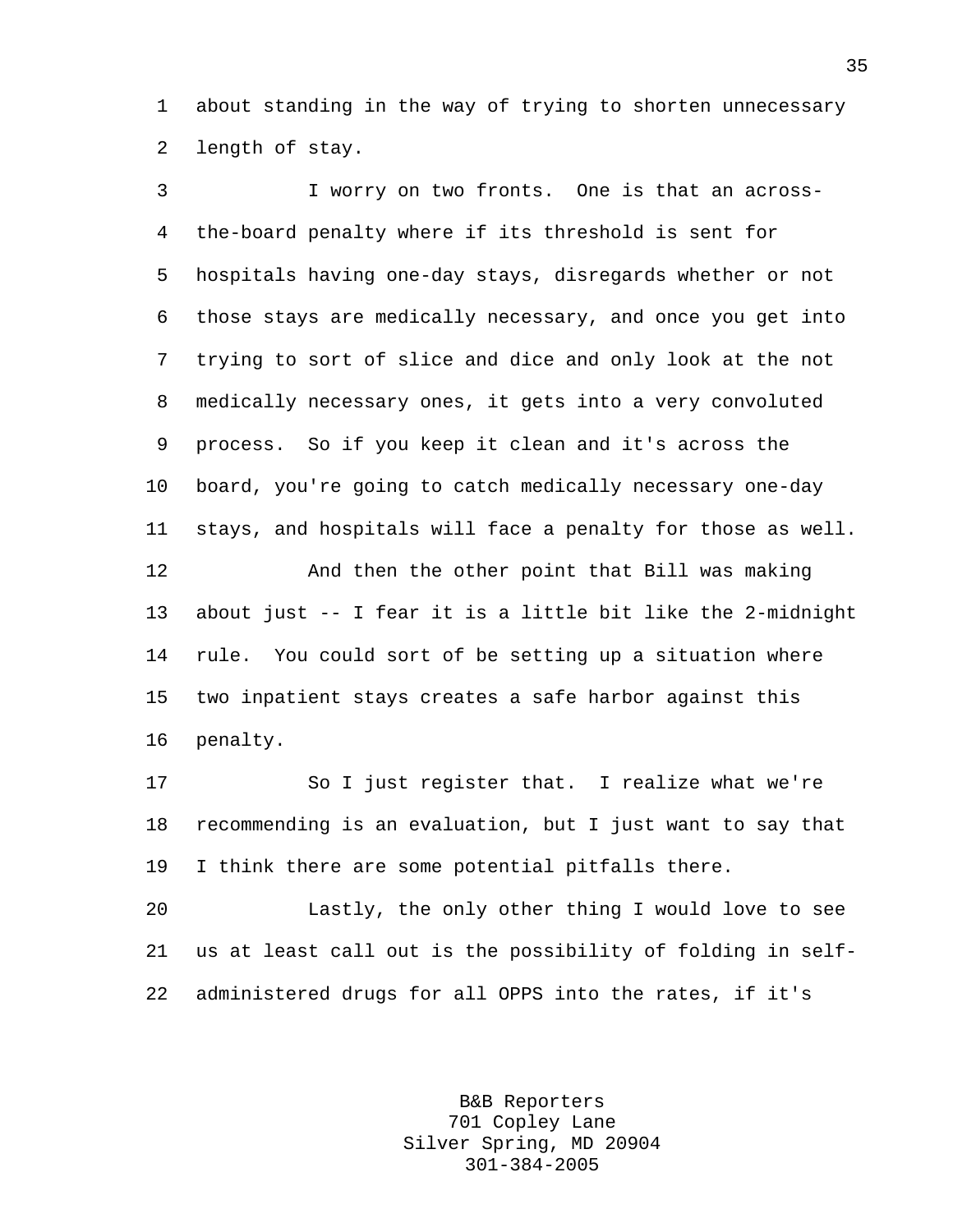1 \$100 million or so. The idea that beneficiaries are going 2 to be charged full charges for these drugs in everything 3 except observation stays or days, I think would be -- the 4 burden is going to remain there, and I think it's kind of 5 unnecessary. So I'd like to see both of those changes or 6 at least call out the possibility of those issues.

7 DR. COOMBS: Thank you very much for an excellent 8 chapter, and I really appreciate the whole process of this 9 discussion on appeals.

10 I support the recommendation. I just want to 11 echo just my concern again about the penalty and the 12 recommendation regarding evaluate. I think that one of the 13 things that we have talked about is just this whole notion 14 of looking at different critical access hospitals and also 15 the DSH hospitals.

16 One of the experiences -- I was discussing with 17 one of the hospital executives, and one of the experiences 18 they talked about was the whole notion of the probe and 19 educate and what they have experienced with the 2-midnight 20 rule and their denials. And they got into a deep 21 discussion when they did their case reviews about, okay, 22 why was this considered, why was this denied. When they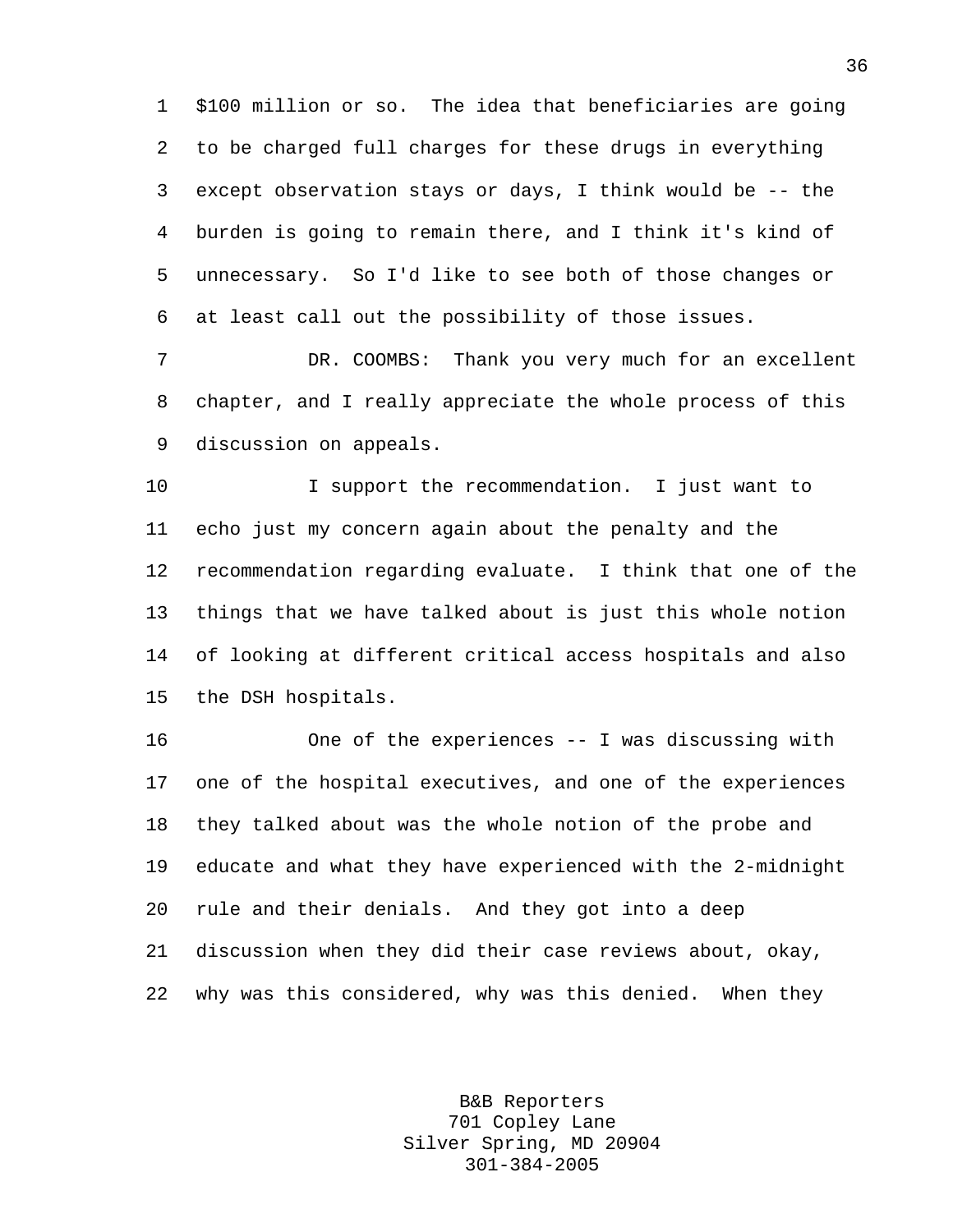1 asked about clinical criteria, they were fraught with very 2 disappointing answers. That piece of it, the probe and 3 educate, is not internally consistent, I think, from one 4 region to the other.

5 Hopefully, with the RAC reform, there is also 6 this discussion about what's the criteria for denial that 7 goes beyond the 2-midnight rule. I strongly agree with the 8 withdrawal of the 2-midnight rule, but the whole piece with 9 probe and educate, I think is something else that going 10 forward the RAC will have to deal with as well.

```
11 Thank you.
```
12 DR. HOADLEY: Yeah. I want to join others in 13 thanking the staff. Teaching us on a very difficult issue 14 how to think about this and answering a lot of sometimes 15 naive questions has shown a lot of great work from the 16 staff and also join others in support of these 17 recommendations, and I think it's a great example of the 18 sort of consensus process. We might not all have written 19 every one of them exactly the way they came out, but we're 20 all seemingly very comfortable with the package as a whole. 21 I also join Jon, Mary, and some others in really 22 appreciating that we have addressed some of the particular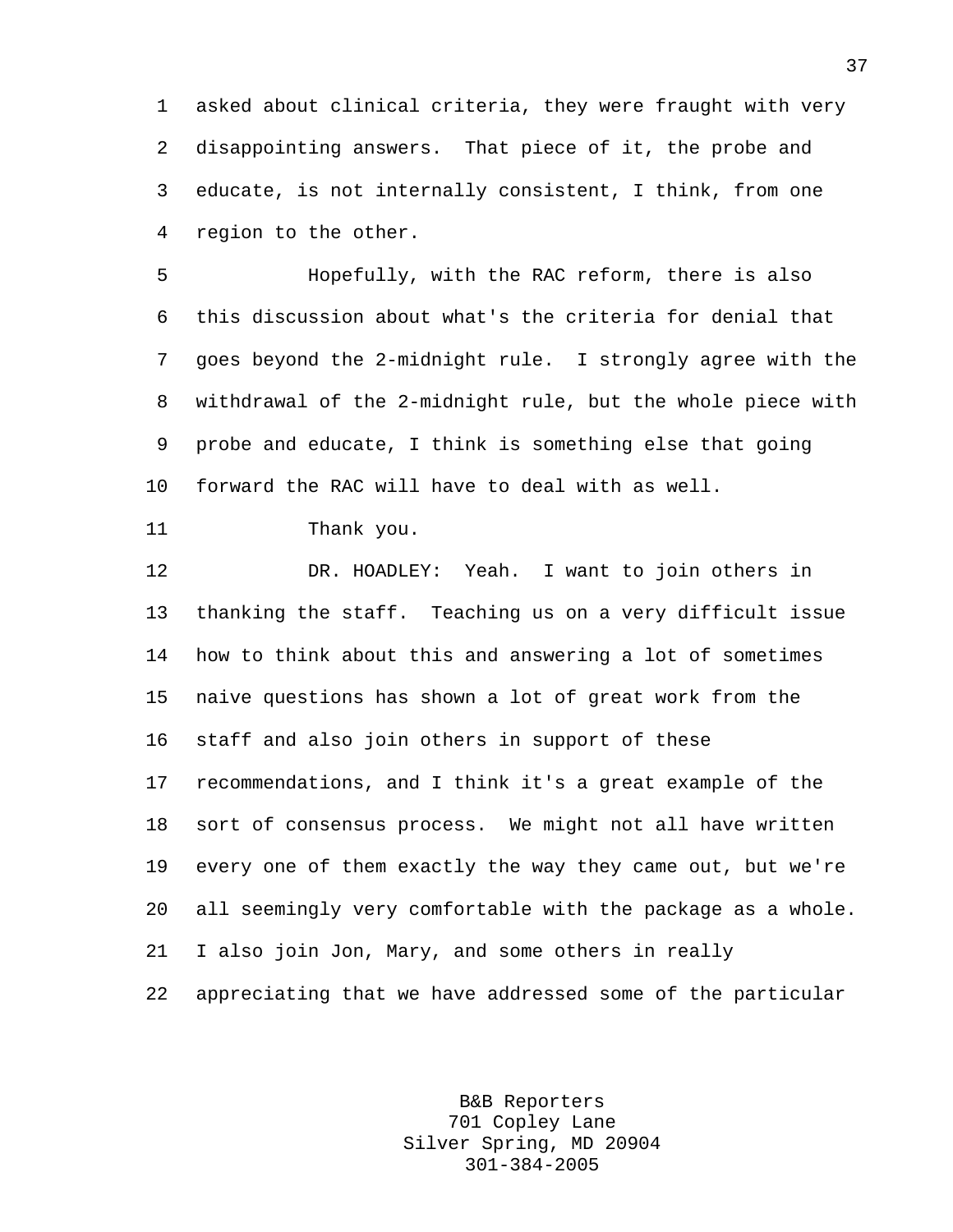1 beneficiary issues that came up in this, and I think that's 2 a really helpful thing.

3 MR. HACKBARTH: Any others?

4 Oh, Warner.

5 MR. THOMAS: Just a couple of comments. Number 6 one, as we all understand, this is a very complex issue, 7 and patients are all different, quite frankly.

8 I suppose the recommendations. I just want to 9 make a few comments, not to change recommendations, but if 10 they could be in the verbiage as this is put forth.

11 First of all, the issue around the RAC reform, I 12 think is extremely important in this whole rule. I know 13 that in the chapter, it talked about a 1 percent reduction 14 for RACs that see high overturn rates. I would just 15 encourage us to make sure it is a material impact to the 16 RACs because depending upon the rates you look at, between 17 65 to mid-70 or high 70s of appeals, essentially overturn 18 the RAC review. So that is, I think, a big issue for 19 providers and certainly puts the beneficiary in the middle 20 as that whole process is being considered.

21 I know in the recommendation, it talks about 22 making sure the period is long enough to allow the rebuild.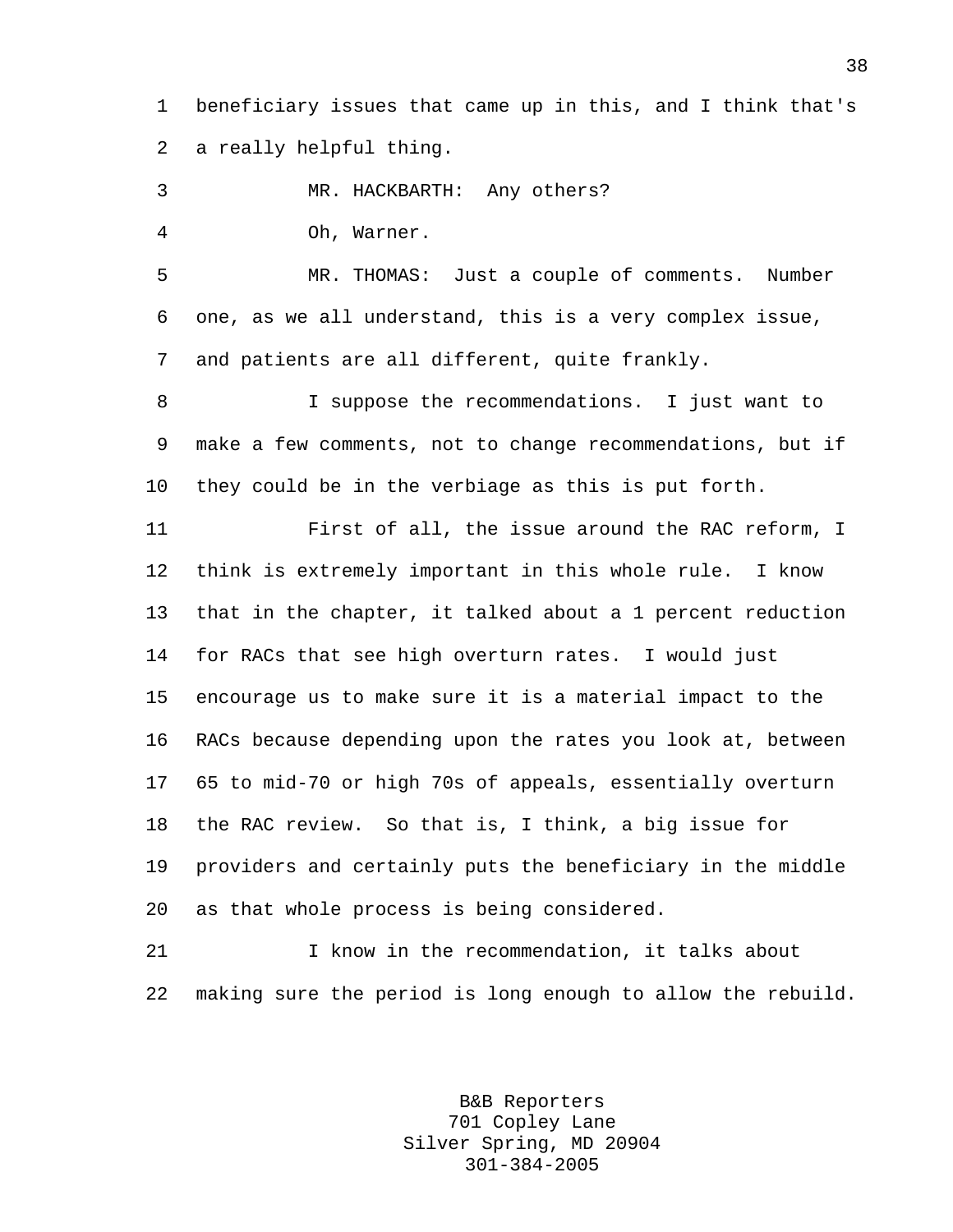1 I just think it's important that we take into consideration 2 the appeal time frame as we go through that. I know that 3 there's a one-year limitation. I'm not sure in the 4 recommendation if that would be modified to make sure that 5 a provider has enough time to go through the complete 6 appeal process and then be able to rebuild. I would just 7 make sure that that's something we have an opportunity to 8 comment on.

9 I would agree with Kathy on the formulaic 10 approach. I would just encourage us to be careful if we go 11 down that road. Given the nature of this, I think that can 12 be a challenge.

13 Then, finally -- and I had asked this clarifying 14 question earlier about the rate of one-day stays. If we're 15 going to look at percentages, which I think is important, 16 because otherwise you could potentially penalize large 17 organizations that see lots of Medicare patients. On the 18 flip side of that, if you have a very small provider that 19 has very few cases, a percentage could be a challenge as 20 well. So I think we just need to balance those two and 21 maybe look at some sort of threshold of number of cases and 22 then look at percentage. I just would make that small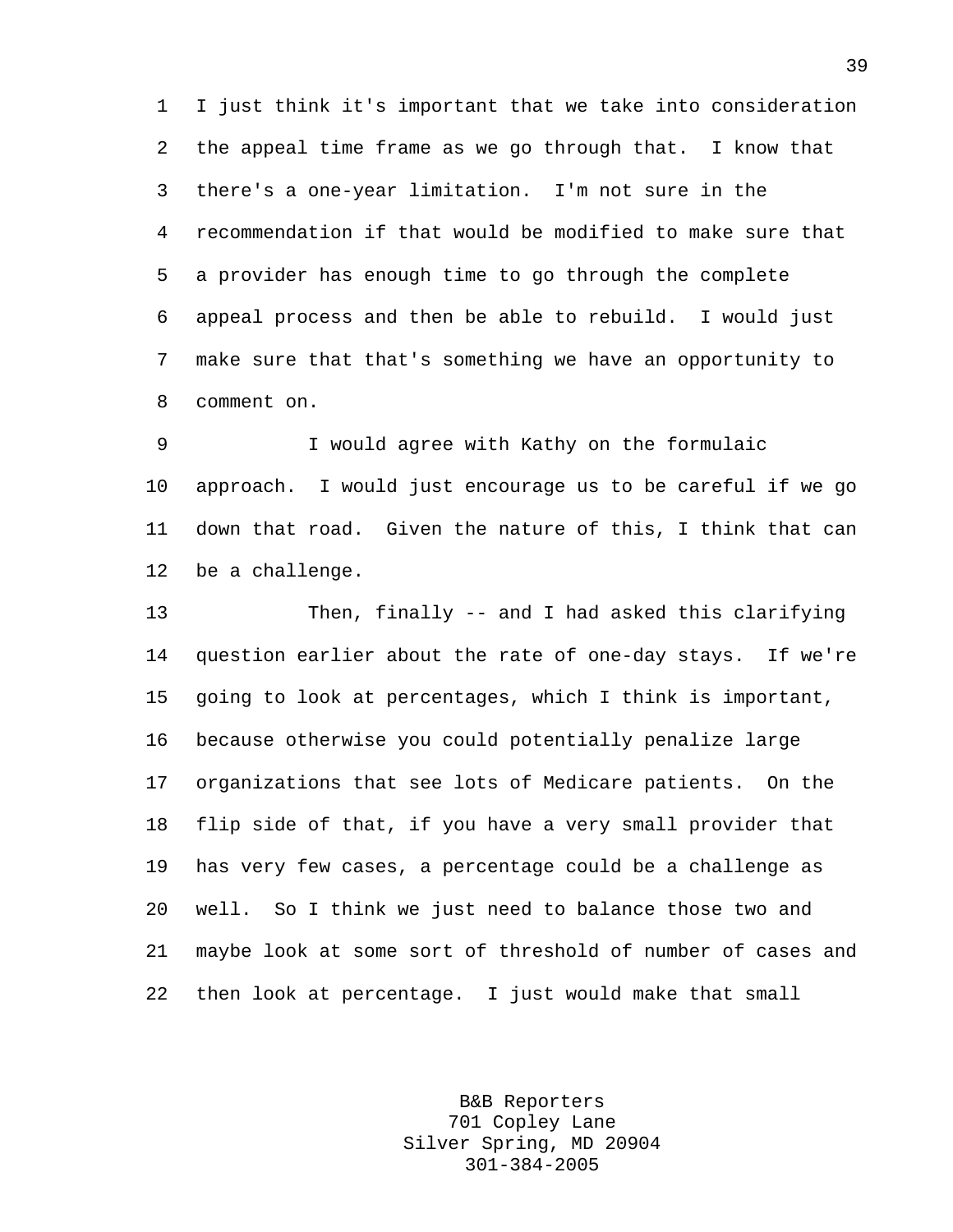1 comment.

2 Then, lastly, just in the comment of -- I know in 3 the 2-midnight rule, we talk about the issue that there is 4 a safe harbor after a 48-hour period, going to David's 5 point. I mean, these patients are inpatients. I just 6 think if there could be a comment about -- or some guidance 7 to RACs about how they are going to look at these patients, 8 if they are an observation in for a couple of days, I just 9 think that's an important component of the 48-hour rule or 10 the 2-midnight rule. I agree we should revoke that, and I 11 support the recommendation. I just think there ought to be 12 a comment that is made in the verbiage.

13 But with those comments, I certainly approve the 14 recommendations and think it's been great work. Thank you. 15 DR. REDBERG: First, I want to add my thanks to 16 the Staff for an excellent chapter on very complex issues, 17 and I support all of the recommendations.

18 Just building on what others have said in terms 19 of the appropriateness, I think in the future, it's 20 important to also look at the appropriateness because a lot 21 of these inpatient observation stays happen to be in the 22 cardiac area, like chest pain, cardiac arrhythmia, and the

> B&B Reporters 701 Copley Lane Silver Spring, MD 20904 301-384-2005

40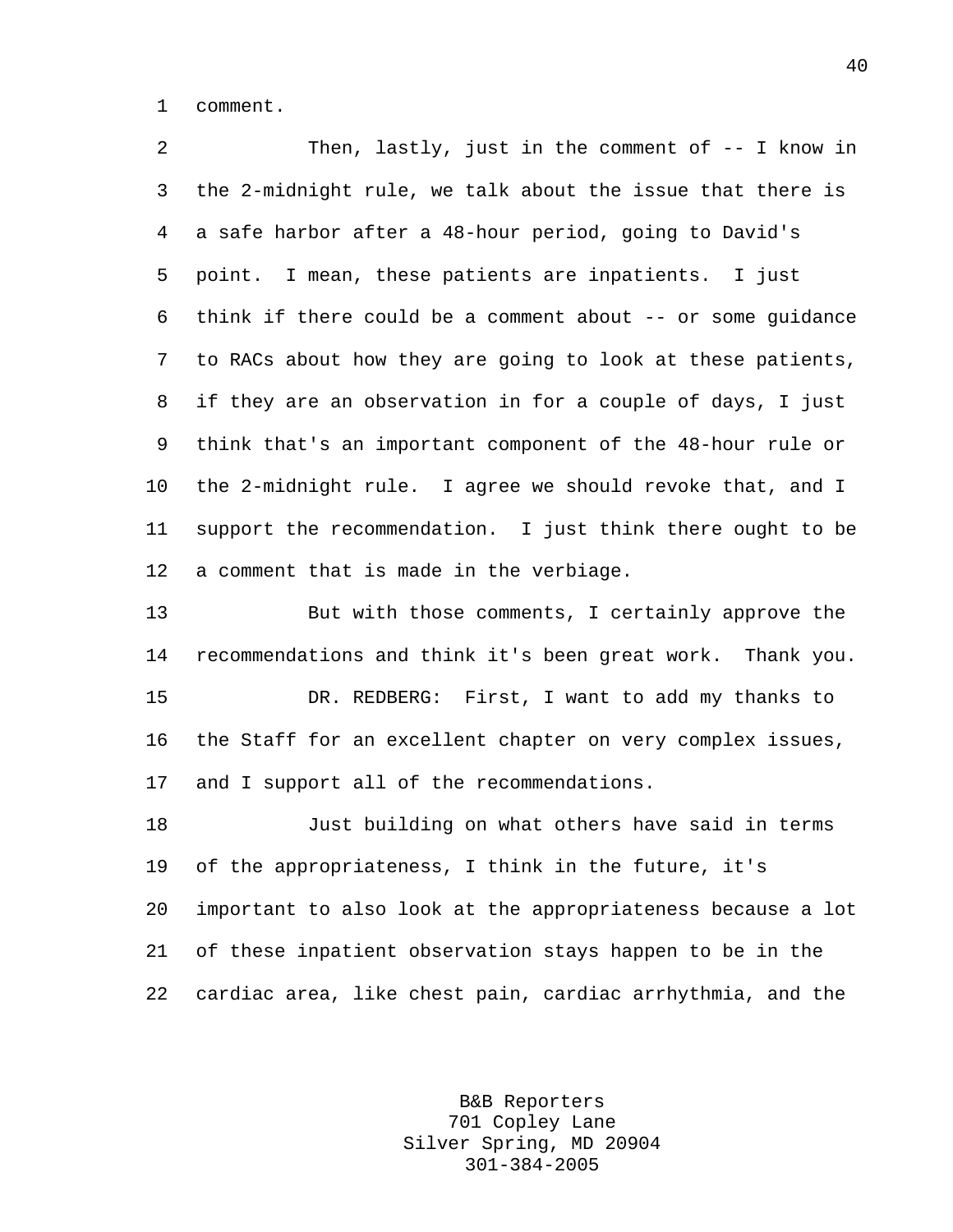1 question is whether they should be held at all or whether 2 these really should be outpatient, because a lot of data 3 shows in the low-risk chest pain, which mostly these are 4 people with funny kind of symptoms, normal EKGs, negative 5 enzymes, 90 percent of them don't even have cardiac disease 6 and have a very low event rate. So overall, the question 7 to me isn't so much observation or inpatient, but should 8 they be held at all, or should they just be more 9 appropriately kept in the outpatient and sent home to 10 follow up with primary care doctors, which we hope are 11 easily accessible?

12 But I support the current recommendations at this 13 time.

14 MR. HACKBARTH: Any other Commissioner comments? 15 [No response.]

16 MR. HACKBARTH: This goes to your point, Rita. 17 All of this is an artifact of Medicare-siloed payment 18 systems, and in particular, having the inpatient system 19 with its large and high-priced bundle lodged alongside an 20 outpatient system, it isn't as bundled as much and has 21 lower dollar values, and that creates the potential for an 22 incentive to inappropriately hospitalize patients.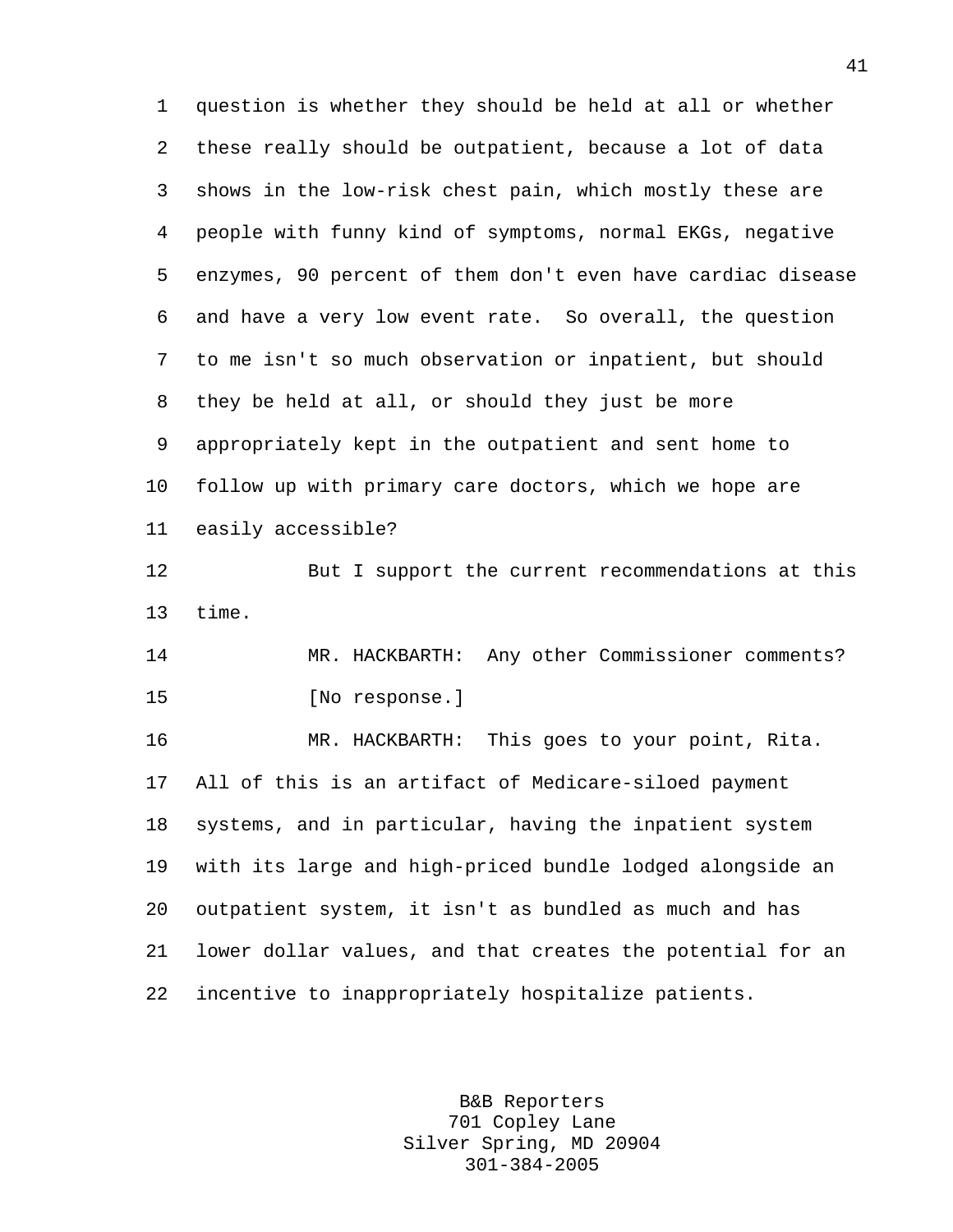1 I think there is a broad consensus in the 2 Commission that we all long for the day where we're focused 3 less on how we manage the siloes and the problems that the 4 siloes create and we have payment systems where there are 5 better incentives for high-quality care for Medicare 6 beneficiaries done in the most efficient way possible with 7 the appropriate resource use. 8 We have a ways to get there, but I trust that you 9 folks, once I'm gone, will finish the work very, very 10 quickly. Yes, six months. 11 Okay. So we are ready to vote now. Draft 12 Recommendation No. 1 is up on the screen. All in favor of 13 Recommendation 1, please raise your hand. 14 [Show of hands.] 15 MR. HACKBARTH: Opposed? 16 [No response.] 17 MR. HACKBARTH: Abstentions? 18 [No response.] 19 MR. HACKBARTH: Okay. No. 2. All in favor of 20 Recommendation 2, please raise your hand. 21 **I** Show of hands. 22 MR. HACKBARTH: Opposed?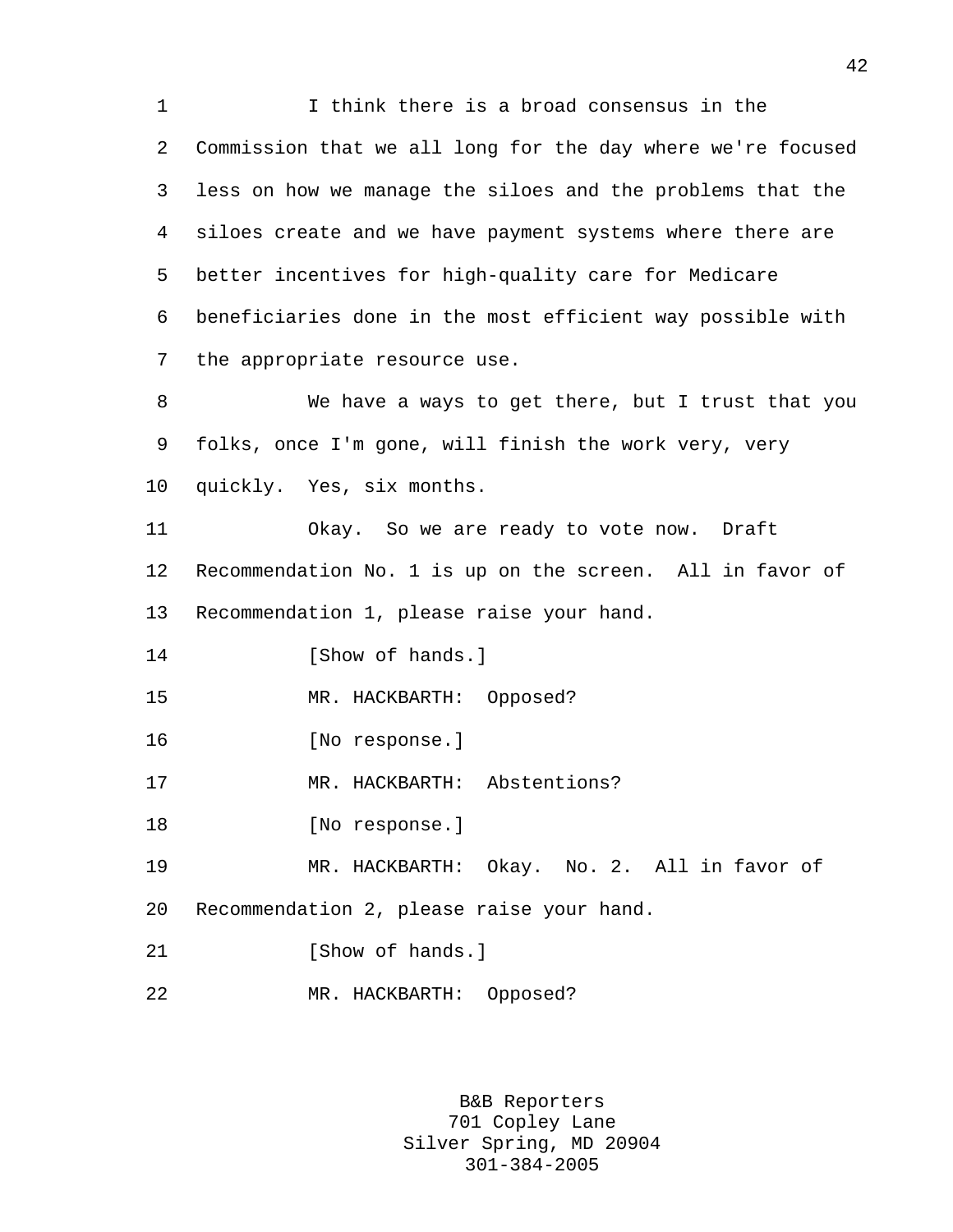| $\mathbf 1$ |    | [No response.]                                   |
|-------------|----|--------------------------------------------------|
| 2           |    | MR. HACKBARTH: Abstentions?                      |
| 3           |    | [No response.]                                   |
| 4           |    | MR. HACKBARTH: Okay. No. 3. All in favor of 3?   |
| 5           |    | [Show of hands.]                                 |
| 6           |    | MR. HACKBARTH: Opposed?                          |
| 7           |    | [No response.]                                   |
| 8           |    | MR. HACKBARTH: Abstentions?                      |
| 9           |    | [No response.]                                   |
| 10          |    | MR. HACKBARTH: Four? All opposed to four --      |
| 11          |    | [Laughter.]                                      |
| 12          |    | MR. HACKBARTH: All in favor of Recommendation 4? |
| 13          |    | [Show of hands.]                                 |
| 14          |    | MR. HACKBARTH: Opposed?                          |
| 15          |    | [No response.]                                   |
| 16          |    | MR. HACKBARTH: Abstentions?                      |
| 17          |    | [No response.]                                   |
| 18          |    | MR. HACKBARTH: And No. 5. All in favor of No.    |
| 19          | 5? |                                                  |
| 20          |    | [Show of hands.]                                 |
| 21          |    | MR. HACKBARTH: Opposed?                          |
| 22          |    | [No response.]                                   |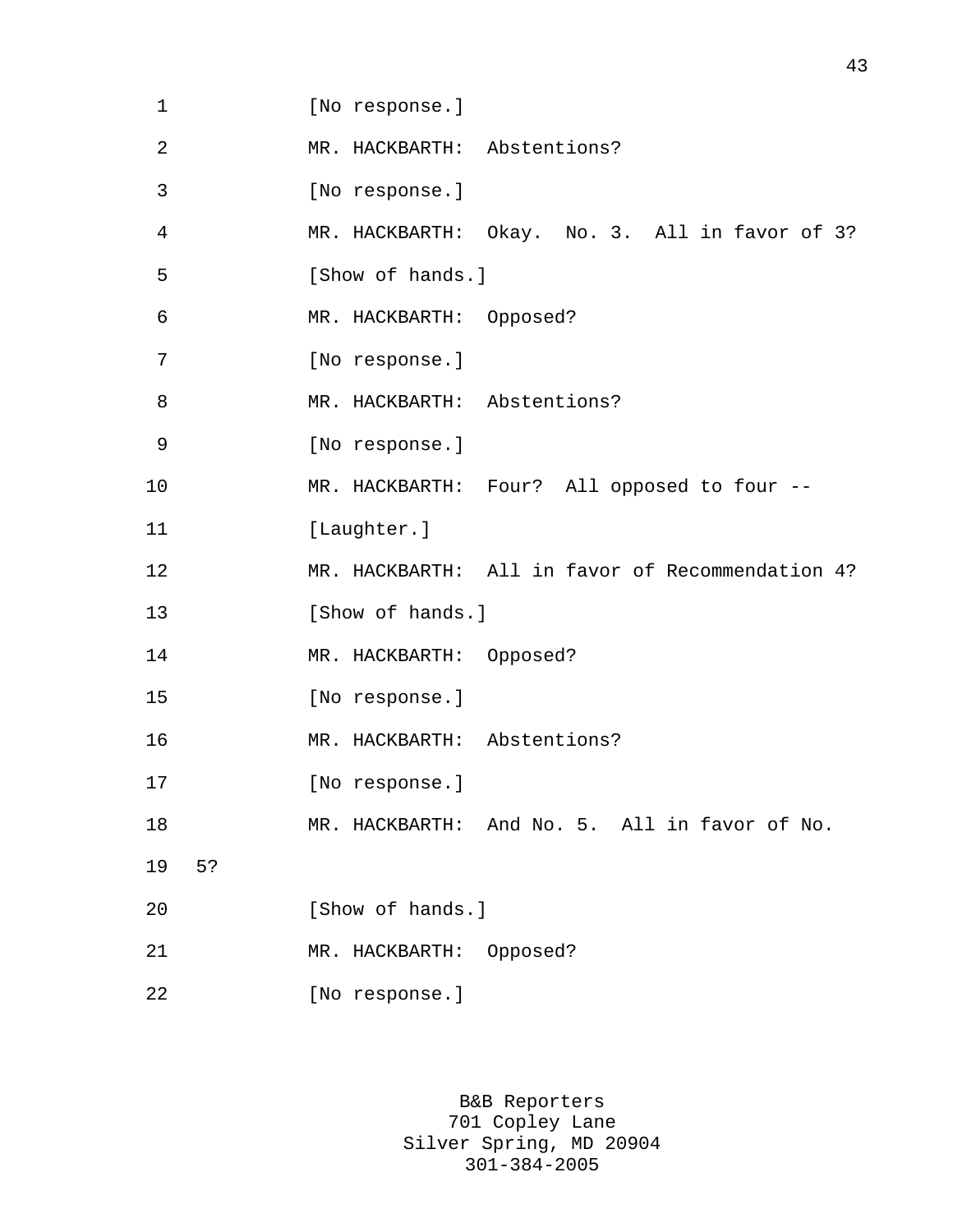1 MR. HACKBARTH: Abstentions? 2 [No response.] 3 DR. SAMITT: So, Glenn, does that count at 85 4 additional votes to your tally? 5 MR. HACKBARTH: It does. It does. 6 [Laughter.] 7 DR. SAMITT: Or just 17? 8 MR. HACKBARTH: I have a calculator set up to do 9 a new percentage rating. 10 Okay. Thank you, Zach and Stephanie and Kim and 11 everybody who has contributed to this work on the staff. 12 Very well done. 13 **I**Pause. 14 MR. HACKBARTH: Okay. Polypharmacy is up next. 15 Welcome home again, Joan. Good to see you. Shinobu, 16 whenever you're ready. 17 MS. SUZUKI: Good morning. Today Joan and I are 18 here to talk about potentially inappropriate use of opioids 19 -- a topic we discussed last fall, and the related but 20 broader polypharmacy issues that affect the quality of 21 services provided under the Part D program. We went 22 through a lot of clinical literature, but neither of us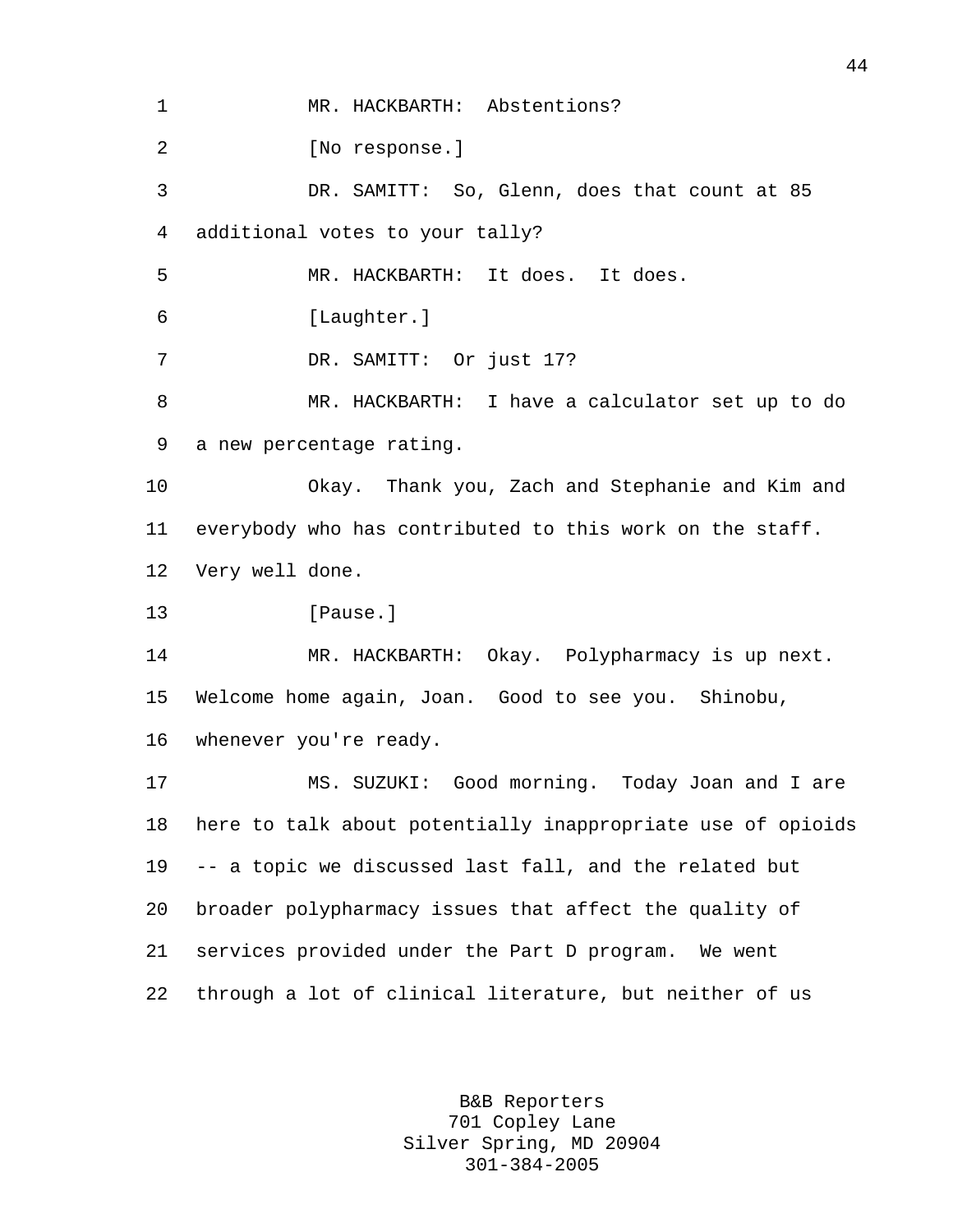1 have clinical expertise, and we are hoping for inputs from 2 Commissioners, particularly from the clinicians. We plan 3 to include this material in our June report to the 4 Congress.

5 Here's the roadmap.

6 First, I'll provide a quick summary of the 7 patterns of opioid use in Part D. It reflects more recent 8 data, but the patterns are similar to the data presented to 9 you last October. I'll also go over the concerns raised by 10 the patterns we see in Part D. Next, Joan will go over 11 broader polypharmacy concerns for the program. We'll 12 conclude the presentation with both clinical and policy 13 approaches that could be taken to address polypharmacy and 14 potential overuse of opioids.

15 In October, we presented to you data on opioid 16 use among Part D enrollees in 2011. The patterns we 17 observed for 2012 were pretty much the same. Here's a 18 quick snapshot of some of the key findings.

19 About 36 percent of Part D enrollees filled at 20 least one prescription for opioids.

21 Use of opioids varied widely across states, with 22 higher prevalence of opioid use in many Southern states.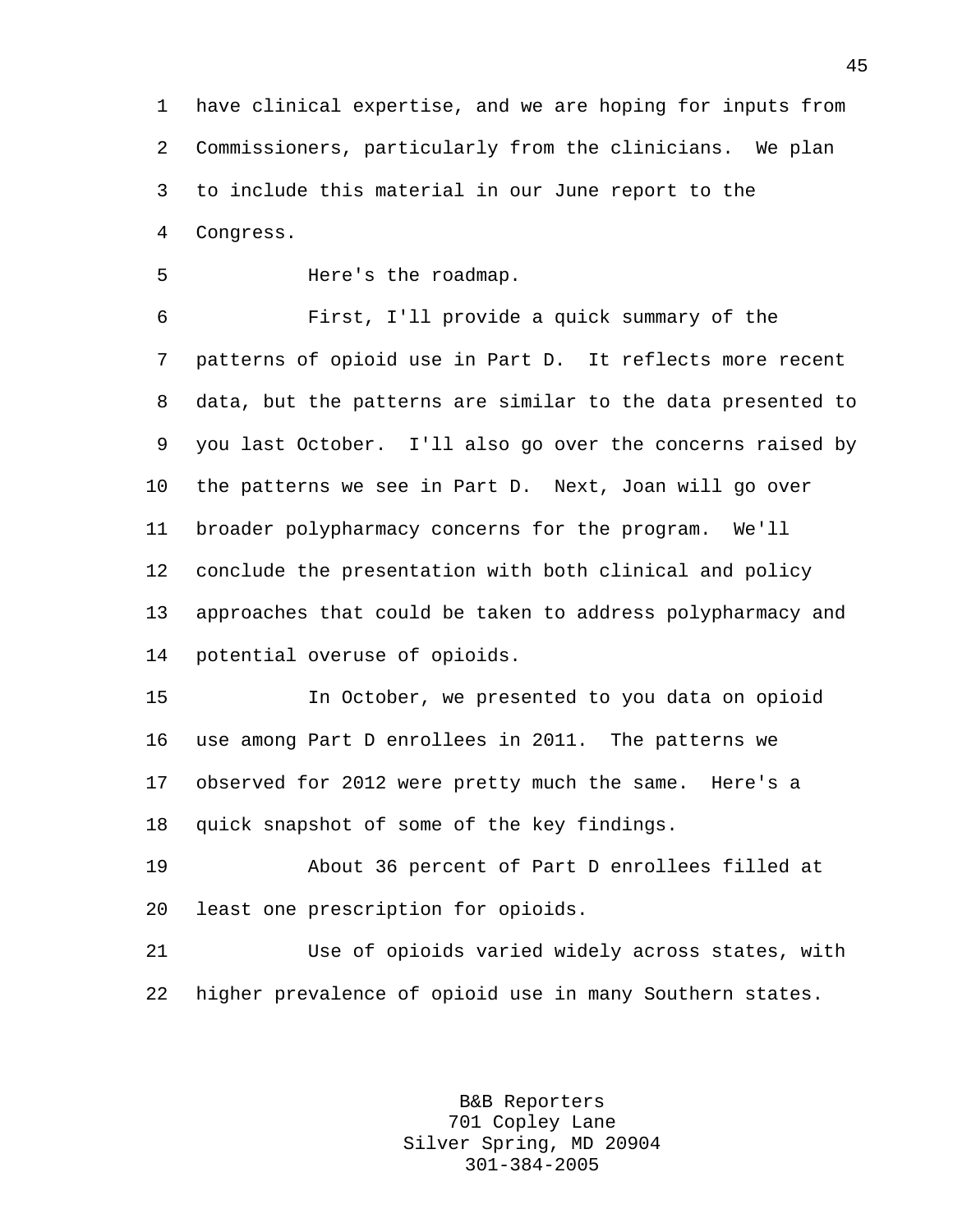1 Most opioid use was not for beneficiaries in 2 hospice or beneficiaries who had been diagnosed with 3 cancer, but use of opioids for other types of pain can be 4 clinically appropriate.

5 Some conditions were more prevalent among 6 beneficiaries who had opioid prescriptions compared to 7 those who didn't. For example, we found a higher 8 prevalence of conditions such as osteoporosis, bipolar 9 disorder, and depression among those who used opioids.

10 About 10.7 million beneficiaries with no hospice 11 stays or cancer diagnosis used opioids in 2012. Compared 12 to beneficiaries who did not use opioids, these 13 beneficiaries were more likely to be disabled under 65 and 14 receive the low-income subsidy.

15 Some beneficiaries used a lot of opioids. About 16 500,000 beneficiaries with spending (for opioids) in the 17 top 5 percent accounted for \$1.9 billion in gross spending, 18 or about 70 percent of the total amount spent on opioids in 19 2012.

20 Those beneficiaries filled, on average, 23 21 prescriptions at a cost of over \$3500. Sixty-five percent 22 of the beneficiaries in the top 5 percent were under-65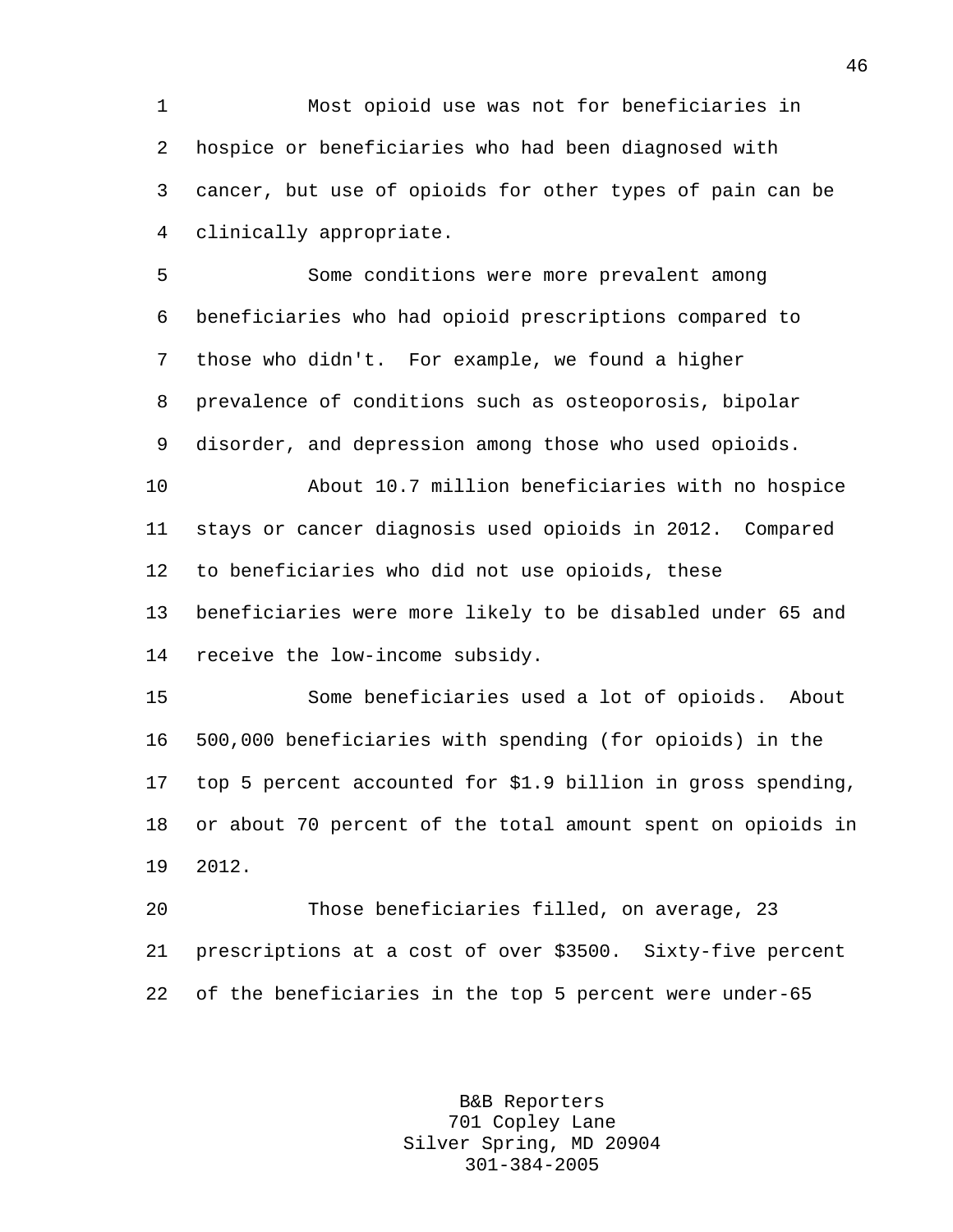1 disabled beneficiaries receiving the low-income subsidy.

2 Those in the top 5 percent were more likely to 3 have obtained opioid prescriptions from four or more 4 prescribers and were more likely to have filled those 5 prescriptions at three or more pharmacies.

6 These patterns of opioid use raise both clinical 7 and program integrity concerns.

8 First, there is a real concern about effects on 9 beneficiaries' health. Opioid use is often associated with 10 polypharmacy in the elderly population. In 2012, 11 beneficiaries who used opioids filled an average of 52 12 prescriptions per year from about 10 different drug 13 classes.

14 Second, opioids have addictive properties with 15 high risk for abuse and are most often connected to 16 unintentional overdose. A recent study by AHRQ showed 17 inpatient stays related to opioid overuse by Medicare 18 beneficiaries rising by 80 percent between 1999 and 2012. 19 Finally, findings from government reports suggest

20 that some of the opioid prescriptions filled under the Part 21 D program may not be clinically indicated and potentially 22 fraudulent, increasing program costs without providing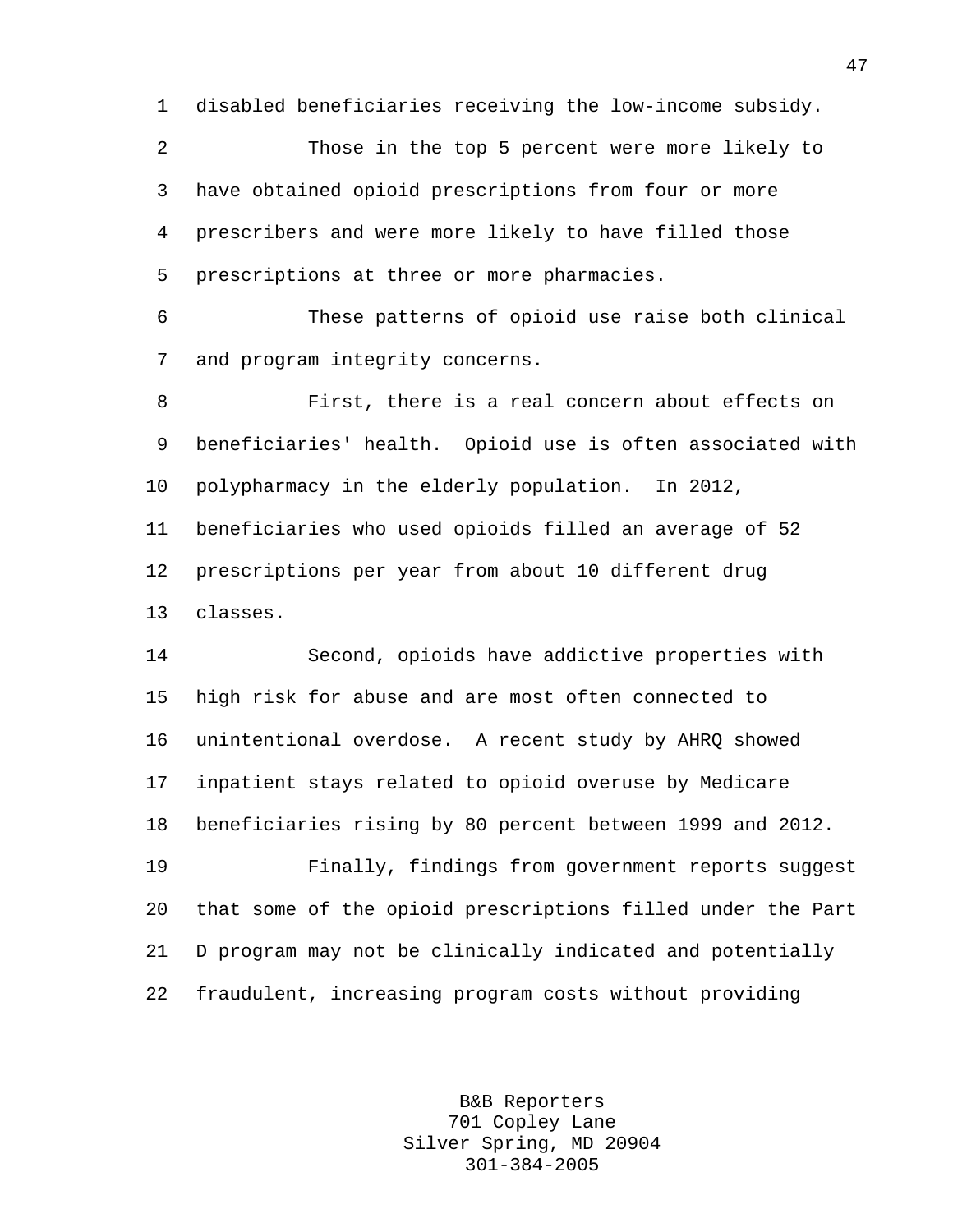1 health benefits.

2 The issue of polypharmacy is not limited to the 3 use of opioids. Now Joan will discuss broader polypharmacy 4 concerns for the Medicare population.

5 DR. SOKOLOVSKY: Elderly Medicare beneficiaries 6 with multiple chronic conditions frequently take many 7 drugs. More than one-third of beneficiaries fill more than 8 six prescriptions each month. Although there is no 9 consensus definition of polypharmacy, researchers generally 10 call it polypharmacy when a person takes six or more drugs 11 concurrently. Alternatively, polypharmacy exists when a 12 patient is prescribed more drugs than is clinically 13 warranted or when all drugs are clinically appropriate but 14 there are too many for a patient to manage or ingest 15 safely.

16 For the past few years, Commissioners, as well as 17 many other researchers, have been studying the question of 18 whether adherence to medications reduces the use of medical 19 services and medical spending. Our results were mixed. 20 But as you've seen, many beneficiaries are taking a lot of 21 medicines. So this year we wanted to start looking at the 22 effect of a lot of drugs or polypharmacy on the use of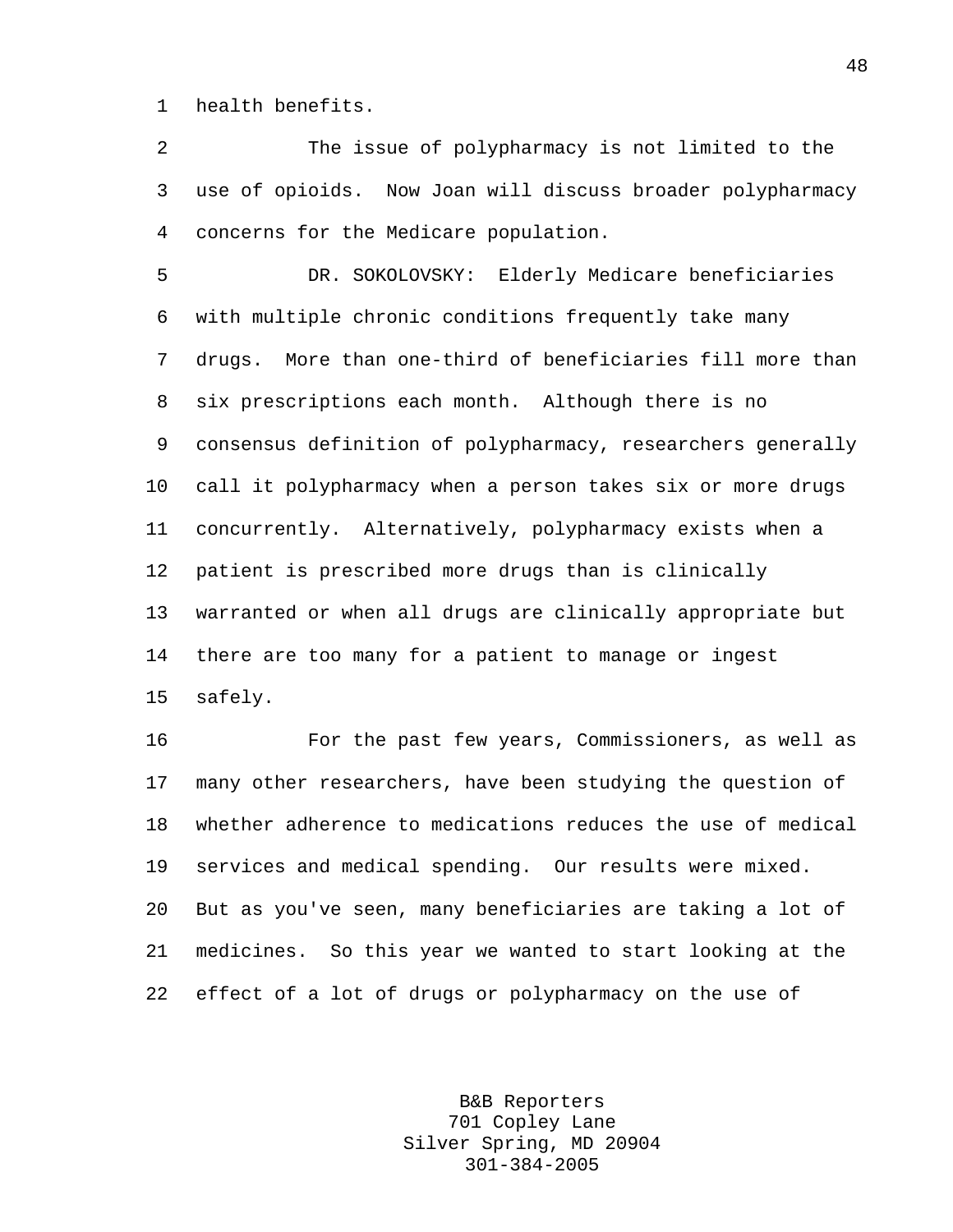1 medical services. Somewhat to our surprise, we found 2 little connection between the studies of adherence and 3 those about polypharmacy.

4 The literature on medication adherence is quite 5 different although both that and polypharmacy are concerned 6 with patients taking appropriate drugs as prescribed. 7 Researchers ask different questions, use different 8 methodologies, and rarely cite studies from the other body 9 of work.

10 Studies of adherence typically use administrative 11 data with large data sets. They measure adherence in terms 12 of possession of study medications. And they measure 13 outcomes in terms of use of medical services and medical 14 spending.

15 Polypharmacy studies require medical records and 16 sometimes patient interviews. Since data collection is 17 labor intensive here, sample sizes are usually smaller. 18 Researchers also focus on adherence, but they define it 19 much more broadly. Adherence means taking drugs as 20 prescribed, not continuing to take drugs against doctors' 21 orders or despite adverse events, taking the correct 22 dosage, not sharing other people's medicine. And the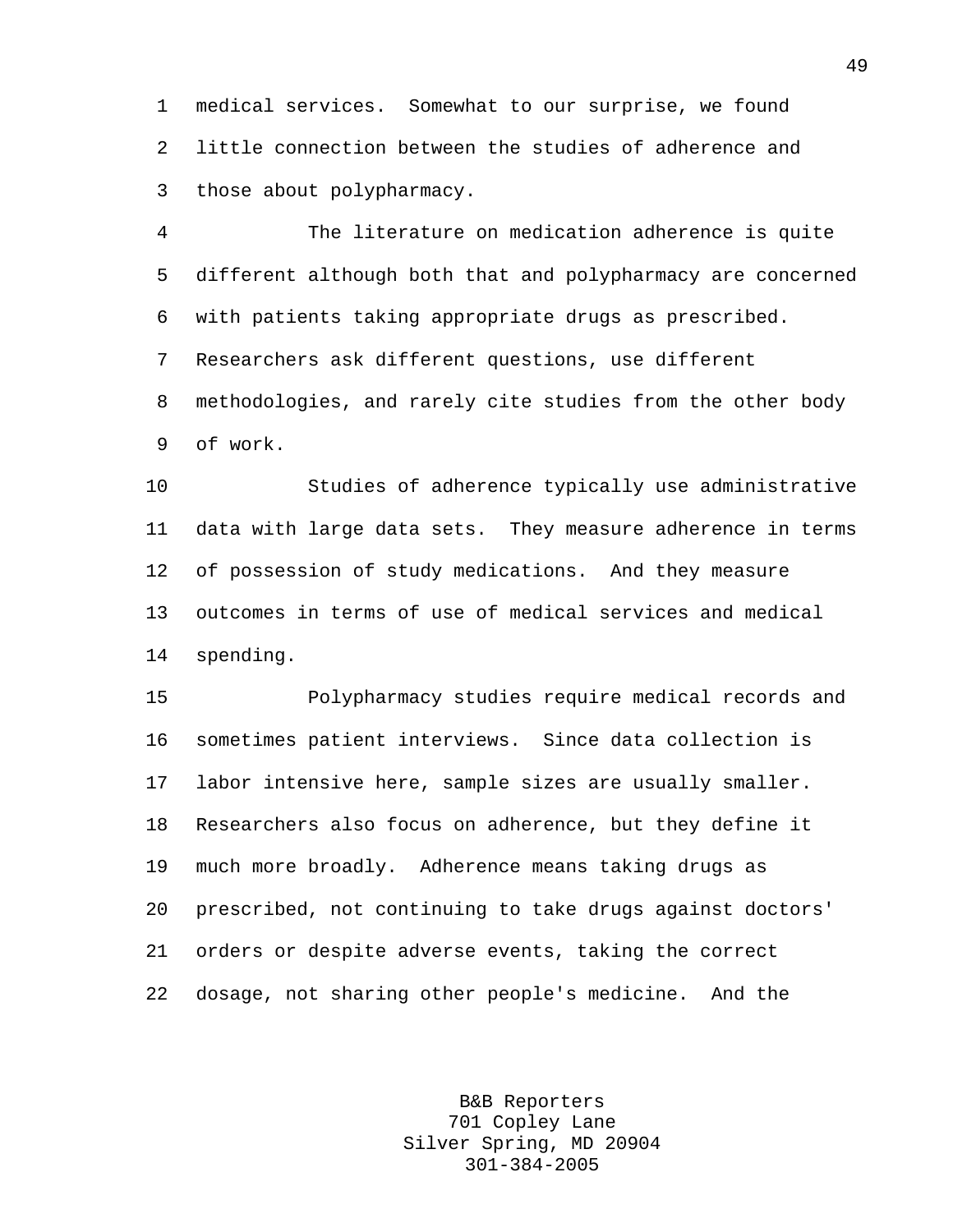1 research is less focused on cost effects. Outcome measures 2 tend to be adverse drug events, ED visits, or

3 hospitalizations.

4 Although it may seem contradictory, polypharmacy 5 is associated with nonadherence to appropriate drug 6 therapy. Patients, especially older patients, often have 7 difficulty managing complicated drug regimens, e.g., taking 8 some drugs in the morning, some before bed, some with food, 9 some without.

10 It is especially difficult when patients transfer 11 from one site of care to another, like going from a 12 hospital to home. They may not understand their 13 physician's instructions. Some medications may be added, 14 others stopped. And patients also may not tell their 15 provider about over-the-counter drugs and dietary 16 supplements that can interact with many other medications. 17 They may also find the total cost of the drugs too 18 expensive and stop some without telling their physician. 19 Patients also may be unwilling to stop some drugs even when 20 recommended by their physicians, for example, sedatives and 21 sleeping pills.

22 Although adverse drug events are not necessarily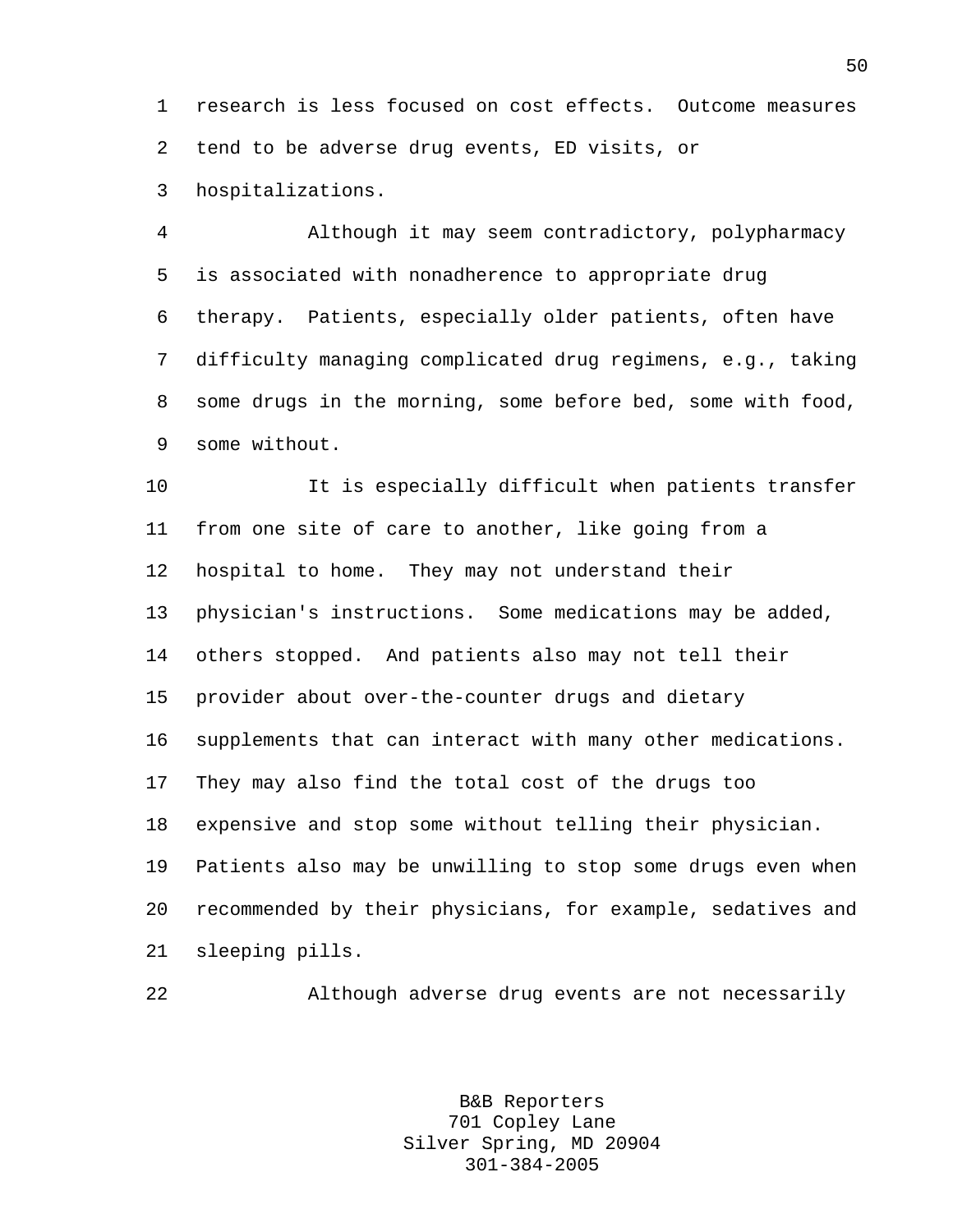1 linked to polypharmacy, the association between the number 2 of drugs a person is taking and adverse drug events is 3 consistent across multiple studies using different data, 4 sites of care, and research designs. It is a statistically 5 significant predictor of hospitalization, nursing home 6 placement, decreased mobility, cognitive decline, and 7 death. It's frequently the only factor that is 8 statistically significant in many of these studies. 9 A study of ambulatory care, for example, found 10 that the number of adverse drug events per patient 11 increased by 10 percent for each additional drug. 12 One study estimated that over 4.3 million health 13 care visits were associated with adverse drug events, as 14 well as 10 percent of all emergency department visits. 15 There are a number of mechanisms through which 16 polypharmacy can lead to adverse drug events. One of them 17 is therapeutic competition, which occurs when the treatment 18 for one condition worsens another concurrent condition. 19 For example, some medications used to treat heart failure 20 can exacerbate urinary incontinence. More medications may 21 result if a physician prescribes a drug to treat the 22 incontinence rather than changing the heart failure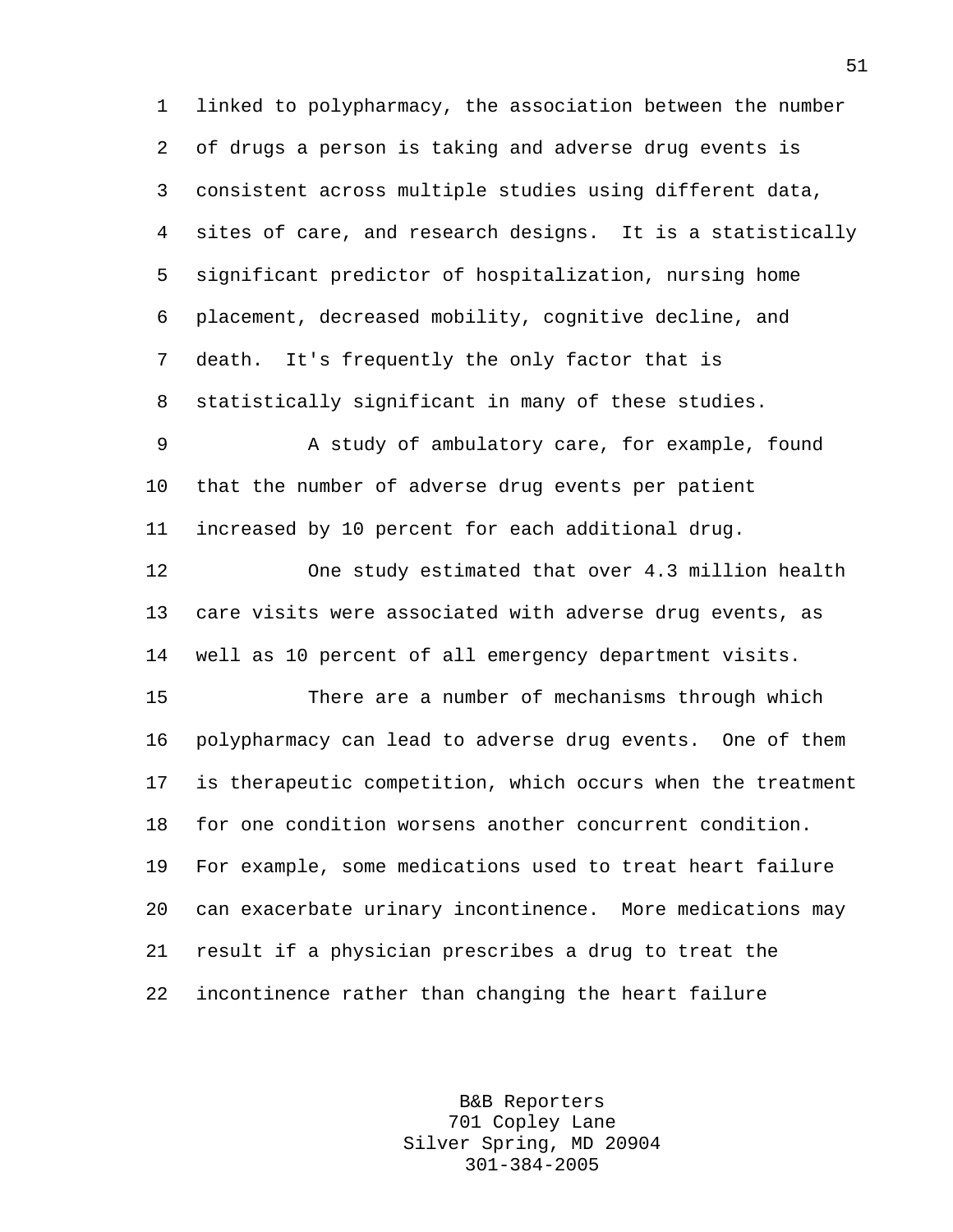1 medication, leading to a prescribing cascade and more 2 potential drug interactions.

3 Secondly, therapeutic duplication is defined as 4 the use of multiple medications from the same therapeutic 5 class at the same time. It can occur when a physician 6 replaces one drug with another but the patient does not 7 discontinue the first drug. This often can occur when a 8 patient is using multiple pharmacies. One common example 9 is NSAIDS, painkillers which can result in gastrointestinal 10 distress including ulcers and bloody stools.

11 Finally, toxic combinations where the interaction 12 between two drugs leads to serious complications. An 13 example here is warfarin, a blood thinner, and simvastatin, 14 a cholesterol-lowering drug, which together increase the 15 risk of bleeding.

16 Some of the literature discusses how clinicians 17 can reduce polypharmacy. Most frequently, they advise 18 reducing the number of medications prescribed. Secondly, 19 simplifying the drug regimen, for example, how and when the 20 drugs are taken. Other suggestions are to limit the number 21 of prescribers, avoid treating adverse drug events with 22 more drugs if at all possible. Finally, patient and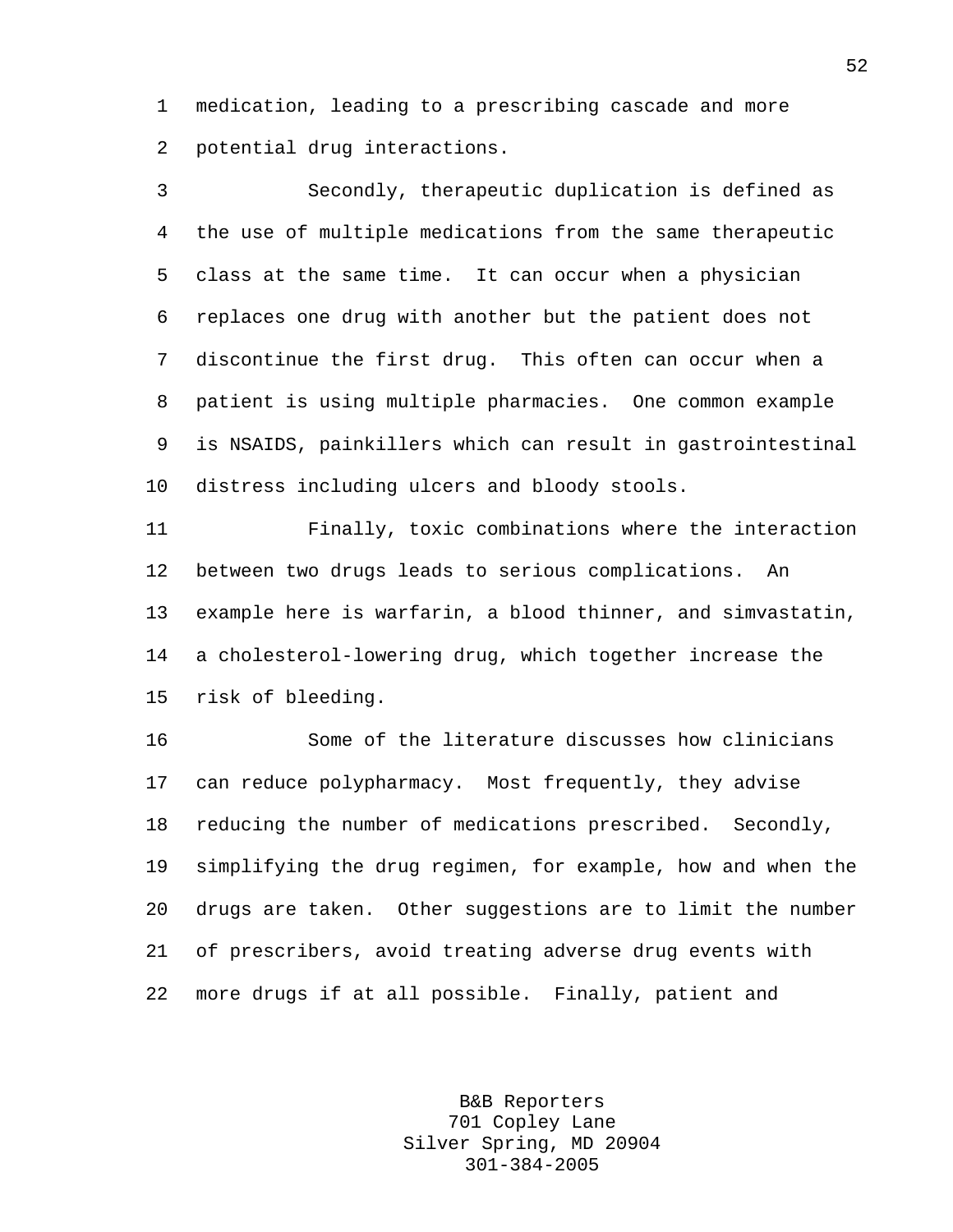1 provider education is necessary to ensure that patients 2 understand the purpose of the drugs they are taking, how 3 they should take them, and why it's important to only take 4 them as directed.

5 Now Shinobu is going to list some policy options 6 designed to address opioid overuse and other polypharmacy 7 issues.

8 MS. SUZUKI: Part D provides limited incentives 9 and tools for plans to address clinically inappropriate use 10 of drugs, such as overuse of opioids and polypharmacy. 11 Policies to address these issues must balance access to 12 needed medications with prevention of inappropriate uses. 13 For opioids, there has been a lot of discussion 14 around lock-ins. But before we discuss lock-ins, I wanted 15 to draw your attention to another tool that has been used 16 in Part D.

17 CMS has been encouraging plans to use point-of-18 service edits, such as limits on quantity, for 19 beneficiaries with opioid use above a certain threshold. 20 There seems to be some reluctance among plan 21 sponsors for this policy. One reason may be that there is 22 no FDA-approved maximum dosage limit, and some plans have

> B&B Reporters 701 Copley Lane Silver Spring, MD 20904 301-384-2005

53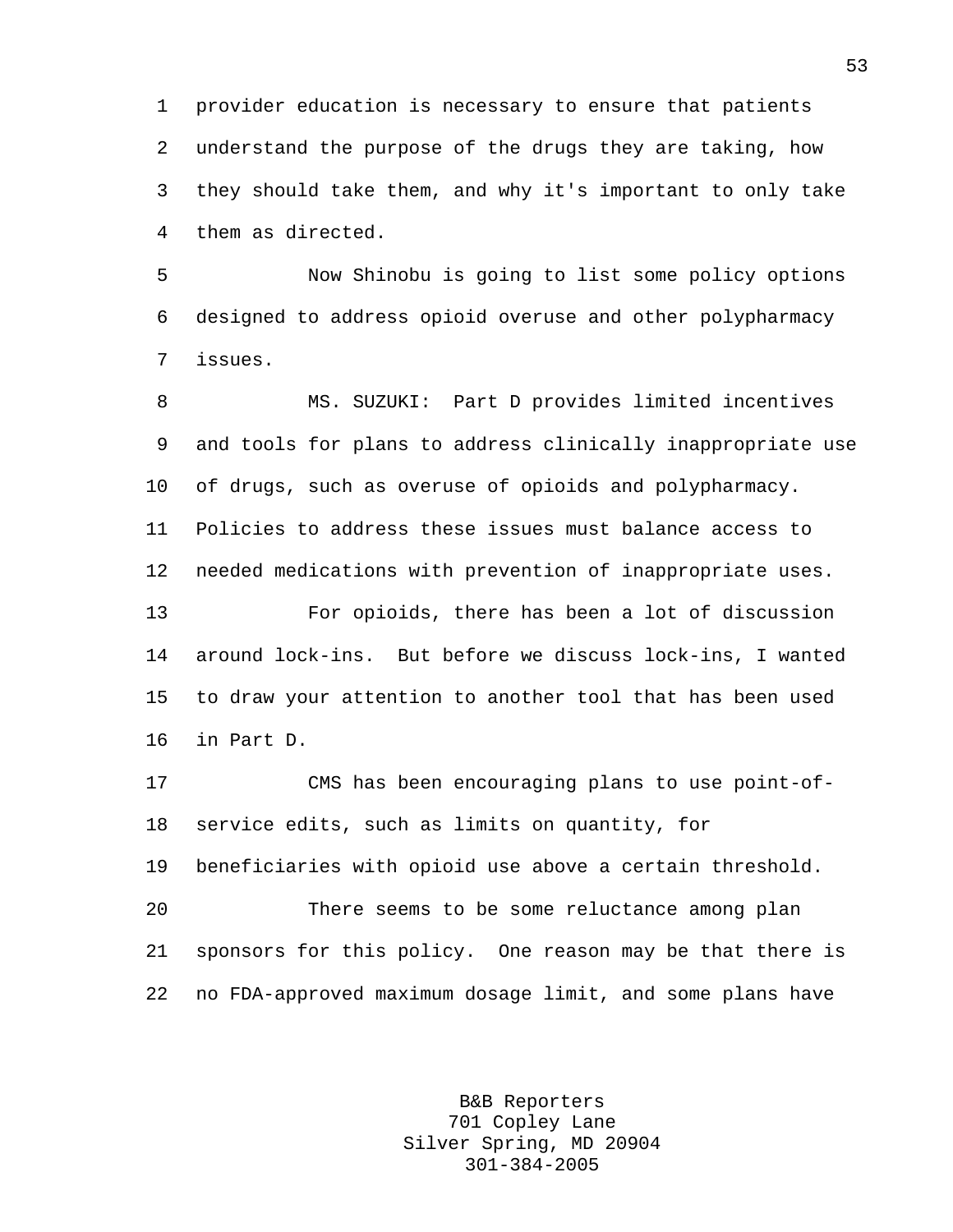1 expressed concerns because of this. Another reason may be 2 because POS edit alone is unlikely to resolve all cases. 3 Determining clinical appropriateness requires 4 communications with prescribers, which can be time-5 consuming and may be particularly difficult for stand-alone 6 PDPs because they don't have a contractual relationship 7 with prescribers.

8 These kinds of issues may be behind the recent 9 interest on the Hill and among plan sponsors for the lock-10 in policy. The idea is to prevent doctor or pharmacy 11 shopping, which are often associated with overuse and abuse 12 of opioids. They are already being used by state Medicaid 13 programs and by some commercial insurance.

14 While the use of lock-ins may allow for an easier 15 tracking of opioid prescriptions, identifying a potential 16 overuse would still have to rely on some safety threshold, 17 such as an MED limit, or morphine equivalent dose limit. 18 In addition, determining the clinical appropriateness would 19 require prescriber involvement, just as in the case of POS 20 edits.

21 Finally, lock-ins may not work for LIS 22 beneficiaries because they can change plans month to month.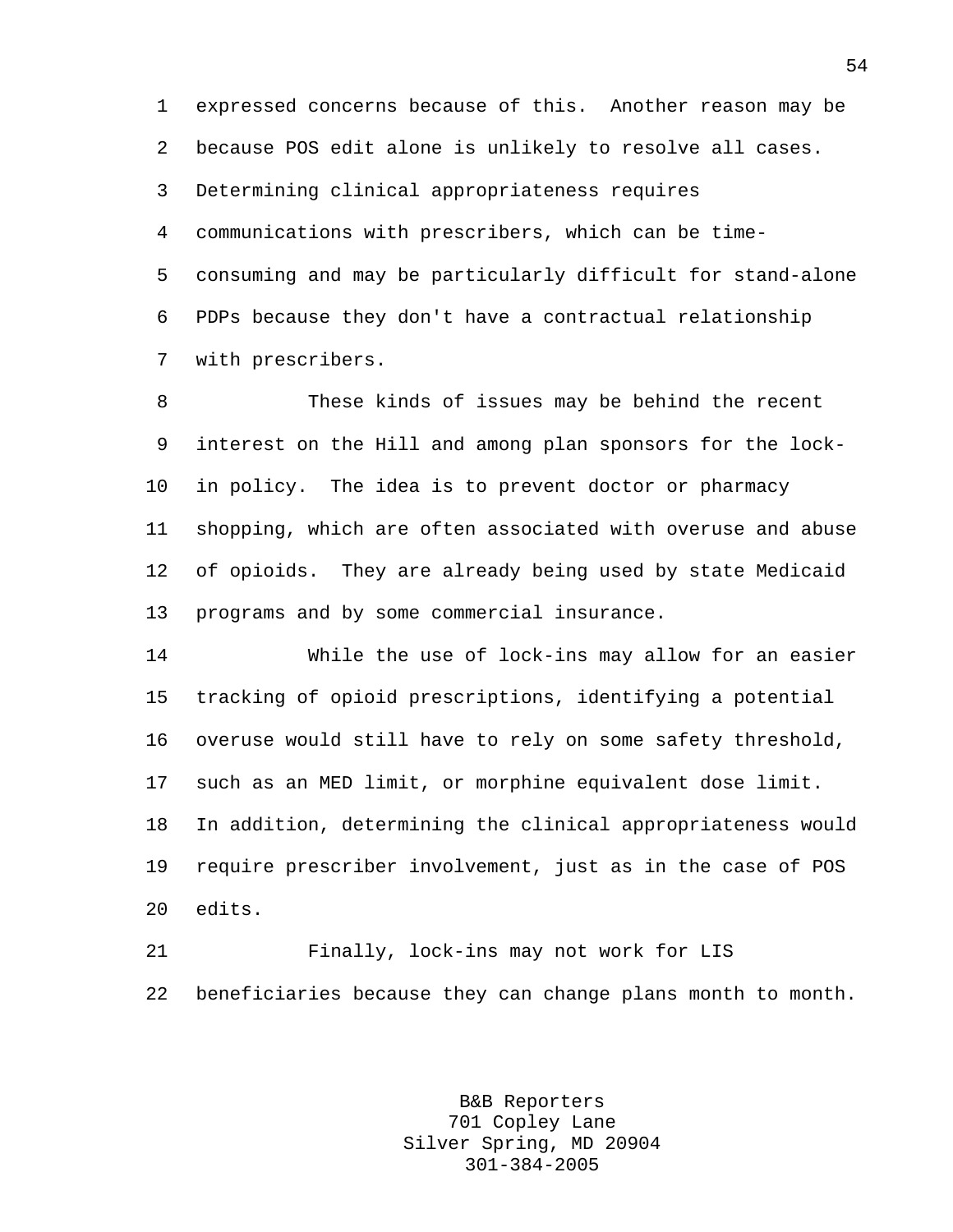1 Some have raised concerns about access. These 2 policies could be combined with an allowance for temporary 3 supplies while the case is being reviewed.

4 For broader polypharmacy and inappropriate use 5 issues, we may want to consider ways to provide a stronger 6 incentive to improve the quality of pharmaceutical service. 7 For example, a performance measure could be added that is 8 based on prevalence of inappropriate or appropriate use of 9 drugs by their enrollees. That could be tied to payments.

10 Constructing an appropriate measure and 11 determining the appropriate cutoffs would likely be a 12 challenge. And such policy would need to be combined with 13 more flexibility for plans to manage drug use.

14 Some in the commercial sector have reported 15 success using medication synchronization. By dispensing 16 all medications on the same day, pharmacists may be able to 17 identify possible polypharmacy risks more easily and 18 improve adherence to appropriate medications. It may also 19 mean fewer trips to the pharmacy for the beneficiaries.

20 Finally, there has been some activity around 21 provider and pharmacy profiling at CMS' Center for Program 22 Integrity. We could look into this and see if more could

> B&B Reporters 701 Copley Lane Silver Spring, MD 20904 301-384-2005

55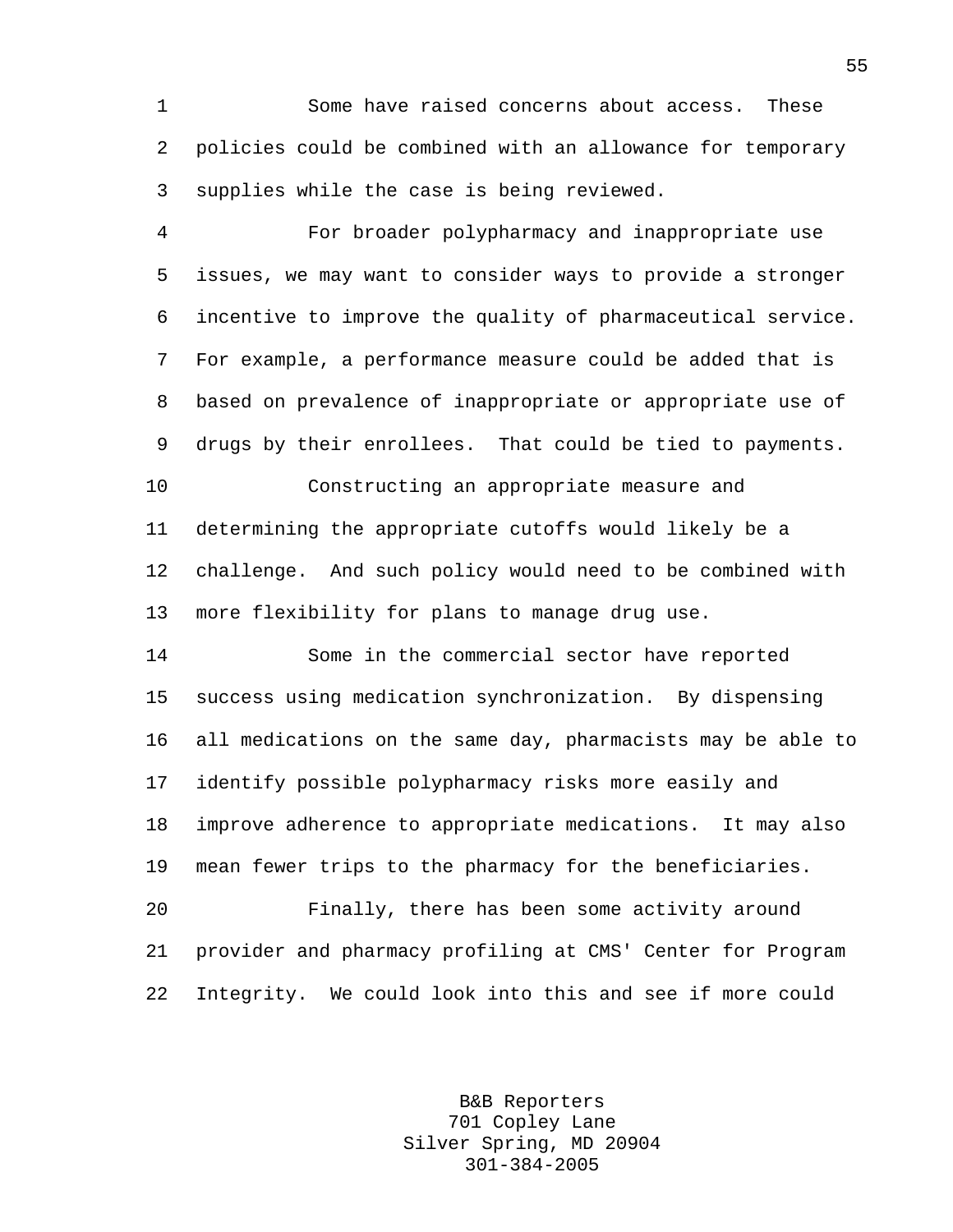1 be done in that area.

2 So, to summarize, the patterns of opioid use by 3 Part D enrollees raise both clinical and program integrity 4 concerns. Goals of improving medication adherence for this 5 population must be balanced against the risk of 6 polypharmacy. 7 Policy options to prevent opioid overuse may be 8 applicable to broader polypharmacy issues and issues 9 related to inappropriate medication use. And, finally, 10 potential policy changes would need to provide plans with 11 appropriate incentives and tools. 12 And, with that, I'll turn it over to Glenn. 13 MR. HACKBARTH: Thank you, Shinobu and Joan. 14 So we will now have Round 1 clarifying questions, 15 beginning with Warner. 16 MR. THOMAS: Did we or has there been any 17 information looked at for the beneficiaries that are the 18 high utilizers of opioids, other kind of underlying medical 19 conditions or the medical costs of those beneficiaries in 20 total? 21 MS. SUZUKI: We've looked at conditions. There 22 were some that were more prevalent in those populations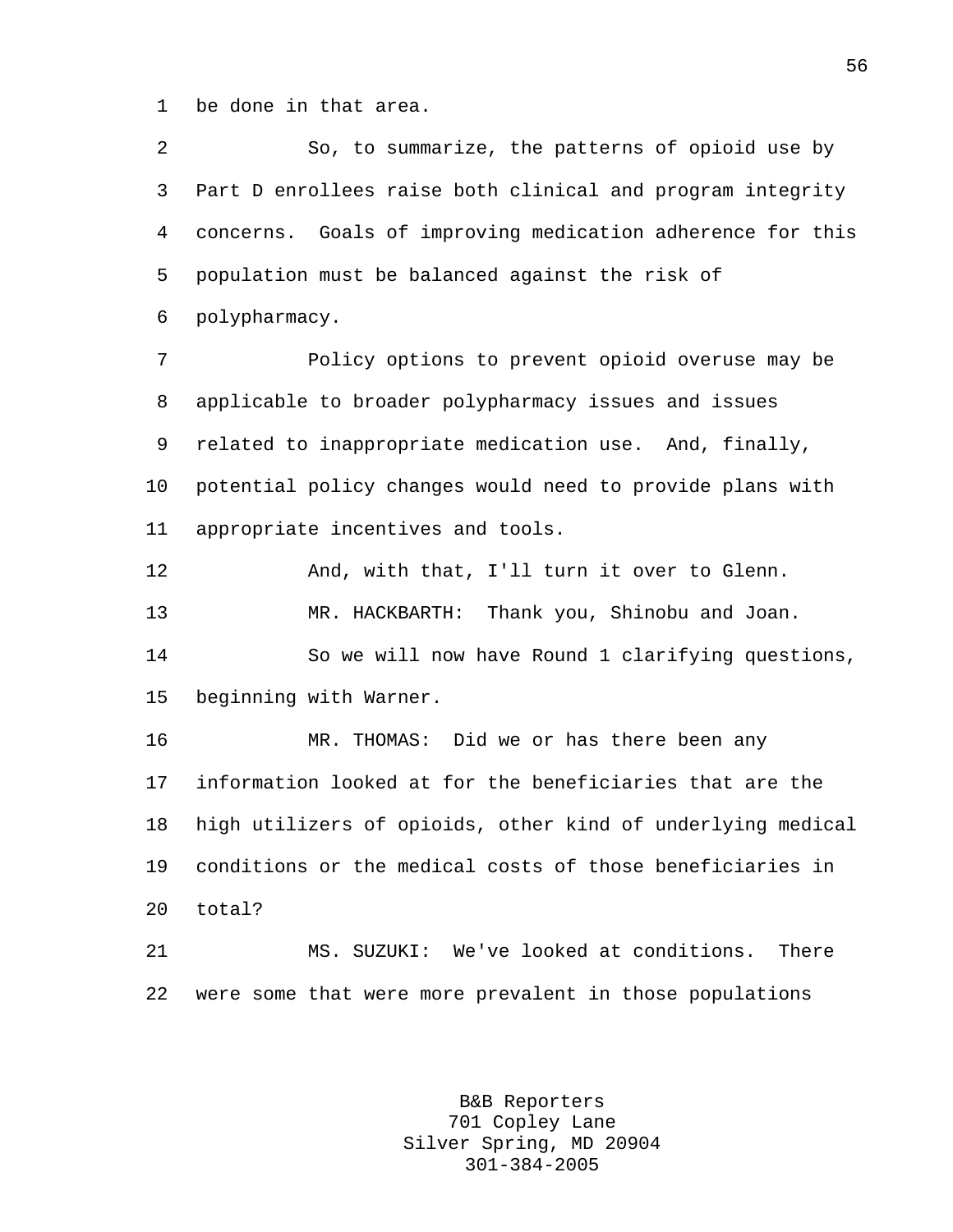1 than others. We have not looked into the medical spending 2 side to see what that looks like, but the top 5 percent are 3 disabled, under-65 beneficiaries -- or two-thirds of them 4 are. That likely means higher spending than average. 5 MR. THOMAS: So two-thirds of the users are under 6 65 and disabled. Is that correct? 7 MS. SUZUKI: Two-thirds of the high users are 8 under-65 disabled beneficiaries. 9 MR. THOMAS: Because, I mean, you would likely 10 think that there's other underlying issues. I think we're 11 targeting the pharmacy issue, but it's probably a much 12 broader clinical issue, frankly. 13 MR. HACKBARTH: We'll go around this way. 14 MS. BUTO: This is somewhat related to Warner's 15 question. A lot of this work is obviously focused on Part 16 D plans, right? And yet how easy is it for Part D plans to 17 track adverse drug events? Because they show up in 18 emergency rooms and other providers, how much of that gets 19 collected back? Isn't that an area of vulnerability here 20 in terms of really being able to track polypharmacy and 21 some of the events that come out of it? And I think it 22 just -- you know, Warner's point about the underlying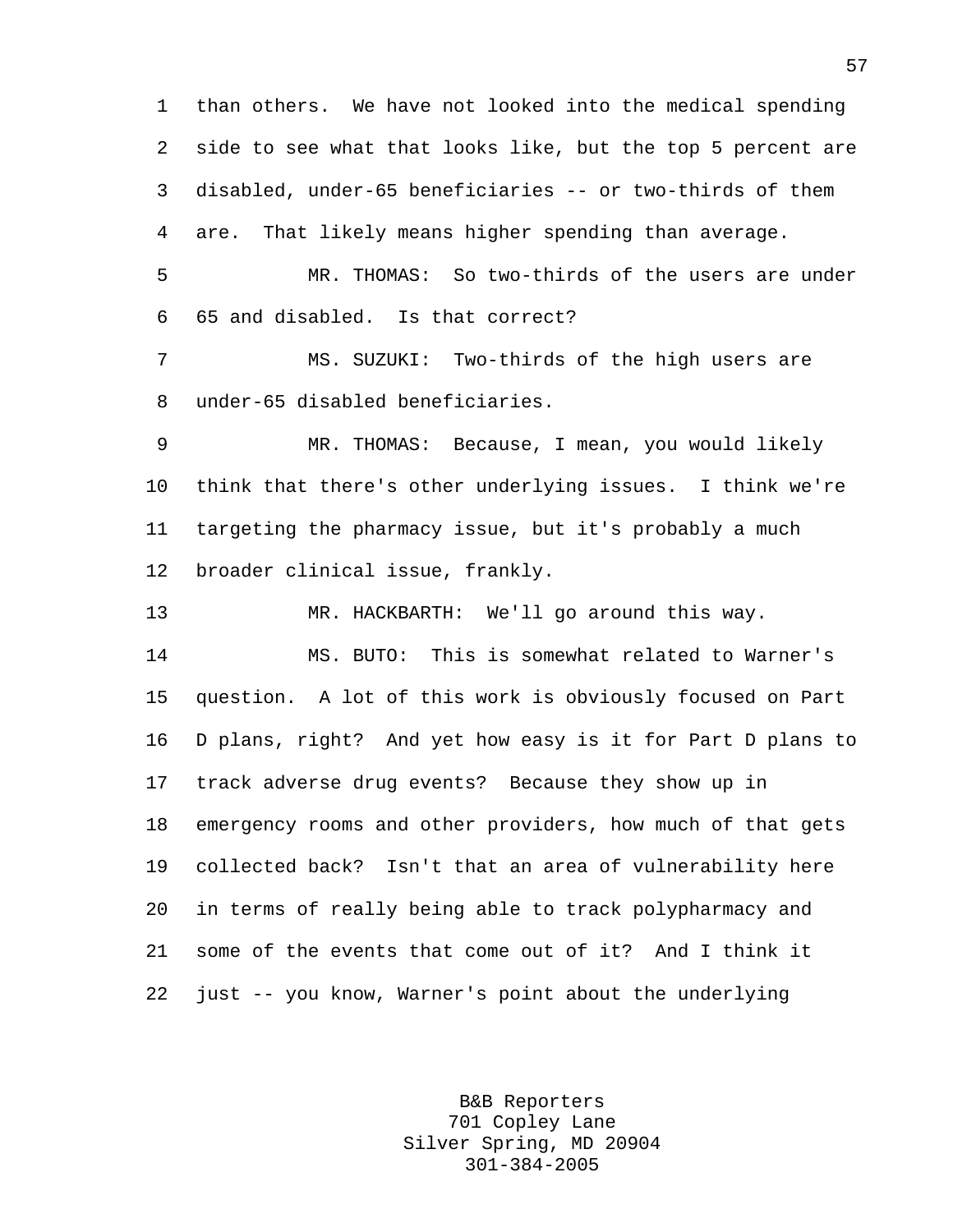1 conditions is very much related to that.

2 DR. SOKOLOVSKY: It is a problem if it's a stand-3 alone drug plan, especially if they have no way of tracking 4 that. And even those who are tracking it, sometimes it's 5 still subjective.

6 DR. NERENZ: I wonder if you could go to Slide 5, 7 please, first bullet point. If you can just clarify for us 8 a little bit what you mean here, what you want us to be 9 thinking about here in two specific ways. The term 10 "polypharmacy," as you pointed out, has two or three very 11 different meanings and concepts, and I'm not sure here 12 which one of those we're supposed to be thinking about. 13 And also "associated with" can mean either just pure 14 empirical correlation, or it could mean cause and effect, 15 either one way or the other, or both caused by some third 16 thing.

17 So what do you want us to be thinking about here? 18 DR. SOKOLOVSKY: We both have to answer this 19 question. I think where Shinobu is using really large data 20 sets, it really here means taking a lot of medicine. 21 That's the only one that could be incorporated in that kind 22 of a thing. But in terms of what you want, David, to be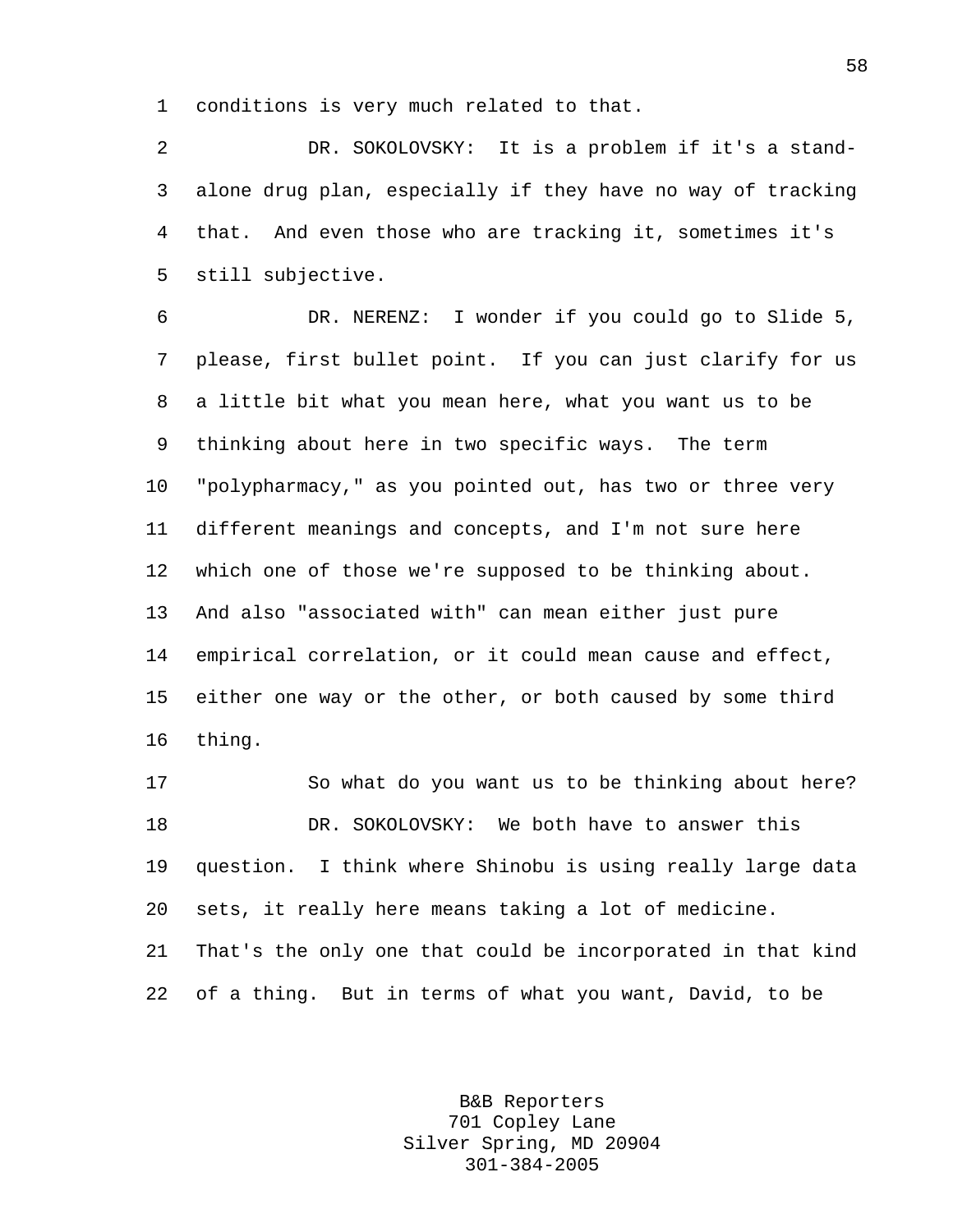1 thinking about, that's up to you.

2 MS. SUZUKI: Well, there are a couple policy 3 options that we sort of showed at the end of the 4 presentation, and opioid use, you know, could be dealt with 5 with lock-in or other policy options. 6 DR. NERENZ: I don't even want to go there. I 7 just want to know -- this really is purely clarifying. 8 MS. SUZUKI: Oh, okay. 9 DR. NERENZ: I think when you said this, you said 10 people who use opioids fill, what, 52 prescriptions? So 11 how does that compare to people who don't use opioids? I 12 am just trying to understand this phrase associated with 13 what -- why do you want me to -- what does that mean? 14 MS. SUZUKI: Well, one of the things we are 15 finding in the literature is that opioid itself interacts 16 with other drugs, so having 52 prescriptions from 10 17 different classes of drugs -- and some of them, we listed 18 in the mailing material -- they could interact with each or 19 that we were displaying that there could be polypharmacy, a 20 lot of polypharmacy issues occurring in this population who 21 are using a lot of opioid medications. 22 DR. NERENZ: [Speaking off microphone.]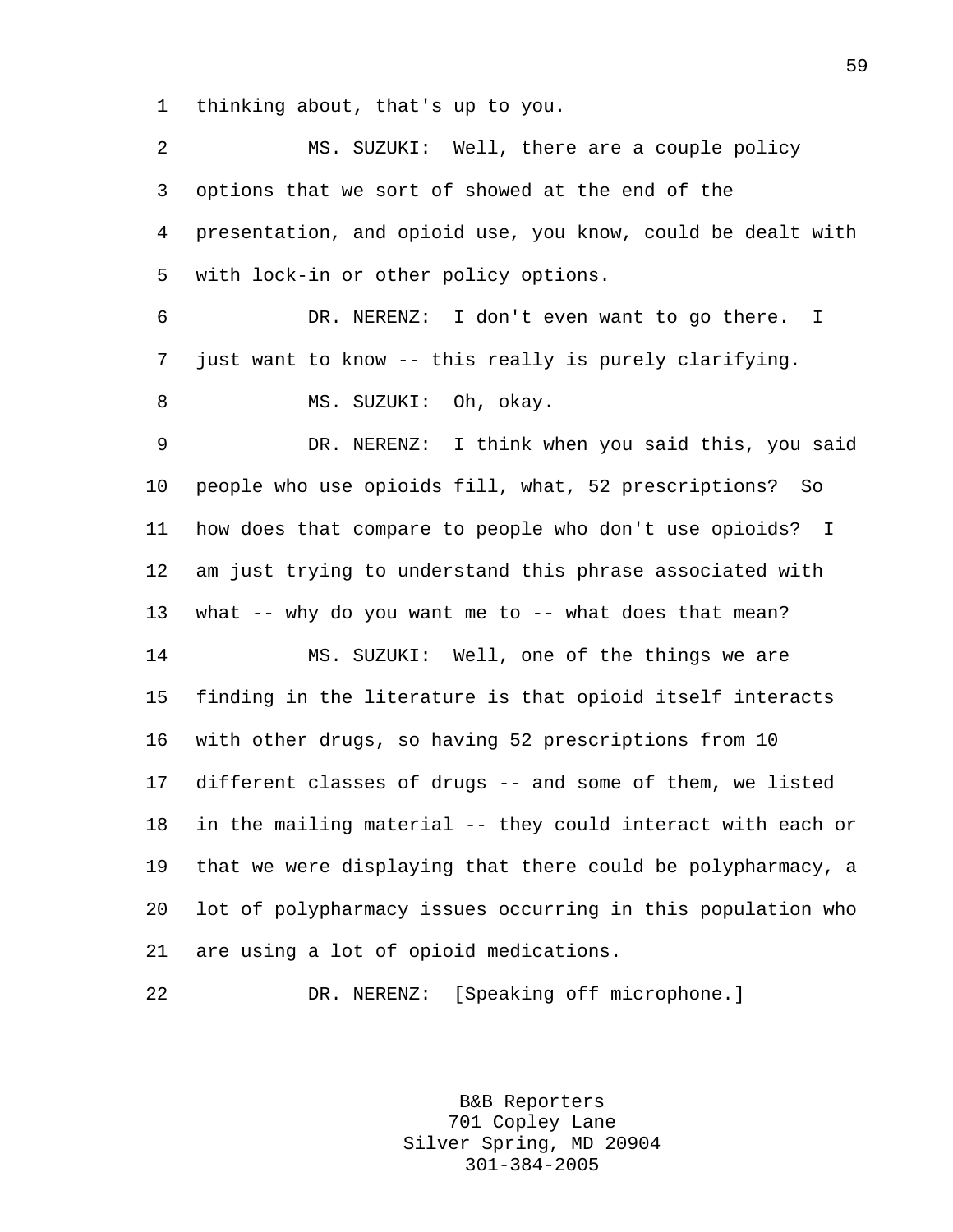1 MS. SUZUKI: Okay.

2 DR. MILLER: Well, I, too, would have struggled 3 answering without thinking of policy, and I know, David, 4 you were very clear to take that off the table for them. 5 But I'm going to redefine the question.

6 I struggle trying to think through how we would 7 answer your question, which I do whenever these guys are on 8 point. I mean, the way I'm kind of thinking about this 9 whole discussion is there is a lot of noise in the 10 environment around polypharmacy and even more intense focus 11 on opioid use and the concerns about the negative effects 12 of those two things.

13 The way I'm thinking about our conversation here, 14 it's harder for me, even though I think it's very 15 insightful to sort of lay out the literature between 16 adherence and polypharmacy and how they kind of, in some 17 ways, don't talk to each other -- it's harder for me to 18 think about polypharmacy because I think it's still harder 19 to define and more complex to focus on the problem.

20 But opioid use, I think even in isolation and in 21 connection with other drugs, I think for myself, speaking 22 only for myself, that strikes me as a bit of a brighter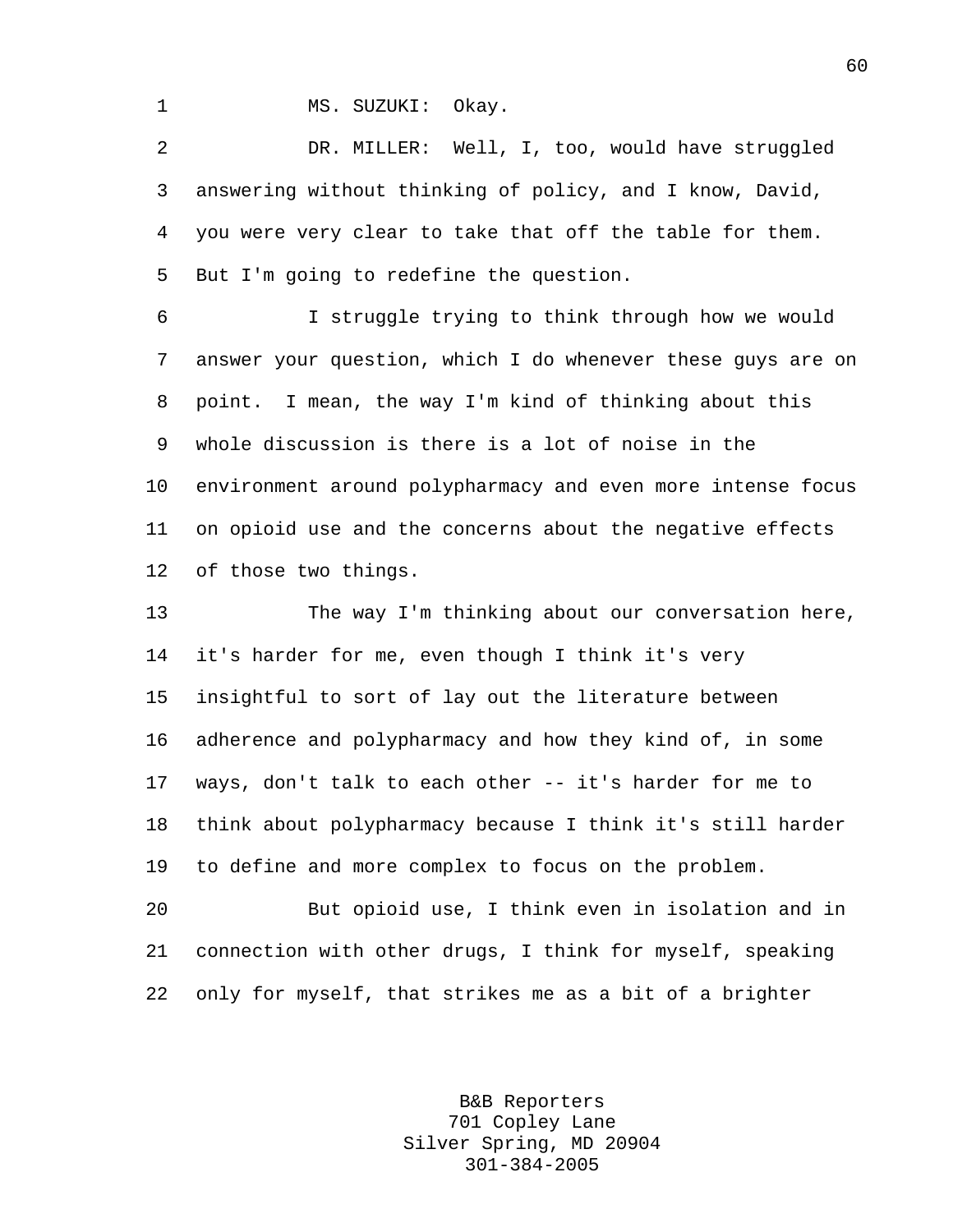1 line. So the way I think about this conversation is, as a 2 tool to think about how you manage drug use, should we look 3 at opioid and think about policies that might make sense in 4 that context? Next sentence. Maybe that will lead us 5 close to something that on the broader issue of 6 polypharmacy, we pursue down the line.

7 So the way I see it in the lineup is opioid sort 8 of first in line and are there steps we would take there to 9 look at that issue and perhaps address it from a policy 10 perspective and then learn from that to go to polypharmacy. 11 But I'm not sure that's still your question. 12 Your question seemed very narrow about association, and I'm 13 not sure how I would have answered.

14 DR. SOKOLOVSKY: Can I try again?

15 DR. MILLER: My point was to give you some time.

16 [Laughter.]

17 DR. SOKOLOVSKY: And I appreciate it.

18 DR. NERENZ: Nicely done.

19 DR. SOKOLOVSKY: If you think about the different 20 kinds of polypharmacy that were discussed in the paper, 21 opioid is really a very good example of all of them and 22 taking it. First of all, of all drug classes, it's the one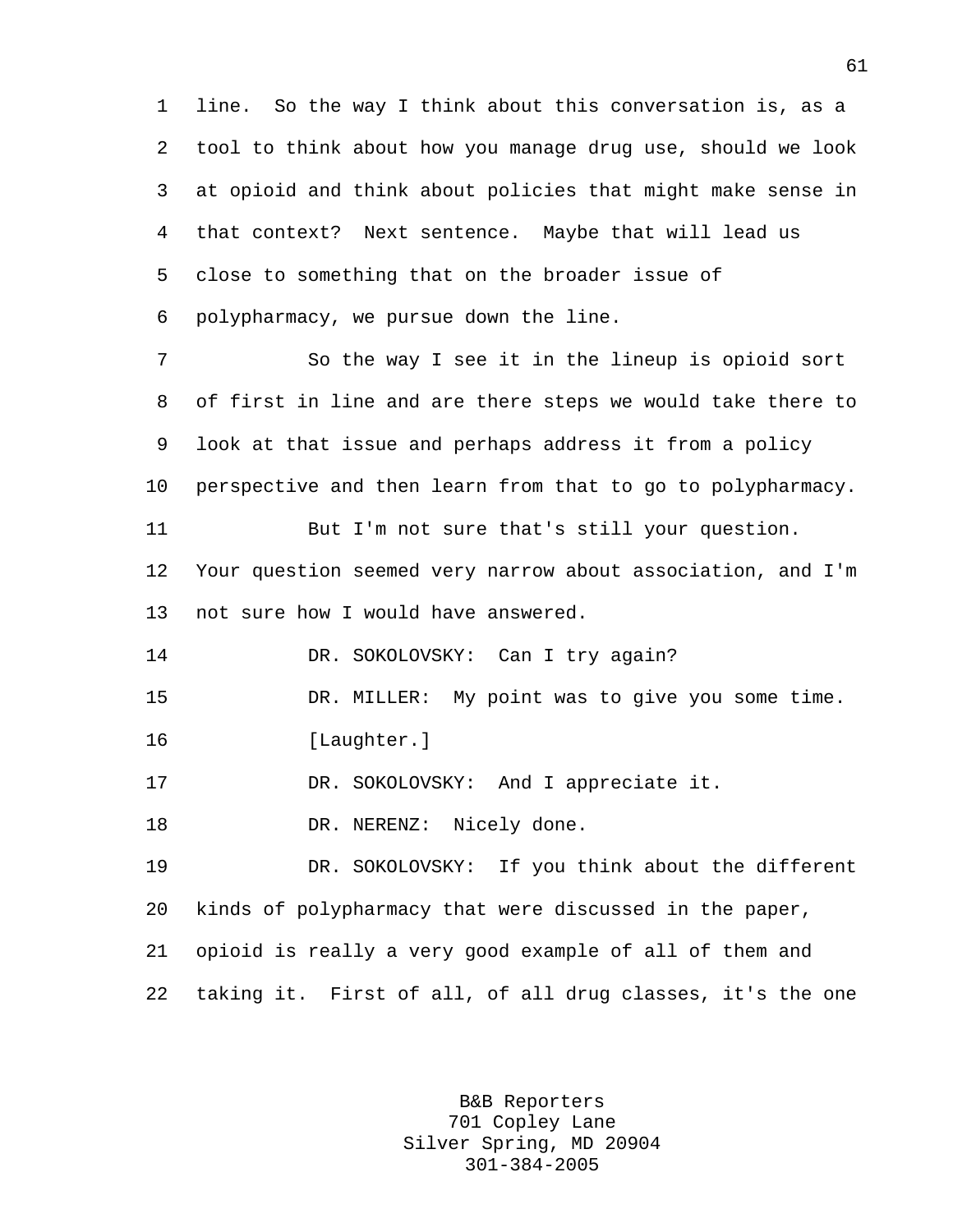1 most associated with unintentional overdose, and part of 2 that is therapeutic duplication. There are lots of 3 different kinds of opioids, and people are getting 4 prescriptions for different ones and taking them at the 5 same time.

6 Another issue is a therapeutic competition 7 because they're not just taking opioids. They're taking a 8 whole range of other painkillers, and some of them have 9 additive effects.

10 So it's kind of many of the worst features of 11 polypharmacy you see with opioids, and the more drugs 12 you're taking, the more likely that is to happen.

13 DR. NERENZ: That's okay. What you just said at 14 the end is helpful because I wasn't picking up that 15 particular implication from that phrase.

16 MR. GRADISON: In the material you sent out in 17 advance, on page 17, you refer to CMS creating the 18 overutilization monitoring system. How long has that been 19 -- I realize it's too early from what you say in here to 20 get much in the way of useful information, but how long has 21 that been underway, about?

22 MS. SUZUKI: I believe it's been used since 2013.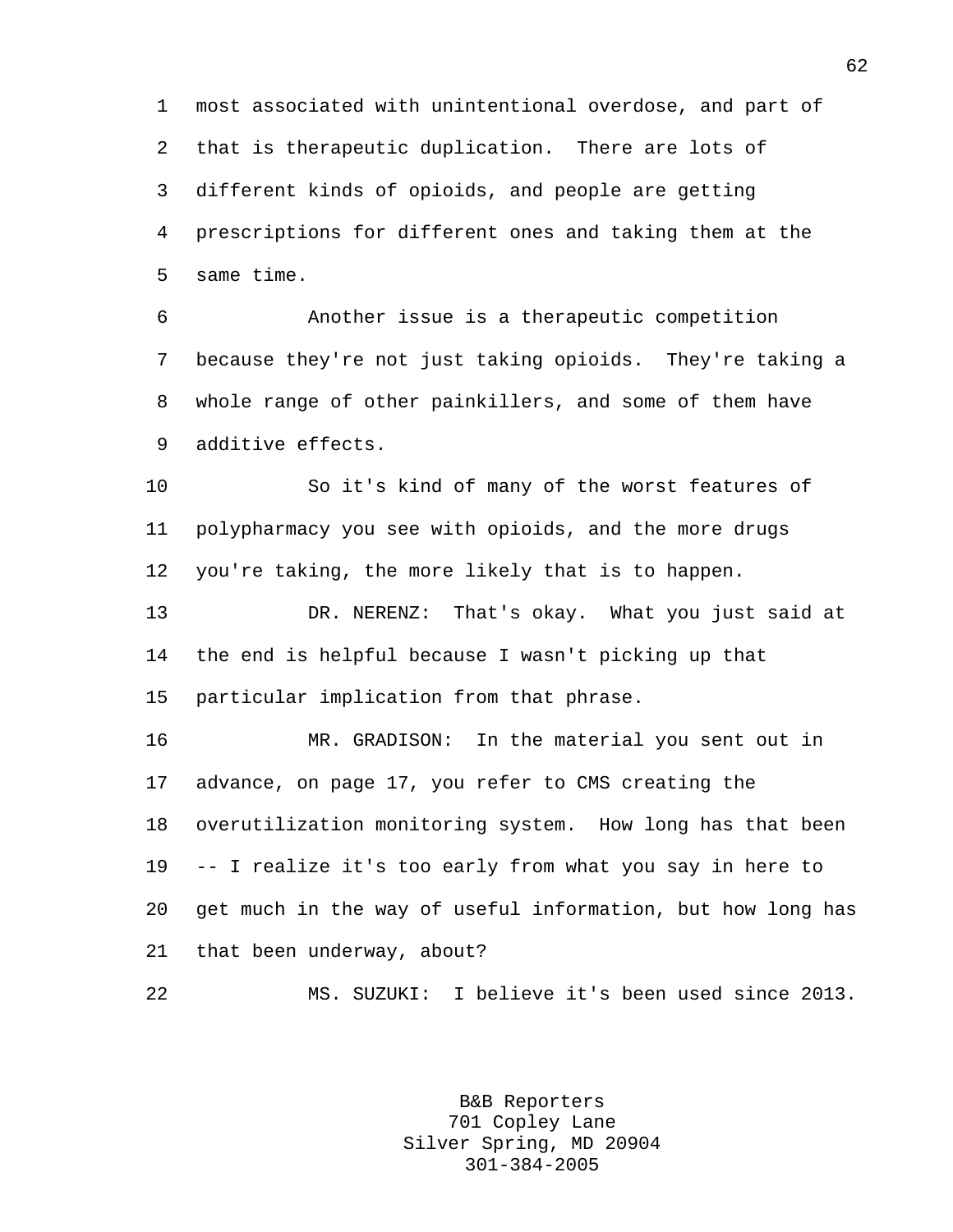1 MR. GRADISON: And do you have any guesstimate in 2 terms of how long it would be before we could gain useful 3 information? Because that's really right on point.

4 MS. SUZUKI: In the past couple of years, CMS has 5 been providing their progress report, so to speak, on 6 opioid utilization, and last time, they presented data from 7 2011 or '12 back in the fall. They may come back and 8 revisit this issue and present more data on this.

9 MR. GRADISON: Okay. Not sure when.

10 I wanted to ask your thoughts with regard to some 11 of these state registries that have been created. While 12 our focus is on Medicare beneficiaries, the more I think 13 about this issue, the more I think that we've got to take a 14 look at the broader issue for a whole lot of reasons, 15 people aging into Medicare and in particular the younger 16 people who are disabled. Could you as a general matter 17 share with us your thoughts with regard to these 18 registries? And then I've got a few very specific 19 questions related to those that I'll ask in a moment. 20 MS. SUZUKI: HHS has recently issued a brief 21 talking about the PDMPs and the Prescription Drug 22 Monitoring Program that states run and how some states have

> B&B Reporters 701 Copley Lane Silver Spring, MD 20904 301-384-2005

63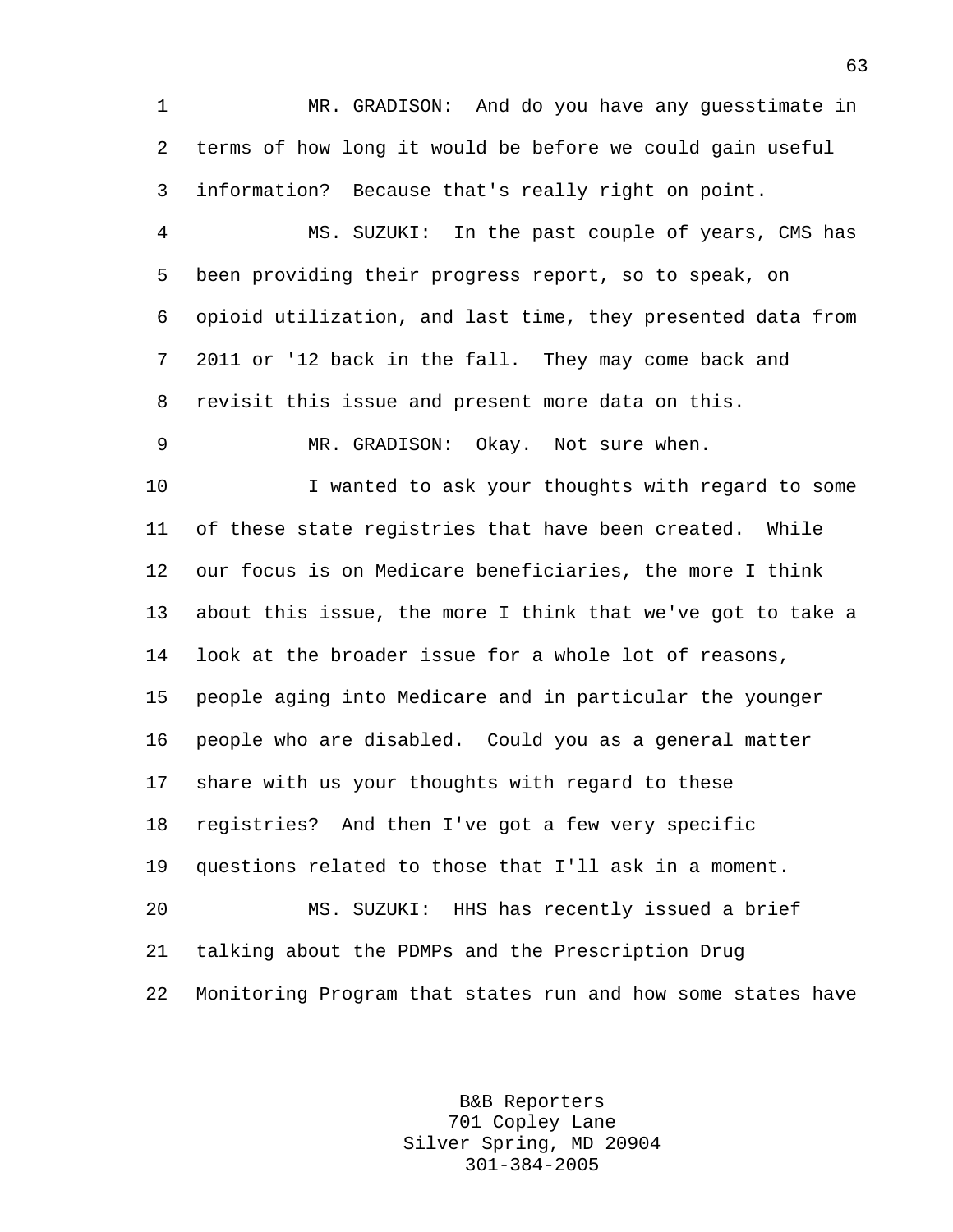1 had some success with using the use of opioid. It is 2 difficult to measure how effective PDMPs are generally 3 because each state has different rules and structure, but I 4 think run in the right way, you could get some reduction or 5 change in behavior by prescribers and beneficiaries. 6 MR. GRADISON: Are there any restrictions under 7 the Medicare rules that would prevent participation in 8 these state programs and in sharing this information with 9 regard to specific patients? 10 MS. SUZUKI: My understanding is it's a state-by-11 state program. States determine who can access the 12 information. 13 MR. GRADISON: No. I'm talking about what 14 information they would require to be sent to the state. 15 Are Medicare beneficiaries, that is, the prescriptions for 16 opioids for them treated just like prescriptions for 17 opioids for non-Medicare beneficiaries -- 18 MS. SUZUKI: I believe so. 19 MR. GRADISON: -- under these state programs? 20 MS. SUZUKI: Yes. I think so. It is usually the 21 states may require all prescribers who prescribe controlled 22 substances to report all medications they prescribe, for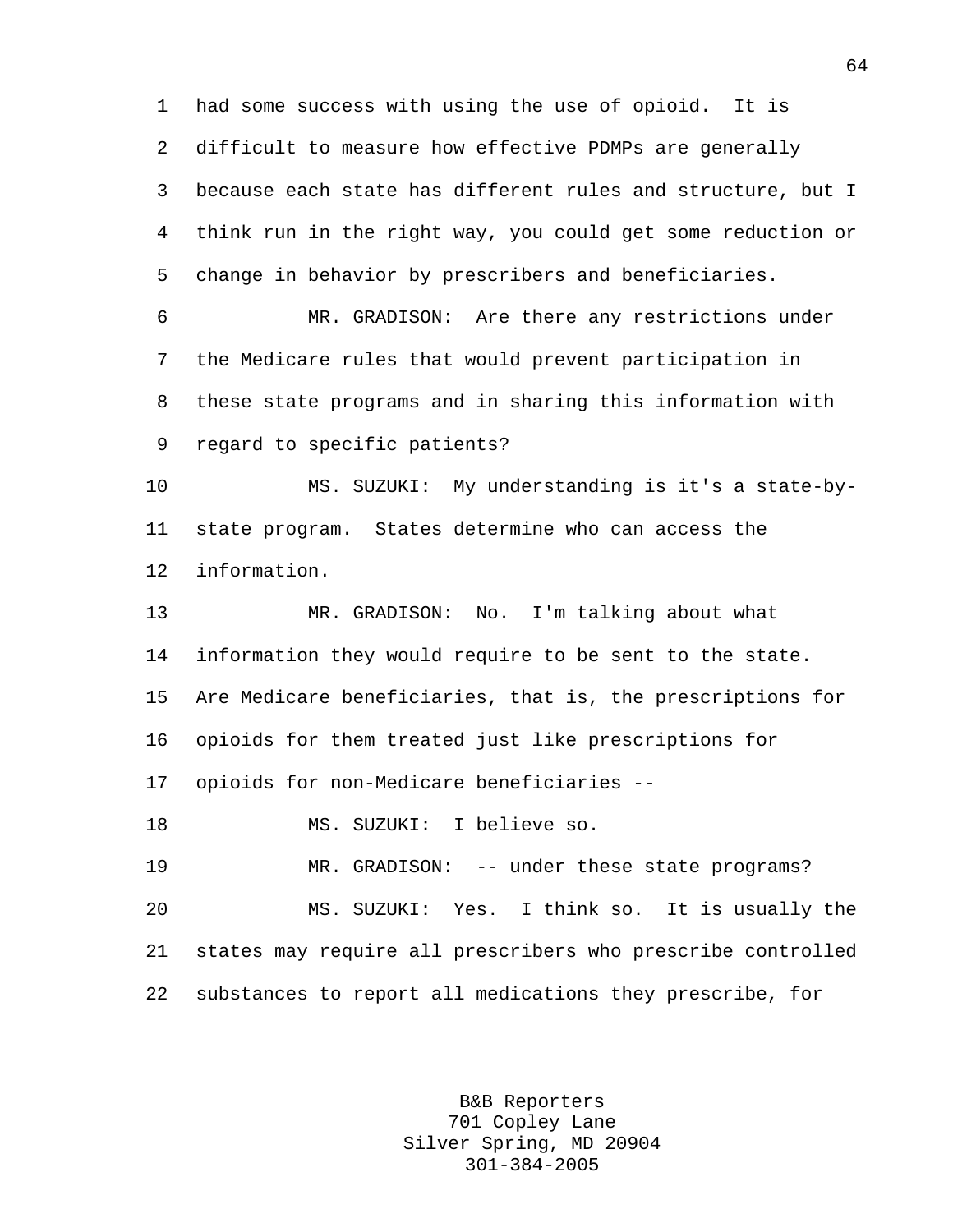1 example, in states' different rules, but it doesn't 2 distinguish between what coverage that person has.

3 MR. GRADISON: All right. Well, in that 4 connection, how about VA? I thought I read somewhere that 5 VA was not sharing that information, and I think it may be 6 relevant because that would perhaps be an important 7 component of the disabled under the Medicare program. 8 Perhaps you could enlighten us on that at another time. 9 Finally, with regard to admission to SNFs, it's 10 been a while, but at one point, I did some work with 11 consulting pharmacies, and I was struck by the data, which 12 may be out of date, but as I recall, it was that it went 13 like that. On admission to a SNF, there was requirement to 14 assess the utilization of drugs for each admission, and 15 that on the average, each person coming into the SNFs was 16 on nine or ten medications, order of magnitude, and that on 17 the average, they were reduced by two on admissions to 18 duplications and other factors.

19 The question is, have you talked to the 20 consulting pharmacist folks to see the extent to which what 21 their observations are with regard to opioid use that they 22 may be able to measure very specifically at the point of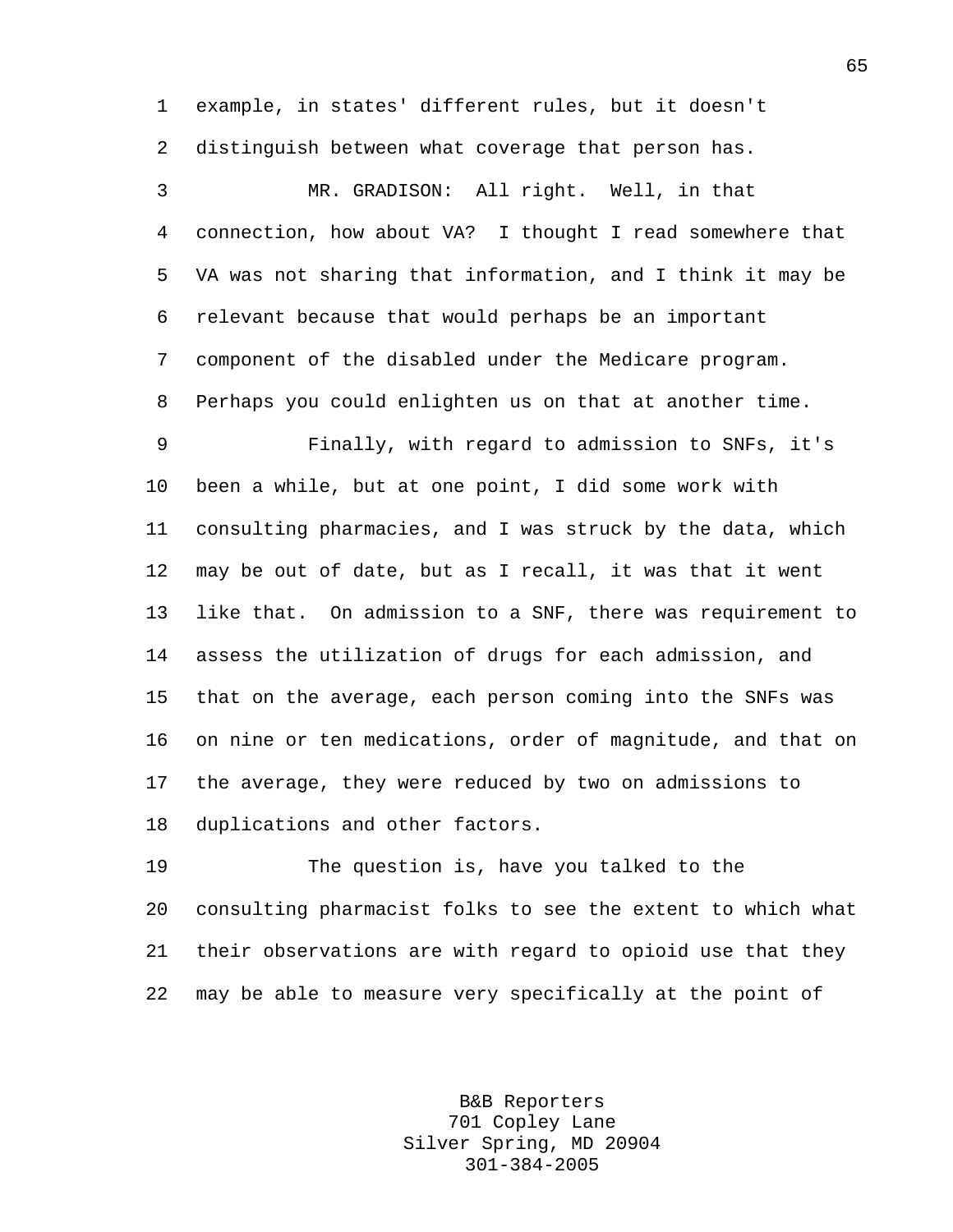1 admission to a SNF for Medicare beneficiaries?

2 Thank you.

3 DR. HALL: Two very important and somewhat 4 related topics to polypharmacy and opioid abuse. I'm just 5 curious, as a clarifying question, why you chose only 6 opioids as kind of the single drug class to concentrate on 7 in the setting of polypharmacy in a Medicare population.

8 DR. MILLER: Want me to do this, apparently? 9 Again, I don't know if this answer is really satisfactory . 10 There is a lot of attention on this out in the environment 11 right now, both in the states and at the federal level. 12 Our sense in traveling through the world and the people 13 that we talk to, there's been a lot of focus on this, and 14 so I think that's part of the reason we've kind of started 15 there -- and again, I didn't do a very good job -- and see 16 ourselves working out from that point, but a lot attention 17 right now.

18 DR. HALL: So the only reason I bring it up is 19 they are both very important topics. It is not a surprise 20 -- and maybe this is creeping into Round 2, but it's no 21 surprise that much of the presumed abuse is in a population 22 below age 65, representing a very different demographic

> B&B Reporters 701 Copley Lane Silver Spring, MD 20904 301-384-2005

66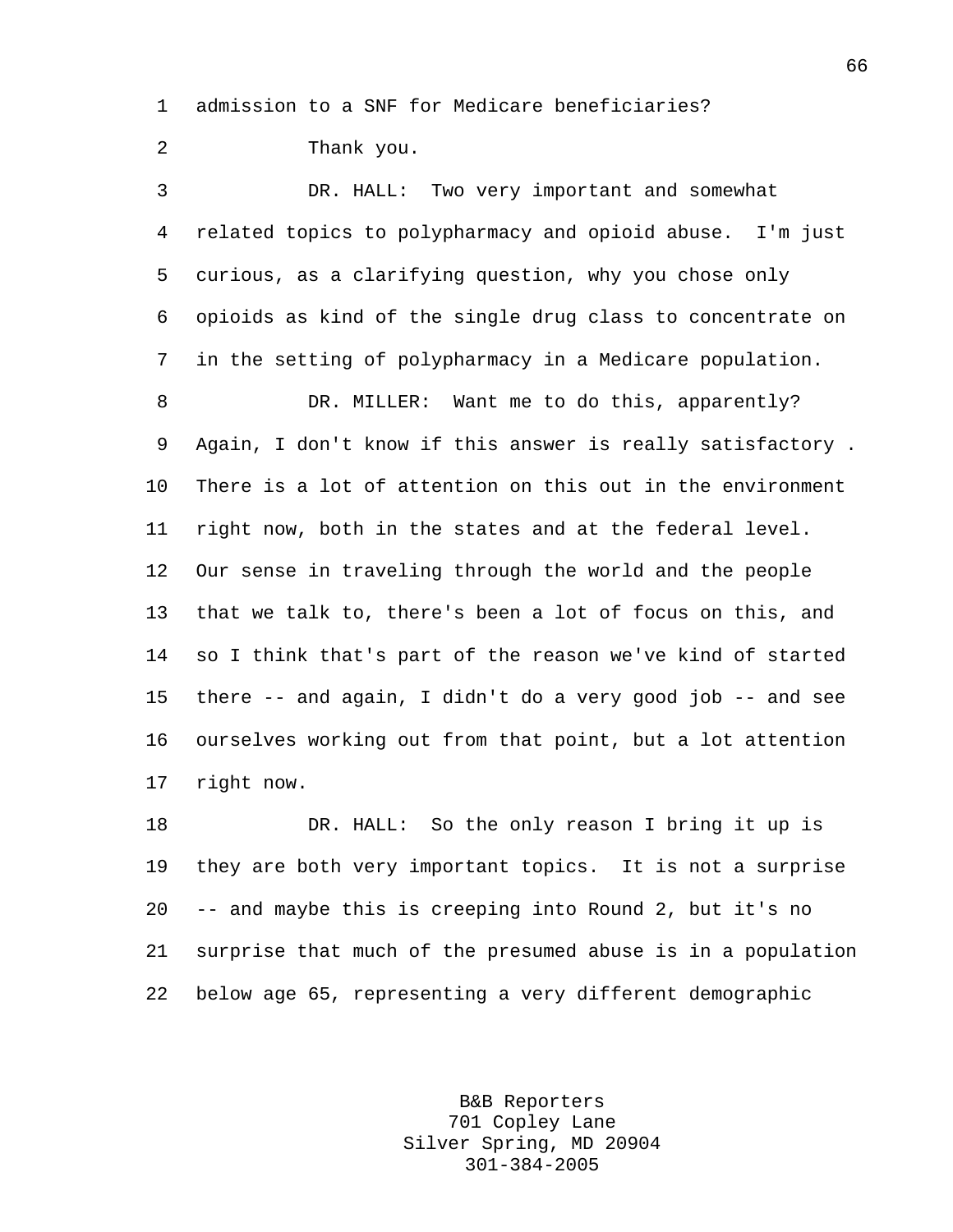1 that what might be called the average Medicare patient.

| $\overline{a}$ | And if we're going to look at opioids, we might             |  |
|----------------|-------------------------------------------------------------|--|
| 3              | want to just consider as we go through this that it might   |  |
| 4              | be better to consider opioids in the context of pain        |  |
| 5              | control because that's where I think there's some very      |  |
| 6              | important issues for Medicare population. It doesn't make   |  |
| 7              | this such a moralistic issue if we combine these two        |  |
| 8              | together, but maybe I'll have more to say later on that.    |  |
| 9              | MR. HACKBARTH: Okay. I think the barrier                    |  |
| $10 \,$        | between 1 and 2 has been well breached, so you don't need   |  |
| 11             | to feel apologetic about that.                              |  |
| 12             | Other Round 1 clarifying questions? Jon, did you            |  |
| 13             | have your hand up? Herb and then Jack.                      |  |
| 14             | MR. KUHN: If I can ask you to go to Slide 12. I             |  |
| 15             | am just curious about the first dot point where you talk    |  |
| 16             | about the point-of-service edits. I just wanted to          |  |
| 17             | understand a little bit more about the challenge CMS was    |  |
| 18             | having. You said FDA didn't have clear guidance here, but   |  |
| 19             | I know at least on the Part A and Part B side, CMS has a    |  |
| 20             | tool, a national coverage determination tool, where even if |  |
| 21             | they disagree with FDA or have additional information, they |  |
| 22             | can put a recommendation out, get public comment, and make  |  |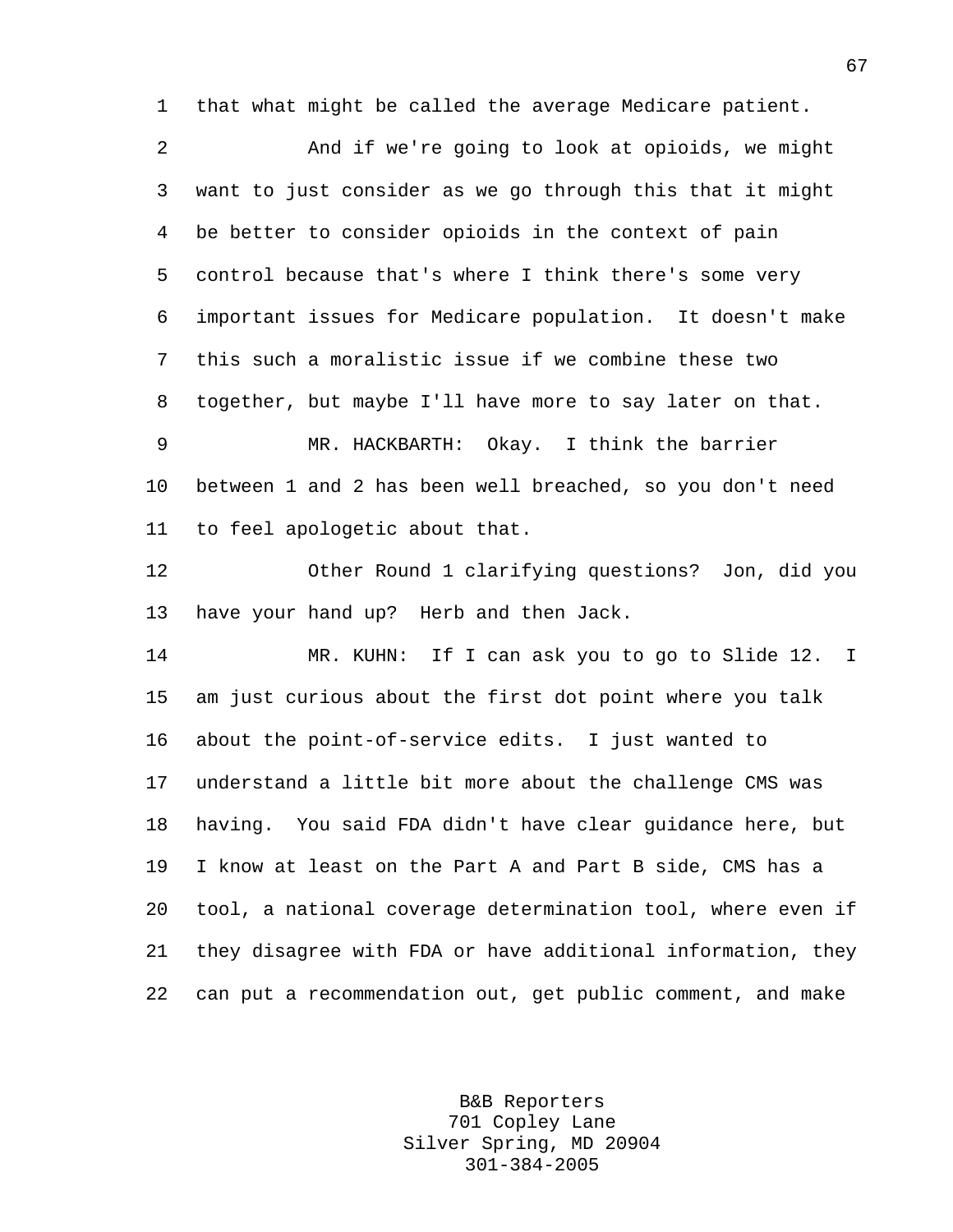1 a change in that program. Do they not have a similar tool 2 in the Part D side?

3 MS. SUZUKI: We don't think so. Having said 4 that, they have issued sub-regulatory guidance on this 5 topic.

6 MR. KUHN: That may be something that the policy 7 world, we could look at, is what works in the Part A, Part 8 B side when they see these kind of issues. As you say, 9 they do have sub-regulatory guidance opportunities, but if 10 there is something more, not necessarily discrete, but more 11 overt that they could use, that might be something to look 12 at somewhere in the future.

13 DR. HOADLEY: Just thinking about Herb's 14 question, it strikes me that the plans under prior 15 authorization or things like that would have -- could use 16 things as much softer kinds of things. The issue might be 17 whether Medicare in overseeing Part D could do certain 18 things. That's where I think the question was being asked 19 and answered, but there still would be flexibility on the 20 plan side.

21 My clarifying questions are on Slide 3. When you 22 talk about statistics such as the opioid users were more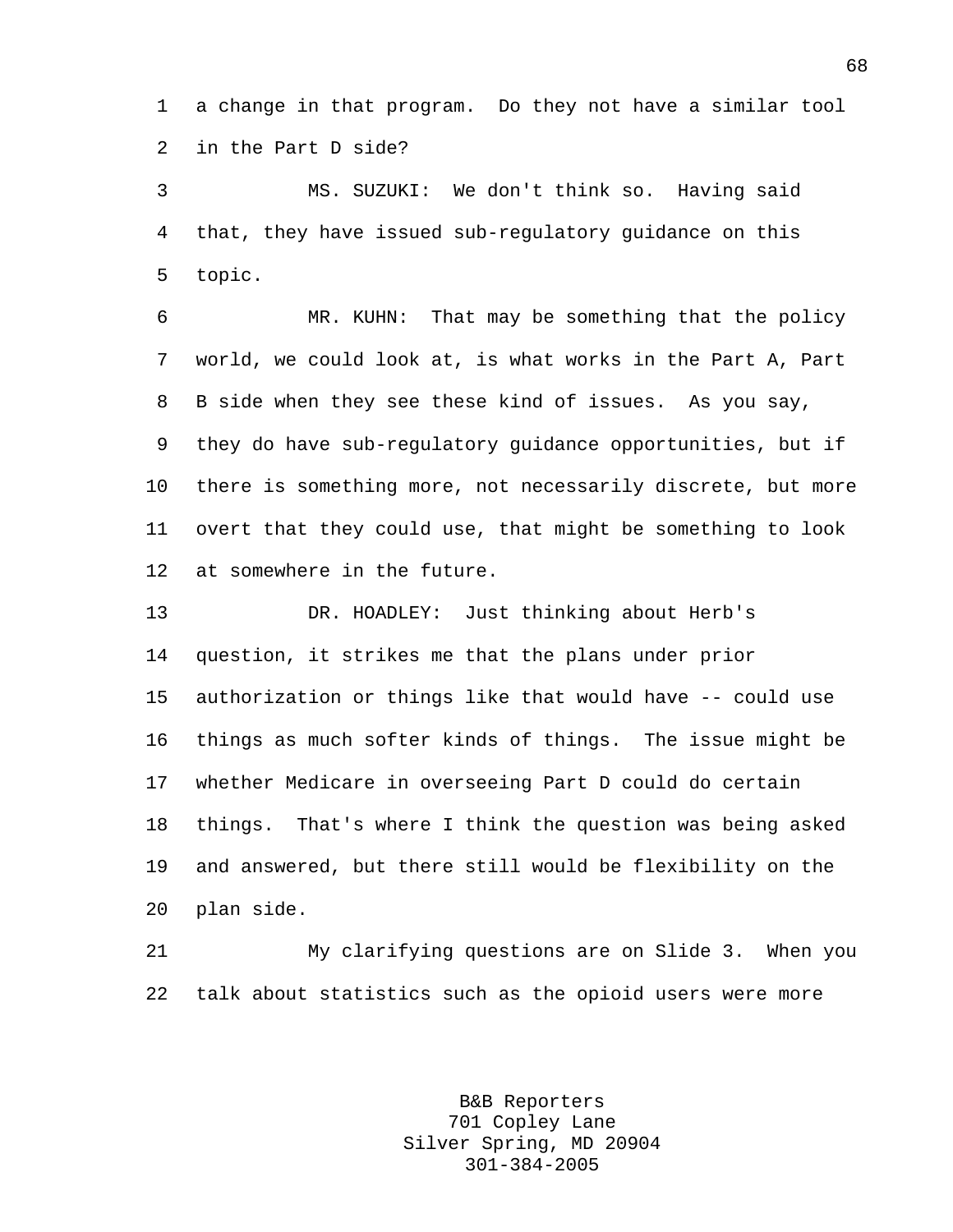1 likely to be disabled or receive LIS, did you do any risk 2 adjustment in relation to that? Does any of that go away 3 if you risk-adjust?

4 MS. SUZUKI: What exactly do you -- 5 DR. HOADLEY: So I mean since LIS beneficiaries 6 are overall sicker, is the level more likely, therefore, to 7 have pain-related kind of conditions -- I mean, in an 8 extreme case, you could say that their opioid use is only 9 appropriate to their otherwise level of health.

10 MS. SUZUKI: It's not a risk-adjusted figure. We 11 did look at comorbid conditions from the risk-adjustment 12 model to see if you could see whether they had more of 13 certain conditions that could be related to opioid use, and 14 it's not a rigorous study, but we did not see anything 15 jumping out at us saying that this explains why someone 16 would be using opioid compared to other populations.

17 DR. HOADLEY: Even, for example, to look at 18 people with X number of chronic conditions, is their opioid 19 use within LIS or within under-65 comparable to the other 20 populations with the same number of chronic conditions? 21 Just see if there's any way in which these categories are 22 just surrogates for other kinds of health status.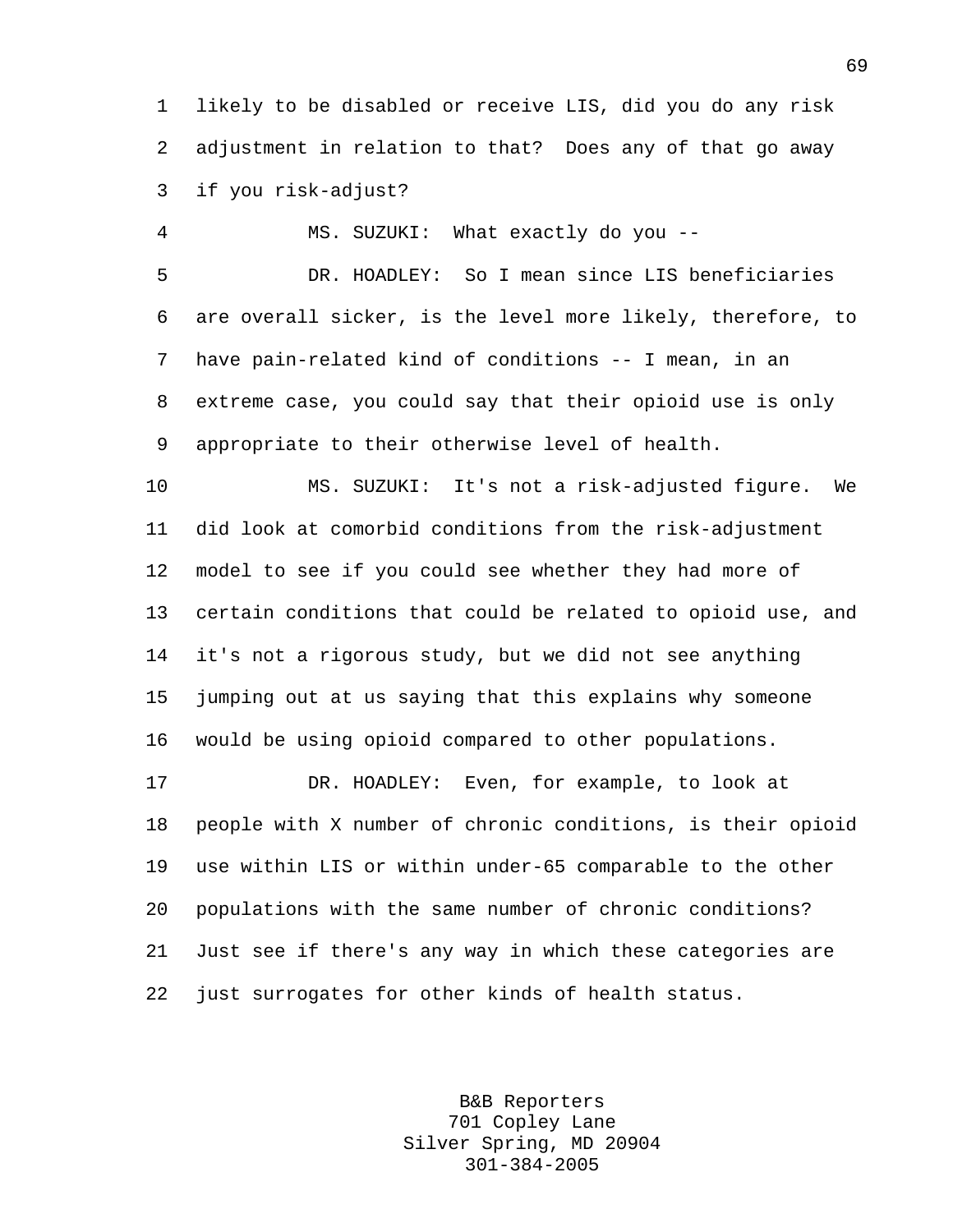1 And on the next slide, Slide 4, when you looked 2 at the top, the high users, you were looking at high users 3 defined by dollars?

4 MS. SUZUKI: Mm-hmm.

5 DR. HOADLEY: Did you also take a look at high 6 users defined by volume? I just wonder whether the -- 7 since a lot of the opioids are generics and inexpensive, 8 whether there's anything unique about -- and maybe this is 9 a different kind of question, but is there anything unique 10 about the high-cost ones that would say the high-cost users 11 might actually be a somewhat different subset than the 12 high-volume users? It's a thought to try to further dig 13 into the numbers on this.

14 MR. HACKBARTH: Round 2 comments. Why don't we 15 just come back the other way and start with Warner and then 16 Jack and Scott and Rita.

17 MR. THOMAS: Just a comment. I mean, I think, 18 certainly, we could look at a policy of trying to limit or 19 put more regulation in. I tend to think that -- I mean, 20 it's probably not effective long term because I think 21 probably what you have here is you have a lot of other 22 conditions that are happening with the patients. It would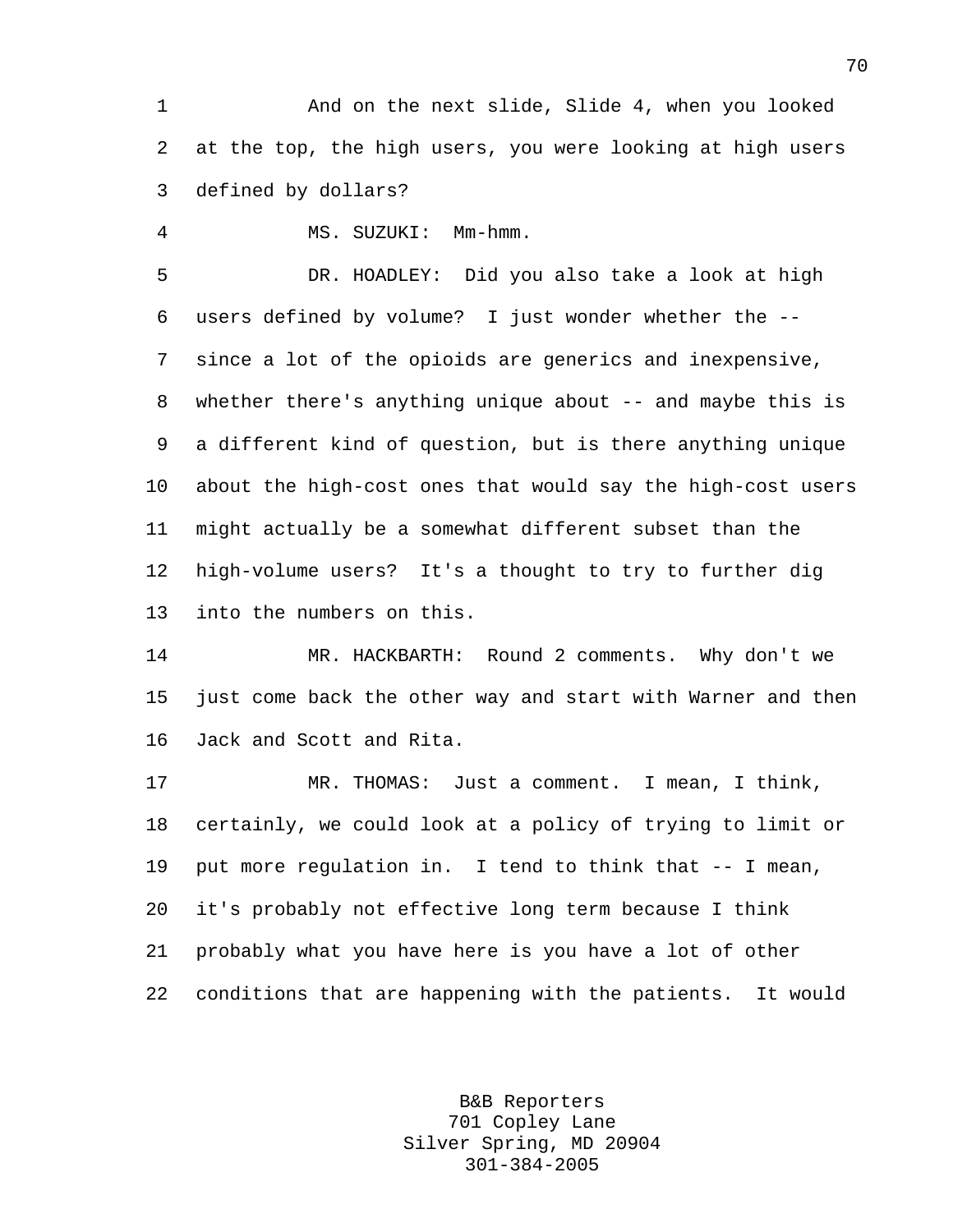1 be interesting to think about a broader policy where we try 2 to identify folks that have this type utilization that are, 3 one, in ACOs and can we incent them to try to manage the 4 patient population better or, ones that are not, could 5 there be care management or coordination fees that go with 6 these patients that would incent primary care physicians to 7 really manage what I would anticipate as probably more 8 chronic disease issues that the patients have more 9 effectively, because I think this is a symptom of a 10 problem, not the actual problem, in my opinion. 11 It would be interesting to kind of look at that 12 more to just see for these users, how many have -- if 13 they're using multiple medications, how many have multiple

14 chronic diseases, and then, once again, what does their 15 other medical utilization look like?

16 DR. HOADLEY: I mean, this is a really useful 17 starting point for discussions about how to address this in 18 policy, and the problem is it just feels like it's hard. 19 I've got sort of four thoughts, which I'll just 20 say briefly. One that you did a little more of in the 21 chapter and didn't spend much time on in the presentation

22 was the MTM program, the Medication Therapy Management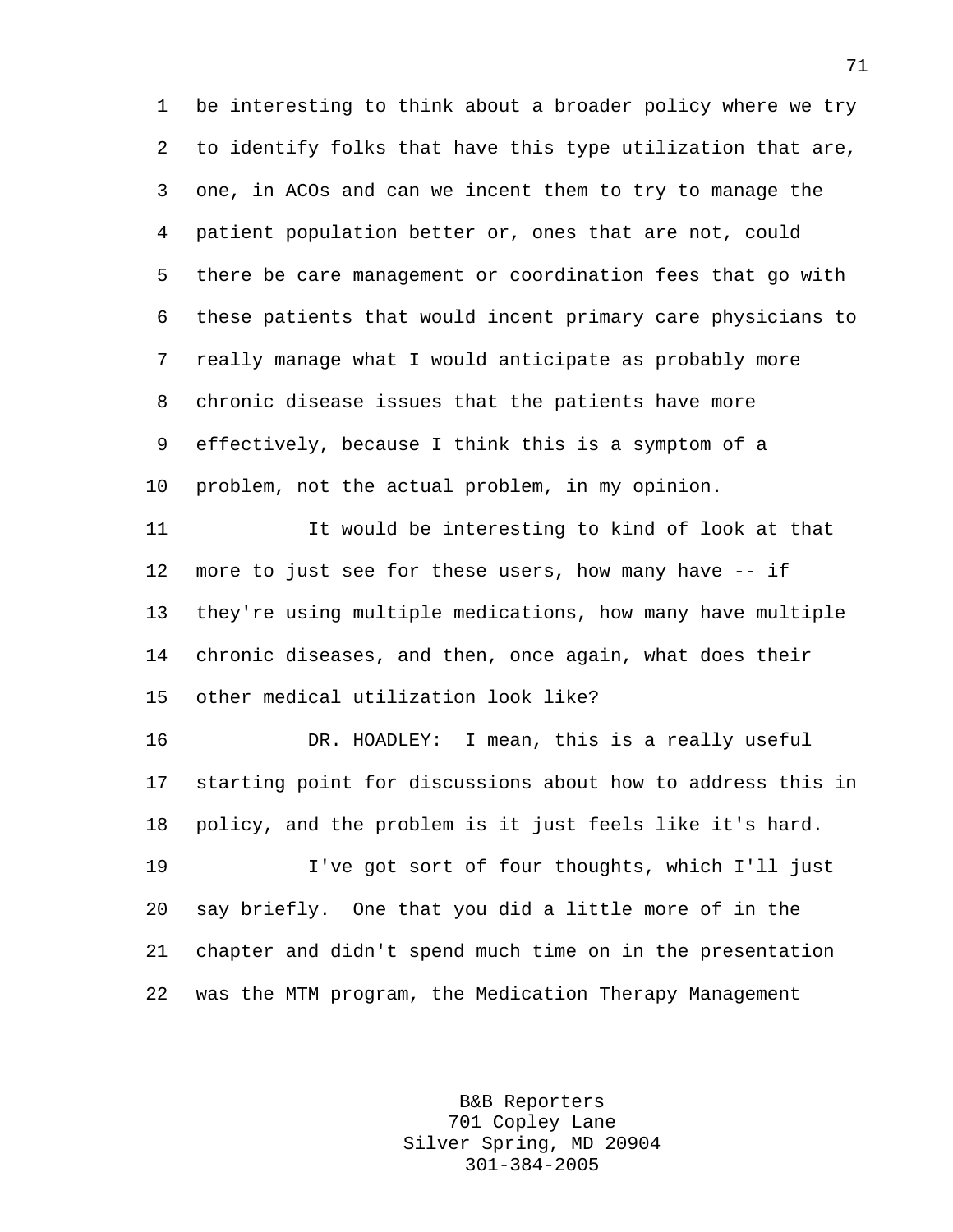1 program, and I know, Joan, you have talked about this over 2 the years. It's been very frustrating to sort of see the 3 lack of any real results or even sometimes activity. It 4 still feels like if a lot of these people were given the 5 kind of comprehensive medication reviews, if somebody, 6 primary care doctor, pharmacist, somebody sat down and sort 7 of said, "Does this patient really need all these drugs?" 8 that that would help to address it. MTM doesn't seem to 9 have caused that to happen, or when it has, it doesn't seem 10 to necessarily lead to a lot of results.

11 Second observation. I think you mentioned doing 12 ratings, star ratings, as one potential tool. It does seem 13 like a potential tool. On the Part D side, of course, it 14 has the potential to set priorities. We don't have the 15 payment linkage that we do on MA. So how much does it do? 16 Again, all the usual complications with star ratings, it 17 does feel like it's a potential tool to use in this, 18 although I don't necessarily have super high hopes for it. 19 Third, you talked about some of the utilization 20 management flexibility, and certainly, that feels like one 21 way to sort of go at some of these cases. We want some 22 kind of stops to be made, potentially. The opioid use is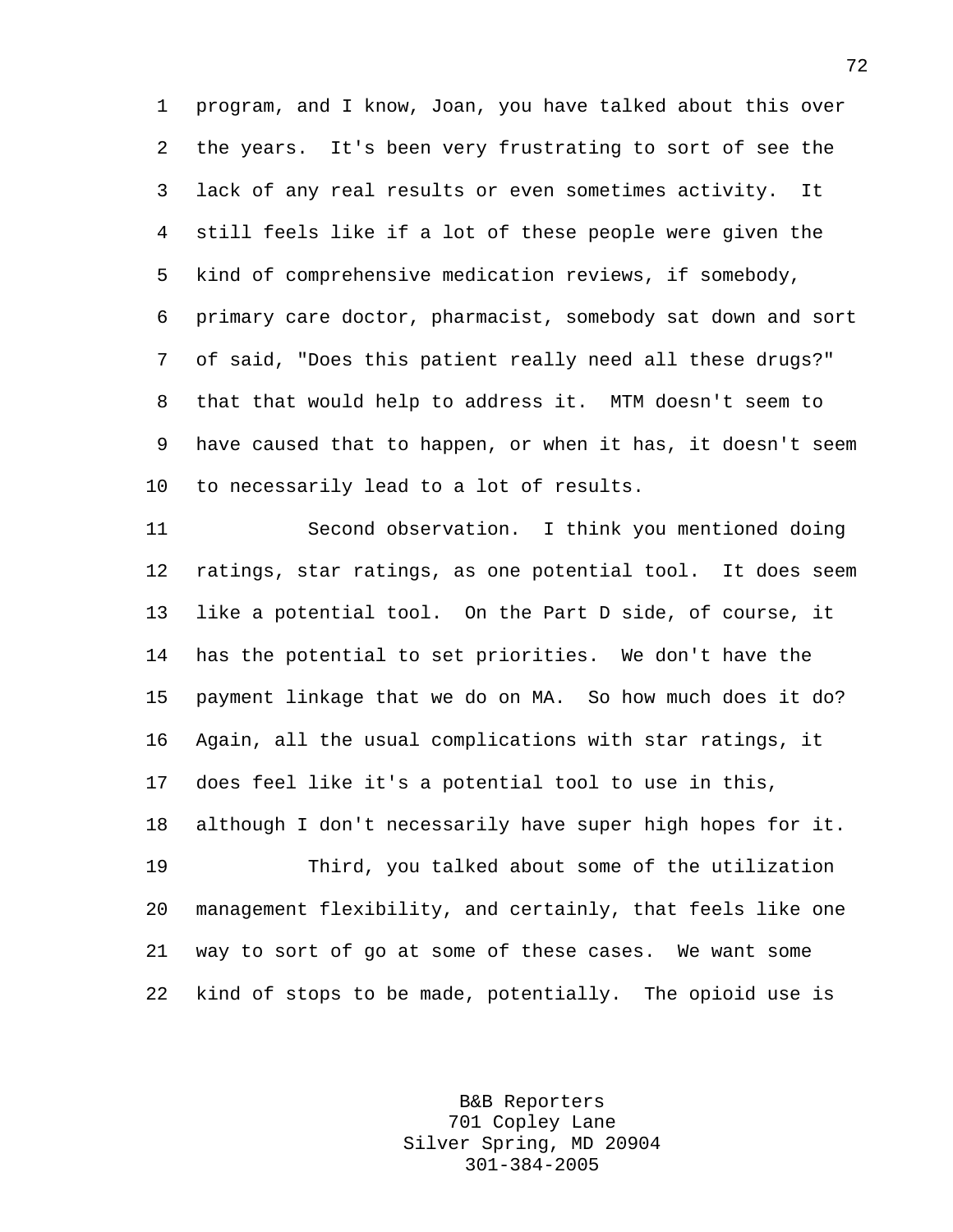1 maybe the easier one to say if somebody has got the nth new 2 prescription, let's stop and make sure somebody has looked 3 at that before we dispense what the possibility of things, 4 like the temporary supplies and stuff like that.

5 I do think -- and we have said this before in 6 other contexts -- that we really have to think about 7 getting some of the appeals procedures right because too 8 often to patients, the UM process, these are just sort of 9 unthinking barriers to appropriate use as well as a means 10 of slowing down inappropriate use, and we need to figure 11 out how to get that right.

12 The fourth is just to be careful as we go through 13 this that we're not sort of blaming the low-income patients 14 and we do see -- and that was sort of the source of my 15 question -- you do see the higher levels, and if that holds 16 up after we look at other kinds of factors. And we know 17 there are some differences in how things like copayments 18 and other kinds of things are done, that maybe there is a 19 factor there, but it does feel like sometimes we could fall 20 into the trap of saying, "Well, this is a problem for those 21 patients." It's clearly a problem for a broad array of 22 patients, and I think we should be wary about folks -- and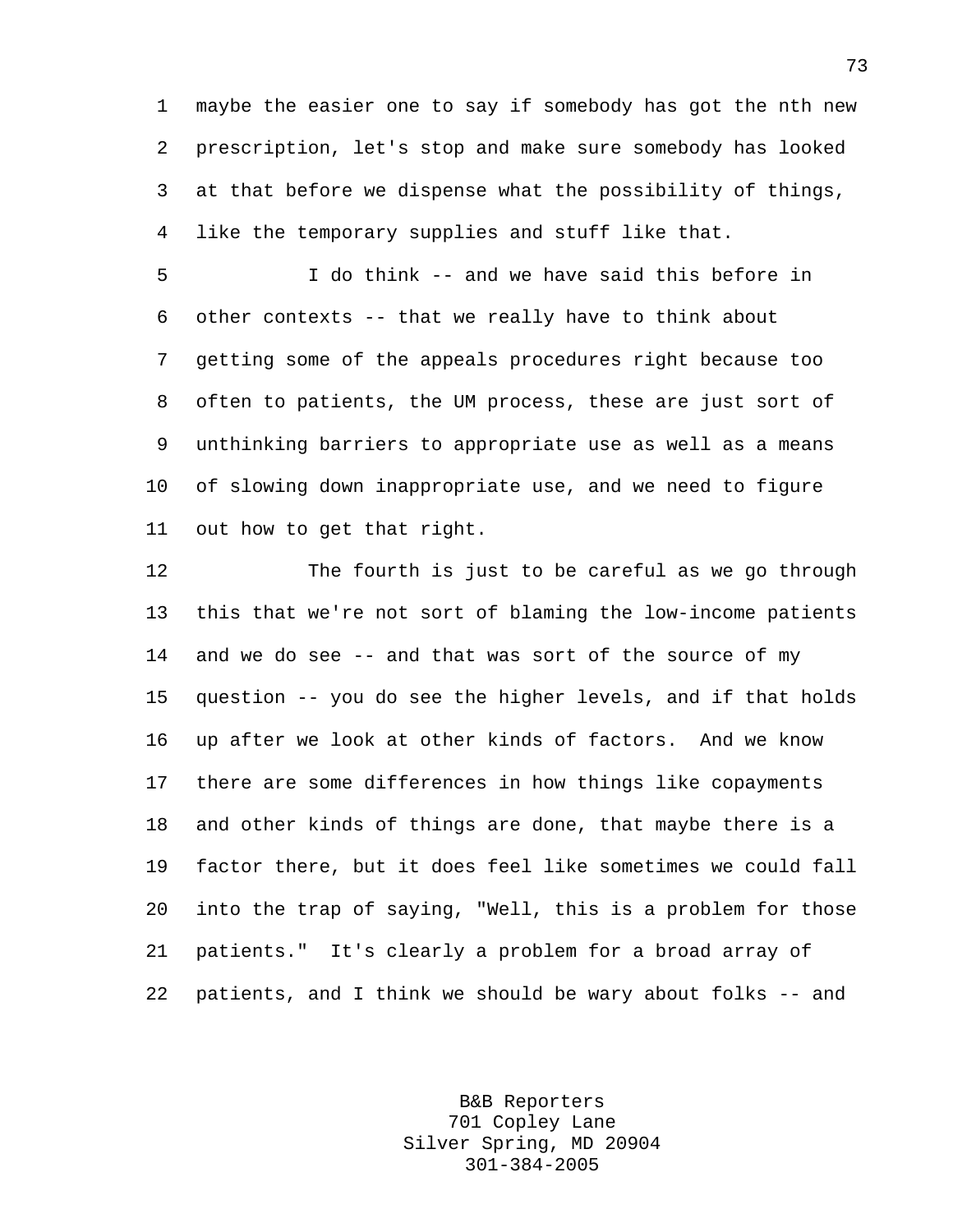1 you didn't push the focus so much on this, but it comes up 2 in these discussions, so I just want to be wary about that.

3 MR. HACKBARTH: If I could, I just would like to 4 go back to Warner's comment for a second, and I think a 5 piece of what you said, Warner, was, given the nature of 6 these problems, better mechanisms for care coordination 7 like ACOs could be a part of the solution, which I agree 8 with in principle. But I just want to remind people, 9 that's sort of our stock answer to a lot of problems, and 10 here we've got the particular challenge that Part D 11 expenses are not part of ACOs. And the logistical 12 challenge of somehow incorporating Part D expenses, given 13 that they are managed by separate insurers, into ACO 14 assessments, calculations, and the like, there's some real 15 barriers there. I don't know how easy it is to surmount 16 them, but it would require a major effort to try to bring 17 Part D into ACOs and have that part of the medical bundle 18 that is managed by an ACO.

19 So I just wanted to highlight that again. 20 MR. THOMAS: So just to comment on that, I would 21 say it's an "and" not an "or." So I would say if there's 22 regulation we want to put in for Part D to try to manage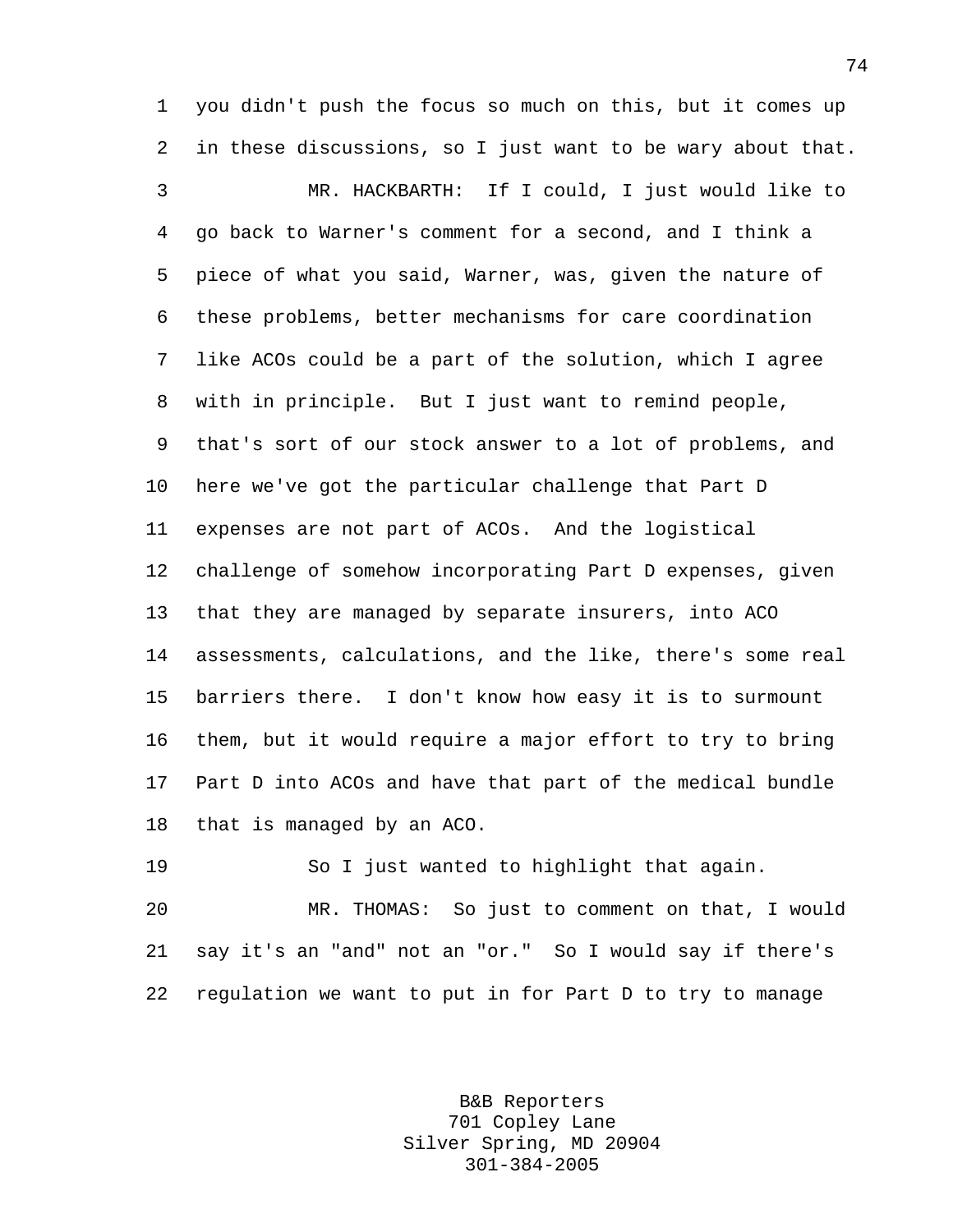1 the utilization of opioids or try to limit access to, I 2 think that could be -- that's one approach that could be 3 taken. And at the same time, let's identify who these 4 folks are and see if there is a way we could, you know, on 5 the other side of the program provide incentives or care 6 management fees that could effectively manage them better 7 from a total medical cost separate from Part D. 8 Does that make sense, or --9 MR. HACKBARTH: To be clear, I didn't -- I'm not 10 trying to disagree with what you're saying -- 11 MR. THOMAS: No. 12 MR. HACKBARTH: -- but just to highlight that 13 there is this challenge about how Part D expenses integrate 14 with ACOs. Obviously, in terms of Medicare Advantage, the 15 mechanisms for management of drug expenses exist already. 16 But ACOs are somewhat more problematic and challenging. 17 MR. ARMSTRONG: Yeah, actually my comments are 18 really in the middle of the dialogue the two of you have 19 just been having. 20 First, I do want to affirm I think this is a very 21 important topic for us to be giving attention to, the 22 overuse, the misuse, the harm caused by the avoidable costs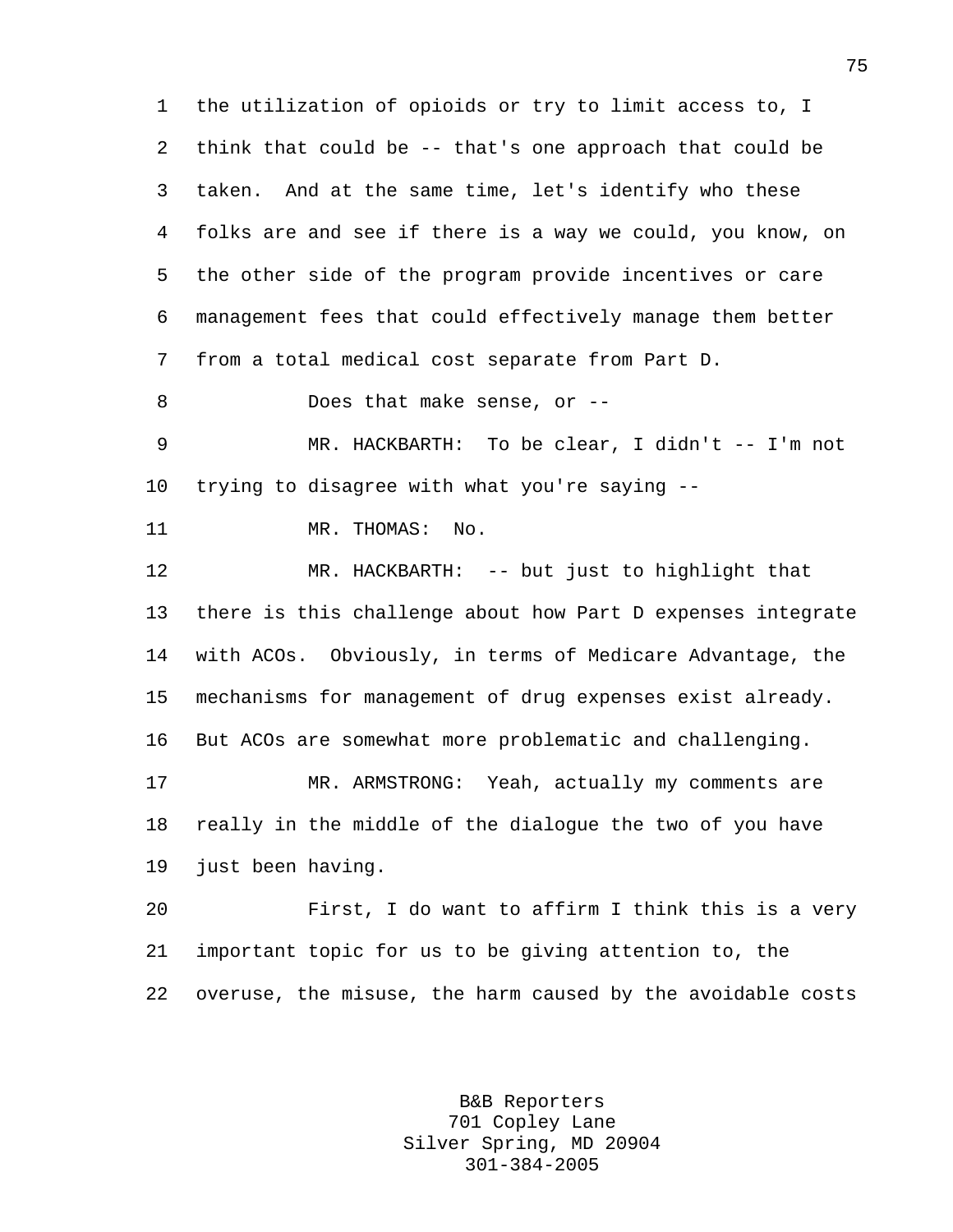1 associated. Opioid use in particular is an enormous issue, 2 and I'm really glad we're trying to figure this out.

3 I wish I had a better translation of my own 4 experience into policy options or ideas, given the Part D 5 program, just as you were describing. But the point I 6 wanted to make was that there are organizations that are in 7 MA or, you know, with this kind of accountability that have 8 done some spectacularly effective things to change the use 9 of opioids and to improve care and health for these 10 populations of patients.

11 In my own system, for example, I know every 12 beneficiary in my system who is prescribed an opioid, and 13 we have a care plan for every one of those members. And 14 the outcomes that have resulted from this attention has 15 really been quite spectacular.

16 I guess my only suggestion would be let's make 17 sure we know what systems that are doing this well are 18 doing and ask how that might inform or begin to, as Warner 19 was saying, you know, complement, if you will, some of the 20 payment policies that we might be able to speak 21 specifically to within Part D.

22 DR. REDBERG: First, thanks, Joan and Shinobu,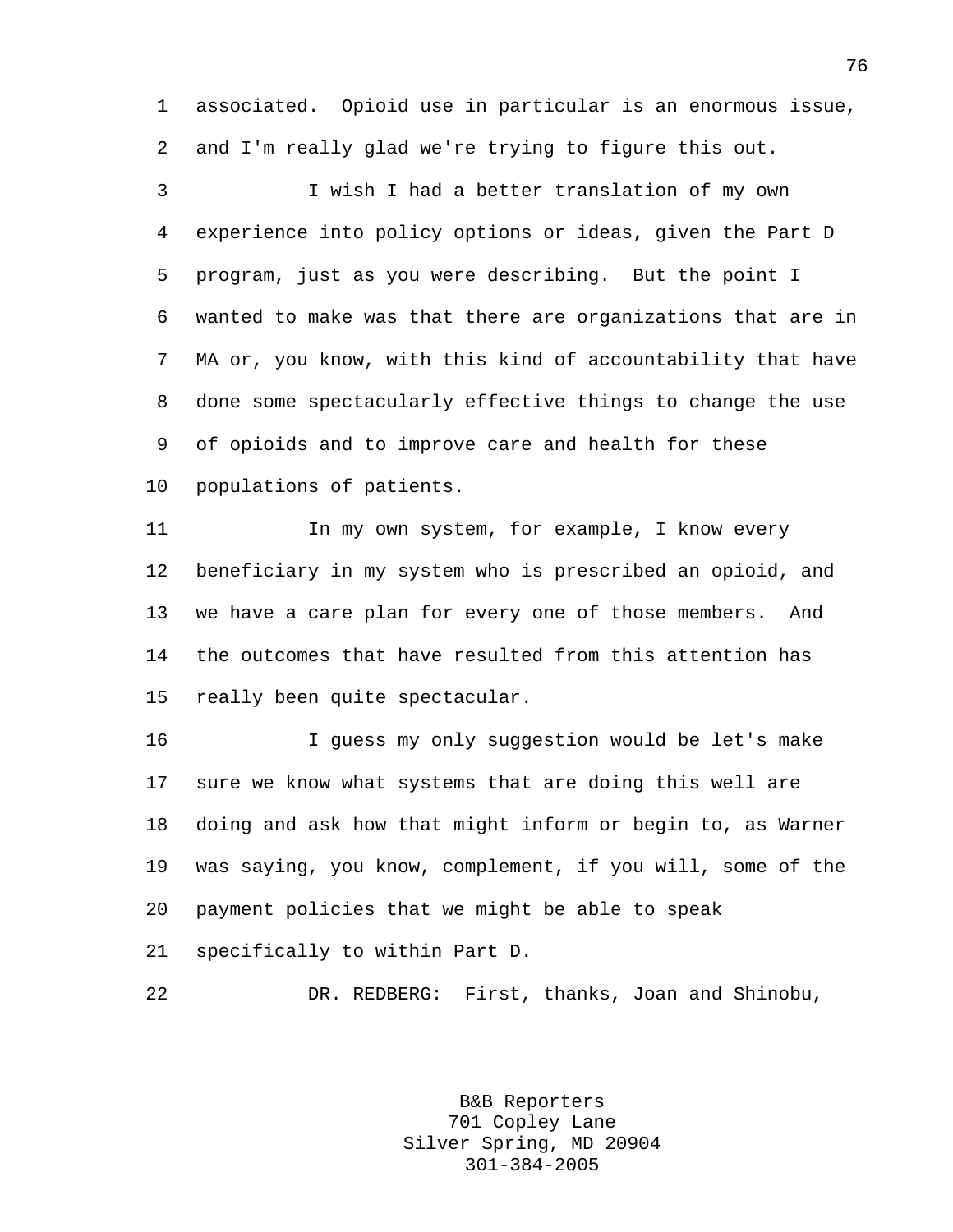1 because it's a really excellent chapter and a really 2 important problem because it certainly illustrates another 3 example of more is not better, and, in fact, more is worse 4 when it comes to a lot of the polypharmacy and opioid use.

5 And I want to start out by reminding us that 6 there really isn't data that this increasing use of opioids 7 is addressing any clinical problem, and, in fact, people 8 have continued pain and continued suffering and just are on 9 escalating doses of opioids and other medications with new 10 problems like addiction and other -- there was just in the 11 paper, I think a town in -- I'm not going to say the state 12 because I can't remember -- where they were having an 13 epidemic of HIV use now because of IV use of these opioid -  $14$ 

15 MEMBERS: Indiana.

16 DR. REDBERG: It was Indiana, yeah. And there's 17 a lot of problems associated with it, and not getting where 18 the trouble is. So I think sort of a recognition of that 19 is important, and then the resolve to try to address it on 20 a policy level and on a cultural and medical level, because 21 there are many reasons why we have gotten to this point, 22 some of it being more use of it, but a lot of it being use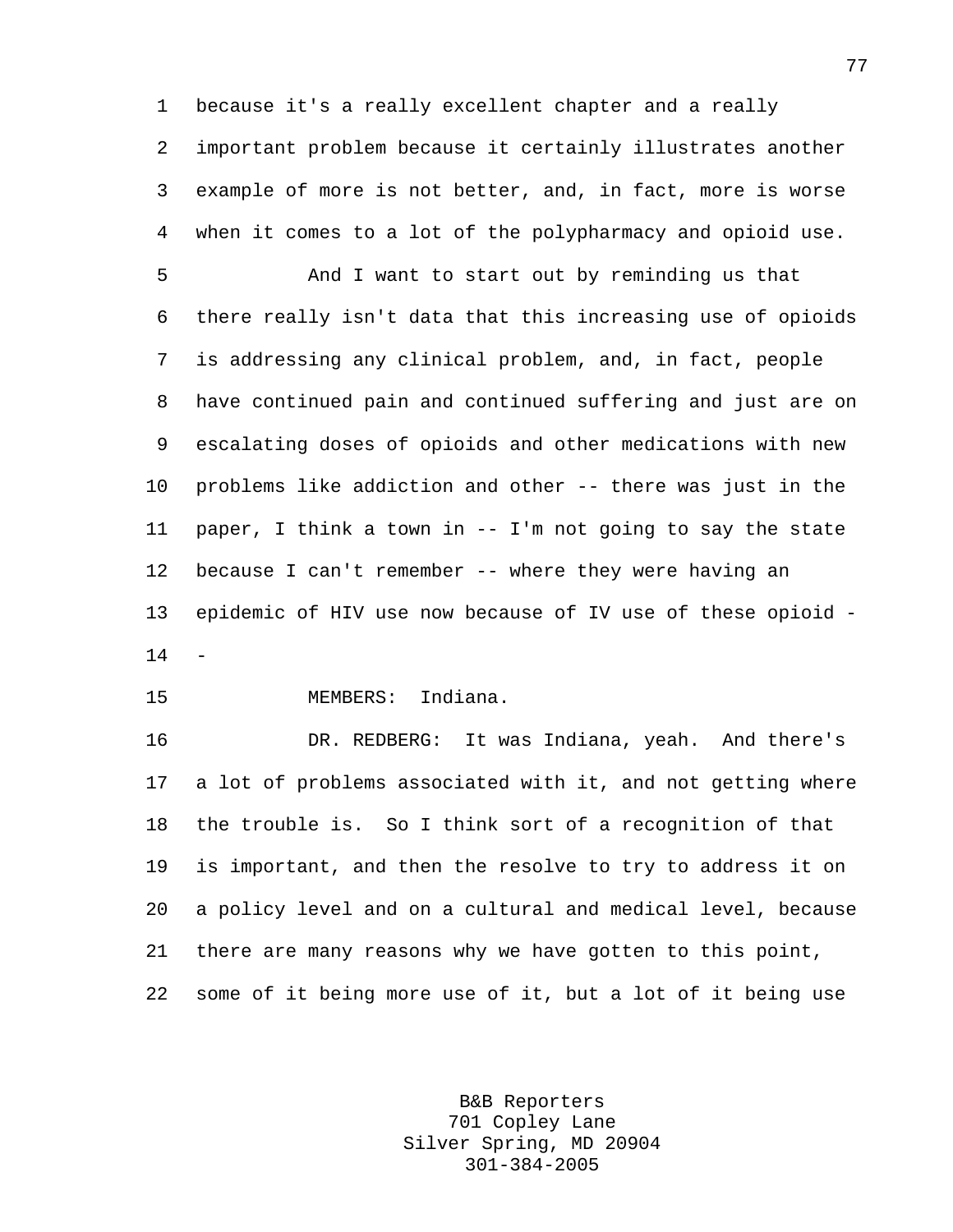1 of opioids now to medicate sort of pain that, when I was 2 training, you know, 20, 30 years ago, we didn't use opioids 3 for non-terminal patients or else post-op, and now it's 4 used for a lot of sort of maladies that it really doesn't 5 treat.

6 And I think the suggestions, you know, like the 7 care management and other non-medical approaches, like 8 physical therapy, occupational therapy, counseling, you 9 know, other ways to deal with -- because a lot of this is 10 treating depression. I mean, it's not -- that was the most 11 prevalent condition you identified, and opioids don't treat 12 depression. They kind of numb it.

13 And the association with low income, it's not 14 even clear to me if it's a cause or effect because it's 15 very hard to work when you're on opioids, and it's very 16 hard to work when you're on a number of medications. And 17 so certainly it can contribute to a nonproductive state as 18 well.

19 In terms of the policy solutions, you know, 20 things that we could strive for, you know, having one 21 doctor who is in charge of your medications, because a lot 22 of the problem is, as you noted, that you have doctor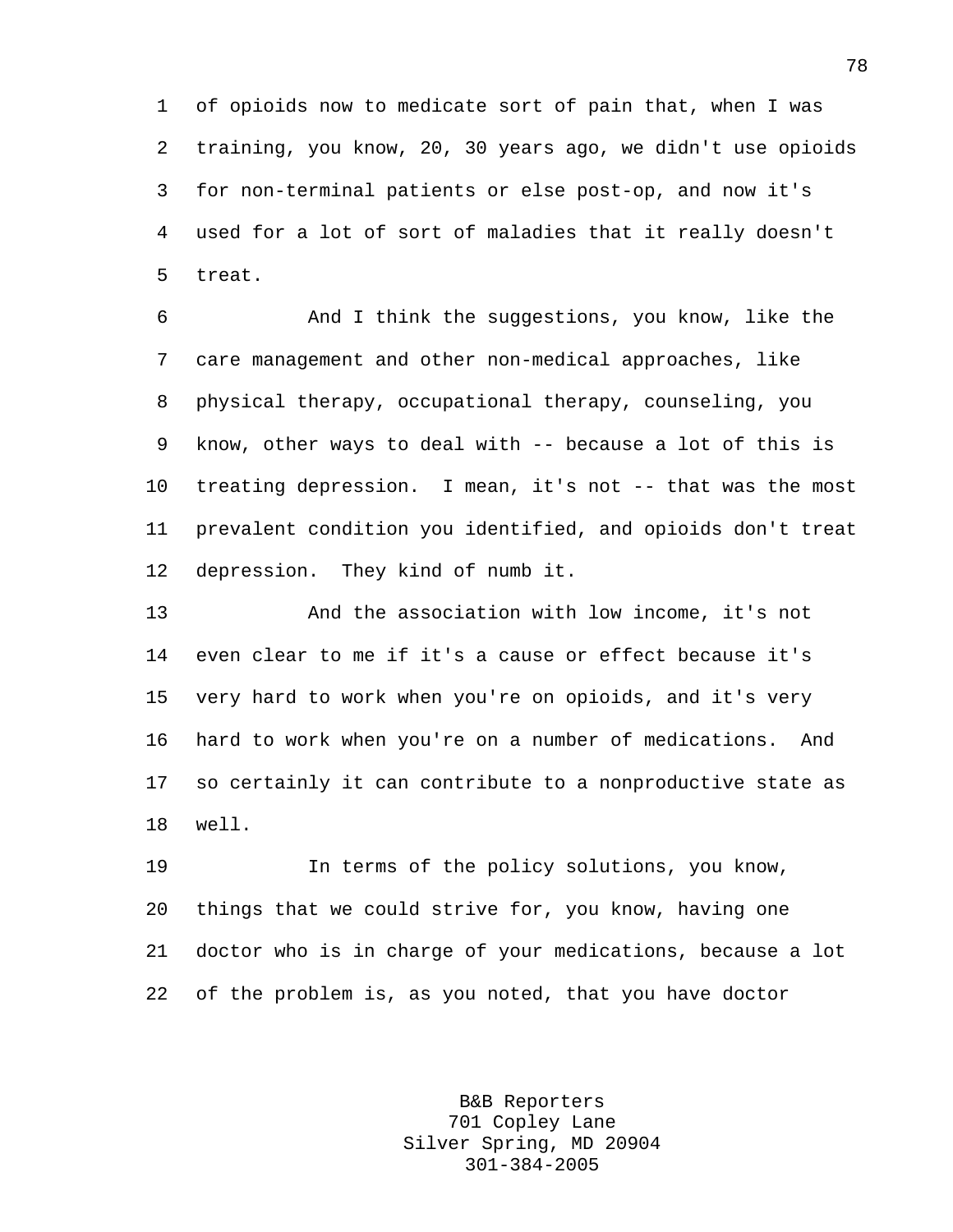1 shopping. You can go to multiple doctors in multiple 2 states and get multiple prescriptions, and this is not 3 really in anyone's best interest. And also the single 4 pharmacy and the states, I don't know how effective it has 5 been. I'd be interested in hearing the states that have 6 monitoring programs now. I mean, we have -- and I think 7 other hospitals do. We have little alerts for patients 8 that come back into our emergency room repeatedly, you 9 know, asking for narcotics. But you can just go to the 10 hospital across the street, the hospital across town, and 11 so we really need sort of a single pharmacy where we can 12 track medications and know what people are getting and what 13 they're doing to protect them and also because of all the 14 fraud and abuse problems there are with narcotics.

15 DR. COOMBS: Thank you very much. The chapter 16 was excellent.

17 A couple of ideas I have. As I read the chapter, 18 some things dropped in my head just because of my clinical 19 involvement with patients who are on both the post-20 operative, the pain side, and the ICU. And one of the 21 things, as I think about it, the increase in the regulatory 22 requirements for CMEs related to pain control, the Joint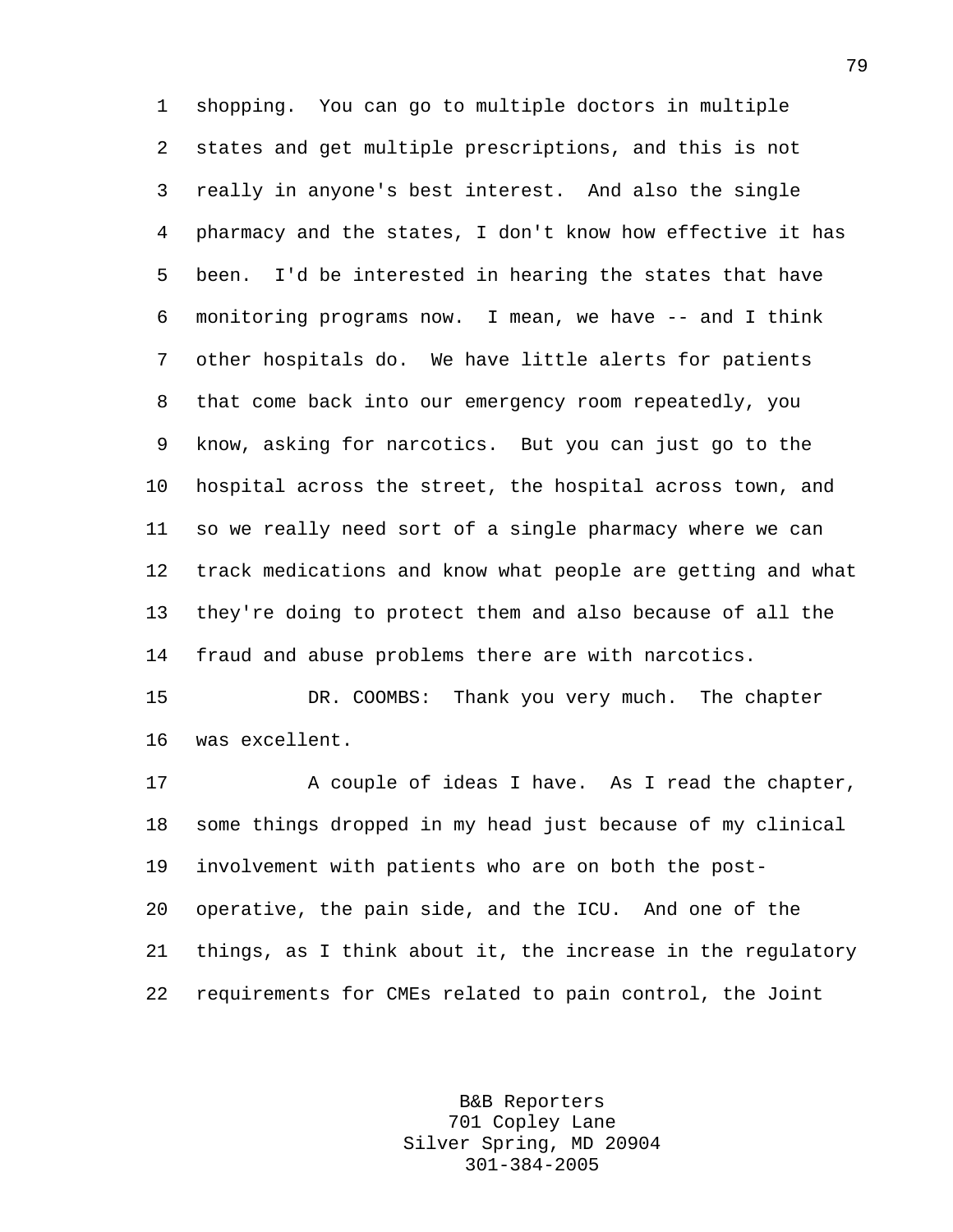1 Commission, some of the items that we've actually promoted, 2 the pain control is a good thing and we should try to get 3 to optimal pain control, coincide with that, in addition to 4 intersecting with CPOE and what that means for the rollover 5 for prescriptions, where, when I was in internal medicine, 6 prior to going into anesthesia, partners would actually 7 come into the office, pick up a prescription. That's no 8 longer necessary.

9 And the other piece of it is I think how patients 10 start on narcotics, how do they get on narcotics. I don't 11 think the provider one day wakes up and says, "I'm going to 12 give you Percocet, hydrocodone." Many times there's an 13 event. It doesn't even have to be a surgery event. It 14 could be a fall. It could be a sprain. And for whatever 15 reason, that gets put in the patient's panel of

16 medications.

17 So I'd be interested -- I don't know how that 18 could be done, but if possible, looking at the initiation 19 of narcotics, because I think once a medication is 20 initiated, unless there's someone doing ongoing review, the 21 patient's visit may not transpire more than twice a year, 22 and so that becomes an issue, because the medications are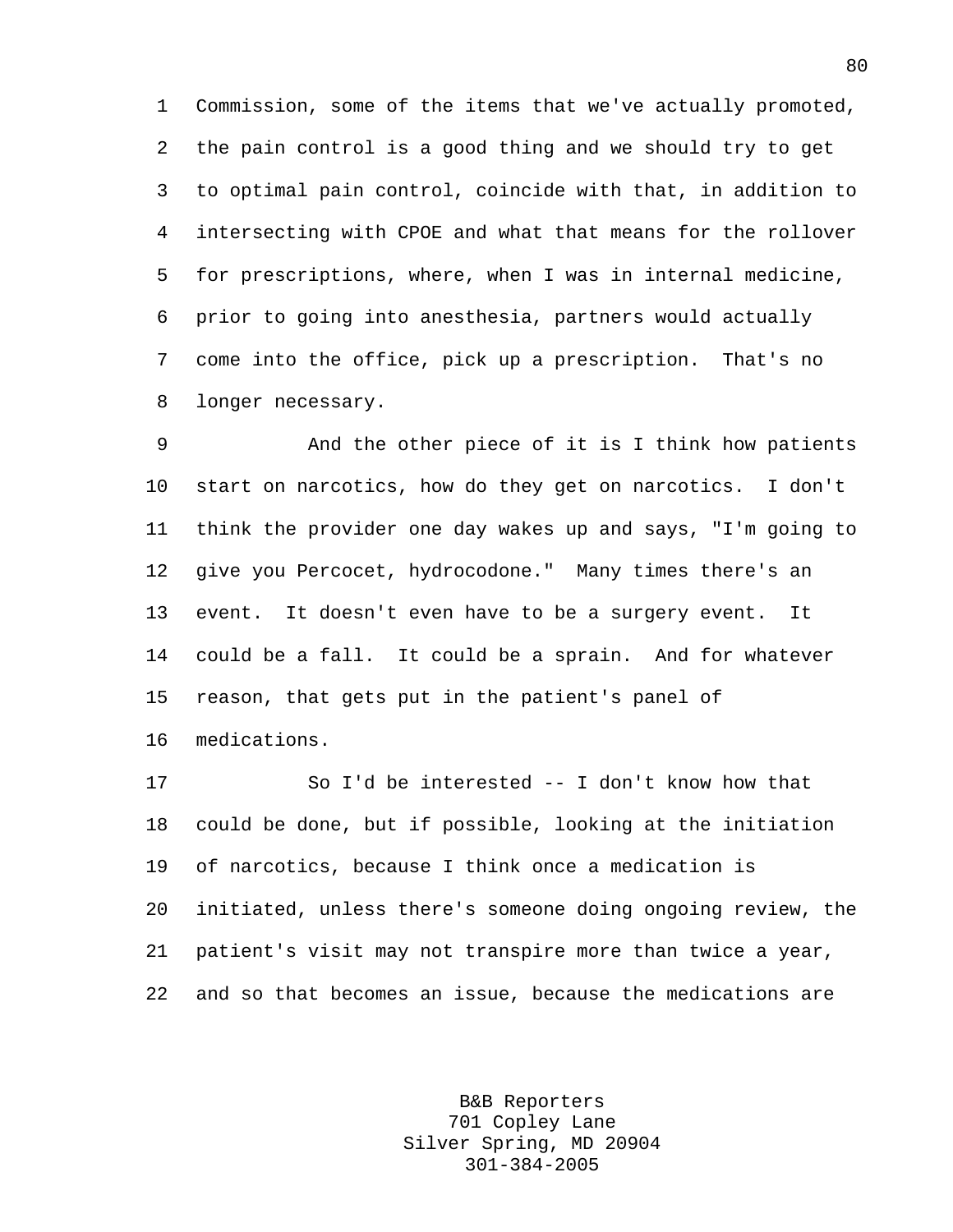1 rolled over and there's a 30-day rollover period. And so 2 sometimes it's not even done by the physician necessarily. 3 It may be the NP in the office, or it may be the physician 4 assistant that's rolling it over. And, you know, the cross 5 coverage is another issue which I don't think we could ever 6 get at.

7 And so the monitoring program in the states vary. 8 Massachusetts has a very good monitoring program. But I 9 would actually look at champions in the area of 10 prescription monitoring exterior to the prescription plans 11 and looking at states that have monitoring as a part of 12 their Board of Registration in Medicine, Board of 13 Registration in Nursing, looking and seeing whether or not 14 that correlates with your crescents from your map and, you 15 know, the map that you had, the Southern crescent, we call 16 it, of the greatest opioid use, and see if there's some 17 correlation with that, because I think if you can pick the 18 champions, you can pick the factors that make a big 19 difference, I think it's a huge issue with drug overdoses 20 and drug-drug interactions. And I think about patients who 21 are on benzos and narcotics at the same time, that's when 22 we get into a lot of trouble.

> B&B Reporters 701 Copley Lane Silver Spring, MD 20904 301-384-2005

81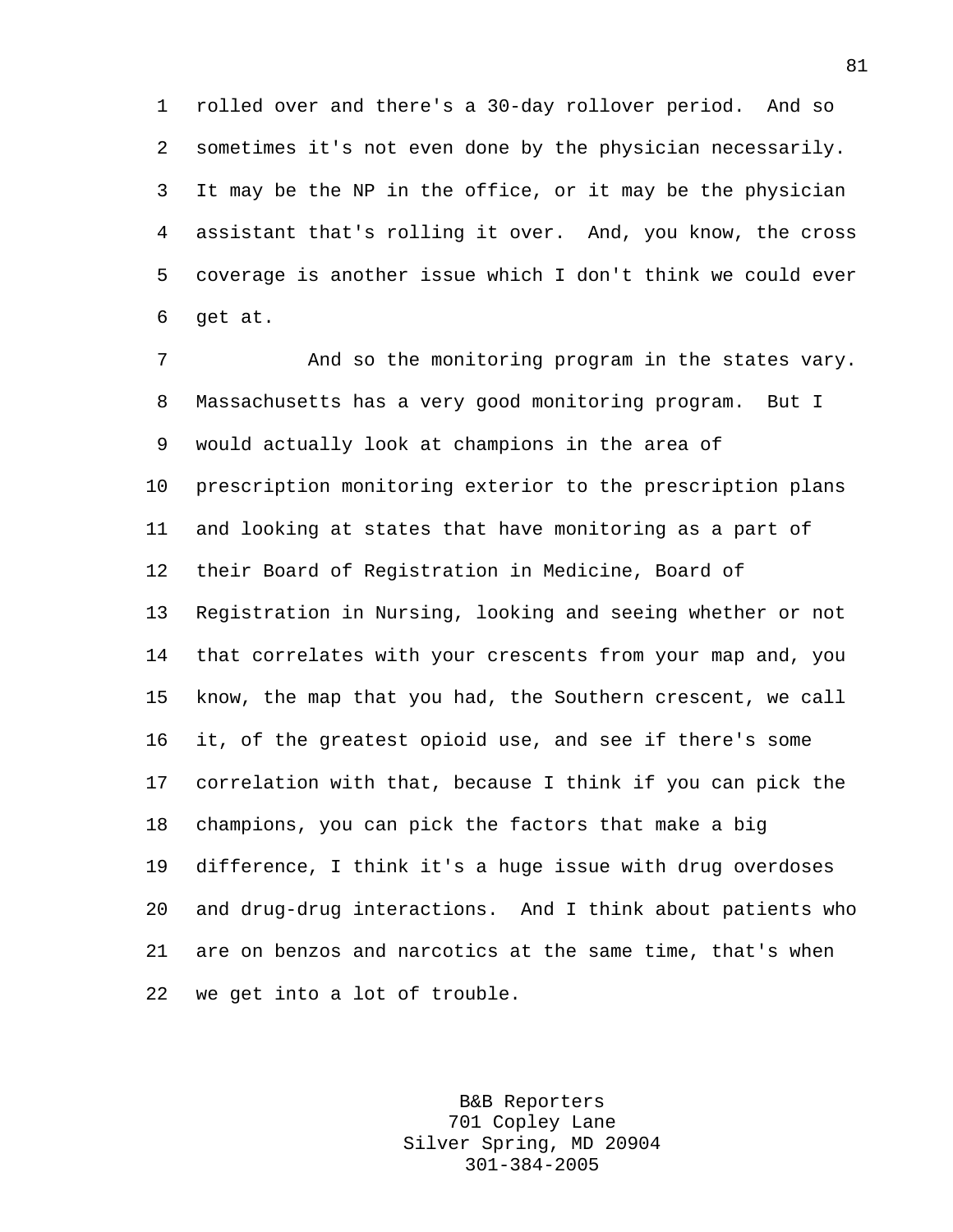1 If I were to pick -- you know, you've got a long 2 list of concomitant medications. I would look at those 3 kind of things, the patients who are on some of the mood 4 disorder drugs, some of the mental health disorder drugs, 5 and if those could be tweaked, because I think those kinds 6 of innovations can actually help practitioners, help 7 providers. And all the other things you've outlined have 8 been really great. It's a great chapter, and I appreciate 9 it.

10 MR. KUHN: So I want to also talk just briefly 11 about the issue of medication therapy management. I recall 12 when the Medicare Modernization Act was being debated and 13 ultimately adopted in 2003. There were so many people 14 talking about this new benefit, this MTM benefit that was 15 going to be available. And I remember member of Congress 16 after member of Congress talking about these brown-bag 17 audits, that for the first time Medicare beneficiaries 18 could take all their pill bottles, put them in a brown bag, 19 take them to their doctor, take them to their pharmacist, 20 and have an audit done, and life would be great. I mean, 21 things were going to change for the better.

```
22 And so there was all this talk 12, 13 years ago
```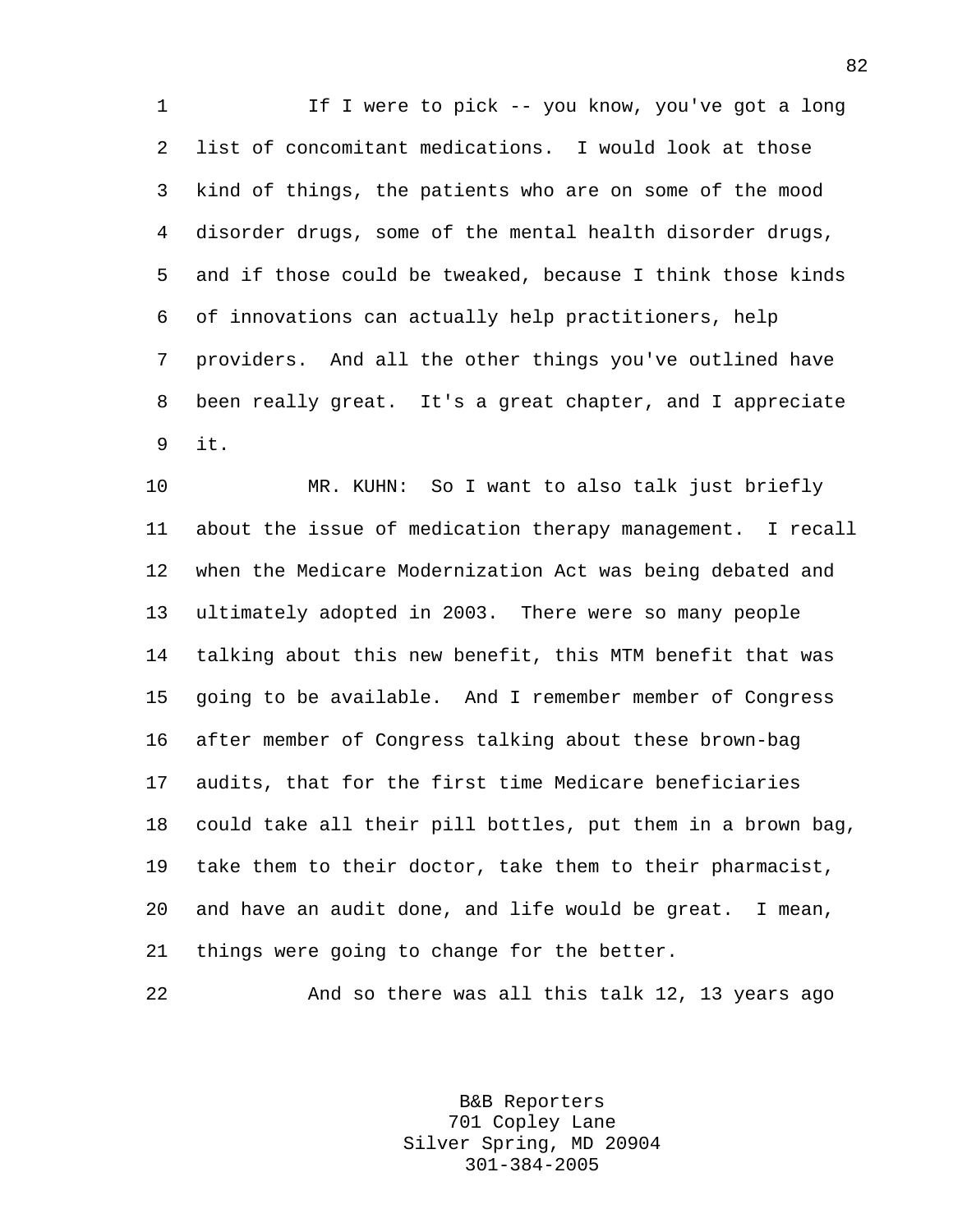1 about this. This program now, Part D, has been in place 2 for nearly a decade, but yet we continue to talk about 3 enrollment is low and the program's not effective.

4 So I guess I just need to understand a little bit 5 more why the enrollment is low and why it is not effective, 6 and part of it is kind of -- I don't know if I fully 7 understand how the MTM is paid for. Is it a Part B 8 benefit? Is it a Part D benefit? Does it have CPT codes 9 that are not well valued? You know, just kind of what are 10 some of the barriers that we're seeing and why we're having 11 this low takeup rate.

12 DR. SOKOLOVSKY: Well, to answer the last 13 question first, the payment comes out of the funds of the 14 plan. It's not a separate -- Medicare doesn't pay them. 15 The plan pays them, and they have different methods of 16 doing that. Some of them -- sometimes it's an on-staff 17 pharmacist. Sometimes they contract with a third party 18 whose job it is to do this for plans. So that's an easy 19 answer.

20 Why it's not effective, part of it is that the 21 plans don't have much of a real incentive to do it. 22 Whoever is managing it is not likely to be a geriatrician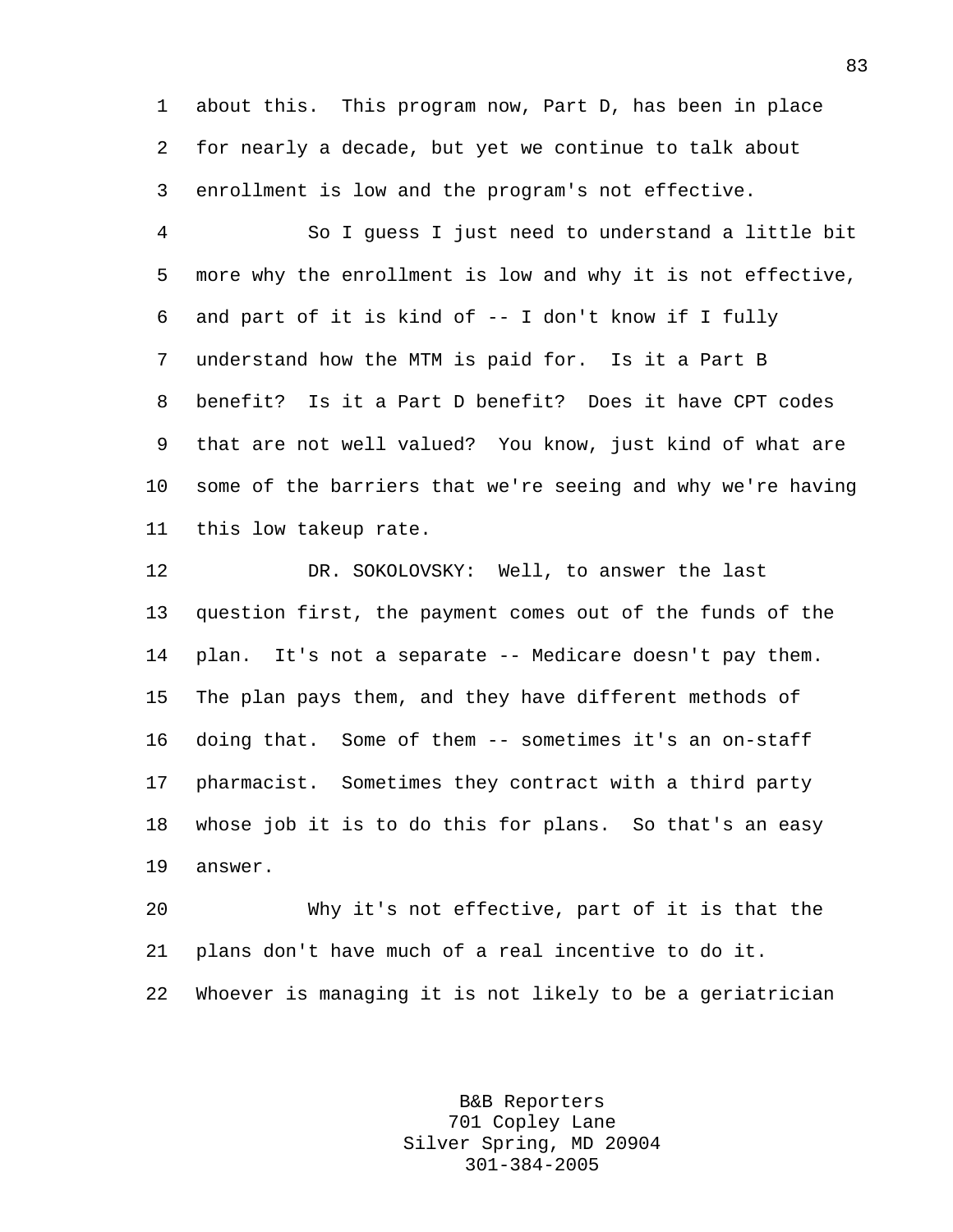1 pharmacist, because there aren't that many to do all of 2 this. And when I look for -- I haven't been able to find 3 the numbers, but when I look through the reports that have 4 come out, they seem to be more focused on, well, these are 5 drugs that you need and you're not taking them rather than 6 these are drugs that you don't need and why are you taking 7 them. It's more about increasing adherence than 8 eliminating most drugs, unless there are -- you know, they 9 may find duplicate drugs, but they're not going the other 10 way, because they're looking at the guidelines for, say, 11 cholesterol and they want to make sure you're taking a drug 12 for that. They're not really looking so much as 13 interactions between drugs.

14 So, I mean, at least that's my theory looking at 15 the reports. I haven't done work specifically on it, just 16 that it bothers me.

17 As far as the enrollment being low, at first it 18 was -- CMS changes the enrollment pattern each year, what 19 the requirements are. But they've tried to get more and 20 more people by making more people eligible for it. The 21 plan has to reach out to the beneficiary, but how hard they 22 have to reach out is not clear. But even if they reach the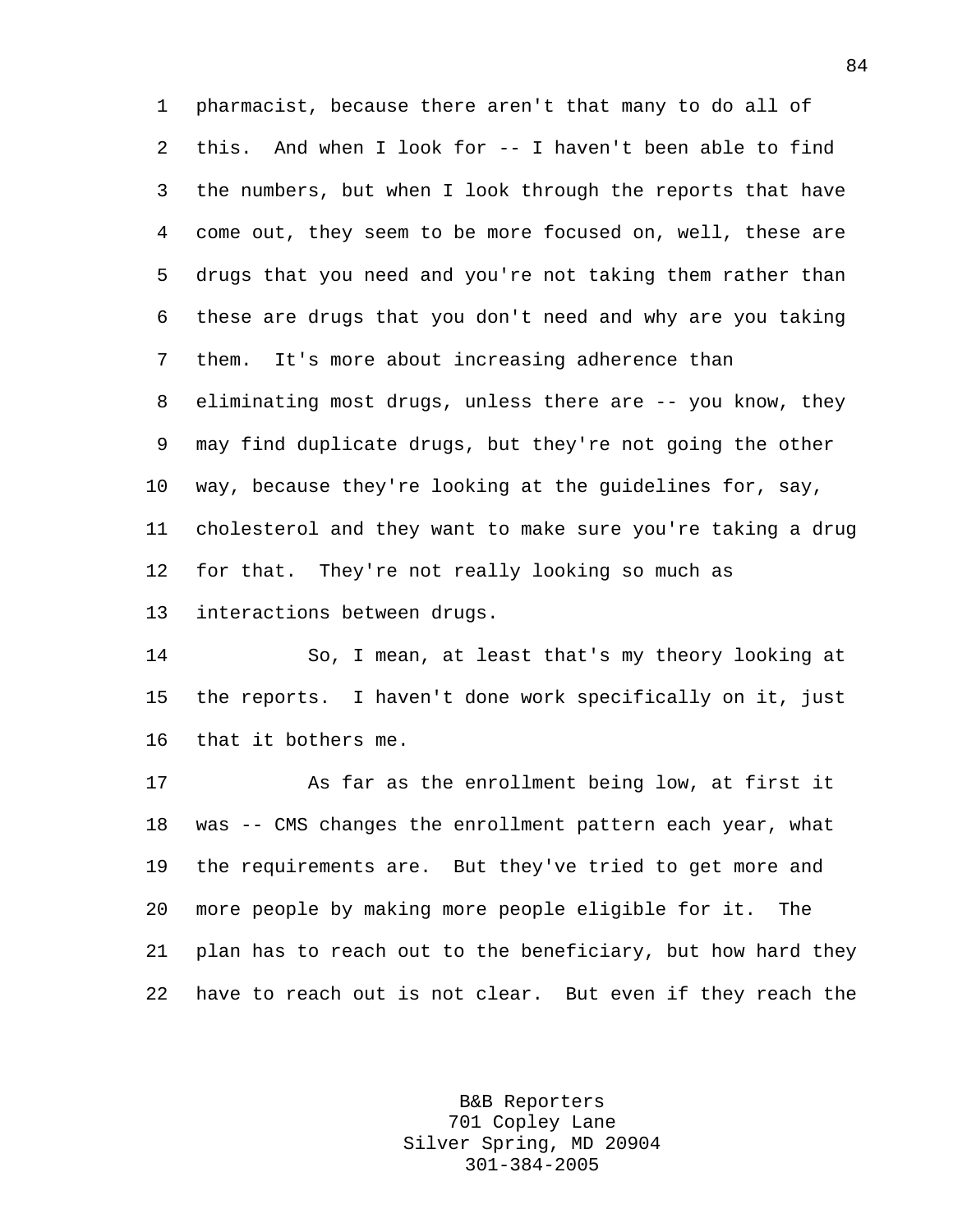1 beneficiary, the large majority say, "No, I don't want to 2 participate."

3 So I don't know how it's sold to them that they 4 find it something they don't want, but that seems to be 5 what the evidence indicates.

6 MR. HACKBARTH: Joan, could you go back to your 7 first statement that the plans don't have a very strong 8 incentive to do this and just say more? Why don't they? I 9 would think if one of their enrollees is using drugs that 10 they really don't need, the plan would want them to use 11 fewer drugs. They're at risk for drug utilization. Why 12 don't they have an incentive to do this?

13 DR. SOKOLOVSKY: Well, I think this is something 14 that you all have been talking about this year, that when 15 you're taking really a lot of drugs, not too far along, the 16 plans have only 15 percent risk; whereas, paying for the 17 clinicians or whoever it's going to be that personally 18 reviews the drugs and has a meeting with the beneficiary 19 and so on is not going to be cheap.

20 MR. HACKBARTH: Okay.

21 DR. MILLER: Well -- go ahead.

22 DR. HOADLEY: I was just going to -- a quick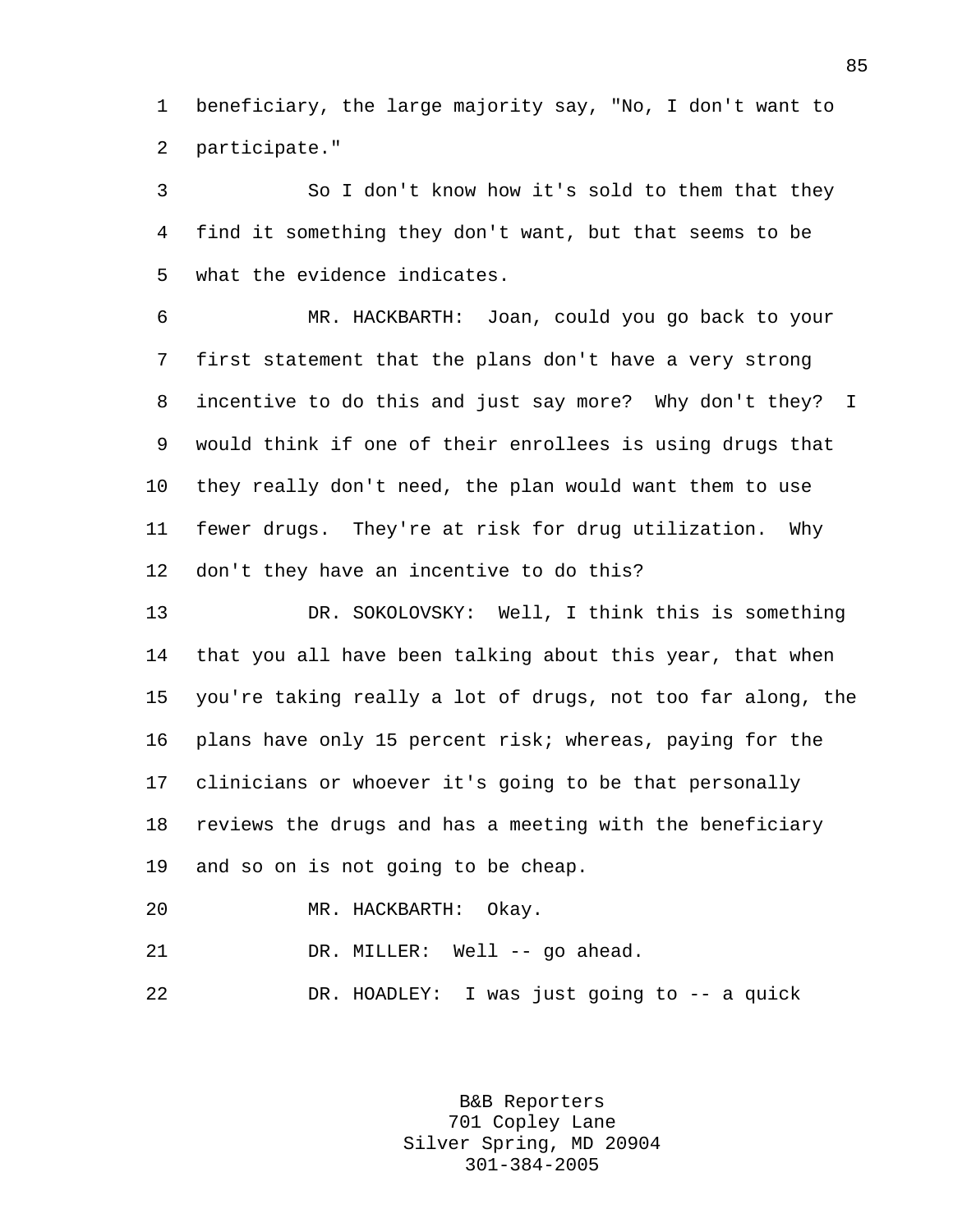1 follow-up. My impression is that most of these reviews, 2 when they're done, are done by pharmacists rather than 3 doctors, and that they're often done by pharmacists that 4 work for the plan maybe on a telephone line rather than the 5 kind of scenario of walking in with the brown bag to your 6 doctor and saying, "Here it is. What should I be using?" 7 Is my impression correct on that?

8 DR. SOKOLOVSKY: At the beginning it was any 9 which way, and some plans chose to do it that way, and 10 others didn't. My understanding now is that it's more and 11 more companies, third-party companies who are pharmacists 12 and their job, after they're contracted with by the plan, 13 is to do it personally.

14 But when we look at what they do, even the annual 15 review of all the medications mostly doesn't happen, even 16 for the people who are participating and who are getting 17 something.

18 DR. HOADLEY: But they're not working through 19 like the patient's, the enrollee's primary care physician 20 or something like that?

21 DR. SOKOLOVSKY: No. No, absolutely not. 22 DR. MILLER: And that's one thing I just wanted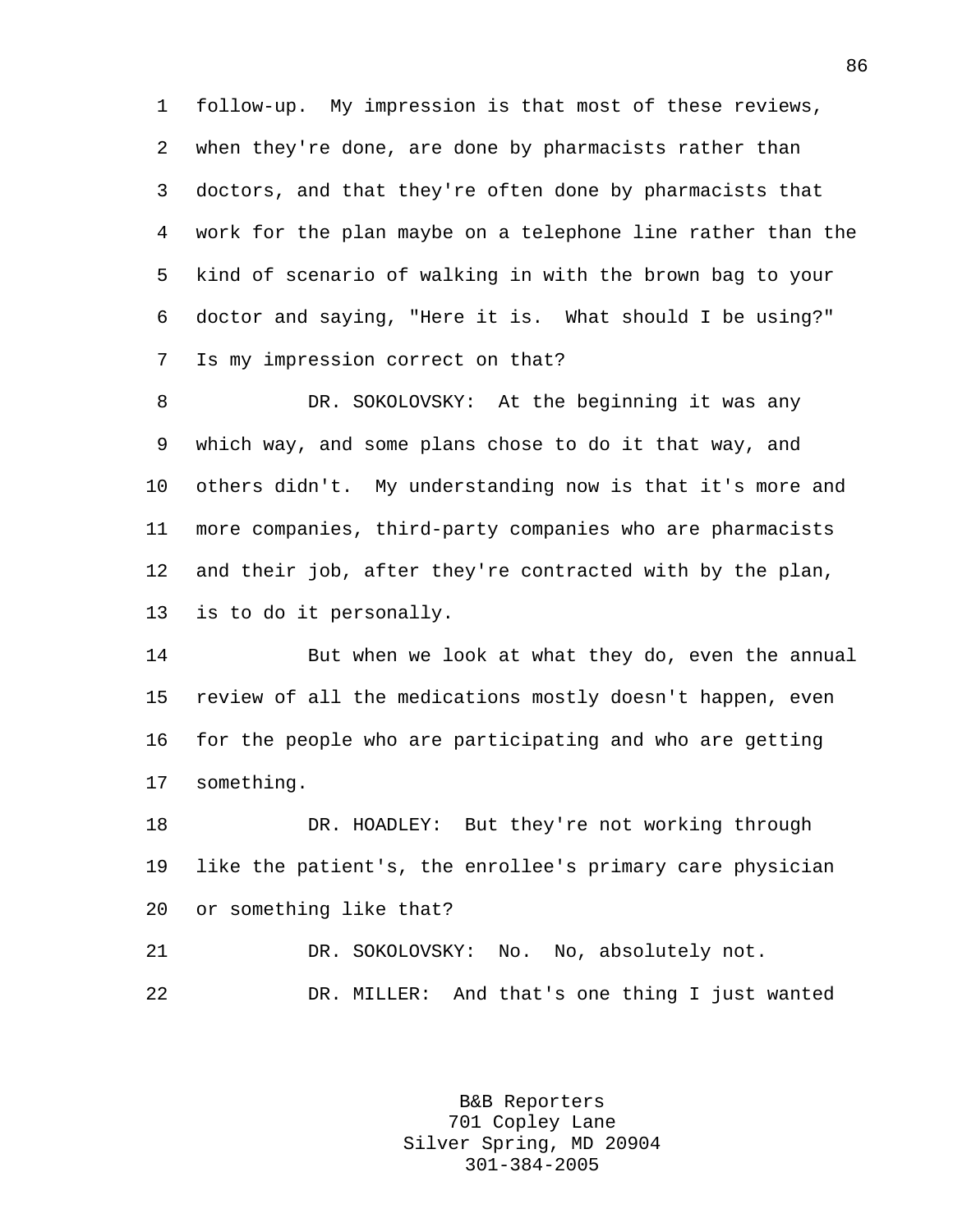1 to inject into this, triggering off of his question and 2 what you were saying, and also to be sure that you 3 understood when you talk about participation. I mean, you 4 can reach out, but the beneficiary can or cannot 5 participate. If you're a PDP -- and you know this better 6 than I do -- you know, a PDP, your relationship with the 7 prescribers and the other physicians that are involved in 8 that patient's life is very distant, and we hear a lot of 9 the PDP says I think there might be an issue here, fax 10 stuff over, call up. And it just is kind of waved off by 11 the providers.

12 You would think in an MA plan, in addition to the 13 drug use and the AB use, the MA plan would have an 14 incentive. But, remember, the MA plan has also other 15 tools, like, you know -- or a greater ability to kind of 16 reach to the beneficiary through a lot of mechanisms. And 17 so I think there's a lot of things that explain your 18 triggering question.

19 MR. KUHN: And has CMS ever thought or talked 20 about putting thresholds in there that, you know, plans, 21 every year they need to at least do MTM with 30 percent or 22 40 percent? Do they have targets that they have to hit?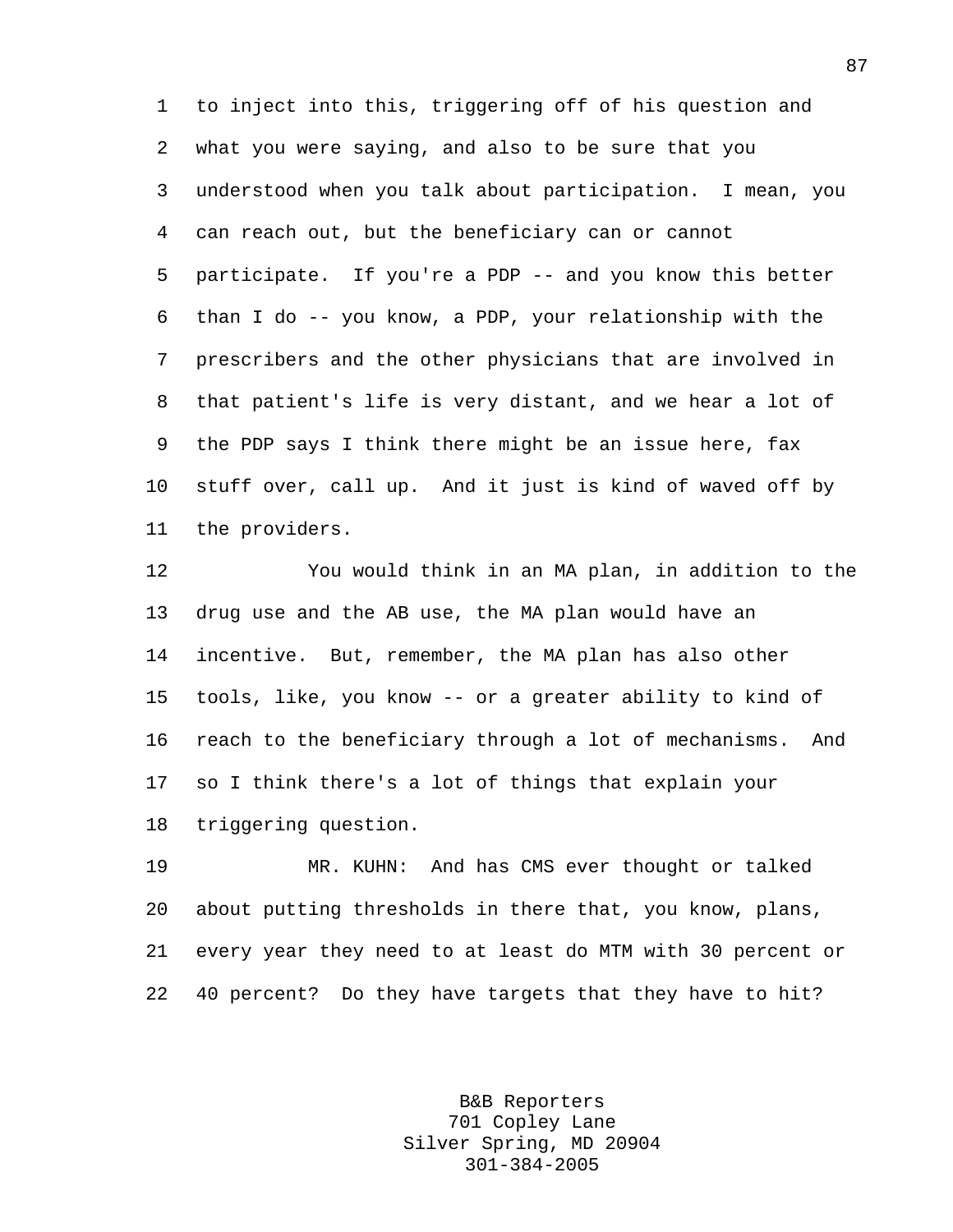1 DR. SOKOLOVSKY: Yes, and every year they raise 2 the target in an effort to get more people to participate. 3 But I think, you know, now you only have to be taking two 4 drugs to qualify. But I think that the result of that has 5 been that would be even more expensive, and, therefore, if 6 you're not willing to triple the amount of money you spend 7 on the program, you're working less hard to reach those 8 people.

9 MR. HACKBARTH: So does anybody else want in on 10 this particular point?

11 [Laughter.]

12 MR. HACKBARTH: Okay, Craig and Dave and Kathy, 13 it's on this point?

14 DR. SAMITT: Yeah, I mean, it's actually on, I 15 think, a bunch of the points, and I end with MTM. I have 16 two perspectives, and they stem from Slide 13, if we can go 17 there.

18 You know, in my experience, I'm always much more 19 in favor of extrinsic motivators as a means of driving 20 change as opposed to administrative controls, which is what 21 you see on Slide 12. And so I think that the power of the 22 opportunity is very much on this slide, and I think it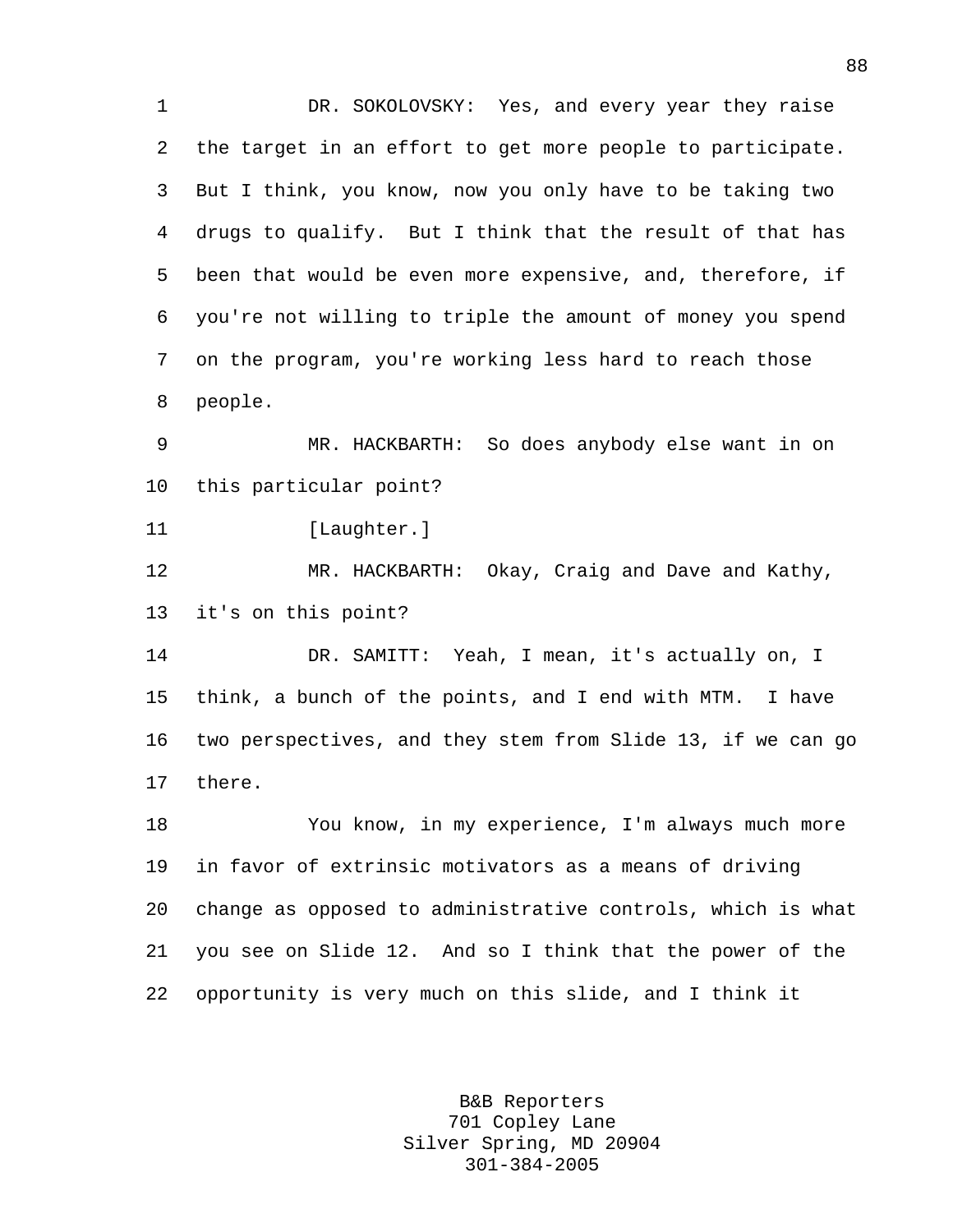1 falls in two dimensions. One is we need to concentrate 2 very much on this profiling notion. I'm a big believer in 3 this notion of profiling, and I think we should be 4 profiling physicians, I think we should be profiling 5 hospitals and health systems, because we should be looking 6 at who truly is driving high opioid use and polypharmacy. 7 I think they're highly interrelated.

8 I also completely agree with Alice's views on 9 this because we all should be profiling where the starts 10 are happening. I had mentioned in one of the prior 11 discussions about this that some health systems do an 12 evaluation of what drives patient satisfaction with 13 hospitalizations, and pain control is a big part of it. So 14 we may find that a lot of the starts are hospitalizations, 15 because in many respects they may correlate with patient 16 satisfaction. And I think we should study that. So I very 17 much believe in the notion of looking at incentives for 18 Part D plans and profiling to really look at where the 19 outliers are.

20 The second concept is really about the need to do 21 both, which is that we need alignment between the payer and 22 the provider. We can't think of extrinsic motivation of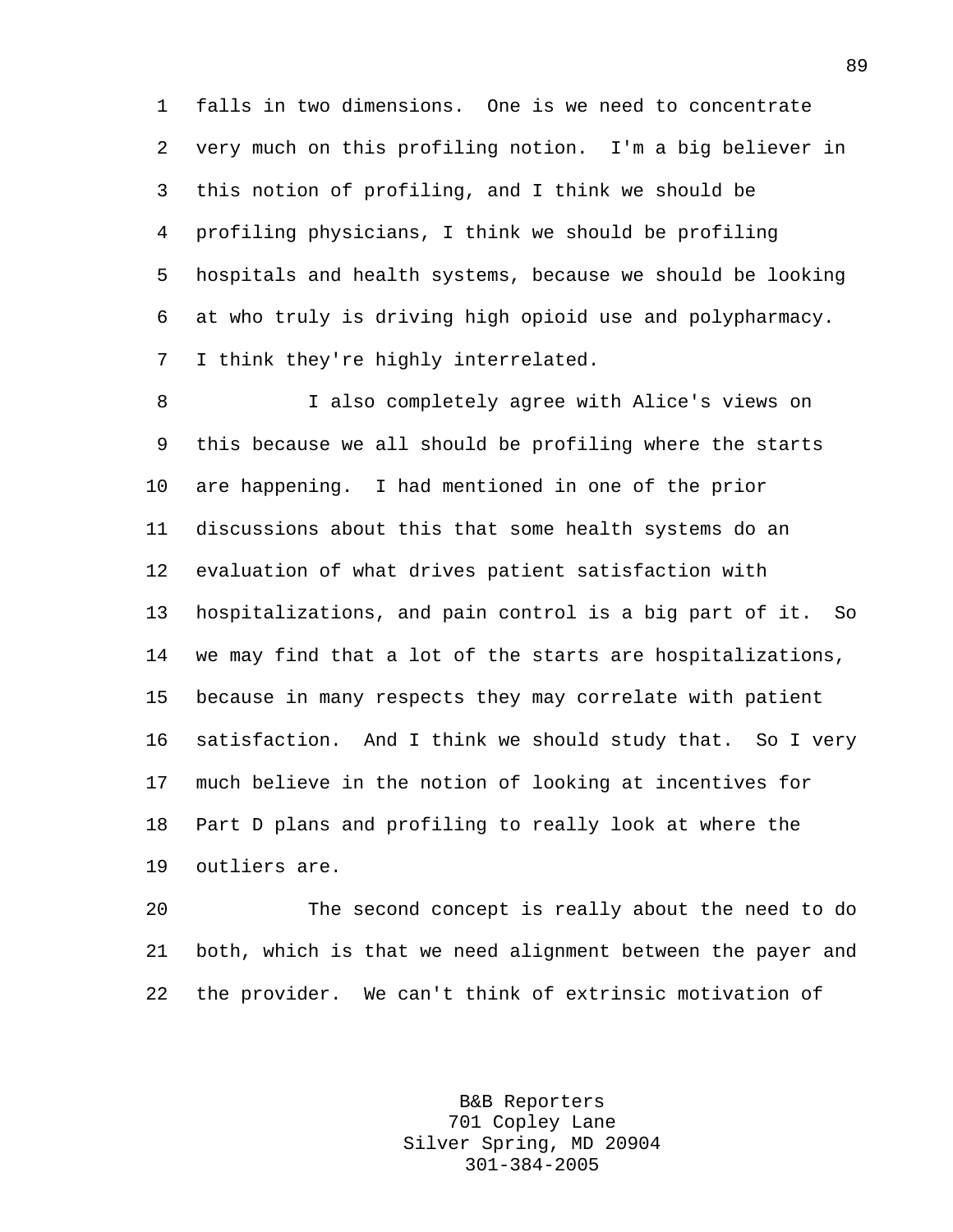1 one versus the other. And to Scott's point, I think we 2 look at those organizations that do this very well, what 3 we'll likely find is that exact alignment whereby the plan 4 and the provider both have interests in educating the 5 patient, the beneficiary -- and I would even argue that 6 it's aligned with the beneficiary's interest because 7 management of polypharmacy, management of opioid use 8 produces better outcomes for the beneficiaries, reduces 9 risk, ADEs, and total cost of care.

10 So I think we need to find alignment between 11 these two parts, and I would guess that what you'd find is 12 where you see that alignment, you see high use of MTM, that 13 these systems maximize it. So we need pressure from both 14 directions to encourage that.

15 And then the final thing that I would say is I 16 want to comment on the ACO notion, because I'm not sure to 17 create alignment between PDPs and ACOs you need the ACO to 18 be at risk or accountable for the cost of drugs. I would 19 say think of another type of incentive for ACOs. Maybe we 20 should be profiling opioid use in ACOs, or maybe we should 21 be profiling polypharmacy in ACOs, and that is a component 22 of a quality metric. It doesn't have to be the cost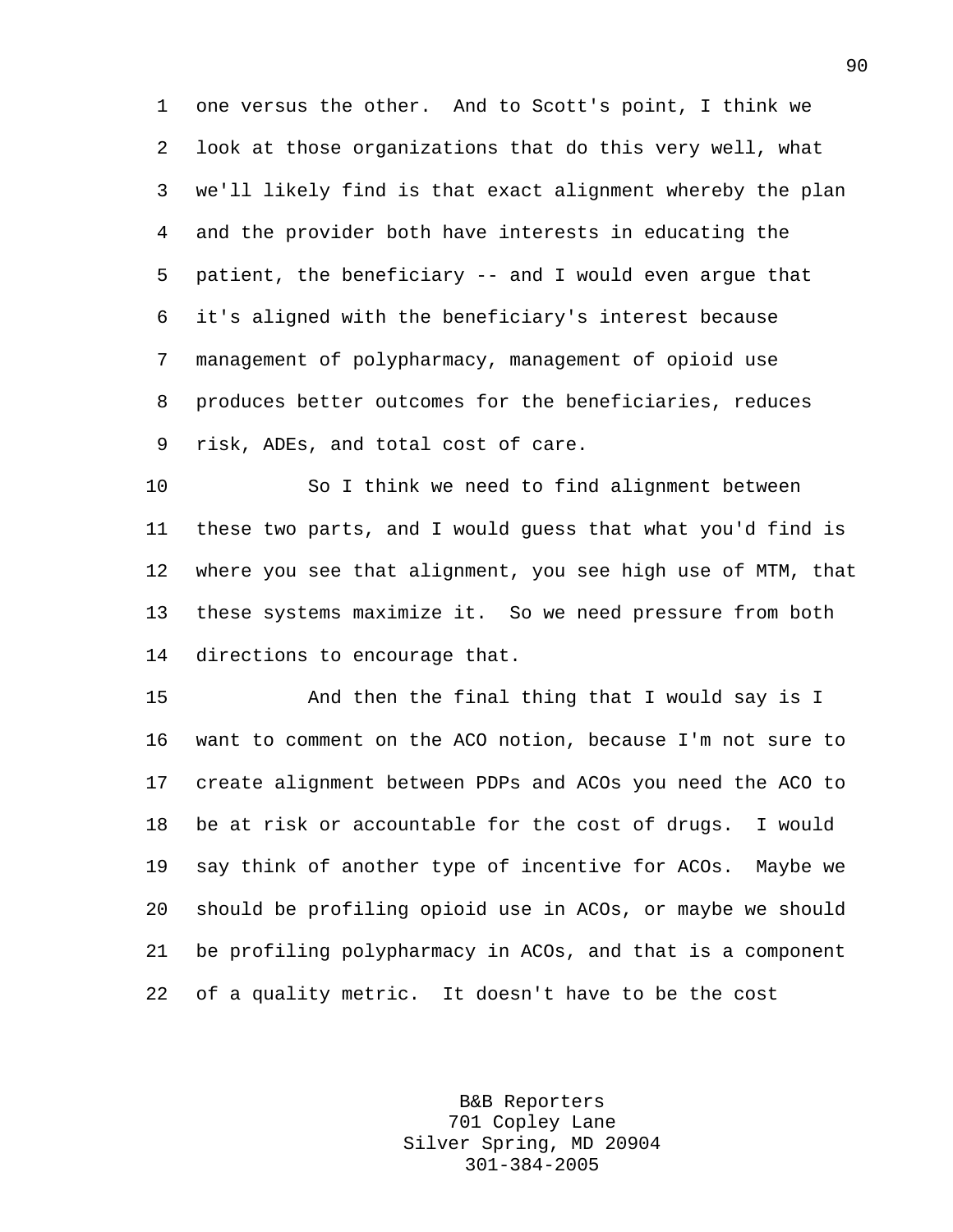1 elements of Part D. One would argue they already should be 2 looking at polypharmacy anyway because management of 3 polypharmacy improves the health of the overall population 4 and reduces the total cost of care.

5 But on top of that sort of natural incentive 6 anyway, I don't see why we wouldn't think of a quality 7 measure that taps to this, plus the incentive for Part D. 8 Those two together, with the ACO population, should offer 9 some policy recommendations to help manage this.

10 DR. SOKOLOVSKY: I just want to make one comment. 11 I thought about mentioning it before, but now you've pushed 12 me that I have to mention it. There was some literature in 13 the last year about one ACO that requires a clinical 14 pharmacist on all of its Care Coordination Teams, and they 15 have registered quite a bit of success in their MTM 16 program, which is linked to this pharmacist on the team. 17 MR. HACKBARTH: So, we're still on this same 18 point. I have Dave and Kathy, and Mary, you want in on 19 something else or on this? On something else. Okay. 20 Dave, and then Kathy, and then -- 21 DR. NERENZ: I'll pass. Craig made the point.

22 MS. BUTO: I'm going to come in on something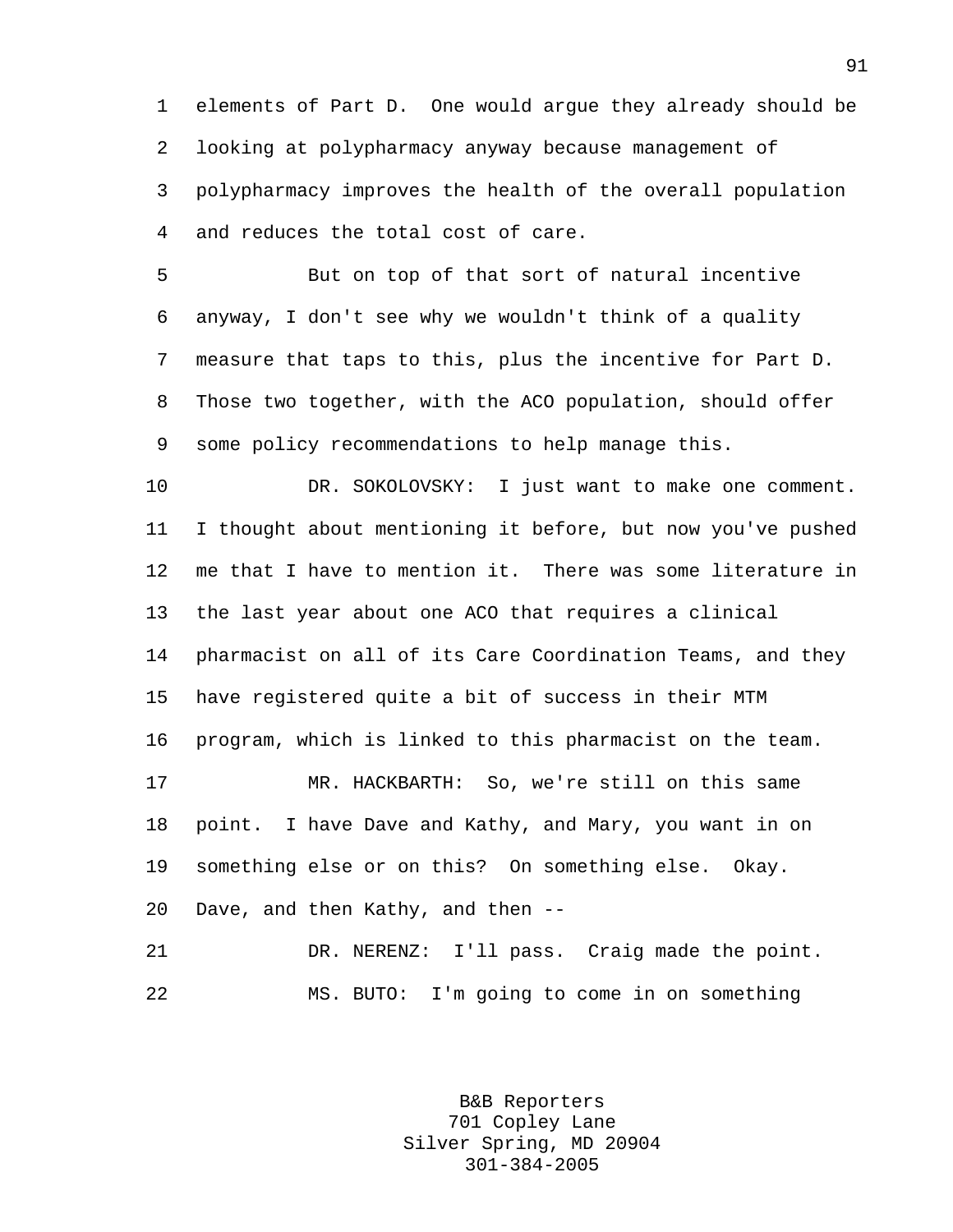1 else.

2 MR. HACKBARTH: Oh, okay. Then we're back to 3 Jon.

4 DR. CHRISTIANSON: So, I thought this was really 5 an interesting chapter, and lots of interesting statistics 6 that kind of jump off the page at you that were surprising 7 to me, and a lot going on. So, you had the polypharmacy 8 stuff, which we've been talking about. We've had the 9 opioid use sort of as an issue in itself, but also as an 10 example of polypharmacy.

11 But, also in the chapter, you had a really quite 12 long text box that you used to address fraudulent -- I 13 would characterize -- fraudulent use of opiates, and you 14 present some data that suggests it's going on. You 15 describe some of the CMS programs that have tried to 16 identify where that might be occurring. And then you 17 actually propose or raise some issues around policy things 18 that we could consider or recommend.

19 And, I think the text box was useful in terms of, 20 for me, separating out the issue of there's potential fraud 21 in the use of opiates from the general stuff we've been 22 talking about, like appropriate medical use of this in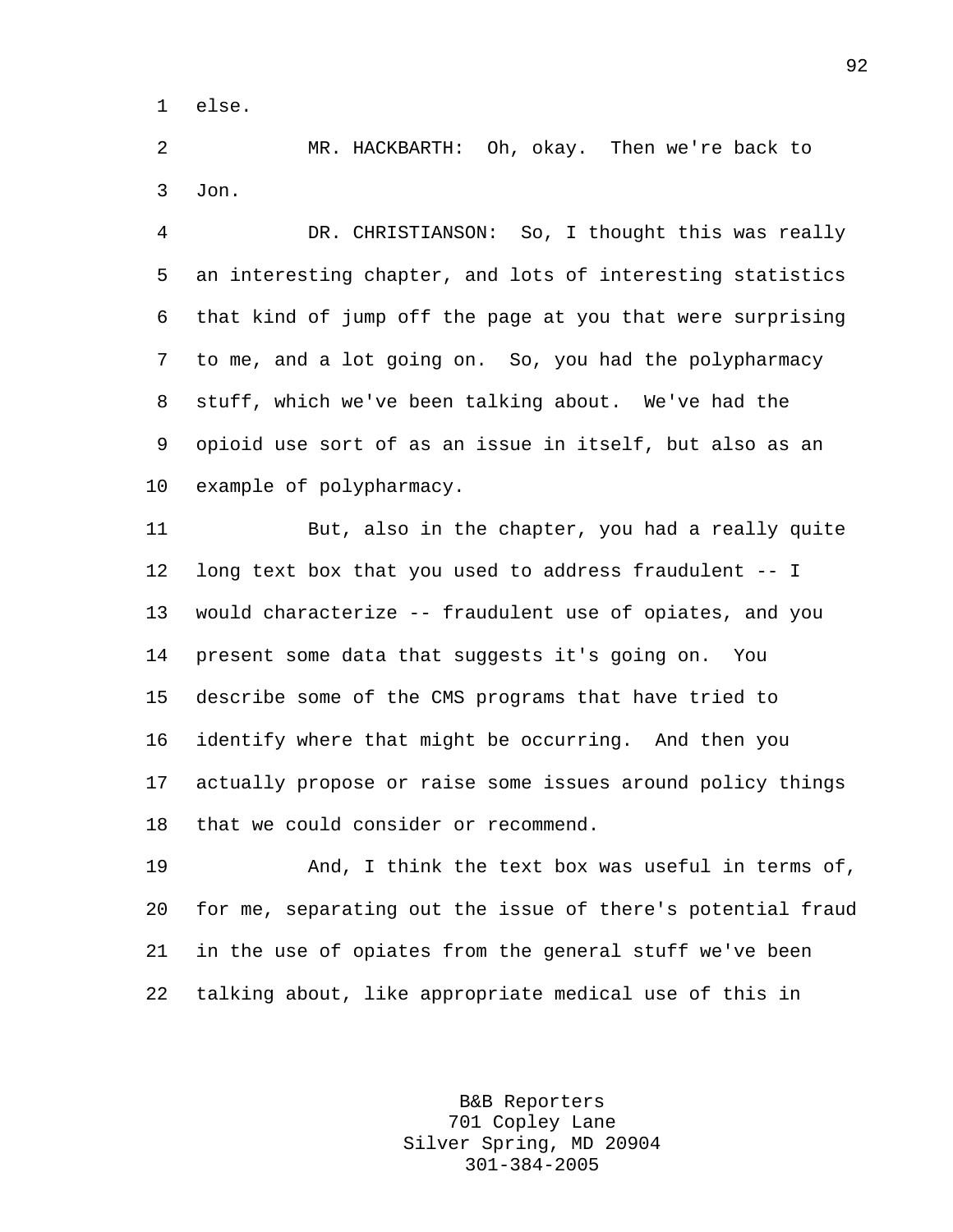1 treating patients.

2 So, from the Commission's point of view, I think 3 we at some point will kind of need to make a decision about 4 whether we want to focus attention on the policy issues 5 that you raised and take stands on things related to how do 6 you ferret out and what should you do about fraudulent use 7 of opiates versus the general issues that we've been 8 talking about today. And, I'm not sure that we want to do 9 that. That's what I'm saying. It's a general question 10 about, is this something we want to take on, or do we want 11 to focus more on general issues related to polypharmacy and 12 what most of the discussion has addressed today.

13 DR. CROSSON: Thanks. I just want to make one 14 comment, and that's about the write-up itself. I don't do 15 this much, because the general quality is so high, but I 16 just found this one particularly well researched, clear, 17 and concise, all of which I value in write-ups. So, thank 18 you, both of you, for that.

19 I'll talk -- you know, with respect to 20 polypharmacy, I think one of the problems I have in 21 thinking about this -- and this is similar, I think, to 22 something Mark said earlier, is, first of all, the term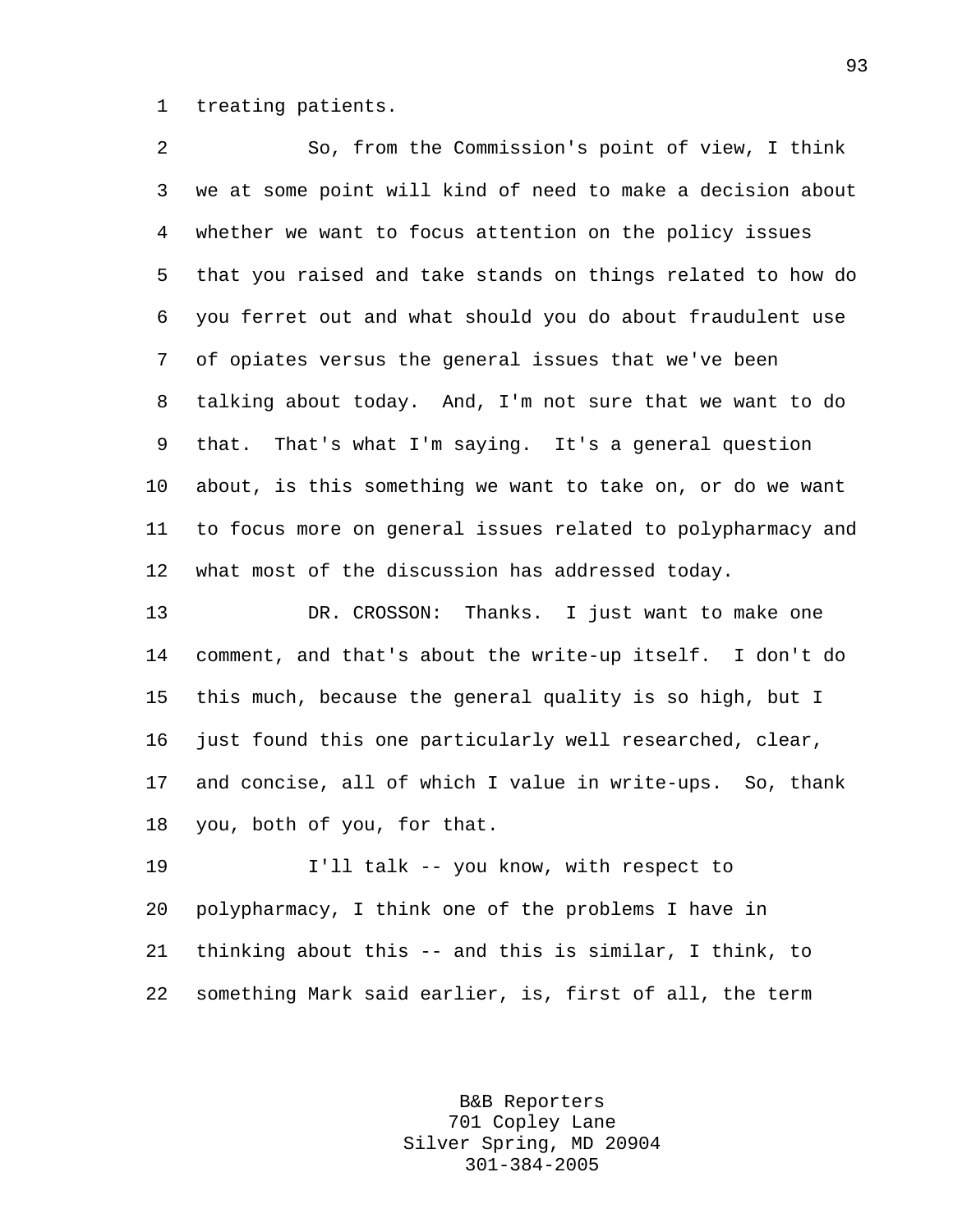1 itself is fairly non-specific, because it seems to me it's 2 describing at least three different situations.

3 One is a situation where an individual, a 4 beneficiary -- and as we know, many beneficiaries are on a 5 lot of drugs because of their age and conditions and things 6 -- it describes a situation where, for one reason or the 7 other, the complement of drugs is inappropriate because of 8 drug-drug interactions or all the other things that you've 9 written about.

10 Another situation is where a beneficiary is on a 11 large number of drugs and they're appropriate for that 12 individual and those conditions, but the management of it 13 by the beneficiary is very difficult, potentially because 14 of confusion that comes with older age. That's a separate 15 issue.

16 And then the last situation is where 17 beneficiaries are on a large number of drugs and they're 18 perfectly appropriate.

19 And, I think -- so, I just wonder in terms of how 20 we think about this down the line if we might not get more 21 specific about what we're talking about rather than using a 22 general term, which I think can cause some confusion.

> B&B Reporters 701 Copley Lane Silver Spring, MD 20904 301-384-2005

94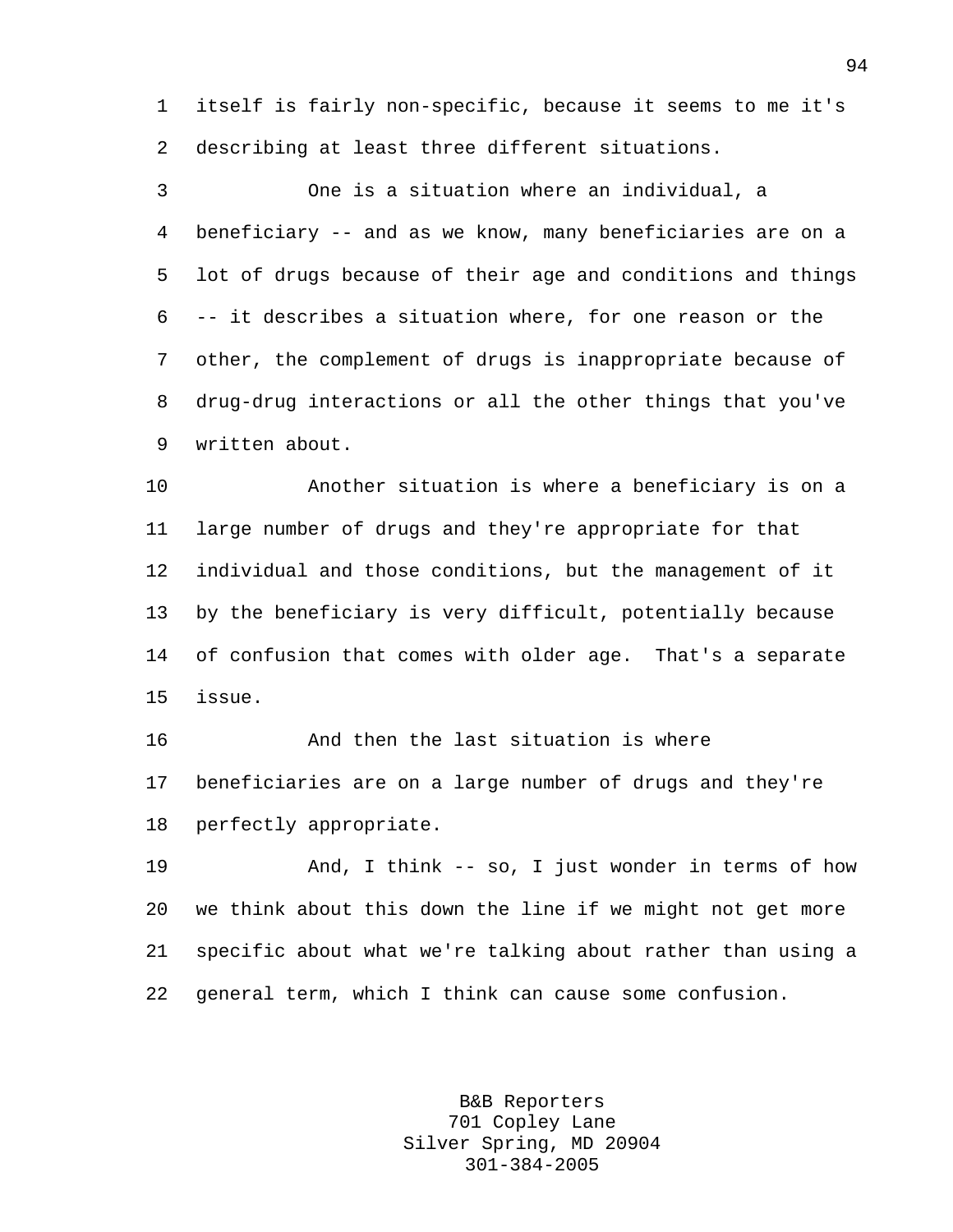1 I do believe, based on the data -- I was really 2 shocked to see that close to 25 to nearly 50 percent of 3 Medicare beneficiaries across the age spectrum are on 4 opioids in any given year. I mean, I knew there was an 5 issue. I didn't realize that. I think that screams for 6 some work and intervention.

7 I think the policy in this regard, the policy 8 options that we should look at, similar to Scott, I think 9 there is an experience out there, particularly in MAPD 10 plans -- and delivery systems are at risk, in general, for 11 pharmaceutical services -- that we could tap to look at 12 mechanisms. Not all of these are going to be applicable to 13 the PDP situation, but some may be.

14 My thought would be to look at what, in fact, 15 physicians do or don't do, because I think, although I 16 think the MTM thing holds promise, in the loose environment 17 of PDP plans, for reasons already stated, it may not turn 18 out to be that effective, whereas working with the 19 physicians and the physician-patient relationship might 20 well be.

21 And, so, I would be thinking about looking at 22 this issue of limitation of providers in some way and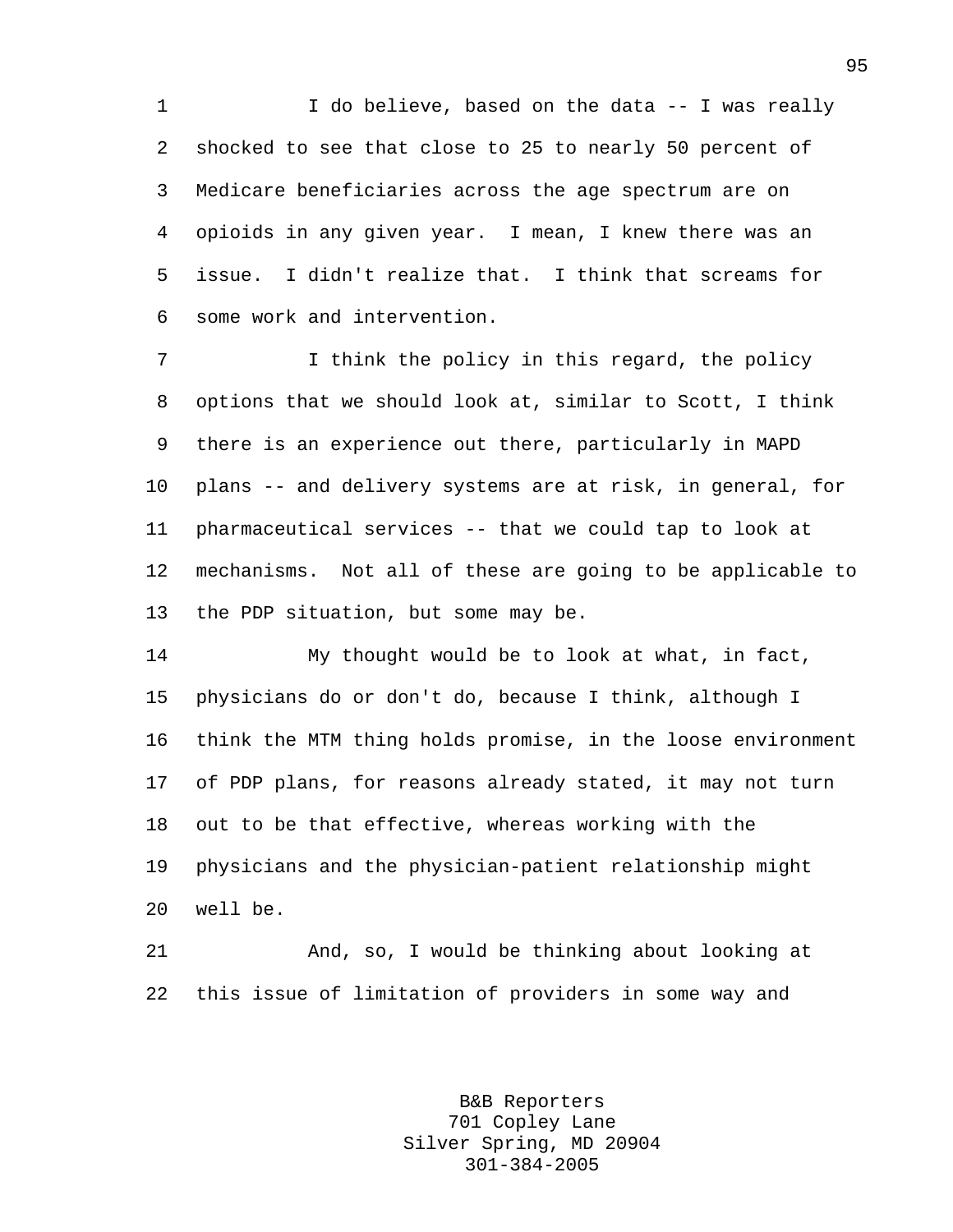1 focusing on those providers particularly. I think that's 2 what we do in some of the programs I talked about a minute 3 ago. It just struck me in the data that where individuals 4 were accessing opioids from large numbers of providers, it 5 tended to correlate with what appeared to be abuse.

6 So, I don't know how to do the limitation of 7 providers. I realize the issue of LIS individuals being 8 able to change plans on a monthly basis is a potential 9 objection. I would imagine that an individual, LIS or not, 10 who is changing plans -- who is on opioids and changing 11 plans every month or with some frequency would be a 12 suspicious situation to begin with.

13 So, I think looking at limitation of providers, 14 exploring the pros and cons of that, policy issues around 15 that might be fruitful.

16 MR. HACKBARTH: I have Mary, Dave, and Kathy, and 17 Bill. Anybody else on the list? Okay. Mary.

18 DR. NAYLOR: So, I want to echo Jay's comments 19 about this work and how extraordinarily important it is, I 20 think, for the Medicare program today and well into its 21 future. I think we are talking about a very big issue here 22 around effective and efficient and appropriate use of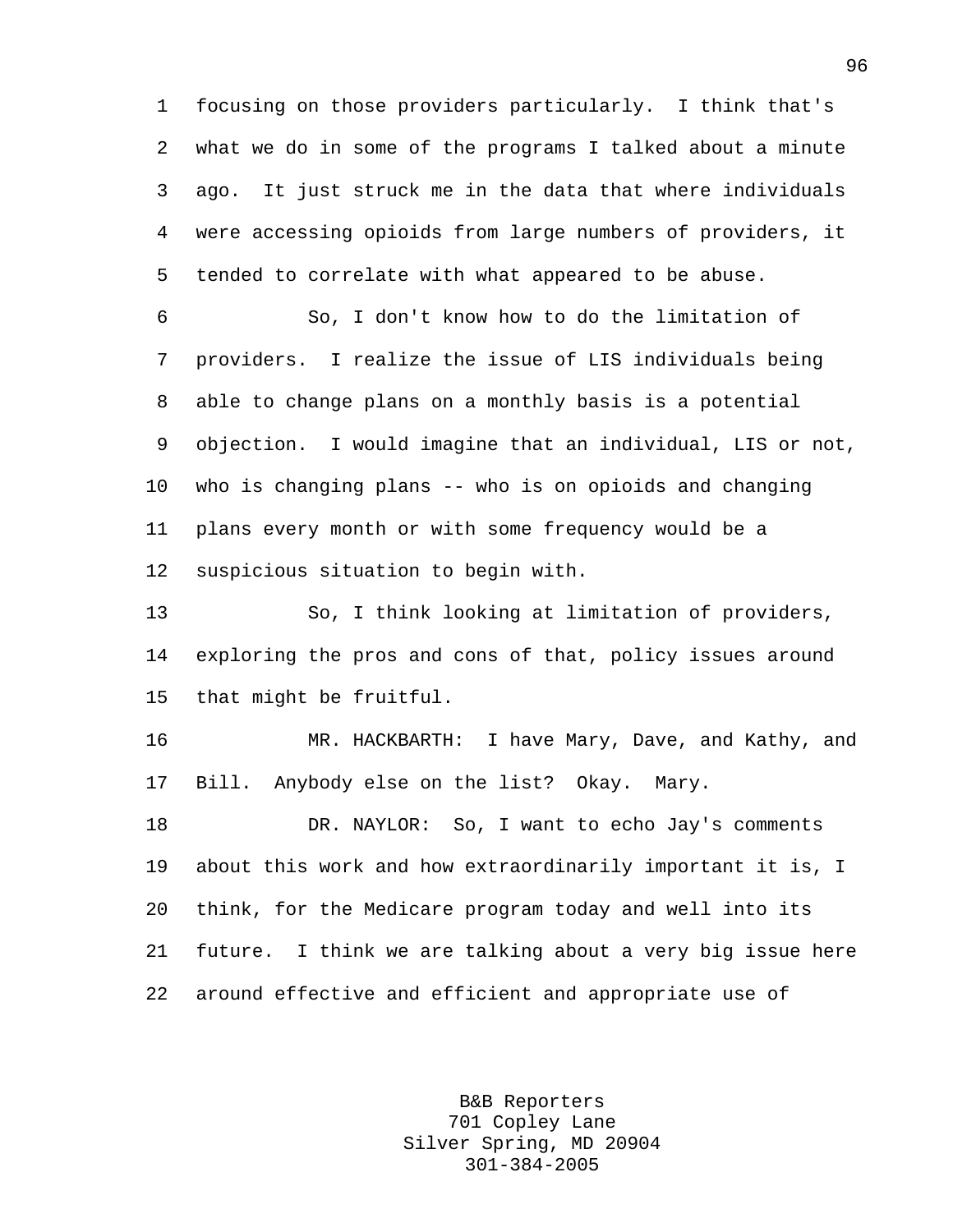1 medications and all the -- you used the word "cascading" -- 2 implications when we're ineffective and inefficient.

3 So, I think this might be a case where we would 4 want to -- we talk a lot about bundling, but we might want 5 to unbundle this work, and it's all stimulated by your 6 terrific chapter. I think we might want to unbundle, as 7 you clearly stated that we are talking about different 8 target populations here, and maybe looking at this from the 9 standpoint of -- and, not only to get back to bundling, but 10 of the older adult versus the younger or disabled.

11 1 I also think that, as Warren [sic], Alice, and 12 others have said, we might want to look back more to the 13 root cause. Multiple chronic conditions contribute to 14 polypharmacy because clinical guidelines dictate that so-15 and-so with diabetes needs to be on X, Y, and Z 16 medications, and so on and so forth, and with cancer, and 17 so on. But, as people live longer, they get more of those 18 clinical guidelines and we now know that they don't all -- 19 we know from science that they don't interact. So, I think 20 that that's a really important, kind of going back, the 21 polypharmacy maybe root cause is multiple chronic 22 conditions.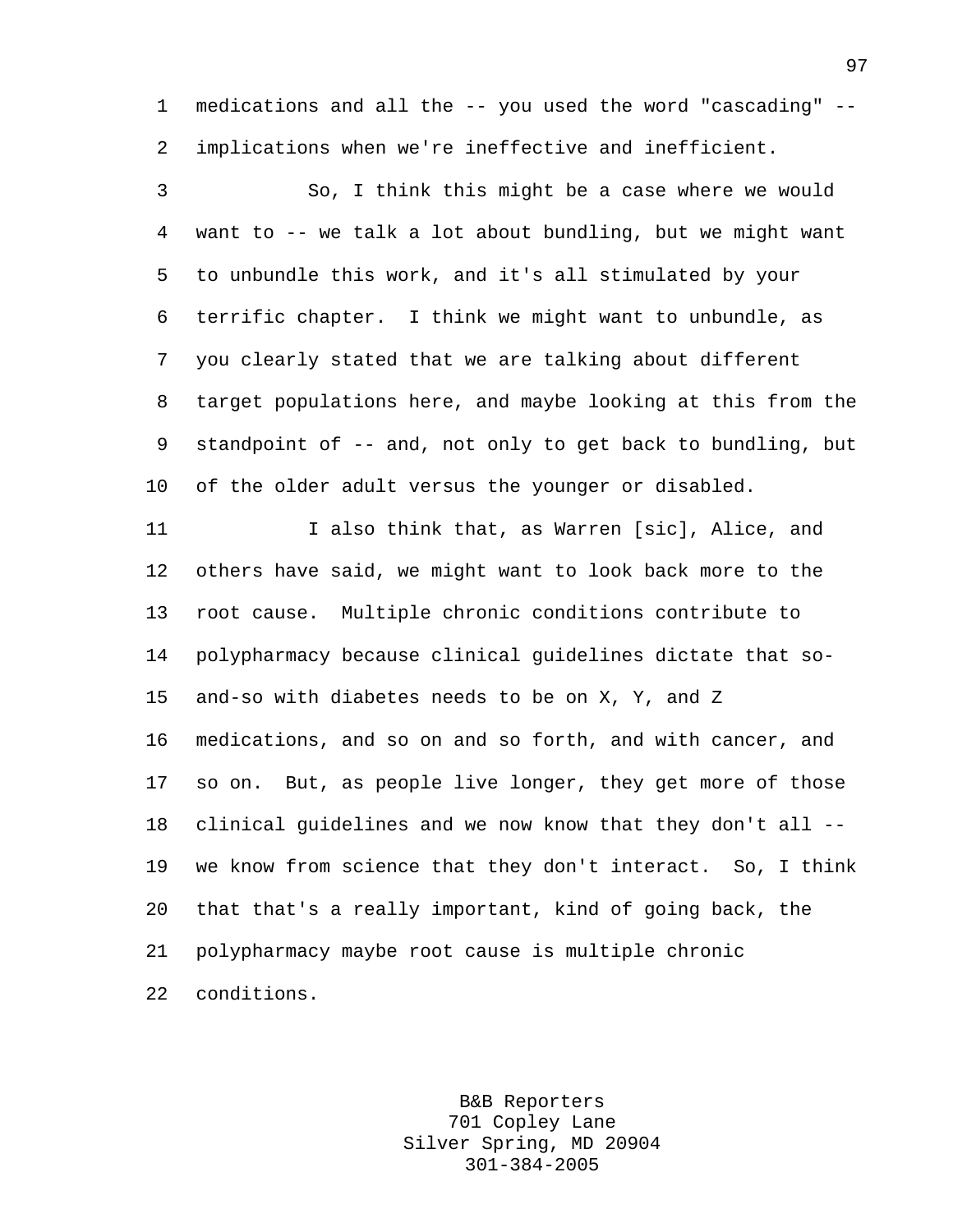1 As Bill has, and others, suggested, opioids, if 2 you look at the root cause, has been a societal problem in 3 mismanagement of pain, and we began to think about solving 4 that by adding more and more medications and now it's a big 5 problem, including for the older adults.

6 I think we then have to think about what are the 7 common facilitators and barriers, and medication management 8 can't be thought of outside of looking at individualized 9 care plans, chronic care management, palliative care,

10 mental health, and teams. We constantly refer to the role 11 of the physician when, in this case, it is a team approach. 12 Pharmacists, nurse practitioners, and others all need to be 13 on the same page with this.

14 I think, then, finally figuring out what are the 15 best practices and from that deriving policy implications.

16 The perspectives on which we have to look at this 17 are the beneficiaries, the physicians and other health 18 professionals, the plans, but, most importantly, society 19 and how it views the almighty pill as the way to solve all 20 of our health problems.

21 DR. HALL: Well, as usual, I agree very much with 22 Mary's sentiments.

> B&B Reporters 701 Copley Lane Silver Spring, MD 20904 301-384-2005

98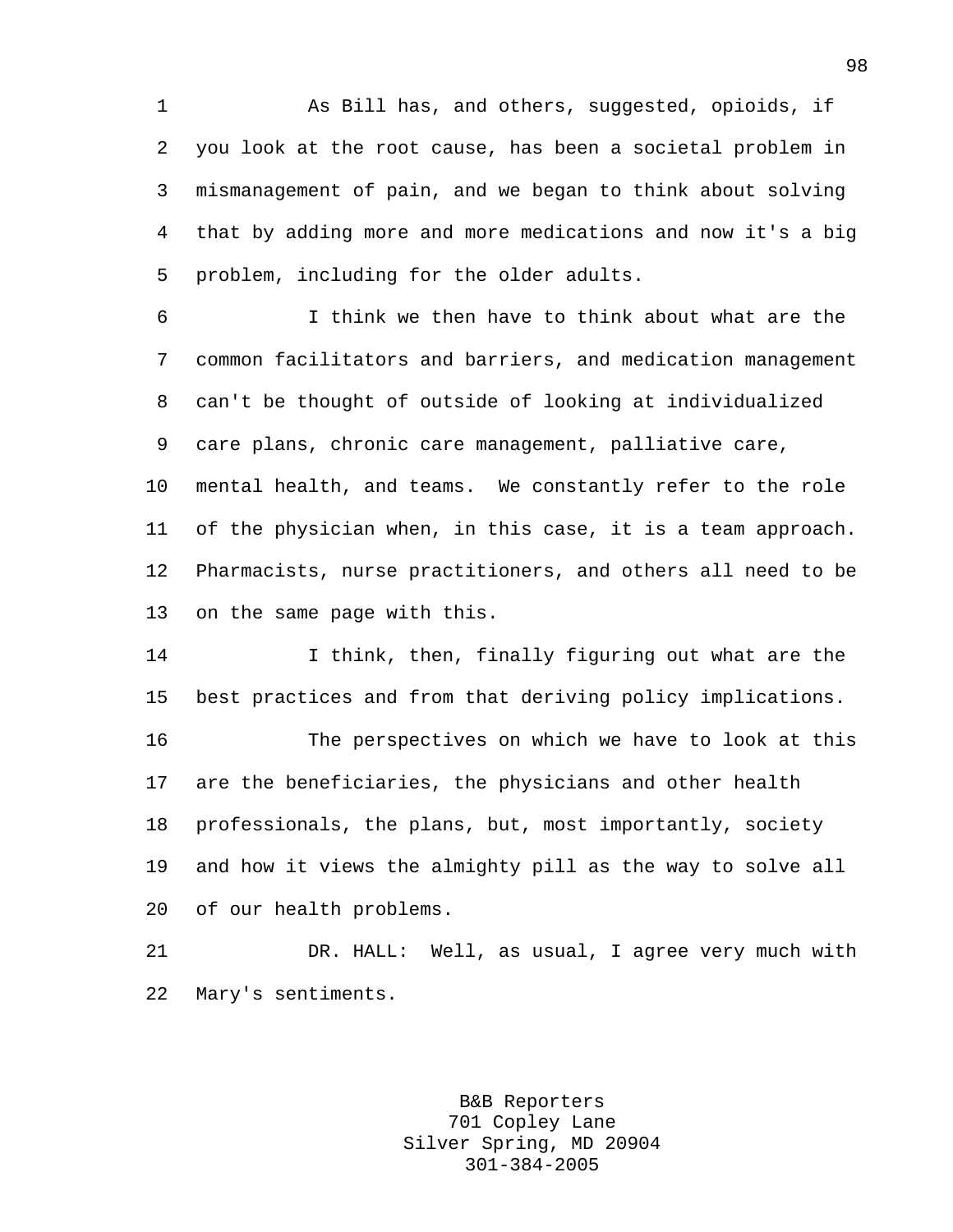1 The way I would parse this out -- first of all, 2 it's a very, very important area and I think we can really 3 do a lot through our mechanism here. So, I would say that 4 the issue of opioids, just for the record -- I don't know 5 that you mentioned this in the chapter, you might have -- 6 but, there was a huge uptake in the opioid use in the 7 Medicare population starting about 1992, coincident to a 8 clinical guideline that the American Geriatric Society put 9 out, suggesting that opioids might be the drug of choice 10 for pain in older people because the alternative, 11 nonsteroidals, had such serious problems with cardiac and 12 renal function. 13 So, basically, this was sort of designed to move 14 to a greater use of opioids. Now, that's been modified 15 since then, but -- so, I think the opioids are kind of a 16 special area. 17 So, it's that area and then there's the use of 18 opioids for people -- seniors who are addicted. That's 19 another -- it's a special problem. 20 But, then, that leaves -- as a geriatrician, when 21 I think of polypharmacy, it's the large mass of Medicare

22 patients, probably 30 or 40 percent, who are on not just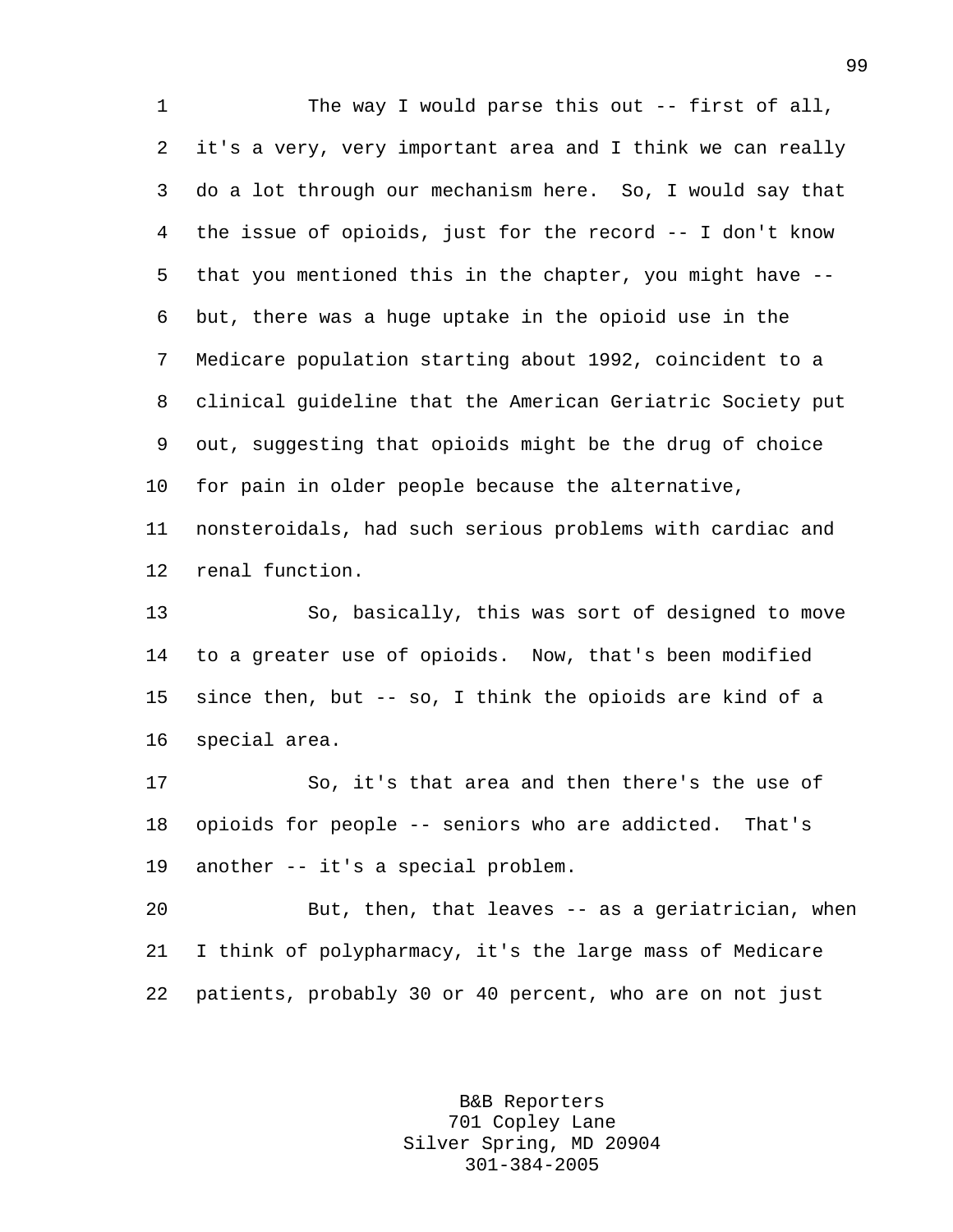1 three or four or five drugs, but are on ten or 12 drugs. 2 This is a commonplace occurrence. This is a disease of 3 medical progress. When Medicare was instituted in 1965, 4 there were about six drugs that may or may not have worked. 5 now, we have a lot of drugs that have improved the quality 6 of life, and particularly in the area of cardiovascular 7 disease, so that we're now left with people on legitimate 8 reasons in the abstract for taking individual pills. But, 9 we know that when we put it together, it can become a 10 disaster.

11 So, I think the approach of MedPAC might be to 12 say, here is a perfect opportunity to call attention and 13 maybe give some serious thought to interventions that will 14 do two things that are important to us. One is improve the 15 quality of life of older people, no question about that.

16 But, secondly, vastly reduce the cost of medical 17 care, because as you cited in your chapter and has been 18 noted elsewhere, as many as ten percent of all acute 19 Medicare admissions are due to an adverse drug event. 20 Imagine a situation where one out of every ten admissions 21 to the hospital are related to a misadventure in a common 22 medical practice, amenable to education, amenable to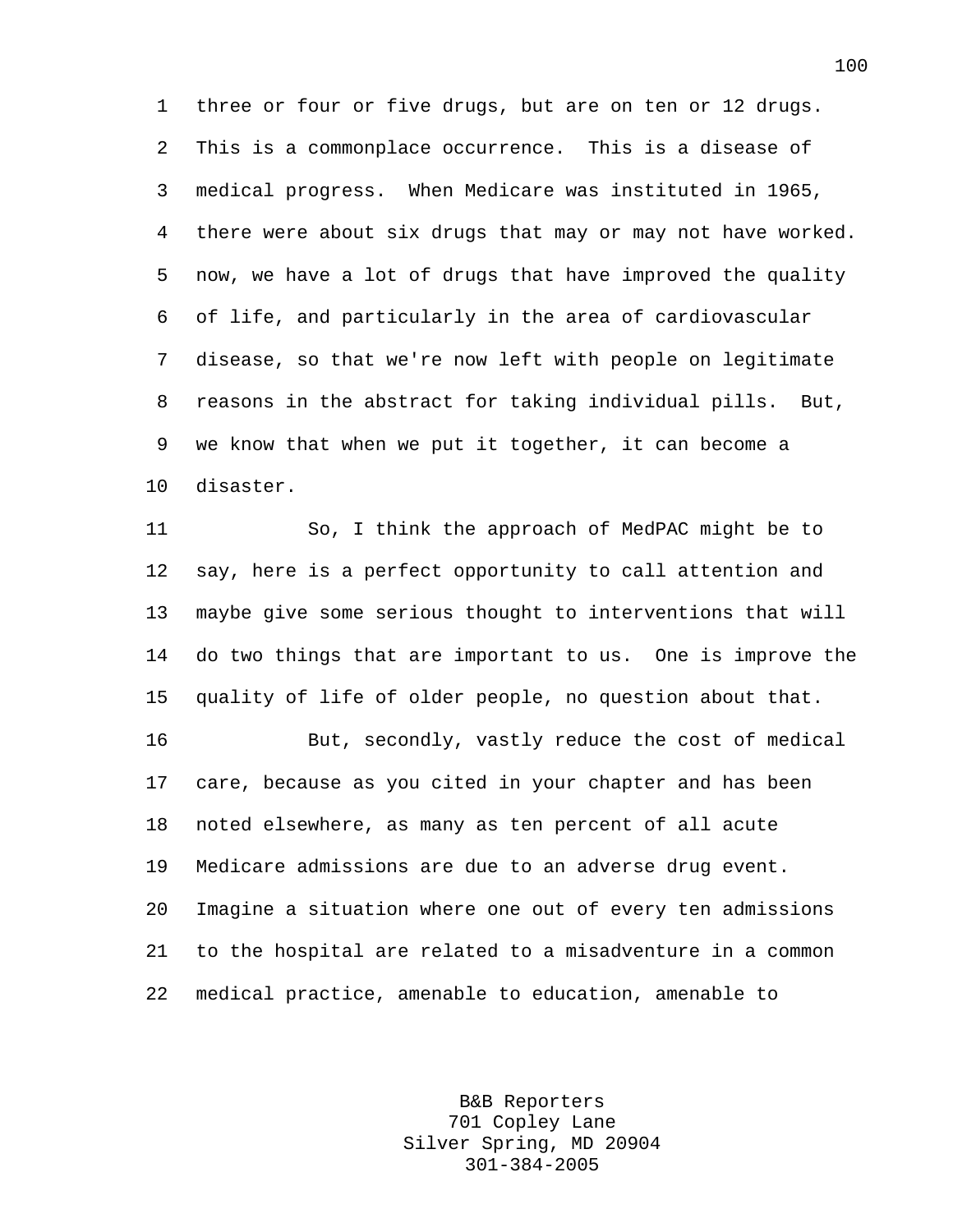1 electronic medical records, prescribing that's electric, 2 which is starting to really catch on around the country.

3 So, we get a big whammy on this, two good 4 benefits, quality of life and reduction, potentially -- 5 it's not the cost of the drug that's the issue here. It's 6 really the sequelae of adverse drug events. That's how I 7 look at this.

8 DR. CHRISTIANSON: Dave, I think you were next, 9 and then Kathy.

10 DR. NERENZ: No, actually, Craig said a long time 11 ago what I was going to say.

12 MS. BUTO: Okay. I just have a few comments. 13 One is, I really like this slide. I would suggest we think 14 about adding two more bullets to it. One would be 15 something about finding a way to increase or actually 16 create a feedback loop between Part D plans and primary 17 care physicians or prescribers. There's got to be a way. 18 There's been a tremendous amount of money spent on 19 electronic records. Isn't this one of the best test cases 20 for activating that electronic communications pathway? So, 21 I would just say, I think that's a challenge, but we really 22 should urge that that be done, and we might have some ideas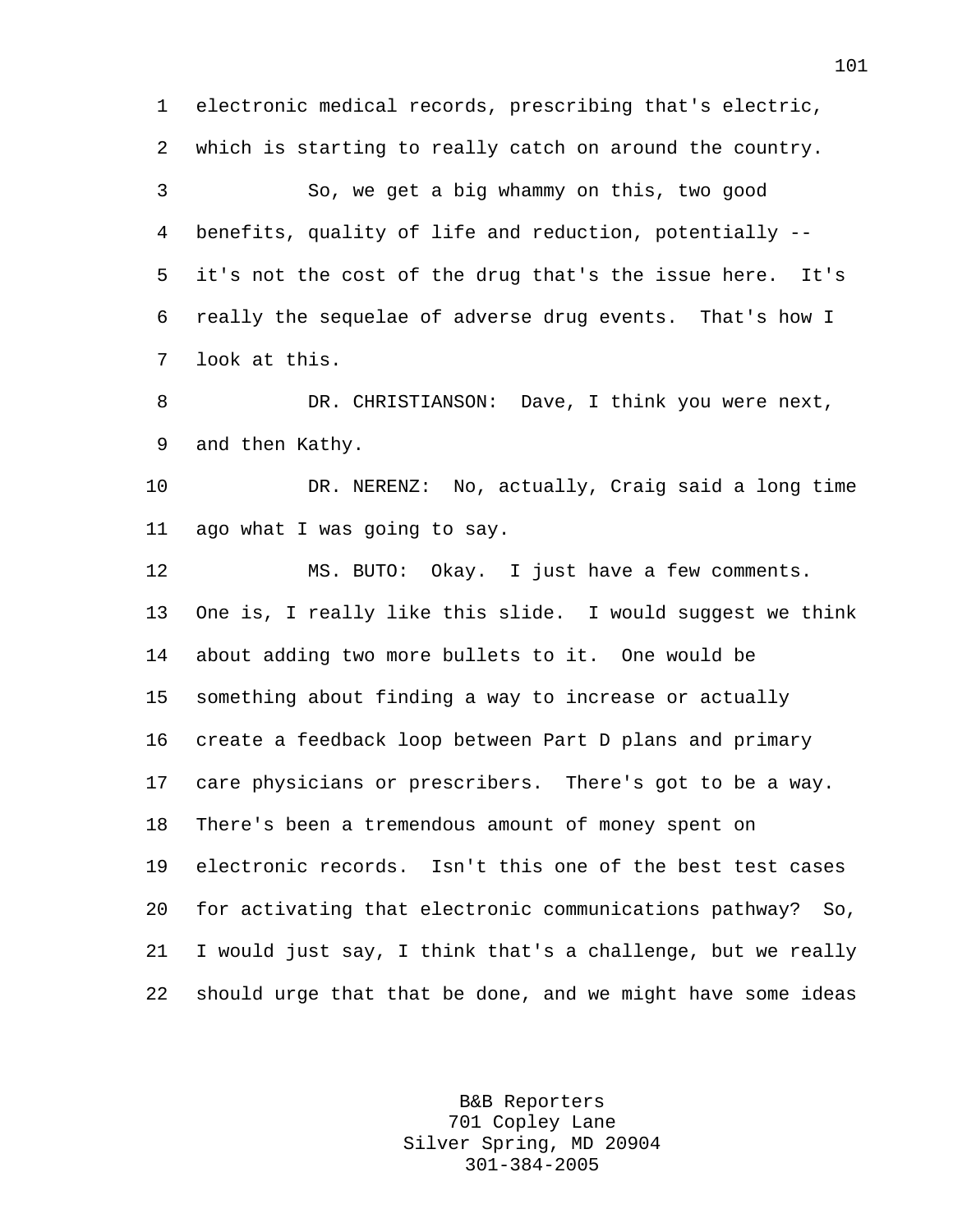1 as to how we could achieve that.

2 A second one, or another bullet I would suggest 3 we look at is beneficiary engagement, so -- especially in 4 the opioid area. That's an area where there is a lot of 5 engagement by law enforcement authorities looking to 6 prosecute physicians who are big prescribers of opioids and 7 abusers and so on, and, I think, Jon, this is where it 8 intersects your issue or your note.

9 There's a whole area of protocol development 10 about the appropriate use of opioids that I think could 11 both -- could be sort of a bridge between appropriate 12 medication management and the issue that you're raising 13 about should we be even talking about fraud and abuse. 14 There's an intersection there. Without good communication 15 about protocols, I think we do lend ourselves to a lot of 16 fraud and abuse in this area of prescribing.

17 And, you know, CMS may have done this. I don't 18 know. But, I don't think it's well understood what the 19 appropriate protocols are. And, again, plans don't seem to 20 have a strong incentive to put these forward and actually 21 to follow them.

22 So, back to your, which I really like, your

B&B Reporters 701 Copley Lane Silver Spring, MD 20904 301-384-2005

102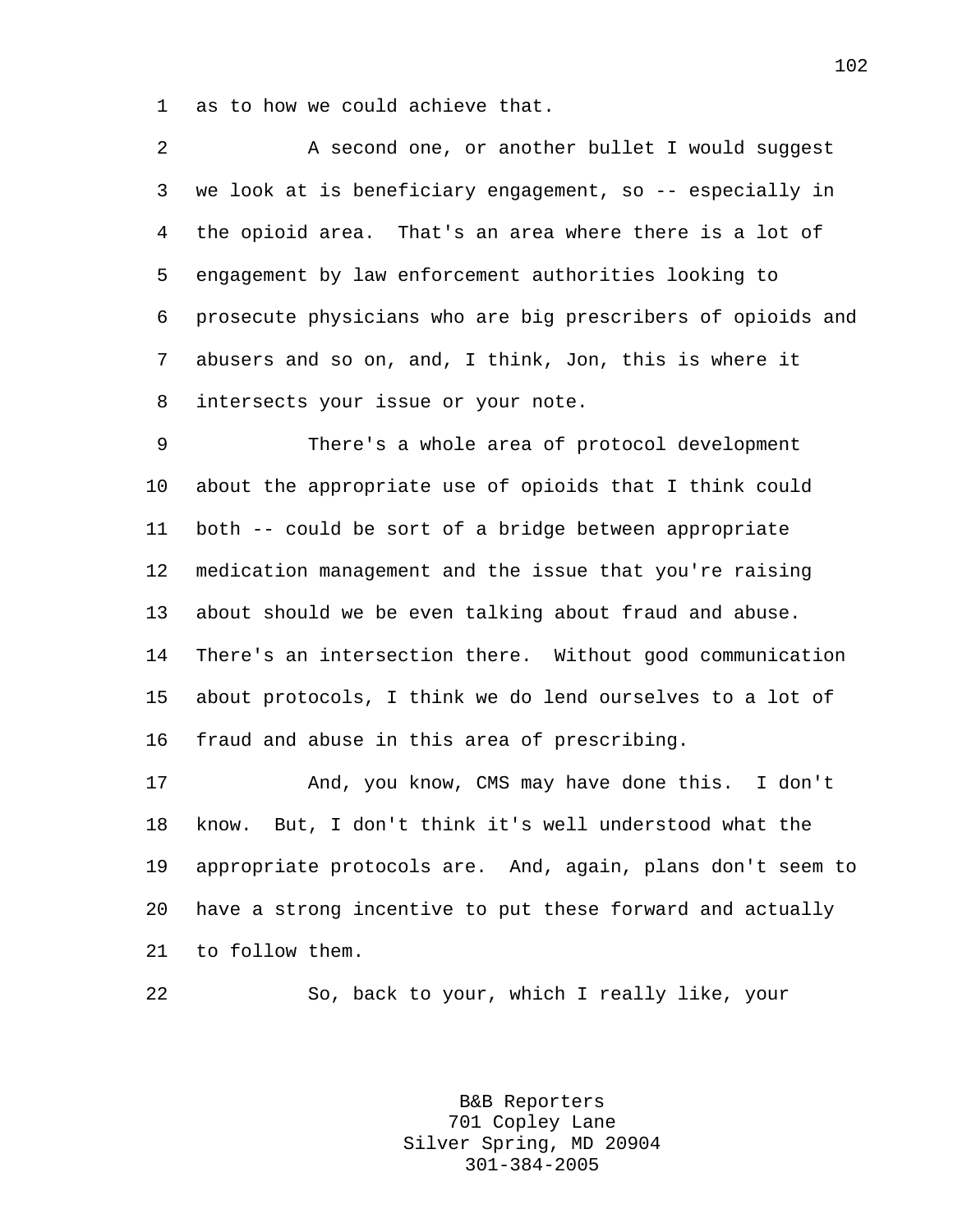1 bullet point on quality and performance measures tied to 2 payment, those are -- that authority obviously exists, but 3 hasn't been really used. Or, maybe it's being used, but 4 not for the kinds of things that we think are -- it could 5 be sort of ratcheted up to do.

6 I think this is an area, whether it's, you know, 7 Part D plans, we know, collect data. Surely, they are 8 tracking for their individual subscribers how many 9 physicians are prescribing. They must know who the 10 physicians are. They must have a way of tracking that. It 11 just seems to me we're not holding them accountable for 12 this whole polypharmacy area, and if we want to focus on 13 opioids, on that area, and that there's more ability to tie 14 that to performance measures and payment that might make 15 this a more kind of robust requirement.

16 So, I really like that one, and I would look at 17 what we could do with beneficiaries and also with feedback 18 loop to doctors.

19 MR. HACKBARTH: Okay. Jack, last word.

20 DR. HOADLEY: A quick follow-up to a couple of 21 questions. People have mentioned electronic records and 22 electronic prescribing. It might be useful in some future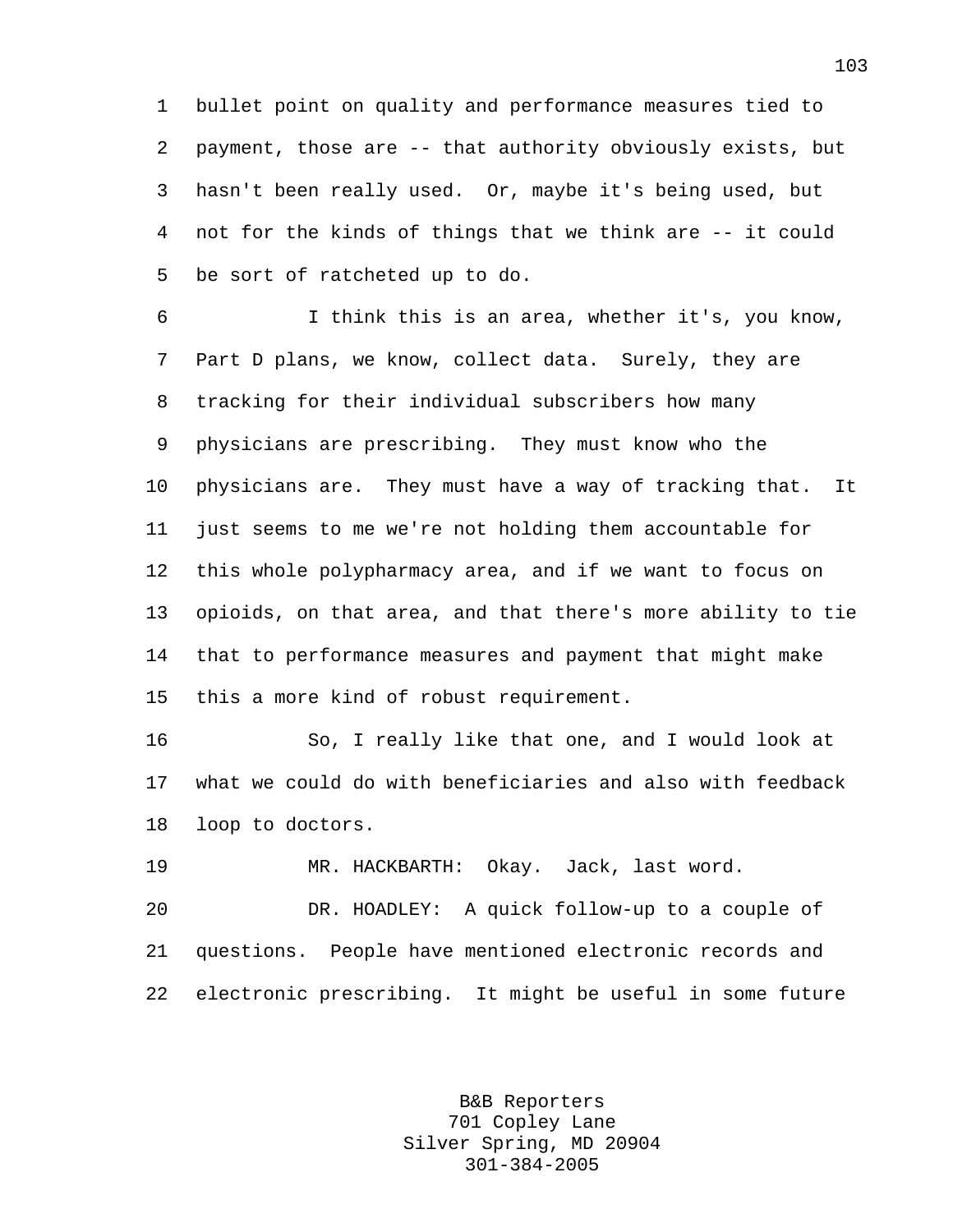1 presentation on this or some of the other related issues to 2 sort of get an update on where things stand on e-3 prescribing. There's been a lot of talk about all the 4 things it can do for formulary adherence, for other kinds 5 of things, and yet I keep hearing rumbles that it doesn't 6 quite do the things that we've kind of hoped it will and it 7 might be something where we could just sort of see, what's 8 the state of play? Is there anything we can do to help if 9 it's not where we want it to be? 10 MR. HACKBARTH: Okay. Thank you, Shinobu and 11 Joan. Well done, as usual. 12 We'll now have our public comment period. 13 **I**Pause. 14 MR. HACKBARTH: And, before you begin, let me 15 just see -- just two people wanting to make comments? 16 Okay. 17 Let me just quickly repeat the ground rules. So, 18 begin by identifying yourself and your organization. When 19 the light comes back on, that signifies the end of your two 20 minutes. 21 MS. RILEY: How long is the time? I'm sorry. 22 MR. HACKBARTH: Two minutes.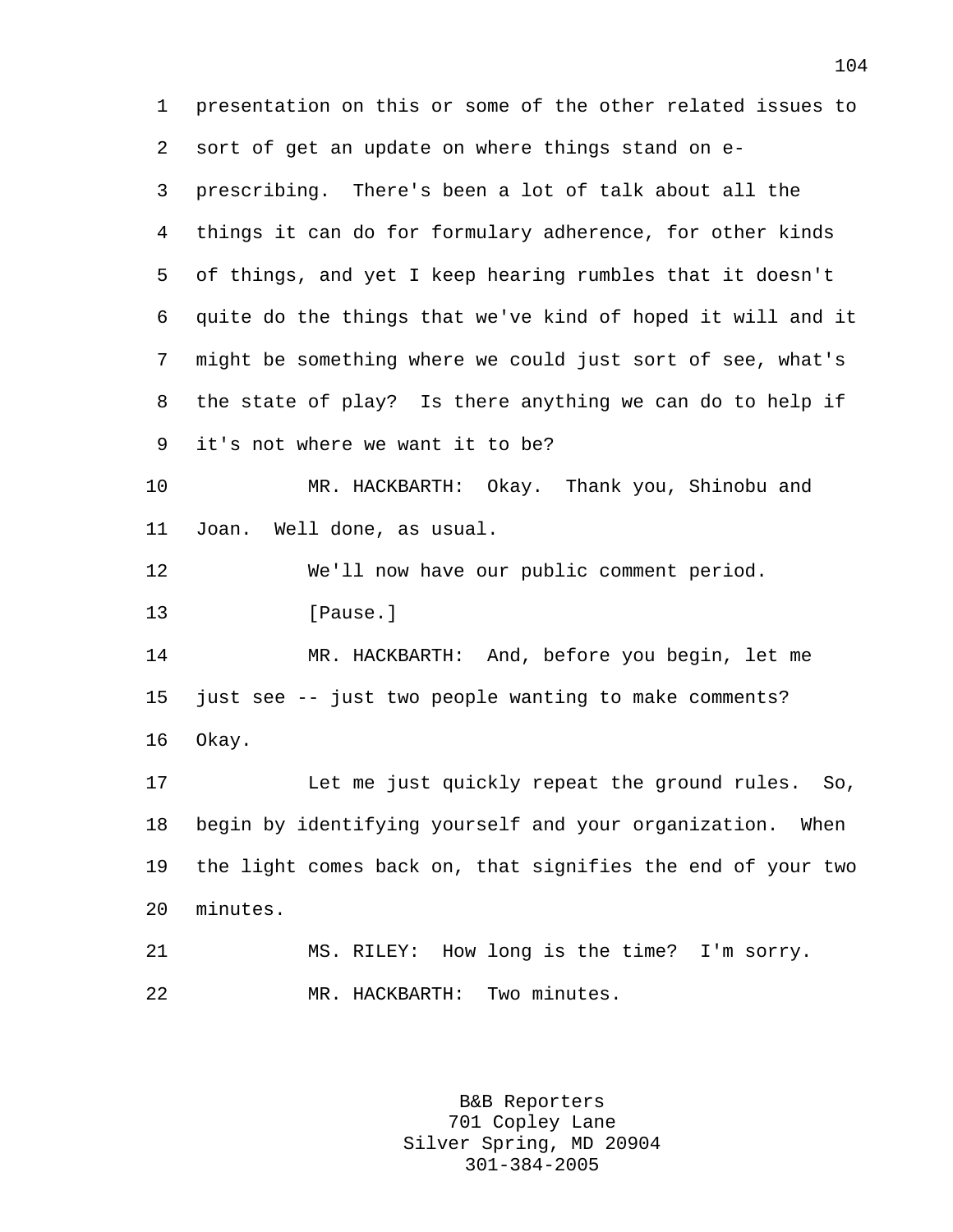1 MS. RILEY: Two minutes, okay. Great. Thank you 2 very much. Good afternoon. My name is Cindy Riley. I am 3 a pharmacist and Director of the Prescription Drug Abuse 4 Project at the Pew Charitable Trusts. Pew is a nonpartisan 5 research and policy organization with a number of drug and 6 medical device initiatives. Thank you for addressing the 7 topic of polypharmacy today.

8 Doctor shopping, or visiting multiple prescribers 9 and pharmacies, is one mechanism to obtain excess 10 quantities of opioids and other controlled substances. 11 This practice, which often results in polypharmacy, may be 12 addressed through the use of patient review and restriction 13 programs, or PRRs. These programs identify, as we've heard 14 here today, patients suspected of abusing prescription 15 opioids and designate a single pharmacy or prescriber. The 16 result is improved care coordination that ensures patient 17 access to needed medications while lowering the risk of 18 overdose.

19 In January, Pew submitted a letter to MedPAC that 20 recommended that Congress provide Medicare Part D plan 21 sponsors the authority to implement PRR programs. I won't 22 go into the details of that letter here, but I will tell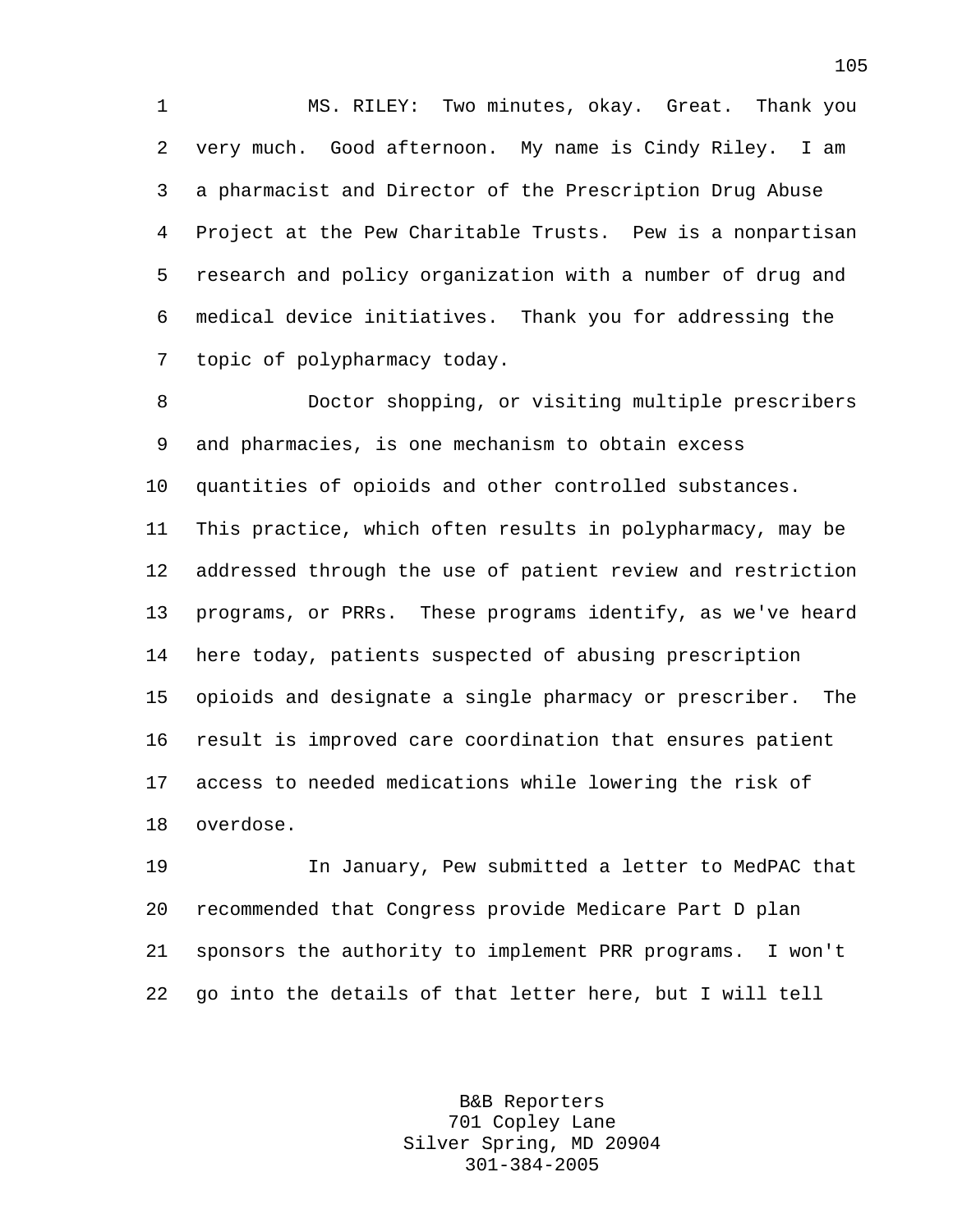1 you that you will hear we've described in that letter some 2 statistics that were outlined in reports by CMS and GAO 3 that are similar to the statistics that were presented by 4 Ms. Suzuki here today, as well as at your earlier meeting 5 in October of 2014.

6 As you've heard, there are other tools that can 7 address inappropriate opioid use in Medicare Part D. CMS 8 recently proposed an expansion of its current

9 Overutilization Management System, or OMS. While OMS has 10 demonstrated some effectiveness in addressing overuse of 11 opioids, a recent analysis that was contained in their 2016 12 Advance Notice and Call Letter demonstrated that there was 13 a high frequency at which beneficiaries repeated exceeding 14 the established threshold, even after following an 15 intervention. This indicates that currently available 16 mechanisms have limited effectiveness. While the proposed 17 changes to the OMS may enhance identification of patients 18 at risk, this change would continue to rely predominately 19 on retrospective interventions.

20 A PRR can prospectively improve opioid use while 21 applying safeguards that ensure beneficiary access to 22 needed pain therapies. An evaluation performed by the CDC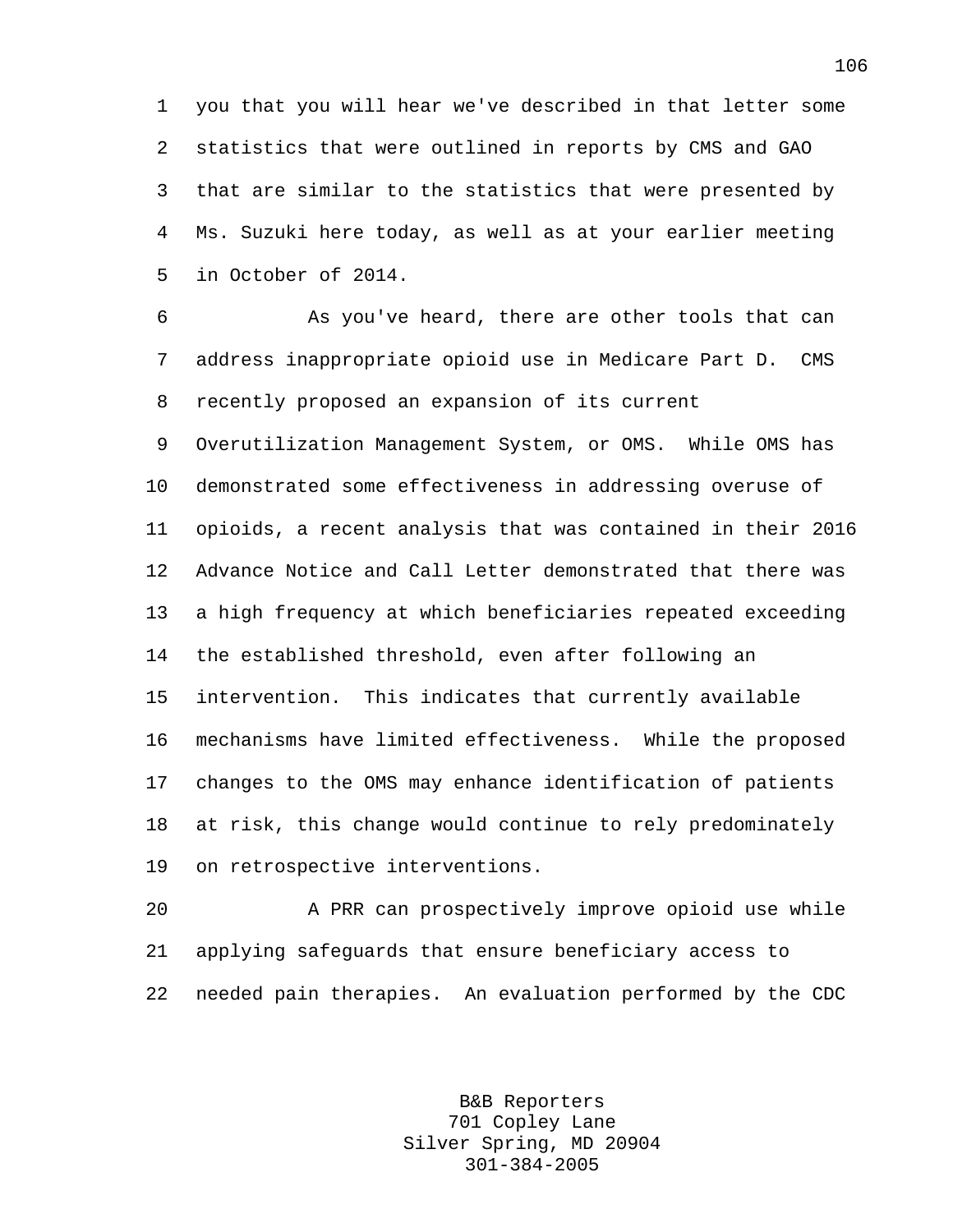1 expert panel found that PRRs used in State Medicaid 2 programs have generated savings and reduced narcotic 3 prescriptions, abuse, and visits to multiple doctors and 4 emergency rooms. About 45 States currently have PRRs in 5 place, and they are also widely used in private plans. 6 Current law does not allow the use of PRRs in 7 Medicare Part D plans, despite the fact that officials from 8 CMS have indicated a willingness to explore their use. 9 There is significant bipartisan momentum building for 10 change with legislation that has been considered by Ways 11 and Means as well as the Energy and Commerce Commission in 12 the House. 13 Is that my light? 14 MR. HACKBARTH: Yes, it's your light. 15 [Laughter.] 16 MS. RILEY: Okay. Again, I'd like to thank you 17 for your time here this afternoon. Pew has additional 18 comments in our letters that we'd be willing to share. 19 Thank you very much. 20 MR. HACKBARTH: Thank you. 21 MS. COHEN: Good afternoon. My name is Allison 22 Cohen and I'm with the Association of American Medical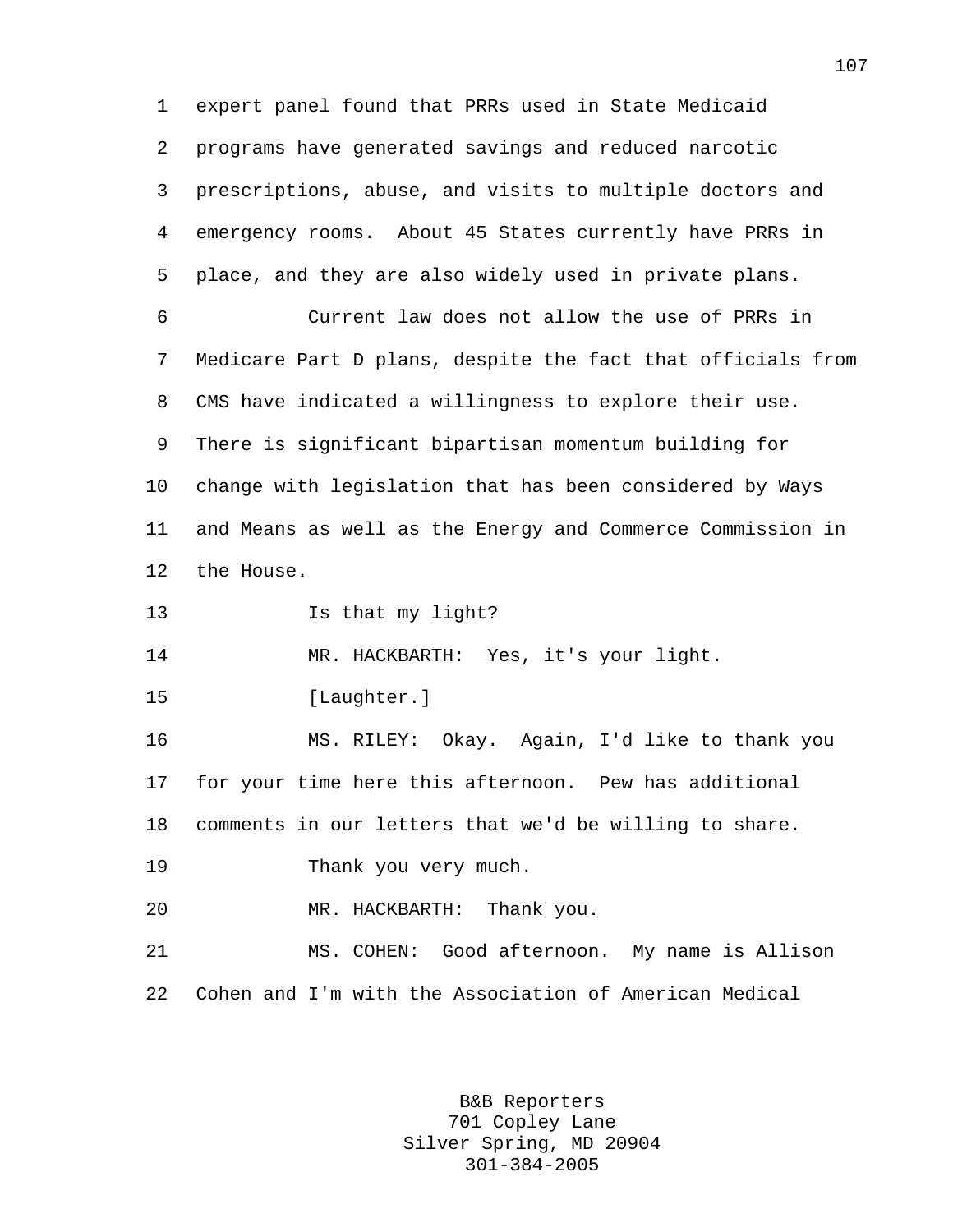1 Colleges. The AMC appreciates this opportunity to share 2 our views on the recommendations related to short-stay 3 payment issues.

4 The AMC commends MedPAC for acknowledging the 5 challenges associated with the 2-midnight rule and for 6 recommending withdrawal of this flawed policy.

7 At the same time, the AMC supports leaving in 8 place the part of the 2-midnight rule pertaining to stays 9 longer than two midnights, because this part of the rule 10 alone effectively reduces longer observation stays that 11 this policy was adopted to correct.

12 We also strongly support MedPAC's recommendation 13 to hold recovery audit contractors accountable by modifying 14 RAC contingency fees, to subject RACs to a penalty if their 15 overturn rate exceeds a certain threshold. For important 16 policy reasons, the AMC has serious concerns about the 17 recommendation directing RACs to focus on hospitals with 18 the highest rate of short-stay cases because it may 19 improperly target large hospitals and major teaching 20 hospitals and disincentivize innovating to efficiently 21 treat complex patients.

22 The Association's data analysis demonstrates that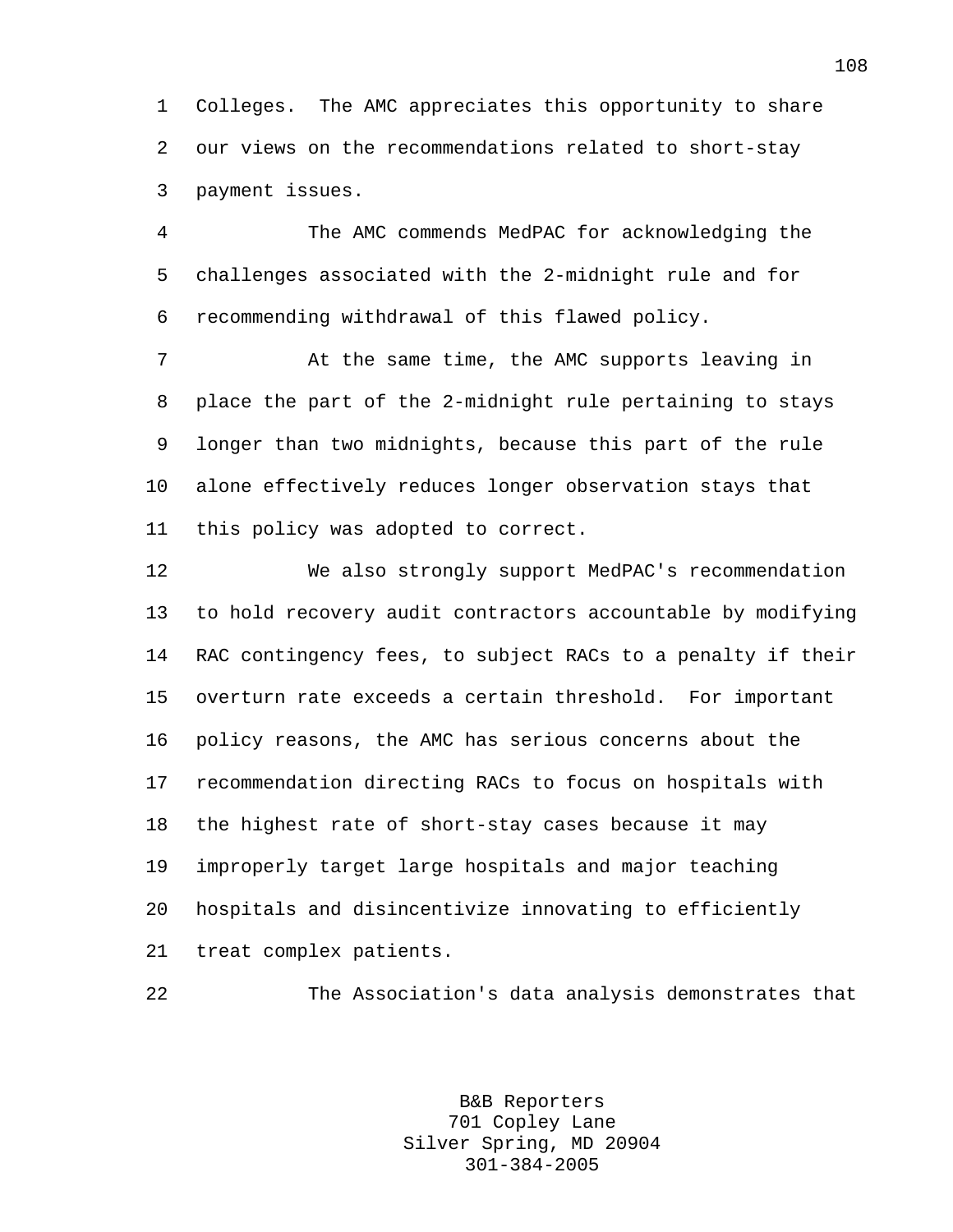1 hospitals do not vary substantially in their share of 2 short-stay cases as a percentage of all cases. Instead, 3 hospitals' average number of short-stay cases increases for 4 larger hospitals and hospitals with more Medicare inpatient 5 volume. The AMC is concerned that targeting hospitals with 6 higher average number of short stays would merely target 7 larger hospitals that treat more Medicare patients.

8 If MedPAC chooses to adopt this recommendation, 9 the AMC strongly encourages the Commission to require a 10 risk adjustment to ensure that hospitals that take care of 11 the most Medicare patients and have innovated to treat the 12 most complex patients efficiently are not improperly 13 targeted.

14 For the same reasons, the AMC is also opposed to 15 evaluating replacing the RAC program with a formulaic 16 hospital penalty imposed on hospitals with a higher volume 17 of short stays than other hospitals.

18 Thank you for the opportunity to present our 19 views.

20 MR. HACKBARTH: We are adjourned until one. 21 [Whereupon, at 11:47 a.m., the meeting was 22 recessed, to reconvene at 1:00 p.m. this same day.]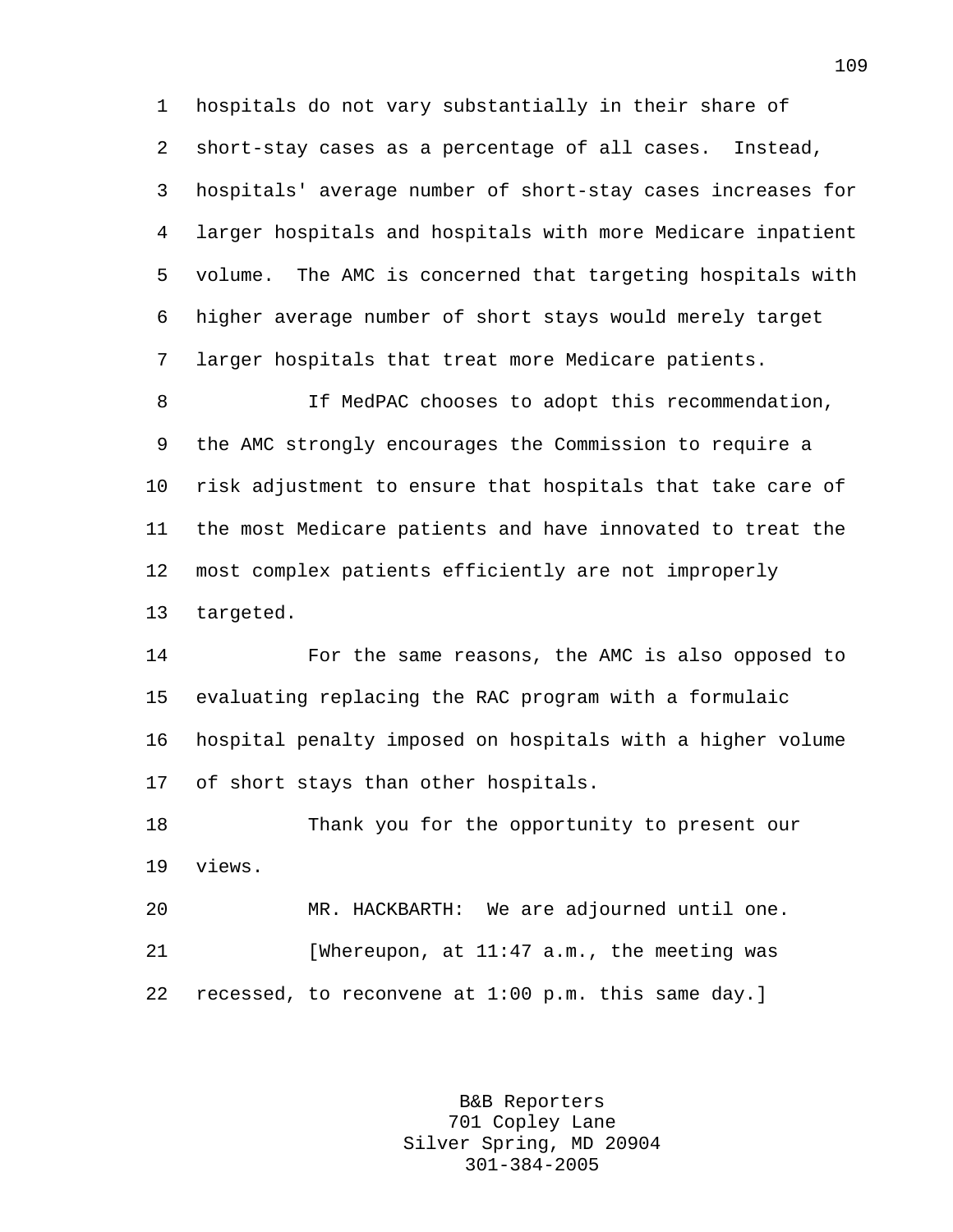| $\mathbf 1$ | AFTERNOON SESSION                                           |
|-------------|-------------------------------------------------------------|
| 2           | [1:00 p.m.]                                                 |
| 3           | MR. HACKBARTH: Okay. It's not everybody who                 |
| 4           | gets to do sharing Part D risk after lunch. Do you know     |
| 5           | how -- this is like an actuary's dream, right?              |
| 6           | [Laughter.]                                                 |
| 7           | MS. UCCELLO: Every day.                                     |
| 8           | MR. KUHN: It's the highlight of our day.                    |
| 9           | MR. HACKBARTH: Okay. We are off. Rachel and                 |
| 10          | Shinobu.                                                    |
| 11          | DR. SCHMIDT: So, Cori, this is for you?                     |
| 12          | [Laughter.]                                                 |
| 13          | DR. SCHMIDT: Good afternoon. Today we'll pick               |
| 14          | up where we left off last month in your conversations about |
| 15          | how Medicare shares risk with plans in the Part D program.  |
| 16          | We plan to include this material in our June report to the  |
| 17          | Congress.                                                   |
| 18          | In this presentation, I'll review some of what we           |
| 19          | talked about last month in terms of patterns we've observed |
| 20          | in Medicare's payments to plans and what we think may be a  |
| 21          | financially advantageous way for plans to bid. Next we'll   |
| 22          | look in more detail at what might happen if Medicare were   |

B&B Reporters 701 Copley Lane Silver Spring, MD 20904 301-384-2005

110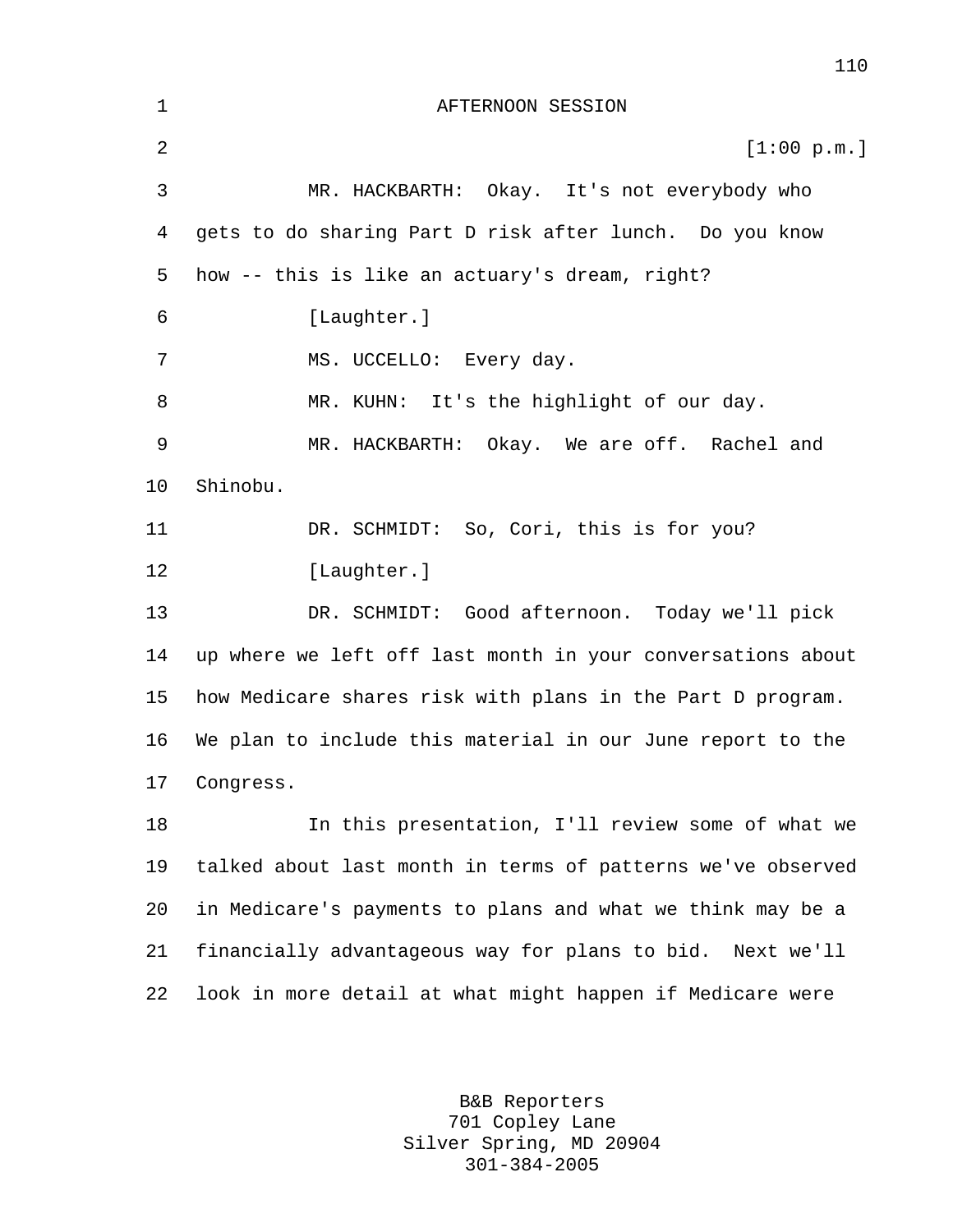1 to lower the amount of individual reinsurance that it 2 provides to Part D plans. An alternative to Medicare's 3 reinsurance might be for plan sponsors to purchase private 4 reinsurance, so we'll discuss that option. We'll also 5 discuss options for changing Part D's risk corridors and go 6 over Medicare's new requirements for medical loss ratios to 7 see if they serve a similar purpose as the risk corridors. 8 I'll end with our plans for going forward.

9 This slide is a reminder of the ways in which 10 Medicare shares risk with private plans. The direct 11 subsidy is the name of the payment that Medicare makes to 12 all plans each month to lower the cost of premiums for all 13 Part D enrollees. Since it's a capitated amount, the plan 14 sponsor bears insurance risk. If their plans' enrollees 15 spend more than the direct subsidy they get from Medicare 16 and enrollee premiums combined, the plan has to cover the 17 cost. Second, Medicare risk-adjusts the direct subsidy to 18 offset the incentives for plan sponsors to avoid higher-19 cost beneficiaries.

20 Medicare pays individual reinsurance for each 21 plan enrollee with drug spending above Part D's 22 catastrophic threshold. And if, across all a plan's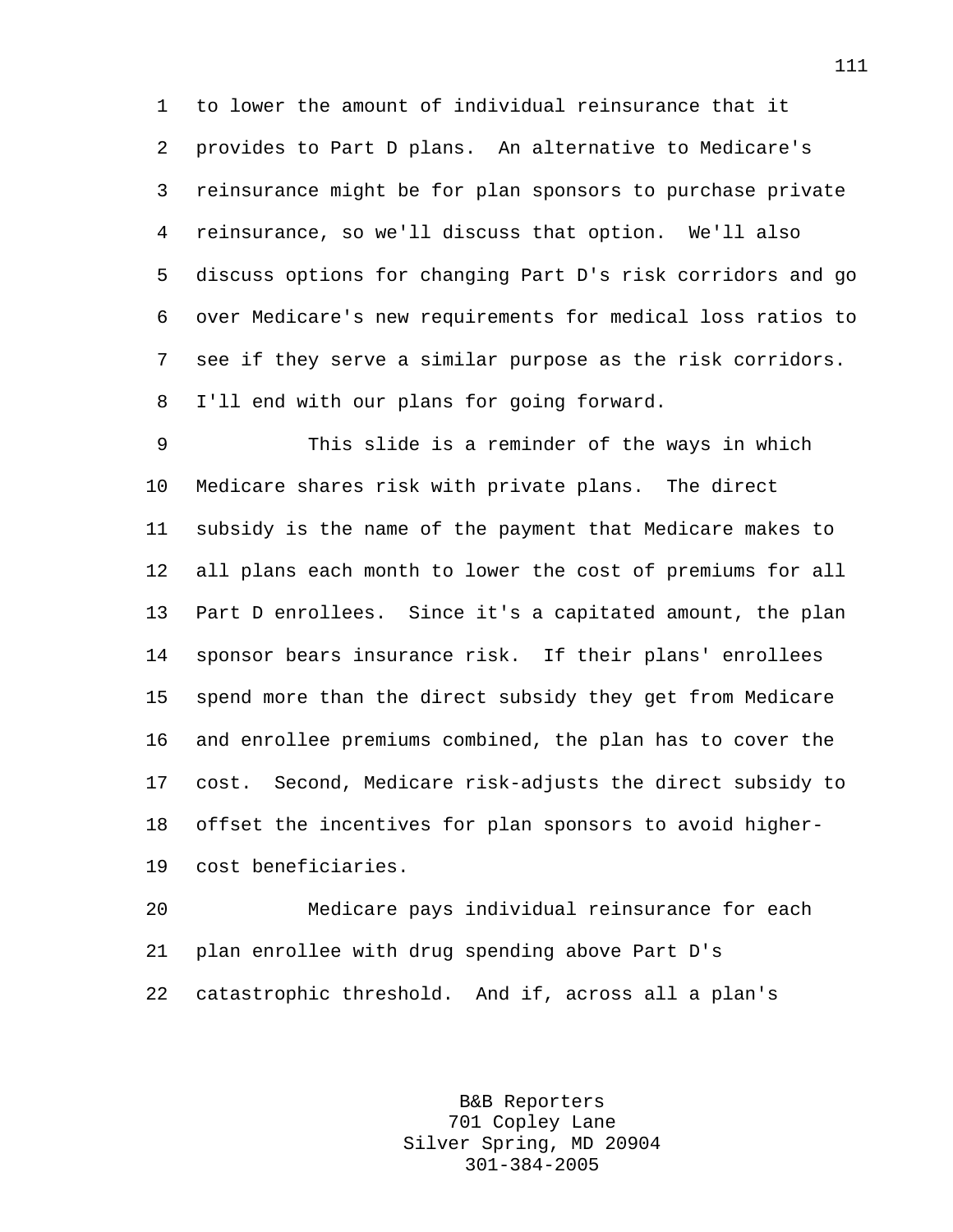1 enrollees, the plan's aggregate benefit costs are a lot 2 higher or lower than what it bid, Medicare shares in the 3 plan's losses or profits through risk corridors.

4 Remember last time we talked about CMS' process 5 for reconciling Medicare's prospective payments to plans 6 with their actual benefit spending. We talked about how 7 we've noticed a pattern in the payments that come out of 8 the reconciliation process. In recent years, for a growing 9 majority of sponsors, Medicare ends up paying out more 10 individual reinsurance money to the plans when they 11 reconcile the payments. The positive amounts (in yellow 12 bars) mean Medicare paid the plans. In other words, the 13 plan sponsors have been underestimating how much of their 14 covered benefits would fall in the catastrophic part of the 15 benefit.

16 The reconciliation data also show us that in each 17 year since Part D began, plan sponsors have, in the 18 aggregate, paid Medicare back through risk corridors. 19 Negative amounts (in the green bars) mean the plans paid 20 Medicare because sponsors overestimated all the other 21 covered benefits in their bids except for catastrophic 22 spending. So plan sponsors have had to pay back Medicare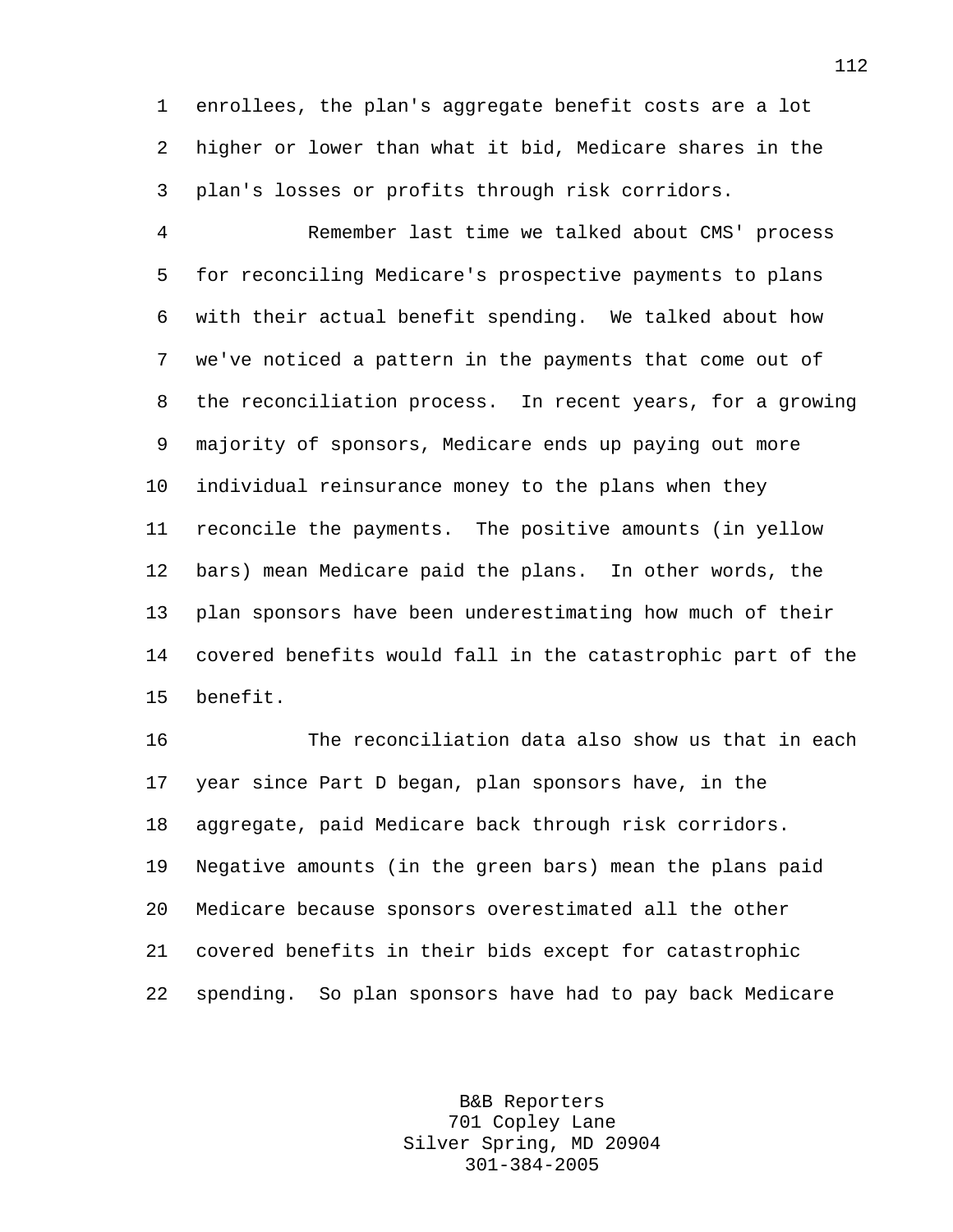1 in the risk corridors because they were overpaid in their 2 prospective payments. They made additional profits through 3 the risk corridors above and beyond the margins that they 4 had already included in their bids.

5 So just to summarize the pattern, at 6 reconciliation, Medicare paid most plans more for 7 reinsurance because they bid too low on catastrophic 8 spending, and then the plans paid Medicare through the risk 9 corridors because plan sponsors bid too high on the rest of 10 benefit spending other than catastrophic coverage.

11 Last time, we told you that we had interviewed 12 plan actuaries to get their take on why this pattern might 13 be happening. They told us that there is a lot of 14 uncertainty about key assumptions when they have to submit 15 bids to CMS and the way in which some plan sponsors project 16 future spending growth could lead to underestimates of 17 catastrophic spending. However, we've seen a persistent 18 pattern rather than randomness in payments that we might 19 expect to see in the face of general uncertainty. The 20 persistence of the pattern led us to ask whether there 21 might also be financial advantages to bidding in certain 22 ways.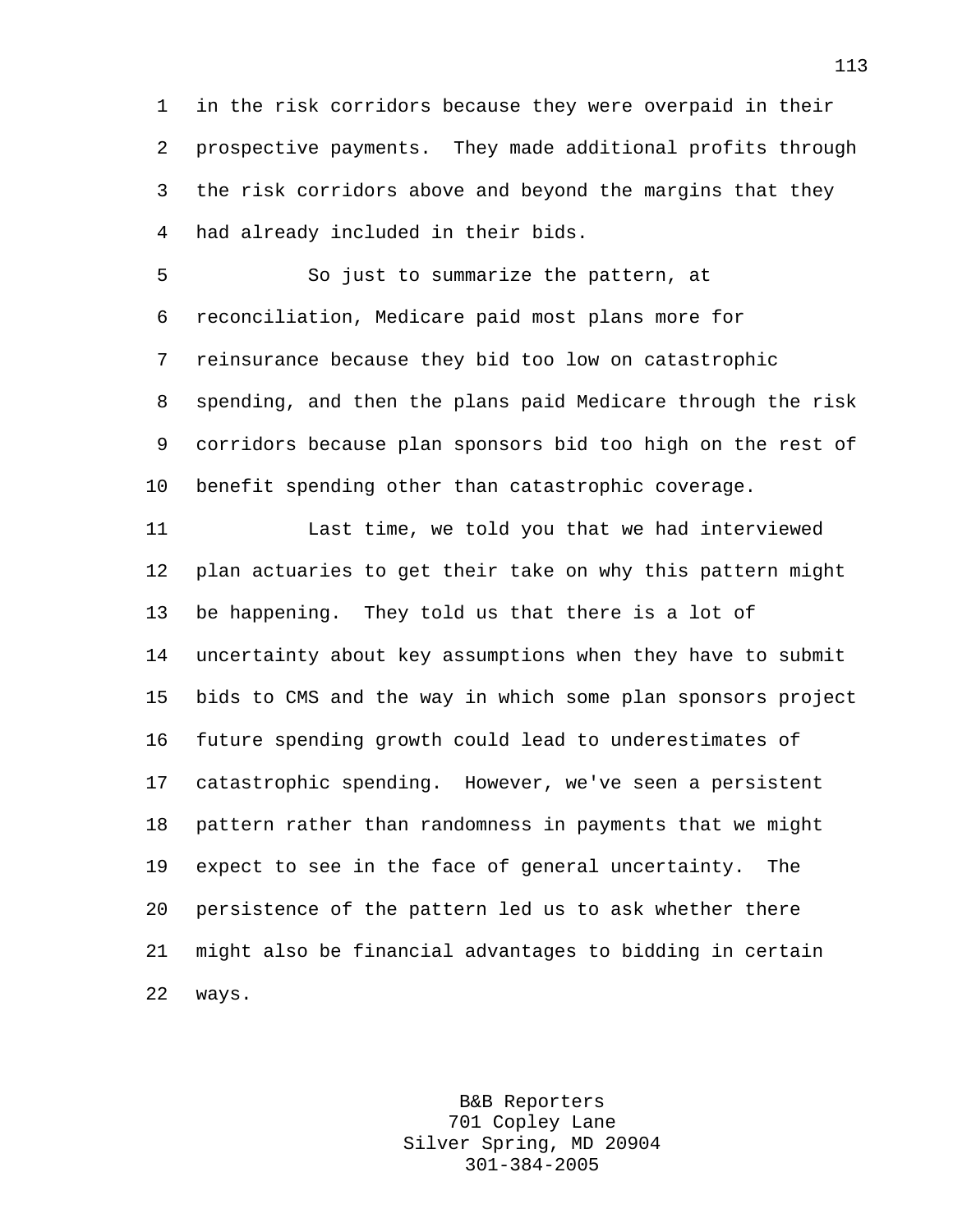1 In March, Shinobu walked you through a numeric 2 example of how underestimating the catastrophic spending in 3 bids could potentially help a plan's financial position. 4 Bidding this way could help the plan keep a competitive 5 premium and yet the plan would still be guaranteed to 6 recoup any higher actual amounts of catastrophic spending 7 from Medicare through reinsurance reconciliation payments. 8 In addition, with the risk corridors, if a plan's benefit 9 costs are 5 percent lower than its bid, the risk corridors 10 let the plan keep all of that difference as additional 11 profit above and beyond the margin that was included in its 12 bid. If the plan's actual benefit costs are even lower, it 13 has to return some of that to Medicare, but it gets to keep 14 some. A downside of this bidding approach is that the plan 15 would have somewhat less cash flow because its prospective 16 reinsurance payments would be lower.

17 So as we consider policy options for risk 18 sharing, one approach might be to lower the amount of 19 individual reinsurance that Medicare provides. I won't go 20 over this slide of the standard Part D benefit in detail 21 again, other than to call your attention to the white area 22 at the top. Medicare pays 80 percent of benefit spending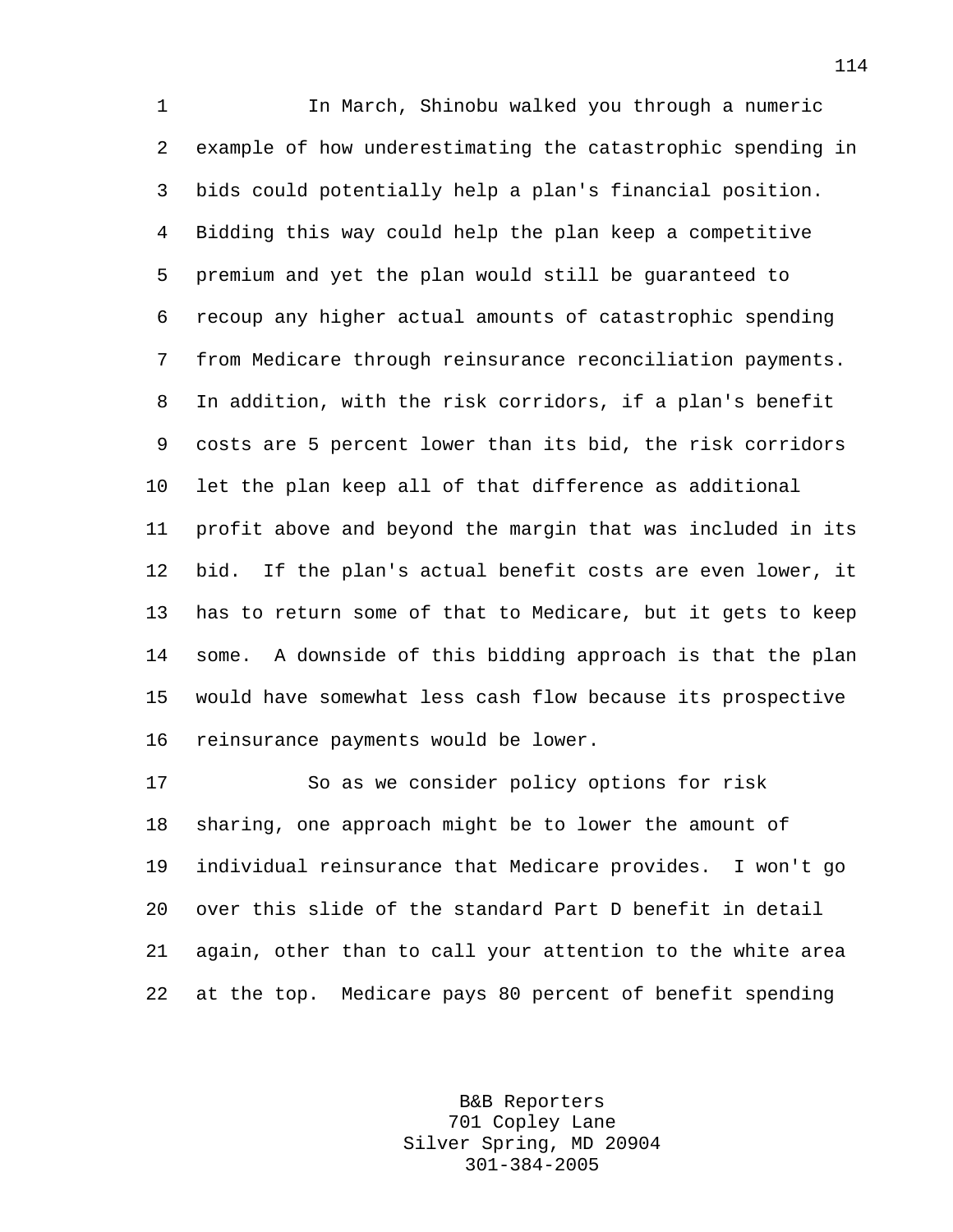1 above the catastrophic threshold, while the plan pays 15 2 percent and the enrollee pays 5 percent. That cap is 3 currently at about \$7,000 in total covered drug spending. 4 Because Medicare pays for 80 percent of covered benefits 5 above that amount, it's taking a lot of the risk for the 6 highest spending enrollees.

7 Here's the same slide, except that to demonstrate 8 one option, I've changed the top. Notice that Medicare's 9 individual reinsurance (again, in white) is now just 20 10 percent of catastrophic spending. It doesn't have to be 20 11 percent. This is just an example. We've used this example 12 because now the plan is responsible for covering 75 percent 13 of benefit spending above the catastrophic threshold just 14 as it covers 75 percent of spending between the deductible 15 and the initial coverage limit. The idea behind this 16 change is to give plan sponsors greater incentive to manage 17 benefit spending even among high-cost enrollees who reach 18 the catastrophic portion of the benefit.

19 You might be concerned that lowering Medicare's 20 reinsurance would lead to much higher enrollee premiums. 21 Let's look at that for a minute. Here I'm using the same 22 hypothetical example that we provided in your mailing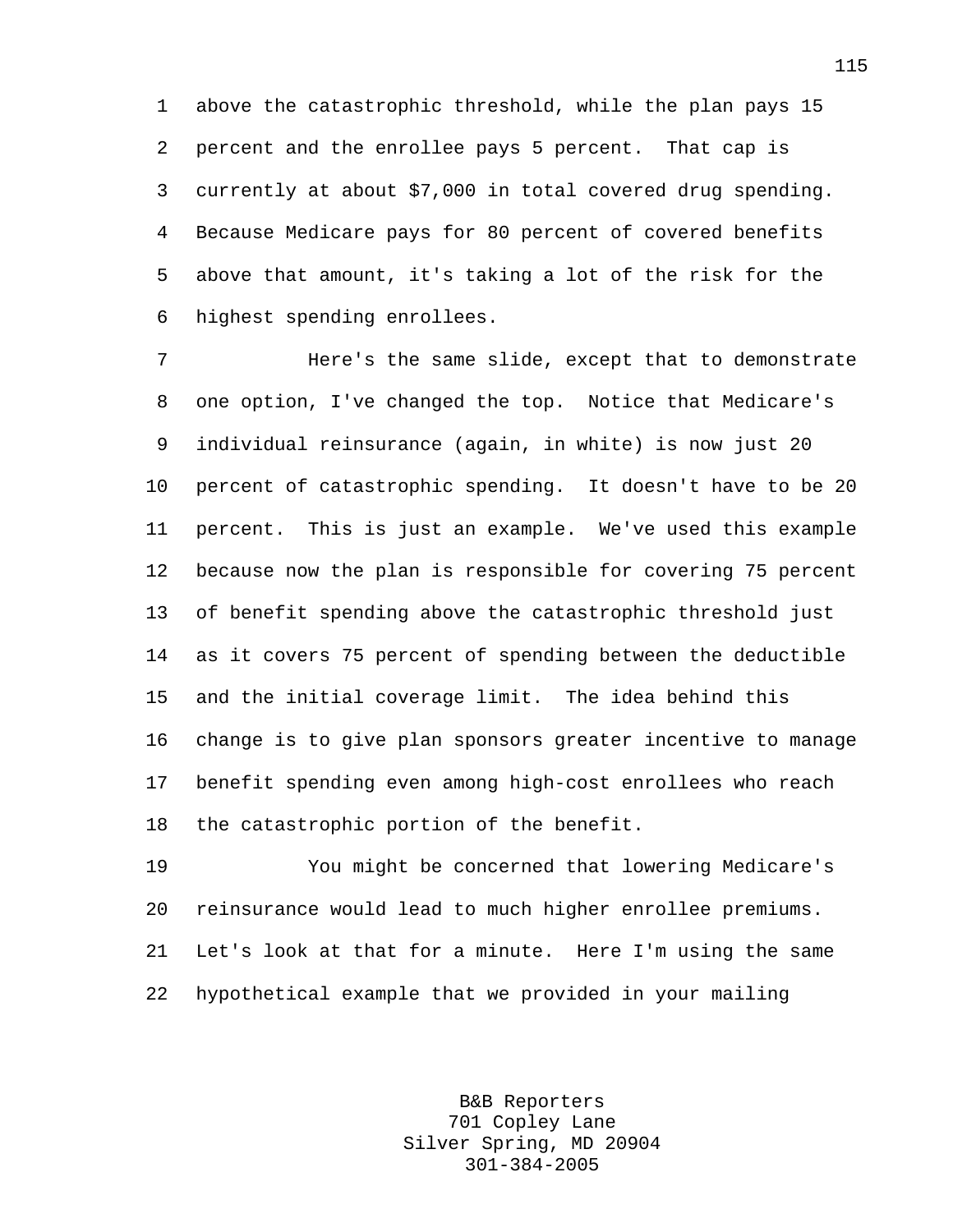1 materials, with a simplified benefit structure that's 2 different from Part D's actual benefit. The middle column 3 shows current policy in which Medicare pays plans for 80 4 percent of benefit spending above the catastrophic limit. 5 In the right column, we've got what might happen if 6 Medicare only paid 20 percent reinsurance. This is a very 7 simple example that assumes there would be no behavioral 8 changes, so it's just cranking through the formula for Part 9 D subsidies. For the same \$50 that a plan expects as 10 catastrophic spending in its bid, Medicare would pay \$40 to 11 the plan under current policy, but only \$10 with the lower 12 reinsurance rate. That means the plan sponsor would be at 13 risk for more of the benefit spending -- \$37.50 in benefits 14 above the catastrophic limit compared with \$7.50. When you 15 add the rest of benefit spending in, the plan would now be 16 at risk for \$90 of the benefit rather than \$60. The 17 expected cost of the total benefit would be the same in 18 both cases (\$100); it's just that the plan would be at risk 19 for more of it.

20 Part D law says that enrollees must pay 25.5 21 percent of benefits, so in this case, that's a premium of 22 \$25.50 per month. In the example, the enrollee premium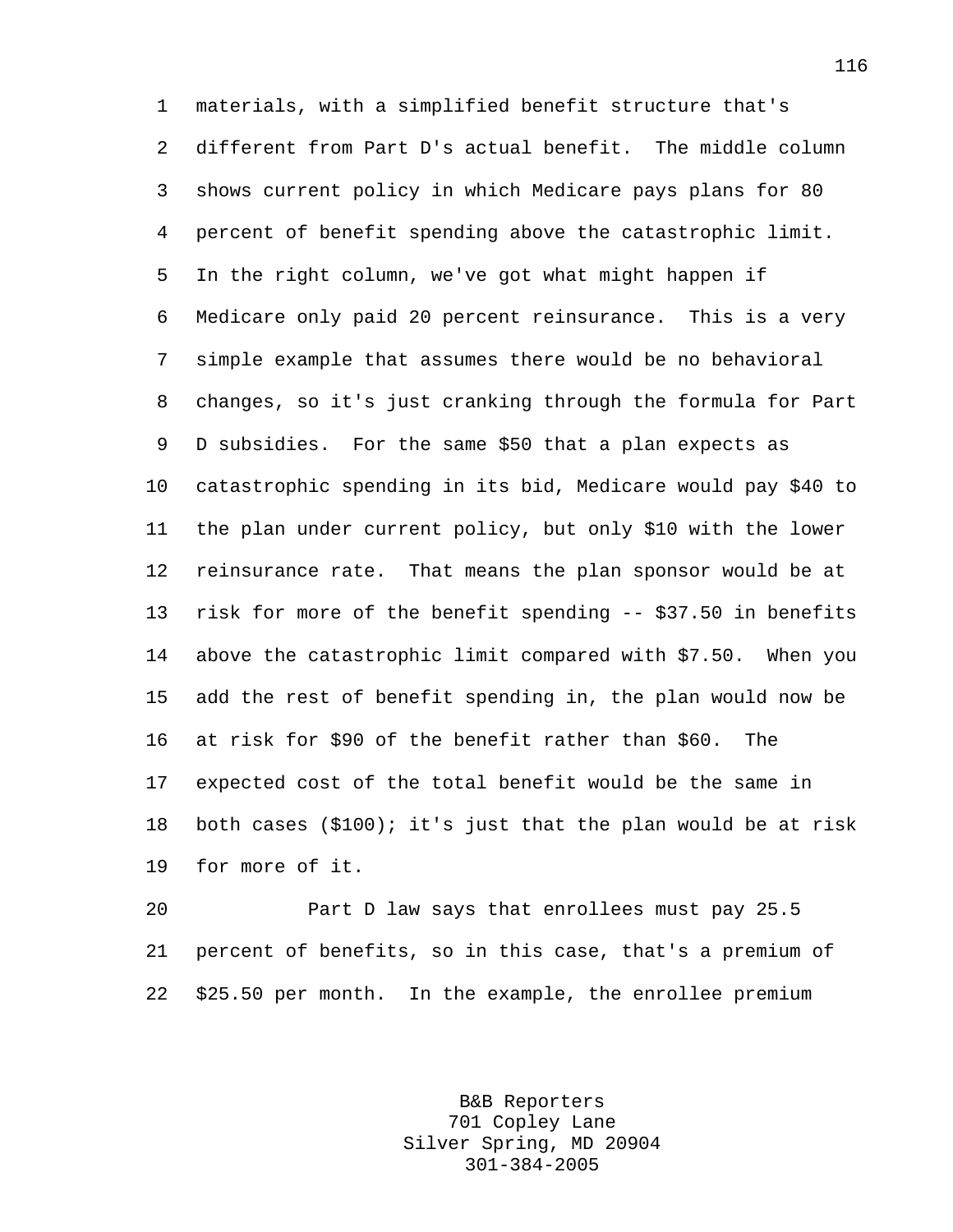1 wasn't affected. Even though Medicare reduced its 2 reinsurance, it had to keep its overall subsidy at 74.5 3 percent, so it would pay plans more in monthly capitated 4 payments: \$64.50 instead of \$34.50. Now, again, this is a 5 very simple example assuming no behavioral changes. 6 However, requiring plan sponsors to bear more of the risk 7 would likely affect their behavior. On the one hand, there 8 might be downward pressure on benefit spending because 9 bearing more risk would give sponsors more incentive to 10 manage drug spending. At the same time, there might be 11 some upward pressure on benefit costs because plan sponsors 12 might need to purchase private reinsurance or otherwise 13 recoup a premium for bearing more risk.

14 If Medicare had lower reinsurance, would that 15 affect the bidding incentives that Shinobu described to you 16 last time? We suspect that so long as Medicare guarantees 17 to make the sponsor whole for some of its actual benefit 18 spending as they do currently through reinsurance, there 19 will still be an incentive to bid in a financially 20 advantageous way. However, by giving more of Medicare's 21 subsidy through capitated payments, the relative amount of 22 dollars provided through reinsurance would be smaller --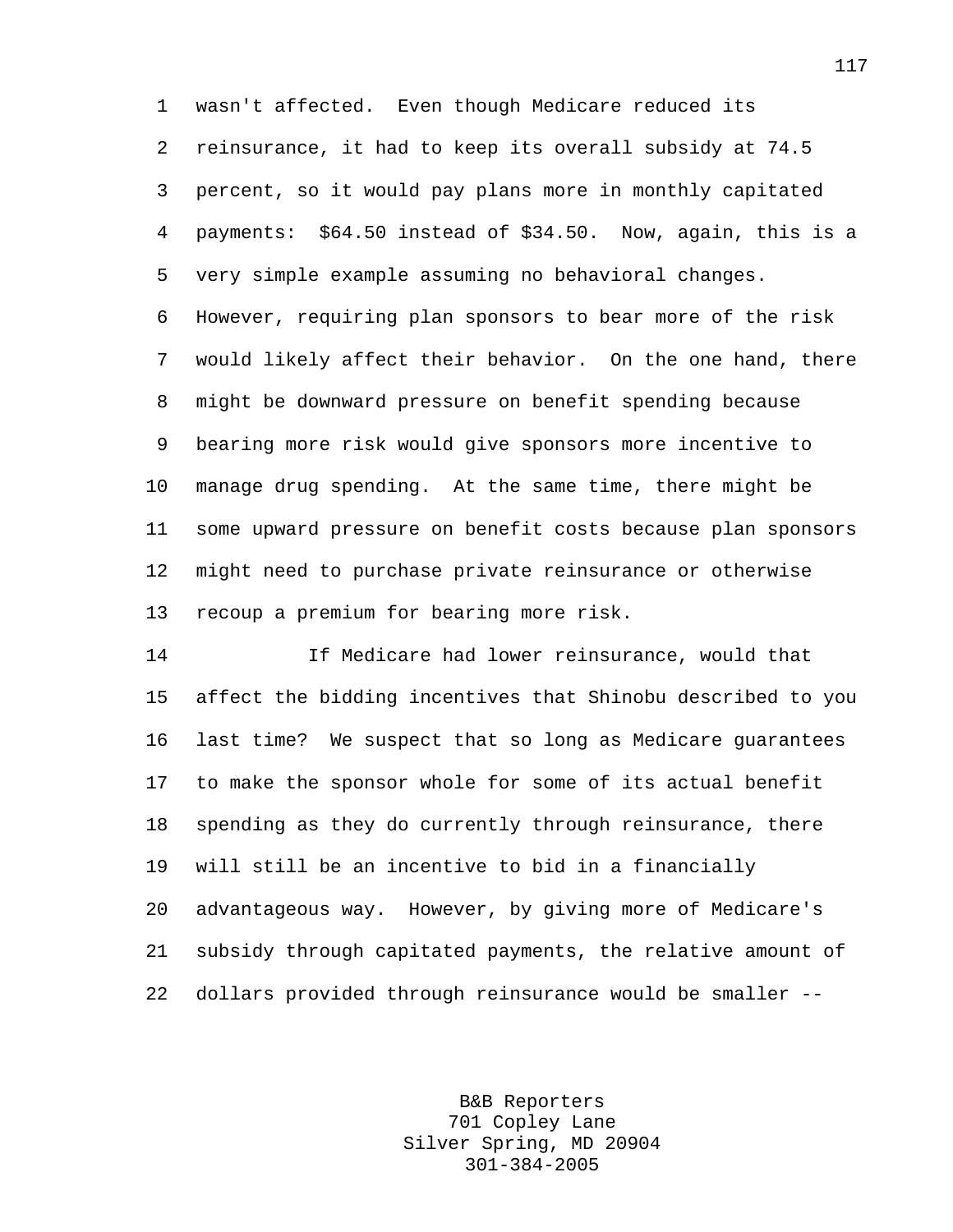1 which would temper the incentive somewhat.

2 One concern about lowering Medicare's reinsurance 3 might be that plan sponsors might not have the capacity to 4 bear more risk. However, about 80 percent of Part D 5 enrollment is in plans operated by nine large insurers. 6 Most of those same companies also offer Medicare Advantage 7 plans and commercial health plans. We believe most would 8 have the capacity to develop internal systems for 9 reinsuring themselves. However, if Medicare provided less 10 reinsurance, smaller regional sponsors might need to 11 purchase private reinsurance. We asked representatives of 12 the reinsurance industry whether they would be interested 13 in extending coverage to the Part D market. Now, this is a 14 different group of actuaries with private reinsurers than 15 the interviewees I described last month who were with Part 16 D plans. The reinsurance actuaries told us that they 17 already have contracts in place with some insurers that 18 offer Medicare Advantage plans, and yes, they'd be willing 19 to offer reinsurance. They see drug spending as having no 20 more variation than medical spending and, for Medicare 21 Advantage plans, they could probably roll drug spending 22 into their existing reinsurance contracts. They would also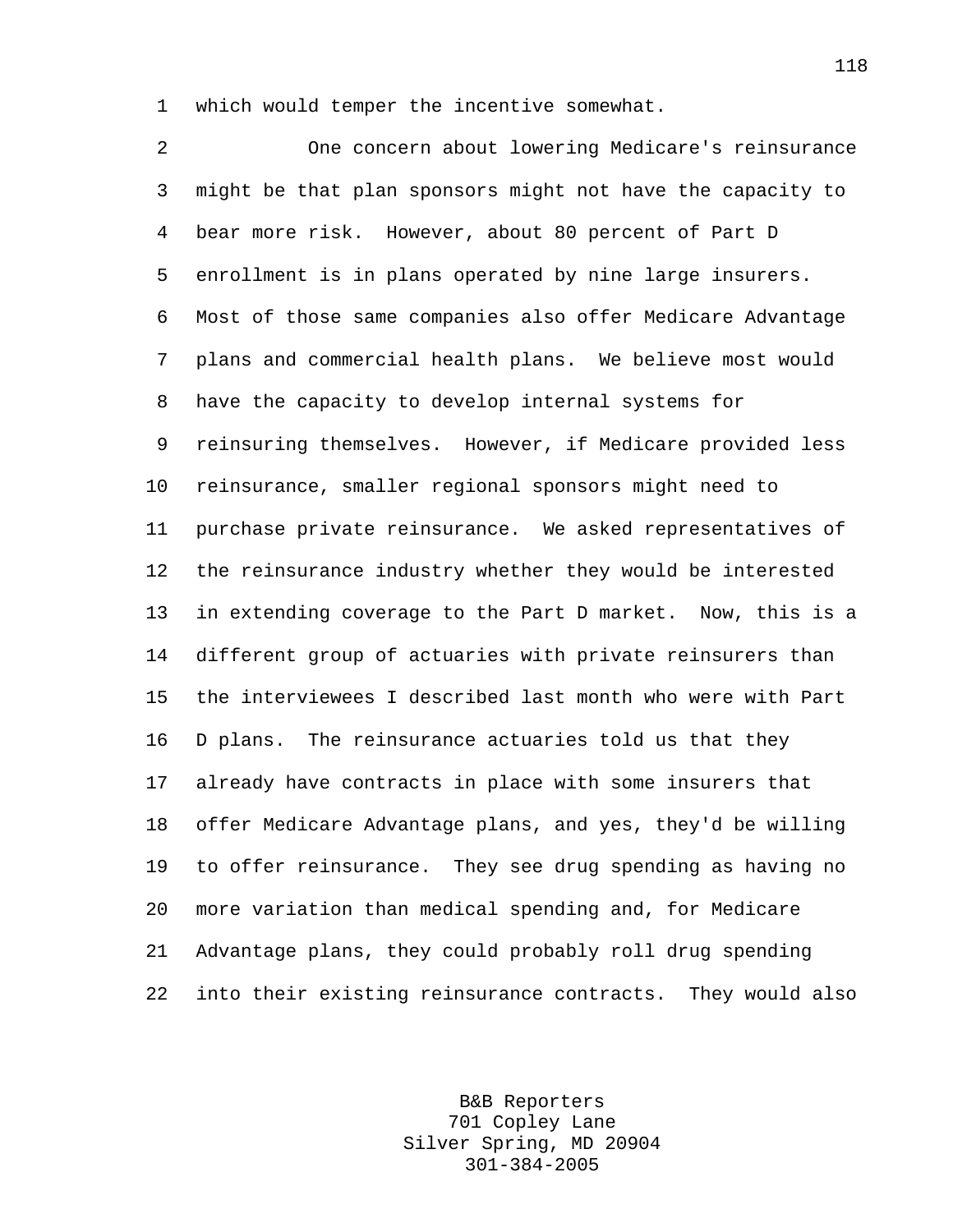1 be willing to offer private reinsurance for stand-alone 2 drug plans. Among the contracts reinsurers offer to health 3 plans today, it's more common to use an approach like 4 individual reinsurance than risk corridors (where they 5 provide one-sided protection in the event of large plan 6 losses). Reinsurers do offer both kinds, but it would look 7 different from what Medicare's risk sharing looks like. 8 For individual reinsurance, private reinsurers tend to set 9 the point at which they provide coverage higher so that 10 maybe 1 percent to 3 percent of a plan's enrollees hit that 11 level of spending. By comparison, in Part D, currently 12 about 8 percent of enrollees reach the catastrophic 13 threshold. And if private reinsurers were to offer 14 coverage similar to a risk corridor, it would likely be 15 wider than what Medicare provides today. So Part D plan 16 sponsors wouldn't be able to offload as much of the risk 17 through private reinsurance as what Medicare takes on. 18 Most reinsurers were unwilling to estimate what their 19 premiums might cost without more specific details, but one 20 consultant suggested that premiums could be in the range of 21 20 to 25 percent of covered benefits, where covered 22 benefits would be smaller than what Medicare covers today.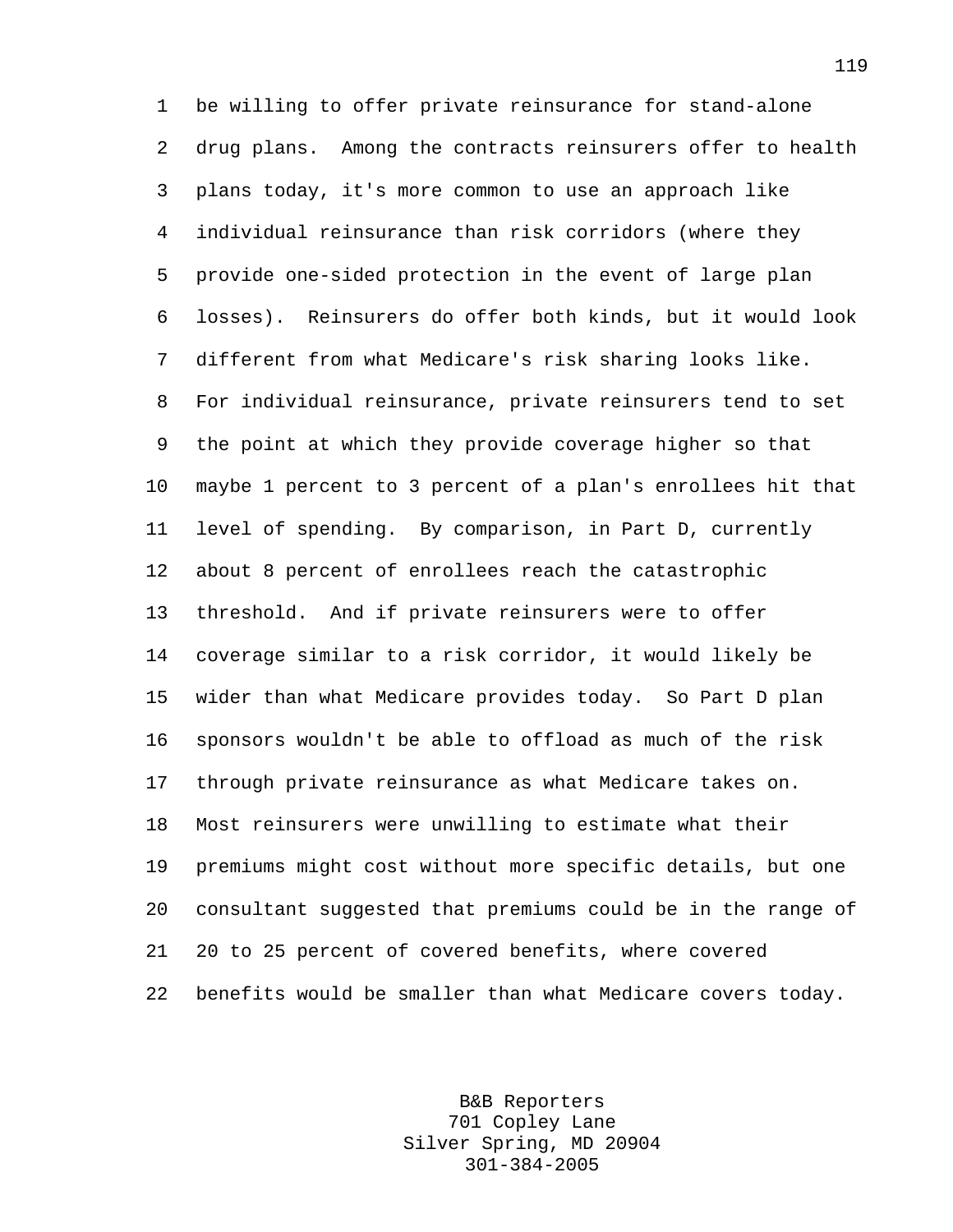1 A separate set of options would be to remove or 2 change Part D's risk corridors. This slide shows the 3 corridors that were used in 2006 at the start of Part D at 4 the top when plans may have needed extra help with risk to 5 get this market up and running. The current structure of 6 the corridors is in the middle, and one option for wider 7 corridors is at the bottom. After the end of the benefit 8 year, CMS compares each plan's actual benefits paid with 9 what the plan sponsor bid. In the original risk corridors, 10 the sponsor had to pay for all benefit spending that was up 11 to 2.5 percent higher than what they bid, and they got to 12 keep any profits up to 2.5 percent lower than their bid. 13 Those were additional profits above and beyond the margin 14 that they had already included in the bid.

15 If actual benefit costs were between 2.5 and 5 16 percent more or less than the bid, then Medicare and the 17 plan split losses or profits 75/25, with Medicare having 18 the bigger share.

19 If actual costs were more than 5 percent 20 different from bids, then Medicare paid for 80 percent of 21 larger losses -- or got 80 percent of the gains.

22 After 2008 the corridors widened, meaning that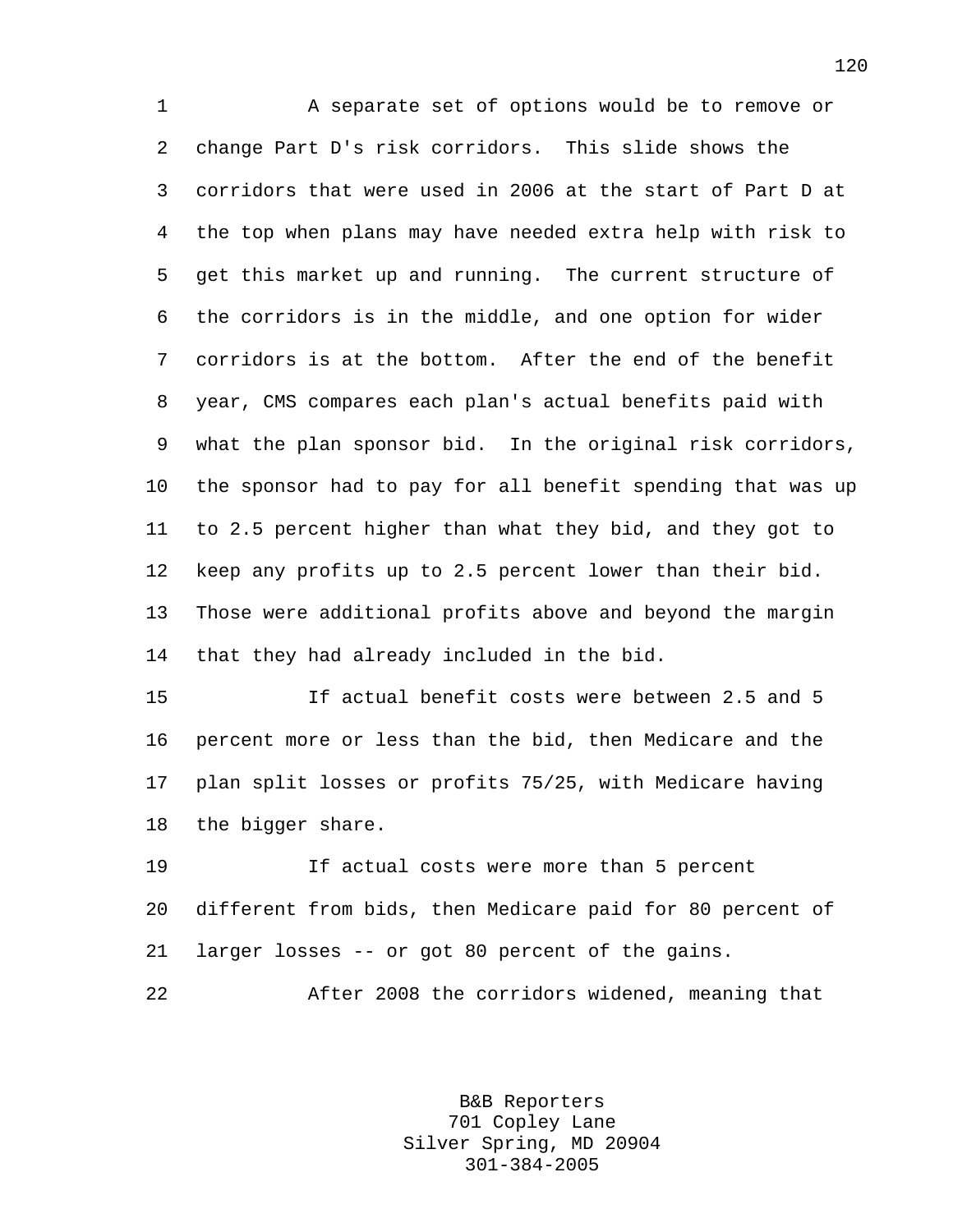1 plans had to bear more risk -- which is what the law 2 intended. The middle bar shows the corridors that we still 3 have today. The point at which Medicare starts sharing 4 losses or profits is wider -- plus or minus 5 percent 5 around what the plan bid instead of 2.5 percent. Given 6 that plan sponsors have been returning overpayments to 7 Medicare each year through the risk corridors, one 8 perspective may be to tighten the corridors again so that 9 Medicare can recoup more of the overpayments. On the other 10 hand, if the plan knows that Medicare will cover a lot of 11 its losses, it may be less motivated to manage its 12 enrollees' drug spending. In the third bar at the bottom, 13 plan sponsors would be on the hook for all losses up to 10 14 percent higher than its bid. However, with the payment 15 patterns we've observed, the sponsors would likely be 16 keeping additional profits beyond what they're getting 17 today.

18 In isolation, you might think that removing the 19 risk corridors is a good idea because plan sponsors would 20 have a lot more incentive to manage their drug benefits. 21 This is in line with the approach used in Medicare 22 Advantage, which doesn't have risk corridors.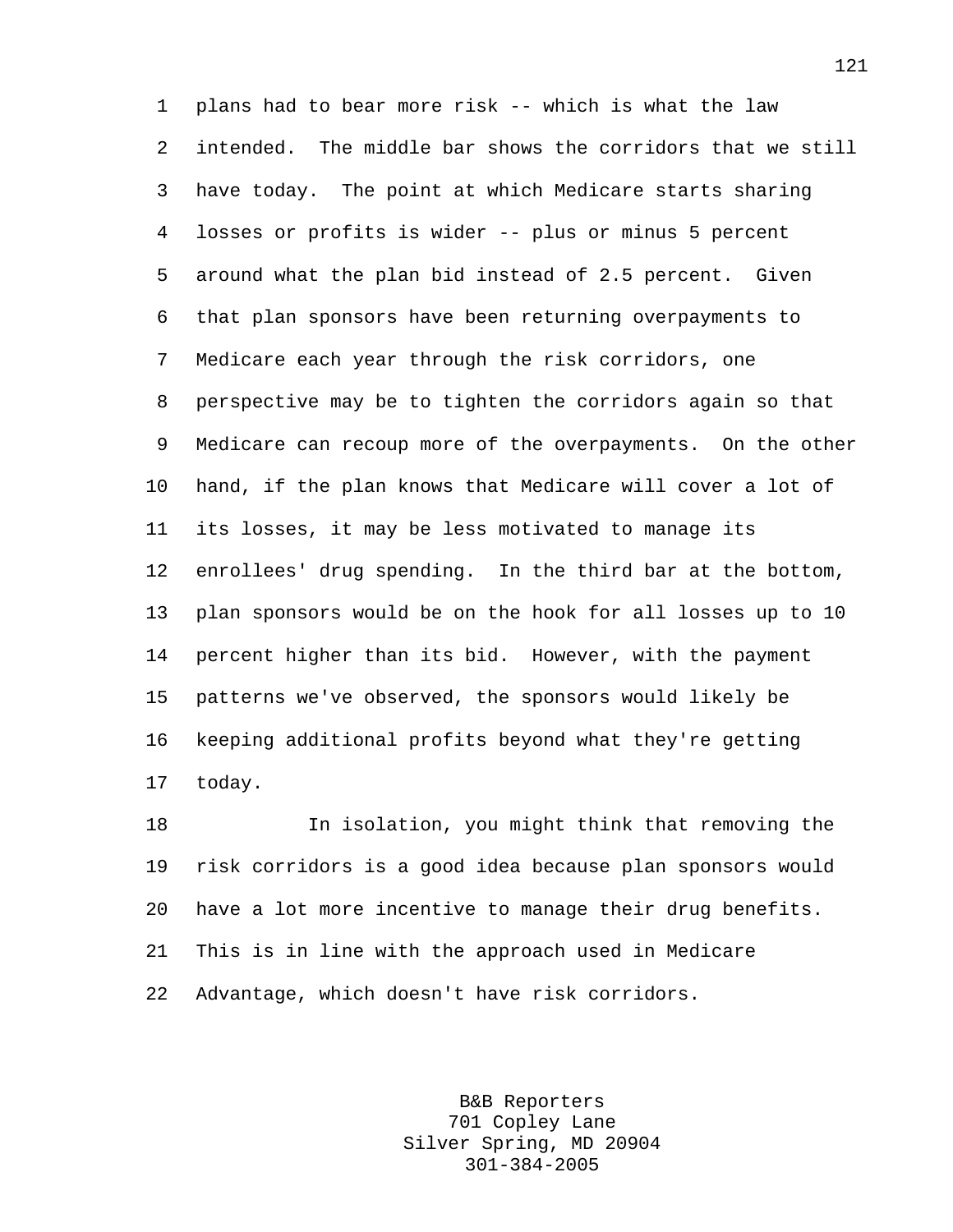1 However, in practice, Part D's risk corridors 2 aren't just operating in isolation. Medicare is also 3 providing a guarantee to pay individual reinsurance based 4 on enrollees' actual benefit spending. Given the approach 5 to bidding that we think we're seeing in Part D, the risk 6 corridors have acted as a constraint on Medicare's 7 overpayments to plans. Because Medicare has been 8 collecting funding back from plan sponsors each year, we 9 also think that removing the corridors would likely be 10 scored as a cost in legislation.

11 One idea, then, is to keep the corridors in place 12 for the near term, but potentially make other changes to 13 Part D's risk sharing -- perhaps lowering Medicare's 14 individual reinsurance -- and then revisit the idea of 15 removing the corridors in the longer term.

16 Cori asked us to look into another issue that's 17 related to Part D's risk corridors: new rules as of 2014 18 that Part D (and MA) plans meet an 85 percent medical loss 19 ratio requirement. Her question to us was whether the new 20 MLR requirement serves the same role as corridors.

21 First, let me tell you about the requirement. We 22 don't yet have any data for you because it just went into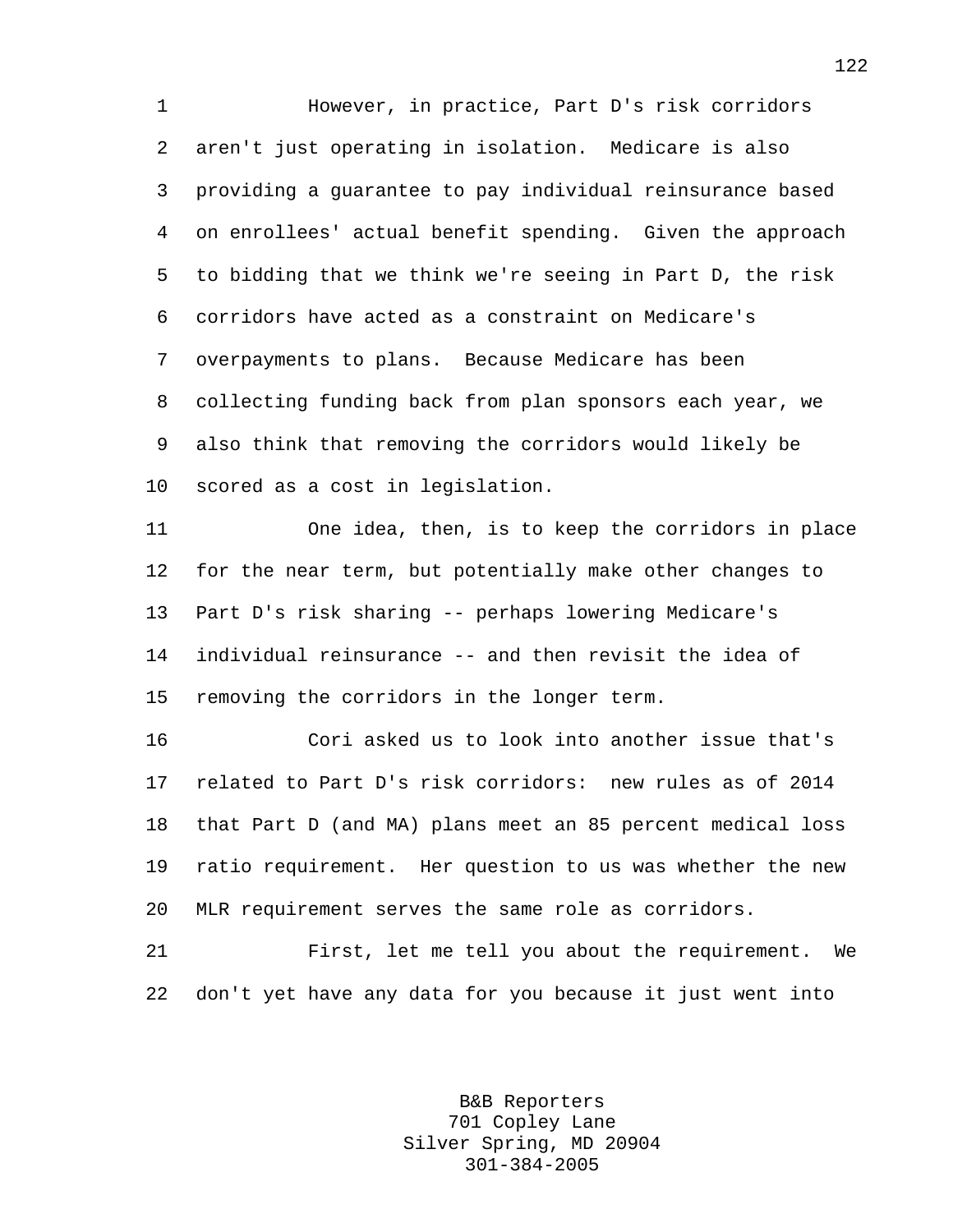1 effect with the 2014 benefit year, and CMS hasn't yet 2 reconciled claims for that year. But the idea is that each 3 Part D contract's spending on benefits and quality-4 improving activities must be greater than or equal to 85 5 percent of total contract revenues. If the contract's MLR 6 is less than 85 percent, then the sponsor has to return the 7 difference between that and 85 percent to Medicare. If the 8 sponsor's contract is out of compliance for three 9 consecutive years, it becomes subject to enrollment 10 sanctions. If it is out of compliance for five consecutive 11 years, CMS will terminate the contract. 12 MLR requirements act in the same way as a one-13 sided risk corridor because they try to limit 14 administrative costs and profits to 15 percent of contract 15 revenues. However, the specific definitions of what goes 16 in the numerator and denominator matter, and it's not yet 17 clear how binding a constraint the MLR requirement will be. 18 For example, we're unsure about what will qualify as 19 quality-improving activities or how thoroughly those will 20 be checked. We'll keep our eye on how the MLR plays out 21 and report back to you about what we find.

22 This slide points out that as we consider changes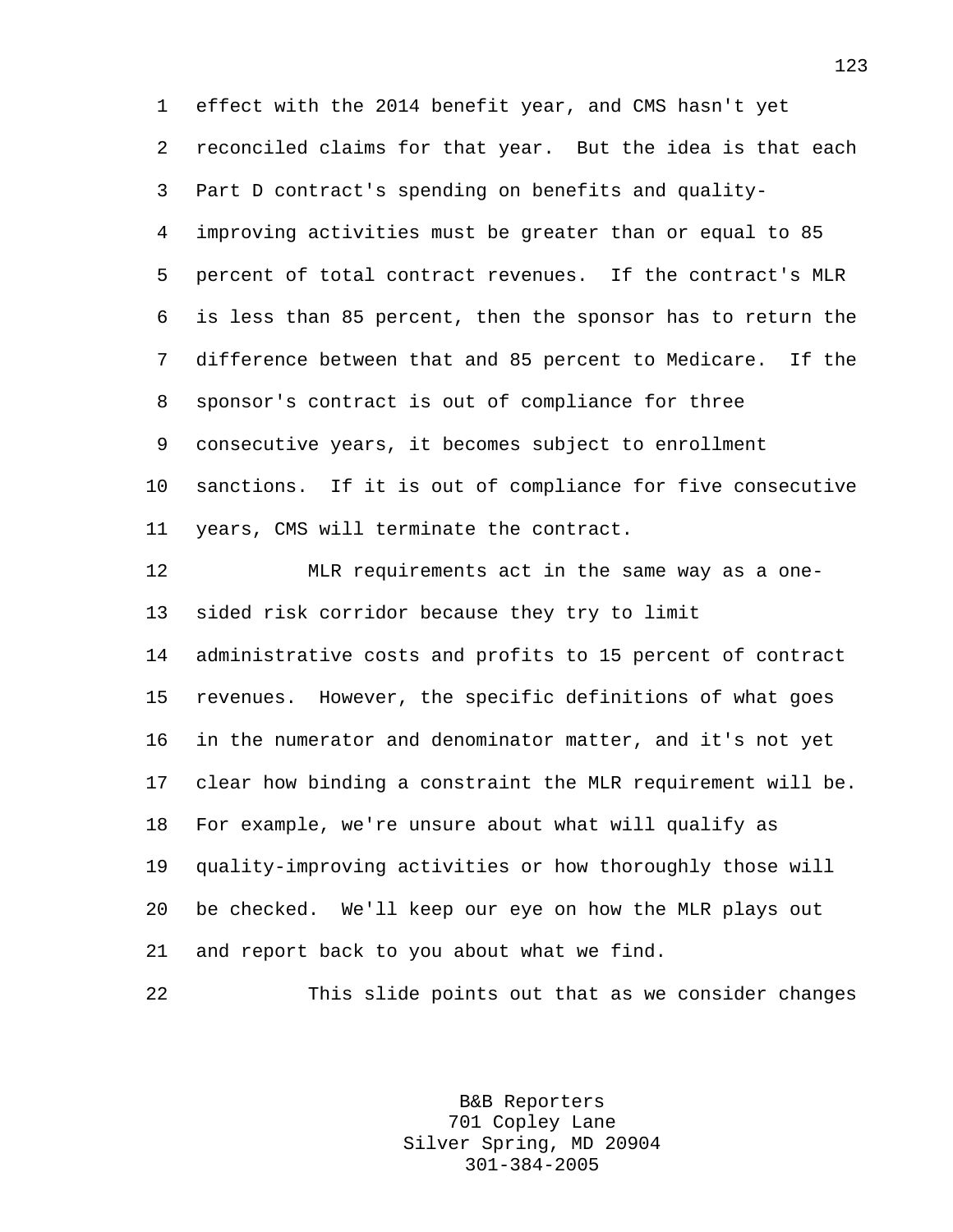1 to risk sharing, it's important to bear in mind that low-2 income subsidy enrollees are not distributed evenly across 3 Part D plans. Among all Part D enrollees, about 30 percent 4 get the low-income subsidy. If you look at the 20 stand-5 alone drug plans that had the most enrollment in 2012, ten 6 of those only had 25 percent or fewer of their enrollees 7 with the LIS and six plans had 75 percent or more with the 8 LIS. So plans tend to either have a small share or a large 9 share of LIS enrollees.

10 This point about an uneven distribution is 11 important because if risk sharing arrangements change -- 12 for example, if Medicare started paying less than 80 13 percent in individual reinsurance -- it could 14 disproportionately affect plans that have high shares of 15 their enrollees with the low-income subsidy.

16 If there are changes to Part D's risk-sharing 17 arrangements, it will be very important to recalibrate the 18 risk adjusters. Otherwise, some sponsors may decide that 19 changes to risk sharing may make it less desirable to 20 enroll beneficiaries with the low-income subsidy.

21 As for next steps, we're very interested in 22 hearing your comments related to individual reinsurance,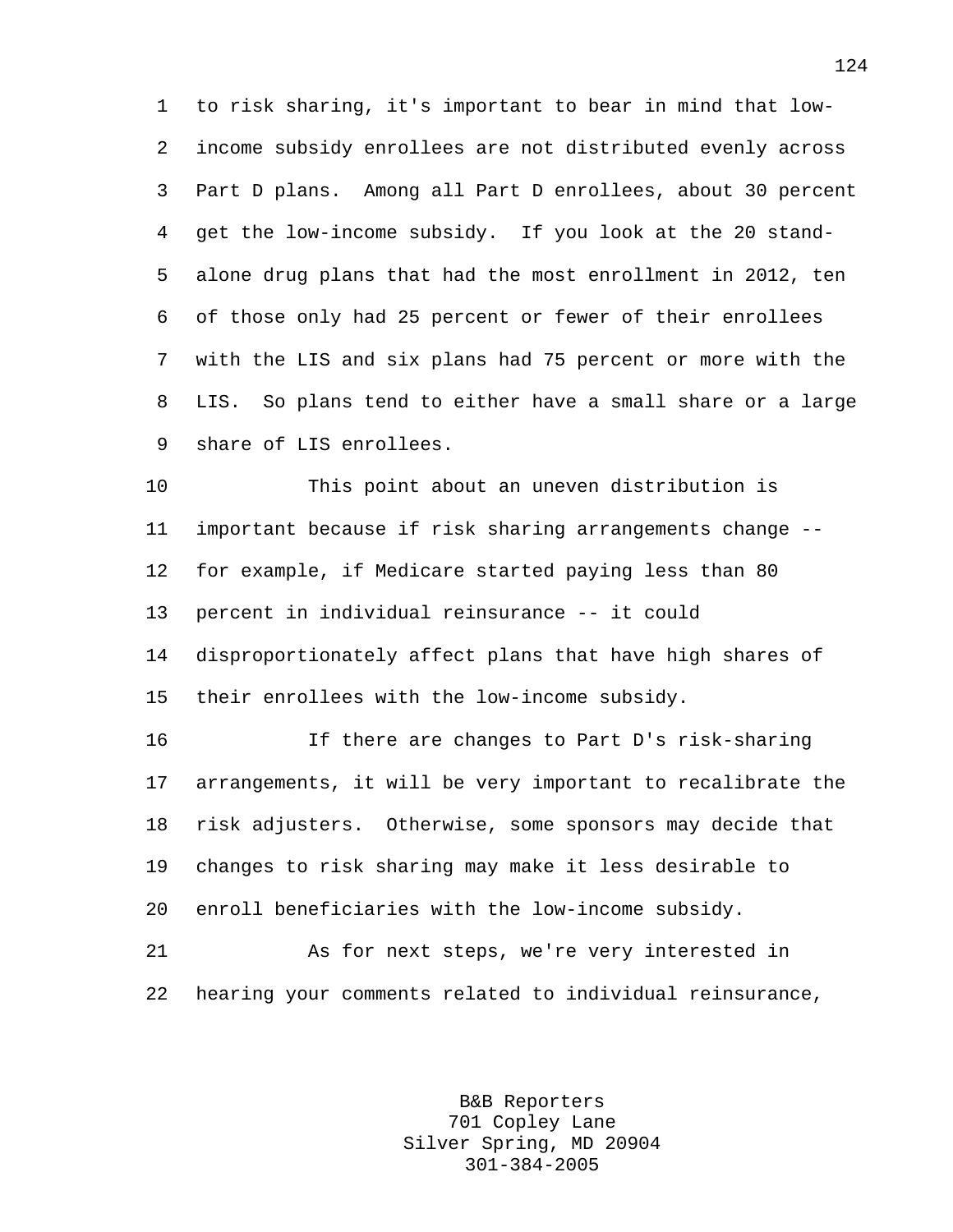1 risk corridors, bidding incentives, and the direction of 2 policy options for risk sharing in Part D. We plan to 3 incorporate your comments and turn this material into a 4 chapter in the Commission's June report to the Congress.

5 For the next cycle, we will bring back to you 6 potential policy options and their implications for 7 beneficiaries, plan sponsors, and Medicare. We may also 8 want to revisit our recommendation on low-income subsidy 9 cost sharing from 2012, as one of several policy options 10 focused on the LIS.

11 MR. HACKBARTH: Okay. Thank you.

12 So would you put up Slide 3, Rachel? So if you 13 look at the middle two rows -- risk adjustment and 14 individual reinsurance -- the objective, broadly stated, is 15 the same in each case. So for me, decidedly, as you well 16 know, not a numbers person, that raises the question, well, 17 in judging what we should do with individual reinsurance, 18 we may want to know how good the risk adjustment is, that 19 the two are related to one another.

20 So analytically how can we assess how good the 21 risk adjustment is and then use that to help guide the 22 decision about whether lessening the individual reinsurance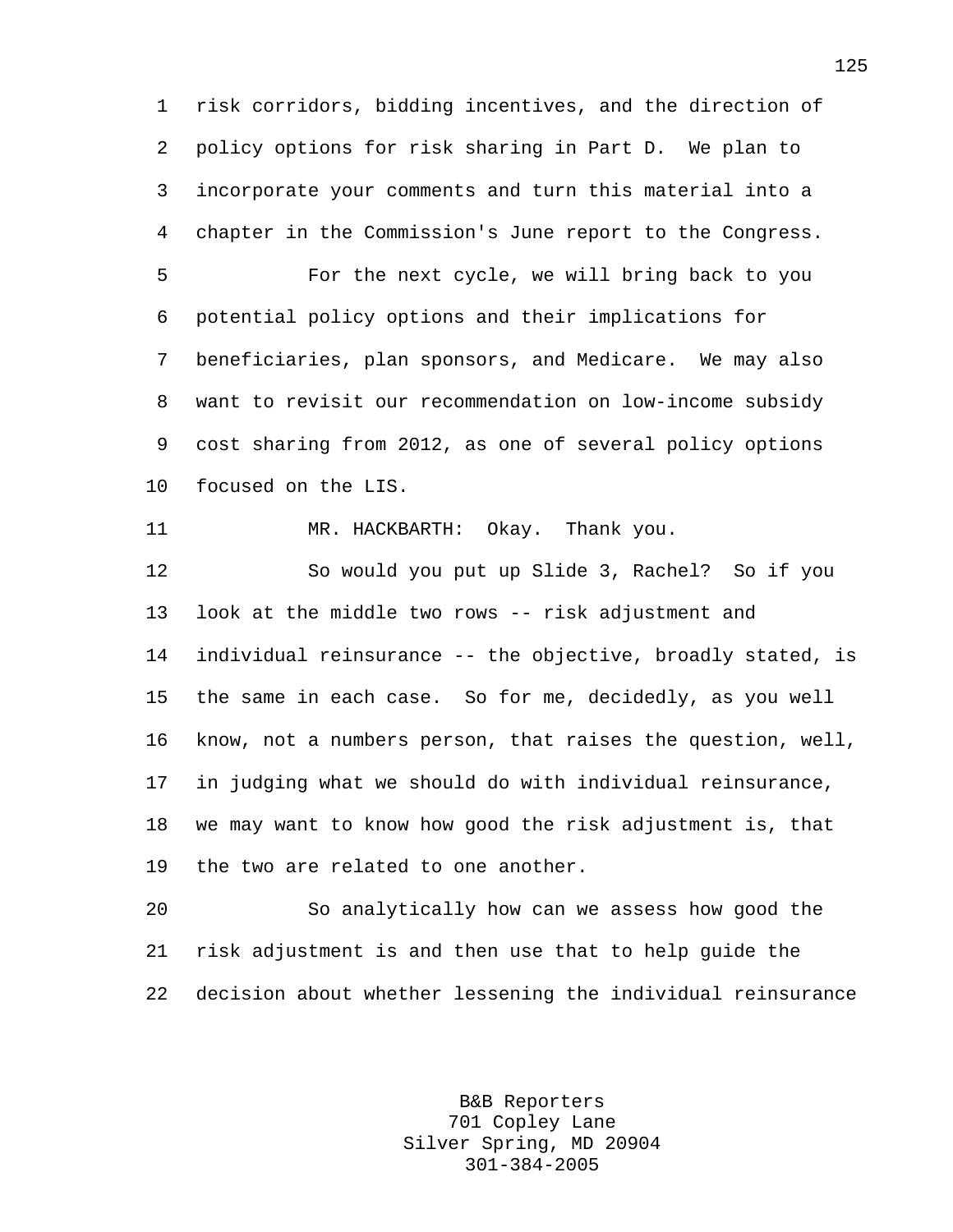1 is a good idea?

2 DR. SCHMIDT: Well, we haven't done a sort of 3 analytical work like Dan Zabinski has done for the Medicare 4 Advantage program, although we could, you know, think about 5 doing some of that going forward.

6 I can tell you, in the past, the risk adjustment 7 for low-income subsidy enrollees has been an issue. We've 8 done some work in the early years of Part D where it seemed 9 to be a concern. It seemed that some plan sponsors did not 10 want those enrollees.

11 CMS subsequently redeveloped its RxHCC model, and 12 I can tell you anecdotally, in the interviews that we 13 conducted plan actuaries, none of them voiced that as a big 14 concern at this point in time, with the possible exception 15 going forward of some of the high-priced specialty drugs, 16 that those -- you know, given that they're entering the 17 market quickly, the expense is large, they won't be 18 reflected in claims very quickly. There's a lag between 19 the recalibration of the risk adjusters and the 20 incorporation of those expenses.

21 MR. HACKBARTH: Clarifying question? Let's go 22 with Jay and then Bill.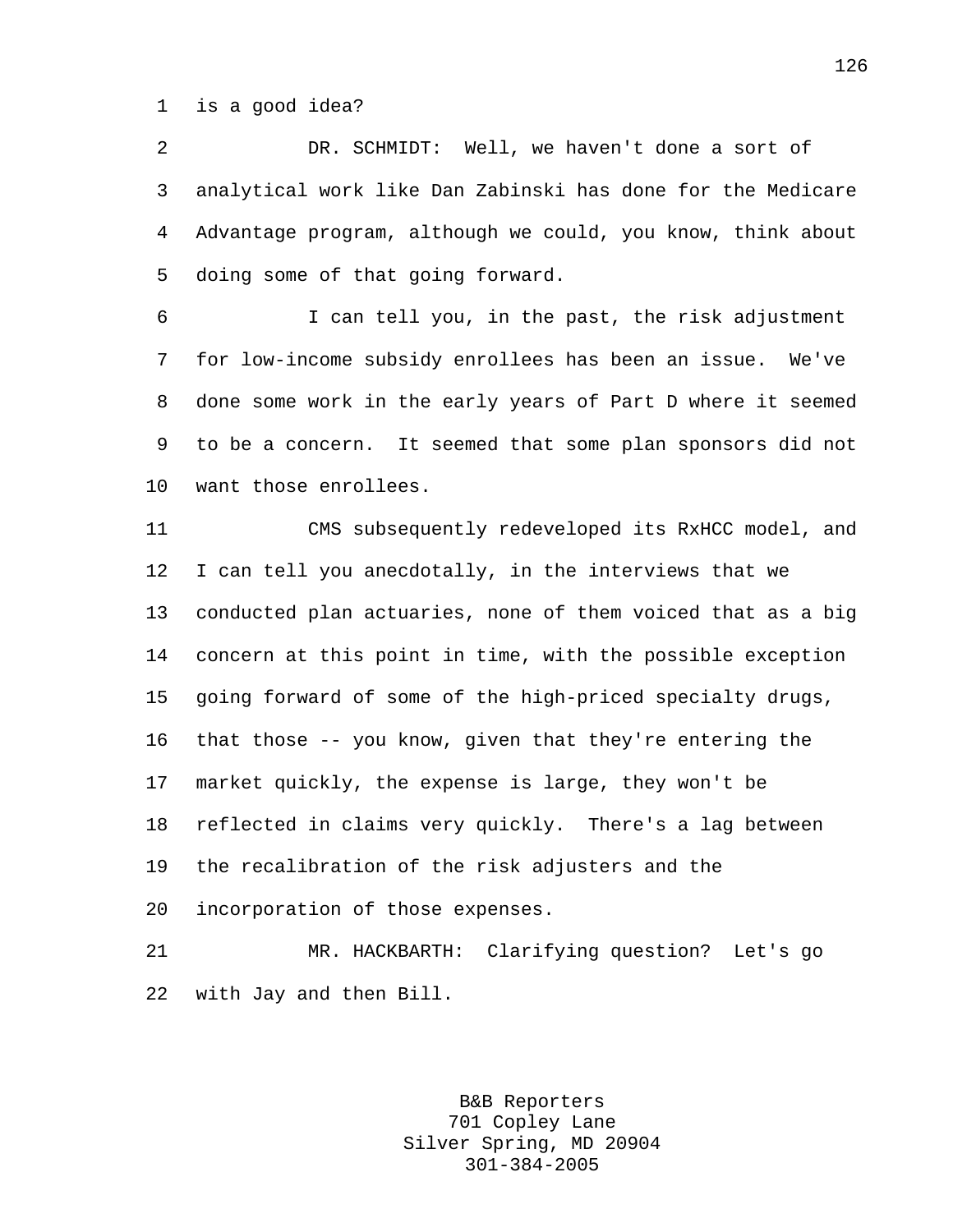1 DR. CROSSON: Thank you, Rachel and Shinobu. 2 Another good chapter. Appreciate it.

3 I will stick with this slide because one of the 4 things I wonder about in the presentation is whether in 5 fact in the future we're going to see more variability in 6 payments and cost and risk from drugs than, for example, 7 the experience in MA plans. At least the recent experience 8 with hepatitis C drugs suggests that, and if any of you 9 watched the wonderful series this week on cancer and the 10 presentation of future potential treatments, immunologic 11 and otherwise, for cancer, it does tend to suggest that 12 downstream costs for biopharmaceuticals are going to add to 13 the unanticipated and potentially unplanned-for risk, 14 anyway.

15 In looking at individual reinsurance and risk 16 corridors, you introduced this notion for risk corridors 17 that, in fact, one feature is protection against 18 unanticipated spending due to the introduction of expensive 19 drugs, but reinsurance would do that as well, correct, or 20 not? 21 So is there a reason to believe that the risk

22 corridor is a better protection, either financially or from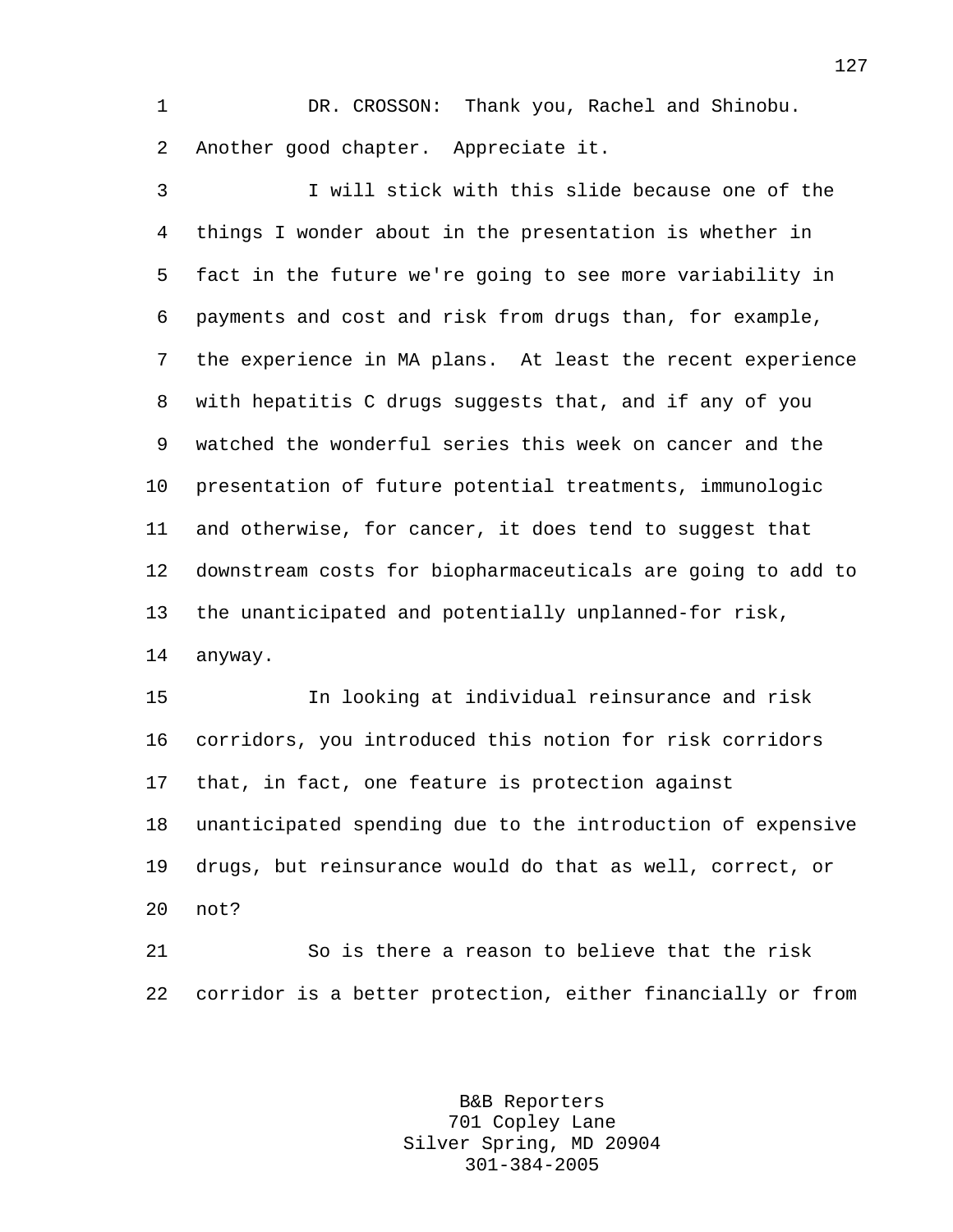1 a policy perspective, for that problem than individual 2 reinsurance, or did you just choose that to put that 3 example there for the heck of it?

4 DR. SCHMIDT: Probably more of the latter, I 5 would say.

6 [Laughter.]

7 DR. MILLER: I was just going to say, do you want 8 to get a lawyer before you answer?

9 DR. SCHMIDT: Please.

10 You're right. They both can serve in that 11 capacity. I don't know. If you start tinkering with the 12 individual reinsurance, one could argue that maybe that 13 might change the incentives again for the plan sponsors to 14 be a bigger part of the negotiation of the price or to 15 think through when it's best to use those high-priced 16 medicines to be more involved in all of that decision-17 making. I don't know if that might sway you towards 18 keeping the risk corridors in place for just picking up the 19 risk associated with doing that.

20 Do you have something else?

21 MS. SUZUKI: The one thing I would add is risk 22 corridors right now covers a different portion than what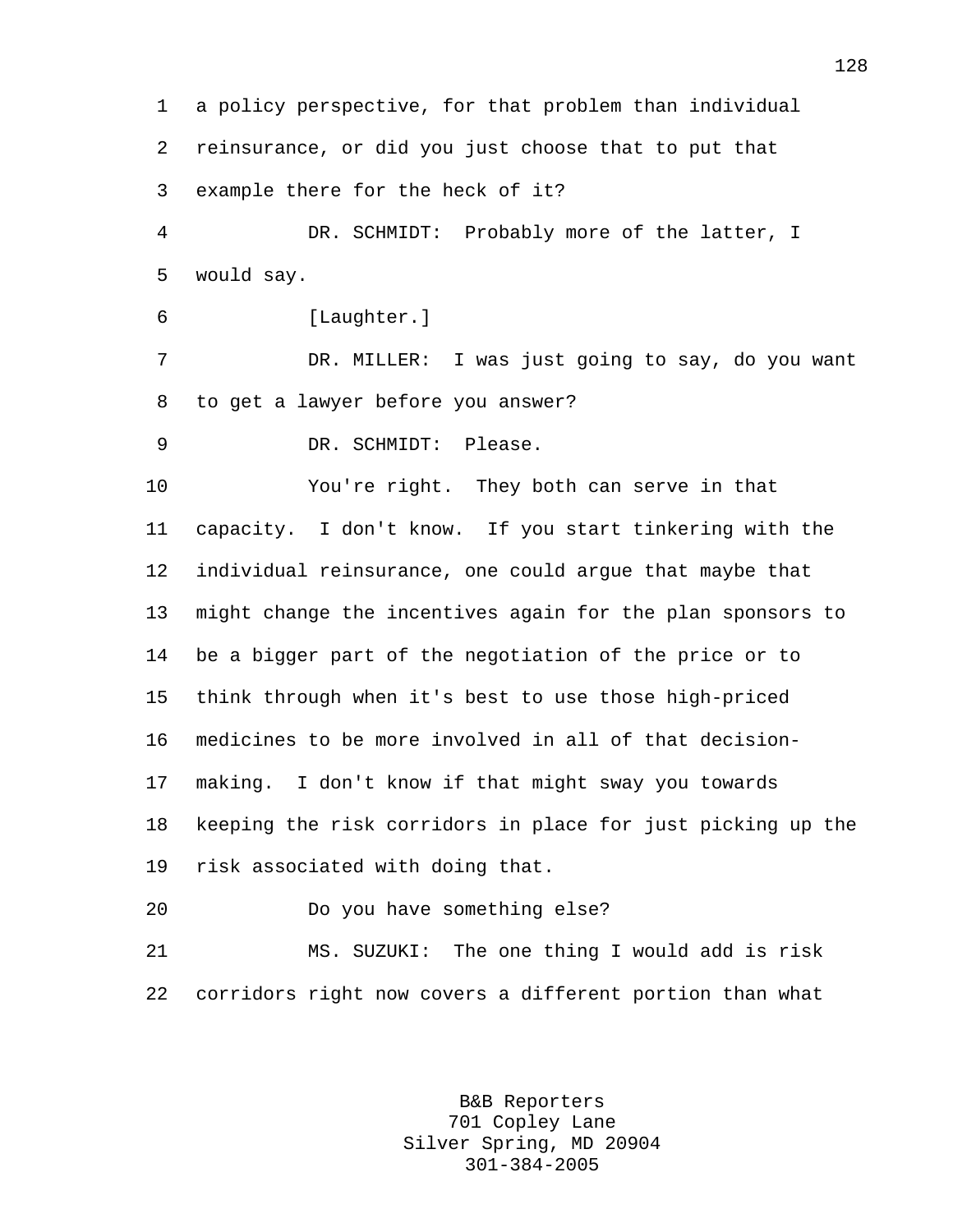1 the individual reinsurance covers, and if you remember the 2 benefit graph, the 80 percent, that white part, is the 3 individual reinsurance, and risk corridor is around the 4 benefit that's not the white part.

5 DR. SCHMIDT: [Speaking off microphone.] 6 MS. SUZUKI: Right.

7 Right now, only 15 percent of the high cost is 8 actually under the risk corridors.

9 DR. MILLER: The way I -- not at the technical 10 level -- kind of thought about that is the two devices and 11 particularly at the construction of the program way back in 12 the day were you can have a patient, individual patient 13 experience go south on you, and you want to ensure against 14 that, and because this industry was so new and these things 15 didn't exist in nature, there was real worry about you 16 could just get the whole thing wrong, your whole bid and 17 estimate over time.

18 What Shinobu is saying is that the individual 19 insurance piece isn't really part of the corridor 20 calculation, and it was thought through that way at the 21 inception of the program.

22 DR. CROSSON: Can I state it one other way?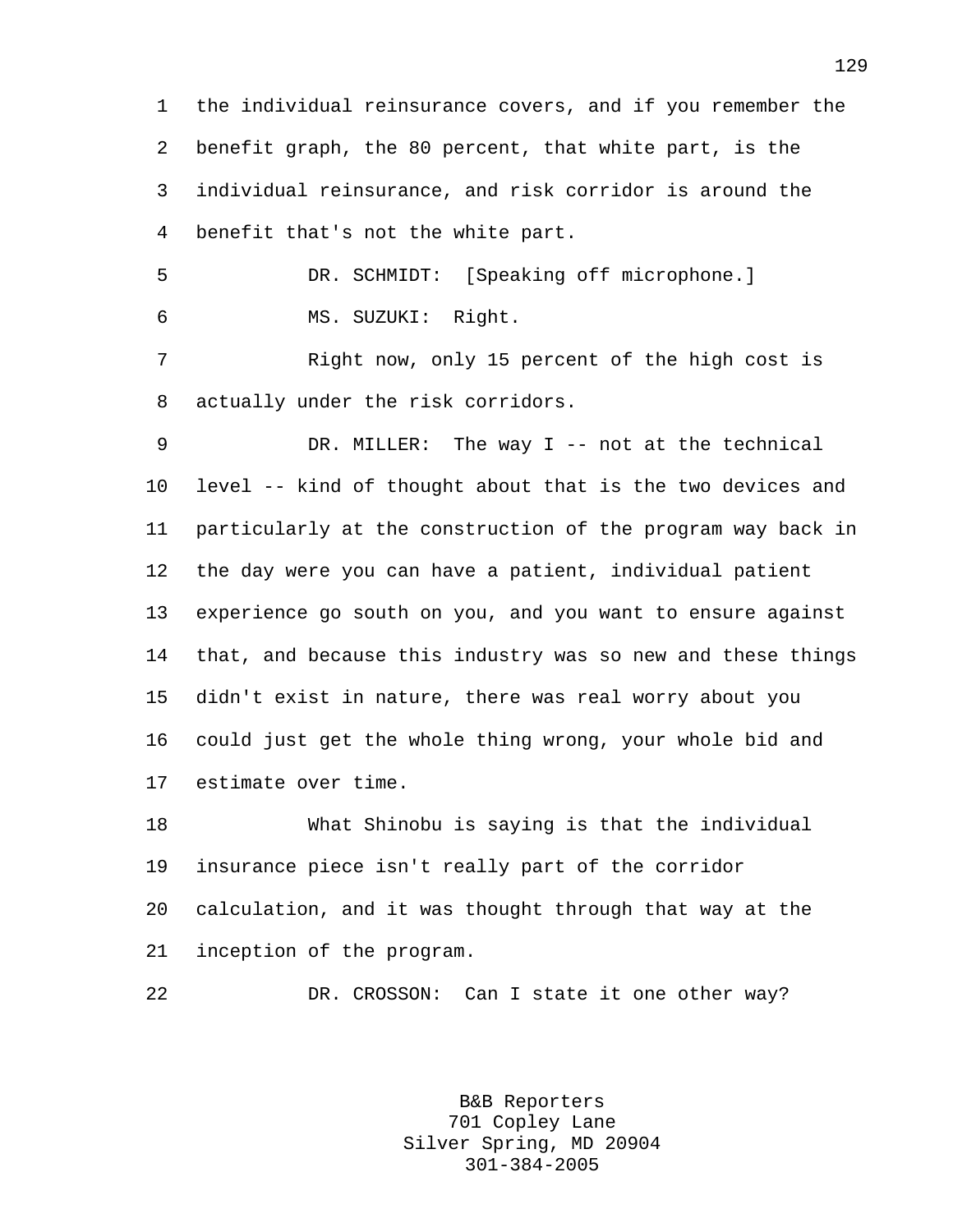1 Let's say in any given year, any given plan had \$100 2 million additional expense due to the introduction of some 3 high-cost biopharmaceuticals, and we had a world where we 4 either had removed the risk insurance or reinsurance or 5 removed the risk corridors or weakened them, but let's just 6 for the argument's sake say we only have -- we have got 7 belt and suspenders now. We won't have either a belt or 8 suspenders. Either financially or conceptually, what would 9 the difference be to that plan in that situation if we had 10 only reinsurance or if we had only risk corridors?

11 MS. UCCELLO: Can I just add something in here? 12 I think part of the difference maybe between the -- after 13 the introduction of something that was unexpected, that 14 reinsurance and risk corridors are going to act differently 15 over time. So you can think of in the first year is when 16 there is the surprise, and that the risk corridors kind of 17 take precedence in a way. Over time, plans should be 18 incorporating those costs into their expectations, and now 19 it's coming out in the long term on the reinsurance side of 20 things.

21 DR. MILLER: I hate to say this in public, but I 22 thought that was really well put, Cori.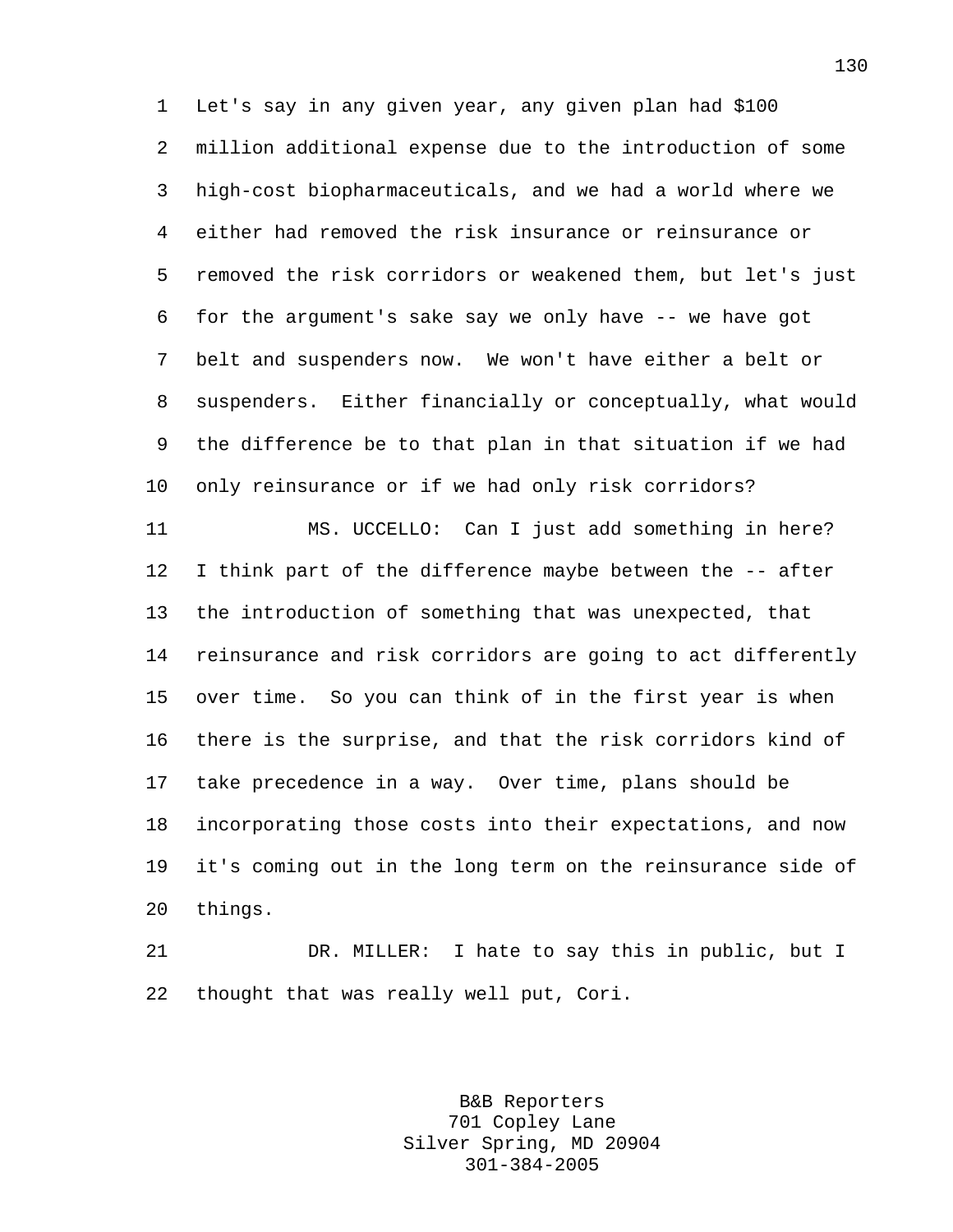1 [Laughter.]

2 DR. MILLER: You're an actuary, right? I think 3 she nailed that well.

4 To his example --

5 MS. UCCELLO: Can I leave for the day then? 6 [Laughter.]

7 DR. MILLER: Oh, you don't understand how the 8 prizes work. You have to stay. You get it wrong; you get 9 to go.

10 But just to deal with this question a little bit 11 in isolation, I feel very adrift here. So all three of you 12 are on point.

13 I mean, I would say to the extent that the 14 introduction of this new drug, if that was your example -- 15 I'm a little bit distracted -- and it hit the non-16 catastrophic portion of the benefit in a systematic way, so 17 that even a person who didn't hit the catastrophic was 18 taking the drug, the corridor might accommodate that.

19 So, in your example, if the corridor were 20 eliminated, the plan might be running into some heavy water 21 at the lower end of its benefit where it assumed a bid and 22 that bid turned out to be wrong because this thing showed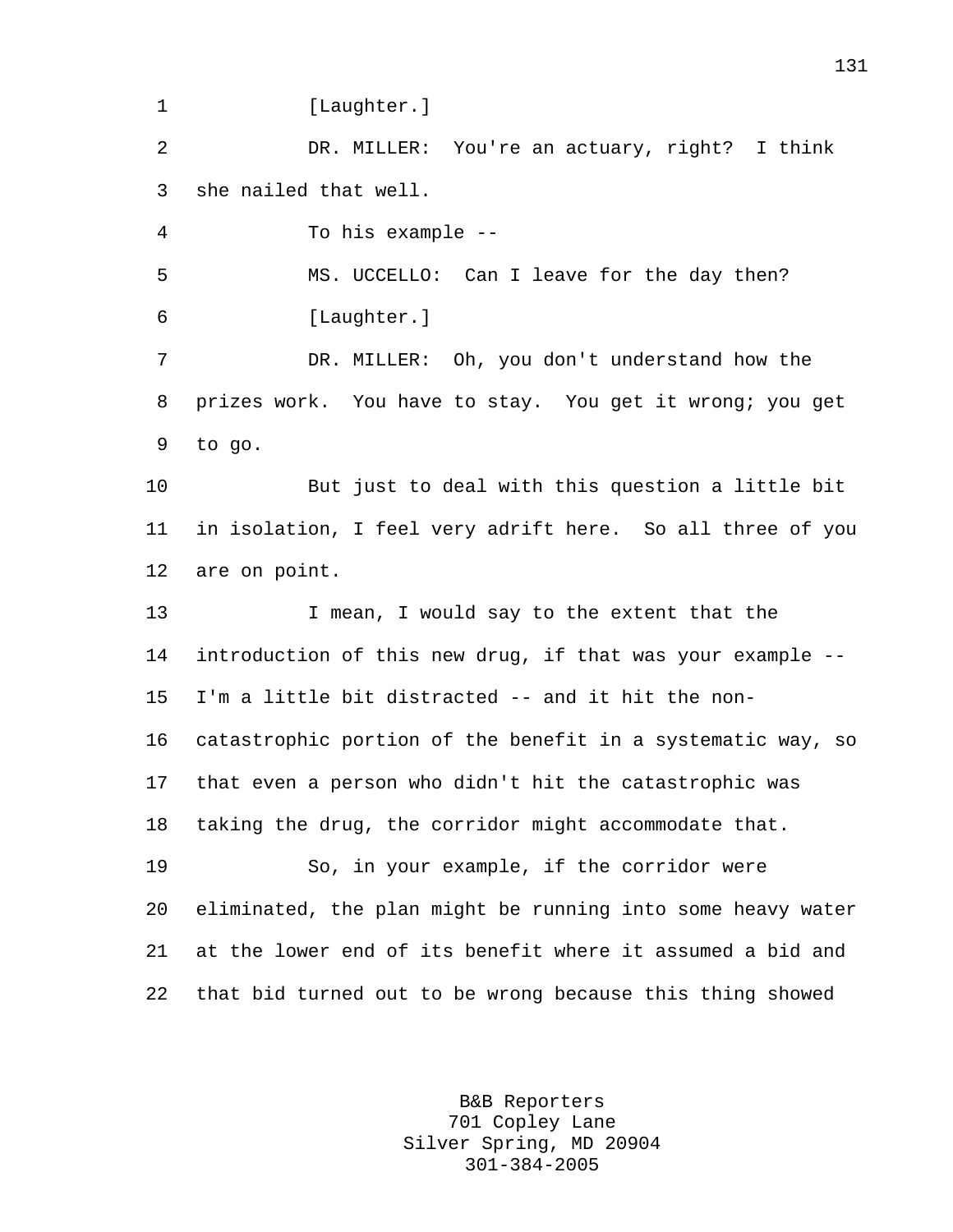1 up.

2 But then, of course, you would have -- if this is 3 an expensive drug, taking an expensive drug is going to 4 make you more likely to hit the catastrophic cap, and so 5 you could have people who drive into a catastrophic cap 6 because of the introduction of the drug, and the other one, 7 the catastrophic cap takes place.

8 To go to your example, if you had a catastrophic 9 cap but not corridor and this thing had an effect and it 10 had an effect on the non-catastrophic portion of the 11 benefit, the plan might be losing money because it bid at 12 one level, and it turned out that was wrong. But to the 13 extent that individuals were hitting it, they would be 14 indemnified or at 80 percent or whatever the right word is.

15 The reverse is also true. So if this drug hit 16 and I had the corridor, I would be indemnified about the 17 fact that I was surprised. I didn't anticipate it, but to 18 the extent that beneficiaries are hitting the catastrophic 19 cap, I wouldn't be indemnified, individual beneficiaries. 20 MR. HACKBARTH: I think Cori was clearer. So she

21 says and you go.

22 [Laughter.]

B&B Reporters 701 Copley Lane Silver Spring, MD 20904 301-384-2005

132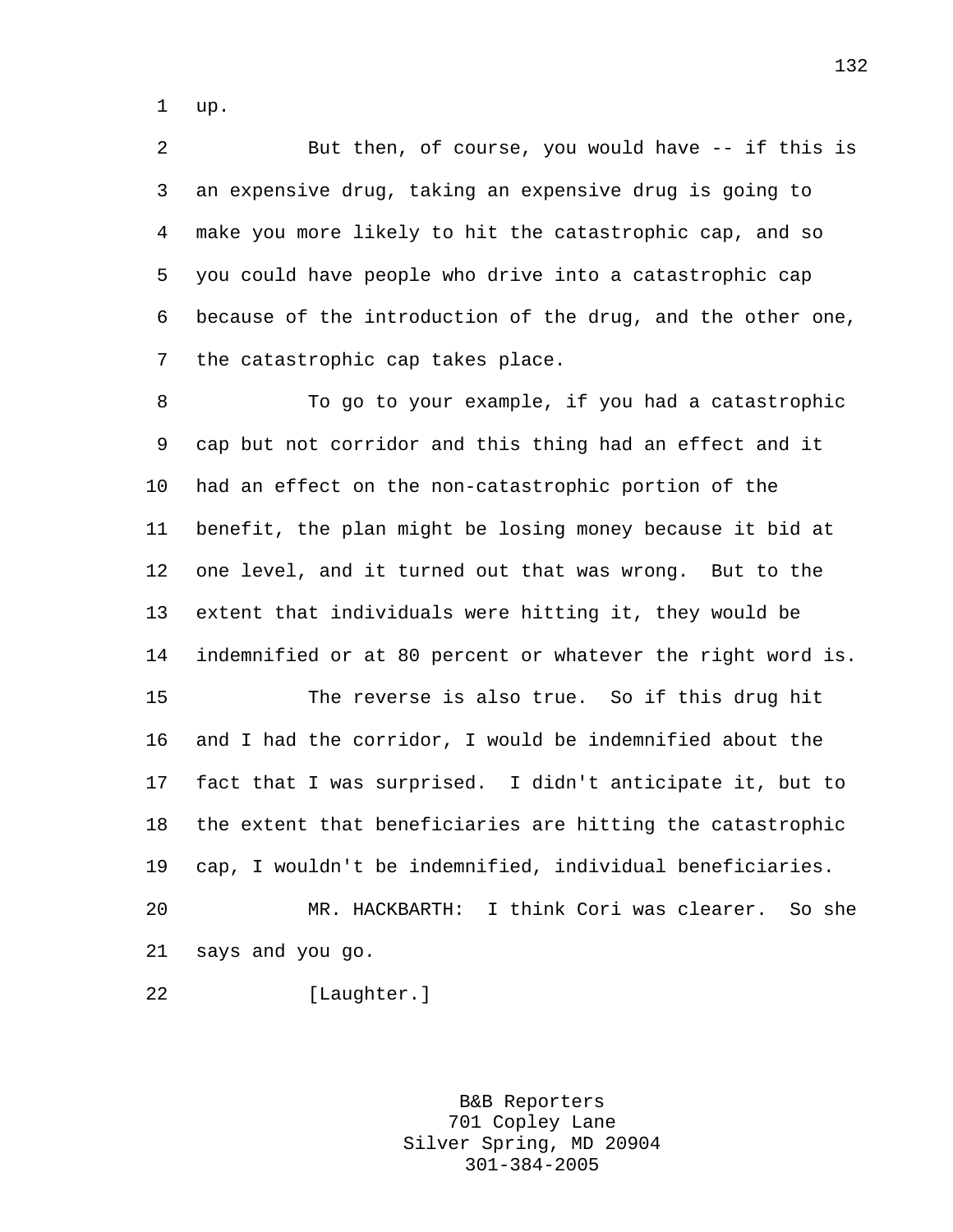1 DR. MILLER: Actually, that's fine. 2 MR. HACKBARTH: Are we good? 3 Okay. Still on this same issue, I have Jack, and 4 then anybody else want in on this topic? 5 Jack. 6 DR. HOADLEY: To some extent, experience -- and 7 we don't have the data on it yet except for what CMS has 8 sort of said publicly -- for 2014 and the hepatitis C drugs 9 is that because those drugs were very expensive for a 10 relatively small set of people, they mostly pushed people 11 into the catastrophic, and most of that additional cost is 12 picked up on the reinsurance side. Speculatively, the risk 13 corridors weren't called in, and both using sort of

14 Shinobu's example from the last meeting and the way you 15 sort of play those numbers through and just the numbers 16 that have already been reported, it would look like that 17 played out.

18 If what you had was a new drug that was a new 19 cholesterol drug, not a big blockbuster or many thousands 20 of dollars, but a new Lipitor that was at the brand level 21 that was going to affect a lot of people, that might play 22 out differently. But if you take one or the other out,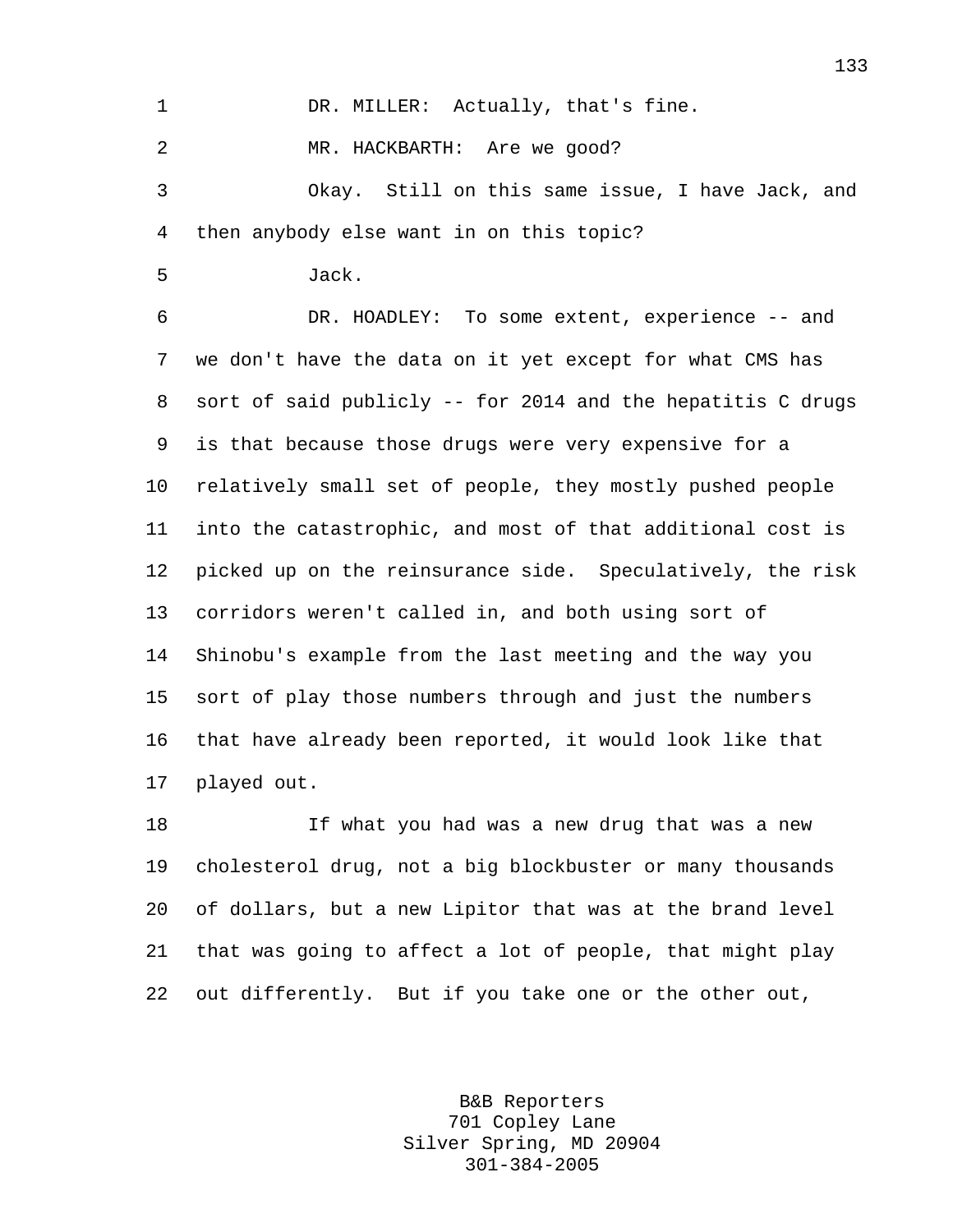1 you've got some ability for whichever one was left in place 2 to pick up the slack of which -- whatever one wasn't there. 3 So that is the sort of reinforcing, you know, if you don't 4 have the belt, the suspenders will do more, and if you 5 don't have the suspenders, the belt will do more. So I 6 think that's -- but the design is a little bit different, 7 and the incentives creates, which we can come back to in 8 the broader discussion, will be different.

9 MR. HACKBARTH: Is it on this point, Kathy? 10 Yeah. Okay.

11 MS. BUTO: I think so.

12 We're still on clarifying questions, right? So 13 the question I have is whether Medicare Advantage plans, 14 when a new procedure comes along that's really expensive, 15 say liver transplant, does CMS still -- I'm looking at 16 Carlos -- still provide sort of a bump-up payment to 17 account for that? In other words, what I'm trying to get 18 to is not only the MLR, but I think CMS Medicare uses other 19 mechanisms to account for the high-cost procedure in the 20 context of Medicare Advantage, and you could imagine that 21 even if they did away with the risk corridors, you could do 22 something like that for an expensive new drug.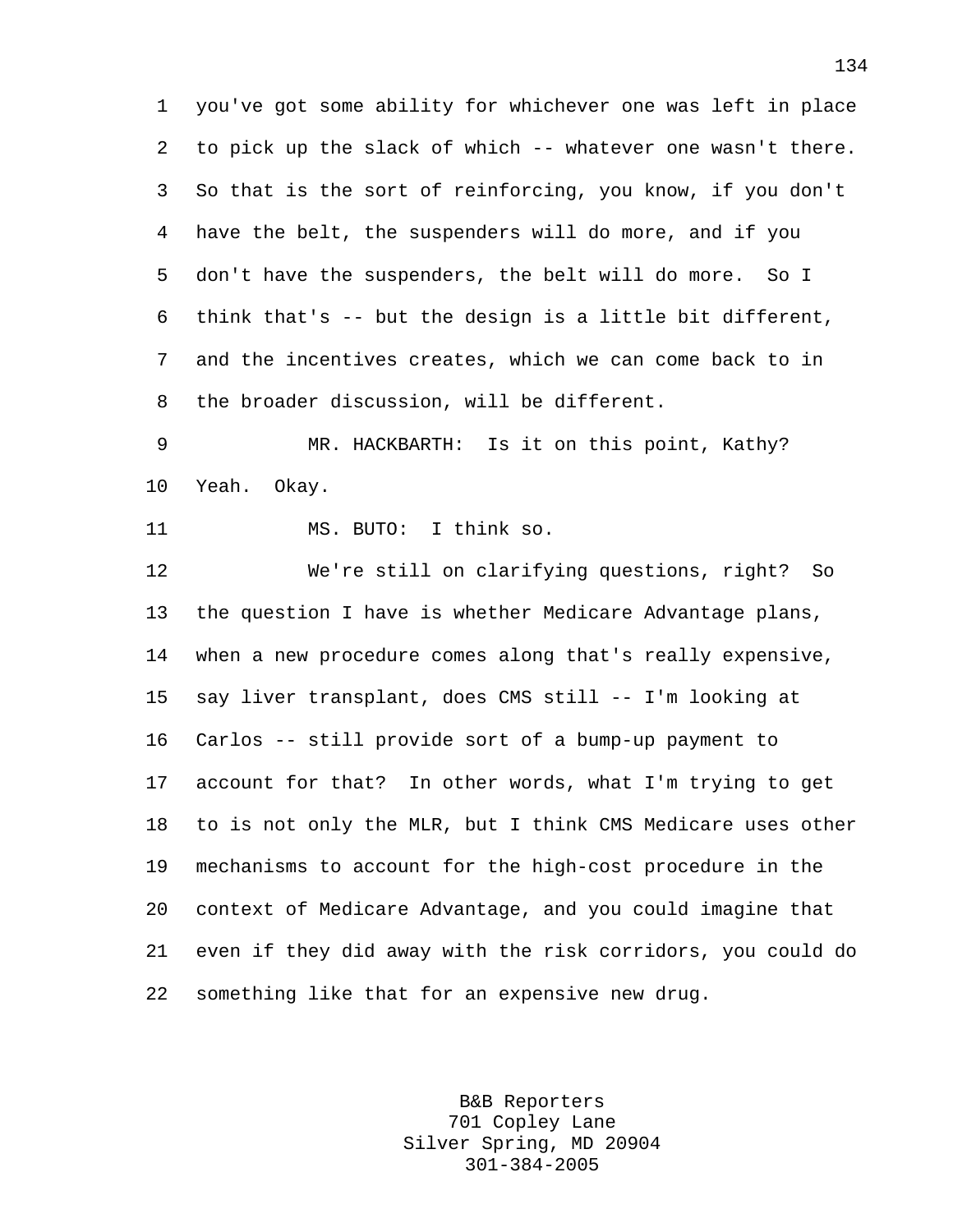1 DR. SCHMIDT: And Carlo sis nodding yes. 2 MS. BUTO: Yes. Okay. 3 MR. ZARABOZO: [Speaking off microphone.] --

4 national coverage.

5 DR. SCHMIDT: Right. Yeah. This actually came 6 up last meeting as well. If there is a national coverage 7 decision, then, yes, CMS does make accommodation for that. 8 MR. HACKBARTH: Anybody else on this point? 9 [No response.]

10 MR. HACKBARTH: No? So we're doing clarifying 11 questions, and we'll go down this row. Bill.

12 MR. GRADISON: On Slide 11, I have a question, 13 please. Looking at the 2006 and now the current division 14 of the cost, has the shift during that period, which as I 15 understand it has increased the risk taken by the plans, 16 caused them to purchase more or any private reinsurance? 17 Have they felt that necessary with that shift so far? 18 That's a question.

19 DR. SCHMIDT: With the private reinsurers that we 20 spoke with, no, they generally haven't felt the need to 21 purchase private reinsurance, even with that change in the 22 corridors. The provisions within Part D itself were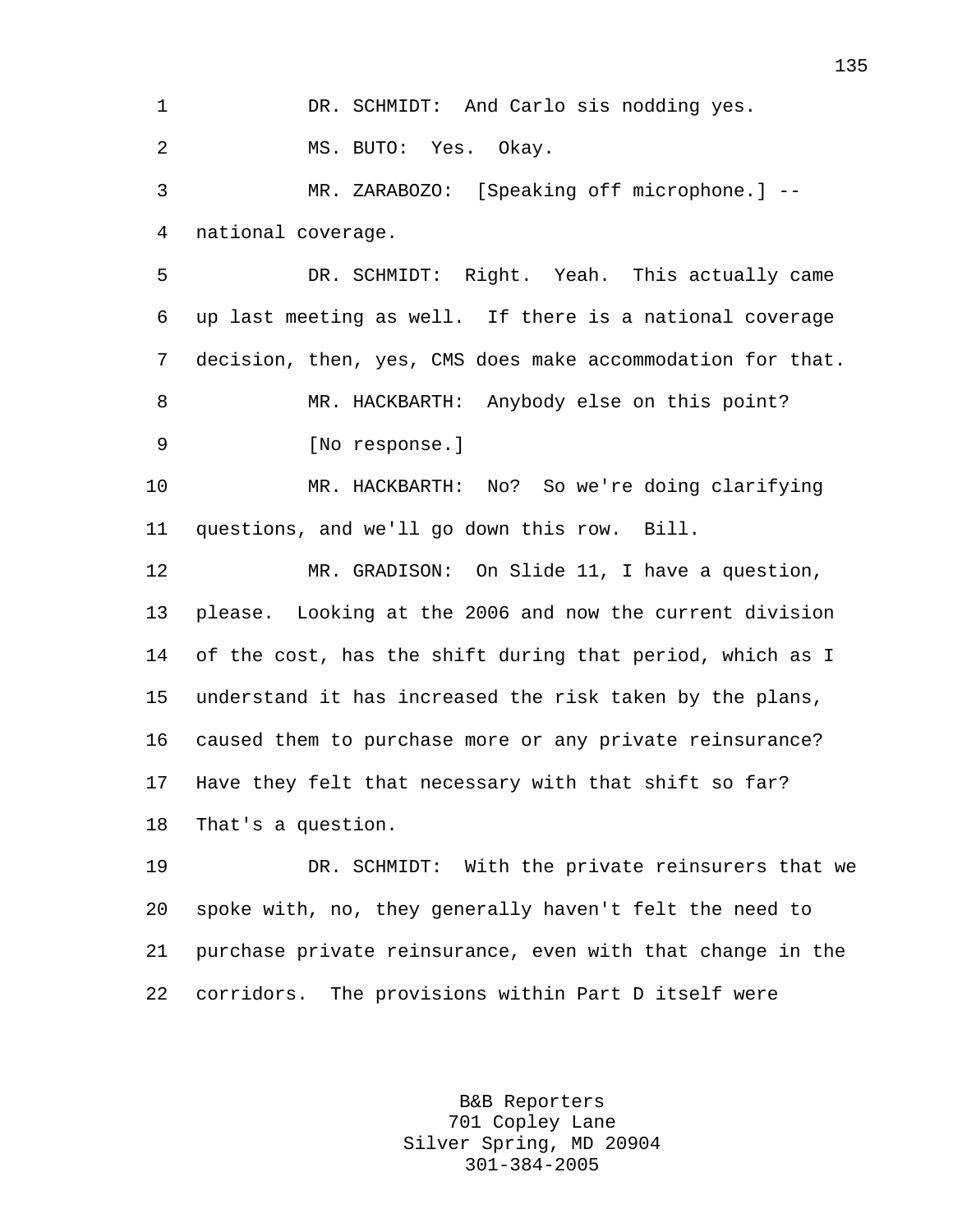1 sufficient, and they're large insurers to begin with, so 2 they had the capacity at that time.

3 MR. GRADISON: Thank you.

4 DR. NERENZ: I have a big clarifying and a little 5 clarifying question.

6 It seems like last time we talked about this -- 7 I'm looking at Scott -- I think Scott was the one who 8 asked, "What's the problem here?" So I'm feeling that same 9 question again. As we go through this discussion, is the 10 issue somehow that the Medicare sharing of risk is too 11 high, relative to the plan? Is it the other way around? 12 Is it wrongly configured even though the balance is right? 13 How do you want us to think about that big thing?

14 DR. SCHMIDT: I didn't include the slide that we 15 had in the last presentation that was supposed to be more 16 of the motivation behind this whole thing, but we have seen 17 such rapid growth in Medicare program payments associated 18 with risk sharing and particularly for individual 19 reinsurance, that that has been a motivation behind this 20 work.

21 DR. NERENZ: Okay. Well, that's a perfect 22 transition then to my little question, which was going to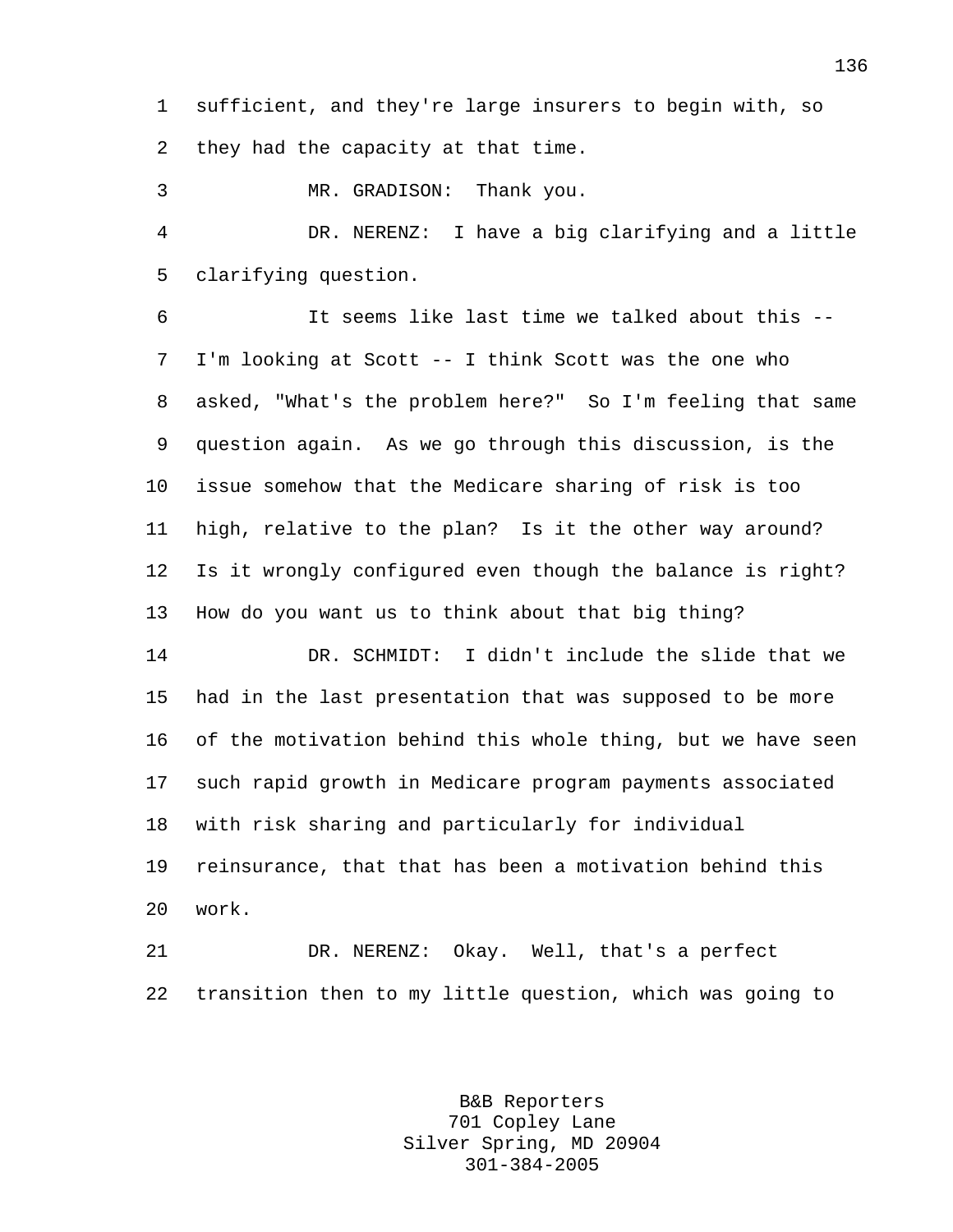1 relate to Slide 4, and I think -- and maybe you just 2 answered what I was going to ask. Is the difference in up 3 height versus down height a problem? Is that a restatement 4 of what you just said?

5 DR. MILLER: I would say this. What Rachel was 6 just referring to is the yellow bars where we can see this 7 ramp-up of individual reinsurance payments, and we're 8 wondering what's going on and then asking the question to 9 your first bigger question. Is the risk structure properly 10 between the Federal Government and the plan? Because the 11 Federal Government is paying out increasingly more 12 insurance dollars, and this could be corrected. We're not, 13 but our intuition is, "Well, wait a minute. The actuaries 14 and the people who think about this should, after 10 years 15 of experience, have some sense of that." But there's also 16 noise, so we're trying to be balanced about it.

17 The way I think about the risk corridor side of 18 things is almost the same intuition. The plans are paying 19 out under the corridors on net, and once again, if you had 20 10 years of experience or about 10 years of experience, you 21 might think you could get your bid in such a way that you 22 wouldn't have to pay that, and so we're just sort of asking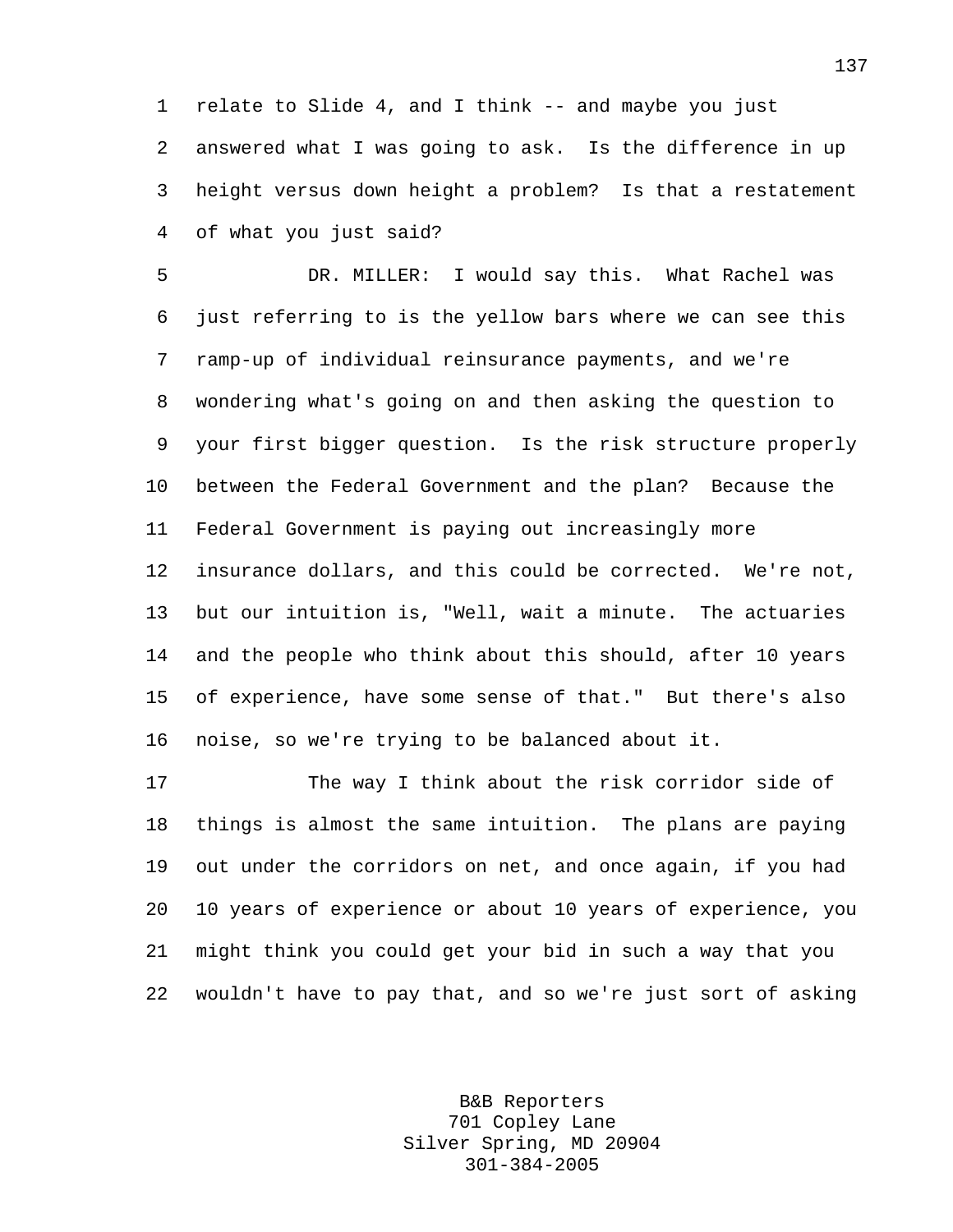1 -- and this goes on the yellow bars against the government. 2 It goes on the green bars to the government, and we're just 3 sort of saying, "What's the risk structure here? Maybe we 4 need to rethink this."

5 Remember way back in the day, it was belt and 6 suspenders because nobody had a really good sense of what 7 was going to happen.

8 DR. NERENZ: Okay. And actually on that 9 metaphor, are the pants actually falling down, or are they 10 not?

11 [Laughter.]

12 MR. HACKBARTH: So for me, Dave, it's not so much 13 the net difference between the two. It's the trend on the 14 two lines respectively, the individual reinsurance with 15 this sharp upward bend and then the flatness and the one-16 sided nature of the green bars.

17 DR. SCHMIDT: Right. I was going to say these 18 are -- this is kind of a little complicated because there 19 are reconciliations to prospective payments, not the 20 absolute amount of spending.

21 DR. NERENZ: Well, okay.

22 DR. SCHMIDT: But yes.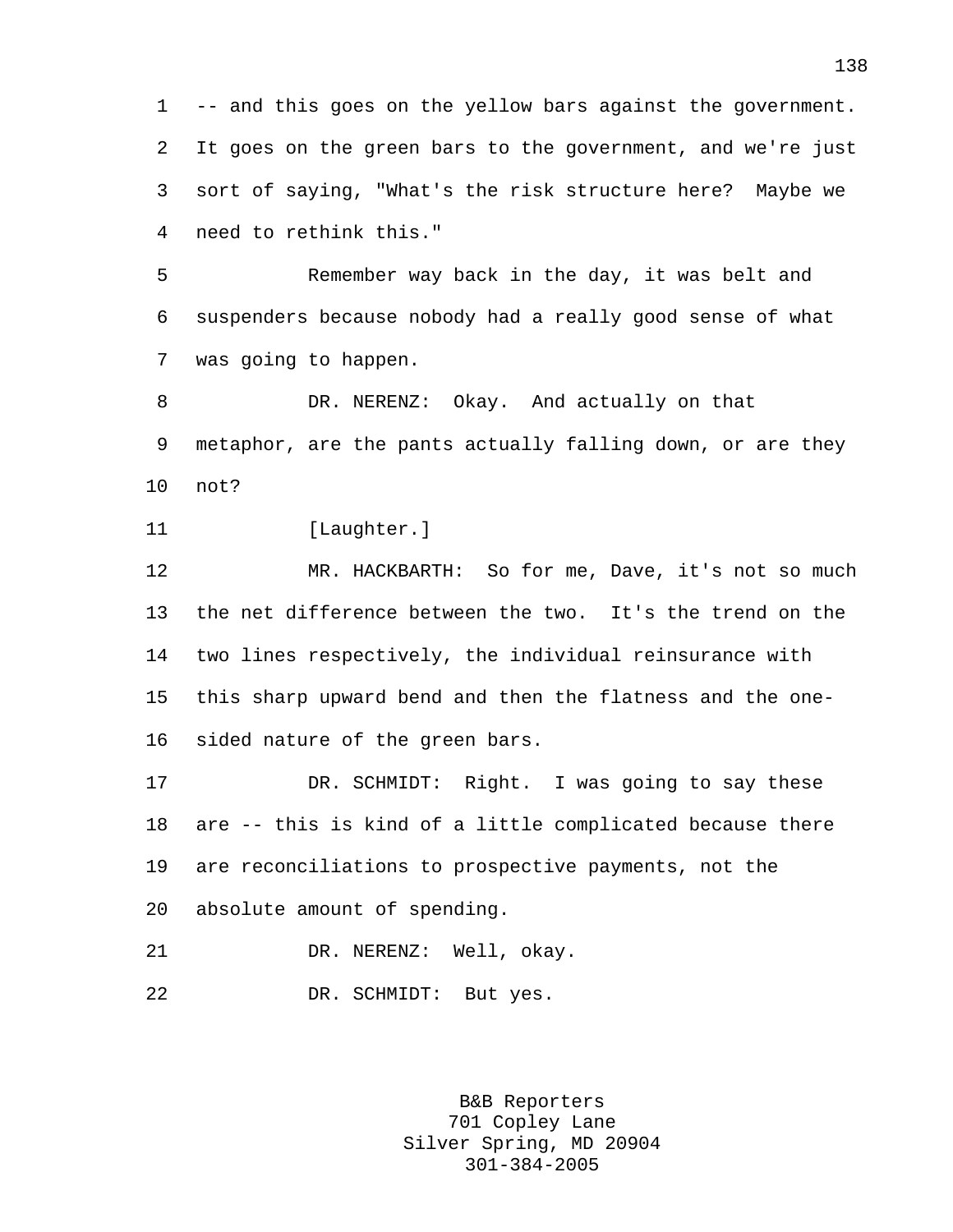1 DR. NERENZ: Again, thank you. This is a 2 wonderful answer to my question because that's where I was 3 also going to go. If this is reconciliation, so that 4 really we're just talking about a matter of who guesses 5 what at the beginning of the year and are they up or down, 6 we may conclude that even though one bar goes up and 7 another bar goes down, there's no really net flow of funds 8 or a funny sharing of risk. It's just a matter of how 9 people guess at the front end.

10 But on the other hand, you could look at it and 11 say, "Well, there's effectively a subsidy going on here." 12 Again, your answers are helping here.

13 DR. SCHMIDT: Right. And we hope to come back to 14 you with more information looking at the absolute dollars 15 of program spending.

16 MR. HACKBARTH: So we're continuing on clarifying 17 questions, and we'll go around this way. Cori is next.

18 MS. UCCELLO: So I've gotten some feedback that I 19 think you've gotten as well about the example and about 20 bidding strategy with respect to the reinsurance and how 21 base premiums are set nationally, and so the ability of any 22 particular insurer to influence that.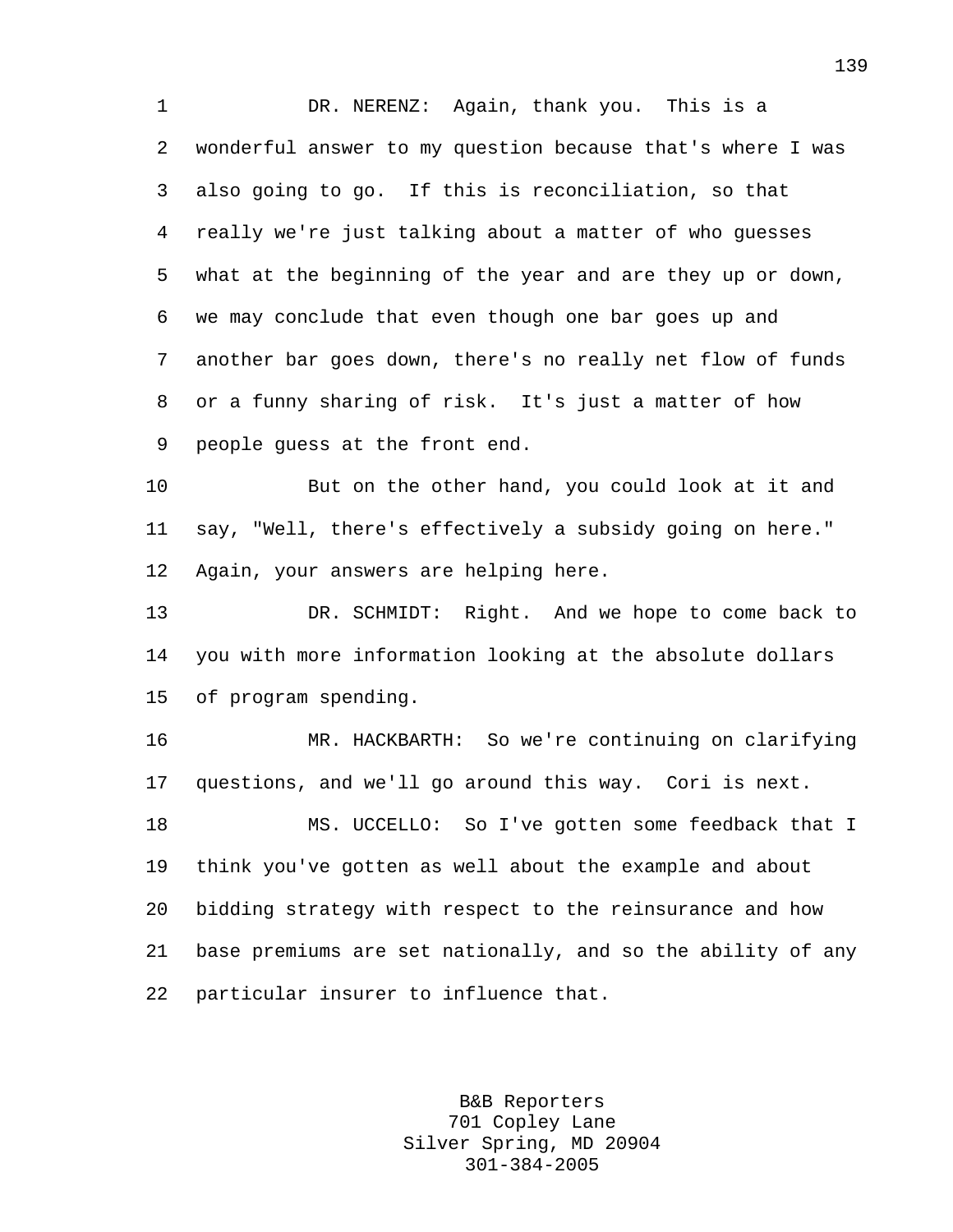1 I just kind of want to hear your reaction to that 2 with respect to the strategy.

3 DR. SCHMIDT: Right. So Cori is characterizing 4 accurately a reaction we've gotten back. How can anyone 5 plan sponsor affect things very much, given that it's a 6 bid, a nationwide average bid?

7 One thing that we heard in the course of doing 8 interviews with plan actuaries is that a lot of them are 9 using the same consulting actuaries who have the same 10 models for projecting growth and spending. Here is one 11 hypothesis, that they kind of fell into a pattern maybe of 12 understating catastrophic coverage, those benefits, and 13 overstating the rest by using a smooth assumption about 14 projecting trend. But over time, maybe there is a 15 financial advantage that becomes obvious to doing it. So 16 that's one hypothesis.

17 MR. HACKBARTH: Clarifying questions? Jay. 18 DR. CROSSON: Just on redirect, so Cori --

19 [Laughter.]

20 DR. CROSSON: I'm probably getting this wrong 21 again, but does that slide there, with a relative 22 consistency of the risk corridor and the spiking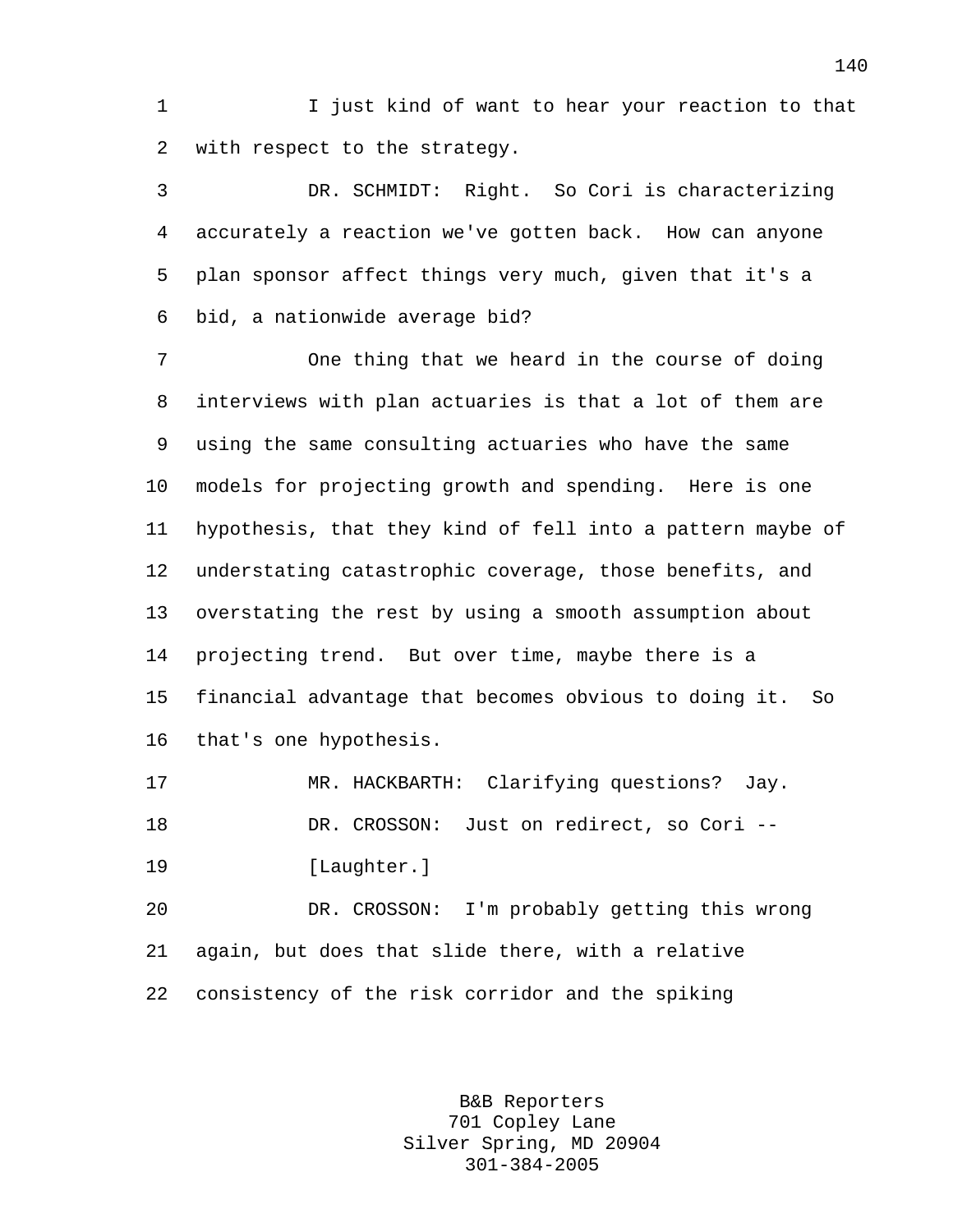1 reinsurance numbers, does that suggest, based on what you 2 said earlier, that this is indicative of relatively 3 unpredictable but short-term changes in unanticipated risk 4 or not?

5 MS. UCCELLO: The risk corridors have been 6 payments for plans to the government. So, I mean, that 7 kind of makes things a little more difficult to answer 8 this, but I think that the surprise that -- maybe if you 9 want to call it -- this surprise is that spending has been 10 lower, generics or whatever, that was not anticipated. 11 DR. CROSSON: I may not have been clear. No. 12 That's a larger question about whether Part D is in trouble 13 or is actually doing quite well, but what I thought I heard 14 you and Jack saying was that -- maybe just Jack -- the 15 reinsurance belt was most effective for short-term 16 unpredictable losses, whereas the development -- 17 MS. UCCELLO: It's the other way around. 18 DR. CROSSON: Okay. What did I say? 19 DR. MILLER: Corridor. 20 DR. CROSSON: I'm sorry. The risk corridor was 21 more effective. Whereas, if you had a new cholesterol drug 22 and virtually every male over the age of 45 was taking it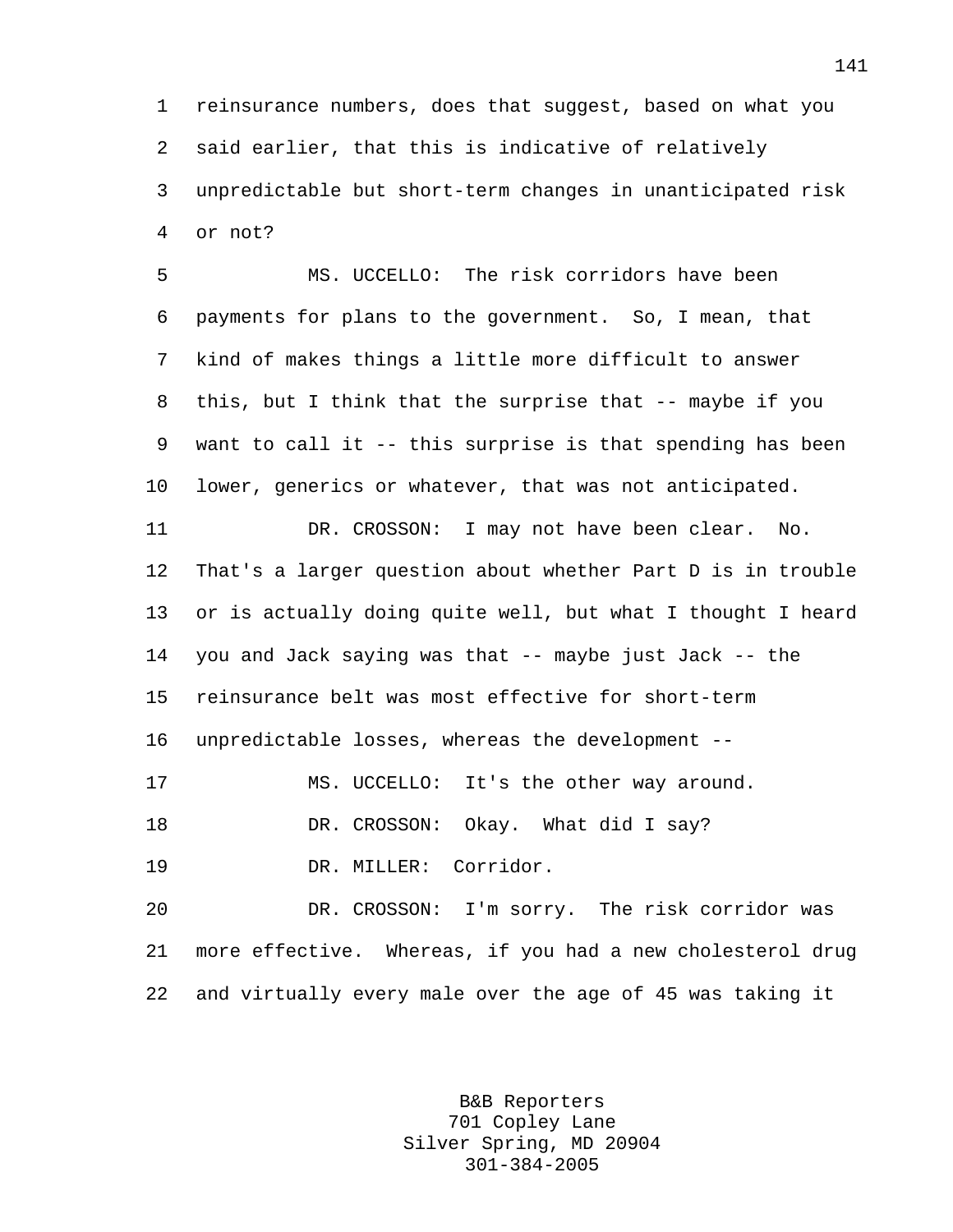1 and it was high cost, that then the risk corridors would be 2 more effective for that. Whereas, reinsurance -- or did I 3 get it completely backwards? Help me.

4 DR. MILLER: Here's what I would have said, okay? 5 And you guys see if I am following any of this along. What 6 I heard Jay saying is you have set this up, and I am pretty 7 sure it was Cori who said just because we want -- well, we 8 want to have the defendant, you know, identified for the 9 Court.

10 [Laughter.]

11 DR. MILLER: The corridors might be -- and, Cori, 12 in all serious now, back to your comment, I think what you 13 were saying is the corridors might play a role in which 14 there is a short-term shock, and then -- and I realize 15 there's many different ways, but just to say -- and so he 16 then was asking do you see a pattern there that suggests 17 short-term shocks or some other pattern. And what I would 18 have said is, "No, I don't see a short-term shock kind of 19 pattern," because I would have guessed more noise in the 20 corridor if it's really about I didn't anticipate something 21 in the market and it showed up versus what -- there's a 22 little noise there at the beginning, and then it kind of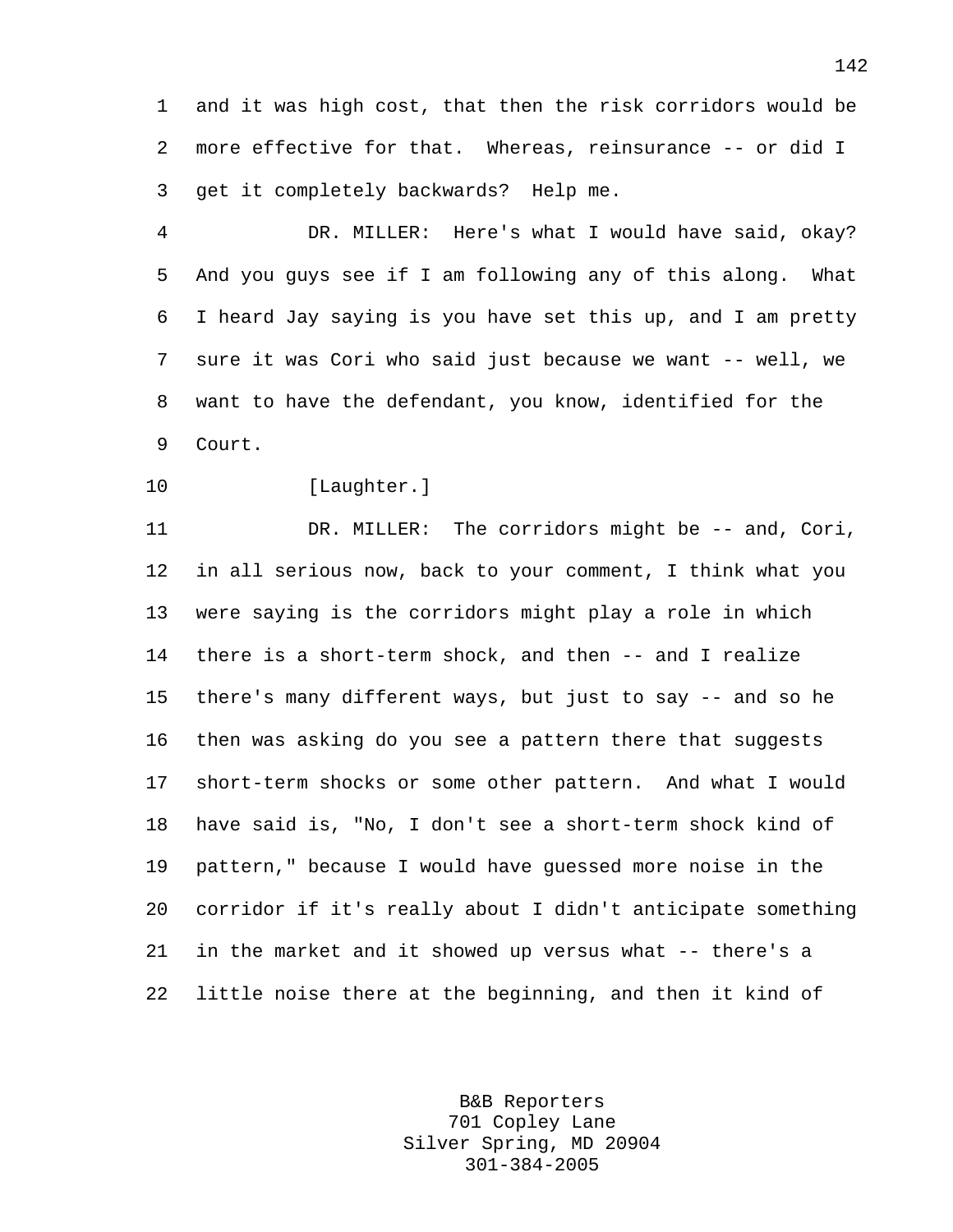1 flattens out, and then year over year, you just get -- and 2 then again -- well, I'll stop there.

3 MS. UCCELLO: And I'll continue. 4 DR. MILLER: Thank you.

5 [Laughter.]

6 MS. UCCELLO: Yes, that's -- I agree with you, 7 and I think on the reinsurance side, maybe the evidence 8 that backs up my statement is that the reinsurance payments 9 have been increasing over time, and so it's a cumulative 10 effect.

11 DR. HOADLEY: And, in fact, the -- I mean, here, 12 you're showing the reconciliation part. But, if you showed 13 the base thing, it would be a similar pattern. It's been 14 high and getting higher and that's presumably reflecting 15 something more about the overall pattern of high use that 16 we would expect.

17 So, it's one thing to say what happens when a new 18 drug comes in that year and it was too quick to anticipate. 19 It's another thing to say a new drug comes in that's 20 expensive for a small subset of people and it's going to 21 continue to be there.

22 So, there's both the how do you react to it the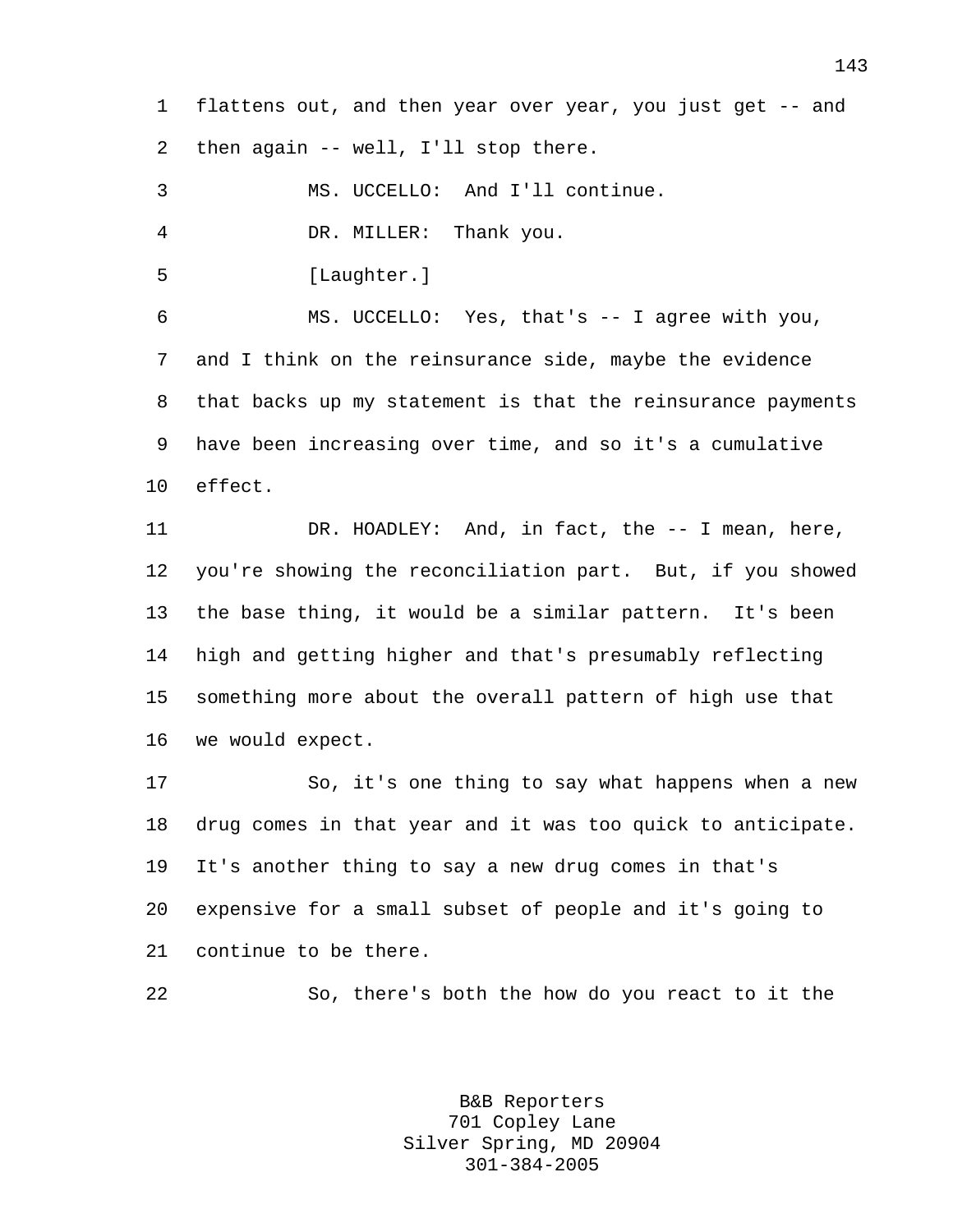1 first year, which ultimately is what you sort of think of 2 the risk corridor as being about, but in the long term, if 3 there's more people that are up over the catastrophic cap 4 continually over a period of time, that's going to be 5 comparable to that sort of yellow line, saying high and 6 growing higher.

7 MS. BUTO: I just -- I think this question is 8 actually for Cori, but Rachel or Shinobu, and that is if we 9 eliminated -- if Medicare were to eliminate the risk 10 corridors altogether but MLR has gone into effect, 11 essentially, would those bars kind of look the same? In 12 other words, what they suggest is that the plan is having 13 to pay back Medicare. Do we think that plans without a 14 risk corridor and an MLR would be a little more close to 15 that horizontal line and be more likely to hit it on the 16 mark or be closer to it? I'm just wondering, because they 17 do seem like those two things are very much aligned, given 18 that they're paying the government back. MLR suggests that 19 you might have to pay the government back if you haven't 20 hit the medical loss correctly.

21 MS. UCCELLO: I'll just respond because you asked 22 me, but this was actually my question to Rachel, and I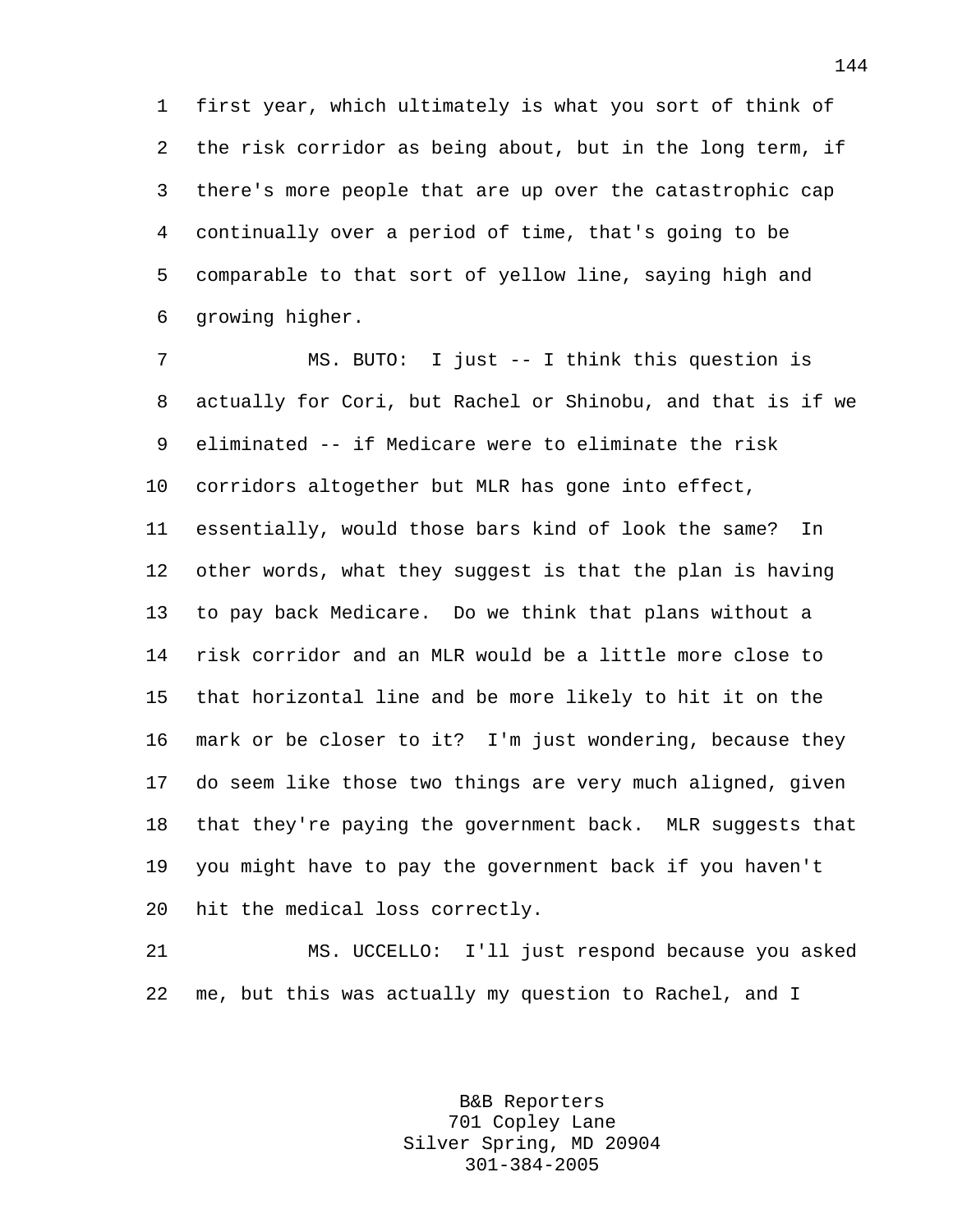1 think that there are dissimilarities between the MLR and 2 the risk corridor --

3 DR. SCHMIDT: It's only one-sided, for example. 4 MS. UCCELLO: -- getting different things, it's 5 one-sided, but we care about this one side, but it will 6 have -- it could have behavioral consequences for bidding 7 that also would need to be considered. But, I mean, I 8 think that's what you're going to be looking into a little 9 bit more --

10 DR. SCHMIDT: Yeah. I think -- so, it doesn't -- 11 if you get rid of the risk corridors and there is this, you 12 know, the new cholesterol drug that everyone over 45 -- 13 every man over 45 is taking, there isn't that protection 14 anymore, right, if you get rid of the risk corridors, 15 because the MLR would be one-sided. It's only recouping on 16 the profit side.

17 We have a concern that I tried to say in the 18 presentation. These things can be a little porous, you 19 know, with the definitions of what qualifies as quality 20 improving activities, for example. So, we're not sure how 21 binding a constraint on profits MLR will ultimately be, but  $22 - -$ 

> B&B Reporters 701 Copley Lane Silver Spring, MD 20904 301-384-2005

145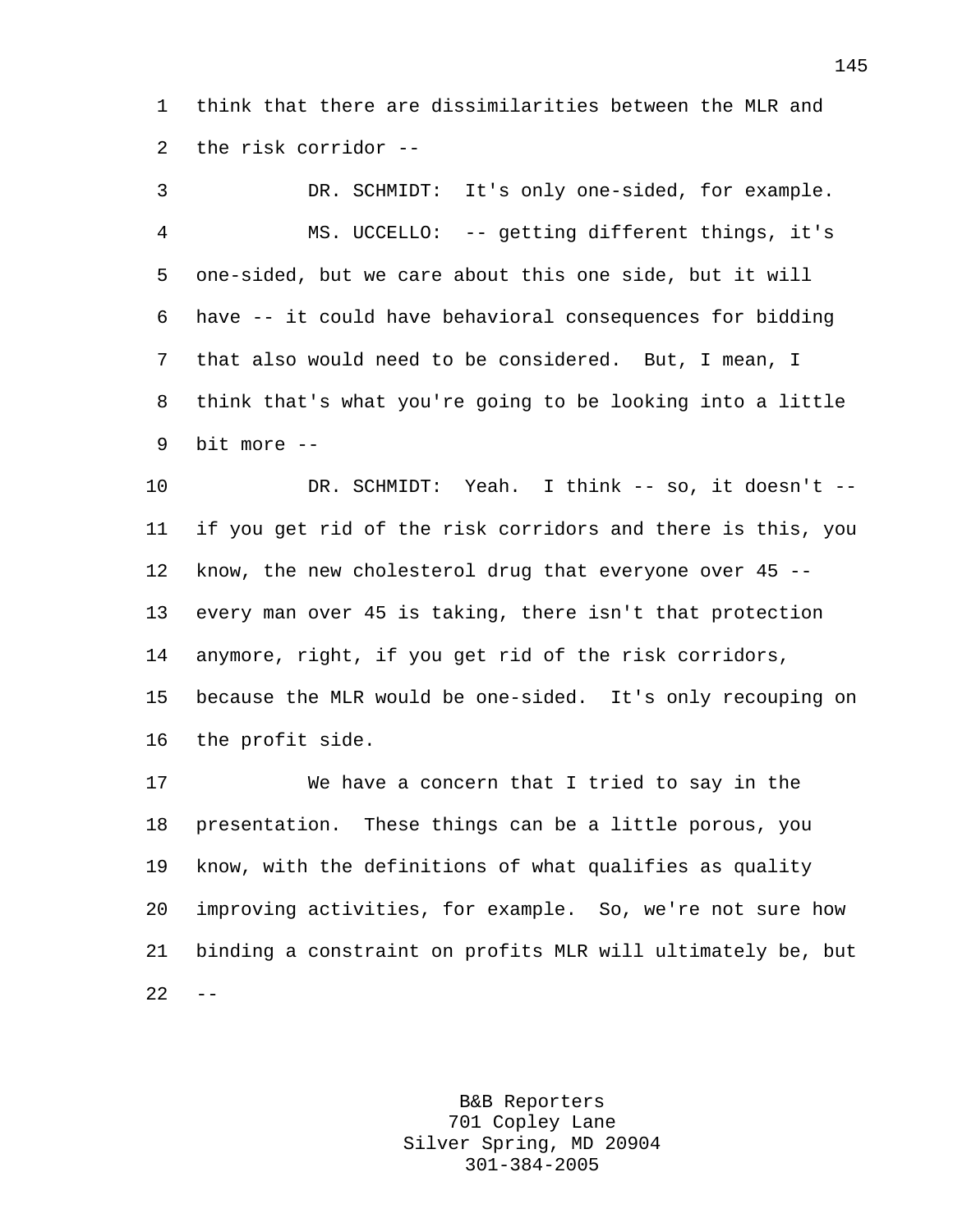1 MS. UCCELLO: And, I think something that was 2 brought up in the paper is that MLR can be criticized 3 itself for not really being focused on the right thing. 4 It's trying to squeeze the admin and the profit, but one 5 way to increase your MLR is not to manage care as well and 6 just to have higher costs. So, there's kind of some weird 7 incentives here.

8 DR. MILLER: Shinobu, I keep remembering, when we 9 had this conversation, you would always make a point about 10 what the MLR applies to.

11 MS. SUZUKI: So, the denominator includes the 12 reinsurance portion, which is that white box, 80 percent, 13 and when you're allowed 15 percent on the basic benefit 14 plus reinsurance, that's a much bigger profit margin than 15 the five percent allowed for the basic portion of the 16 benefit within the risk corridor.

17 MS. BUTO: So, it's not just -- so, we're 18 actually going to count the government's 80 percent in 19 computing the MLR, not just what the plan is at risk for. 20 DR. SCHMIDT: It's in both the numerator and 21 denominator, yes.

22 MS. BUTO: Yeah. Hmm. That seems to be a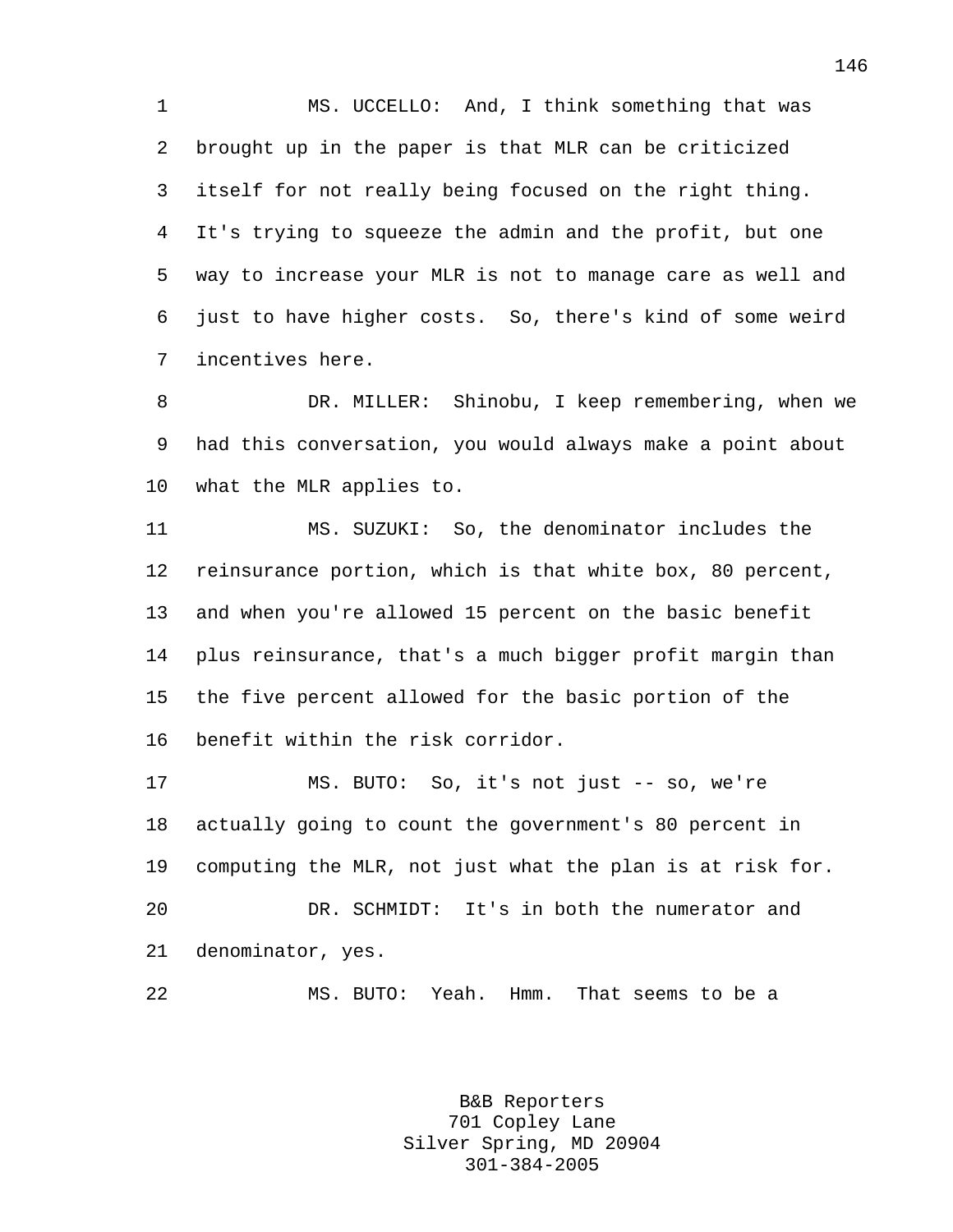1 mistake. I don't know --

2 DR. MILLER: It seems to be something we should 3 look at, and I think that's why every time we have this 4 conversation, Shinobu goes, "Remember --" 5 [Laughter.] 6 DR. MILLER: So, I think you're on to something. 7 MR. HACKBARTH: Any other clarifying questions? 8 [No response.] 9 MR. HACKBARTH: Let me just get one other thing 10 out on the table. So, some months ago, there was some 11 controversy around the Affordable Care Act and the 12 financial protections provided to insurers under the 13 Affordable Care Act for some of the same broad policy 14 reasons, trying to get people to play, et cetera. Could 15 you just refresh our recollection on why some people 16 thought, well, those are really problematic, but the ones 17 in Part D are okay? How were they different? 18 DR. SCHMIDT: I'm not sure I have a good answer 19 to that one. Do you happen to know, Jack? 20 DR. HOADLEY: I mean, both Cori and I have done 21 testimony where that's essentially been the question. I 22 mean, in a simple way, you can say the answer is that in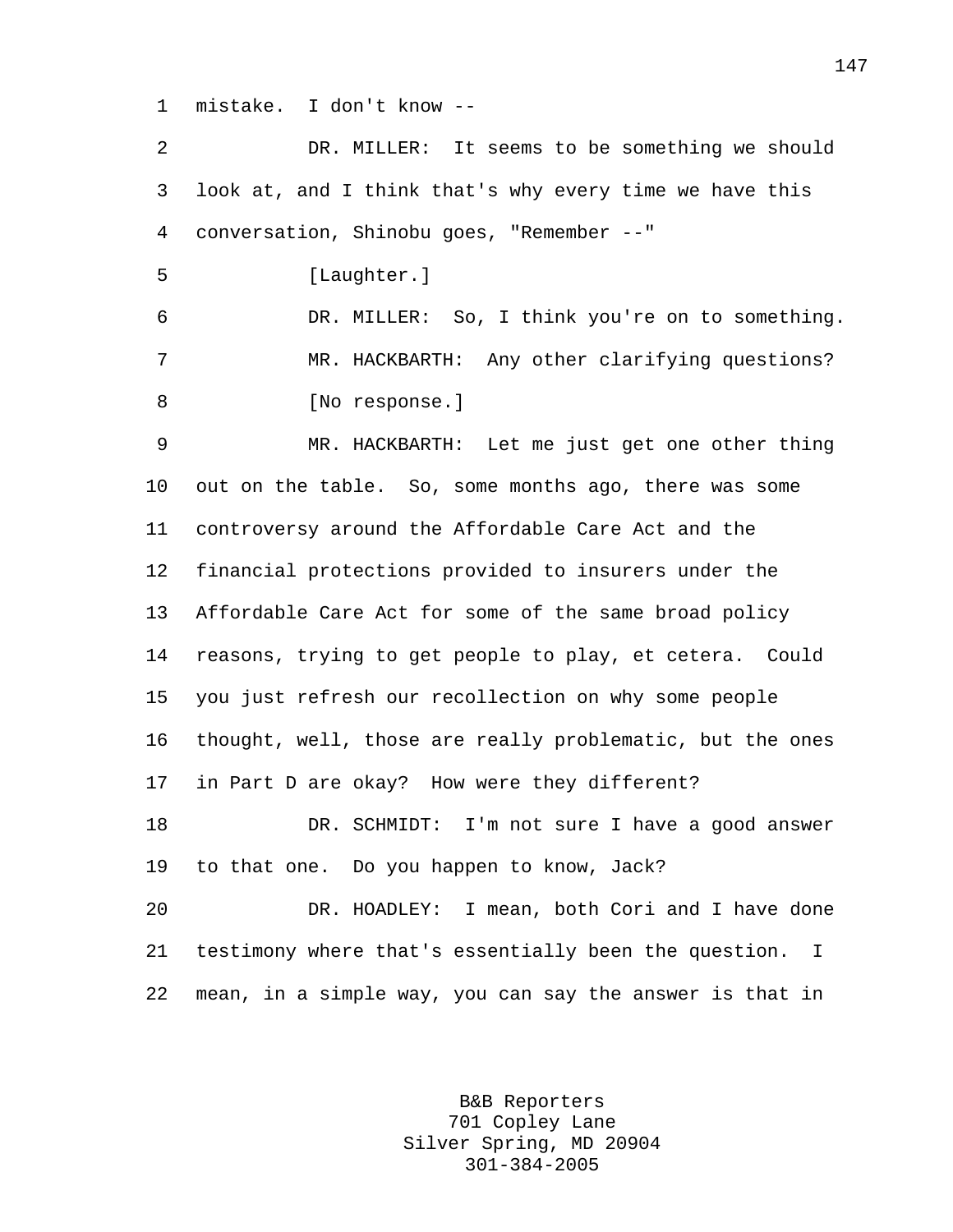1 Part D, plans that pay back to the government, and the 2 expectation by those who are worried about the ones in the 3 Affordable Care Act is that the government will rescue, 4 will pay back the plans. I mean, so, I think in the very 5 short sort of simplistic way, that's been the concern.

6 MR. HACKBARTH: But the design is similar.

7 DR. HOADLEY: The design is similar. The biggest 8 difference is that the Affordable Care Act ones phase out 9 completely and these, while they -- as these guys showed -- 10 they widened, and there is statutory authority built into 11 the MMA to either further widen them or actually make them 12 go away? Both?

13 DR. SCHMIDT: Yeah, as long as it's at least as 14 wide, you could conceivably get rid of it.

15 DR. HOADLEY: They can do more. I mean, the law 16 built in the opportunity to do more. CMS has not opted to 17 do that. But, they are permanent in the sense of there's 18 no phase-out created.

19 MR. HACKBARTH: I think we're ready to go to 20 round two. Who wants to lead on round two? Jack.

21 DR. HOADLEY: So, it seems to me that a lot of 22 this is driven by sort of thinking about the kinds of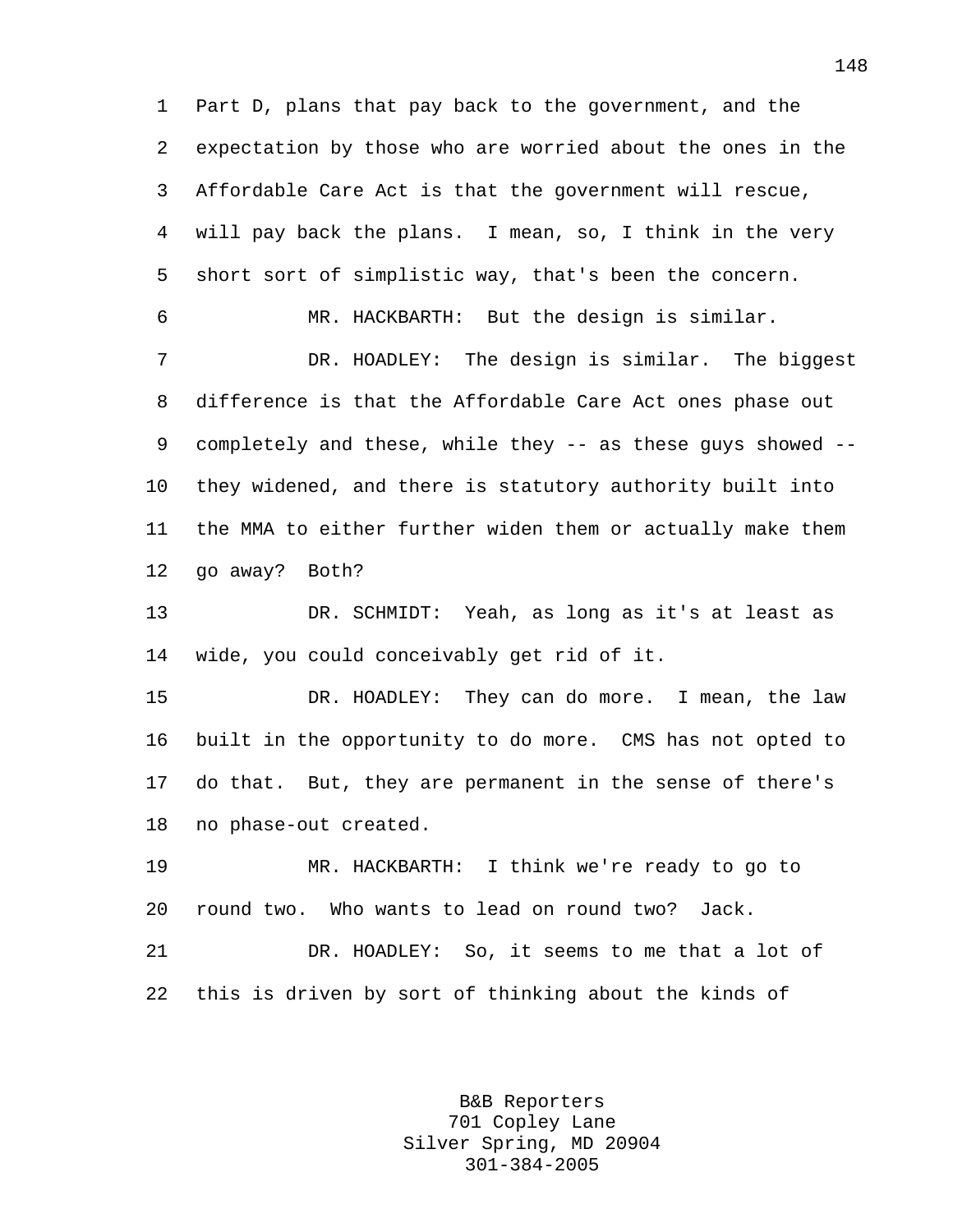1 questions we've already been talking about, of sort of 2 where cost pressures come from and what's the best way to 3 sort of design the program to address those pressures in a 4 useful way.

5 You know, right now, the best guesses are that 6 the cost pressures on Part D are going to come from 7 specialty drugs, from expensive drugs, whether they are the 8 Hepatitis C kind of example, which is a relatively small 9 number of people at a very high price, or the potential 10 coming cholesterol drug that could be also expensive, not 11 at the same level as Hepatitis C, but with a much larger 12 set of people, potentially. Obviously, lots of questions 13 about the clinical judgments that will be made at that.

14 And, I mean, I think part of where I try to think 15 about this is where is the burden in that cost? Where are 16 the incentives to manage those costs? So, on the one hand, 17 you've got some burden on the individual beneficiary, even 18 in the current design. I mean, if you put that 80 percent, 19 the white box figure, back up, there's still that five 20 percent that the beneficiary is responsible for, so they 21 are going to bear some of the burden, and that's -- I said 22 at the last meeting, if we start doing some changes, we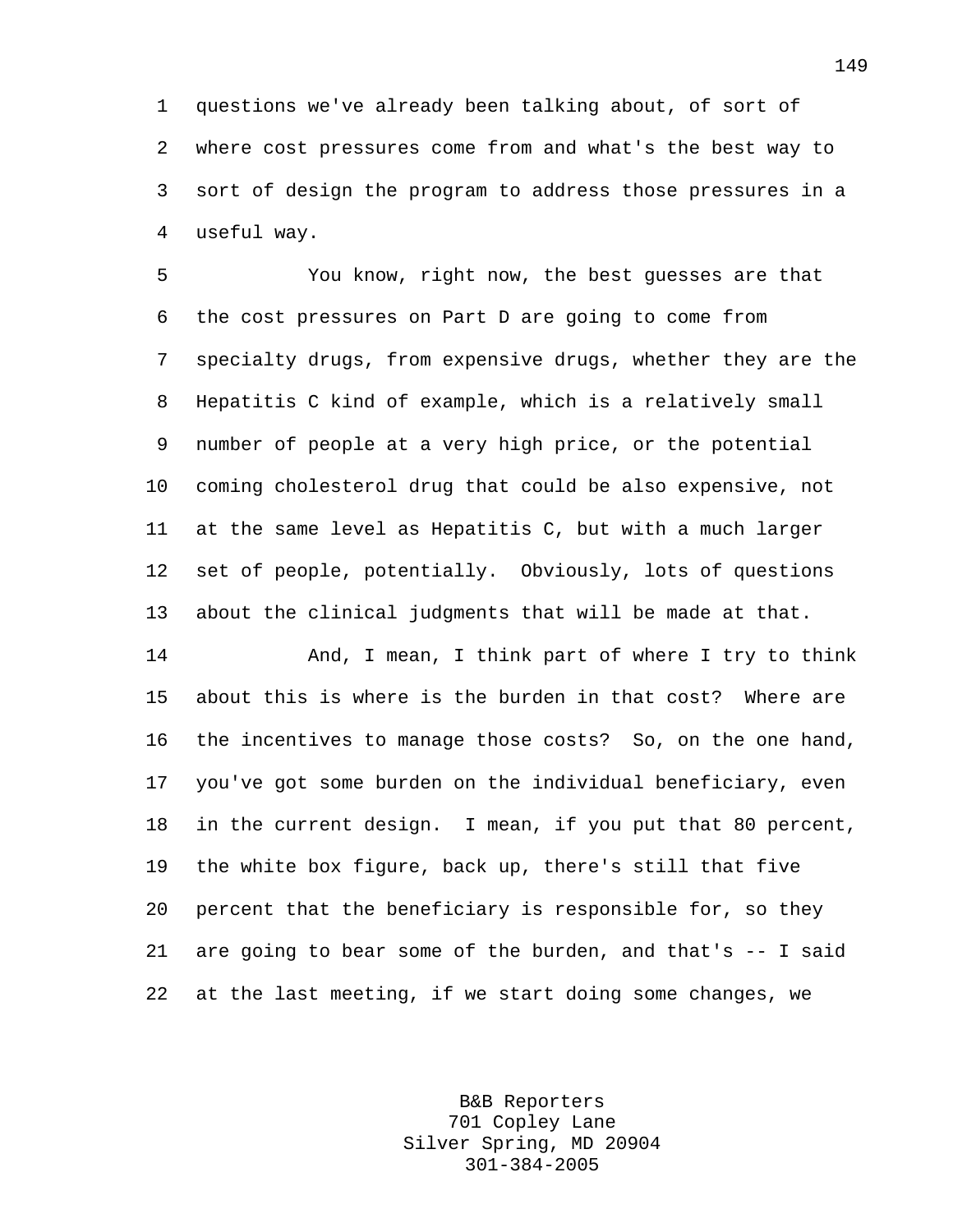1 might want to think about out-of-pocket maximums for Part D 2 or otherwise messing around with that five percent.

3 But, we've sort of divided up the impact on the 4 plan and the program in a particular way through this so 5 that, as I said before, the 2014 experience in Hepatitis C 6 seems to put most of the cost on the government through the 7 reinsurance and doesn't put a lot of burden on the plans to 8 manage.

9 And, so, I think, thinking through those trade-10 offs, where do we think that would -- and to me, it kind of 11 comes back almost to our last session. It's what are the 12 tools -- you know, then, we were talking about opioids and 13 polypharmacy. Here, we might be talking about new drugs 14 coming on the market. What are the tools -- clearly, the 15 government doesn't have a lot of tools, although the 16 government, because it has to do it indirectly through the 17 plans, the government can't negotiate prices. The 18 government can allow or disallow some of the management 19 tools for utilization, and we might want to think about 20 some of those.

21 But, if we are going to change these mechanisms 22 to try to put -- if we think part of what this structure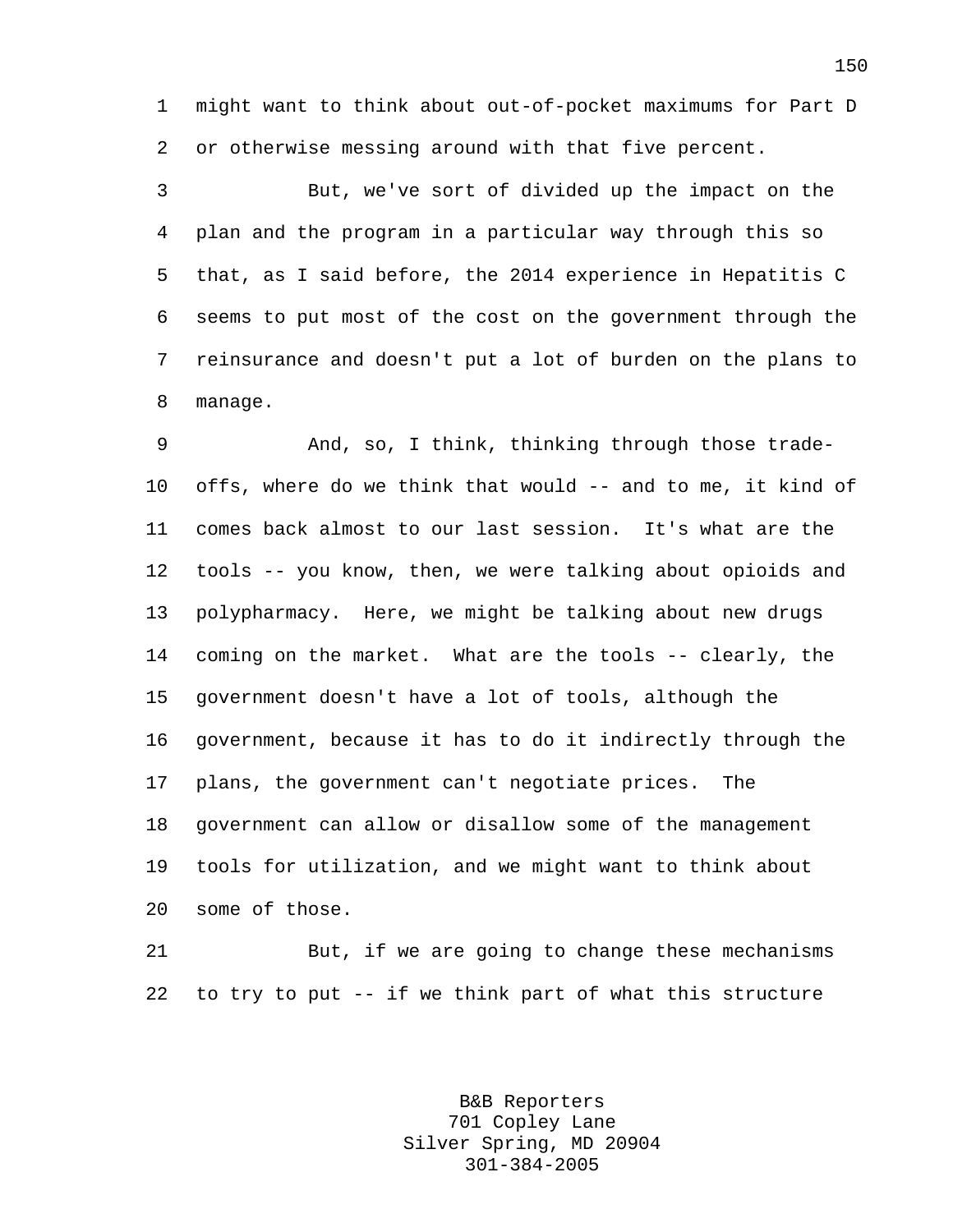1 creates is not a lot of incentive for a plan to manage a 2 new Hepatitis C drug or a new cholesterol drug that will 3 kick a lot of people into catastrophic coverage, do we want 4 to change the risk rules so that there's more incentive on 5 the plans to manage, but do the plans have the tools in a 6 sort of stand-alone Part D environment to do that 7 management.

8 MR. HACKBARTH: And, sort of the flip side of 9 that is, so, take the Hep C drugs. A lot of that spending 10 is going to be in the individual reinsurance, and, oh, by 11 the way, there's a prohibition on the government 12 negotiating with the insurers about the price of those 13 drugs. So, the risk is shifted from the plan to the 14 government and the government, by law, is prohibited from 15 doing anything about it.

16 DR. HOADLEY: And, even if the burden was more on 17 the plans, there's the question of whether some of the 18 rules around formularies and management, so the kind of 19 things you heard about in the private sector, where Express 20 Scripts and some of the other PBMs came in and negotiated 21 lower prices, could implement them right away, for good 22 reasons, we don't necessarily allow plans -- or, we don't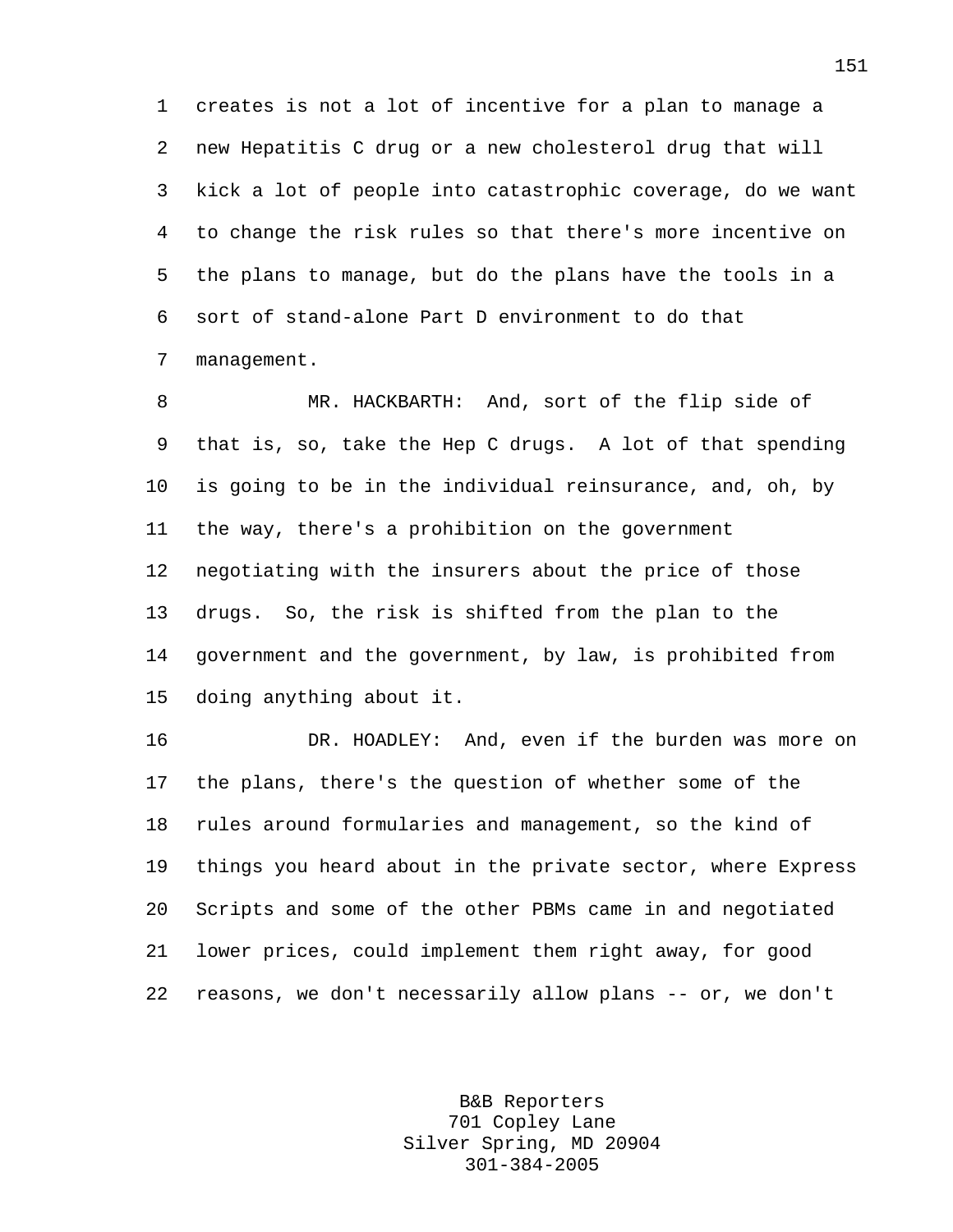1 allow plans to change their formularies in mid-year, so 2 there's a lag before they could trade a more favorable 3 formulary position. There are questions of what CMS would 4 allow in terms of formulary treatment of these drugs and 5 other kinds of things, all of which have some good reasons 6 behind them. But, they'll intersect. So, the government 7 can't do certain things, as you point out, like negotiate 8 prices. The private plans can negotiate prices, but they 9 have some hands tied in doing that.

10 And, so, I think the point is we should be 11 thinking about these issues, and I've said before some 12 thoughts on how we might do that. But, I think it's 13 dangerous to do that in isolation of, okay, what's the 14 second order effect on the beneficiary? What's the second 15 order effect on the plans' tools to manage? And, do we 16 make sure -- should we be looking at a package of things to 17 say, okay, we want to do this here, but in turn, we either 18 want to recognize that the plans' tools are limited, 19 recognize that the government's tools are limited, change 20 the limits on either side and think about how to do all 21 those things in tandem.

22 MR. HACKBARTH: Round two. Cori.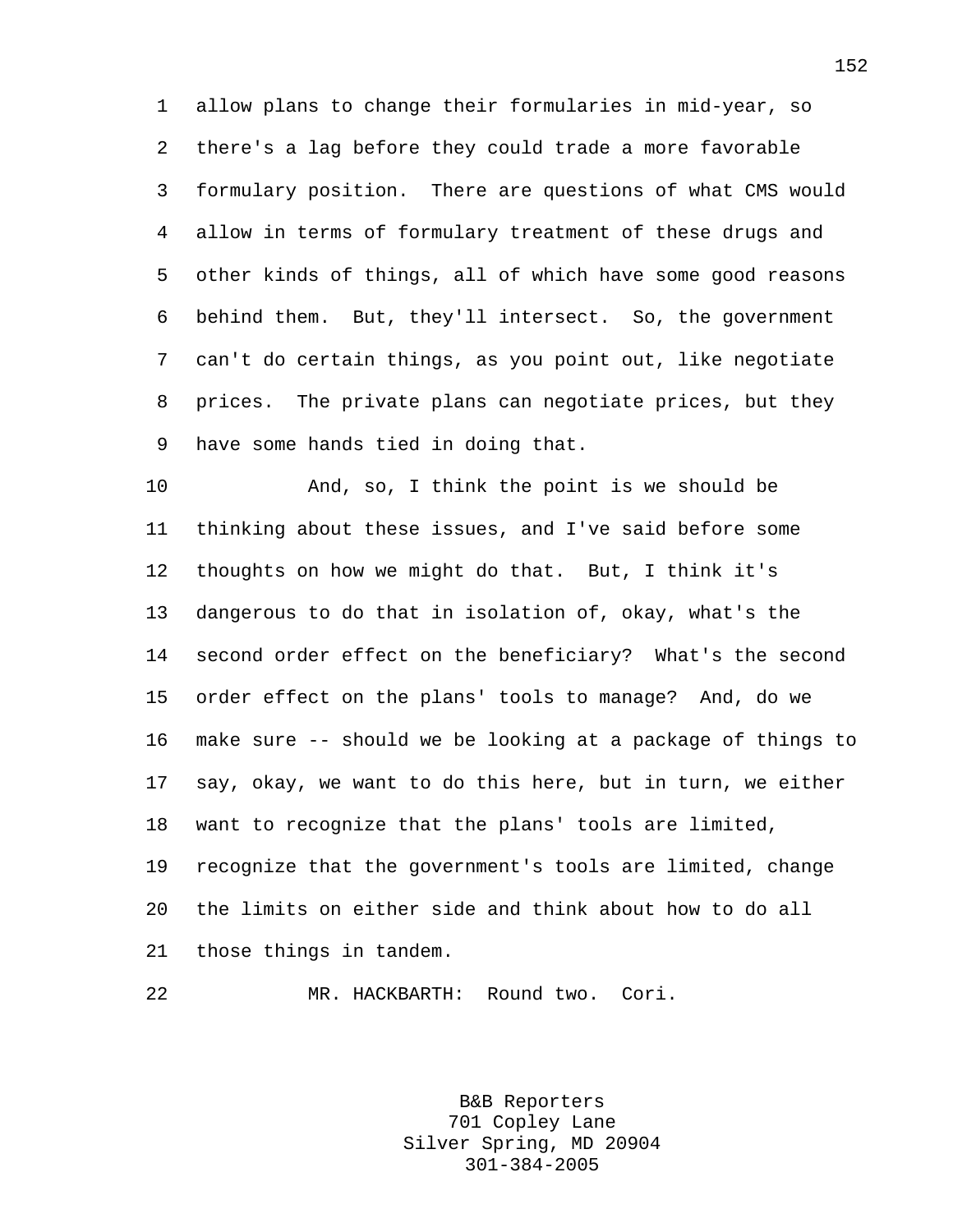1 MS. UCCELLO: So, every time we have discussed 2 risk sharing in Part D, I have complained that risk 3 corridors make no sense at this stage of the program. 4 That's all theory. In the real world, I think I'm kind of 5 waving the white flag now, notwithstanding what we find out 6 about how the MLR shakes out. It just doesn't make sense 7 to make changes to that now, given that the government is a 8 net receiver of payments. It just doesn't make sense. So, 9 I think we do need to focus more on kind of the reinsurance 10 side along with some of these ideas Jack has about, well, 11 tools plans have and those kinds of things. But, I think 12 in the short term, that's where we need to be focusing. 13 MR. ARMSTRONG: Two very brief points. One, I 14 just want to affirm Jay's point earlier. I always get Jack 15 and Cori confused. 16 [Laughter.] 17 MR. ARMSTRONG: So, I understand that. 18 But, more seriously and not too specifically, and 19 I'm repeating a point I've made before, drug spending in 20 the Medicare program is a huge emerging problem. It's only 21 going to get bigger. And, I think that the risk sharing in 22 Part D is a component part of that, and I think there are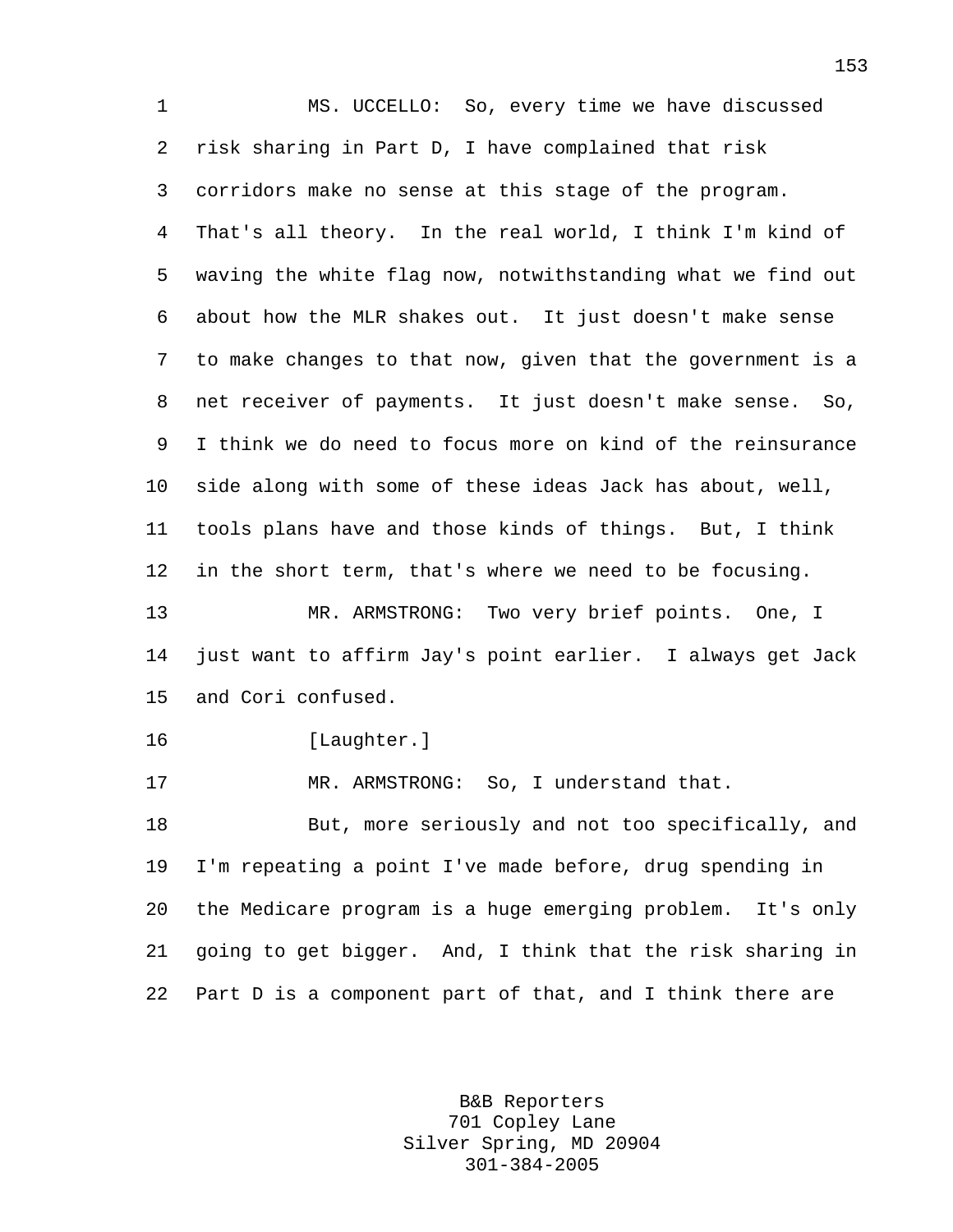1 some real issues we've identified here. I'm not an expert. 2 I can't speak like these guys can to some of these issues. 3 But, I think at some point, we do need to just check to 4 affirm that we're dedicating the limited resources of 5 MedPAC and our staff on those variables that will have the 6 biggest impact in the next decade on overall costs to the 7 Medicare program of pharmaceuticals.

8 And, I haven't taken the time to kind of step 9 back and just check on that, but I just would really 10 encourage us to do that as we get ready to gear up and 11 really dive into some of these specific questions.

12 DR. REDBERG: Just a comment, maybe. It's 13 related to Scott's. And, picking up on what you said, but 14 it does concern me that Medicare has this rapid increase in 15 costs and reinsurance at the same time that Medicare can't 16 negotiate prices, at the same time when there are a lot of 17 very expensive drugs coming on the market that are priced 18 really in ways that are inexplicable, I would say, at best, 19 and certainly not related to any kind of benefit for 20 Medicare beneficiaries, and clearly we're headed that way 21 and that's a situation we need to really do something about 22 quickly, because we're looking at billions of dollars for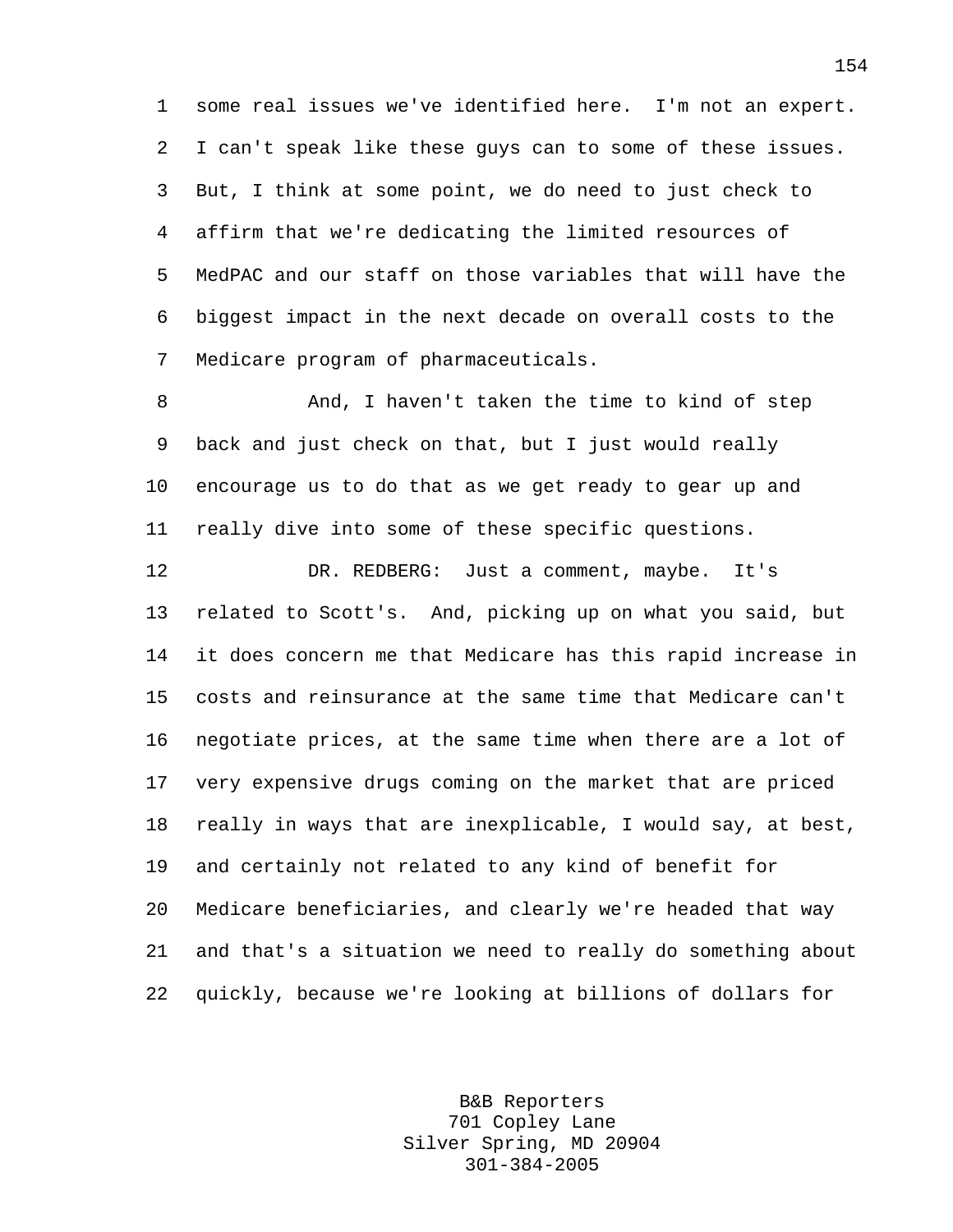1 unclear outcomes and, no market operating in Medicare right 2 now, being very seriously at risk for those costs, and not 3 just Hep C.

4 DR. COOMBS: I'd be interested in what the low-5 income subsidy looks like with and without risk corridors, 6 if there's a difference, based on how often you hit the 7 catastrophic, the sub-catastrophic, numbers, and what a 8 more tailored approach might look like. You know, we've 9 talked about getting rid of the risk corridors altogether, 10 but what if there was a hybrid where you had a certain 11 benchmark for LIS within a population and, you know, just 12 looking at how proportionality makes a difference with 13 combinations of non-LIS versus LIS.

14 DR. SCHMIDT: Let me make sure I understand, or 15 maybe I can ask you to speak a little bit more. So, right 16 now, I think it's on the order of 80 percent of the people 17 who hit the catastrophic have LIS. So, are you asking to 18 have kind of a different level at which their reinsurance 19 would kick in, or what --

20 DR. COOMBS: What would happen if you had a 21 different rule applying to both, in other words, risk 22 corridors with LIS versus none with non-LIS.

> B&B Reporters 701 Copley Lane Silver Spring, MD 20904 301-384-2005

155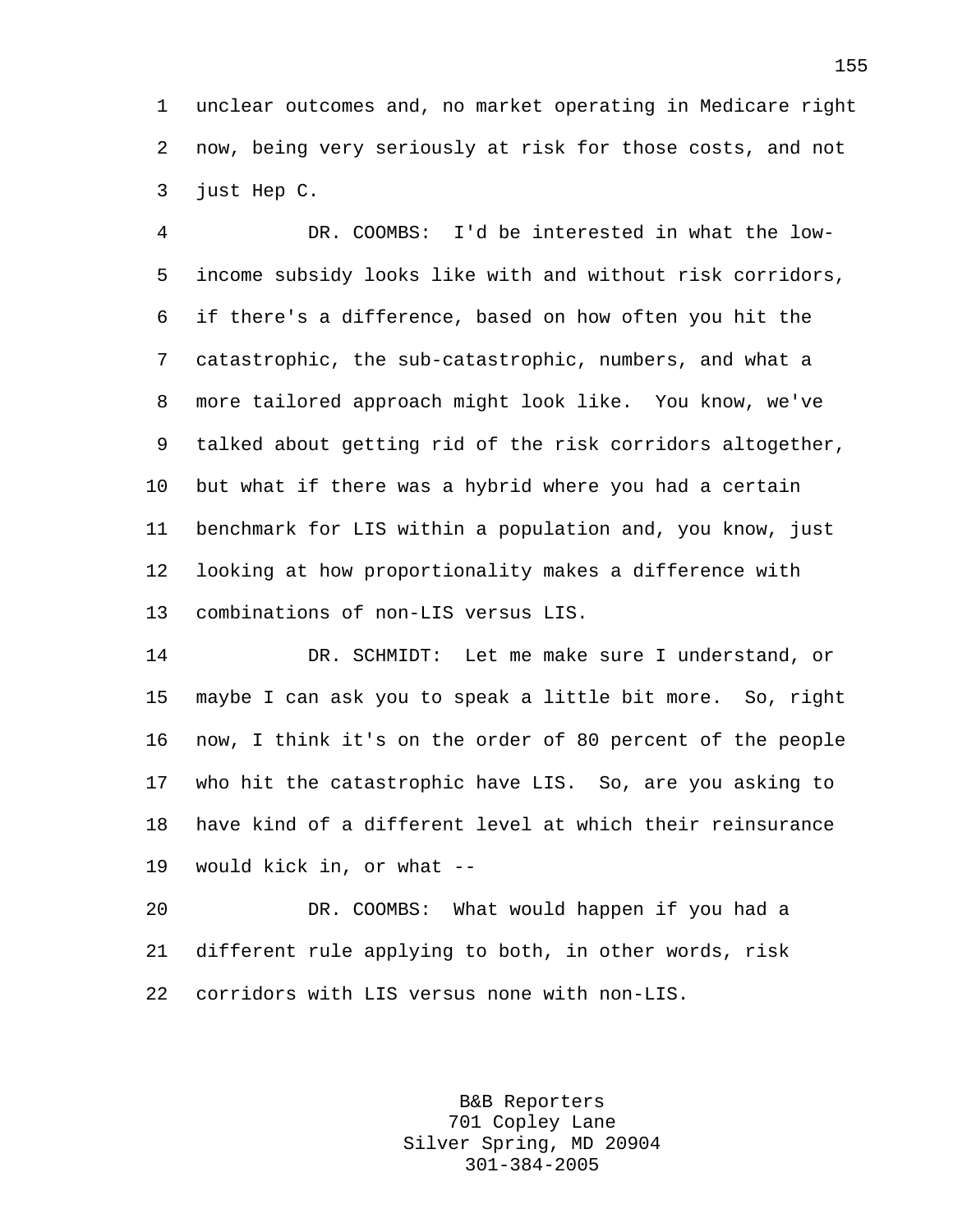1 DR. SCHMIDT: Well, the thing with the risk 2 corridors, that's a plan's overall spending -- 3 DR. COOMBS: Right. Correct. 4 DR. SCHMIDT: -- for all enrollees. 5 DR. COOMBS: Right. 6 DR. SCHMIDT: So, you're saying -- 7 DR. COOMBS: So, for instance, with the Hepatitis 8 C, at the rate of \$84,000 or how much ever for the 9 treatment plan, you're going to hit catastrophic in non-LIS 10 populations, presumably. And, with the literature from ID 11 saying we want Baby Boomers to be tested and the estimation 12 from the house of ID saying that somewhere between 50 and 13 75 percent of people who are Hep C positive don't know that 14 they're Hep C positive, and whatever percentage of that 15 that has chronic active Hepatitis. 16 So, I'm being futuristic and thinking that it's 17 not just the LIS that's going to drive costs in the future. 18 There will be this new group that's not necessarily LIS, 19 and so how do we look at changing the paradigm in the 20 future, or looking at this new cohort that's not 21 necessarily LIS and what they look like without risk 22 corridors versus LIS going forward.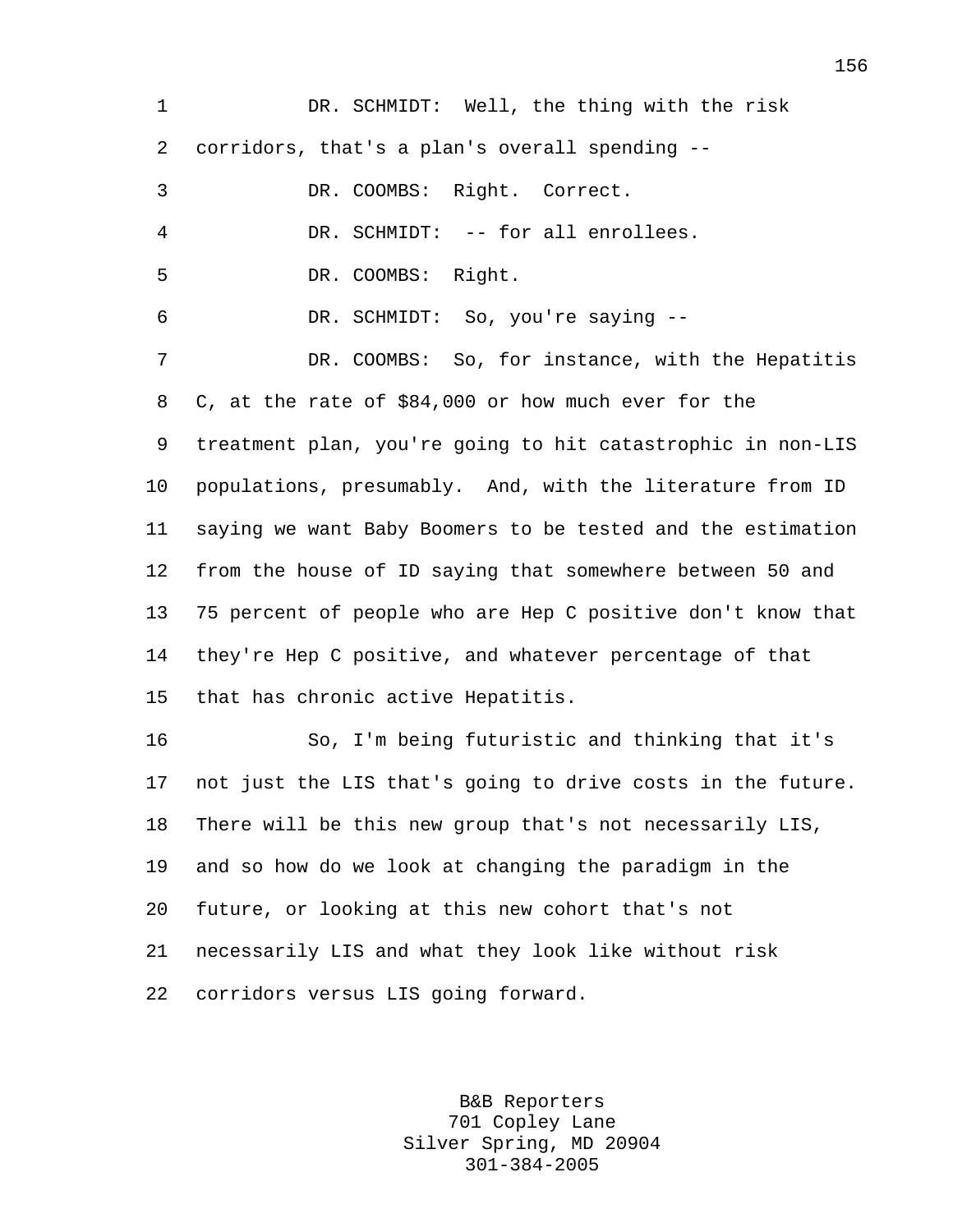1 DR. MILLER: So, I think we're going to have to 2 take what you said and think about it and come back. But, 3 I want to make sure that I at least carry out of the room 4 what you were asking. So, in the end, what I took away 5 from it was you might want to think about a different 6 corridor, or you're asking whether it makes sense to have a 7 different corridor structure -- I'm leaving reinsurance out 8 of it for just a half-a-second -- for different 9 populations. Okay. I think we can think about that and -- 10 I wouldn't want to try and take that on the fly, although 11 we could ask Cori to do it. But, I want to make sure I 12 followed your question.

13 MR. HACKBARTH: Is there a relationship between a 14 plan's enrollment of LIS beneficiaries and its likelihood 15 to exceed the risk corridor?

16 DR. SCHMIDT: We've just recently gotten data to 17 be able to answer that, but I don't have that analysis 18 completed, but I can try and do that and come back to you. 19 MR. HACKBARTH: Okay.

20 DR. COOMBS: And I just have an important point, 21 Glenn, and that's where we're going. The other thing I 22 wanted to say is in terms of medical loss ratios, I don't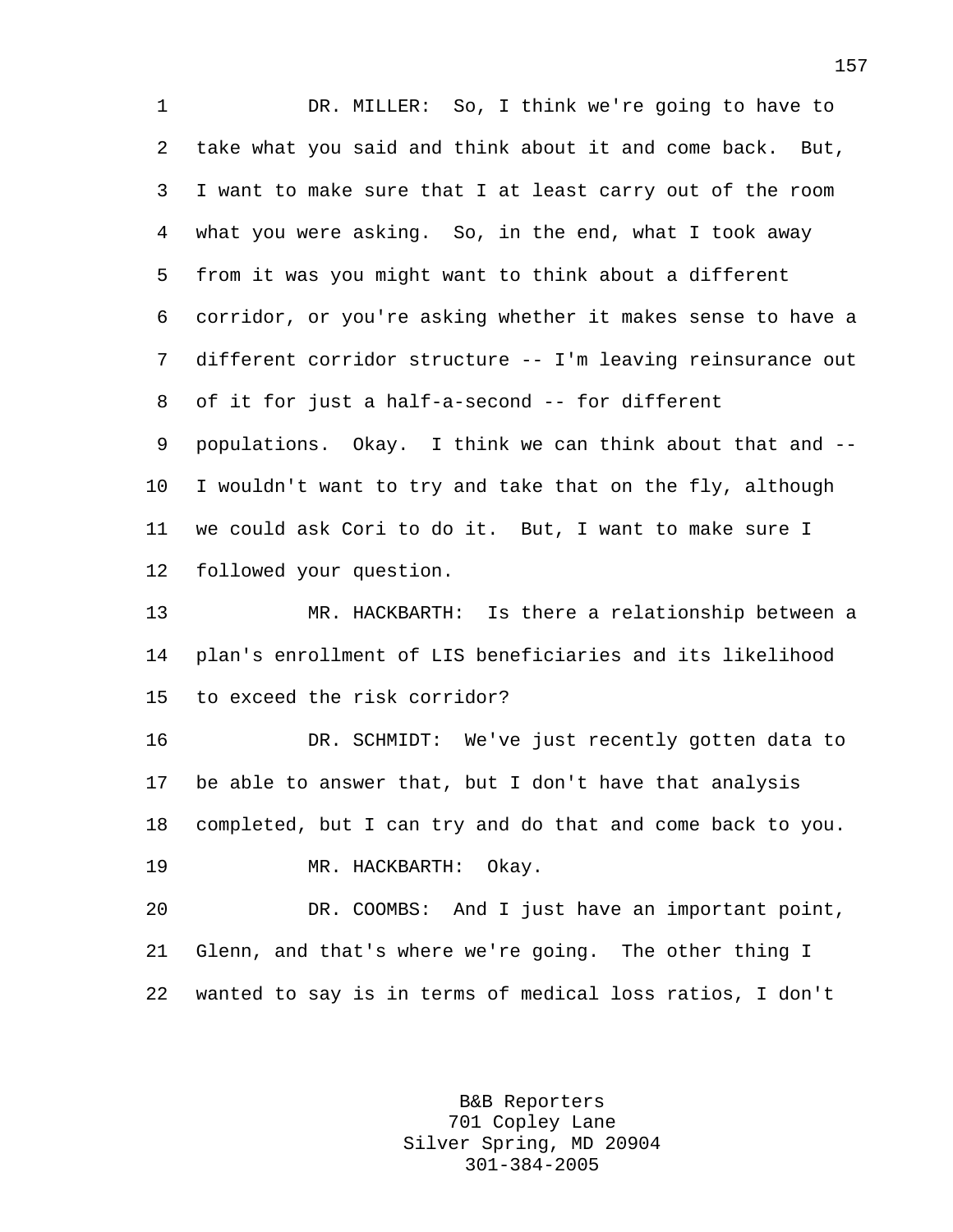1 have a whole lot of hope in medical loss ratios and how 2 they're done. We had -- as you know, in Massachusetts, we 3 had that as a benchmark many years ago and still there are 4 ways around it, and I think that medical loss ratio, the 5 way it's calculated, gives us a little leeway into how we 6 can change the paradigm for Medicare.

7 DR. HOADLEY: Yeah, I wanted to follow up on the 8 LIS thing. I mean, clearly, we need to think about how 9 this plays out, and the kind of data you're talking about 10 would help on that.

11 There are also some policy levers, however, we 12 could think about on the LIS side that sort of otherwise 13 don't have to do with this, but as we're talking about how 14 they intersect. So, some of the ways you get that 15 lumpiness of LIS has to do with basic versus enhanced 16 plans. But, some of it has to do with the things that 17 sponsors have been allowed to do in terms -- that have 18 encouraged them, in a sense, to segregate their LIS 19 enrollees into one plan as opposed to another. And, so, 20 some -- and some of those CMS has addressed in rules and 21 then not gone forward with. But, we might want to think 22 about some of those policies to lessen the amount of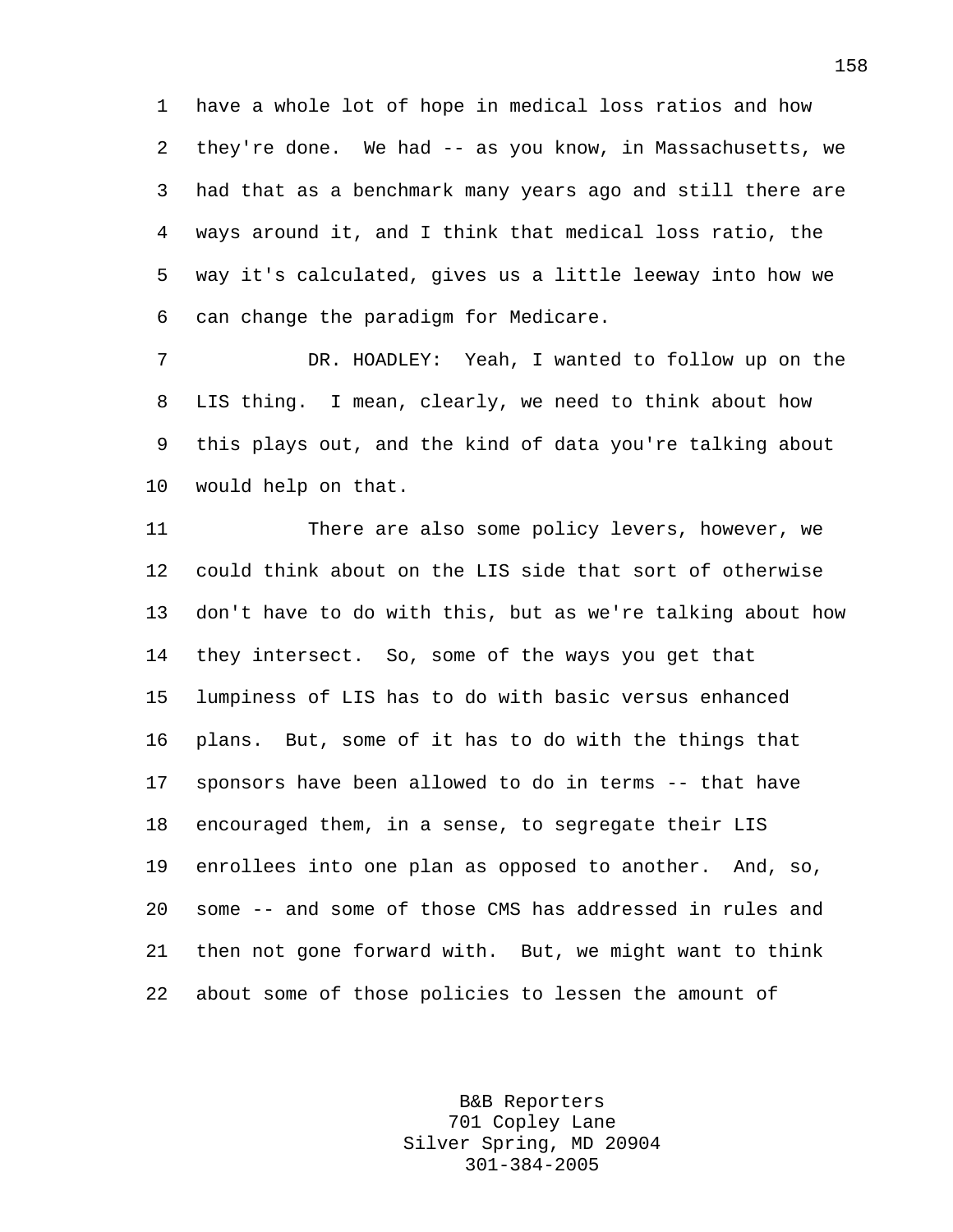1 complete isolation of LIS in certain plans and not, because 2 if you have a more mixed plan, at least, it might change 3 some of those bidding incentives that Rachel and Shinobu 4 have talked about.

5 DR. CHRISTIANSON: Yeah, I was going to comment 6 on that, too, Jack. I think one of the things we haven't 7 talked about much today, but we did previously, is the sort 8 of bidding incentives and how they might relate to what 9 we're seeing in that graph that everybody's commenting 10 about. I think that's important to keep in mind.

11 But, I also think one of the things that this 12 chapter really does, and this work does, that's very 13 important is it focuses attention on sort of the full 14 picture in terms of the Part D program instead of what I 15 think is kind of the naive focus on just the bid prices and 16 looking at the bid prices and saying, here's how the 17 program is functioning. And, I think, just by having this 18 chapter, laying all of this out and saying to people, look, 19 it's not just the bid prices. You have to look at the 20 whole picture, and here's how it relates, is a really 21 important thing that we can bring to the policy discussion. 22 I thought the chapter was just fabulous, by the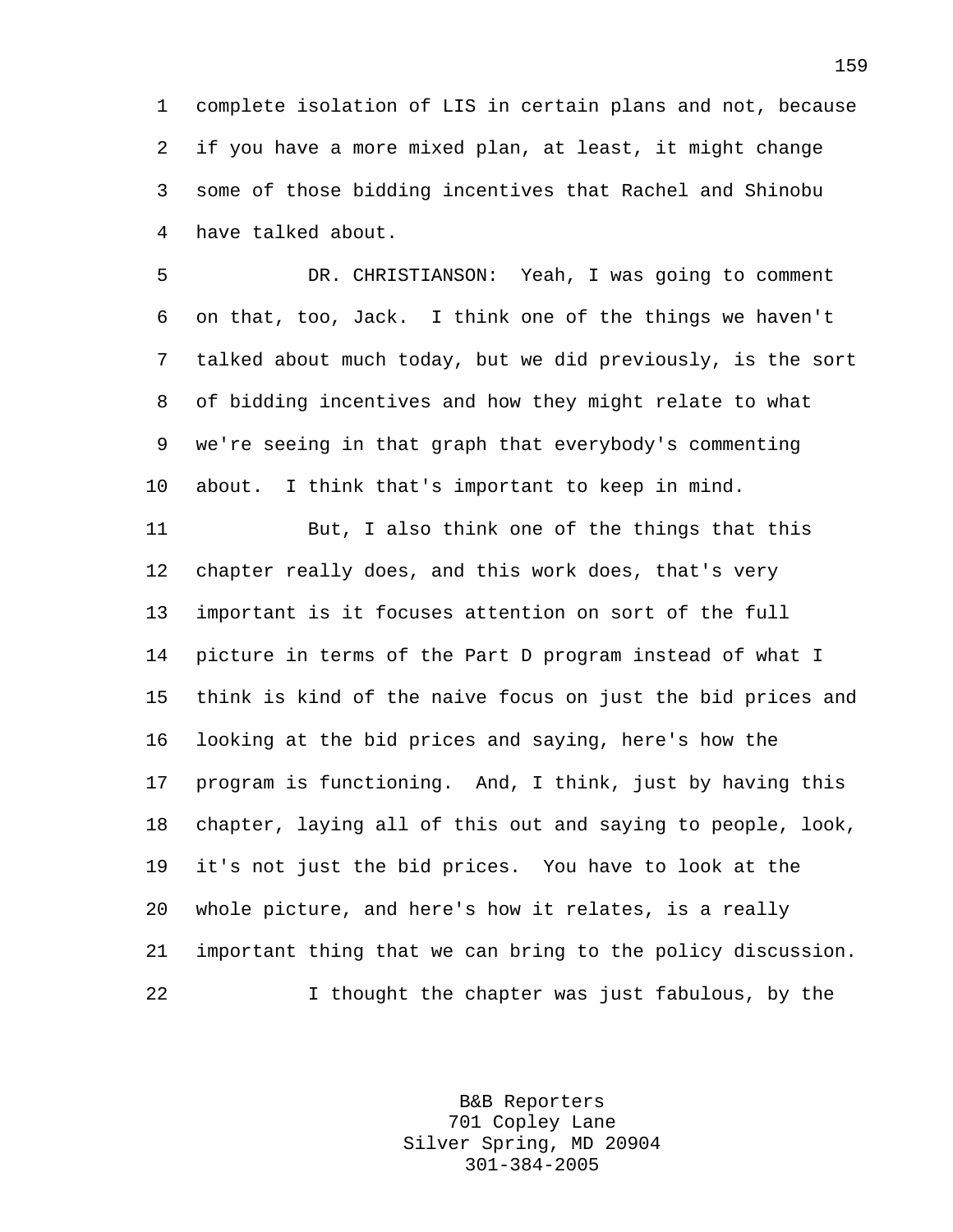1 way. It was just great. But, that's me. I wanted to be 2 an actuary.

3 [Laughter.]

4 DR. CHRISTIANSON: In high school -- and you'll 5 appreciate the irony of this -- the local medical society 6 gave me a scholarship to go to college to study to be an 7 actuary.

8 [Laughter.]

9 MR. HACKBARTH: [Off microphone.]

10 DR. CHRISTIANSON: Well, I didn't. Actually, I 11 didn't, because I found out in the course of my study that 12 I didn't have a good enough personality to be an actuary -- 13 [Laughter.]

14 DR. CHRISTIANSON: -- so I became a health 15 economist instead. It's an old joke, Cori. I know you've 16 heard it before.

17 DR. SAMITT: So in our last session, we talked 18 quite a bit about learning lessons from best practices or 19 from other sectors in the industry, and, you know, what I 20 haven't heard us talk about -- and I'd be curious to get 21 other folks' perspective on it -- is the fact that, you 22 know, I'm not sure why we're so worried about risk bearing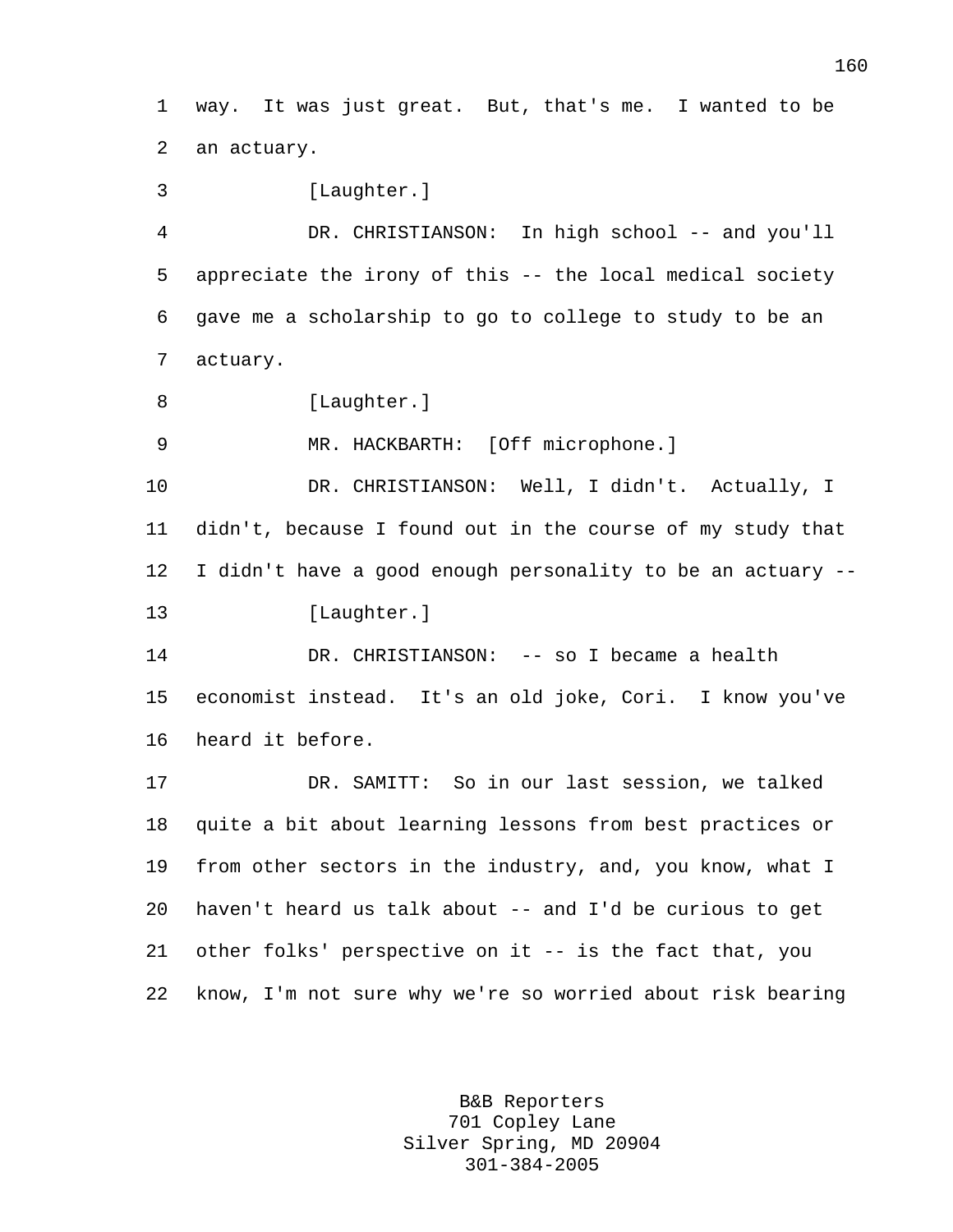1 by these plans, especially because these same plans, many 2 of the MAPD plans and the PDP plans, already do bear global 3 drug risk in the commercial sector. So they already do 4 have to take accountability and responsibility for under 65 5 in managing full risk without reinsurance for the most part 6 from Medicare or some other body other than their own 7 independent reinsurance. They already experience this 8 whole world for a large subset of their patients.

9 So I don't know to what degree we've actually 10 looked into the commercial world, the private world, to 11 really understand whether there are any lessons learned 12 here from a risk-sharing, risk management perspective for 13 drugs, and taking some of those lessons and making them 14 applicable to some alternatives here in Part D.

15 DR. CROSSON: So in thinking about narrowing the 16 work, would it be reasonable to say -- I did listen to 17 Cori.

18 DR. SAMITT: Or Jack.

19 DR. CROSSON: Yeah, I know. I listened to both, 20 but with respect to taking a look at the risk corridors, 21 maybe not, taking a look at reinsurance, maybe that's what 22 we should be doing, it seems to me that it might be helpful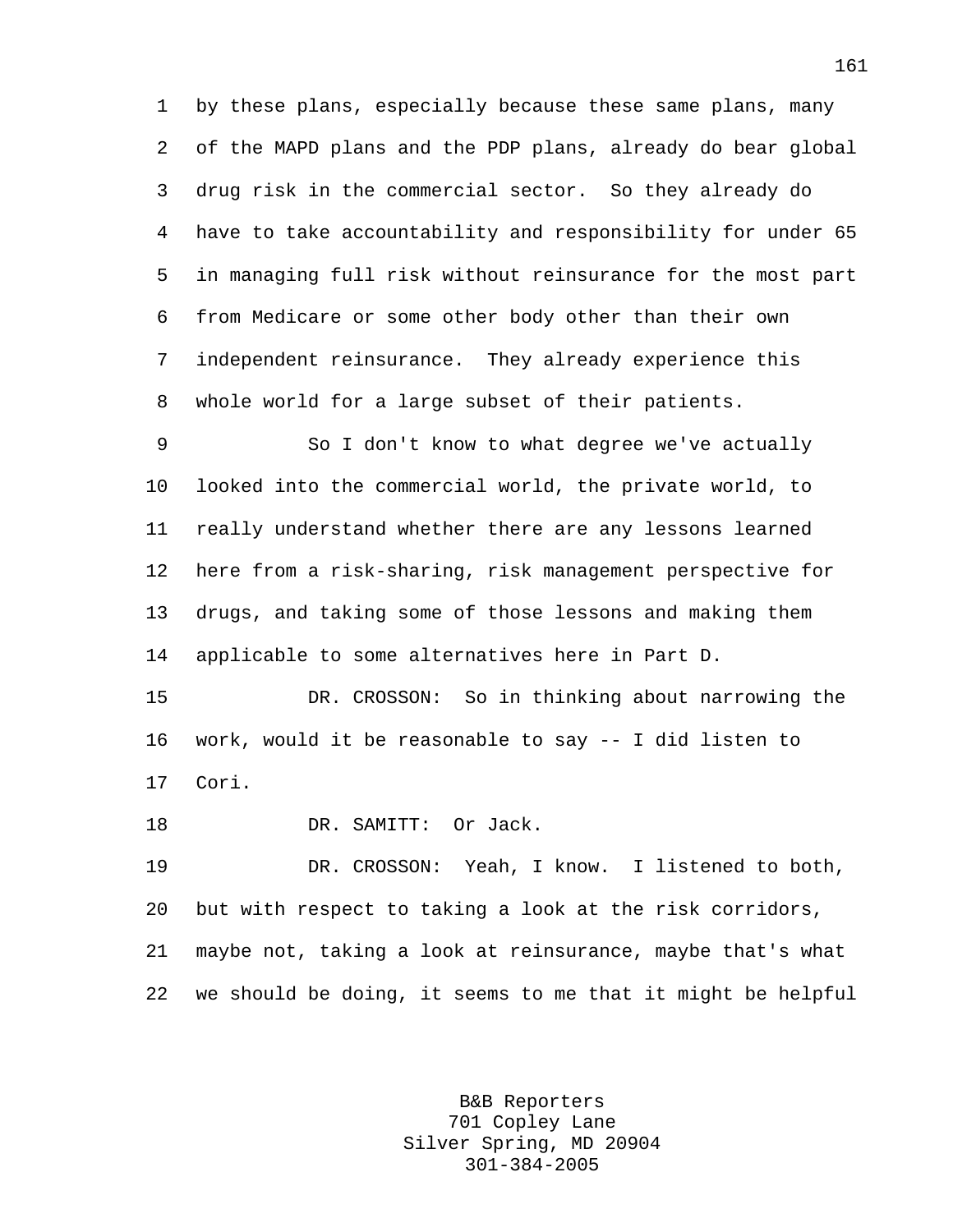1 to get more granular, if that's possible, about what's 2 actually going on with respect to that spike in reinsurance 3 payments. And I don't know what I'm saying, whether I'm 4 talking about the clinical issues, the emergence and rate 5 of emergence of new drugs, or some of the incentive 6 dynamics, or all of those things. But it seems to me that 7 if that's where we want to go and that's where we want to 8 focus, maybe if we understand at a more granular level 9 what's actually going on there, it would tend to point to 10 some solutions.

11 MR. HACKBARTH: Round 2 comments [off 12 microphone].

13 MS. BUTO: So I don't know at what point we think 14 about making recommendations, and maybe -- this feels like 15 it's too soon, but at least on the area of reinsurance, it 16 seems to me we're moving toward a set of recommendations, 17 or at least a direction that we -- at least my sense is 18 that we think we might want to go, because if you relate 19 this piece of work to the work that you all have done on 20 LIS and generic drugs, I think the same issue -- there is a 21 related issue, which is, if you've got Medicare bearing 80 22 percent of the risk on reinsurance, then it's a lot less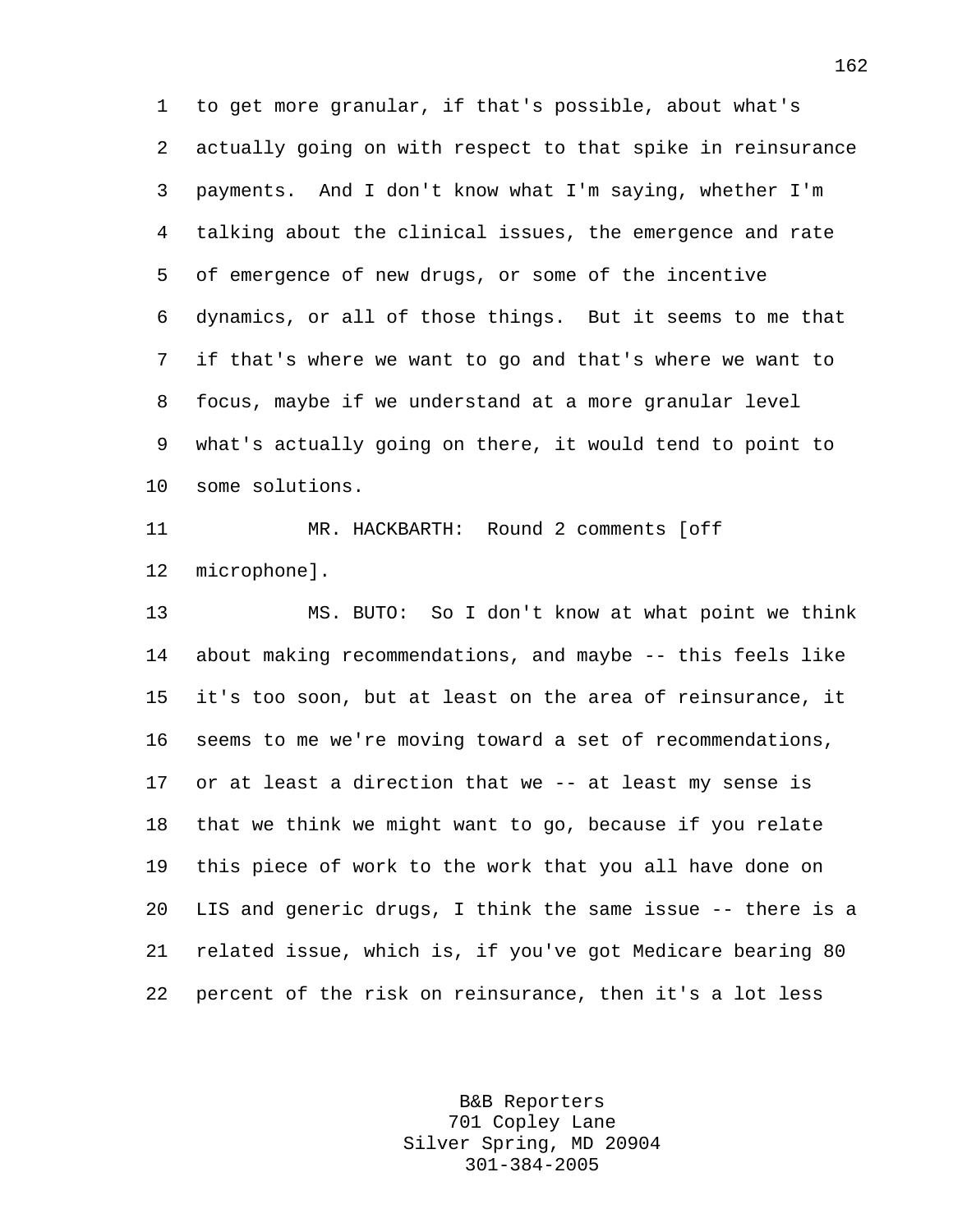1 likely that the plan is going to put pressure during the 2 coverage gap in other places on trying to substitute 3 generics for brand-name drugs.

4 So it just strikes me that we are probably moving 5 in the direction of trying to move the plan into more of 6 that risk on the reinsurance side. I could be premature in 7 saying this, but if we're doing that, I'm just wondering 8 when would we do that. In the next go-round next year? Or 9 would we just basically talk about it this year and then 10 take it up in more detail next year?

11 DR. SCHMIDT: Right. I think the plan was to 12 kind of introduce the topic notionally -- and go ahead, you 13 can jump in, Mark -- and then next year come back to you 14 and, you know, as we get feedback from you, to kind of 15 develop some policy options to take forward.

16 DR. MILLER: And the only thing I was going to 17 say is, you know, this is not atypical for this part of the 18 cycle. We're putting up a lot of topics, as you think 19 about them, that are kind of open-ended, and, hey, we did 20 some data analysis, what do you think about this? Trying 21 to draw you out. We write it up in the June report. This 22 will bring out other actors in the environment who will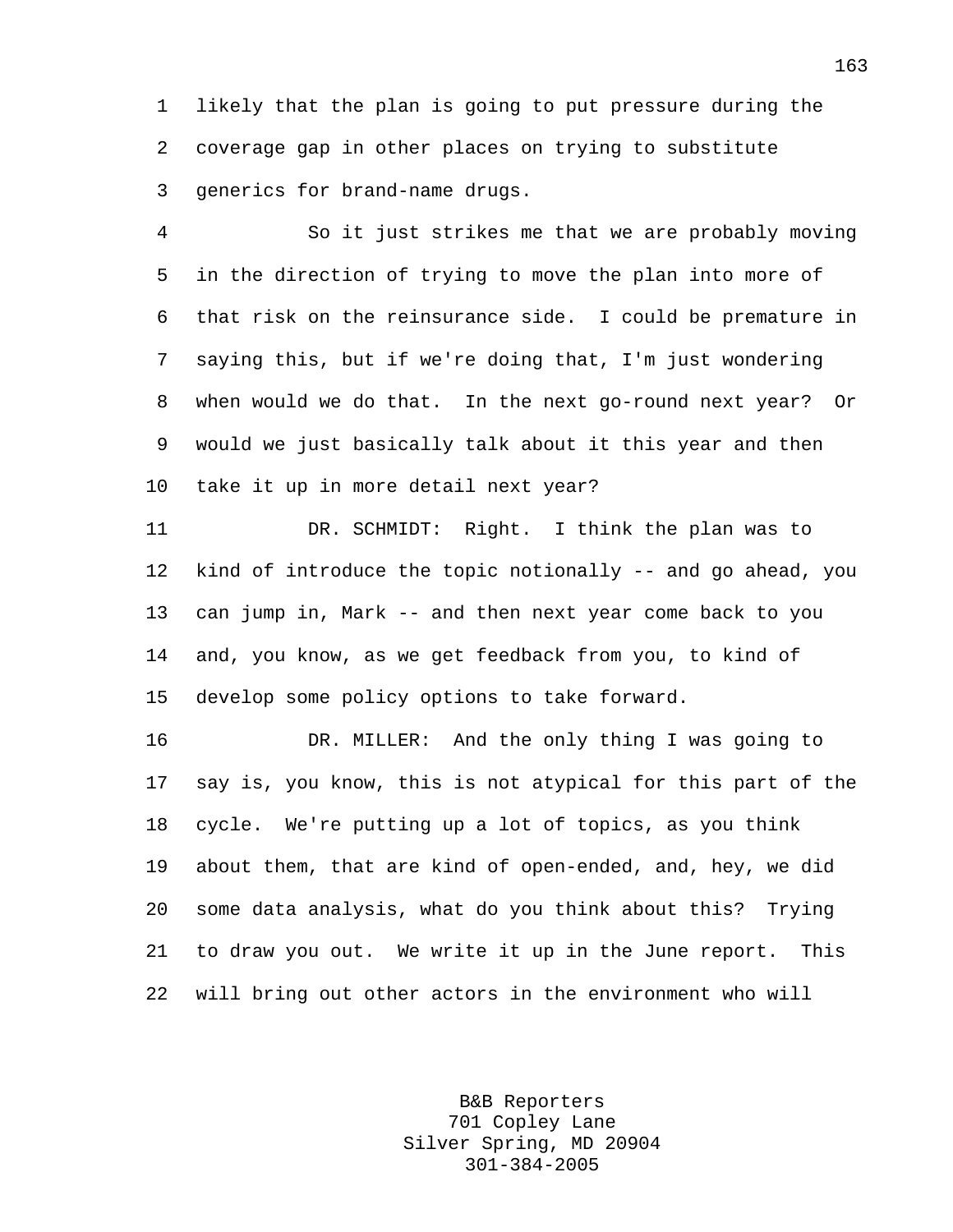1 come in and tell us what they think about these ideas. 2 Then we'll come back into our regular cycle in the fall and 3 start coming through this again. And if your opinions 4 start to gel, then we start to move into recommendations. 5 But we're not trying to do this before the June report. 6 MR. THOMAS: First, a clarifying question. Do we

7 look at the margin on this, these products, with the 8 insurers?

9 DR. SCHMIDT: We took a tentative look at it from 10 bid information, but the data in that were not -- were 11 before reconciliation, so I didn't bring that to you 12 because we need to use the reconciled data to do that. But 13 that's another piece of data work that we hope to develop 14 further and come back.

15 MR. THOMAS: So just building on Craig's point, I 16 kind of sit here and am curious as to why we have 17 reinsurance at all, given the size of the program. We can 18 understand in the beginning when we wanted to get people 19 interested and in the program. But today, given the size 20 of the insurers that have this and the scale of this 21 program, to me it just doesn't seem like it would make a 22 lot of sense that the Medicare program would be taking any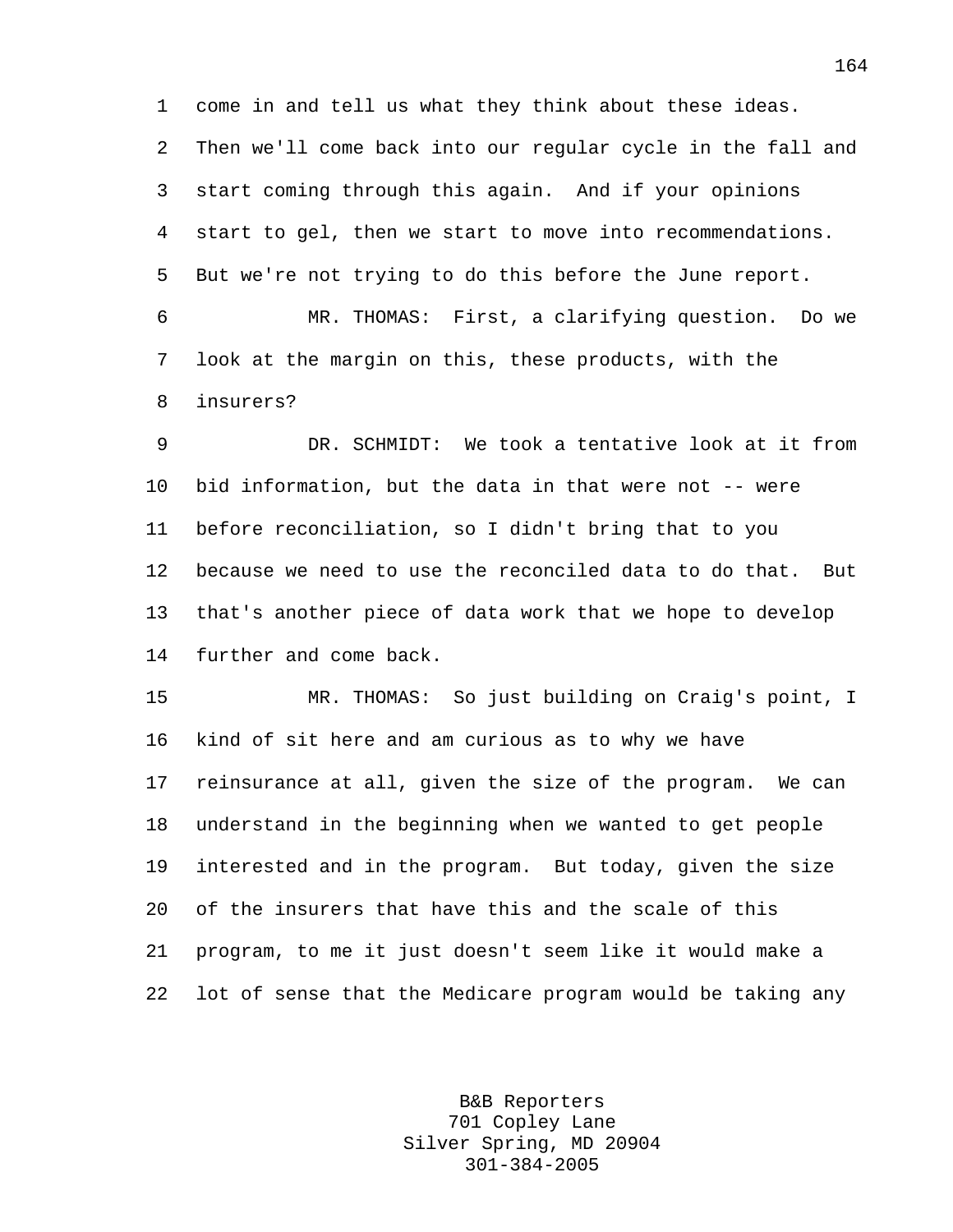1 of this risk. I mean, I can't imagine that there's going 2 to be folks that back out of this program significantly 3 given that it has been so successful.

4 So I think as part of the analysis we ought to be 5 looking at what do the margins look like, do we really 6 think there's risk that people would pull out of the 7 reinsurance goes away? Because my sense is that that was 8 important early on, but it's probably not as important 9 today. It would be interesting to just kind of ask 10 ourselves that question as we go through the process. 11 MR. HACKBARTH: Okay. Anybody else? 12 DR. HOADLEY: Just a follow-up to that and 13 Craig's comment. I mean, I think Warner's point is well 14 taken. I think it's -- I generally tend to agree with it. 15 The difference in sort of looking at private sector 16 experience is the stand-alone drug plans don't really have 17 a private sector, and that's the kind of point Mark has 18 made a couple of times. There's not really a private 19 sector equivalent to those. So, I mean, that's the sort of 20 thing you always have to keep in the corner of your mind. 21 That is a different kind of product.

22 But to Warner's point, it's now ten years in.

B&B Reporters 701 Copley Lane Silver Spring, MD 20904 301-384-2005

165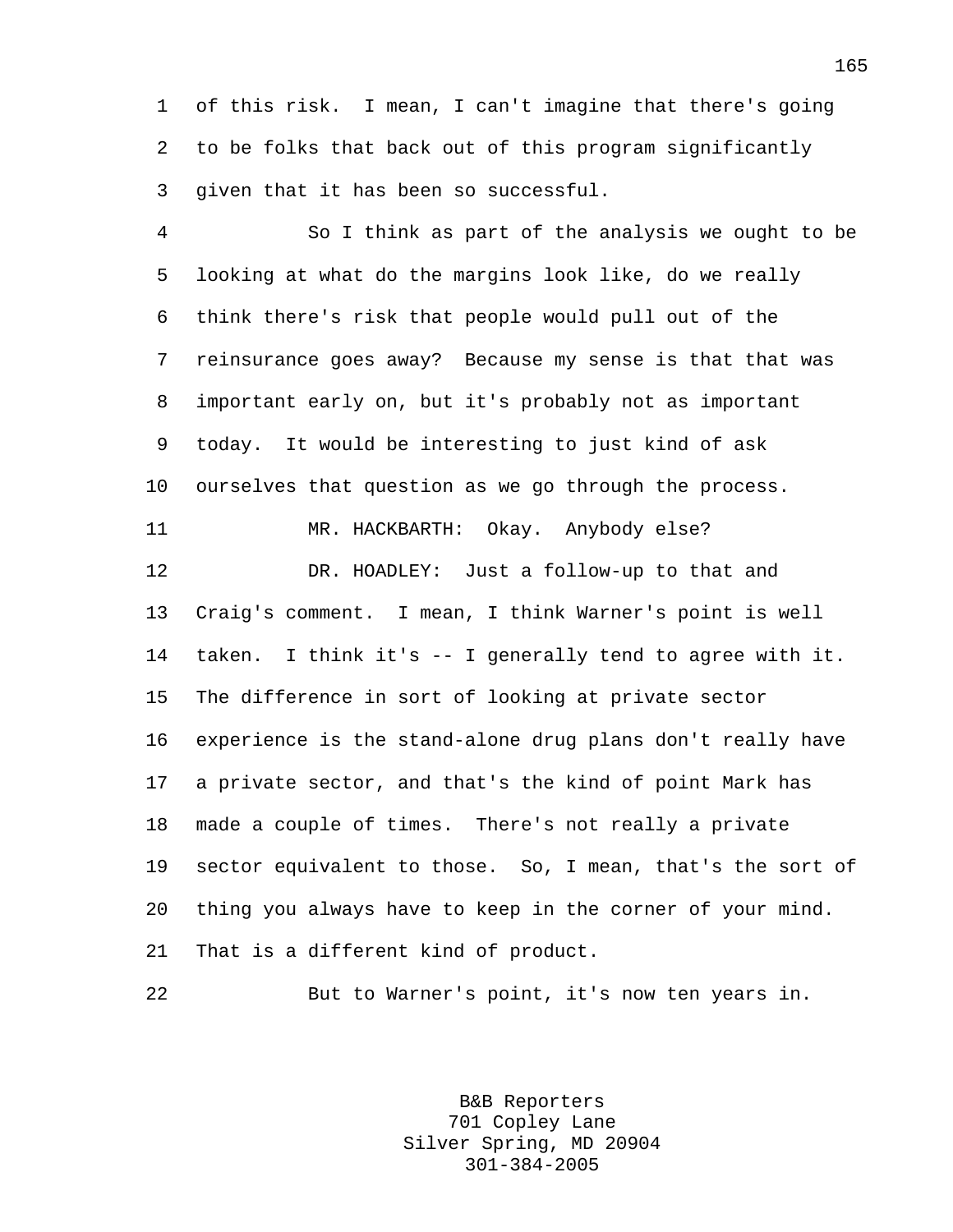1 They are the big companies. They seem very into doing it. 2 You know, it works in the market. You know, risk adjust 3 still -- you know, the more we drop some of the other 4 things, we have to keep our eye on risk adjustment. That's 5 certainly also true. And we have to think about that, you 6 know, in deciding which of these things, to sort of Kathy's 7 point, as we try to gel towards a recommendation, what's 8 the right combination and what are its second-order effects 9 so we can kind of be ready to do it right.

10 MR. HACKBARTH: This will provide further 11 evidence that I am not an actuary. Is risk adjustment 12 easier or more difficult in Part D versus Medicare 13 Advantage, you know, when you're dealing with a narrower 14 group of expenditures versus full range of services? Is it 15 maybe lumpier in Part D, you know, more variation at the -- 16 Cori's laughing at me.

17 DR. SCHMIDT: Do you mean overall variation in 18 spending or the development of the -- I mean, a 19 complication that CMS has in developing the risk adjusters 20 is that there is this individual reinsurance piece that 21 Medicare's paying, so they have to estimate plan liability. 22 MR. HACKBARTH: Right.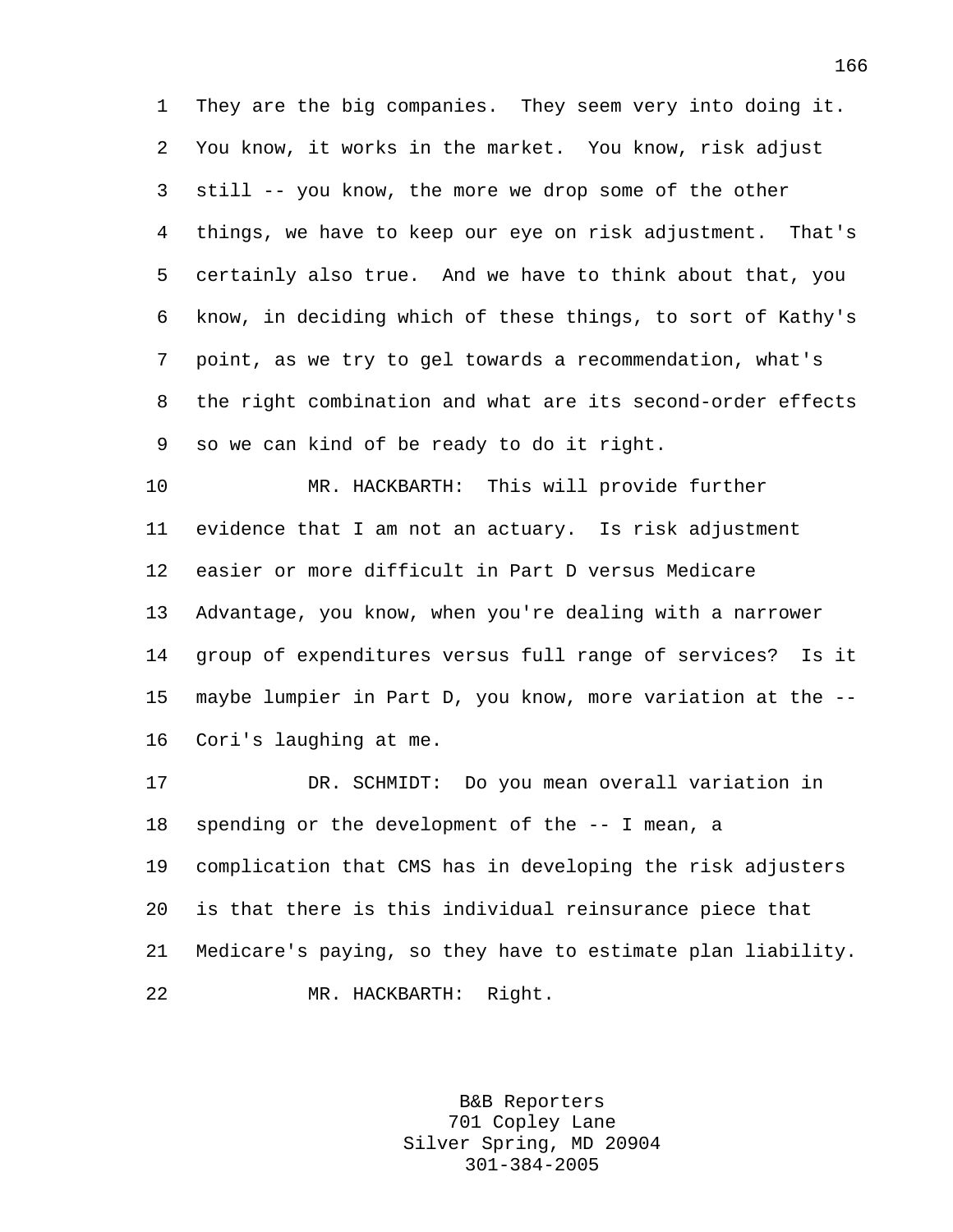1 DR. SCHMIDT: But in the text box, we tried to 2 get at the question of whether there's a different 3 coefficient of variation underlying variability.

4 MR. HACKBARTH: Yeah, right. That kind of stuff  $5$  is what  $-$ 

6 DR. SCHMIDT: And we found that, you know, the 7 overall coefficient of variation for A-B spending has been 8 pretty constant over time and is wider than it was for Part 9 D at the start of the program. But now the overall 10 liability of Part D has gotten to be the same. We'll 11 probably come back with some further analysis at a future 12 point that's showing that the plan liability, however, may 13 not have the same degree of variability as the total spend 14 because of the individual reinsurance.

15 MR. HACKBARTH: Right, right. Well, I'm sort of 16 going back to the original point from Slide 3 about one of 17 the strongest reasons for the individual reinsurance is to 18 make sure that if the risk adjustment system isn't good 19 enough to prevent skimming, that this is sort of a backup 20 on that. And that's why I'm -- and, of course, in MA we 21 feel like the risk adjustment is good enough -- not 22 perfect, but good enough to prevent -- along with market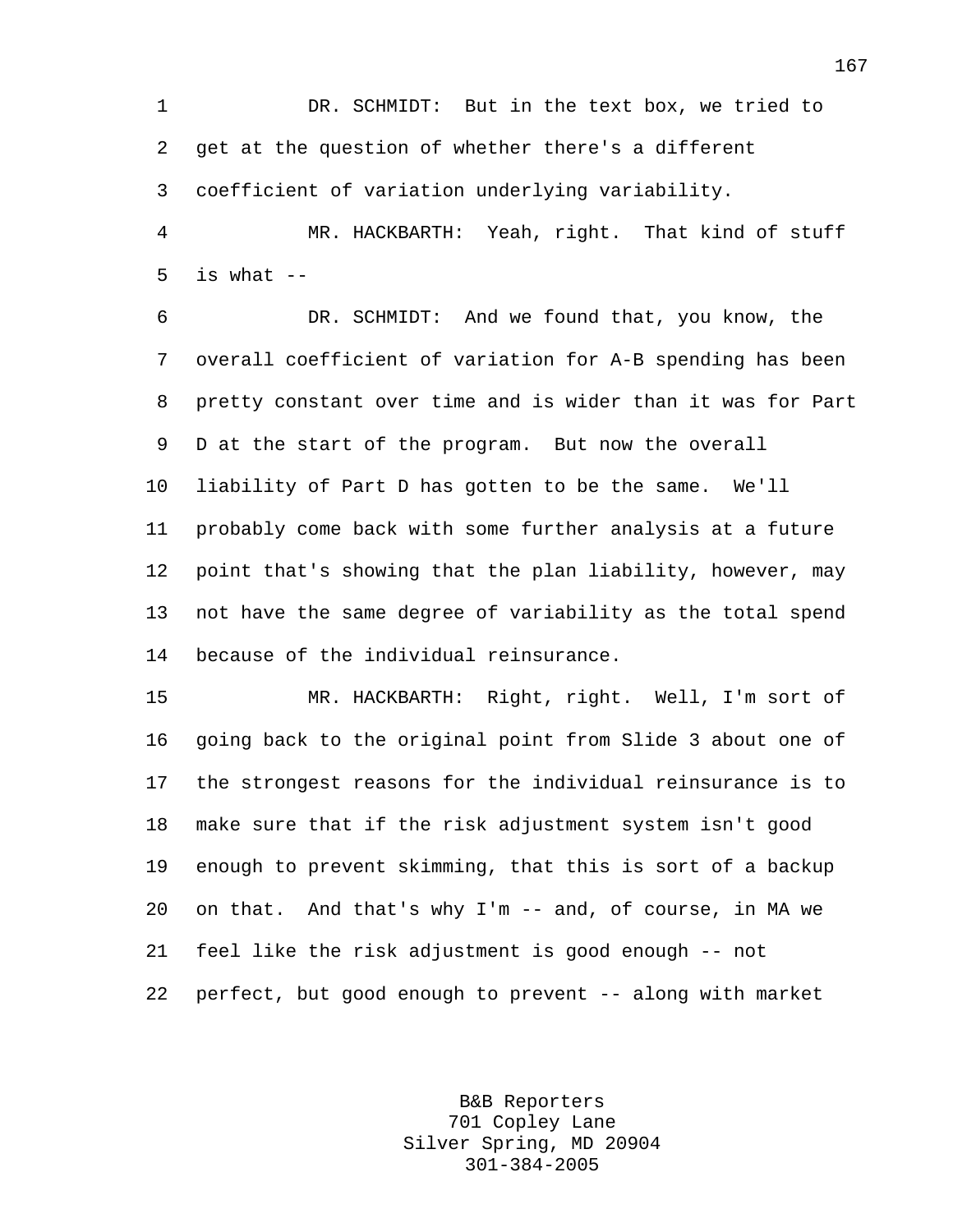1 regulations, good enough to prevent wholesale skimming. 2 And if the rationale for individual reinsurance is to 3 protect against skimming, again, I'm trying to think about 4 how good is the risk adjustment here versus MA. It seems 5 to me that's sort of a central question. I haven't heard 6 any reason to think that -- to back up the case that, oh, 7 we need individual reinsurance here, but we don't need it 8 in MA. I have yet to see that evidence. 9 DR. HOADLEY: In fact -- 10 DR. MILLER: And the thing I was trying to 11 remember was -- and this will cut both ways. I thought the 12 explanatory power of the risk models in D were higher, and 13 you said easier, but my mind went to which side is the

14 explanatory power higher. But I think the other caveat

15 that has to follow right on to that is they're not

16 explaining the whole risk in that model, right? They're

17 not -- right, that's --

18 MR. HACKBARTH: As the reinsurance [off 19 microphone].

20 DR. MILLER: Yeah, so I think we're back to I'm 21 not sure.

22 DR. HOADLEY: But individuals -- I mean,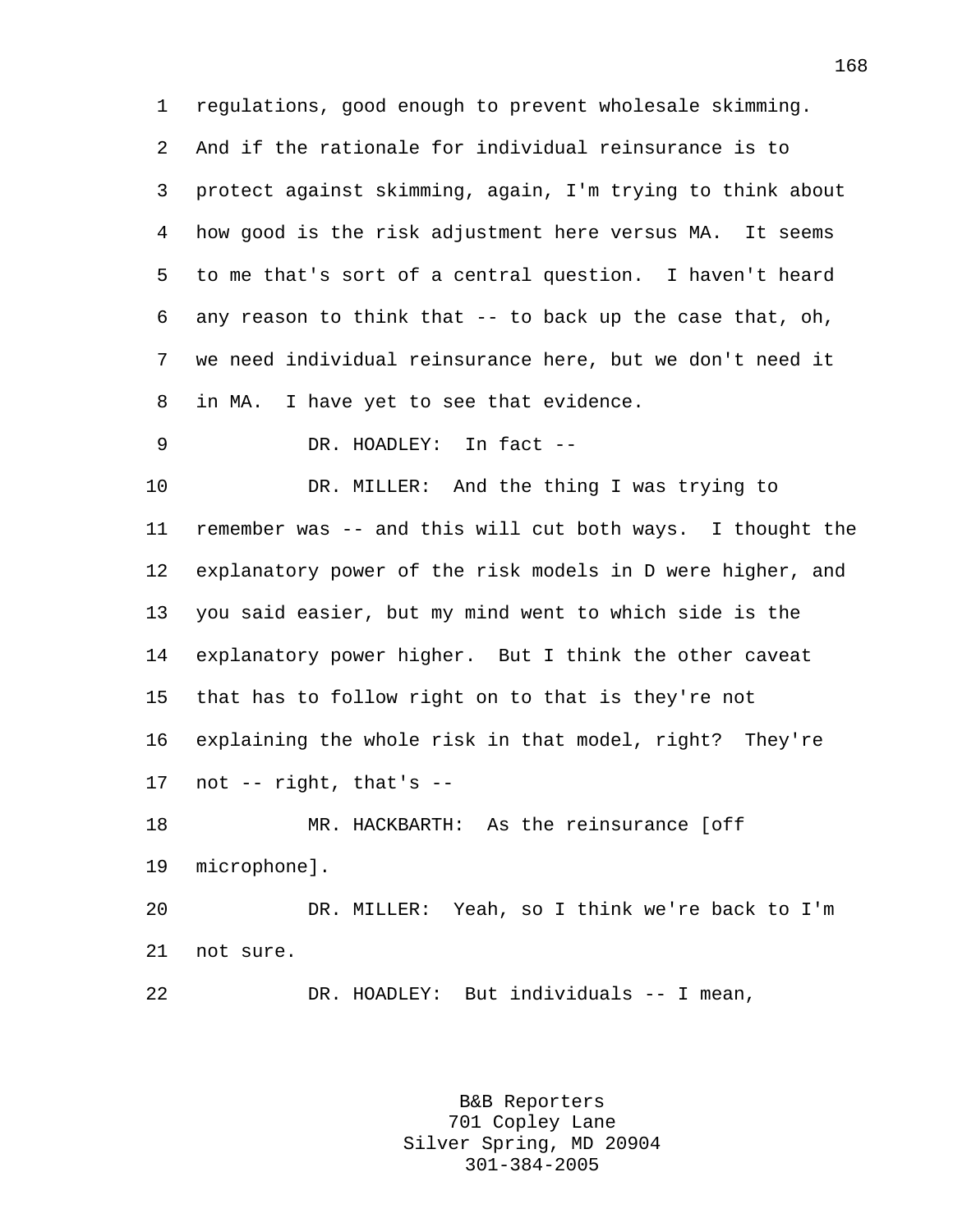1 individuals' drug use in general is more stable year to 2 year than -- even if total spending is sort of what they 3 show in their text box, individual -- I mean, that's more a 4 matter of, okay, for every person that gets more sick on 5 the A-B kind of expenses, somebody else doesn't; whereas, 6 in D it's a lot more the same people having similar levels. 7 And you do have the shocks to the system with new drugs. 8 So that's a sense in which, you know, risk adjustment at 9 least is no harder in D than in A-B. 10 MS. UCCELLO: But you could argue that it's more 11 important when spending is more predictable -- 12 DR. HOADLEY: Yea. 13 MS. UCCELLO: -- and somebody knows more and the 14 insurer might be able to know more, then the risk 15 adjustment is even more important because you care more 16 about the predictable costs as opposed to the random costs. 17 [Comments off microphone.] 18 MR. HACKBARTH: Okay. Next is measure low-value 19 care. 20 [Pause.] 21 MR. WINTER: Good afternoon. I want to begin 22 first by thanking John Richardson for his help with this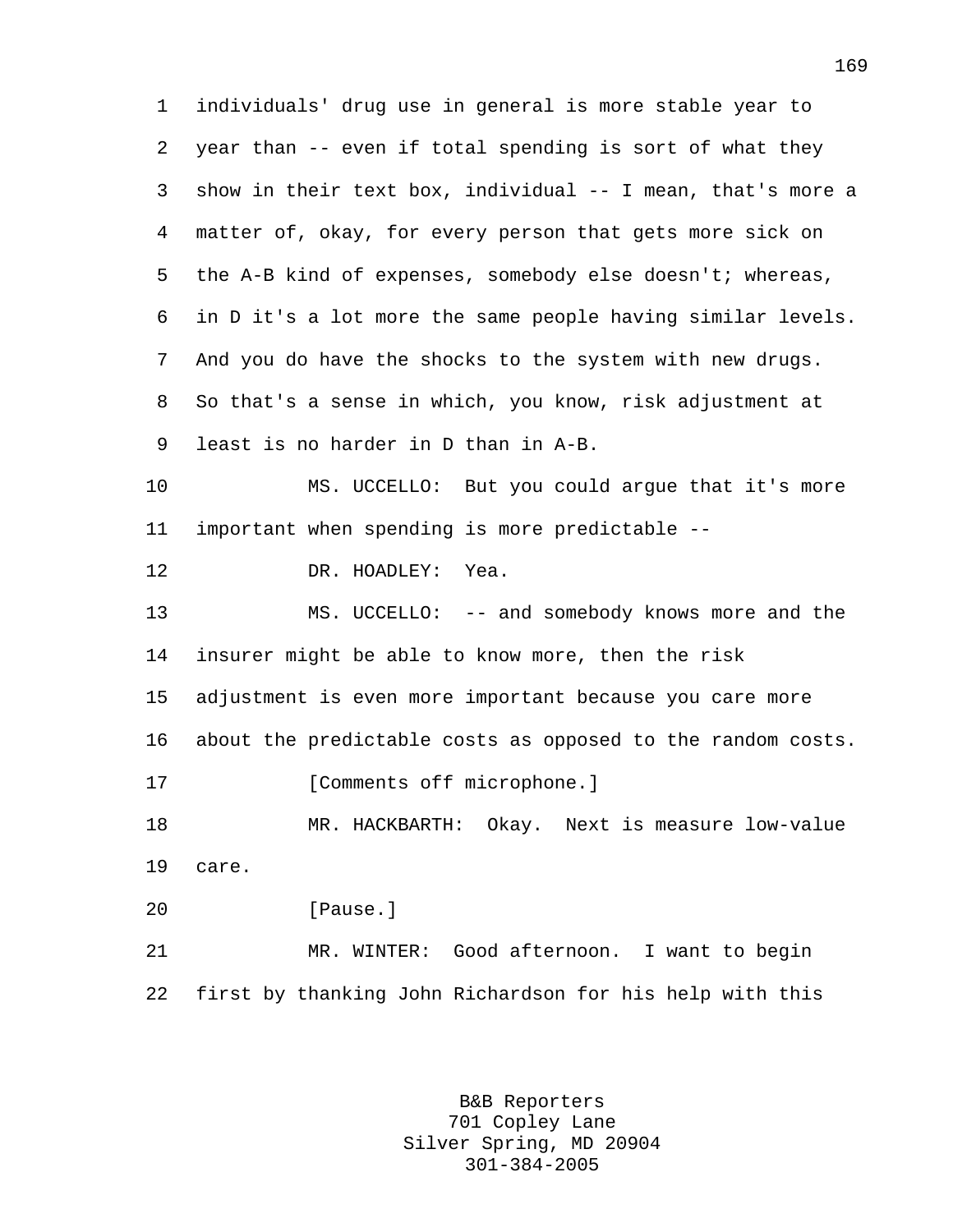1 project as well as Aaron Schwartz and Dr. J. Michael 2 McWilliams of Harvard Medical School, who helped with our 3 analysis, as I'll talk about later.

4 We'll start by talking about our motivation for 5 exploring this issue. There has been increased interest in 6 recent years in measuring and reducing the use of low-value 7 services. There is a growing literature that explores this 8 topic, including the studies cited here as well as several 9 others.

10 For example, analyses sponsored by the Commission 11 found higher-than-expected rates of repeat diagnostic 12 testing among Medicare beneficiaries.

13 In addition, practitioners are making efforts to 14 identify and reduce low-value services through the Choosing 15 Wisely campaign, an initiative of the American Board of 16 Internal Medicine Foundation.

17 Thus far, over 60 medical specialty societies 18 have identified more than 300 tests and procedures that are 19 often overused.

20 As part of our recommendation in June 2012 on 21 redesigning the Medicare benefit, the Commission supported 22 value-based insurance design in which CMS could alter cost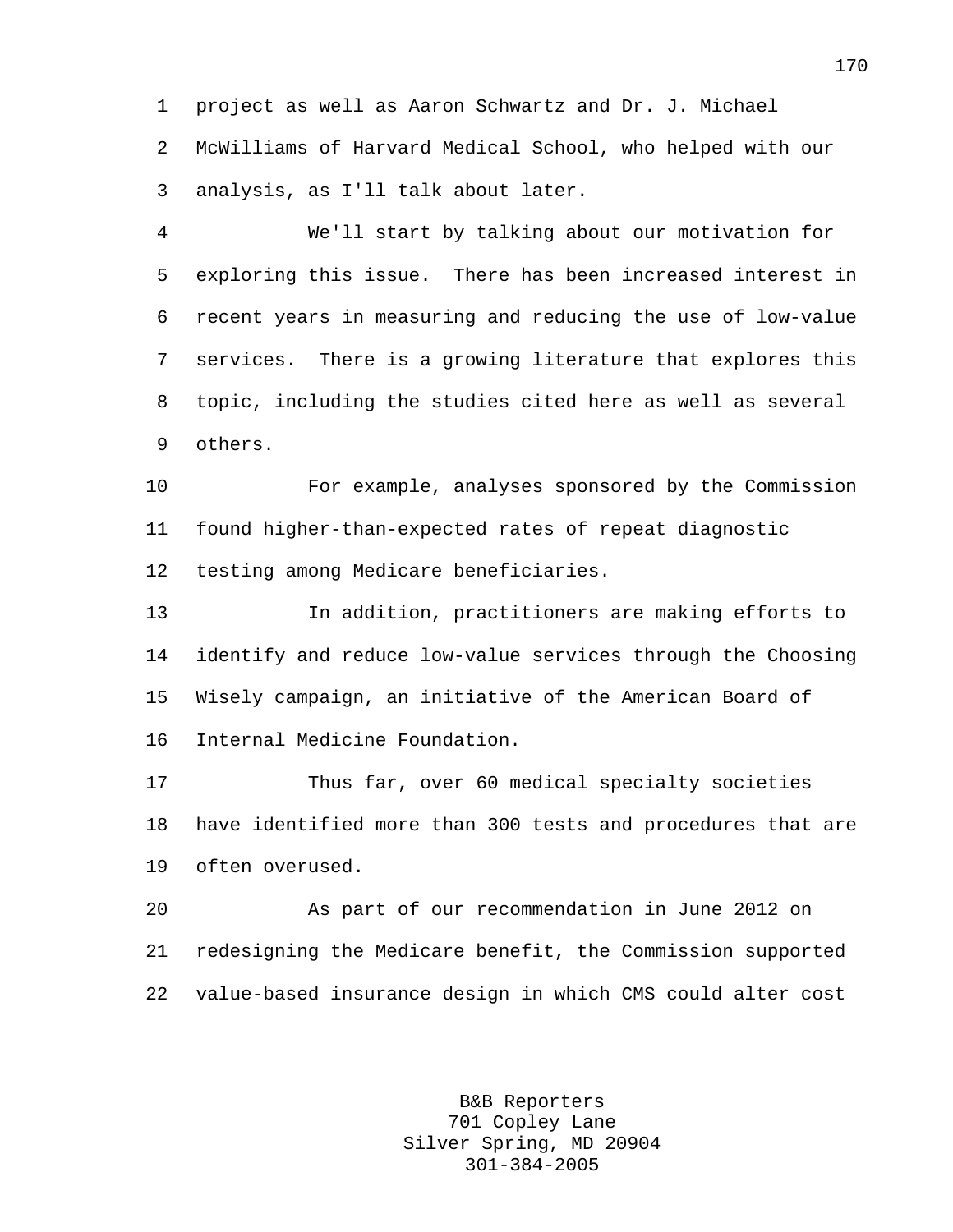1 sharing based on evidence of the value of service. Under 2 this approach, cost sharing would encourage beneficiaries 3 to use high-value services and discourage the use of low-4 value services.

5 And finally, last year, we measured potentially 6 inappropriate imaging services, such as MRI scans for low 7 back pain using Medicare claims data, and published the 8 results in our June report.

9 For today's presentation, I will be talking about 10 the development of 6 claims-based measures of low-value 11 care by a team of researchers. With their help, we applied 12 their measures to 2012 Medicare claims data. I will 13 describe the results of our analysis of these measures and 14 then finally describe some potential next steps.

15 So, first, it's important to define what we mean 16 by low-value care. Researchers define low-value care as 17 services with little or no clinical benefit or when the 18 risk of harm from a service outweighs its potential 19 benefit.

20 Another term for this type of care is "overuse." 21 Low-value care is a concern for two reasons. First, it 22 increases health care spending, and second, it has the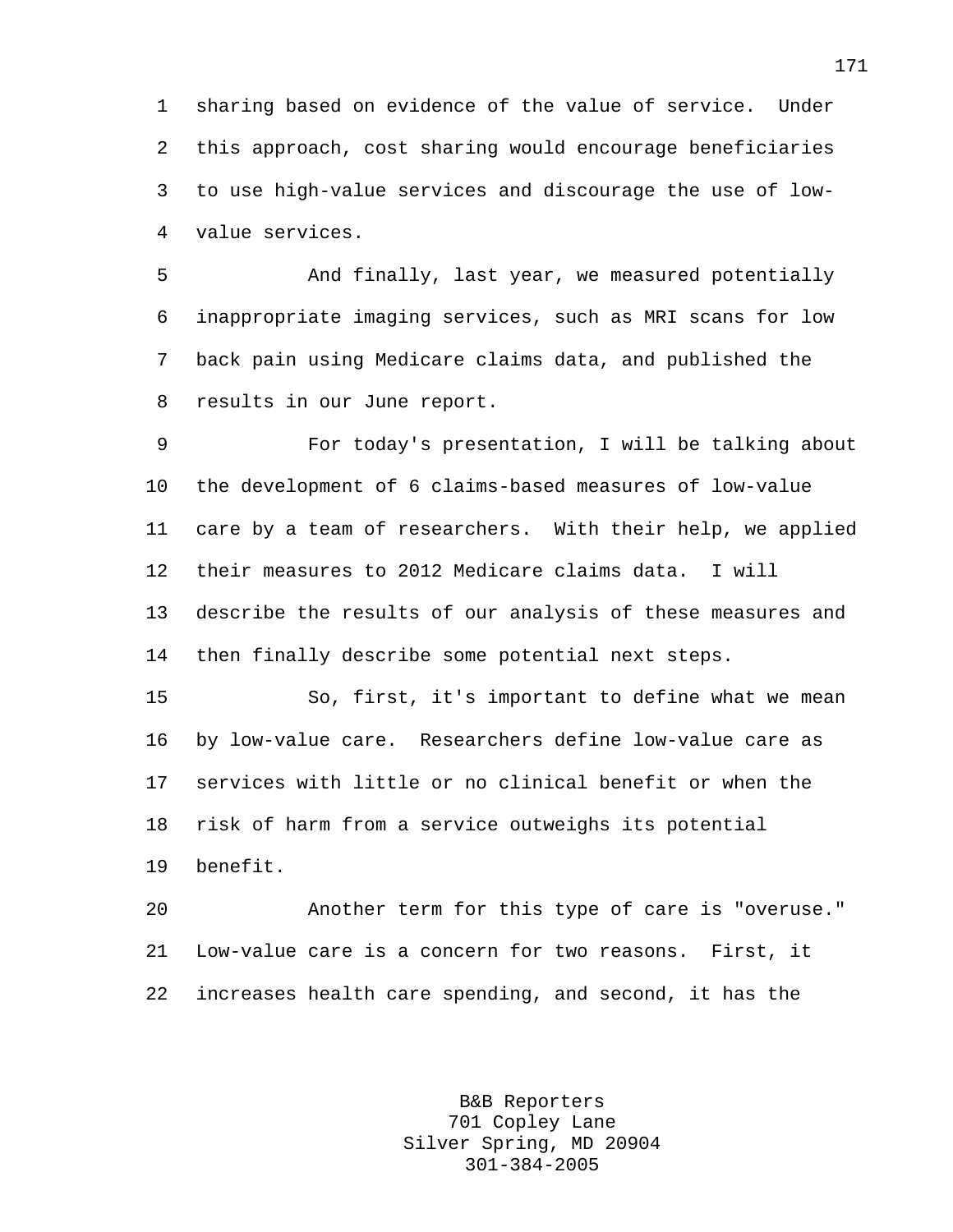1 potential to harm patients, both directly by exposing them 2 to the risks of injury from the service itself and 3 indirectly when the initial service leads to a cascade of 4 additional tests and procedures that contain risks but 5 provide little or no benefit.

6 A group of researchers that included two 7 physicians developed 26 measures of low-value care and 8 published their findings last year in JAMA Internal 9 Medicine. Sixteen of their measures were based on Choosing 10 Wisely guidelines. Other measures came from the U.S. 11 Preventive Services Task Force recommendations, the medical 12 literature, and other sources.

13 The authors applied these measures to Medicare 14 claims data from 2009. They developed two versions of each 15 measure, a broader one with higher sensitivity and a 16 narrower one with higher specificity.

17 Increasing the sensitivity of a measure captures 18 more potentially inappropriate use, but is also more likely 19 to misclassify some appropriate use as inappropriate. 20 Increasing a measure's specificity means that it is less 21 likely to misclassify appropriate use as inappropriate, but 22 it is more likely to miss some instances of inappropriate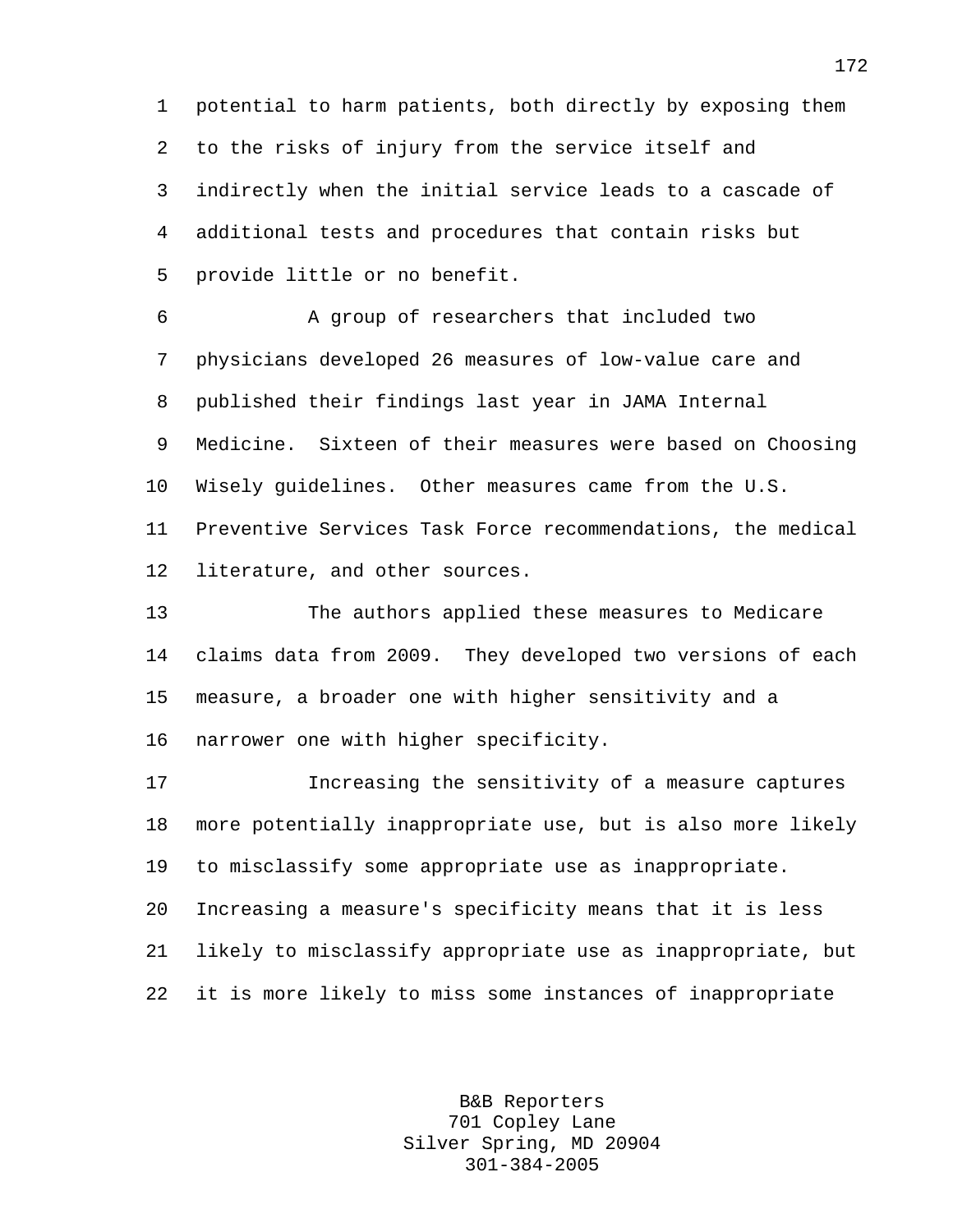1 use.

2 To explain these concepts, will look at some 3 examples of specific measures, and the full list of 4 measures is in your mailing paper.

5 The first measure on the slide detects 6 inappropriate back imaging for patients with a nonspecific 7 low-back pain. The broader version of this measure 8 includes all patients who received imaging for low back 9 pain and therefore captures more inappropriate use but also 10 some appropriate use.

11 The narrower version of this measure excludes 12 certain diagnoses, such as cancer and trauma, and is 13 limited to imaging that is provided within the first six 14 weeks of the diagnosis of low back pain. Although the 15 narrower version identifies fewer cases of inappropriate 16 imaging, it is less likely to misclassify appropriate use 17 as inappropriate.

18 The second measure identifies inappropriate use 19 of colon cancer screening for older patients. The broader 20 version of this measure includes all beneficiaries older 21 than age 75, and the narrower version is limited to 22 beneficiaries older than age 85 with no history of colon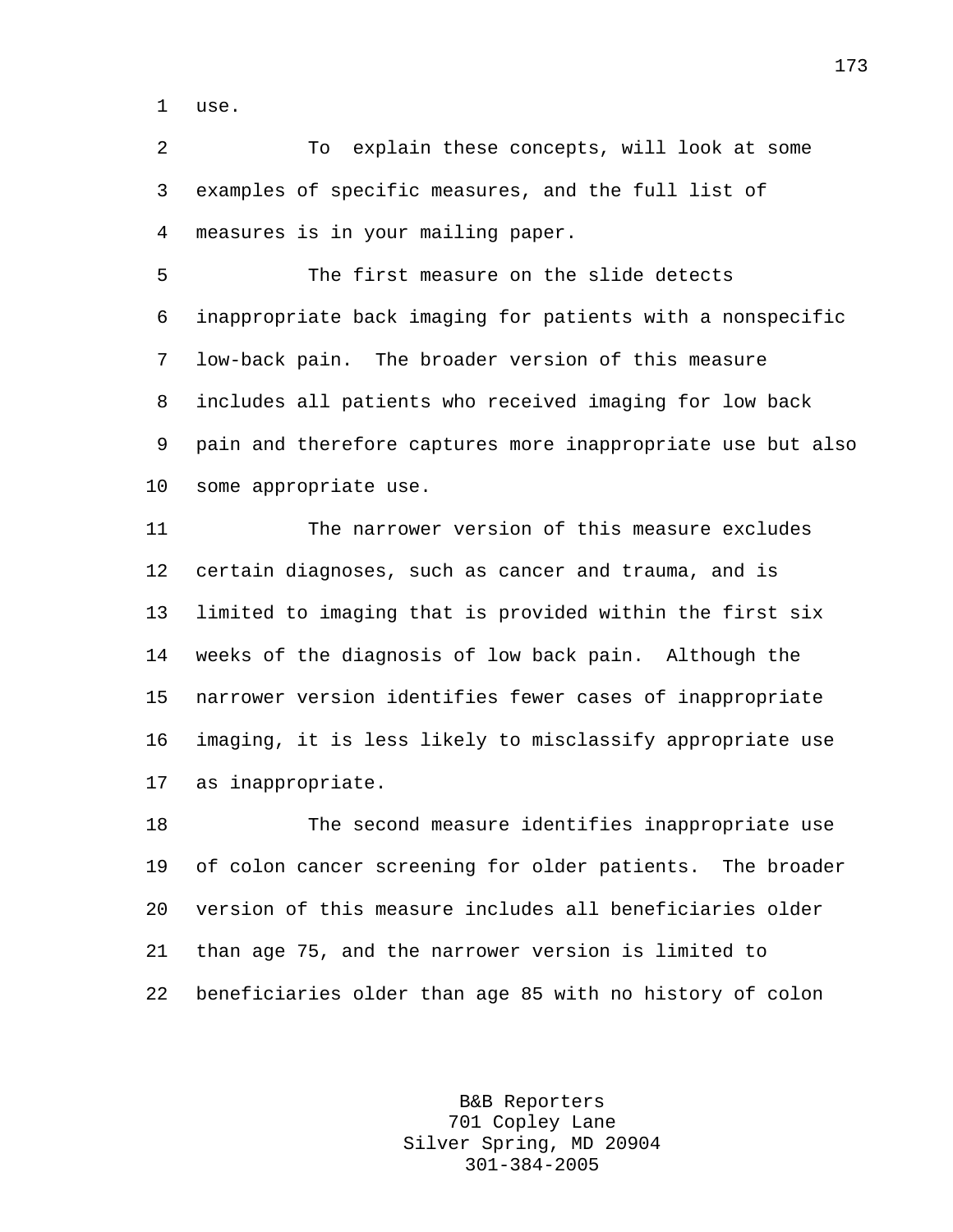1 cancer.

2 The third measure detects inappropriate use of 3 head imaging for an uncomplicated headache. The broader 4 version includes CT or MRI imaging of the head with a 5 diagnosis of headache that is not a thunderclap or post-6 traumatic headache.

7 The narrower version is limited to beneficiaries who don't 8 have a diagnosis on the claim that warrants imaging, such 9 as epilepsy or cancer.

10 We contracted with the authors of the JAMA 11 Internal Medicine article to obtain their measures and the 12 algorithms used to calculate them. So here are some 13 differences between our analysis and theirs.

14 We used a later year of claims data than they 15 did, 2012 versus 2009; a larger sample size, 100 percent of 16 beneficiaries versus 5 percent; and a larger population. 17 We included both aged and disabled beneficiaries, whereas 18 the authors of the study only included aged beneficiaries.

19 In addition, the authors made small changes to 20 some of the measure specifications after publication of the 21 article, and we incorporated these changes in our analysis. 22 So here are the aggregate results from our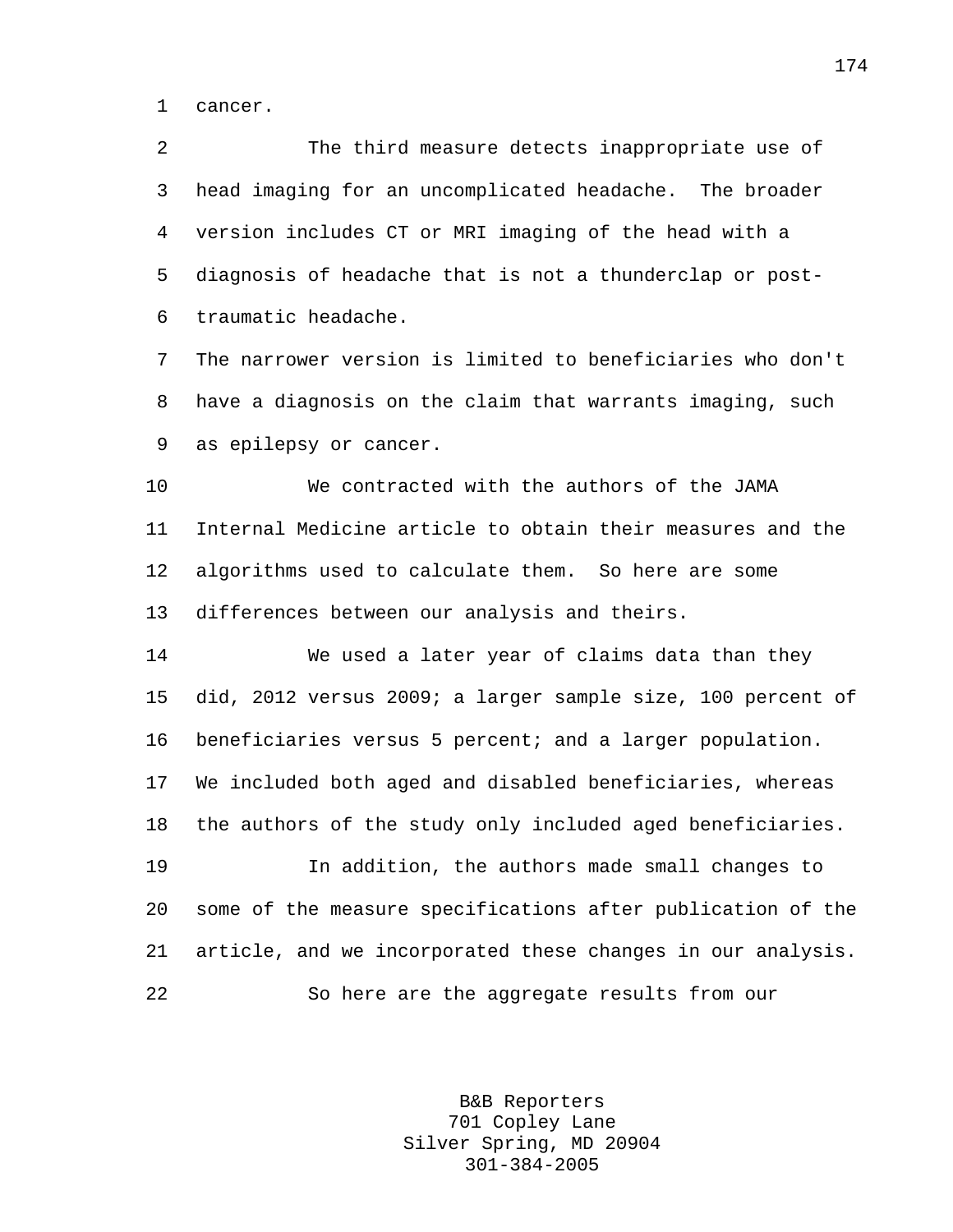1 analysis of all 26 measures. Based on the broader versions 2 of the measures, there were 65 instances of low-value care 3 per 100 beneficiaries in 2012, and 37 percent of 4 beneficiaries received at least one low-value service.

5 Medicare spending for these services was about \$6 6 billion, and that includes beneficiary cost sharing. Based 7 on the narrower versions of each measure, there were 28 8 instances of low-value care per 100 beneficiaries, and 21 9 percent of beneficiaries received at least one low-value 10 service in 2012. Total Medicare spending for these 11 services was about \$2 billion.

12 We also grouped the measures into six larger 13 clinical categories, using the same categories as the 14 authors of the article. We found that imaging and cancer 15 screening measures accounted for about 70 percent of the 16 volume of low-value care in 2012, under both the broader 17 and narrower versions of the measures.

18 However, cardiovascular testing and procedures 19 and imaging accounted for most of the spending on low-value 20 care, between 60 percent and 72 percent, depending on the 21 version of the measures.

22 So to take an example, based on the broader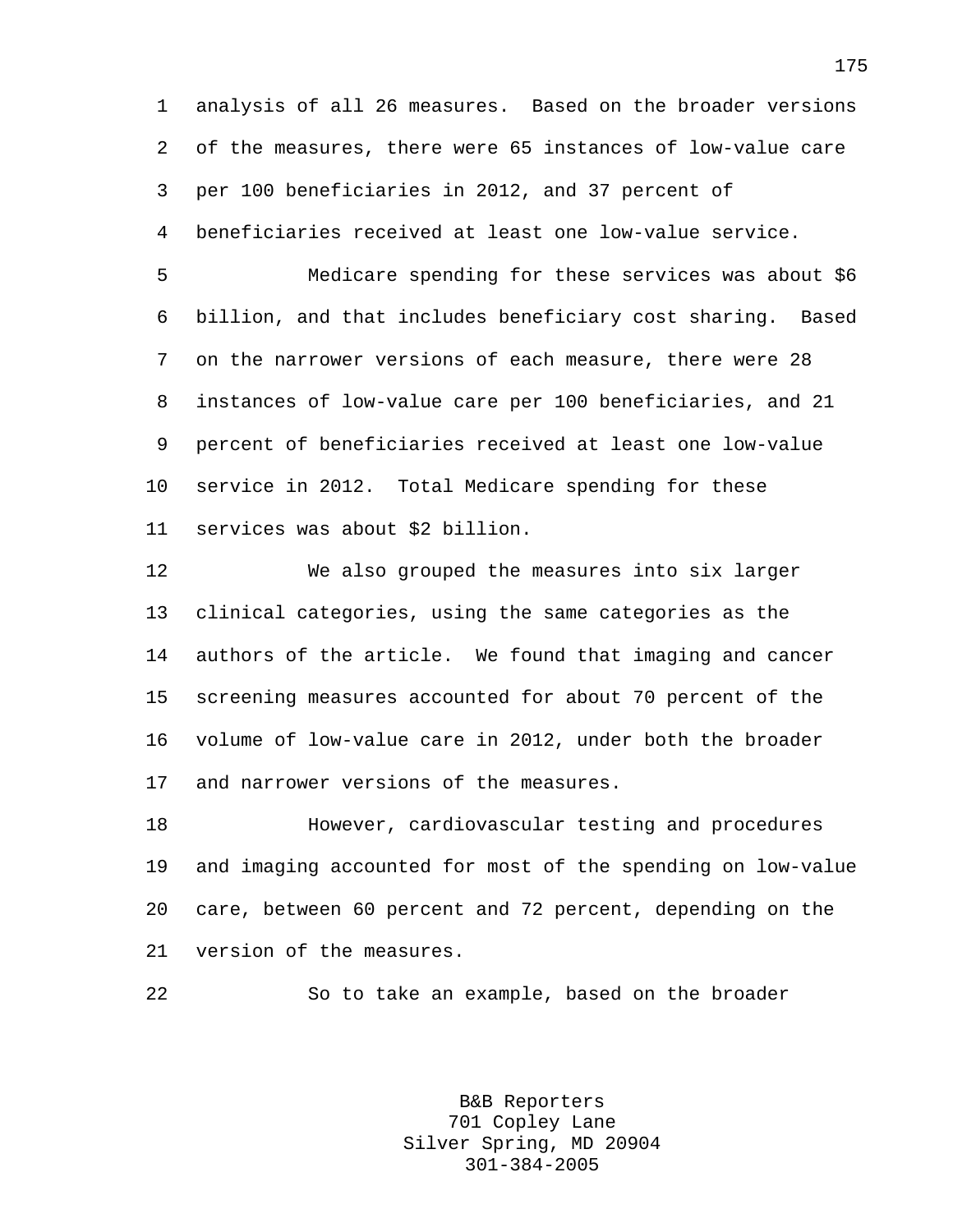1 measures, the cardiovascular testing and procedures 2 category accounted for 9 percent of the total volume of 3 low-value care but 56 percent of spending on low-value 4 care. Although these services occur less frequently than 5 other low-value services, they receive much higher payment 6 rates per service.

7 Here are results for some of the individual 8 measures. Results for all of the individual measures are 9 in your paper.

10 The first row on the slide shows back imaging for 11 patients with nonspecific low back pain. Based on the 12 broader version of measure, the number of cases per 100 13 patients in 2012 was 12.0 and spending was \$224 million. 14 Based on narrower version, number of cases per 100 patients 15 was 3.6, and spending was \$67 million.

16 Looking at the second measure on the slide, colon 17 cancer screening, the number of cases per 100 patients 18 ranged from 8.7 under the broader version to 0.4 under the 19 narrower version.

20 And if we look at the third measure, head imaging 21 for uncomplicated headache, there was less variation in the 22 number of cases per 100 patients, 3.8 to 2.6. These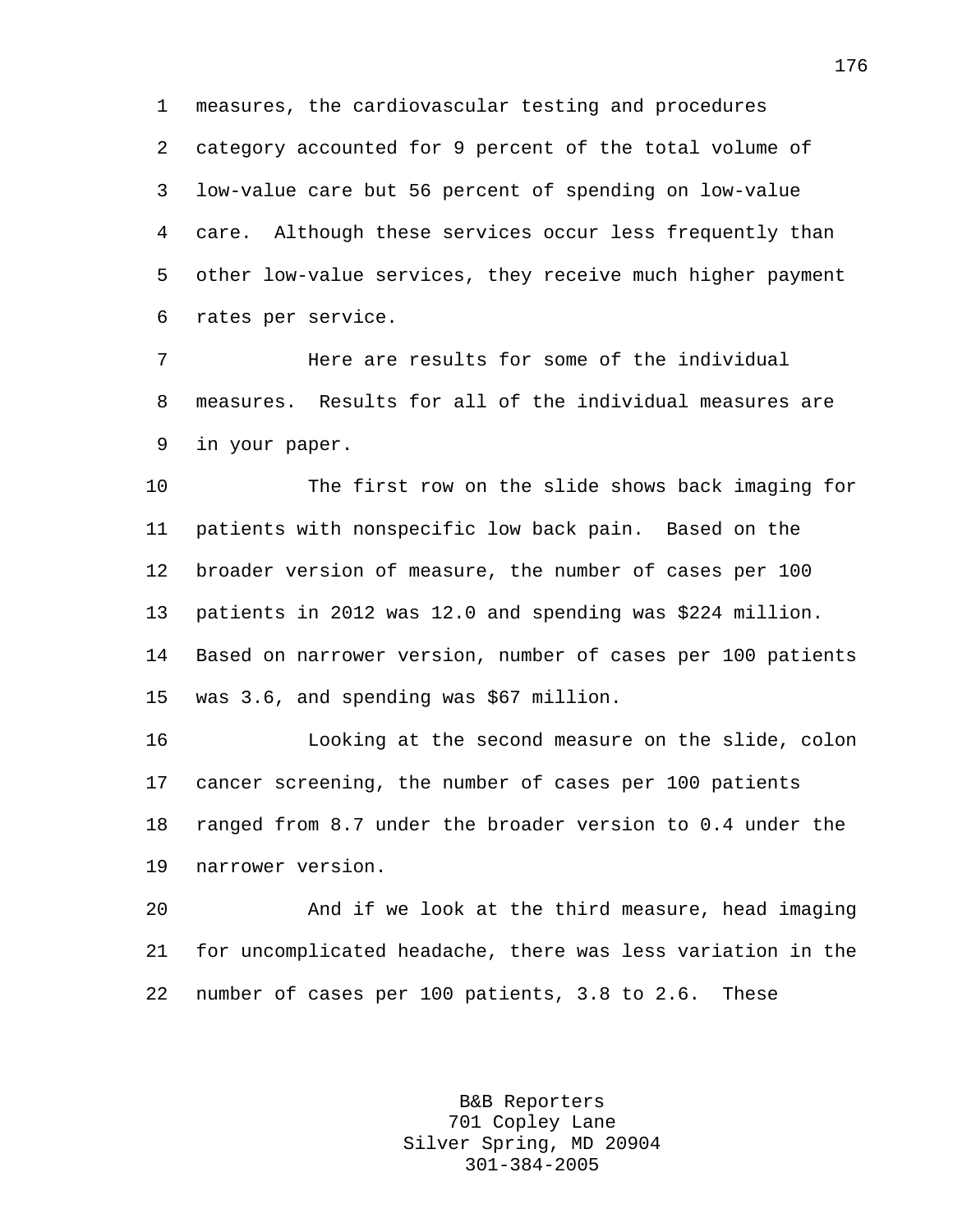1 results show that the volume of low-value care that we 2 detected can vary substantially based on the measures' 3 clinical specifications. For other measures, however, ere 4 is much less variation between the broader and narrower 5 versions.

6 I also want to point out that the measures on 7 this slide account for a relatively high share of low-value 8 care. There are other measures that we looked at that 9 account for very small shares.

10 Our results may understate the volume and 11 spending on low-value care, and thus, they represent a 12 conservative estimate of the actual amount of low-value 13 services. This is for following reasons. First, there are 14 limited number of measures of low-value care that use 15 claims data.

16 As I noted earlier, this project used 26 17 measures, while the specialty societies in the Choosing 18 Wisely campaign have identified over 300 tests and 19 procedures that are often overused.

20 It can be challenging to identify low-value care 21 with claims data because claims may not have enough 22 clinical detail to distinguish appropriate use from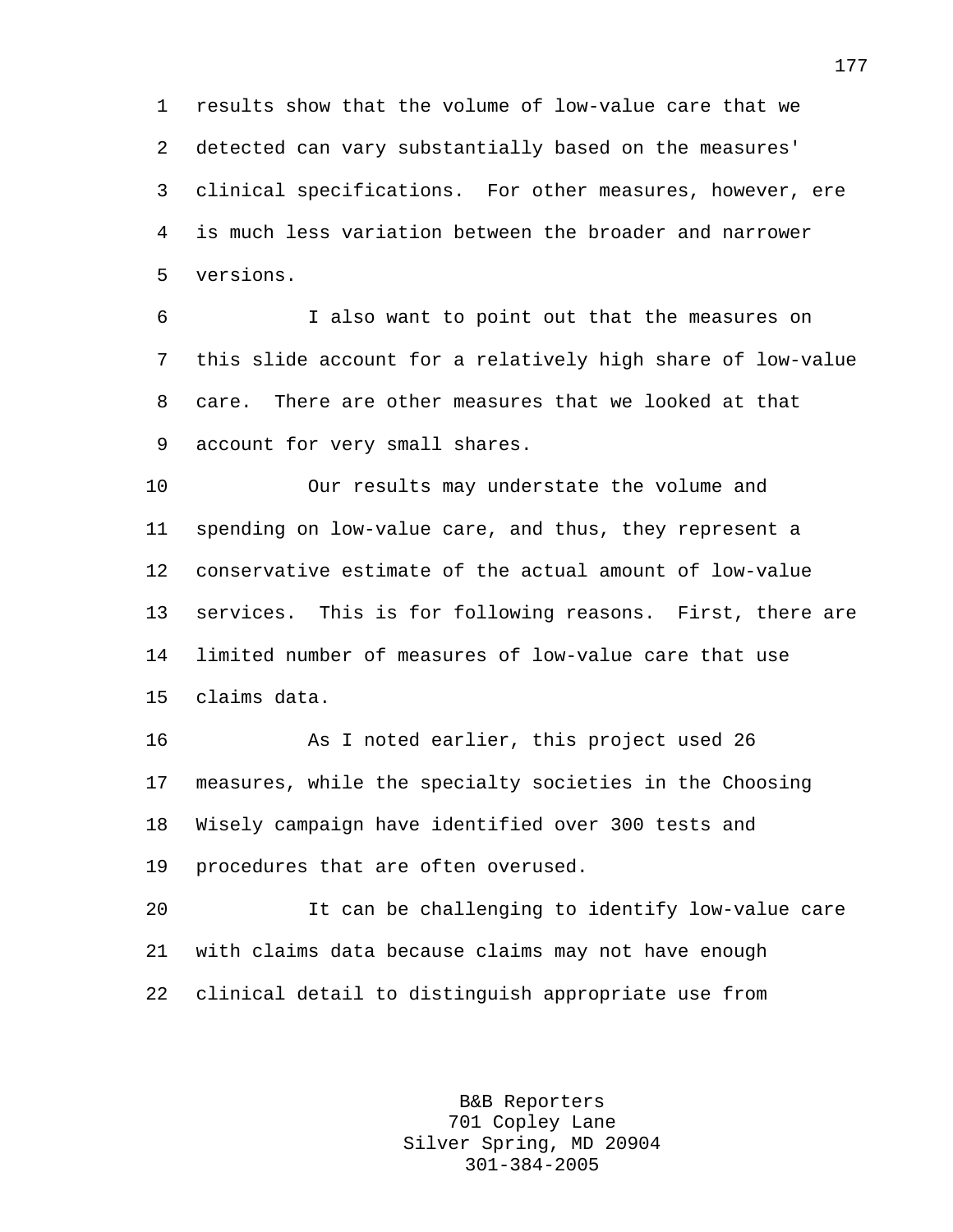1 inappropriate use. Thus, we are unable to measure the full 2 extent of low-value care with claims data.

3 In addition, our spending estimates for the 26 4 measures probably understate actual spending on low-value 5 care because they don't include downstream services that 6 may result from the initial low-value service. For 7 example, if an imaging study has incidental findings, the 8 patient may have several follow-up tests and procedures to 9 explore these findings.

10 So we include spending on the initial imaging study but not 11 spending for any follow-up tests or procedures.

12 Before I conclude, here are some potential next 13 steps for your discussion. First, we or CMS could track 14 and publish rates of low-value care on a regular basis. 15 This could highlight the prevalence of low-value care for 16 policymakers and the general public.

17 Second, CMS could alter Medicare's coverage and 18 payment rules to be consistent with evidence of low-value 19 care.

20 Third, Medicare could increase beneficiary cost 21 sharing for low-value services, which is the concept I 22 mentioned earlier.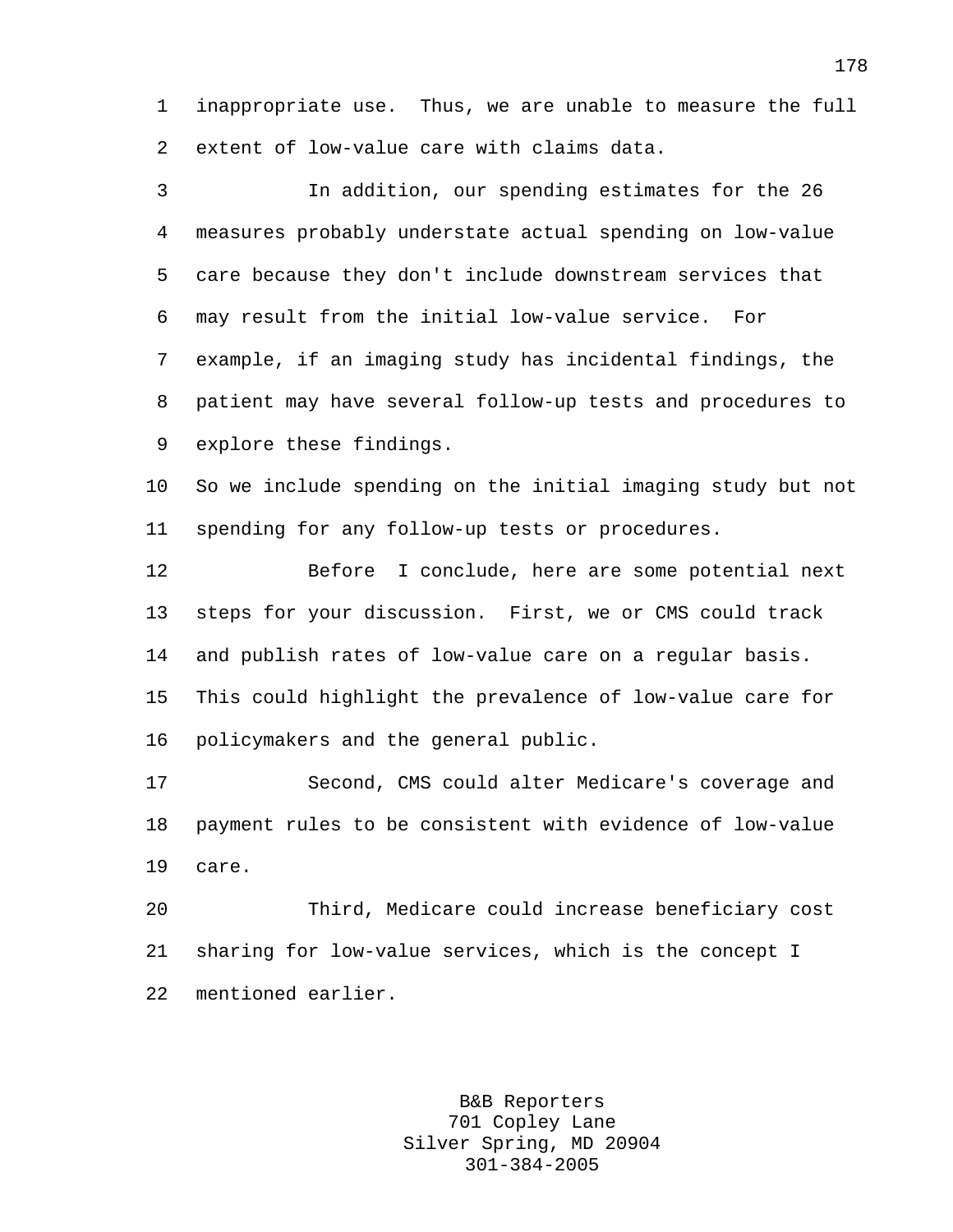1 This concludes my presentation, and I'd be happy 2 to take any questions.

3 MR. HACKBARTH: Well done.

4 So Round 1 clarifying questions beginning with 5 Herb.

6 MR. KUHN: Quick question on Slide 9, and I'm 7 just curious about the first dot point when you put it in 8 these categories. You mapped these to the BETOS 9 categories. Is that what occurred here?

10 MR. WINTER: The authors of the JAMA Internal 11 Medicine article created their own categories. So imaging 12 would include things like back imaging for low back pain, 13 CT scans for sinusitis, cancer screening measures including 14 the colon cancer screening, cervical cancer screening, PSA 15 testing, those sorts of things. And the full list of -- if 16 you look at the appendix to your paper, it tells you -- it 17 shows you which measures are in which categories.

18 MR. KUHN: Okay. Thank you.

19 And then on the image and cancer screening 20 measures, obviously, you said that counted for 70 percent 21 of the volume here of low-value care. Does that correlate 22 also with where we're seeing the highest growth in spending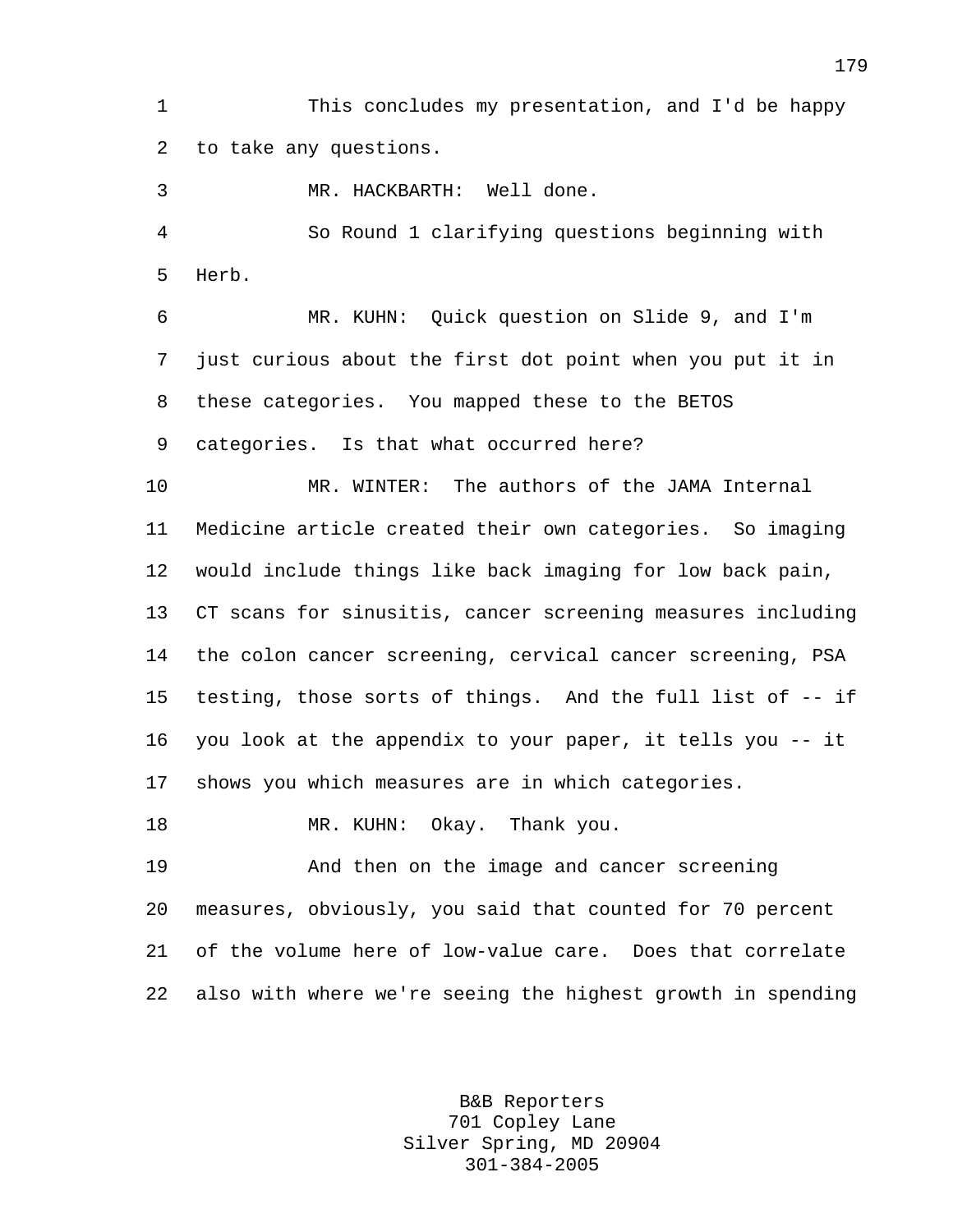1 of the Medicare program?

2 So imaging is growing very fast. So we're seeing 3 -- would this be more correlated -- are those two 4 correlated at all, or have we looked at that yet?

5 MR. WINTER: That is a good question. I have not 6 looked at that, although it is correct that imaging has 7 been growing rapidly over the last decade or so. Within 8 the physician fee schedule, the volume has plateaued or 9 begun to decline a little bit, but in the outpatient 10 department, as you know, it's been still increasing pretty 11 rapidly. So that's something we could look at going 12 forward.

13 MR. KUHN: All right. Thanks.

14 DR. COOMBS: So in the reading material on page 15 16 and page 17, I like the way you display that and 16 combining that with Slide 10. For the cardiac services, 17 the volume itself, you demonstrated that it's lower. The 18 cost is higher, but what would be interesting is if you 19 took the total bottom number, volume of the total bottom 20 number cost and showed to what degree, to what extent are 21 these true outliers within their total denominator. I 22 don't know if that's possible, but it sounds like it is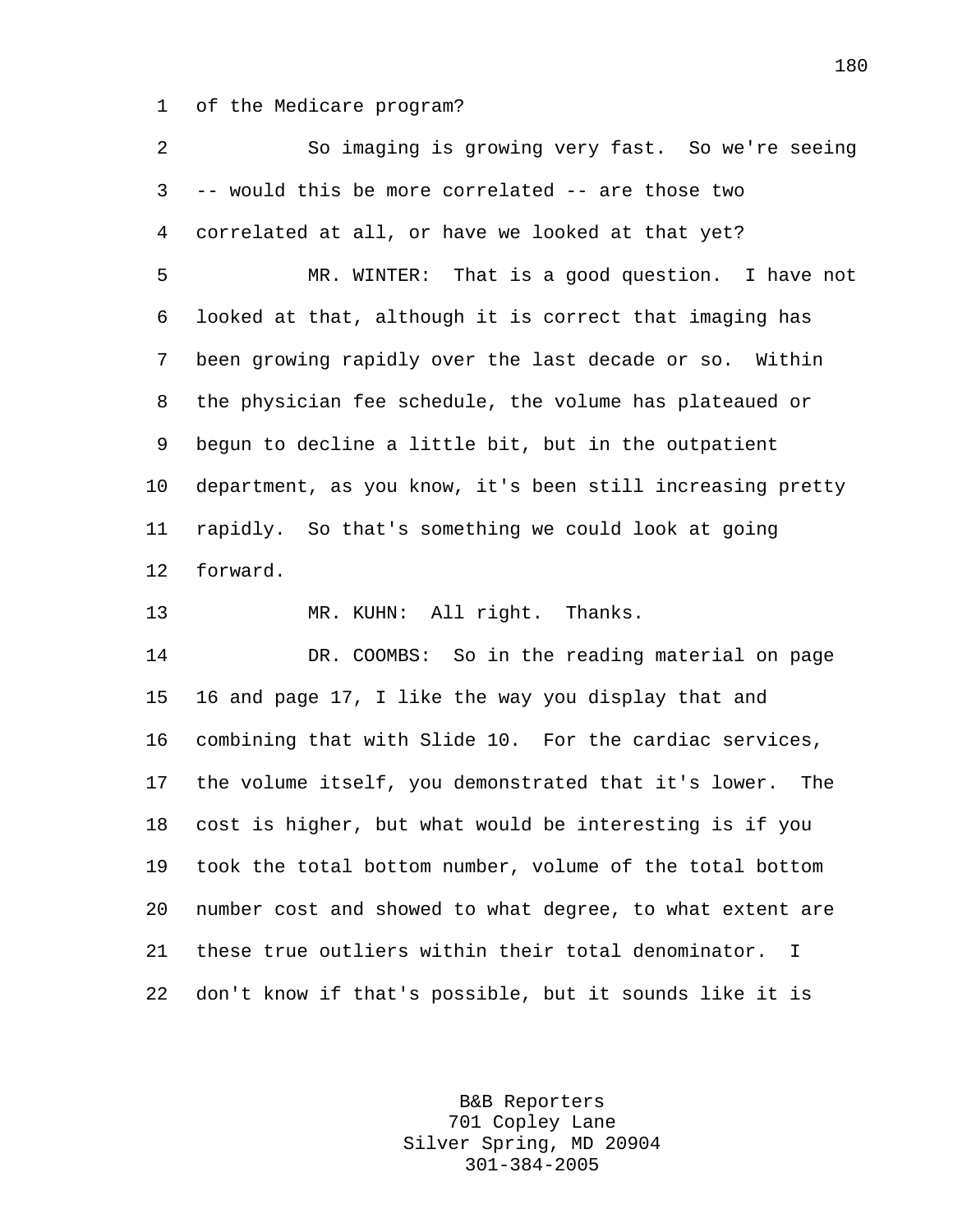1 possible, going from -- say, for instance, an example would 2 be using the broader version definition of imaging for low 3 back pain, total cost for low back pain, and what 4 percentage outliers if you do by volume or what percentage 5 increase in spending is attributable to that entity in and 6 of itself.

7 And the reason why I asked that question is 8 because later on, it might prioritize services that are 9 true outliers based on the volume that is normally 10 prevalent for true indications.

11 I don't know if that data exists, and I'm asking 12 you if it does.

13 MR. WINTER: So are you asking for measures that 14 are outliers; that is, they have high volume or high 15 spending, like imaging for low back pain, for example, what 16 percent of the imaging category does it account for? Is 17 that what you mean by denominator?

18 DR. COOMBS: Yes.

19 MR. WINTER: Okay. Yeah, we can do that. We 20 haven't done it for that analysis. We have the numbers to 21 do that, and it would account -- I can tell you right now 22 it accounts for a lot of the total imaging category is in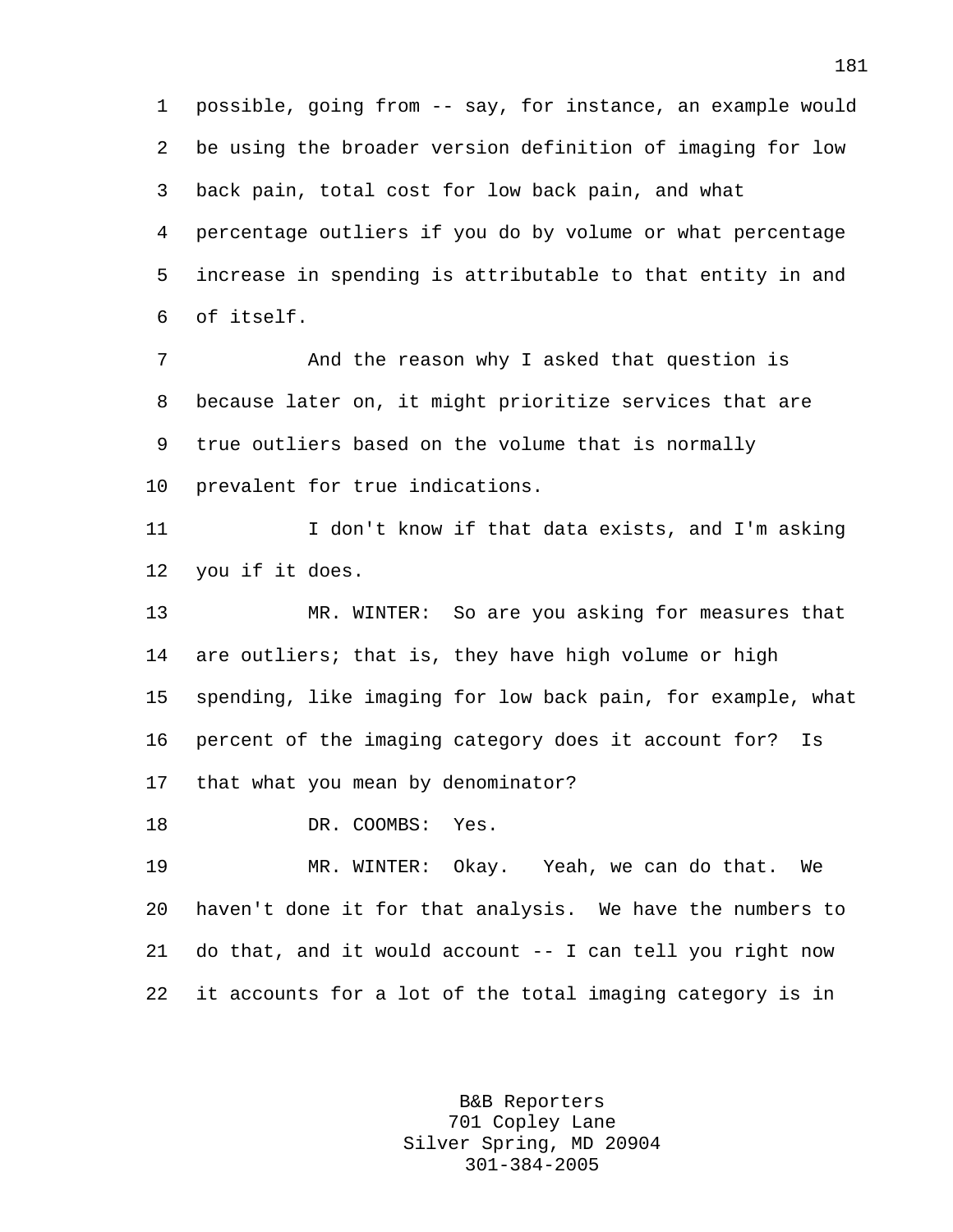1 that first measure on the slide, the low back pain measure. 2 DR. REDBERG: Great job, Ariel. It was a really 3 interesting chapter and work.

4 Certainly, this area of low-value care seems like 5 a win-win because we're spending a lot of money, and people 6 are being harmed. So we could be spending less money, and 7 people would be better off. That seems pretty good 8 combination.

9 I just wanted to ask in particular about the PSA 10 screening. I suspect maybe you took over 75 because that's 11 what the authors did in their 2009 data, but in between 12 2009 and 2012, when you analyzed the task force actually 13 revised and said no PSA screening of any age was not 14 beneficial. So I'm just wondering whether we should revise 15 that to PSA screening of any age.

16 MR. WINTER: You're correct. We took the 17 definite -- their measure, which was from 2009, and they 18 used the information or the recommendations that were 19 available in 2009, and I guess the PSA measure was updated 20 after that.

21 DR. REDBERG: Yeah.

22 MR. WINTER: We can talk to them about revisiting

B&B Reporters 701 Copley Lane Silver Spring, MD 20904 301-384-2005

182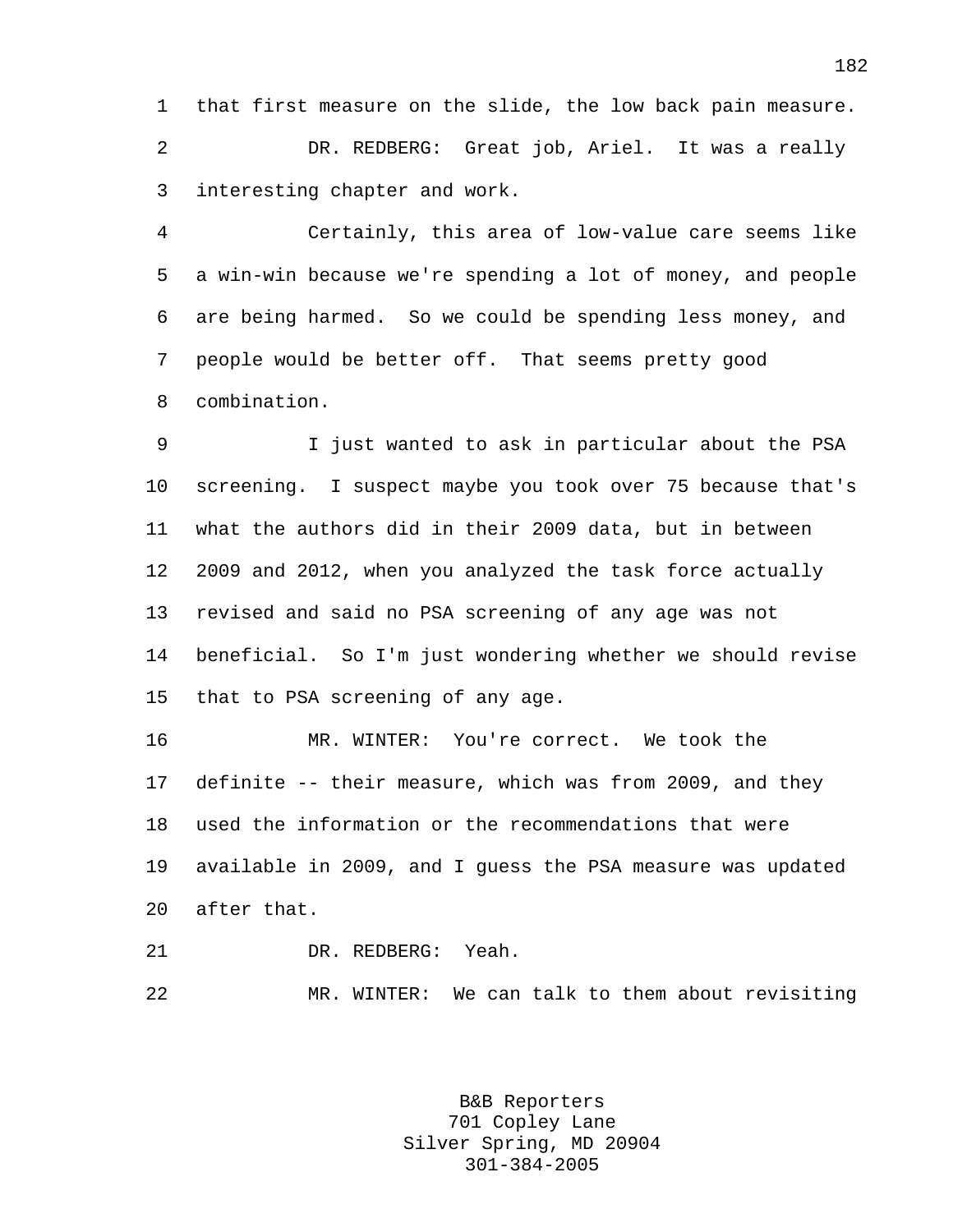1 that, or we can think about doing it ourselves, looking at 2 all PSA testing. It doesn't matter -- the age doesn't 3 matter anymore.

4 DR. REDBERG: Just to add on -- and you did note 5 that, but I would just note that means the cost of the test 6 is kind of minuscule compared to all the additional 7 treatment that Medicare pays for based on those unnecessary 8 tests, and so that's a lot of chemotherapy, radiation 9 therapy, proton beam therapy. I mean, that's huge, and to 10 look at that where clearly the test score has stated the 11 harms outweigh the benefits.

12 I have more comments that I'll save for Round 2. 13 MR. WINTER: And just to follow up on that, in 14 the article by Schwartz that we talked about, they do cite 15 a different study which says that the total cost associated 16 with PSA testing, when you include all the downstream 17 services -- the cost of the test itself is only 2 percent 18 of the total spending that is associated with the test. 19 That's probably a very extreme example, but it does 20 illustrate the upper end of the range. 21 DR. REDBERG: Maybe not that extreme.

22 MR. HACKBARTH: When we publish this, it seems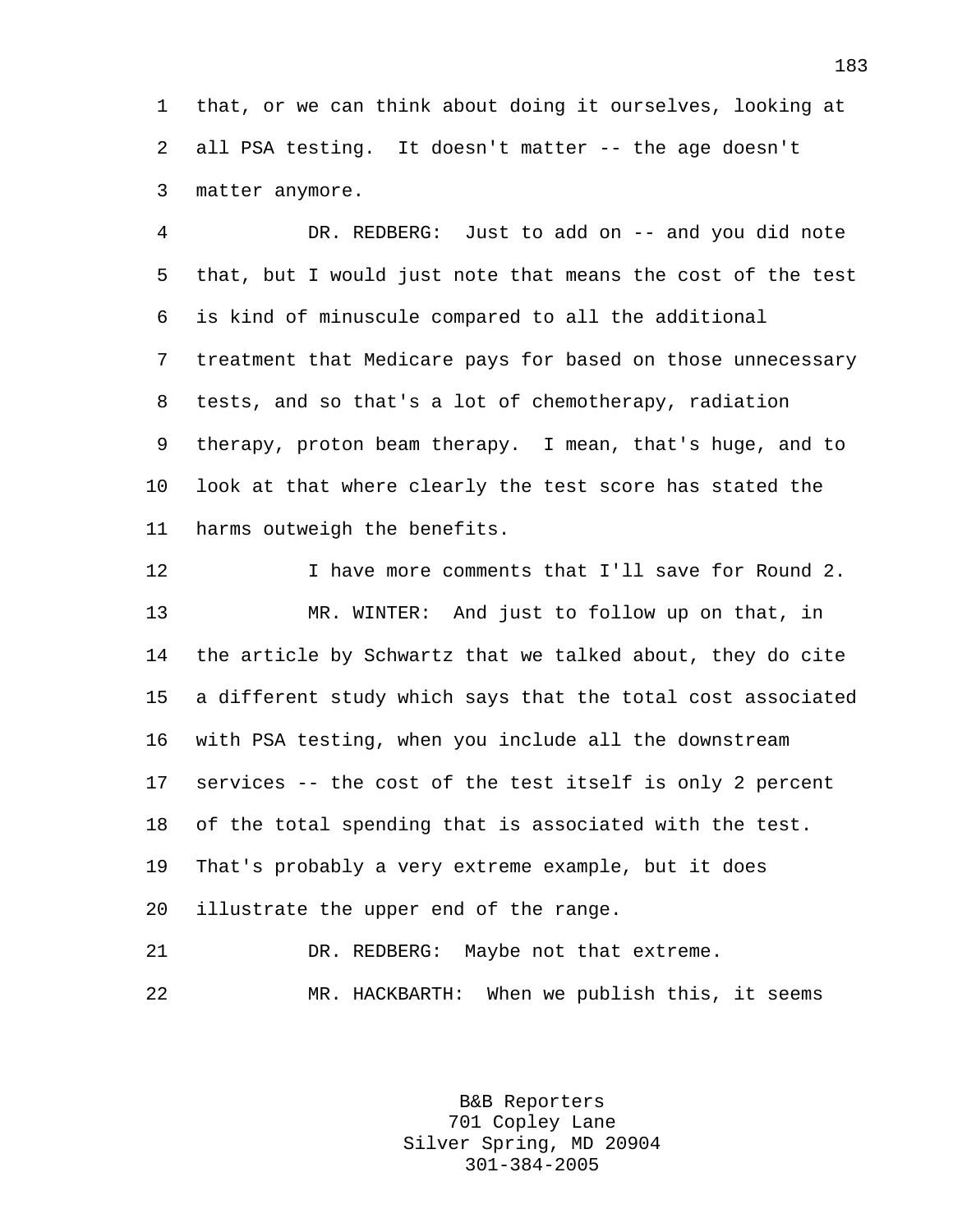1 like the point about this not capturing downstream costs 2 and the fact that this is just 26 services, not the 300 3 low-value services identified by specialty -- those points, 4 they ought to be like flashing in a new report feature that 5 we have lights that go off, because if you miss those 6 points, you look at this and say, "Boy, these are small 7 numbers relative to the size of the Medicare program." 8 Making those points very prominent, I think is important. 9 Further clarifying questions? Jack.

10 DR. HOADLEY: Okay. My question was right along 11 the lines we were just talking about. You didn't use it on 12 this slide, but in the chapter, you talked about the share 13 of all Medicare spending that these dollars on Slide 8 14 represent, and I think it was 2 percent on the bigger one 15 or something like that.

16 MR. WINTER: Right. 1.7 percent.

17 DR. HOADLEY: 1.7 percent. And my follow-up to 18 that was, in a sense, the question we've just been talking 19 about is what we don't know, and obviously what maybe we 20 could know in some further analysis is how much total 21 spending this could involve if you sort of did all the 22 caveats on Slide 11. Obviously, you can't do that, except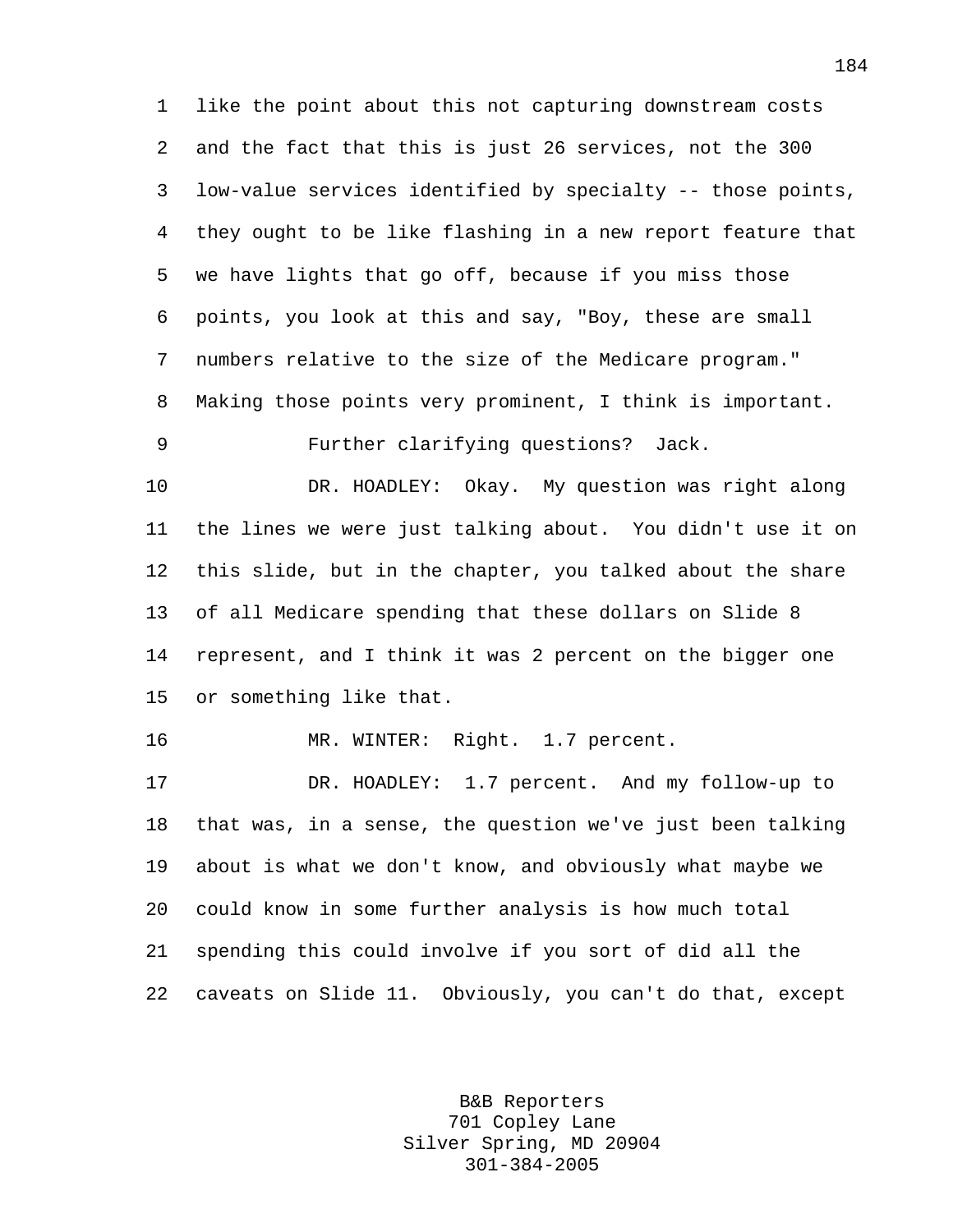1 to put the caveats in flashing lights.

| 2  | Then to Alice's kind of point, it seemed like it            |
|----|-------------------------------------------------------------|
| 3  | also might be interesting whether in some of these specific |
| 4  | areas that do the same kind of percent -- and you were      |
| 5  | alluding that on imaging, what percent of these particular  |
| 6  | imaging numbers out of all imaging, and that would help us  |
| 7  | bracket, again, with the same flashing lights, that it      |
| 8  | doesn't necessarily cover all of the downstream costs, et   |
| 9  | cetera.                                                     |
| 10 | MR. WINTER: Yeah. Those are both good points.               |
| 11 | I just want to caution us about trying to                   |
| 12 | identify the full downstream cost associated with an        |
| 13 | initial service will be quite difficult, as you can         |
| 14 | imagine. We can cite the literature, like the study that    |
| 15 | talks about the total cost associated with the PSA test.    |
| 16 | There is also literature that looks at the downstream costs |
| 17 | associated with an MRI scan for low back pain that looks at |
| 18 | the downstream surgical and procedure cost. So we can look  |
| 19 | at the literature and see what's already been researched.   |
| 20 | MR. HACKBARTH: Okay. Clarification questions?               |
| 21 | Dave.                                                       |
| 22 | DR. NERENZ: Just a semantic question.<br>I guess            |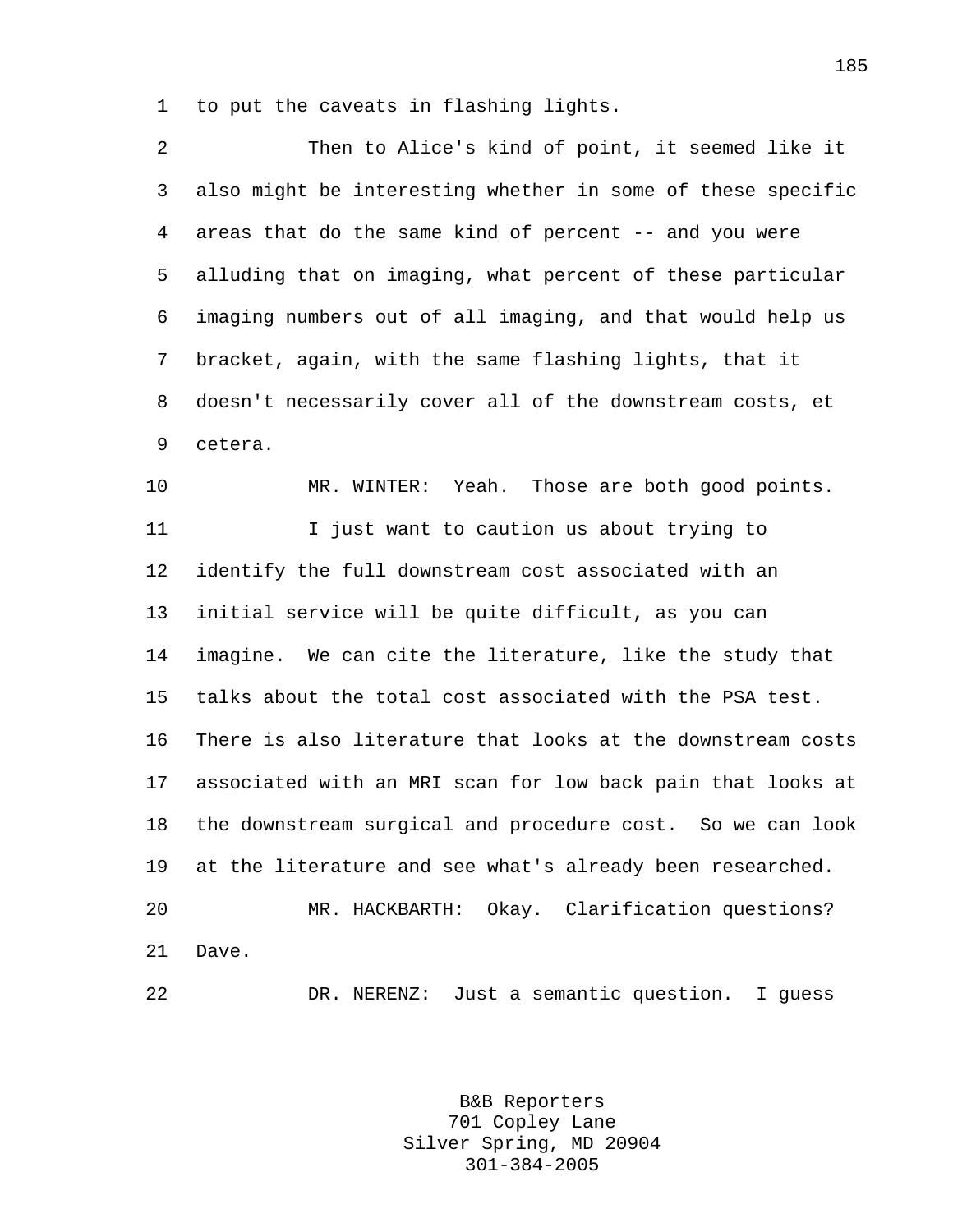1 we could go to Slide 4, although it's right in the title.

2 A couple of bullet points suggest that "low 3 value" is actually kind of a kind and gentle term. The 4 real term is "no value." But the question is, Are there 5 elements of this discussion where the proper term really is 6 "no value" or even negative value, harmful? I think it 7 matters because the policy options, I think might be chosen 8 differently if we're talking about some small positive 9 value, which is my sense of what the word "low" means, and 10 literally no. In my own mind, I would take those in 11 different directions.

12 MR. WINTER: Right. I think because we're using 13 definitions that are from the literature and specifically 14 from this paper, and I think you want to be a little bit 15 cautious when you're defining or measuring these services 16 just with claims data because there might be diagnoses that 17 are not on a claim or that are not in the patient's 18 history. There might be symptoms that are not reported in 19 a claim that could qualify it as recommended or having some 20 value.

21 But there are also services like the Preventive 22 Services Task Force that said above this age, colorectal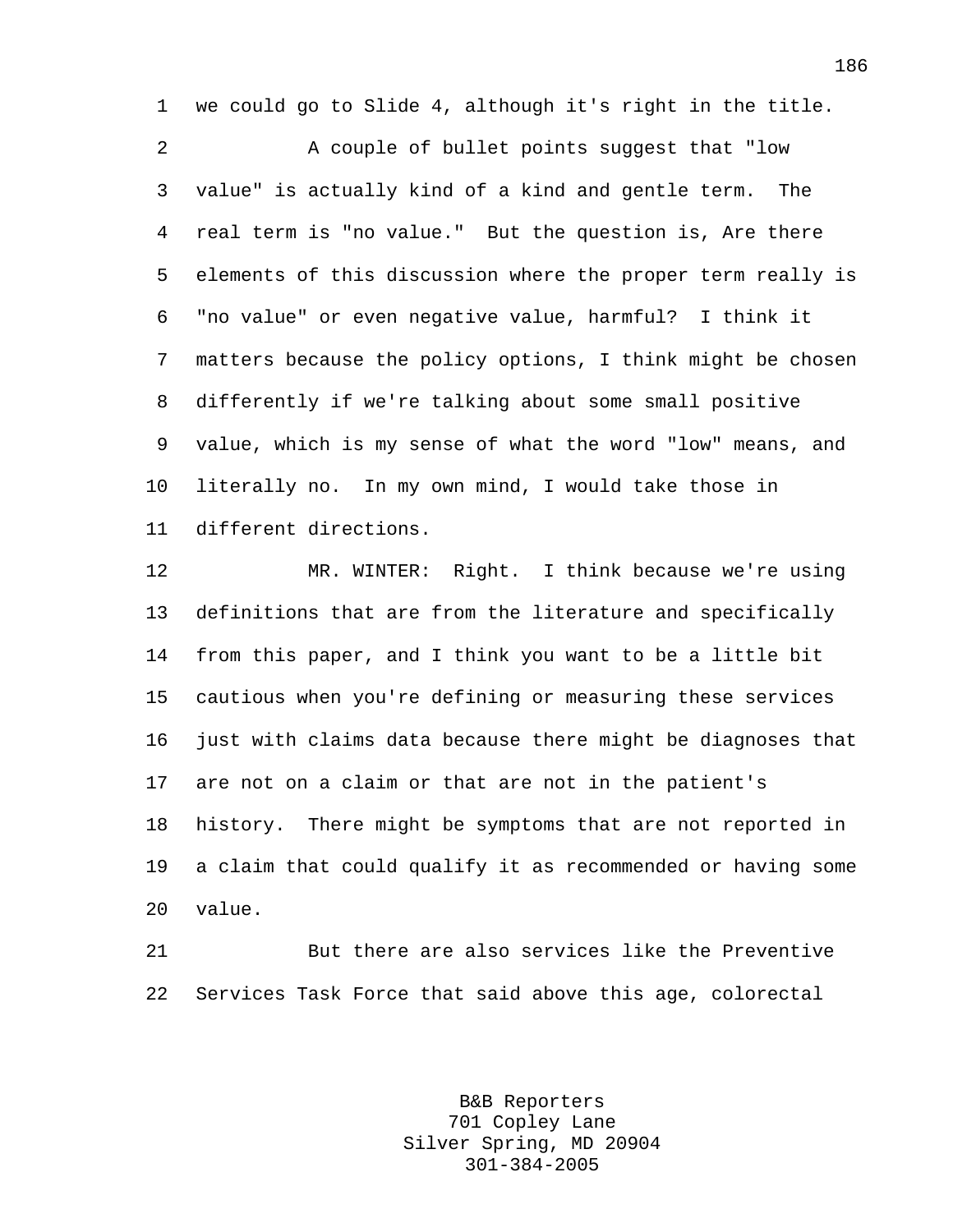1 cancer screening provides no benefit. There's higher 2 moderate certainty it provides no benefit.

3 What you're saying could apply for certain 4 services, but perhaps not for others that we've looked at. 5 DR. NERENZ: Right, and I wasn't suggesting that 6 we change the term across -- what I'm just wondering, if 7 for definable subsets, it would actually be appropriate of 8 it to think as no value. Okay. 9 MR. HACKBARTH: Clarifying questions? 10 [No response.] 11 MR. HACKBARTH: Okay. Round two. Alice. 12 DR. COOMBS: I just wanted to start with 13 something, and that has to do with this specific task 14 forces and the various specialties who take a stand on 15 value and choosing wisely. And, recently, actually, last 16 week, a New England Journal article came out regarding 17 early goal-directed therapy for sepsis management, and it 18 has been the 11th Commandment in sepsis management to go 19 early goal-directed therapy. This article came out and 20 there is a cacophony of sounds from all areas of ICU across 21 the country about not being aggressive, being equivalent to 22 the aggressive measures of putting lines in and treating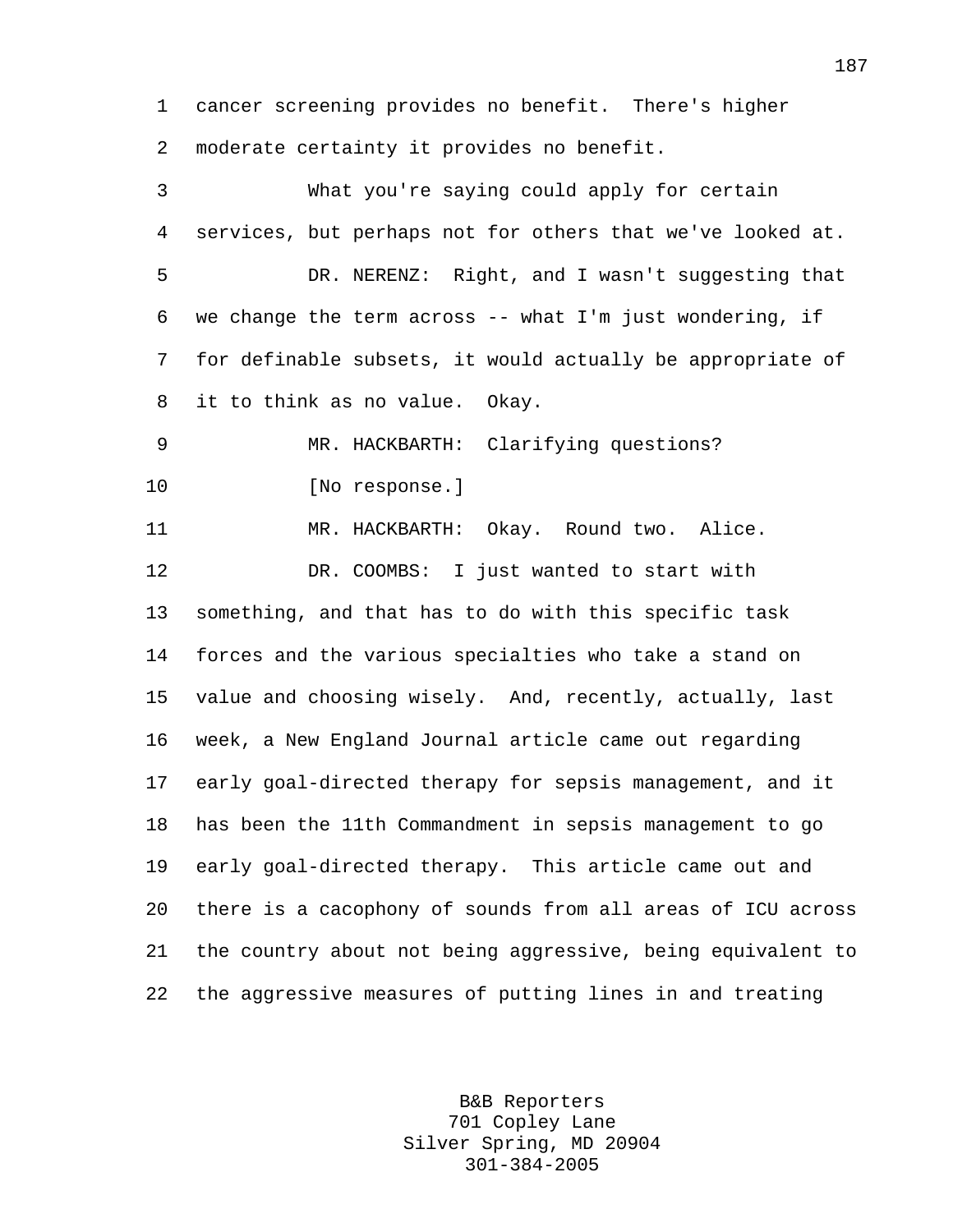1 people aggressively.

2 And, so, with the advent of this article, we're 3 right now at an impasse between the specialty societies and 4 what the literature has said, and it takes probably about, 5 I'm going to say probably another two to three years before 6 literature catches up with practice. We saw this with 7 activated protein C in sepsis management, a very 8 extraordinarily expensive therapy, and it actually happens 9 that within two to three years, you don't see activated 10 protein C for sepsis management any more. 11 So, I wanted to speak specifically to the 12 prostate issue and the PSA. There is a group and a 13 population that may be more at risk, and the task force 14 comes out with a strong statement regarding PSA. They came 15 out with breast screening. We have to be cognizant, 16 there's a large proportion of individuals -- a black male 17 who comes in at 45 years old who's got a positive family 18 history and may or may not have symptoms, people will argue 19 that that person needs to be screened because he will die 20 of prostate cancer quicker than a white male. And, it is 21 said that if a white male gets diagnosed with prostate 22 cancer, he is going to die of anything else but the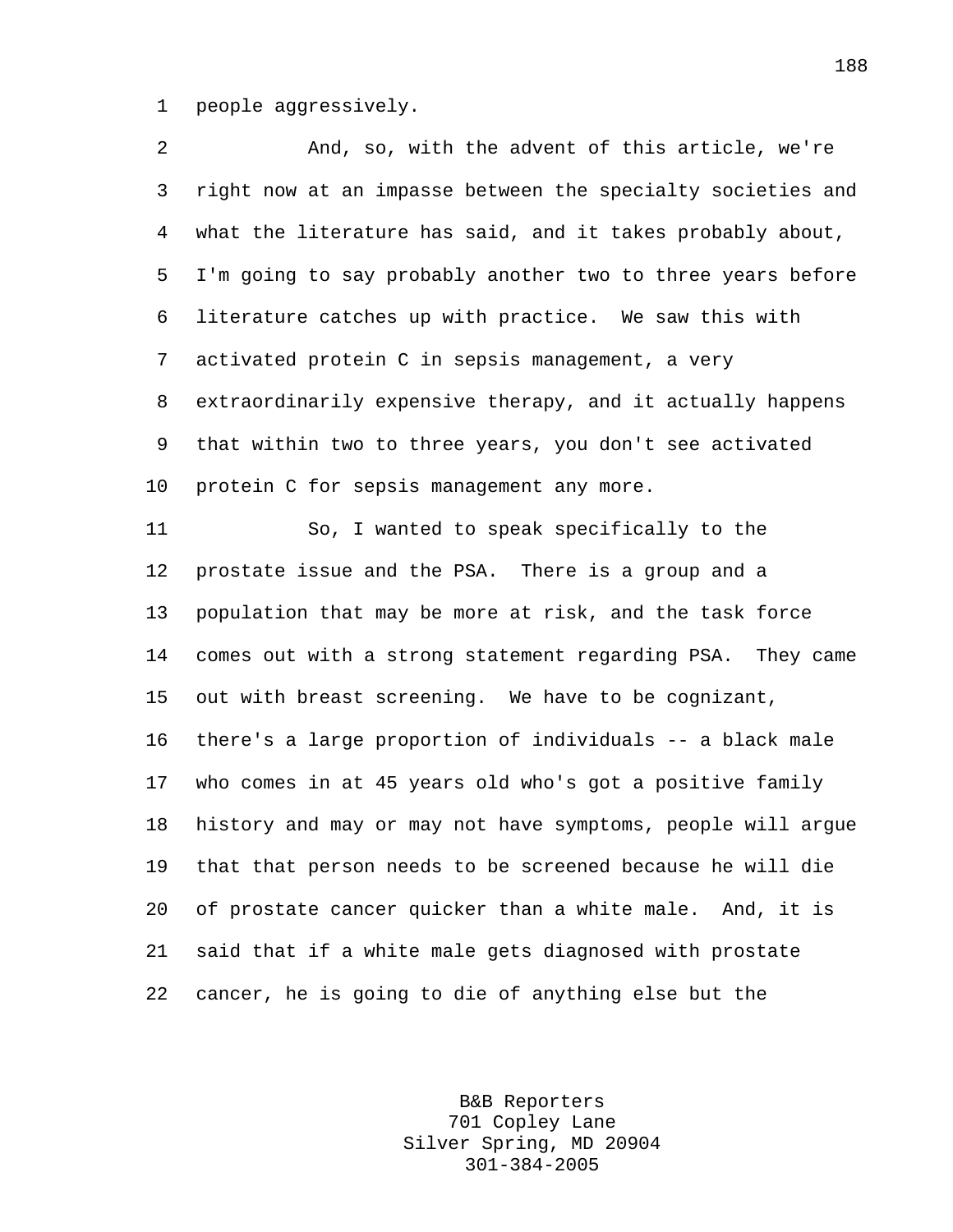1 prostate cancer.

2 So, I think that it takes a while before the 3 practice of medicine actually catches up with some of the 4 recommendations. But, even in that, before we say it's a 5 no-value service, realize that if you had proportionate X 6 population, 25 percent of the population between blacks and 7 Latinos that may be at increased risk of death from 8 prostate cancer, you would say, before I make a global no-9 value statement, if it's valuable in one out of four 10 patients, then you might retract that and say, let me give 11 a narrower -- and I like the fact that we did the narrow -- 12 according to the article, you might do a narrower 13 definition in terms of specificity, the high sensitivity 14 versus the high specificity. 15 And, that's all my point is, if we go forward 16 with policy or go forward with recommendations, to bear 17 that in mind.

18 And, each one of the categories, with the 19 exception -- I agree with the imaging, because, you know, I 20 had experience a few years ago where a patient came into 21 the ICU, had 27 CTPA grams for rule out pulmonary embolism 22 and one radiologist says, the buck stops here. We're not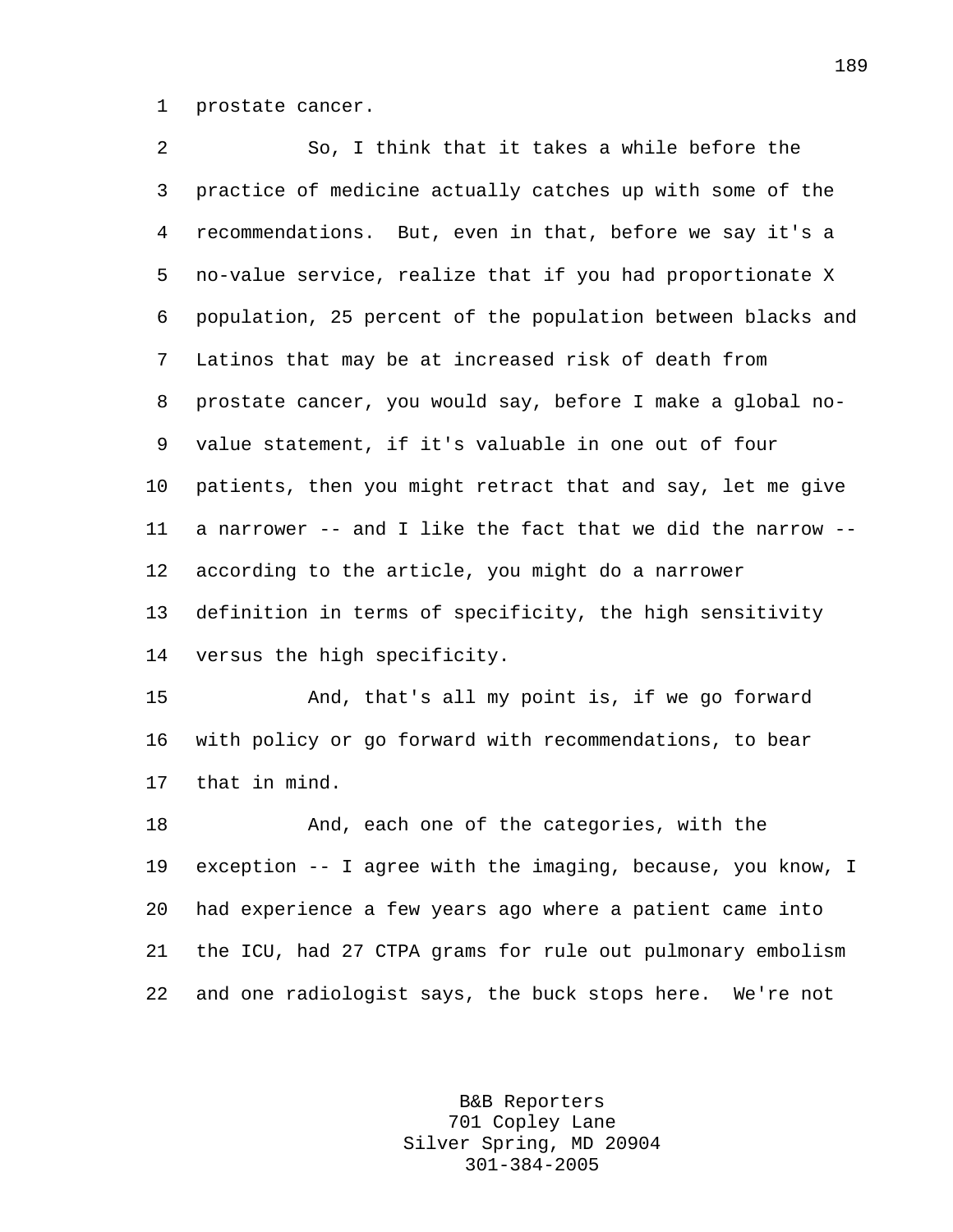1 doing this anymore. I mean, that's extraordinarily 2 expensive, plus it exposes the patient to radiation.

3 So, I agree with Rita that there's a lot of 4 therapy that's done that's harmful. But, let's not forget 5 that when you have a proportion that's pretty significant 6 that benefits from a certain service, you have to be very 7 careful before we say it's no value or low value. To that 8 entity, it might be valuable.

9 DR. NERENZ: Just to follow up on that, if I 10 could, I think I agree with you, although it would seem 11 like you could say, well, it's no value in this population, 12 but it might be of some value in that population, rather 13 than trying to force yourself to say it's got the same 14 label everywhere.

15 MR. HACKBARTH: Part of the challenge here, using 16 claims-based analysis, as I understand it is, the claims 17 information won't always allow you to discriminate between 18 the population where it might be clinically appropriate and 19 the one that isn't, because there's no clinical 20 information. I know I'm not telling you anything new here. 21 Let me ask you this, Alice. To the extent that 22 this relied on the choosing wisely recommendations which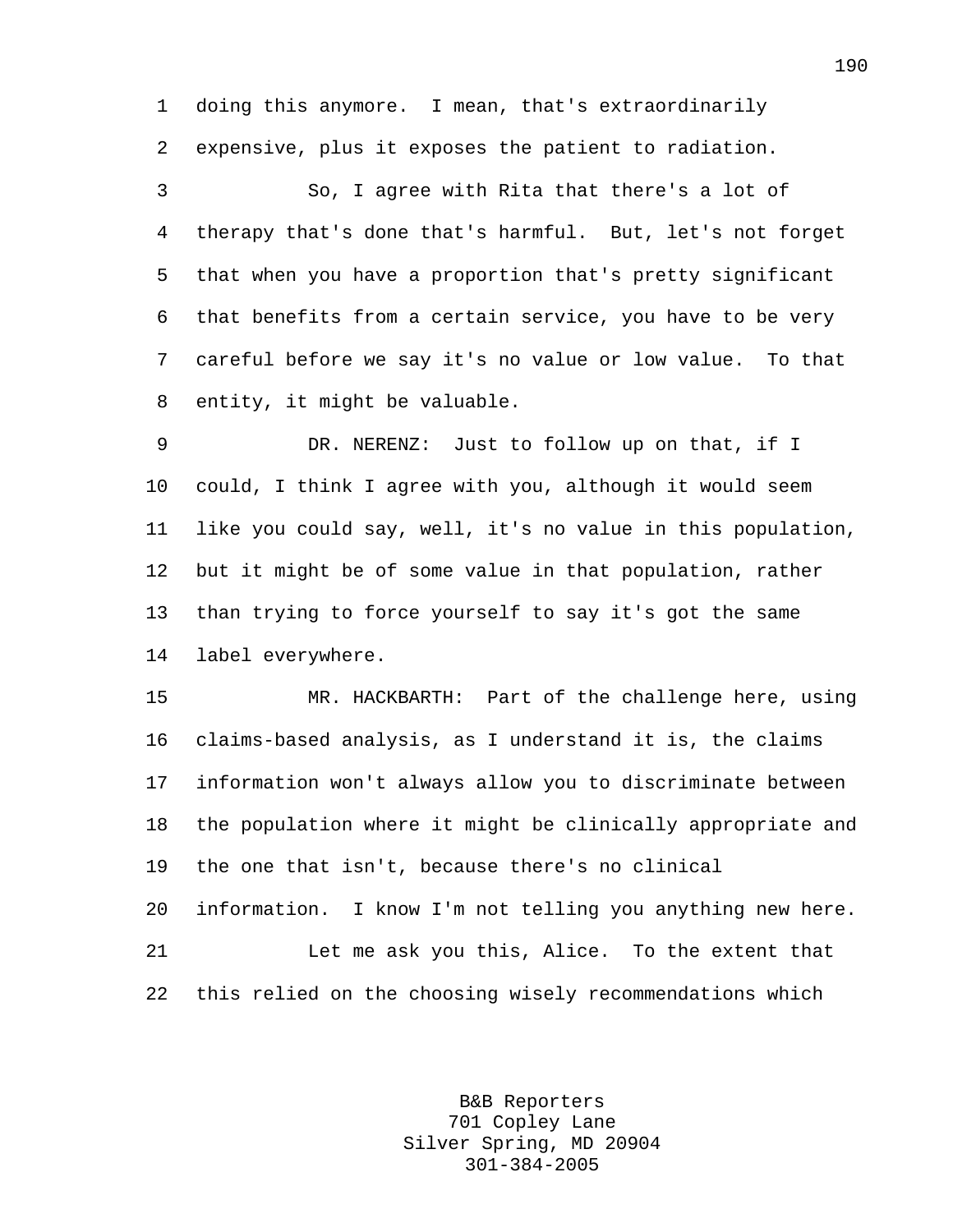1 were developed by specialty societies, it seems to me that 2 that also adds an element of conservatism in this. I would 3 think that specialty societies, to some degree, they're 4 political organizations and they have constituencies within 5 them that need to be satisfied and addressed. I would 6 think that they are not necessarily the boldest in terms of 7 saying, oh, this is low-value services. These are low-8 value services within our specialty. 9 So, when a specialty society is saying, this is

10 low value in our specialty, it's probably way out there on 11 the continuum. Is that a fair guess, Rita?

12 DR. REDBERG: [Off microphone.] A very fair 13 statement.

14 MR. HACKBARTH: Yeah. So, this is, in that 15 sense, a very conservative measure.

16 Rita.

17 DR. REDBERG: Continuing on these fair 18 statements, because cancer screening was such a big pot, I 19 just want to note that I think it's going to get even 20 bigger, because, as I think everyone here knows, CMS 21 recently approved -- added another cancer screening 22 benefit, lung cancer screening, which had, I think, a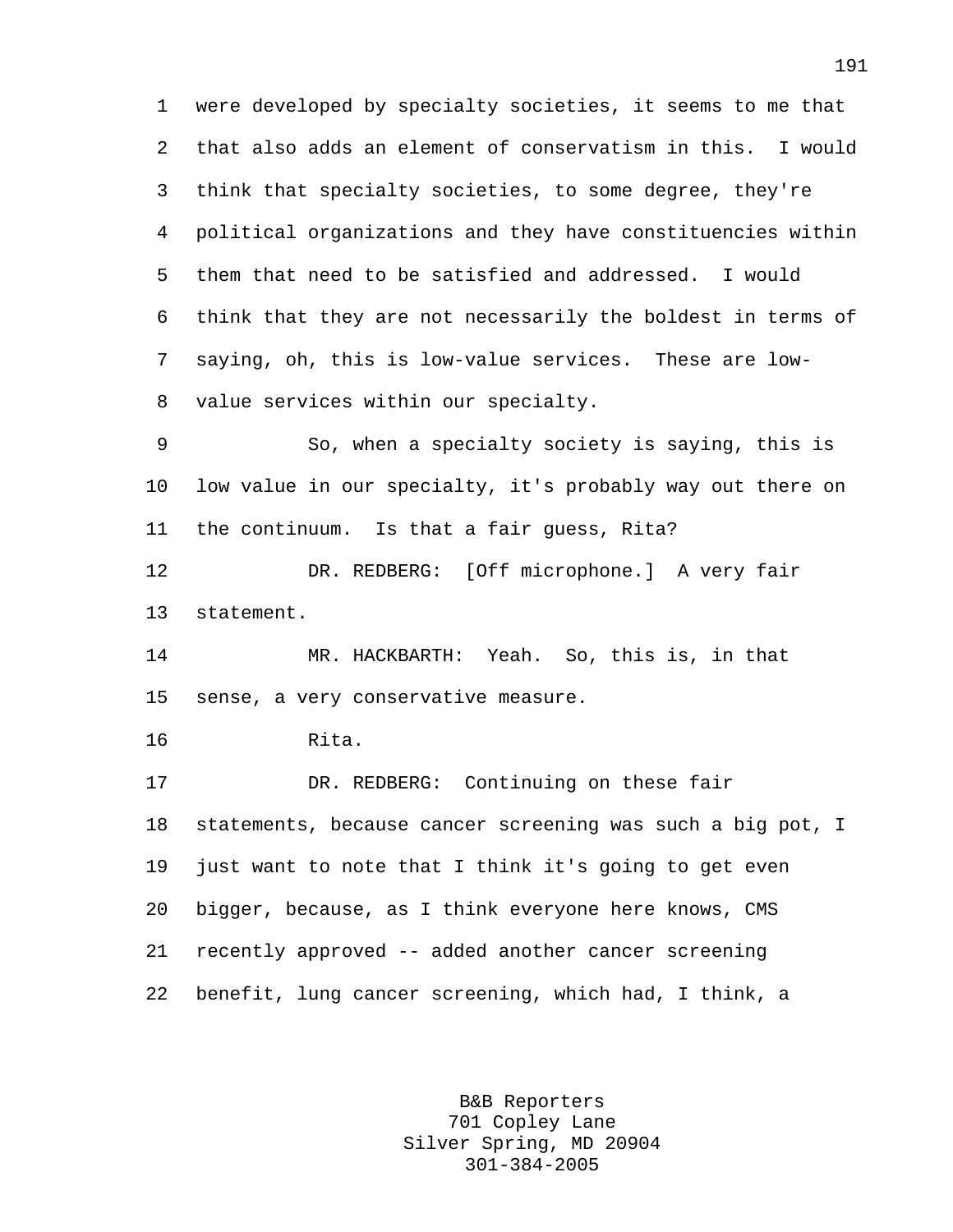1 fairly unusual history in that the U.S. Preventive Services 2 Task Force gave it a Grade B recommendation on the basis of 3 the National Lung Screening Trial. But, the Medicare 4 Evidence Development Coverage Advisory Committee, which I 5 chair, met last April -- so, I don't vote as the Chair, but 6 the Committee voted overwhelmingly that the harms exceeded 7 the benefits for lung cancer screening in the Medicare 8 beneficiaries after reviewing the data very carefully.

9 And, I'll just, for example, 96 percent of the 10 nodules identified were false positives, and so that really 11 amplifies the harms, because when you have a false positive 12 -- and they didn't have quality of life data from the 13 National Lung Screening Trial, so we don't know, but I 14 can't imagine that being told that you might or might not 15 have lung cancer after a screening CT, people, I think, 16 have a decrement in quality of life, but they also have 17 more procedures and those are procedures at significant 18 risk, like lung nodule biopsies or thoracotomies. And, the 19 rates of surgical procedures were much lower in the 20 National Lung Screening Trial than they are in real world 21 practice, both in terms of complications and just in terms 22 of rates. And, so, that was why the Committee, among other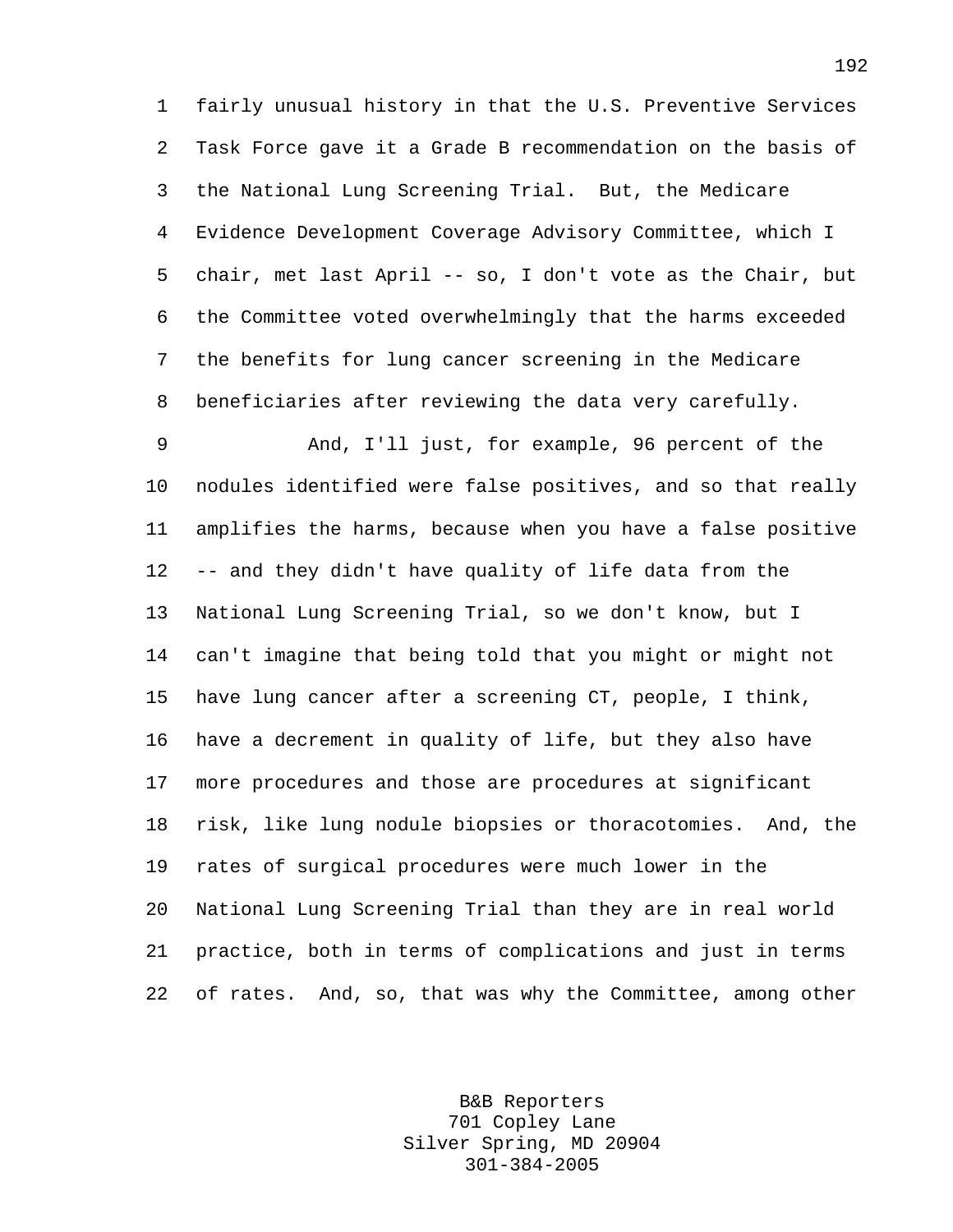1 things, like there's a lot of variability, it's very 2 difficult to read lung CT scans, very hard to read those 3 nodules.

4 If you don't stick to the low-dose protocol, 5 there were estimates from radiologists that the chance of 6 getting cancer from the actual CTs was greater than the 7 chance of getting cancer from your history of smoking. 8 And, so, I would suspect that lung cancer 9 screening is going to be in this low-value care for 10 Medicare beneficiaries, certainly, based on the -- and that 11 is just about to start, and certainly there was a lot of 12 concern about the harms from that screening test. 13 MR. HACKBARTH: Okay, round two. Scott. 14 MR. ARMSTRONG: So, briefly, I just would like to 15 comment on this topic. I benefit from being unencumbered 16 by the clinical evidence that Rita knows, but I just would 17 endorse strongly the merits of advancing this evaluation

18 and MedPAC's attention to this.

19 Frankly, the use of value-based insurance design 20 is old news. We've been doing this for a long time. The 21 evaluation of the impact on the Medicare program is, as we 22 just acknowledged, very conservative, which I think it

> B&B Reporters 701 Copley Lane Silver Spring, MD 20904 301-384-2005

193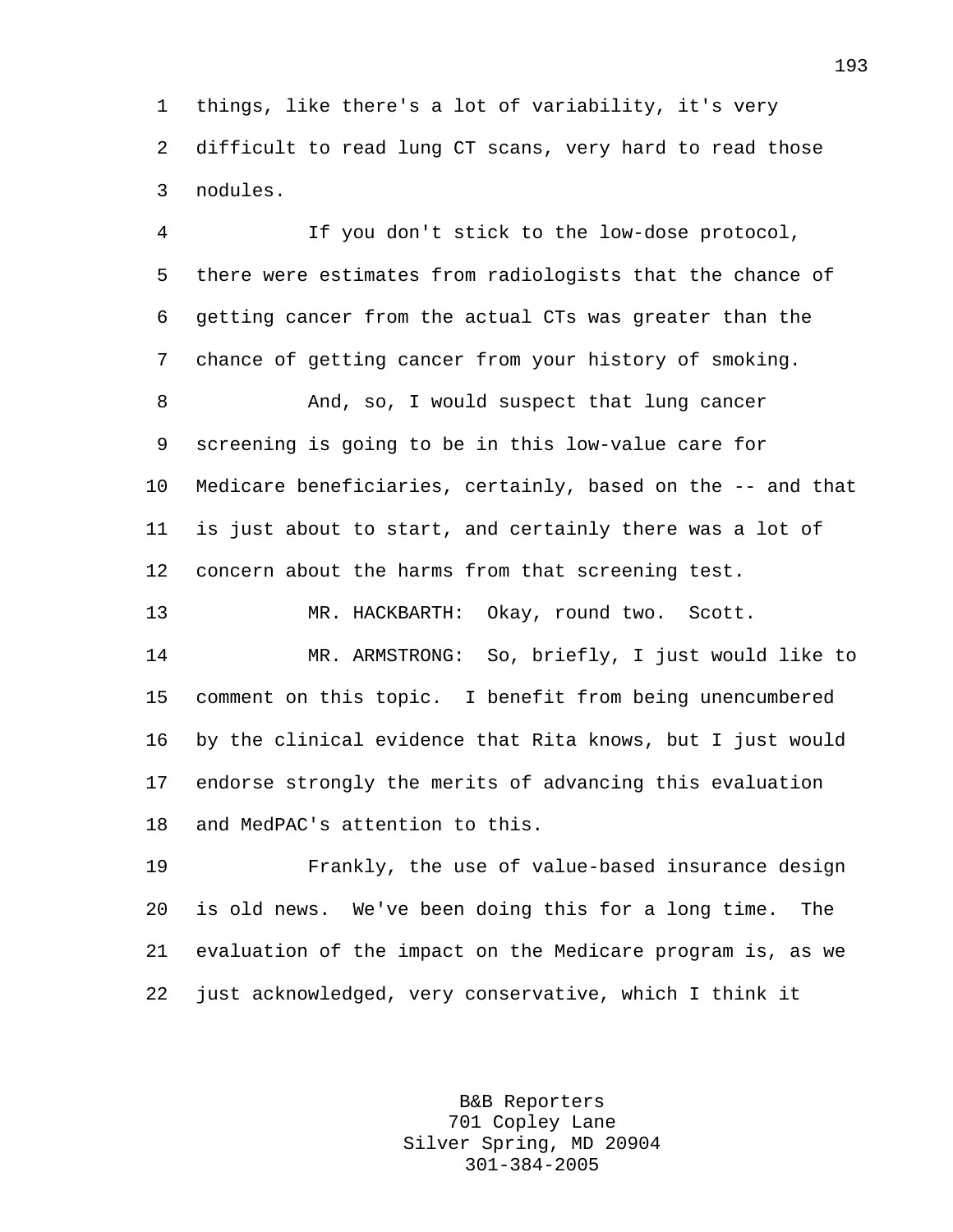1 should be. And, this whole argument that this is not just 2 about getting control over investments that we can't afford 3 in the future, but this is actually avoiding harm to 4 patients. It is an incredibly powerful argument. I just 5 wonder why we are so slow. I mean, what is it that's 6 taking us so long to roll out the kind of proposals that 7 we're talking about here?

8 And, so, that's the point of view I'm going to 9 bring into the work that we have in front of us and I'm 10 very enthusiastic that we're taking this on.

11 DR. HOADLEY: So, I also like this work a lot, 12 and I think it's real promising. I can imagine a number of 13 ways to extend analytically. I mean, you could look at 14 geographic variations. You could look at provider-level 15 kinds of things and just go different ways to try to see -- 16 to understand better what's going on.

17 But, I also tried to think -- and I could also 18 imagine drug data, thinking about drugs that we know to be 19 of low value, and it sort of ties back to the polypharmacy 20 discussion and other kinds of things.

21 But, I also tried to think a little bit about, 22 so, how you might eventually address this from a policy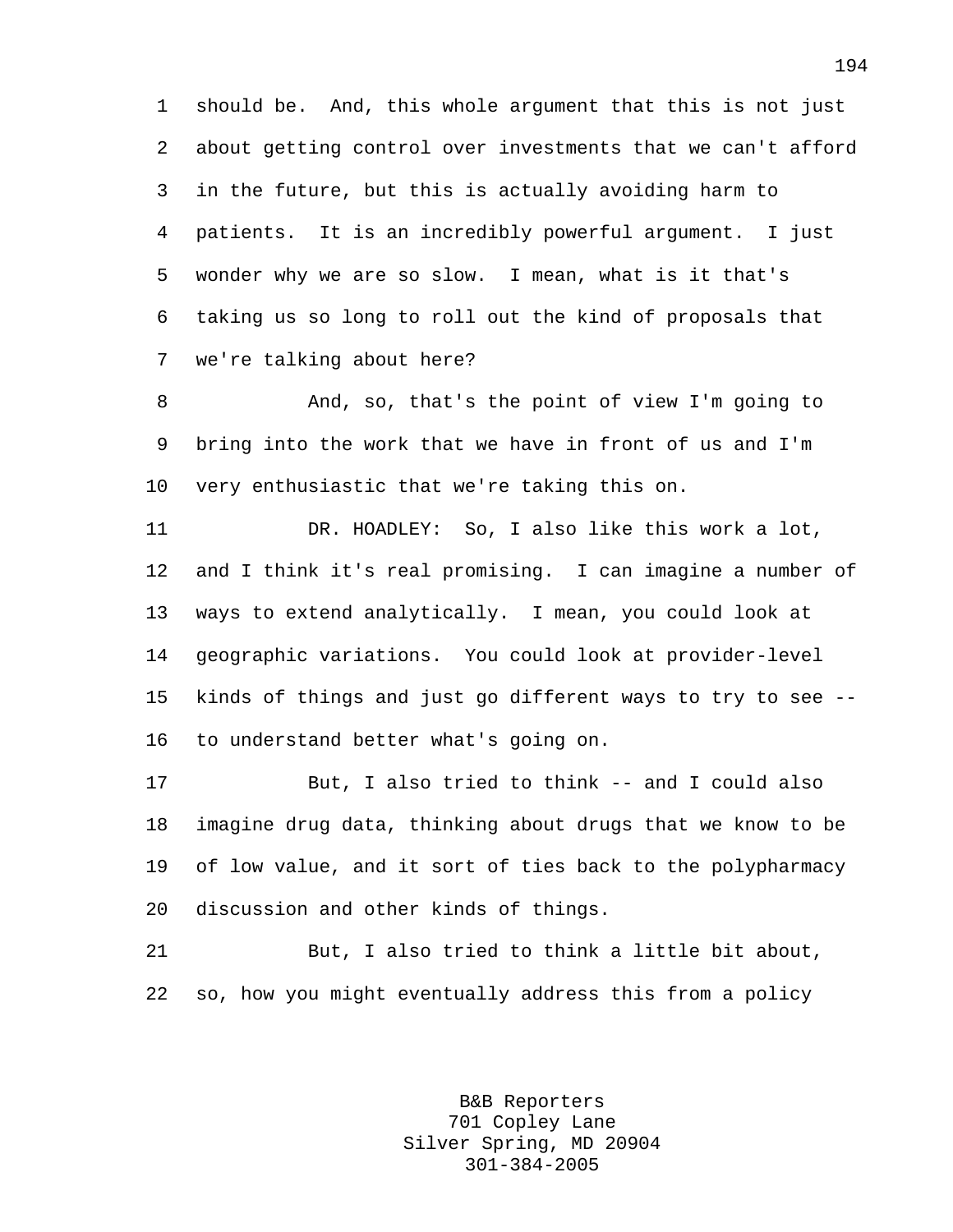1 perspective, and I could imagine measures that ranged from, 2 ultimately, making a different coverage decision and just 3 say some of these things aren't eligible for coverage, to 4 something that involved some kind of prior authorization or 5 screening, and I know we've been down the route in some of 6 the imaging areas with prior authorization and in the fee-7 for-service world it can be complicated, and prior 8 authorization is always complicated in terms of doing it in 9 a fair way, to profiling and ratings and publicizing sort 10 of rates of use at a provider level or something to try to 11 help to amplify it more as a point of public discussion, 12 but, obviously, would have a less direct effect on changing 13 behavior.

14 But, it seems like at some point over time, we 15 should -- and I probably haven't thought of several other 16 options -- begin to think about sort of what do you then do 17 and what are the measures that could allow you to reduce 18 these levels of use.

19 MS. BUTO: Yeah, I want to totally agree with 20 Jack. I think the issue that we can tackle next is -- the 21 issues we can tackle next are how might you use this 22 information to revisit coverage? How do you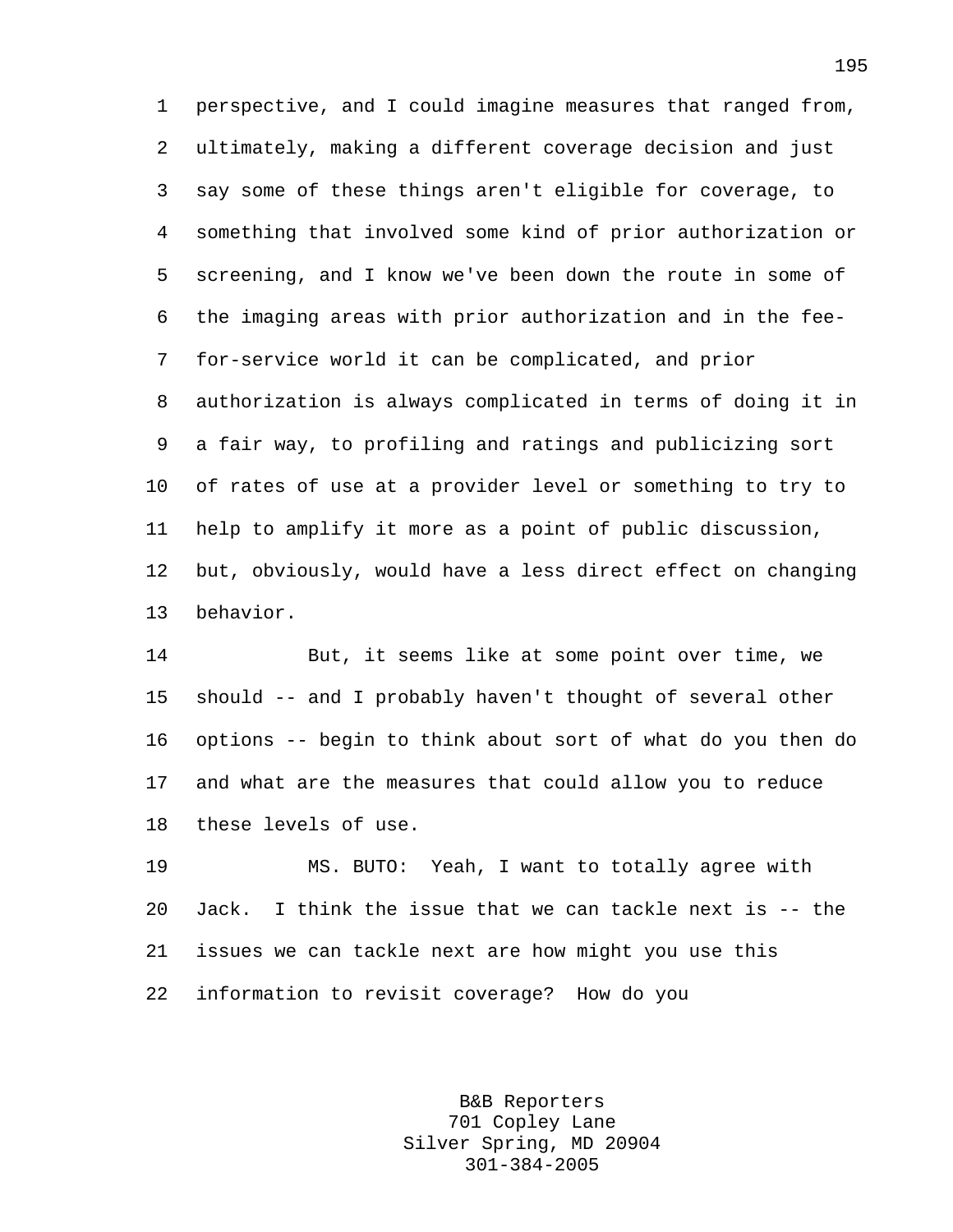1 institutionalize this kind of review? So, is it MedPAC 2 that does 100 percent claims data analysis every so many 3 years? Is it Cori? Is it AHRQ? Whoever it is, there 4 ought to be some way to make this a more regularized part 5 of the Medicare program.

6 And then, I agree. I think prior authorization 7 is one where people have given up. But, it seems to me 8 that is one of the areas, one of the tools that is used 9 occasionally, and only by statute, in the Medicare program. 10 But, where we clearly see low-value care, it's at least one 11 way to look at the care without making an all or nothing 12 decision that we never cover this. I think Medicare is 13 always nervous about that, because there is somebody out 14 there who may meet the criterion, but who actually would 15 benefit from whatever it is. So, prior auth is definitely 16 one thing to look at.

17 But, I would also say, I think we have to look at 18 the beneficiary, where generations of beneficiaries now 19 getting much more used to dealing with complex information, 20 information on the Internet. They would -- I think there 21 is a hunger for this kind of information, and again, I 22 think it's a matter of how do you get it out to them in a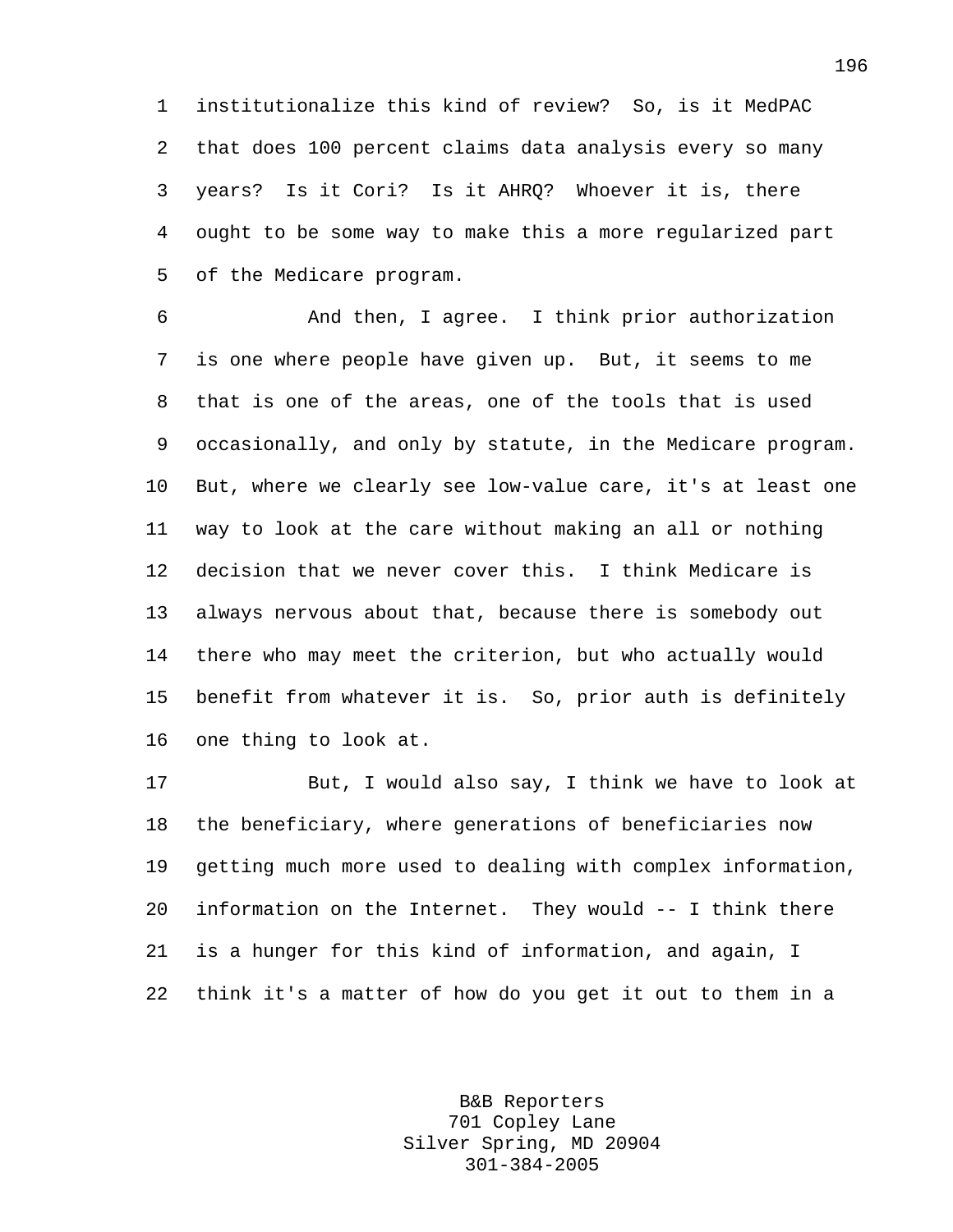1 way that they will actually receive it and take it in and 2 do something with it.

3 MR. HACKBARTH: Just to pick up on Kathy and 4 Jack's, so another approach to potentially reduce the 5 provision of low-value services is bundled payment of 6 various types. And, I wonder whether there's analysis that 7 we can do there.

8 For example, are there some low-value services 9 that are outside bundles, and we could look at the rate of 10 use there versus services that are incorporated in a 11 Medicare bundle, for example, the inpatient DRG system? I 12 guess, now that I say that, we won't -- if it's in a 13 bundled payment, we wouldn't necessarily have the 14 information about the rate at which the services are used. 15 MR. WINTER: Well, you probably -- you would if 16 there's a physician claim involved -- 17 MR. HACKBARTH: Well, that's true. Right. 18 MR. WINTER: But, most of these, just as an 19 aside, most of these are outpatient services. There are 20 only a couple that are predominately performed -- 21 MR. HACKBARTH: Yeah.

22 MR. WINTER: -- on an inpatient basis.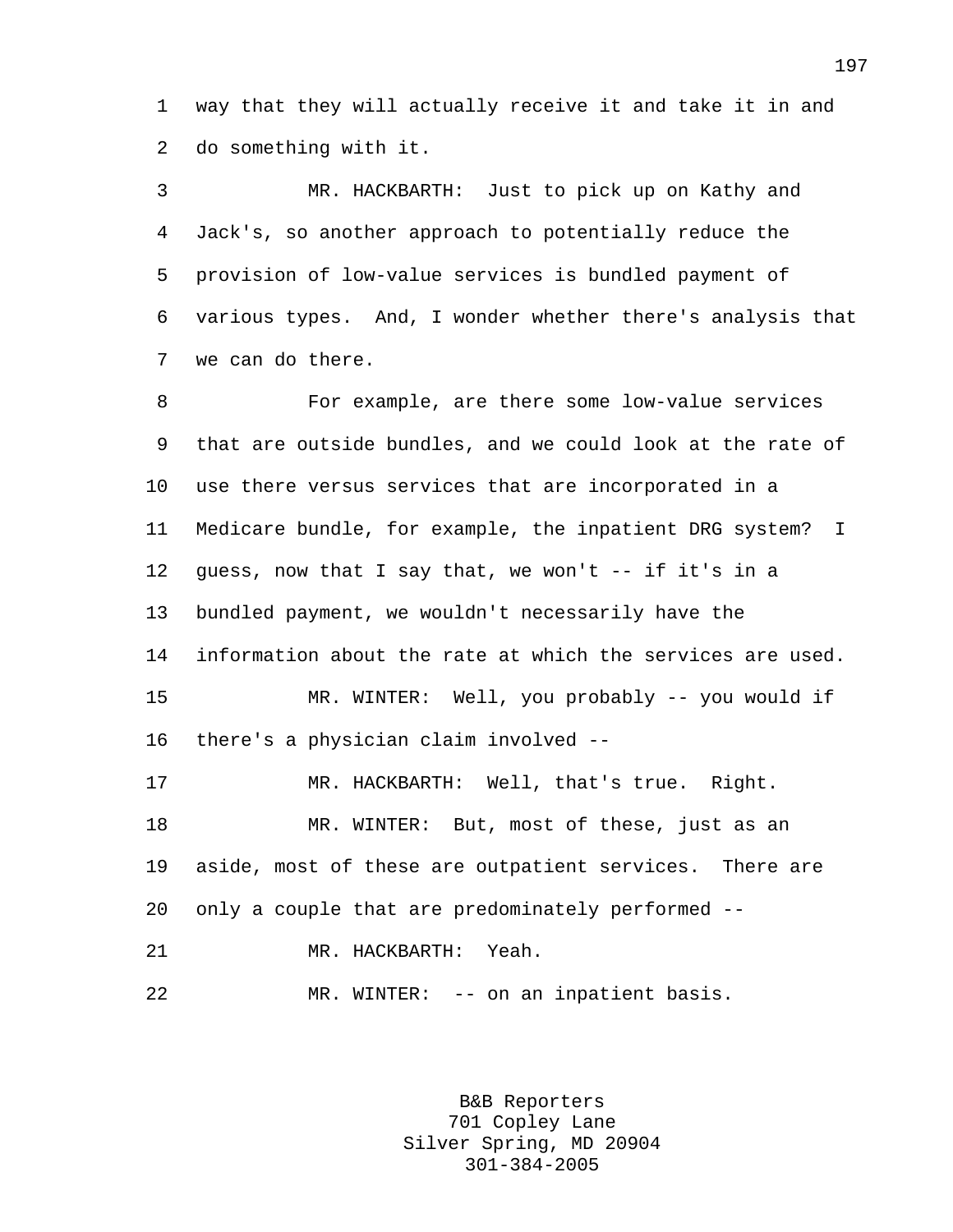1 MR. HACKBARTH: Yeah. Well, anyhow, you get the 2 point. Jon and I were talking about the other day and the 3 standard of whether a service is appropriate or not, it 4 used to be the finding that high cost sharing reduced 5 utilization but did not really significantly alter the 6 proportion of appropriate versus inappropriate utilization. 7 I think at one point, Joe Newhouse had a similar finding 8 within HMOs. Utilization was lower, on average, but the 9 mix of appropriate versus inappropriate was not 10 significantly different in his analysis. 11 All those studies, the ones that I know of, are 12 quite old now, and I wonder whether there's some way to 13 sort of update that analysis. As incentives are changed, 14 do we, in fact, find less use of low-value services than in 15 unconstrained fee-for-service? 16 So, other round two. Bill, and then Mary and 17 Jay. 18 DR. HALL: Well, I really like this analysis. I 19 think we may be on the brink of -- to have some optimism 20 about the dissemination of these kinds of guidelines to 21 inform care. There now, over the last five or six years, 22 is a whole series of studies that have used Medicare claims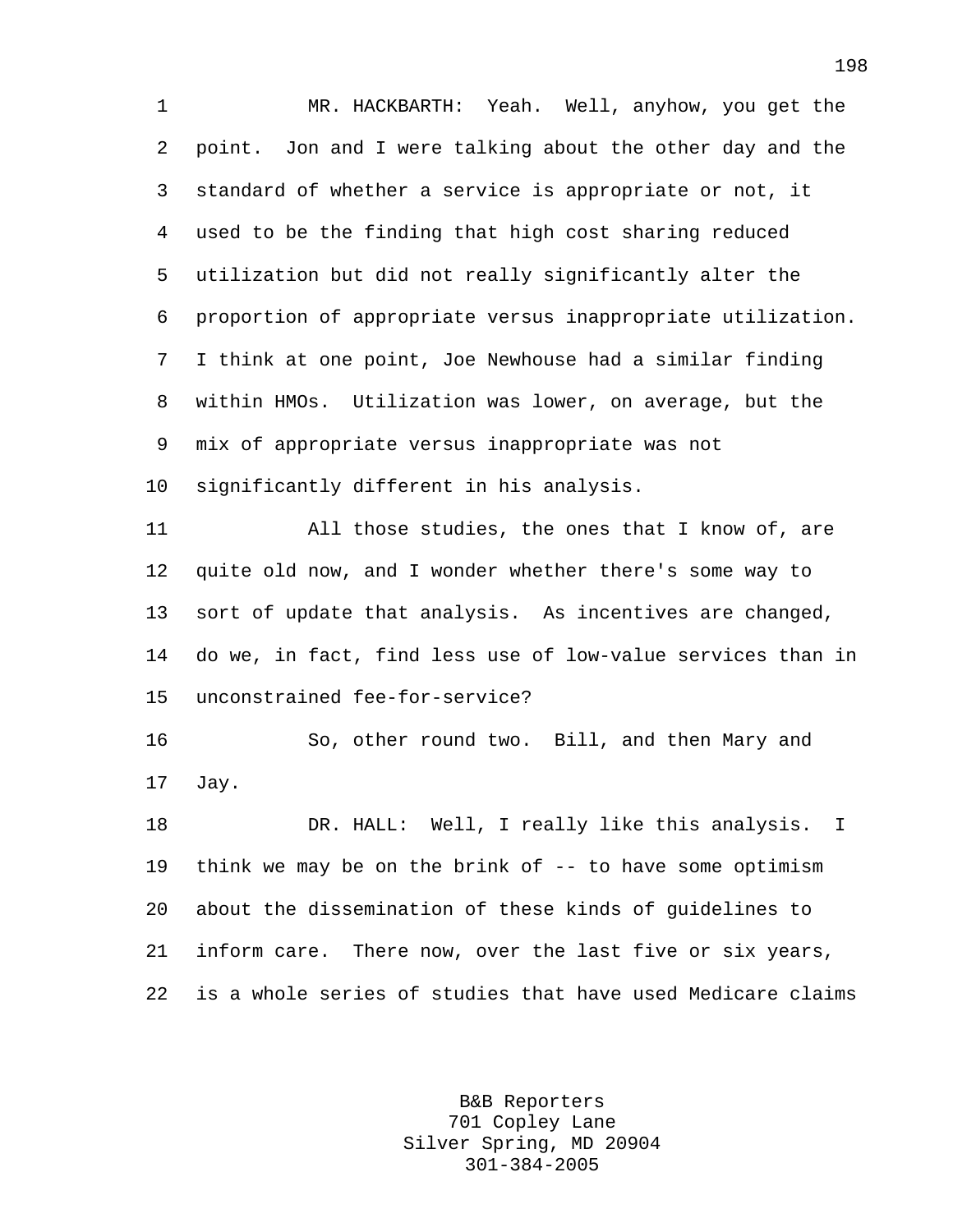1 data and then merged these data with lots of other data 2 sets, such as, for instance, in older people, functional 3 state in the hospital, at home, things that are very, very 4 important. And, this is all quite relatively new.

5 And, then, virtually all societies in medicine 6 now have put out these Choose Wisely guidelines, but we 7 don't share them very much among ourselves. For example, I 8 was involved in the 20 that the American Geriatric Society 9 put forward, such things that we talked about today as how 10 to deal with polypharmacy, for example. But, I don't think 11 we disseminate them very well, so a little experiment that 12 we tried was to say, in our society, which is a very small 13 group of physicians, relatively speaking, rather than just 14 send our guidelines out to everybody else, why don't we 15 take everybody else's guidelines and say, how do they apply 16 to us? And, it was an absolute revelation, embarrassing 17 kind of revelation for me. So, we don't mine that database 18 very well.

19 So, now that we have these data and there's going 20 to be a lot more of this, I think the thing you were 21 getting at, Kathy, is how does this inform what we define 22 as health literacy in the future for Medicare patients. I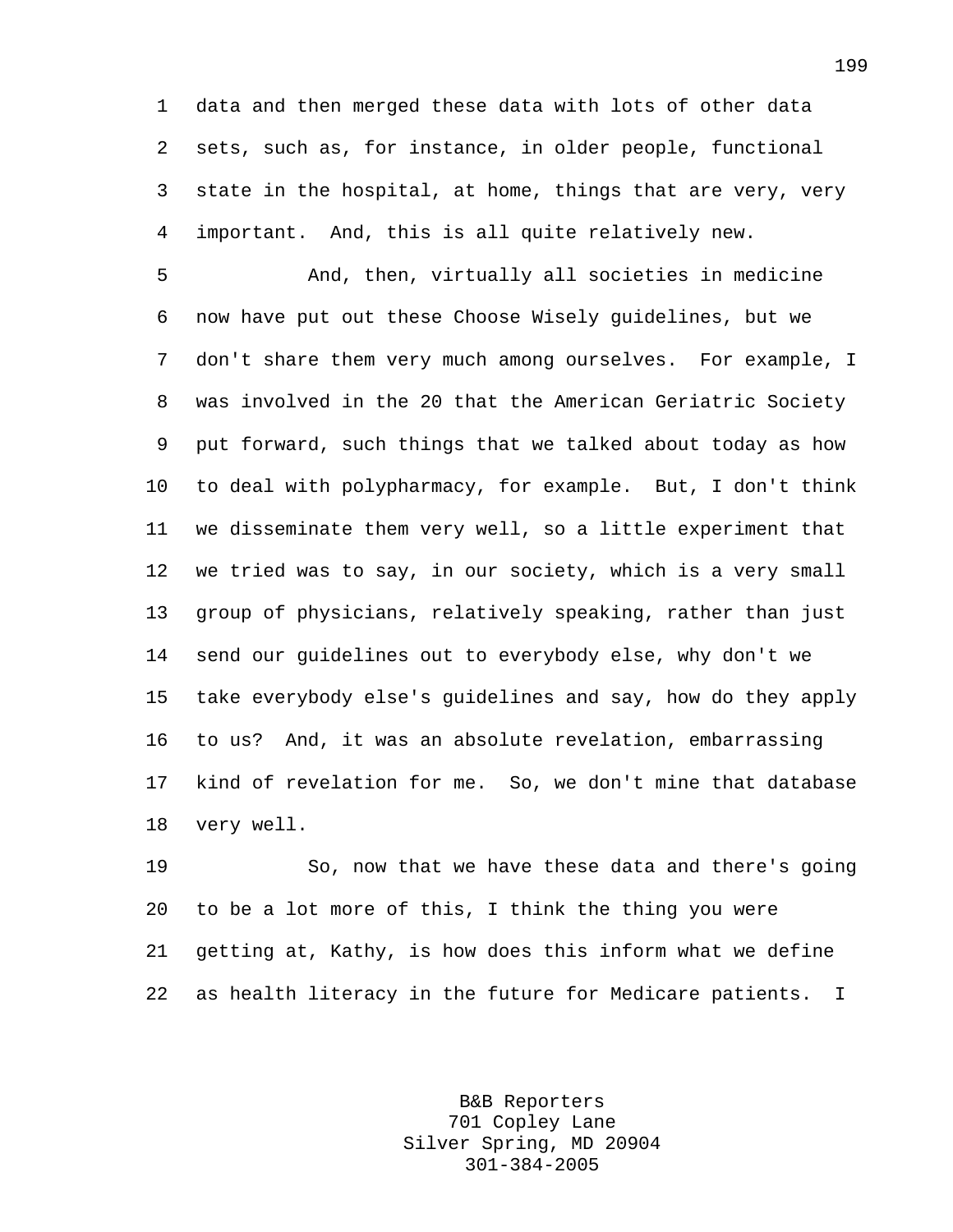1 think that's really what has to happen. It means that 2 Medicare might become much more vocal about using these 3 kinds of data in terms of value of services, and even in 4 terms of potentially payment for these services. But, this 5 is another area where I think MedPAC can make an enormous 6 contribution. I mean, this is really exciting stuff that 7 you put together. I hope we do a lot more of this.

8 DR. NAYLOR: So, I just wanted to respond to your 9 recommended next steps. I think that to the extent that we 10 can unbundle low value to be little value, no value, 11 harmful, and to the extent that we can define for whom and 12 bring more clarity to this, I think that would be really, 13 really of great value.

14 On the issue of altering coverage and payment 15 rules, I noticed that in your terrific report there has 16 been a reduction since 2009, and given all the design 17 differences, five percent versus 100 percent and 18 modifications, so, we're seeing, witnessing reductions in 19 low value -- your analysis did, in 2012 relative to 2009. 20 And, so, one of the things I think would be important to 21 track is the extent to which all of the work on the 22 Preventive Task Force and campaigns, Choosing Wisely and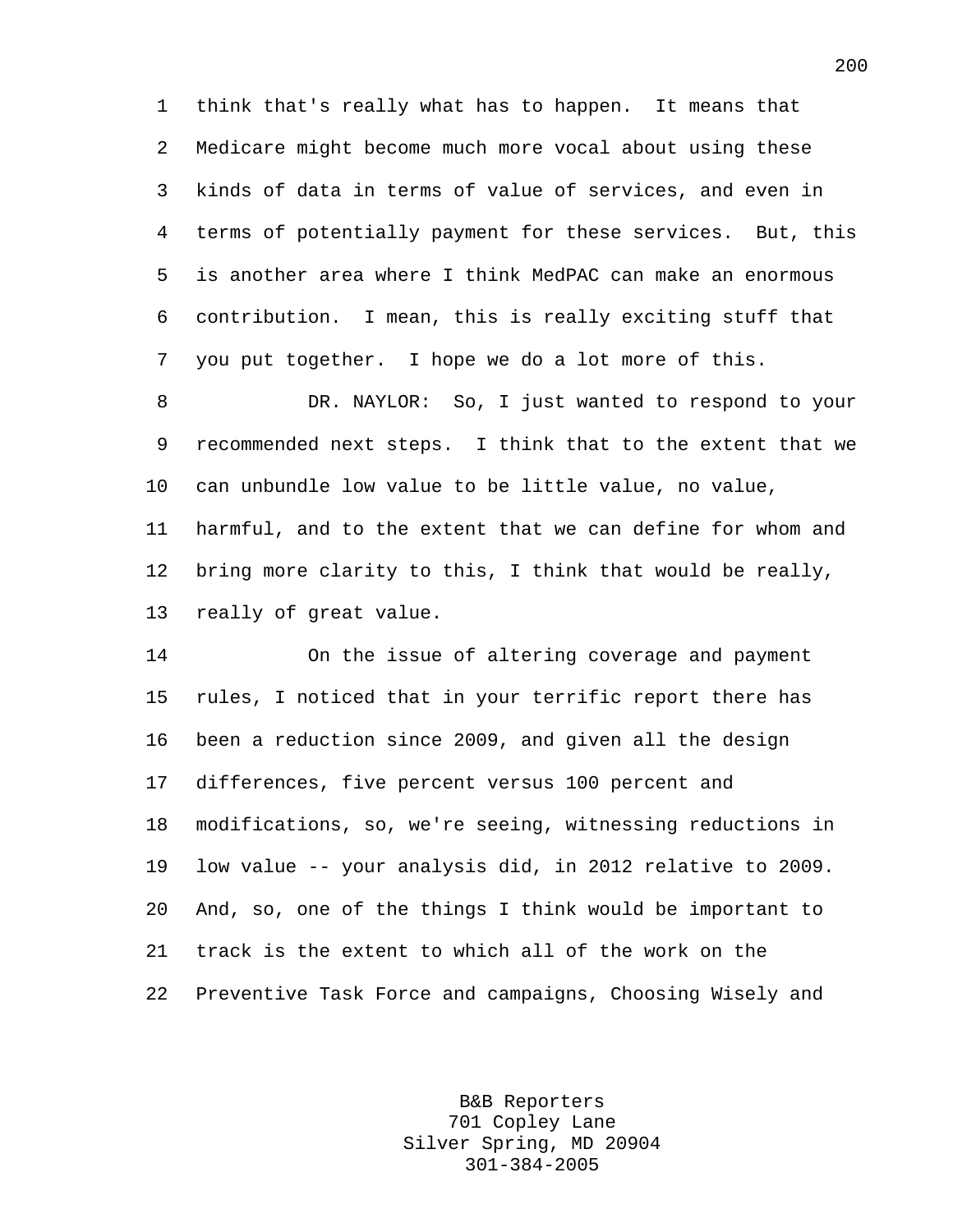1 other, are really accomplishing what might be a positive 2 change in the use of these services without going into the 3 issue of -- especially given the challenges you've outlined 4 in getting low-value services from claims data without 5 getting to changes in coverage.

6 And, I also think beneficiary cost sharing -- I 7 would be concerned about moving there. I think there is a 8 hunger for information about what is a valuable service for 9 lots of reasons, especially because people are paying out 10 of pocket. But, before we would get to asking them to pay 11 more for low value, I think they need to know that this is 12 a low-value service.

13 MR. WINTER: If I could just make one point about 14 the comparison between their results and ours, as you 15 noted, our results were lower, but there were several 16 methodological differences between the analyses, in 17 addition to the fact that they did change some of the 18 measures after the publication -- after their publication - 19 - that we used in our analysis. So, I'd want to look at 20 another year of data or two using the same method, and also 21 talk to them about concerns they might have about how noisy 22 some of the measures are.

> B&B Reporters 701 Copley Lane Silver Spring, MD 20904 301-384-2005

201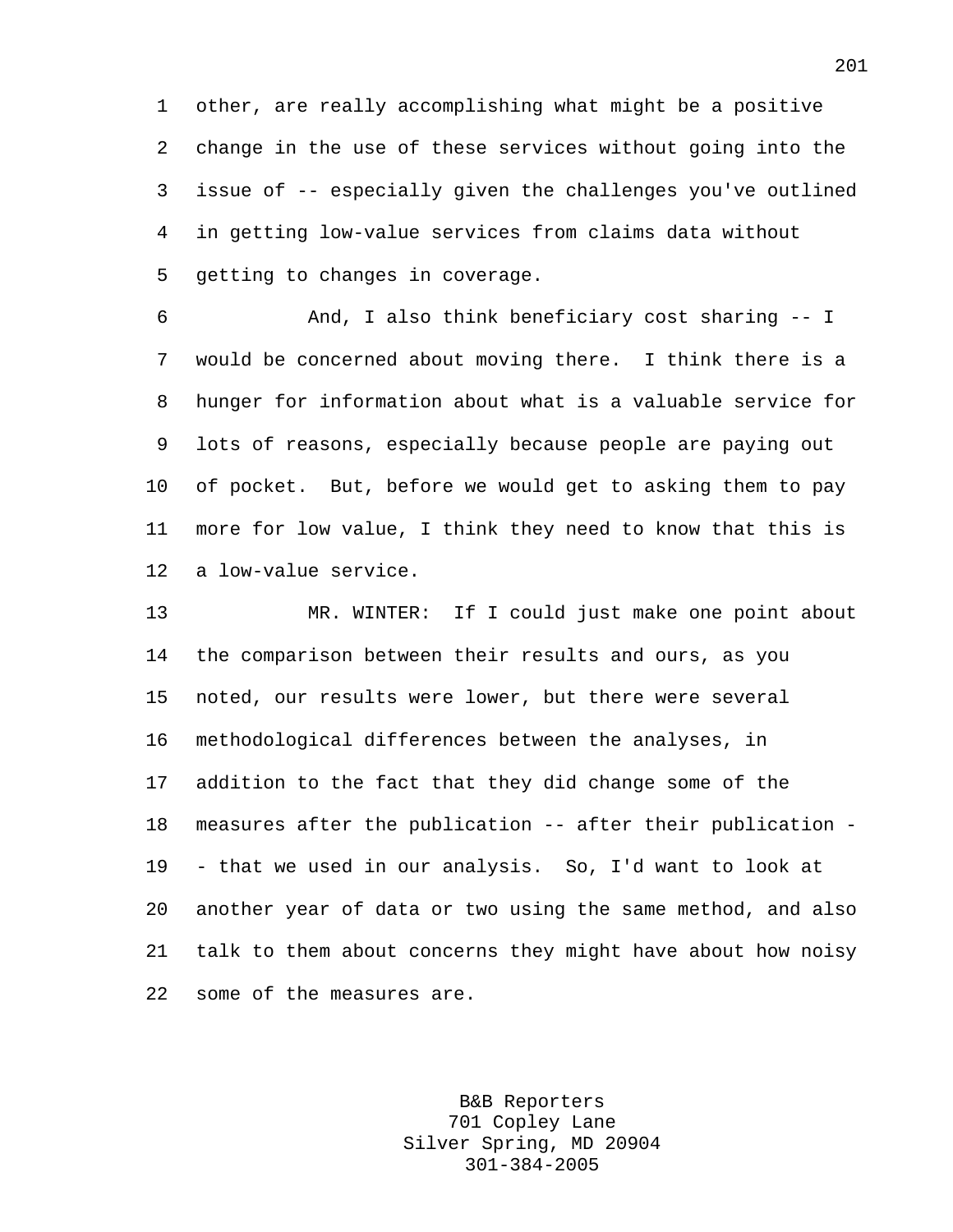1 So, I think longitudinal analysis is really 2 interesting. Potential step to go next. But, I just want 3 to think about that some more and I just want to caution 4 you about using the same -- about drawing conclusions about 5 the comparison of their results to ours. But, it could be 6 there were declines. And, in fact, vertebroplasty, which 7 was one of the surgical procedures, they do agree that 8 there's been a decline in use over the last three years. 9 DR. NAYLOR: Just in sum, I share the enthusiasm

10 of all the Commissioners about continuing this work. I'm 11 wondering what signals we might have and where we might be 12 able to rely on others rather than changing claims coverage 13 services.

14 DR. CROSSON: I'll start with standard comment 15 number one. In terms of the, you know, potential avenues 16 to explore to deal with low-value care, and that's delivery 17 system and payment reform, and I think although that 18 doesn't necessarily point directly at additional work, 19 because there's a lot of work that we've done before and 20 work that's ongoing and new ACO models and the like, I 21 think it may have relevance in the sense that we still see 22 difficulty in people actually believing this, and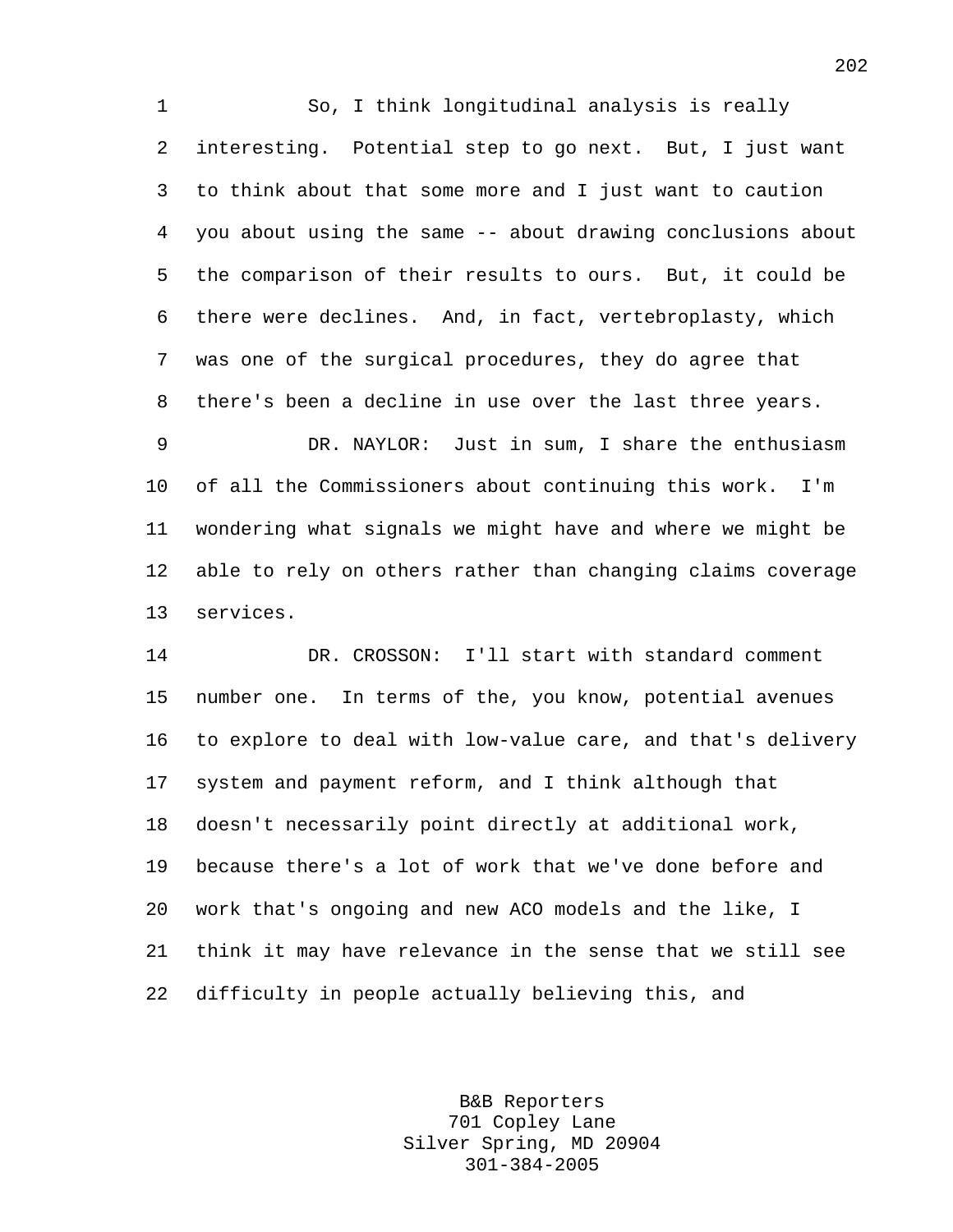1 particularly those who are doing scoring, that down the 2 line, there are avenues for both improvements in quality 3 and cost saving by making some of the changes that are 4 underway right now. I think we saw that and we discussed 5 it earlier today with respect to the SGR reform.

6 So, to the extent that we could, by broadening 7 the number of low-value care and low-value services that we 8 look at, maybe some larger subset of the 300, and then 9 calculating not just the direct cost of that, but as we 10 mentioned earlier, the downstream costs of that, both from 11 the perspective of adverse impact on patients as well as 12 financial costs, it might help build up the evidence base 13 and the policy base down the line for a better 14 understanding of the value of delivery system and payment 15 reform. 16 DR. SAMITT: This chapter was fantastic, almost 17 as exciting for me as risk sharing in Part D. 18 [Laughter.] 19 DR. SAMITT: I'm kidding. So what I would say is

20 I think --

21 DR. CROSSON: Are you picking on Cori? 22 DR. SAMITT: I think it's about time that we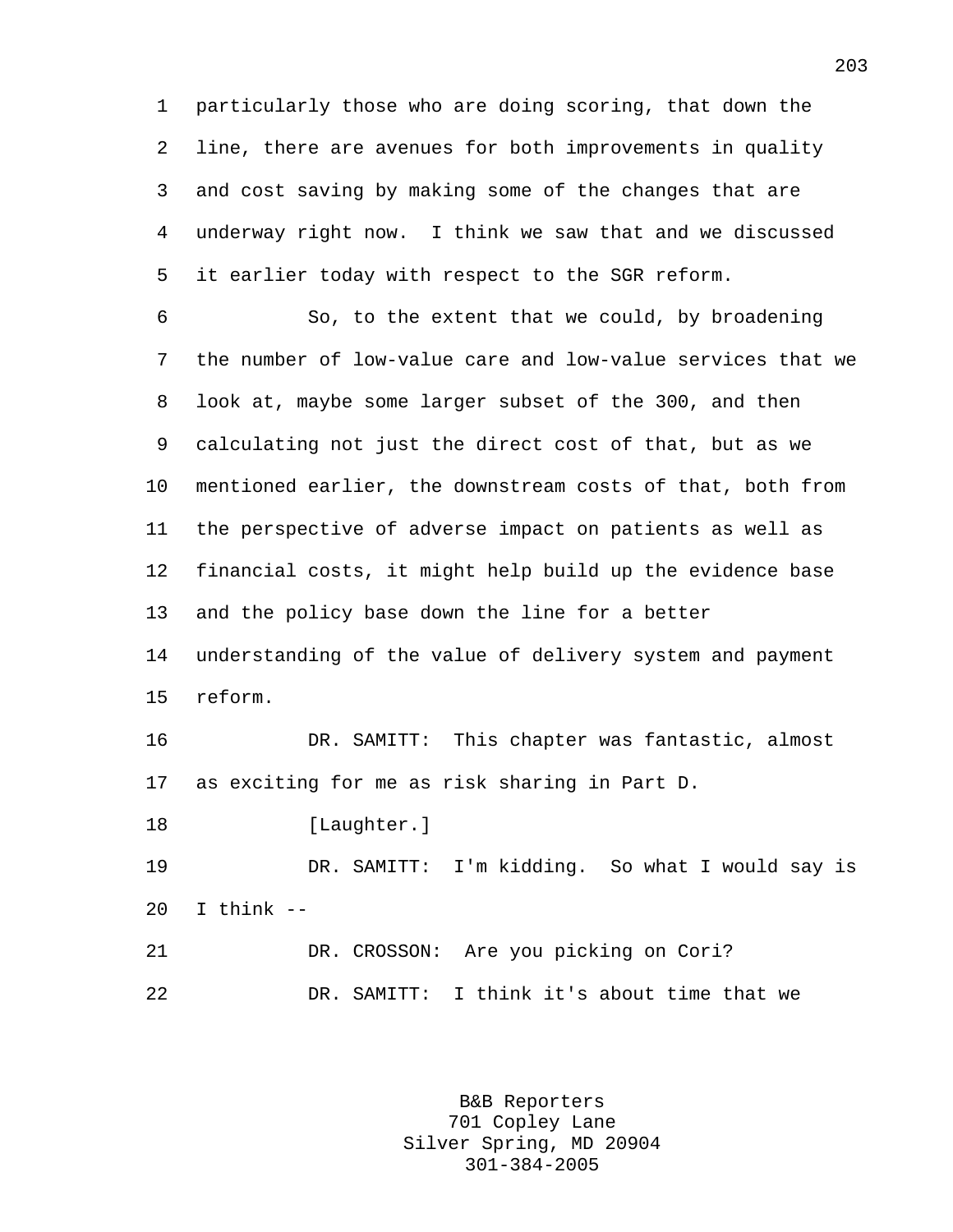1 actually have this discussion. You know, I think for me 2 it's the beginning of the retirement of the flawed paradigm 3 that more services leads to better health. And so let's 4 please move forward with more analysis. This is critical.

5 The one thing, though, that I kept thinking about 6 was how do you sell this, because even though I think 7 beneficiaries are recognizing the importance of this, I 8 think there also is still an expectation around the receipt 9 of certain services, and so I began to think about how do 10 you explain this, how do you articulate it? And what 11 immediately came to mind is I'm not sure we should think 12 about this in isolation. You know, from my point of view, 13 they're two sides to the same coin. While there are a 14 whole bucket of services that we provide that are of low 15 value or no value, I think there are also an equal number 16 of services that we should be providing that we don't, that 17 we don't consistently provide services that are grossly 18 underutilized that if they were utilized would improve 19 quality and improve outcomes. And in many respects, the 20 notion of identifying these services is really a 21 reallocation of resources from things that are not 22 improving health to those that should be reallocated to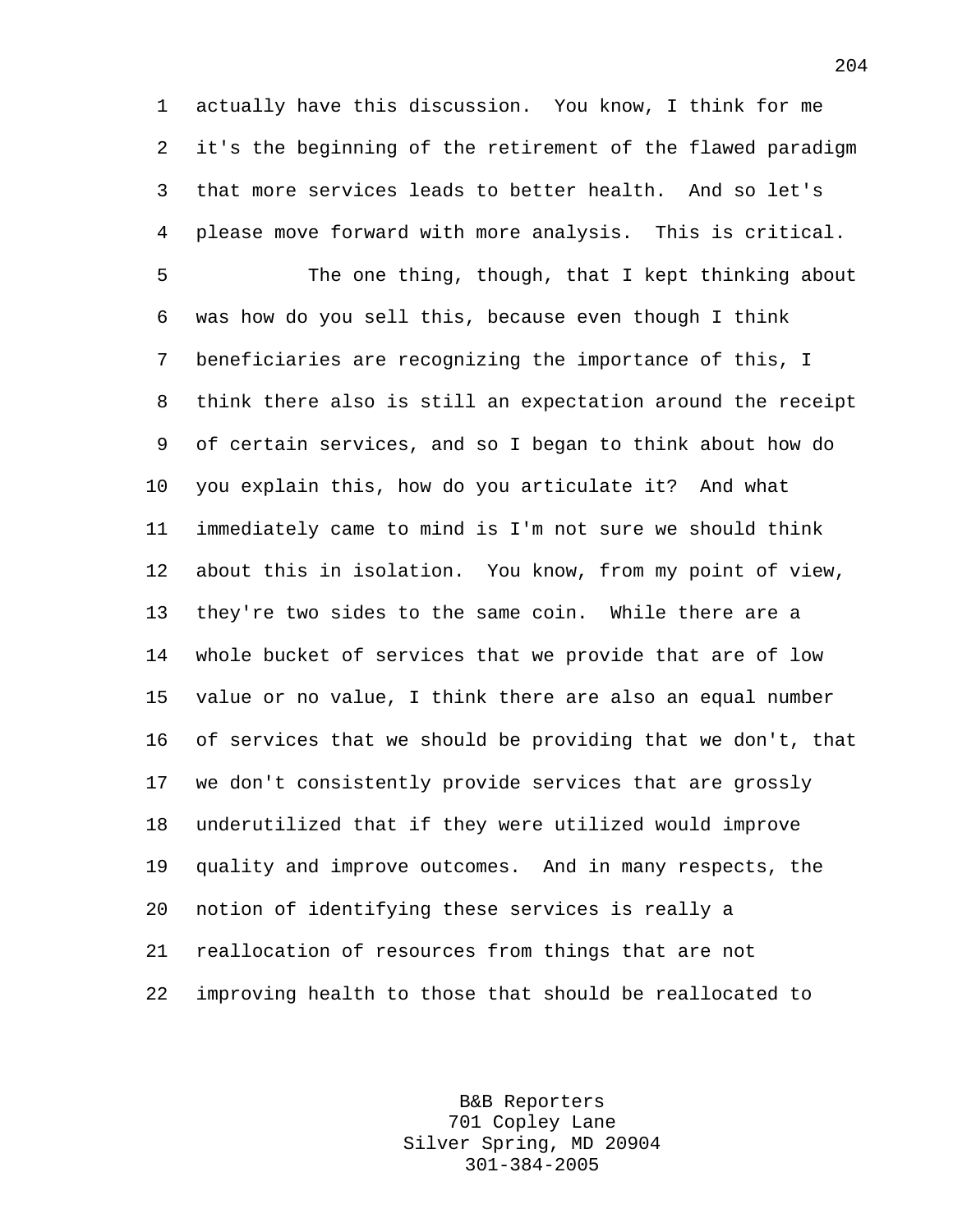1 improve health.

2 So I don't know if there's a way to tie this 3 notion of overutilization with underutilization, because in 4 many respects the two parts of that conversation need to go 5 hand in hand.

6 DR. CHRISTIANSON: I think what I was thinking 7 about saying is a little bit repeating what Bill and Craig 8 said, so I'll keep it short.

9 I think if we're going to depend on beneficiaries 10 to be one of the mechanisms by which this will all work, we 11 need to really keep focusing on and keep a spotlight on the 12 negative effects on beneficiaries. I don't think there's 13 going to be many beneficiaries who are going to say, "I 14 don't want this service because it's going to cost Medicare 15 more money."

16 So I think it's important to see, you know, what 17 these services do cost Medicare. But I think it's just as 18 important to highlight what the potential adverse effects 19 are going to be on beneficiaries if they consume, because I 20 think that's what's going to be salient to beneficiaries. 21 So if that's one of the mechanisms that is going to promote 22 change in this area, we need to make sure that stays front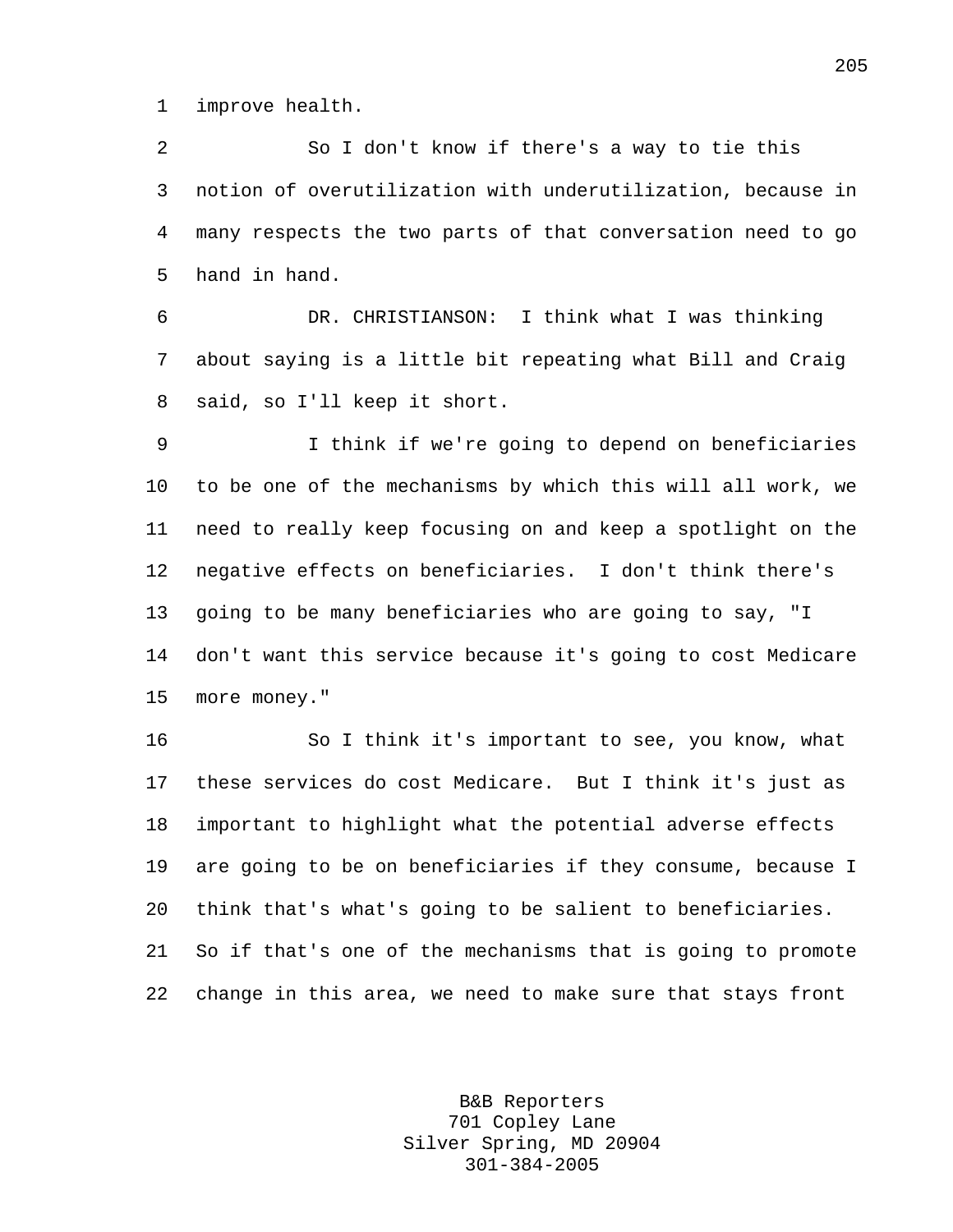1 and center as we go forward.

2 MR. HACKBARTH: Any further questions or 3 comments?

4 DR. NAYLOR: I just had one idea, which was 5 raised by others, but if there's a way -- I know you can't 6 do it with many of these, but if you were to take one or 7 two, such as PSA screening or something, and see if you 8 could almost in a qualitative way track what happens to 9 people, I think that could be really powerful. Obviously 10 you can't do it for many, but one or two cases of the 11 consequences of the unnecessary test on the long -- it 12 would be -- or if research tells us -- and there are 13 studies that have done that, you know, just a lit review of 14 one or two of them, I think it would be really powerful. 15 MR. HACKBARTH: Just a thought on the issue of 16 beneficiary cost sharing as a mechanism. I have no doubt

17 that that would be unpopular, and because it would be 18 unpopular, probably very politically difficult to do. And 19 so I get all that. And I also agree that for many 20 beneficiaries, this would be a tough choice that we're 21 framing for them, and there could be inequities by income; 22 you know, higher-income people can afford to pay the higher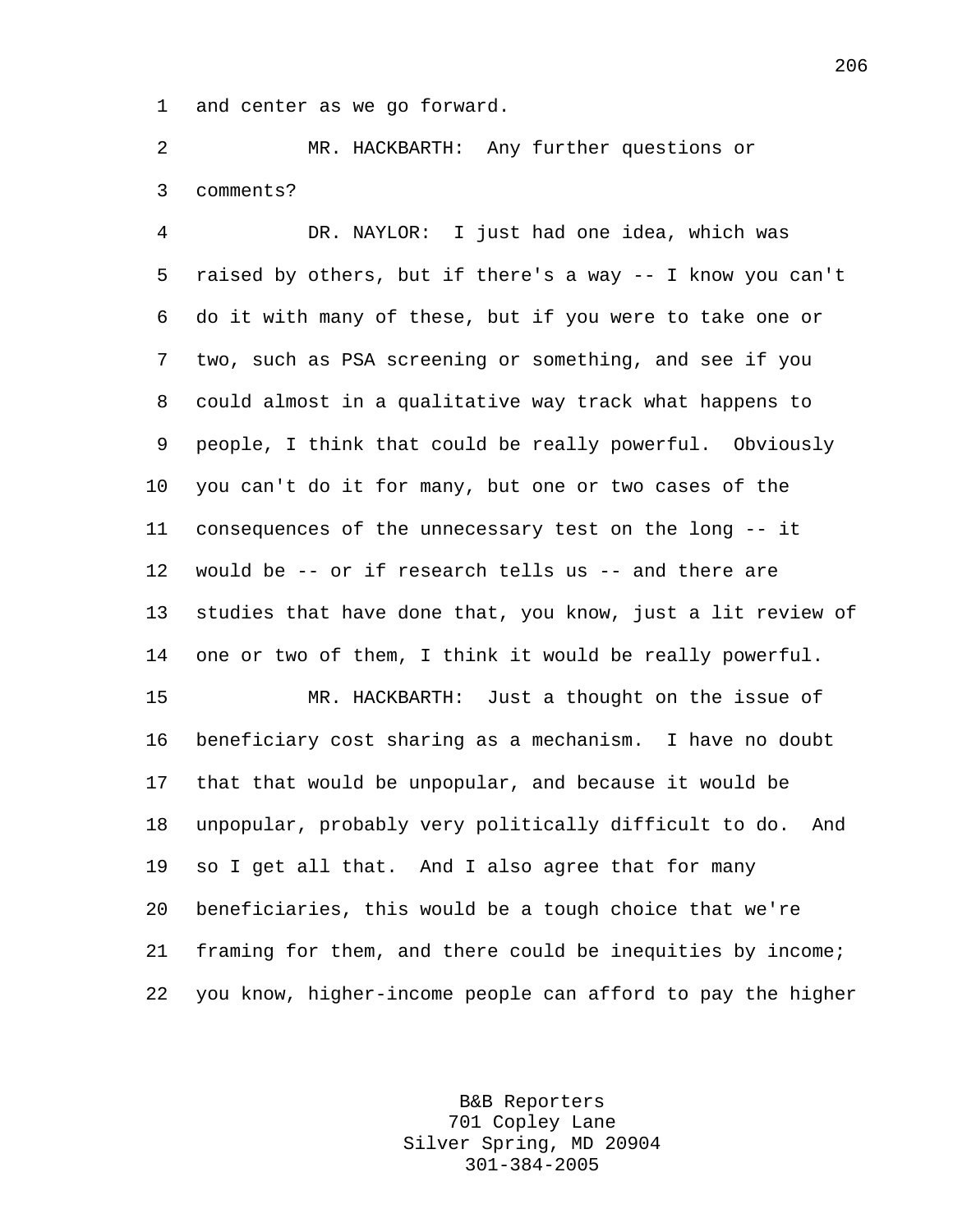1 cost sharing, lots of issues like that.

2 But the argument on the other side is that I have 3 a real problem using the taxpayer dollars to pay for 4 services that are proven to be of low value. And it's not 5 just because of the first-order effect on the taxpayers; it 6 also means that there are fewer public resources available 7 to provide some of those high-value services that Craig was 8 alluding to, fewer resources to provide appropriate 9 subsidies to low-income people under the Affordable Care 10 Act. 11 And so I think that there's a real ethical 12 argument on the other side that we shouldn't be paying a 13 lot of money, Medicare dollars, for low-value services, 14 even though I recognize the inherent political and other 15 difficulties involved in that. 16 DR. COOMBS: One last thing. One of the things I 17 was thinking about as we were talking around the table is 18 if there was a way to get the low-hanging fruit of the 26, 19 or you could categorize these ones as overwhelmingly low 20 value and there's really uniform consensus -- not that 21 there's not uniform consensus with the others, but target

22 an area that there's absolutely clarity on going forward,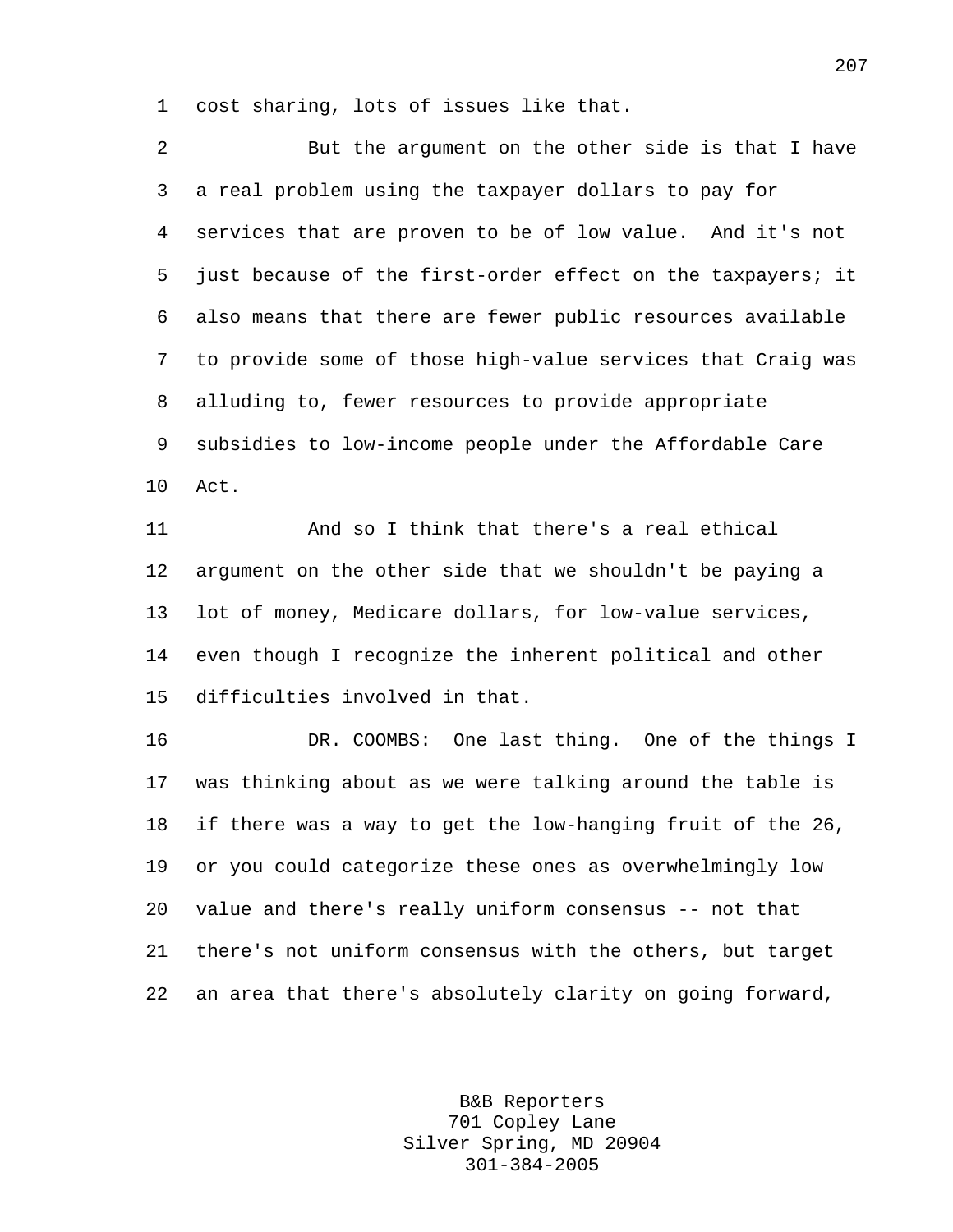1 and there was a corresponding communication that is as 2 strong as well. And I think that would help in kind of 3 phasing in this whole new chapter in our goals of looking 4 at low-value and saying that this is going to be an ongoing 5 report card from year to year that, you know -- that 6 literature is changing and results research is being done, 7 and going forward I think it makes it stronger that people 8 look at it as this is a cost in transition. And for 9 medicine, it's not a hard science, and that's what the 10 problem is. I think if it was a hard science, it would be 11 easy to do. But because it's not really a hard science, it 12 makes things hard. But I think it's not impossible to deal 13 with it just as it's actually happening, new literature is 14 coming out, new research is there, and to see it as we're 15 being transformed to better information as we go on, and I 16 think that's very helpful. It's helpful not just for 17 beneficiaries but providers as well.

18 MR. HACKBARTH: Okay. Thank you. Great work. 19 We'll now move on to our concluding session for 20 today on using episode bundles to improve the efficiency of 21 care.

22 **[Pause.]**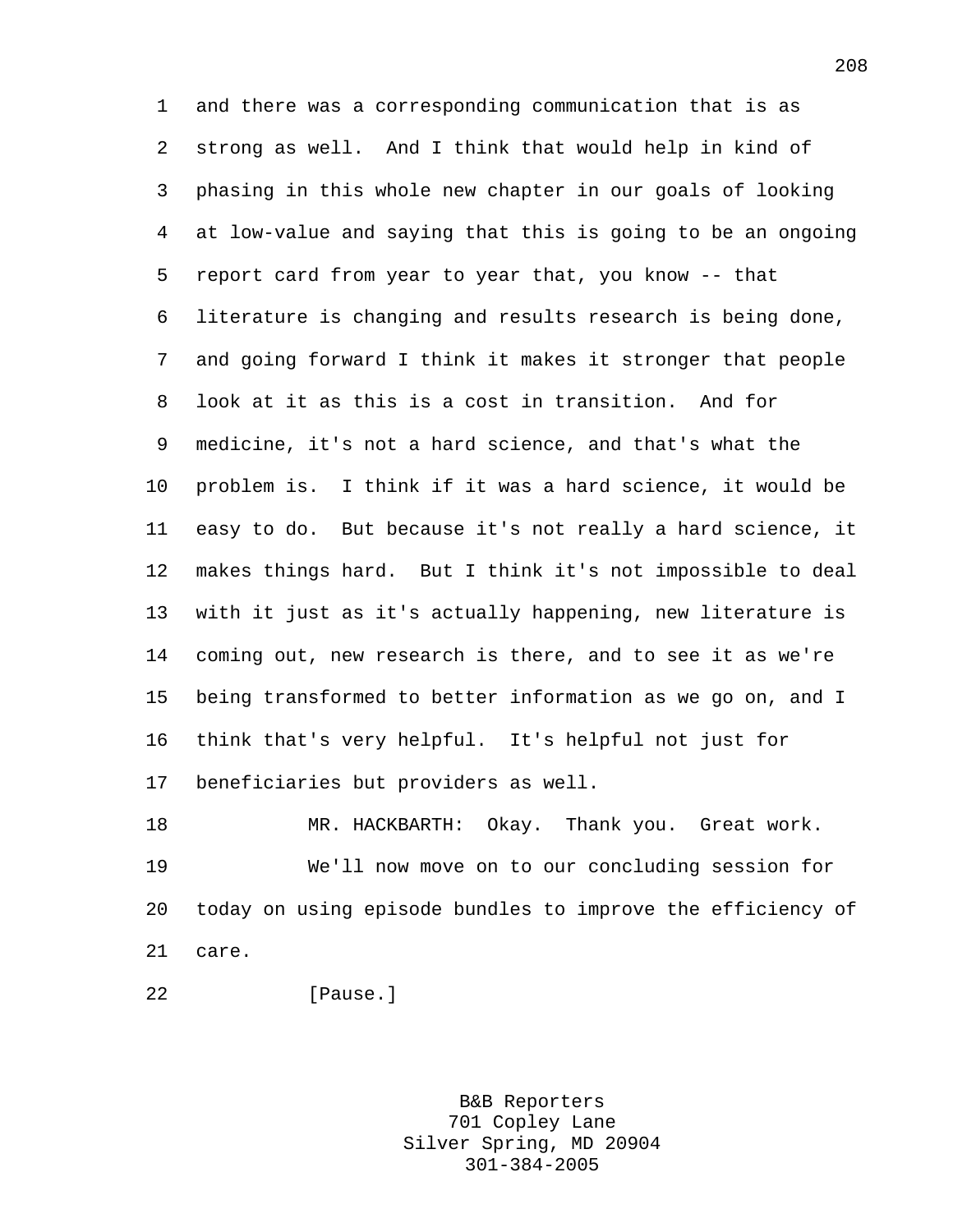1 DR. STENSLAND: All right. Good afternoon. 2 Today we're going to talk about incentives to reduce 3 spending during episodes of care, which is not unrelated to 4 the discussion we just had. The goal is to encourage 5 better quality while reducing unnecessary care within an 6 episode.

7 As we have discussed in the past, the fee-for-8 service system lacks incentives to improve quality and to 9 eliminate unnecessary services.

10 In an effort to improve value within the fee-for-11 service system, CMS developed the value-based purchasing 12 program which ties a small share of each hospital's 13 payments to how well they do on quality metrics and episode 14 spending metrics.

15 First, we'll review how the VBP program works, 16 and then we'll discuss whether the magnitude of the VBP 17 incentives are at the right level to encourage improvements 18 in value.

19 The program started in 2013 and by law is 20 scheduled to slowly increase the share of hospital payments 21 that are tied to value-based purchasing metrics.

22 The hospitals' performance in 2015 on certain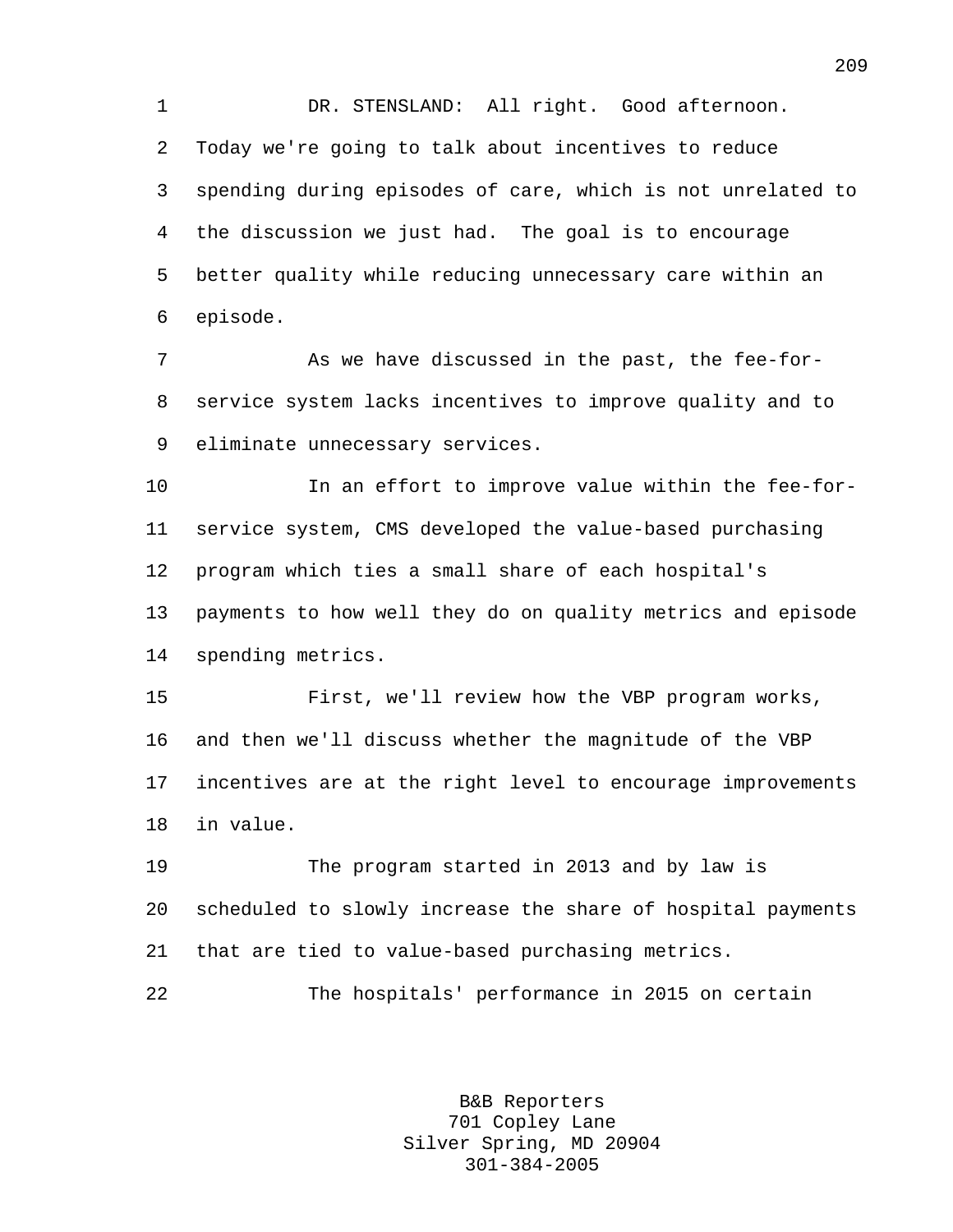1 performance metrics will be evaluated and then will affect 2 their 2017 payments under the VBP program. In 2017 and in 3 future years, 2 percent of hospital inpatient operating 4 payments were at risk and tied to value. This essentially 5 acts like a 2 percent withhold. Hospitals that have high 6 VBP scores will receive more than 2 percent back, and those 7 with low scores will receive less than 2 percent back.

8 Recall that value refers to both quality and 9 spending metrics. The current weighting of the VBP program 10 has a 25 percent weight placed on Medicare spending per 11 beneficiary and a 75 percent weight placed on quality 12 metrics. The quality metrics include the AHRQ patient 13 safety composite measure, three process measures such 14 pneumonia vaccinations, some outcome measures which are 15 currently mortality rates, and patient experience measures.

16 Today we are focusing on the incentive within the 17 VBP program to reduce episode spending.

18 The MSPB measure examines all spending that takes 19 place starting three days before admission and ends 30 days 20 after discharges. The spending is standardized to adjust 21 for differences in payment rates across regions.

22 Therefore, it is essentially a risk-adjusted measure of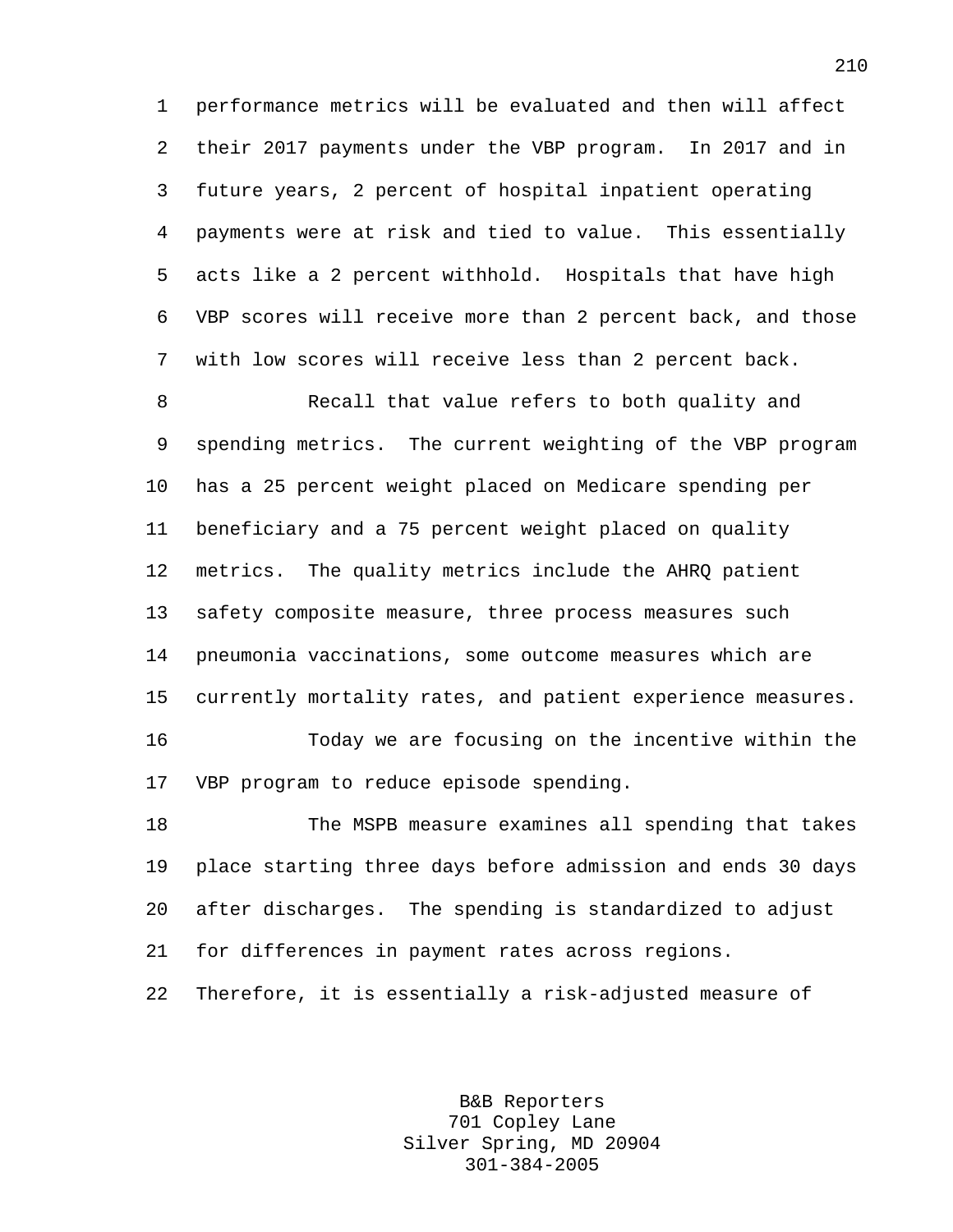1 service use within a 30-day episode. For each discharge 2 CMS computes an actual and expected spending. Hospitals 3 are then informed on the 30-day episode spending for each 4 category of discharge. For example, the hospital would 5 then know if their respiratory cases or their orthopedic 6 cases had high spending relative to the expected level.

7 As we explained in more detail in your mailing 8 material, hospitals with below expected levels of spending 9 per discharge will see an increase in their payment rates, 10 and those with above expected spending will see a decrease, 11 if quality is equal. A top-performing hospital will expect 12 to receive roughly 0.5 percent higher payments due to the 13 MSPB program and a poor-performing hospital will be 14 expected to receive roughly 0.5 percent less than they 15 would have without the MSPB program.

16 We examined the variation in episode spending 17 use. In this chart, we standardize spending so the 18 expected level of spending given a hospital's case mix is 19 1. So numbers less than 1 in this chart refer to hospitals 20 where the average spending is below expected levels given 21 their case mix; numbers above 1 refer to hospitals where 22 the spending is above the expected level. We find that at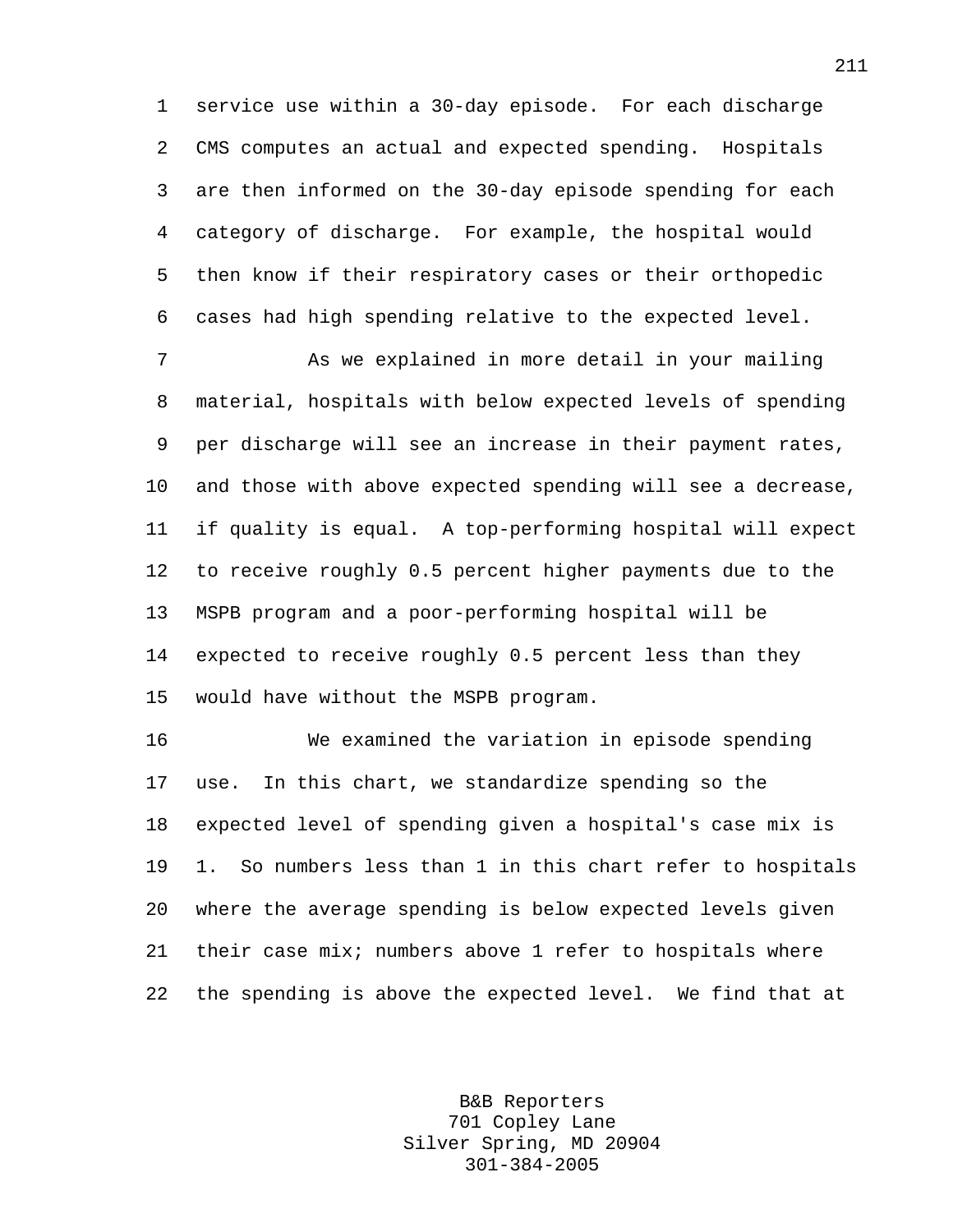1 the 10th percentile hospitals have spending that's about 7 2 percent less per episode than expected, and hospitals at 3 the 90th percentile had episode spending that was roughly 9 4 percent higher than expected.

5 This tells us that there is about a 16 percent 6 difference in service use between the 10th and the 90th 7 percentiles, and this is equivalent to roughly \$3,000 per 8 inpatient episode.

9 One question that arose in the readmissions 10 reduction program is whether hospitals that serve poor 11 patients will have a harder time achieving low readmission 12 rates, and in that case we said that was true and there 13 should be an adjustment. There may also be a similar 14 question as to whether episode spending tends to be higher 15 for hospitals with high shares of poor patients.

16 We find that socioeconomic status, as measured by 17 income, does not appear to be a material issue in the 18 Medicare Spending Per Beneficiary measure. In this slide 19 we show a scatter plot examining how the Medicare 20 beneficiary income, as measured by the share of the 21 hospitals' patients on SSI, is related to episode costs. 22 We see a small positive correlation of 0.13. Many high-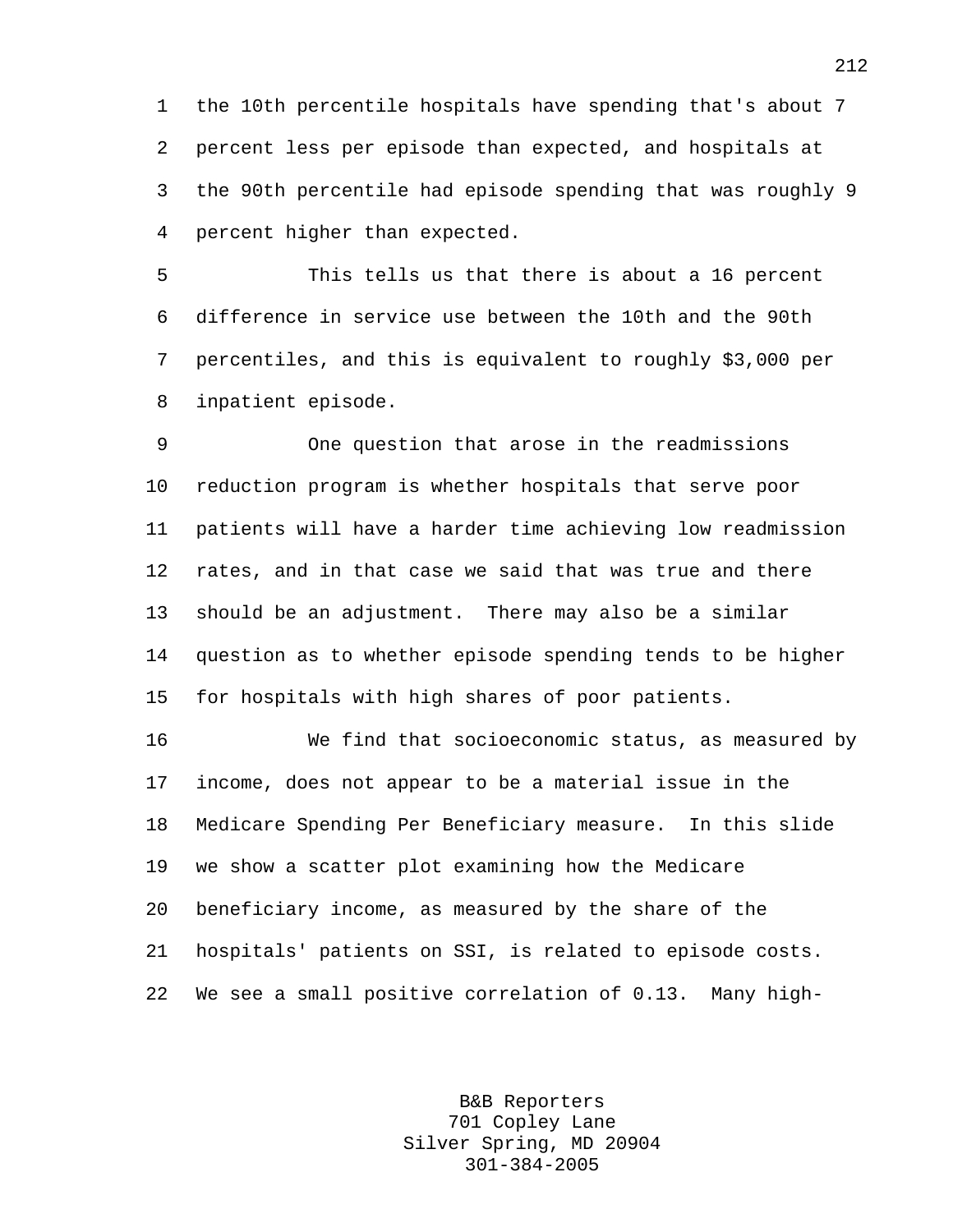1 episode-cost hospitals that we saw, though, were in the 2 South where post-acute care was high. And a question is 3 whether the higher use in the South is due to having a 4 higher share of poor beneficiaries or was it due to certain 5 practice patterns in some of those communities.

6 To test this, we examined the correlation between 7 SSI and episode spending in just Northern states -- in 8 essence, a split sample. Let's look at the South, and then 9 let's look separately at the North. If patient income is 10 what's driving the differences across hospitals, then we 11 would expect to see that same relationship in both the 12 Northern and Southern states. We found that in the 13 Northern states the relationship between SSI levels and the 14 MSPB measure was statistically insignificant, and the sign 15 of the coefficient actually flipped to represent a negative 16 correlation.

17 So given that the magnitude of the correlation is 18 small very small and that the sign of the correlation can 19 flip depending on what part of the country is being 20 examined, we can conclude that patient income is not 21 driving the differences in episode costs. We also looked 22 at this using DSH shares and found a similar result.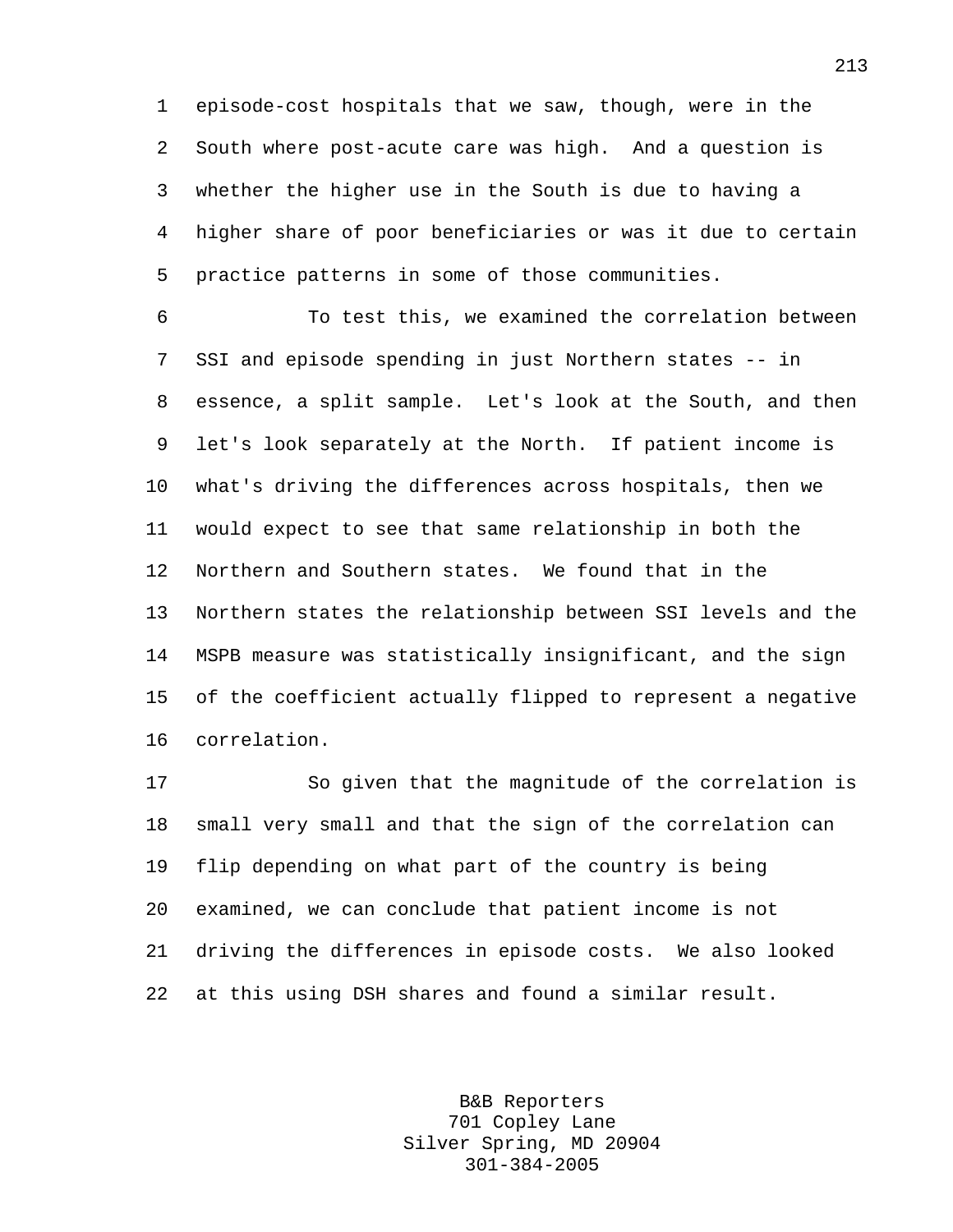1 So the bottom line is that socioeconomic status 2 does not appear to have a material effect on the 3 differential in spending per episode across hospitals.

4 Now Carol is going to talk about what does appear 5 to be driving the differences.

6 DR. CARTER: This slide compares the components 7 of episode spending (that's the pie chart on the left) to 8 the source of the variation in episode spending (which is 9 on the right). On the left, I know the numbers are small, 10 but the two to focus on are: the hospital stay accounts 11 for 45 percent of the episode spending and post-acute care 12 makes up 26 percent. On the right, we display the 13 variation by comparing hospitals with the highest (those 14 are in green) and the lowest (those are in yellow) average 15 episode spending, and those are the top and bottom 16 quartiles (after controlling for wages and add-on 17 payments.)

18 In the first pair of bars, SNF spending averaged 19 \$3,400 for the top quartile hospitals and \$2,400 for bottom 20 quartile hospitals, or about 40 percent higher. The 21 differences between top and bottom quartile hospitals were 22 over threefold for IRF spending and over sixfold for LTCH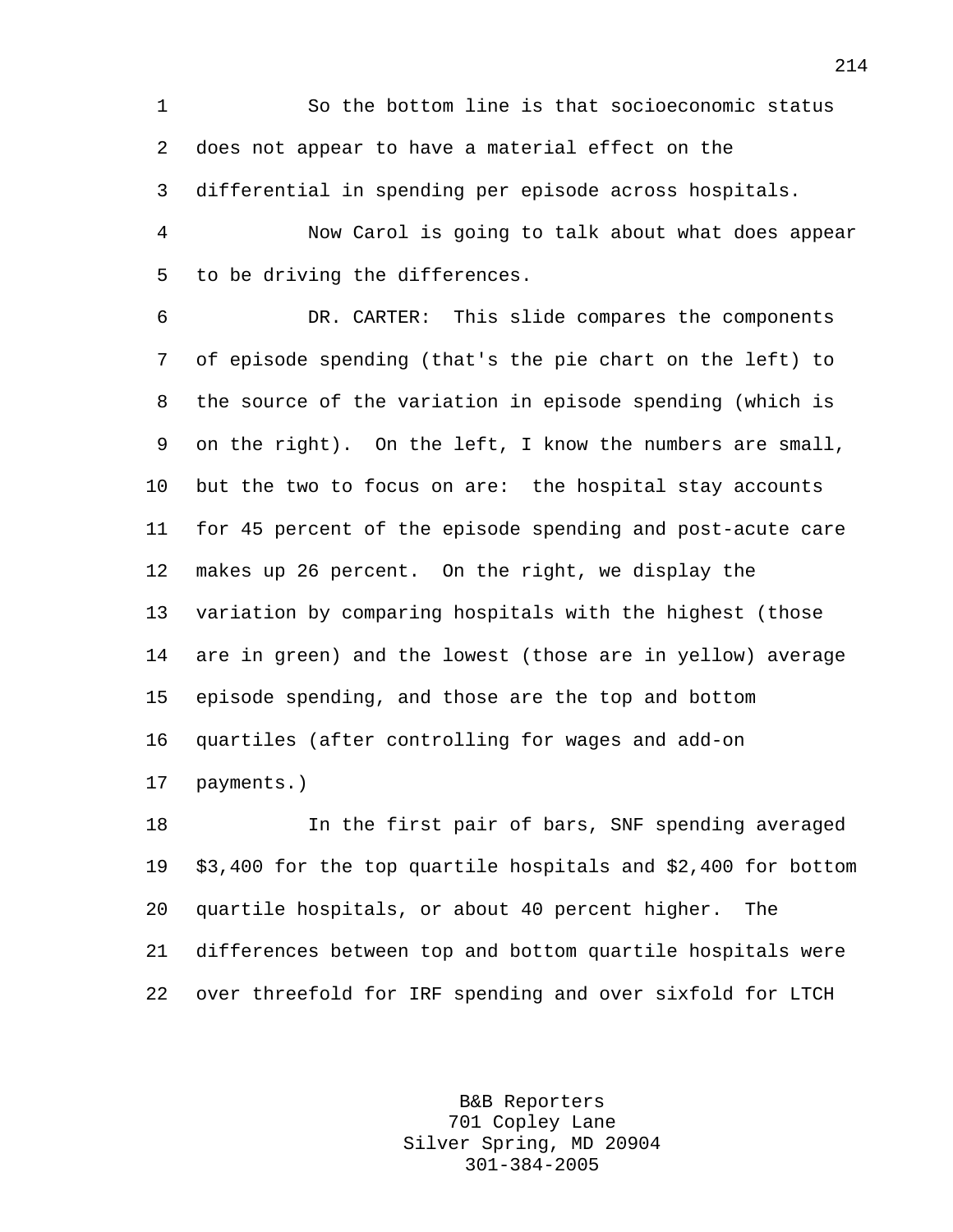1 spending. The differences in home health spending were 2 about 40 percent higher for the top quarter hospitals.

3 Combined, the four PAC settings make up three-4 quarters of the difference between hospitals with high and 5 low episode spending. The variation in spending on 6 readmissions (that's the last pair of bars) is smaller than 7 the variation in any single post-acute service. We don't 8 show the variation in inpatient hospital spending because 9 with DRG pricing, there is little variation. Controlling 10 PAC use will, therefore, be key to increasing the 11 efficiency of hospital episode spending.

12 The MSPB is a simple way to effectively achieve 13 the goals of bundled payment, and it has the advantage that 14 hospitals are familiar with it and are currently operating 15 under it. Some of you may remember our Commissioner Peter 16 Butler once commented about bundled payments: We already 17 have a mechanism, and it accomplishes the same goals and 18 the hospitals are used to it. It's the MSPB. Yet, as Jeff 19 mentioned, the structure of the VBP program creates a 20 pretty small incentive for hospitals to lower their episode 21 spending.

22 We've identified three ways to strengthen the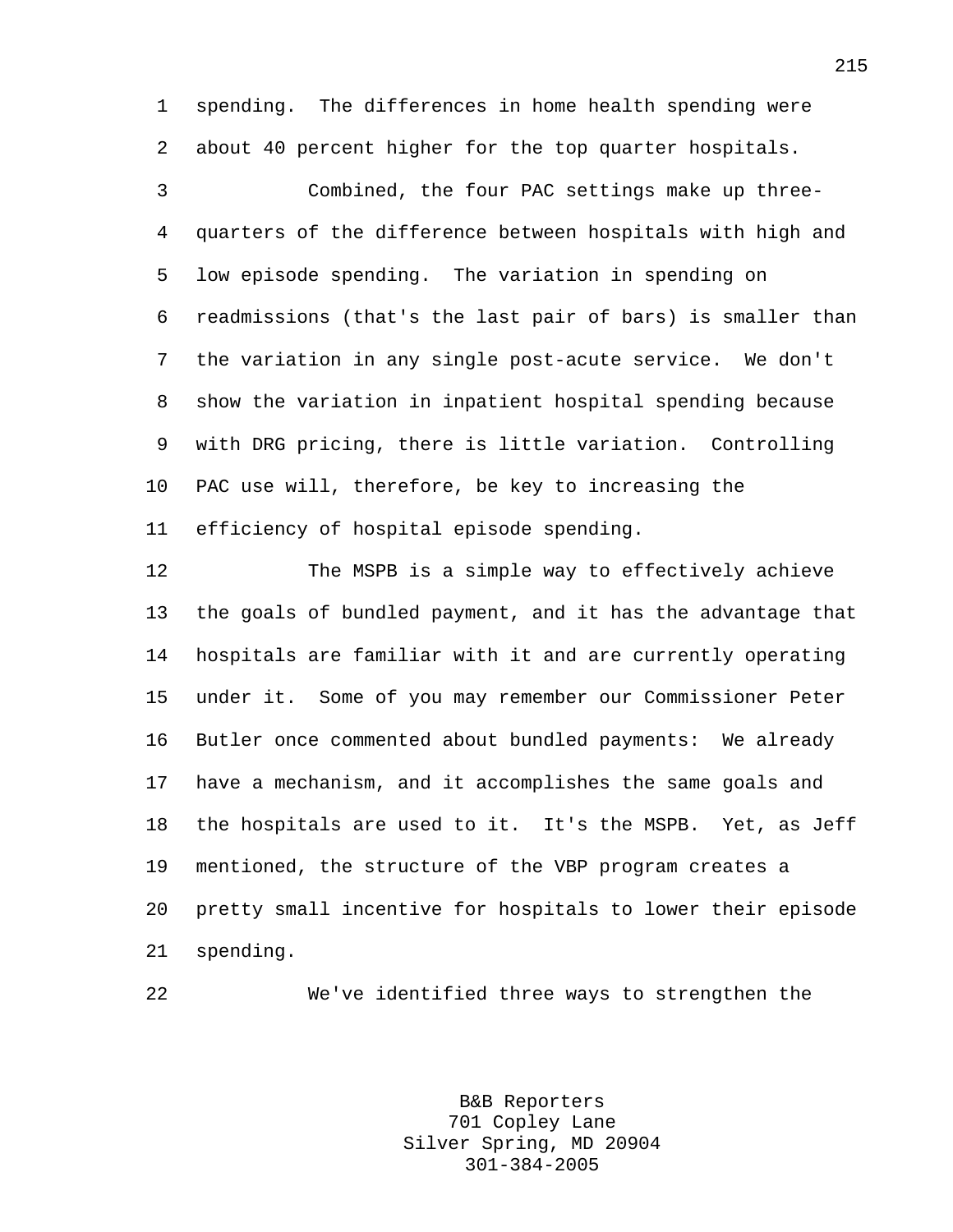1 incentive to lower episode spending: we could amplify the 2 current MSPB; we could develop an MSPB measure for post-3 acute-care providers; and we could increase the clarity for 4 hospitals to guide beneficiaries to high-value PAC 5 providers. These options are not mutually exclusive. Some 6 combination could be considered, and we're going to discuss 7 each one in turn.

8 The most basic way to strengthen the incentive to 9 lower episode -- I mean to increase episode efficiency is 10 to amplify the current MSPB. CMS has the authority to 11 change this, and it could be done quickly. Because the 12 MSPB is a 30-day spending measure, it's a direct way to 13 infuse the incentives of bundling into fee-for-service 14 Medicare.

15 The impact of the MSPB measure is determined by 16 the amount that's withheld and its weight in calculating 17 each hospital's score.

18 Therefore, to increase the pressure on hospitals, 19 we could either increase the amount that's withheld from 20 the 2 percent in 2017 to 3 or 4 percent. In addition, the 21 weight of the MSPB measure within the value-based 22 purchasing could also be increased from the 25 percent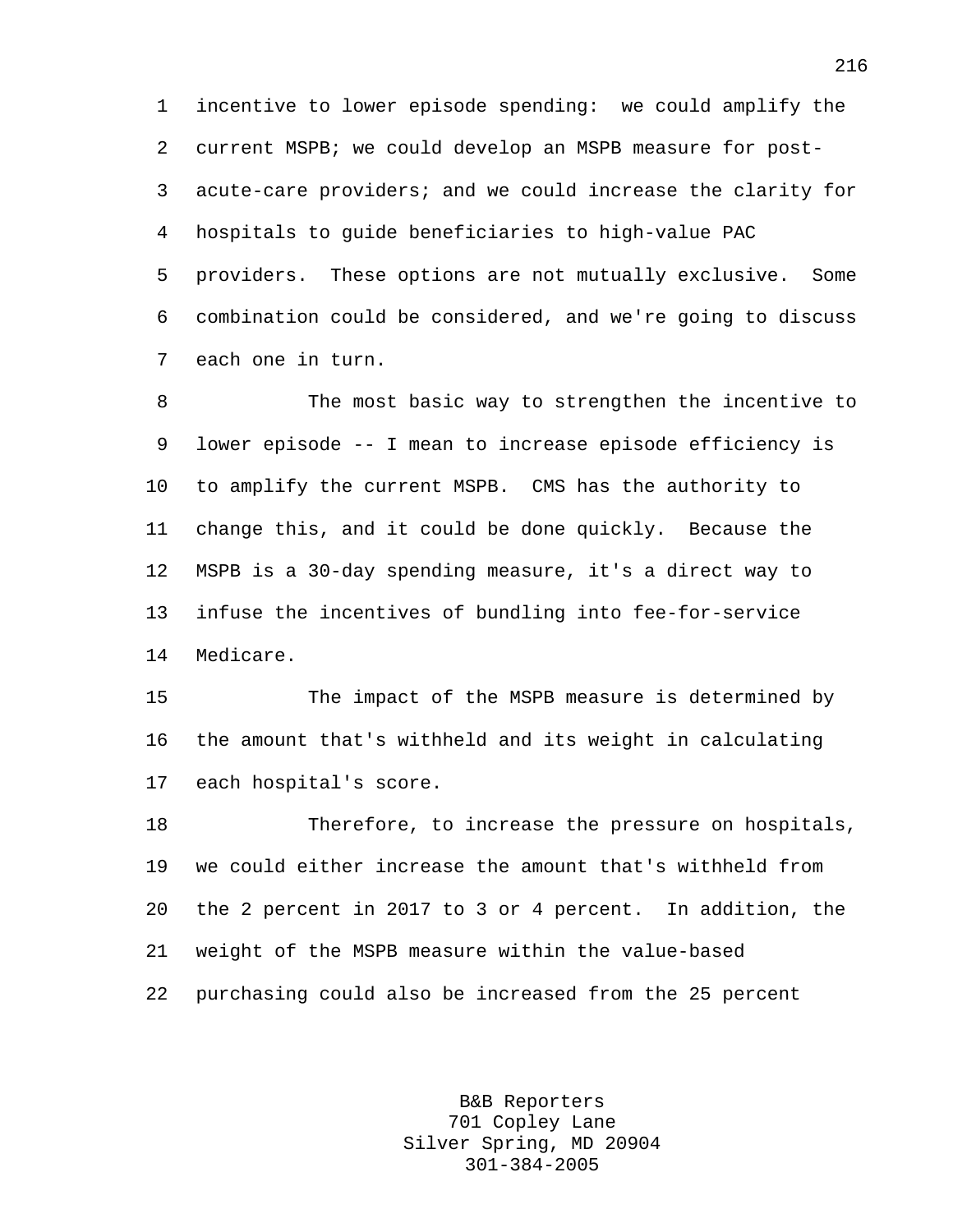1 share to up to 50 percent.

2 Another way to increase the pressure to increase 3 episode efficiency would be to put hospital PAC providers 4 at financial risk for episode spending in the same way that 5 hospitals are at risk for episode spending. A PAC measure 6 would begin with an admission to the PAC setting and 7 continue for 30 days after discharge, just like the 8 hospital measure. CMS could implement value-based 9 purchasing for all PAC providers and include a PAC MSPB 10 measure as a performance measure. A PAC MSPB would more 11 closely align hospital and PAC providers since post-acute-12 care providers would be at financial risk for their own 13 episode spending. SNFs, for example, would have an 14 incentive to shorten their stays, and all PAC providers 15 would have an incentive to more carefully refer 16 beneficiaries to a second and subsequent post-acute-care 17 use. 18 Just as hospitals get feedback on their episode

19 spending, PAC providers could get comparative information 20 on their episode spending, including information by 21 condition. The IMPACT Act requires the Secretary to 22 specify and for PAC providers to report on resource use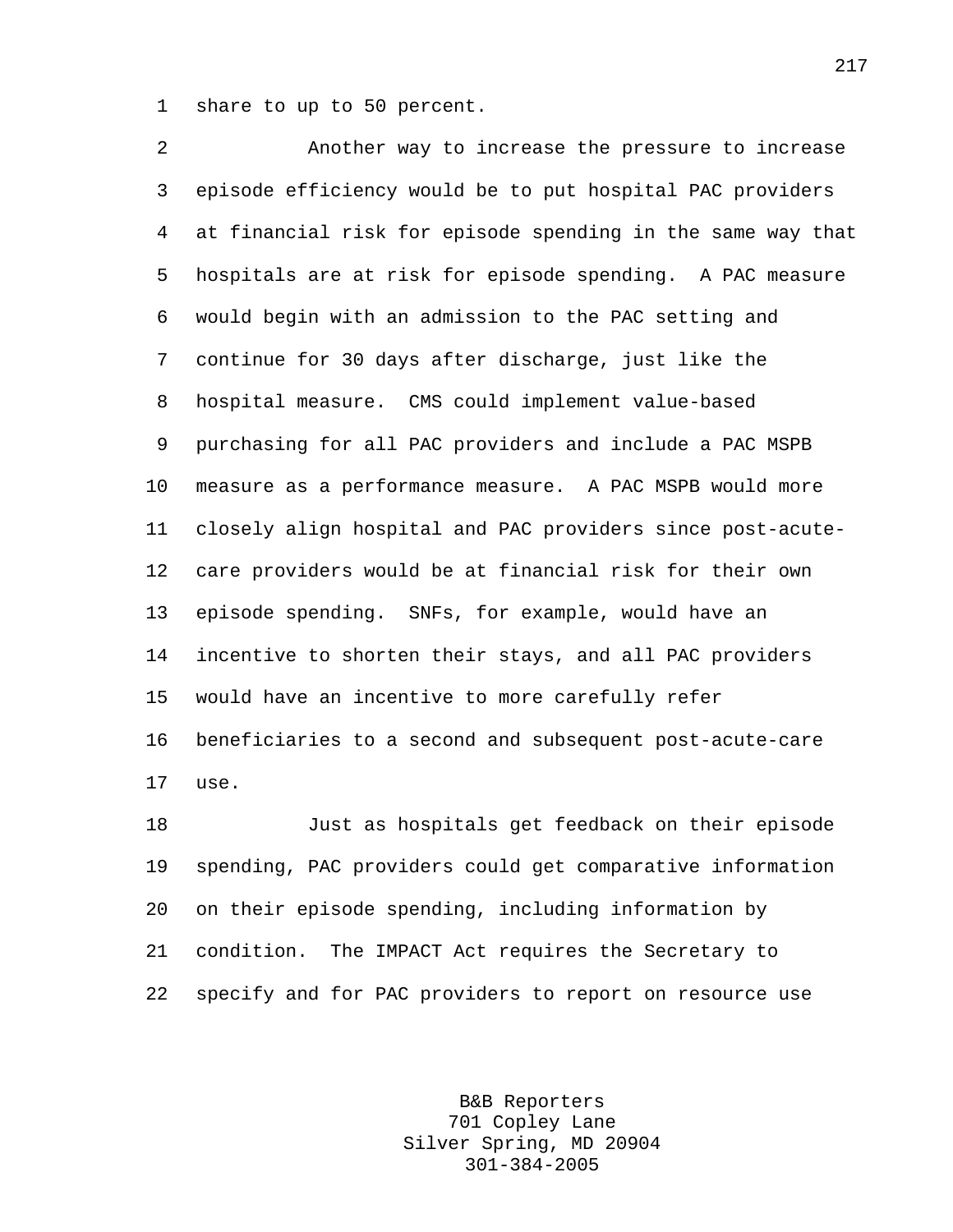1 measures, including total estimated Medicare spending per 2 beneficiary. And a PAC MSPB measure could be one of those 3 measures.

4 Another way to lower episode spending would be to 5 provide hospitals with more clarity on how they can guide 6 beneficiaries to high-value PAC providers. Although 7 hospitals are at risk for post-acute care, they have few 8 tools to guide beneficiary decisionmaking regarding 9 placement in a post-acute-care setting. Typically, 10 discharge planners work with their physicians and provide 11 information to beneficiaries about their PAC options, and 12 beneficiaries have the final say.

13 In our conversations with private sector entities 14 last fall about how they manage post-acute care, we learned 15 that some establish partnerships between hospitals and 16 high-value PAC providers. In shaping a preferred network 17 of providers, they evaluated potential partners in terms of 18 their geographic coverage, quality, and cost. Fee-for-19 service beneficiaries were not required to use a preferred 20 partner, but the advantages of using one were explained: 21 receiving more coordinated care, tighter integration of 22 medical staffs, and higher quality of care. We could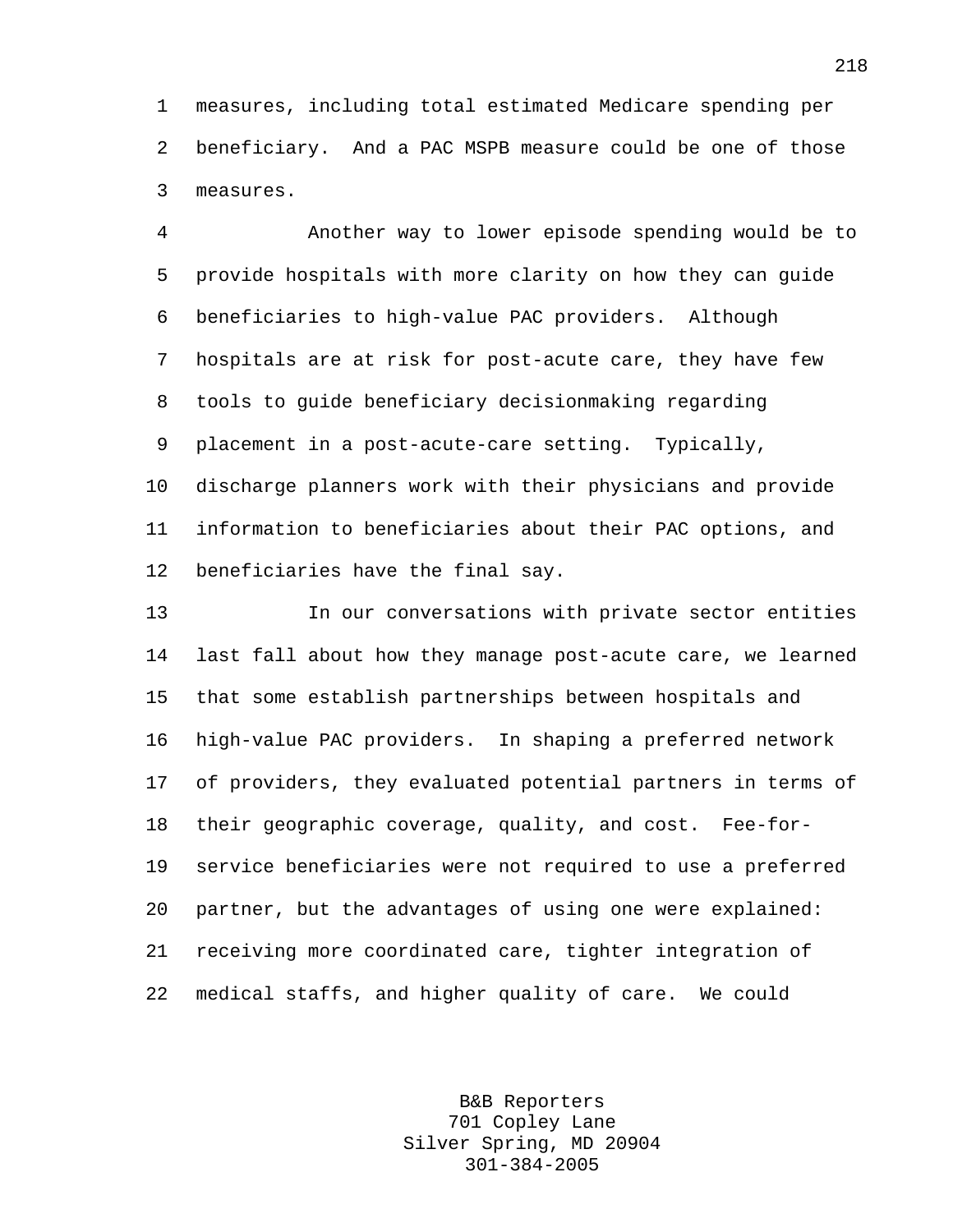1 explore how such "soft steering" could work in fee-for-2 service that would retain freedom of choice and strong 3 physician input while, at the same time, ensuring that the 4 networks are adequate and include high-value providers.

5 As we think about strengthening the incentives of 6 the MSPB, it is helpful to think about how its incentives 7 are aligned with those of ACOs, the other policy that's 8 attempting to control spending. Both policies encourage 9 providers to minimize unnecessary services within the 10 episode, including unnecessary PAC use, physician consults, 11 and readmissions. The policies are mutually reinforcing.

12 The big difference between the two is that the 13 ACO policy includes an additional incentive to control the 14 volume of episodes. This is because ACOs are at risk for a 15 population. In contrast, the MSPB does not discourage the 16 volume of episodes. In fact, hospitals may have a small 17 incentive to admit the marginal, most likely lower-18 complexity case as a way to lower their average spending 19 per episode.

20 Scott and other Commissioners have commented that 21 we spend a lot of time focused on how much Medicare spends 22 for units of service and less time on how to control units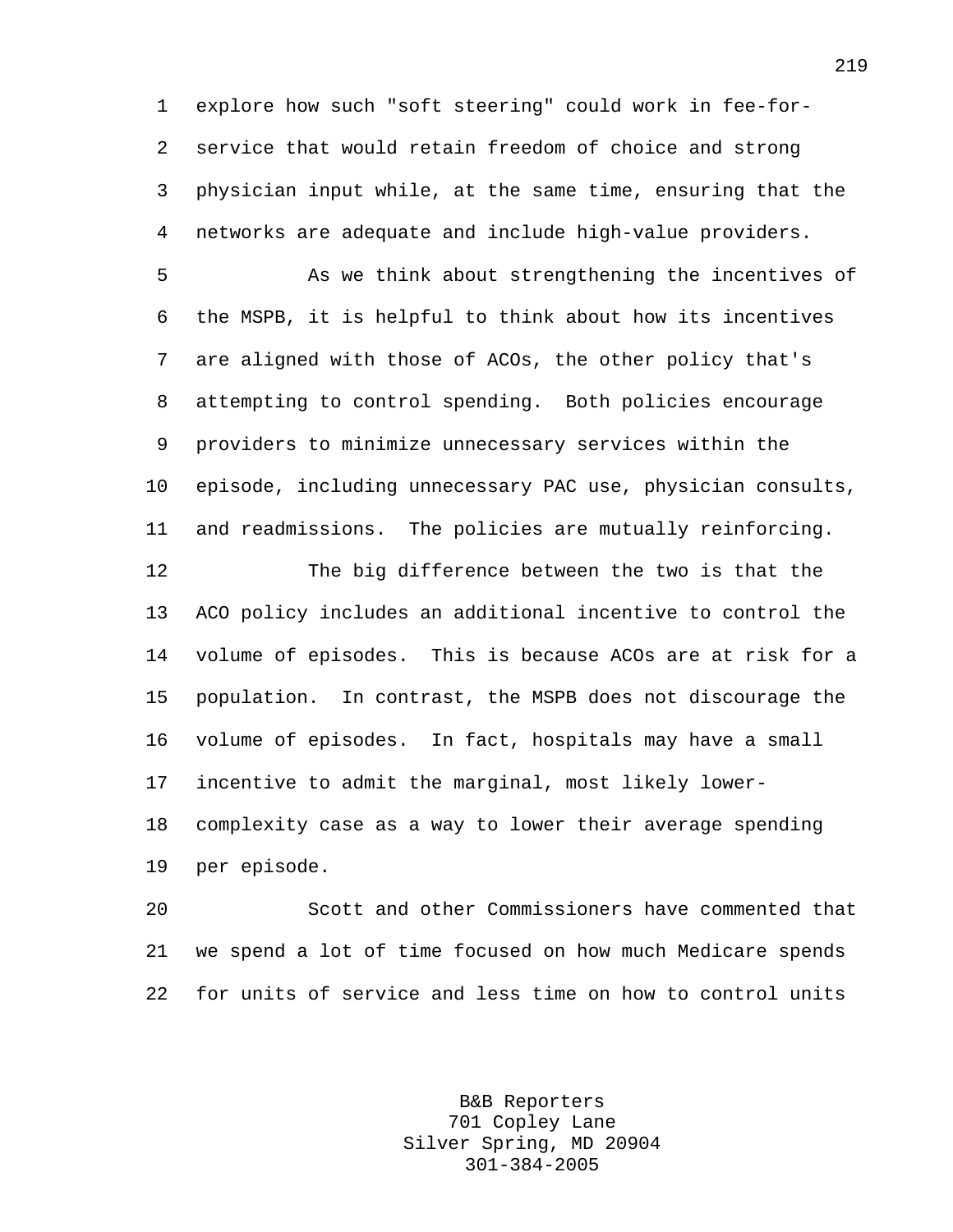1 of service. In addition to the existing ACO program, one 2 way to discourage episodes is to develop an admission 3 policy. The idea here would be to penalize providers with 4 high rates of potentially avoidable hospital admissions, 5 similar to the readmission policies for hospitals and soon 6 for SNFs.

7 An admission policy requires calculating a rate 8 of expected admissions for a given population. Rates for 9 nursing homes would be relatively straightforward to 10 develop because we could use their long-term-care residents 11 as the population. Some of the avoidable admissions from 12 nursing homes are beneficiaries who are admitted to 13 hospitals to recertify them for their Part A coverage, the 14 churning that we've talked about before.

15 Hospital rates would be trickier to develop and 16 administer. We would have to define the geographic area 17 and then calculate a rate, and that's the easy part. The 18 harder policy questions are, first, how to hold multiple 19 providers in an area jointly responsible for the rate and, 20 second, which providers to hold accountable. We know that 21 policies that involve joint responsibility are not very 22 effective at changing the behavior of individual actors.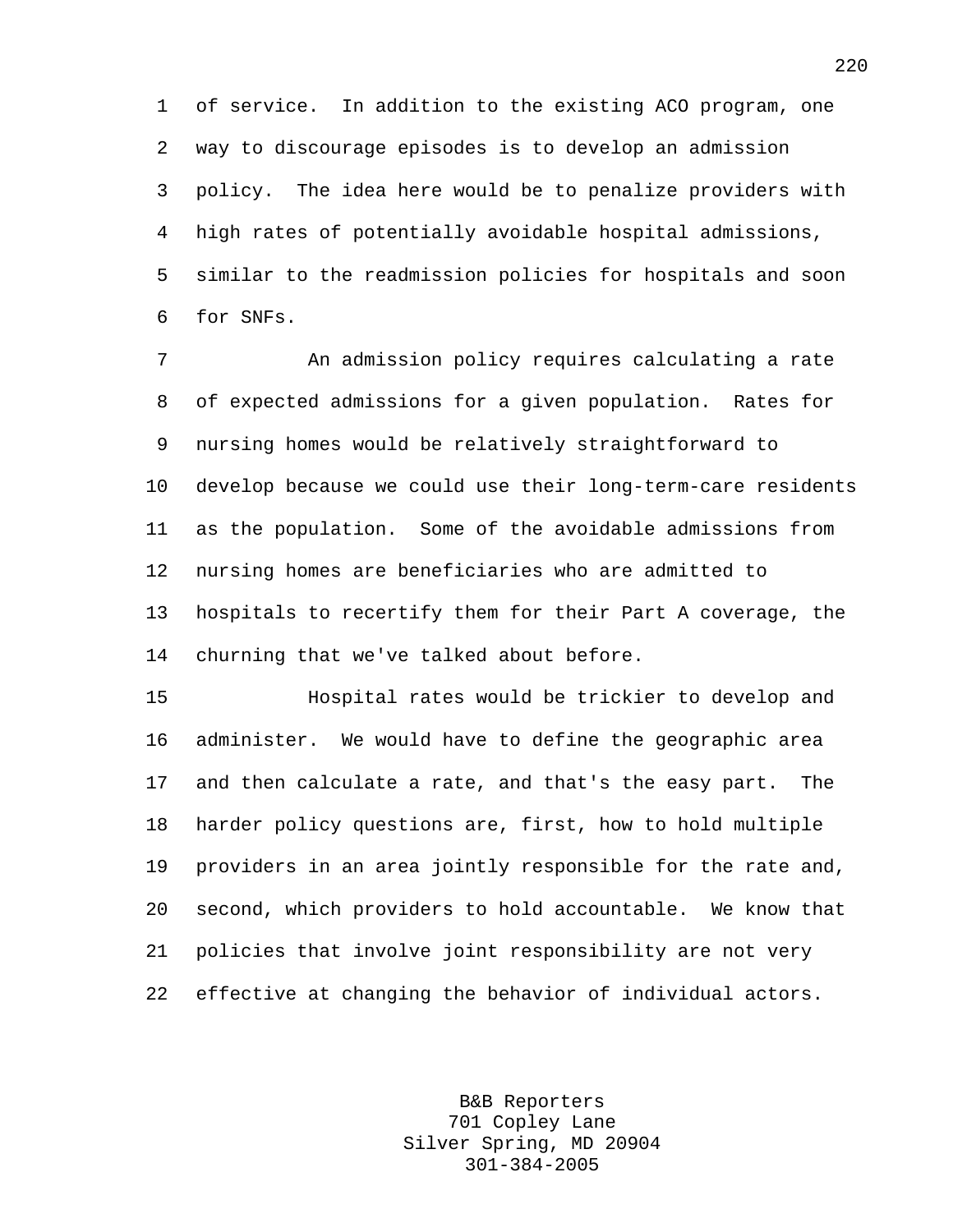1 In terms of which providers, patiently avoidable admission 2 rates reflect the adequacy of the ambulatory care system 3 and hospitals' inclinations to admit the marginal patient.

4 Past Commission discussions have indicated a 5 reluctance to hold fee-for-service providers jointly 6 responsible when the entities have little relationship to 7 each other. Another complication is that changes in volume 8 could reflect beneficiaries seeking care at better quality 9 providers, which the program would want to encourage. So 10 while a hospital admission policy might be possible, these 11 issues would need to be worked through.

12 This concludes our presentation. We'd like to 13 hear your thoughts on how to increase the pressure under 14 fee-for-service to lower episode spending. Options 15 identified include amplifying the current MSPB, developing 16 an MSPB for post-acute-care providers, guiding 17 beneficiaries to high-value PAC providers, and ways to 18 discourage the volume of episodes.

19 MR. HACKBARTH: Okay. Thank you.

20 Clarifying questions, please.

21 DR. NAYLOR: So I'm wondering if you could 22 clarify how the PAC MSPB is different from the bundled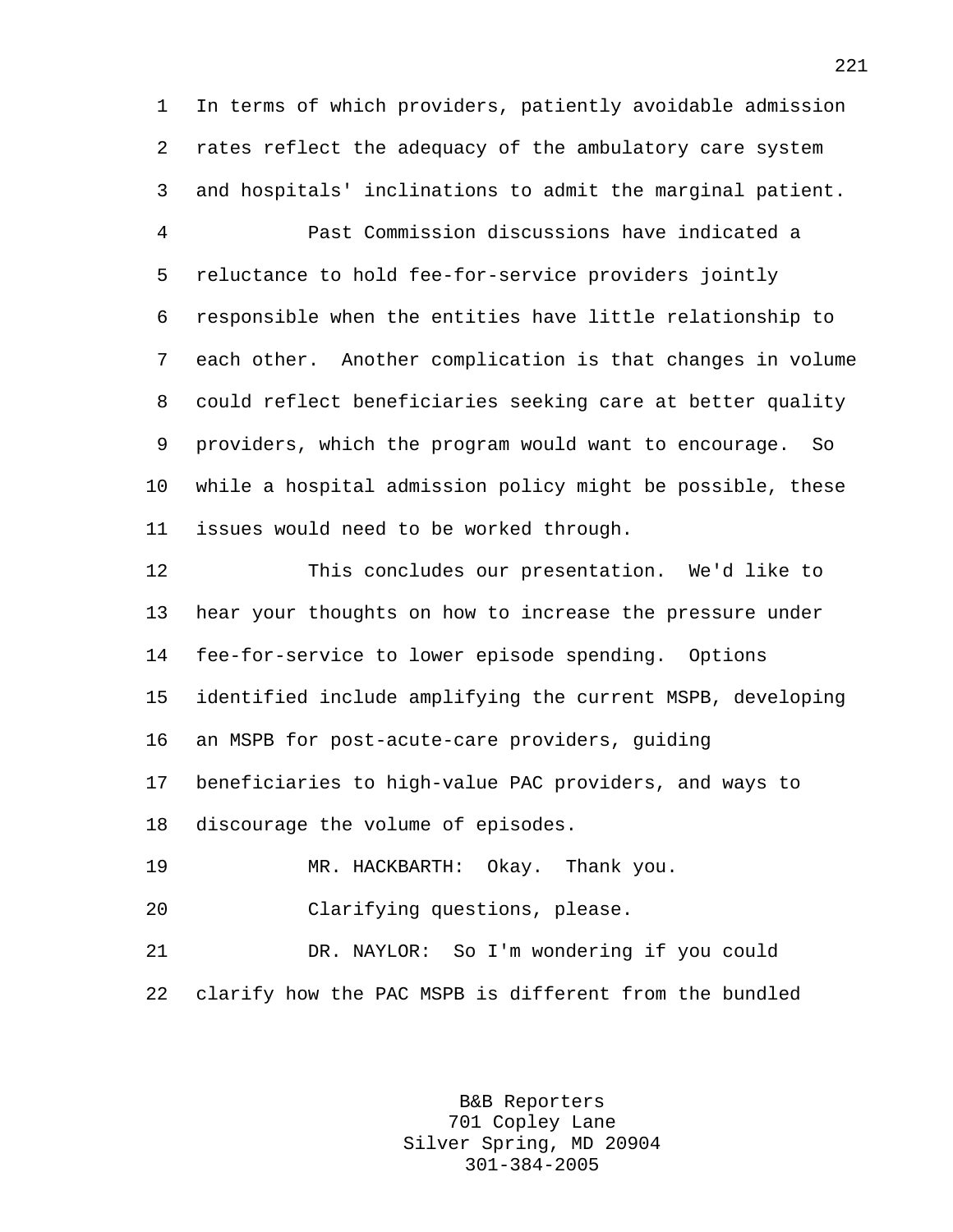1 payment model 3?

2 DR. CARTER: It's pretty similar in that they 3 both start with the beginning of a post-acute-care use, and 4 they follow a beneficiary through either 30 or 60 or 90 5 days. So in that sense, the risk and sort of the services 6 that are include are similar.

7 The big difference is that the bundling 8 initiative is voluntary. Those that are opting in are 9 putting, I think, relatively few numbers of conditions at 10 risk. And, finally, the time frame of that is pretty long 11 in the sense that the bundled initiative, providers have to 12 decide to be at risk by July, and then finalize the 13 conditions that they're going to be at risk for by October. 14 And then there's a three-year evaluation -- performance 15 period and then an evaluation.

16 So in broad gauge, they're similar. What we were 17 thinking is that the MSPB we could sort of do pretty soon. 18 And so in that sense, I think they're on different time 19 frames for actually implementing something relatively soon. 20 MR. GRADISON: In our earlier work on payment 21 updates for three of the silos, including hospitals, we 22 came up with a definition of efficiency, which was based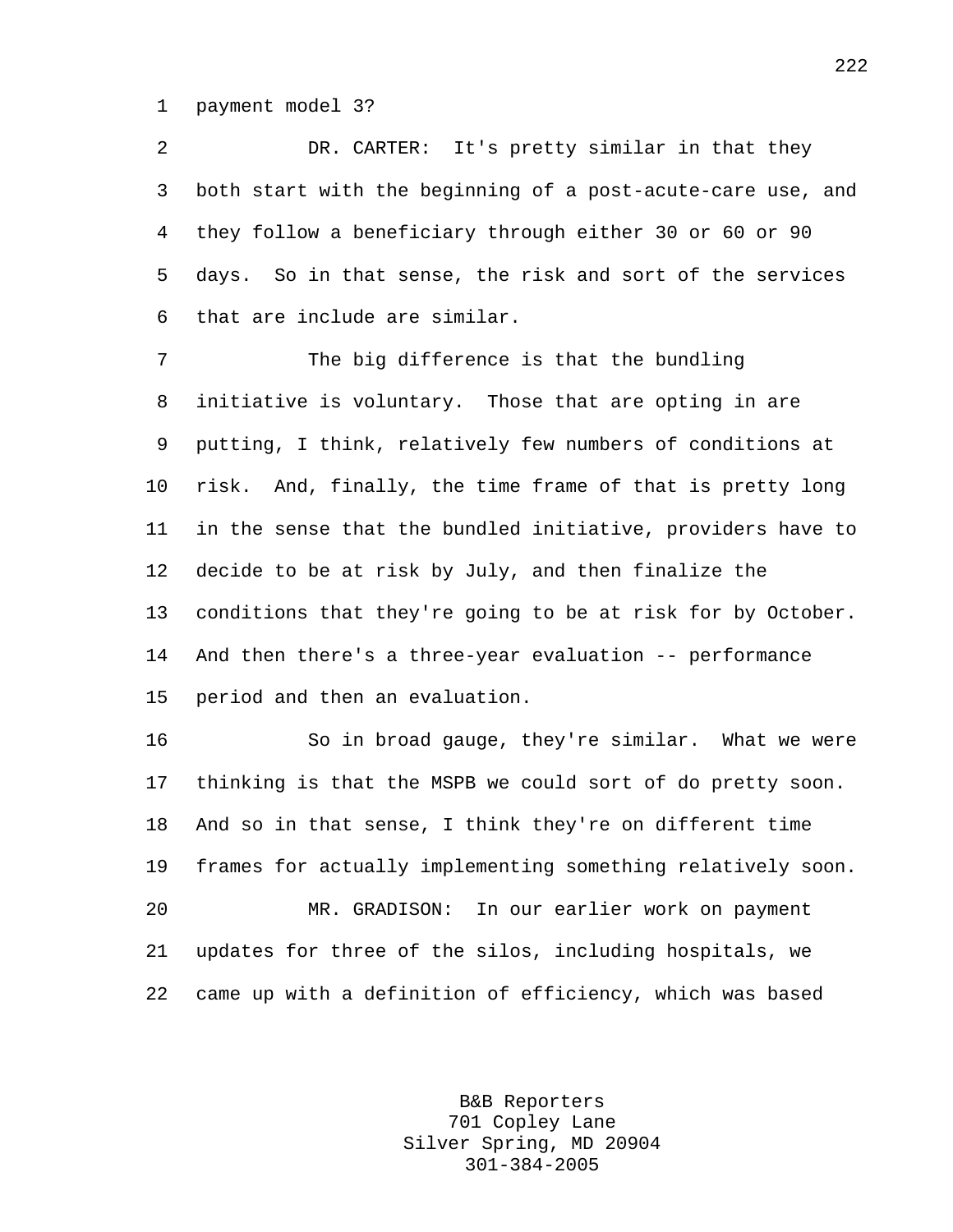1 upon, of course, cost and quality. The question is: 2 Specifically with regard to hospitals, are we using the 3 same measure here that we used in doing the chapter on -- 4 which was in our March report, on hospitals?

5 DR. STENSLAND: In the March report on hospitals, 6 we're using just the hospitals' costs. But we could shift 7 to using episode costs or a combination of the two.

8 MR. GRADISON: I just was wondering about the 9 consistency of the -- trying to see whether we might, if we 10 haven't already done so, move to a consistent measure. And 11 perhaps we've already done that. That's all.

12 DR. STENSLAND: Yeah, the questions are a little 13 bit different, and the hospital one is: Is the hospital 14 able to deliver their services for a lower cost? And we're 15 really looking at the hospitals' costs. In this measure, 16 it's really looking from the Medicare spending, so it's 17 really looking from the Treasury's perspective. Can we get 18 this done without the Treasury putting a lot of money out 19 the door, which is different than the provider's cost? But 20 I think you have a good point.

21 MR. GRADISON: Thank you.

22 DR. NERENZ: Slide 11, please. The first bullet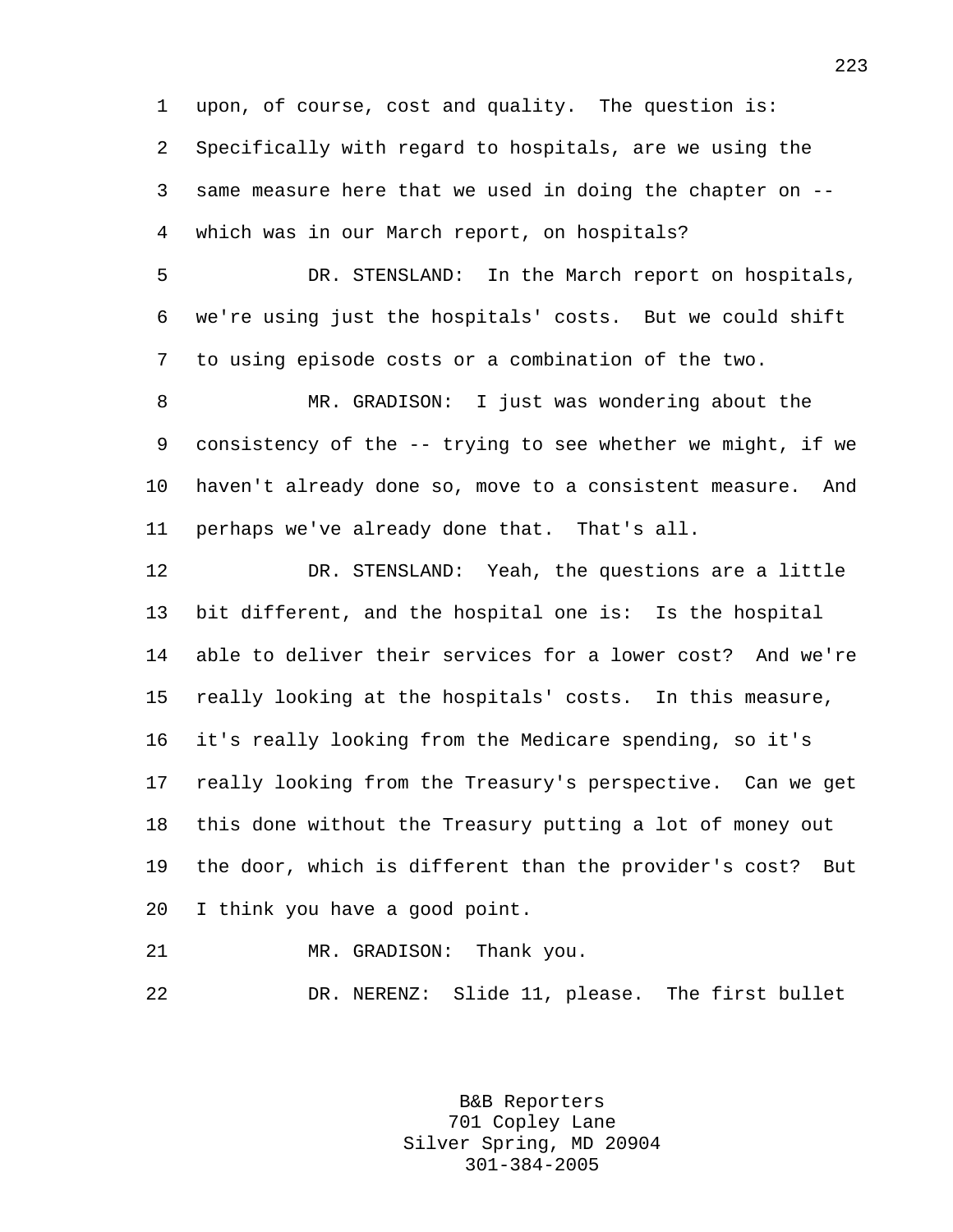1 point where it says hospitals are at risk, is this

2 referring to anything other than the current MSPB and the 3 readmission?

4 DR. CARTER: No.

5 DR. NERENZ: Okay, good. So the actual amount at 6 risk is really small here, right? Fractions of a percent? 7 DR. CARTER: [Nodding head.]

8 DR. NERENZ: Okay.

9 MS. BUTO: So just two quick questions. One is 10 about the increase we're seeing in hospital admission 11 rates. So if we're looking at one possible factor of 12 identifying what measures or what appropriate admissions 13 rates might be and how to set a threshold for that, you 14 know, what do we know about what the rate of growth is in 15 admissions? Are we seeing that to be a real problem?

16 And then, secondly, isn't there a difference 17 between the MSPB versus bundling in that bundling would be 18 sort of an ongoing prospective payment versus MSPB is more 19 of a reconciliation after the fact? I'm just curious. Do 20 we think the payments would flow in the same way? And the 21 reason I ask is my sense of bundling is if, in fact, it is 22 given prospectively, there's more of an opportunity to be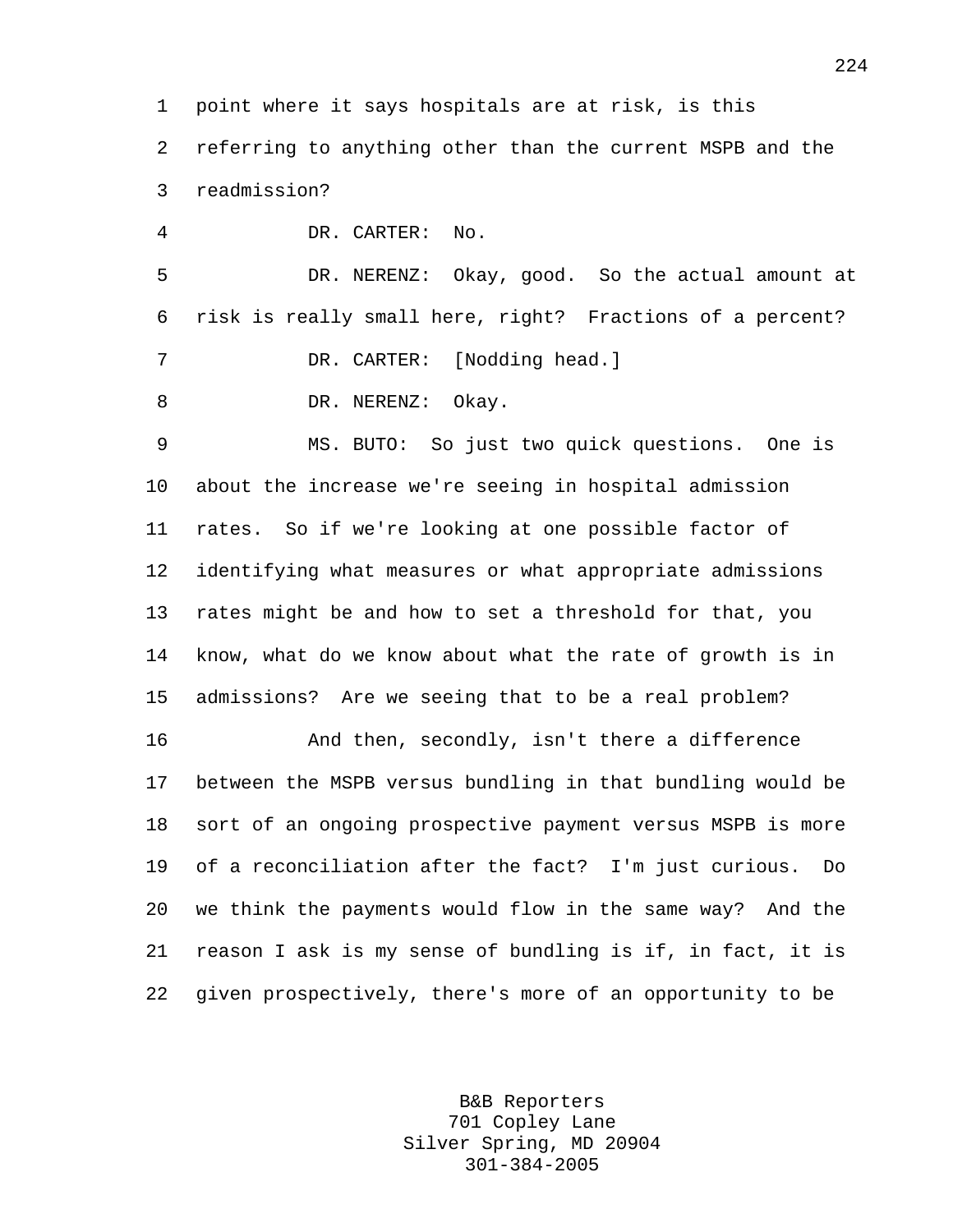1 for active management versus waiting until, you know, the 2 episode has long passed, and then looking to see what 3 happened, and then sort of trying to take that on board. 4 DR. CARTER: So most of the bundling initiatives 5 actually are not, prospectively. The money flows fee-for-6 service, and then there's reconciliation done at the end. 7 MS. BUTO: So they are basically identical in the 8 flow of money is what you're saying? 9 DR. CARTER: Yes. 10 MS. BUTO: Admission rates. Are they growing 11 fast? 12 DR. STENSLAND: No. The admission rates 13 generally have been declining. So the question is not the 14 trend, but the question is, Is the level as low as we would 15 like? We still think that there is maybe some excess 16 readmissions, and one of the concerns is while the 17 admission rates are generally declining across the country, 18 there still is a fair amount of regional variation with 19 some places having a lot higher readmission rates than 20 others, and there is a question is all those other 21 admissions necessary in those regions. 22 DR. MILLER: The only other thing I would add,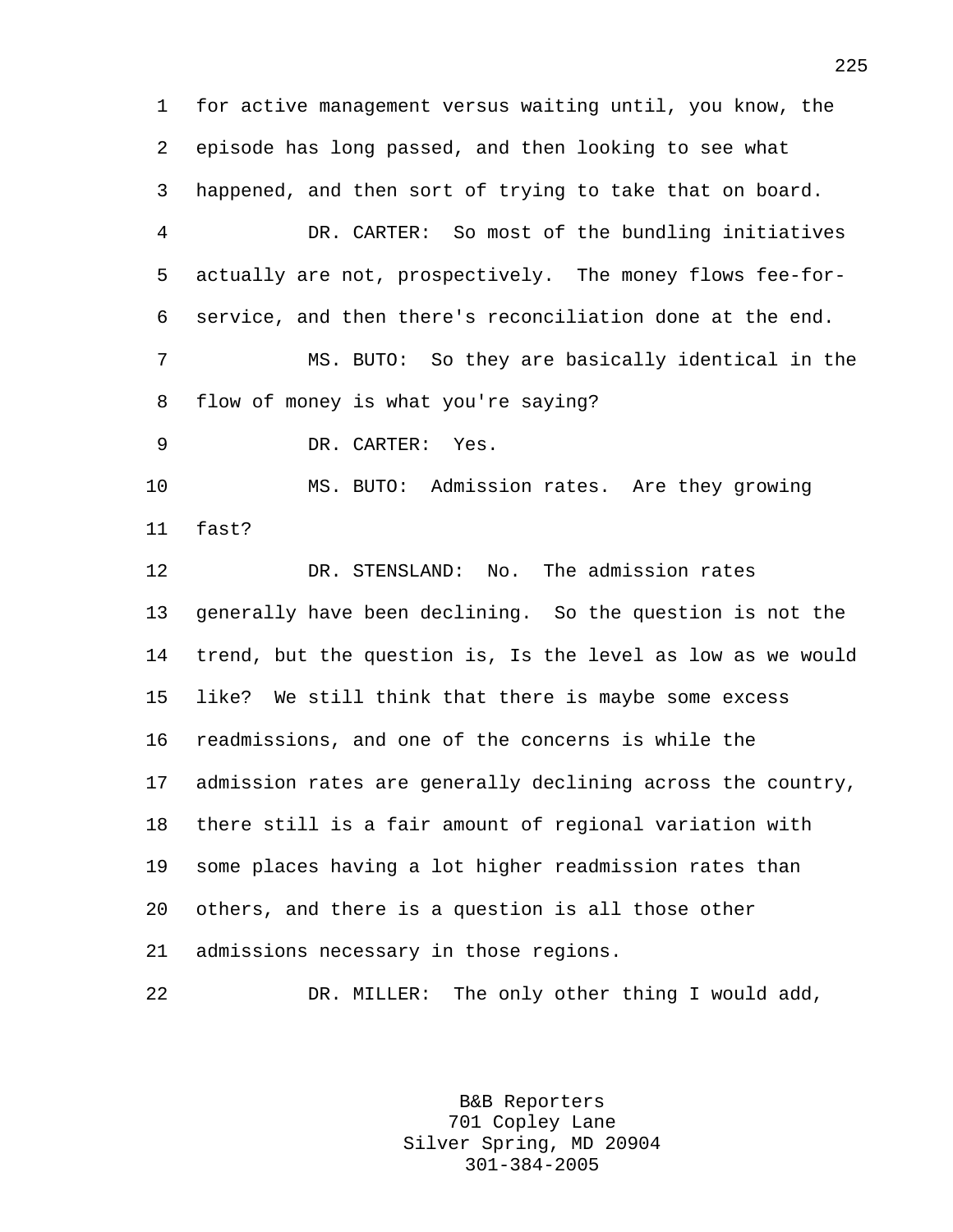1 Kathy, is, I think, if I followed your comment about how is 2 it different than bundling, there may be some view down the 3 road in the bundling demonstration that you actually get to 4 and up-front payment that then the person manages -- or 5 whoever the actor is manages over time.

6 And another way to think about this is, well, at 7 least you can inject some feeling into how much you amplify 8 it in the existing measures, of managing on that basis 9 before the real thing comes along, if you want to think 10 about it that way.

11 I think that's what we kept hearing from 12 hospitals. Hospitals were saying, "I'm already starting to 13 think about this. Why when everybody talks about all this 14 bundling stuff does nobody come back to this thing that 15 actually arrives in my office once a month and sort of 16 tells me what's going on over a 30-day period.

17 MS. BUTO: And I was just reacting to this notion 18 of you find out later whether or not, you know, versus 19 potentially if you -- more like capitation or some kind of 20 up-front payment where you're trying to make tradeoffs, 21 that's happening at the time the money is flowing, but that 22 may just be a distinction without a difference.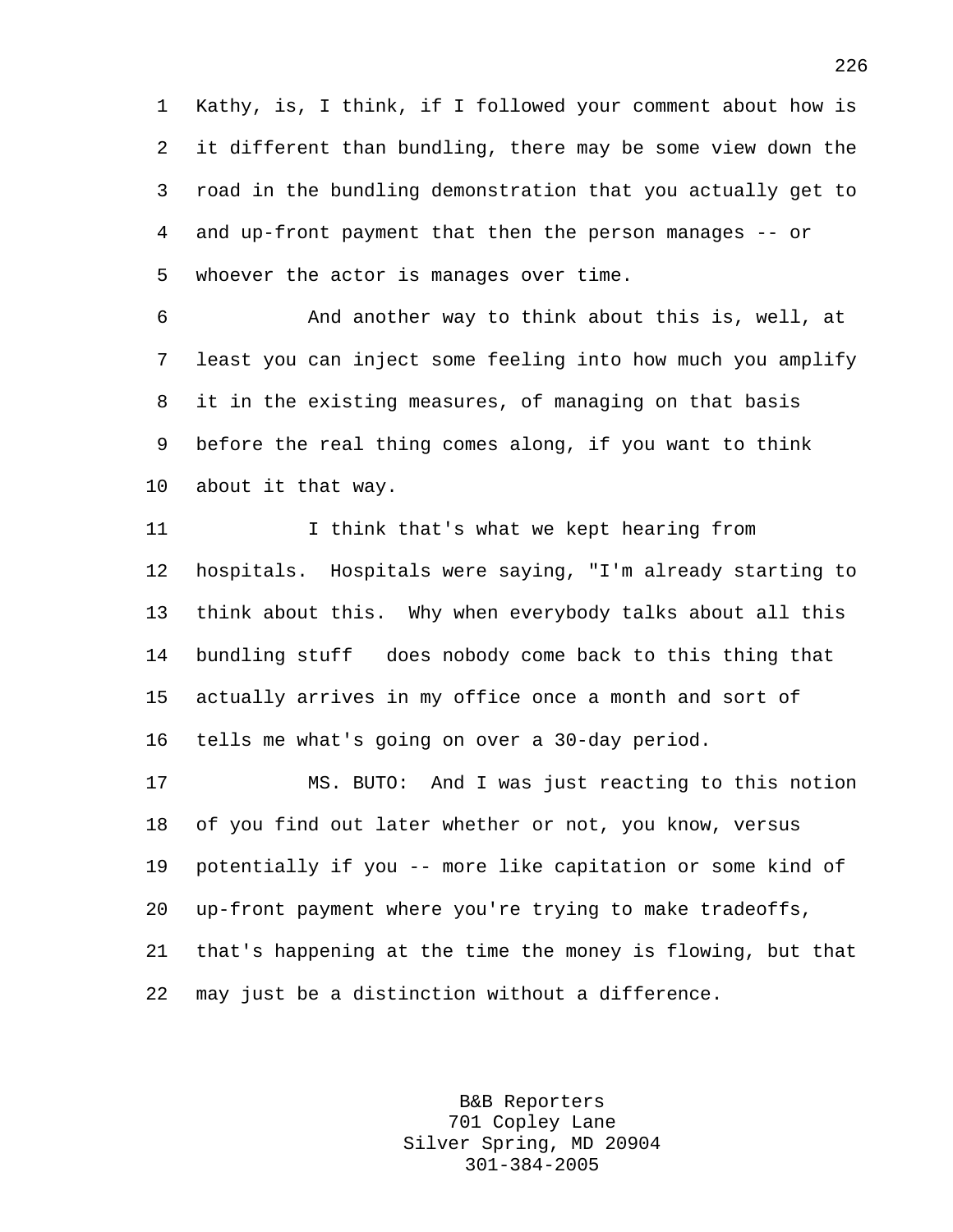1 MR. HACKBARTH: Clarifying questions, anybody? 2 [No response.]

3 MR. HACKBARTH: Okay. Round 2. Craig. 4 DR. SAMITT: So focusing on the discussion 5 topics, I am glad you said that these aren't mutually 6 exclusive because, as I began to think about which one 7 would be most effective, I recognize that at least the 8 first three, in my mind, they're at least equally 9 effective, and in fact, the way that I am thinking about 10 it, is amplifying the current MSPB highlights why this 11 should matter -- the hospital developing a PAC MSPB 12 underscores why this should matter to the PAC. And the 13 third, in terms of guiding beneficiaries, is an avenue by 14 which to engage and persuade the beneficiary to utilize the 15 high-value services, so I think one without the other two 16 is somewhat less effective. So I would advocate for all 17 three.

18 I guess we could process the pros and cons of 19 each individually, but I think that together, it's the most 20 powerful solution.

21 The one that I am not comfortable with is the 22 last. I mean, as I heard you discuss sort of how does one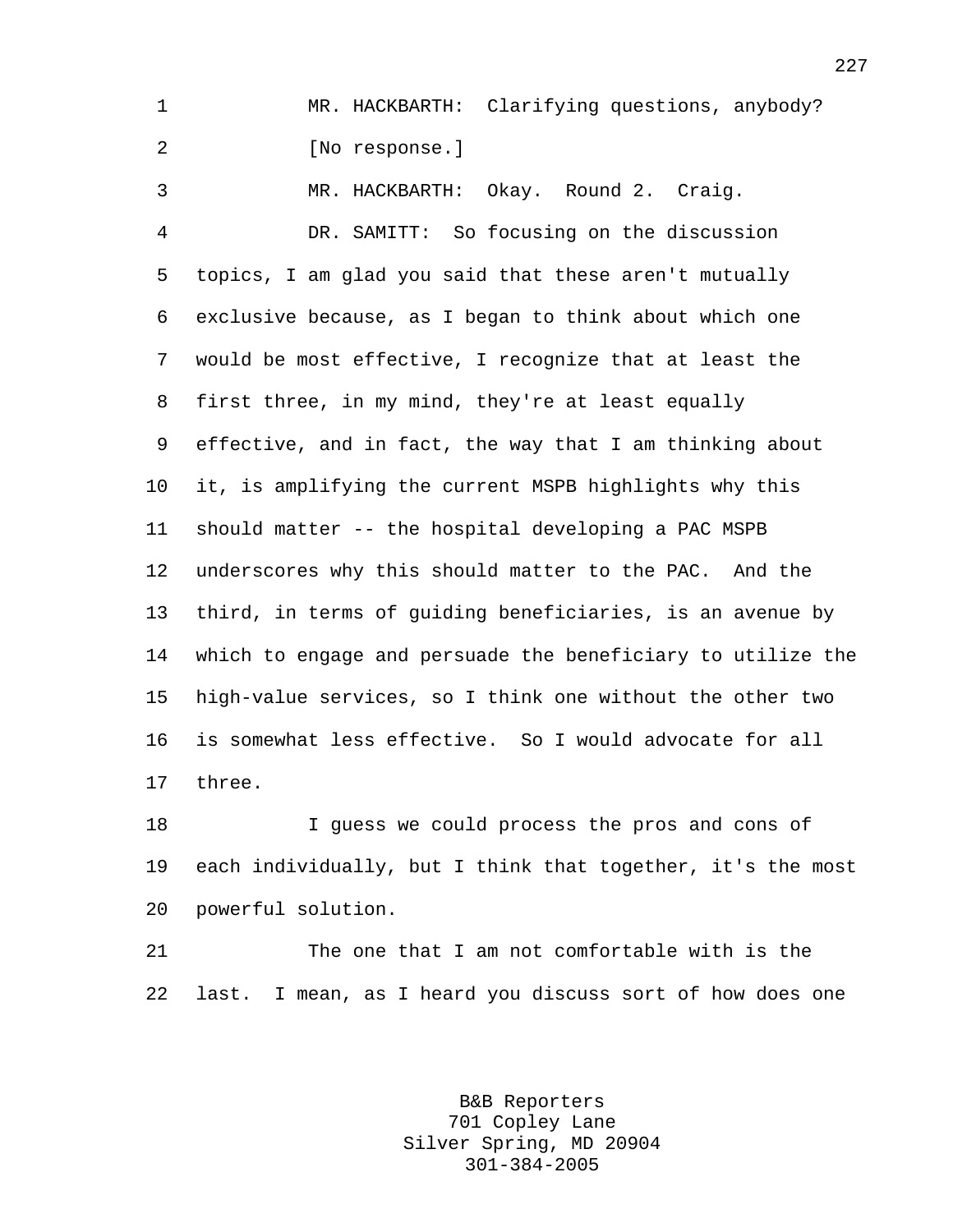1 go about achieving joint accountability for reducing 2 inappropriate hospitalizations, it made me think, well, 3 isn't that what we are trying to accomplish with the ACOs, 4 and should we -- with either the next-generation ACOs or 5 the existing ACO models give that program an opportunity to 6 work, to see if it works, before developing yet another 7 option to achieve community-wide joint accountability for 8 population health.

9 MR. HACKBARTH: Just say a little bit about the 10 relationship between this and the readmissions penalty. It 11 seems to me readmissions are a subset of what this 12 potentially gets at.

13 DR. STENSLAND: I have a little slide here that 14 helps a little bit.

15 The readmission penalty is what you see on the 16 right, and that is really the bottom part of this slide. 17 Hospitals that have high readmission rates, their inpatient 18 payment rates decline slightly up to a 3 percent maximum 19 reduction for those conditions that are covered by the 20 readmission penalty.

21 Now, for the 30-day episode, that generally 22 increases your rates, meaning you get some money back from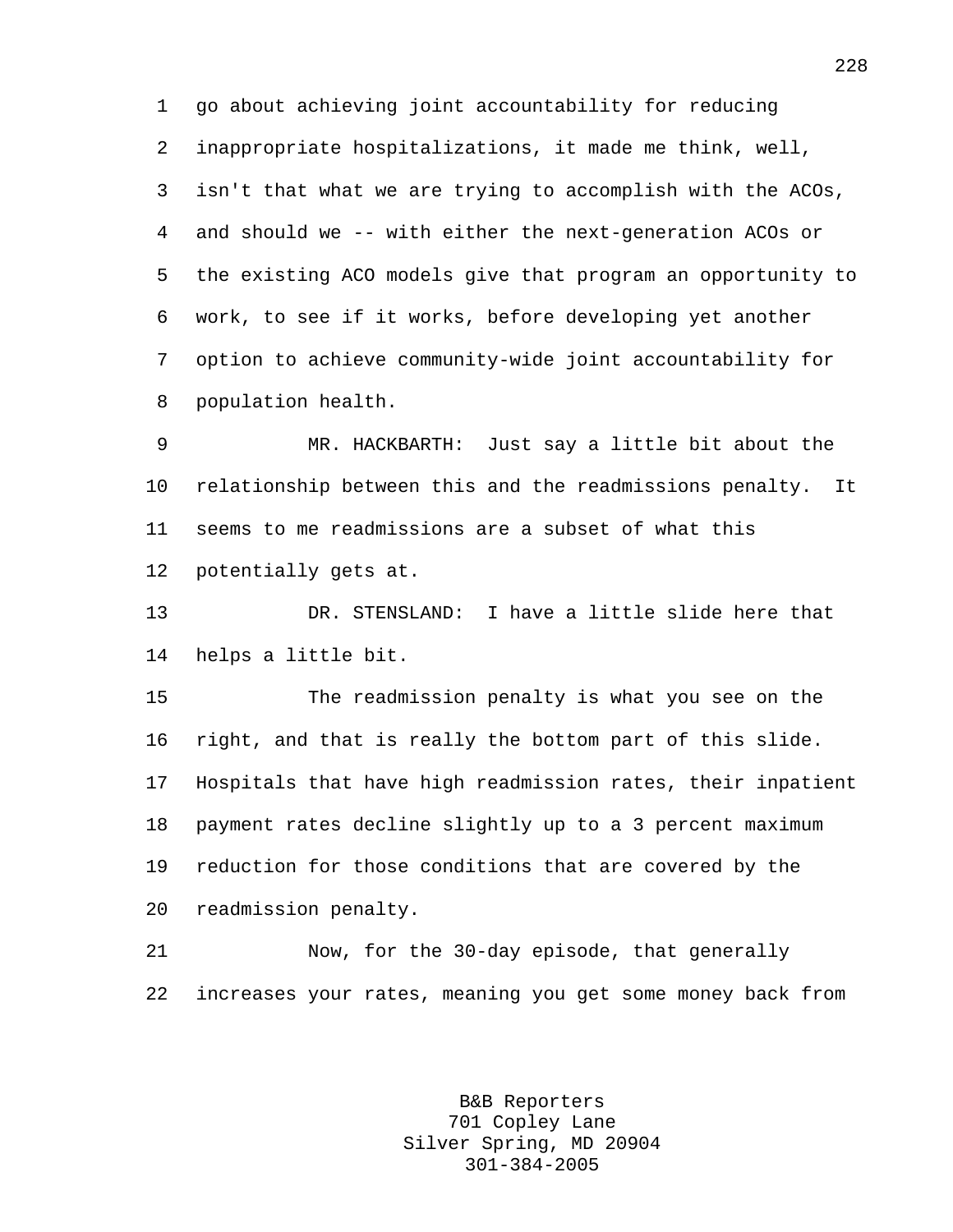1 your withhold as you have lower and lower 30-day episode 2 costs, and part of that 30-day episode cost is the 3 readmissions, but the readmissions is really a small part 4 of it. It doesn't really move the needle too much.

5 So the incentive to reduce your readmissions is 6 really driven by the readmission penalty, and the amount of 7 the incentive that flows through the MSPB program is really 8 small. It adds a little bit of extra incentive on top of 9 what we are getting through the readmission penalty, but 10 not a whole lot.

11 MR. HACKBARTH: Let me just be the devil's 12 advocate for a second. If readmissions are such a small 13 portion of the added cost, maybe that means there's too 14 much weight put on readmission penalty here, and it ought 15 to be just subsumed under a total measure of 30-day post-16 discharge performance.

17 DR. STENSLAND: I think if I was going to be the 18 counter to the devil's advocate, I would say one thing you 19 could argue is that the readmissions are something 20 different from a lot of this extra spending. Like the 21 extra spending might include an extra consult while you're 22 in the hospital or an extra home health visit, and you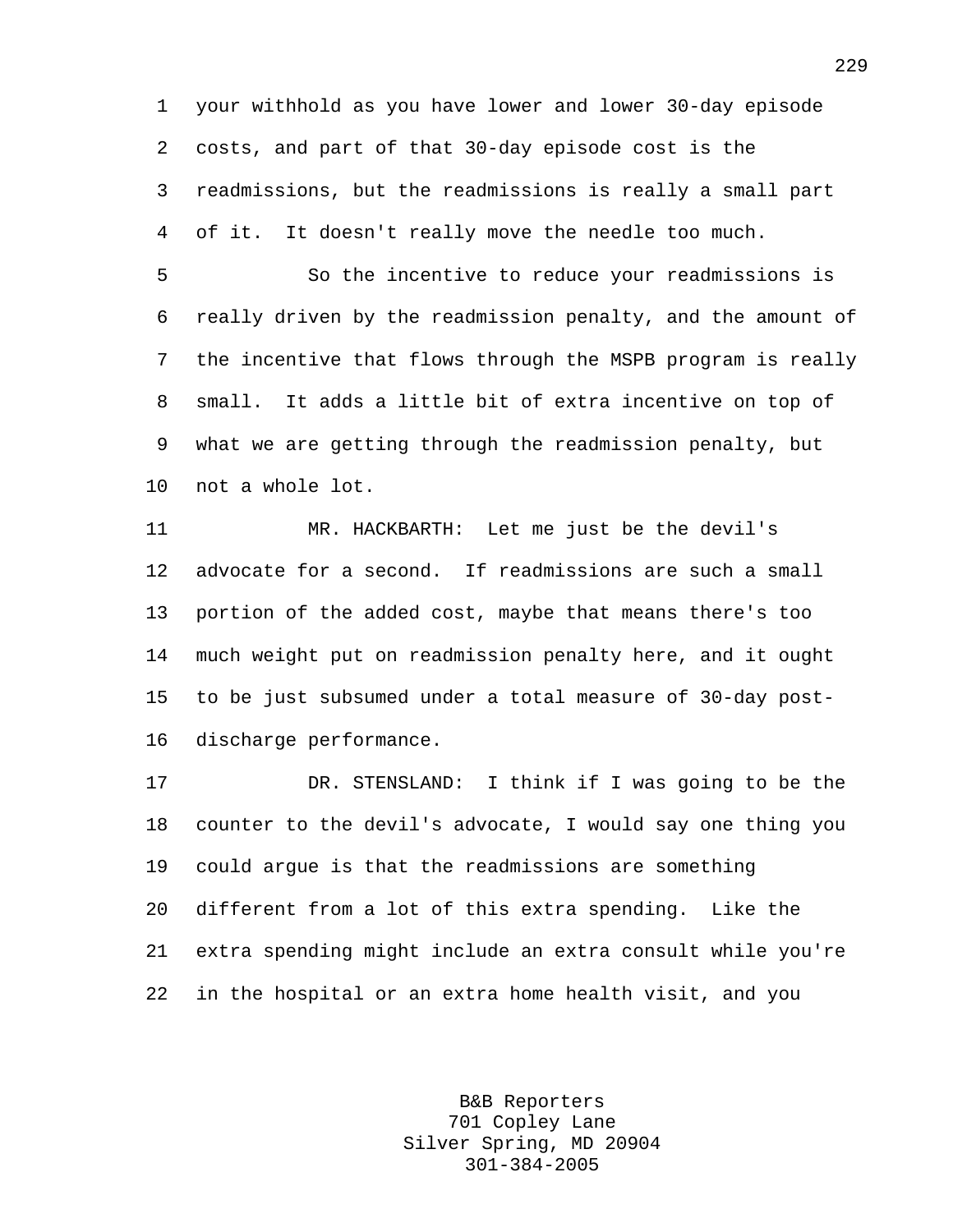1 could say those things are not particularly bad. They 2 might be wasteful, but they're not particularly bad.

3 On the other hand, a readmission represents a 4 really bad outcome for the patient, and we merely might 5 want some stronger incentives to reduce those readmissions, 6 and it looks like so far it's working. That would be one 7 thing. It's a different animal. It may be something we 8 really want to put some more emphasis on.

9 The other thing is that the readmissions are -- 10 the variance of the readmissions is not super huge between 11 hospital to hospital, and it's that variance that looks at 12 the variance in the MSPB 30-day measure.

13 MR. HACKBARTH: Okay.

14 DR. SAMITT: Correct me if I'm wrong, but isn't 15 it conceivable that these work in opposition? If you are 16 seeking to avoid a readmission penalty, you may very well 17 drive up the post-admission cost because you're more than 18 likely going to want to use a post-acute care facility to 19 assure a non-readmission to the hospital, and so I would 20 imagine that they definitely work in opposing directions. 21 MR. HACKBARTH: Is that a good design or a bad 22 design or indifferent?

> B&B Reporters 701 Copley Lane Silver Spring, MD 20904 301-384-2005

230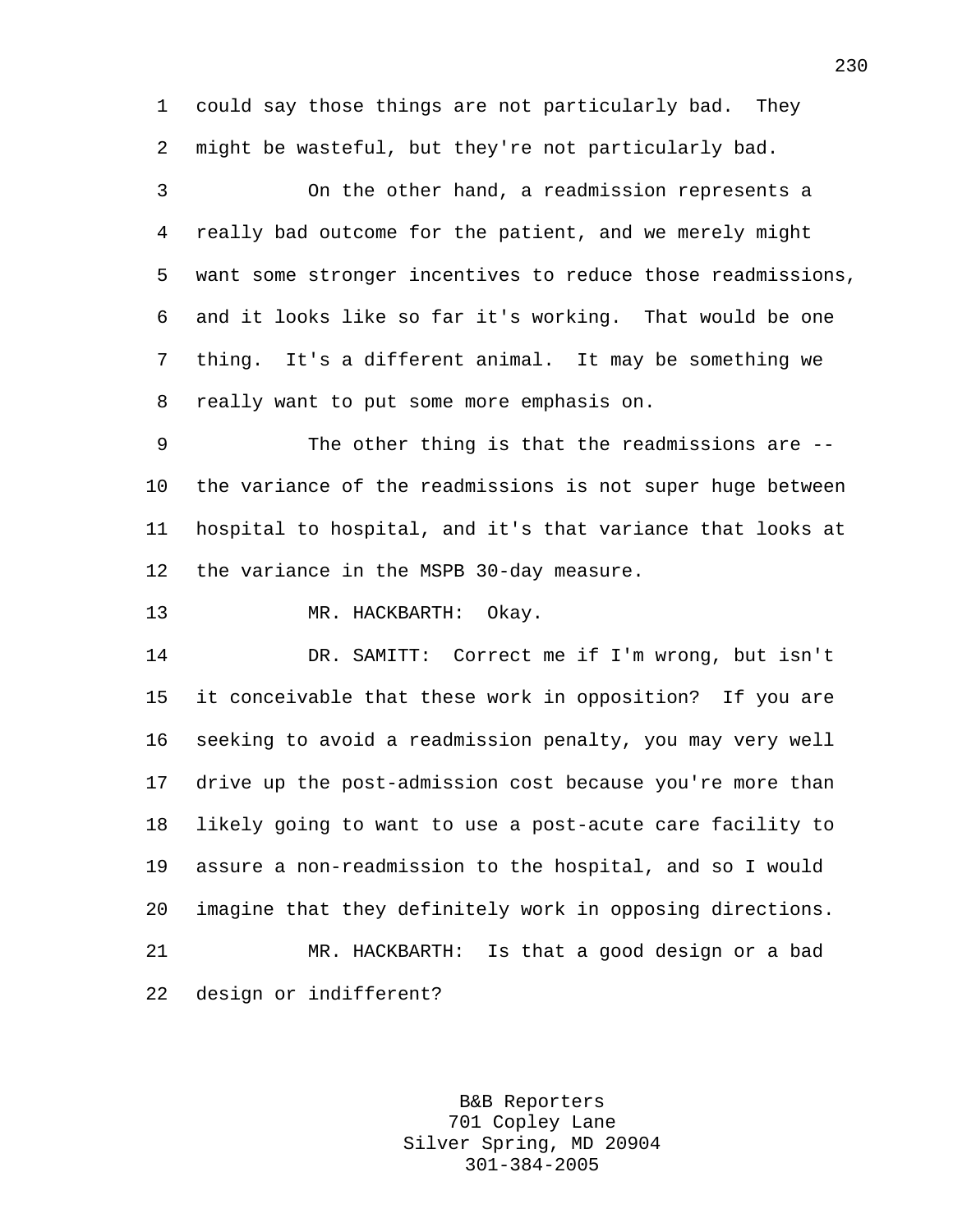1 DR. SAMITT: Well, I think we'd want to compare 2 and contrast the total costs in each scenario. So while 3 you would want to avoid readmission, in some respects, 4 neither is good. You wouldn't either want frequent 5 readmissions nor would you want an excessive use of post-6 acute. So what is the combination of those incentives to 7 really get to the optimal admission and post-admission 8 outcome?

9 MR. HACKBARTH: I'll let you go in just a second, 10 but I do worry about a proliferation of bonuses and 11 penalties for readmissions and HACs and now this, and I 12 really think that if another one is going to be added, it 13 really needs to be thought of strategically. How does this 14 fit with the others? Are they mutually reinforcing? Are 15 they conflicting? What are the right proportions? Should 16 they be penalties and bonuses in all cases as opposed to 17 just throwing one more thing in an already-complicated mix 18 of payment incentives?

19 Other -- Herb.

20 MR. KUHN: So I would agree with that comment. I 21 think these payment systems do need to work seamlessly and 22 they don't appear to be layering one another as part of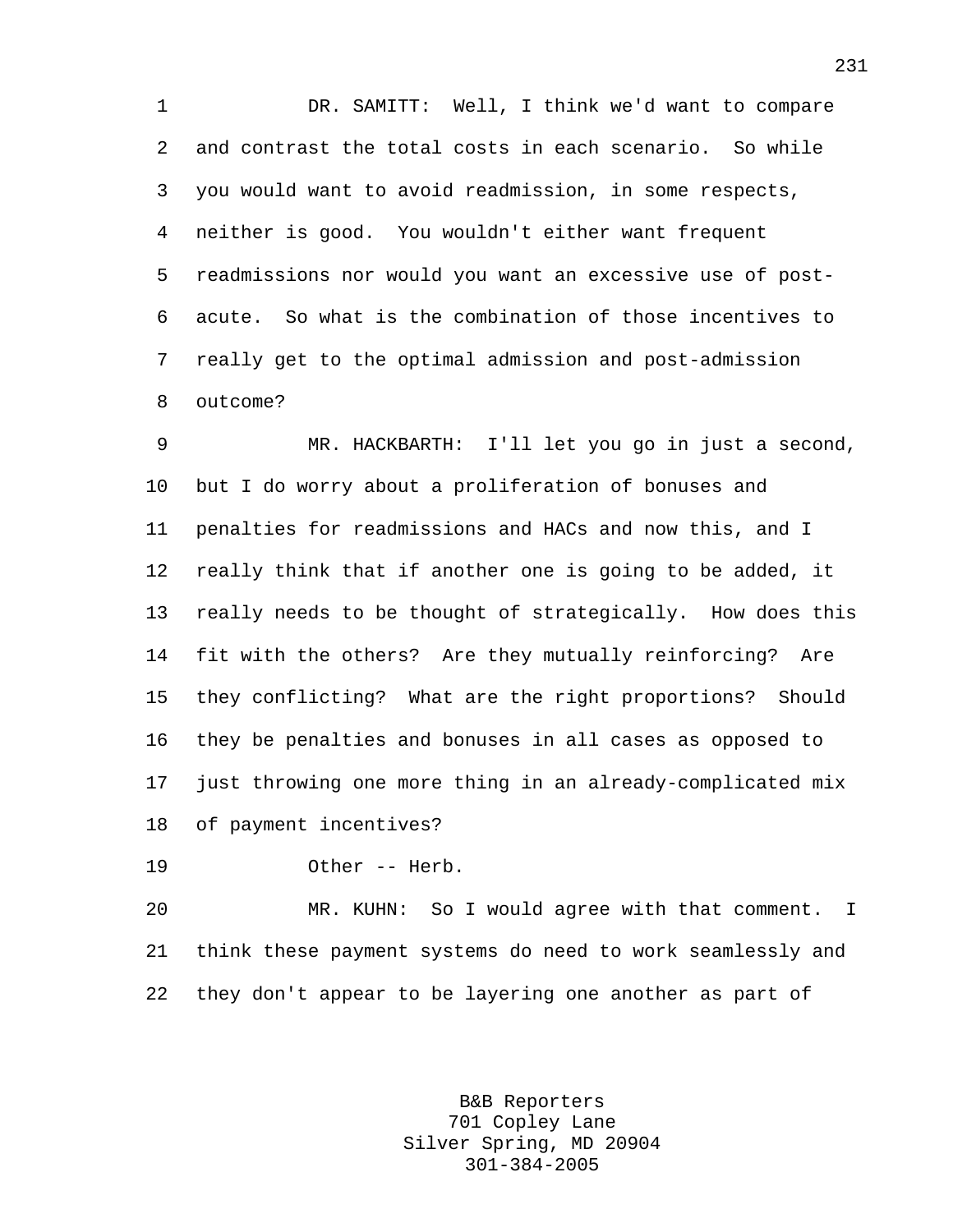1 that.

2 I am glad you mentioned the HAC, the hospital-3 acquired condition, because if you look going into 2015, 4 you've got now with the three of them -- that is, the 5 readmissions or the rehospitalizations, the value-based 6 purchasing, and the HACs -- you've got 5.5 percent, and 7 that is going to grow next year to 5.75, and the year after 8 that in 2017, it will be up to 6 percent. So it's 9 continuing on a scale moving forward.

10 All these things that we have up here, I think 11 they're worth continuing to explore and to look at, with 12 the caveat, as we talked about, how they can seamlessly 13 work together.

14 The one thing that would be helpful for me, 15 though, as we continue to review on this is what the 16 literature shows or how much of either an incentive or 17 penalty really motivates the changes in provider type 18 that's out there.

19 So, on the hospital side, there are some who have 20 made the arguments, at least I've heard and read, that 21 maybe 2 percent, 3 percent is enough to change that 22 behavior because that translates into around \$100 to \$150,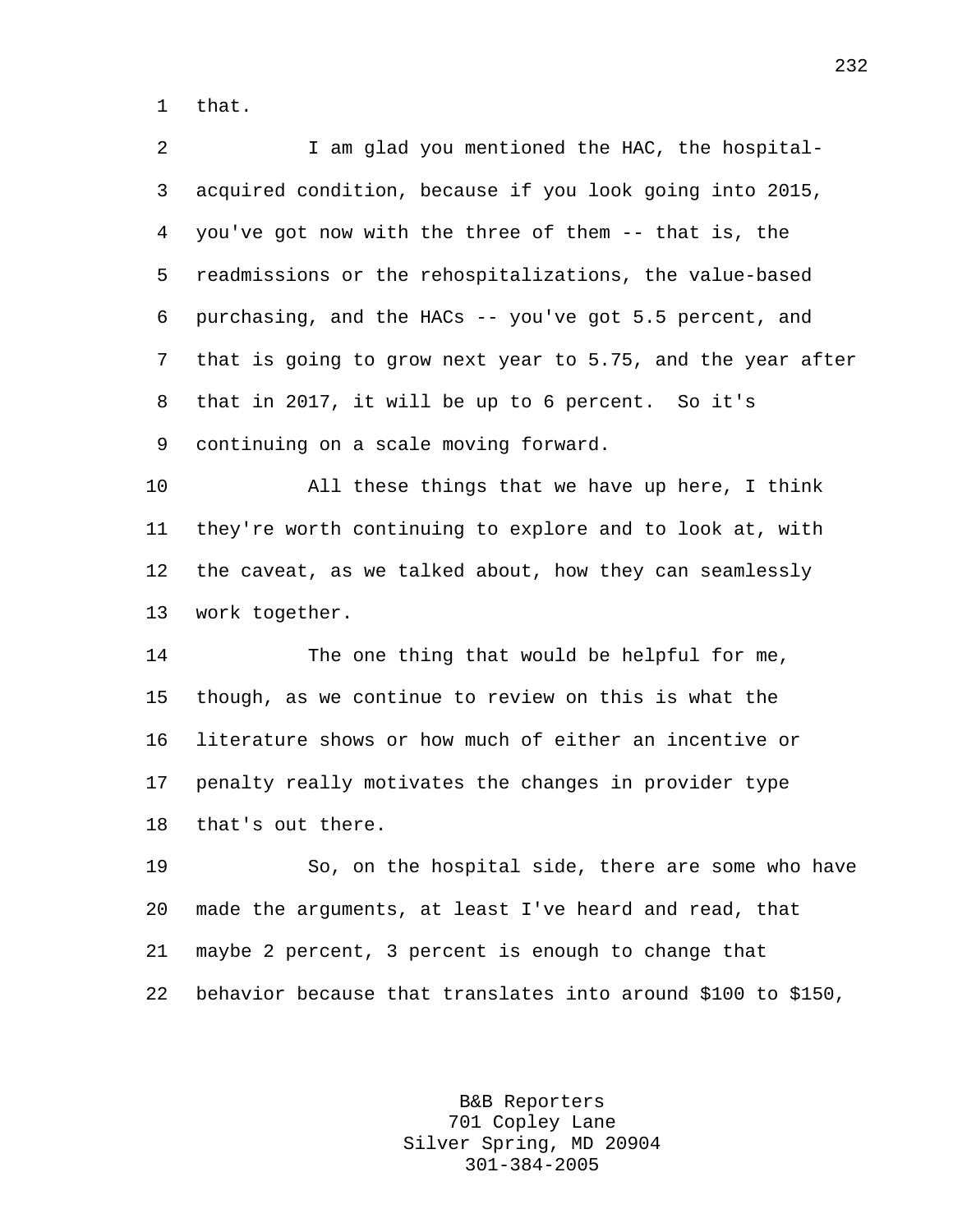1 I think, per discharge, and that's enough to get people's 2 attention and change behavior.

3 On the physician side, I've heard people say that 4 it's got to be something north of 5 percent, maybe even as 5 high as 10 percent -- even more than that. So it would be 6 nice if we could in the future understand what does the 7 literature show in that and what's kind of the range that 8 we're talking about as we move there.

9 And the final thing I would just say is that as 10 we look at the Medicare spending per beneficiary component, 11 that really only is beginning this year, and I don't want 12 this to be an impediment for our work going forward, but 13 historically, in the Medicare program, you've let programs 14 kind of start, get a chance to look how they're working, 15 evaluate, and then you start the refinement process. To 16 start a refinement process, the year one, and begin 17 tinkering with it, I don't know whether that's a good thing 18 or bad thing, but it goes against historic norms. I just 19 think we need to take that into consideration and 20 understand. Do you start tinkering with something before 21 it's even really begun?

22 MR. HACKBARTH: Round 1. Any more Round 1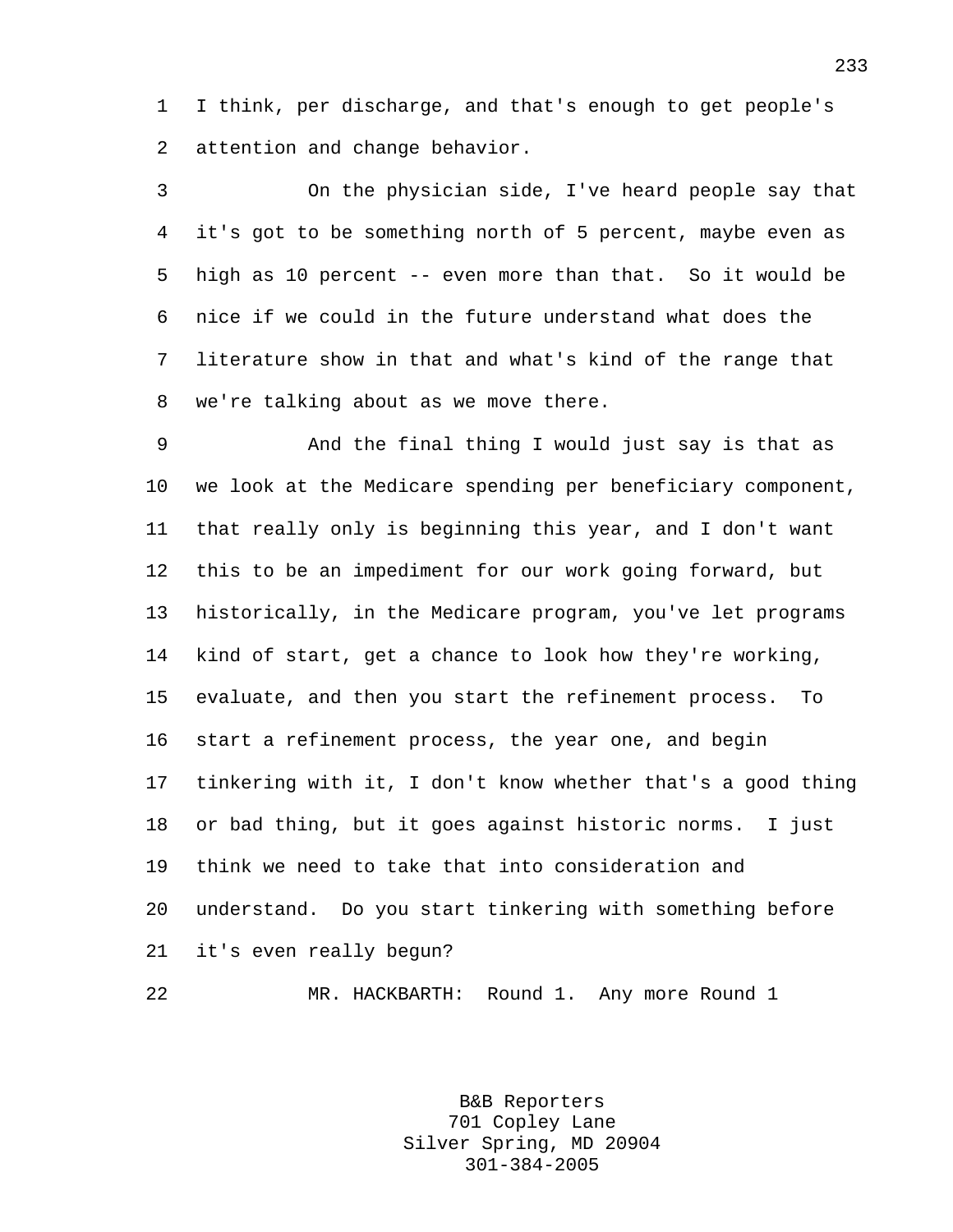1 clarifying questions?

2 [No response.]

3 MR. HACKBARTH: Round 2. Go ahead, Cori, and 4 then Jay.

5 MS. UCCELLO: So I'm attracted to this idea of 6 the soft steering and that kind of thing, but I'm 7 wondering, just stepping back, how much freedom or choice 8 or control do beneficiaries actually have now in terms of 9 post-acute care use. How much are they already relying on 10 the hospitals to steer them to where they should be going? 11 DR. CARTER: We did talk with private sector, 12 both systems and ACOs, so they're running in fee-for-13 service, and so benes have freedom of choice. We heard 14 things like they had a preferred network, but they had a 15 lot of leakage, and so even though they were recommending - 16 - and so that was doing better than not recommending, they 17 had leakage of like 50 percent. Those were just the 18 handful of people we talked to. Obviously, in the MA 19 world, it's totally different.

20 I think what I'm hearing in your question is it's 21 true there's a lot of guiding going on now, but there also 22 is a lot of leakage and for good reasons. Patients want to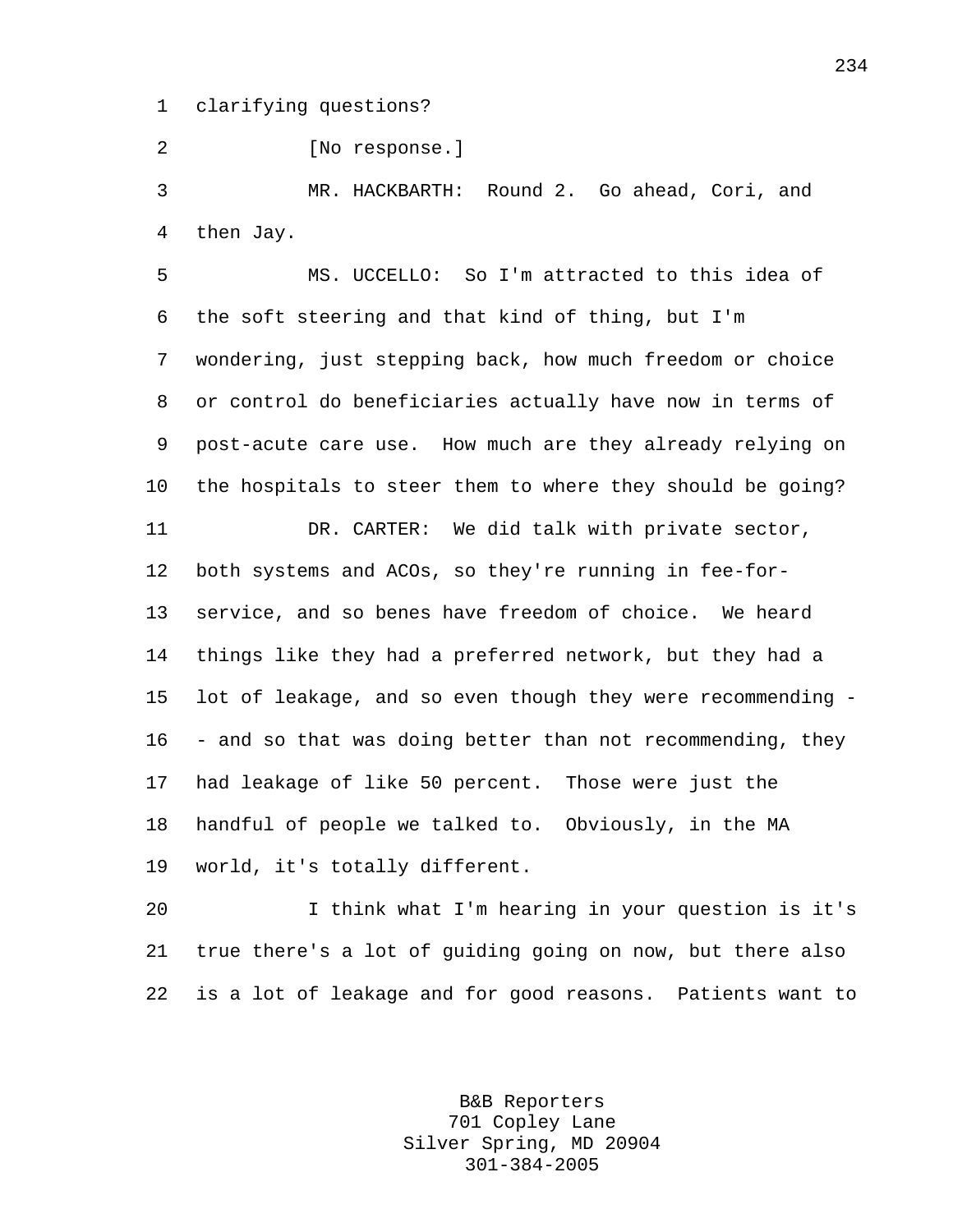1 be close to their families, and so they may opt to not go 2 to a recommended facility or for whatever reason. But I 3 think even with current guidance going on, benes are still 4 making choices that may not align with where they are being 5 recommended to go.

6 DR. HOADLEY: I'm intrigued by both of these last 7 two lines of conversation. It does seem like it's hard to 8 figure out what beneficiaries are using information, and 9 you've obviously got some insight, which you just offered, 10 and then what different kinds of tools could do to do it. 11 But let me go back to Herb's comment, because I've had the 12 same thought about these financial incentives. I know at 13 one point, doing some interviews with physicians and asking 14 them about -- I have no idea at this point what the 15 particular example was, but about the effect of some kind 16 of bonus system, and you often got the answer, "Well, I 17 don't even know what's coming in. It's sort of lost in the 18 midst of lots of payments that come in."

19 On the other hand, we hear a lot about the impact 20 of the Star ratings bonus in MA, that it does seem to 21 become quite a focus, and you see lots of -- again, it's 22 anecdotal, but a lot of trade news stories that suggest --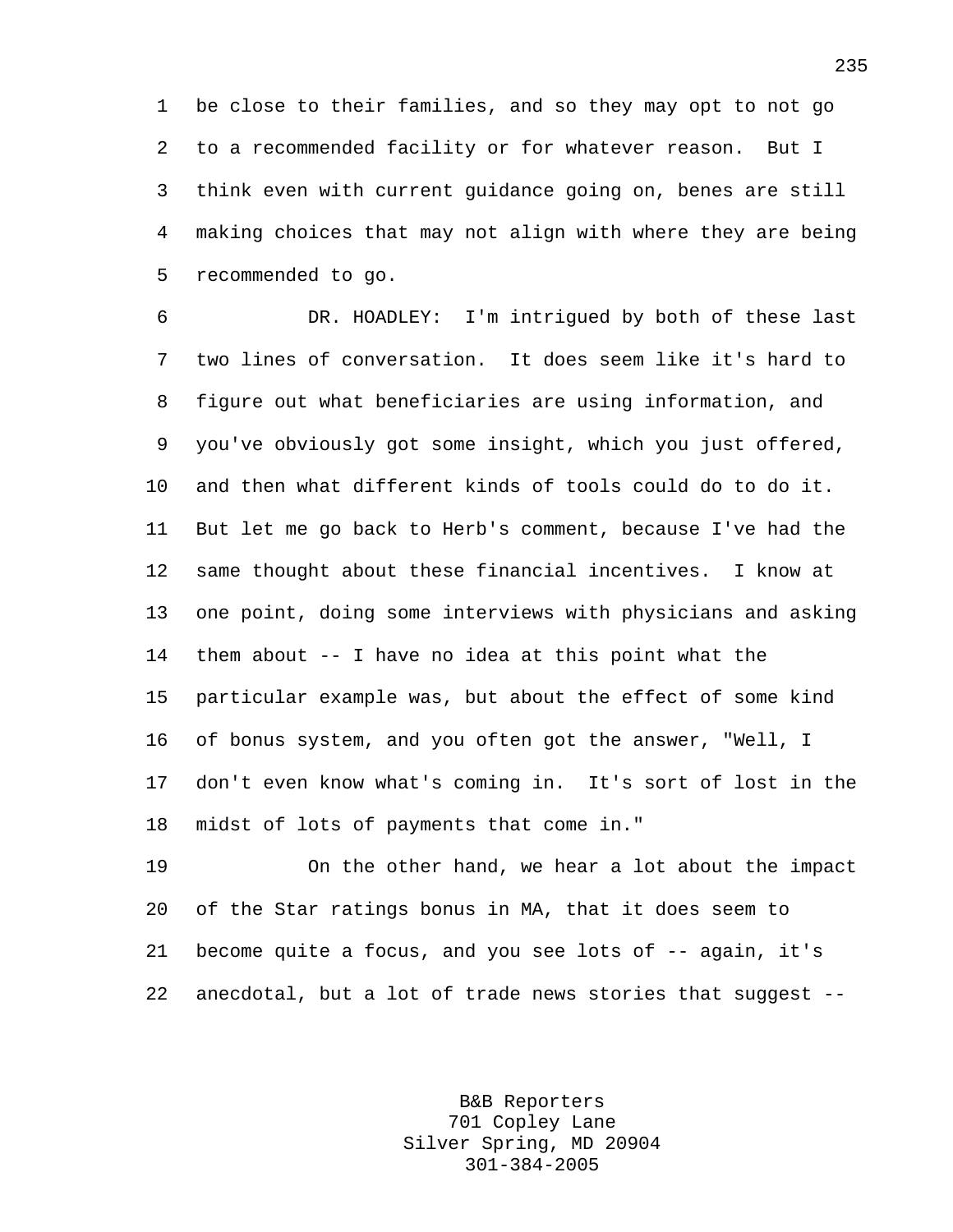1 and I think folks here have talked about it too -- that 2 once you've got these things, they're going to really pay 3 attention, how can we up our score on this particular 4 thing, because there's some money at the other end and 5 maybe less of that in Part D plans because there's no money 6 at the other end, although even there, even before the 7 money was attached to MA, there was that sense of some 8 value and sort of having certain Star levels and just for 9 the public view of it.

10 But it does seem like if there's some ways to 11 better understand how these different kinds of bonuses and 12 withholds and things translate, how they're perceive, how 13 they're received, in other words, what form do they come, 14 do they come with labels, do they come in advance, to 15 Kathy's point, where you can say, "Okay. Here's money. 16 It's contingent on these things," versus it's a little 17 fuzzier in terms of you're getting something and somebody 18 is going to reconcile later. It seems like if we could 19 understand that and how that differs across sector and 20 across some of these different programs, that might help us 21 get a better sense of how to set these things up going 22 forward.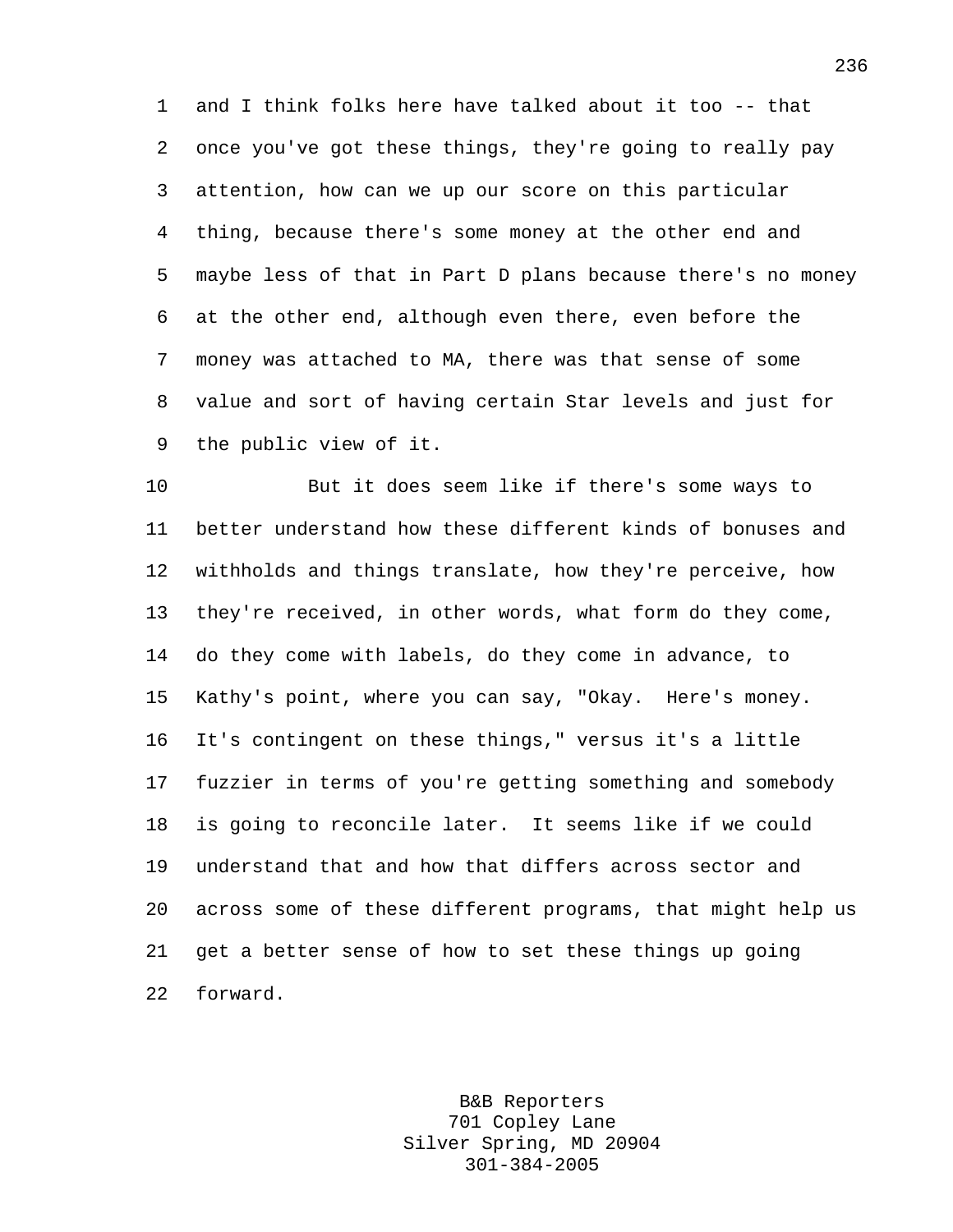1 MR. HACKBARTH: One of the things that I like in 2 the pending SGR bill is that at least they made some effort 3 to take what had been totally sort of unrelated bonuses and 4 penalties and put them into a more integrated system with 5 an overall score and a single payment or a penalty, up or 6 down, and I think maybe some of the same sort of work could 7 be useful in the hospital world as well as opposed to just 8 piling new things on top, as has been the practice to this 9 point.

10 Warner.

11 MR. THOMAS: I would agree with your comment, 12 Glenn, and I think there is a lot of kind of disparate 13 measurements, incentives, penalties. I guess, as I read 14 through this, certainly, there's things that can be 15 improved. I was just trying to get to what are we trying 16 to accomplish. Are we making recommendations to the whole 17 bundled program? Are we talking about how this fits in 18 with other programs? I was trying to figure out where we 19 were going with the discussion.

20 DR. MILLER: I think there's a couple of 21 different ways to talk about this here.

22 I don't think there is any inherent resistance to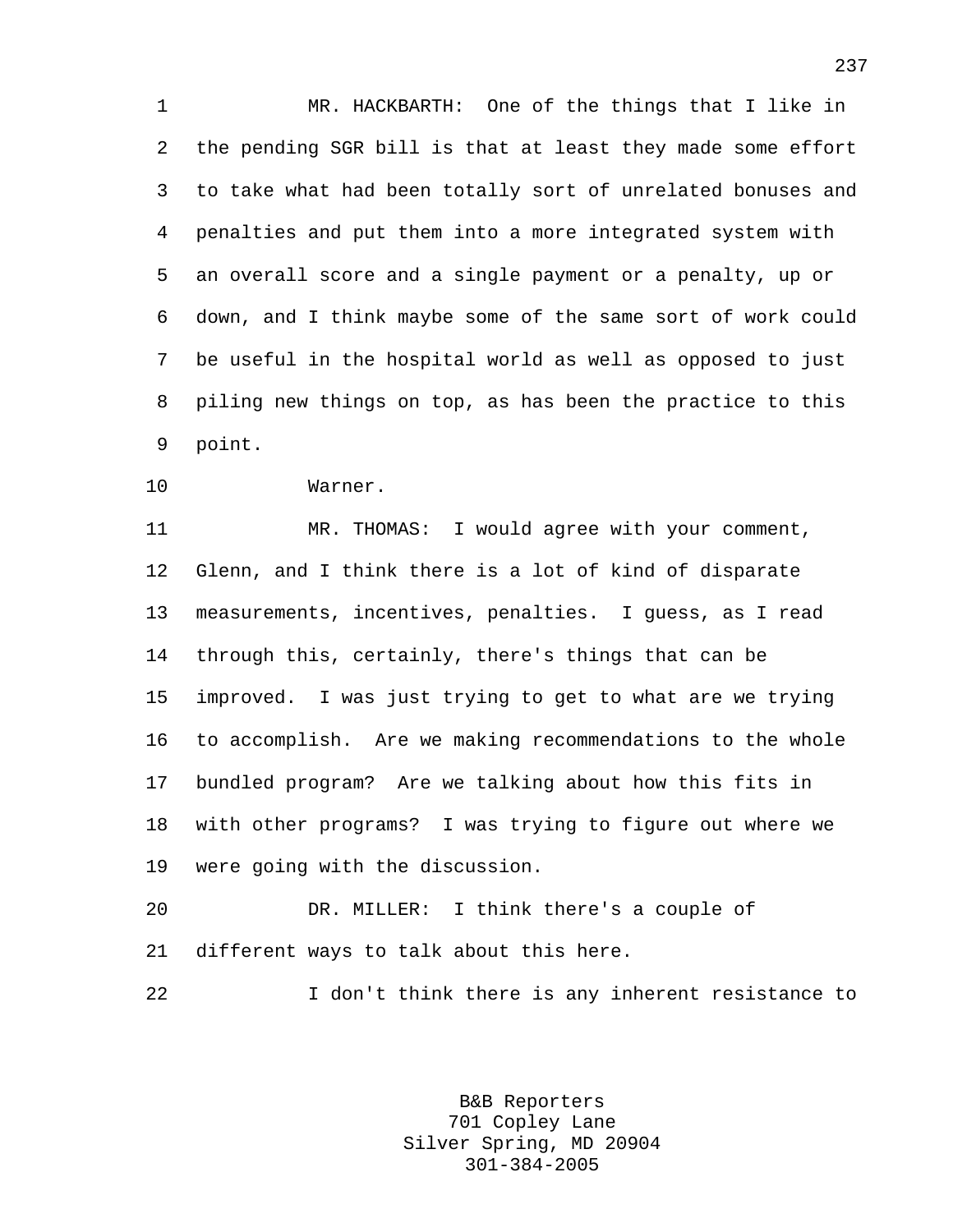1 the notion of looking across a set of incentives and saying 2 how could we rationalize across them, and if that's the 3 direction you wanted to go on this, we could certainly -- 4 and would certainly be willing to do that.

5 I think the motivation here -- and I swear to 6 God, this is true. A lot of this came out of talking to 7 hospital people who said there's a lot of other things out 8 in the area, and I would just add to Jack's list, there are 9 certain things that get people's attention. The Stars 10 clearly have people's attention. The readmission penalty 11 clearly has people's attention. There's also some other 12 noise out there that people are less clear, and what was 13 kind of striking to us is we would go to these rooms to 14 talk to different hospital people and that kind of thing. 15 This incredibly geeked-out measure, they were all aware of, 16 and actually, many of them were using it and then sort of 17 asking -- to questions that occurred over on this side of 18 the conversation, there is all this churning unbundling, 19 and it doesn't sound like it's going to happen anytime 20 soon, and I'm not sure how to even get involved in it. Why 21 aren't policy people talking about this? This creates the 22 same kinds of incentives.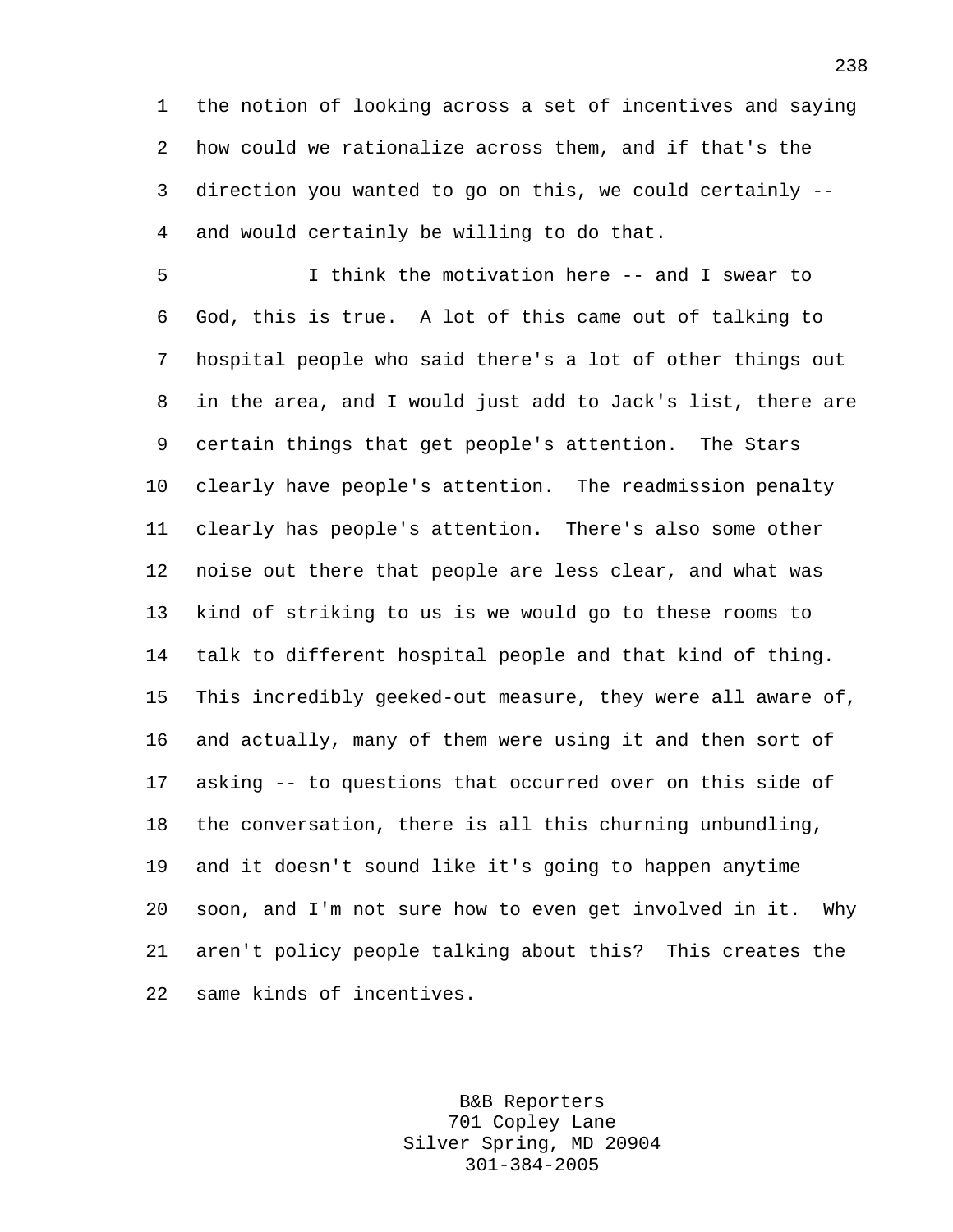1 And then the third thought that I linked it to is 2 something you brought up in our conversations a few times 3 back, which is why don't you give me more tools to manage 4 what happens outside my hospital? And I'm sure I'm not 5 doing your comments justice, but that type of thought, and 6 so we started looking at this and thinking about whether 7 this gave a platform to pull many of those thoughts 8 together. No resistance to the thought that, look, if we 9 have too many bells and whistles, put them in one place, or 10 get rid of them someplace, and put something else in place, 11 no resistance to that.

12 But those were the thought processes that kind of 13 brought us to this.

14 MR. THOMAS: I think that's helpful because I 15 would agree that the -- I mean, people talk about bundles, 16 but as far as the traction it has compared to readmissions 17 or compared to the Stars program and MA, it's a much lower 18 priority. It's not getting the same sort of traction. So 19 I think the idea is to try to get more traction there, to 20 try to make it more attractive and contain a modifier, that 21 could be interesting for some hospitals that are not going 22 down the road of more of a global payment of the ACO model.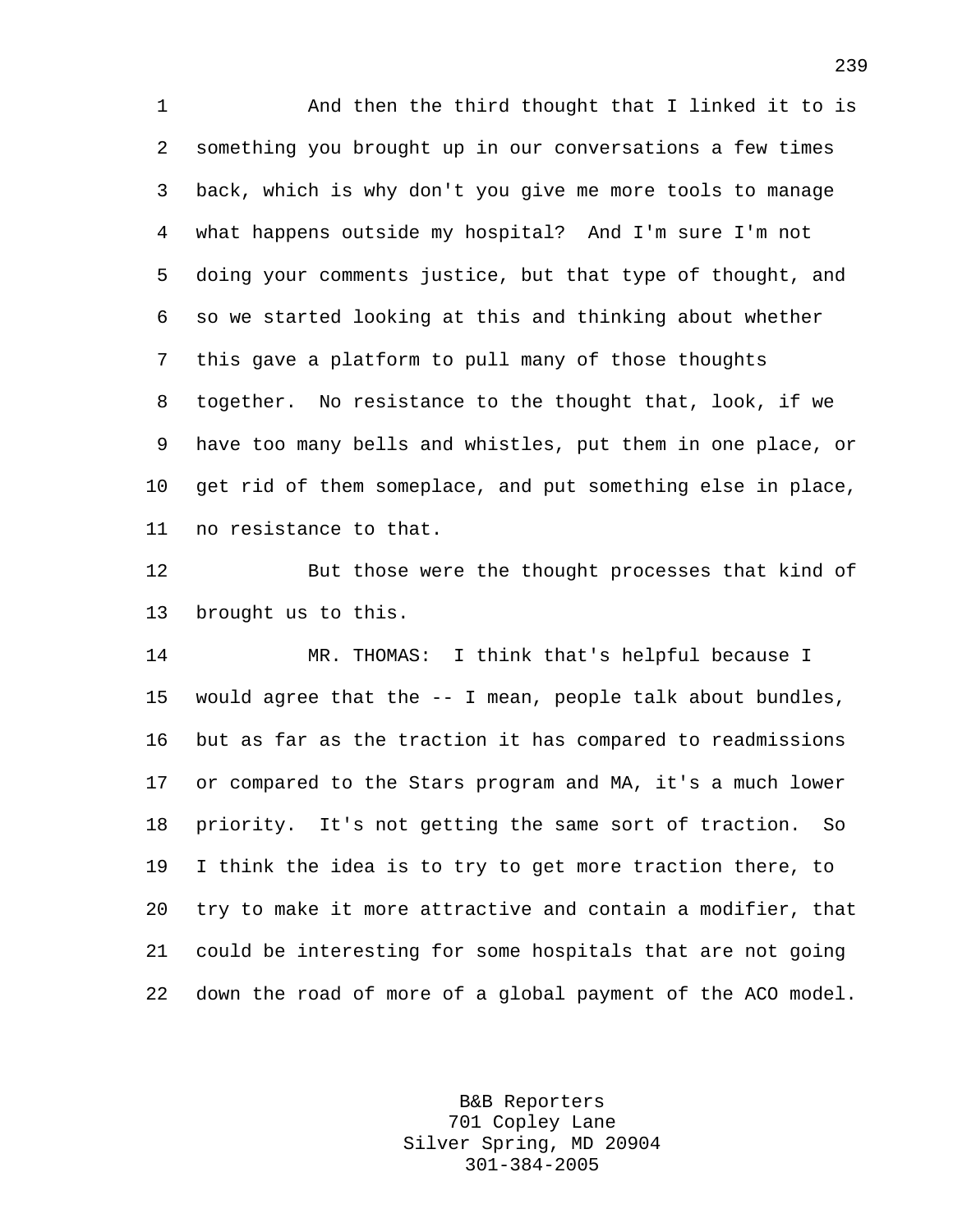1 MS. BUTO: On this same point, to me the 2 difference is who you think actually has control. So, if 3 suddenly, Medicare says to hospitals, we're giving you the 4 bundle for post-acute care, up to 30 days, that's a whole 5 different game than saying we are going to tweak your MSBP 6 and hope that you have more drive to influence that 7 decision, or even second bullet, which is PACs, whoever 8 your governance is, you're going to get a certain reward, 9 depending on how that's managed.

10 So, to me, it's sort of back to who controls 11 this, and then the mechanism for getting the money to them 12 is maybe less important, and maybe you try to do it in the 13 least disruptive way possible. But if we had a better 14 sense of who we think is in control, I think that helps a 15 lot in figuring out how powerful any of these things 16 actually are.

17 MR. HACKBARTH: I agree with that, Kathy, and to 18 me, in an ideal world, the financial responsibility is 19 aligned with the control, as you put it. And, to say, oh, 20 we are going to penalize you for something that happens 21 outside your four walls, hold you accountable for something 22 that happens outside your four walls, is -- that's been a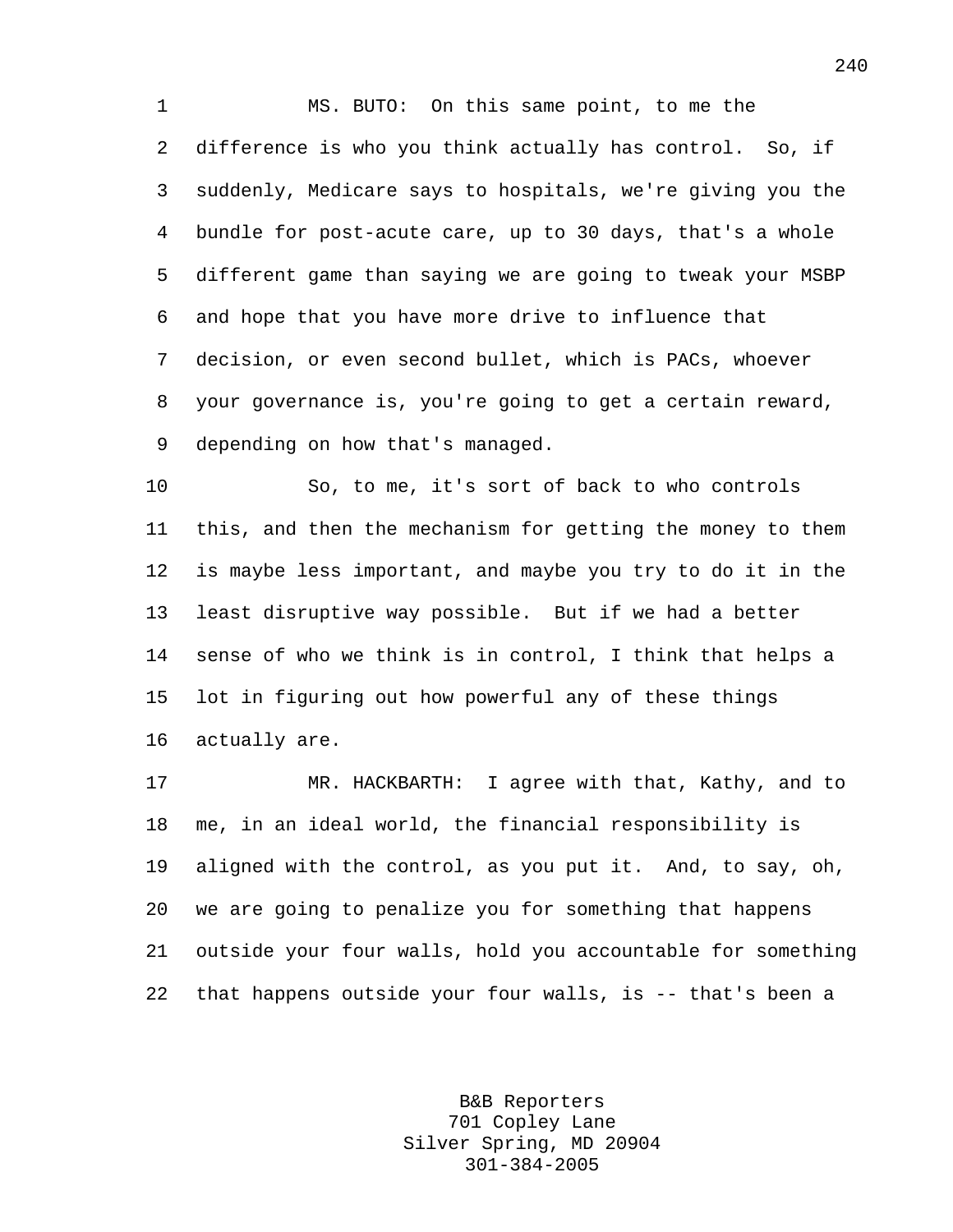1 point of controversy around the readmissions penalty from 2 the beginning.

3 And, one way that we dealt with that and the 4 world has dealt with that is to say, well, it's a 5 relatively small penalty and what we're trying to do is 6 nudge hospitals towards accepting more responsibility for 7 what happens outside their walls. But, because the dollars 8 don't match up with the accountability, there's only a 9 limited amount of penalty that you can apply, and that 10 means the limited amount of effect that you're likely to 11 have.

12 12 If you want a much bigger effect on what happens 13 post-hospital admission, I think you need to go to a true 14 bundle and say to the hospitals, you're accountable, but 15 you also control the dollars. And, so long as the 16 accountability and control over the money is separate, 17 there's going to be a limit on what you can expect of them. 18 DR. MILLER: And, I just want to add, I agree 19 with all that. And, the other point that you touched on, 20 and I would just draw it out a little bit further, there's 21 this ongoing dilemma, and you hear it here all the time, 22 which is why can't we move people to taking truly more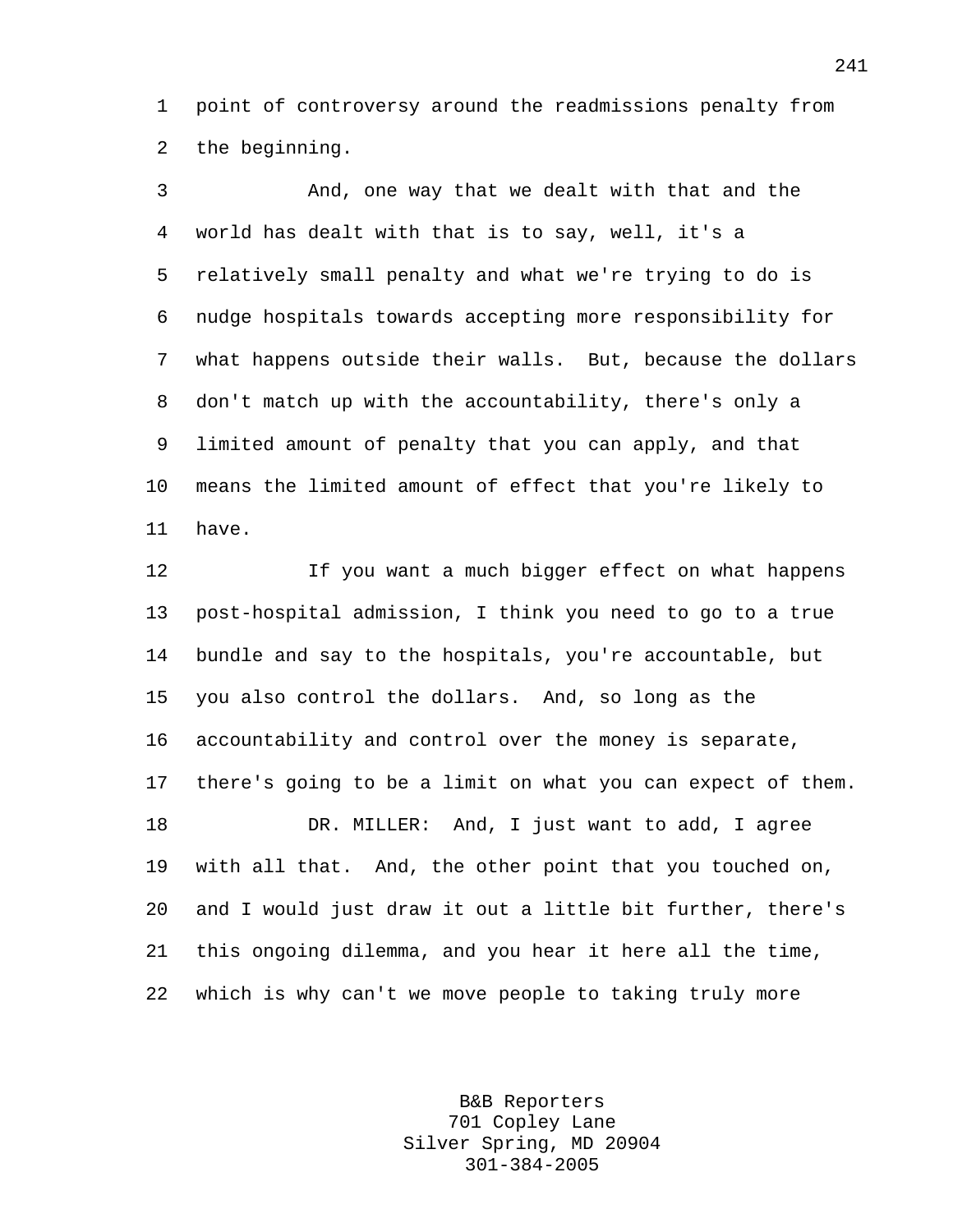1 risk, you know, move people to an ACO, just to use it as an 2 example. And, as long as fee-for-service -- and, I'm not 3 saying make it unnecessarily and just arbitrarily 4 complicated.

5 But, as long as fee-for-service is a fairly 6 comfortable place to be, people aren't going to move, and 7 you can sort of think of these changes, too, because even 8 in your exchange where you say, you know, what really 9 matters here is giving them the money tomorrow and giving 10 them the responsibility. We also know the monumental 11 resistance to that idea, both on where the fact that 12 certain actors would lose control of their money and 13 certain actors are not ready to take control of that money. 14 This kind of thing can represent a bit of a bridging step 15 if it is done in a rational way where a few things are put 16 together.

17 MS. BUTO: Yeah, and I'm not disagreeing with 18 that, Mark. I just don't want to lose sight of the fact 19 that life would be simpler, and we would get to where we 20 want to go -- so, let's not lose sight of the bigger kind 21 of impact that a big change could have, albeit we're not 22 ready to go there yet, but --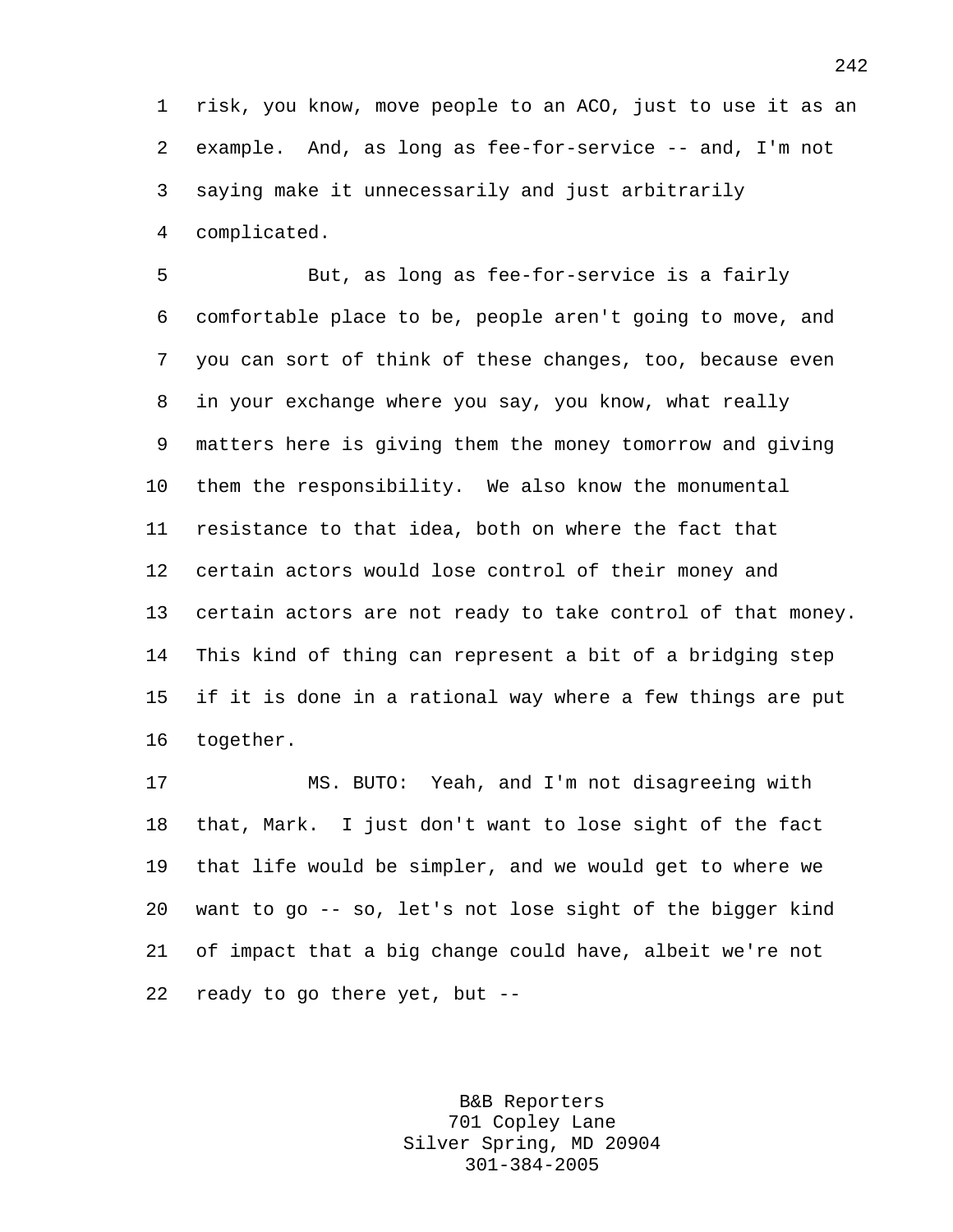1 DR. MILLER: [Off microphone.] I hear you. 2 DR. NERENZ: I was going to make a similar 3 comment to the one Kathy made, so I'll try not to just 4 duplicate it, but I was struck in reading the materials 5 about how hospital-centric this whole presentation was, 6 starting with the selection of the episodes, that they are 7 defined by an admission, even though there are many other 8 clinical episodes that are not necessarily so. But, I 9 understand that you've just taken this as a frame for 10 discussion.

11 But, as I went through the chapter, in reading 12 it, I was looking for the point where we'd say, well, how 13 about having physicians accountable or physicians somehow 14 in this picture somewhere, or even a little more precisely, 15 how about patients who are formally aligned with Certified 16 Medical Homes. How about having the medical home -- and it 17 was never in there.

18 So, I think the line of this discussion -- again, 19 I'll just call very hospital-centric -- and I'd echo 20 Kathy's question. Is that really now the way the scope of 21 responsibility and authority really runs? Do hospitals 22 really control this whole set of things that drive costs,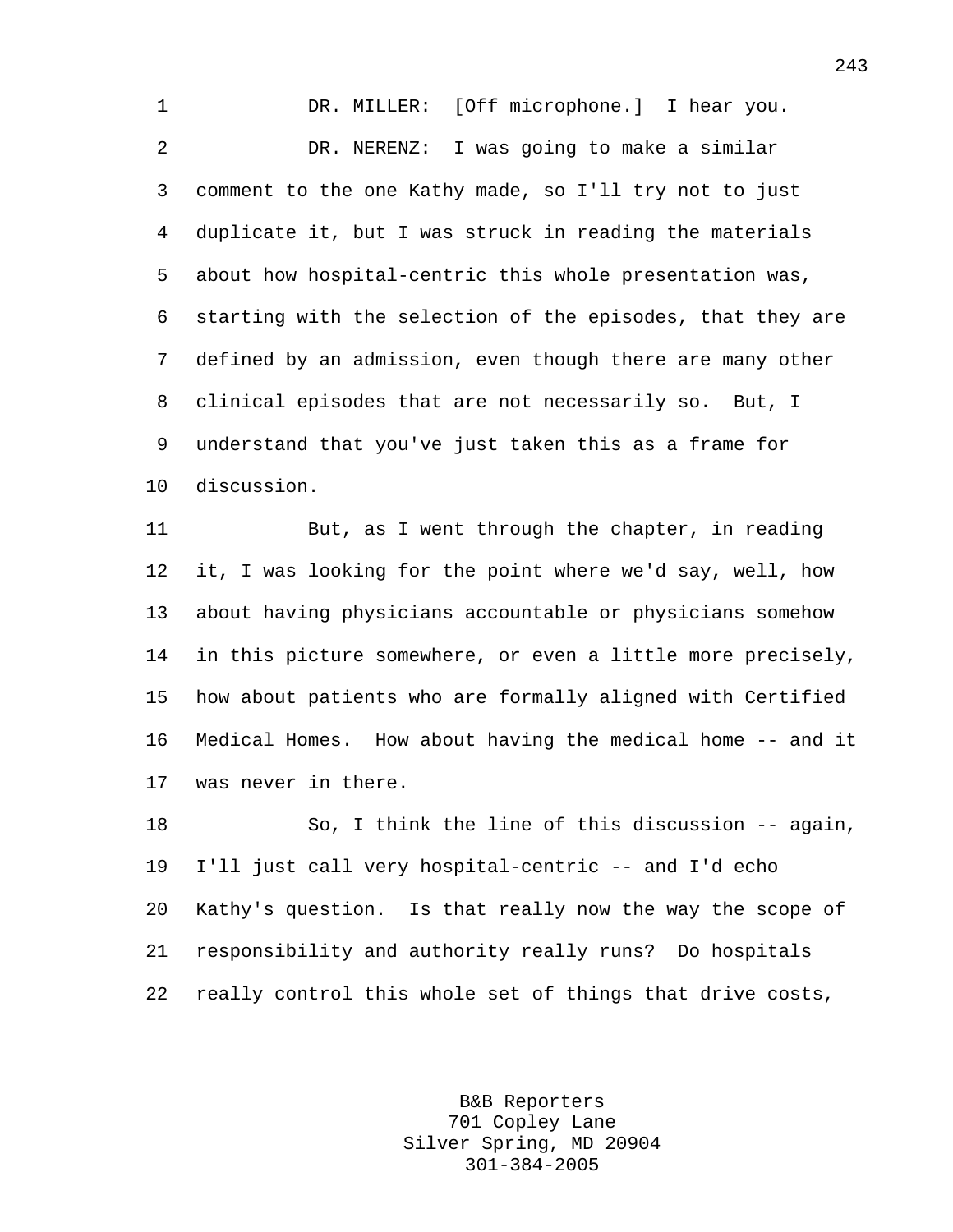1 including the fee schedule element? Meaning, do hospitals 2 control payments to doctors? That seems a little odd.

3 And then looking forward, is that how we want the 4 world to be? In this set of episodes, do we want hospitals 5 running the show? Now, maybe we do, but there may be other 6 alternatives.

7 DR. NAYLOR: So, I just want to echo those 8 points. I walked away reading this chapter with the same 9 kind of sense of what is the goal? Is the goal to get to a 10 more efficient spending for a given episode, or is it -- I 11 actually like point four, trying to figure out ways to 12 discourage unnecessary acute care episodes that result in 13 unnecessary hospitalizations and so on.

14 I mean, much of our conversation has been to 15 think about how it is that -- where our energy should be in 16 terms of enabling community-based providers to guide the 17 care of Medicare beneficiaries, and I think that this is 18 where we should be placing our attention going forward.

19 MR. HACKBARTH: Other questions, comments? 20 [No response.]

21 MR. HACKBARTH: Hearing none, I think we're done. 22 Thank you all.

> B&B Reporters 701 Copley Lane Silver Spring, MD 20904 301-384-2005

244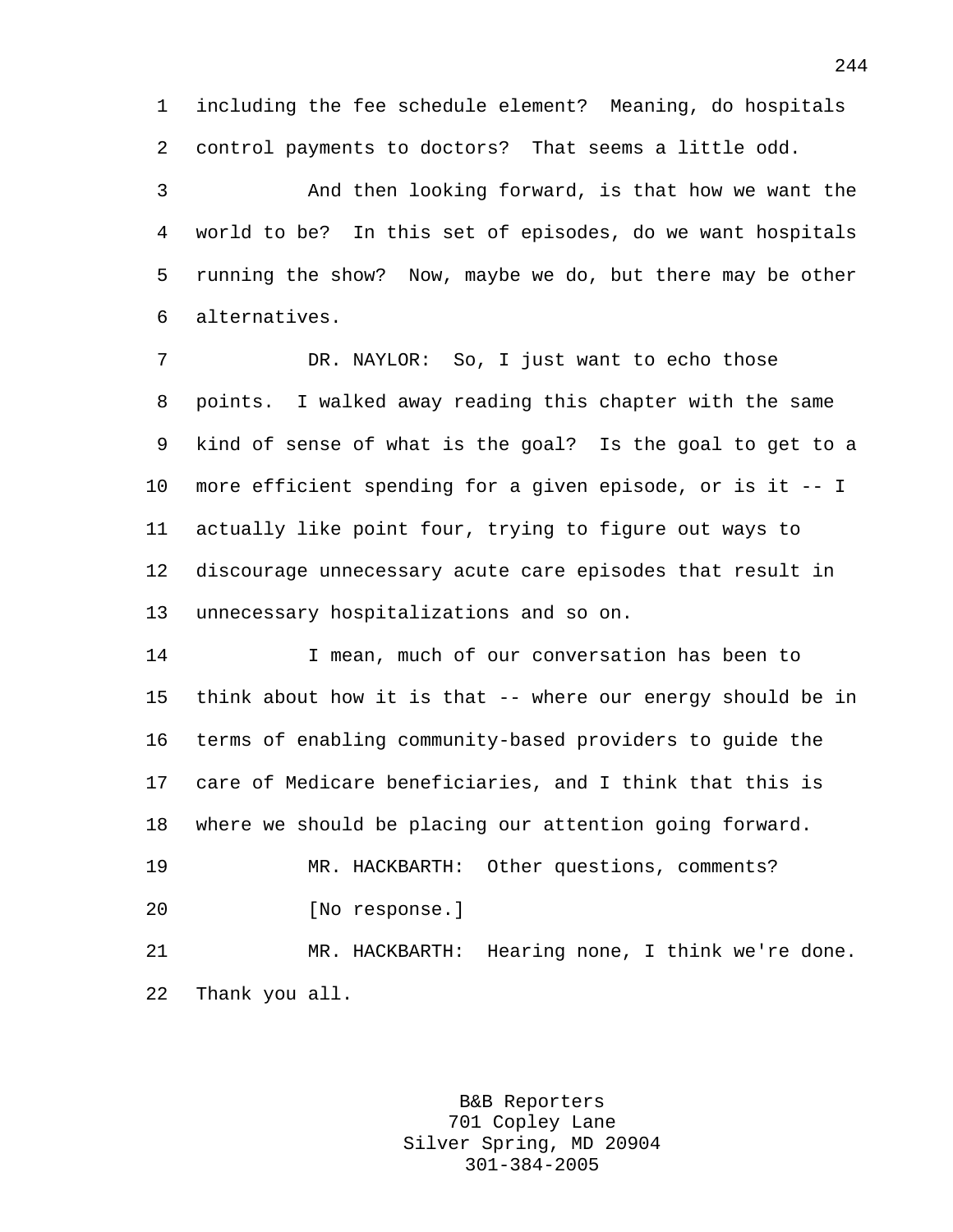1 Okay. We will now have our public comment 2 period. 3 DR. MILLER: Carol, can you put up the public 4 comment slide? Thanks. 5 MR. HACKBARTH: Seeing nobody go to the 6 microphone, we are adjourned. 7 [Pause.] 8 MR. HACKBARTH: It's over, George. 9 [Laughter.] 10 MR. HACKBARTH: Go ahead, George. You're 11 special, so we'll -- 12 MR. GEORGE MILLER: Thank you. I just stood up 13 to thank Glenn for his great service to MedPAC on behalf of 14 all the Commissioners and the public. This is the first 15 time I've had this opportunity to be on this side of the 16 microphone, and I'll try to keep it under two minutes, but  $17 - -$ 18 [Laughter.] 19 MR. HACKBARTH: [Off microphone.] 20 MR. GEORGE MILLER: But, Glenn has been a great 21 Chairman. On behalf of all the Commissioners, I wanted to 22 stand and rise and thank you for your great, great service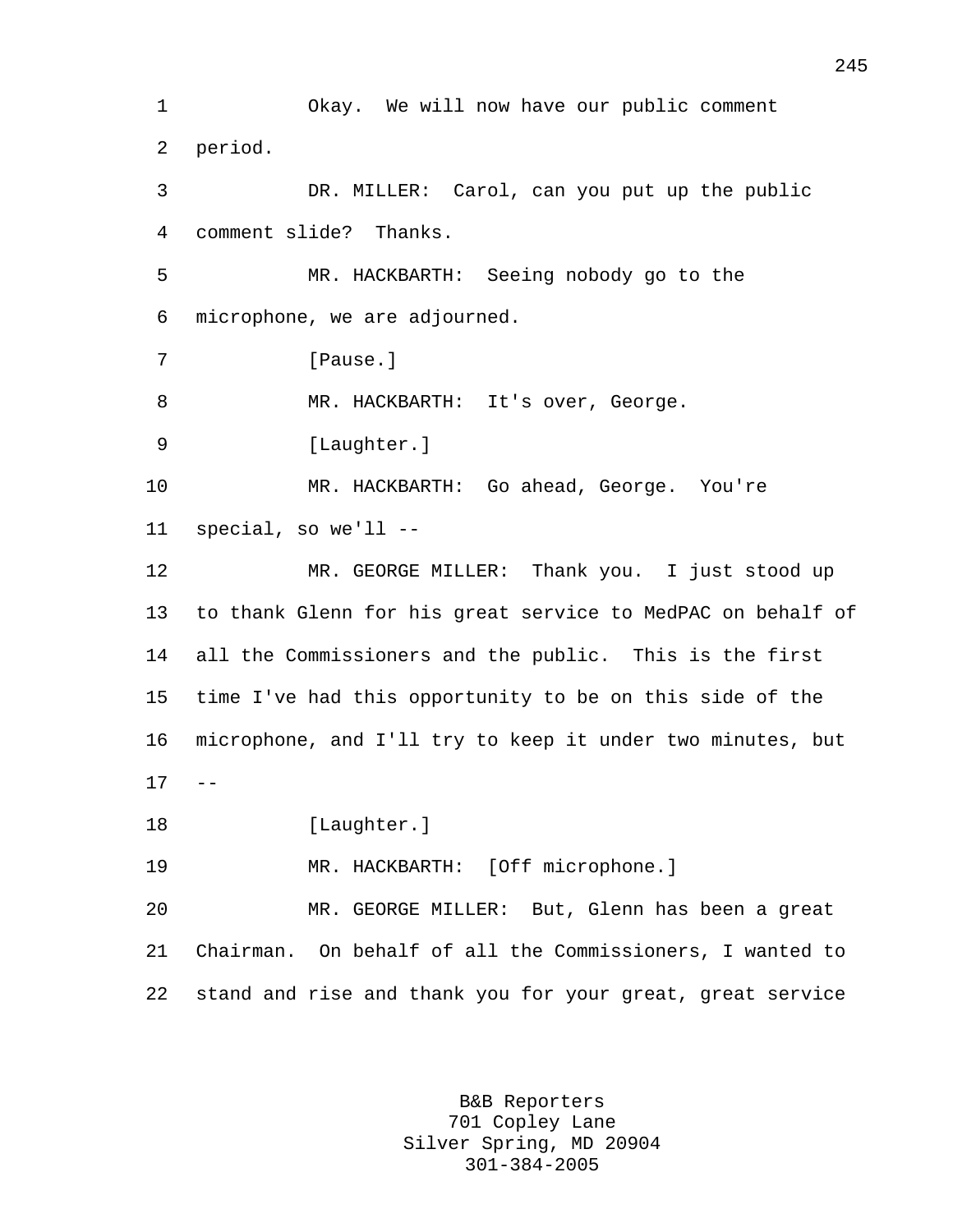1 and your great leadership over MedPAC over these 12 years. 2 [Applause.] 3 [Whereupon, at 3:53 p.m., the proceedings were 4 adjourned, to reconvene at 8:30 a.m. on Friday, April 3, 5 2015.]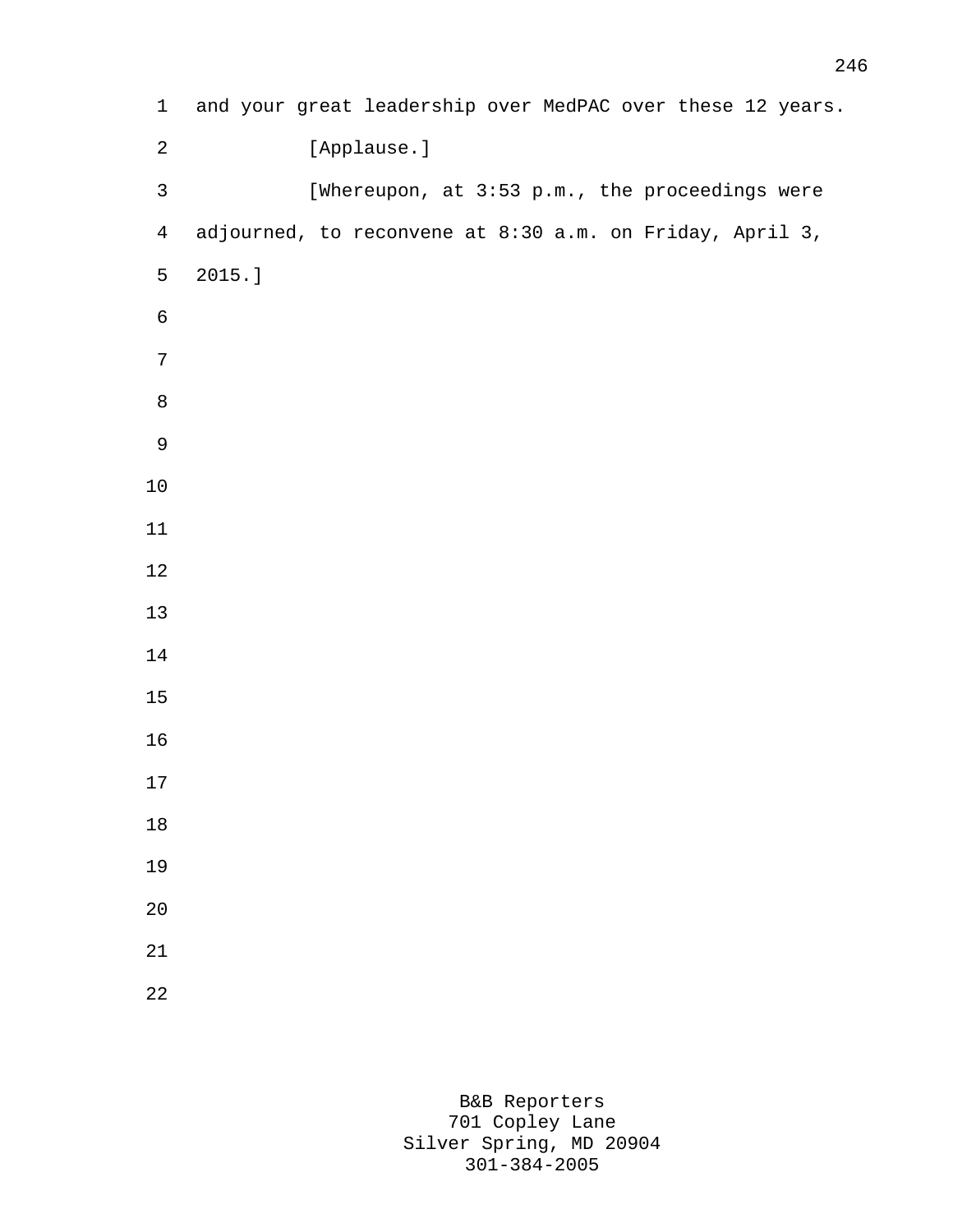## MEDICARE PAYMENT ADVISORY COMMISSION

PUBLIC MEETING

The Horizon Ballroom Ronald Reagan Building International Trade Center 1300 Pennsylvania Avenue, NW Washington, D.C. 20004

> Friday, April 3, 2015 8:30 a.m.

## COMMISSIONERS PRESENT:

GLENN M. HACKBARTH, JD, Chair JON B. CHRISTIANSON, PhD, Vice Chair SCOTT ARMSTRONG, MBA, FACHE KATHY BUTO, MPA ALICE COOMBS, MD FRANCIS "JAY" CROSSON, MD WILLIS D. GRADISON, MBA WILLIAM J. HALL, MD JACK HOADLEY, PhD HERB B. KUHN MARY NAYLOR, PhD, RN, FAAN DAVID NERENZ, PhD RITA REDBERG, MD, MSc, FACC CRAIG SAMITT, MD, MBA WARNER THOMAS, MBA CORI UCCELLO, FSA, MAAA, MPP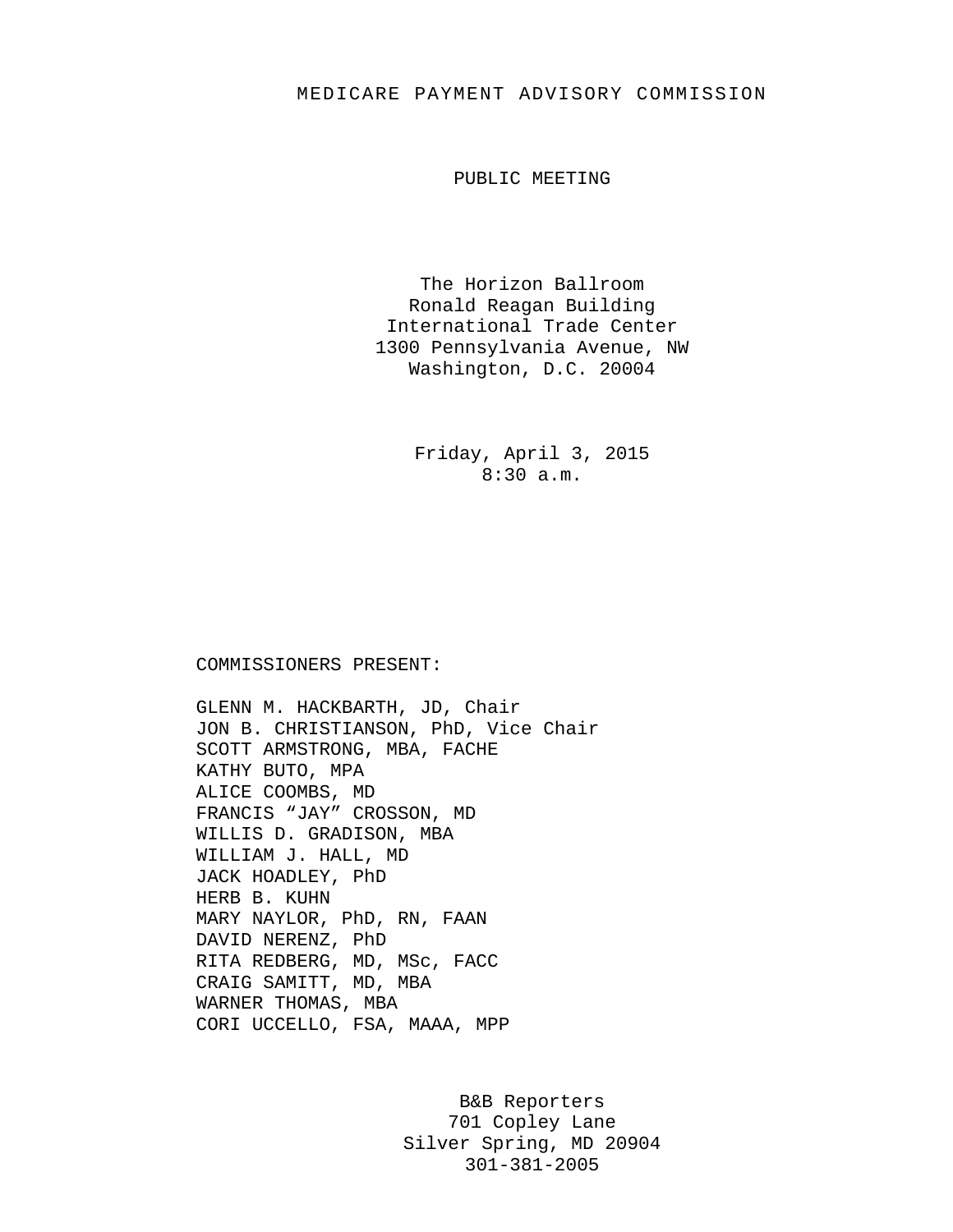## AGENDA PAGE

| Bundling oncology services<br>- Nancy Ray, Katelyn Smalley3                                           |
|-------------------------------------------------------------------------------------------------------|
| Synchronizing Medicare policy across payment models<br>- Julie Lee, Carlos Zarabozo, Jeff Stensland78 |
|                                                                                                       |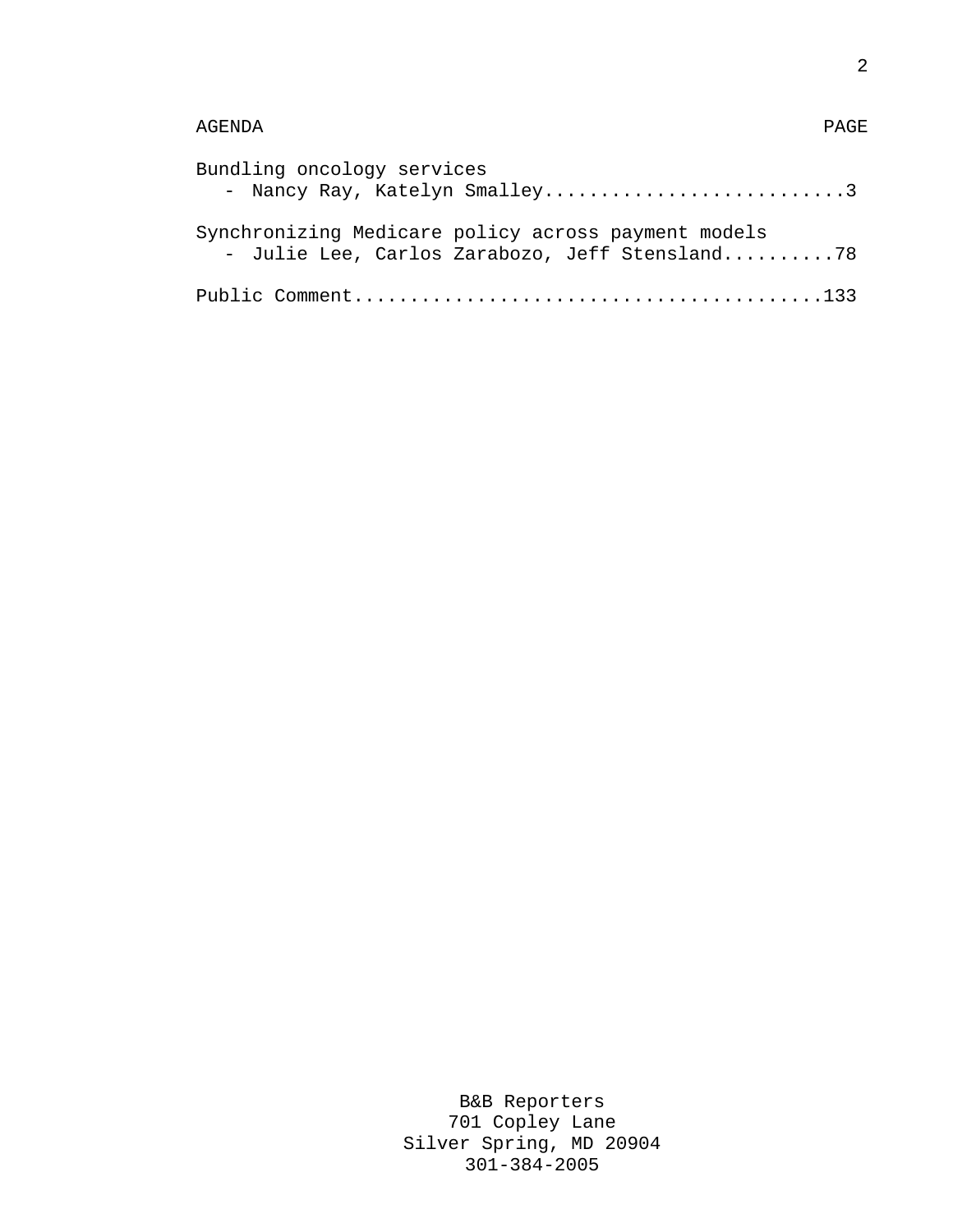2  $[8:30 \text{ a.m.}]$ 

3 MR. HACKBARTH: Good morning. Nancy and Katelyn 4 are going to lead this morning with bundling for oncology 5 services.

6 MS. RAY: Good morning. Medicare's payment 7 policies for Part B drugs do not always provide 8 beneficiaries and taxpayers the best value because the 9 policies do not consider evidence on a drug's comparative 10 clinical effectiveness compared with its alternatives. 11 Physicians have raised this concern. In one 12 instance, physicians from a cancer hospital announced that 13 a new cancer drug would be excluded from the hospital's 14 formulary because the new drug offered the same survival 15 benefit and a similar side effect profile as its 16 alternative but was twice as expensive. 17 At the fall Commission meetings, we discussed 18 policies that aim to improve the value of Part B spending 19 for drugs and biologics.

20 We discussed Medicare's application of least 21 costly alternative policies between 1995 and 2010. For two 22 or more drugs that clinicians prescribe for the same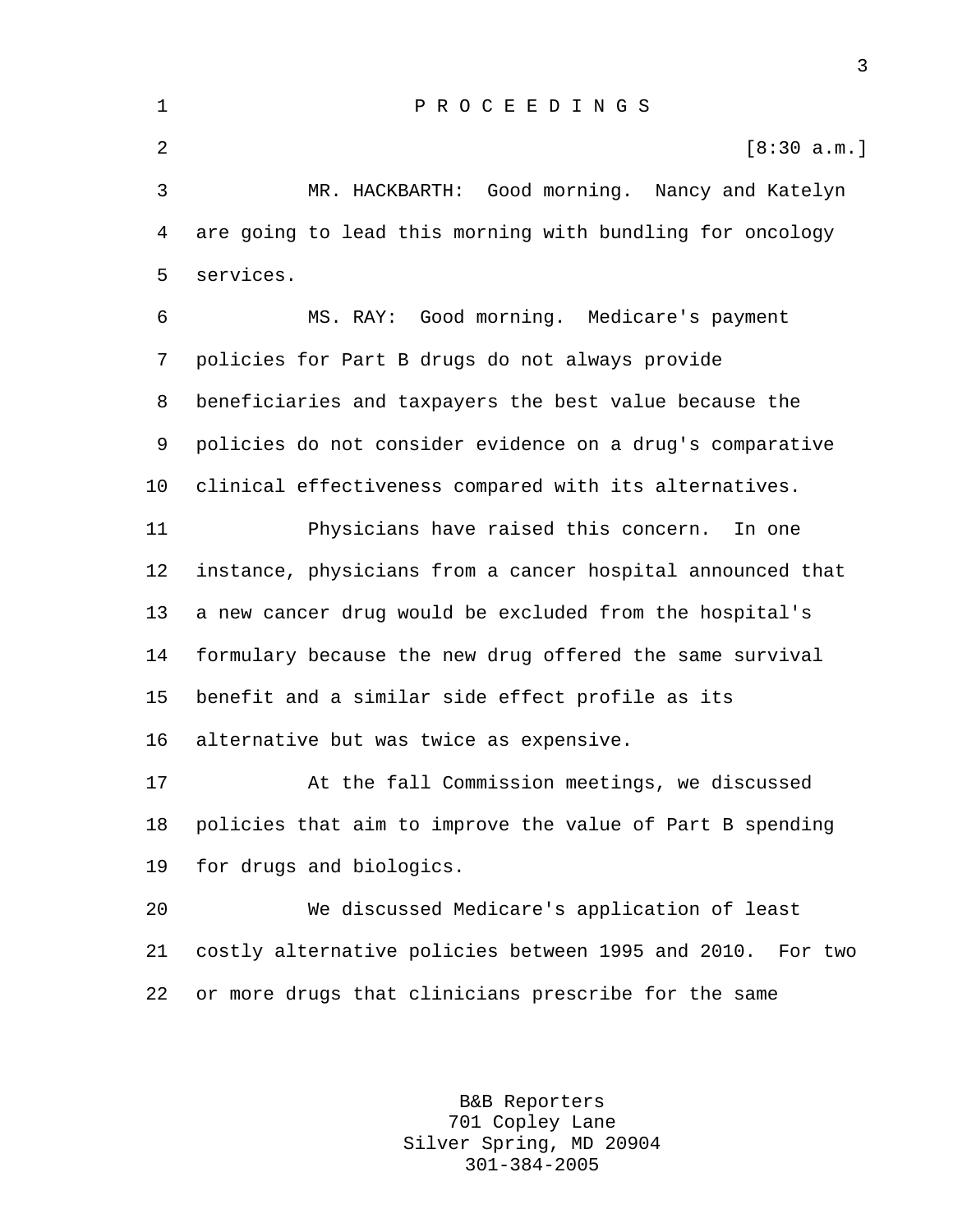1 condition and produce a similar health effect, the policy 2 bases the payment rate on the least costly product.

3 We also discussed bundled approaches under which 4 Medicare would establish one payment for Part B drugs and 5 other medical services furnished across one or more 6 settings and by one or more providers during a defined 7 period of time for a given condition.

8 Some have reservations about Medicare's role in 9 developing LCA policies, about Medicare grouping drugs and 10 deciding which drugs result in similar health effects.

11 In contrast to LCA policies, bundled approaches 12 permit clinicians rather than Medicare to decide on the 13 value of a service covered by the bundle -- for example, 14 drugs. In addition, bundled approaches, depending on their 15 design, might lead to improved care coordination.

16 Based on Commissioners' request, today Katie and 17 I are going to focus on bundling oncology drugs. We focus 18 on oncology drugs because Medicare spending for oncology 19 drugs -- that is to say, products that treat cancer and its 20 side effects -- accounted for about half of total \$11.7 21 billion in spending for Part B drugs furnished in 22 physicians' offices and paid based on the average sales

> B&B Reporters 701 Copley Lane Silver Spring, MD 20904 301-384-2005

4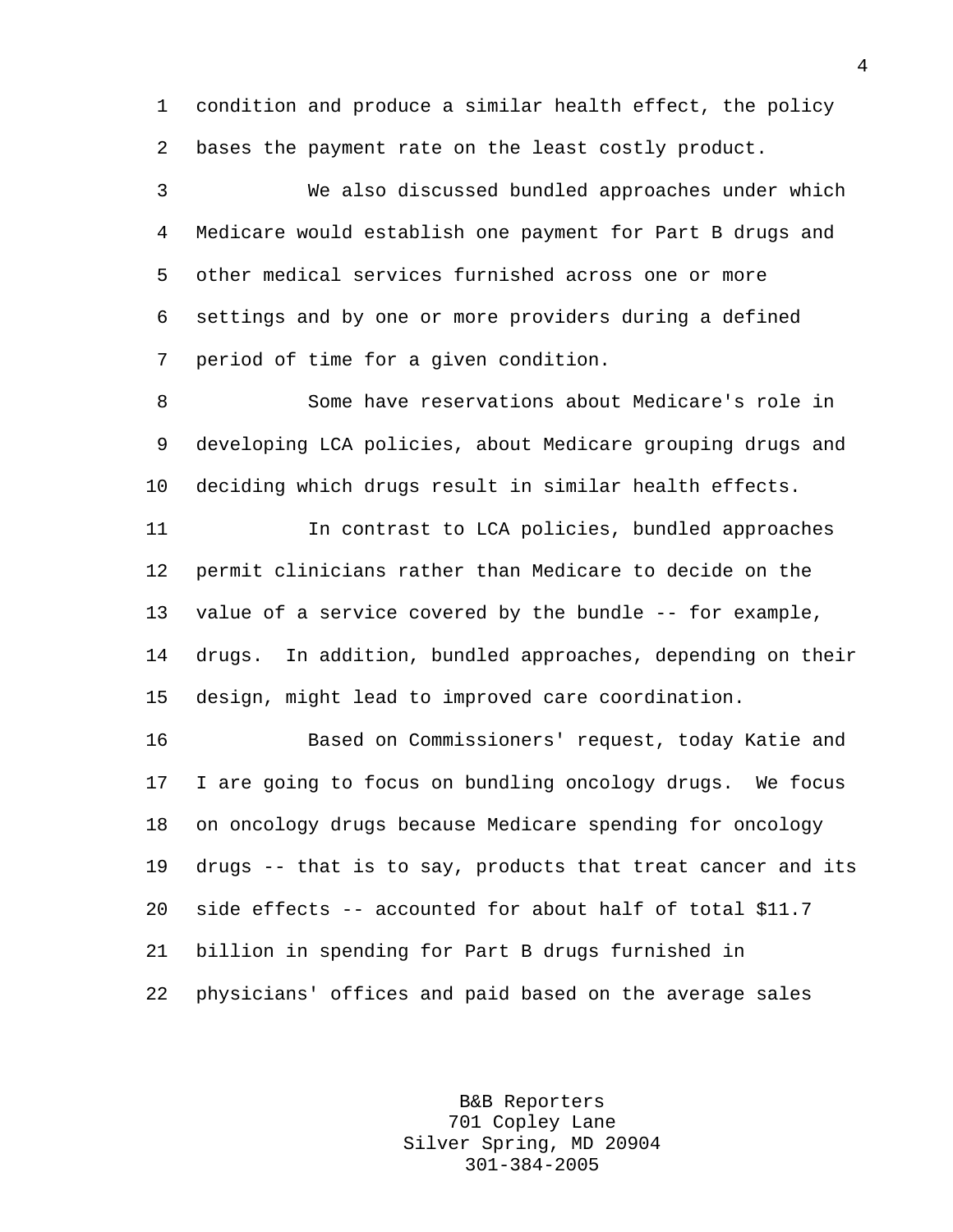1 price in 2013. To put it in another way, 45 percent of the 2 total \$11.7 billion in Part B drug spending was paid to 3 oncologists in 2013.

4 So first I will present preliminary findings from 5 an exploratory analysis that examined Medicare spending for 6 oncology services. Then I will review key design elements 7 to consider when bundling services. Katie will then 8 present case studies on bundling approaches used by 9 commercial payers and Medicare.

10 The goal is to include the material we are 11 presenting today and our earlier work on LCA policies in 12 the June 2015 report.

13 So we analyzed 100 percent claims data so we 14 could begin to learn about the spending patterns of 15 oncology care and to assess the spending that oncologists 16 can affect. To be clear, our goal here was not to create a 17 bundle. Our study population of about 61,000 beneficiaries 18 consists of newly diagnosed beneficiaries with three major 19 cancer types -- lung, breast, and colon -- who were 20 diagnosed in 2011 or 2012 and who received a Part B 21 oncology drug between January 2011 through June 2012. 22 The mean length of an episode, the mean length of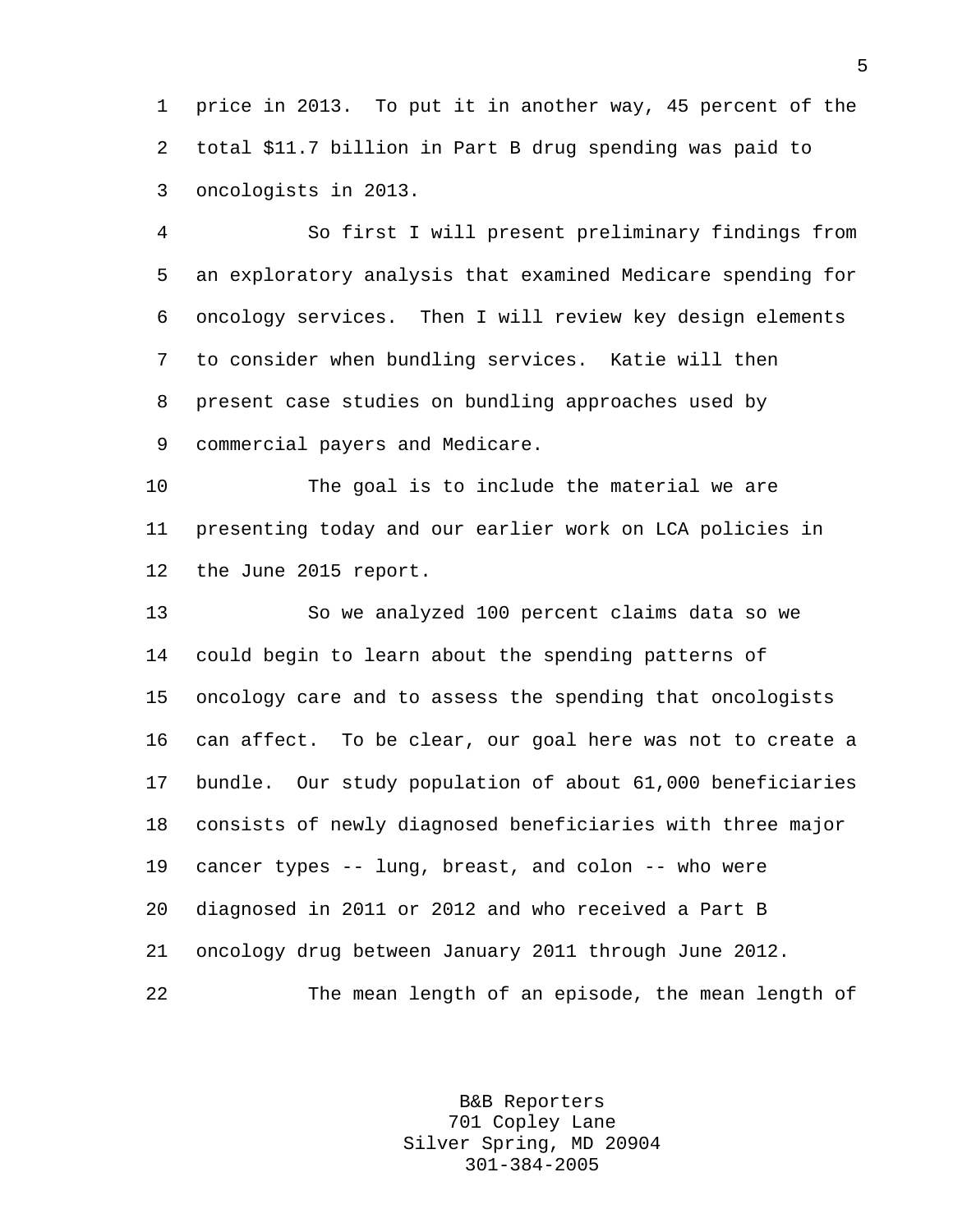1 time we followed a beneficiary on average was 162 days. 2 About 20 percent of the study population died during the 3 180-day follow-up.

4 Here are our preliminary findings: 180-day 5 spending for Part A and Part B services averaged nearly 6 \$41,000 per beneficiary. This total includes: outpatient 7 oncology drugs and their administration furnished at 8 physician offices and hospital outpatient departments, that 9 is the red slice; other physician/supplier services, that 10 is green; institutional outpatient services, yellow; 11 inpatient hospital services is orange; and home health and 12 hospice is lavender. At the 25th percentile, total 13 spending averaged about \$21,000 per beneficiary while at 14 the 75th percentile spending averaged \$54,000 per 15 beneficiary during the 180-day follow-up.

16 From this slide, oncologists directly manage the 17 46 percent of spending for outpatient oncology drugs and 18 their administration costs. In addition to spending on 19 oncology drugs, there is a block of dollars here that 20 oncologists may also have opportunities to affect -- for 21 example, the 20 percent on inpatient hospital services. 22 So here we show you our preliminary findings that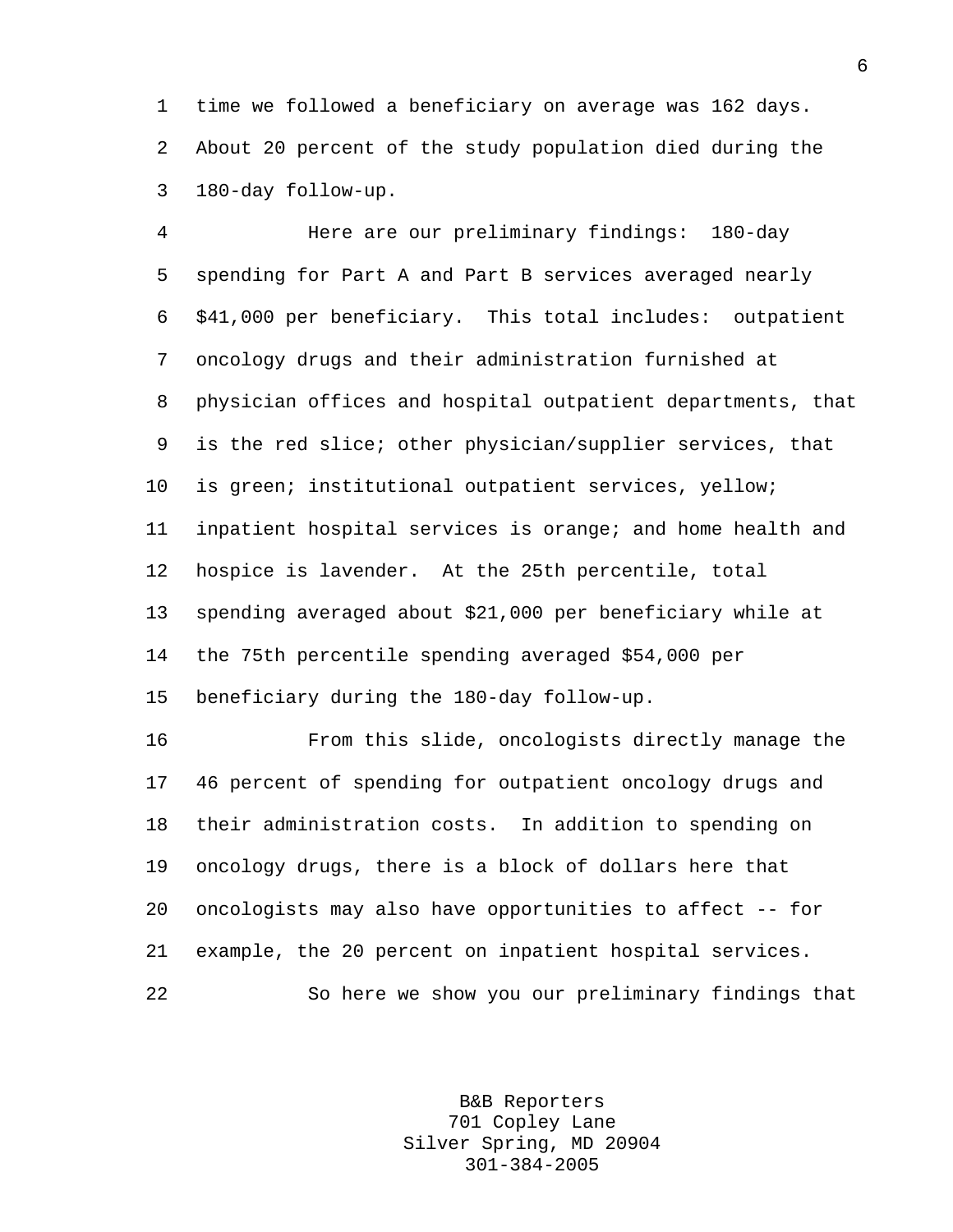1 look at spending for outpatient services:

2 physician/supplier services and institutional outpatient 3 services. This is a subset of spending from the previous 4 slide. It includes spending for services furnished in 5 physicians' offices and hospital outpatient departments. 6 These two service types account for 76 percent of total 7 spending.

8 This slide shows 30-day outpatient spending for 9 oncology drugs and their administration, that is the red 10 bar; radiation oncology services, that is green; and all 11 other outpatient services, that is yellow. So I'd like to 12 highlight three points here.

13 The first point is that spending during the first 14 30 days is intense, and then it drops between periods 2 15 through 6.

16 The second point is the substantial spending for 17 radiation oncology services; that's the green bar. During 18 the 180-day follow-up period, radiation oncology services 19 accounted for 9 percent of total spending. This is another 20 service type that oncologists can influence.

21 The last point concerns the group "all other 22 outpatient services." This group also includes some

> B&B Reporters 701 Copley Lane Silver Spring, MD 20904 301-384-2005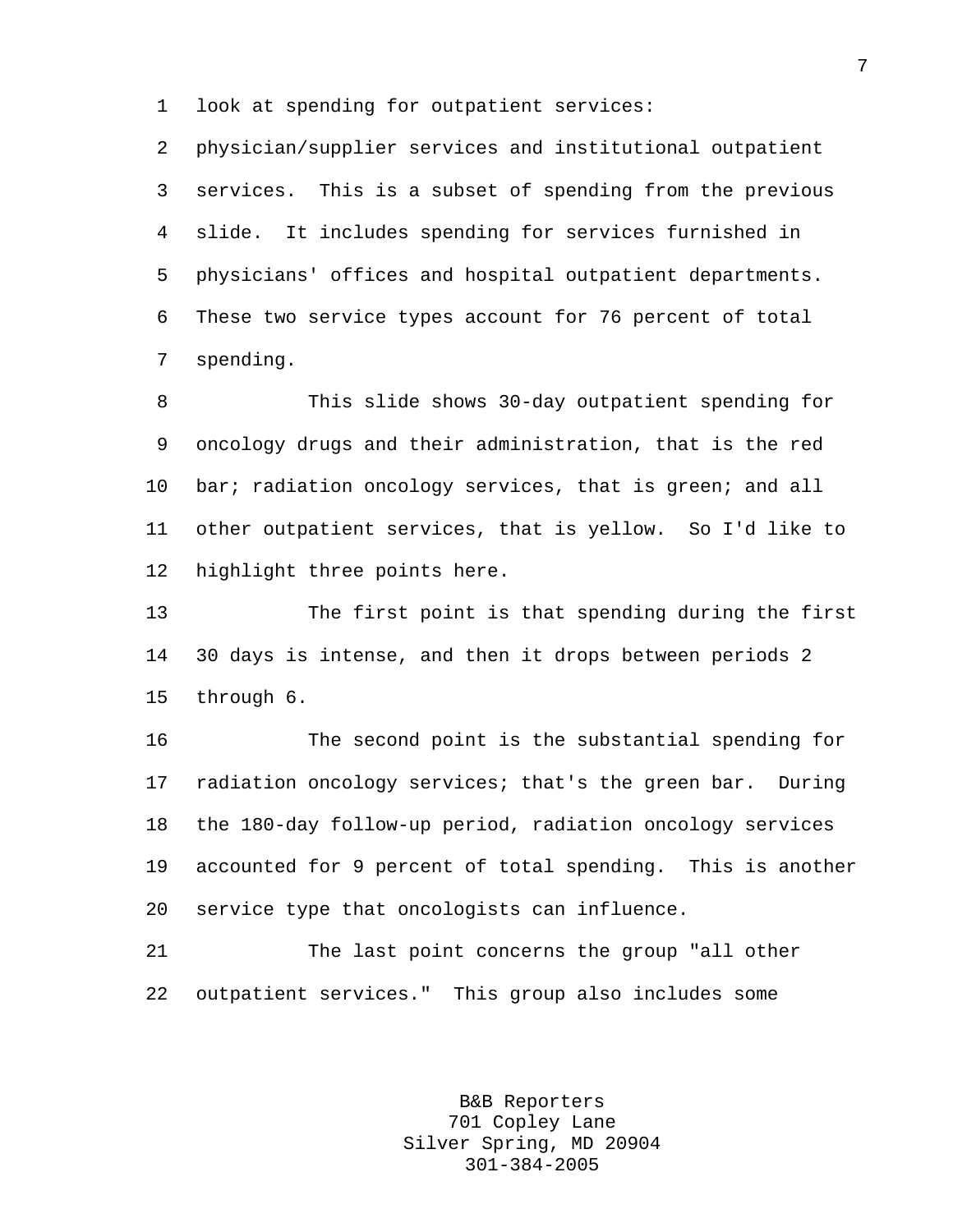1 services that oncologists can affect, including imaging and 2 laboratory services, and services associated with 3 furnishing major procedures and other procedures.

4 Developing bundles that include Part B oncology 5 drugs and biologics might help address the incentive under 6 Medicare's current Part B payment method for providers to 7 furnish more costly regimens when therapeutic equivalent 8 drugs exist. It might also lead to improvements in care 9 coordination. I'm going to summarize six key design 10 elements to consider when bundling services. In our June 11 2013 report, the Commission examined these elements with 12 respect to bundling PAC services.

13 The first element is deciding on the services 14 included in the bundle. Bundles that include more services 15 require providers to be accountable for a wide range, 16 thereby creating greater incentives for care coordination 17 than a narrowly defined bundle. Katie will be discussing 18 oncology approaches that range from the narrowest approach 19 covering the cost of oncology drugs and their 20 administration to the broadest approach which would cover 21 all services.

22 The second element is deciding on the duration of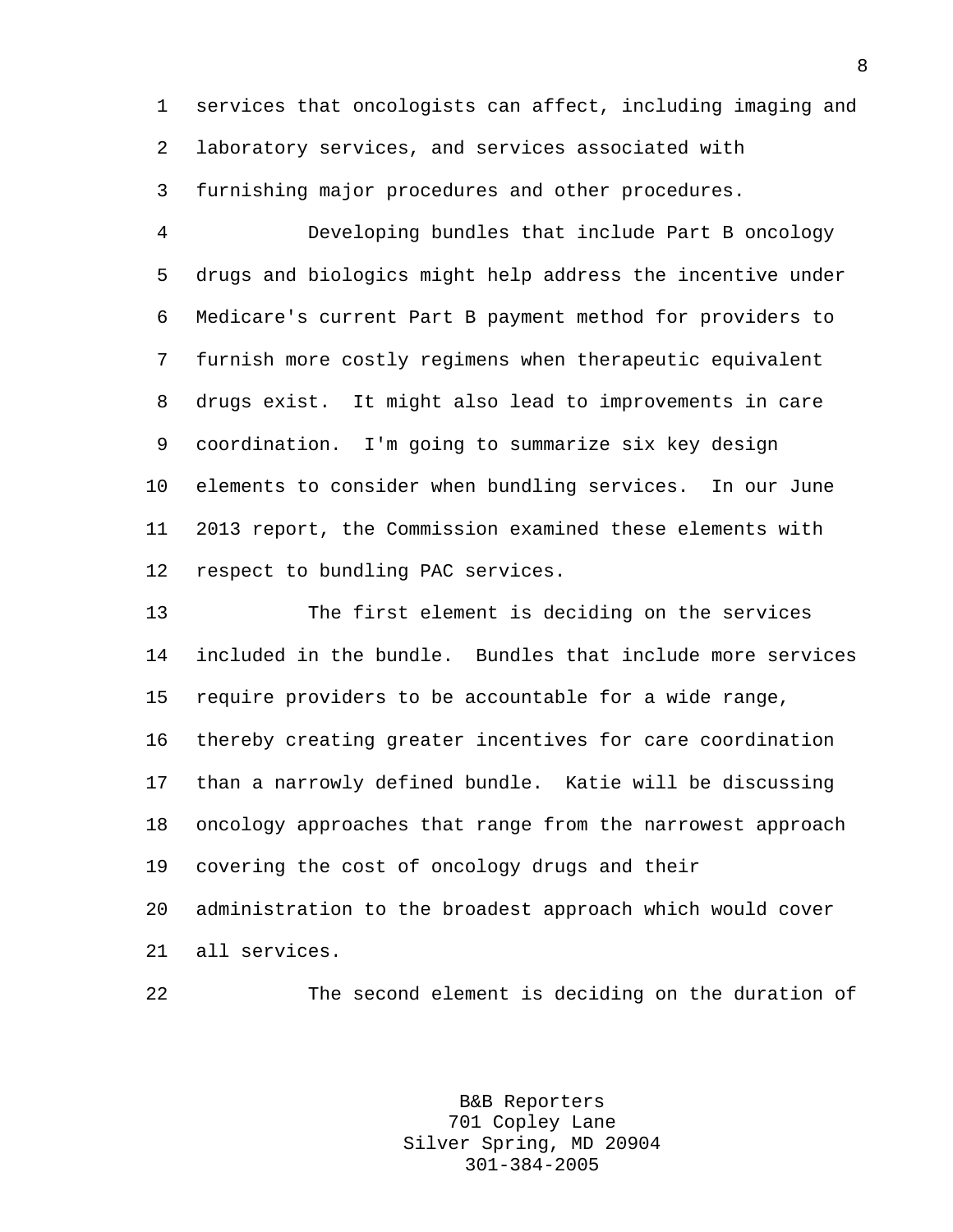1 the bundle. The oncology case studies show approaches that 2 range from one month to one year.

3 The third element is selecting the trigger event. 4 Some of the case studies start the bundle at cancer 5 diagnosis while others start the bundle at the oncology 6 treatment -- for example, chemotherapy. 7 The fourth key design element is deciding on the 8 type of payment. Several of the case studies pay providers 9 prospectively while others maintain fee-for-service 10 payments and adjust payments retrospectively. 11 The fifth key element is adjusting for risk. The 12 case studies use measures on disease severity and cancer 13 type and stage. 14 And, finally, the sixth element is countering the 15 incentive to stint, which the case studies address by 16 including outcome measures such as patient survival. 17 Now Katie will take you through several of the 18 case studies we included in your briefing paper. 19 MS. SMALLEY: So you may recognize this slide 20 from previous meetings. In a 2011 Health Affairs article, 21 Peter Bach and colleagues outlined a bundling proposal for 22 cancer care in Medicare. The bundle would be relatively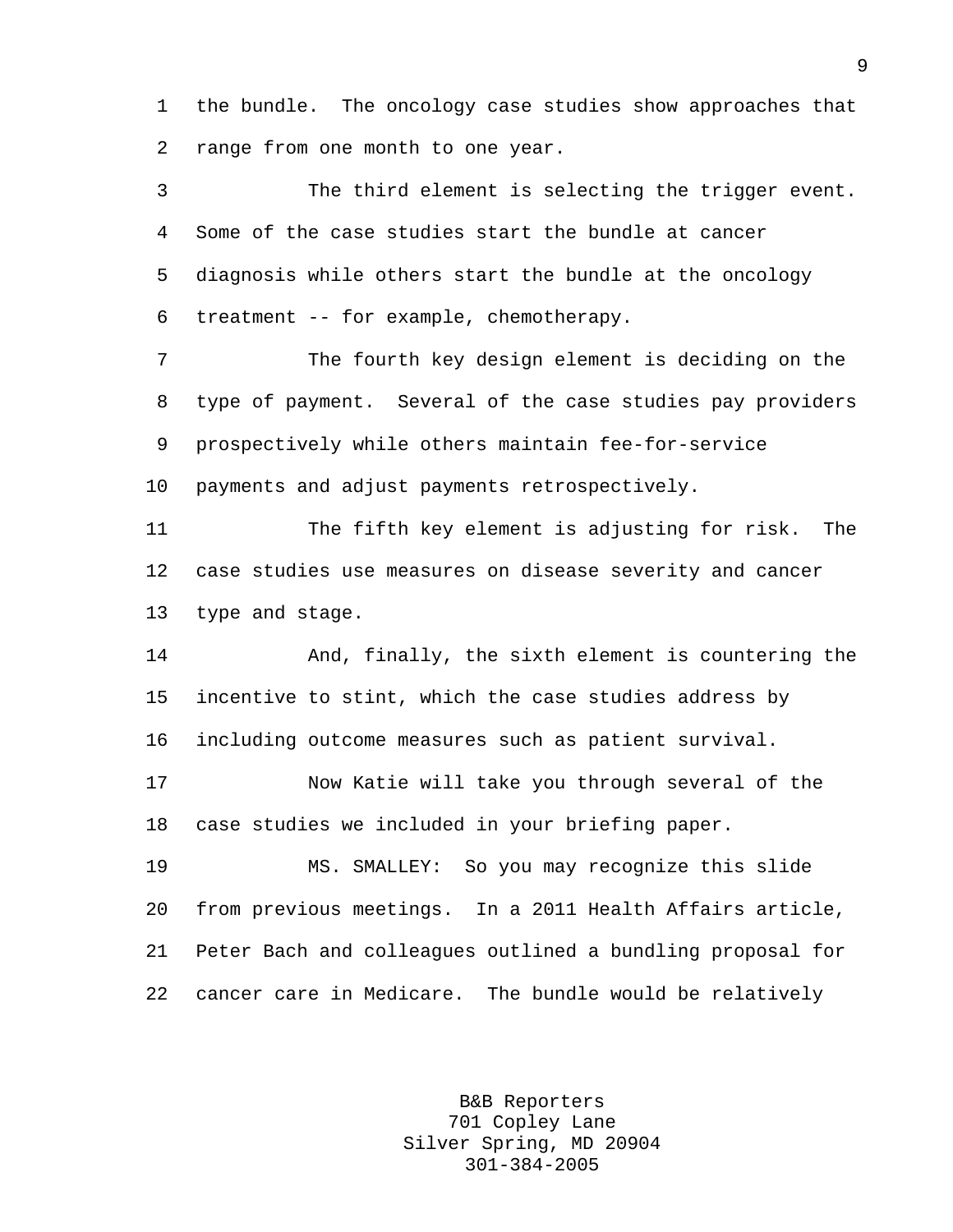1 narrowly defined. They discussed covering the costs of 2 chemotherapy drugs and their administration during an 3 oncology episode, but mention that more services could be 4 incorporated into the bundle over time. The design of the 5 bundle would be informed by evidence-based guidelines for 6 cancer care, and payments would be periodically readjusted 7 to account for the cost reductions associated with 8 bundling.

9 The goal of this type of bundle is to incent the 10 use of low-cost, but effective, drug therapies. This would 11 be managed by adherence to standards of care for each 12 condition, which Bach envisions that Medicare would 13 certify. Bach noted that financial structures like risk 14 corridors or shared savings could also be built into the 15 model to strengthen the incentives.

16 An advantage to this approach is that, because 17 the scope of the bundle is limited, the oncologist is in 18 control of the treatment regimen, and few others would be 19 involved. This situation would make the bundle more 20 straightforward to implement. On the other hand, the 21 narrow scope of the bundle gives the oncologist fewer 22 options to realize efficiencies in the delivery of care.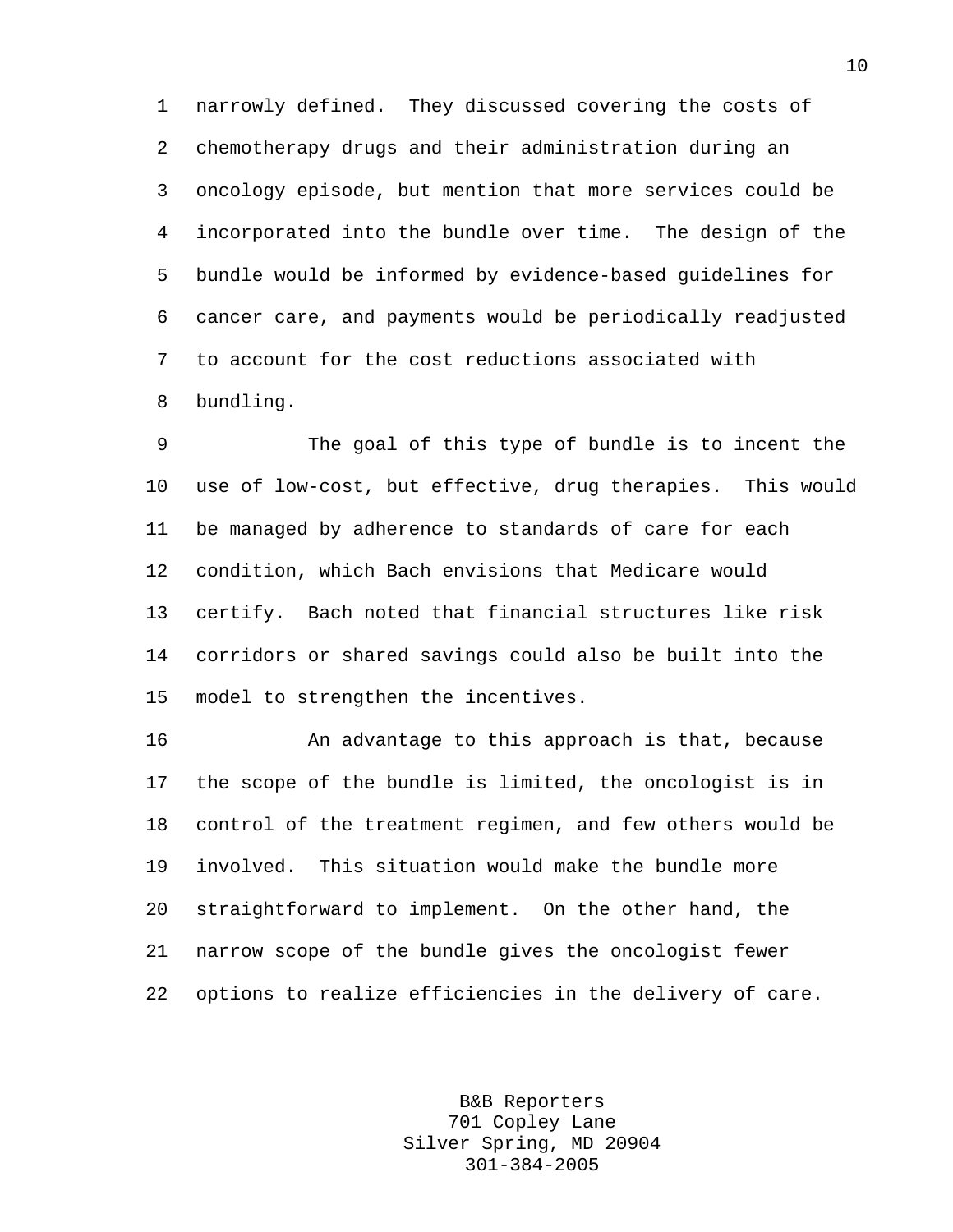1 While they were not detailed in the paper, Bach 2 also acknowledged the importance of addressing issues such 3 as cost shifting, upcoding, and stinting in designing a 4 successful bundle.

5 In contrast to Bach's proposal of a narrow 6 bundle, UnitedHealthcare and MD Anderson have collaborated 7 on a relatively broad bundle for head and neck cancer. MD 8 Anderson is responsible for the total cost of cancer-9 related care for that patient, including complications, and 10 is paid with a prospective payment, which they describe as 11 similar to a DRG. Based on historical data for similar 12 cases, United and MD Anderson negotiated a prospective 13 payment amount for eight different bundles, based on the 14 type of cancer therapy being provided.

15 A multidisciplinary oncology team decides if 16 surgery, radiation, chemo, or some combination is the most 17 appropriate treatment for a particular patient. The 18 diversity of the members of the team encourages a choice of 19 treatment that is consistent with the evidence of the best 20 treatment for the particular patient.

21 From the patient perspective, there is the added 22 benefit of only one bill to pay. They know the amount that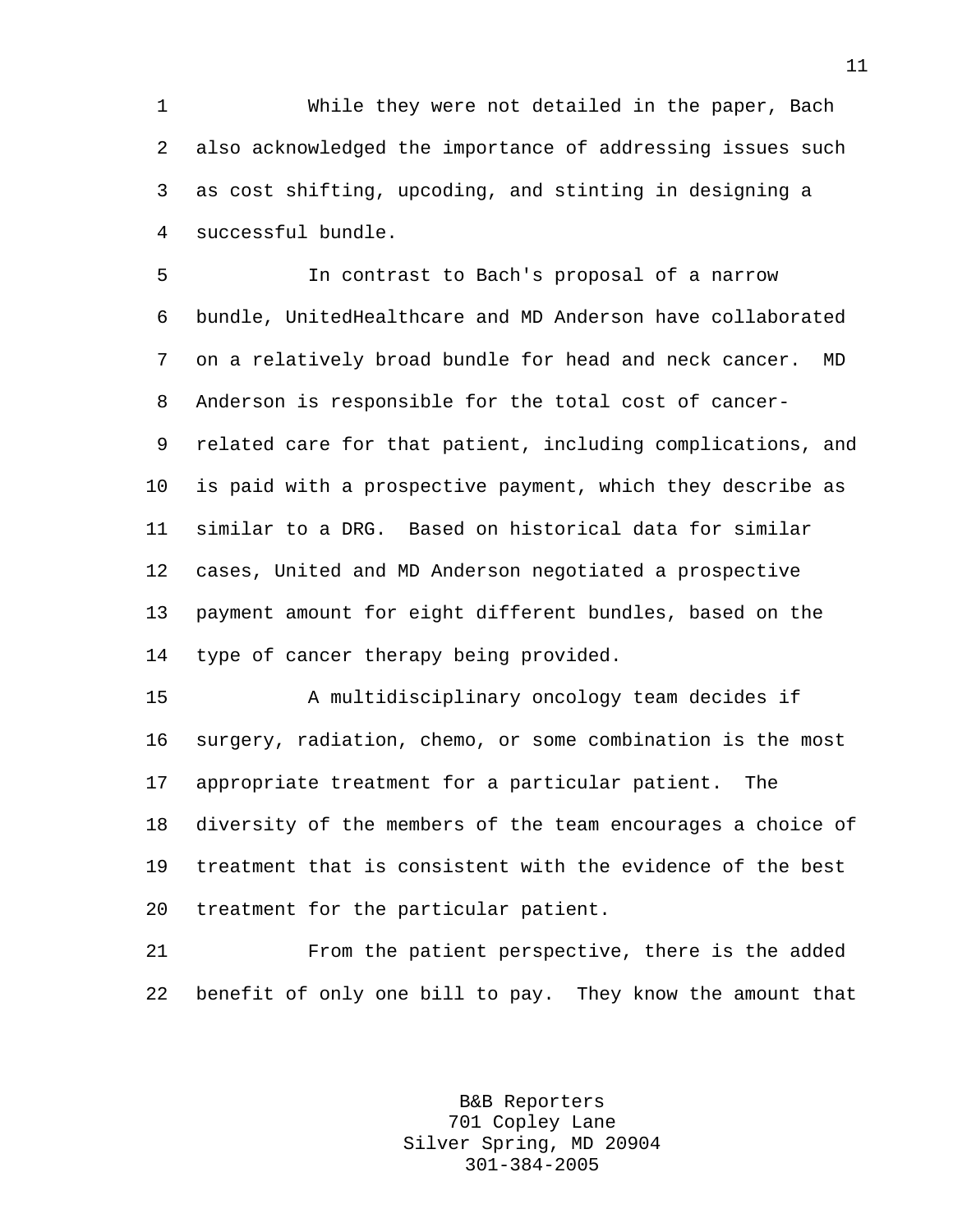1 they are responsible for up front, and there are no 2 surprises as they go along.

3 Another UnitedHealthcare pilot, which we 4 discussed in detail at previous meetings, specifically 5 targets drug treatment for oncology episodes. The insight 6 is that paying for oncology drugs via ASP plus some add-on 7 provides a revenue incentive to prescribe a particular 8 (more expensive) drug, without much regard to quality. 9 They wanted to remove that incentive and strengthen the 10 incentive to evaluate drugs based on their effectiveness 11 and prescribe on that basis alone.

12 To do this, they separated the drug add-on from 13 the drug and repurposed it as a fee that could be used to 14 provide services like in-hospital care or hospice 15 management if the patient and oncologist decide to 16 discontinue treatment.

17 Provided that the survival rate improved over the 18 cycle, the oncologists were also eligible for shared 19 savings. From 2009 to 2012, spending was reduced overall 20 by about \$33 million, \$11 million of which went back to the 21 practices. Interestingly, however, drug spending during 22 that time increased. It seems that total spending went

> B&B Reporters 701 Copley Lane Silver Spring, MD 20904 301-384-2005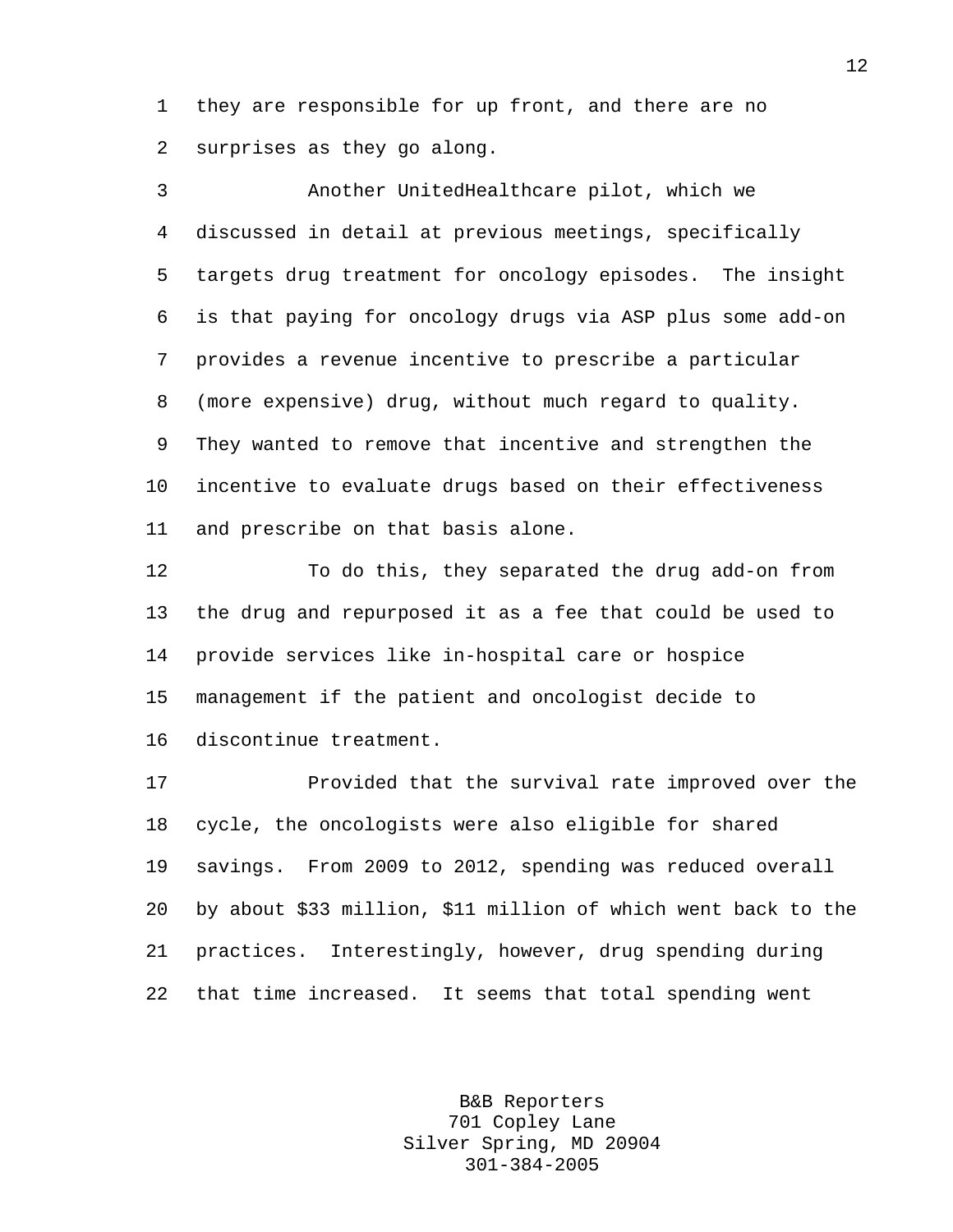1 down because of decreases in hospitalizations and

2 radiology. It's not clear what drove the large increase in 3 drug spending; however, because this is a larger bundle and 4 the benchmark holds providers accountable for all services, 5 not just chemotherapy, if a more expensive chemo regimen is 6 appropriate, oncologists have the opportunity to prescribe 7 it.

8 CMMI has also proposed an oncology episode 9 payment. In the oncology care model (OCM), participating 10 practices will agree to practice transformation efforts 11 such as 24/7 access to the EHR, adherence to nationally 12 recognized clinical guidelines, and providing patient 13 navigation and comprehensive care plans, with the intent to 14 improve coordination and quality of care for beneficiaries 15 initiating chemotherapy. CMS plans to initiate the model 16 in spring 2016.

17 The episode is six months in length, but can be 18 renewed for as long as chemotherapy is administered during 19 the five-year model. Quality monitoring is composed of 39 20 measures, which fall into domains including care 21 coordination, patient experience, population health, and 22 adherence to practice requirements. A subset of the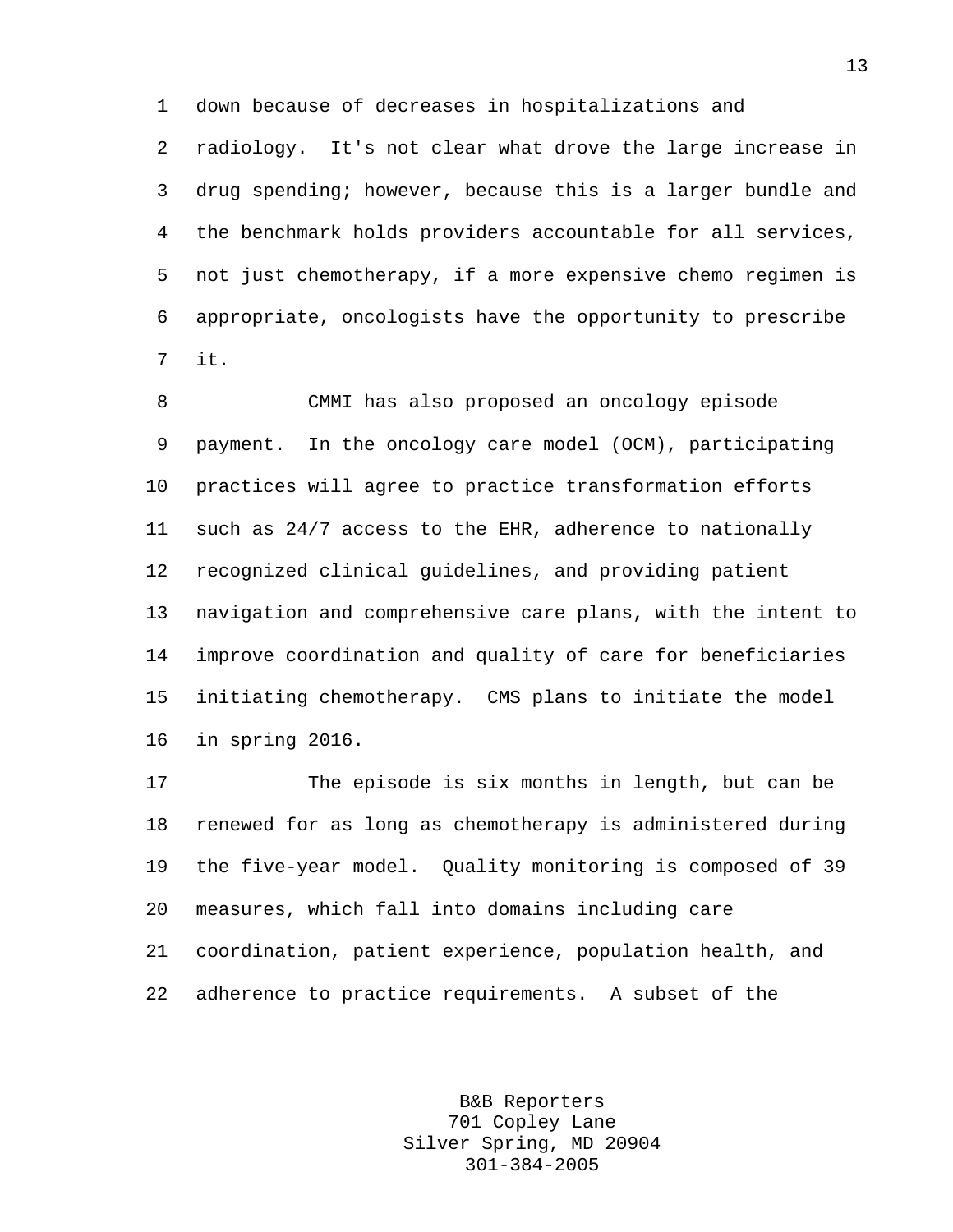1 measures is used for the purposes of performance-based 2 payment.

3 On the next slide, we will discuss the payment 4 arrangement in more detail.

5 The episode maintains most aspects of fee-for-6 service payment, including paying ASP+6 percent for Part B 7 drugs, but with the addition of a \$160 dollar per 8 beneficiary per month payment to support practice 9 transformation and care coordination efforts. The PBPM is 10 paid to the oncologist who first orders chemotherapy and is 11 paid for the duration of the six-month episode, regardless 12 of whether chemotherapy ends before six months or if the 13 beneficiary chooses to go to another provider. The PBPM 14 can be renewed for beneficiaries on chemo for longer than 15 six months, until the end of the demonstration.

16 Performance in the model is determined every six 17 months by combining the participant's actual expenditures 18 over the period with a benchmark, or target price. The 19 actual expenditures include all fee-for-service A and B 20 spending and some Part D, plus the per beneficiary per 21 month payments. The target price is calculated from 22 historical fee-for-service A, B, and D expenditures --

> B&B Reporters 701 Copley Lane Silver Spring, MD 20904 301-384-2005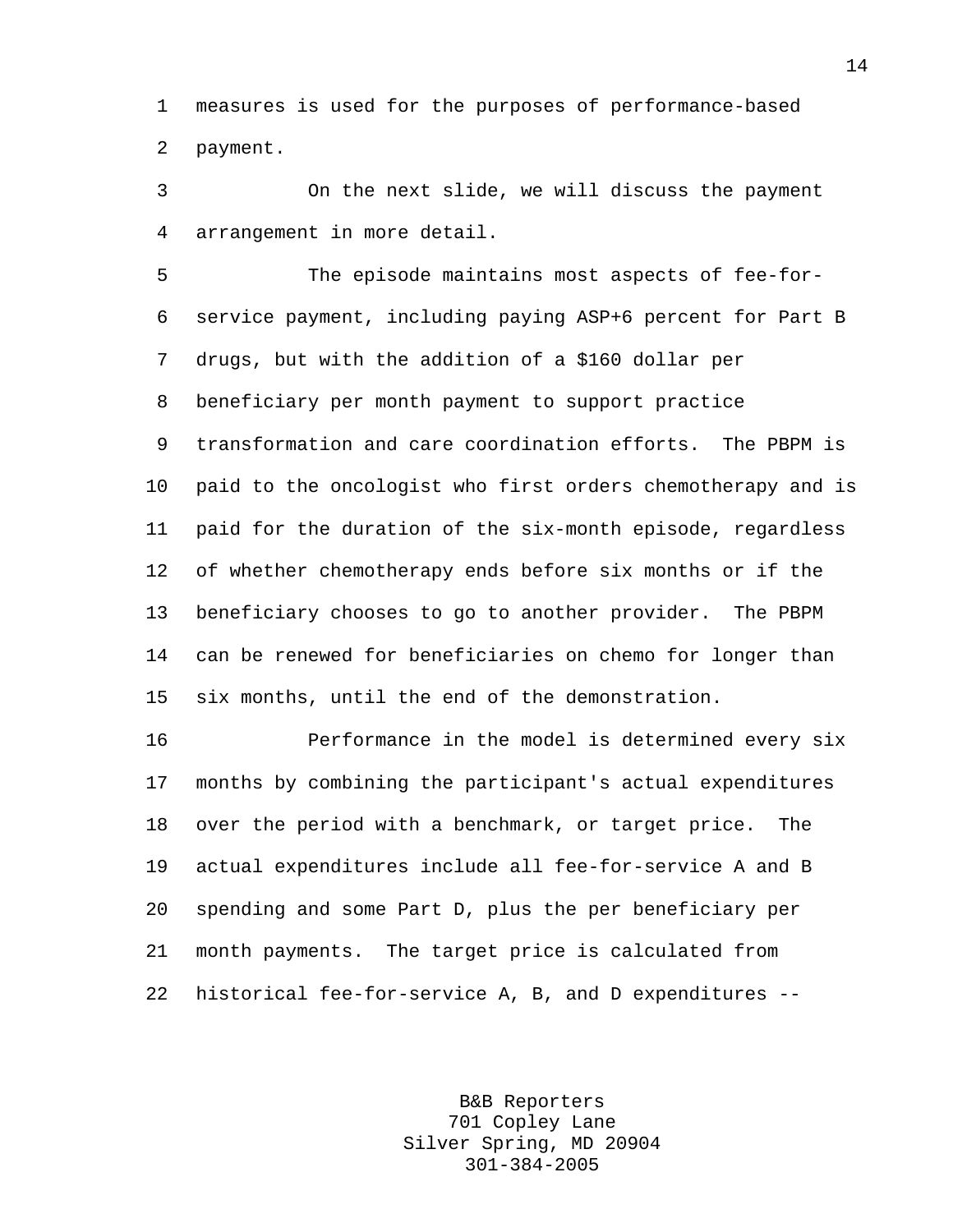1 which are trended forward to the performance year, and then 2 risk adjusted -- minus a 4 percent discount rate. If the 3 practice achieves actual spending below the target price, 4 then they are eligible to share in savings. The amount of 5 savings that they are eligible for depends on performance 6 on a subset of the quality metrics.

7 While the PBPM may lead to better care management 8 among participating practices, the size of the payment 9 relative to practices' drug administration costs may lead 10 to increased total Medicare spend that is not met with 11 gains in quality or access.

12 Similarly, the shared savings arrangement may 13 provide an incentive to lower costs, but the lack of a 14 requirement for a two-sided risk arrangement lowers that 15 incentive.

16 In conclusion, bundled approaches allow 17 clinicians to provide high-value services to their 18 patients. Our exploratory analysis found that, for the 19 three cancer types we looked at, oncology drugs and 20 administration account for a significant portion of 21 spending on oncology over a six-month episode. However, 22 oncologists have the opportunity to make judgments that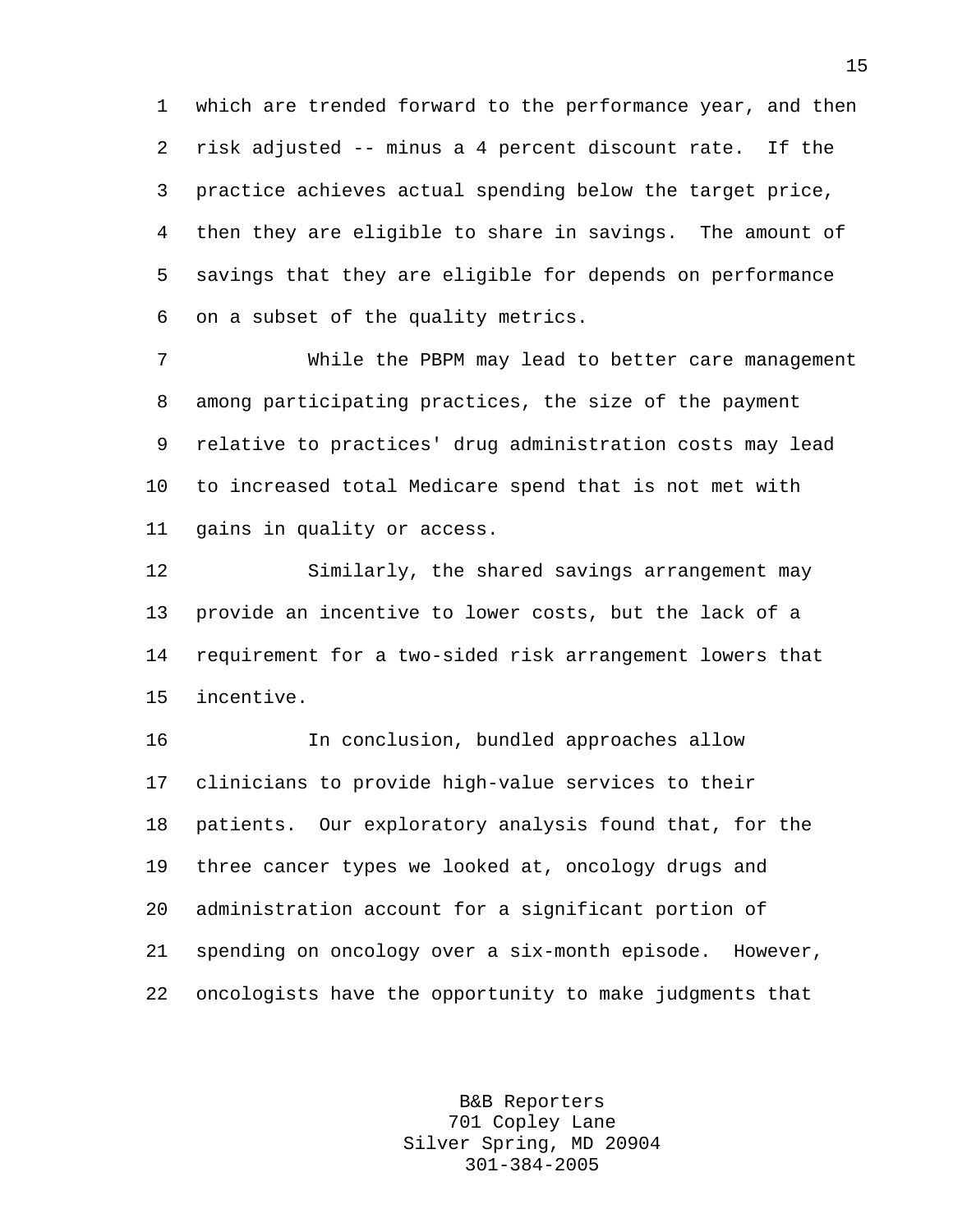1 affect their patients' treatment regimen, hospitalizations, 2 and other utilization, making this an area amenable to 3 bundling and other episode-based approaches.

4 We welcome Commissioner feedback on the design of 5 bundled oncology approaches in this session, and we are 6 happy to answer any of your questions.

7 MR. HACKBARTH: Thank you. This is really 8 interesting.

9 Could you put up Slide 5 -- or, actually, I guess 10 it's 6, the graph. Or, no, put up 5. That is easier to 11 talk about. Thanks.

12 So this is the pattern for lung, colon, and 13 breast cancer. Do we know whether the pattern is 14 significantly different for other types of cancer? 15 MS. RAY: I did not look at the other types of 16 cancer yet. That's something that we can do moving 17 forward. 18 MR. HACKBARTH: Okay. And then we've used the

19 first administration of an oncology drug as the beginning 20 of the episode. Do we know anything about what the 21 expenditures look like before that?

22 MS. RAY: That is something I can get back to you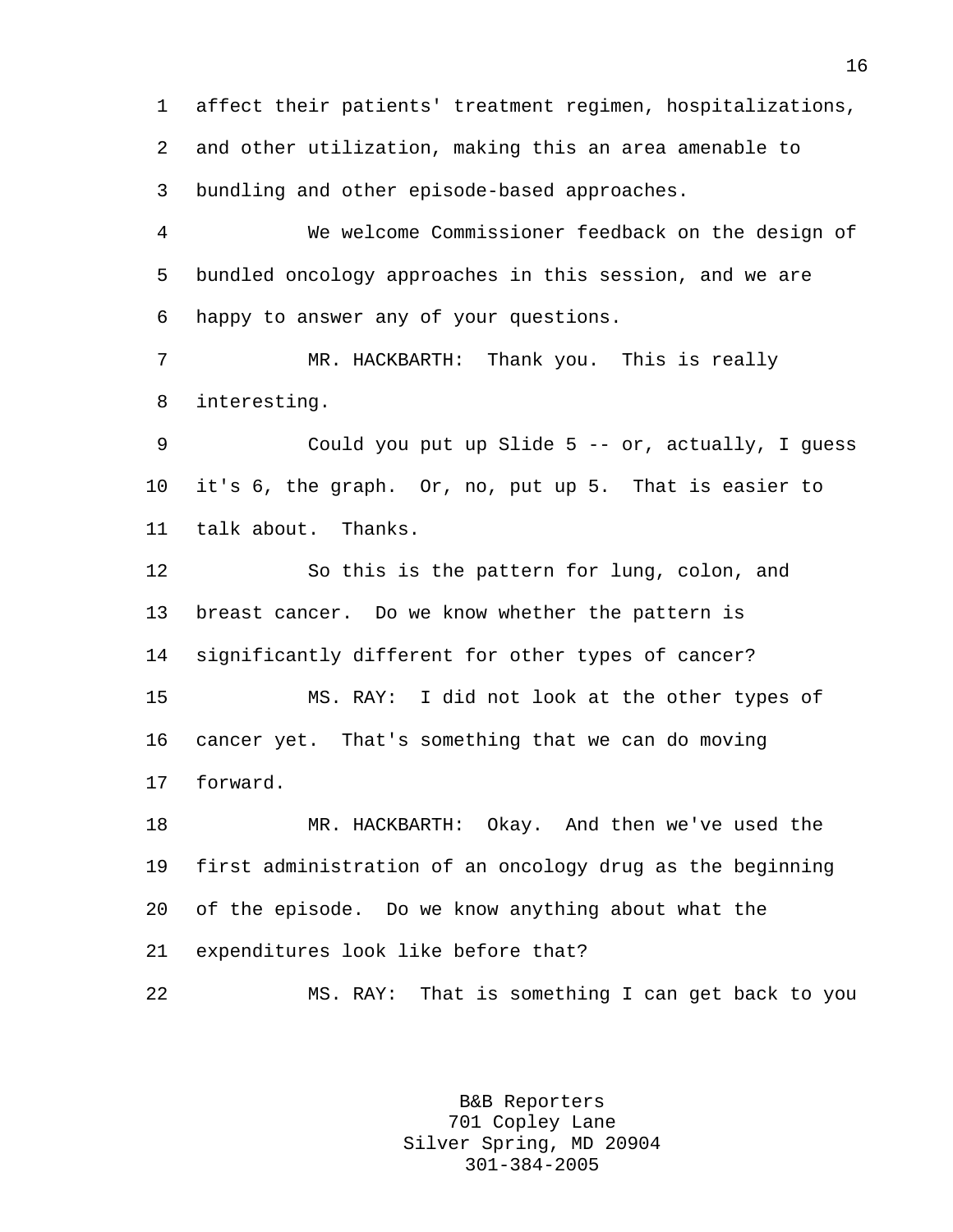1 on. I don't have that material here, but that is knowable. 2 MR. HACKBARTH: Okay. So Round 1 clarifying 3 questions. We'll come down this way, starting with Kathy. 4 MS. BUTO: So I wondered if you could give us 5 just a thumbnail of the difference between the two 6 UnitedHealthcare demos or pilots. I couldn't figure out 7 exactly what elements were different. And if you could 8 also comment on whether -- I think one of them is a 9 prospective payment. Was the first one also a prospective 10 payment, or was that something else? So both the payment 11 design and also what are the key differences?

12 MS. SMALLEY: Sure. So the first one that I 13 talked about, this is for a very small subset of cancers. 14 It's just for head and neck cancer. And it's also limited 15 to patients that are being treated for cure, and so they 16 kind of have a different set of services, and MD Anderson 17 worked to create a true bundle around those services, so 18 they get a prospective payment on that.

19 The other model is kind of broader, and it's not 20 necessarily a bundle in the way that we typically think 21 about it in that there's no prospective payment. It's kind 22 of the change is that the drugs are paid at ASP plus zero,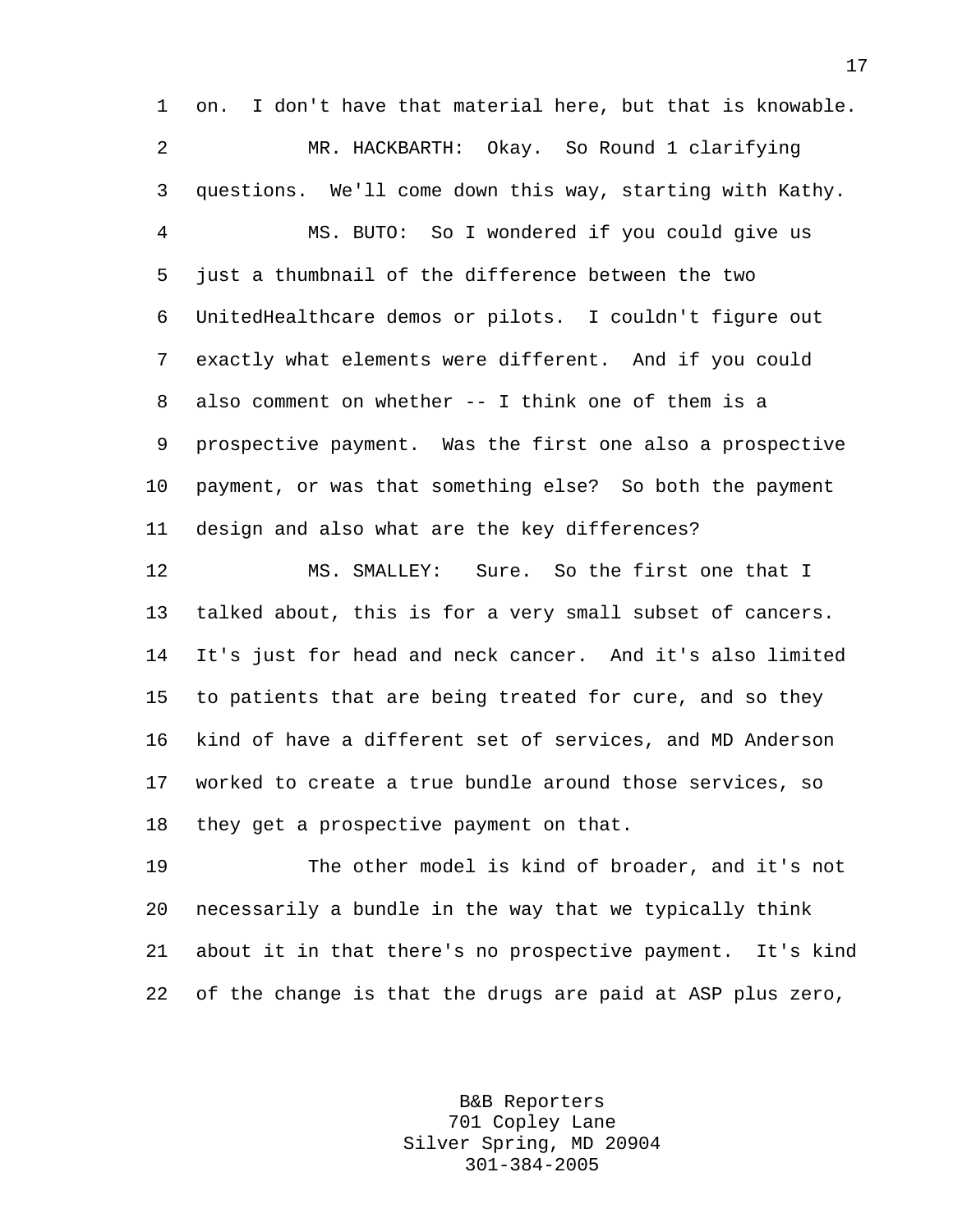1 and then that contracted add-on that used to be attached to 2 the drug payment is paid in an episode fee.

3 MS. BUTO: Just one follow-up. On the first 4 UnitedHealthcare demo, you've got a team deciding on best 5 course of treatment. So were there different bundles or 6 different -- for surgery, radiation, and chemotherapy? 7 MS. SMALLEY: There are eight different bundles 8 based on the different mix of services. 9 MS. BUTO: Okay. So that's -- there wasn't an 10 overall bundle or an overall amount. 11 MS. SMALLEY: Right. 12 MS. BUTO: Gotcha. 13 DR. NERENZ: On Slide 6, please. The first 30- 14 day period obviously is more expensive than the others, and 15 I just want to make sure I'm understanding why that might 16 be. These are, again, people -- only those people who got 17 at least one Part B drug, so we're not seeing an effect of, 18 say, surgery only here, and it's outpatient, it's not 19 inpatient. And the red thing is higher. Is there just an 20 obvious explanation of why that first 30-day period, 21 particularly for drugs, is so high? 22 MS. RAY: Well, everybody is in that first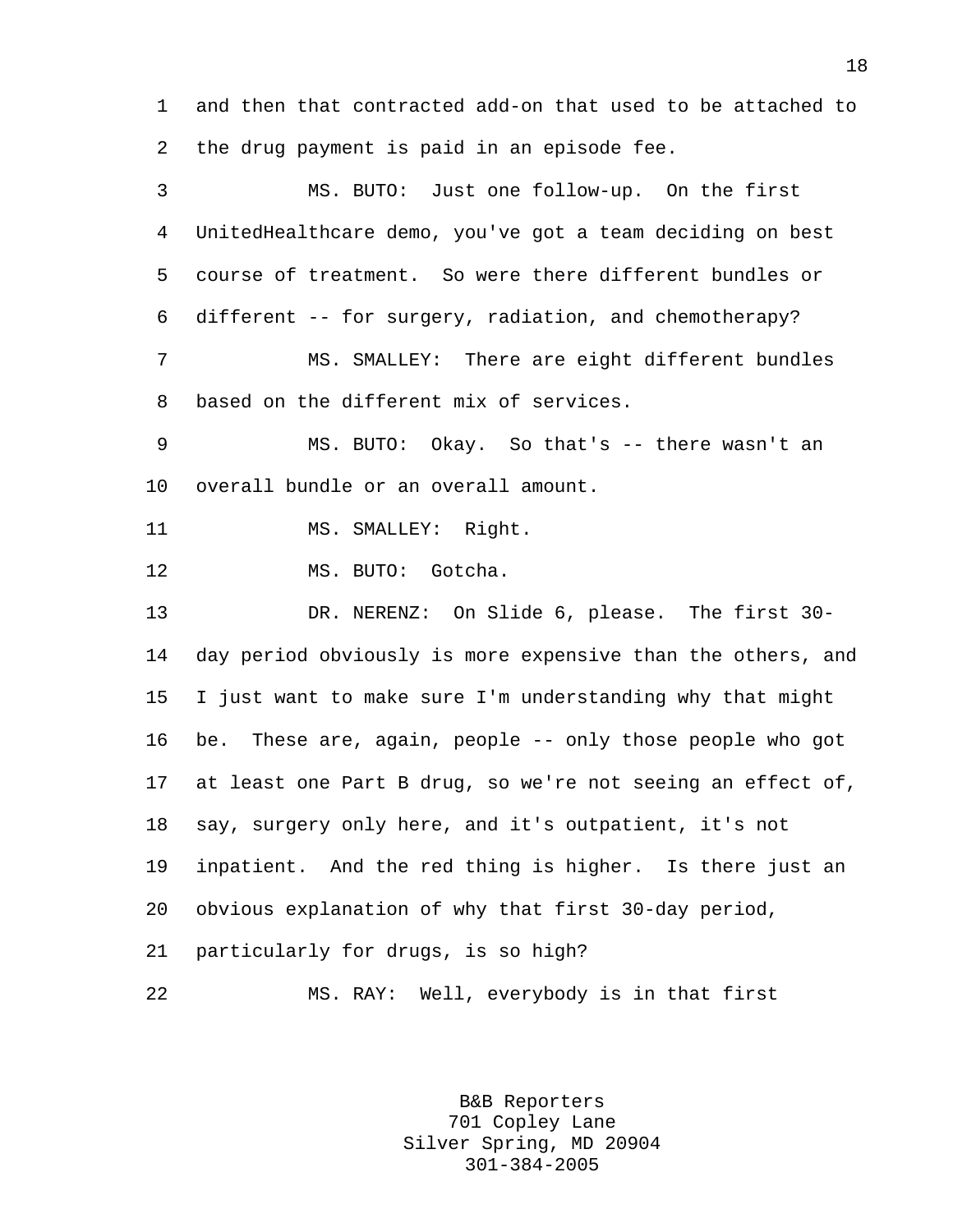1 period. By definition, you have to be in that first period 2 DR. NERENZ: So then it gets lower because people 3 fall out of it? 4 MS. RAY: Well, 20 percent of the study 5 population died in the 180-day period, in the six months. 6 DR. NERENZ: Okay. 7 MS. RAY: So clearly -- well, I don't know yet, 8 but if the trigger point was cancer diagnosis instead of 9 the first administration of an oncology drug, that could 10 give a different pattern. 11 DR. NERENZ: Well, that's just what I want to 12 make sure we understood. 13 MS. RAY: Right. It could, yes. 14 DR. NERENZ: But it was not that. The trigger 15 point is the first claim for a Part B drug. 16 MS. RAY: Yes. 17 DR. NERENZ: Okay. 18 MR. HACKBARTH: So, Nancy, could I just make sure 19 I understood that? For this calculation, the denominator 20 for the per beneficiary calculation includes throughout the 21 period all of the beneficiaries who were in the initial 22 denominator --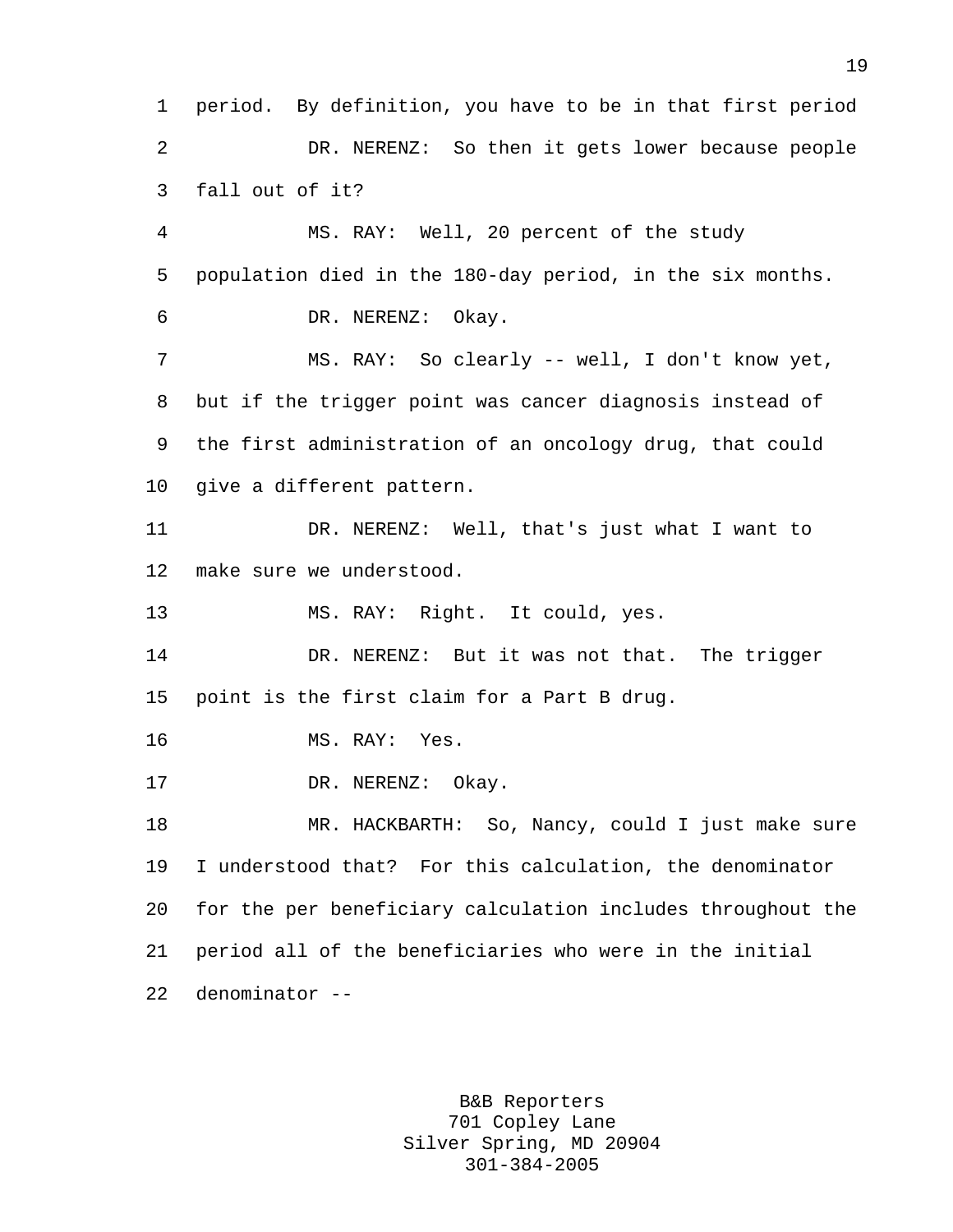1 MS. RAY: Yes. 2 MR. HACKBARTH: -- even if they've died during 3 the period. 4 MS. RAY: If you died in Period 2, you're 5 included in Period 2, but you're not included in 3, 4, 5, 6 or 6. 7 MR. HACKBARTH: Okay. So --8 MS. RAY: The only way you drop out from the 9 denominator is if you died. 10 MR. HACKBARTH: So when a patient dies, it can 11 reduce the cost per beneficiary within that period. 12 MS. RAY: Right. 13 MR. HACKBARTH: But then they don't influence the 14 subsequent period calculation. 15 MS. RAY: Right. 16 MR. HACKBARTH: Okay. 17 MR. GRADISON: There are two pilots, Case Study 3 18 and 4, which started quite a while ago. The Florida one 19 was in 2011, and the other united one was between 2009 and 20 2012. Have these been incorporated? Have the results of 21 those been incorporated in the ongoing way in which the 22 Florida Blues and United managed these programs?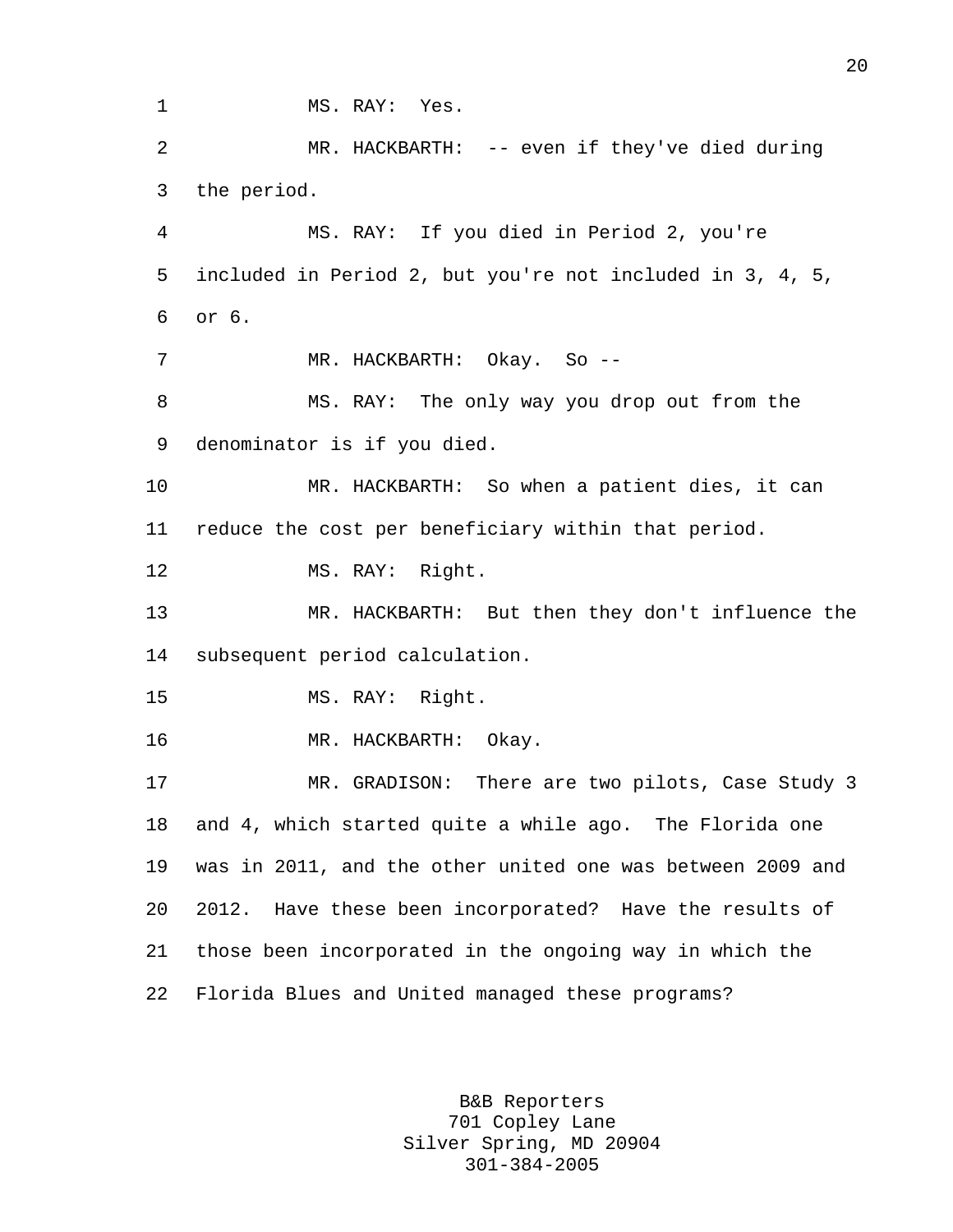1 MS. RAY: So that's a good question. I can't 2 speak for the Florida Blues or United. What I can tell you 3 is Florida Blues, they are -- in addition to using the 4 approach that we included in the paper, which was a 5 prospective payment for a prostatectomy, they're also doing 6 an oncology -- I would characterize it as an oncology 7 shared savings program. So I think they are using a 8 variety of approaches as well as United. 9 MR. GRADISON: Okay. 10 MS. RAY: Yeah. 11 MR. GRADISON: I'm not sure whether you are 12 telling me that you know all that you would like to know 13 about what they are doing. That's all right. I just 14 wondered whether they've learned something that they have 15 applied. That is really what I'm trying to -- perhaps you 16 could look further into that, if you don't mind. 17 MS. RAY: Okay. 18 MR. GRADISON: This other thing, it's very minor, 19 but at the top of page 2, there is a sentence which refers 20 to the percentage of Medicare spending and the top ten and 21 so forth. I have read this over and over. Can it both be 22 52 percent?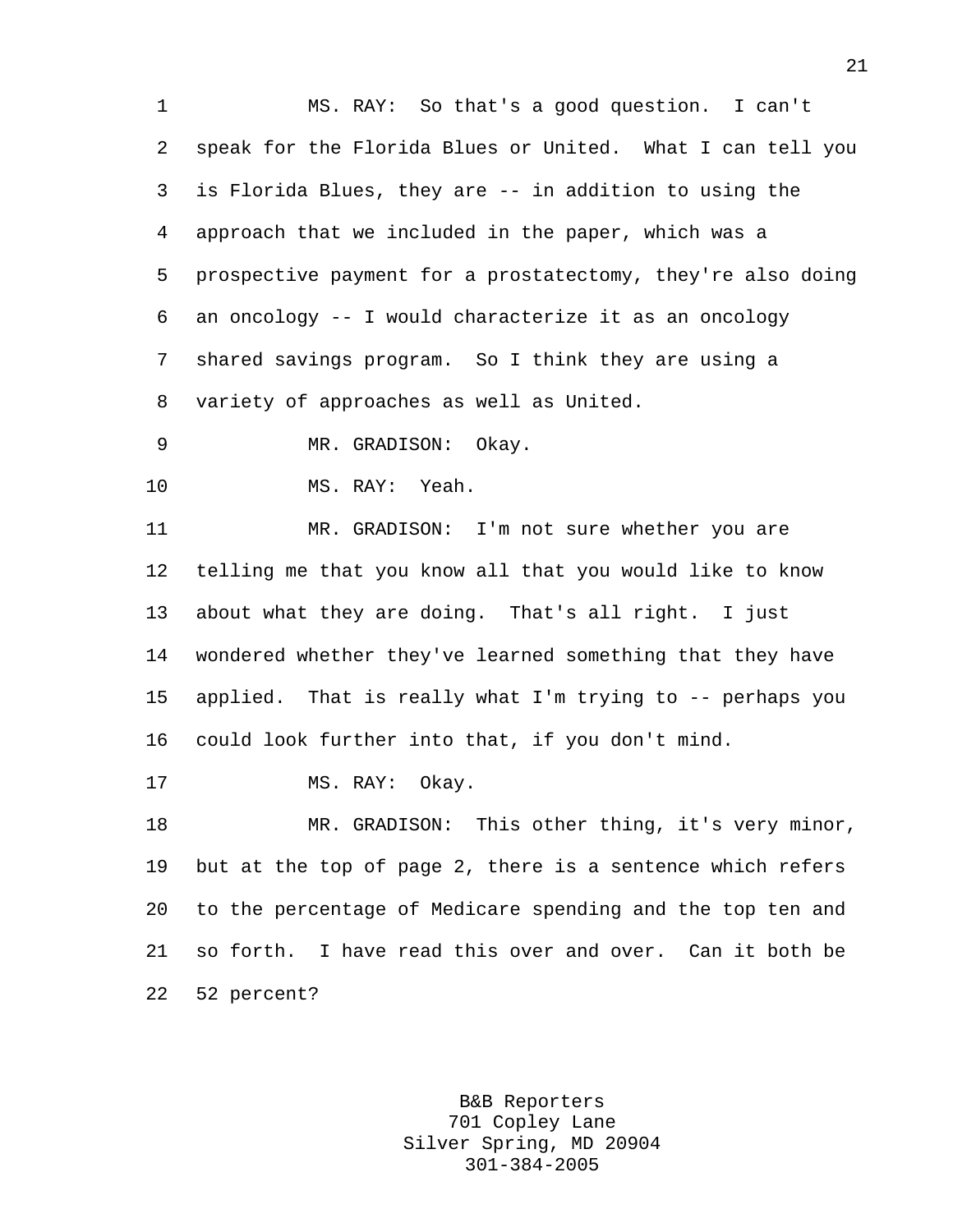| $\mathbf 1$ | MS. RAY: It is. Yes. Yes, it is.                         |
|-------------|----------------------------------------------------------|
| 2           | MR. GRADISON:<br>Okay.                                   |
| 3           | MS. RAY: But perhaps I should have taken it to           |
| 4           | the tenth digit because that's where the difference was. |
| 5           | MR. GRADISON: Oh, no, no, no. That's okay.               |
| 6           | [Laughter.]                                              |
| 7           | MS. RAY: I know. I got a lot of comments about           |
| 8           | that. It really is 52 percent.                           |
| $\mathsf 9$ | MR. GRADISON: All right. I don't want to add to          |
| 10          | them. Thank you.                                         |
| 11          | MR. HACKBARTH: Further clarifying questions?             |
| 12          | Mary, Jay, and Craig.                                    |
| 13          | DR. NAYLOR: Two brief ones. On the 21 percent,           |
| 14          | in this study, 21 percent died in the first 180 days; is |
| 15          | that right?                                              |
| 16          | MS. RAY: 20 percent.                                     |
| 17          | DR. NAYLOR: 20 percent.                                  |
| 18          | MS. RAY: We updated the results after the paper.         |
| 19          | DR. NAYLOR: Okay.                                        |
| 20          | And on the earlier slide, 4 percent of spending          |
| 21          | was on home health and hospice; is that right?           |
|             |                                                          |

B&B Reporters 701 Copley Lane Silver Spring, MD 20904 301-384-2005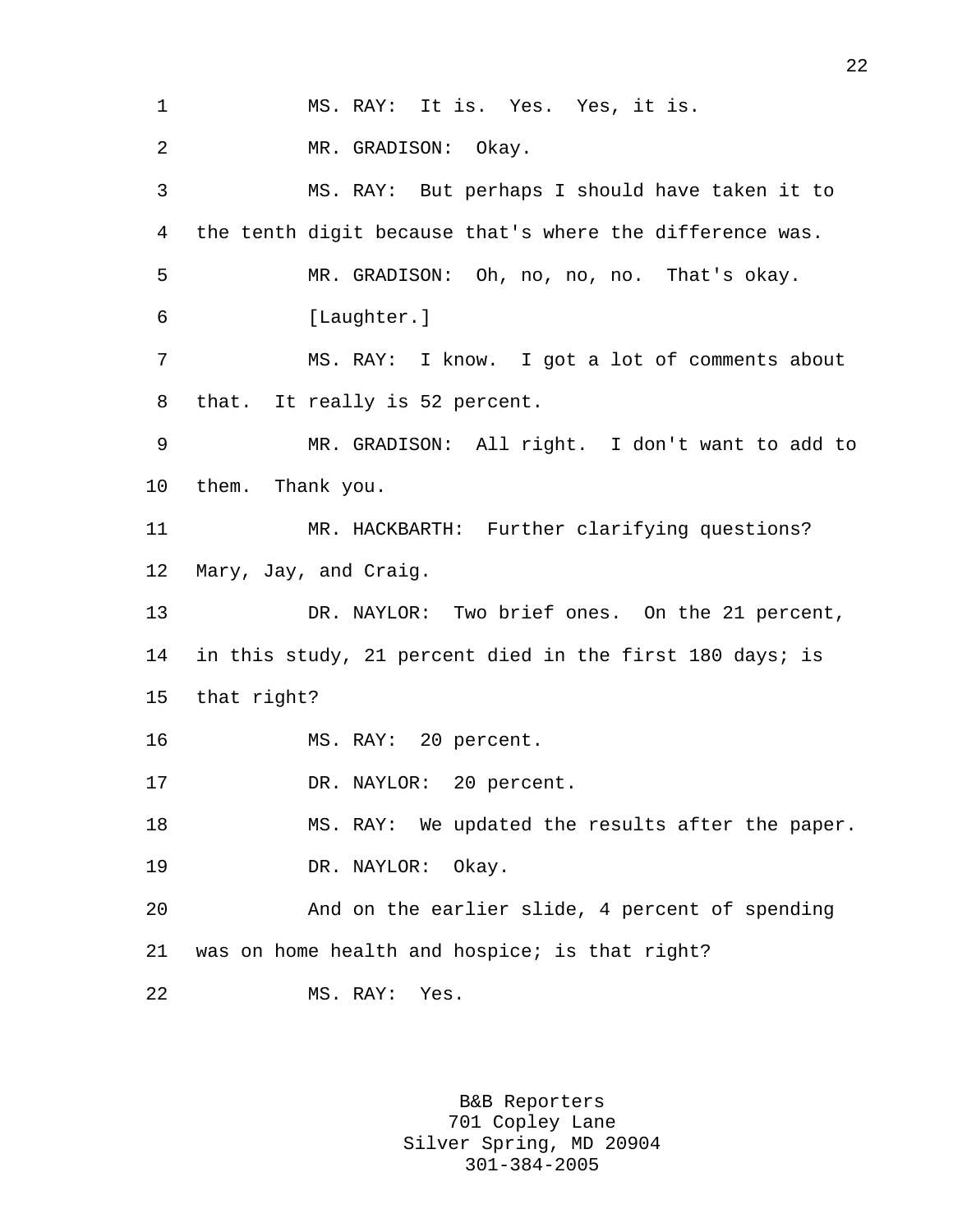1 DR. NAYLOR: The other, I thought this was great. 2 I loved the case studies. I'm wondering whether or not 3 beneficiary cost sharing was considered. There were effort 4 sin these to improve processes of care for beneficiaries, 5 but was beneficiary cost sharing given high cost sharing 6 for these drugs part of the thinking around the bundled 7 payment in any of them?

8 MS. RAY: I think beneficiary cost sharing --9 DR. NAYLOR: [Speaking off microphone.] 10 MS. RAY: Not that we are aware of, no. The only 11 way that I think beneficiary cost sharing was at least 12 affected is in the case of United MD Anderson approach, 13 which gives them one bill for the entire year of services,

14 so it does simplify in that respect.

15 DR. CROSSON: Nancy, I have two questions. The 16 first one, from the case studies that you looked at and 17 maybe conversations you have had, do you get any sense 18 about the degree of latitude or lack of latitude in the 19 choice of drugs based upon whether or not providers or in 20 the case studies were trying to adhere to national 21 protocols?

22 MS. RAY: From the literature -- and we included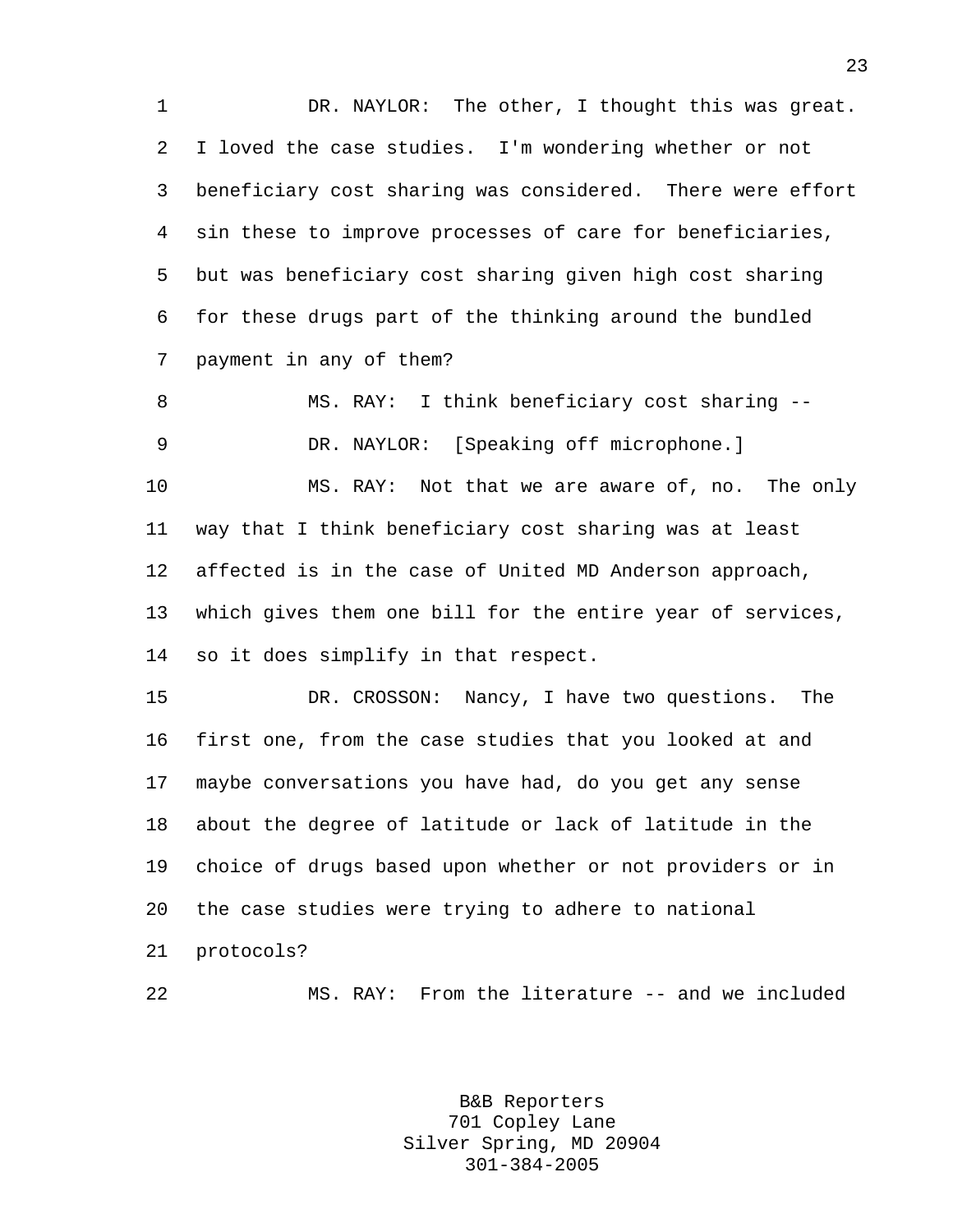1 a small discussion of it -- the use of clinical pathways, 2 at least among commercial payers, has well diffused.

3 Within the case studies themselves -- I know, for 4 example, the Medicare case studies is requiring practices 5 to report on the guideline that is being used?

6 MS. SMALLEY: Yeah. In most of the case studies, 7 there was some element of considering clinical guidelines 8 or adhering to some kind of pathway or something like that. 9 I'm not sure if that gets at your question.

10 MR. HACKBARTH: Maybe I misunderstood, but I 11 thought, I interpreted the discussion, description of Peter 12 Bach's approach as saying that it was guideline-based, and 13 so the bundle, the amount of the bundle is based on if you 14 adhere to the guideline, whereas the Medicare approach, I 15 think is based on average cost experience with oncology 16 patients, and it's not specific to a guideline. Did I 17 interpret that correctly?

18 MS. SMALLEY: Right. It's not specific to a 19 pathway, but there is the quality monitoring for CMMI's 20 model. There is a component of that where --

21 MR. HACKBARTH: Yeah. But the calculation of the 22 bundle and whether you're saving money or not is based on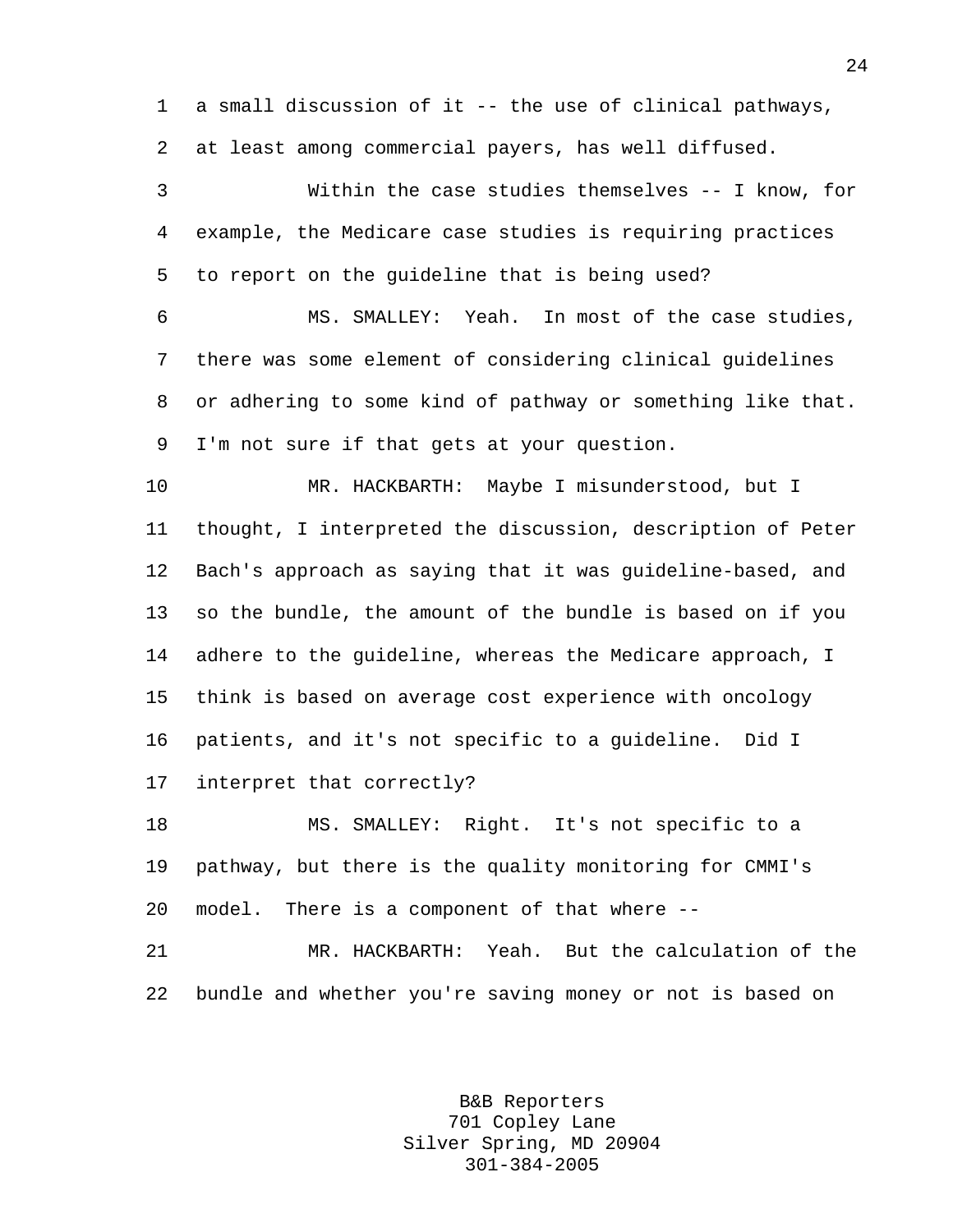1 an average cost experience --

2 MS. SMALLEY: It's not based on a specific -- 3 right.

4 MR. HACKBARTH: -- which is the way Medicare 5 historically has determined prospective rates.

6 MS. SMALLEY: That's correct.

7 MR. HACKBARTH: But an alternative model -- and I 8 think Peter Bach's is based on your cost would be X if you 9 followed this guideline, which is the right way to provide 10 oncology case.

11 Is this what you're getting at, Jay?

12 DR. CROSSON: Well, there is a policy question 13 buried in here that I'm loathe to bring up in this Round 1. 14 MR. HACKBARTH: Well, we will applaud for your 15 self-discipline and move on to Craig then.

16 DR. CROSSON: Wait. I have the same question. 17 [Laughter.]

18 DR. CROSSON: The second one, in the material we 19 read, there was a discussion of the oncology medical home, 20 the so-called Come Home Project. Are there -- and you 21 didn't bring that up in the discussion here. Is there 22 something to be learned there, or what do you think?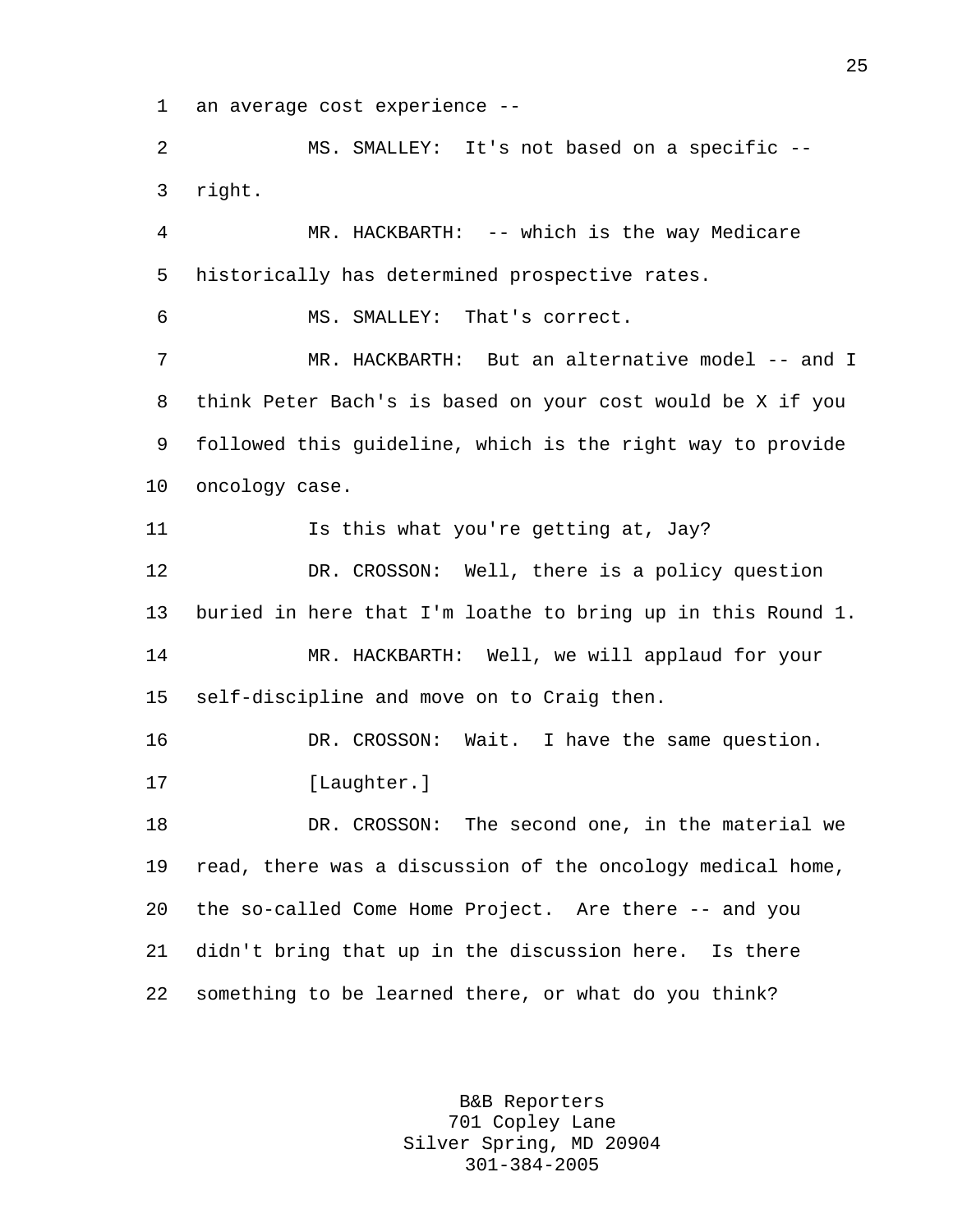1 MS. RAY: I think there is something to be 2 learned there. We are awaiting the formal evaluation of 3 the demonstration. My understanding is that it is ending 4 this year. It was a three-year demo.

5 When we talked to the folks at CMS, they said 6 they applied some of what they learned from that demo into 7 the latest demonstration, the oncology care model.

8 My understanding from reading about the Come Home 9 medical home is that they believed that there was savings 10 due to declines in the inpatient admissions and ED visits, 11 and that they were able to -- because they stayed open 12 later, patients came to the office instead of going to the 13 ED or the hospital outpatient. And plus, they set up a 14 phone triage system to help patients deal with symptoms or 15 what have you. So I think there are important lessons that 16 will be gained from that demo.

17 DR. SAMITT: Thanks, Nancy. Two quick questions 18 for you. On this slide, I know the inclination is to look 19 more at controllable costs or outpatient costs, but I do 20 have a question about the inpatient. Is it possible to 21 tease apart oncology-related avoidable admissions within 22 this bucket versus those that are not?

> B&B Reporters 701 Copley Lane Silver Spring, MD 20904 301-384-2005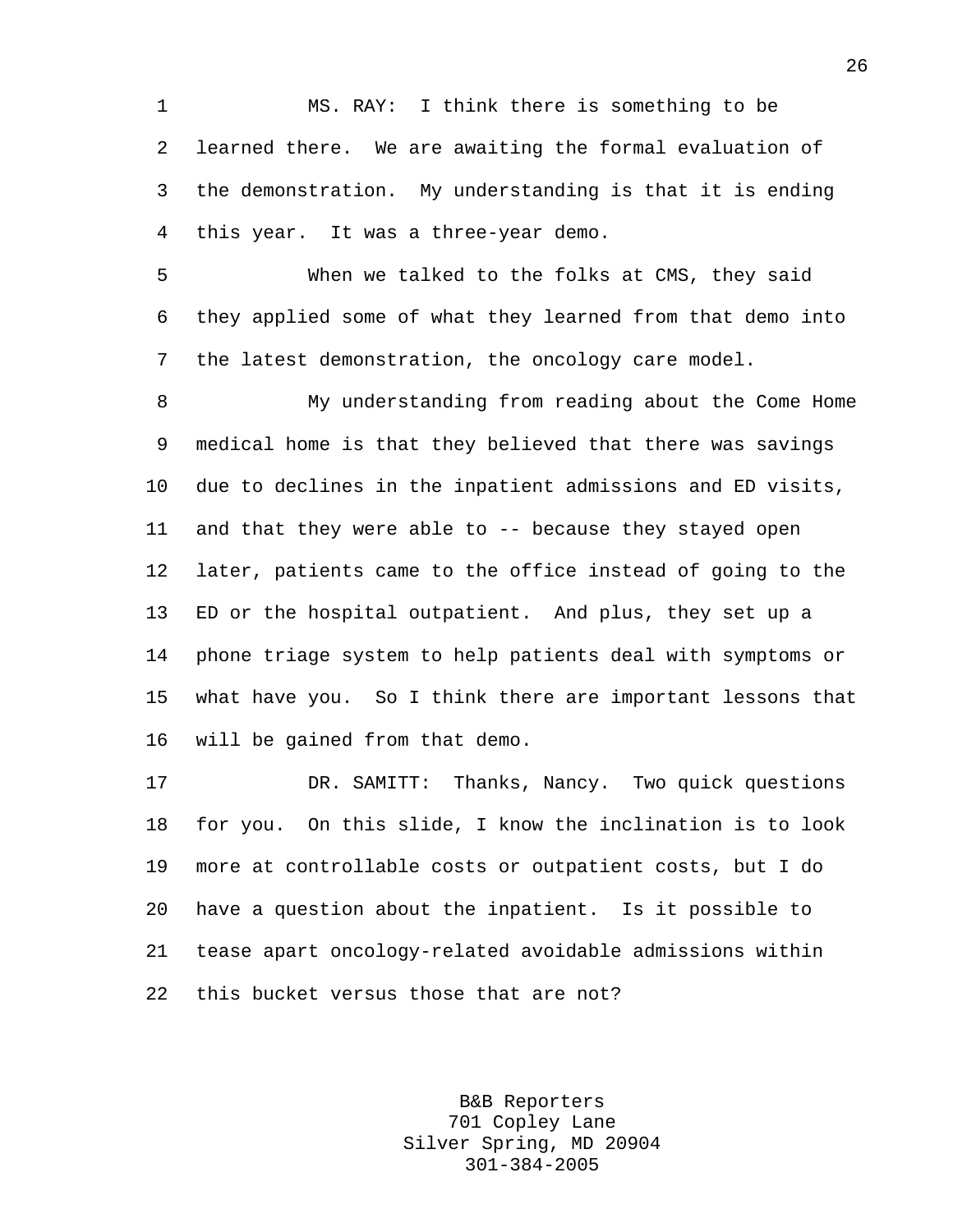1 MS. RAY: You know, I think that's something that 2 we can look into doing for the fall. 3 DR. SAMITT: Because as we think about what's in 4 the bundle or what's not -- 5 MS. RAY: Right. 6 DR. SAMITT: -- you would think that could be 7 included in the bundle, given that it may be under 8 oncologist influence. 9 MS. RAY: Yeah. 10 DR. SAMITT: My second --11 DR. MILLER: There is some complexity. 12 MS. RAY: Clearly, there is some complexity. I 13 mean, that would not be an easy thing to do. We could 14 begin to look at that this summer. 15 MR. HACKBARTH: So, Craig, for the non-physicians 16 in the group, would it be an example of an identifiable, 17 avoidable oncology-related admission? 18 DR. SAMITT: So, for example, it would be -- most 19 oncology is outpatient. So if you think about a clinical 20 protocol that avoids a nadir of disease-fighting status, 21 the oncologist should be able to control that nadir through 22 other types of drug regiments. So whether you give GSF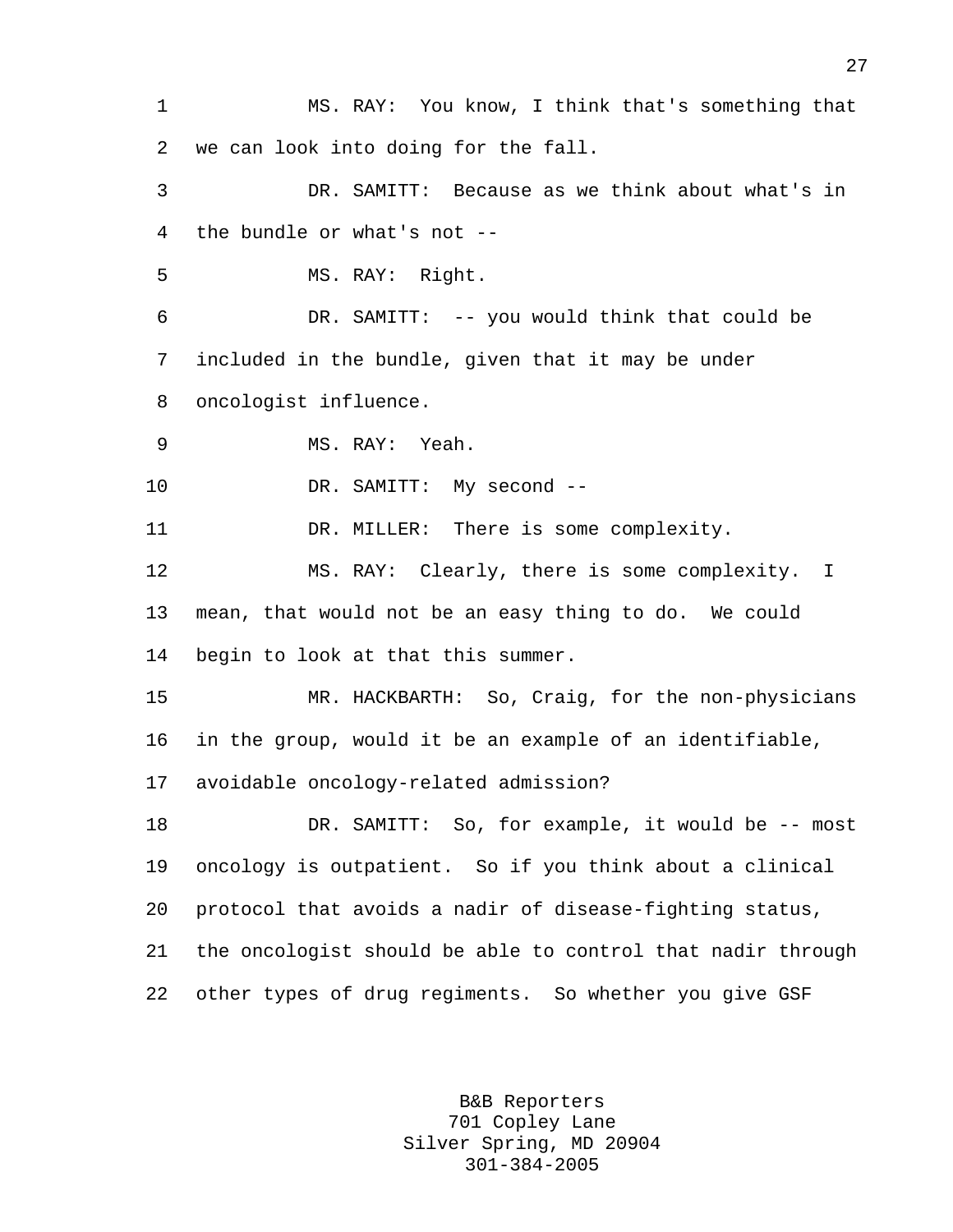1 that would stimulate the growth of infection-fighting 2 cells, that would be under an outpatient influence, and if 3 the protocol wasn't sufficient to avoid that, a patient may 4 need to be hospitalized with a low blood count, or other 5 transfusion or other things that actually could be done to 6 control the side effects of chemotherapy, that would be an 7 outpatient-controlled effort, and an admission should be 8 avoidable in certain instances.

9 DR. MILLER: And I just want to say, again, I 10 think that was a very good example on how much information 11 from claims data that we'll be able to go through and say 12 avoidable or not. That's why I wanted to just put a flag 13 out on the play and say we can definitely look at this. 14 How deep we'd be able to get into something like that is 15 what is making me a little nervous.

16 DR. SAMITT: It may be worth looking at. I'm not 17 sure how hard it actually would be to tease apart avoidable 18 versus not avoidable.

19 DR. MILLER: We can get some outside consultation 20 on this, though.

21 DR. SAMITT: And at the end of the day, it may be 22 so small, it may not be worth it to think about including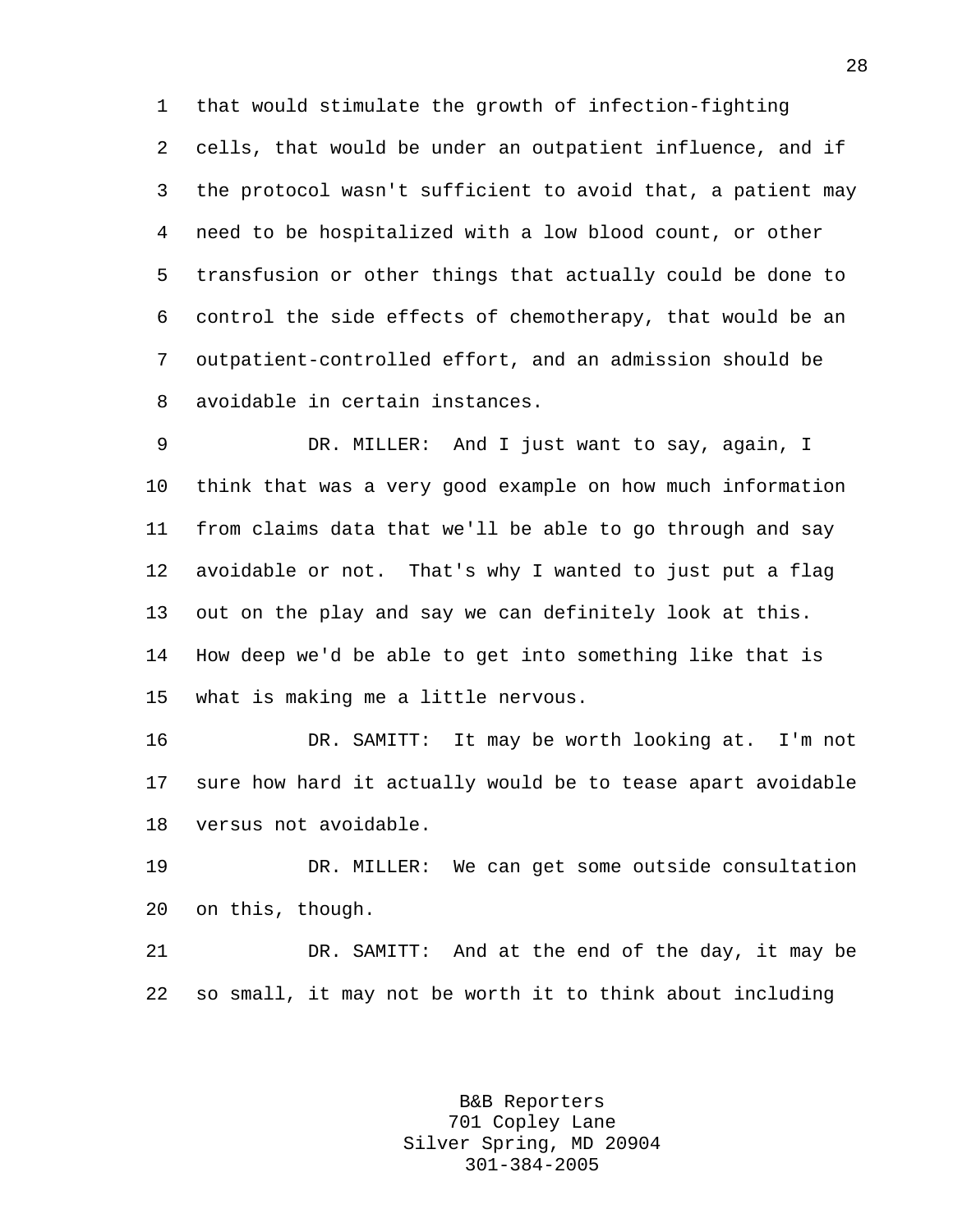1 in the bundle, but it may be, at least to quantify, the 2 distinction may be useful.

3 And then on Slide 7, in terms of the trigger 4 event, when you talk about cancer diagnosis, could that be 5 the diagnosis that is made by any clinician, so it could be 6 that PCP's cancer diagnosis, or would you require it to be 7 the oncologist's cancer diagnosis?

8 DR. MILLER: What would you like?

9 [Laughter.]

10 DR. MILLER: I think both Nancy and I are looking 11 at each other and unclear how from a policy perspective you 12 would want to do this, and that would be a question. And 13 then from the claims analysis, we could probably try and 14 tease out where these things are coming from and then put 15 it back in front of you and then exactly people like you 16 could say that makes sense or it doesn't make sense. 17 MR. HACKBARTH: Clarifying questions? Herb. 18 MR. KUHN: Yeah. Just one quick question, and it 19 really has to do with the examples that you've shared of 20 the various demonstrations, both private sector and CMS

21 thus far.

22 In the evaluation of those, were they able to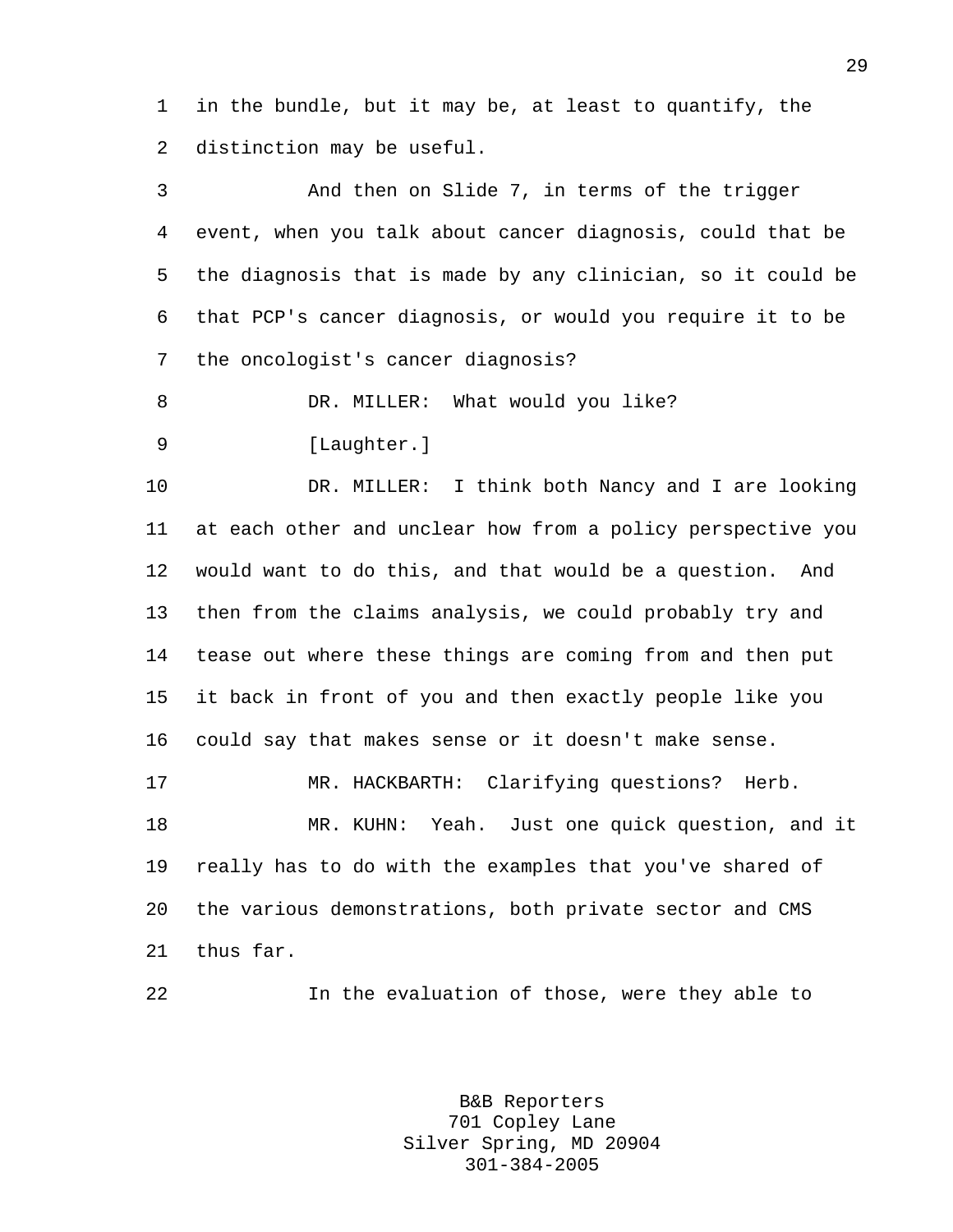1 differentiate the power of the incentives to drive down 2 cost versus the fact that those in the demonstration were 3 being observed, and therefore, their behaviors changed 4 because of observational activity going on there? Do we 5 know the difference between -- were the incentives powerful 6 enough versus just the observation, or were the evaluation 7 contractors able to do that?

8 MS. RAY: Help out, Katie.

9 Of the case studies that we included, there's 10 only been one write-up evaluation, and that's the United 11 where they continue paying fee-for-service, which is drop 12 the drug payment to ASP plus zero.

13 Do you want to add?

14 MS. SMALLEY: Yeah. I guess the only thing I 15 would add is that that evaluation, it was still kind of 16 unclear, kind of the internal mechanics of what was driving 17 costs, so I don't know --

18 MS. RAY: Right. Because recall with that 19 approach, they found that total cost went down, but drug 20 costs went up, and that was a little bit contrary to what 21 they thought what would have happened. And they conclude 22 in the paper it's not clear why it happened.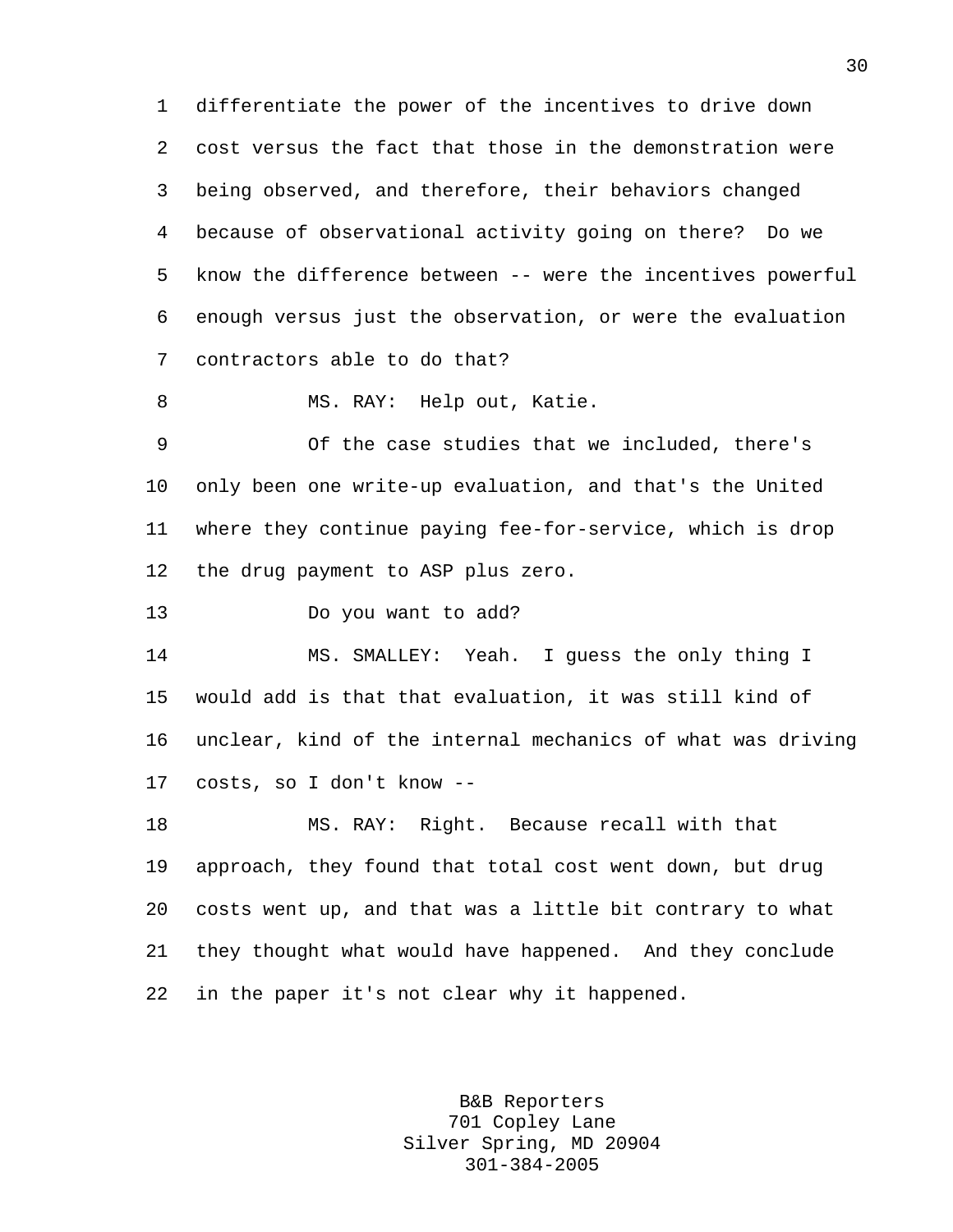1 DR. COOMBS: So, in the paper on page 16, you 2 give the case study for Blue Cross/Blue Shield, and with 3 prostate cancer and radical prostatectomies. What I was 4 interested in, this in conjunction with the pie chart on 5 Slide 5, it's been said that a lot of the cost -- well, the 6 revenue sharing between the Part B drugs and the 7 professional fees are a balance between what's expected -- 8 let's see. How can I say this? It's that the professional 9 fees may be somewhat lower in comparison to other 10 specialties in a similar area, and it's more compensated by 11 the Part B.

12 So when you bundle it together, when you bundle 13 the drugs and the professional fees together, is there a 14 way that the bundling breaks out that it's more equitable 15 in terms of professional fees for physicians? Because, you 16 know, it may be that ASP plus six and you add the 17 professional fees balances out in the end with other 18 services. I'm not sure that the breakdown is not 19 comparable to other services that use the more expensive 20 drugs.

21 DR. MILLER: So maybe one more passthrough. So 22 here's at least a couple of things that I'm hearing here.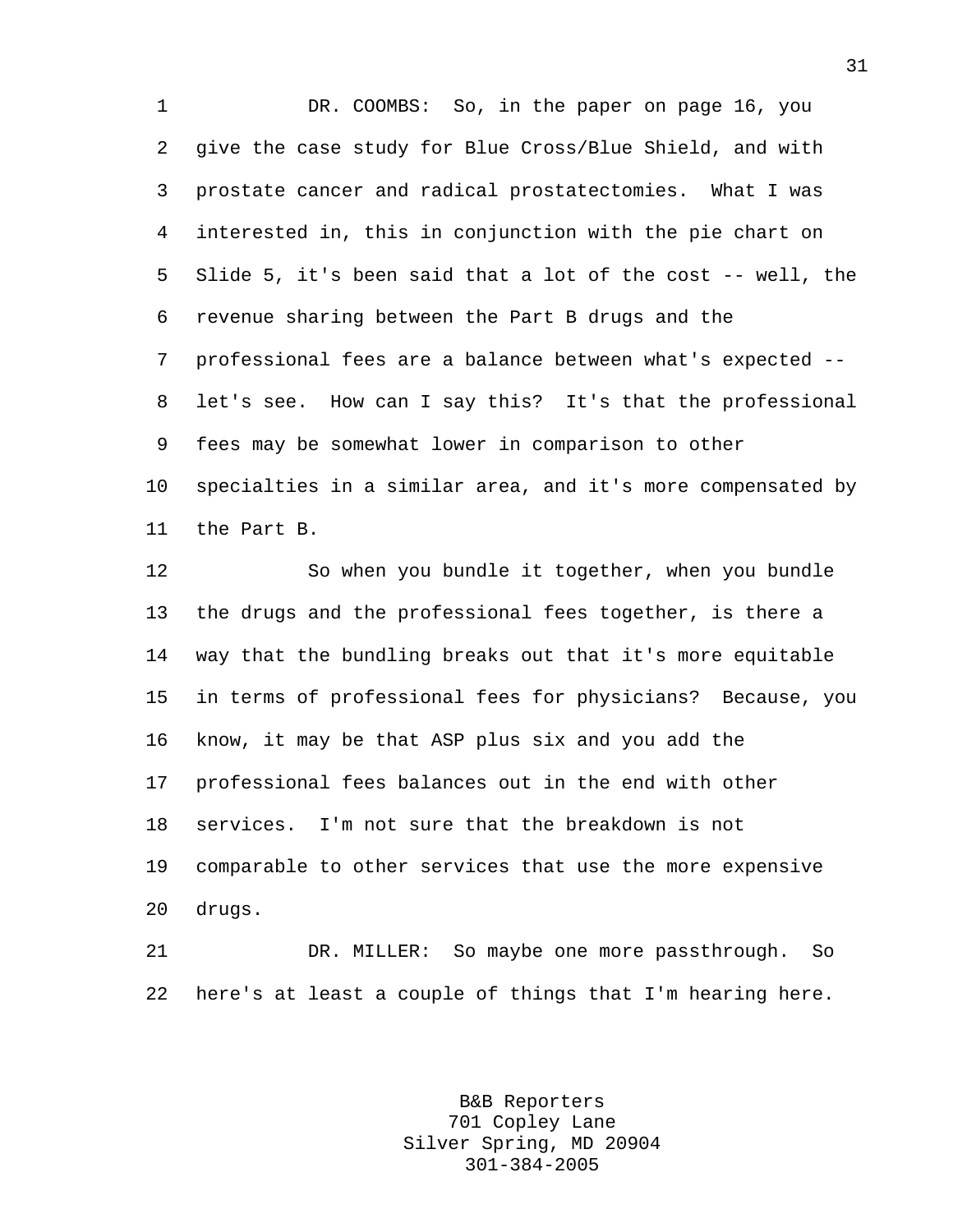1 An oncologist gets revenue from a drug and also gets a 2 professional fee.

3 DR. COOMBS: Right.

4 DR. MILLER: And so part of your question seemed 5 to be around that. And then it seemed to also be, when you 6 bring in the other parts of the bundle, does that have -- 7 and this is where I started to lose --

8 DR. COOMBS: Does the bundle address a more 9 equitable kind of professional fee that does not tie in the 10 payment for the drug Part B? In other words, it's --

11 DR. MILLER: Here's the question that I have, now 12 that you said it. You're using the word "equitable." What 13 do you mean when you say that?

14 DR. COOMBS: Well, I shouldn't say equitable, but 15 is it similar to other specialties and their professional 16 fees? I'm not sure what the professional fee looks like 17 for oncology, for administration here versus what 18 rheumatologists do, immunologists do with IVIG, what does 19 it look like compared to those same specialties that give 20 the high-cost drugs.

21 MR. HACKBARTH: Yeah. It's been a point of 22 discussion in the past when oncology payments have been

> B&B Reporters 701 Copley Lane Silver Spring, MD 20904 301-384-2005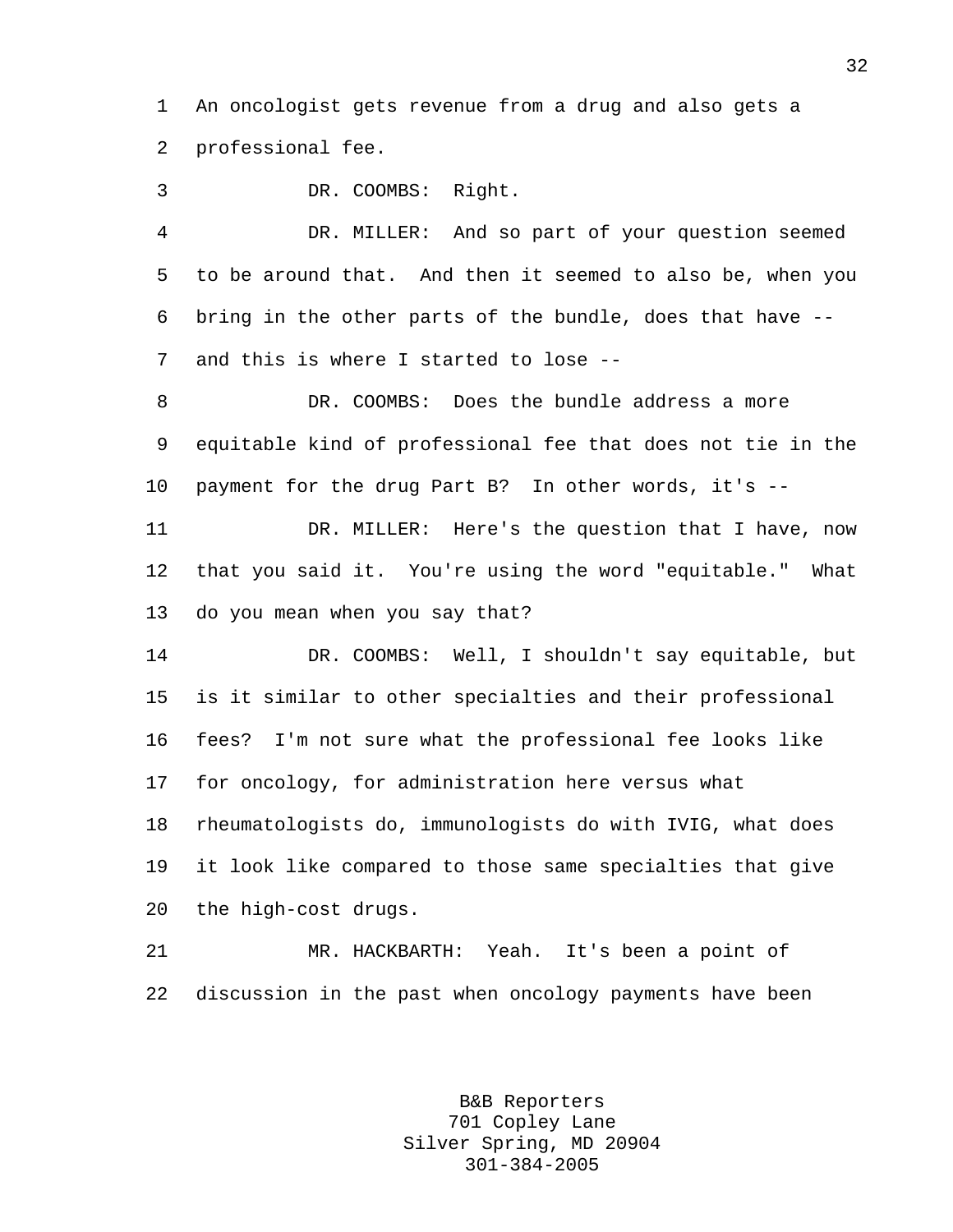1 discussed. Oncologists say, "Well, if we could make more 2 money through the administration or the patient 3 coordination, then we wouldn't be so dependent on income 4 from the drugs," and so that's the tradeoff that you're 5 talking about. 6 DR. COOMBS: Right. 7 MR. HACKBARTH: I don't know -- 8 DR. COOMBS: Specifically with a bundle with the 9 prostate cancer, it's more surgically based than it is 10 administering agent. So it would be a different kind of 11 bundle that you might create with a cancer that you're 12 going to be more aggressive with surgery versus less 13 aggressive. 14 MR. HACKBARTH: Yeah. 15 DR. COOMBS: It's going to look very different in 16 terms of the different services on the pie chart. 17 MR. HACKBARTH: So to the extent that we use 18 bundling in the potential additional income that 19 oncologists could gain by their share of savings from low 20 cost under the bundle, that would move them still a further 21 step away from how most physicians gain their income. Most 22 physicians, they provide a service, submit a code, and they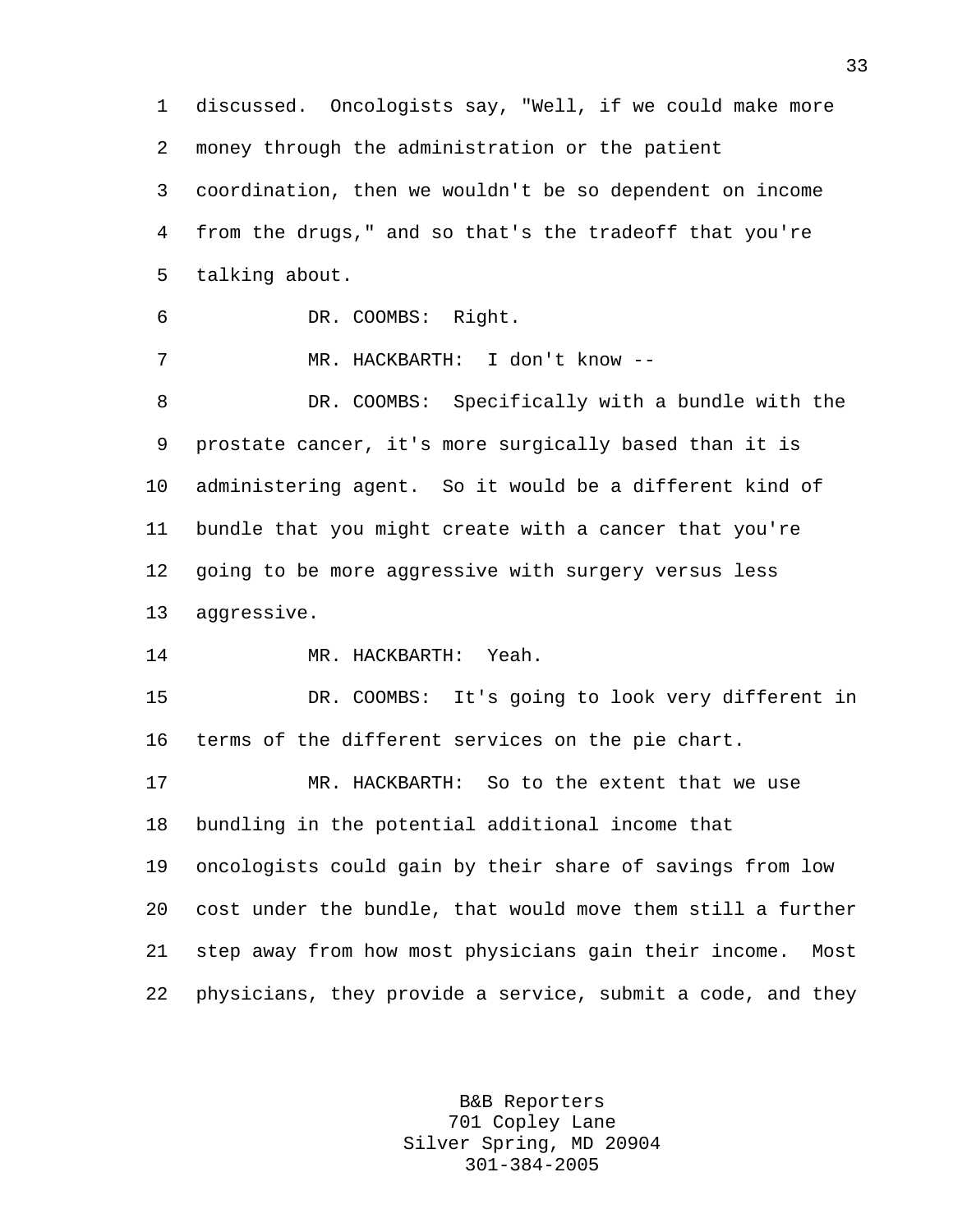1 get paid for that. Oncologists' income would be based on 2 their fees for administration plus some profit out of the 3 drugs plus some profit by reducing hospital administration. 4 If I'm understanding you correctly, that would make them 5 even less like surgeons than they are today.

6 DR. COOMBS: Right. But if you were to subtract 7 all of those and just go with what does it look like for 8 just the professional fee alone --

9 DR. MILLER: Well, I mean, if you want to -- here 10 is one way to reset this is if you want to think of this as 11 a Round 1 kind of transaction, what we can definitely do is 12 for specialties that you named and anyone else that you're 13 interested in, kind of go through and show you the 14 professional fee across the different specialties, and 15 maybe that helps you get your head around the equity issue 16 that you're looking at. So from a mechanical and a data 17 point of view, we can come back with that kind of 18 information.

19 I think the complex question that you'll 20 immediately rejoin is if you want to make what you think is 21 equitable, it's going to be different across different 22 specialties, and part of their practice expenses and their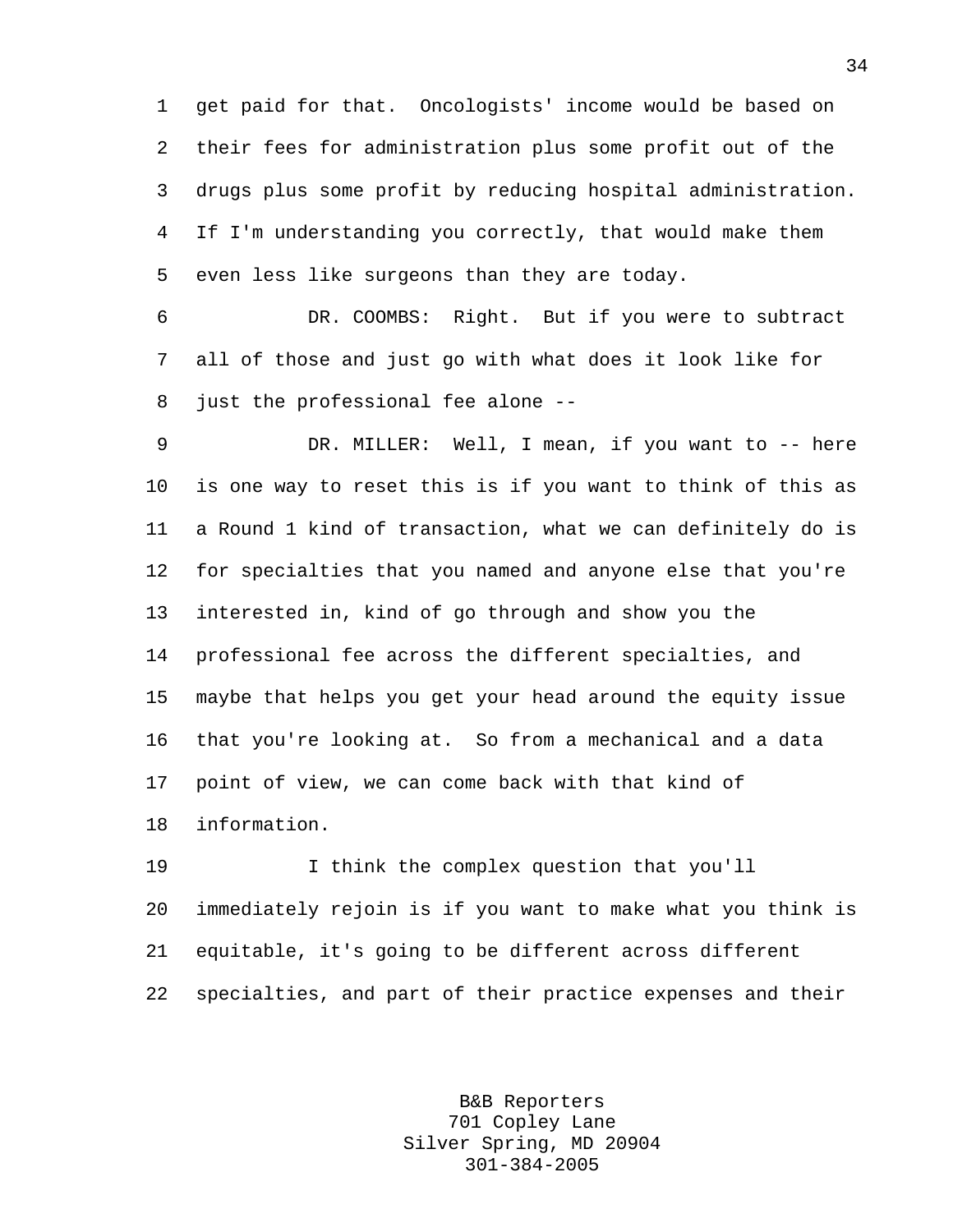1 professional fees are all different for all the reasons 2 that I won't bore you with and that you know well too. And 3 then you will have the overlay of the bundle, and then you 4 guys will have to come to a judgment of whether that's 5 equitable and fair, but we can certainly put the basic 6 numbers in front of you.

7 DR. COOMBS: And then the last thing is, looking 8 at the CMMI and the various bundles, I wanted to ask this 9 question. How much did they include shared decision-making 10 in end-of-life care as a component of the quality indices? 11 MS. RAY: One of the requirements for 12 participating in that demonstration will be providing 13 patient navigation services, which I do believe includes 14 some sort of shared decision-making.

15 Katie is going to track to see whether it's an 16 explicit -- I'm not sure if it's an explicit quality 17 measure, however. We can check, and we will get back to 18 you on that, but they are required to provide patient 19 navigation services.

20 MR. HACKBARTH: Okay. Continuing Round 1. 21 DR. REDBERG: Thanks very much. This was a 22 really interesting chapter.

> B&B Reporters 701 Copley Lane Silver Spring, MD 20904 301-384-2005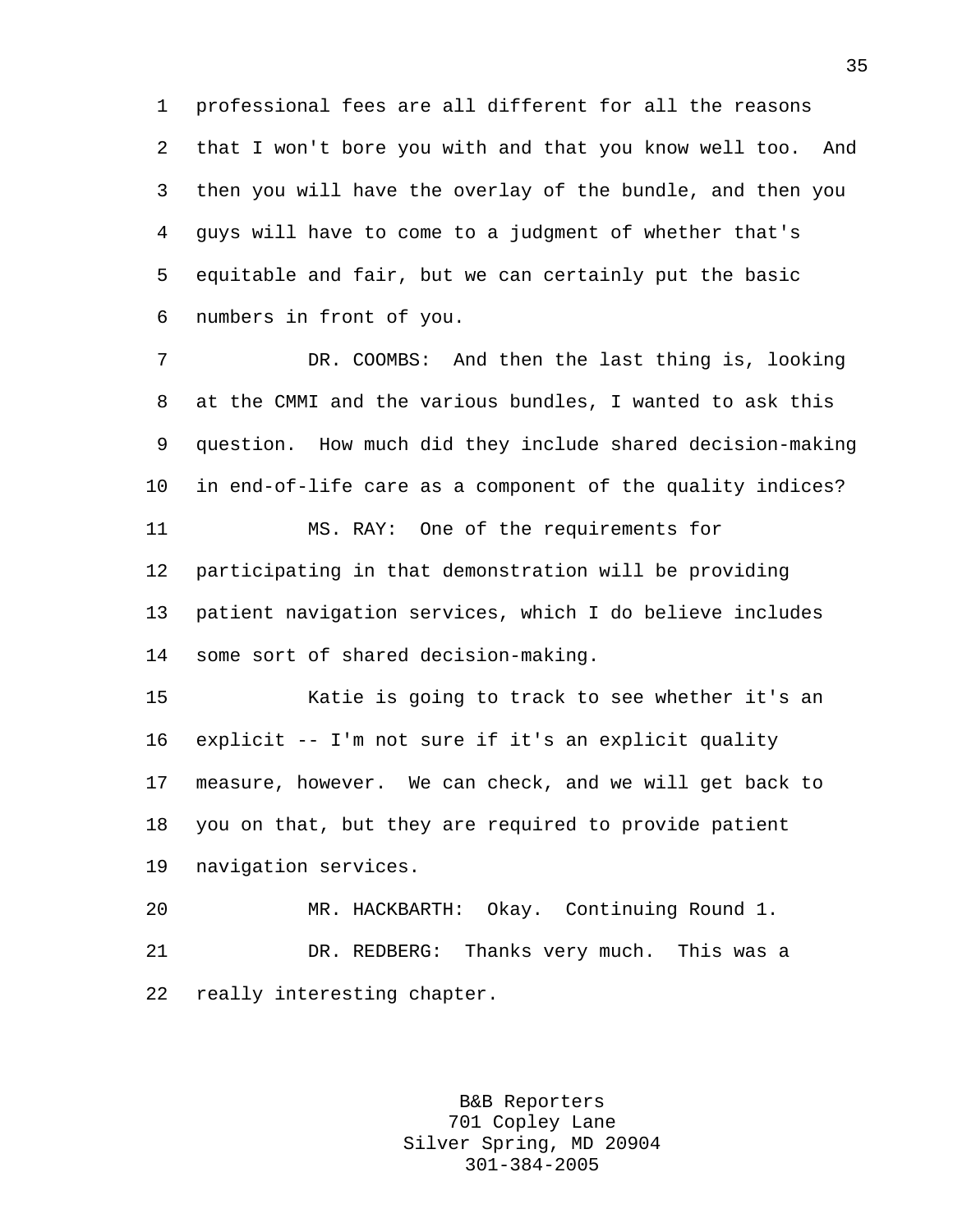1 My clarifying questions were just the \$11.7 2 billion is for all oncology drugs, correct, not just -- 3 MS. RAY: The \$11.7 billion is all Part B drugs, 4 oncology and non-oncology. That's 2013, furnished in a 5 physician's office and paid based on ASP. So oncology 6 drugs represents about \$6 billion of that, roughly. 7 DR. REDBERG: And that's for all oncology drugs? 8 MS. RAY: Yes. 9 DR. REDBERG: Do you have any data on what 10 percentage of all spending is allocated to breast, colon, 11 and lung cancer, which you had looked at in more detail? 12 MS. RAY: Of that, using 11.7 as the denominator, 13 no, I don't. That, I don't -- 14 DR. REDBERG: I'm just wondering what -- those 15 are obviously the most common cancers, but I don't know if 16 that drug spending is -- 17 MS. RAY: Right. I could get back to you on that 18 with something. Yeah. I don't have that here. 19 I mean, my understanding is that it's probably 20 heavier in chemo than some other types of cancer, like 21 prostate, for example. At least that's my understanding, 22 but let me get back to you on that.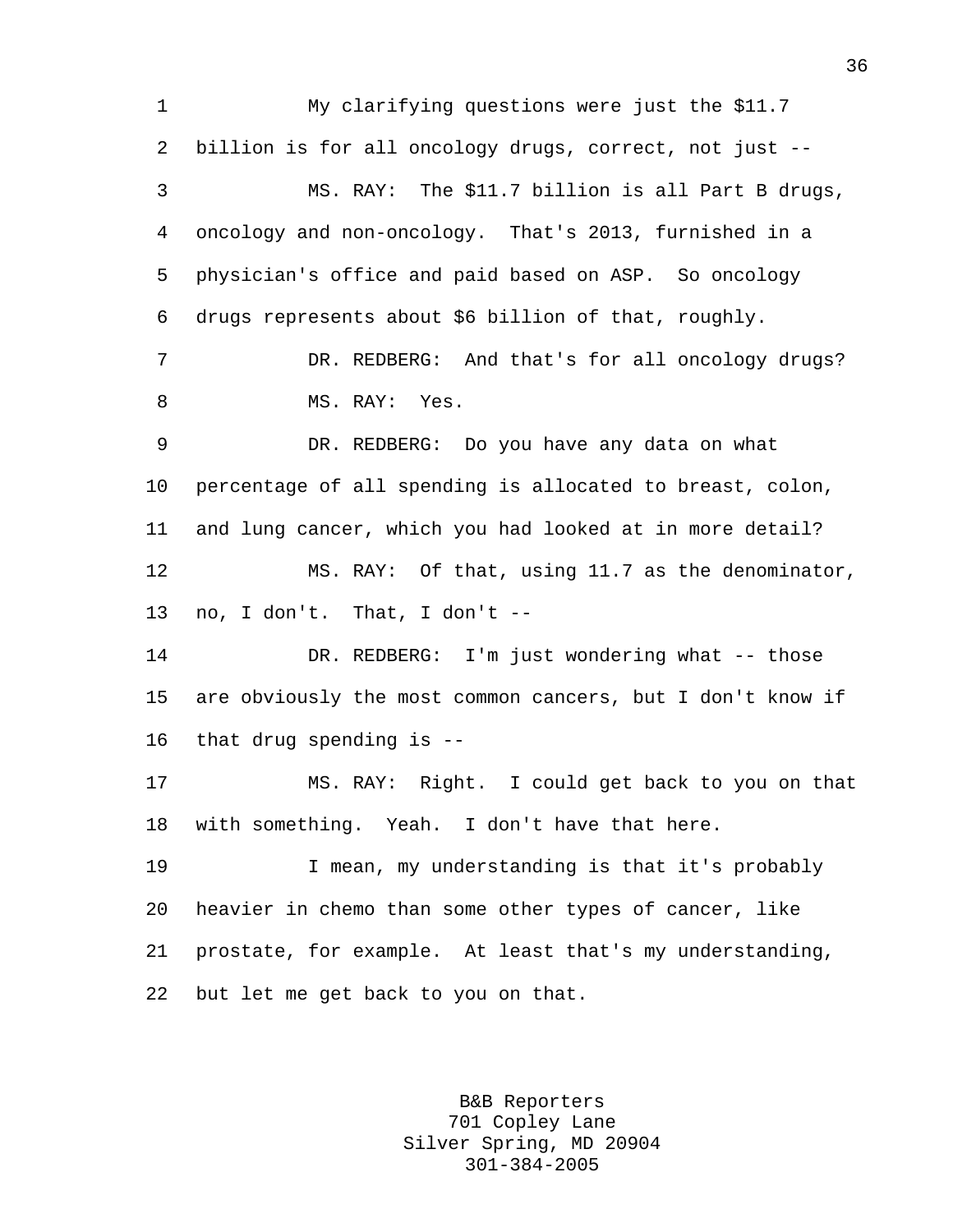1 MR. ARMSTRONG: This hopefully is not a Round 2 2 question, but I was trying to just clarify: What is the 3 problem that we're trying to solve? Is it this weird 4 incentive that comes from ASP plus 6 percent and concerns 5 that we're spending too much as a result of that? Is it 6 just a very expensive course of care and, you know, highly 7 risky and we want to feel like -- or create a payment 8 policy that gives more control over that? We talk a lot 9 about, particularly in these pilots or these case studies, 10 the benefit that comes from better coordination of the 11 different types of care, and, you know, kind of a view of 12 outcomes.

13 And so when we get to the payment policies, it 14 seems like we're going to need to be pretty clear about 15 which of those problems are really most important for us to 16 solve, and I just wonder if we had a point of view as we 17 came into this.

18 MR. HACKBARTH: Can the answer be all of the 19 above?

20 MR. ARMSTRONG: It could be [off microphone]. 21 DR. MILLER: I'll give you my view and why this 22 is in front of you. So go back several months -- and I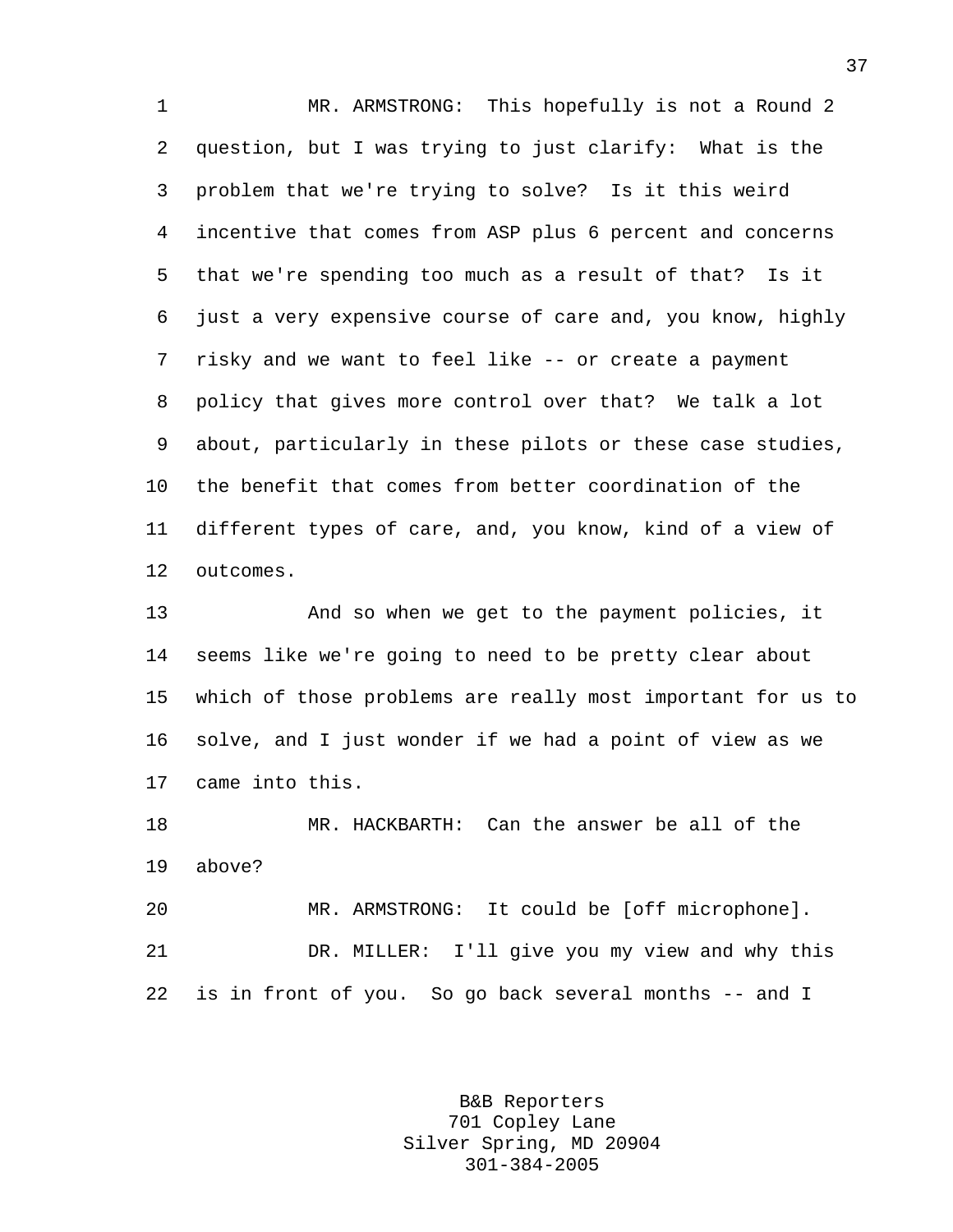1 can't remember the specifics, but we had conversations 2 about least costly alternative and the notion of trying to 3 set, you know, in a sense a reference point type of policy. 4 That was very much about drugs in Part B. We also had 5 discussions about going back into ASP and asking about 6 whether the categories in ASP were set up in such a way 7 that you drove as much competition and reaching the average 8 sales price.

9 There were reactions -- and, you know, I'm 10 characterizing your comments, and so I'm trying to do my 11 best here -- of like, well, you know, this is complicated 12 because each of those instances kind of involve the 13 government making a decision. Isn't there a way to try and 14 get this decision much more in the hands of the clinician 15 and a decision point between the clinician and the patient? 16 And there was a specific mention -- I'm looking down at 17 that end of the table to see if I get a nod -- of like 18 could we think about bundling? I don't want to call 19 anybody out or anything, but could we look at bundling? 20 And so we went back and said, well, half of Part B is 21 oncology. There's some motion out in the private sector 22 where people are trying to bundle. We'll come back with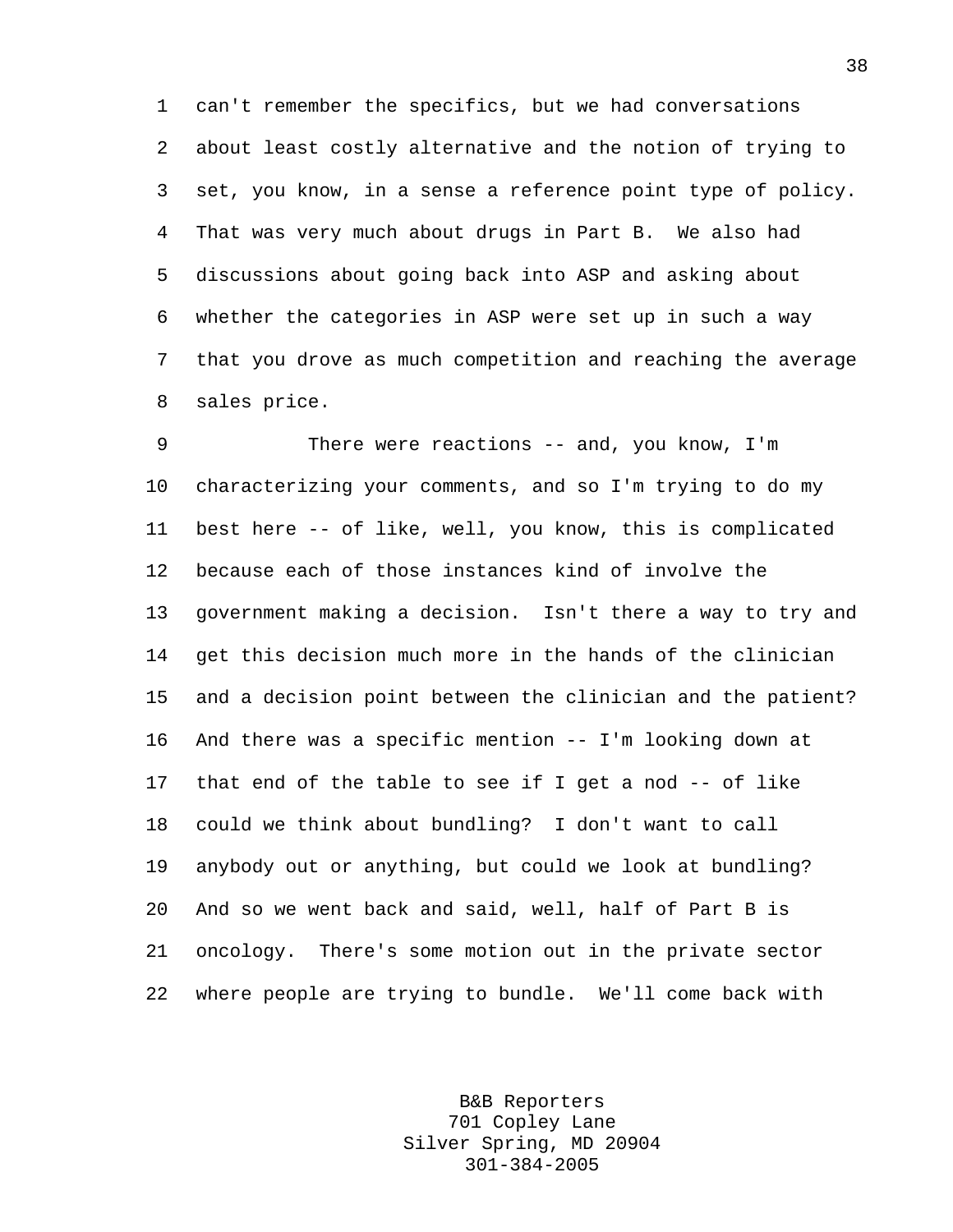1 that.

2 This is going to be a constant dilemma for you 3 guys. I'm going to just take the motion to get way -- or 4 the opportunity to get way out of Round 1. There is this 5 tension where, you know, the Commissioners want to be in 6 kind of large -- I would characterize many of the 7 Commissioners wanting to be in large population-based types 8 of solutions, yet we live in a world that is still very 9 spread out between fee-for-service and ACOs and MA, and 10 we're going to have this constant tension of what do you 11 want to do on the fee-for-service side and how do you -- if 12 you want to encourage people into the other world, what do 13 you do? And I feel like these conversations often come 14 back to that kind of principal point. I'm done. 15 MR. HACKBARTH: And I think that was really well

16 done, Mark, and that last point is, I think, important and 17 there is this constant tension. I just want to really 18 pound on your first point. I think, if I understand these 19 different models, it's sort of exemplified in the models. 20 The Bach approach, if I understand it correctly, says let's 21 define what the right care is and have a payment system 22 based on it as opposed to the traditional Medicare

> B&B Reporters 701 Copley Lane Silver Spring, MD 20904 301-384-2005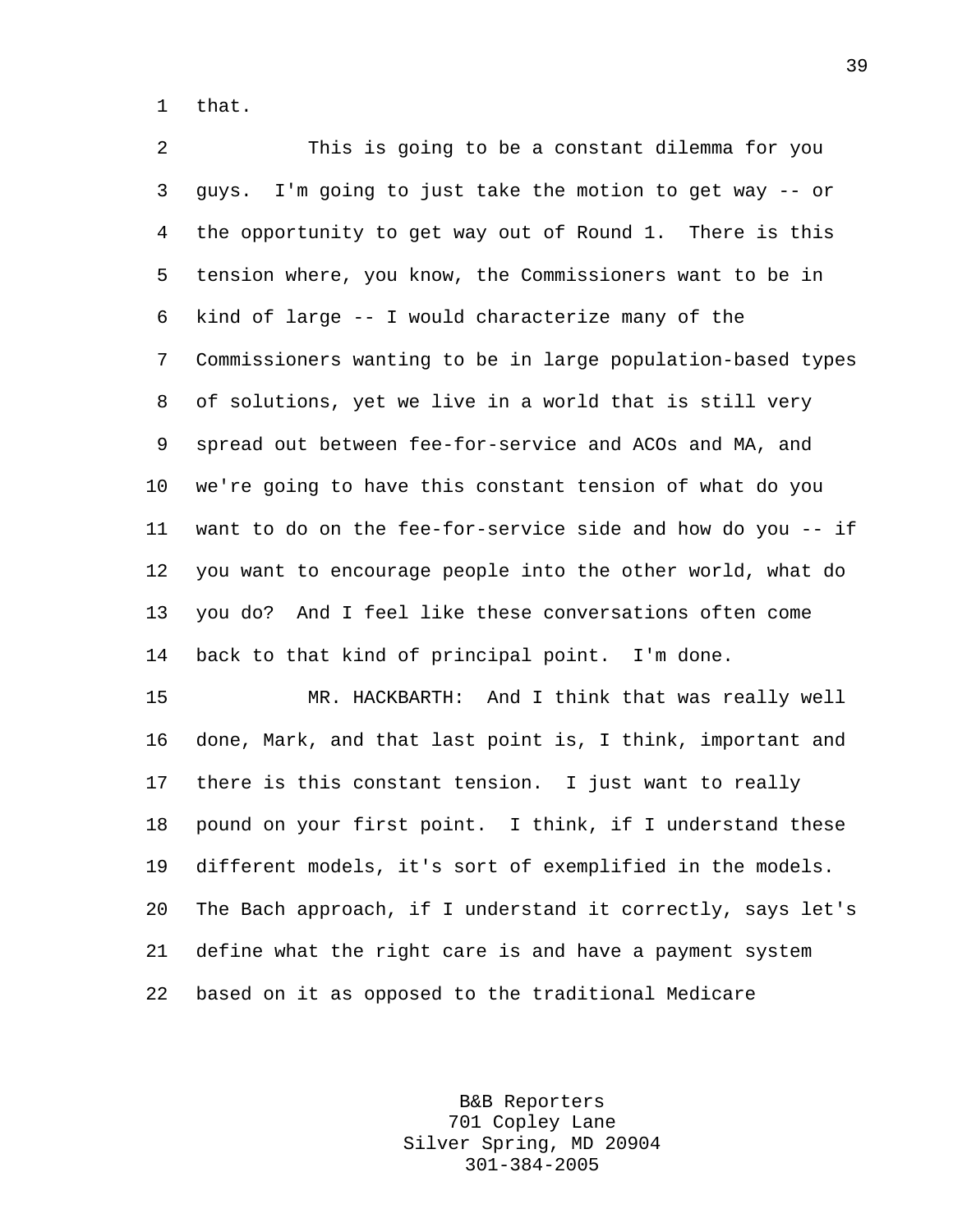1 prospective payment model and saying let's not prescribe 2 what the right care is, let's look at the average cost and 3 set a prospective payment based on that.

4 Having watched Medicare policy from a lot of 5 vantage points for a lot of years, you know, my personal 6 belief is it's very difficult for CMS to do the Bach 7 approach and prescribe a pattern of care. And that to me 8 is part of the appeal of this bundling. Let's decentralize 9 the clinical decision about what's appropriate care but 10 create a system where there's an incentive to economize 11 where possible while also producing high quality. It's a 12 decentralization. I just think that's, generally speaking, 13 a much more effective way for Medicare to achieve these 14 goals than trying to use the coverage process or a 15 guideline specification process.

16 MR. ARMSTRONG: And I just was thinking that, 17 well, if the real issue is we pay these providers to 18 administer these drugs at ASP plus 6 and that creates 19 faulty incentives and it's kind of unique, well, let's just 20 change that.

21 MR. HACKBARTH: Yeah.

22 MR. ARMSTRONG: And that's part of the reason why

B&B Reporters 701 Copley Lane Silver Spring, MD 20904 301-384-2005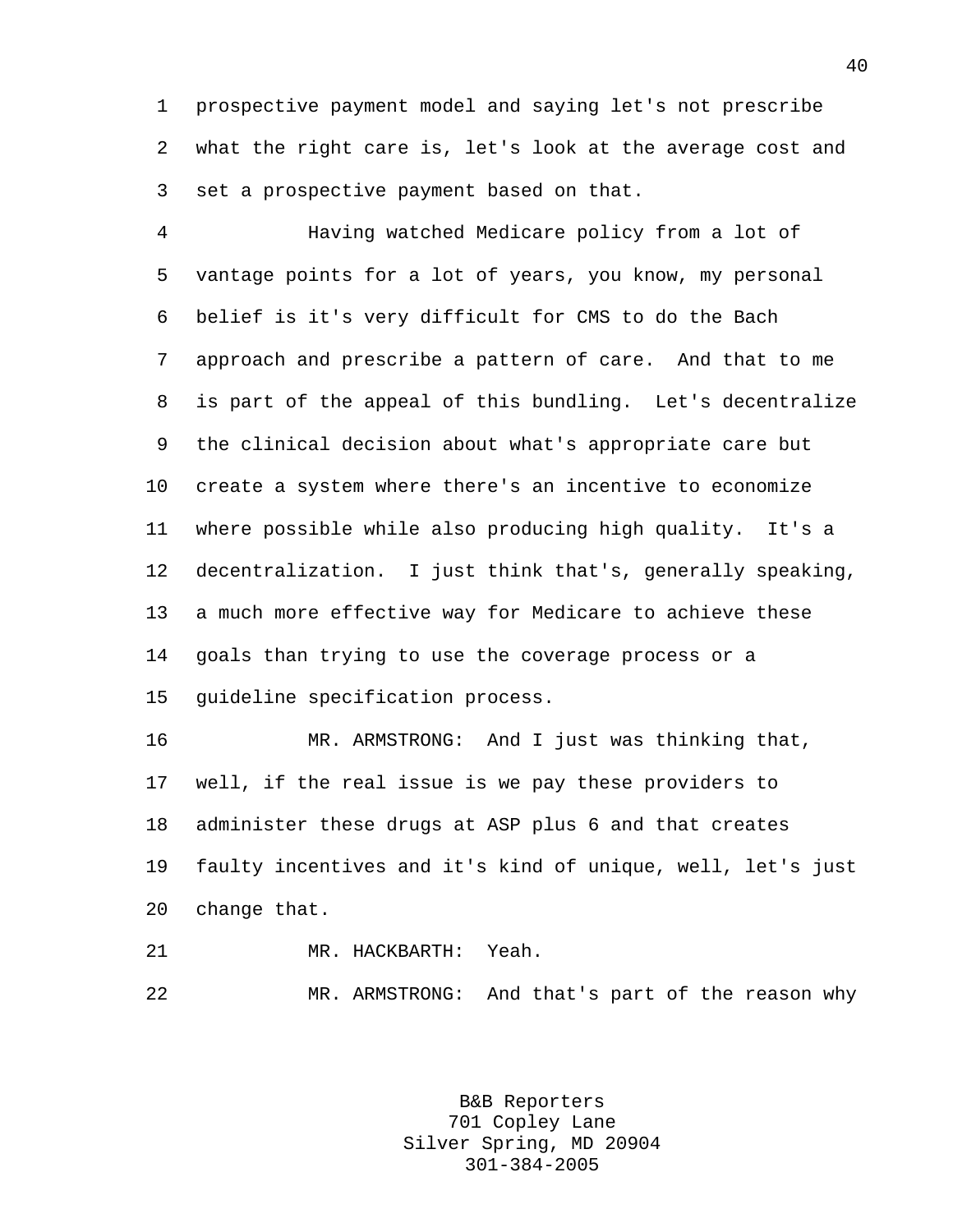1 I was asking --

2 MR. HACKBARTH: Kathy was, I think, the person 3 that Mark was alluding to.

4 MS. BUTO: Actually, I think the episode bundling 5 was actually Jay's idea, but I think it is an important 6 avenue to explore. When we were talking about LCA, we're 7 really talking about drugs that are in a category where 8 you've got multiple drugs that could compete potentially 9 against an effectiveness guideline and a price could be set 10 that way.

11 There's a lot of frustration around -- and we 12 tend to kind of conflate these -- the new high-cost drugs. 13 And so the question is: How do you go at an area of 14 therapy where you sort of have a unique drug or maybe one 15 or two drugs in a category? And it's very tough to go 16 after innovative drugs unless you can do it in the context 17 of let the practice figure out whether they need that drug 18 or something that may already be available that may not 19 produce the same benefits. And the bundle, at least in my 20 view, is one way that you can provide that flexibility. 21 So I think it solves in a way a different

22 problem, but it's the one that keeps coming up. Whenever

B&B Reporters 701 Copley Lane Silver Spring, MD 20904 301-384-2005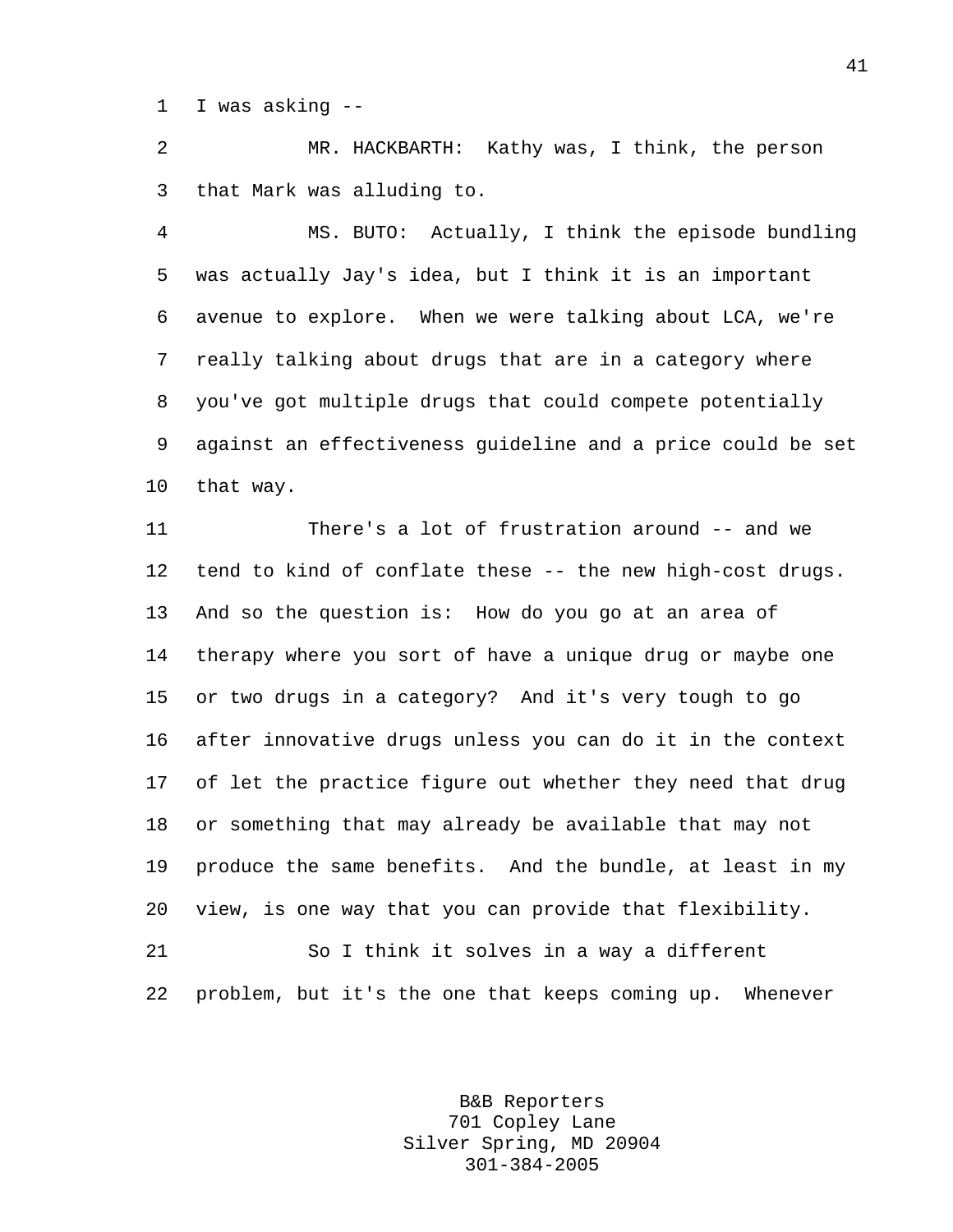1 we talk about LCA, it's funny that the issue of the high-2 cost hep C drugs comes up, and yet I'm not sure that they 3 lend themselves to LCA as well as they might lend 4 themselves to something more like the Bach approach that's 5 an evidence-based bundle, maybe a more limited bundle.

6 So I think it's worthy of our thinking about it. 7 For one thing, it moves away from the government having to 8 make very politicized decisions in this area. And it also 9 tries to push more the notion of evidence-based practice. 10 So I think that was the rationale behind the exploration.

11 I have to say, looking at these options and 12 particularly the CMS model, you know, I'm a little baffled, 13 but we can get to that in Round 2 because I'm not sure --

14 MR. HACKBARTH: I do think we need to be 15 realistic that this isn't a panacea. So when, you know, a 16 new drug comes out that has a very high price tag that 17 would sort of swamp the bundle that's been created, you 18 know, there will be controversy about, well, the bundle 19 price is too low because it doesn't take into account this 20 innovative new drug. So it doesn't make all problems go 21 away by any stretch.

22 MS. UCCELLO: So I want to build off Mary's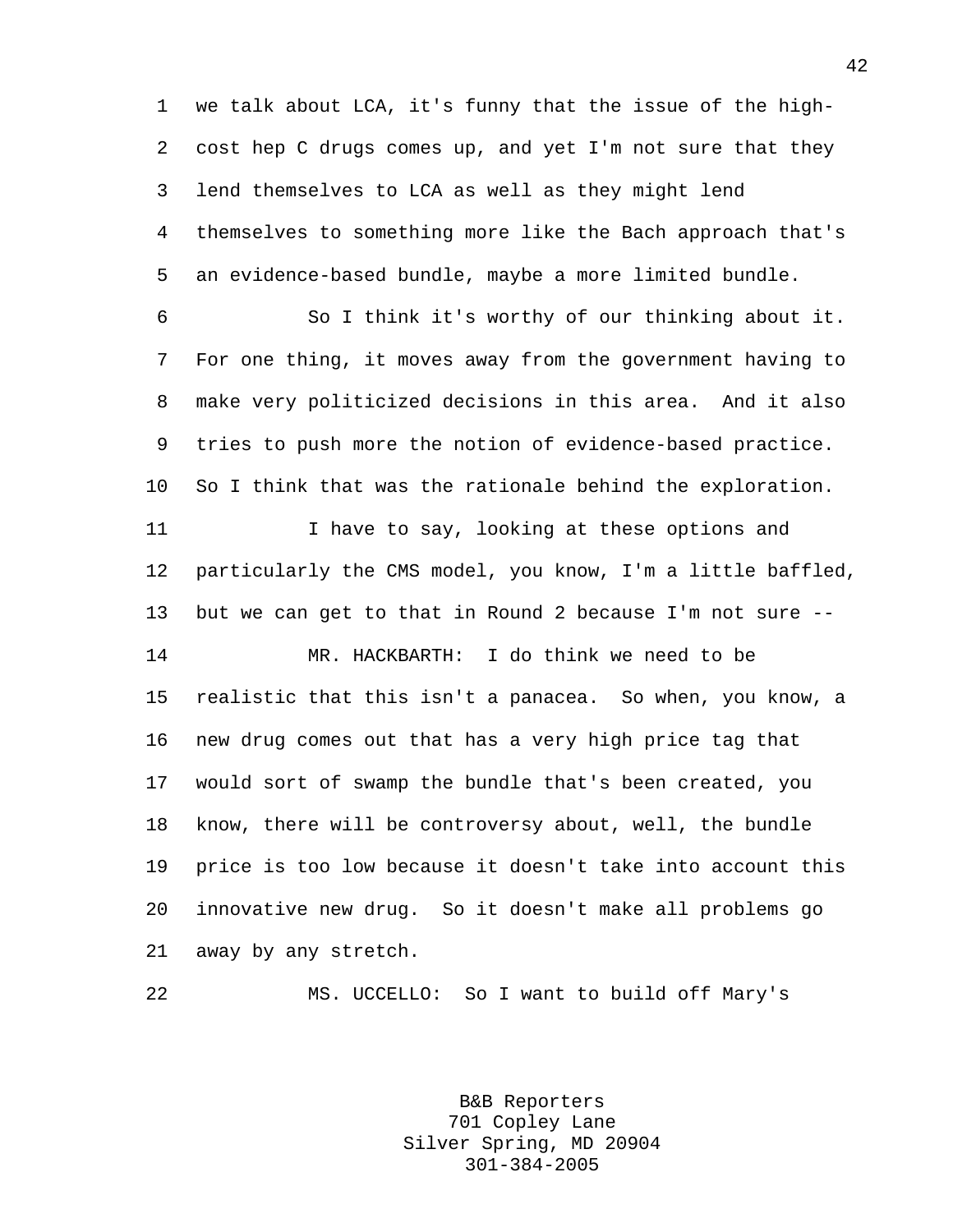1 question about the cost sharing. It's something I hadn't 2 thought of, so I thank her for bringing this up. I want to 3 make sure I understand this correctly.

4 So in MD Anderson, there's one bundled payment, 5 and the cost sharing is based on that one cost, right? So, 6 in effect, that means that some people are going to be 7 paying more than they would have otherwise, and some less, 8 if it were -- right? So I think as we move forward on this 9 kind of thing -- and I would imagine that the broader the 10 bundle, the bigger the variation could be compared to what 11 they would have paid before.

12 MS. SMALLEY: Right. In the MD Anderson example 13 also, they picked a very narrow, specific type of cancer. 14 And so I think that, you know, the variation was less 15 because MD Anderson has kind of been working on, you know, 16 kind of streamlining that for a long time, and that's part 17 of why they were able to do that prospective payment that 18 way.

19 MS. RAY: And to be clear, they have eight 20 bundles based on the treatment approaches, so that's 21 another way that they are reducing the variation, I would 22 imagine.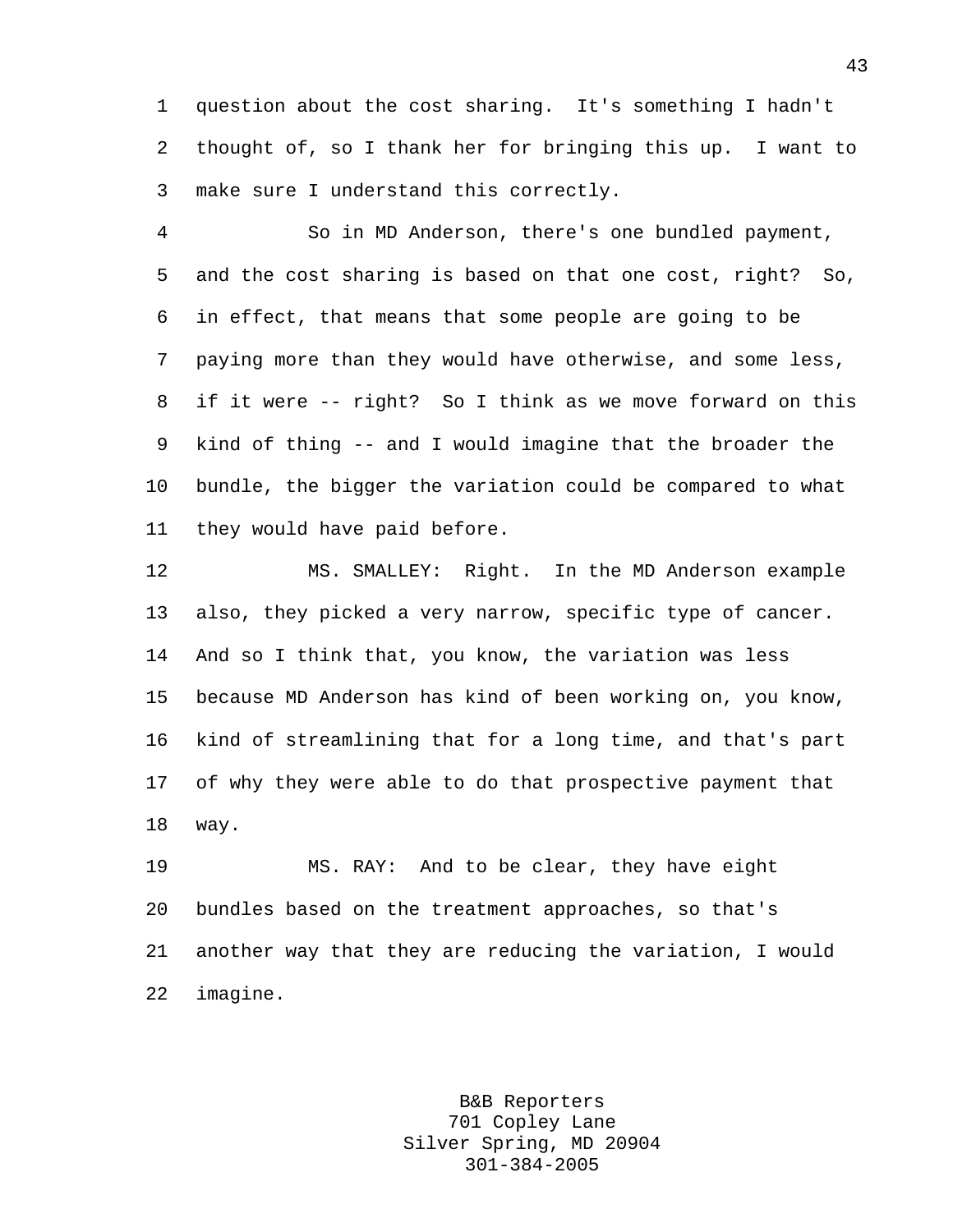1 MS. UCCELLO: Right, but I think -- and I won't 2 say this in Round 2, but I think as we move forward on 3 this, it's important to kind of understand a little more 4 about how beneficiary cost sharing will be affected and how 5 the different designs may affect that differently.

6 DR. MILLER: The only thing to keep in mind in 7 that is, depending on how you construct the bundle, if you 8 keep a fee-for-service process running underneath, you 9 know, sort of a shared savings, I'm not sure it's 10 immediately true that the beneficiary gets it. And so that 11 might be a design thing that you guys want to talk about in 12 Round 2.

13 DR. HOADLEY: Yeah, I had some similar thoughts 14 about cost sharing, which we can get back to in Round 2, 15 but my specific question relative to that was on the CMMI 16 demonstration, since that's an example that isn't bundled 17 at the level of the drugs, right? So the cost sharing 18 would still be done the way it is, and the shared savings 19 would be separate. With the \$160 monthly fee, would there 20 be cost sharing attached to that?

21 MS. RAY: I don't think so.

22 DR. HOADLEY: Okay. And my other questions are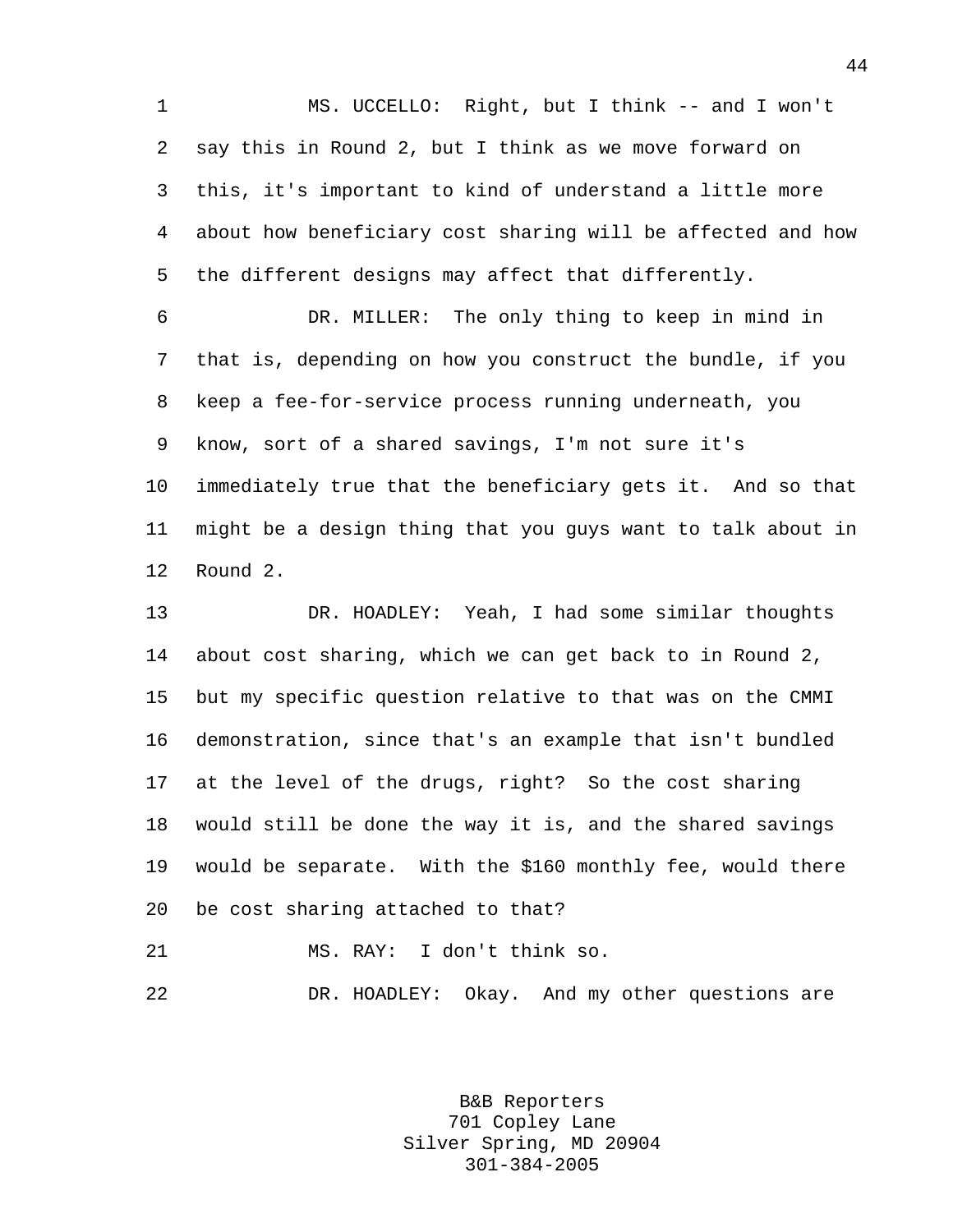1 sort of tags on earlier questions. On Slide 6, you know, 2 you said you can go back and look at sort of numbers, if 3 you started the trigger event earlier at the diagnosis. Do 4 you have a sense at this point of how much earlier the 5 diagnosis tends to be than the first oncology? 6 MS. RAY: You know, I don't want to misspeak. 7 Let me -- we can get back to you on that. 8 DR. HOADLEY: That's fair enough. 9 MS. RAY: Okay. 10 DR. HOADLEY: And on 5, I think Glenn asked 11 about, you know, whether the pattern would be different for 12 other kinds of cancer than the three you looked at. Is it 13 different among these three? Have you looked at that? 14 Would you get a similar pie chart for each of the three? 15 MS. RAY: I'd have to get back to you about 16 whether it's a similar pie chart. Actually, it's down 17 here. But what I can tell you is that the average cost per 18 beneficiary for the 180 days is lowest for the breast 19 cancer patients and is higher for the colon and lung cancer 20 patients. 21 The other item to keep in mind is this does not 22 include Part D.

> B&B Reporters 701 Copley Lane Silver Spring, MD 20904 301-384-2005

45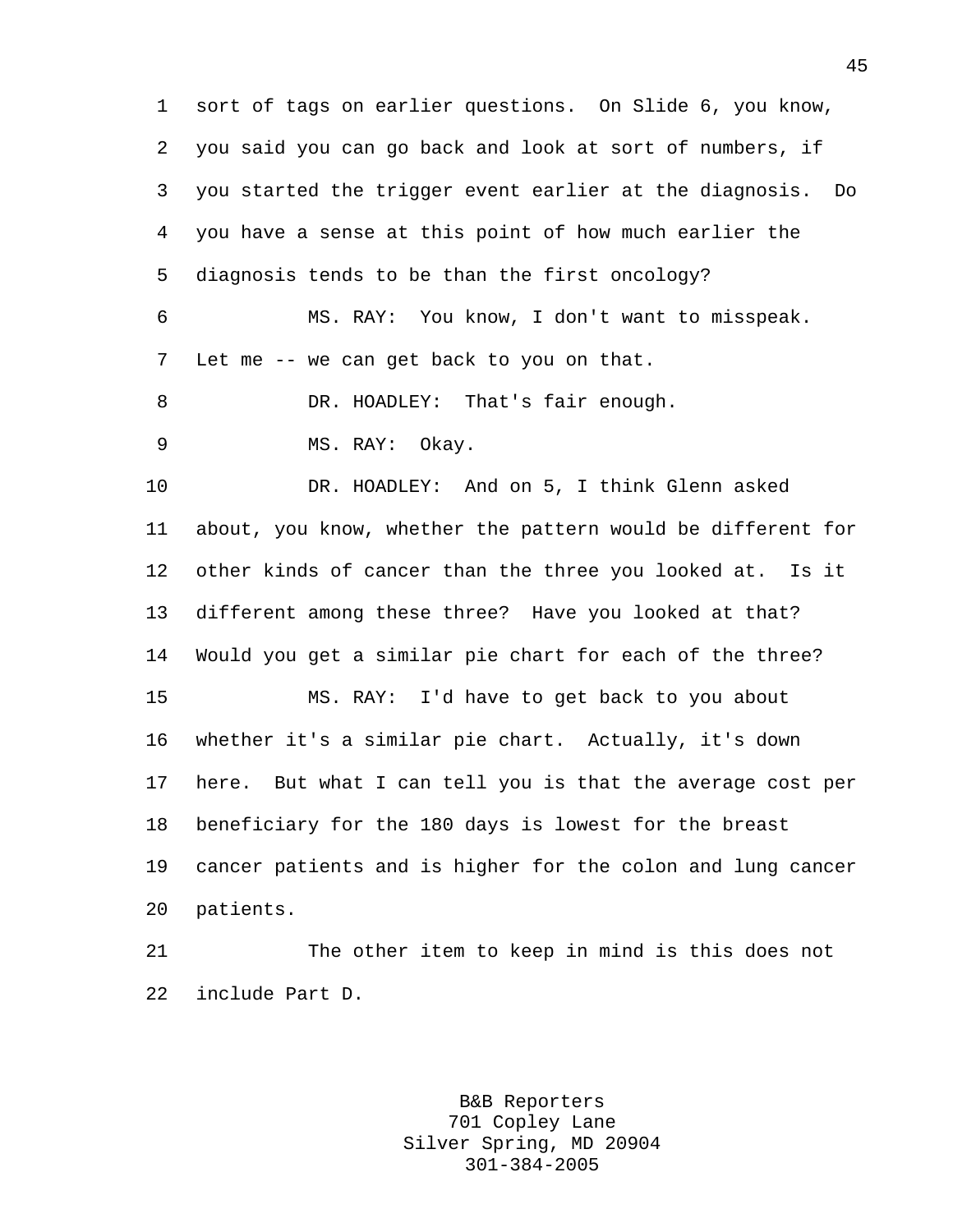1 DR. HOADLEY: Right.

2 MS. RAY: So that is something else that -- 3 DR. HOADLEY: Breast cancer in particular would 4 have Part D drugs.

5 MS. RAY: Part D drugs. And when I did look into 6 Part D drugs, those patients -- the breast cancer patients 7 did use more antineoplastics in terms of dollars, Part D 8 dollars. But, again, I only looked at it after the first 9 Part B drugs, so I don't know what was going on before the 10 first Part B drug.

11 DR. HOADLEY: So it seems like it would be useful 12 -- I mean, it's a lot of different cuts on the data, I 13 realize.

14 MS. RAY: Right.

15 DR. HOADLEY: And you may not be able to give us 16 every particular split we want, but it would be useful to 17 be able to think about some of those other splits, and we 18 may get more specific as we get into this. I'll leave my 19 other things for Round 2.

20 MR. HACKBARTH: So just to follow up on that 21 point about some types of cancer involving significant use 22 of Part D drugs, you know, I think that would be an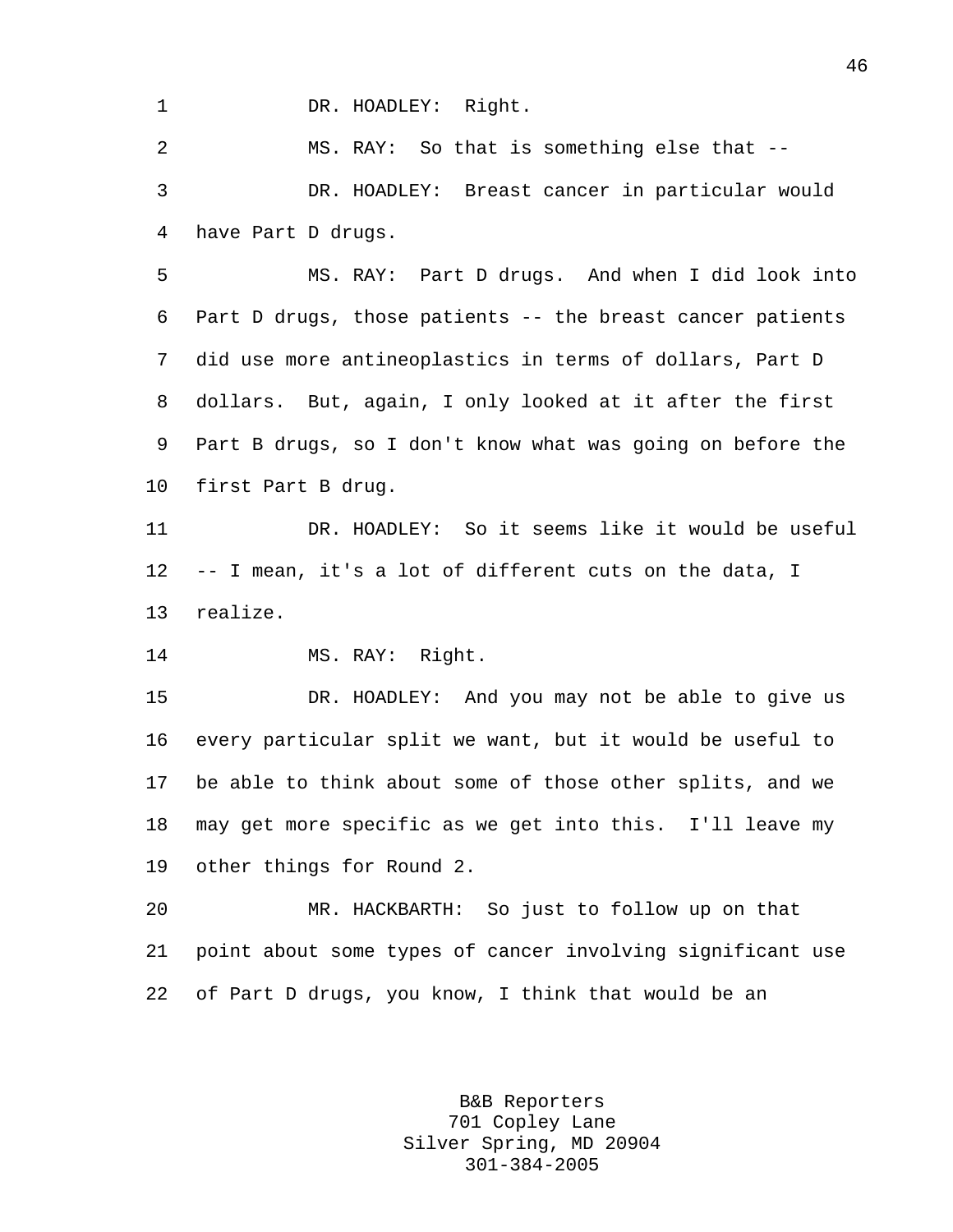1 important consideration in design. For sure you wouldn't 2 want to create an incentive where because only Part B drugs 3 are included in the bundle, there's a much heavier use of 4 Part D drugs, some of which are going to be very expensive 5 for patients because of specialty tiers and whatnot.

6 MR. THOMAS: Just two questions. First, did you 7 look at the types of quality measures that were looked at 8 in the various pilots? And were any of the quality 9 measures around the coordination of care, kind of going 10 back to Scott's point? Was there an improvement in 11 coordination of care or patients' perception of 12 coordination of care in any of the pilots?

13 MS. RAY: The United pilot is the only one that 14 we have an evaluation for, and that one does not discuss 15 that. They discussed that there was no change in survival 16 and that patient admissions went down. There's lots of 17 measures in the new CMMI oncology care model, which I 18 expect after the five years we would hope to learn 19 something about that.

20 MR. THOMAS: And then I know in the United it 21 indicated that surgical intervention was part of the United 22 bundle with MD Anderson. Are any of the others including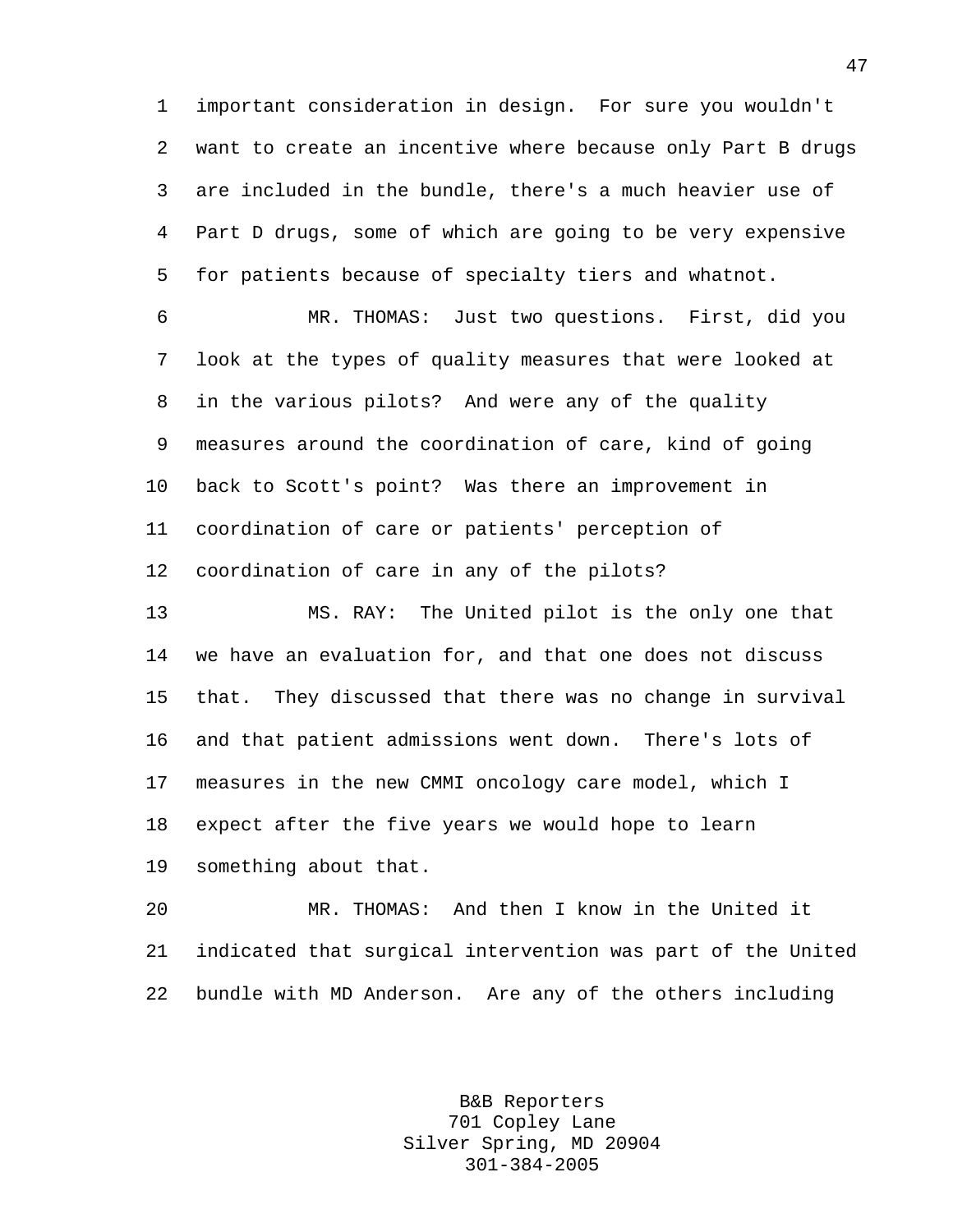1 surgical intervention?

2 MS. RAY: The Blue Cross/Blue Shield of Florida 3 one is based on the surgery for prostate cancer. 4 MR. THOMAS: And then CMMI, that's really kind of 5 post-surgical intervention and really kind of focused on 6 the medical oncology and radiation oncology -- 7 MS. RAY: Right. For the CMMI, the trigger point 8 is the chemotherapy administration. If the patient is 9 managed only on, let's say, surgery and radiation oncology  $10 - -$ 11 MR. THOMAS: Then -- 12 MS. RAY: That's right. 13 MR. THOMAS: Okay. Thank you. 14 DR. CHRISTIANSON: Yeah, also on the CMMI, the 15 way you wrote that up, it seemed like it's kind of more in 16 the formative stages than -- yeah. So obviously one of the 17 things that stands out is the 30-plus quality measures and 18 seven domains, and the statement in your writeup that said 19 that payment would be adjusted based on that. Do we know 20 anything more about that? How much of the payment is at 21 risk for adjustment based on those measures, and how might 22 that work?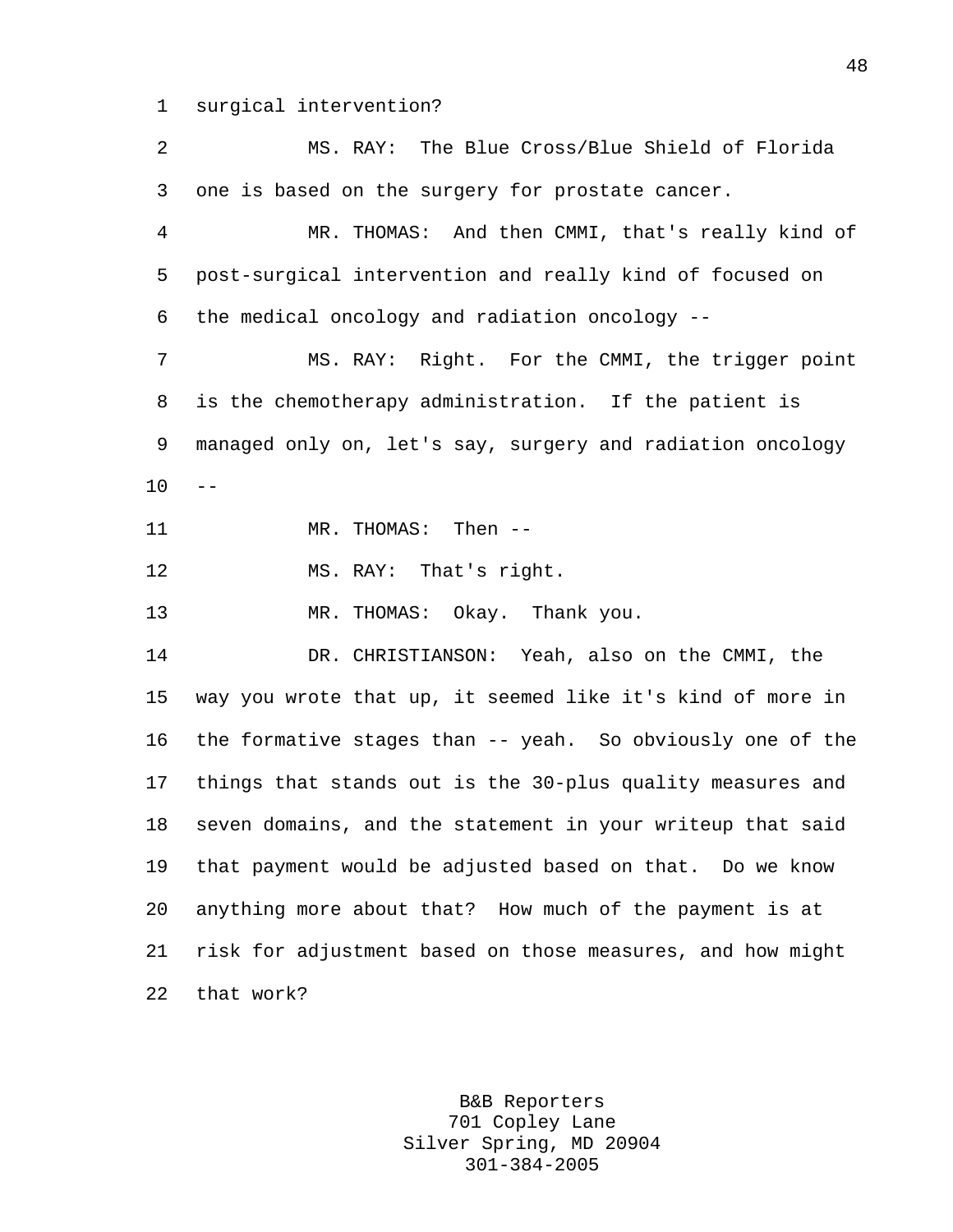1 MS. SMALLEY: So the payment is from the shared 2 savings component, is the payment that would be adjusted 3 based on the quality metrics. So when you're comparing the 4 actual expenditures to the benchmark target price, there's 5 that 4 percent discount rate. And then if the actually 6 expenditures fall below that, the practices are eligible 7 for up to 100 percent of that difference, and that's based 8 on the quality measures. So if they perform well in all of 9 the quality measures, they could theoretically get all of 10 the shared savings. And if they perform well in some and 11 not others, that percentage would go down. 12 DR. CHRISTIANSON: So did I understand that 4 13 percent then is really the potential gain, or --

14 MS. RAY: The 4 percent, so every -- CMS will 15 calculate a benchmark for every practice. From that 16 benchmark they will subtract 4 percent. I guess that's 17 supposed to be the government share. And so the difference 18 between the practice's actual spending and the target, that 19 would be the potential shared savings for the practice. 20 And if the practice met 100 percent on its quality metrics, 21 that practice would get 100 percent of the savings, between 22 the target, which is the benchmark minus 4 percent on the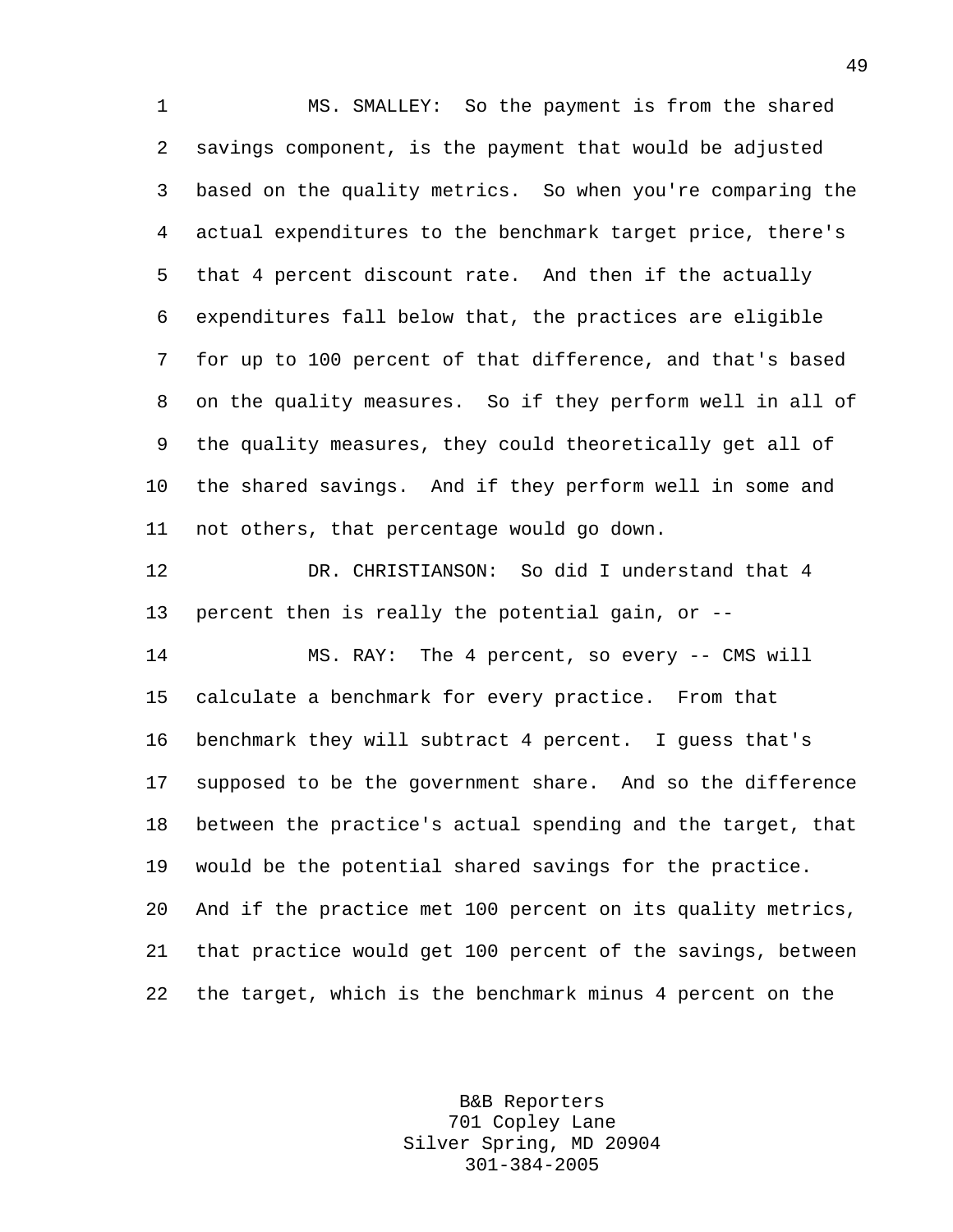1 one-sided.

2 MR. HACKBARTH: And so it's the minimum savings 3 ratio, to use the --

4 MS. RAY: Yes.

5 MR. HACKBARTH: -- ACO language, 4 percent if the 6 minimum savings.

7 DR. CHRISTIANSON: All right. Thanks.

8 MR. HACKBARTH: Okay. We're ready for Round 2. 9 Could you just help me think about the relative merits of 10 narrow versus broad bundles? All other things being equal, 11 you know, I would be inclined to go broader as opposed to 12 narrower, of course, with appropriate boundaries on maximum 13 risk and the like. Just talk about what the arguments are, 14 pros and cons, on bundle size.

15 MS. RAY: Well, starting with the broad approach, 16 a broader approach would give clinicians and practices more 17 opportunity to affect other services: inpatient 18 admissions, ED visits, hospital outpatient department 19 visits. On the other hand, it could be more complex to put 20 into effect a broader bundle if it affects multiple 21 provider types.

22 On the other hand, the narrow approach, like the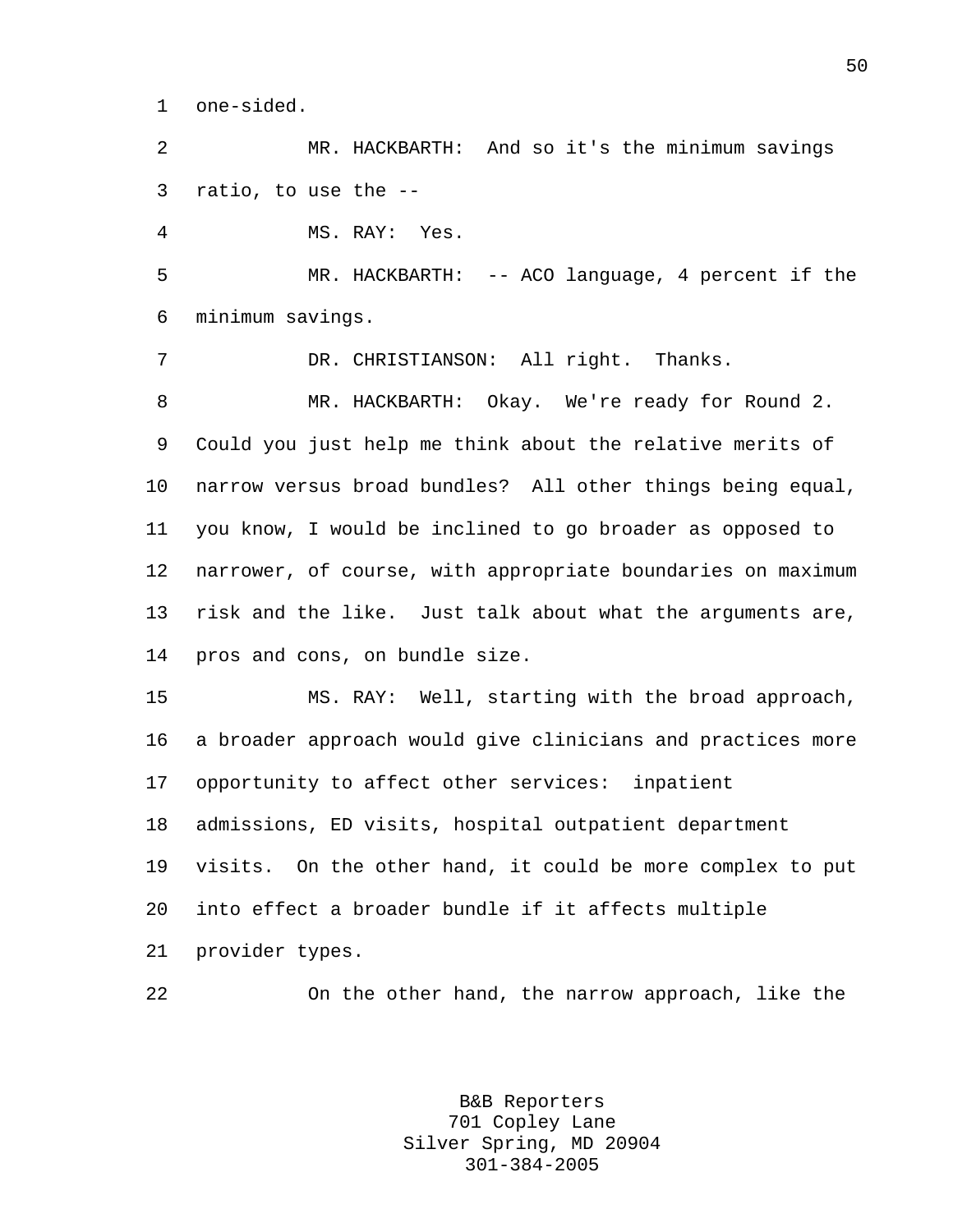1 Bach approach, just the oncology drugs and the 2 administration, I mean, that's -- there's no opportunity 3 for savings anywhere else.

4 MR. HACKBARTH: The United experience, which was 5 surprising that the oncology drug spending went up and 6 hospitalization and other services went down, really sort 7 of caused me to think, well, a broader bundle really may 8 make sense. You know, if there is a great new drug that 9 comes in that can potentially reduce other types of 10 utilization, you want clinicians to have both that 11 incentive and that opportunity to shift the allocation of 12 resources in oncology care. So I'd be interested to hear 13 what other people think about that as we go through. 14 DR. REDBERG: Just to follow on that, I think

15 there is an advantage to a broader bundle, because like a 16 lot of things -- you know, there's a lot of different ways 17 to treat the same cancer, prostate being one example, 18 chemotherapy, radiation, or surgery. And there are a lot 19 of studies indicating the results aren't very different, 20 you know, for a lot of different cancers with different 21 courses of treatment and what you get is sort of depending 22 on who you see, you know, in your first encounter. And so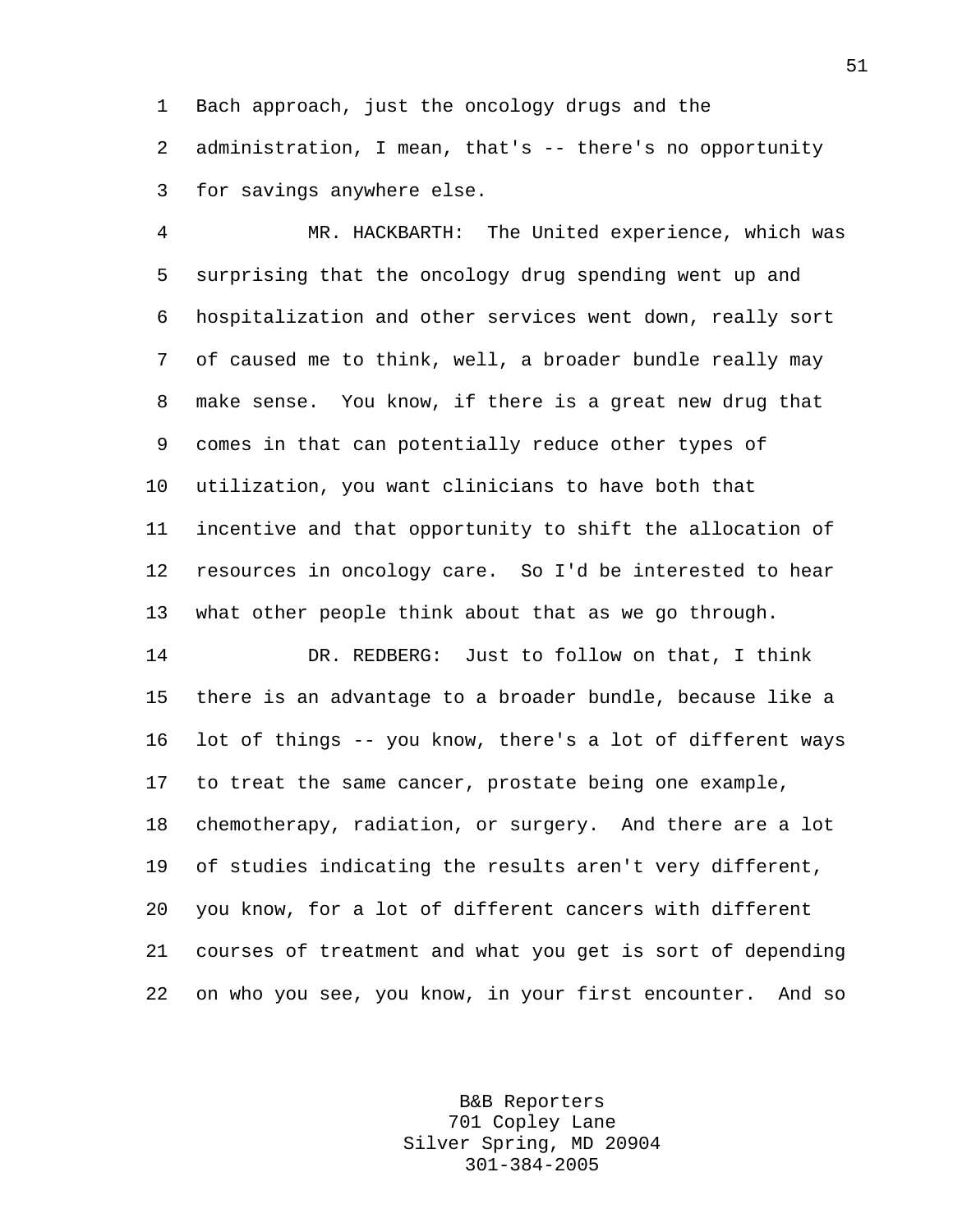1 you wouldn't want to create perverse incentives to get care 2 that was not necessarily the best outcome base, and that 3 seems to me an advantage of the broader bundle.

4 MR. HACKBARTH: Others on this particular point? 5 DR. CROSSON: Yeah, I agree with that. I think, 6 you know, experientially, as we heard from the United 7 study, it was not just cost of hospitalization but total 8 costs actually went down when drug spending went up. And I 9 think what I heard Nancy say was that it's likely that the 10 Come Home medical home project is going to show similar 11 results. So for all the reasons that Nancy said, which is 12 it gives the physician or other caregiver or team of 13 caregivers --

14 DR. NAYLOR: He told me I could poke him. 15 [Laughter.]

16 DR. CROSSON: -- a broader opportunity to make 17 tradeoffs and the like, which -- it also, you know, as I 18 think Mark mentioned earlier, it's one of these 19 opportunities that we have to kind of introduce into the 20 more diverse marketplace of care the notion of care 21 coordination, of working together in teams and accepting 22 risk for the total cost of care.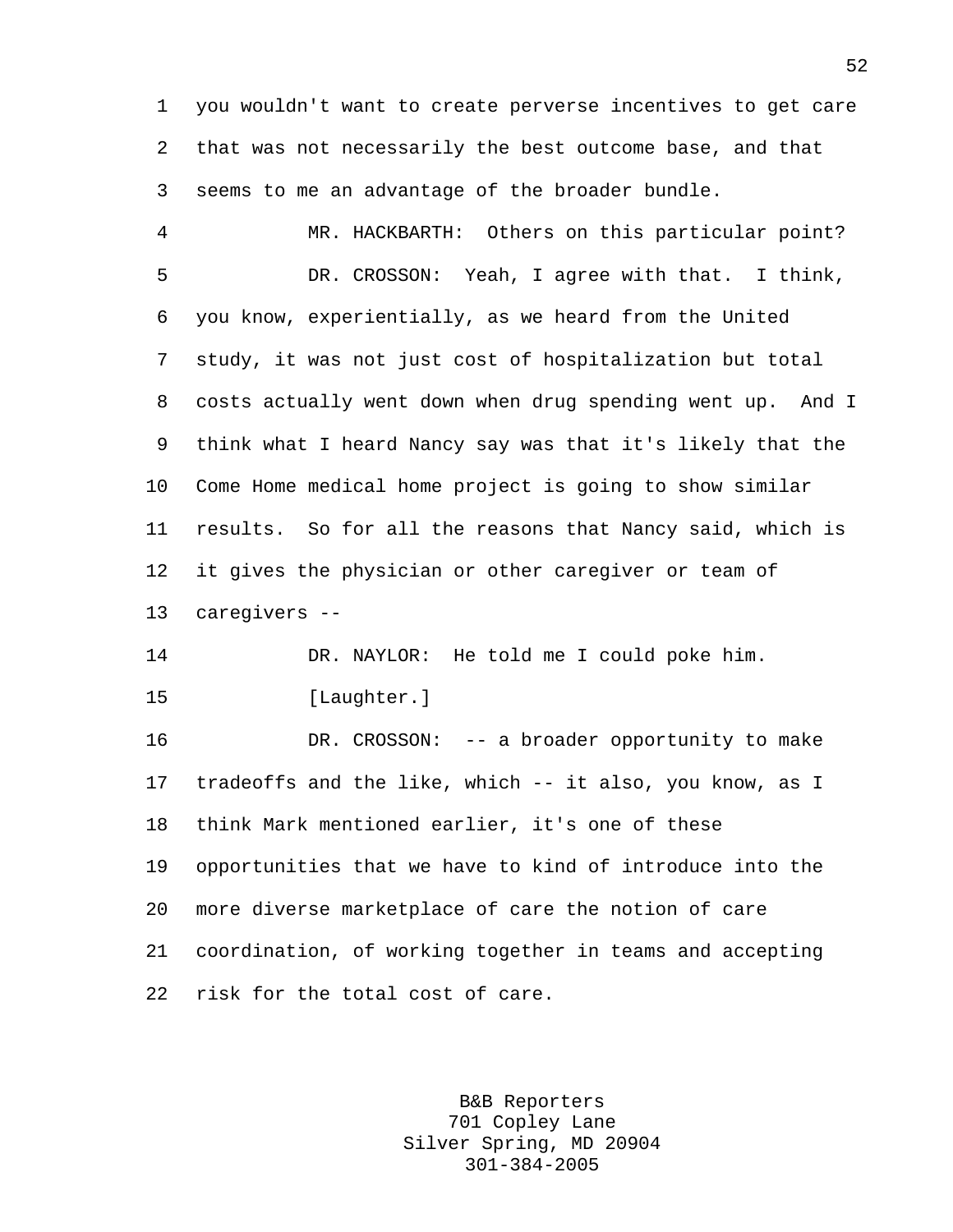1 There's one other point that I think is important 2 to take into consideration, and it has to do with the fact 3 that if we were to choose narrower bundles, we might very 4 well find, you know, as it looks like as is already the 5 case, that the latitude that exists in the choice of 6 pharmaceutical agents is narrower than we might expect. 7 And I think one of the reasons for that is a lot -- I think 8 folks know this, but a lot of the oncology care that's 9 delivered in the country is actually delivered on protocols 10 that are established at NIH and other places, oncology 11 groups that exist around the country. And there are some 12 areas of latitude, but there's not complete latitude. And 13 I think we would potentially have a risk -- or at least, 14 you know, looking like we were doing something which could 15 disincent physicians from signing up for research protocols 16 if, in fact, there was a strong financial incentive to have 17 more latitude in drug selection than was indicated if one 18 signed up for a cooperative protocol.

19 So I just think -- I guess I'm thinking we need 20 to be thoughtful about that, and maybe as we talk to more 21 people in the oncology field, get a sense of how much 22 latitude actually exists in the choice of administered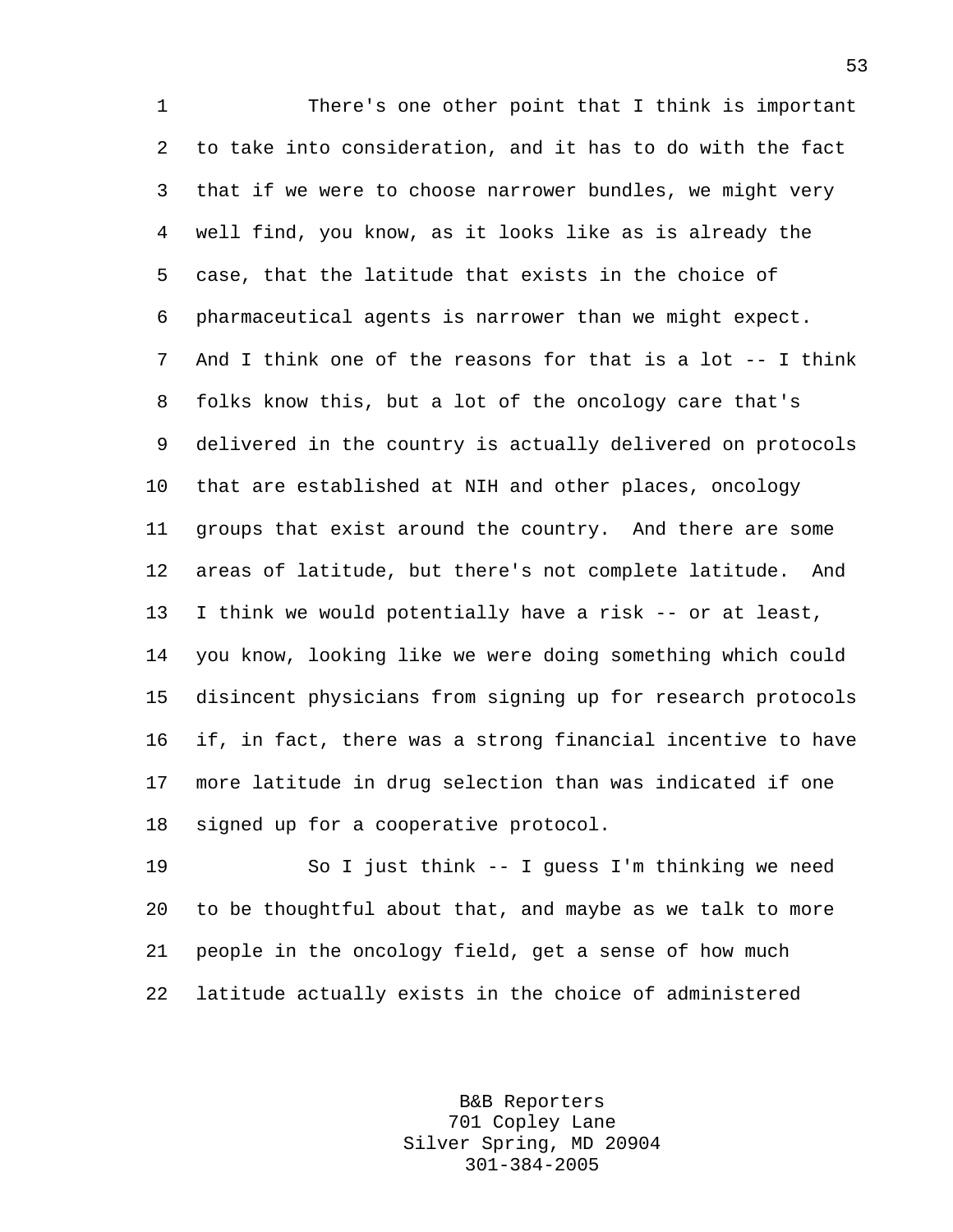1 drugs, at least.

2 DR. NERENZ: I just wanted to speak directly in 3 support of Jay's point, and I was going to make the same 4 point, basically, that so much of oncology care is protocol 5 driven that I think as we think about the design of 6 bundles, we want to be clear about are we fundamentally 7 thinking about choices among all sorts of varied drug 8 treatments, and Jay's point would suggest, well, maybe not. 9 But on the other hand, we may be thinking about 10 situations in which there are opportunities for care 11 coordination, side effect prevention, unplanned admission, 12 and my sense of the intent of this CMMI demo is that, more 13 so than the choice of drug. I guess I'm -- another way of 14 phrasing Jay's point. 15 DR. CROSSON: It's broad. 16 DR. NERENZ: Yeah. Broad, good. 17 MR. HACKBARTH: On this same point? Mary, Bill, 18 is it on this point? Go ahead. Mary then Bill, and then I 19 have -- 20 DR. NAYLOR: I also really support a broad 21 approach. I think Slide 4 or 5 tells really extraordinary 22 stories. We have 60,000, I think, in this study, and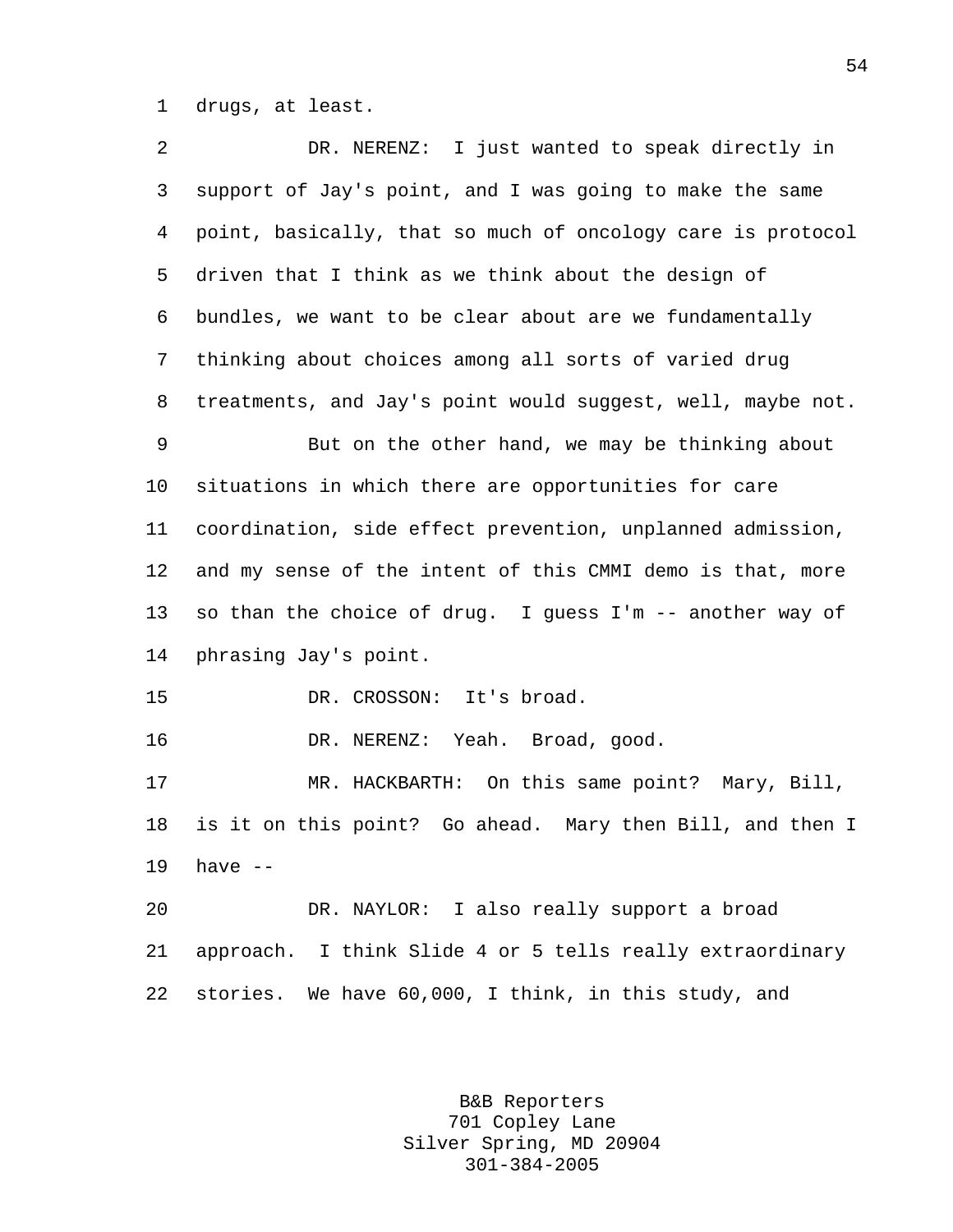1 12,000 die within 180 days. So if you were to try to 2 uncover what was going on in inpatient, you might be 3 watching a lot of people at end of life, bearing high 4 costs, et cetera. Only 4 percent, or about \$1,600 of the 5 \$41,000, is being spent on home care and hospice.

6 So if that goal is reducing total Medicare 7 spending at the same time that we're ensuring some higher 8 quality of life, I think we have to have a very broad 9 opportunity here to really adjust care as patients' needs 10 are changing.

11 DR. HALL: Listening to the discussion so far, I 12 think what we're talking about is what do you mean by this 13 term we use over and over again, "oncology services." What 14 is this bundle looking like? I think Scott raised some 15 issues, and I think Warner as well. Are these just 16 discrete episodes of administration of a drug, or is there 17 a broader way to look at this?

18 And I think here's another opportunity for us to 19 sort of think large. My crystal ball is no better than 20 yours, but it's probable that in the future of Medicare 21 that any of us in the room here who reach that age have at 22 least a third or a 50 percent chance of either having had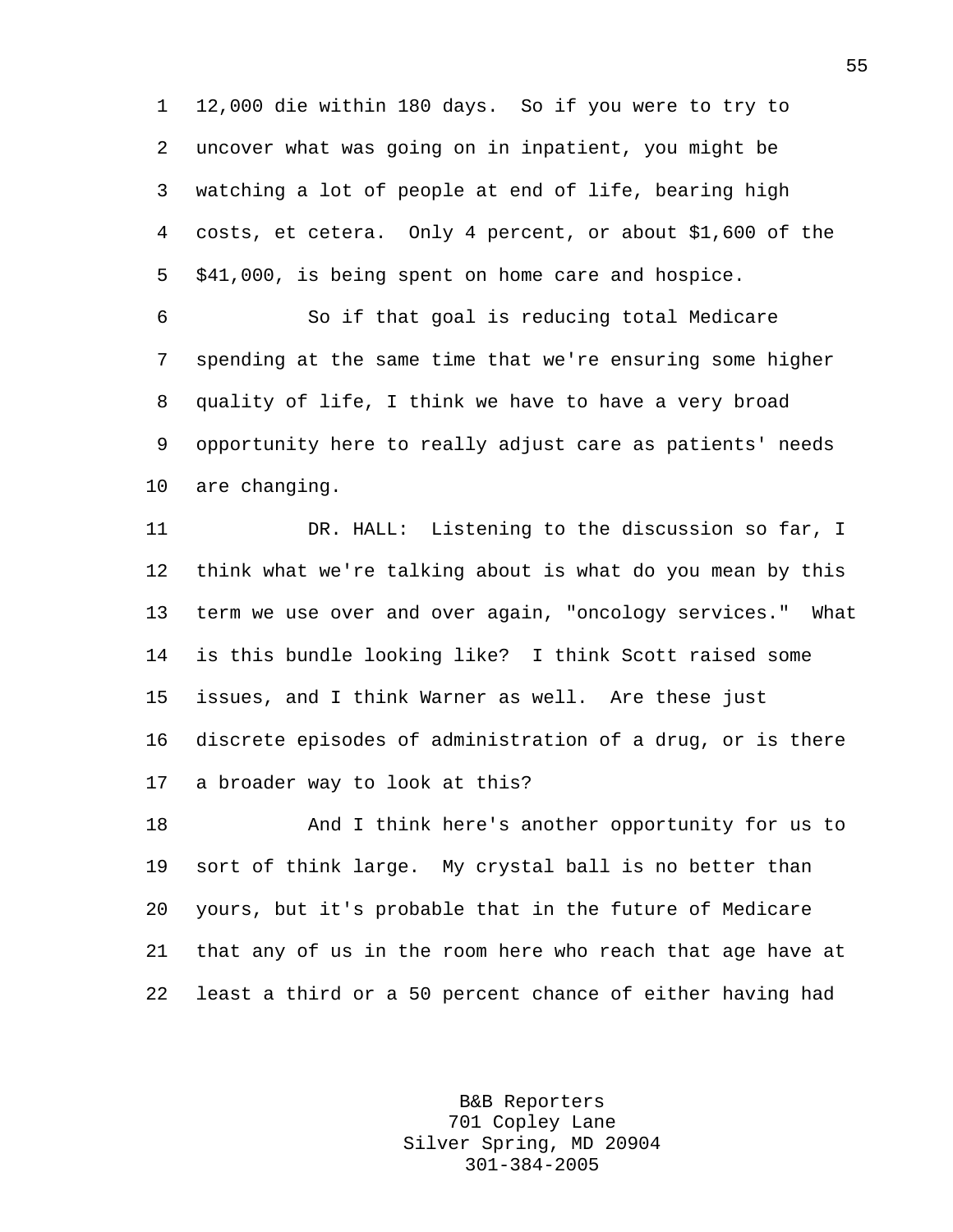1 or will have cancer. Increasingly, cancer is a chronic 2 disease, much in the same way as heart disease is.

3 So I think the model is saying oncology services 4 are someone makes the diagnosis, we give them a drug, and 5 let's make sure that we're using protocols, that we have 6 some cost effectiveness in this drug.

7 And then when that ends, we put them on hospice. 8 That's a model that's been used traditionally, but I don't 9 think that's the model of the future, so what does that 10 really mean, I guess. Well, to me, it means that there are 11 a lot of issues about oncology services that have to do 12 with, I guess what Mary was referring to and others in the 13 room, of what we might say quality of life. There are some 14 credible stories that sort of pass among physician groups, 15 largely oncologists.

16 A good example would be that parents of children 17 with cancer will say they don't have to ask the doctor when 18 their child is getting worse, and what's the clue? The 19 health care personnel don't talk to them anymore, or 20 stories about a woman who writes a great deal who had a 21 patient in psychotherapy. She was a physician, and this 22 woman said that she had decided with her oncologist to take

> B&B Reporters 701 Copley Lane Silver Spring, MD 20904 301-384-2005

56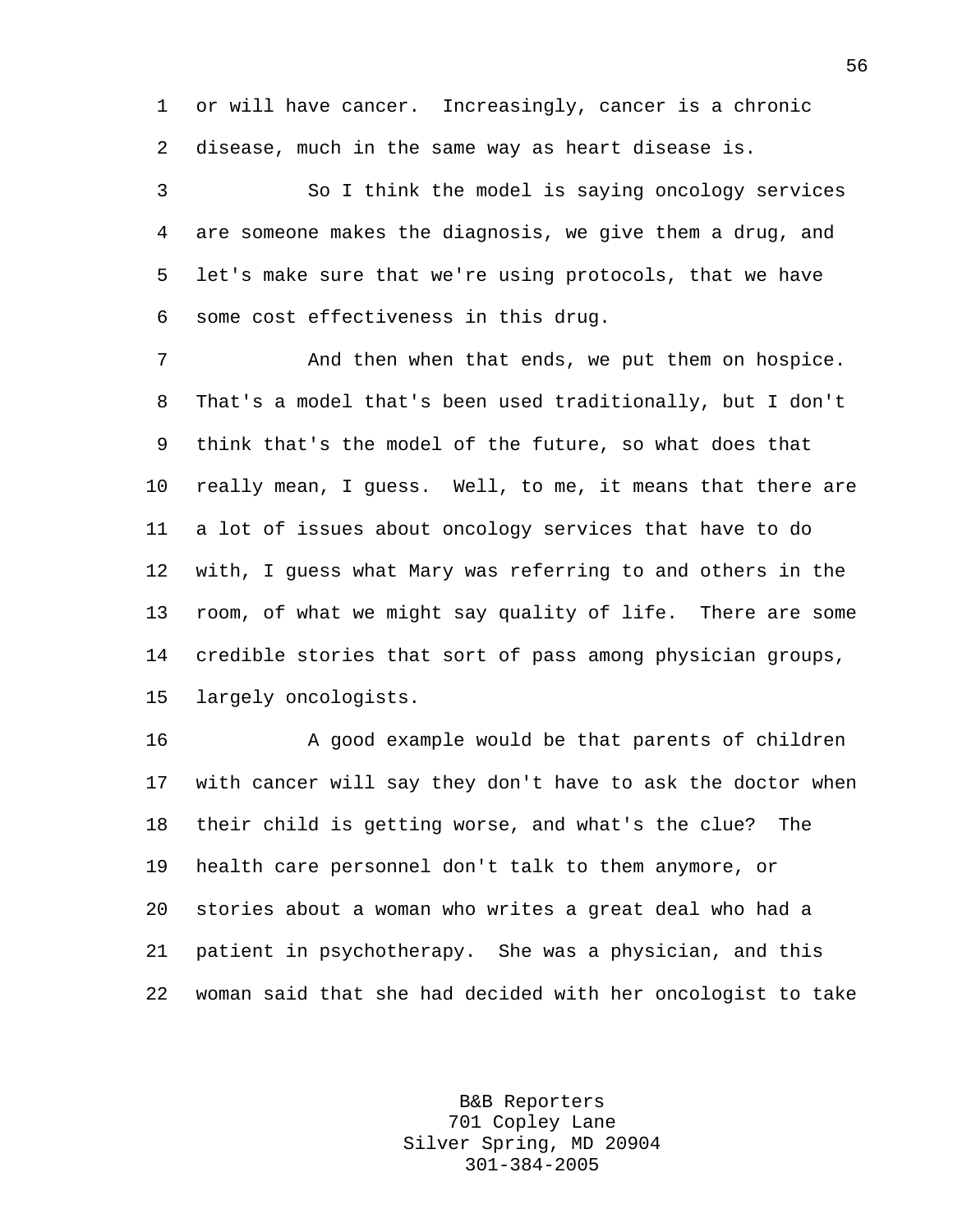1 a holiday from specific drug treatment. She said, "I'm not 2 sure this is how I want to live the rest of my life," and 3 when she asked when the next appointment would be, the 4 oncologist told her, "Well, there's no reason for you to 5 see me again because we're not delivering some kind of a 6 drug or something." So she decided to undergo chemotherapy 7 just so that she could have the reassurance of being with a 8 physician that was knowledgeable and that had developed a 9 relationship with her.

10 So I think CMMI demonstration may give us some 11 clues as to what we really mean by oncology services, so I 12 really would think we should look very carefully into a 13 broader approach. It's going to affect a lot of us, if it 14 hasn't already.

15 MR. KUHN: I'm also kind of in the camp of the 16 broader bundle, and I think that's worth looking at for a 17 couple of reasons. One is a little bit of what Bill was 18 talking about, and I'm trying to think about more the 19 patient experience in this effort.

20 So one is, if it's a narrow bundle, does it 21 create some arbitrary decision-making that might be made 22 out there, and if it's a broader bundle, does it give the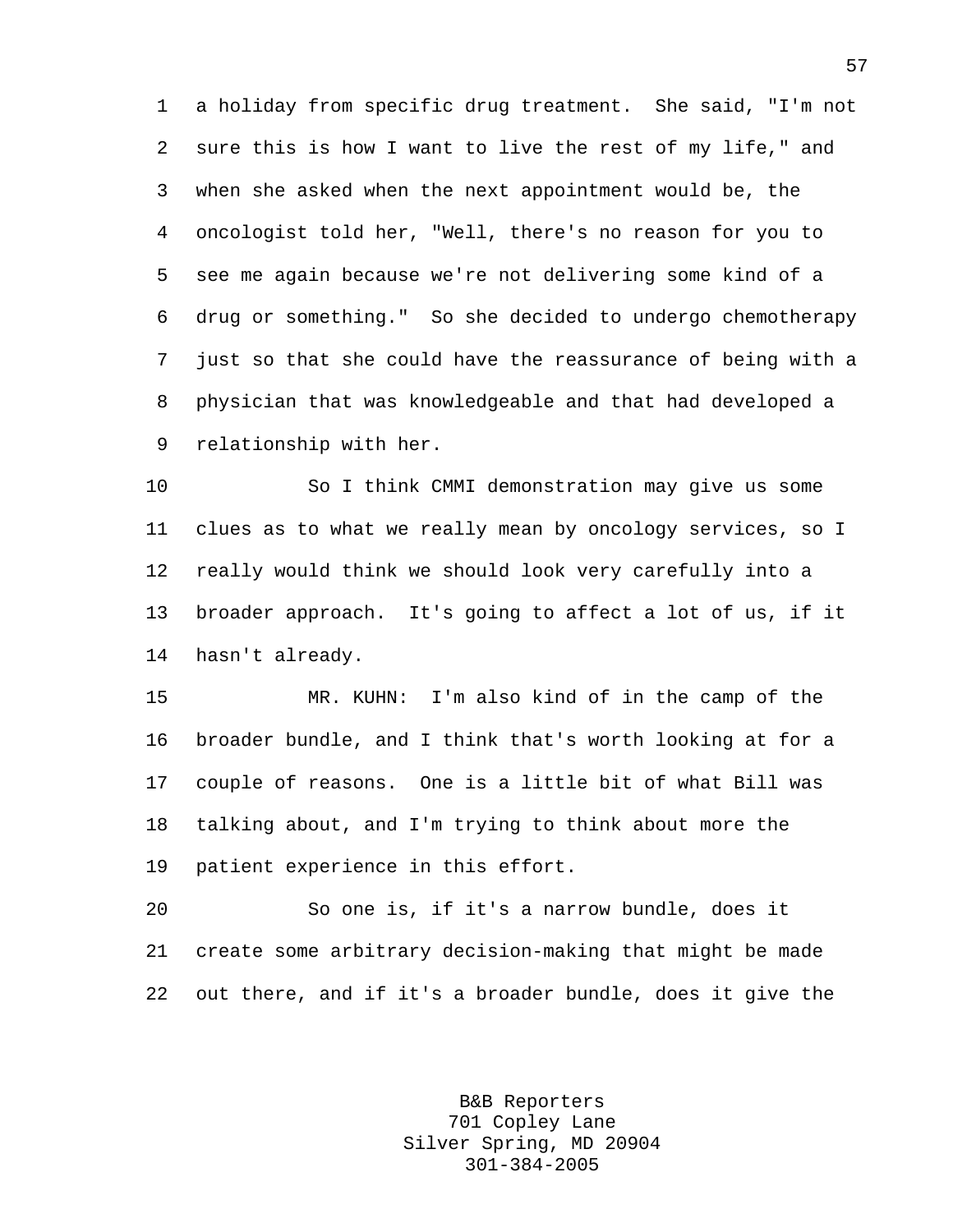1 physician more latitude to design the treatment plan and 2 the activities that are related to that?

3 Then also, I think about -- and maybe the 4 clinicians here can help me think this through -- is does a 5 broader bundle also help deal better with symptom 6 management that folks who are going through chemotherapy 7 are dealing with, whether it's the issues of pain, fatigue, 8 and nausea, and the administration of antiemetics to deal 9 with some of those and those issues out there. And I just 10 think a broader bundle maybe gives them more latitude to 11 manage some of that symptom management, which is so 12 critical for those that are going through chemotherapy. 13 DR. COOMBS: Thank you very much. 14 Jay brings up a very good point, and I thank you 15 for that because I was thinking along those lines. Breast 16 cancer treatment at various stages is pretty much 17 predictable throughout the country. 18 One of the things I thought about is the broad 19 bundle is -- I think I favor that in some scenarios. 20 Narrow bundles might be more advantageous when you have 21 something like prostate cancer. The patient goes in, gets 22 their prostate done, and that's it. And they're fine.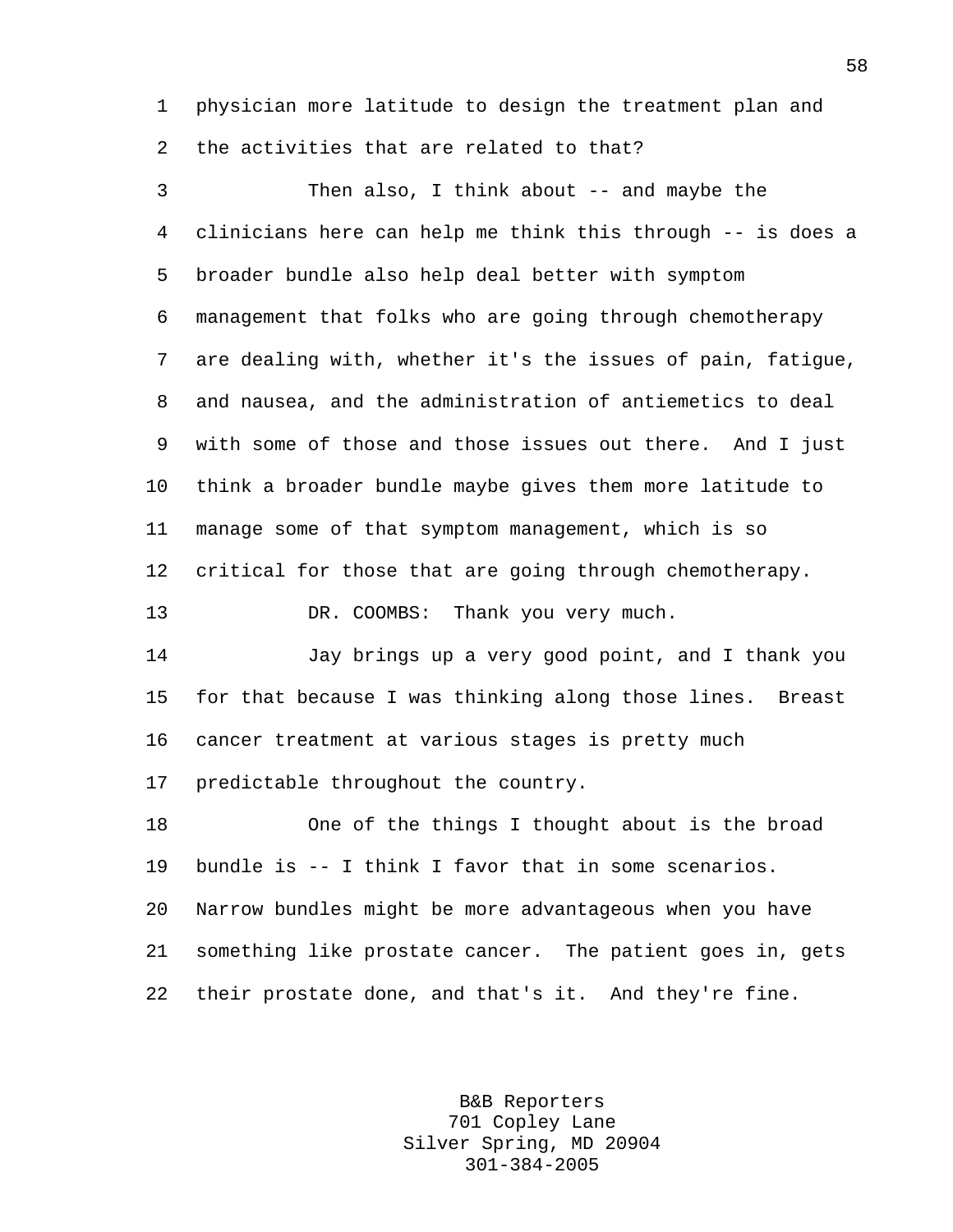1 They go back to work, and they do their thing. Whereas, as 2 you've mentioned some of the other interventions after 3 chemotherapy is delivered, during chemotherapy, actually 4 require a lot of supportive treatment, whether it's 5 supportive treatment because of symptomatology and even 6 pain management, and so I think when you have someone who 7 has a considerable amount of pain, nausea, and vomiting, 8 those kind of things can be handled with a broad system, a 9 broad approach to bundling. So I think I would favor that.

10 One of the things, since the mic is on, I was 11 thinking along the lines of how do you look at quality and 12 efficiency and mortality in such a fluctuating group of 13 diagnoses -- colon cancer, lung cancer, and breast cancer, 14 all thrown into one bundle. Someplace like MD Anderson has 15 the capacity to do some really innovative things in terms 16 of looking at data, looking at cost, and becoming efficient 17 and saying, "In our hands, the national data says this in 18 terms of survival at the given states, and our data 19 indicates this as well." And a smaller entity or a low-20 volume provider might not have that same capacity. 21 So I think the benchmarks for quality and

22 efficiency, looking at mortality, with the smaller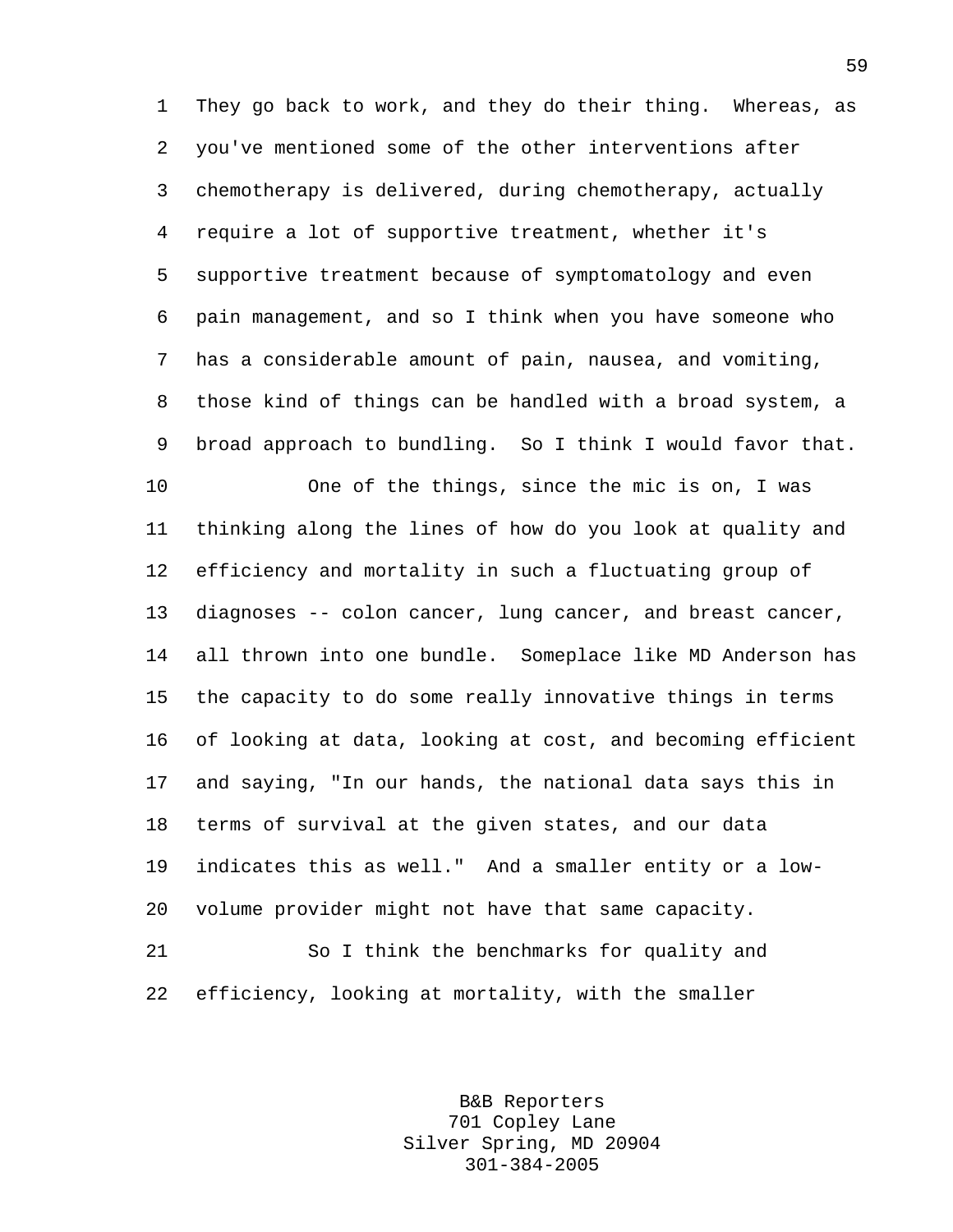1 providers, it's going to be very different than in MD 2 Anderson, and it's almost like it's a high volume -- and 3 we've always had this discussion about providers -- high 4 volume, are they better performers because of the mere fact 5 that they are high volume and they see a lot more and they 6 do a lot more. Naturally, we cannot provide a high-volume 7 provider like an MD Anderson in every single ZIP code in 8 the country, but I think we have to take into consideration 9 that Medicare beneficiaries are not all in the MD Anderson 10 region.

11 MR. ARMSTRONG: Just briefly, I mean, you know 12 I'm a big bundle kind of a guy. In fact, I think go 13 bigger, go home as far as bundles are concerned.

14 [Laughter.]

15 MR. ARMSTRONG: In fact, I think for the record, 16 we ought to say bundles -- the best bundle for dealing with 17 our issues here is one that prevents cancer to begin with, 18 right? Okay, so I said that.

19 Now, having said that, I'm actually not sure I 20 agree with what we've been saying. First, what are we 21 trying to solve? Is it we're spending too much on drugs 22 because the payment at ASP plus six creates the wrong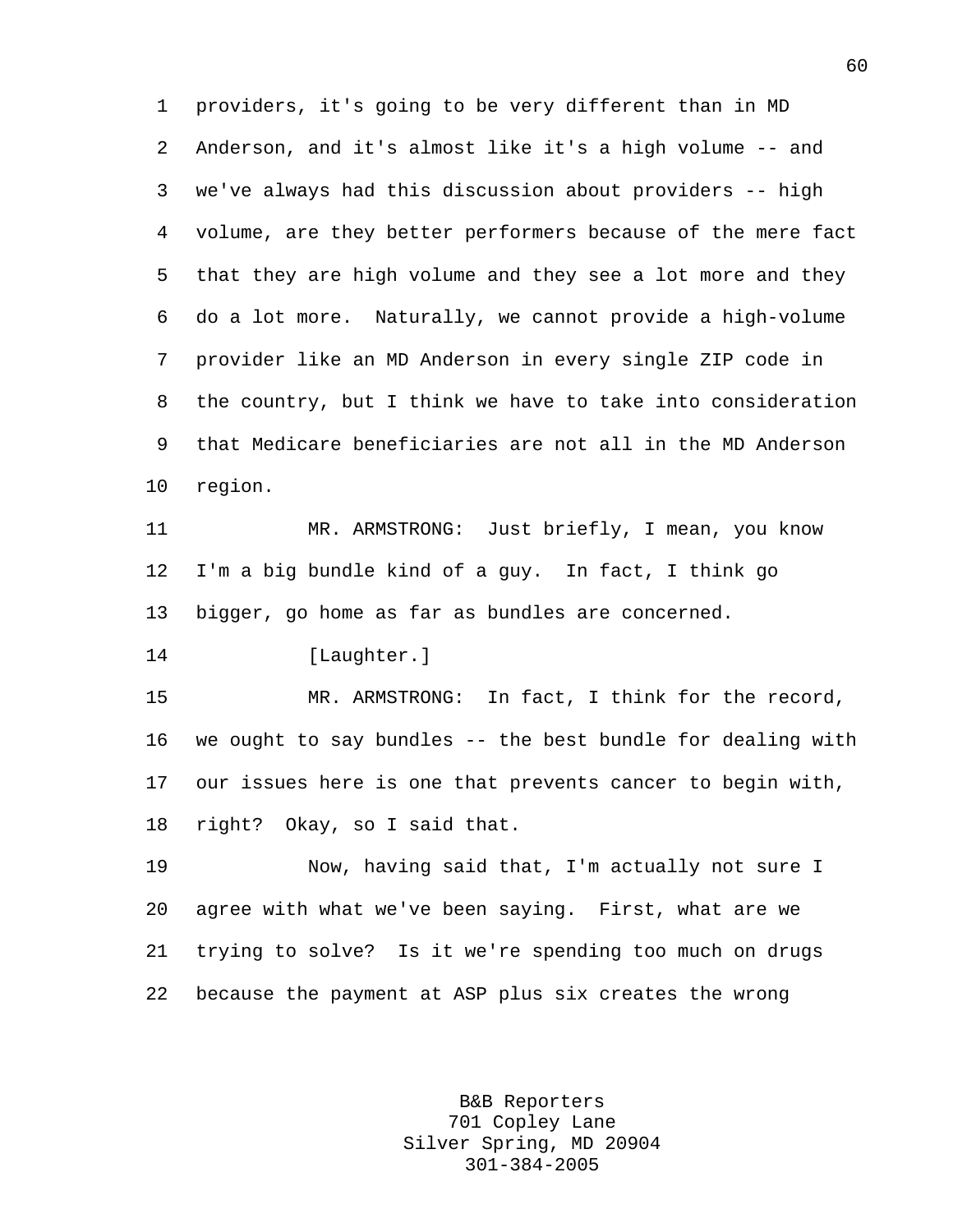1 incentives? There's a solution to that that has nothing to 2 with bundles, it seems to me.

3 Second, I'd like to understand. Walmart is 4 buying bundles for orthopedic surgeries. This is happening 5 around bundles that actually are remarkably predictable, 6 and there's very little variation in the outcomes. It 7 seems oncology care is kind of the opposite of that, and so 8 I would just before we leap to the conclusion ask, Is this 9 really the best place first? Is a bundle the best solution 10 to the problem we're trying to deal with? And second, is 11 this really -- if we're going to use bundles, is this the 12 best population of patients for us to apply those bundles 13 to?

14 To be honest, there's a lot about protocols and 15 so forth in oncology I have no knowledge about, and so I 16 could be wrong about that. But I just think it was worth 17 challenging our assumptions about that as we launch into 18 this evaluation.

19 DR. MILLER: You also made a comment yesterday 20 when we were talking about Part D and we were going through 21 all the risk stuff, and you made a similar comment, right? 22 [Laughter.]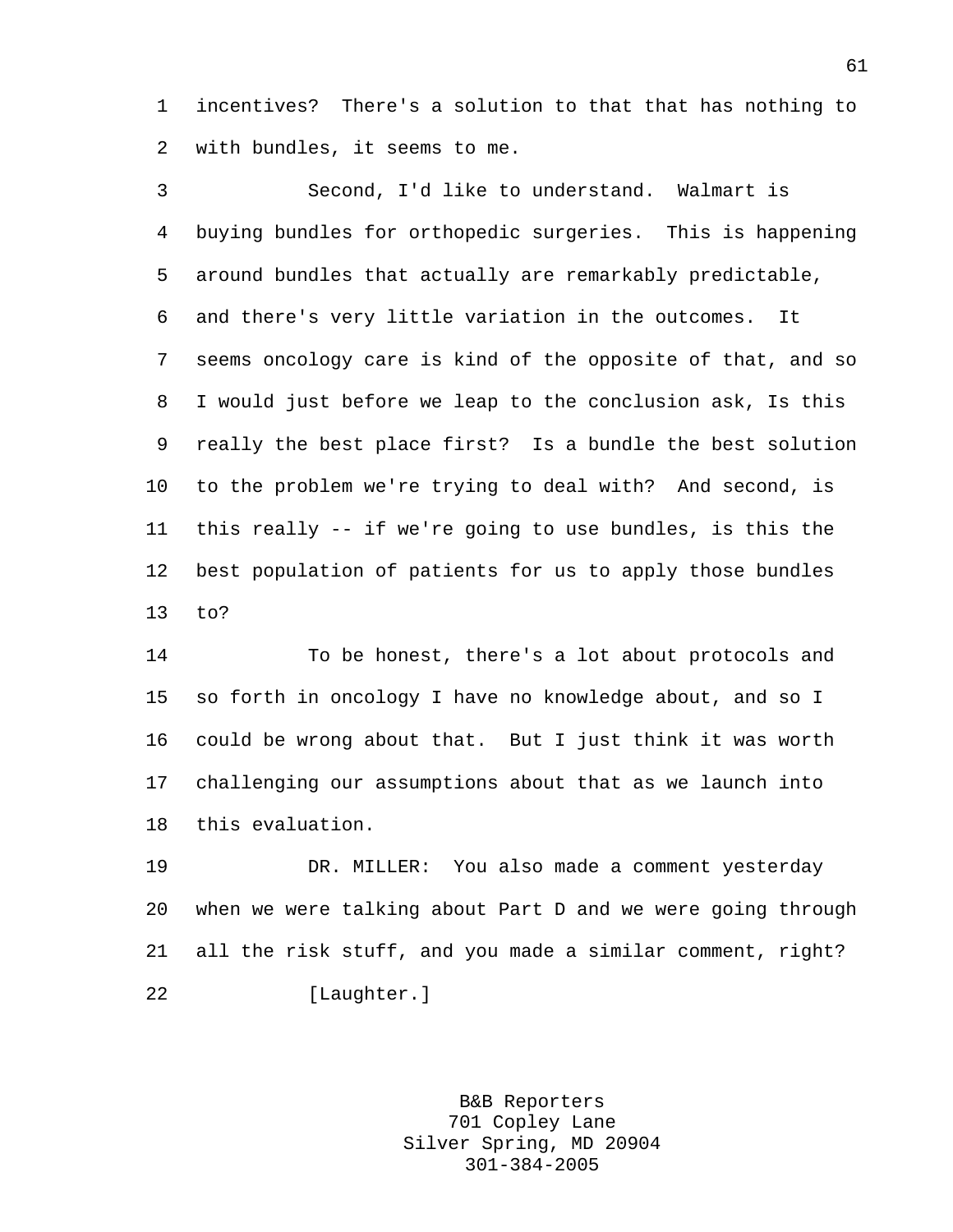1 DR. MILLER: My batting average today, I want to 2 apologize to Kathy. I think she must have been sitting 3 next to Jay that day.

4 I thought you said yesterday -- and maybe I 5 should take this offline because what I thought you were 6 saying yesterday was we're spending all this time on risk 7 and trying to think about the risk structure of D, but is 8 there -- I almost asked yesterday. You said is there 9 almost like a bigger question we should be asking about how 10 we think about how we pay for drugs here. I almost took 11 your comment that way, and I wonder if you're saying that 12 in so many words again here today.

13 Maybe you and I ought to talk a little bit 14 because I feel like there is a consistency in your comments 15 that are trying to push in a different direction. I'd like 16 to make sure I follow that.

17 MR. HACKBARTH: Let me just give my own personal, 18 very specific answer to your question. I don't see this as 19 a way of fixing problems that may exist with the ASP 20 payment system. This is a different conversation, and 21 that's in part why my instinct -- not a conclusion, but an 22 instinct -- is a broader bundle is better. It isn't just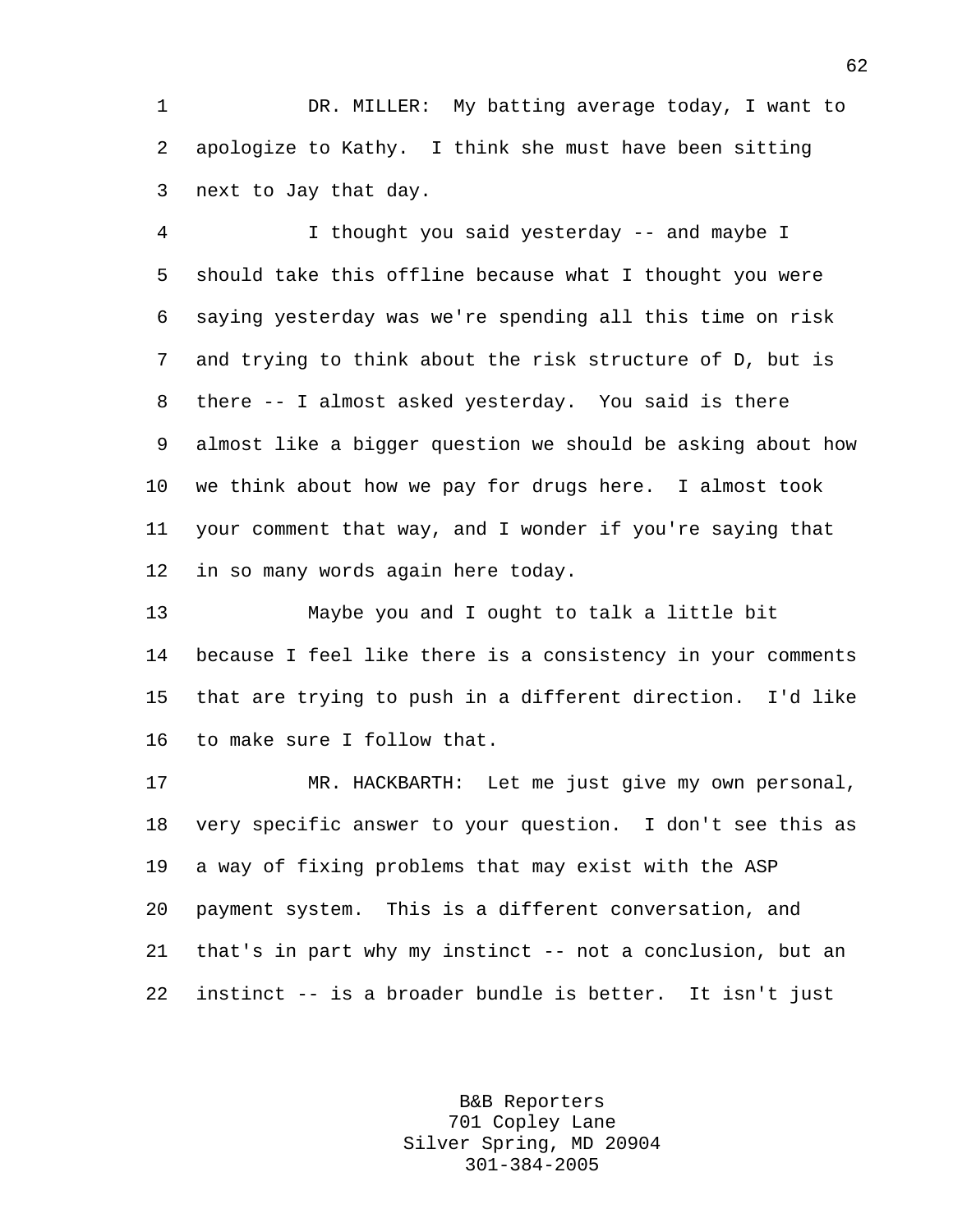1 about how much we pay for drugs. It's also about which 2 drugs are appropriate and which other services are 3 appropriate in high-quality oncology care. So I don't 4 think that we are taking on something big and complicated 5 to solve a narrow problem like, "Oh, we don't like the ASP 6 system." I think the objectives here are much broader than 7 that. 8 MR. ARMSTRONG: Yeah. And, Mark, we should take 9 that offline. If it was brilliant, then I'll take credit 10 for it, but I don't really remember what it was. 11 [Laughter.] 12 DR. REDBERG: Otherwise, it was Kathy. 13 MR. ARMSTRONG: I do think in oncology, to the 14 degree I know about this, there are very expensive and not 15 so expensive surgical versus drug versus radiation 16 alternatives, and to me, that's much more around engaging 17 in an evidence-driven evaluation of the alternatives, and 18 to the degree we create a payment policy that inspires that 19 -- and that really makes sense to me -- I'm not sure that's 20 a bundle, necessarily. 21 But if that's really what we're trying to solve,

22 then I'm all for it. I actually thought we got into this

B&B Reporters 701 Copley Lane Silver Spring, MD 20904 301-384-2005

63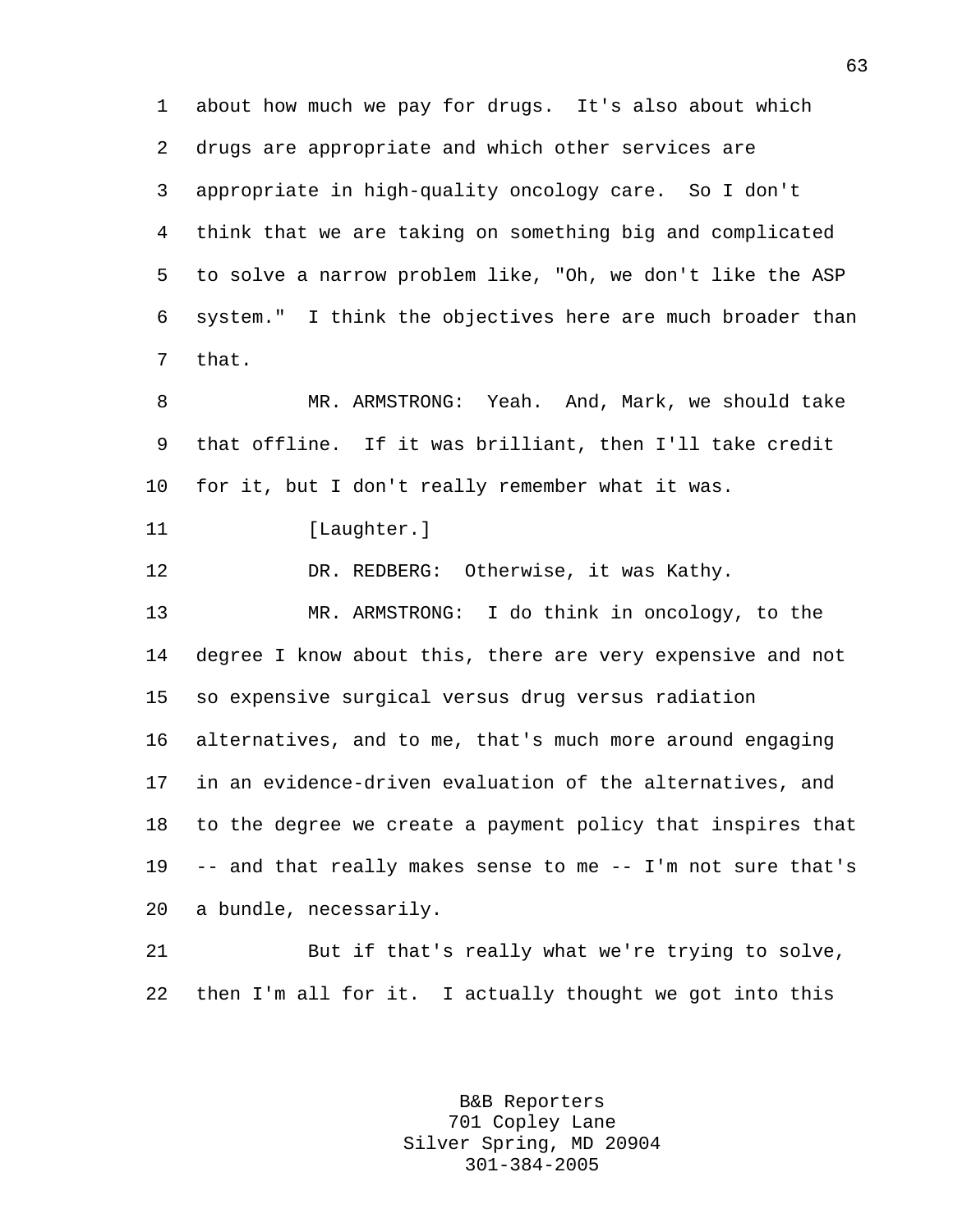1 through our concern about the specific Part B drug 2 spending.

3 MR. HACKBARTH: This has been helpful, Scott. 4 As you probably noticed, we're over time, and I 5 want to get through everybody who's had their hands up and 6 been waiting patiently, and then I also want to allow a 7 very brief opportunity to sort of open up -- have people 8 identify other big issues that they would like Nancy and 9 Katelyn to explore in the next round. So my targeting for 10 finishing is at ten o'clock. If you would help me get 11 there, I would appreciate it.

12 Jack.

13 DR. HOADLEY: I'll try to be brief.

14 I mean, in some ways, I think the counter-issue 15 that we might have been trying to solve isn't so much the 16 ASP issue, but the least costly alternative issue, which 17 you can almost think of as kind of a mini bundle, and it's 18 a mini bundle in the sense that it's among drugs that are 19 very similar, so it's not really the way we normally think 20 of bundles. It's saying if there's a couple drugs -- it's 21 almost like generic and non-generic level of similarity or 22 one step above that.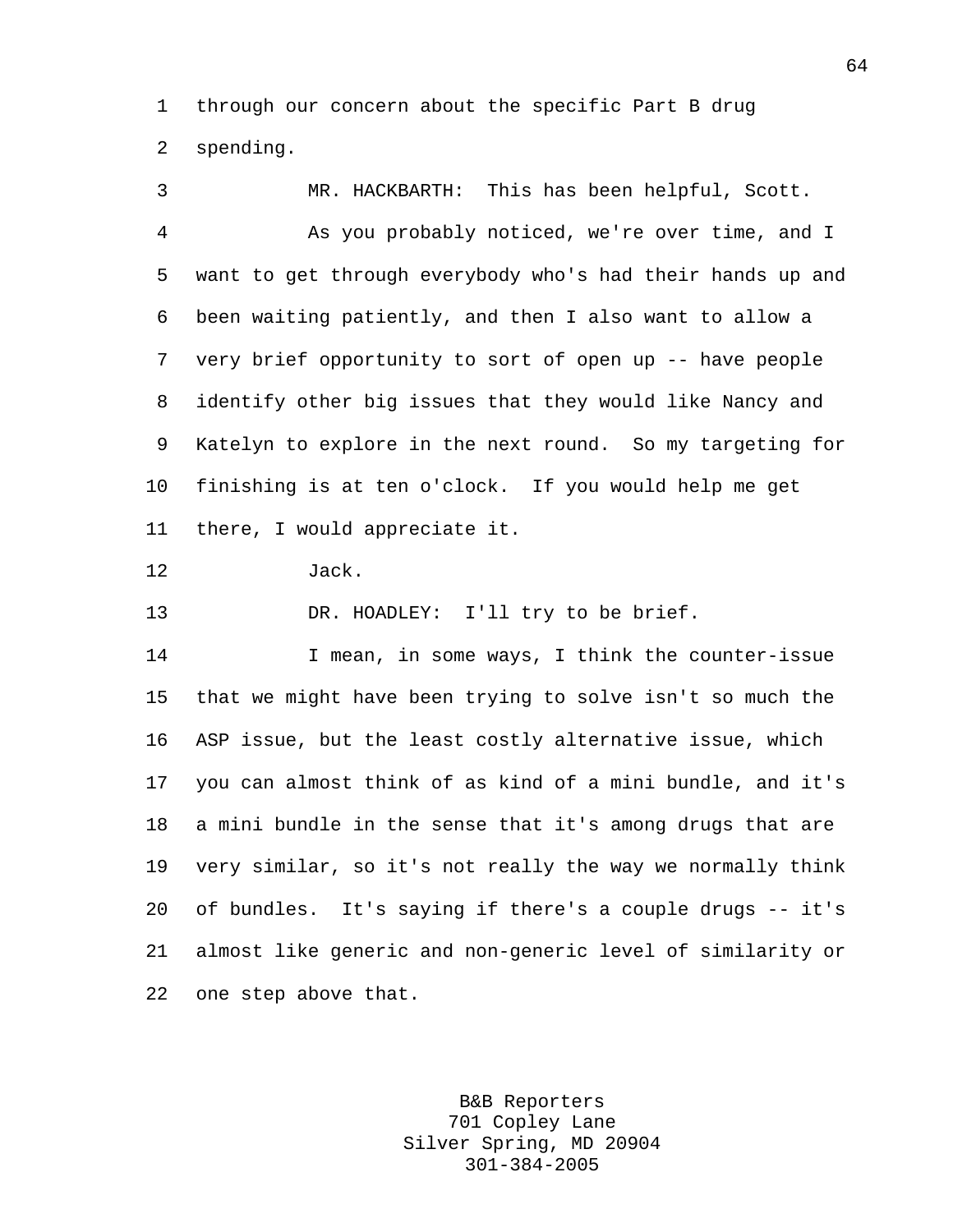1 On the one hand, I'm a little like Scott. On the 2 one hand, I find it very appealing to think about this, the 3 broader, because -- I mean, Craig talked about some of the 4 things that you might do to keep somebody out of the 5 hospital that had more to do with the ancillary services, 6 the ancillary drugs, dealing with symptoms and side effects 7 and keeping you healthy. Given the chemotherapy and the 8 idea that those would be in the bundle makes a lot of sense 9 because they should be part of the overall package, even to 10 the point of thinking about what keeps people in and out of 11 hospitals and all that.

12 The problem is I have trouble thinking about -- 13 so if we're at this level of a large bundle and we're 14 setting some kind of an average price on it, what are we 15 now averaging across? Are we averaging across such a huge 16 array that you really actually create the other kinds of 17 incentives? If I think about how sort of the DRG world 18 thinks, you start to then subdivide. So we've got the 19 bundle for treating breast cancer, okay, but now how many 20 comorbid conditions, and what stage cancer? Maybe that's 21 the right way to go; maybe not.

22 Some of this has to do with choices. Do we want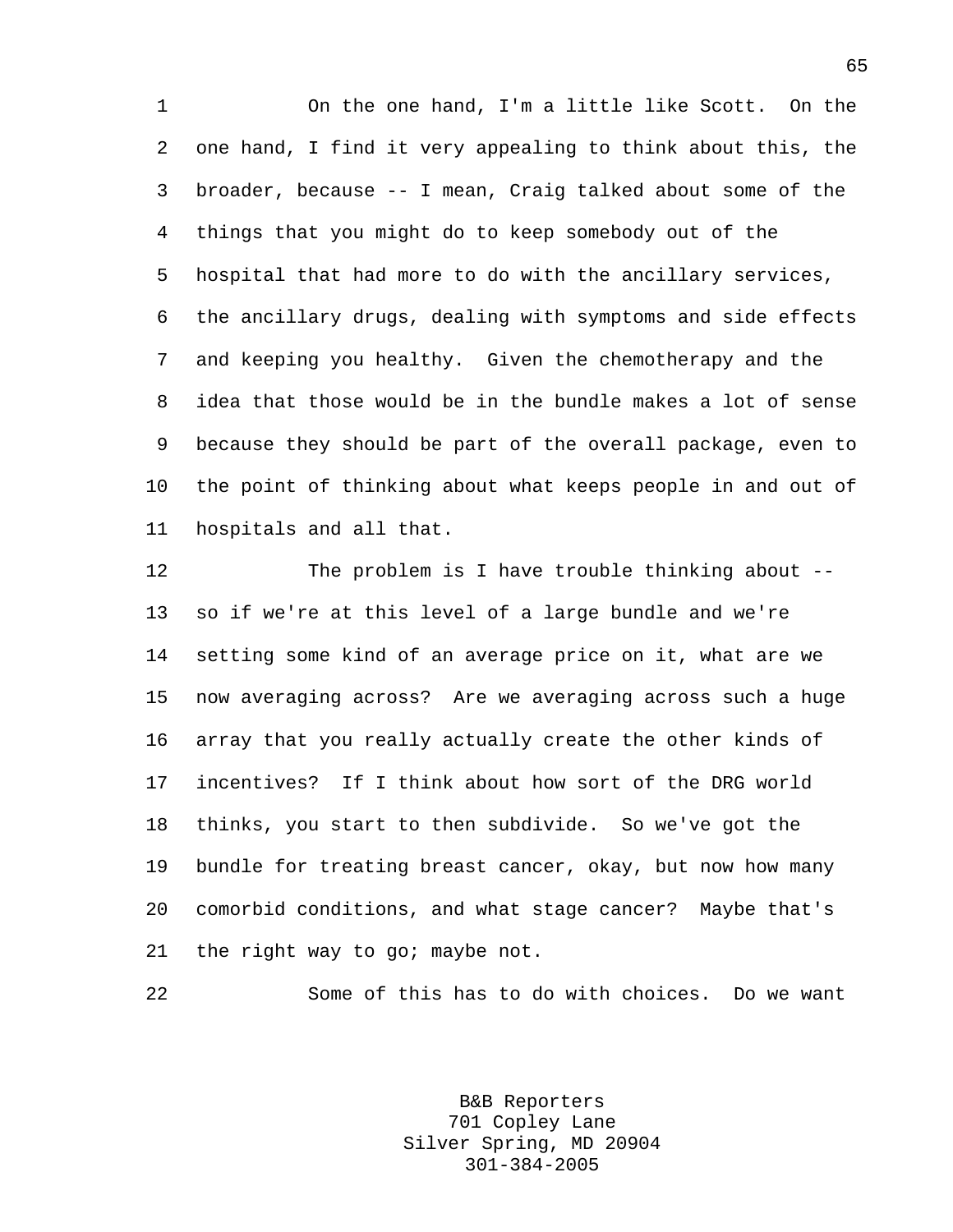1 the choice of treatment when things might be very diverse 2 in cost to be overdriven by -- I mean, it becomes just as 3 cost driven if the incentives are we have one average, and 4 so if you pick the expensive one, you're really going to 5 lose a lot of money. Pick the cheap one; you're really 6 going to make a lot of money. That's as much of a 7 financial thing as saying, "Okay. We've got it exactly 8 lined up with the cost of each service that has their own 9 profit margins and so forth on it."

10 Then eventually, I want to see us linking this 11 back to cost sharing, which would be the issue I'd put up 12 in sort of last thing, and if the cost share is now 13 attached to the bundle now, the patient has their own set 14 of odd incentives. They are going to pay the same amount, 15 regardless of treatment. That could be good, but they 16 don't have the same options. If they want to choose a very 17 conservative treatment, they are still paying part of the 18 cost of other people's less conservative treatment.

19 MR. HACKBARTH: Those are really important 20 points, Jack. So if you go broad, then that means either 21 you have to have really good risk adjustment, so that 22 you're not really being unfair or have real confidence that

> B&B Reporters 701 Copley Lane Silver Spring, MD 20904 301-384-2005

66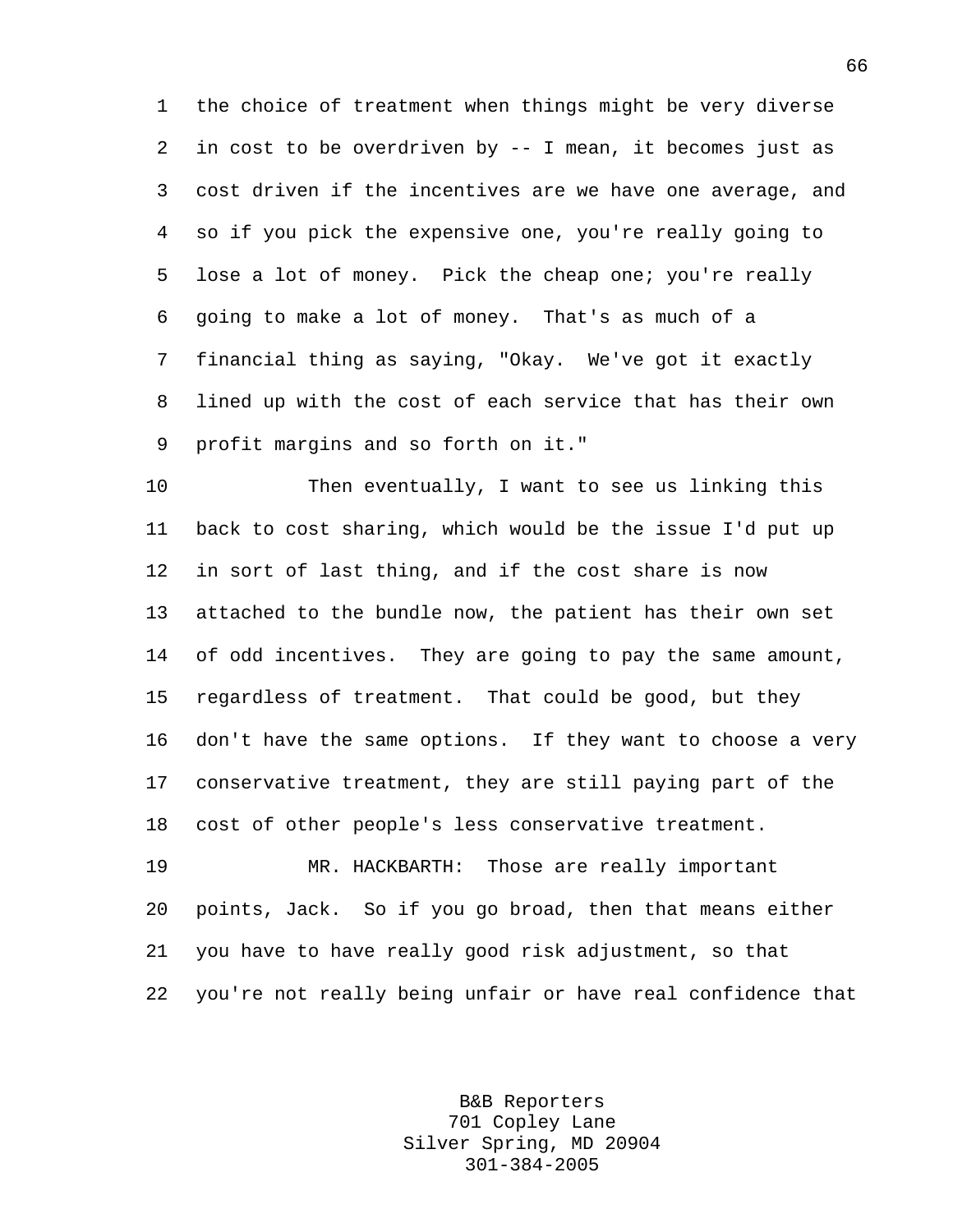1 the people receiving the bundles have large numbers, and 2 there's going to be lots of averaging ongoing, which is 3 probably not true in this case.

4 Then you try to counteract problems with 5 potential risk selection and people being unfairly burdened 6 by narrowing and doing clinically homogeneous subgroups, 7 and you've got to find an appropriate balance. Breadth has 8 strengths, but it also brings with it potential problems 9 and need for risk adjustment and all that stuff. These are 10 not simple choices.

11 DR. HOADLEY: And risk adjustment would mean 12 something very different inside this world.

13 MR. HACKBARTH: Exactly.

14 DR. HOADLEY: We're not talking about age --

15 MR. HACKBARTH: Right.

16 DR. HOADLEY: -- and people with certain comorbid 17 conditions and things. We'd be talking about risk 18 adjustment within sort of a cancer context.

19 MR. HACKBARTH: Exactly. Really good points.

20 Warner, you had your hand up?

21 Let me just see the hands of people who want to 22 get in here. Okay. so I have Warner, Kathy, Dave, Craig,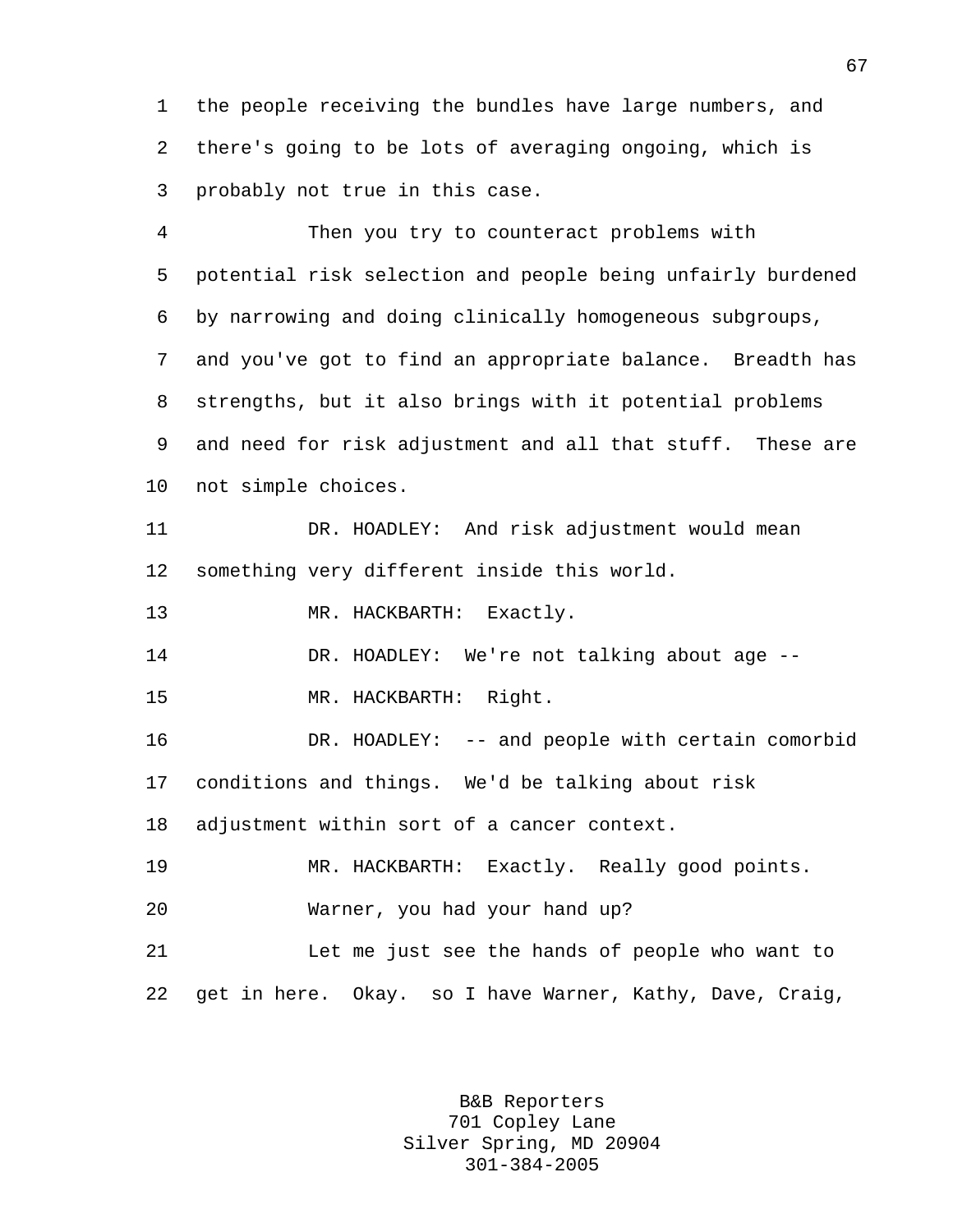1 and Rita.

2 Who wants to open up a completely new issue? 3 DR. REDBERG: Let him speak first. 4 MR. HACKBARTH: Okay. 5 DR. HOADLEY: I could say that I've raised the 6 cost sharing kind of link and not say it again. 7 MR. HACKBARTH: Okay. 8 Warner. 9 MR. THOMAS: I would just say one. I think the 10 concept is a good one. Two comments I would make. 11 One, I think having a broader bundle in certain 12 instances where you look at a surgical intervention where 13 there could be, going back to the point made earlier, that 14 that could or could not be an option, I think could make 15 some sense, although I think there's some concerns there. 16 I do think going down the road, if we have a 17 bundle around chemo and radiation and the treatment 18 protocols here, I think would be very helpful because I 19 think there are incentives there that are not necessarily 20 aligned. So I would say that that would be a positive 21 direction to go. I would actually say in certain 22 diagnoses, a broader bundle could make some sense, but I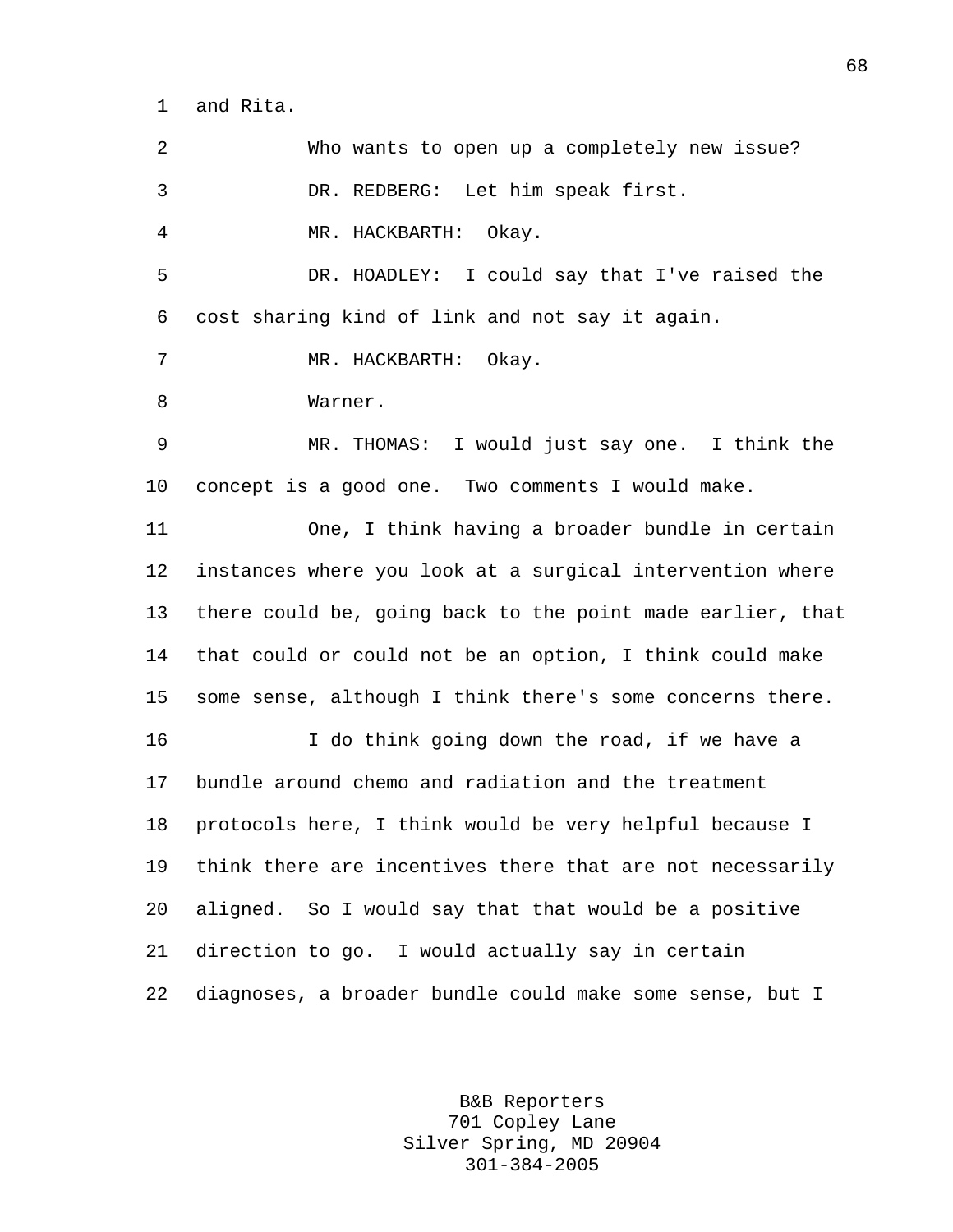1 would say in almost all diagnoses, going the direction of a 2 chemoradiation, that treatment regimen could be very 3 helpful.

4 MS. BUTO: I was going to say that I think a 5 combination of what Scott was talking about, a little bit 6 about the broad bundle, is something that could be further 7 pursued. In other words, the model would actually start 8 with kind of the United One approach, which is the 9 assessment team, and then the bundles could be broad but 10 then focused on whether it's going to be radiation 11 oncology.

12 And by the way, I think there already was a 13 radiation oncology bundle, a weekly management fee, that 14 when I was there we created to allow more flexibility for 15 the practice. So there have been tiny efforts to try to 16 bundle some of this to make it more rational for the 17 provider groups.

18 So you could then create a broader bundle that 19 would include aftercare, hospitalization, et cetera, plus, 20 say, radiation oncology or chemotherapy.

21 Two points I wanted to make are I really hope 22 that in thinking about the bundling of an oncology drug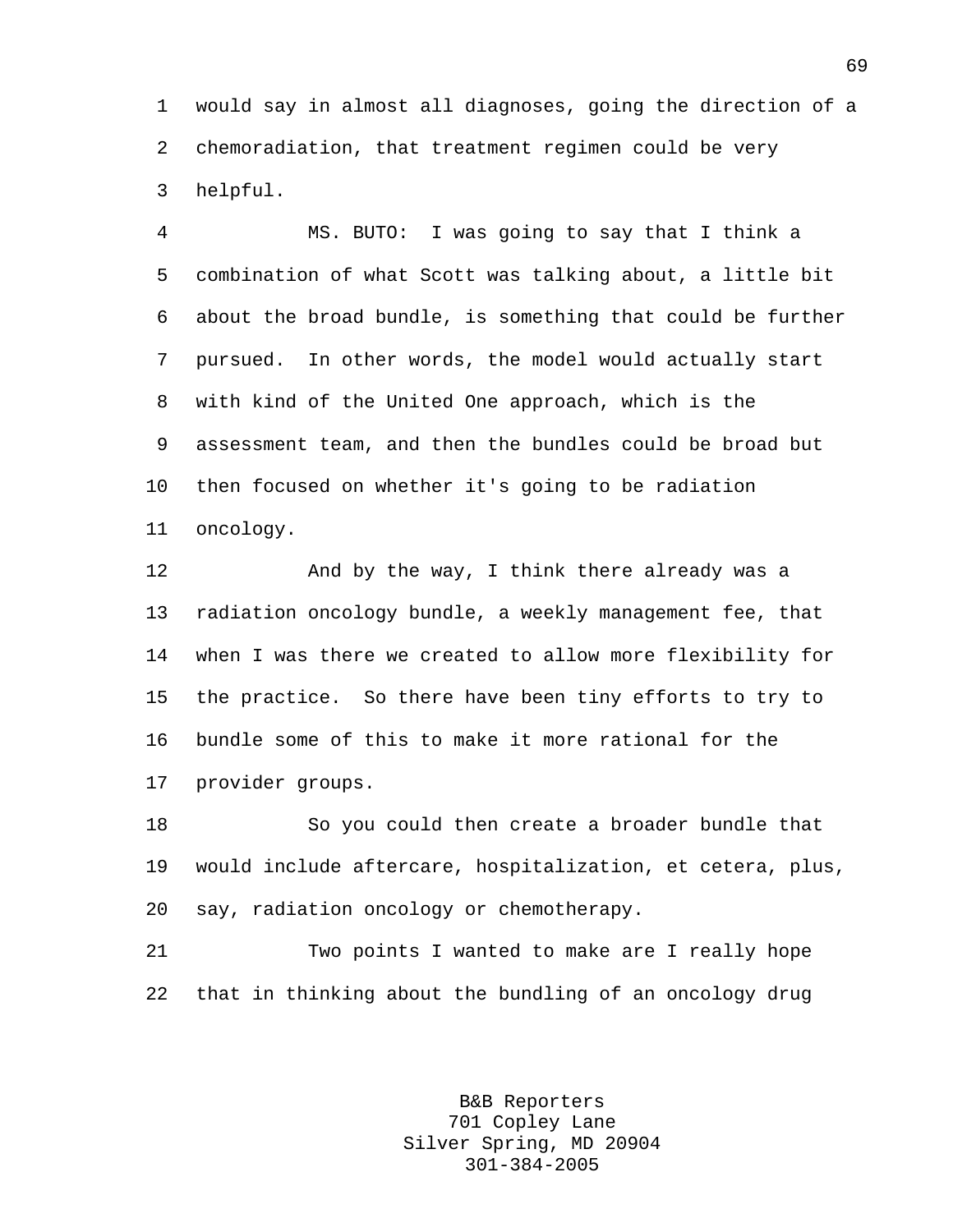1 approach that Part D would be included. I mean, I just 2 think your point, Glenn, that what isn't in, you're going 3 to create some kind of a distortion that you can't even 4 anticipate yet.

5 And the other thing I would just mention -- and 6 this might be a follow-up -- is that I think it's important 7 for us to think about, a little bit, the criteria that an 8 agency like CMS would use in trying to assess what 9 opportunities to go after.

10 If you could look at those areas of treatment, it 11 could also be surgery. It could be hip replacement, 12 whatever, but oncology is clearly one of them where the 13 agency ought to be developing different approaches, 14 criteria, and then some notion of the ability of an agency 15 to actually implement this thing.

16 I think some of this gets so complicated. I 17 looked at the CMMI demonstration, and I thought 5 years, 18 all these different quality measures, one-sided risk. At 19 the end of the day, I think some of us could imagine what 20 the result is going to be. It looks like it's going to be 21 more cost with the per, the monthly fee, and one-sided 22 risk.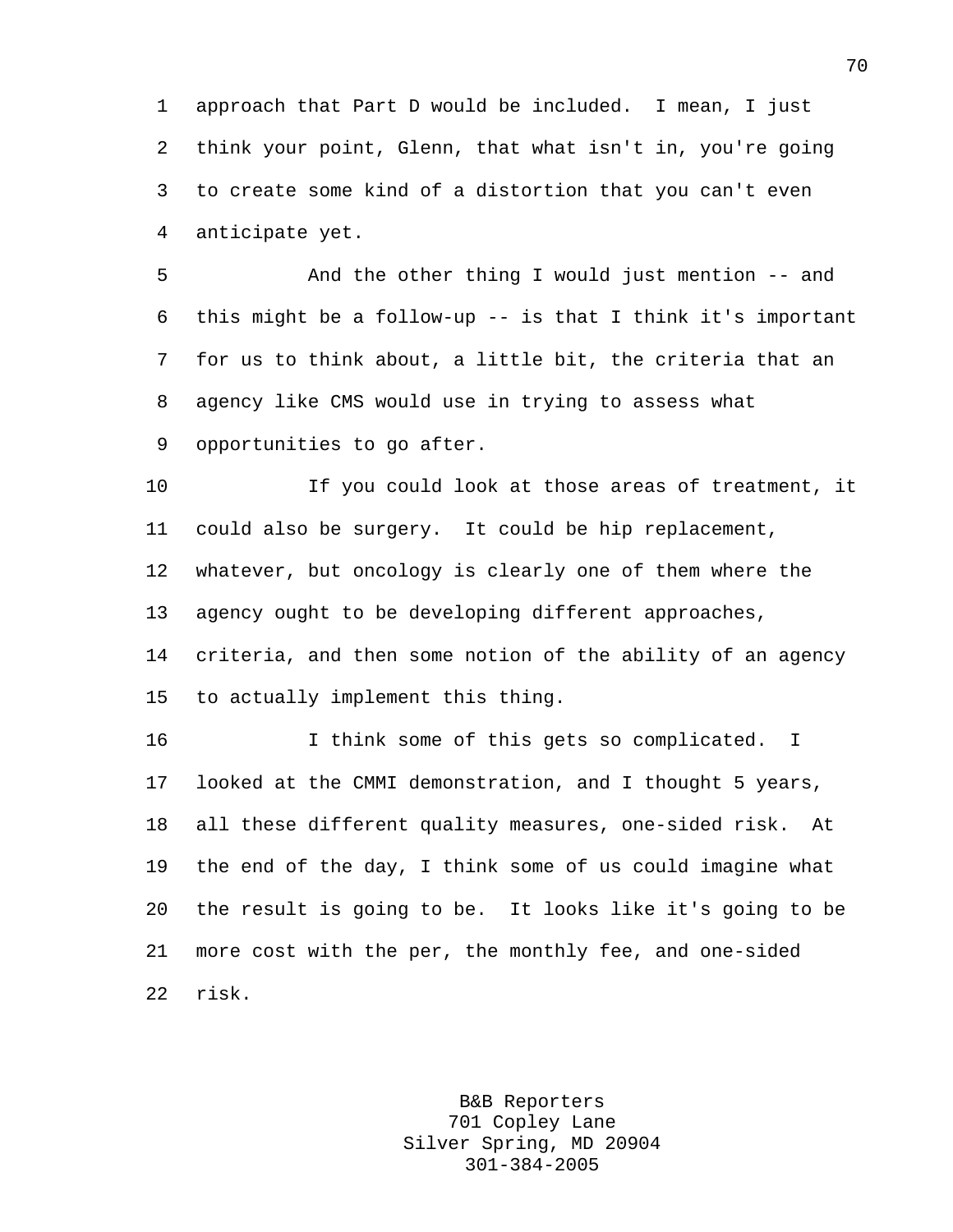1 So I just feel like if you go at it from the 2 point of view of where do we think the opportunities are to 3 do a better job of providing incentives, and then what are 4 the approaches that will actually improve the overall 5 outcome. And this approach, focusing just on oncology 6 drugs, may not be the right one, but I just thought a 7 combination of Scott's approach and then a broader bundle 8 around that assessment was a better way to think about it. 9 DR. NERENZ: Okay. Two very quick things. If 10 this is going to come back around to us, the latter part of 11 the chapter on pathways, I'd appreciate it if you could 12 clarify more for us what the difference there is, if any, 13 between pathway, protocol, and guideline. I couldn't tell 14 in reading it exactly what that was, and since we've said 15 that cancer care is characterized by being protocol-driven, 16 I'd be really interested in knowing is there an additional 17 concept under the word "pathway"? So future.

18 And the other thing is that although -- on the 19 CMMI demo, although I think it's very appropriate to have 20 it on the list here of bundling demos, I don't think that 21 is its essence. To me, its essence is more practice 22 transformation and care coordination. So if I was going to

> B&B Reporters 701 Copley Lane Silver Spring, MD 20904 301-384-2005

71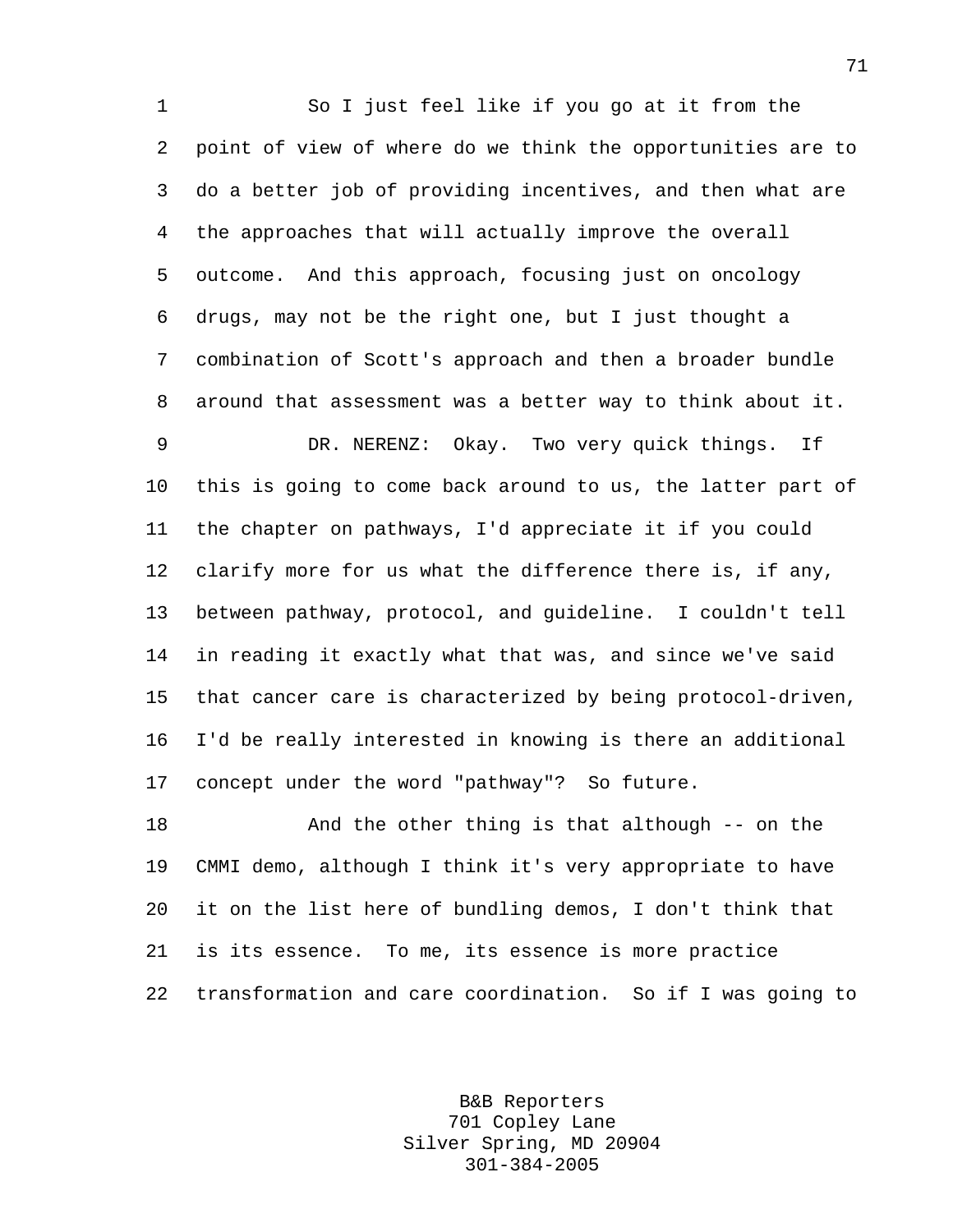1 say what kind of a demo is it, I'd say it's more of a p kc 2 transformation and care coordination demo than it is a 3 bundling demo. It's got features of both, but what's 4 dominant I --

5 DR. SAMITT: I recognize why we jumped in 6 immediately to the size of the bundle as the first topic, 7 although I actually wonder whether that question is the 8 last question to answer, because as I was trying to go 9 through it, very similar to Scott, I tend to be a big 10 bundle guy. But as I thought about that in this particular 11 instance, I have some concerns.

12 So, for example, how would we address the 13 stinting issue? I'd be a little worried that the risk of 14 stinting increases as the bundles get bigger. If you're 15 dealing with a discrete episode and you say I'm going to 16 look at the costs of drugs, when you prescribe drugs in a 17 particular cancer diagnosis, stinting is less likely. But 18 if someone's diagnosed with cancer and now there's this big 19 bundle that you could spend or not spend, I would be 20 worried.

21 Likewise, the other factor in here that's not 22 considered is who's accountable for the bundle. So with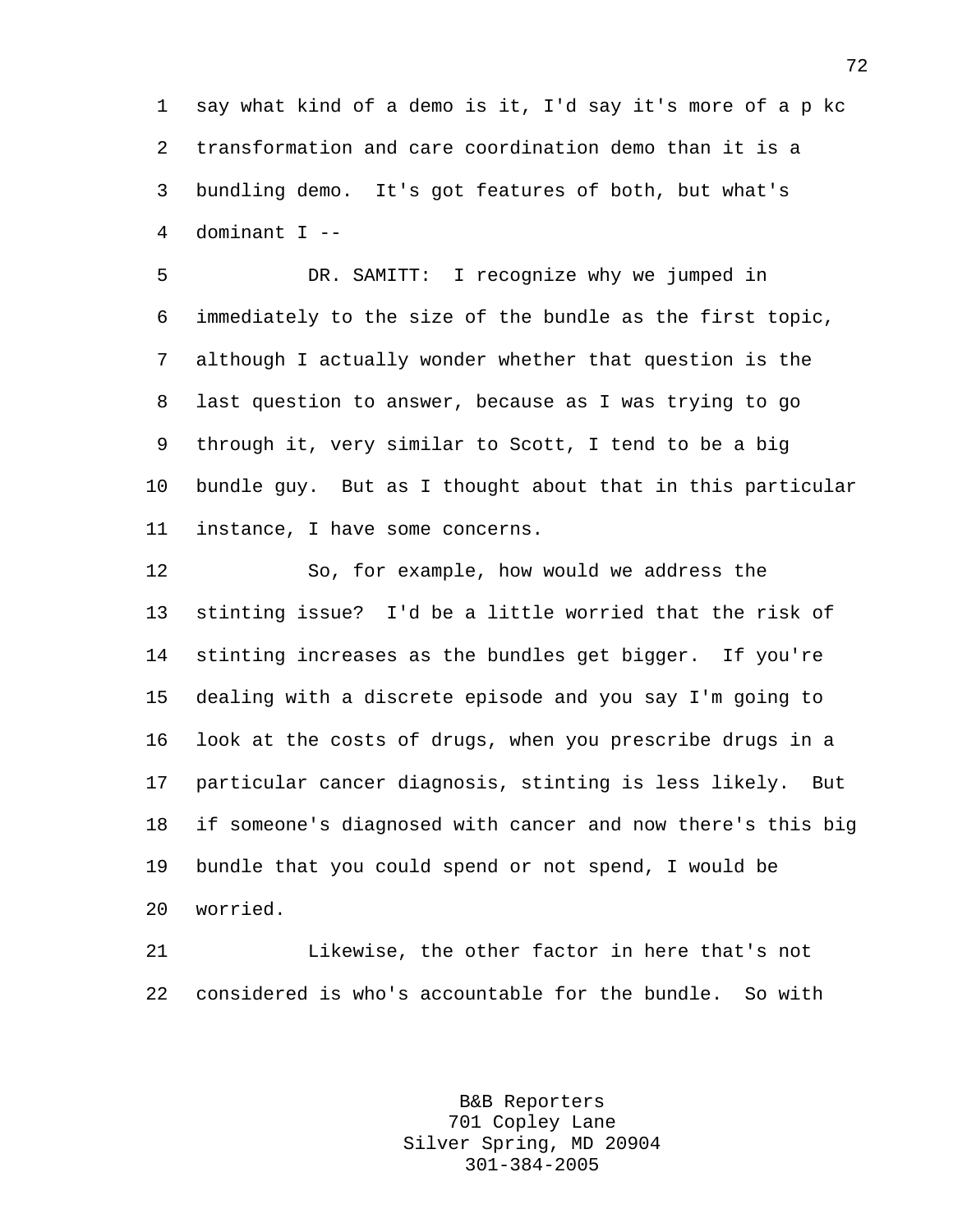1 colon cancer, is it the PCP that's accountable? Because 2 they could direct the patient in a variety of different 3 directions. Is the colorectal surgeon accountable? Is it 4 the oncologist that's accountable? And so yet again, I 5 think you'd have to figure out who would be accountable for 6 the bundle, and the bigger the bundle, the more vague it 7 gets.

8 So I would argue when we come back to this, we 9 should think about some of the other detailed elements 10 perhaps first, and it may guide us to the right decision 11 about how to think of the size of the bundle.

12 DR. REDBERG: First, just to respond to the last 13 part of Craig's and then give you my big picture thing. So 14 I could say I'm a big bundling kind of gal.

15 [Laughter.]

16 DR. REDBERG: And I understand, of course, the 17 stinting issue, but I think we should also recognize how 18 much harm there is in the current system with the incentive 19 to overtreat, because we have a lot of harm -- a lot -- 20 from overtreatment, and people say, you know, there could 21 be -- but right now I think if you want to talk -- you 22 know, we want to get to the right place, we're kind of over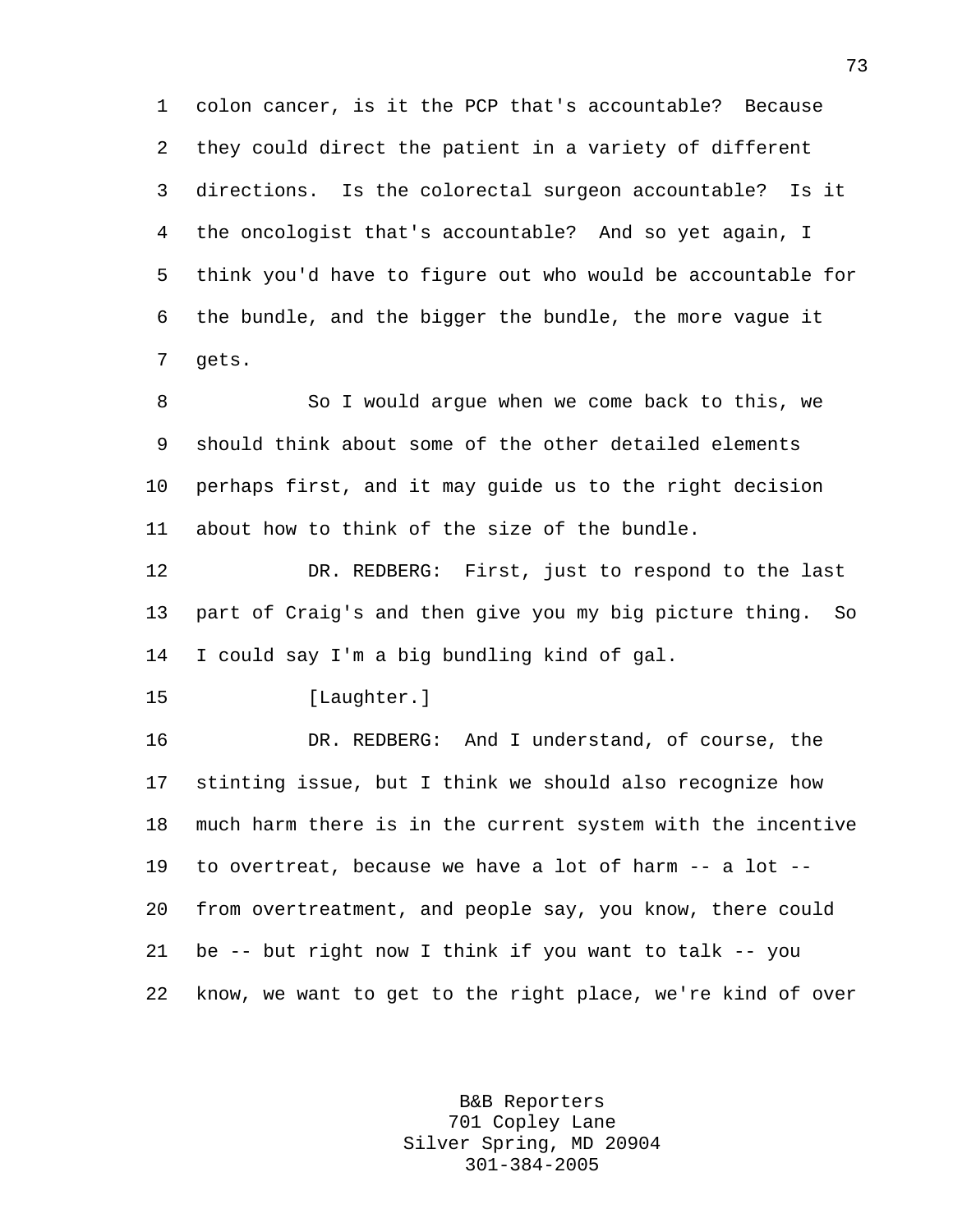1 here in terms of incentives for the opposite of stinting, 2 you know, for overtreating people where they're really 3 suffering at the end of life and not getting good care, as 4 Mary alluded to.

5 And so I think, you know, getting back to our 6 goals, our goal is always to focus on the Medicare 7 beneficiary and how can we deliver the best care. And to 8 me the best care is, you know, the best treatment and then 9 still compassionate care, and that's I think where we 10 really have a lot of room for improvement in oncology care, 11 because we know that a lot of people get very toxic and 12 disfiguring and unpleasant treatments at the end of life 13 without any benefit. And there are a lot of different 14 reasons for that.

15 So, you know, to me we do best when we stick to 16 the evidence of treatment that improves outcomes because 17 then -- and that's why I think an outcome focus in whatever 18 bundle or approach we take is really important.

19 And I wanted to point out a few trends in 20 oncology in particular. One is that the FDA has been 21 moving towards approving oncology drugs in particular on 22 the basis of markers and surrogate outcomes, progression-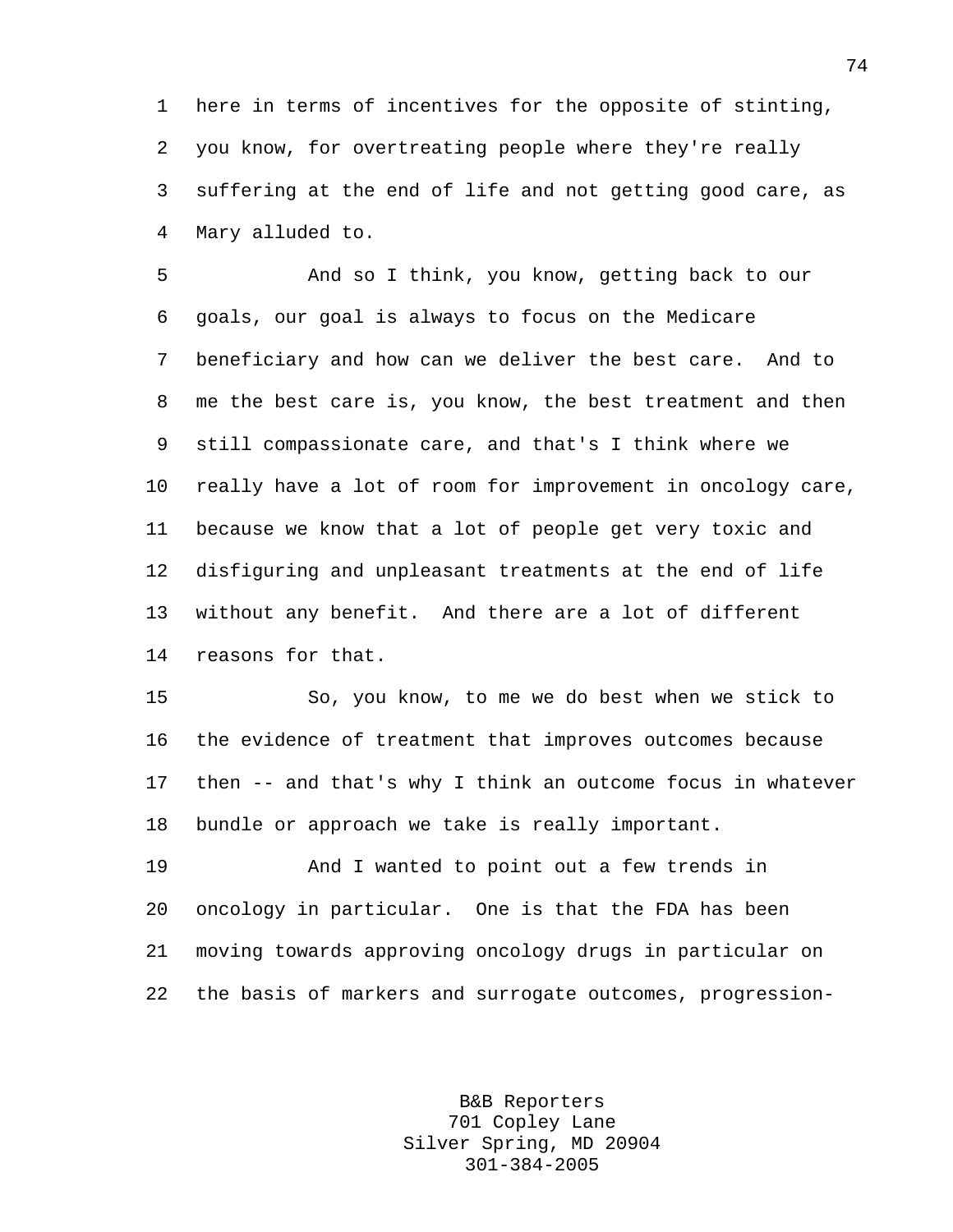1 free survival, and even biomarkers. The problem is, as we 2 saw, for example, with Avastin, that you can approve 3 something on the basis of progression-free survival and say 4 we're going to wait for the studies, which then take longer 5 to look if there's a benefit on survival, even when there 6 is not a benefit on survival, and so now you're giving a 7 very toxic and very expensive drug with no improvement in 8 survival. Practice patterns are established and don't 9 change, and that is just one example. And that is 10 happening more and more where drugs, very expensive and 11 very toxic drugs, are being approved on surrogate markers 12 without evidence of benefit on survival.

13 Then I'm not an expert on oncology guidelines, 14 but like a lot of other guidelines, I know that they're not 15 always based on evidence. They're also based on expert 16 opinion, which may not -- and I've heard criticism of the 17 NCCN because a lot of the guideline panels there have a lot 18 of people with conflicts of interest, and that -- because 19 anything -- and that was particularly pointed out to me 20 because I think anything listed at NCCN Medicare has to pay 21 for, but it's not always a very strong evidence base, and 22 there are other reasons that -- and so I think, you know,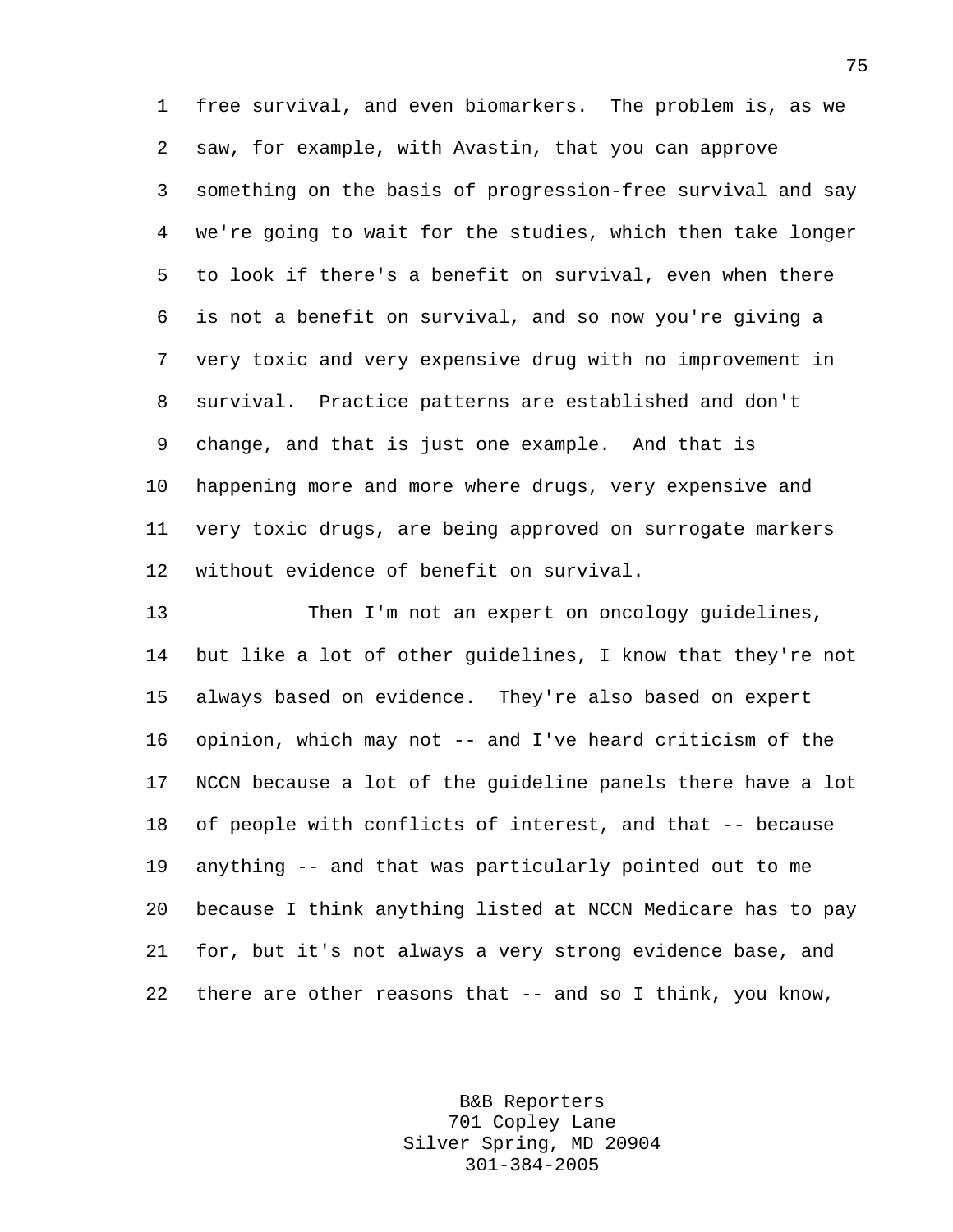1 if we're looking at how we want to spend the Medicare money 2 on treatments that improve patient care, I think we need to 3 look really closely at the evidence that we're looking at, 4 and then, again, you know, if we were going to focus on 5 outcomes, I think that's a better way to do it.

6 And then just lastly -- and I think Mary alluded 7 to this -- we know that a lot of people are getting care at 8 the end of life that is really futile and toxic in oncology 9 and that people would do better with sooner referrals to 10 palliative care and hospice treatment. And I think that 11 it's important to recognize that in the bundles. You know, 12 that example that Bill mentioned I hear about a lot where 13 patients at end of life feel like their doctors don't talk 14 to them anymore when they don't have treatments for lots of 15 different reasons. I think we become very focused in 16 medicine on giving, you know, medical treatment or surgical 17 treatment and feel like we've failed if we can't offer -- 18 and I think, you know, we really need to start focusing on 19 the fact that we have jobs as physicians even if we don't 20 have drugs that we can give patients, and that it's not a 21 failure of medicine or a physician to say, you know, "I'm 22 very sorry, but you are at the end of life, but I am still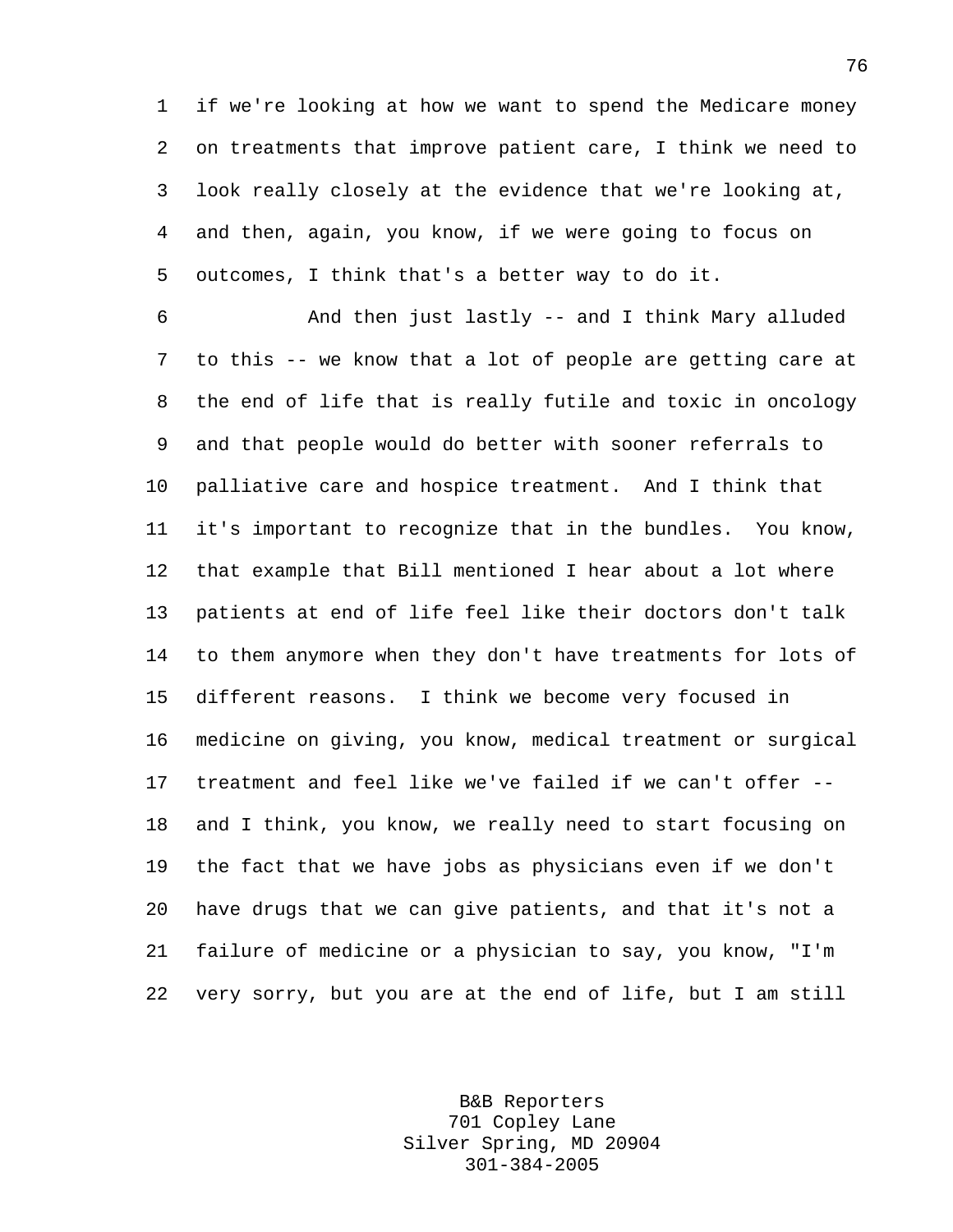1 here for you. I am still your doctor, and I will still 2 continue to see you and care for you," because I think it 3 is very hurtful and harmful. And I would hope that, you 4 know, we'll keep that in mind as well when we -- because I 5 think it's certainly not the only reason, but right now the 6 system tremendously rewards doing, you know, expensive 7 treatments that often don't help patients at the end of 8 life instead of focusing on patient goals, which is really 9 a more compassionate death often at home, not in the 10 hospital.

11 DR. CHRISTIANSON: Just a real -- I think this is 12 consistent with what Dave said and certainly with what Rita 13 said. The bundling discussion tends to, it seems to me, 14 start with the notion that can we construct a bundle that 15 will save Medicare money without having a detrimental 16 effect on quality. And that's certainly consistent with 17 the value-based purchasing notion of getting more for the 18 Medicare dollar.

19 So my question for you two, to think about, not 20 to answer now, is: If instead we viewed value-based 21 purchasing as using the same amount of money to get better 22 outcomes -- and I think this is consistent with what Rita's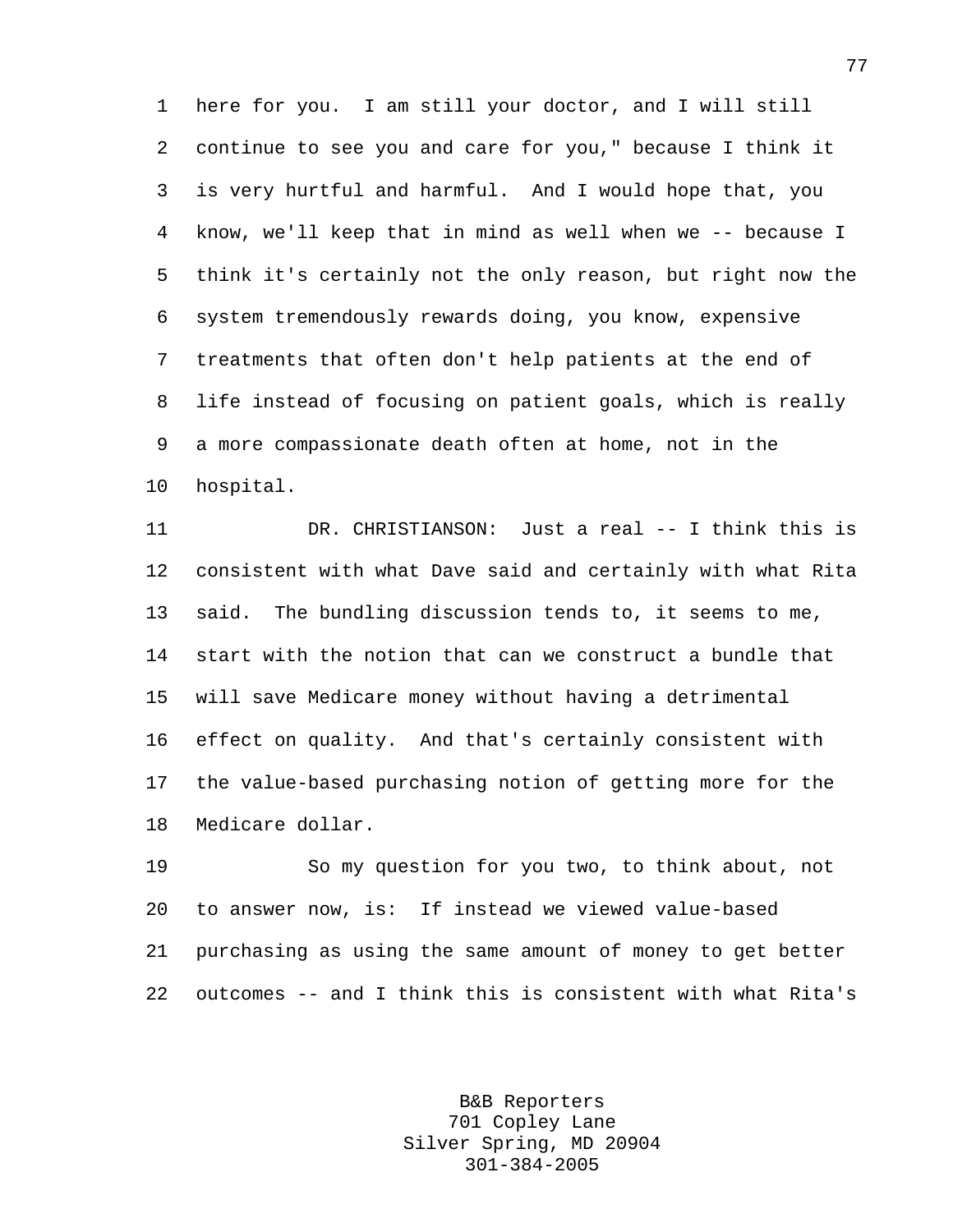1 saying -- in terms of quality of life and in terms of 2 clinical quality, would our discussion be different? Would 3 we be thinking about bundling and what the issues are 4 different if we -- if the goal of bundling was framed as 5 improving quality of life, improving quality of care for 6 Medicare beneficiaries for the same amount of money, which, 7 again, is value-based purchasing. We're getting more for 8 the dollar. So that's just a sort of general question for 9 you to think about, I think.

10 MR. HACKBARTH: Okay. Thank you, Nancy and 11 Katelyn. I'm sure we'll hear much more of this topic in 12 the future.

13 So our last session is on synchronizing Medicare 14 policy across payment models.

15 Julie, are you leading? Whenever you're ready. 16 DR. LEE: Good morning. This morning, we 17 continue our discussion on synchronizing Medicare policy 18 across payment models.

19 In your mailing materials, you have a draft 20 chapter for the June report containing our analyses from 21 January and March and new materials on beneficiary 22 decisionmaking and coding adjustment. We'll try to pull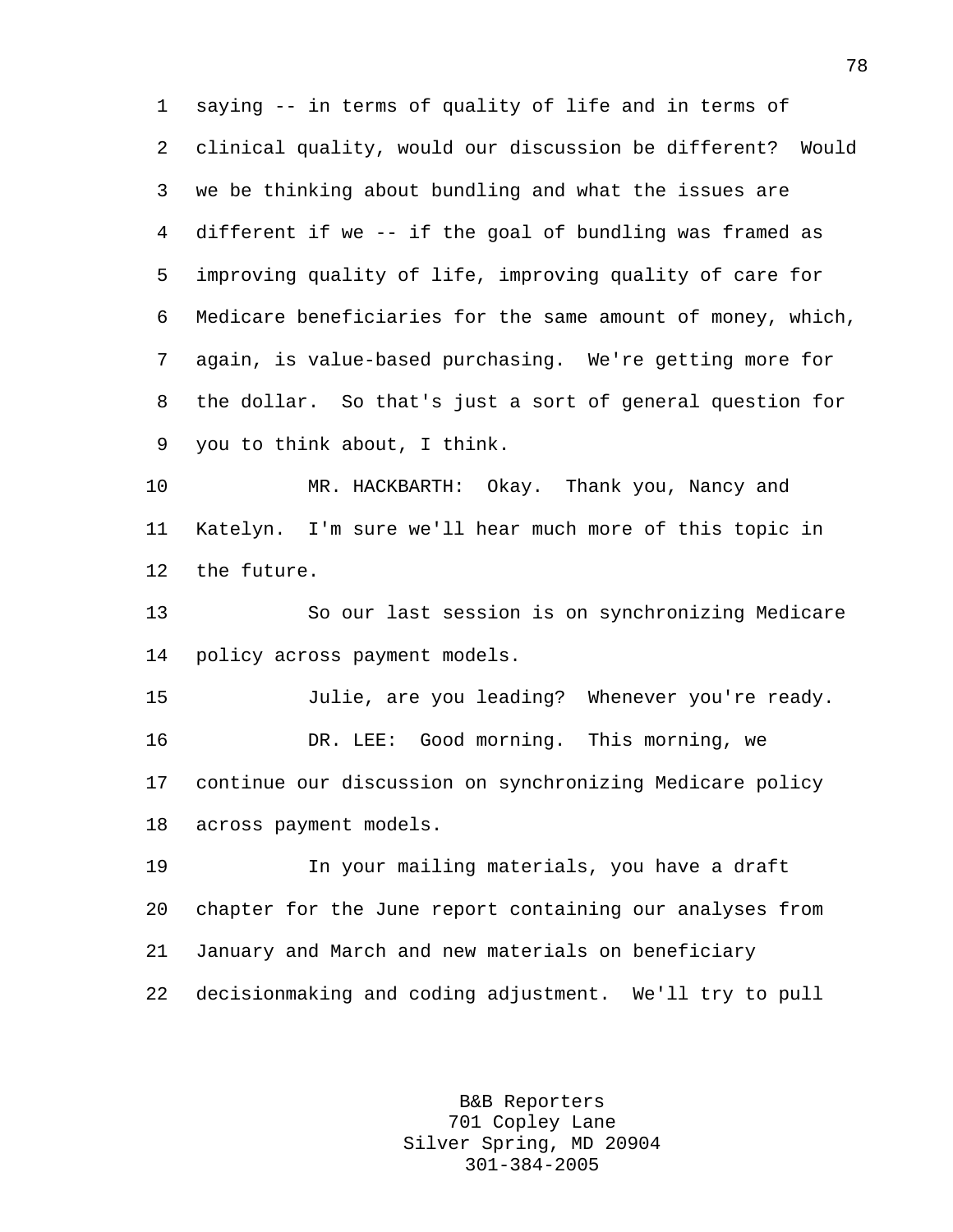1 all the parts together in today's presentation.

2 We'll begin with a review of previous 3 presentations and go over key design issues raised during 4 past discussions. There are additional issues for you to 5 consider, including those related to policy design, 6 beneficiary decisionmaking, and coding adjustment. 7 In January, we showed that no one model is 8 uniformly less costly to the program in all markets. MA 9 and ACOs tend to have lower program spending than fee-for-10 service in high service use areas; whereas, fee-for-service 11 tends to have lower spending than MA in low service use 12 areas. 13 For example, when we looked at the relative 14 program spending for MA, ACOs, and fee-for-service in 15 markets where all three models exists, we saw that MA and 16 ACOs had lower program spending compared with fee-for-17 service in markets that are in the highest quartile in 18 service use. 19 In March, we shifted our focus to the beneficiary

20 perspective and looked at three illustrative examples for 21 calculating beneficiary premiums.

22 For simplicity, we went through the examples for

B&B Reporters 701 Copley Lane Silver Spring, MD 20904 301-384-2005

79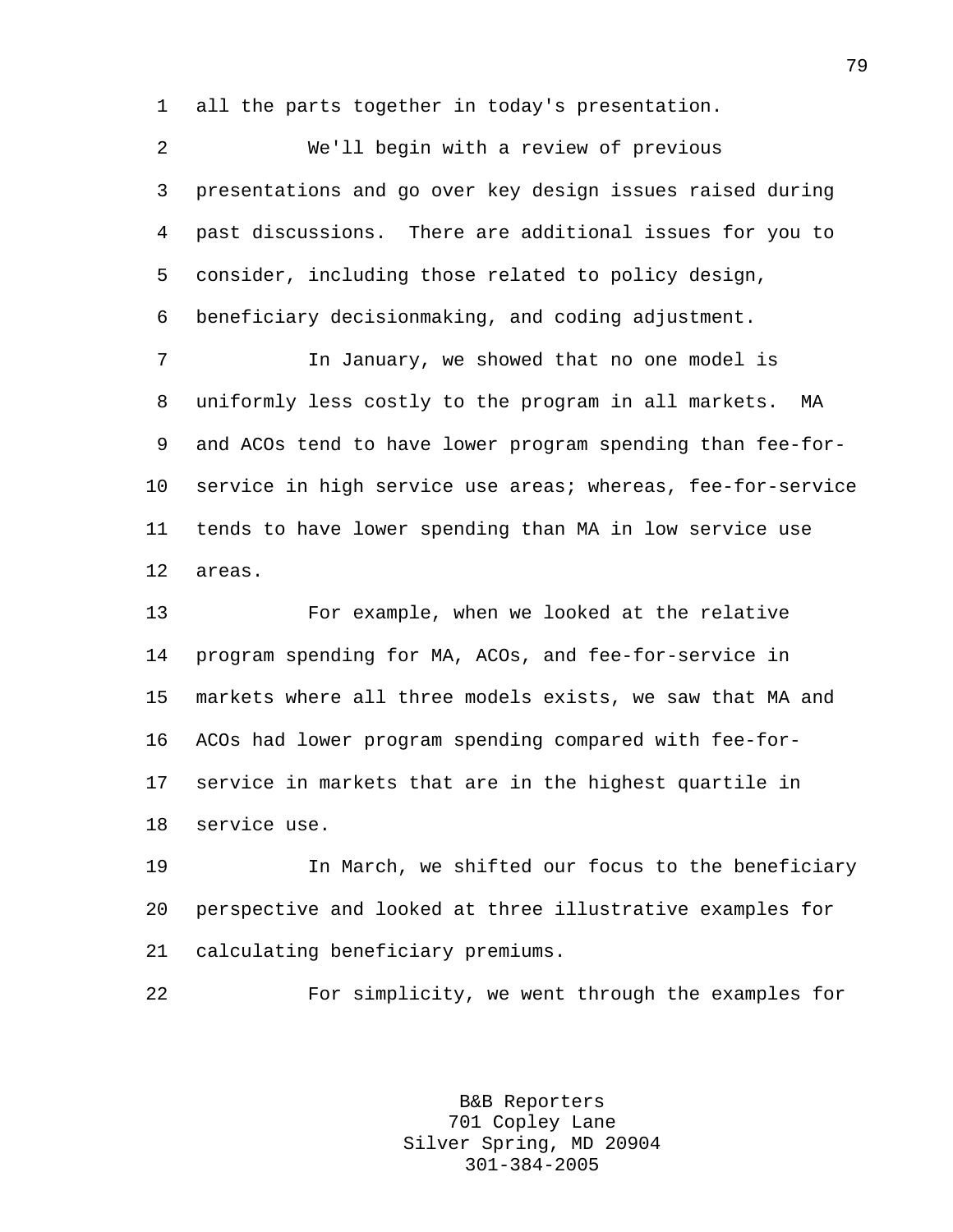1 two market areas, Portland and Miami, which are at the 2 tails of the distribution in terms of average fee-for-3 service spending. We added Columbus, Ohio, as a market 4 area whose fee-for-service spending is roughly in the 5 middle of the distribution.

6 This table summarizes the three illustrative 7 examples from last month. Just to review, the three 8 examples were defined by two policy levers: one, how the 9 base premium was set, whether nationally or locally; and, 10 two, which Medicare option that base premium paid for, 11 whether fee-for-service Medicare everywhere or "lower of" 12 fee-for-service or MA in each market. In other words, 13 either fee-for-service Medicare or reference MA plan, 14 whichever was lower cost.

15 As you can see in the table, beneficiary premiums 16 can vary across different options for Medicare coverage and 17 also across the market areas. For instance, if you look at 18 the second example, where a nationally set base premium 19 pays for the lower of fee-for-service or MA, the base 20 premium of \$101 buys fee-for-service in Portland; whereas, 21 it buys the MA in Columbus and Miami. If beneficiaries 22 choose other options, then they might have to pay more.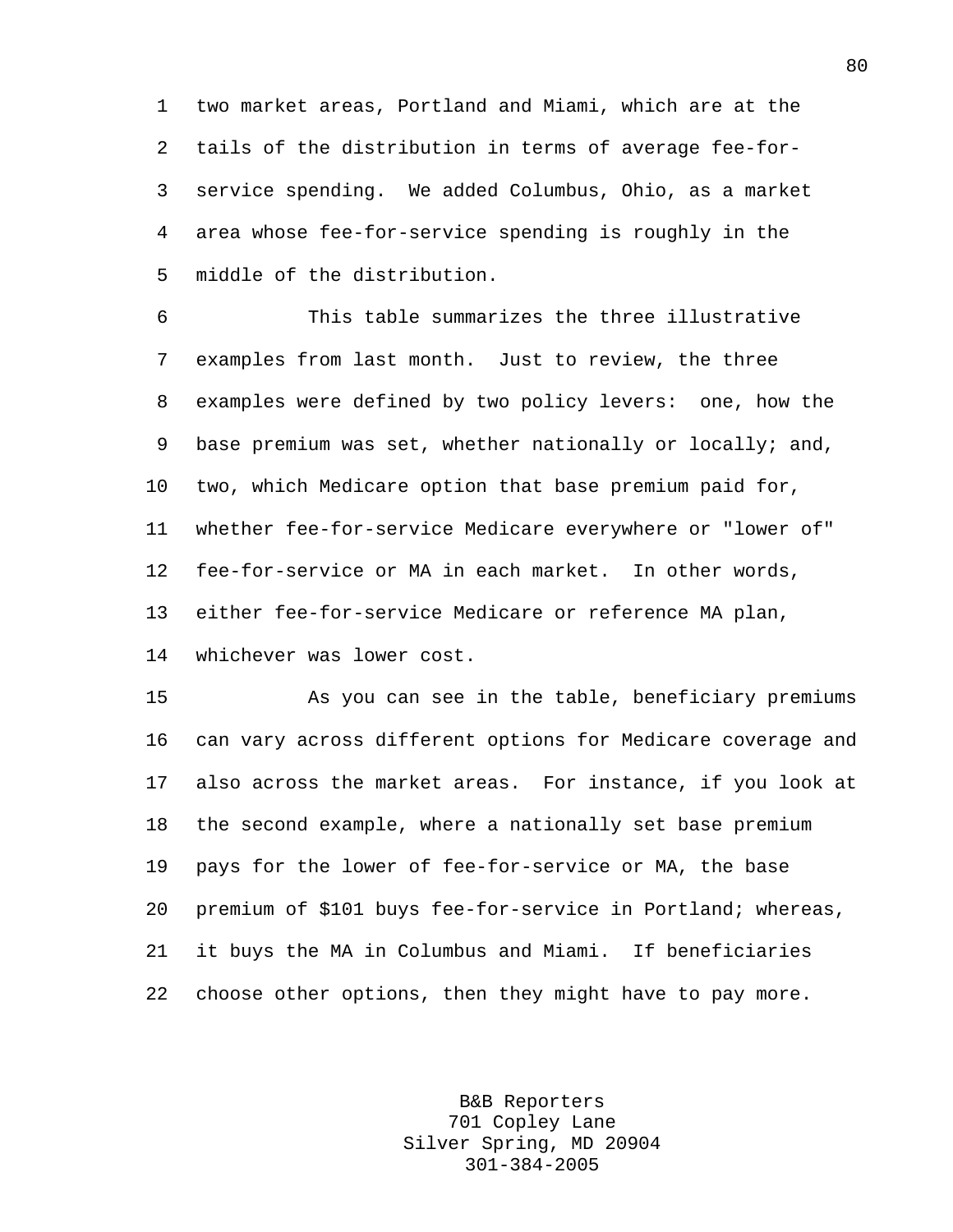1 In other words, beneficiaries pay more for MA in 2 Portland, but they pay more for fee-for-service in Columbus 3 and Miami.

4 Throughout our examples, there were two numbers 5 that had a direct effect on beneficiaries' premiums: the 6 average fee-for-service spending and the median MA plan 7 bid.

8 Especially under the second and third examples, 9 where the base premium paid for the lower of fee-for-10 service or MA, the difference between these two numbers was 11 added to the base premium if the beneficiary chose a 12 higher-cost option.

13 This slide shows the distribution of the 14 difference between fee-for-service spending and the median 15 MA bid. To the left of 0, the median MA bid is higher than 16 average fee-for-service, and to the right of 0, fee-for-17 service is higher than the median bid. For example, about 18 2 percent of beneficiaries are in market areas where the 19 median MA bid is higher than fee-for-service spending by 20 \$100 or more. And about 28 percent of beneficiaries are in 21 markets where fee-for-service spending is higher than the 22 median MA bid by \$100 or more.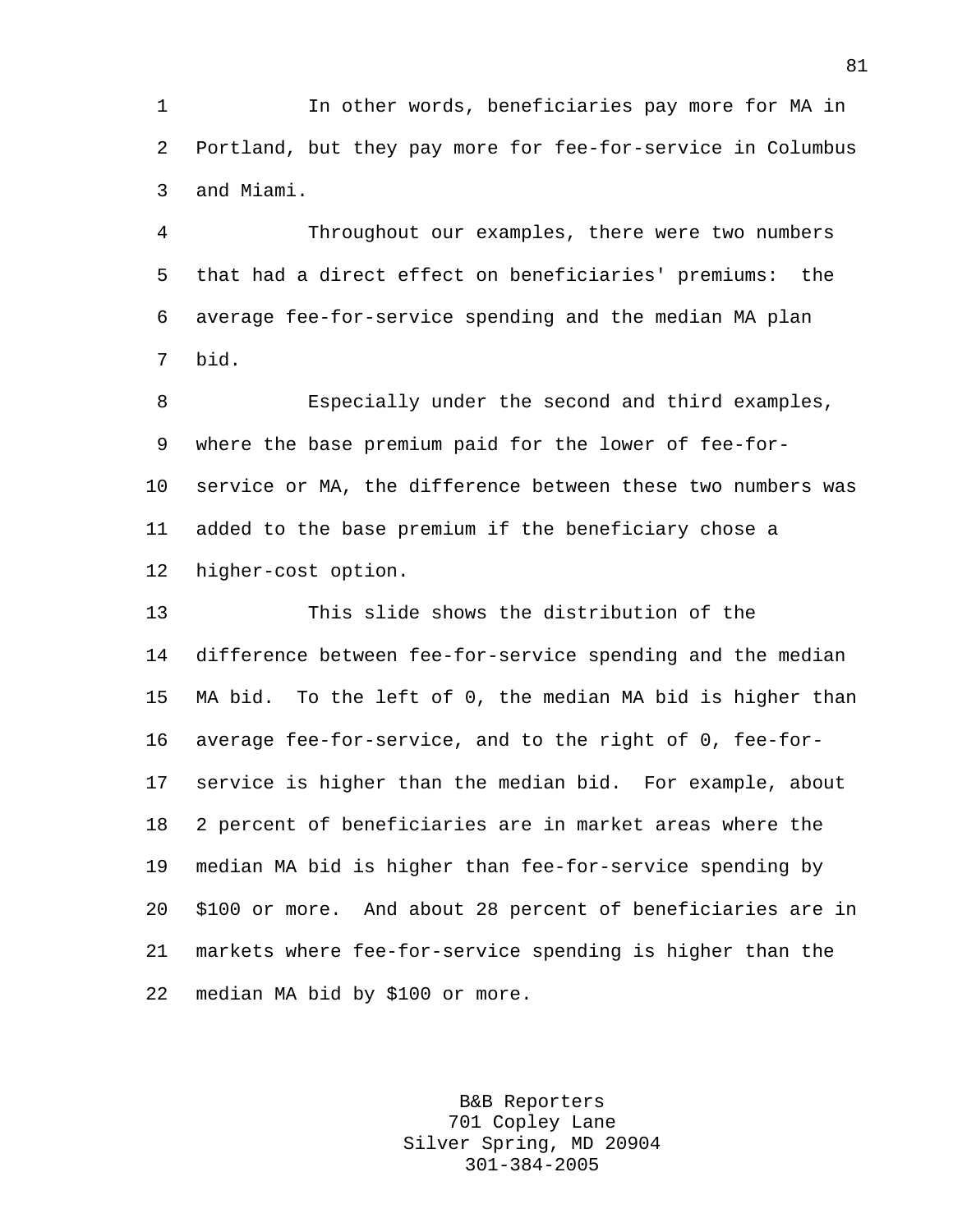1 By definition, this distribution is going to look 2 very different with a different reference bid. We picked 3 the median MA bid for illustration in our examples. But 4 there's a distribution of MA bids to choose from in many 5 market areas.

6 Moreover, our analysis used plan bids from the 7 current MA program, which is different from the three 8 examples we looked at. Under different rules, MA plans are 9 likely to bid differently and make different decisions 10 regarding whether to enter or exit a particular market. 11 Consequently, some markets might not have MA plans.

12 Let's briefly review where we began our 13 discussion. No one payment model is uniformly less costly 14 to the Medicare program in all markets. So we want to 15 create financial incentives for beneficiaries to choose 16 efficient models.

17 In this policy context, our illustrative examples 18 of calculating beneficiary premiums highlight two key 19 design questions.

20 The first question is: How is the base premium 21 set? Nationally or locally? This question is about the 22 variation in spending across market areas.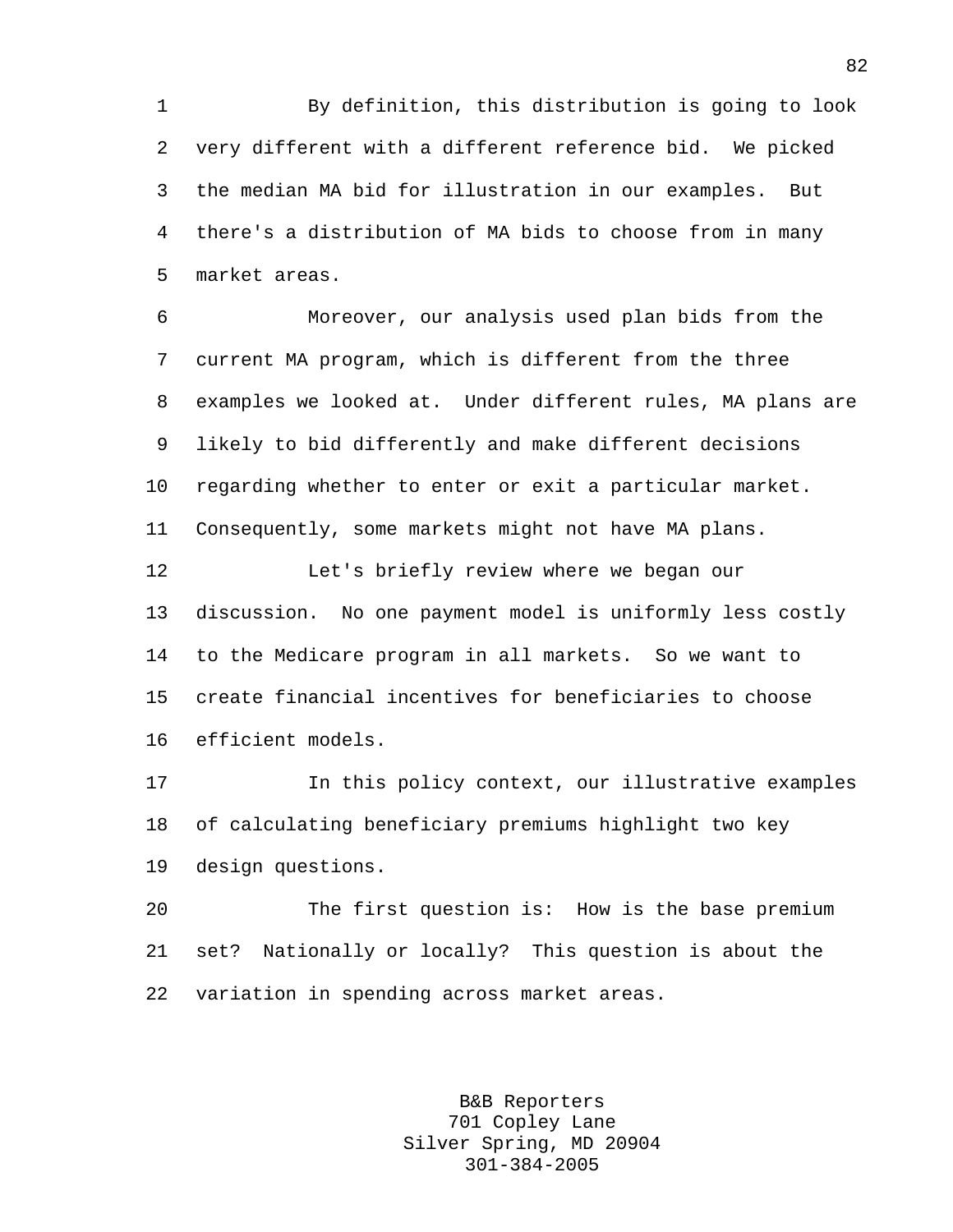1 Under the second example, the premium does not 2 vary across areas; whereas, under the third example, the 3 premium varies with local fee-for-service spending. 4 Another way to think about this question is: 5 Is it fair for beneficiaries in high-spending 6 areas to pay higher premiums for the same basic benefit? 7 Or is it fair for beneficiaries in low-spending areas to 8 cross-subsidize beneficiaries in high-spending areas? 9 These questions reflect the exchange between Glenn and Kate 10 about equity at last month's meeting.

11 The second design question is: Which Medicare 12 option does the base premium pay for? Fee-for-service 13 Medicare or the lower of fee-for-service or MA? This 14 question is about the variation in spending that exists 15 across different Medicare options within an area.

16 Put another way, is it fair for beneficiaries to 17 pay the same premium regardless of whether they choose a 18 higher-cost option or a lower-cost option? Is it fair for 19 taxpayers to shoulder higher program spending when 20 beneficiaries choose a higher-cost option?

21 Depending on how you answer these two questions, 22 there might be potential savings in program spending, and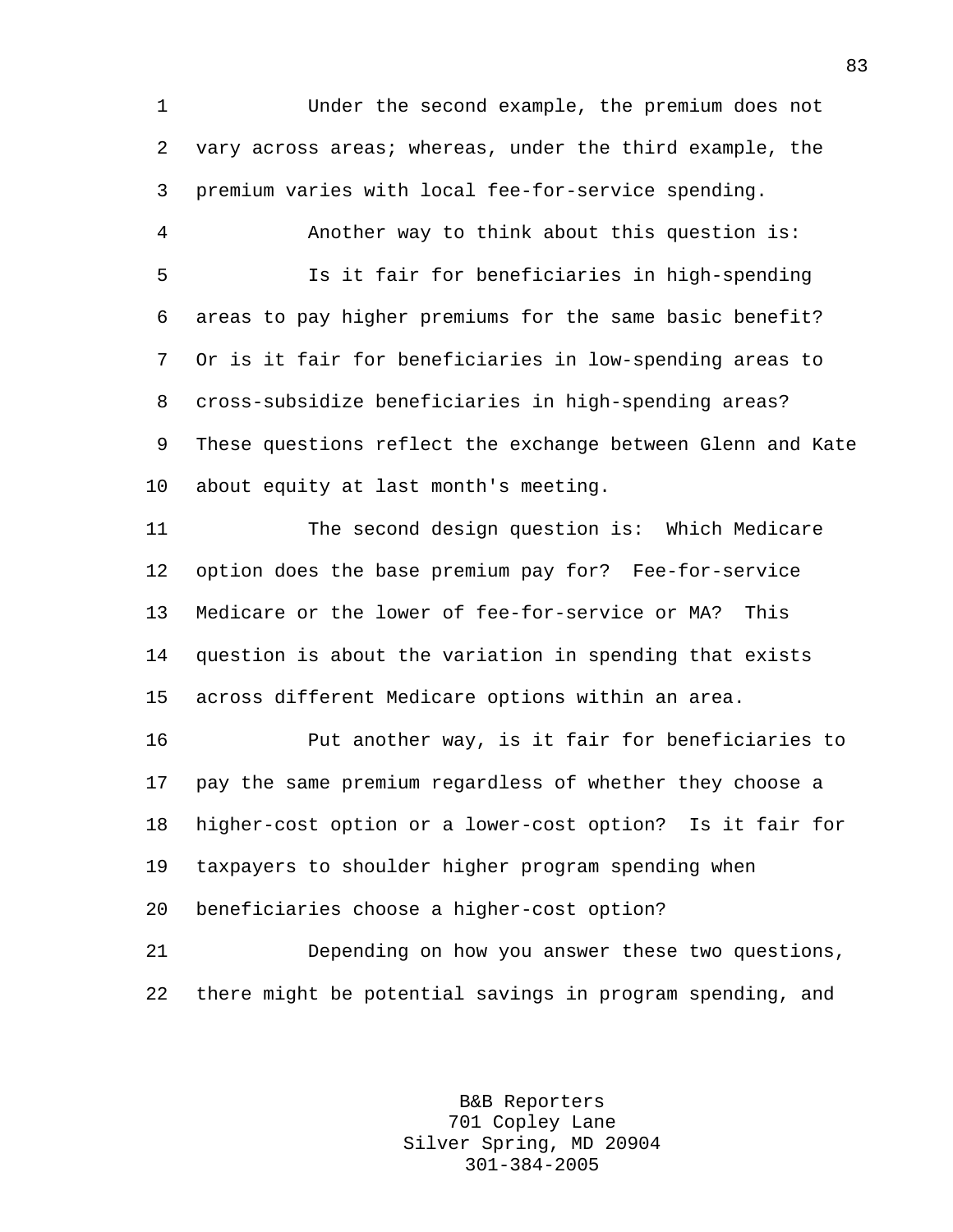1 if so, how to share potential savings between the program 2 and the beneficiary.

3 In addition, there are other design issues we 4 haven't addressed. We briefly mention just a few. 5 First, what kind of a transition or phase-in 6 would a new policy require, such as specifying a number of 7 years for the phase-in or a cap on the dollar change in 8 premiums? 9 Second, would it apply to all beneficiaries or 10 only those who are newly eligible? In particular, how 11 would low-income beneficiaries be affected? 12 Lastly, would it apply to all markets or those 13 meeting a certain threshold of conditions, such as a 14 minimum level of MA enrollment rate? 15 Our discussions so far have focused on using 16 premiums to create financial incentives for beneficiaries 17 to choose efficient models for Medicare coverage. 18 If they have to pay higher premiums for fee-for-19 service in areas like Miami, they would have to trade off 20 the perceived benefits of fee-for-service with MA that is 21 lower cost, and vice versa in places like Portland. 22 But to design incentives that can change people's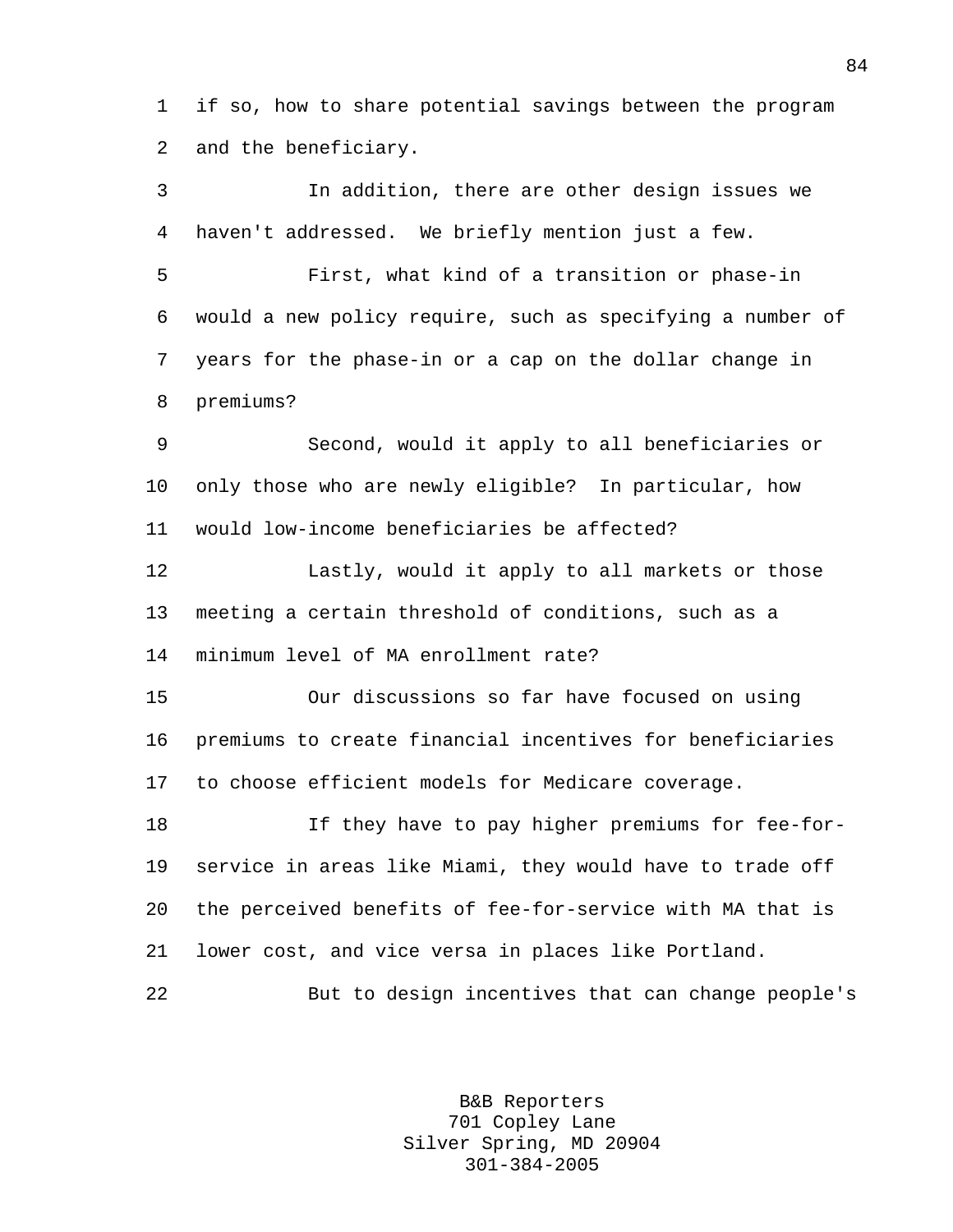1 behavior, we need to consider how beneficiaries actually 2 make decisions and respond to incentives.

3 Here are some key points to keep in mind about 4 how beneficiaries make decisions?

5 First, beneficiaries make a basic tradeoff 6 between being able to choose any doctor or keep their 7 current doctors versus cost. The findings from our 8 interviews and focus groups suggest that those who can 9 afford Medigap premiums would choose traditional fee-for-10 service plus Medigap, while those who might be more worried 11 about costs and more willing to accept a limited network of 12 providers would choose MA.

13 And beneficiaries make these tradeoffs with the 14 information they have. Although they have more information 15 available to them than ever before, they may not 16 necessarily have a better understanding of the Medicare 17 program. In fact, the increased volume of information may 18 contribute to the confusion because they might not always 19 open or read mail sent from CMS. Health insurance 20 counselors say that this is true regardless of the 21 education level and income of the individual.

22 So in order to simplify information and

B&B Reporters 701 Copley Lane Silver Spring, MD 20904 301-384-2005

85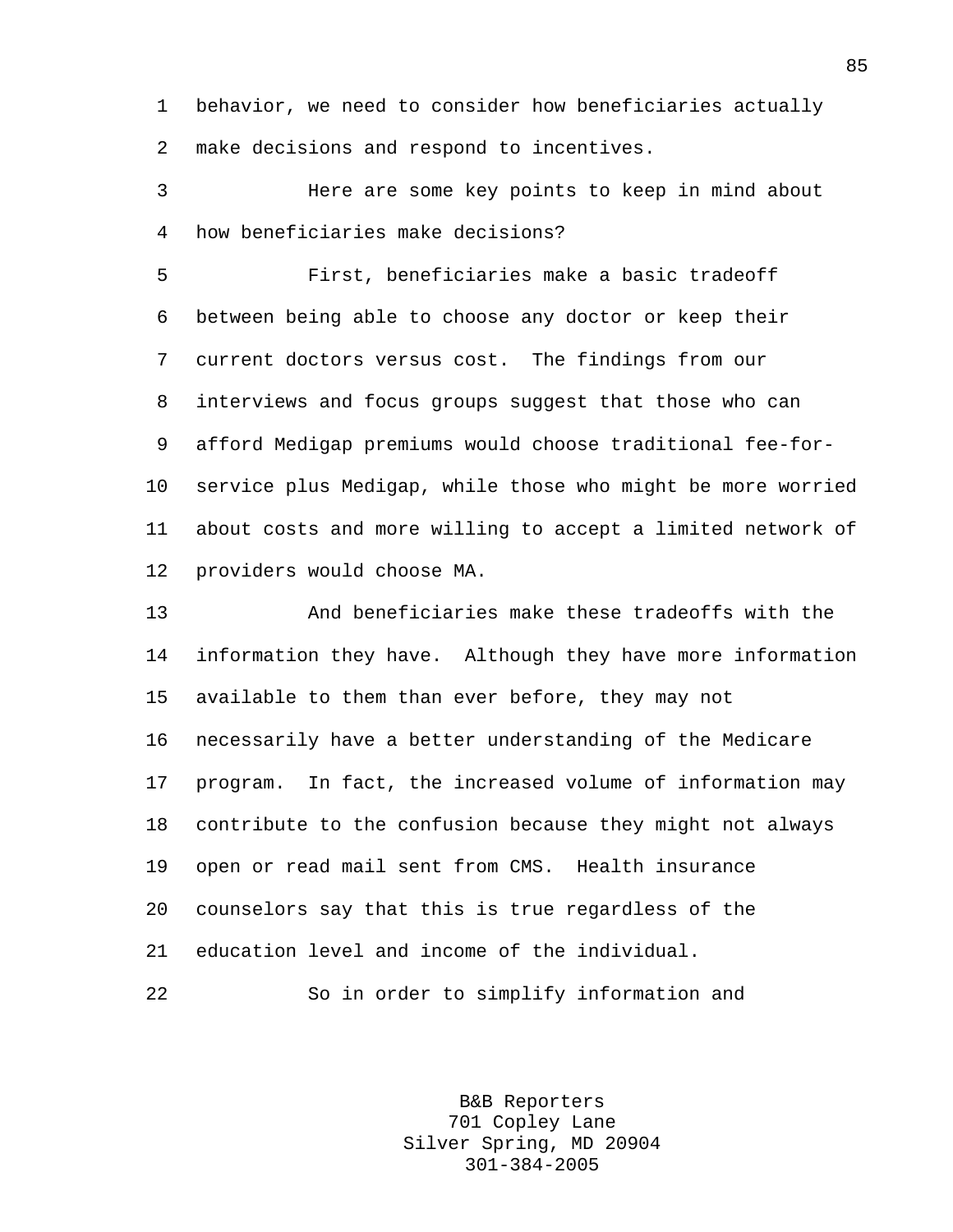1 decisionmaking, beneficiaries look for sources that are 2 easy and convenient. In particular, many of them rely on 3 other "human" sources, such as family, friends, brokers, 4 agents for MA plans.

5 But simply providing information about Medicare 6 would not guarantee that they are going to make the best 7 choices for themselves. There are several reasons why 8 beneficiaries can get overwhelmed by choice.

9 First, our ability to understand and use health 10 insurance -- Medicare included -- may be limited simply 11 because health insurance is a complex product. It requires 12 people to consider multiple dimensions simultaneously, it's 13 filled with unfamiliar terminology, and it requires a high 14 level of numeracy to make informed judgments. Moreover, 15 people have different preferences and needs for health 16 care, which can be also uncertain and unpredictable.

17 Second, the psychology literature suggests that 18 too few or too many choices are not desirable. In fact, 19 people may prefer fewer choices to reduce the likelihood of 20 making a poor choice or the sense of regret about their 21 choice.

22 When it's difficult to choose among options,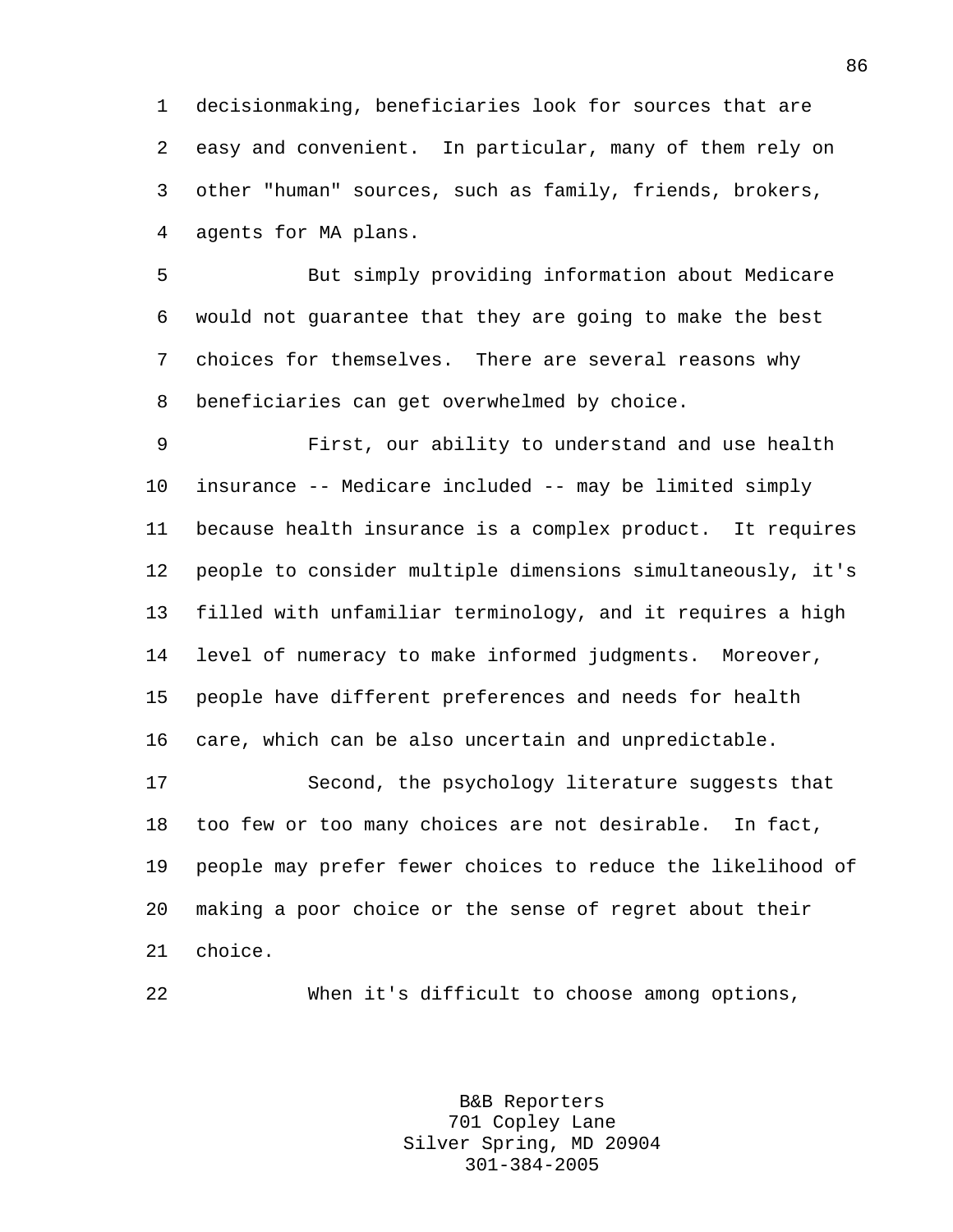1 people may focus on variables that are simply easier to 2 measure, like premium cost, and ignore other salient 3 factors, or rely on recommendations from others, or just 4 simply stick with the same insurance coverage year after 5 year, even when better options are available. Such 6 strategies or shortcuts, however, may lead to eliminating 7 options they may actually prefer more.

8 Finally, the nature of how choices are presented, 9 described, and framed can influence people's

10 decisionmaking. Because we are prone to systematic biases, 11 our decisions are quite sensitive to the context in which 12 we make them, whether it's the order in which choices are 13 arrayed or the words used to describe and frame them. 14 Therefore, designing processes around people's choice could 15 take these biases into account and minimize them, if 16 possible.

17 Now Carlos will discuss issues related to coding 18 adjustment.

19 MR. ZARABOZO: Our discussion of synchronization 20 involves comparisons of the cost of one payment model 21 versus another in different market areas. In making the 22 comparisons between MA and fee-for-service and in showing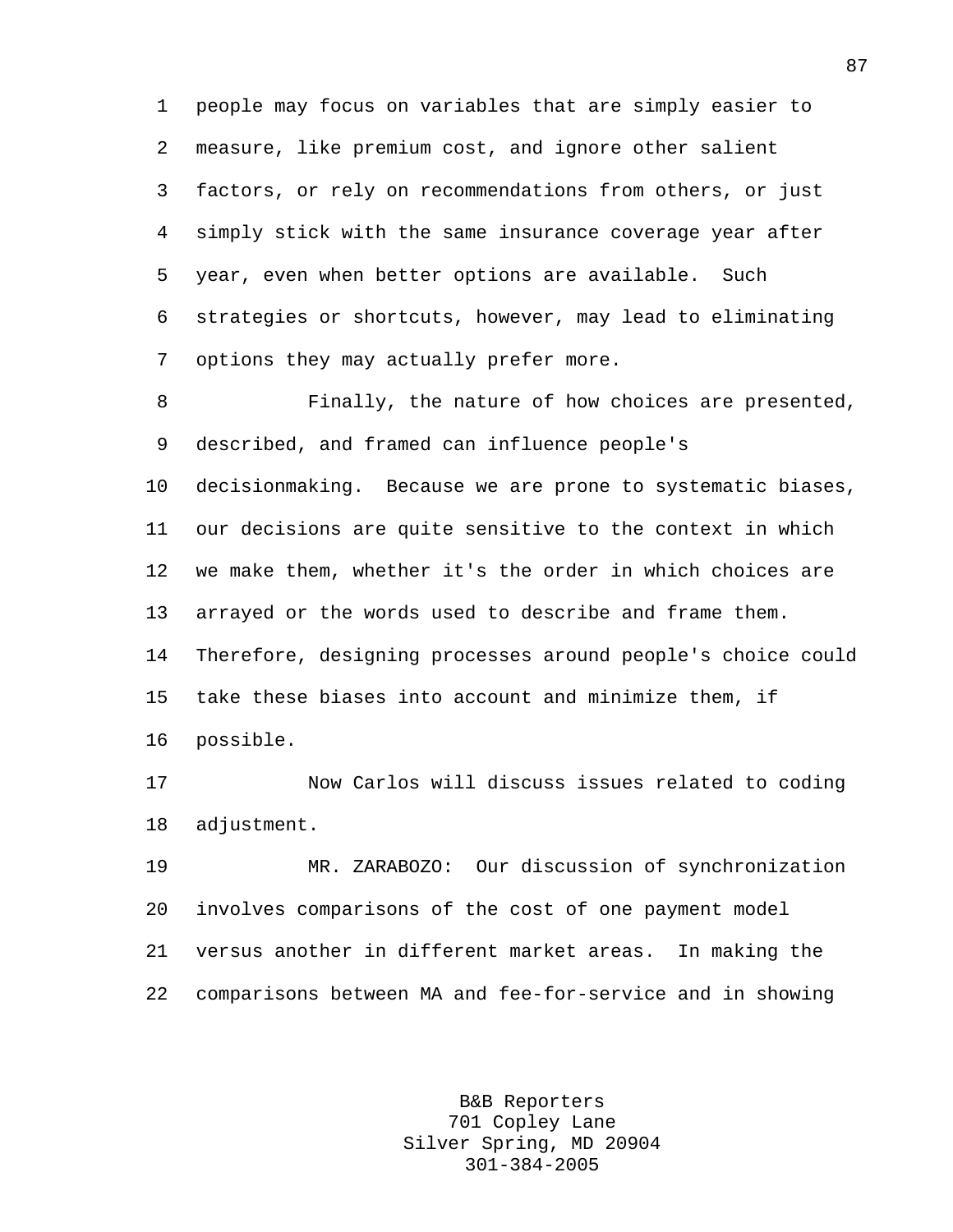1 numerical examples, we use costs for an average

2 beneficiary, or what is referred to as a beneficiary with a 3 risk score of 1.0. Part of what determines a person's risk 4 score is the diagnoses that they have. A risk score for a 5 very sick beneficiary would be much higher than the risk 6 score for healthier person.

7 If we are to make valid comparisons of costs 8 between MA and fee-for-service, then the coding of 9 diagnoses affecting expenditures needs to be consistent 10 between the two sectors to make sure that a 1.0 average is 11 determined the same way in each sector, fee-for-service and 12 MA.

13 Similarly, in comparing quality between MA and 14 fee-for-service, we want to make sure that in each sector 15 coding of diagnoses is consistent and comparable between 16 the two sectors. Coding adjustments may be necessary to 17 ensure consistency and accuracy.

18 Currently, consistent coding is important in 19 Medicare Advantage because of the way plans are paid. 20 Payments vary depending on a beneficiary's health status 21 and demographic factors. Each Medicare beneficiary is 22 assigned a risk score based on diagnoses and demographics.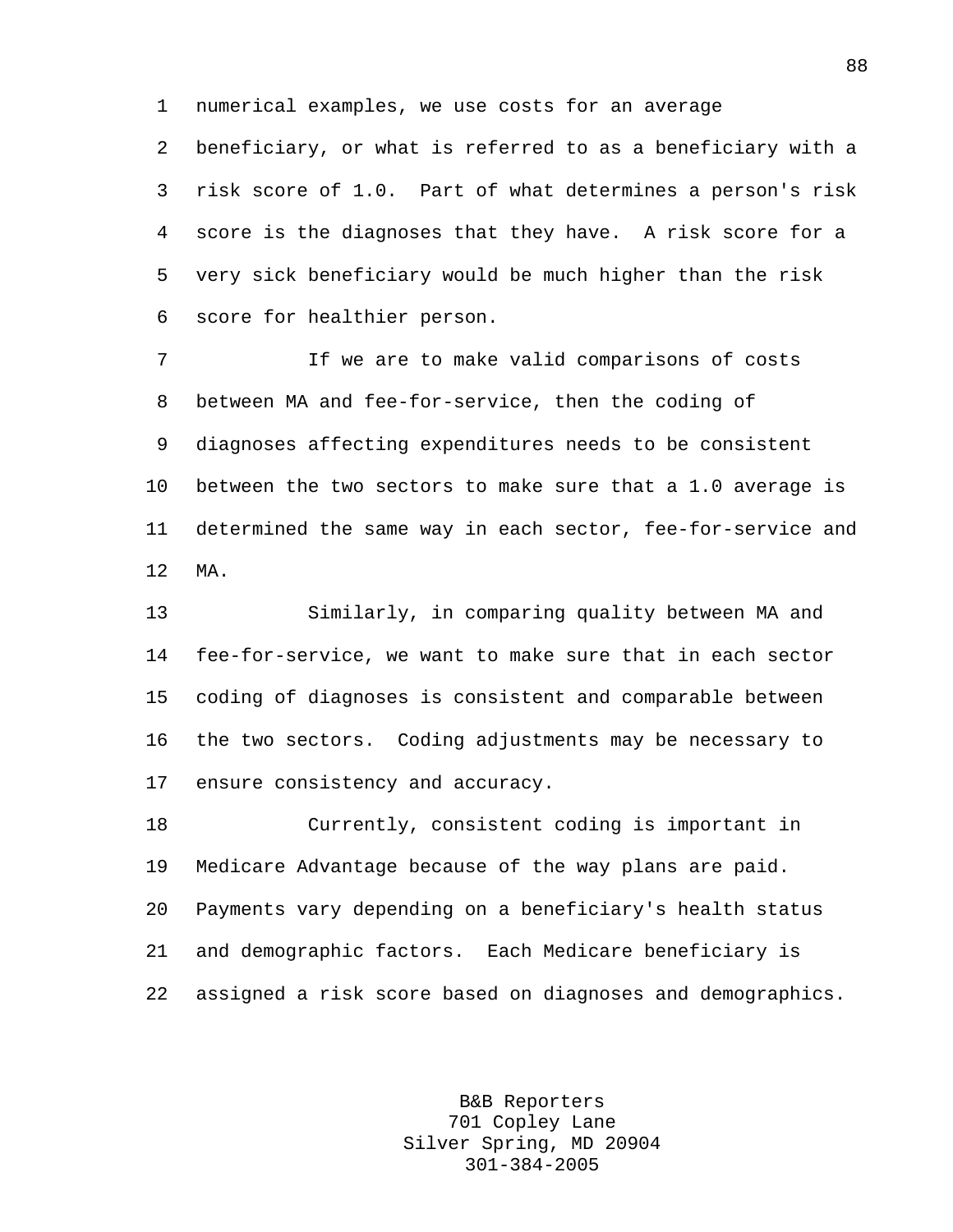1 The risk score tells you the relative cost in fee-for-2 service Medicare of providing care to a given beneficiary 3 compared to the average beneficiary. The diagnoses, and 4 the relative costs of serving a person with a given 5 disease, are determined from the claims data of fee-for-6 service Medicare and the Medicare program expenditures 7 represented by those claims.

8 The risk scores of MA beneficiaries are based on 9 the diagnosis information submitted by MA plans. What 10 happens in MA is that plans code more completely or more 11 intensively than is the practice in fee-for-service 12 Medicare, so there is a mismatch between the risk score 13 that a person has as an MA enrollee and the risk score the 14 same person would have in fee-for-service Medicare. 15 Because under the current risk adjustment system the 16 appropriate payment, if you will, should be based on the 17 risk score the person would have had in fee-for-service, 18 there is a coding adjustment to the MA risk scores to make 19 the coding consistent between MA and fee-for-service.

20 In the same way that there is currently a coding 21 adjustment for MA, in order to have accurate bids that 22 represent what the bid is for a person of average health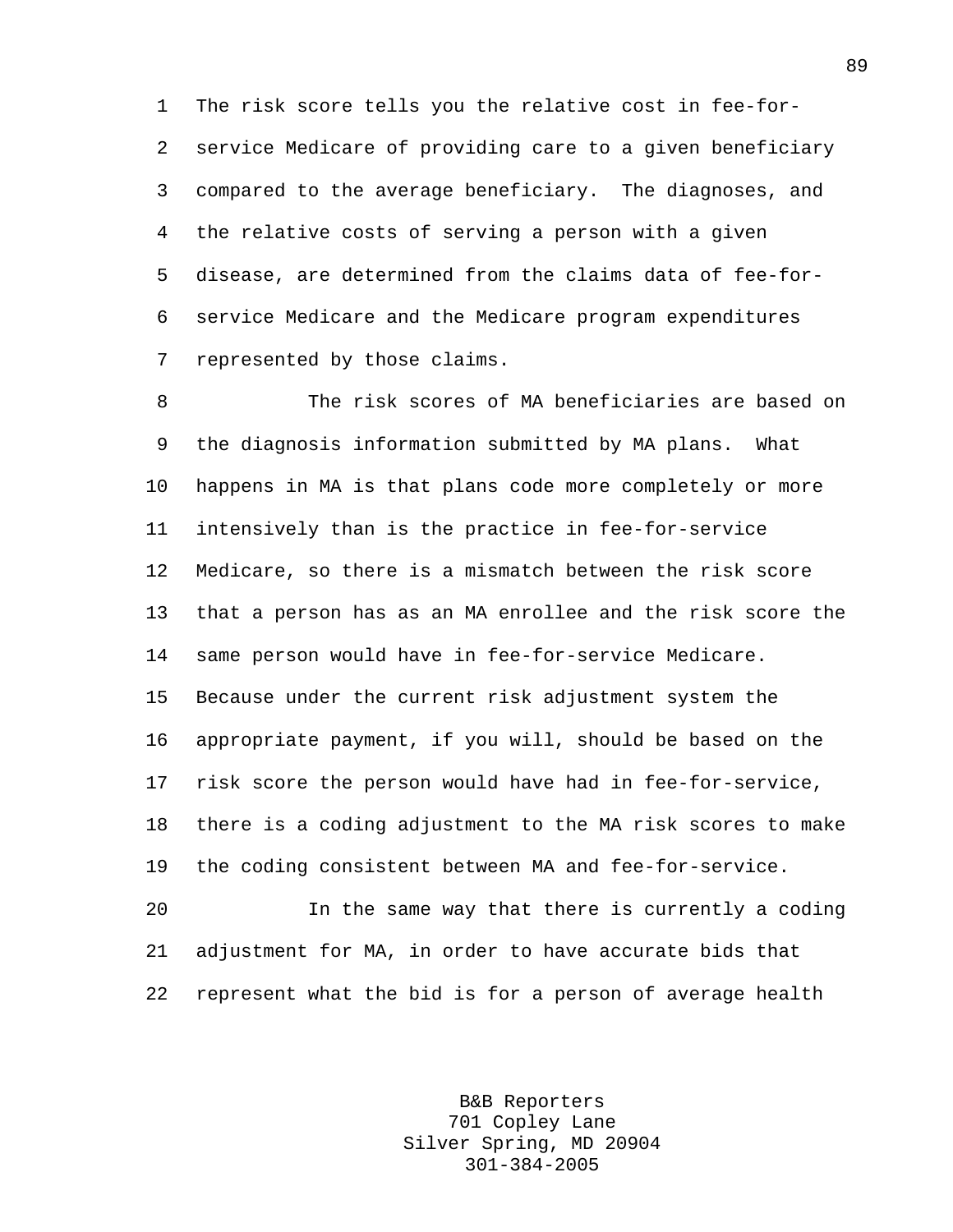1 (or a 1.0 risk score), a coding adjustment would be 2 necessary to compare a 1.0 bid from an MA plan to a 1.0 3 level of expenditures in fee-for-service Medicare. The 4 same would be true of comparisons to ACO per capita costs 5 if it was found that ACOs coded more intensively.

6 Coding intensity also affects the evaluation of 7 quality. Some quality measures are risk-adjusted based on 8 diagnoses. For example, sicker beneficiaries are more 9 likely to have hospital readmissions, and this likelihood 10 of readmission is taken into account in determining whether 11 a hospital or plan performs well on readmission measures. 12 For quality measures that are not risk-adjusted, more 13 intensive coding may increase the universe of beneficiaries 14 included for a particular measure, with a possible mismatch 15 between one sector and another that affects the apparent 16 performance on quality measures.

17 Today in MA the coding adjustment for payment 18 purposes is an across-the-board uniform coding adjustment 19 across all plans. As we pointed out in the material you 20 received, a question to consider is whether there should be 21 varying coding adjustments by geographic area or by plan. 22 DR. LEE: Here's the key design questions from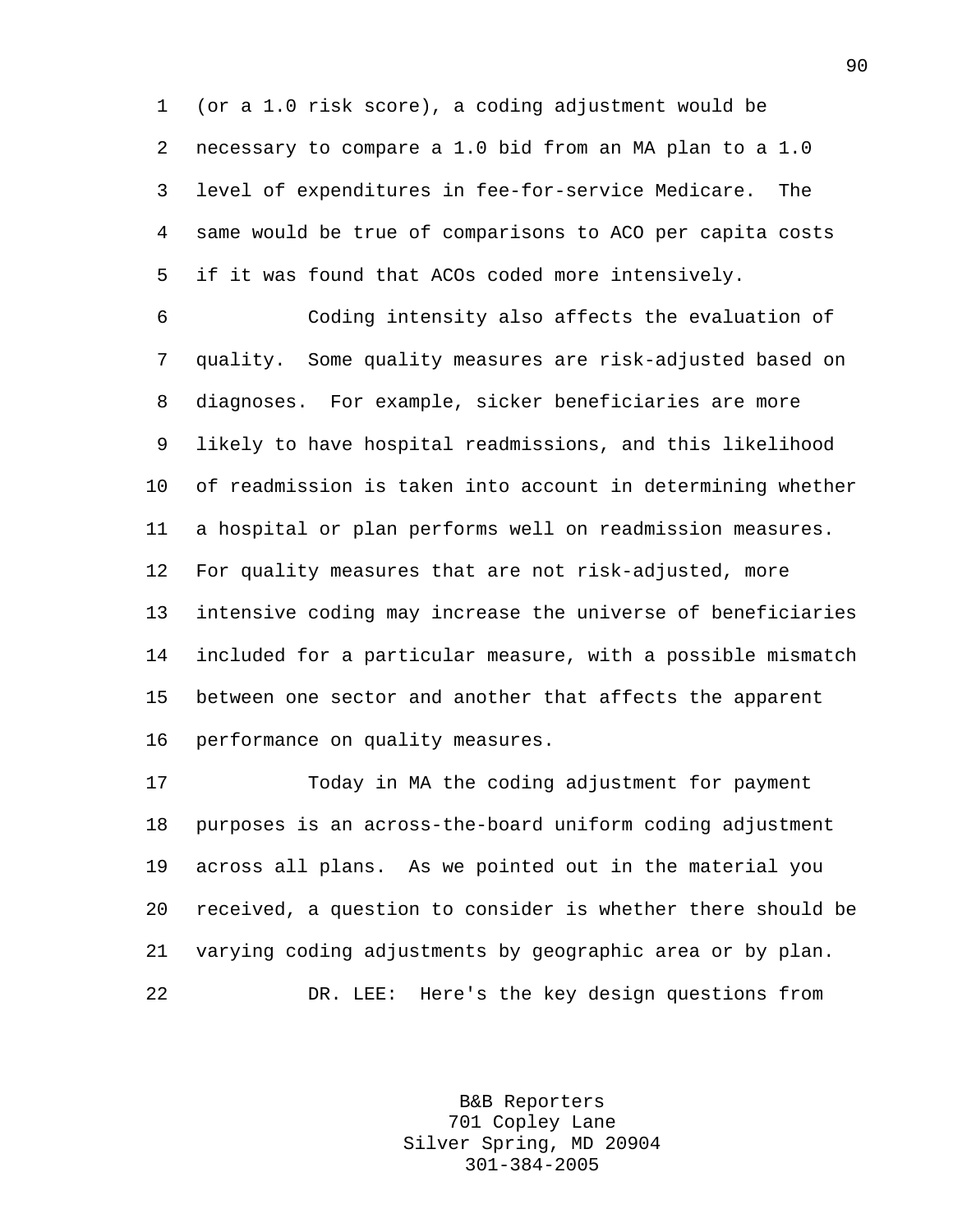1 several slides ago. The first is the question of national 2 versus local base premium. This question follows the 3 conversation Glenn and Kate had last month about whether 4 Medicare beneficiaries should pay the same base premium or 5 not.

6 The next question is: Which Medicare options 7 should the base premium pay for? And if there are 8 potential savings in program spending, how to share them 9 between the program and the beneficiary.

10 And, lastly, we're interested in your ideas and 11 guidance on possible next steps on this topic.

12 MR. HACKBARTH: Thank you. This has been really 13 good, a terrific analysis and very thought-provoking.

14 Just a question about terminology. We use the 15 term "fee-for-service" to describe traditional Medicare, 16 and I wonder whether that is, in fact, the right term to 17 use. Increasingly, Medicare, traditional Medicare, is not 18 fee-for-service. We're talking about bundling and all 19 sorts of things that actually are moves away from fee-for-20 service yet would still be encompassed in this alternative. 21 You know, I wonder what the right label is. I 22 don't know. "Traditional Medicare"? "The government-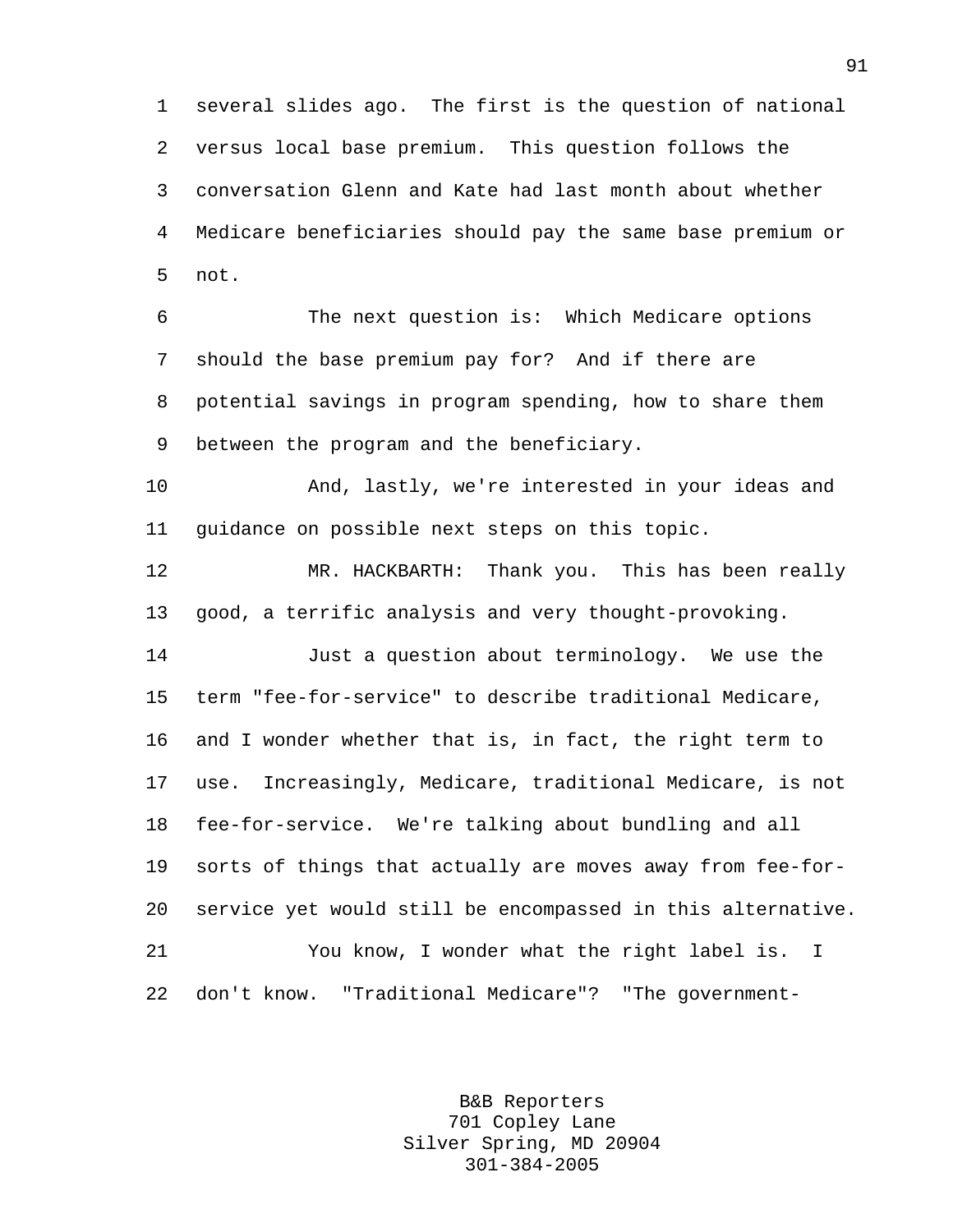1 managed insurance plan"? I don't know. But it seems to me 2 that fee-for-service may not be really the correct 3 descriptor.

4 In fact, for me, the most important 5 characteristic of traditional Medicare for this purpose is 6 that it is the free choice of provider plan. You pay a 7 single premium, national premium, and you are guaranteed, 8 you have an entitlement to a free choice of provider, 9 regardless of how much that provider costs compared to 10 other alternatives. And so I don't have an answer for this 11 question, but I do think referring to it as "fee-for-12 service" is increasingly inept, and maybe it would be good 13 to find another term. "Traditional Medicare" has been the 14 best that I can come up with, but you can tell why I'm not 15 in the advertising business.

16 [Laughter.]

17 MR. HACKBARTH: So Round 1 clarifying questions. 18 DR. SAMITT: So my questions are mostly about the 19 coding section, the clarification. So in the materials, 20 the chapter that you had sent around, you talk about the 21 5.16 adjustment versus the need for a further reduction by 22 3 percent. Can you elaborate on sort of how you did that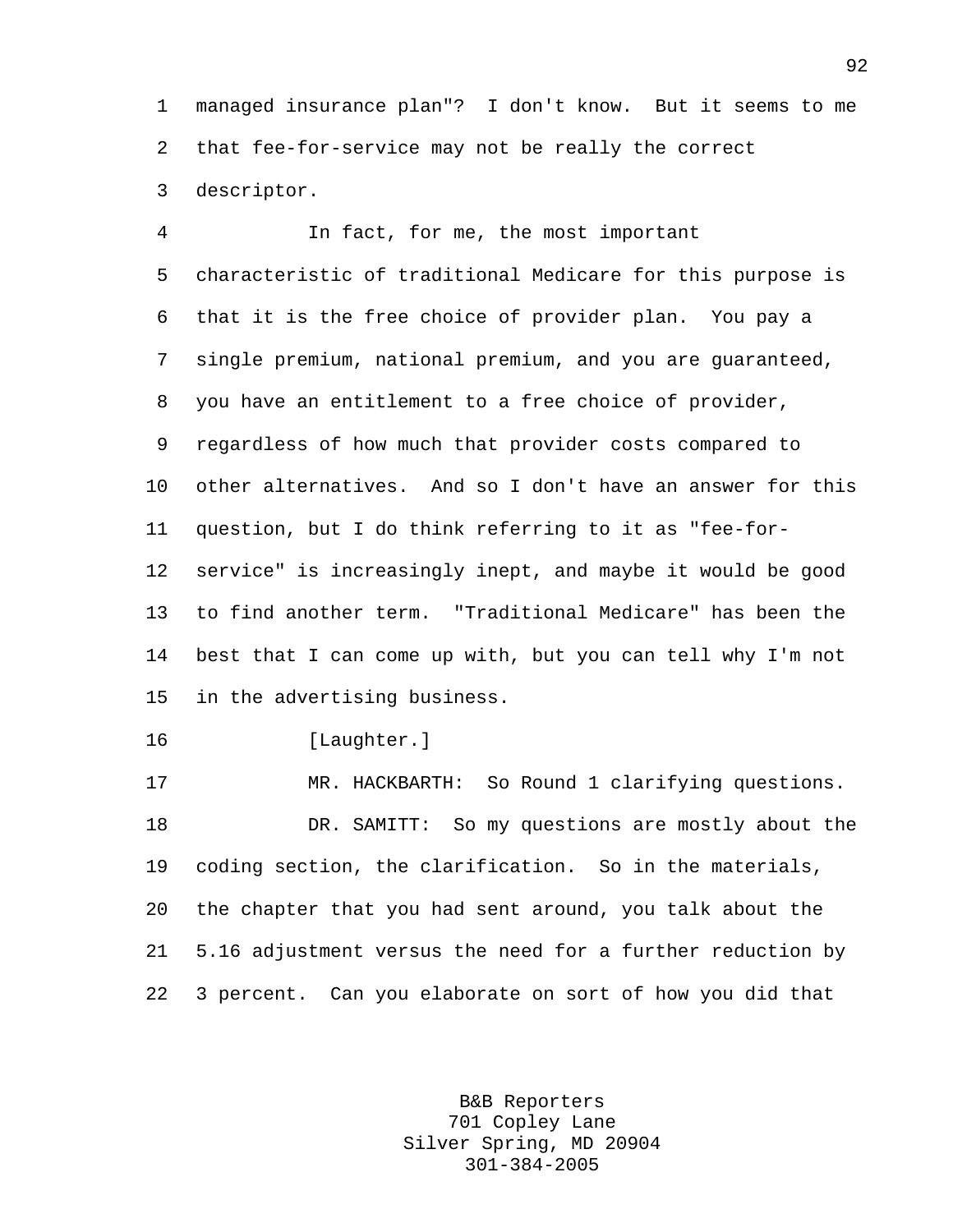1 analysis and, you know, if coding is essentially used to 2 really help us to distinguish between the complexities of 3 two different populations, what alternative methodology are 4 we using to determine whether 5 percent versus 2 percent is 5 the right adjustment?

6 MR. ZARABOZO: And I'm going to invite Scott to 7 answer that question.

8 [Pause.]

9 DR. HARRISON: So we had taken samples of 10 beneficiaries who had been in MA for different periods of 11 time and been in fee-for-service for the same amount of 12 time, looked at their baselines, and saw that the coding -- 13 the risk scores grew faster when you were in Medicare 14 Advantage. And so we weighted then by how long everybody 15 had been in MA, and the MA population probably is about -- 16 has coding about 8 percent higher than what the people 17 would have had if they had stayed in fee-for-service. 18 DR. SAMITT: So, in essence, comparing the 19 trajectory of a patient who -- a like patient who would 20 have stayed in fee-for-service versus the patient who 21 switched --

22 DR. HARRISON: Right.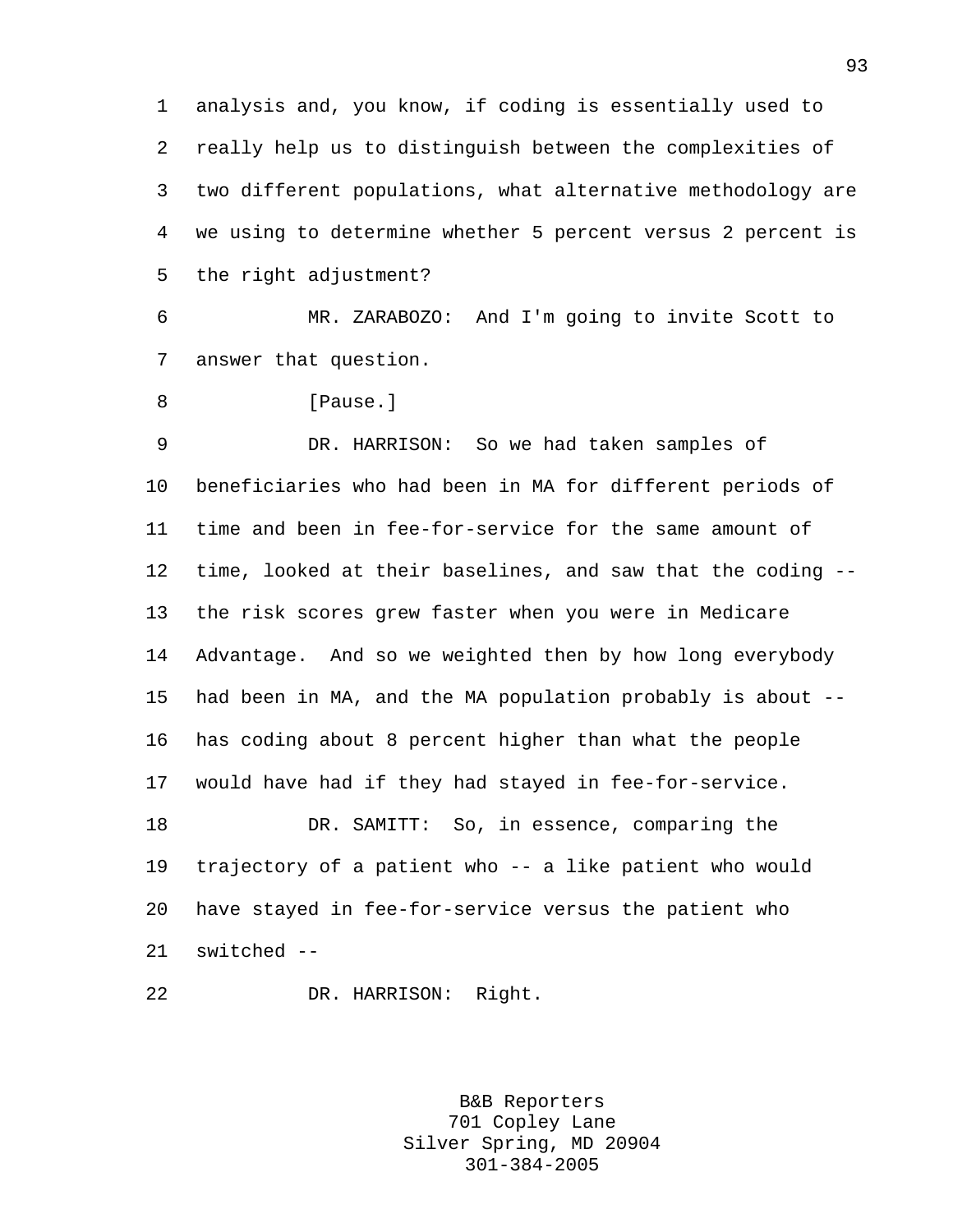1 MR. HACKBARTH: -- from fee-for-service to 2 Medicare Advantage and the delta between essentially the 3 curves, the trends.

4 DR. HARRISON: Correct.

5 DR. SAMITT: Okay. Thank you.

6 The second question I have is on Slide 4, the 7 all-market comparison, 105 percent to 100 percent. Does 8 that 105 percent take into account all payments, including 9 additional payments for risk adjustment? Risk adjustment 10 is already factored into that distinction?

11 DR. HARRISON: Yes.

12 DR. SAMITT: Okay. Thank you.

13 MR. HACKBARTH: Clarifying questions?

14 DR. COOMBS: Has there been any attempt to look 15 at proxies for risks that are not necessarily correlated 16 with coding? You know, you present in the presentation 17 about more intensely coded -- coding in the MA plans as 18 compared to the fee-for-service. Has there been any other 19 kind of proxies of, for instance, the percentage of 20 dialysis patients under MA plans versus non-MA plans? I 21 mean, I don't know if that's something that can be done. 22 MR. ZARABOZO: Well, I don't know whether -- what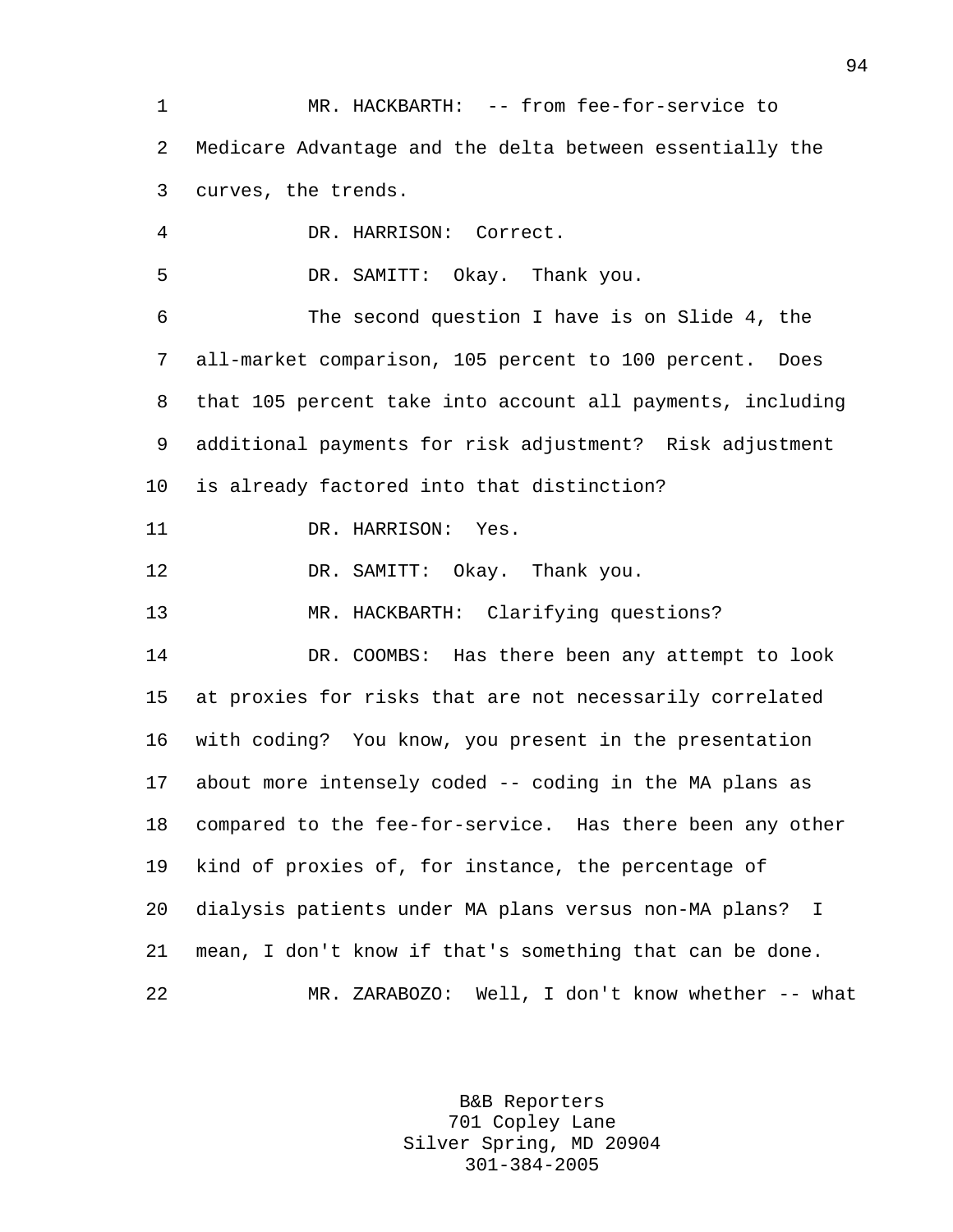1 the percentage of dialysis patients in each would tell you 2 about the respective coding.

3 DR. COOMBS: Yeah, just in terms of the level -- 4 if you were to take a very sick population -- and it 5 doesn't have to be dialysis patients; it could be anything 6 -- to see what the difference might be reflected in actual 7 sick patients being cared for in MA plans. I mean, if you 8 have a tool, an instrument that doesn't level the playing 9 fields in terms of one being more intensely coded, which is 10 directly tied into risk adjustment, which is directly tied 11 into quality, and directly tied into reimbursements on one 12 side, and the fee-for-service is lacking on coding, I mean, 13 maybe more robust EHRs, EMR on one side versus the other. 14 But if you have a differential and your ability to assess 15 one over the other, it begs the question that the 16 reimbursements or whatever, the quality bonuses are going 17 to be different.

18 MR. ZARABOZO: Well, one thing, for example, that 19 -- it's an article that we cited by Kronick and Welch was 20 looking at the one diagnosis in particular, they said there 21 appears to be higher coding in the MA plans is major 22 depression. And so the HCC categories, there are only two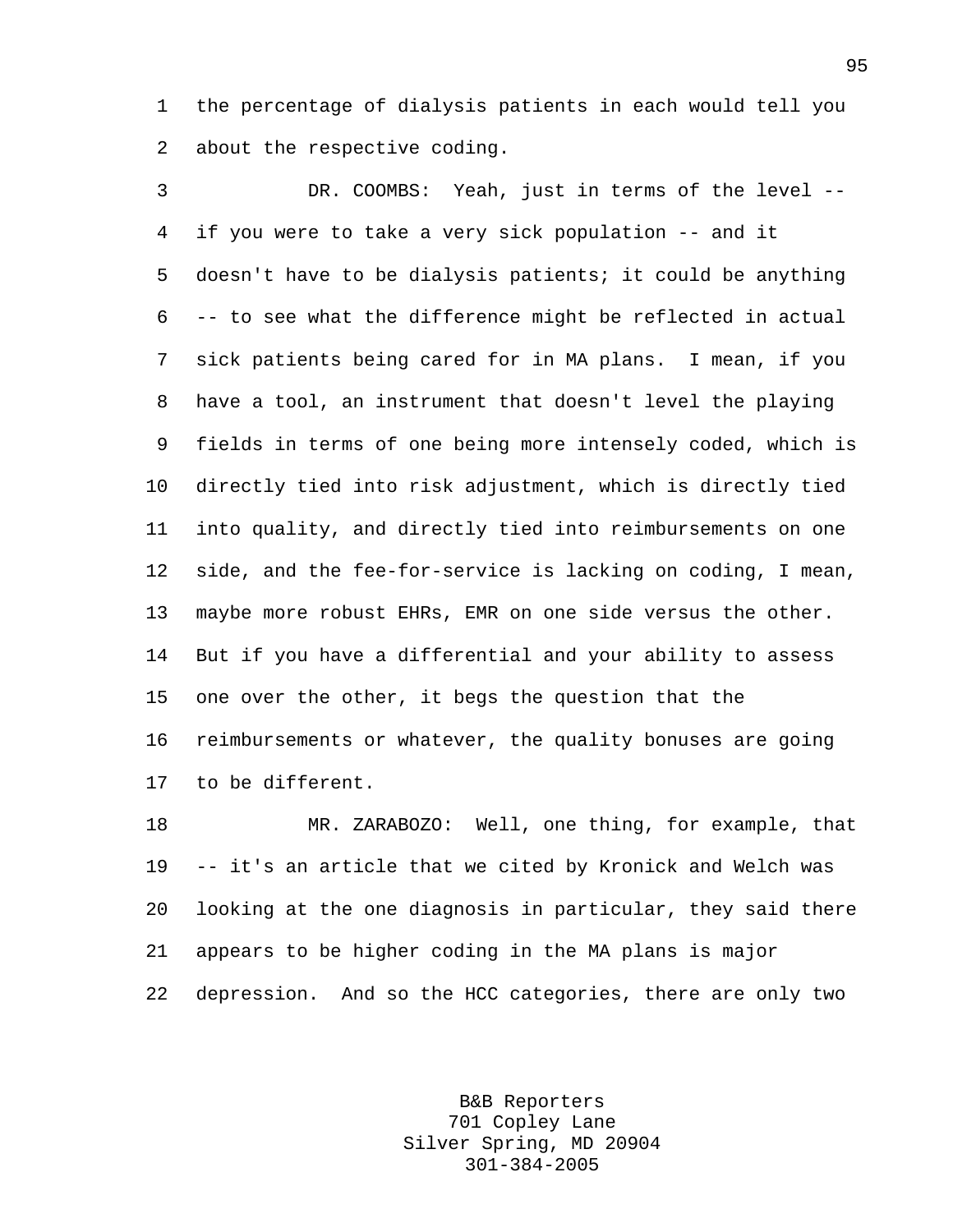1 mental health categories: major depression and 2 schizophrenia. So they looked at the relative prevalence 3 between MA and fee-for-service, and you have a higher 4 prevalence of major depression, which kind of indicates it 5 might be more coding, because there's nothing below major 6 depression that feeds into the HCC risk assessment that can 7 be used for coding purposes.

8 So there are differences in that -- I mean, 9 that's one way to judge are there differences in the 10 coding.

11 MS. UCCELLO: So I have a few questions.

12 On Table 8 in the mailing materials, you show a 13 huge difference in the risk score in plans in Miami versus 14 Portland, and so I was wondering if you could just expand 15 on -- if there's anything other than the obvious one on 16 here.

17 MR. ZARABOZO: One thing, I mean the fee-for-18 service risk score, too, is very different between Miami --

19 MS. UCCELLO: Okay, that's --

20 MR. ZARABOZO: Yeah, yeah, that's -- yeah.

21 MS. UCCELLO: Okay. How much MA bid variation is 22 there within an area? You talked about using the median.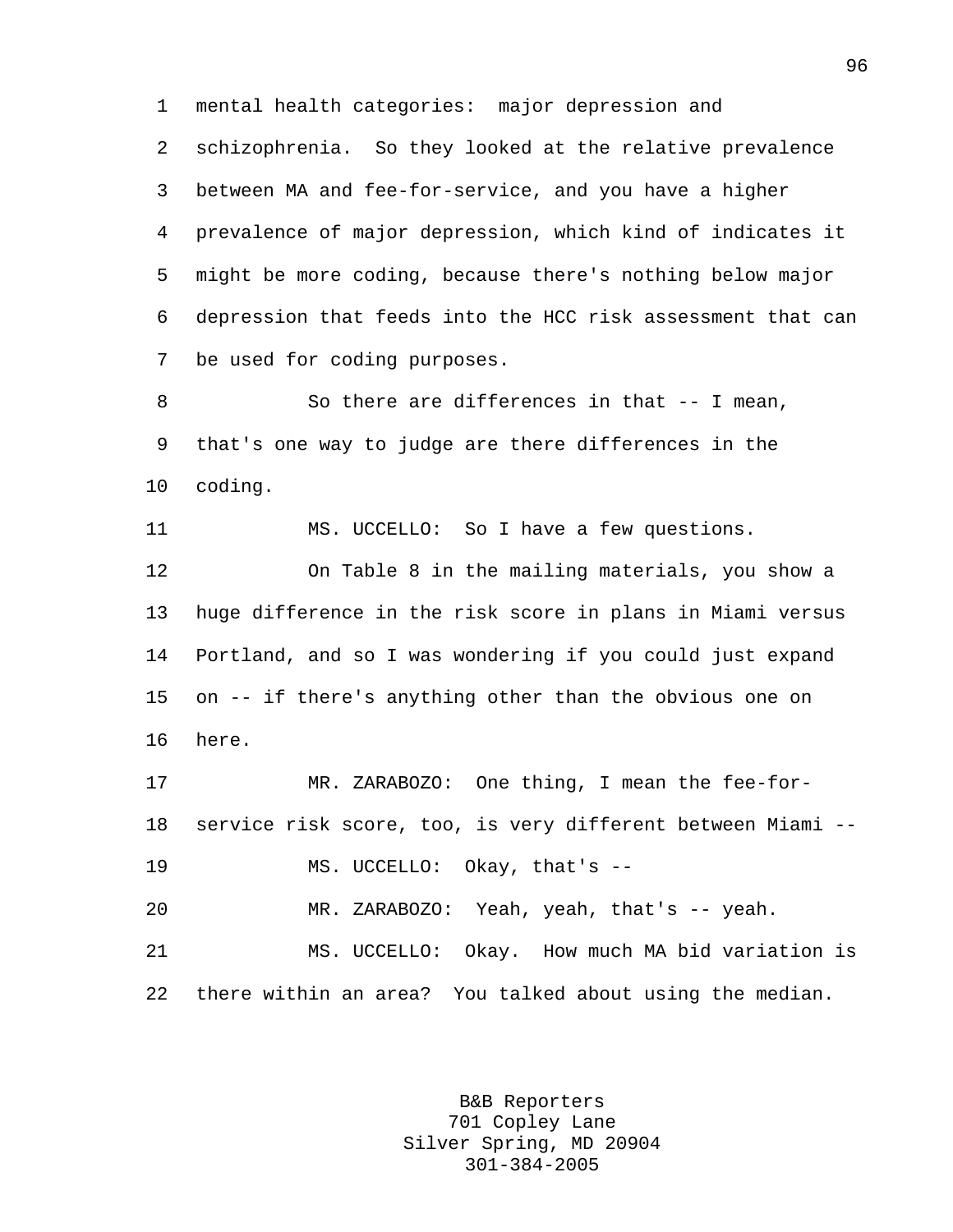1 Is there a lot? Is there a little?

2 DR. LEE: Actually, there's a lot. So if you are 3 looking at minimum to maximum in each area, that is very 4 wide range. Now that they -- distribution is quite lumpy. 5 You know, you can have -- the difference between the lowest 6 and second lowest could be quite big. So that I think 7 varies from area to area.

8 MS. UCCELLO: And it might come into play when we 9 think about how we define this lower of kind of thing. I 10 haven't worked it all out in my head yet, but -- and, 11 finally, on Slide 9, you talk about the additional design 12 issue of whether this is done in all market areas or only 13 those that have above a certain threshold. I assume there 14 you're talking about MA enrollment above a certain 15 threshold? So are there -- this would matter most, I 16 imagine, in places where the MA would be the lower. Are 17 there any -- and those would presumably be in the high-cost 18 fee-for-service areas. Are there high-cost fee-for-service 19 areas that don't have robust MA enrollment? How big of a 20 deal is this?

21 MR. ZARABOZO: Okay. We had previously mentioned 22 Cook. I haven't checked lately in Cook County, but Cook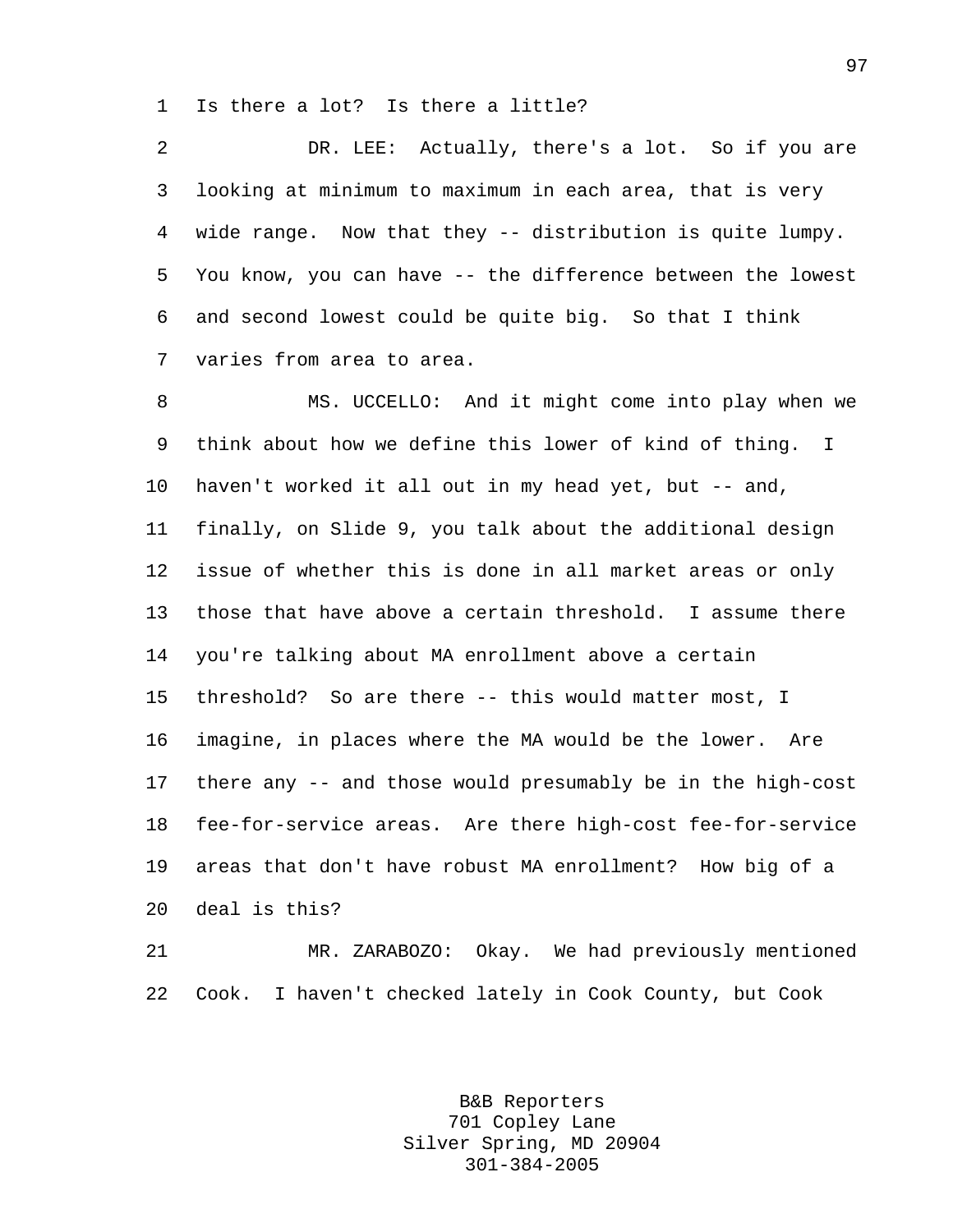1 County was an example of, you know, high expenditures and 2 not very much MA penetration there. But I haven't, again, 3 looked lately at what the --

4 MS. UCCELLO: Okay. So this is a real issue as 5 opposed to just theoretical.

6 MR. THOMAS: I think this was in a previous 7 report, but did we -- for the markets that have all three 8 types of options, what percentage of those markets is fee-9 for-service the cheaper option?

10 MR. ZARABOZO: Fee-for-service, traditional 11 Medicare --

12 MR. THOMAS: Traditional Medicare.

13 MR. ZARABOZO: Without ACO --

14 MR. THOMAS: Correct.

15 MR. ZARABOZO: -- probably -- I don't have the 16 number right here, but almost a third. In many cases it's 17 almost a third, but I want to say that the differential 18 isn't a lot. So, you know, if you look at like the 19 ACO/fee-for-service differential, sometimes one's a little 20 higher, sometimes one's a little lower, and part of that 21 could just be the random variation that we see. And I 22 think the better figure is the one where we look at the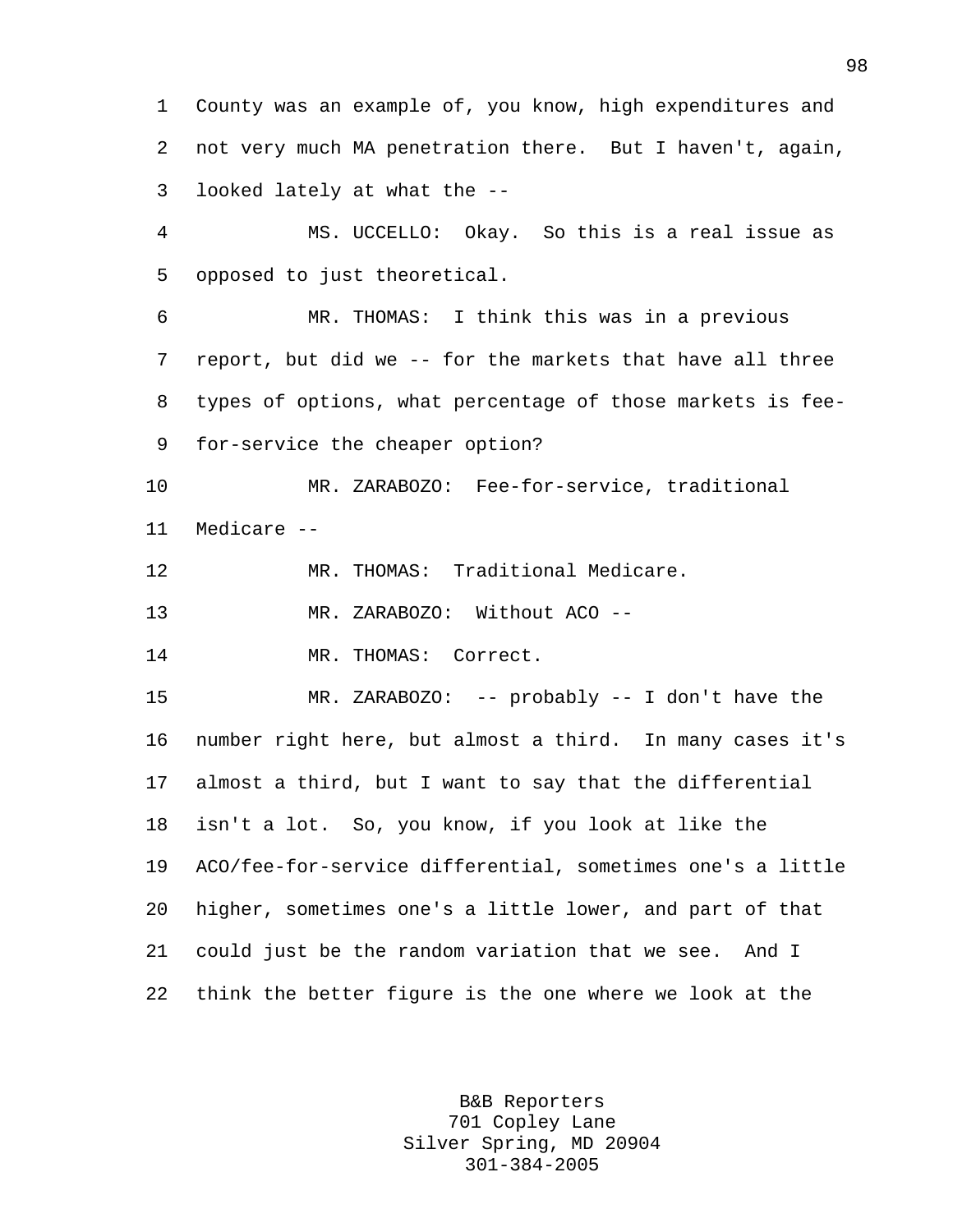1 average differences that show on average in those high-2 spending markets you can save about 2 percent with MA or 3 ACOs, and in the high-spending areas generally the 4 government is spending more on -- at least on MA. Excuse 5 me. The low-spending areas the government is spending 6 more.

7 MR. HACKBARTH: Continuing Round 1. 8 MR. GRADISON: Looking at page 9 in the meeting 9 brief, necessarily you've -- well, maybe not necessarily, 10 but you compared 2015 data because it's available with 2013 11 data for ACOs, which is the most recently available data. 12 It would seem to me that you might be better off to use 13 2013 for all of them rather than -- because you're using it 14 for analytical purposes anyway, and you recognize in the 15 document, the last sentence on page 9, that this could 16 change as more recent data -- that is, that data for 2015 17 rather than 2013 -- becomes available for ACOs. It's sort 18 of a presentation thing, but it kind of jarred me to think 19 we're comparing two different years and trying to draw 20 observations out of that data. So that's just a comment. 21 DR. CROSSON: Yeah, so, Carlos, when you're 22 talking about the coding thing, I heard you say something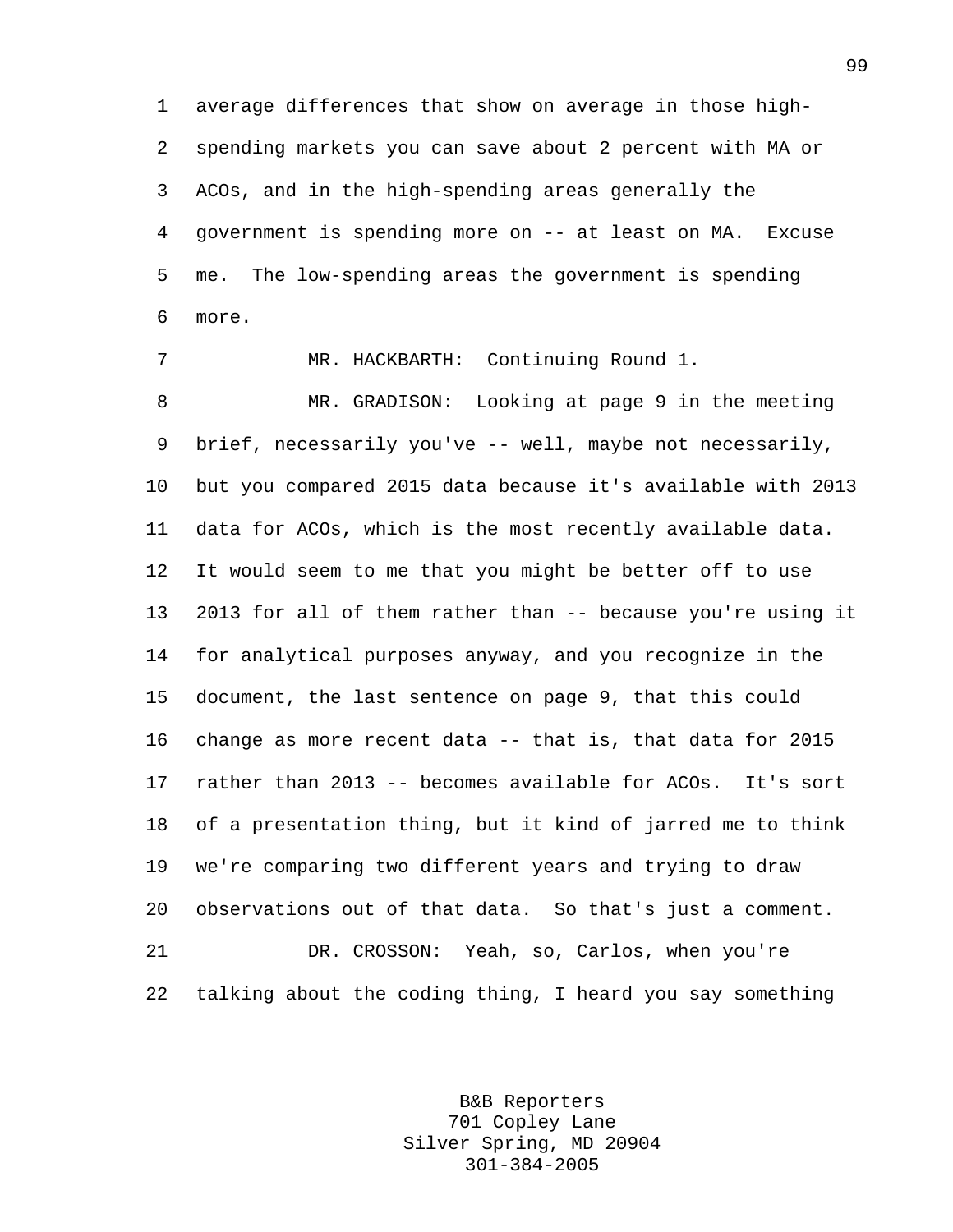1 about wanting to watch in the future ACO coding. I wasn't 2 sure I understood that because virtually or perhaps all ACO 3 models currently in existence and even planned, with the 4 possible exception of one of the Vanguard models maybe, 5 it's basically just fee-for-service payment. So why would 6 ACO coding -- why would you think ACO coding would be 7 different from fee-for-service coding?

8 DR. MILLER: Probably two things driving -- I'm 9 sorry. I think it's probably two things driving that 10 comment, and we had this very direct conversation in 11 getting the presentation together.

12 One is that if you -- and we took you through in 13 the Executive Session a bit of CMS' next generation and 14 ACO, and there's some looking down the road to using, you 15 know, regional benchmarks, moving off of historical, and at 16 a very simple level. The reason that they started off with 17 historical benchmarks is you don't have to risk-adjust them 18 because that's your population, now you have to beat your 19 history.

20 To the extent that they start to move off of 21 that, then you have to think about, well, do you have to 22 risk-adjust this baseline if you're going to hold them to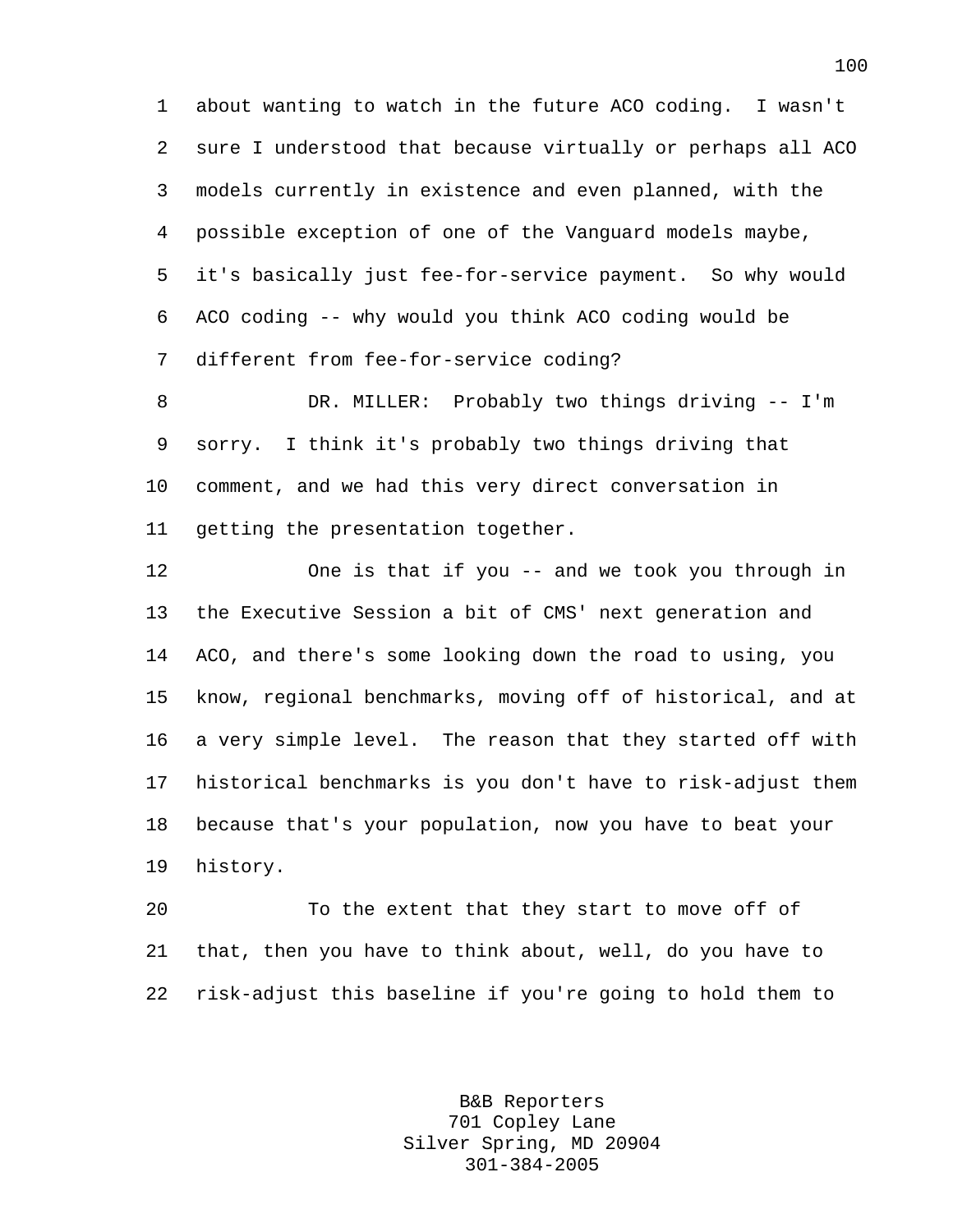1 something that's more market or regional oriented. That's 2 the first thought.

3 And the second thought, it's the same thought, 4 but we're talking about synchronization here and thinking 5 about a baseline or a benchmark that cuts across ACOs, MA, 6 potentially fee-for-service, depending on how you think 7 about the beneficiary. And there, again, it would probably 8 mean we have to introduce a risk adjustment type of process 9 to that, which then might mean that the ACOs have the same 10 incentive as an MA. 11 Did I get that about right? 12 MR. ZARABOZO: Yes, and in some of the ACO 13 models, like the NextGen that David talked about, they are 14 going to have risk adjustment based on HCCs, so you'll get 15 a bigger benchmark up to a certain degree if you have 16 higher risk scores, meaning those ACO doctors have an 17 incentive to code. 18 DR. CROSSON: So it is related to the projection

19 of what the Vanguard -- at least that's what they were 20 calling it -- or newer ACO models might look like. That's 21 the substance of it.

22 DR. MILLER: That's the near term, and the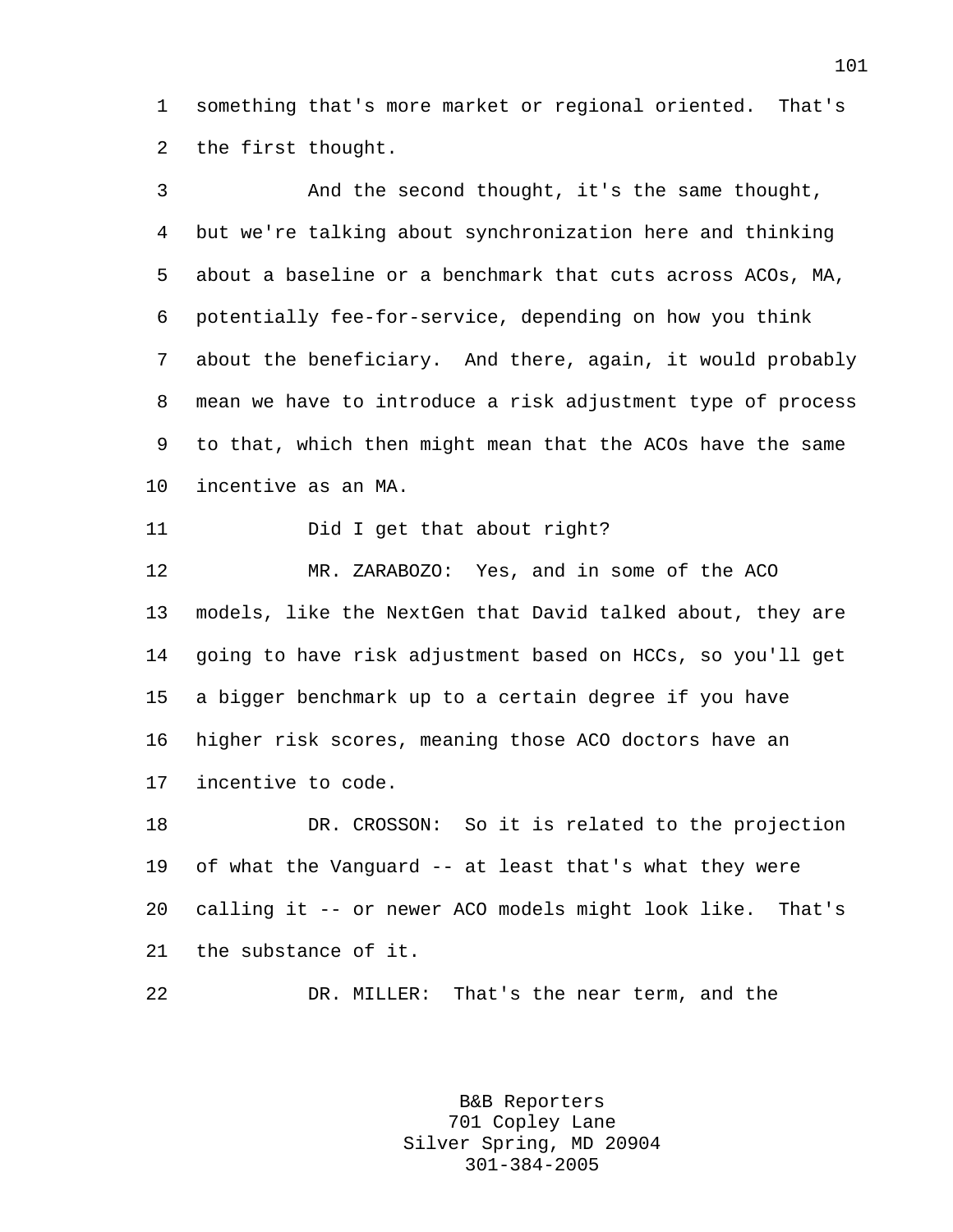1 longer-term [off microphone] would be what you as a 2 Commission decide about what you want to do on 3 synchronization. It would decidedly be an issue there, and 4 I think that's why-- 5 MR. ZARABOZO: The other point is the quality 6 point, which is if you're going to be measuring quality and 7 comparing fee-for-service and ACOs and MA, you know, for 8 bonus purposes or whatever, you would like to have 9 consistent coding. 10 MR. HACKBARTH: Okay. Any other clarifying 11 questions? 12 [No response.] 13 MR. HACKBARTH: Okay. Let's move to Round 2, 14 and, Mark, would you frame this issue? Put up the slide 15 that has the various options for how to set the basis of 16 comparison, you know, the one that Kate referred to. 17 DR. MILLER: Okay. So the last time we talked 18 about this, Kate very methodically went through a number of 19 the issues and sort of talked out with all of you about how 20 she was trying to understand. And what you'll remember -- 21 and she was sitting over around where Alice is sitting -- 22 is she came down and she and Glenn had an exchange, and we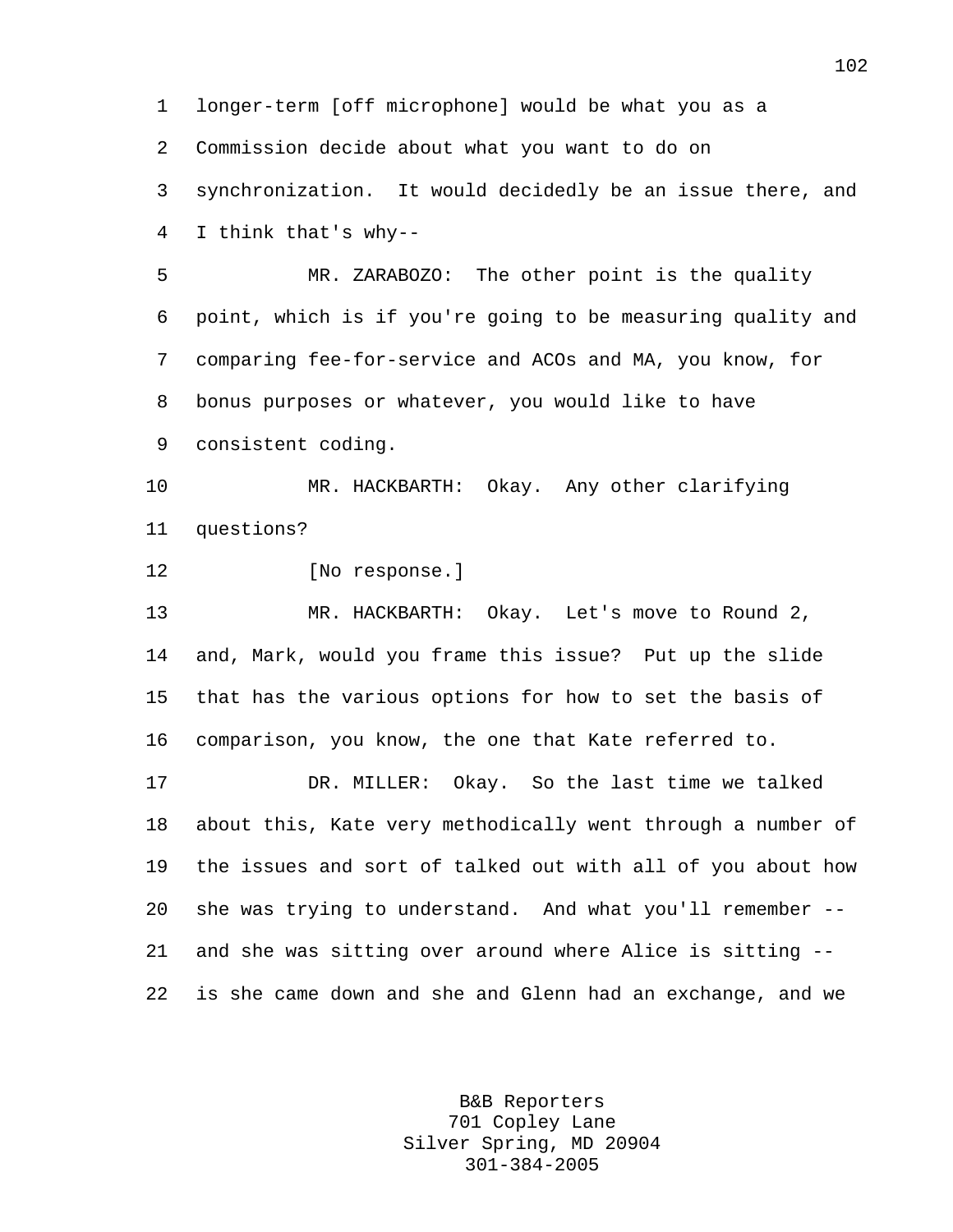1 thought that this might be a good place to bring you back 2 to. And it kind of comes down to two issues, and let's see 3 if I can do this in a way that's clear, as clear as Cori 4 was yesterday, for example.

5 One is imagine the average fee-for-service per 6 beneficiary in the country is \$9,000 or \$10,000 per person, 7 okay? And you know that that varies across the country. 8 You know it's almost two times that in Miami, and you know 9 it's 20, 30 percent less than that in Portland.

10 One very strict way to ask the question is: 11 Should the beneficiary premium in that instance be the same 12 in all of those markets? Miami has much more fee-for-13 service spending; Portland has somewhat less than average. 14 Why does the beneficiary pay the same premium? And you 15 could define "equity" two different ways, and this is the 16 exchange that Glenn and Kate were having, which is, well, 17 it's higher in Miami so the beneficiary should pay a higher 18 premium; or the reverse, which is, no, the beneficiary 19 should pay the same premium because they don't have any 20 control over what happens in Miami. And that's a very 21 intense, philosophical issue that has to be thought 22 through.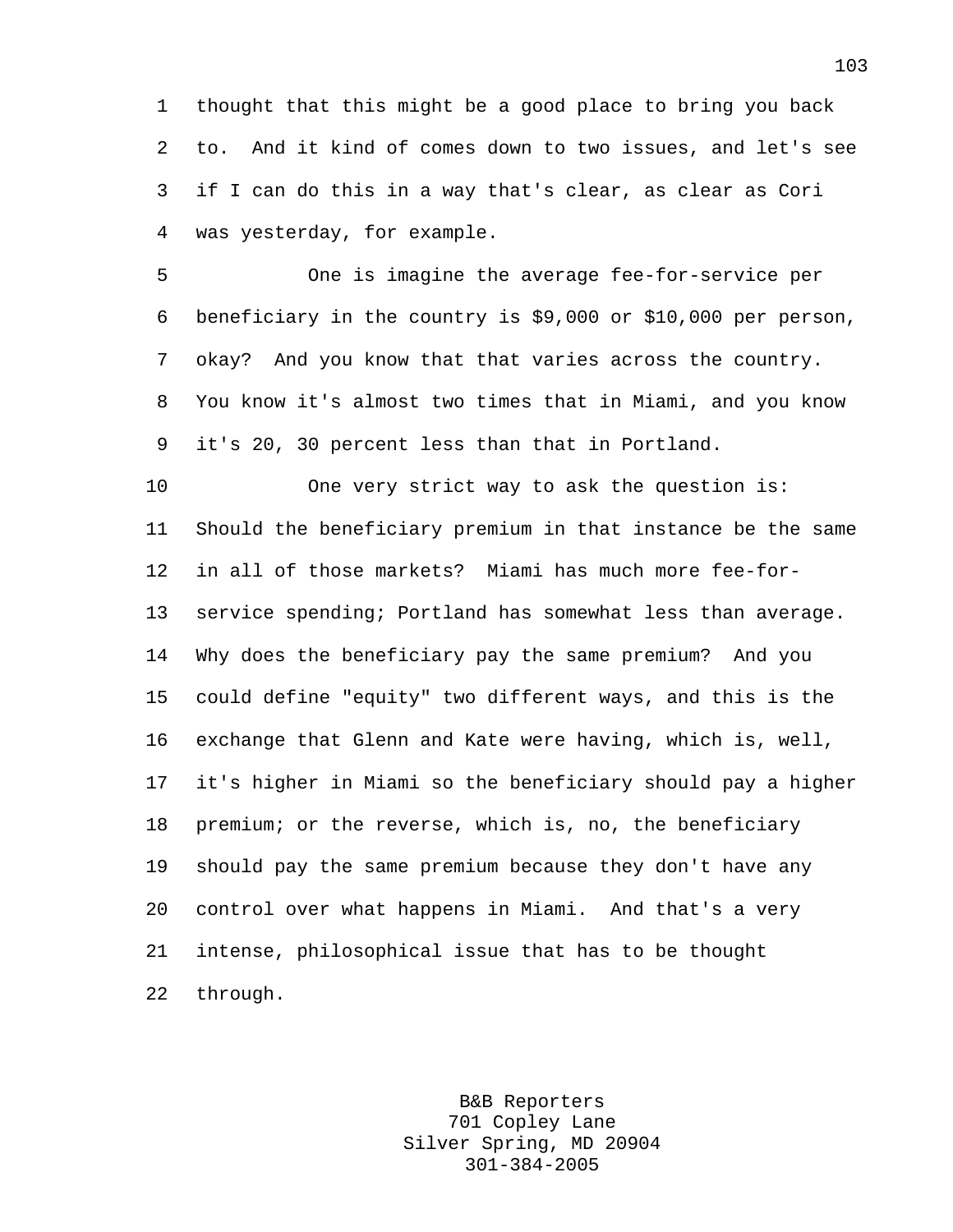1 Now, I told the story from just a straight fee-2 for-service point of view because I think it's simpler, but 3 when you get into this where are we going to set the 4 premium and how are we going to set the premium, it comes 5 back into play. Do you adjust the premium for underlying 6 differences in the cost of the market?

7 The second question is also very significant, 8 which is, What does that premium buy? So let's just say 9 you settled out -- and I hate to speak for her not being 10 here, but I think Kate was of the mind you pay the same 11 premium throughout the country, but that -- and that's one 12 way you could resolve it, and Kate and Glenn were talking. 13 But the second question is: What does it buy? 14 So, currently, that premium buys you twice as much fee-for-15 service in Miami and, you know, 20 percent less fee-for-16 service in Portland. And one of these options says you can 17 still get -- and that's the top option. At a national 18 premium you can get fee-for-service in any market. And 19 notice in the top tranche there, there's a flat premium, 20 101, and then notice the third row of that premium, the 21 federal contribution is quite different. So, in Miami, 22 it's a thousand bucks, and in Portland it's 500.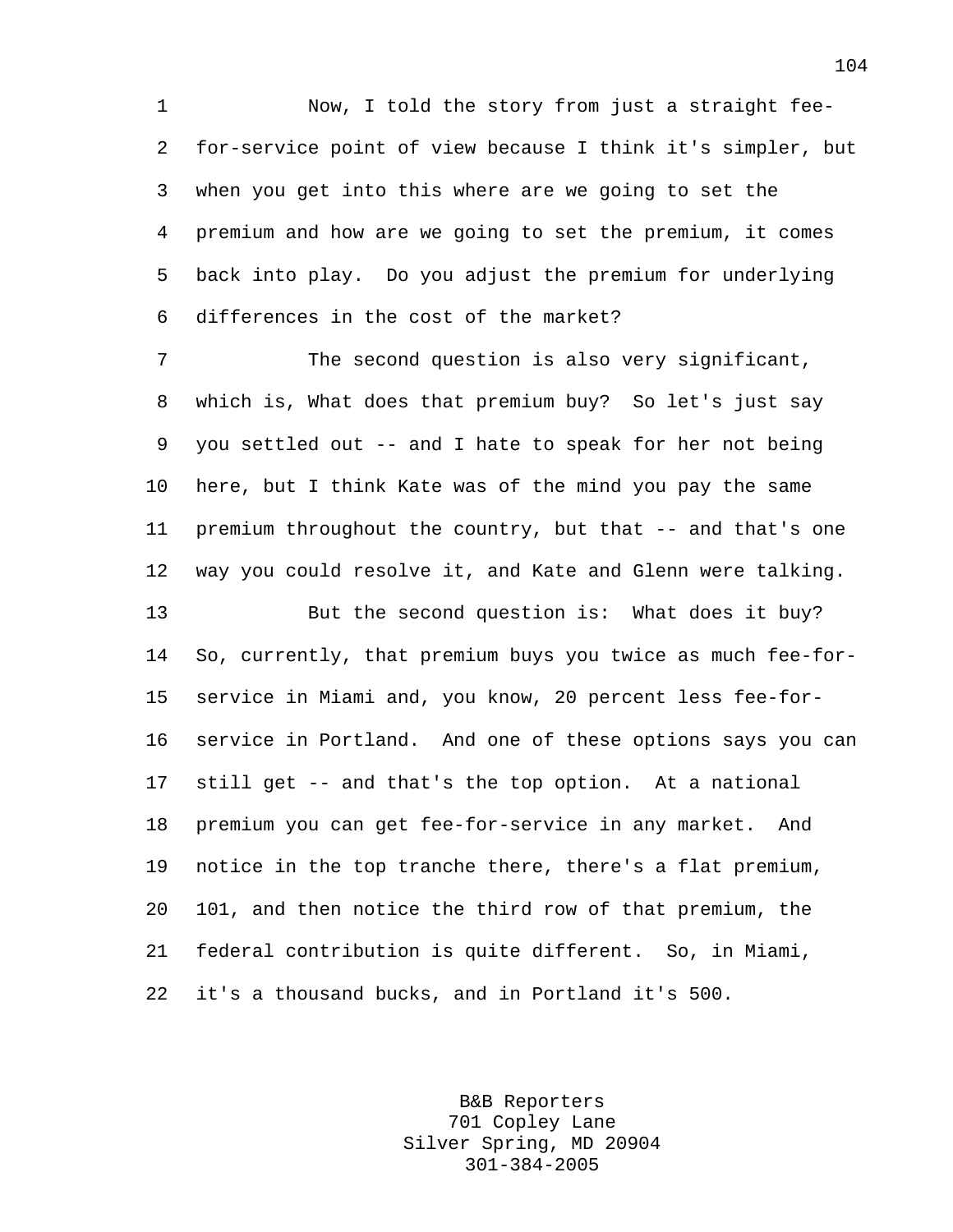1 The other way you could do it -- and I would draw 2 your attention to the second tranche, third row. You could 3 say the federal contribution will not go all the way up to 4 fee-for-service; it will only go up to the lower of. And 5 notice in Miami you're no longer paying \$1,000 in federal 6 contribution; you're paying \$600. And then the 7 beneficiary's premium is a function of what choice they 8 make.

9 And so one more time -- I'm afraid I've made this 10 more complicated. One more time. Should the premium vary 11 by geographic variation and cost for the -- or expenditure 12 for the beneficiary?

13 Second question: What does that premium buy in 14 your market, the lower of fee-for-service or managed care? 15 And very different consequences for the government's 16 contribution, and then what the beneficiary pays out-of-17 pocket depending on what choice they make.

18 And I guess the very last sentence I'll say --19 well, I'm done.

20 DR. NERENZ: Just a technical question on that 21 point. When we talk about premium in this discussion, our 22 base premium, we're really talking about Part B premium,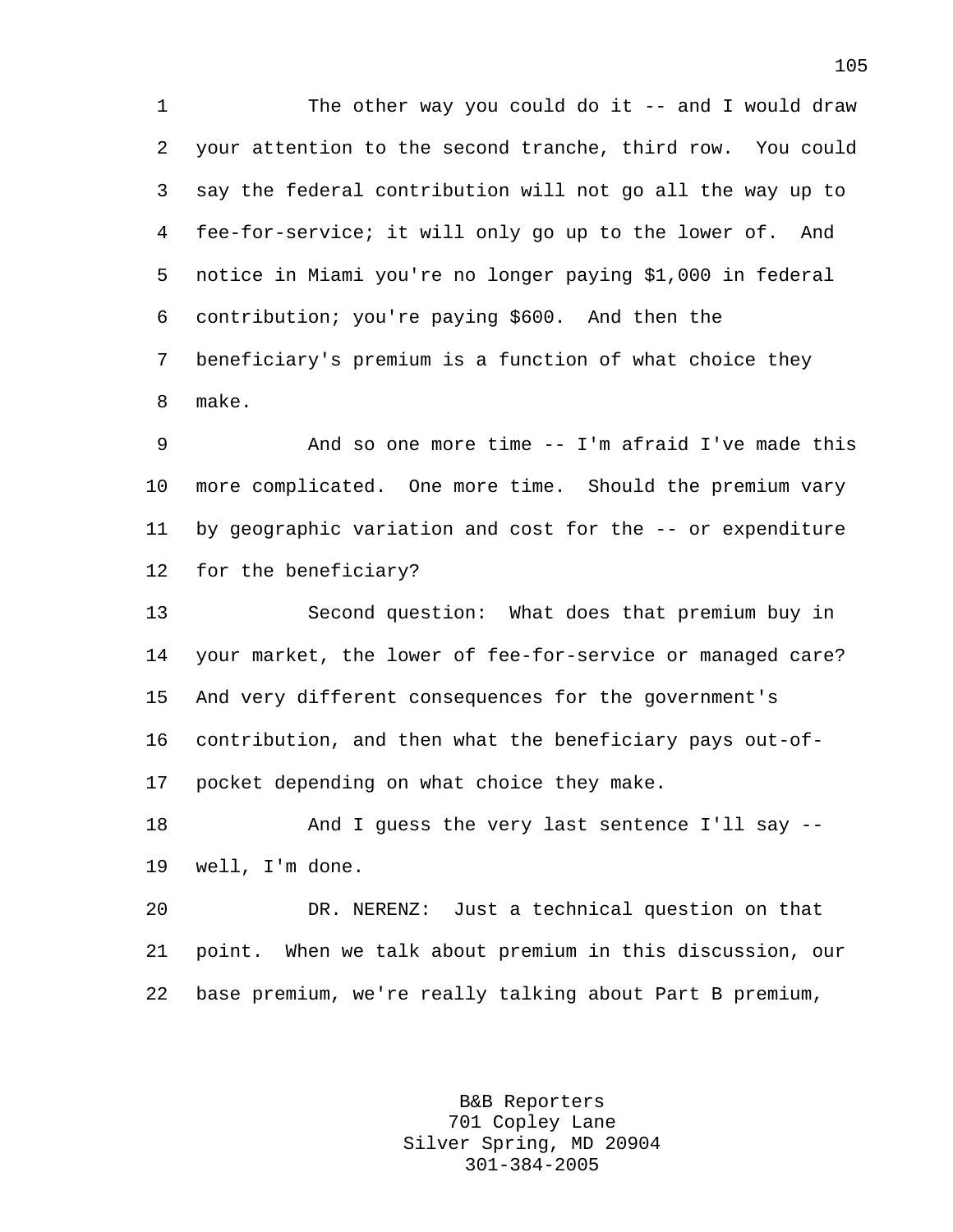1 right? Because there is no Part A premium. Is that a fair 2 statement? And then if we are, the variation across region 3 is not all Part B variation. In fact, it's a lot of post-4 acute whatnot.

5 So I'm just trying to think through with you, 6 Mark, that, you know, we talk about what it buys you. 7 Well, we're sort of loading a bunch of other variation on 8 to and up/down in a Part B premium, so you're buying 9 something other than Part B with the higher Part B premium. 10 My question -- does that even matter? Is that even 11 important?

12 DR. MILLER: I'll step out first on this, but I 13 would like some close support here. And I don't feel like 14 I'm getting the real engaged looks from you that I want to 15 get. I'm getting a lot of looking off like this.

16 [Laughter.]

17 DR. MILLER: Okay. What I would say is for the 18 purposes of this exercise, I wouldn't spend a lot of time 19 thinking about that. What I would say is it's really a 20 question of to purchase the Medicare benefit, where would 21 you set -- how would you set the premium and what would 22 that premium buy? For purposes of this conversation,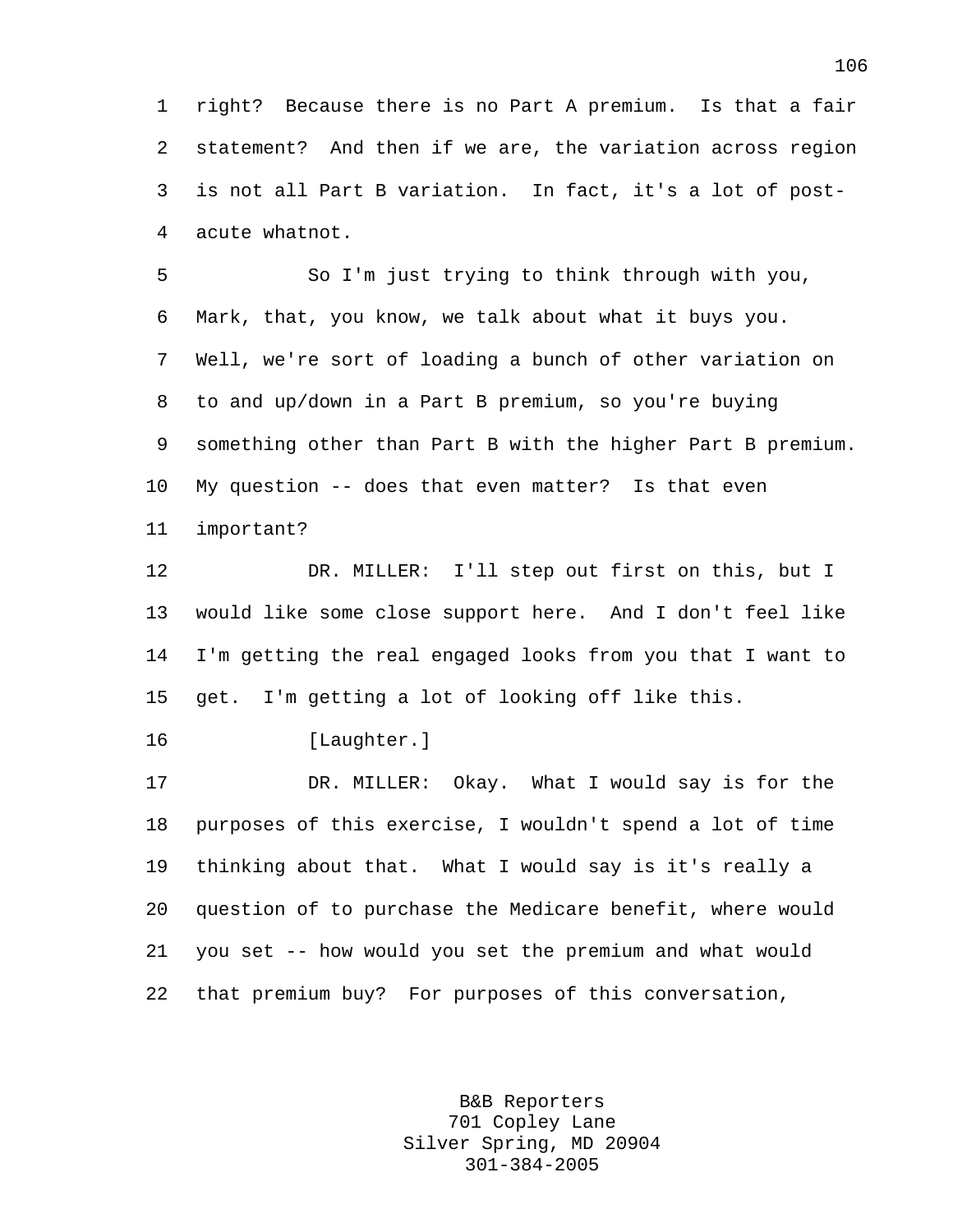1 that's what I would say.

| 2       | To make my point about geographic variation,                |
|---------|-------------------------------------------------------------|
| 3       | yeah, it really is about the Part B premium, because that's |
| 4       | what's going on right now. But I think I ought to ask you   |
| 5       | for the purposes of this discussion to step back from that  |
| 6       | a little bit and say, you know, what premium would the      |
| 7       | beneficiary pay to get their Medicare. You know, these      |
| 8       | kinds of ideas involve lots of, if you want to put it this  |
| 9       | way, back-room discussions of then what do you do about,    |
| $10 \,$ | you know, the purchase and the choice of Medicare, and does |
| 11      | it remain an A-B split type of situation?                   |
| 12      | For the exercise, I would say try and get above             |
| 13      | that. But that's my take.                                   |
| 14      | DR. SAMITT: So I'm trying to get my head around             |
| 15      | it, and I looked at this through two different dimensions.  |
| 16      | One is if I'm a beneficiary in any of these markets, if I   |
| 17      | want to purchase the lowest-cost alternative, it will be    |
| 18      | identical in each of these scenarios. So if I'm in Miami-   |
| 19      | Dade, then I'm always, if I want to pay less, going to pick |
| 20      | the MA option in any of these three scenarios. And the      |
| 21      | same would be true of Columbus and Portland.                |
| 22      | So I guess the question is: How material would              |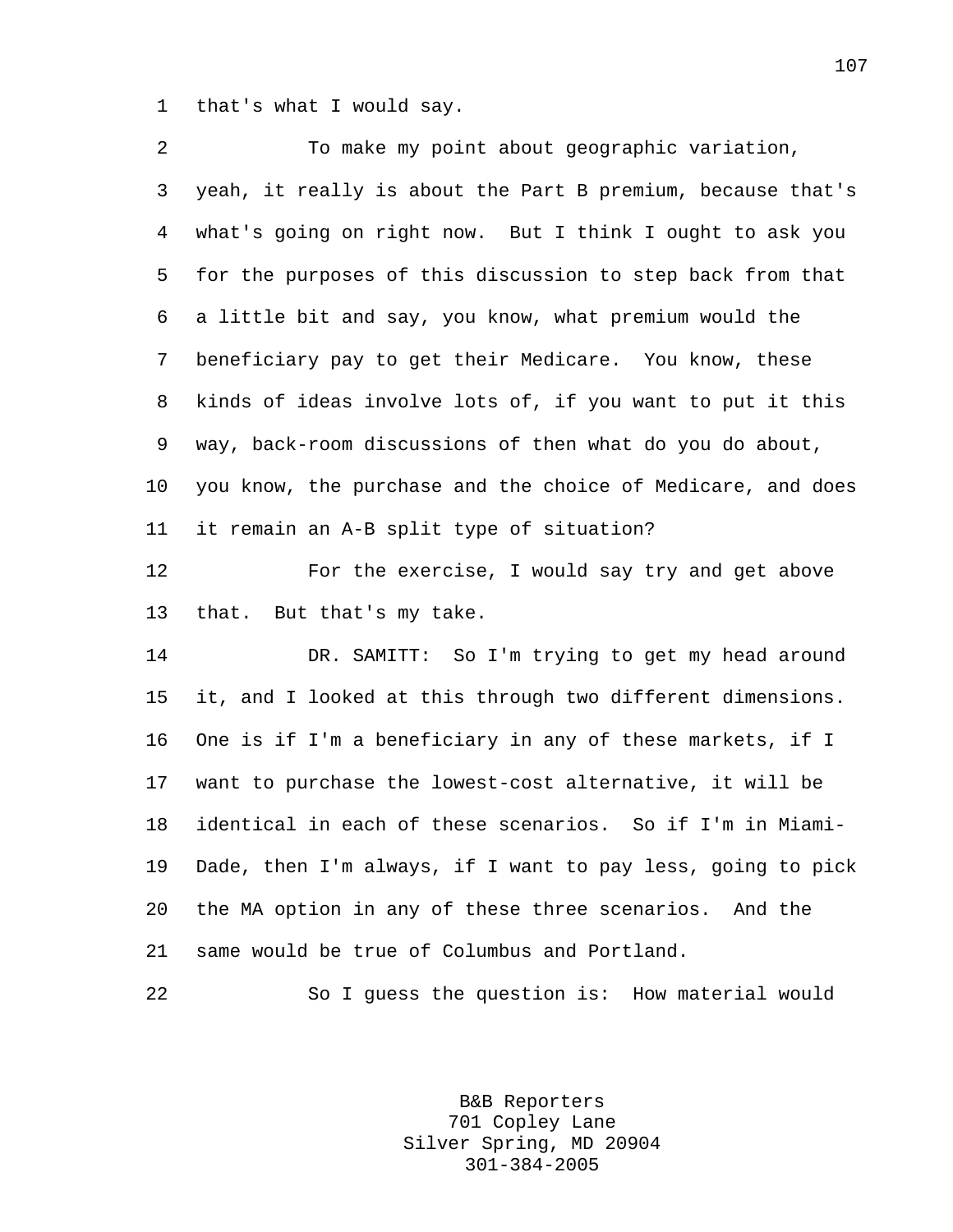1 these options be and having beneficiaries make a choice if 2 a choice is around price?

3 MR. HACKBARTH: And so I think that's a really 4 important issue, and you'll recall -- it's really 5 unfortunate that Kate isn't here today because she's so 6 good on these issues. But, you know, there is, as I 7 understand it from Kate, some literature on behavioral 8 economics that people respond differently to different 9 types of incentives. The incentives can be the same in 10 dollar terms, but people respond much differently to a loss 11 than they do to a potential gain. They may respond 12 differently to cash as opposed to added benefits. And so I 13 think all of those are issues in terms of how you might 14 structure the choice.

15 DR. MILLER: And can I just do one thing? I'm 16 going to go to the board, which is going to frustrate her, 17 but I'm going to do this anyway, because I think this is 18 really important, and I want people to get [off 19 microphone].

20 DR. SAMITT: So kind of this notion of a withhold 21 versus a bonus, and the psychological impact of whether it 22 would be a positive or negative impact.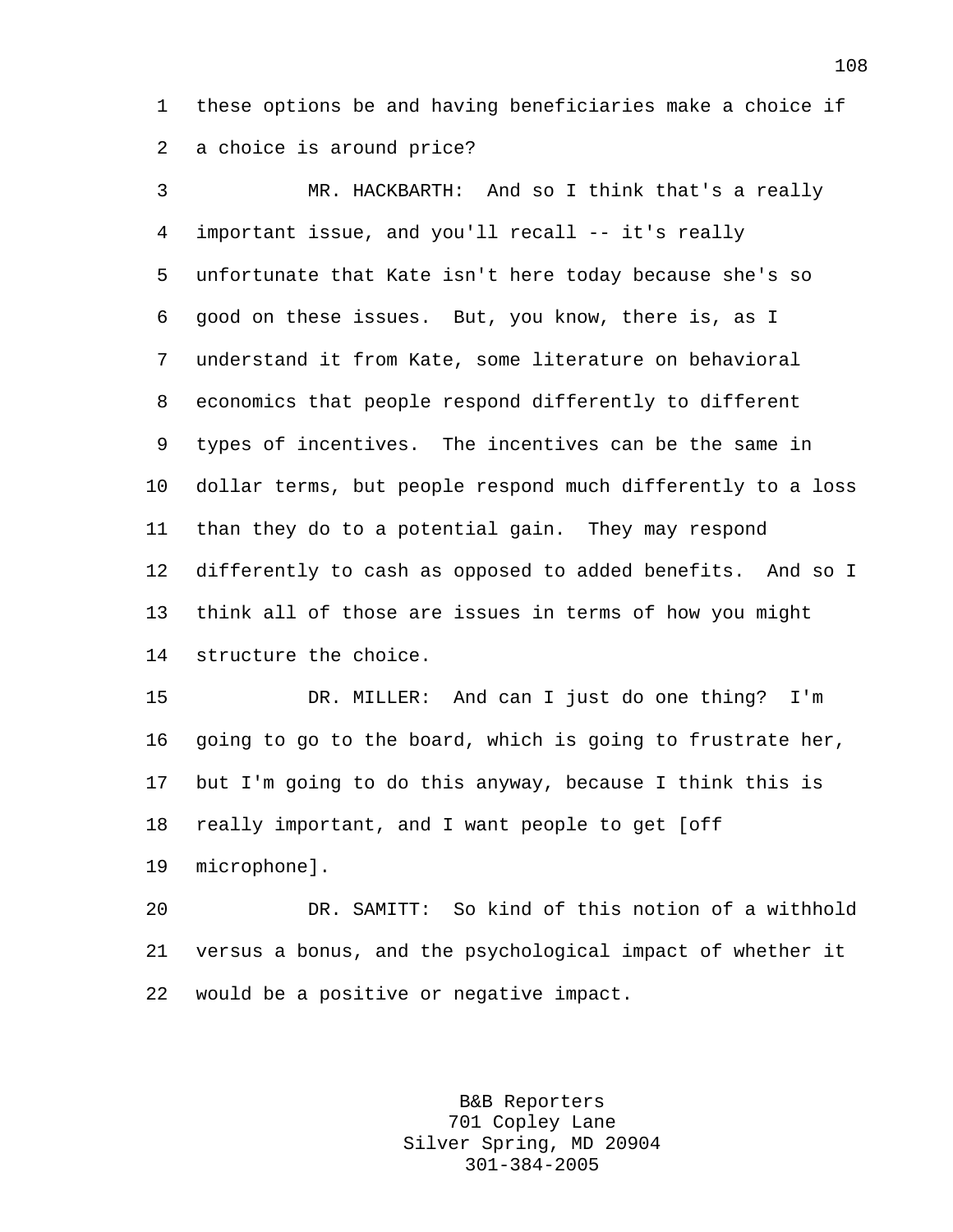1 MR. HACKBARTH: And Bill Gradison has often made 2 this point. The difference between cash versus added 3 benefits may evoke a different beneficiary response as 4 well. So if it was still that, you know, you had Scenario 5 1 but plans were writing checks to beneficiaries who 6 enrolled in MA in Miami as opposed to the beneficiaries 7 getting gym memberships and, you know, vision care -- I 8 think GAO has done some analysis suggesting that some of 9 the added benefits are not heavily used, and presumably 10 they're not highly -- therefore, are not highly valued by 11 beneficiaries. But in the calculations, you know, they 12 count for, oh, this is your reward for joining an MA plan 13 in Miami.

14 DR. SAMITT: So my second issue, which may be a 15 less important dimension, is if I'm a Medicare beneficiary 16 and health care costs are so important to me that I am 17 willing to move cities to find the best environment, the 18 next way to look at this -- and it may be more of sort of 19 an equality issue in terms of beneficiaries in City A 20 versus City B -- is that in the first scenario, relative to 21 the various metropolitan areas, I'm going to pay the most 22 for my health care in Portland. In the second scenario, it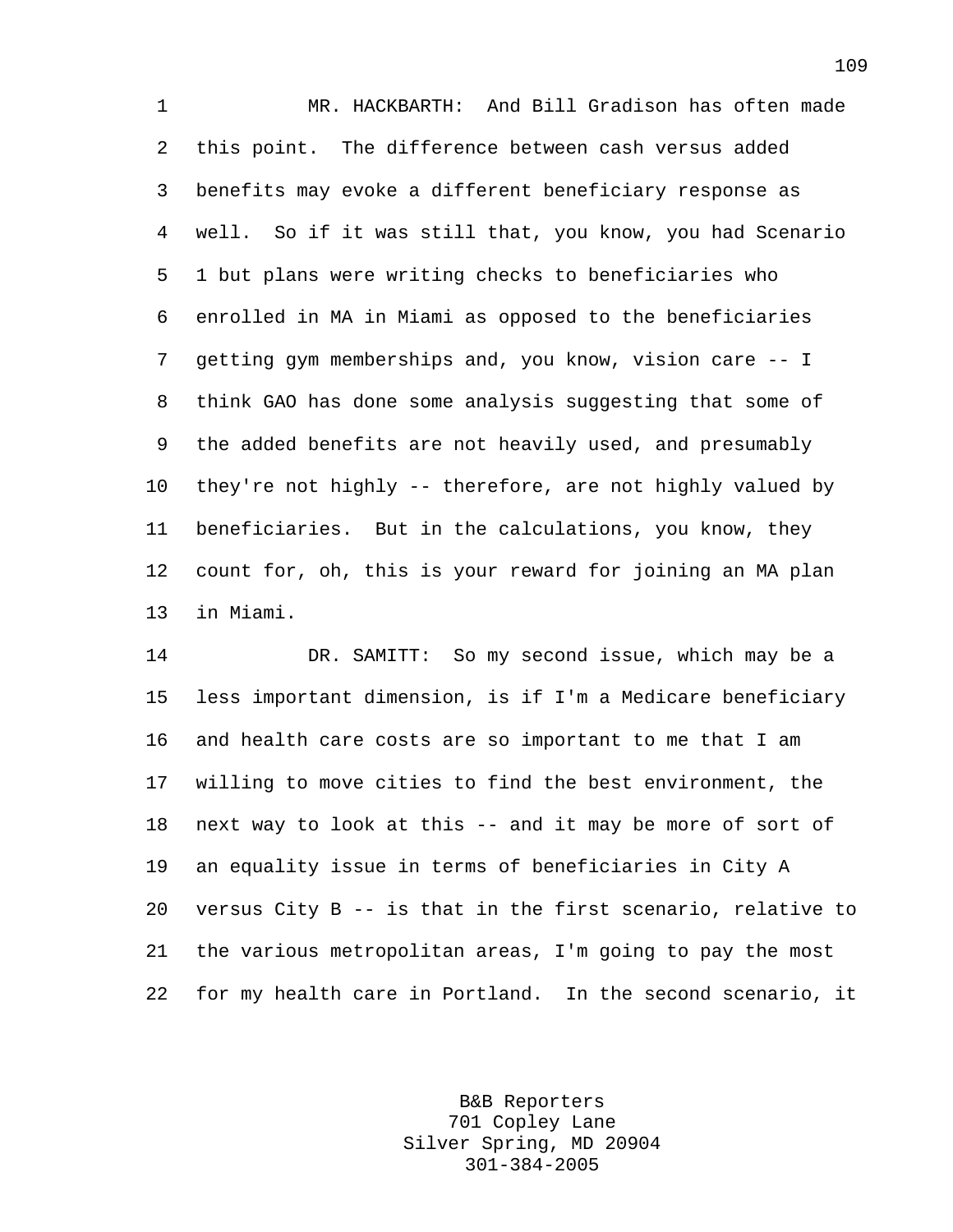1 doesn't really matter. It's equal regardless of what 2 market I'm in. And the third scenario, I'm going to pay 3 the most if I'm in Miami-Dade.

4 So I couldn't help but think of some of the GPSI 5 discussions we've had and sort of the cost-of-living 6 differences, and does that factor into -- from a Medicare 7 beneficiary and a cost-sharing standpoint, if you're going 8 to live in sort of higher-cost or higher economically 9 driven markets, should you costs be higher in those markets 10 for health care? So that would be the second dimension 11 that I looked at when I saw this grid.

12 DR. MILLER: The only thing I would say about 13 that -- and I want a nod here or a nod, a shake -- is they 14 should think of these numbers are certainly risk adjusted, 15 like a one-point over risk for the purposes of this 16 exercise. Should they be thinking of these as wage-17 adjusted numbers? Because these are not -- is that -- no. 18 Okay. So then --

19 MR. HACKBARTH: Okay. I have Warner and Jack, 20 and we'll come back up this way. Warner.

21 MR. THOMAS: I don't know if this is more of a 22 question or remark just around how we should look at this -

> B&B Reporters 701 Copley Lane Silver Spring, MD 20904 301-384-2005

110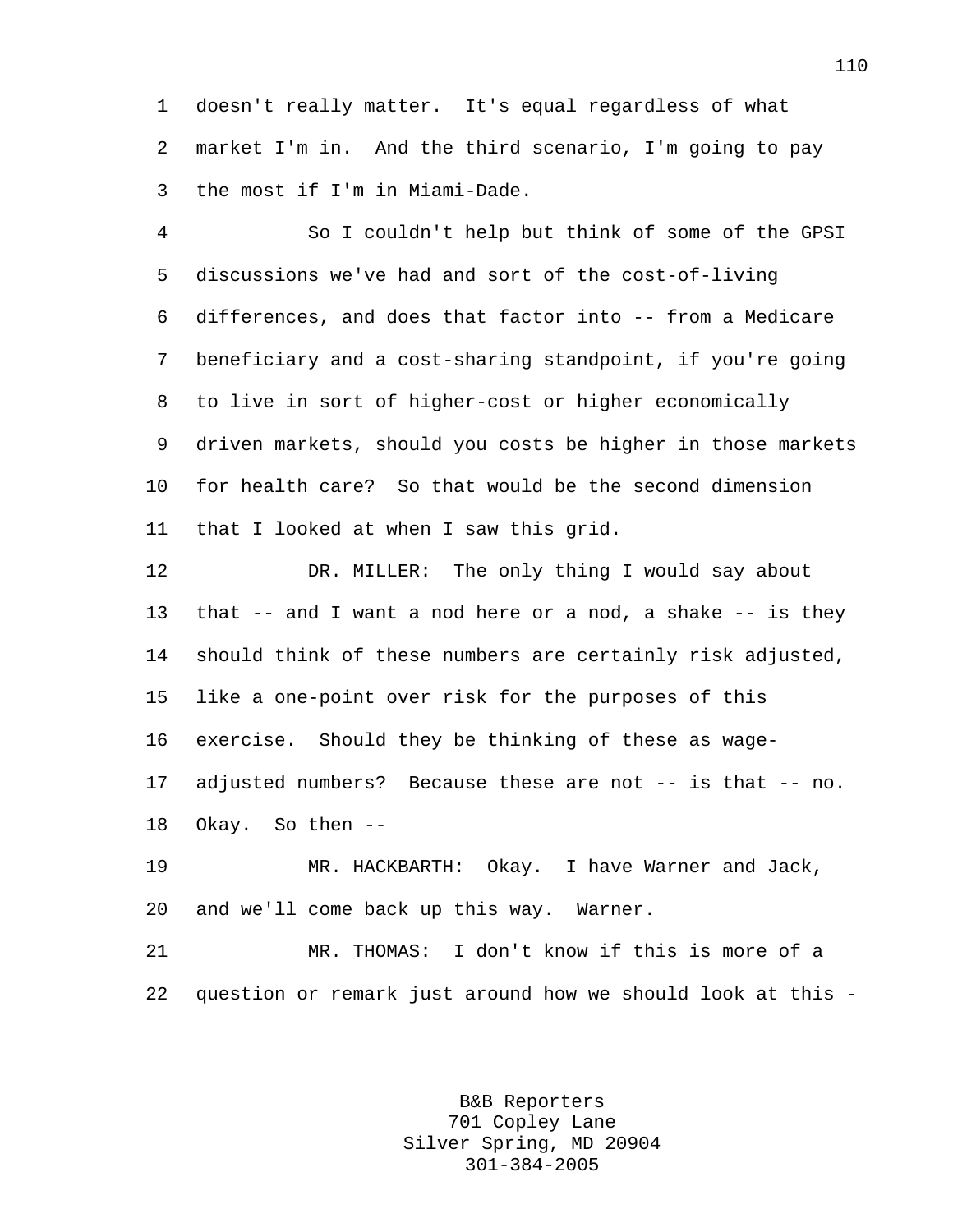1 - or to the team here, but the thing about this, it looks 2 like in 70 -- roughly 70 percent of the markets, the ACO or 3 Medicare Advantage model is more cost effective. Is that 4 correct? And in the 30 percent, that the models are 5 relatively close? Is that accurate?

6 DR. STENSLAND: That's in the ballpark. I think 7 the ACO and the fee-for-service are maybe the lower cost 8 models, you're saying, in maybe two-thirds, and they are 9 just a little bit lower cost in those. And I think the MA 10 is a little more spread out in that it's maybe generally 11 close, a fair amount more expensive in some markets like 12 Portland, and then there's just a couple markets where it 13 really saves you a lot of money, like in Miami.

14 MR. THOMAS: I guess the question I ask myself is 15 that, with the right incentives, could the ACO and MA model 16 be a more cost-effective model in all markets? We keep 17 talking around the issues of bundles and incentives and all 18 that sort of thing, and I know we talk a lot about ACOs. 19 This is kind of looking at all-in, and the question I ask 20 myself, What would have to happen in those markets where 21 it's not the more cost effective to get it there? And then 22 what sort of incentives should be put in place to try to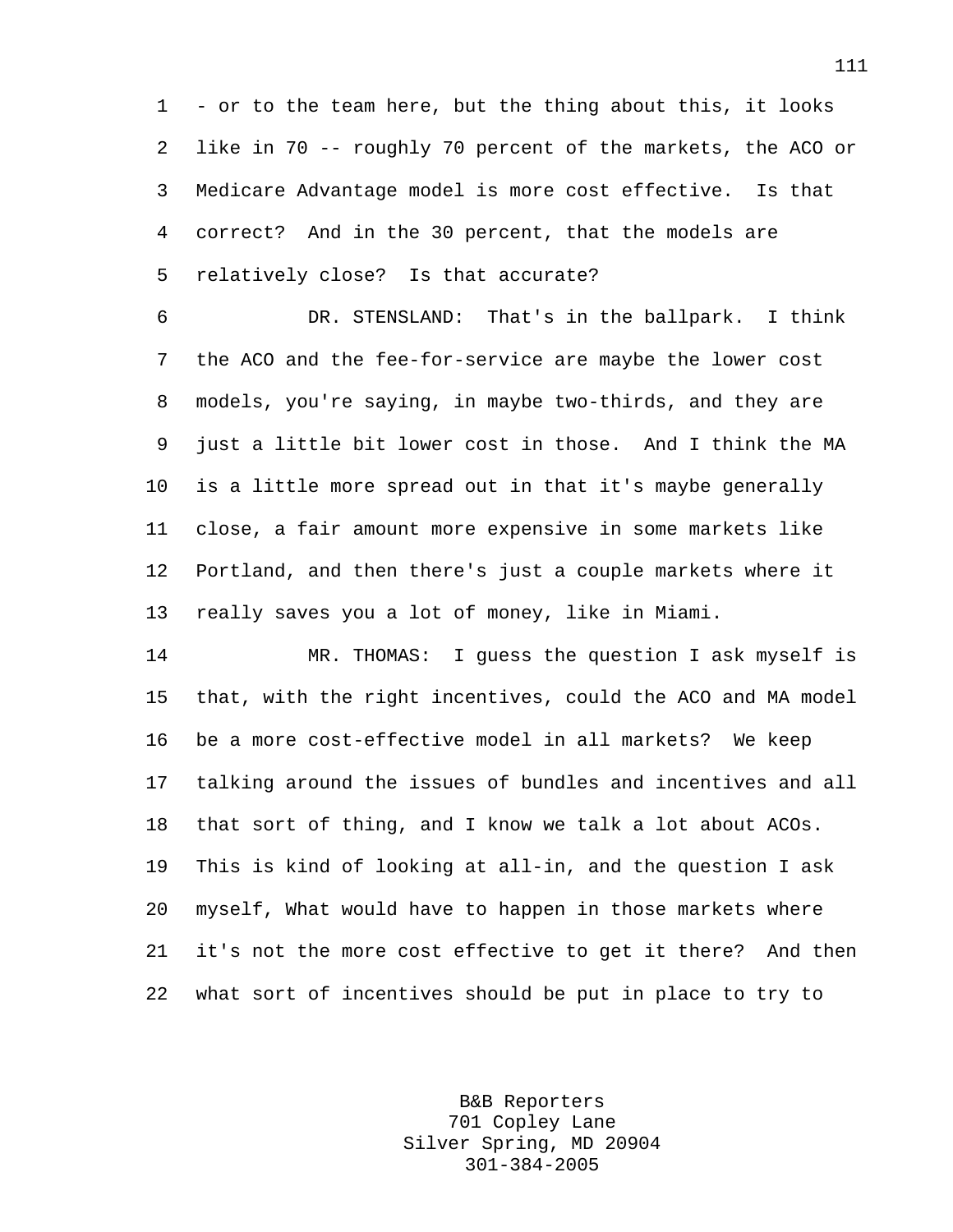1 steer or try to incent beneficiaries into those models?

2 MR. HACKBARTH: Warner, I think that there are a 3 couple, at least a couple variables here. There are some 4 markets where there are relatively few providers, rural 5 areas and the like, where I think it's difficult for 6 Medicare Advantage plans to operate without subsidies for 7 Medicare because they have very little leverage with 8 providers. They can't really play one provider off against 9 another. So there are sort of market structure issues for 10 at least some segment of the country.

11 The other thing that is happening in places like 12 Portland is the utilization rates are very low, and to the 13 extent that Medicare Advantage succeeds by changing 14 patterns of care, it's just a lot tougher to be beat the 15 benchmark in Portland or in Seattle than it is in a high-16 utilization area like Miami.

17 So I'm not sure that it's necessarily true that 18 in a place like Portland, where MA plans prosper and we 19 have high MA enrollment in Portland, that it's because 20 there have been subsidies. We pay more in Portland for 21 Medicare beneficiaries to go into private plans than we do 22 in traditional Medicare. Traditional Medicare is very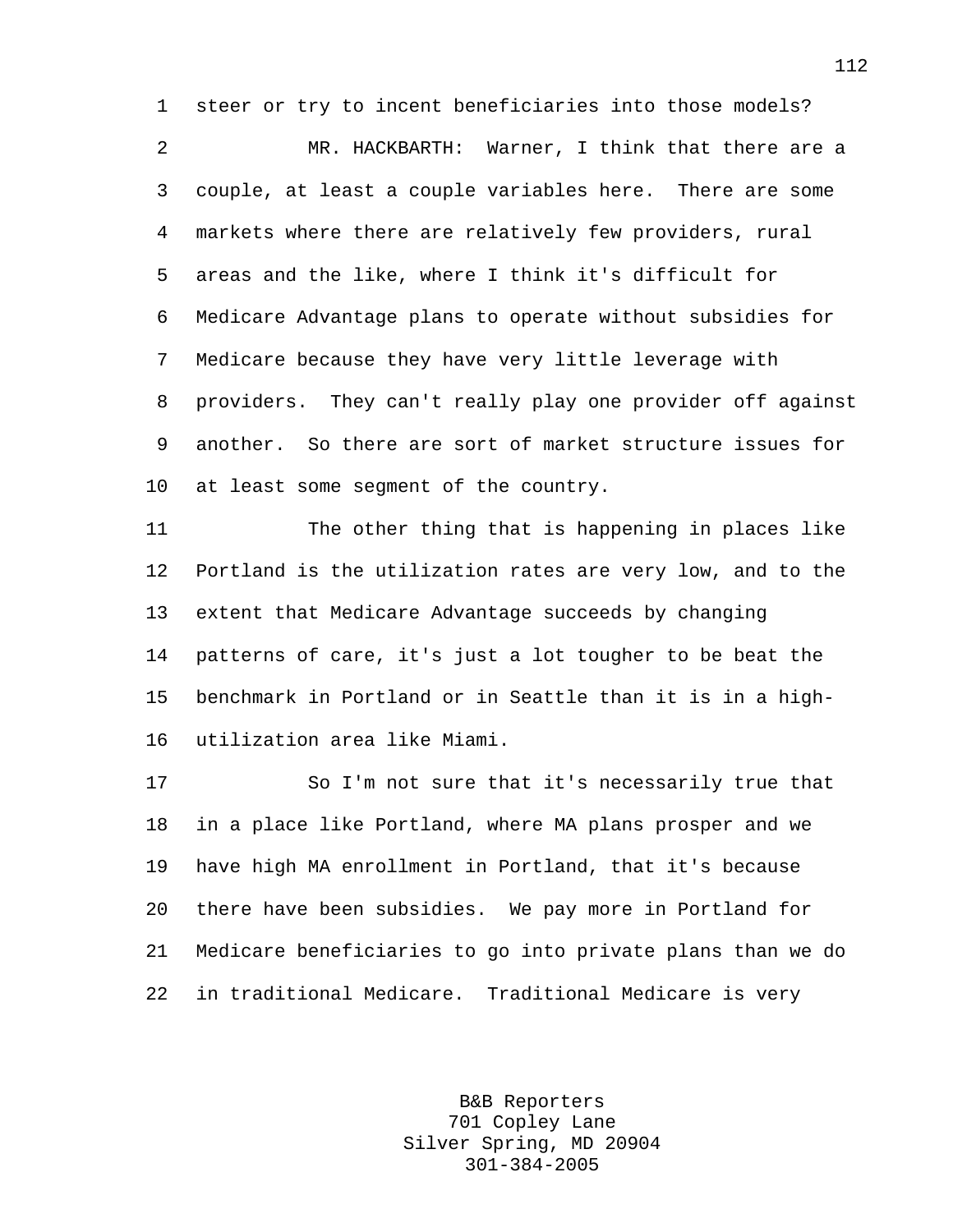1 efficient in Portland because the utilization, the base 2 utilization rate is very low, and it's always going to -- 3 on a level playing field, it's always going to be tough for 4 MA to succeed. Right now, it succeeds through subsidies, 5 to be real blunt.

6 MR. THOMAS: Right.

7 So I would totally agree with that. The question 8 I would ask is in that situation where you have a low 9 utilizing fee-for-service market, would the right kind of 10 ACO structure incentive -- I'll just take Seattle. So in 11 Seattle, if you have low utilization, my guess is in 12 Scott's model, with what he has from an integrated model, 13 they're going to be able to, I believe, probably outperform 14 a traditional unorganized fee-for-service model, if not 15 every time, many times, especially with the right 16 incentives and over time with the right coordination and 17 what not.

18 I kind of come back to -- I understand you are 19 always going to have a rural market where maybe the model 20 just doesn't work or it's a very fragmented system, but I'm 21 also of the belief -- and I think we ought to be 22 challenging ourselves to think about end markets like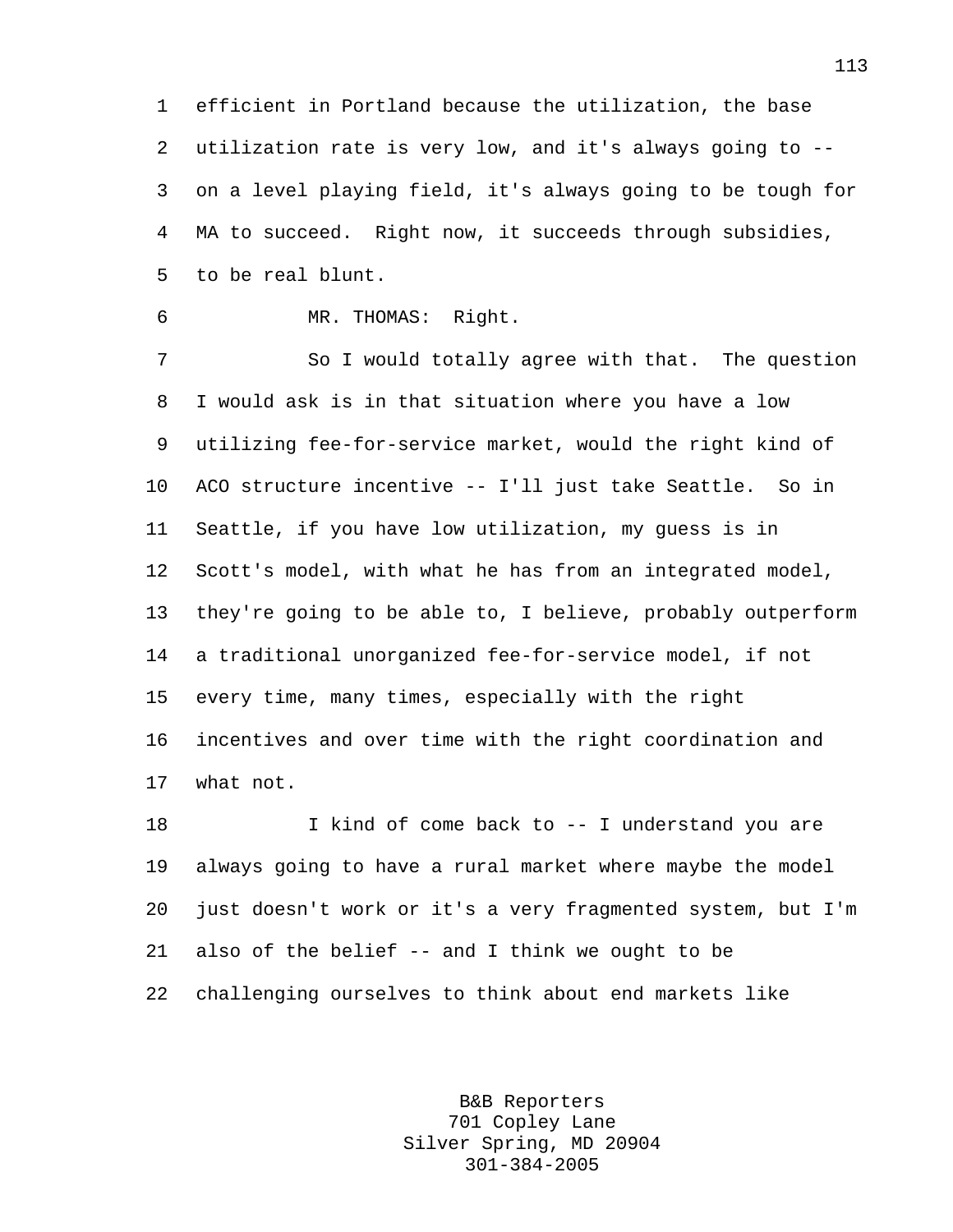1 Portland that have low utilization, which is great, there's 2 probably still opportunity, if you have the right model in 3 place with the providers to do even better than they're 4 doing today in a relatively unorganized, traditional fee-5 for-service model.

6 DR. HOADLEY: So I've got two kinds of comments. 7 One is trying to think about picking up from what Mark's 8 response to Dave's question of sort of framing this the 9 right way. So I completely agree that we don't want to 10 complicate this framing with the fact that the premium is 11 on the Part B side. I think that makes sense to try to 12 jump a step above that, but it may also make sense that we 13 should be framing this without the complication of the 14 negative number up here or the fact that there's this 15 benefits versus cash kind of complication, that in a sense, 16 we ought to be thinking if this was all just done in pure 17 dollar premium tradeoffs, so that even if it meant 18 artificially shifting the numbers, so we don't see a 19 negative number, or we just think of a negative number in 20 some way that ignores the fact that it may come in benefits 21 versus cash, that we might also want to not have the 22 complexities of the wage differences.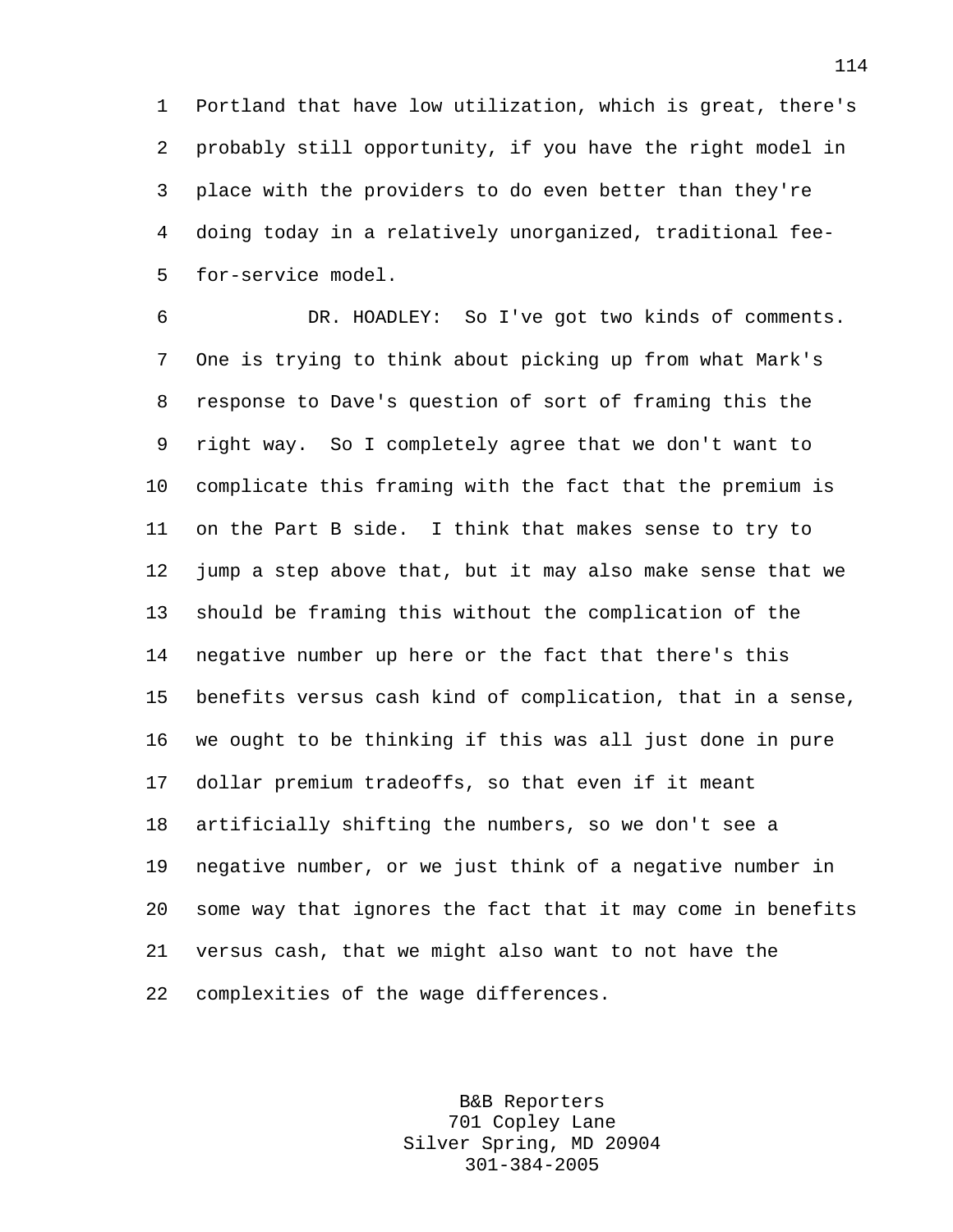1 Some of these, I'm not quite sure what you would 2 do empirically or how we would do it, but the fact that 3 there are cost-of-living differences partly embedded in 4 this is a complexity that kind of distracts from the core 5 question I think we're trying to answer, and even this 6 issue of the sort of underlying fact that the MA numbers 7 are based on bids which have built in it these subsidies, 8 because of where we stand, even at a point in time in a 9 transition to full ACA changes and some of that kind of 10 stuff. So should we be trying to pull those subsidies out 11 so we're actually looking at the core question?

12 That's just some thoughts on -- I mean, I think 13 the point is we really want to frame this as if these 14 distractions were in the way, what's the right mix of 15 incentives?

16 MR. HACKBARTH: So it's not clear to me how 17 Medicare's subsidies that happen through the Medicare 18 Advantage payment system affect the bidding process, which 19 is our best estimate of plan cost.

20 One of the most striking parts of this analysis 21 to me was how little variation there is in the MA low bid, 22 geographically. You see the fee-for-service cost. You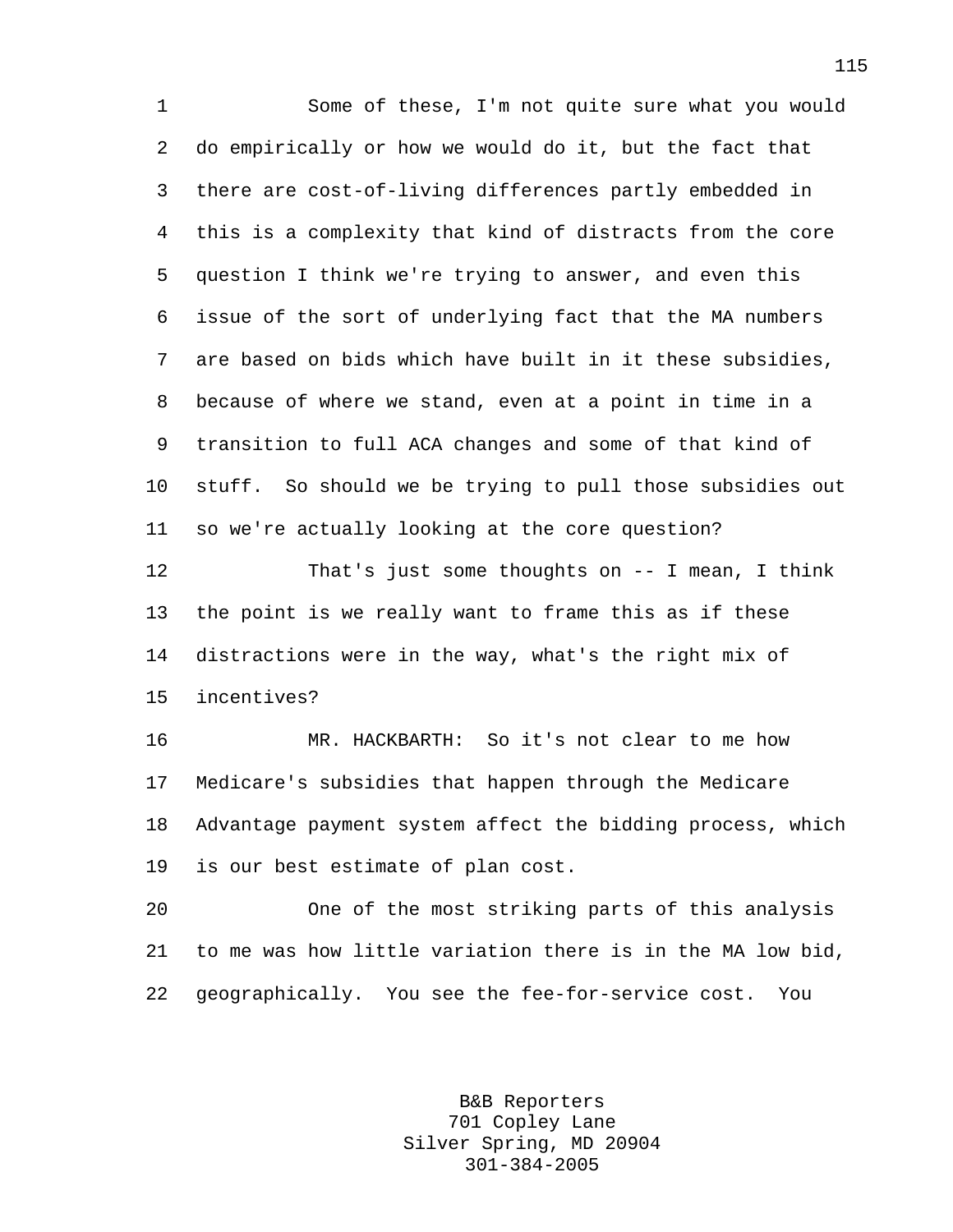1 have a two-fold-plus variation, and the MA bids between 2 Miami and Portland, pretty doggone close. 3 DR. HOADLEY: So is it the case that in the way 4 we've done these numbers that we really are looking at bids 5 before we take into account benchmarks? 6 DR. LEE: They are bids. So it's supposed to be 7 plan's estimate of the cost of providing A and B benefit. 8 DR. HOADLEY: Right. 9 DR. LEE: However, their bidding strategy -- 10 DR. HOADLEY: Strategy. 11 DR. LEE: -- seems to be against the MA 12 benchmarks, and so that's why the correlation is very 13 strong to MA benchmarks. 14 DR. HOADLEY: So I misspoke a little -- 15 MR. HACKBARTH: I'm sorry, Jack. 16 So just to elaborate on that, what correlation, 17 Julie, are you referring to? 18 DR. LEE: So the correlation between bids and MA 19 benchmarks is much stronger than correlation between bids 20 and fee-for-service spending. If you want to look at fee-21 for-service spending as a kind of environment, you know, 22 the cost of A/B benefit, that correlation is actually quite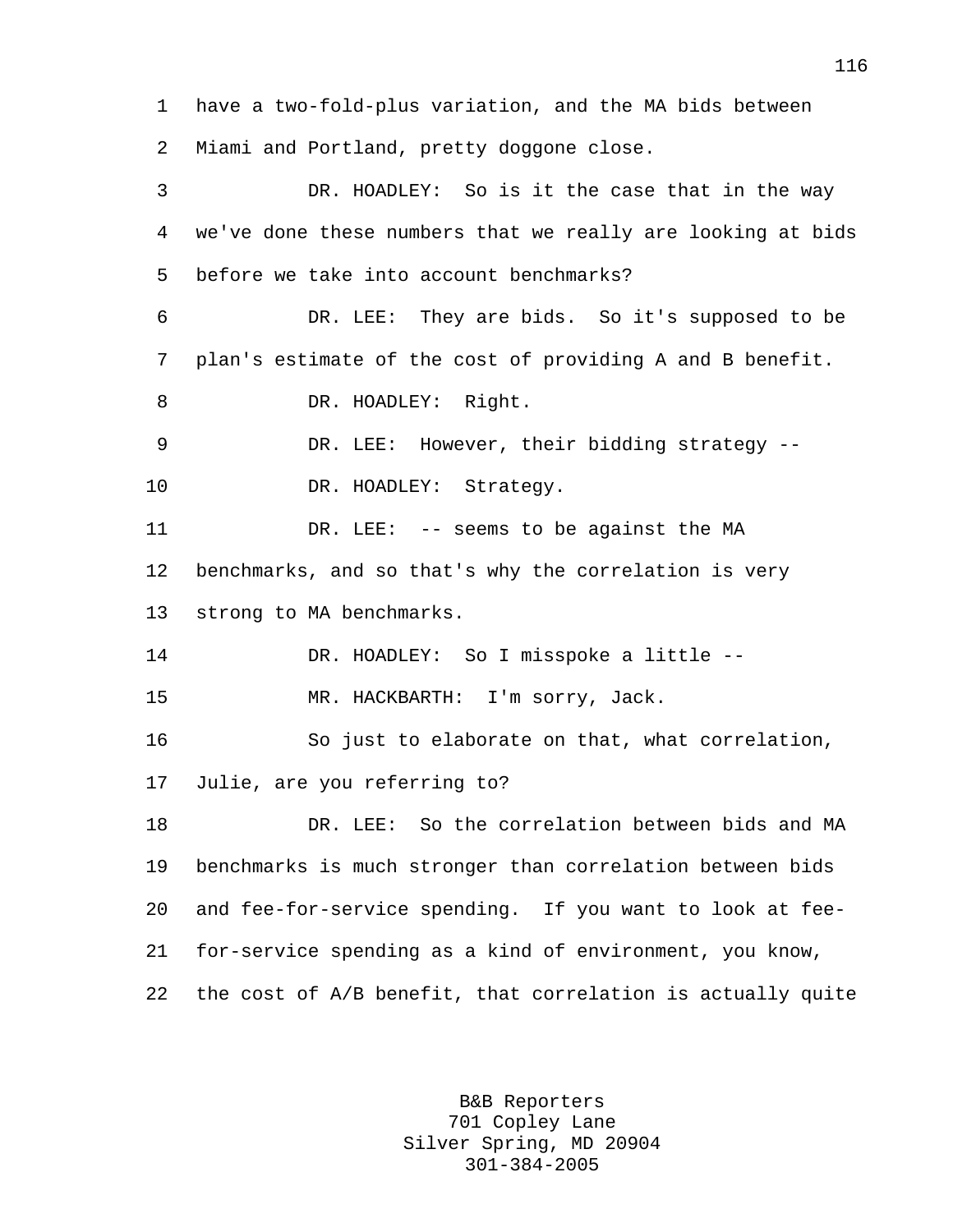1 small.

2 DR. HOADLEY: In theory, people are bidding truly 3 based on their cost, but in reality, the bid acknowledges 4 that there is a benchmark going on in the market, and 5 naturally, you're going to bid somewhat differently. 6 Either it's your incentive to change your cost, which is 7 one way to think of it, or it's an actual bidding behavior 8 that means your bids are not exactly your cost. 9 MR. HACKBARTH: Yeah. Okay. 10 DR. MILLER: I would say -- well, go ahead. 11 DR. HOADLEY: Well, if you want to comment on 12 that, I was going to go on and say so my view of this is if 13 -- sort of putting all those distractions aside, I still 14 have difficulty with the notion that beneficiaries who 15 choose a fee-for-service or traditional Medicare, because I 16 do like the notion that we should be changing the 17 terminology -- beneficiaries that choose traditional 18 Medicare are paying for something that's differing 19 geographically that is not changing what their purchasing 20 is as a package of services. It may change the average 21 cost. So some cases, it's the physician practices or the 22 hospital costs are simply higher in their markets, whether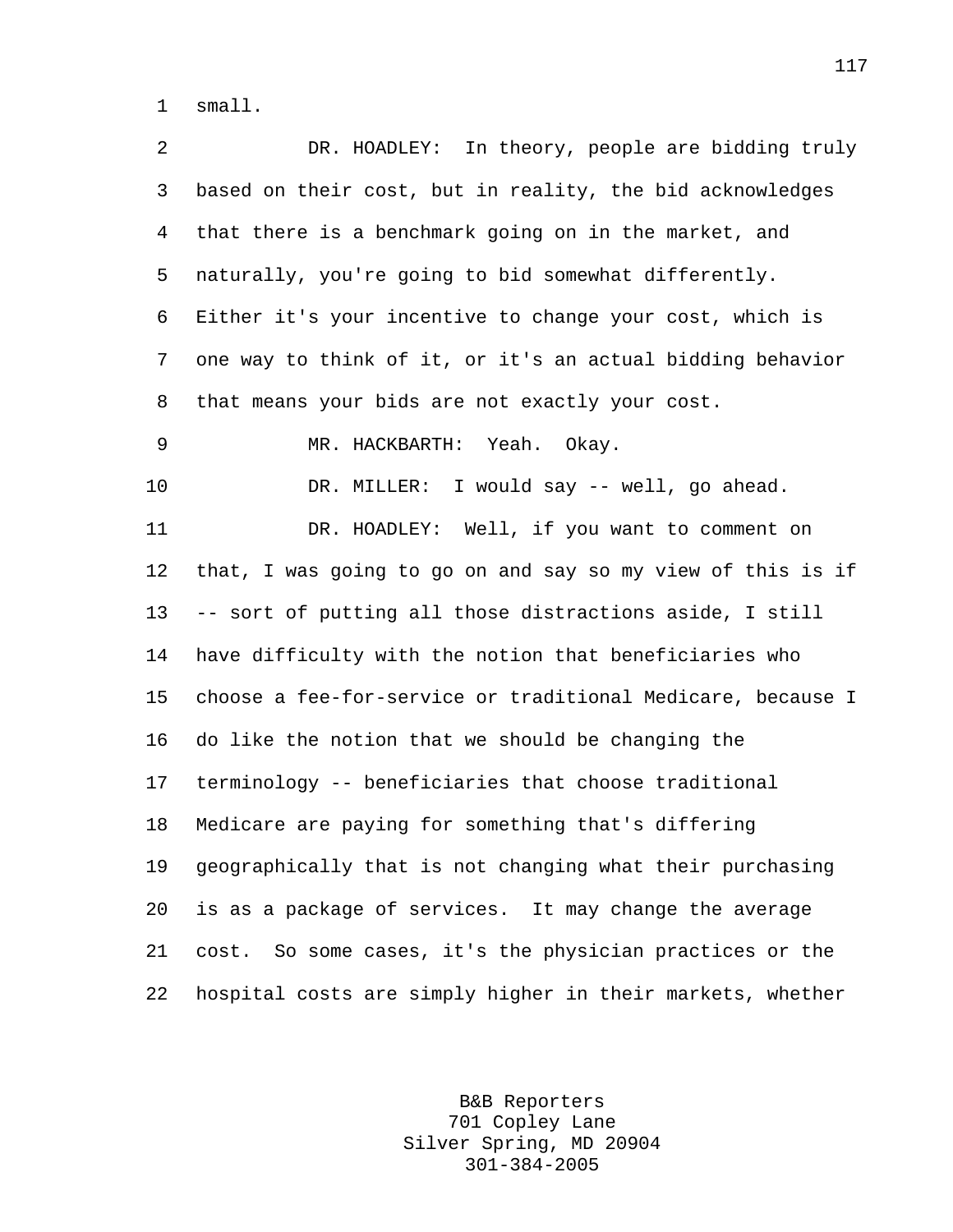1 for wage reasons or for competition market reasons, or that 2 others in their region are getting -- demanding and getting 3 or being given more services than I would necessarily get 4 if I'm the consumer in that market.

5 So I go back to that notion that I'm not real 6 comfortable with the idea that I have to go in and pay for 7 a higher price just because of where I live. It might mean 8 I want to move to another area, and of course, that's not 9 really a practical choice in most cases. So that's kind of 10 where I come back is trying to think about what's the right 11 kind of equity, and I see it on the Part D side where you 12 don't have -- it seems like there's even less logic for the 13 geographic -- but it's there, and so we do in fact have the 14 result that we're putting in sort of scenario two and three 15 in Part D where people are paying a higher price for the 16 same bundle of drugs for the same set of prescriptions, not 17 because the drugs cost more, but because something about 18 behavior about prescribing or something in their state, in 19 their market, just based on where they live.

20 MR. HACKBARTH: Isn't that what happens to the 21 rest of America?

22 DR. HOADLEY: Maybe, but do we have to -- if that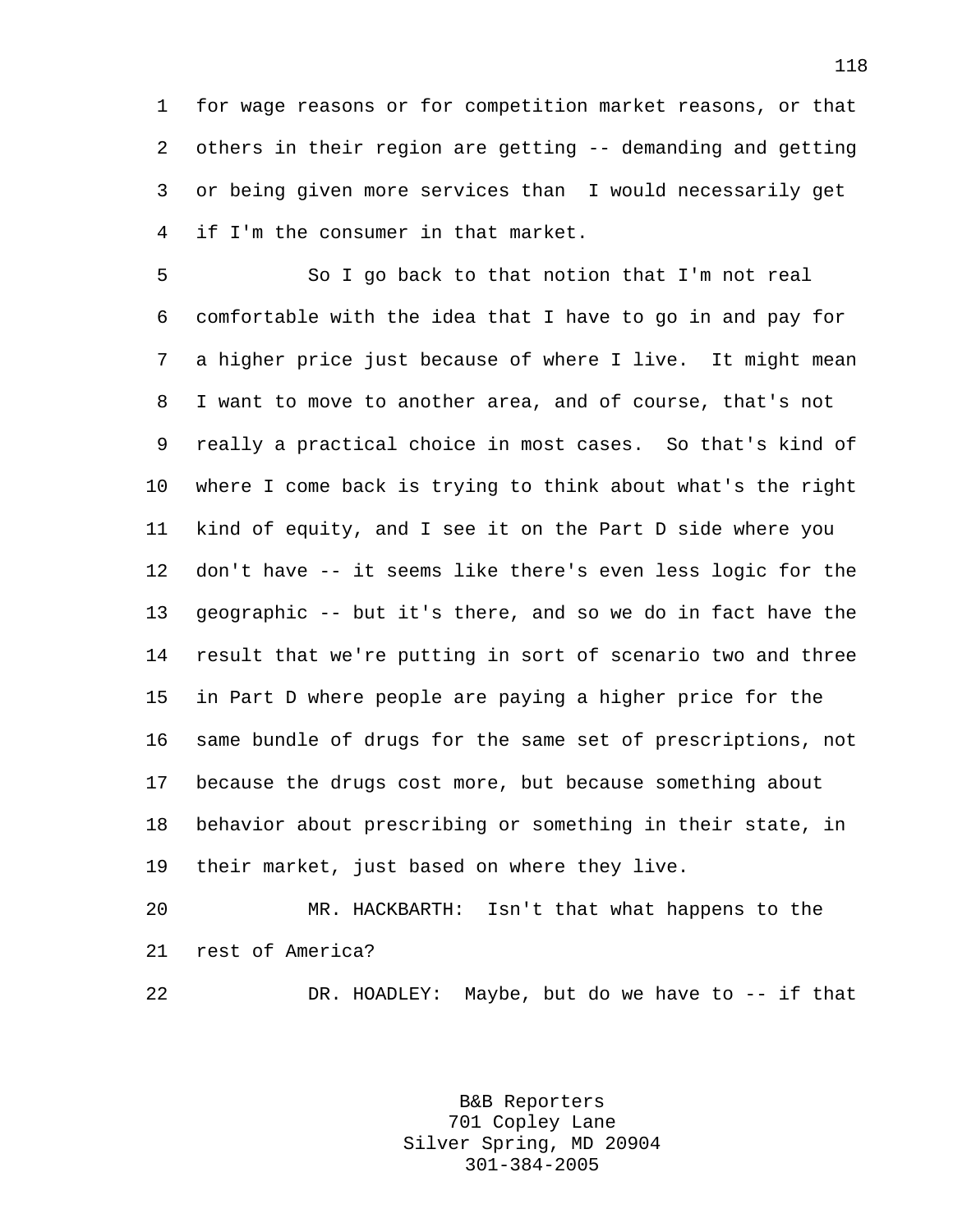1 is not a good result --

2 MR. HACKBARTH: Cori. 3 MS. UCCELLO: This isn't going to be coherent, so 4 I'm going to need a translator. 5 MR. HACKBARTH: You have points from yesterday. 6 MS. UCCELLO: Okay. I can carry them over. 7 [Laughter.] 8 MS. UCCELLO: So this kind of builds off the last 9 things that Jack was saying, but I seem to recall a thread 10 from last month's conversation that when we were thinking 11 about paying differently for the different areas because 12 they have higher or lower cost, one of the things to think 13 about is would charging those higher costs lead -- put 14 pressure on provider behavior, and I seem to recall that 15 the thought around that was maybe not, but I think we need 16 to bring that back in. 17 It's reasonable to really seriously consider 18 charging those different costs by area if we think that 19 those will lead to, at least in the high-cost areas, lower 20 utilization or lower prices.

21 DR. MILLER: That was very good, Cori. Really 22 coming along.

> B&B Reporters 701 Copley Lane Silver Spring, MD 20904 301-384-2005

119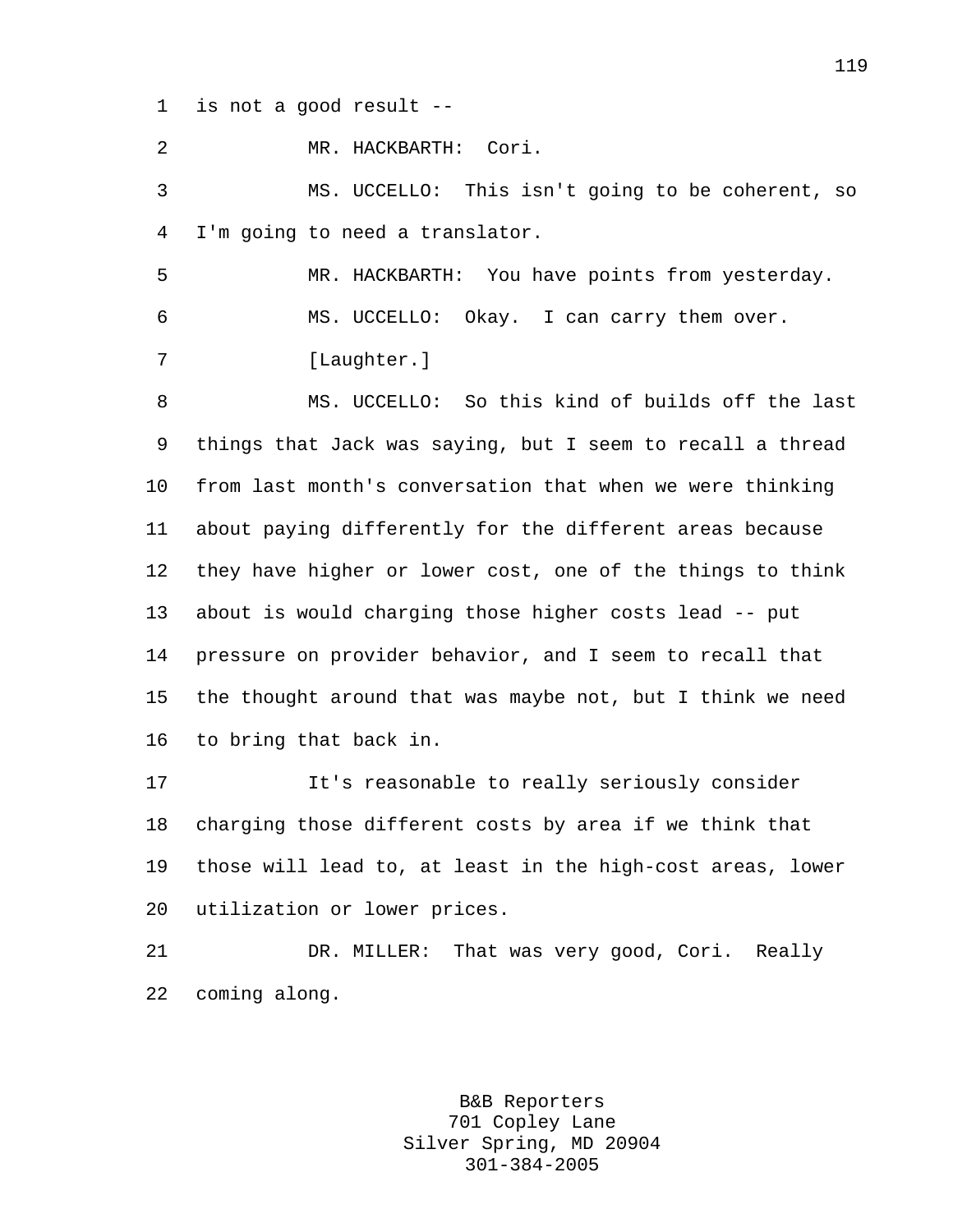1 When that thread occurred in the meeting last 2 time, what I thought Glenn said --

3 MR. HACKBARTH: Go ahead.

4 DR. MILLER: All right, but you can jump in here 5 and do your thing.

6 I think what Glenn was saying at that point -- 7 because I kind of remember this thread too -- is, again, 8 look at your second tranche, look at Miami. You have that 9 \$509 payment that the beneficiary might have to pay to be 10 in fee-for-service. The beneficiary says, "I'm not going 11 to do this. I'm going to go to a managed care plan." The 12 physician in Miami sees their patient shifting from fee-13 for-service to a managed care plan and says, "Wait a 14 minute. What's going on here? What do I need to do?" And 15 I think this is the point that you're driving at. If 16 providers start to see their business shift, does it put 17 back pressure on the fee-for-service crowd to change their 18 style?

19 And I think you said something.

20 MR. HACKBARTH: Yeah. And this is the mechanism 21 behind the spillover theory, that in fact there has been 22 some empirical research suggesting that there are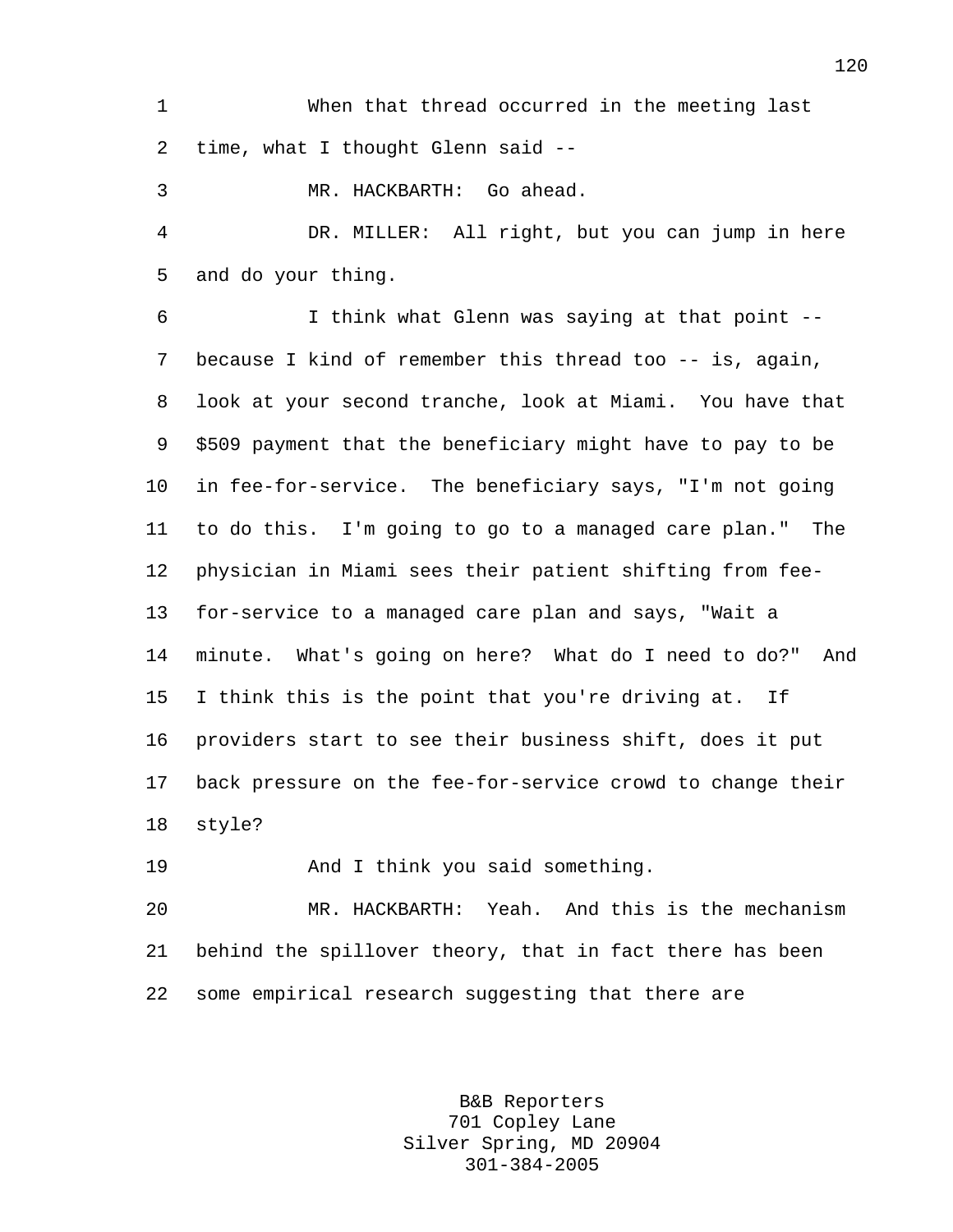1 spillovers from MA enrollment into fee-for-service 2 expenditure levels, and Kate mentioned that at the last 3 meeting.

4 Scott.

5 MR. ARMSTRONG: I just would start by saying this 6 focus that we've had on synchronizing payment between MA 7 and fee-for-service and ACO, I think is a really important 8 agenda, and I also, for the record, agree MA should cost 9 less than fee-for-service. So we should be moving in that 10 direction.

11 But what's been really interesting to me is this 12 highlight now that this analysis has given to this 13 incredible variation in the cost of the program by virtue 14 simply of different geographic markets, not demographics, 15 not anything else.

16 And while I am really sympathetic to the impact 17 on the beneficiary and higher out-of-pocket cost in 18 different markets, I like the idea that there would be a 19 real different out-of-pocket cost between MA and fee-for-20 service in different markets.

21 I guess I would take it -- and so I'm okay with 22 that. I would take it one step further and just say to me,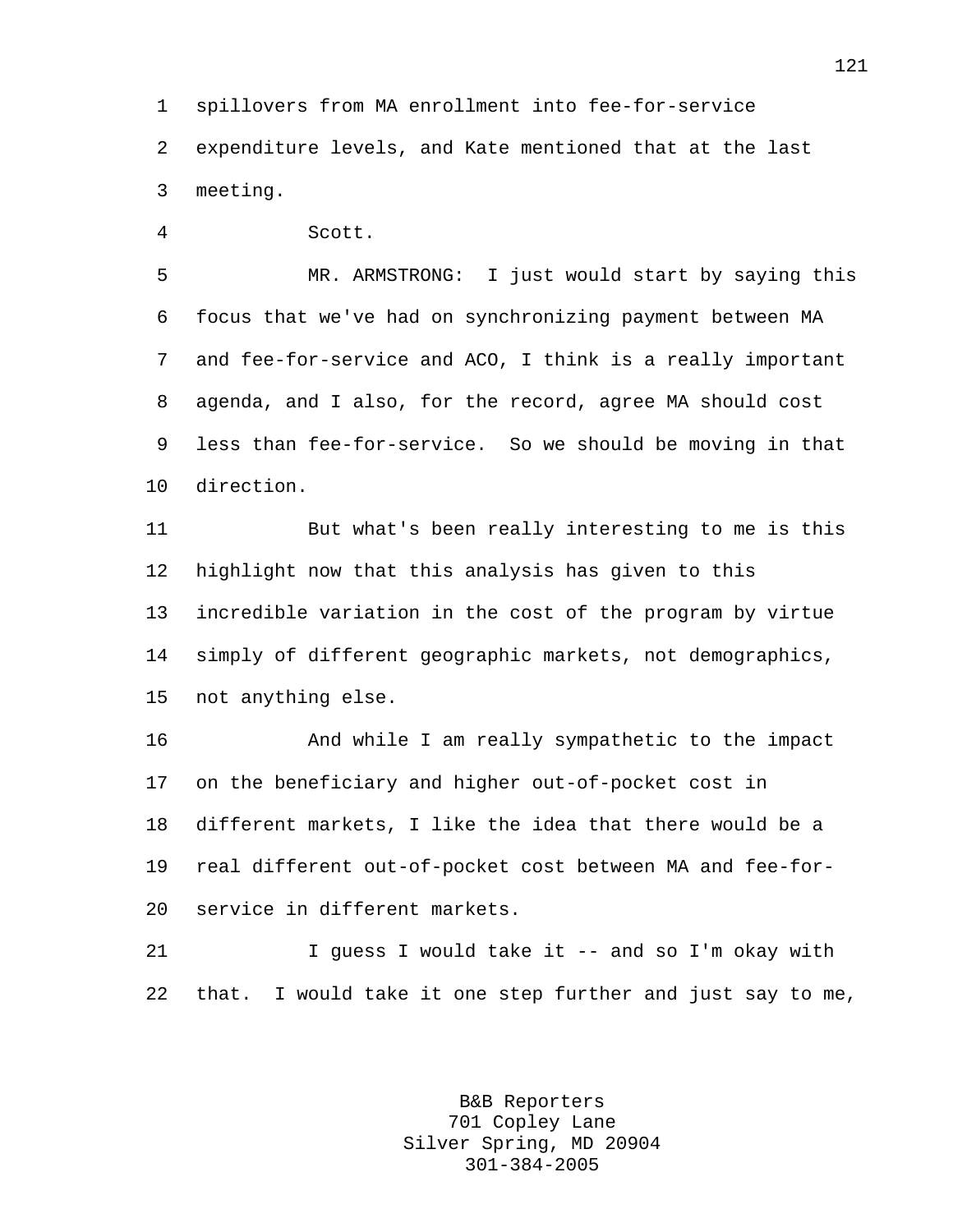1 it's the third line, the federal contribution on that top 2 category that is the big issue that jumps out for me.

3 And I know it's a little off topic, but I just 4 wonder. We spend so much time confronting the different 5 payment between hospital outpatient and physician office 6 practice for like services, and we have a really clear 7 policy position on that. We spent a lot of time looking at 8 the least costly -- paying at the least costly alternative 9 for drugs or for other alternatives. Why don't we work up 10 some indignation over how dramatically different we're 11 paying in different markets for basically the same service 12 as a program? To me, that's not for today, but that's an 13 issue that I think, if we did some quick math, offers 14 spectacular impact on future expense trends for the 15 Medicare program if we were to take it on.

16 So it's a little off topic, but, boy, this 17 analysis to me offers a real bright light on an issue that 18 I think will be very worthy for us to take on in the year. 19 MR. HACKBARTH: To me, options 2 and 3 and the 20 fact that you have much less variation in MA bids than you 21 have in fee-for-service cost suggests that if you want to

22 move towards less geographic variation, this is one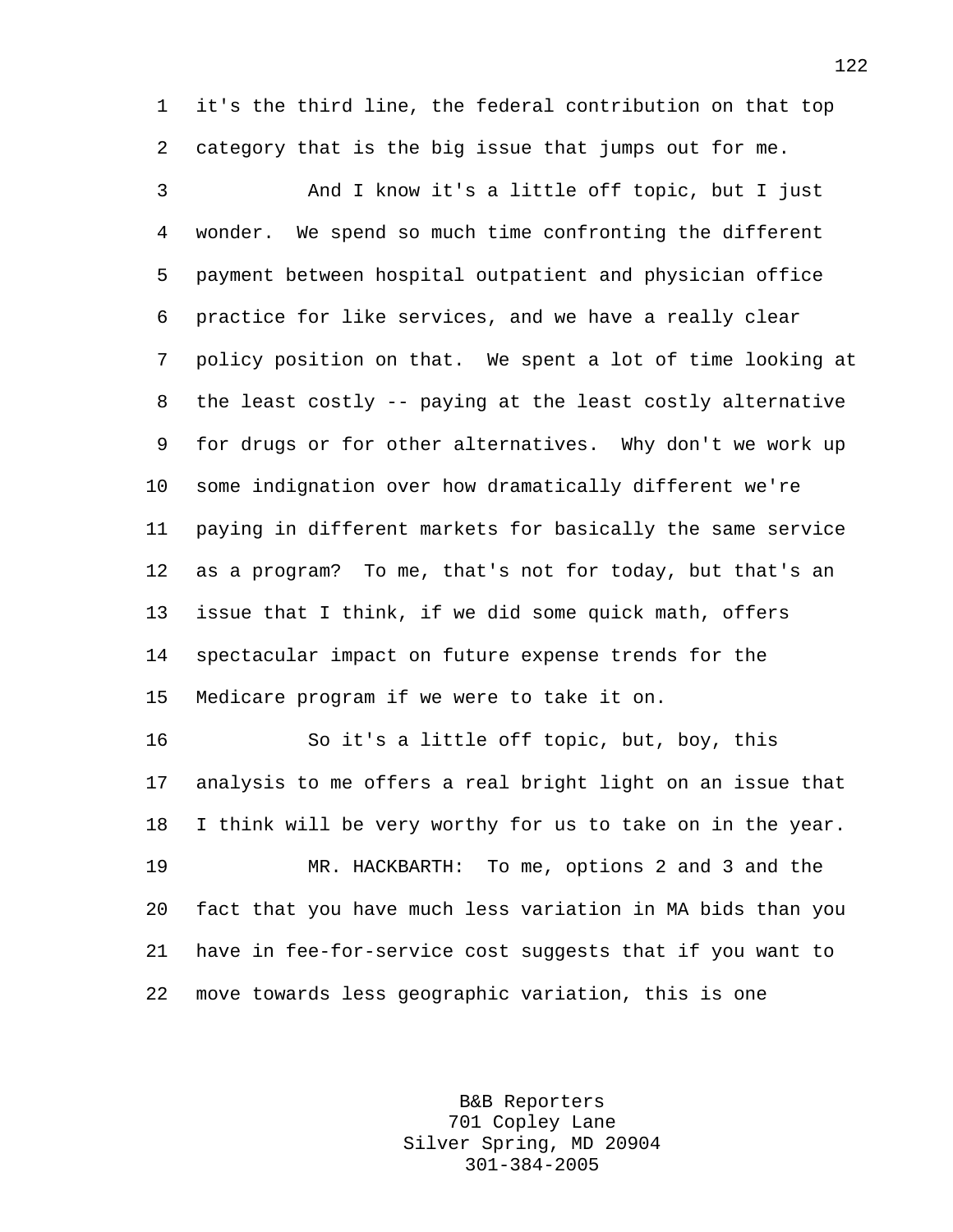1 mechanism that may help do that.

2 MR. ARMSTRONG: Yeah. I guess the point I was 3 making was that -- so the whole lever is moving, then, the 4 issue into choices the beneficiary has, and they look like 5 pretty good choices to me. But I would just ask, Is there 6 more that we can do?

7 T mean, we really -- most of our attention is on 8 payment policy to providers, and these are scenarios that 9 don't differentiate our payment policy to providers. I 10 mean, I don't know what that looks like, but why are we not 11 expending a discount off of what we normally would pay for 12 people who practice in Dade County, as an example? 13 MR. HACKBARTH: When we move away from 14 traditional fee-for-service towards various sorts of 15 bundled payment systems, I would hope that over time, that 16 would lead to some compression of geographic differences 17 because I think that part of what's going on here is that 18 in some parts of the country, there is a much stronger 19 culture of taking advantage of the financial incentives in 20 fee-for-service than in other parts of the country. 21 If you change those fee-for-service incentives,

22 you may also see some compression, so that may be a benefit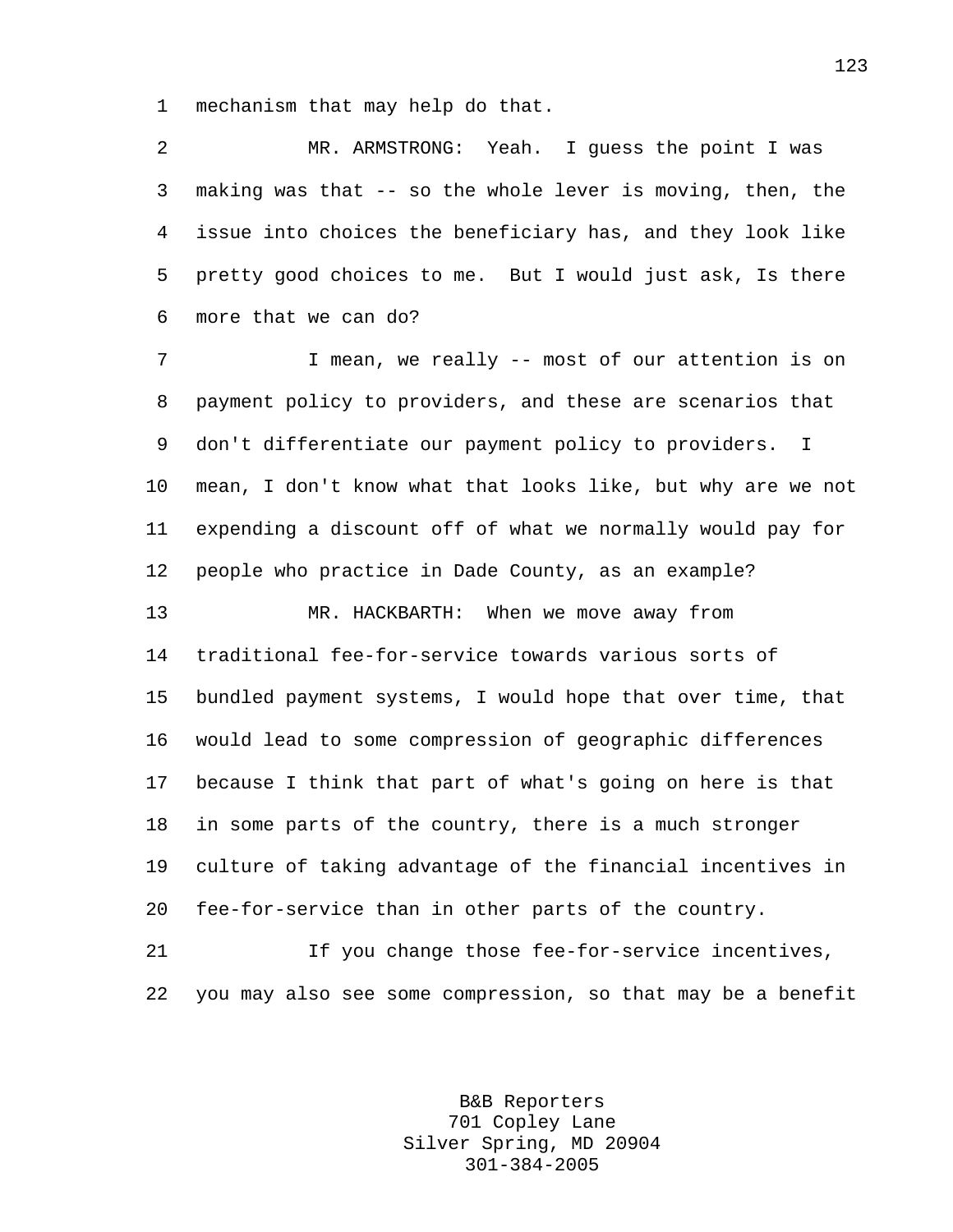1 of moving towards bundles.

2 Okay. I have Kathy and Jay and then Craig again, 3 Warner. Anybody else want to get in here? We've got 20 4 minutes or so left. 5 MS. BUTO: Okay. I will try to be brief. 6 DR. SAMITT: A question about Scott's -- 7 MR. HACKBARTH: Sure. Sure. 8 DR. SAMITT: I just have a clarifying question 9 about the math, now that I hear Scott speak, because my 10 understanding is this federal contribution amount or this 11 over-\$1,000 amount in Miami-Dade is inclusive of a risk 12 adjustment payment, that when you back out, the complexity 13 of illness in Miami-Dade versus Portland, that number drops 14 to the 700-some-odd range. And yet this methodology, 15 including the discount in the MA premium looks like it goes 16 against -- I'm not articulating this well. I feel like 17 Cori now. It looks like it goes against the fee-for-18 service amount as opposed to the backed-out bidding amount 19 for the MA plan. So that's the piece that's confusing to 20 me, that aren't these federal contribution differences, 21 especially in the beginning -- doesn't that represent the 22 fact that there's different risk adjustment levels in these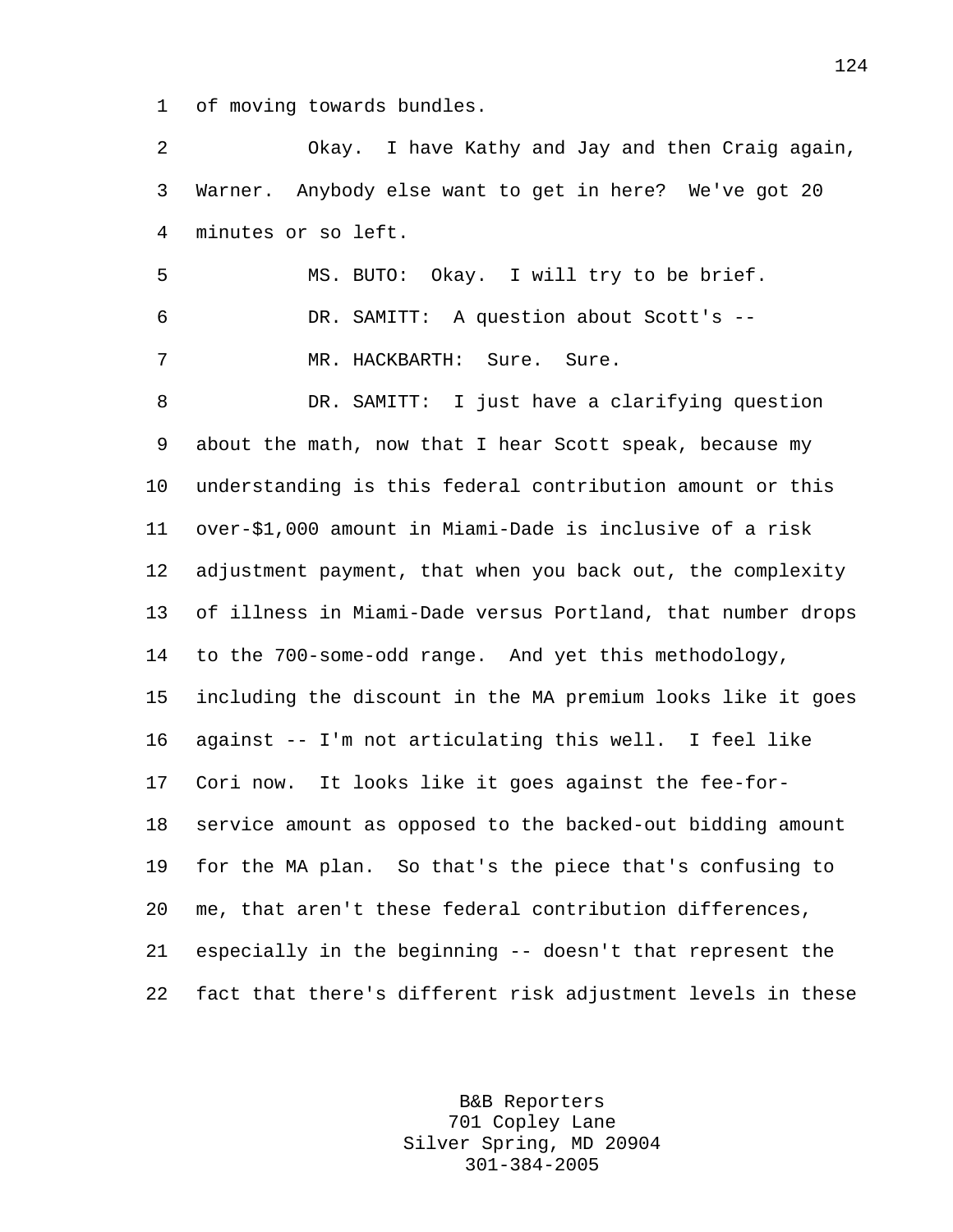1 various markets, or no?

| 2  | DR. LEE: All the numbers are for risk score 1.0.            |
|----|-------------------------------------------------------------|
| 3  | DR. SAMITT: All of the numbers?                             |
| 4  | DR. LEE: Yes.                                               |
| 5  | DR. SAMITT: In the third column, for example, in            |
| 6  | the third tranche?                                          |
| 7  | DR. LEE: Uh-huh.                                            |
| 8  | DR. SAMITT: Great. Thank you very much.                     |
| 9  | MS. BUTO: Well, I'll try to be brief. I was                 |
| 10 | kind of going in the same direction as Scott. I think what  |
| 11 | we haven't really settled on and we need to come back to at |
| 12 | some point is what our goal is here. Is our goal to         |
| 13 | guarantee fee-for-service at the same rate premium to every |
| 14 | beneficiary in the country, or is our goal to try to look   |
| 15 | at the federal contribution and say what's inequitable, to  |
| 16 | use someone else's term -- how should the government be     |
| 17 | paying for these services around the country?               |
| 18 | That's why I think Example 1 cries out for making           |
| 19 | that choice because that's the one where, clearly, the      |
| 20 | choice is driven by -- it's going to cost the beneficiary   |
| 21 | the same everywhere in the country, and I would like to see |
| 22 | us really give serious consideration to that assumption     |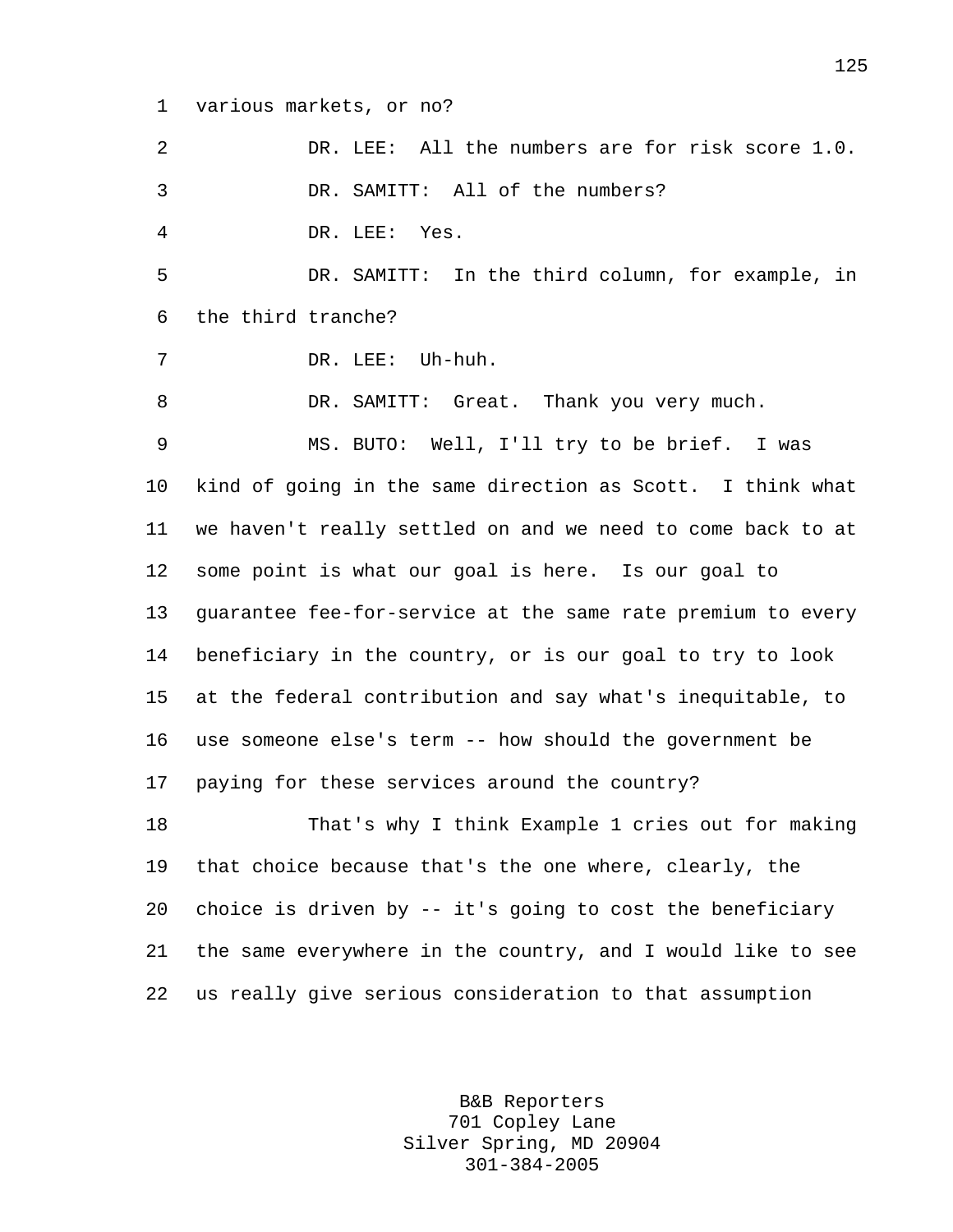1 because I think that's going to continue to drive -- if you 2 look at the Miami column again and the over-\$1,000 federal 3 contribution, the government is continuing to subsidize a 4 certain level. Even if it's a great saving to go to the 5 managed care planning, you're getting a lot more service, 6 is potentially affordable with that kind of a federal 7 contribution.

8 To me, it's inherently inequitable because it 9 drives a much richer package, even if it tries to be more 10 efficient, between fee-for-service and Medicare Advantage. 11 So I think we have to get to that point of saying what 12 drives -- what's our first principle here in terms of what 13 we'd like to see the premium drive, if you will.

14 MR. HACKBARTH: Let's see. Who else do I have? 15 Jay, I think I have you.

16 DR. CROSSON: Yeah. I have been struggling with 17 this since we first discussed it almost a year ago. I 18 think for the same reason that Kathy just said -- which 19 definition of equity are we pursuing, and which one do we 20 think is the most important?

21 One of the problems I think that I have -- and 22 I've seen it now several times as we look at this -- is,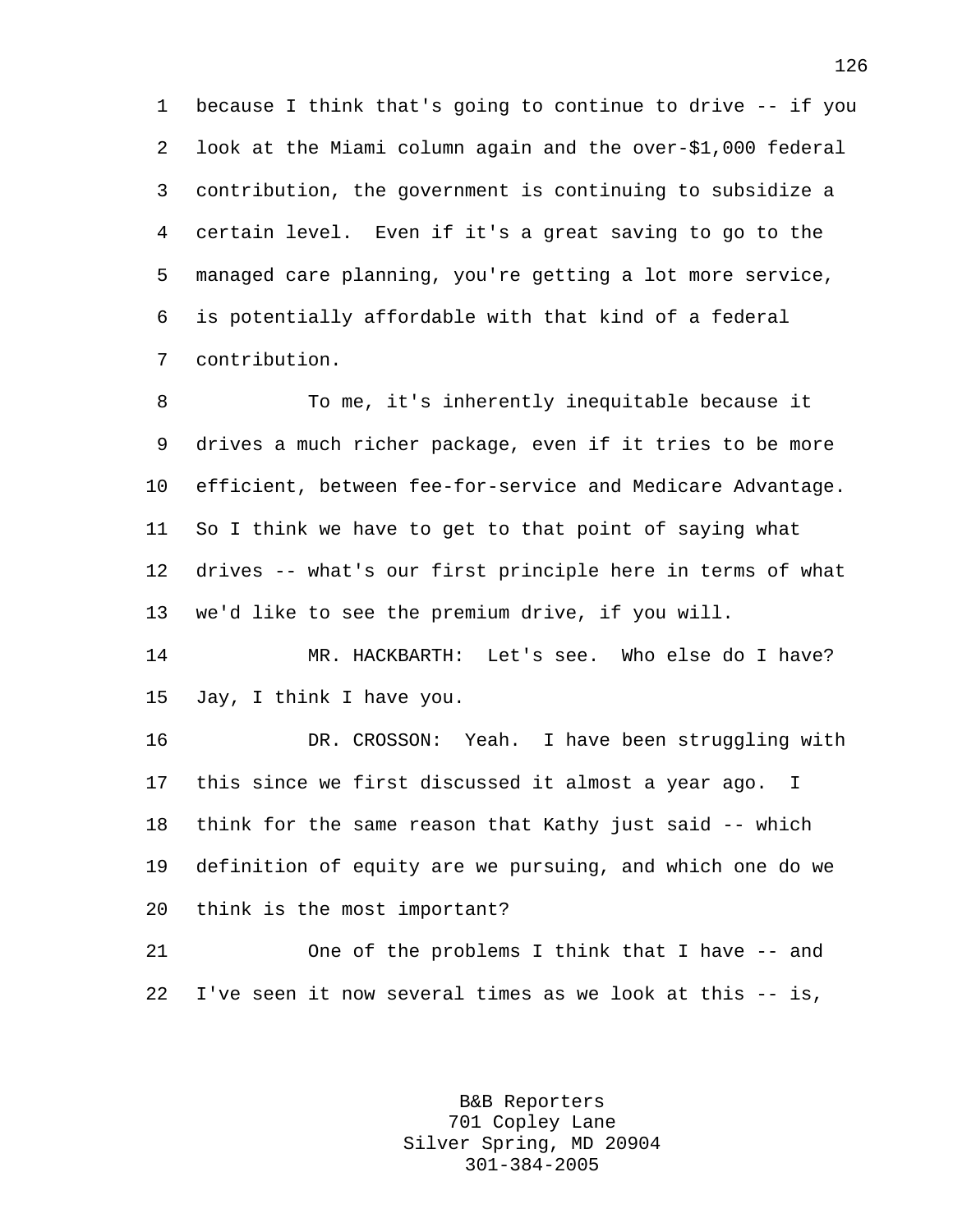1 quite honestly, thinking about Miami-Dade, because Miami-2 Dade is not just at one end of the Gaussian distribution. 3 It's clearly an outlier, and so it drives numbers that 4 we're staring at there like the federal contribution is 5 over \$1,000 compared to about half.

6 I almost would wonder, as we think about this, as 7 we get more towards practical choices, that we kind of put 8 that out of our mind because maybe that has to be dealt 9 differently with some sort of capping or something like 10 that.

11 But when we start thinking about things like 12 which mix of choices of equity we're going to make and we 13 start looking at numbers and we start thinking about 14 feasibility and acceptability to beneficiaries and actually 15 getting there, that we deal with numbers -- and maybe part 16 of this is adjusting these for regional input costs, 17 because that's another sense -- that's another issue of 18 equity. If I happen to live in Miami or New York or San 19 Francisco because that's where my job is, is it my 20 responsibility then to pay more for Medicare when I've put 21 in the same amount of money as everyone else over my 22 career, or should I be paying at a national kind of level?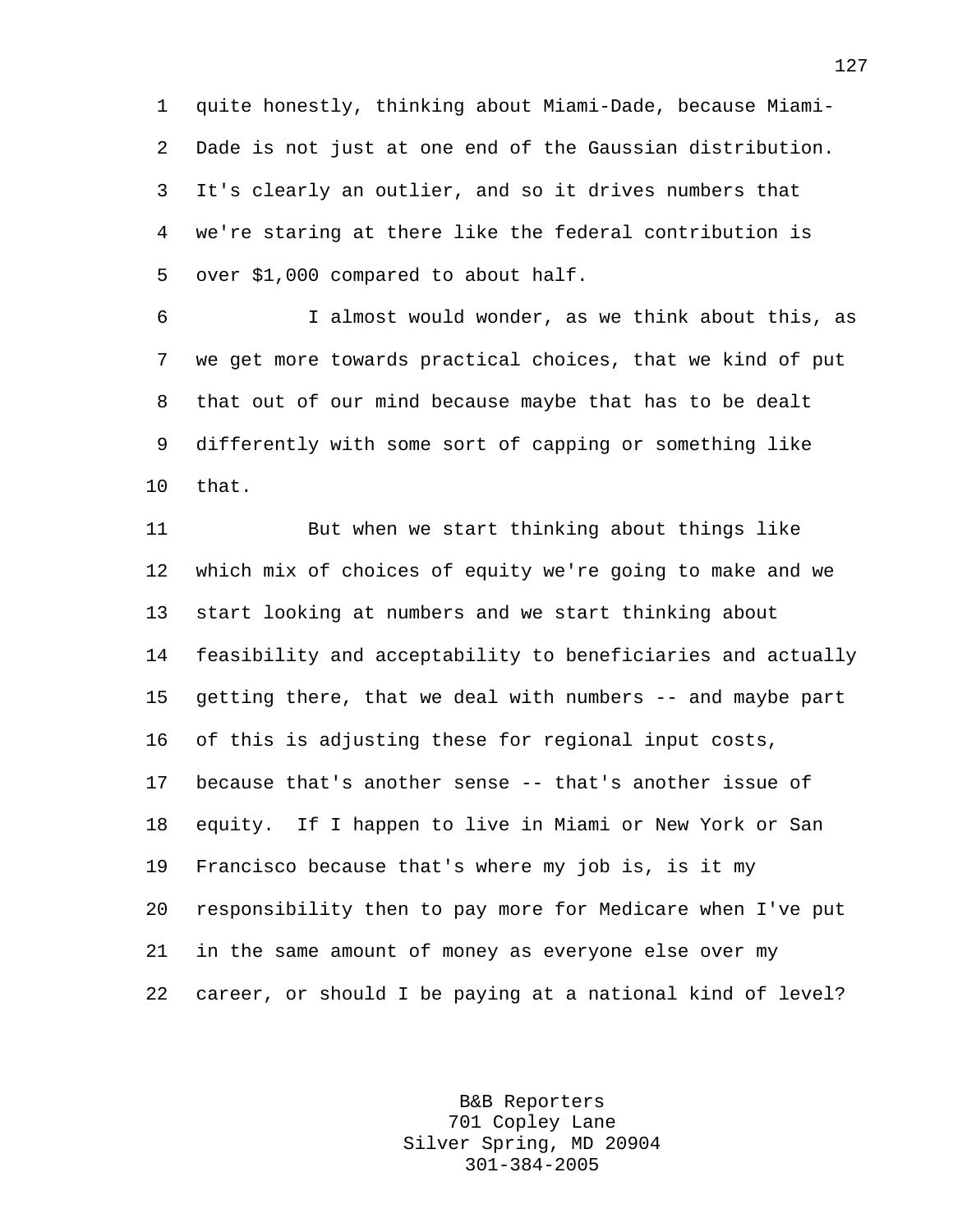1 If we were to back out -- and I know Jack talked 2 about it as a complexity, but if we were in the future, if 3 we sort of back out that piece and just say we are going to 4 adjust for regional input cost, not regional utilization or 5 any of this stuff that's being driven by inappropriate 6 care, but just the input cost, and we take out the outlier 7 and we look more at, say, from the 25th percentile to the 8 75th percentile and we start looking at numbers and we get 9 a sense of the tradeoffs and the political, even 10 feasibility of that, maybe we'll have an easier time 11 thinking about the tradeoffs.

12 DR. MILLER: I think that was all very well put. 13 I think the notion of adjusting for the input 14 prices makes a lot of sense in terms of equity. You will 15 still see a lot of geographic variation, and I know you 16 know that because a lot of it is utilization. As David 17 said, a lot of it is post-acute care, but I think at a 18 technical level, you're probably right.

19 Then the other thing I would just get you to 20 return your attention to, because I know you don't have 21 anything else to do, is the portion of the paper where in 22 response to your comments the last time, we tried to show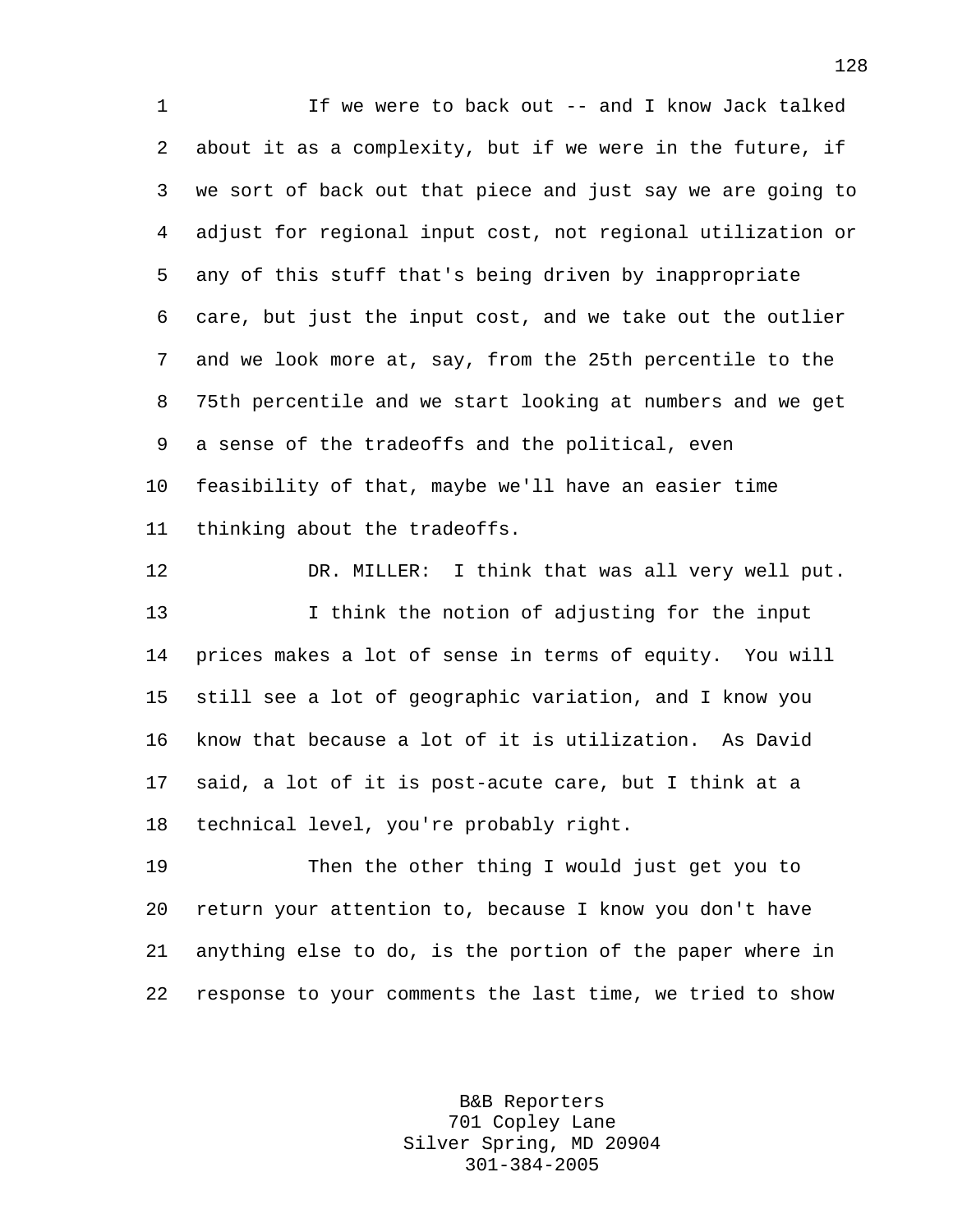1 you the distribution, and it's absolutely true that Miami 2 is a huge outlier, and a lot more of these decisions are -- 3 there's a lot within the \$100 range, but there are a fair 4 proportion that are beyond the \$100 range. We as staff and 5 you as Commissioners -- take a look at that table because 6 it does start to move in that direction, and we'll try and 7 think about how to come back and display it in a way that 8 gives you a better sense of that.

9 MR. THOMAS: I'm kind of off this topic in a 10 little different direction, but something I would like to 11 see around synchronization was brought up at the end of the 12 chapter, and I think it could be accelerated, quite 13 frankly, is the synchronization around quality metrics 14 because, frankly, it's a major issue. It's very different 15 amongst the different paying mechanisms.

16 I know there's a lot of complexities about what 17 we're talking about here and a lot to be considered, but I 18 think on the quality side, something that could be 19 accelerated and simplified much quicker.

20 MR. HACKBARTH: I feel like I'm missing one other 21 person at least. Somebody else have a comment?

22 [No response.]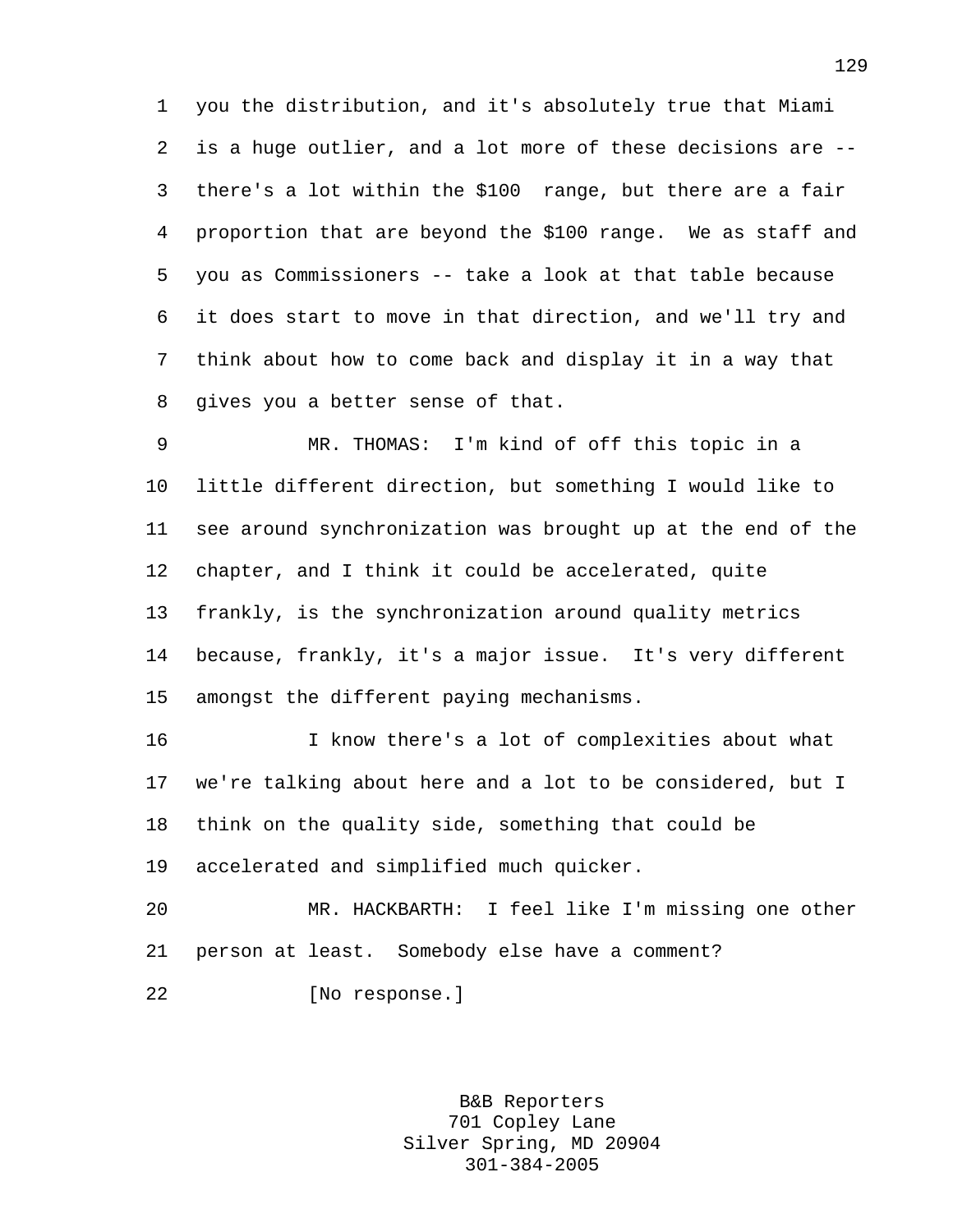1 MR. HACKBARTH: Okay. Let me just then make one 2 final observation. I think this analytic approach is 3 really helpful in provoking thought about what the issues 4 are, and this has been a good discussion.

5 Still another way to look at this from my 6 perspective is in terms of fairness, and I've talked to 7 Jack and Cori about this at some length. I know this is 8 complicated, and there aren't clear right answers to it. 9 But as the father of two 20-somethings and as I'm about to 10 go into Medicare myself pretty soon, I've been thinking a 11 lot about how fair this system is to younger people. 12 Increasingly, we have a system for non-Medicare 13 beneficiaries in America where free choice of provider is 14 not the norm; in fact, it's almost nonexistent. Even among 15 large employers with the most generals health plans, the 16 base plan is a preferred provider organization. It has a 17 network, and you pay more to go out of network.

18 Increasingly, health benefits, even in large 19 employers, high-deductible plans are increasingly common. 20 Increasingly, employers are moving towards defining 21 contribution arrangements where basically the employer 22 says, "We're going to pay this amount," often keyed to a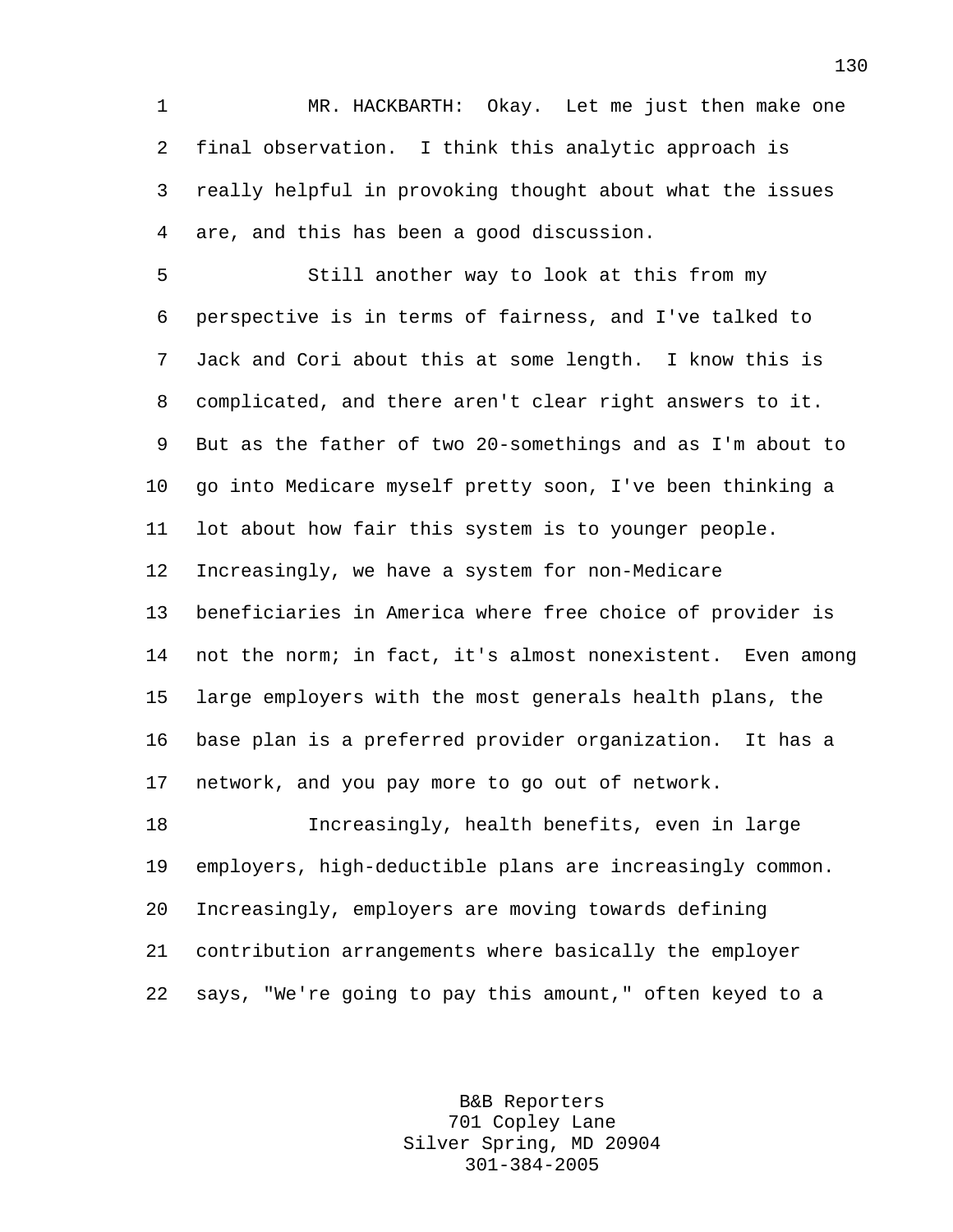1 low-cost option, and if you want a richer option, you pay 2 more.

3 These same principles are embodied in the 4 Affordable Care Act. We tie the contributions to a 5 relatively low-cost plans, and if you want the gold plan, 6 you pay additional money out of pocket.

7 So those are the principles that increasingly 8 guide health care for everybody else in America, including 9 struggling young families that have lots of health care 10 bills of their own, and they may not have very generous 11 health care coverage, and they have college expenses. And 12 it's really going to be people like me who have an 13 entitlement, pay my \$100-some a month, and so long as I've 14 been in Part A-covered employment, I get free choice of 15 provider. I get to stay in that, even if there are 16 dramatically lower cost options in my community, and my 17 kids pay for it, and that's not what they've got. So to 18 me, there's a whole ethical dimension here about is this 19 system fundamentally a fair one, or should we think about 20 redefining the entitlement for Medicare beneficiaries? The 21 entitlement is into a health care system like the rest of 22 the country has, and I feel particularly strongly about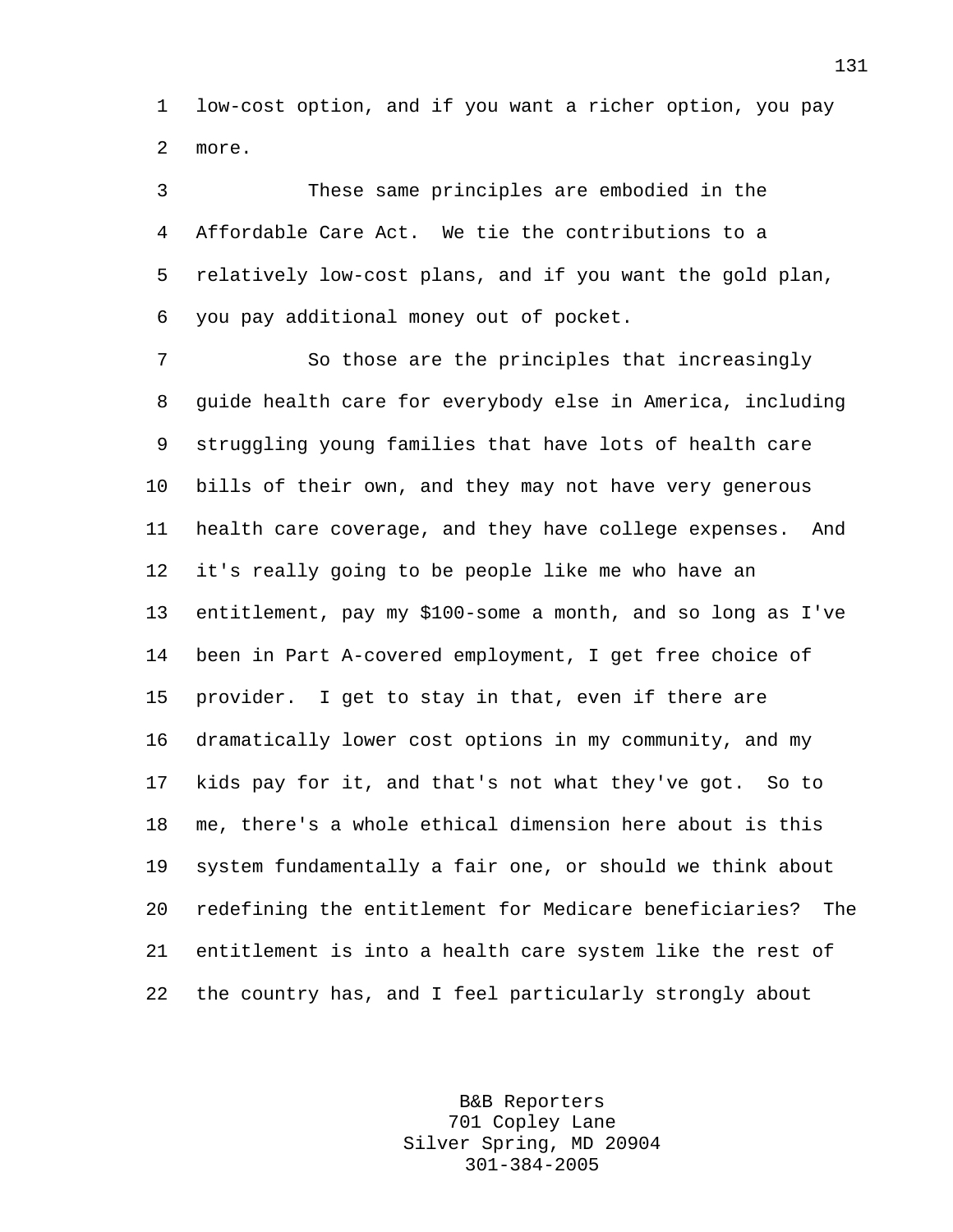1 this because I think the likelihood that my children are 2 going to have Medicare in the same terms that it's offered 3 to me, given the demographics, it's very low. So they are 4 going to pay high taxes to subsidize people like me, and 5 then when it's their turn, the rules are going to be very 6 different.

7 I worry about Medicare beneficiaries. I've 8 devoted much of my career to the Medicare program because I 9 care about it, and I care about social insurance, but I 10 really worry that the system is antiquated, and it doesn't 11 work for the rest of the country. It's not really fair to 12 the rest of the country.

13 Having said that, I know in my conversations with 14 Jack and Cori about this, there are lots of really 15 complicated issues about how you make a transition, and I 16 don't pretend to have the answers to those. But I do think 17 this discussion is in part analytic, and this is really 18 good work, but it's also in part about values and I think 19 what's fair to the rest of the country.

20 So, on that note, over and out. I am done. 21 [Laughter.]

22 MR. HACKBARTH: Thank you for the work on this